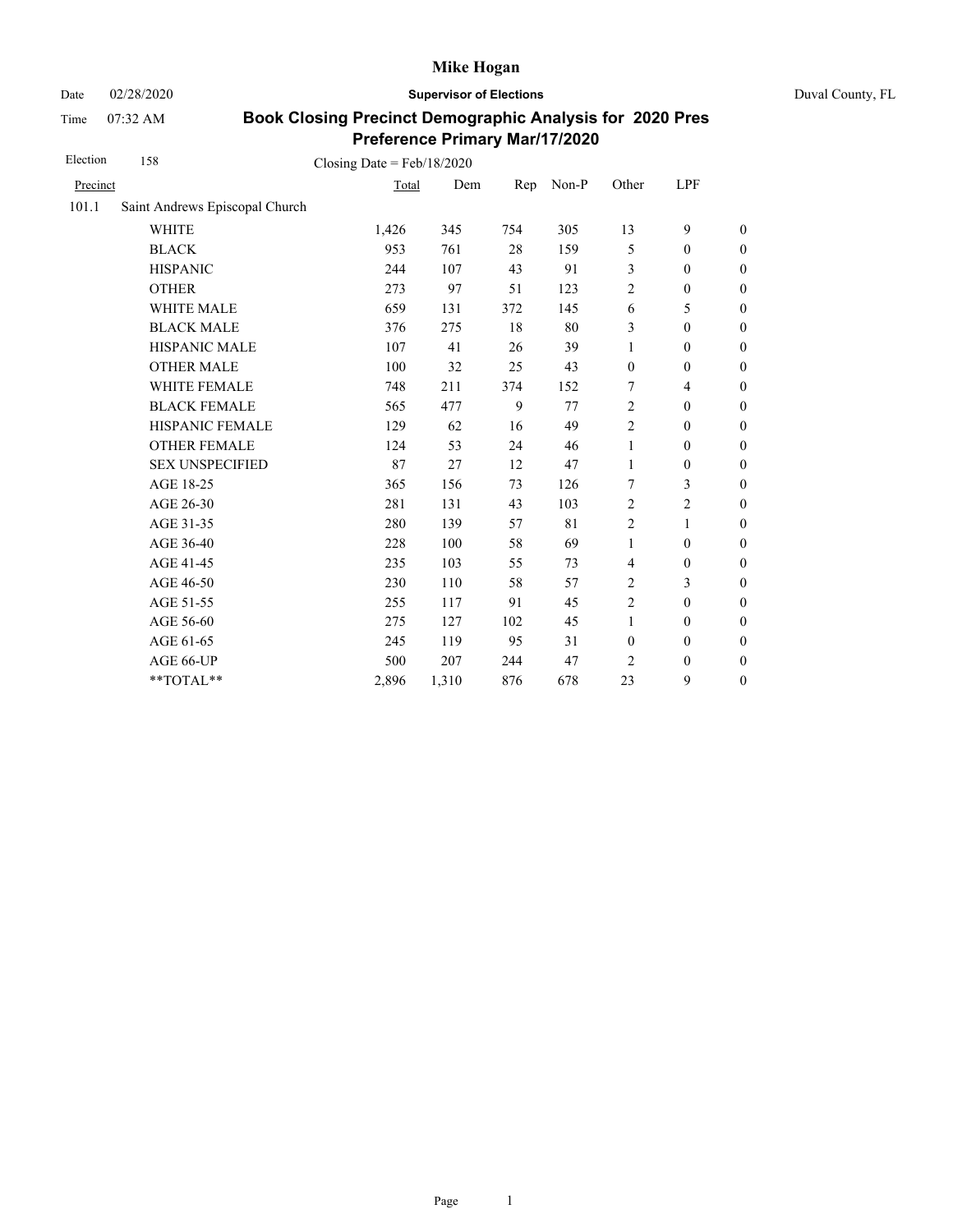Date 02/28/2020 **Supervisor of Elections** Duval County, FL

Time 07:32 AM

| Election | 158                     | Closing Date = $Feb/18/2020$ |       |       |       |                         |                  |                  |
|----------|-------------------------|------------------------------|-------|-------|-------|-------------------------|------------------|------------------|
| Precinct |                         | Total                        | Dem   | Rep   | Non-P | Other                   | LPF              |                  |
| 102.1    | University Park Library |                              |       |       |       |                         |                  |                  |
|          | <b>WHITE</b>            | 1,704                        | 487   | 786   | 408   | 14                      | 9                | $\boldsymbol{0}$ |
|          | <b>BLACK</b>            | 2,418                        | 1,865 | 86    | 453   | 13                      | 1                | $\boldsymbol{0}$ |
|          | <b>HISPANIC</b>         | 451                          | 204   | 93    | 147   | 6                       | 1                | $\boldsymbol{0}$ |
|          | <b>OTHER</b>            | 521                          | 216   | 99    | 200   | 3                       | 3                | $\overline{0}$   |
|          | WHITE MALE              | 742                          | 173   | 375   | 185   | 5                       | 4                | $\boldsymbol{0}$ |
|          | <b>BLACK MALE</b>       | 971                          | 706   | 40    | 216   | $\,8\,$                 | 1                | $\boldsymbol{0}$ |
|          | <b>HISPANIC MALE</b>    | 197                          | 89    | 44    | 61    | $\overline{c}$          | $\mathbf{1}$     | $\overline{0}$   |
|          | <b>OTHER MALE</b>       | 160                          | 68    | 33    | 56    | 1                       | $\overline{c}$   | $\boldsymbol{0}$ |
|          | WHITE FEMALE            | 916                          | 296   | 397   | 211   | $\,8\,$                 | $\overline{4}$   | $\boldsymbol{0}$ |
|          | <b>BLACK FEMALE</b>     | 1,379                        | 1,116 | 43    | 215   | 5                       | $\mathbf{0}$     | $\boldsymbol{0}$ |
|          | HISPANIC FEMALE         | 240                          | 111   | 43    | 82    | $\overline{\mathbf{4}}$ | $\boldsymbol{0}$ | $\boldsymbol{0}$ |
|          | <b>OTHER FEMALE</b>     | 209                          | 93    | 40    | 73    | 2                       | 1                | $\boldsymbol{0}$ |
|          | <b>SEX UNSPECIFIED</b>  | 280                          | 120   | 49    | 109   | 1                       | 1                | $\boldsymbol{0}$ |
|          | AGE 18-25               | 964                          | 473   | 153   | 320   | 12                      | 6                | $\boldsymbol{0}$ |
|          | AGE 26-30               | 552                          | 297   | 74    | 173   | 6                       | 2                | $\overline{0}$   |
|          | AGE 31-35               | 491                          | 295   | 79    | 112   | 3                       | $\overline{2}$   | $\boldsymbol{0}$ |
|          | AGE 36-40               | 417                          | 238   | 75    | 97    | 6                       | 1                | $\boldsymbol{0}$ |
|          | AGE 41-45               | 387                          | 219   | 76    | 90    | $\mathbf{1}$            | $\mathbf{1}$     | $\boldsymbol{0}$ |
|          | AGE 46-50               | 395                          | 236   | 71    | 85    | 2                       | 1                | $\boldsymbol{0}$ |
|          | AGE 51-55               | 373                          | 208   | 78    | 85    | $\mathbf{1}$            | 1                | $\boldsymbol{0}$ |
|          | AGE 56-60               | 378                          | 212   | 94    | 69    | 3                       | $\mathbf{0}$     | $\boldsymbol{0}$ |
|          | AGE 61-65               | 365                          | 213   | 90    | 62    | $\boldsymbol{0}$        | $\boldsymbol{0}$ | $\boldsymbol{0}$ |
|          | AGE 66-UP               | 769                          | 380   | 274   | 113   | 2                       | $\mathbf{0}$     | $\boldsymbol{0}$ |
|          | **TOTAL**               | 5,094                        | 2,772 | 1,064 | 1,208 | 36                      | 14               | $\boldsymbol{0}$ |
|          |                         |                              |       |       |       |                         |                  |                  |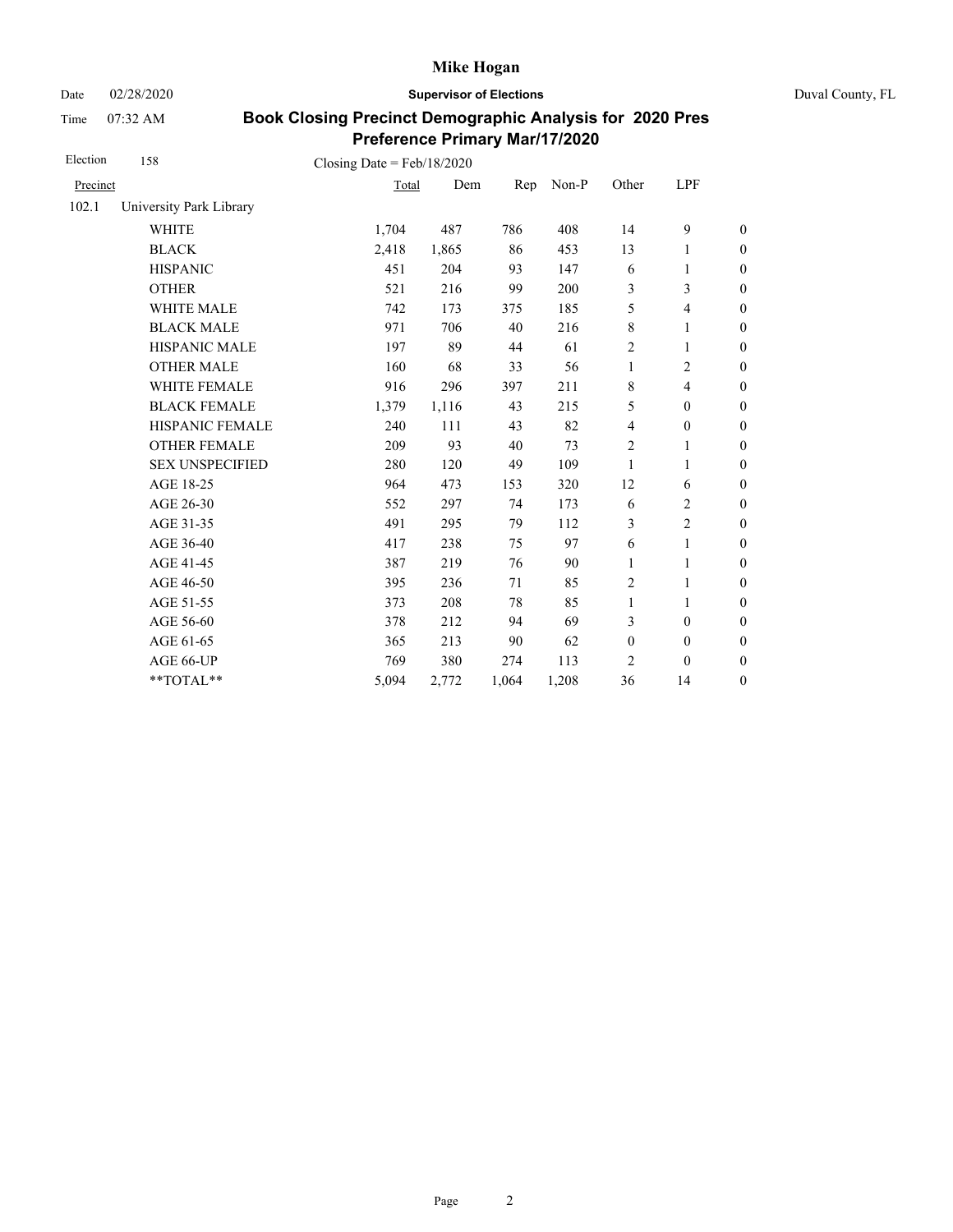Date 02/28/2020 **Supervisor of Elections** Duval County, FL

Time 07:32 AM

| Election | 158                        | Closing Date = $Feb/18/2020$ |     |     |       |                  |                          |                  |
|----------|----------------------------|------------------------------|-----|-----|-------|------------------|--------------------------|------------------|
| Precinct |                            | Total                        | Dem | Rep | Non-P | Other            | LPF                      |                  |
| 103.1    | River Reach Baptist Church |                              |     |     |       |                  |                          |                  |
|          | <b>WHITE</b>               | 941                          | 192 | 529 | 203   | 12               | 5                        | $\boldsymbol{0}$ |
|          | <b>BLACK</b>               | 461                          | 356 | 15  | 86    | $\overline{4}$   | $\boldsymbol{0}$         | $\boldsymbol{0}$ |
|          | <b>HISPANIC</b>            | 119                          | 43  | 28  | 48    | $\boldsymbol{0}$ | $\boldsymbol{0}$         | $\boldsymbol{0}$ |
|          | <b>OTHER</b>               | 180                          | 51  | 40  | 88    | $\mathbf{1}$     | $\boldsymbol{0}$         | $\boldsymbol{0}$ |
|          | WHITE MALE                 | 461                          | 74  | 274 | 103   | 6                | $\overline{\mathcal{L}}$ | $\boldsymbol{0}$ |
|          | <b>BLACK MALE</b>          | 213                          | 153 | 8   | 49    | 3                | $\boldsymbol{0}$         | $\boldsymbol{0}$ |
|          | <b>HISPANIC MALE</b>       | 48                           | 14  | 13  | 21    | $\boldsymbol{0}$ | $\boldsymbol{0}$         | $\overline{0}$   |
|          | <b>OTHER MALE</b>          | 74                           | 22  | 15  | 36    | 1                | $\boldsymbol{0}$         | $\boldsymbol{0}$ |
|          | WHITE FEMALE               | 468                          | 114 | 249 | 98    | 6                | 1                        | $\boldsymbol{0}$ |
|          | <b>BLACK FEMALE</b>        | 241                          | 198 | 6   | 36    | 1                | $\boldsymbol{0}$         | $\boldsymbol{0}$ |
|          | HISPANIC FEMALE            | 68                           | 27  | 15  | 26    | $\boldsymbol{0}$ | $\boldsymbol{0}$         | $\boldsymbol{0}$ |
|          | <b>OTHER FEMALE</b>        | 81                           | 23  | 21  | 37    | $\boldsymbol{0}$ | $\mathbf{0}$             | $\boldsymbol{0}$ |
|          | <b>SEX UNSPECIFIED</b>     | 47                           | 17  | 11  | 19    | $\mathbf{0}$     | $\boldsymbol{0}$         | $\boldsymbol{0}$ |
|          | AGE 18-25                  | 176                          | 62  | 42  | 69    | 3                | $\boldsymbol{0}$         | $\boldsymbol{0}$ |
|          | AGE 26-30                  | 160                          | 49  | 49  | 60    | $\overline{2}$   | $\boldsymbol{0}$         | $\boldsymbol{0}$ |
|          | AGE 31-35                  | 166                          | 66  | 45  | 53    | $\mathbf{1}$     | 1                        | $\boldsymbol{0}$ |
|          | AGE 36-40                  | 166                          | 59  | 45  | 60    | 1                | 1                        | $\boldsymbol{0}$ |
|          | AGE 41-45                  | 126                          | 56  | 34  | 35    | $\mathbf{1}$     | $\boldsymbol{0}$         | $\overline{0}$   |
|          | AGE 46-50                  | 128                          | 61  | 40  | 26    | 1                | $\boldsymbol{0}$         | $\boldsymbol{0}$ |
|          | AGE 51-55                  | 180                          | 66  | 77  | 34    | 2                | 1                        | $\boldsymbol{0}$ |
|          | AGE 56-60                  | 156                          | 50  | 72  | 32    | $\overline{2}$   | $\boldsymbol{0}$         | $\overline{0}$   |
|          | AGE 61-65                  | 105                          | 41  | 47  | 14    | $\overline{2}$   | $\mathbf{1}$             | $\boldsymbol{0}$ |
|          | AGE 66-UP                  | 337                          | 131 | 161 | 42    | $\overline{2}$   | 1                        | $\boldsymbol{0}$ |
|          | **TOTAL**                  | 1,701                        | 642 | 612 | 425   | 17               | 5                        | $\boldsymbol{0}$ |
|          |                            |                              |     |     |       |                  |                          |                  |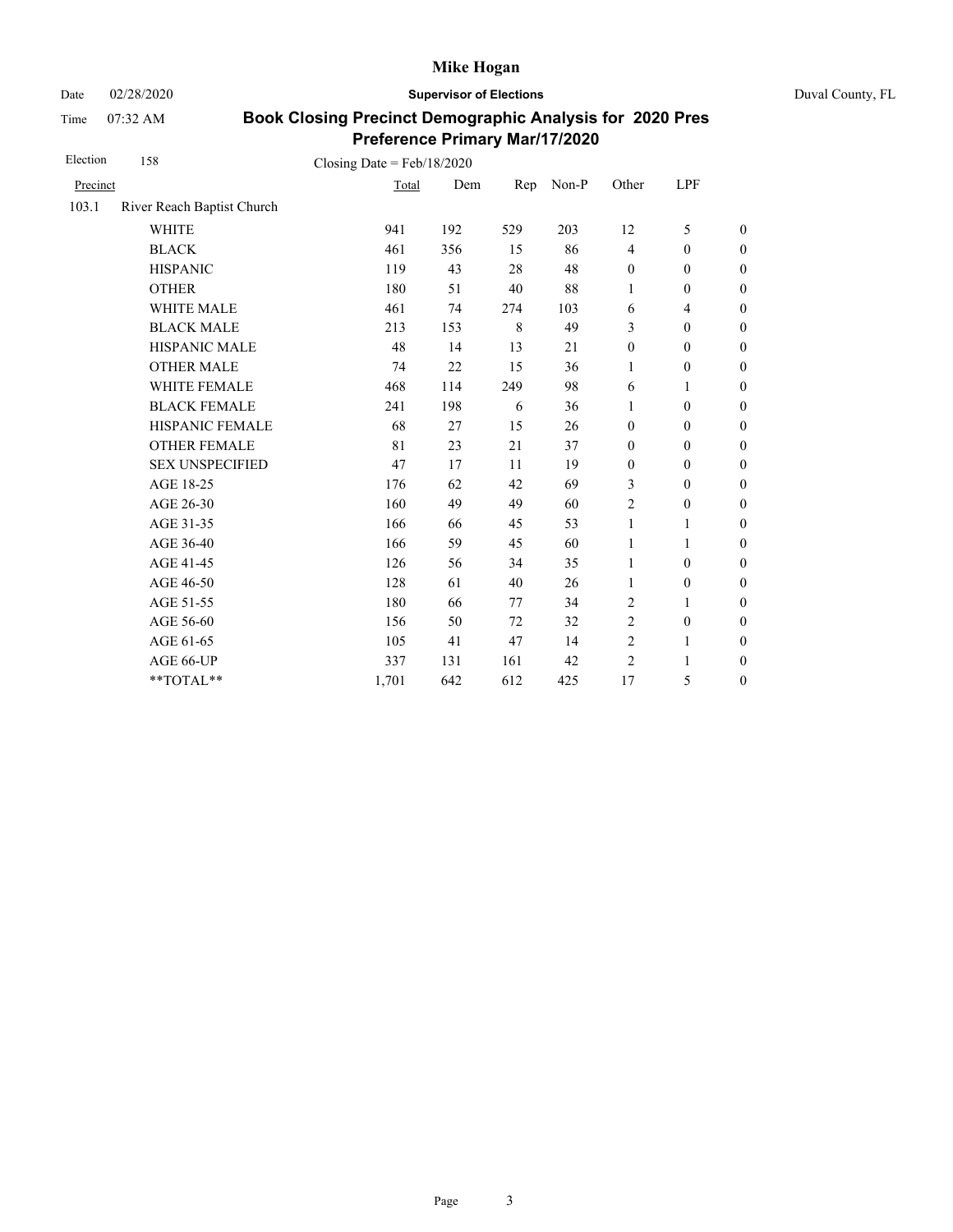Date 02/28/2020 **Supervisor of Elections** Duval County, FL

Time 07:32 AM

| Election | 158                        | Closing Date = $Feb/18/2020$ |       |     |       |                  |                  |                  |
|----------|----------------------------|------------------------------|-------|-----|-------|------------------|------------------|------------------|
| Precinct |                            | Total                        | Dem   | Rep | Non-P | Other            | LPF              |                  |
| 104.2    | Arlington Christian Church |                              |       |     |       |                  |                  |                  |
|          | <b>WHITE</b>               | 1,442                        | 319   | 779 | 329   | 13               | $\overline{c}$   | $\boldsymbol{0}$ |
|          | <b>BLACK</b>               | 886                          | 699   | 50  | 130   | 6                | 1                | $\boldsymbol{0}$ |
|          | <b>HISPANIC</b>            | 285                          | 102   | 72  | 109   | $\overline{2}$   | $\boldsymbol{0}$ | $\boldsymbol{0}$ |
|          | <b>OTHER</b>               | 268                          | 80    | 72  | 115   | $\mathbf{1}$     | $\boldsymbol{0}$ | $\overline{0}$   |
|          | WHITE MALE                 | 700                          | 130   | 381 | 179   | 8                | $\overline{c}$   | $\boldsymbol{0}$ |
|          | <b>BLACK MALE</b>          | 367                          | 274   | 23  | 68    | $\mathbf{1}$     | 1                | $\boldsymbol{0}$ |
|          | <b>HISPANIC MALE</b>       | 119                          | 34    | 33  | 50    | $\overline{2}$   | $\boldsymbol{0}$ | $\overline{0}$   |
|          | <b>OTHER MALE</b>          | 102                          | 27    | 33  | 41    | 1                | $\boldsymbol{0}$ | $\boldsymbol{0}$ |
|          | WHITE FEMALE               | 724                          | 187   | 386 | 146   | 5                | $\mathbf{0}$     | $\boldsymbol{0}$ |
|          | <b>BLACK FEMALE</b>        | 506                          | 417   | 27  | 57    | 5                | $\mathbf{0}$     | $\boldsymbol{0}$ |
|          | HISPANIC FEMALE            | 159                          | 64    | 36  | 59    | $\boldsymbol{0}$ | $\mathbf{0}$     | $\overline{0}$   |
|          | <b>OTHER FEMALE</b>        | 128                          | 42    | 33  | 53    | $\mathbf{0}$     | $\mathbf{0}$     | $\overline{0}$   |
|          | <b>SEX UNSPECIFIED</b>     | 76                           | 25    | 21  | 30    | $\boldsymbol{0}$ | $\boldsymbol{0}$ | $\boldsymbol{0}$ |
|          | AGE 18-25                  | 336                          | 139   | 67  | 125   | 5                | $\mathbf{0}$     | $\overline{0}$   |
|          | AGE 26-30                  | 301                          | 112   | 85  | 100   | $\overline{4}$   | $\boldsymbol{0}$ | $\overline{0}$   |
|          | AGE 31-35                  | 267                          | 116   | 63  | 82    | 5                | 1                | $\boldsymbol{0}$ |
|          | AGE 36-40                  | 260                          | 103   | 71  | 85    | 1                | $\boldsymbol{0}$ | 0                |
|          | AGE 41-45                  | 227                          | 102   | 65  | 58    | $\overline{2}$   | $\boldsymbol{0}$ | $\overline{0}$   |
|          | AGE 46-50                  | 250                          | 99    | 84  | 65    | 2                | $\boldsymbol{0}$ | $\boldsymbol{0}$ |
|          | AGE 51-55                  | 232                          | 99    | 94  | 39    | $\boldsymbol{0}$ | $\boldsymbol{0}$ | $\boldsymbol{0}$ |
|          | AGE 56-60                  | 265                          | 116   | 112 | 34    | $\overline{2}$   | 1                | $\overline{0}$   |
|          | AGE 61-65                  | 234                          | 88    | 98  | 46    | $\mathbf{1}$     | $\mathbf{1}$     | $\boldsymbol{0}$ |
|          | AGE 66-UP                  | 509                          | 226   | 234 | 49    | $\theta$         | $\boldsymbol{0}$ | $\boldsymbol{0}$ |
|          | **TOTAL**                  | 2,881                        | 1,200 | 973 | 683   | 22               | 3                | $\boldsymbol{0}$ |
|          |                            |                              |       |     |       |                  |                  |                  |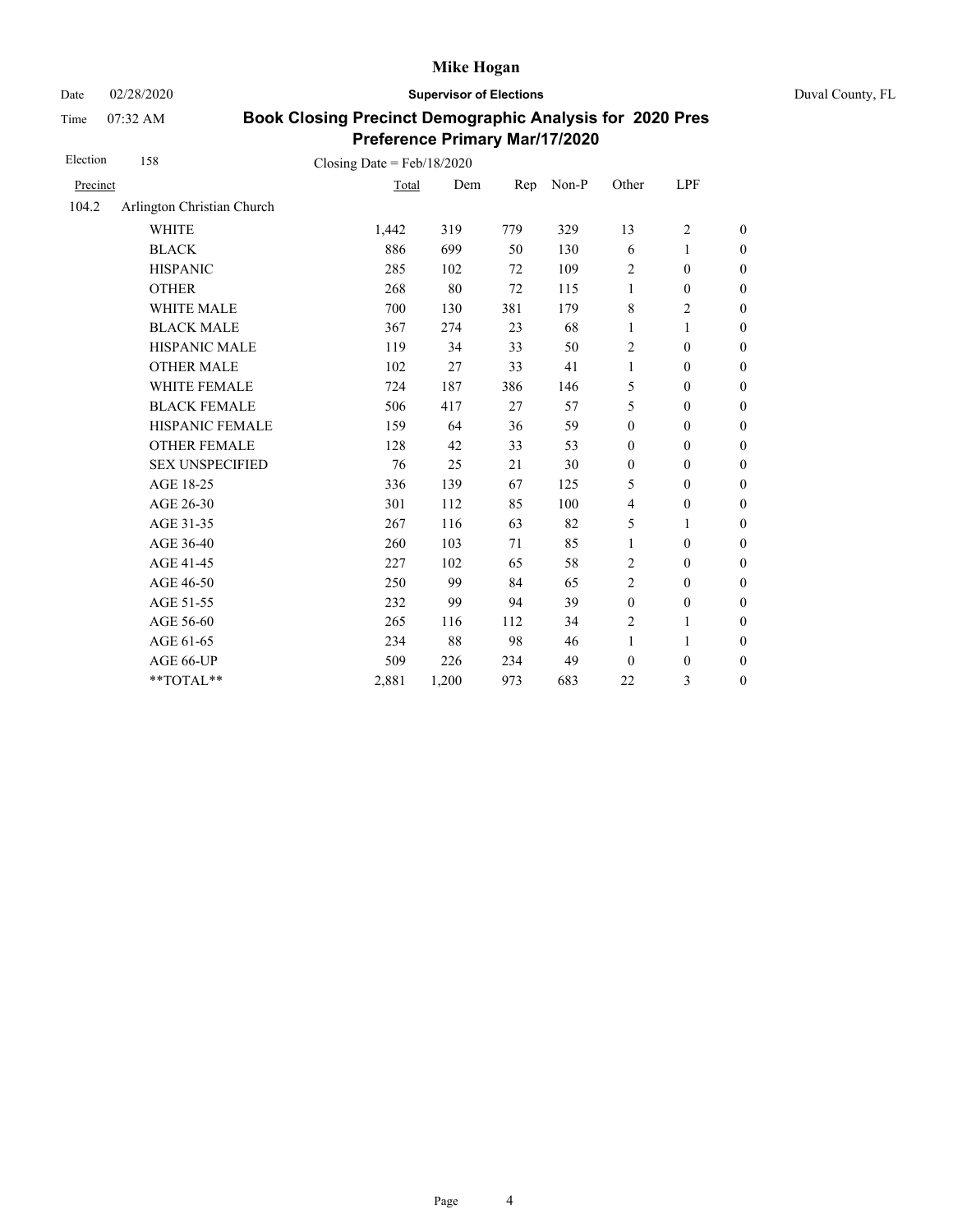Date 02/28/2020 **Supervisor of Elections** Duval County, FL

Time 07:32 AM

| Election | 158                         | Closing Date = $Feb/18/2020$ |       |       |       |                  |                  |                  |
|----------|-----------------------------|------------------------------|-------|-------|-------|------------------|------------------|------------------|
| Precinct |                             | Total                        | Dem   | Rep   | Non-P | Other            | LPF              |                  |
| 105.1    | Terry Parker Baptist Church |                              |       |       |       |                  |                  |                  |
|          | <b>WHITE</b>                | 2,436                        | 586   | 1,287 | 533   | 21               | 9                | $\boldsymbol{0}$ |
|          | <b>BLACK</b>                | 1,136                        | 880   | 60    | 183   | 12               | 1                | $\boldsymbol{0}$ |
|          | <b>HISPANIC</b>             | 333                          | 116   | 84    | 130   | 3                | $\boldsymbol{0}$ | $\mathbf{0}$     |
|          | <b>OTHER</b>                | 379                          | 124   | 87    | 167   | $\boldsymbol{0}$ | 1                | $\mathbf{0}$     |
|          | WHITE MALE                  | 1,111                        | 217   | 592   | 282   | 12               | 8                | $\mathbf{0}$     |
|          | <b>BLACK MALE</b>           | 494                          | 356   | 33    | 98    | 6                | 1                | $\boldsymbol{0}$ |
|          | <b>HISPANIC MALE</b>        | 137                          | 40    | 39    | 56    | $\overline{2}$   | $\boldsymbol{0}$ | $\overline{0}$   |
|          | <b>OTHER MALE</b>           | 140                          | 37    | 39    | 64    | $\boldsymbol{0}$ | $\boldsymbol{0}$ | $\boldsymbol{0}$ |
|          | WHITE FEMALE                | 1,288                        | 362   | 675   | 241   | 9                | 1                | $\boldsymbol{0}$ |
|          | <b>BLACK FEMALE</b>         | 612                          | 507   | 25    | 74    | 6                | $\mathbf{0}$     | $\boldsymbol{0}$ |
|          | HISPANIC FEMALE             | 187                          | 73    | 43    | 70    | 1                | $\boldsymbol{0}$ | $\boldsymbol{0}$ |
|          | <b>OTHER FEMALE</b>         | 169                          | 70    | 41    | 57    | $\boldsymbol{0}$ | 1                | $\boldsymbol{0}$ |
|          | <b>SEX UNSPECIFIED</b>      | 146                          | 44    | 31    | 71    | $\mathbf{0}$     | $\mathbf{0}$     | $\boldsymbol{0}$ |
|          | AGE 18-25                   | 517                          | 196   | 110   | 205   | $\overline{4}$   | 2                | $\boldsymbol{0}$ |
|          | AGE 26-30                   | 382                          | 150   | 91    | 133   | 7                | $\mathbf{1}$     | $\boldsymbol{0}$ |
|          | AGE 31-35                   | 425                          | 152   | 115   | 151   | $\overline{4}$   | 3                | $\boldsymbol{0}$ |
|          | AGE 36-40                   | 354                          | 137   | 101   | 110   | 3                | 3                | $\boldsymbol{0}$ |
|          | AGE 41-45                   | 319                          | 122   | 109   | 83    | 3                | $\overline{2}$   | $\overline{0}$   |
|          | AGE 46-50                   | 312                          | 128   | 110   | 73    | $\mathbf{1}$     | $\mathbf{0}$     | $\boldsymbol{0}$ |
|          | AGE 51-55                   | 344                          | 126   | 154   | 59    | 5                | $\mathbf{0}$     | $\boldsymbol{0}$ |
|          | AGE 56-60                   | 427                          | 170   | 175   | 80    | $\overline{c}$   | $\mathbf{0}$     | $\overline{0}$   |
|          | AGE 61-65                   | 386                          | 171   | 167   | 43    | 5                | $\boldsymbol{0}$ | $\boldsymbol{0}$ |
|          | AGE 66-UP                   | 815                          | 353   | 386   | 74    | $\overline{c}$   | $\mathbf{0}$     | $\boldsymbol{0}$ |
|          | **TOTAL**                   | 4,284                        | 1,706 | 1,518 | 1,013 | 36               | 11               | $\boldsymbol{0}$ |
|          |                             |                              |       |       |       |                  |                  |                  |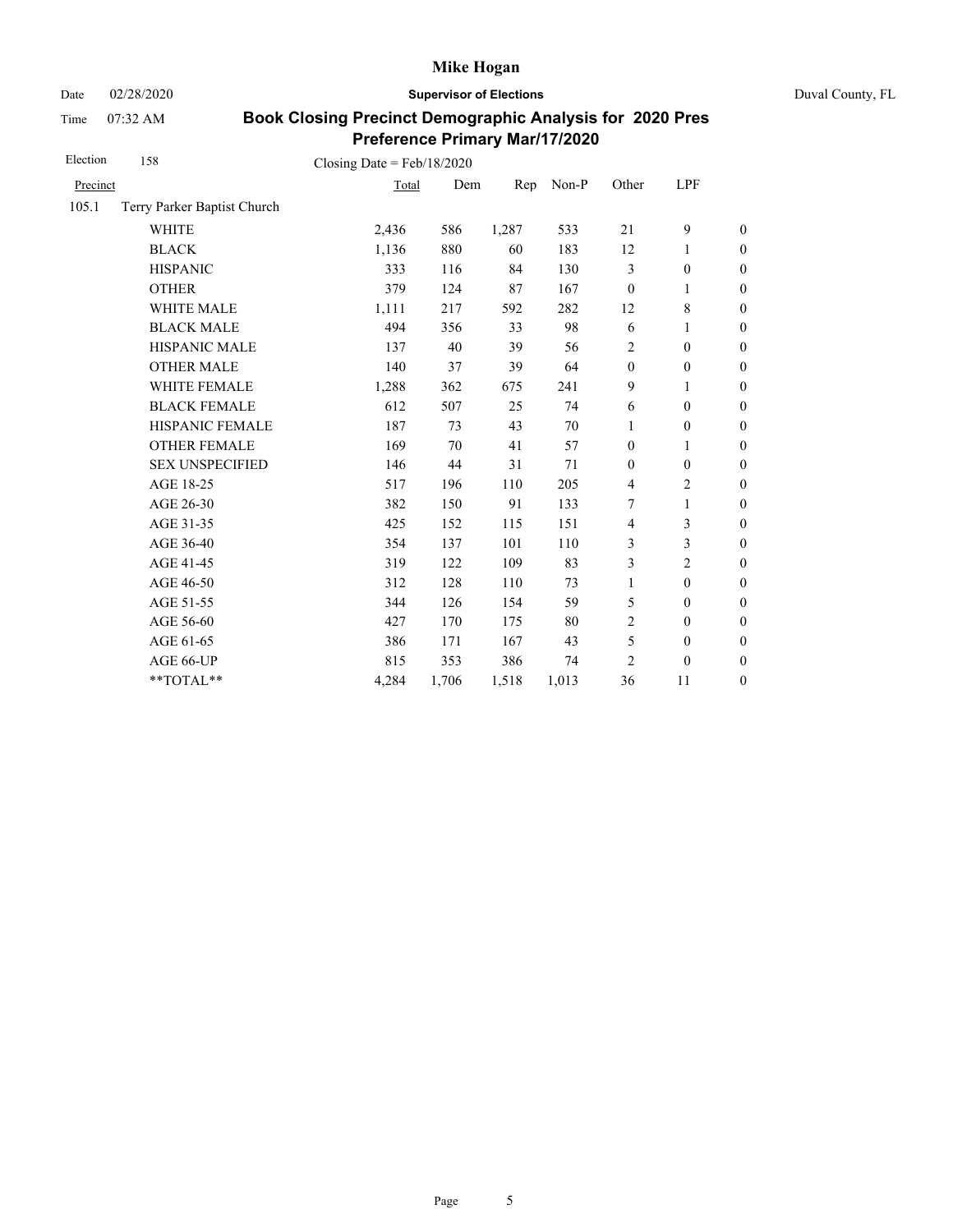Date 02/28/2020 **Supervisor of Elections** Duval County, FL

Time 07:32 AM

| Election | 158                           | Closing Date = $Feb/18/2020$ |       |       |       |                  |                  |                  |
|----------|-------------------------------|------------------------------|-------|-------|-------|------------------|------------------|------------------|
| Precinct |                               | Total                        | Dem   | Rep   | Non-P | Other            | LPF              |                  |
| 106.1    | Blue Cypress Community Center |                              |       |       |       |                  |                  |                  |
|          | <b>WHITE</b>                  | 2,354                        | 564   | 1,307 | 460   | 16               | 7                | $\boldsymbol{0}$ |
|          | <b>BLACK</b>                  | 1,919                        | 1,585 | 58    | 269   | 6                | 1                | $\boldsymbol{0}$ |
|          | <b>HISPANIC</b>               | 247                          | 102   | 50    | 92    | 3                | $\mathbf{0}$     | $\boldsymbol{0}$ |
|          | <b>OTHER</b>                  | 416                          | 108   | 125   | 178   | 3                | 2                | $\overline{0}$   |
|          | WHITE MALE                    | 1,109                        | 232   | 645   | 221   | 7                | 4                | $\boldsymbol{0}$ |
|          | <b>BLACK MALE</b>             | 701                          | 535   | 30    | 132   | 4                | $\mathbf{0}$     | $\boldsymbol{0}$ |
|          | <b>HISPANIC MALE</b>          | 110                          | 43    | 25    | 39    | 3                | $\boldsymbol{0}$ | $\boldsymbol{0}$ |
|          | <b>OTHER MALE</b>             | 148                          | 37    | 55    | 53    | 2                | 1                | $\boldsymbol{0}$ |
|          | <b>WHITE FEMALE</b>           | 1,216                        | 328   | 646   | 232   | $\,$ 8 $\,$      | 2                | $\boldsymbol{0}$ |
|          | <b>BLACK FEMALE</b>           | 1,184                        | 1,022 | 26    | 133   | $\overline{2}$   | 1                | $\boldsymbol{0}$ |
|          | HISPANIC FEMALE               | 131                          | 58    | 25    | 48    | $\boldsymbol{0}$ | $\boldsymbol{0}$ | $\boldsymbol{0}$ |
|          | <b>OTHER FEMALE</b>           | 206                          | 58    | 61    | 86    | 1                | $\boldsymbol{0}$ | $\boldsymbol{0}$ |
|          | <b>SEX UNSPECIFIED</b>        | 131                          | 46    | 27    | 55    | 1                | 2                | $\boldsymbol{0}$ |
|          | AGE 18-25                     | 562                          | 260   | 127   | 167   | 7                | 1                | $\boldsymbol{0}$ |
|          | AGE 26-30                     | 512                          | 250   | 108   | 150   | $\mathbf{1}$     | 3                | $\boldsymbol{0}$ |
|          | AGE 31-35                     | 520                          | 283   | 103   | 131   | 3                | $\mathbf{0}$     | $\boldsymbol{0}$ |
|          | AGE 36-40                     | 419                          | 207   | 95    | 113   | 4                | $\mathbf{0}$     | $\boldsymbol{0}$ |
|          | AGE 41-45                     | 369                          | 185   | 84    | 97    | $\mathbf{1}$     | $\overline{2}$   | $\boldsymbol{0}$ |
|          | AGE 46-50                     | 372                          | 178   | 111   | 79    | 3                | 1                | $\mathbf{0}$     |
|          | AGE 51-55                     | 381                          | 196   | 127   | 55    | $\mathbf{1}$     | 2                | $\boldsymbol{0}$ |
|          | AGE 56-60                     | 448                          | 194   | 181   | 67    | 5                | 1                | $\boldsymbol{0}$ |
|          | AGE 61-65                     | 398                          | 196   | 150   | 50    | $\overline{2}$   | $\boldsymbol{0}$ | $\mathbf{0}$     |
|          | AGE 66-UP                     | 954                          | 409   | 454   | 90    | 1                | $\boldsymbol{0}$ | $\boldsymbol{0}$ |
|          | **TOTAL**                     | 4,936                        | 2,359 | 1,540 | 999   | 28               | 10               | $\boldsymbol{0}$ |
|          |                               |                              |       |       |       |                  |                  |                  |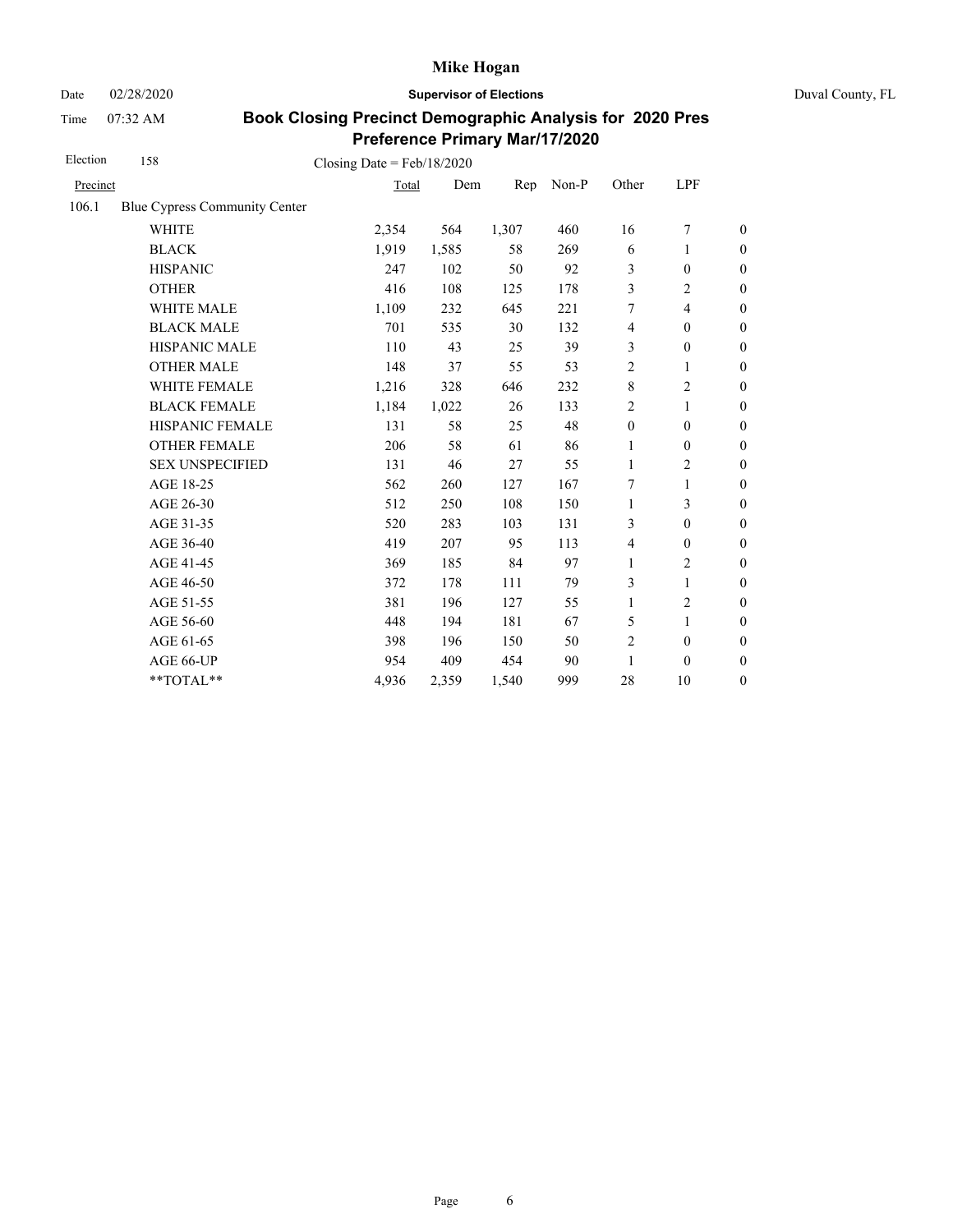Date 02/28/2020 **Supervisor of Elections** Duval County, FL

Time 07:32 AM

| Election | 158                      | Closing Date = $Feb/18/2020$ |     |                |       |                  |                  |                  |
|----------|--------------------------|------------------------------|-----|----------------|-------|------------------|------------------|------------------|
| Precinct |                          | Total                        | Dem | Rep            | Non-P | Other            | LPF              |                  |
| 107.1    | Arlington Baptist Church |                              |     |                |       |                  |                  |                  |
|          | <b>WHITE</b>             | 592                          | 183 | 265            | 135   | 7                | $\overline{c}$   | $\boldsymbol{0}$ |
|          | <b>BLACK</b>             | 786                          | 619 | 29             | 131   | 6                | 1                | $\boldsymbol{0}$ |
|          | <b>HISPANIC</b>          | 88                           | 44  | 16             | 26    | $\overline{2}$   | $\boldsymbol{0}$ | $\boldsymbol{0}$ |
|          | <b>OTHER</b>             | 137                          | 53  | 23             | 58    | $\sqrt{2}$       | 1                | $\boldsymbol{0}$ |
|          | WHITE MALE               | 297                          | 86  | 139            | 69    | 3                | $\boldsymbol{0}$ | $\boldsymbol{0}$ |
|          | <b>BLACK MALE</b>        | 312                          | 226 | 16             | 67    | 3                | $\boldsymbol{0}$ | $\boldsymbol{0}$ |
|          | HISPANIC MALE            | 32                           | 18  | $\overline{4}$ | 10    | $\boldsymbol{0}$ | $\boldsymbol{0}$ | $\overline{0}$   |
|          | <b>OTHER MALE</b>        | 48                           | 18  | 14             | 15    | $\boldsymbol{0}$ | 1                | $\boldsymbol{0}$ |
|          | WHITE FEMALE             | 291                          | 96  | 124            | 65    | 4                | $\overline{c}$   | $\boldsymbol{0}$ |
|          | <b>BLACK FEMALE</b>      | 456                          | 379 | 12             | 61    | 3                | 1                | $\overline{0}$   |
|          | HISPANIC FEMALE          | 55                           | 26  | 11             | 16    | $\overline{c}$   | $\boldsymbol{0}$ | $\boldsymbol{0}$ |
|          | <b>OTHER FEMALE</b>      | 65                           | 29  | $\,8\,$        | 26    | $\overline{2}$   | $\mathbf{0}$     | $\overline{0}$   |
|          | <b>SEX UNSPECIFIED</b>   | 47                           | 21  | 5              | 21    | $\boldsymbol{0}$ | $\boldsymbol{0}$ | $\boldsymbol{0}$ |
|          | AGE 18-25                | 175                          | 97  | 27             | 49    | $\overline{2}$   | $\mathbf{0}$     | $\overline{0}$   |
|          | AGE 26-30                | 155                          | 92  | 11             | 48    | $\overline{4}$   | $\mathbf{0}$     | $\overline{0}$   |
|          | AGE 31-35                | 168                          | 104 | 22             | 40    | $\overline{2}$   | $\mathbf{0}$     | $\boldsymbol{0}$ |
|          | AGE 36-40                | 125                          | 68  | 16             | 39    | $\overline{2}$   | $\mathbf{0}$     | $\boldsymbol{0}$ |
|          | AGE 41-45                | 122                          | 65  | 23             | 32    | 1                | 1                | $\overline{0}$   |
|          | AGE 46-50                | 130                          | 77  | 25             | 27    | $\mathbf{1}$     | $\mathbf{0}$     | $\boldsymbol{0}$ |
|          | AGE 51-55                | 135                          | 77  | 32             | 22    | $\overline{2}$   | $\overline{c}$   | $\overline{0}$   |
|          | AGE 56-60                | 148                          | 93  | 35             | 19    | $\mathbf{1}$     | $\mathbf{0}$     | $\overline{0}$   |
|          | AGE 61-65                | 147                          | 76  | 37             | 32    | $\overline{2}$   | $\boldsymbol{0}$ | $\boldsymbol{0}$ |
|          | AGE 66-UP                | 297                          | 149 | 105            | 42    | $\mathbf{0}$     | 1                | $\boldsymbol{0}$ |
|          | $**TOTAL**$              | 1,603                        | 899 | 333            | 350   | 17               | 4                | $\boldsymbol{0}$ |
|          |                          |                              |     |                |       |                  |                  |                  |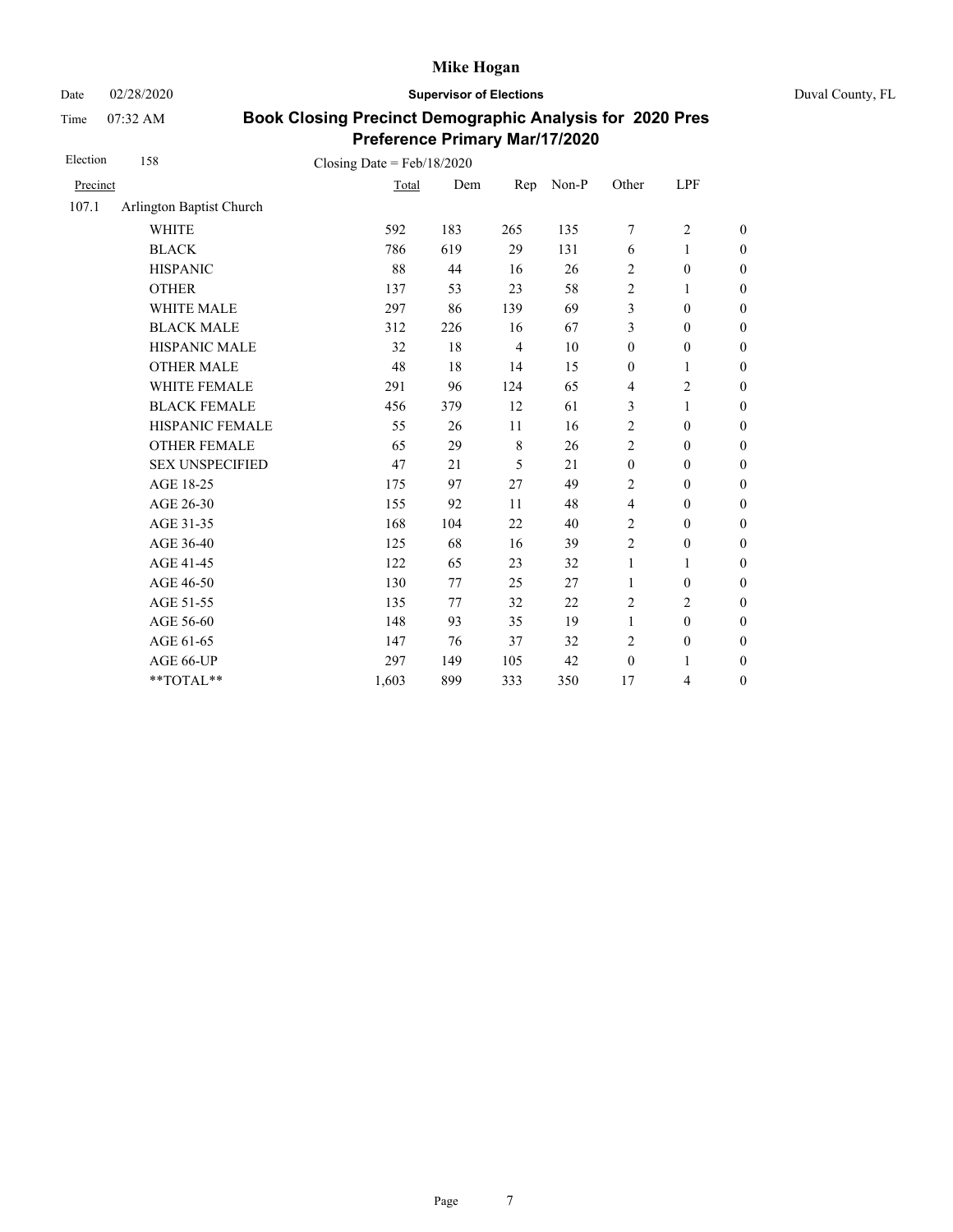Date 02/28/2020 **Supervisor of Elections** Duval County, FL

Time 07:32 AM

| Election | 158                                | Closing Date = $Feb/18/2020$ |     |     |       |                  |                  |                  |
|----------|------------------------------------|------------------------------|-----|-----|-------|------------------|------------------|------------------|
| Precinct |                                    | Total                        | Dem | Rep | Non-P | Other            | <b>LPF</b>       |                  |
| 108.1    | The Central Church of the Nazarene |                              |     |     |       |                  |                  |                  |
|          | <b>WHITE</b>                       | 1,449                        | 363 | 745 | 324   | 14               | 3                | $\theta$         |
|          | <b>BLACK</b>                       | 545                          | 443 | 24  | 76    | 2                | $\mathbf{0}$     | $\boldsymbol{0}$ |
|          | <b>HISPANIC</b>                    | 191                          | 77  | 37  | 77    | $\mathbf{0}$     | $\mathbf{0}$     | $\boldsymbol{0}$ |
|          | <b>OTHER</b>                       | 175                          | 75  | 37  | 62    | 1                | $\boldsymbol{0}$ | $\theta$         |
|          | WHITE MALE                         | 656                          | 137 | 362 | 153   | 3                | 1                | $\mathbf{0}$     |
|          | <b>BLACK MALE</b>                  | 224                          | 167 | 15  | 40    | $\overline{2}$   | $\mathbf{0}$     | $\boldsymbol{0}$ |
|          | <b>HISPANIC MALE</b>               | 87                           | 30  | 21  | 36    | $\mathbf{0}$     | $\mathbf{0}$     | $\overline{0}$   |
|          | <b>OTHER MALE</b>                  | 60                           | 23  | 16  | 21    | $\mathbf{0}$     | $\boldsymbol{0}$ | $\boldsymbol{0}$ |
|          | <b>WHITE FEMALE</b>                | 787                          | 225 | 381 | 168   | 11               | $\overline{c}$   | $\boldsymbol{0}$ |
|          | <b>BLACK FEMALE</b>                | 307                          | 266 | 9   | 32    | $\mathbf{0}$     | $\mathbf{0}$     | $\mathbf{0}$     |
|          | HISPANIC FEMALE                    | 100                          | 46  | 16  | 38    | $\boldsymbol{0}$ | $\boldsymbol{0}$ | $\overline{0}$   |
|          | <b>OTHER FEMALE</b>                | 73                           | 37  | 17  | 18    | 1                | $\mathbf{0}$     | $\boldsymbol{0}$ |
|          | <b>SEX UNSPECIFIED</b>             | 66                           | 27  | 6   | 33    | $\boldsymbol{0}$ | $\mathbf{0}$     | $\boldsymbol{0}$ |
|          | AGE 18-25                          | 262                          | 110 | 50  | 101   | 1                | $\mathbf{0}$     | $\boldsymbol{0}$ |
|          | AGE 26-30                          | 198                          | 89  | 46  | 61    | $\overline{2}$   | $\boldsymbol{0}$ | $\mathbf{0}$     |
|          | AGE 31-35                          | 218                          | 91  | 56  | 69    | 2                | $\overline{0}$   | $\boldsymbol{0}$ |
|          | AGE 36-40                          | 196                          | 79  | 60  | 53    | $\overline{4}$   | $\boldsymbol{0}$ | 0                |
|          | AGE 41-45                          | 170                          | 67  | 46  | 53    | 3                | 1                | $\overline{0}$   |
|          | AGE 46-50                          | 179                          | 77  | 69  | 32    | $\mathbf{1}$     | $\boldsymbol{0}$ | $\boldsymbol{0}$ |
|          | AGE 51-55                          | 207                          | 86  | 83  | 36    | $\overline{c}$   | $\mathbf{0}$     | $\boldsymbol{0}$ |
|          | AGE 56-60                          | 279                          | 117 | 114 | 45    | 1                | $\overline{c}$   | $\boldsymbol{0}$ |
|          | AGE 61-65                          | 223                          | 89  | 91  | 43    | $\boldsymbol{0}$ | $\boldsymbol{0}$ | $\boldsymbol{0}$ |
|          | AGE 66-UP                          | 428                          | 153 | 228 | 46    | 1                | $\boldsymbol{0}$ | $\boldsymbol{0}$ |
|          | **TOTAL**                          | 2,360                        | 958 | 843 | 539   | 17               | 3                | $\boldsymbol{0}$ |
|          |                                    |                              |     |     |       |                  |                  |                  |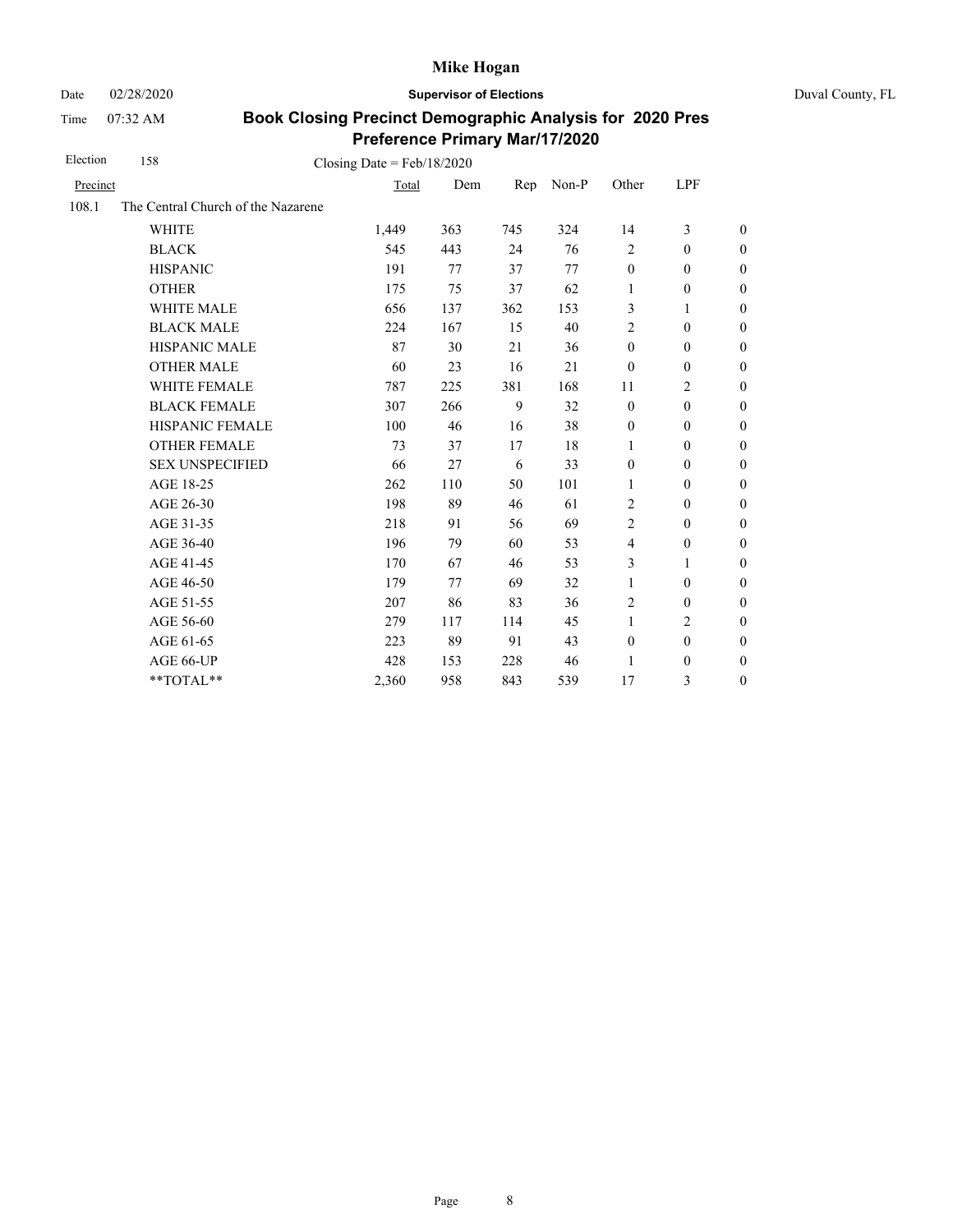Date 02/28/2020 **Supervisor of Elections** Duval County, FL

Time 07:32 AM

| Election | 158                             | Closing Date = $Feb/18/2020$ |     |     |       |                  |                  |                  |
|----------|---------------------------------|------------------------------|-----|-----|-------|------------------|------------------|------------------|
| Precinct |                                 | Total                        | Dem | Rep | Non-P | Other            | <b>LPF</b>       |                  |
| 109.1    | Arlington Congregational Church |                              |     |     |       |                  |                  |                  |
|          | <b>WHITE</b>                    | 840                          | 221 | 434 | 168   | 10               | $\tau$           | $\boldsymbol{0}$ |
|          | <b>BLACK</b>                    | 462                          | 346 | 16  | 94    | 6                | $\boldsymbol{0}$ | $\boldsymbol{0}$ |
|          | <b>HISPANIC</b>                 | 89                           | 47  | 18  | 22    | 1                | 1                | $\boldsymbol{0}$ |
|          | <b>OTHER</b>                    | 100                          | 39  | 27  | 32    | $\mathbf{1}$     | 1                | $\overline{0}$   |
|          | <b>WHITE MALE</b>               | 399                          | 92  | 212 | 86    | $\overline{4}$   | 5                | $\overline{0}$   |
|          | <b>BLACK MALE</b>               | 188                          | 129 | 9   | 46    | 4                | $\boldsymbol{0}$ | $\boldsymbol{0}$ |
|          | HISPANIC MALE                   | 38                           | 18  | 7   | 12    | $\boldsymbol{0}$ | 1                | $\boldsymbol{0}$ |
|          | <b>OTHER MALE</b>               | 29                           | 7   | 13  | 9     | $\boldsymbol{0}$ | $\boldsymbol{0}$ | $\boldsymbol{0}$ |
|          | WHITE FEMALE                    | 436                          | 128 | 219 | 81    | 6                | $\overline{c}$   | $\boldsymbol{0}$ |
|          | <b>BLACK FEMALE</b>             | 265                          | 210 | 7   | 46    | $\overline{2}$   | $\boldsymbol{0}$ | $\boldsymbol{0}$ |
|          | HISPANIC FEMALE                 | 48                           | 28  | 11  | 8     | $\mathbf{1}$     | $\boldsymbol{0}$ | $\boldsymbol{0}$ |
|          | <b>OTHER FEMALE</b>             | 52                           | 27  | 12  | 11    | 1                | 1                | $\boldsymbol{0}$ |
|          | <b>SEX UNSPECIFIED</b>          | 36                           | 14  | 5   | 17    | $\boldsymbol{0}$ | $\boldsymbol{0}$ | $\boldsymbol{0}$ |
|          | AGE 18-25                       | 176                          | 83  | 32  | 57    | 1                | 3                | $\boldsymbol{0}$ |
|          | AGE 26-30                       | 176                          | 80  | 41  | 50    | $\overline{4}$   | $\mathbf{1}$     | $\boldsymbol{0}$ |
|          | AGE 31-35                       | 196                          | 94  | 41  | 59    | 1                | 1                | $\boldsymbol{0}$ |
|          | AGE 36-40                       | 114                          | 59  | 30  | 21    | 3                | 1                | $\boldsymbol{0}$ |
|          | AGE 41-45                       | 93                           | 48  | 20  | 24    | 1                | $\boldsymbol{0}$ | $\overline{0}$   |
|          | AGE 46-50                       | 96                           | 41  | 27  | 26    | 2                | $\boldsymbol{0}$ | $\boldsymbol{0}$ |
|          | AGE 51-55                       | 112                          | 46  | 45  | 17    | $\overline{2}$   | $\overline{c}$   | $\boldsymbol{0}$ |
|          | AGE 56-60                       | 119                          | 43  | 63  | 13    | $\boldsymbol{0}$ | $\boldsymbol{0}$ | $\boldsymbol{0}$ |
|          | AGE 61-65                       | 136                          | 50  | 59  | 25    | $\overline{2}$   | $\boldsymbol{0}$ | $\boldsymbol{0}$ |
|          | AGE 66-UP                       | 271                          | 109 | 136 | 23    | $\overline{2}$   | 1                | $\boldsymbol{0}$ |
|          | **TOTAL**                       | 1,491                        | 653 | 495 | 316   | 18               | 9                | $\boldsymbol{0}$ |
|          |                                 |                              |     |     |       |                  |                  |                  |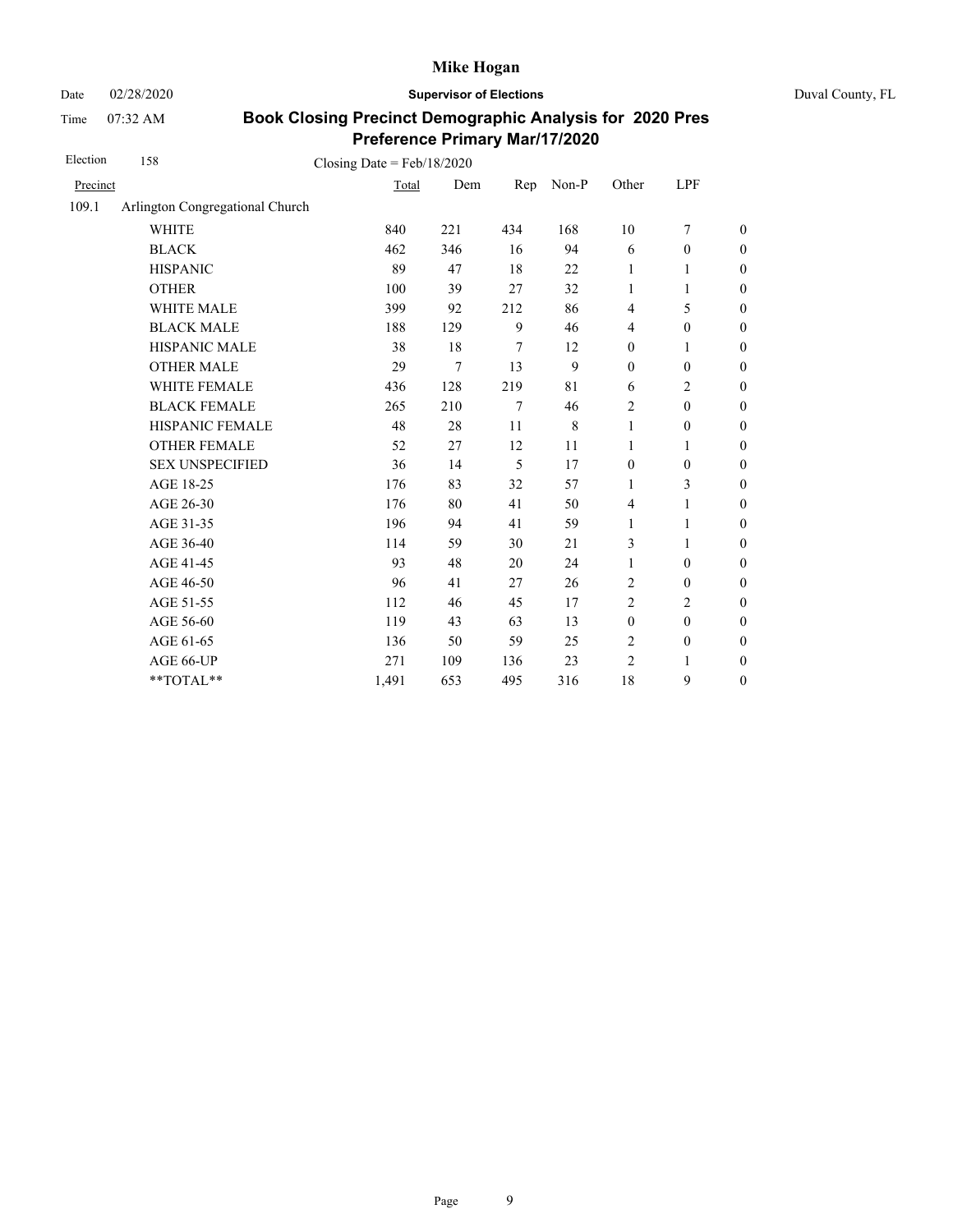Date 02/28/2020 **Supervisor of Elections** Duval County, FL

Time 07:32 AM

| Election | 158                        | Closing Date = $Feb/18/2020$ |     |                |       |                  |                          |                  |
|----------|----------------------------|------------------------------|-----|----------------|-------|------------------|--------------------------|------------------|
| Precinct |                            | Total                        | Dem | Rep            | Non-P | Other            | LPF                      |                  |
| 110.1    | St. Pauls Episcopal Church |                              |     |                |       |                  |                          |                  |
|          | <b>WHITE</b>               | 1,704                        | 440 | 941            | 295   | 18               | 10                       | $\boldsymbol{0}$ |
|          | <b>BLACK</b>               | 204                          | 154 | 9              | 40    | 1                | $\mathbf{0}$             | $\boldsymbol{0}$ |
|          | <b>HISPANIC</b>            | 97                           | 42  | 25             | 28    | $\overline{2}$   | $\boldsymbol{0}$         | $\overline{0}$   |
|          | <b>OTHER</b>               | 158                          | 49  | 47             | 59    | $\mathbf{1}$     | $\overline{c}$           | $\boldsymbol{0}$ |
|          | WHITE MALE                 | 800                          | 179 | 452            | 156   | 8                | 5                        | $\boldsymbol{0}$ |
|          | <b>BLACK MALE</b>          | 86                           | 61  | 5              | 19    | $\mathbf{1}$     | $\mathbf{0}$             | $\boldsymbol{0}$ |
|          | <b>HISPANIC MALE</b>       | 38                           | 19  | 11             | 8     | $\boldsymbol{0}$ | $\boldsymbol{0}$         | $\overline{0}$   |
|          | <b>OTHER MALE</b>          | 55                           | 17  | 20             | 15    | 1                | $\overline{2}$           | $\boldsymbol{0}$ |
|          | WHITE FEMALE               | 884                          | 254 | 479            | 136   | 10               | 5                        | $\boldsymbol{0}$ |
|          | <b>BLACK FEMALE</b>        | 115                          | 90  | $\overline{4}$ | 21    | $\boldsymbol{0}$ | $\mathbf{0}$             | $\overline{0}$   |
|          | HISPANIC FEMALE            | 57                           | 23  | 13             | 19    | 2                | $\boldsymbol{0}$         | $\boldsymbol{0}$ |
|          | <b>OTHER FEMALE</b>        | 79                           | 28  | 24             | 27    | $\mathbf{0}$     | $\mathbf{0}$             | $\boldsymbol{0}$ |
|          | <b>SEX UNSPECIFIED</b>     | 49                           | 14  | 14             | 21    | $\mathbf{0}$     | $\boldsymbol{0}$         | $\boldsymbol{0}$ |
|          | AGE 18-25                  | 170                          | 41  | 68             | 58    | $\overline{c}$   | 1                        | $\overline{0}$   |
|          | AGE 26-30                  | 152                          | 52  | 62             | 37    | $\boldsymbol{0}$ | 1                        | $\boldsymbol{0}$ |
|          | AGE 31-35                  | 177                          | 41  | 73             | 55    | 5                | 3                        | $\boldsymbol{0}$ |
|          | AGE 36-40                  | 165                          | 51  | 53             | 54    | 3                | $\overline{\mathcal{L}}$ | $\boldsymbol{0}$ |
|          | AGE 41-45                  | 141                          | 36  | 67             | 35    | 3                | $\boldsymbol{0}$         | $\overline{0}$   |
|          | AGE 46-50                  | 172                          | 44  | 90             | 35    | $\overline{c}$   | 1                        | $\boldsymbol{0}$ |
|          | AGE 51-55                  | 183                          | 63  | 87             | 32    | $\mathbf{1}$     | $\mathbf{0}$             | $\boldsymbol{0}$ |
|          | AGE 56-60                  | 211                          | 67  | 108            | 34    | $\overline{2}$   | $\boldsymbol{0}$         | $\overline{0}$   |
|          | AGE 61-65                  | 225                          | 93  | 105            | 26    | $\mathbf{0}$     | 1                        | $\boldsymbol{0}$ |
|          | AGE 66-UP                  | 565                          | 196 | 309            | 55    | 4                | 1                        | $\boldsymbol{0}$ |
|          | **TOTAL**                  | 2,163                        | 685 | 1,022          | 422   | 22               | 12                       | $\overline{0}$   |
|          |                            |                              |     |                |       |                  |                          |                  |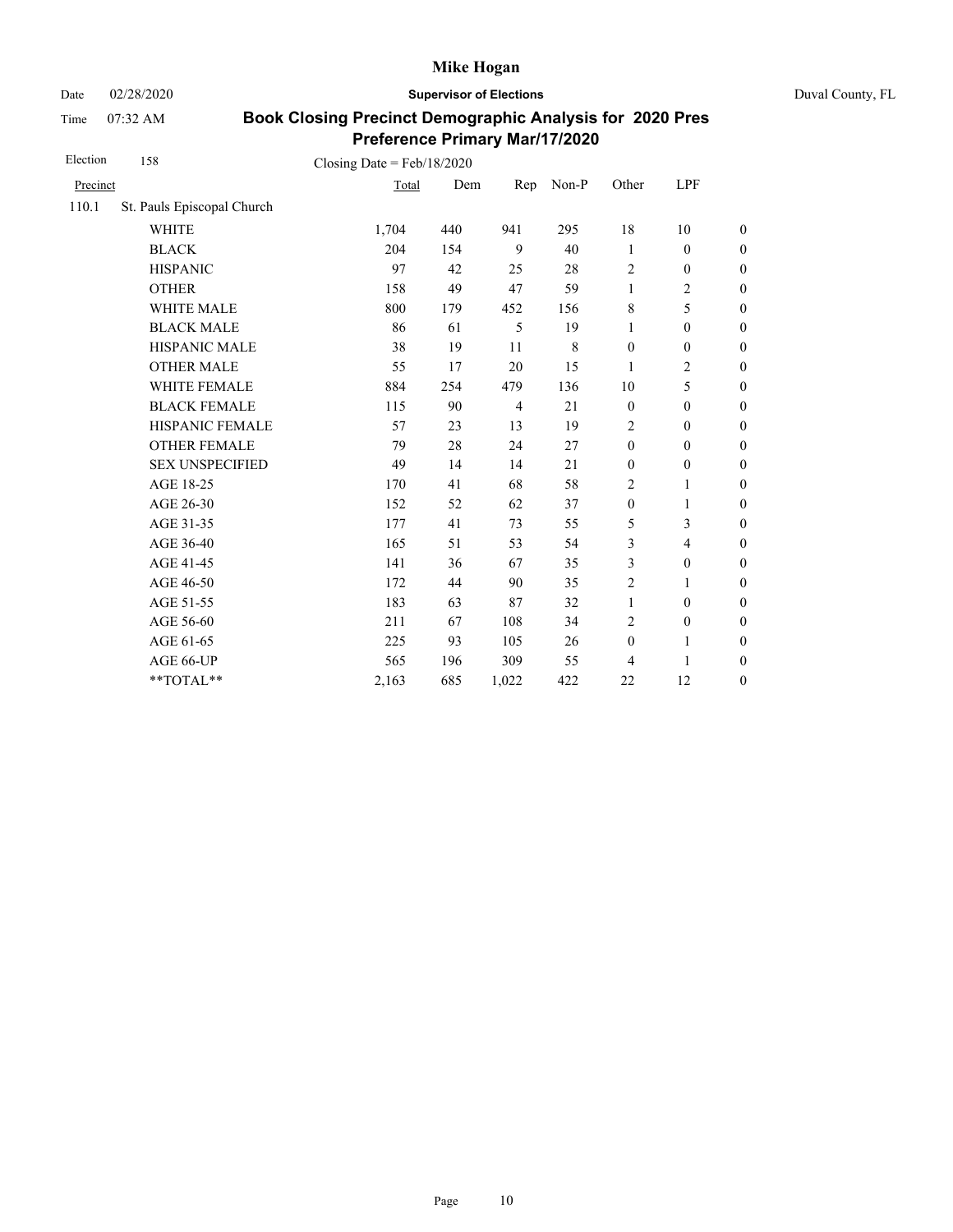Date 02/28/2020 **Supervisor of Elections** Duval County, FL

Time 07:32 AM

| Election | 158                               | Closing Date = $Feb/18/2020$ |     |     |       |                  |                  |                  |
|----------|-----------------------------------|------------------------------|-----|-----|-------|------------------|------------------|------------------|
| Precinct |                                   | Total                        | Dem | Rep | Non-P | Other            | LPF              |                  |
| 111.1    | Fort Caroline Presbyterian Church |                              |     |     |       |                  |                  |                  |
|          | <b>WHITE</b>                      | 1,140                        | 273 | 670 | 184   | 10               | 3                | $\boldsymbol{0}$ |
|          | <b>BLACK</b>                      | 313                          | 241 | 14  | 55    | $\overline{c}$   | 1                | $\boldsymbol{0}$ |
|          | <b>HISPANIC</b>                   | 94                           | 40  | 28  | 26    | $\boldsymbol{0}$ | $\boldsymbol{0}$ | $\boldsymbol{0}$ |
|          | <b>OTHER</b>                      | 111                          | 32  | 34  | 45    | $\boldsymbol{0}$ | $\boldsymbol{0}$ | $\boldsymbol{0}$ |
|          | WHITE MALE                        | 534                          | 101 | 341 | 86    | $\overline{4}$   | $\overline{c}$   | $\boldsymbol{0}$ |
|          | <b>BLACK MALE</b>                 | 138                          | 94  | 8   | 33    | $\sqrt{2}$       | 1                | $\boldsymbol{0}$ |
|          | <b>HISPANIC MALE</b>              | 40                           | 14  | 15  | 11    | $\boldsymbol{0}$ | $\boldsymbol{0}$ | $\overline{0}$   |
|          | <b>OTHER MALE</b>                 | 36                           | 5   | 15  | 16    | $\boldsymbol{0}$ | $\boldsymbol{0}$ | $\boldsymbol{0}$ |
|          | <b>WHITE FEMALE</b>               | 595                          | 170 | 322 | 96    | 6                | 1                | $\boldsymbol{0}$ |
|          | <b>BLACK FEMALE</b>               | 172                          | 145 | 6   | 21    | $\mathbf{0}$     | $\boldsymbol{0}$ | $\boldsymbol{0}$ |
|          | HISPANIC FEMALE                   | 50                           | 23  | 13  | 14    | $\boldsymbol{0}$ | $\boldsymbol{0}$ | $\boldsymbol{0}$ |
|          | <b>OTHER FEMALE</b>               | 59                           | 24  | 13  | 22    | $\mathbf{0}$     | $\mathbf{0}$     | $\overline{0}$   |
|          | <b>SEX UNSPECIFIED</b>            | 34                           | 10  | 13  | 11    | $\mathbf{0}$     | $\boldsymbol{0}$ | $\boldsymbol{0}$ |
|          | AGE 18-25                         | 160                          | 56  | 52  | 51    | 1                | $\boldsymbol{0}$ | $\boldsymbol{0}$ |
|          | AGE 26-30                         | 128                          | 45  | 45  | 38    | $\boldsymbol{0}$ | $\boldsymbol{0}$ | $\boldsymbol{0}$ |
|          | AGE 31-35                         | 128                          | 45  | 46  | 32    | 3                | $\overline{c}$   | $\boldsymbol{0}$ |
|          | AGE 36-40                         | 139                          | 48  | 51  | 38    | 1                | $\mathbf{1}$     | $\boldsymbol{0}$ |
|          | AGE 41-45                         | 113                          | 39  | 44  | 28    | $\mathbf{1}$     | $\mathbf{1}$     | $\overline{0}$   |
|          | AGE 46-50                         | 115                          | 46  | 50  | 19    | $\boldsymbol{0}$ | $\mathbf{0}$     | $\boldsymbol{0}$ |
|          | AGE 51-55                         | 158                          | 51  | 84  | 22    | $\mathbf{1}$     | $\mathbf{0}$     | $\boldsymbol{0}$ |
|          | AGE 56-60                         | 158                          | 45  | 87  | 23    | 3                | $\mathbf{0}$     | $\overline{0}$   |
|          | AGE 61-65                         | 161                          | 52  | 85  | 23    | 1                | $\boldsymbol{0}$ | $\boldsymbol{0}$ |
|          | AGE 66-UP                         | 397                          | 158 | 202 | 36    | 1                | $\boldsymbol{0}$ | $\boldsymbol{0}$ |
|          | **TOTAL**                         | 1,658                        | 586 | 746 | 310   | 12               | 4                | $\boldsymbol{0}$ |
|          |                                   |                              |     |     |       |                  |                  |                  |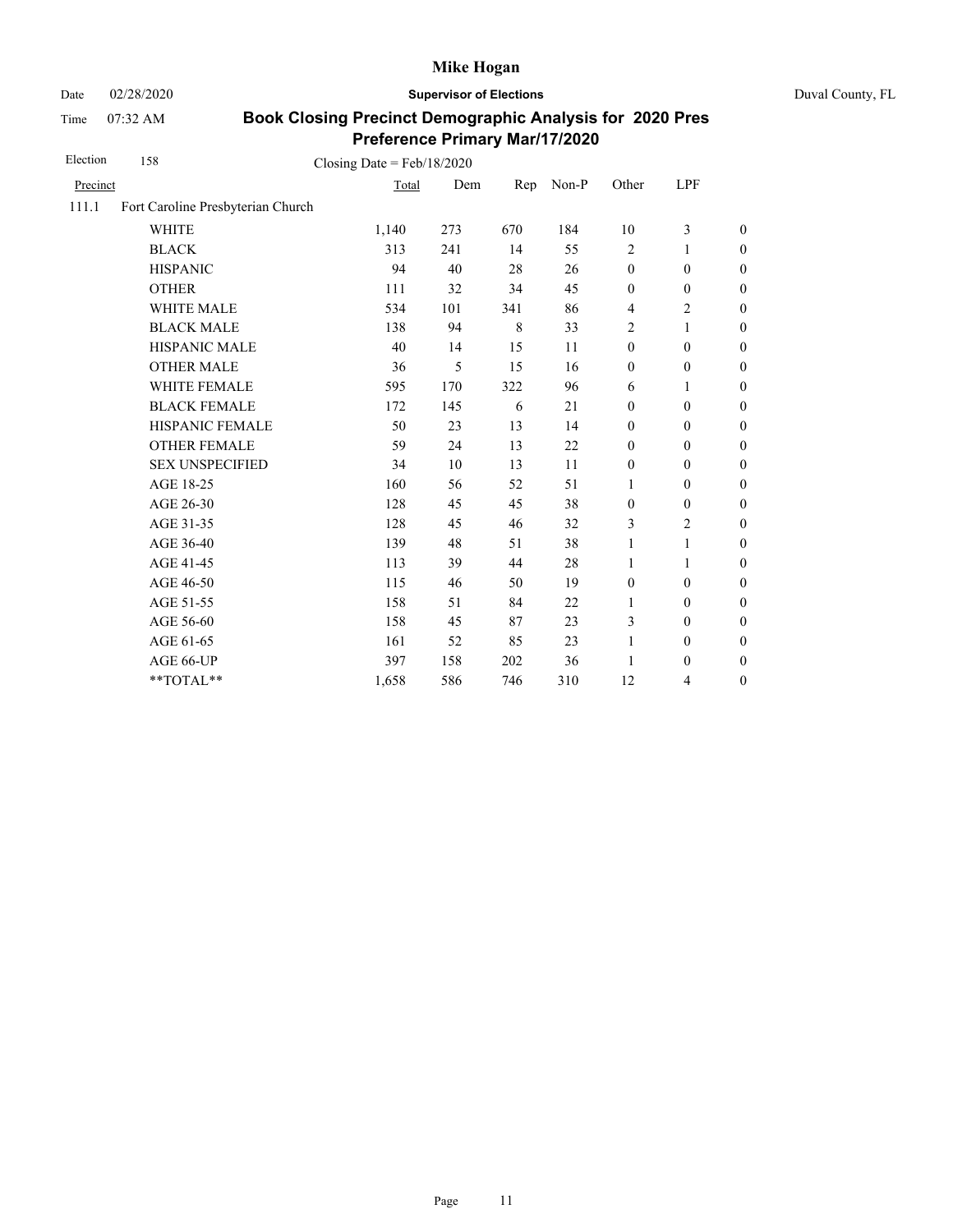Date 02/28/2020 **Supervisor of Elections** Duval County, FL

Time 07:32 AM

| Election | 158                             | Closing Date = $Feb/18/2020$ |                |                |                |                  |                  |                  |
|----------|---------------------------------|------------------------------|----------------|----------------|----------------|------------------|------------------|------------------|
| Precinct |                                 | Total                        | Dem            | Rep            | Non-P          | Other            | LPF              |                  |
| 112.1    | Regency Square Regional Library |                              |                |                |                |                  |                  |                  |
|          | <b>WHITE</b>                    | 180                          | 39             | 85             | 51             | $\overline{4}$   | 1                | $\overline{0}$   |
|          | <b>BLACK</b>                    | 17                           | 7              | 1              | 9              | $\mathbf{0}$     | $\boldsymbol{0}$ | $\boldsymbol{0}$ |
|          | <b>HISPANIC</b>                 | 8                            | $\overline{c}$ | $\theta$       | 6              | $\mathbf{0}$     | $\mathbf{0}$     | $\boldsymbol{0}$ |
|          | <b>OTHER</b>                    | 15                           | $\overline{4}$ | 4              | 7              | $\boldsymbol{0}$ | $\mathbf{0}$     | $\overline{0}$   |
|          | WHITE MALE                      | 88                           | 16             | 38             | 32             | 2                | $\mathbf{0}$     | $\boldsymbol{0}$ |
|          | <b>BLACK MALE</b>               | 9                            | $\overline{4}$ | $\theta$       | 5              | $\mathbf{0}$     | $\mathbf{0}$     | $\boldsymbol{0}$ |
|          | <b>HISPANIC MALE</b>            | 3                            | $\mathbf{0}$   | $\mathbf{0}$   | 3              | $\mathbf{0}$     | $\boldsymbol{0}$ | $\overline{0}$   |
|          | <b>OTHER MALE</b>               | 4                            | $\mathbf{0}$   | 1              | 3              | $\mathbf{0}$     | $\boldsymbol{0}$ | $\overline{0}$   |
|          | <b>WHITE FEMALE</b>             | 91                           | 23             | 46             | 19             | 2                | 1                | $\overline{0}$   |
|          | <b>BLACK FEMALE</b>             | 8                            | 3              | $\mathbf{1}$   | $\overline{4}$ | $\mathbf{0}$     | $\mathbf{0}$     | $\overline{0}$   |
|          | HISPANIC FEMALE                 | 5                            | $\overline{2}$ | $\mathbf{0}$   | 3              | $\theta$         | $\mathbf{0}$     | $\overline{0}$   |
|          | <b>OTHER FEMALE</b>             | 6                            | 3              | 2              | 1              | $\mathbf{0}$     | $\mathbf{0}$     | $\overline{0}$   |
|          | <b>SEX UNSPECIFIED</b>          | 6                            | 1              | $\overline{2}$ | 3              | $\mathbf{0}$     | $\boldsymbol{0}$ | $\boldsymbol{0}$ |
|          | AGE 18-25                       | 18                           | 4              | 6              | 8              | $\mathbf{0}$     | $\mathbf{0}$     | $\overline{0}$   |
|          | AGE 26-30                       | 10                           | $\overline{2}$ | 3              | 5              | $\mathbf{0}$     | $\mathbf{0}$     | $\overline{0}$   |
|          | AGE 31-35                       | 19                           | 6              | 6              | 6              | 1                | $\boldsymbol{0}$ | $\boldsymbol{0}$ |
|          | AGE 36-40                       | 21                           | $\overline{4}$ | 7              | 9              | 1                | $\boldsymbol{0}$ | $\boldsymbol{0}$ |
|          | AGE 41-45                       | 19                           | 5              | 8              | 6              | $\boldsymbol{0}$ | $\boldsymbol{0}$ | $\overline{0}$   |
|          | AGE 46-50                       | 14                           | 3              | 6              | 5              | $\boldsymbol{0}$ | $\boldsymbol{0}$ | $\boldsymbol{0}$ |
|          | AGE 51-55                       | 22                           | 6              | 8              | 7              | 1                | 0                | $\boldsymbol{0}$ |
|          | AGE 56-60                       | 20                           | 6              | 7              | 5              | 1                | 1                | $\overline{0}$   |
|          | AGE 61-65                       | 23                           | $\overline{2}$ | 16             | 5              | $\boldsymbol{0}$ | $\mathbf{0}$     | $\boldsymbol{0}$ |
|          | AGE 66-UP                       | 54                           | 14             | 23             | 17             | $\theta$         | $\boldsymbol{0}$ | $\overline{0}$   |
|          | **TOTAL**                       | 220                          | 52             | 90             | 73             | 4                | 1                | $\boldsymbol{0}$ |
|          |                                 |                              |                |                |                |                  |                  |                  |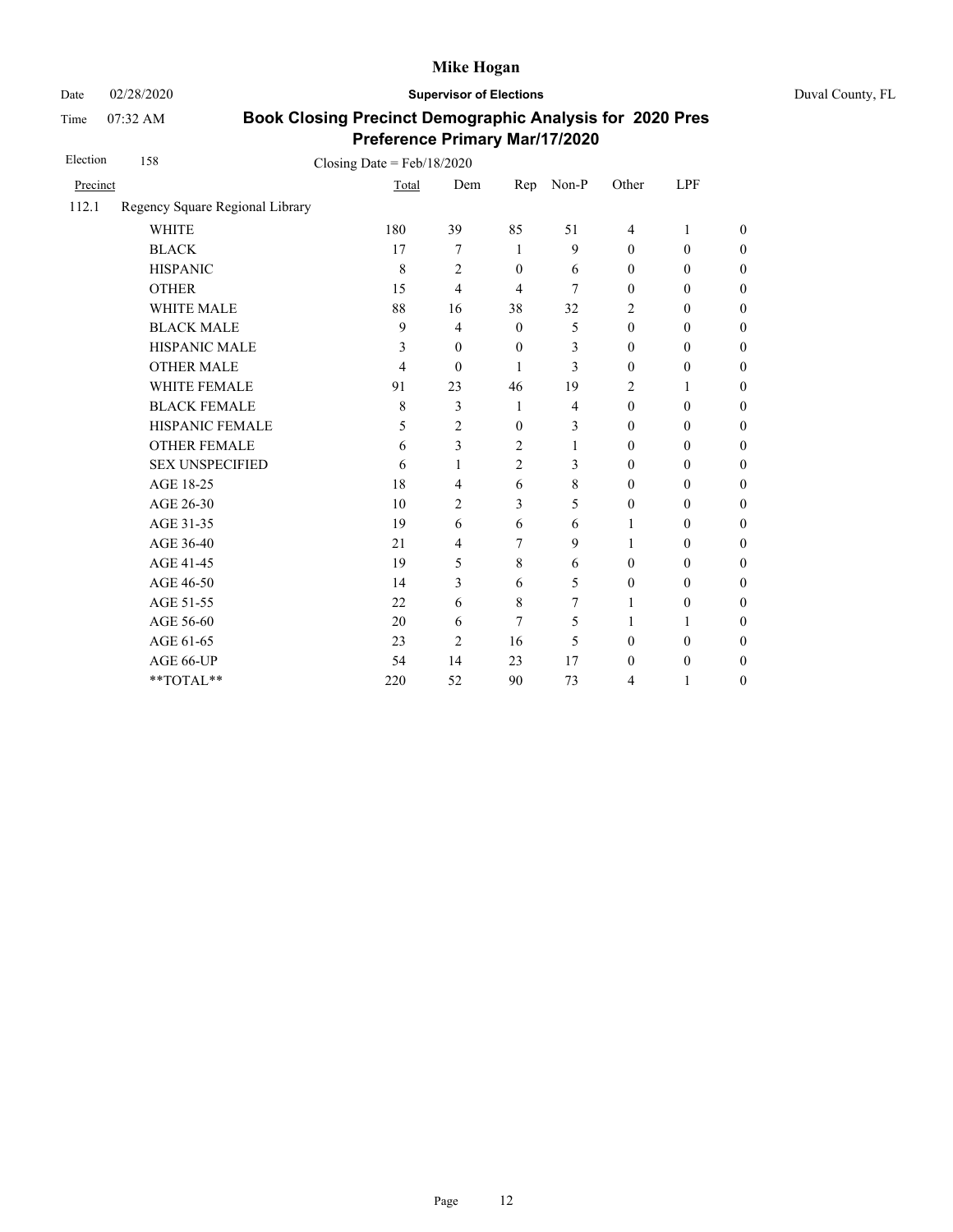Date 02/28/2020 **Supervisor of Elections** Duval County, FL

Time 07:32 AM

| Election | 158                             | Closing Date = $Feb/18/2020$ |     |     |       |                  |                  |                  |
|----------|---------------------------------|------------------------------|-----|-----|-------|------------------|------------------|------------------|
| Precinct |                                 | Total                        | Dem | Rep | Non-P | Other            | LPF              |                  |
| 112.2    | Regency Square Regional Library |                              |     |     |       |                  |                  |                  |
|          | <b>WHITE</b>                    | 772                          | 228 | 335 | 196   | 9                | $\overline{4}$   | $\boldsymbol{0}$ |
|          | <b>BLACK</b>                    | 787                          | 602 | 34  | 148   | 3                | $\mathbf{0}$     | $\boldsymbol{0}$ |
|          | <b>HISPANIC</b>                 | 161                          | 70  | 27  | 61    | $\overline{2}$   | 1                | $\theta$         |
|          | <b>OTHER</b>                    | 170                          | 70  | 35  | 63    | $\mathbf{1}$     | 1                | $\theta$         |
|          | <b>WHITE MALE</b>               | 342                          | 83  | 159 | 93    | $\overline{4}$   | 3                | $\mathbf{0}$     |
|          | <b>BLACK MALE</b>               | 310                          | 227 | 16  | 66    | $\mathbf{1}$     | $\mathbf{0}$     | $\boldsymbol{0}$ |
|          | <b>HISPANIC MALE</b>            | 66                           | 26  | 10  | 28    | $\overline{2}$   | $\boldsymbol{0}$ | $\theta$         |
|          | <b>OTHER MALE</b>               | 62                           | 24  | 12  | 25    | $\boldsymbol{0}$ | 1                | $\boldsymbol{0}$ |
|          | <b>WHITE FEMALE</b>             | 420                          | 141 | 172 | 101   | 5                | 1                | 0                |
|          | <b>BLACK FEMALE</b>             | 466                          | 366 | 18  | 80    | $\overline{c}$   | $\mathbf{0}$     | $\overline{0}$   |
|          | HISPANIC FEMALE                 | 92                           | 43  | 17  | 31    | $\boldsymbol{0}$ | 1                | $\boldsymbol{0}$ |
|          | <b>OTHER FEMALE</b>             | 83                           | 38  | 17  | 27    | 1                | $\boldsymbol{0}$ | $\boldsymbol{0}$ |
|          | <b>SEX UNSPECIFIED</b>          | 49                           | 22  | 10  | 17    | $\mathbf{0}$     | $\mathbf{0}$     | $\boldsymbol{0}$ |
|          | AGE 18-25                       | 262                          | 121 | 40  | 94    | 5                | $\overline{2}$   | $\boldsymbol{0}$ |
|          | AGE 26-30                       | 279                          | 137 | 48  | 90    | 3                | 1                | $\boldsymbol{0}$ |
|          | AGE 31-35                       | 189                          | 112 | 23  | 51    | 2                | 1                | $\boldsymbol{0}$ |
|          | AGE 36-40                       | 162                          | 73  | 38  | 50    | $\mathbf{1}$     | $\mathbf{0}$     | $\boldsymbol{0}$ |
|          | AGE 41-45                       | 117                          | 65  | 23  | 29    | $\mathbf{0}$     | $\mathbf{0}$     | $\overline{0}$   |
|          | AGE 46-50                       | 150                          | 90  | 28  | 32    | $\boldsymbol{0}$ | $\overline{0}$   | $\boldsymbol{0}$ |
|          | AGE 51-55                       | 129                          | 59  | 31  | 39    | $\boldsymbol{0}$ | $\mathbf{0}$     | $\boldsymbol{0}$ |
|          | AGE 56-60                       | 144                          | 74  | 38  | 28    | 3                | 1                | $\overline{0}$   |
|          | AGE 61-65                       | 127                          | 64  | 41  | 22    | $\boldsymbol{0}$ | $\boldsymbol{0}$ | $\boldsymbol{0}$ |
|          | AGE 66-UP                       | 331                          | 175 | 121 | 33    | 1                | 1                | $\boldsymbol{0}$ |
|          | **TOTAL**                       | 1,890                        | 970 | 431 | 468   | 15               | 6                | $\boldsymbol{0}$ |
|          |                                 |                              |     |     |       |                  |                  |                  |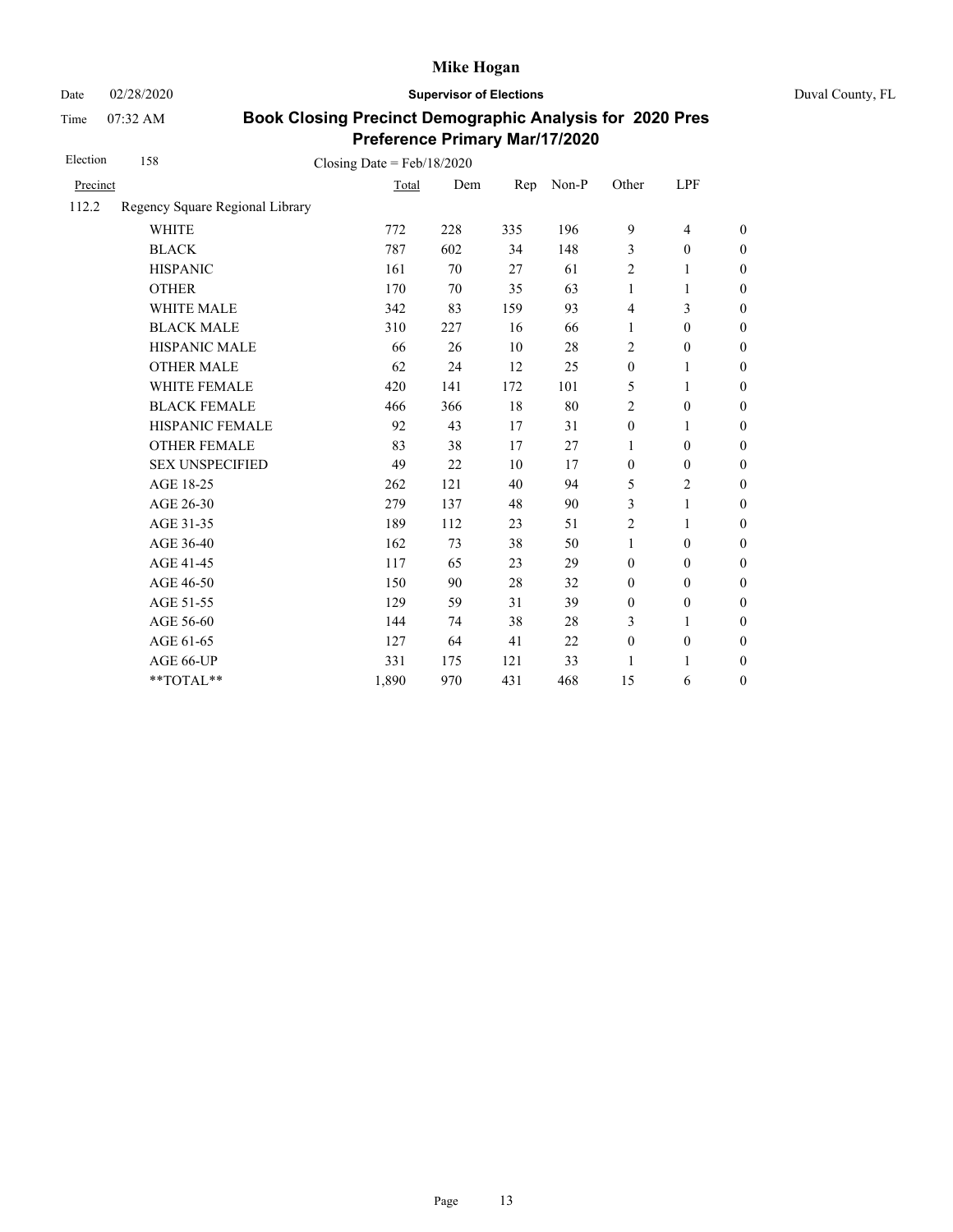Date 02/28/2020 **Supervisor of Elections** Duval County, FL

Time 07:32 AM

| Election | 158                            | Closing Date = $Feb/18/2020$ |                |                |                |                  |                  |                  |
|----------|--------------------------------|------------------------------|----------------|----------------|----------------|------------------|------------------|------------------|
| Precinct |                                | Total                        | Dem            | Rep            | Non-P          | Other            | LPF              |                  |
| 113.2    | Fort Caroline Christian Church |                              |                |                |                |                  |                  |                  |
|          | <b>WHITE</b>                   | 797                          | 165            | 513            | 113            | 3                | 3                | $\theta$         |
|          | <b>BLACK</b>                   | 103                          | 89             | $\overline{4}$ | 9              | $\mathbf{1}$     | $\mathbf{0}$     | $\overline{0}$   |
|          | <b>HISPANIC</b>                | 25                           | 11             | 10             | 3              | 1                | $\mathbf{0}$     | $\overline{0}$   |
|          | <b>OTHER</b>                   | 72                           | 21             | 21             | 30             | $\mathbf{0}$     | $\mathbf{0}$     | $\overline{0}$   |
|          | <b>WHITE MALE</b>              | 382                          | 71             | 241            | 64             | 3                | 3                | $\overline{0}$   |
|          | <b>BLACK MALE</b>              | 42                           | 37             | 3              | $\overline{2}$ | $\boldsymbol{0}$ | $\boldsymbol{0}$ | $\boldsymbol{0}$ |
|          | HISPANIC MALE                  | 13                           | 6              | $\overline{4}$ | $\overline{2}$ | 1                | $\mathbf{0}$     | $\overline{0}$   |
|          | <b>OTHER MALE</b>              | 29                           | 10             | $\tau$         | 12             | $\mathbf{0}$     | $\boldsymbol{0}$ | $\boldsymbol{0}$ |
|          | <b>WHITE FEMALE</b>            | 406                          | 92             | 266            | 48             | $\boldsymbol{0}$ | $\boldsymbol{0}$ | $\boldsymbol{0}$ |
|          | <b>BLACK FEMALE</b>            | 59                           | 50             | 1              | 7              | 1                | $\mathbf{0}$     | $\boldsymbol{0}$ |
|          | HISPANIC FEMALE                | 11                           | $\overline{4}$ | 6              | 1              | $\mathbf{0}$     | $\boldsymbol{0}$ | $\overline{0}$   |
|          | <b>OTHER FEMALE</b>            | 29                           | 9              | 11             | 9              | $\mathbf{0}$     | $\mathbf{0}$     | $\overline{0}$   |
|          | <b>SEX UNSPECIFIED</b>         | 26                           | 7              | 9              | 10             | $\mathbf{0}$     | $\mathbf{0}$     | $\overline{0}$   |
|          | AGE 18-25                      | 92                           | 26             | 43             | 20             | $\overline{2}$   | 1                | $\overline{0}$   |
|          | AGE 26-30                      | 45                           | 15             | 19             | 11             | $\mathbf{0}$     | $\mathbf{0}$     | $\overline{0}$   |
|          | AGE 31-35                      | 56                           | 17             | 21             | 18             | $\boldsymbol{0}$ | $\boldsymbol{0}$ | $\boldsymbol{0}$ |
|          | AGE 36-40                      | 74                           | 20             | 31             | 22             | 1                | $\boldsymbol{0}$ | $\boldsymbol{0}$ |
|          | AGE 41-45                      | 54                           | 20             | 25             | 9              | $\boldsymbol{0}$ | $\boldsymbol{0}$ | $\overline{0}$   |
|          | AGE 46-50                      | 68                           | 19             | 36             | 10             | 2                | 1                | $\boldsymbol{0}$ |
|          | AGE 51-55                      | 83                           | 21             | 49             | 13             | $\mathbf{0}$     | $\boldsymbol{0}$ | $\boldsymbol{0}$ |
|          | AGE 56-60                      | 106                          | 30             | 67             | 8              | $\mathbf{0}$     | $\mathbf{1}$     | $\overline{0}$   |
|          | AGE 61-65                      | 98                           | 24             | 62             | 12             | $\mathbf{0}$     | $\mathbf{0}$     | $\overline{0}$   |
|          | AGE 66-UP                      | 321                          | 94             | 195            | 32             | $\boldsymbol{0}$ | $\mathbf{0}$     | $\overline{0}$   |
|          | **TOTAL**                      | 997                          | 286            | 548            | 155            | 5                | 3                | $\overline{0}$   |
|          |                                |                              |                |                |                |                  |                  |                  |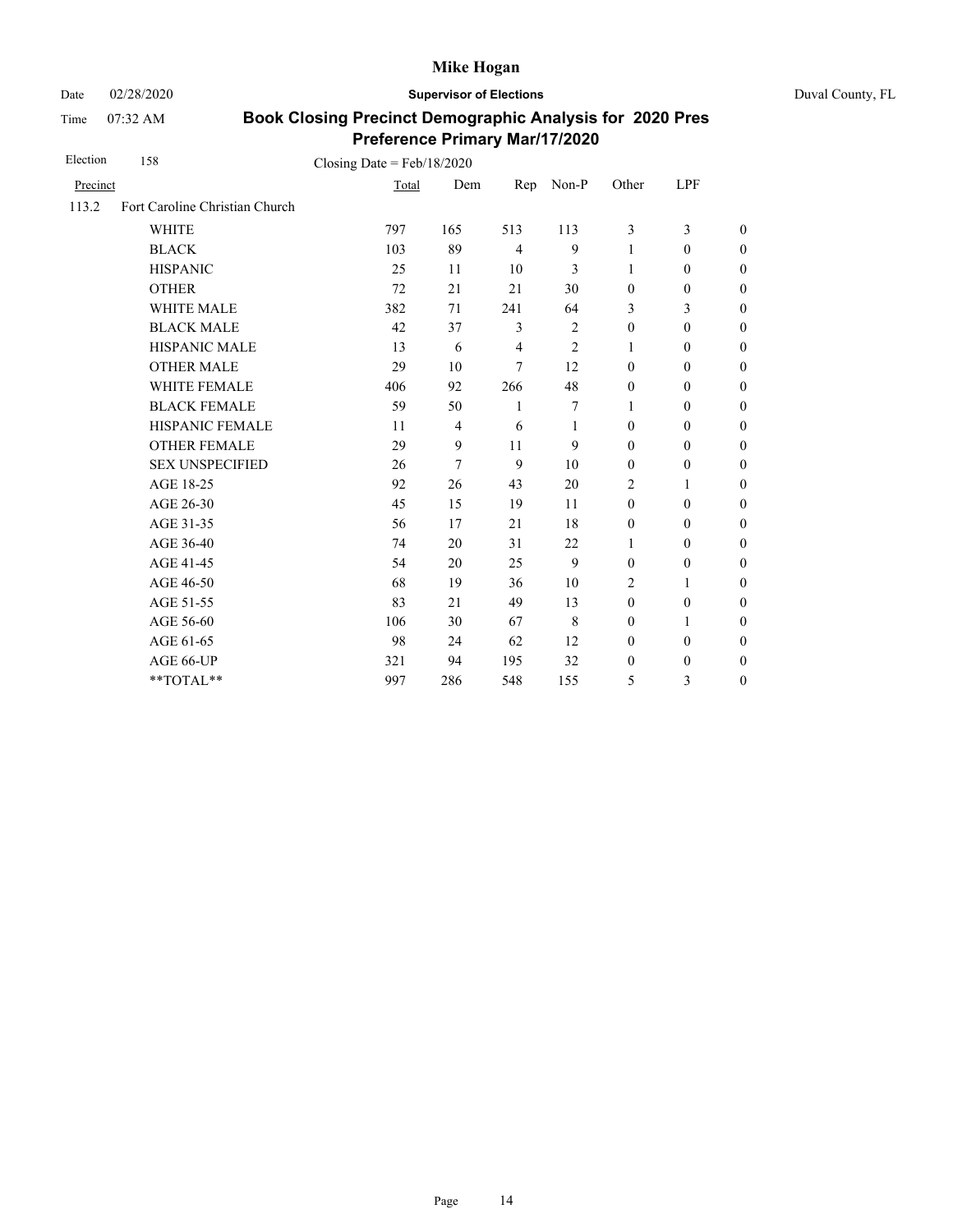Date 02/28/2020 **Supervisor of Elections** Duval County, FL

Time 07:32 AM

| Election | 158                            | Closing Date = $Feb/18/2020$ |       |       |       |                  |                  |                  |
|----------|--------------------------------|------------------------------|-------|-------|-------|------------------|------------------|------------------|
| Precinct |                                | Total                        | Dem   | Rep   | Non-P | Other            | LPF              |                  |
| 113.4    | Fort Caroline Christian Church |                              |       |       |       |                  |                  |                  |
|          | <b>WHITE</b>                   | 2,217                        | 590   | 1,074 | 530   | 13               | 10               | $\boldsymbol{0}$ |
|          | <b>BLACK</b>                   | 1,876                        | 1,471 | 68    | 325   | 11               | 1                | $\boldsymbol{0}$ |
|          | <b>HISPANIC</b>                | 406                          | 170   | 89    | 146   | 1                | $\boldsymbol{0}$ | $\boldsymbol{0}$ |
|          | <b>OTHER</b>                   | 505                          | 171   | 94    | 234   | 5                | $\mathbf{1}$     | $\overline{0}$   |
|          | <b>WHITE MALE</b>              | 988                          | 214   | 504   | 255   | 7                | 8                | $\boldsymbol{0}$ |
|          | <b>BLACK MALE</b>              | 742                          | 557   | 39    | 140   | 6                | $\mathbf{0}$     | $\boldsymbol{0}$ |
|          | <b>HISPANIC MALE</b>           | 195                          | 72    | 50    | 72    | 1                | $\mathbf{0}$     | $\overline{0}$   |
|          | <b>OTHER MALE</b>              | 204                          | 66    | 49    | 89    | $\mathbf{0}$     | $\mathbf{0}$     | $\overline{0}$   |
|          | WHITE FEMALE                   | 1,207                        | 371   | 563   | 265   | 6                | $\overline{2}$   | $\overline{0}$   |
|          | <b>BLACK FEMALE</b>            | 1,091                        | 889   | 28    | 168   | 5                | 1                | $\overline{0}$   |
|          | HISPANIC FEMALE                | 197                          | 92    | 36    | 69    | $\boldsymbol{0}$ | $\boldsymbol{0}$ | $\boldsymbol{0}$ |
|          | <b>OTHER FEMALE</b>            | 225                          | 83    | 39    | 98    | $\overline{4}$   | 1                | $\boldsymbol{0}$ |
|          | <b>SEX UNSPECIFIED</b>         | 154                          | 58    | 17    | 78    | 1                | $\mathbf{0}$     | $\boldsymbol{0}$ |
|          | AGE 18-25                      | 637                          | 282   | 118   | 226   | 11               | $\boldsymbol{0}$ | $\boldsymbol{0}$ |
|          | AGE 26-30                      | 555                          | 258   | 112   | 179   | $\overline{2}$   | 4                | $\overline{0}$   |
|          | AGE 31-35                      | 492                          | 238   | 93    | 158   | $\overline{c}$   | 1                | $\boldsymbol{0}$ |
|          | AGE 36-40                      | 474                          | 243   | 103   | 126   | $\mathbf{1}$     | 1                | $\boldsymbol{0}$ |
|          | AGE 41-45                      | 407                          | 204   | 92    | 104   | $\overline{4}$   | 3                | $\boldsymbol{0}$ |
|          | AGE 46-50                      | 477                          | 243   | 130   | 100   | 2                | 2                | $\boldsymbol{0}$ |
|          | AGE 51-55                      | 465                          | 225   | 132   | 103   | $\overline{4}$   | 1                | $\theta$         |
|          | AGE 56-60                      | 438                          | 195   | 151   | 88    | $\overline{4}$   | $\mathbf{0}$     | $\boldsymbol{0}$ |
|          | AGE 61-65                      | 380                          | 190   | 135   | 55    | $\boldsymbol{0}$ | $\boldsymbol{0}$ | $\mathbf{0}$     |
|          | AGE 66-UP                      | 675                          | 321   | 259   | 95    | $\mathbf{0}$     | $\mathbf{0}$     | $\boldsymbol{0}$ |
|          | **TOTAL**                      | 5,004                        | 2,402 | 1,325 | 1,235 | 30               | 12               | $\boldsymbol{0}$ |
|          |                                |                              |       |       |       |                  |                  |                  |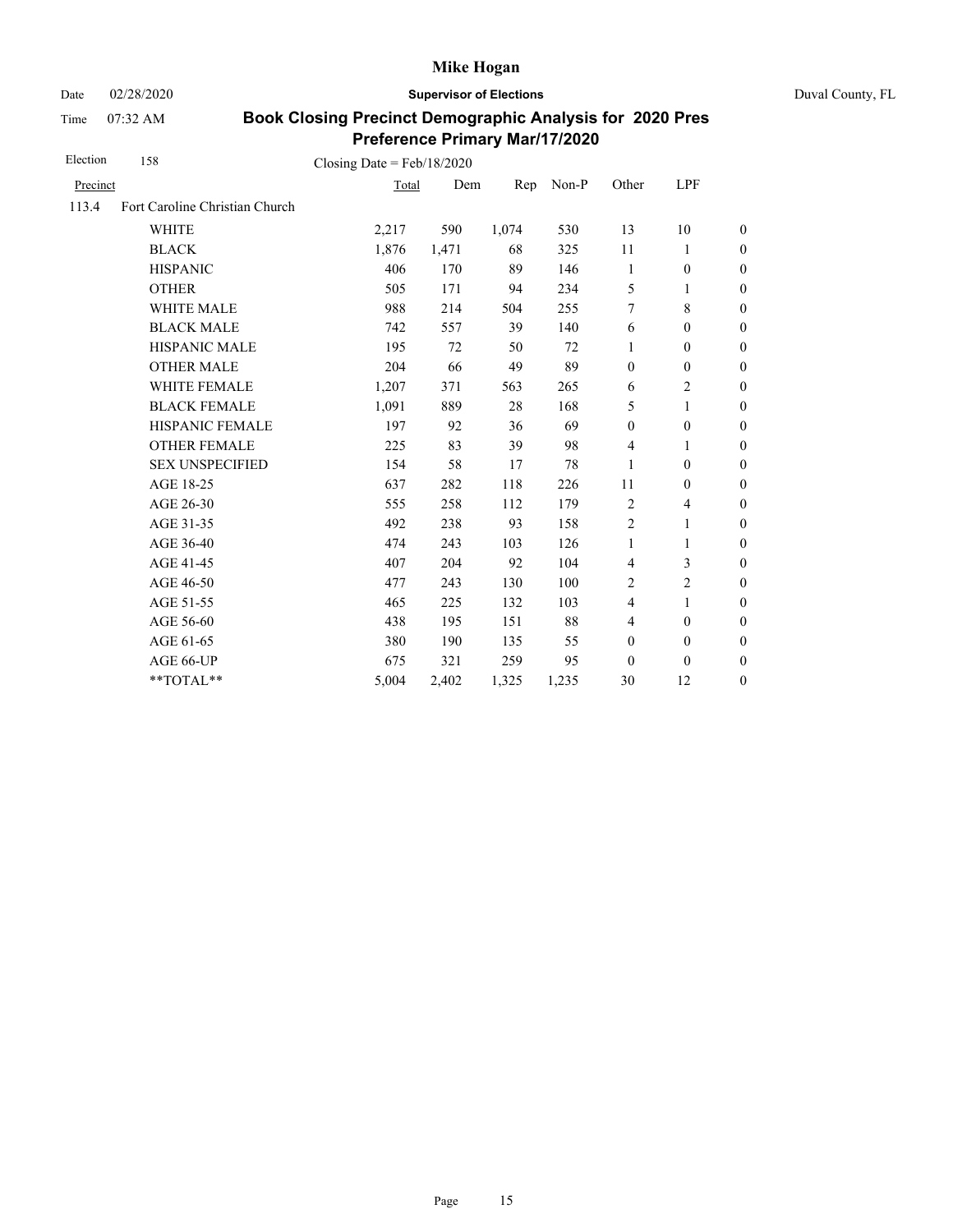Date 02/28/2020 **Supervisor of Elections** Duval County, FL

Time 07:32 AM

| Election | 158                                | Closing Date = $Feb/18/2020$ |       |                |       |                          |                  |                  |
|----------|------------------------------------|------------------------------|-------|----------------|-------|--------------------------|------------------|------------------|
| Precinct |                                    | Total                        | Dem   | Rep            | Non-P | Other                    | LPF              |                  |
| 114.1    | Destination Church of the Assembli |                              |       |                |       |                          |                  |                  |
|          | <b>WHITE</b>                       | 951                          | 248   | 401            | 293   | $\overline{7}$           | $\overline{2}$   | $\boldsymbol{0}$ |
|          | <b>BLACK</b>                       | 1,227                        | 947   | 43             | 229   | 6                        | $\overline{c}$   | $\boldsymbol{0}$ |
|          | <b>HISPANIC</b>                    | 217                          | 99    | 27             | 89    | 1                        | 1                | $\boldsymbol{0}$ |
|          | <b>OTHER</b>                       | 218                          | 84    | 28             | 106   | $\boldsymbol{0}$         | $\boldsymbol{0}$ | $\mathbf{0}$     |
|          | WHITE MALE                         | 471                          | 105   | 212            | 149   | $\overline{\mathcal{L}}$ | 1                | $\boldsymbol{0}$ |
|          | <b>BLACK MALE</b>                  | 436                          | 308   | 20             | 103   | 3                        | $\overline{c}$   | $\boldsymbol{0}$ |
|          | <b>HISPANIC MALE</b>               | 96                           | 46    | 12             | 38    | $\boldsymbol{0}$         | $\mathbf{0}$     | $\mathbf{0}$     |
|          | <b>OTHER MALE</b>                  | 75                           | 30    | 13             | 32    | $\boldsymbol{0}$         | $\boldsymbol{0}$ | $\boldsymbol{0}$ |
|          | <b>WHITE FEMALE</b>                | 464                          | 142   | 180            | 138   | 3                        | 1                | $\boldsymbol{0}$ |
|          | <b>BLACK FEMALE</b>                | 756                          | 611   | 21             | 121   | 3                        | $\theta$         | $\mathbf{0}$     |
|          | <b>HISPANIC FEMALE</b>             | 114                          | 49    | 14             | 49    | 1                        | 1                | $\mathbf{0}$     |
|          | <b>OTHER FEMALE</b>                | 84                           | 44    | $\overline{7}$ | 33    | $\mathbf{0}$             | $\theta$         | $\theta$         |
|          | <b>SEX UNSPECIFIED</b>             | 117                          | 43    | 20             | 54    | $\mathbf{0}$             | $\boldsymbol{0}$ | $\boldsymbol{0}$ |
|          | AGE 18-25                          | 411                          | 205   | 39             | 163   | $\overline{2}$           | $\overline{2}$   | $\mathbf{0}$     |
|          | AGE 26-30                          | 333                          | 190   | 41             | 95    | 6                        | $\mathbf{1}$     | $\mathbf{0}$     |
|          | AGE 31-35                          | 337                          | 176   | 44             | 116   | 1                        | $\boldsymbol{0}$ | $\boldsymbol{0}$ |
|          | AGE 36-40                          | 250                          | 142   | 37             | 69    | 1                        | 1                | $\boldsymbol{0}$ |
|          | AGE 41-45                          | 177                          | 96    | 35             | 45    | 1                        | $\boldsymbol{0}$ | $\overline{0}$   |
|          | AGE 46-50                          | 223                          | 123   | 43             | 55    | 1                        | 1                | $\boldsymbol{0}$ |
|          | AGE 51-55                          | 204                          | 94    | 59             | 49    | 2                        | $\mathbf{0}$     | $\boldsymbol{0}$ |
|          | AGE 56-60                          | 221                          | 110   | 59             | 52    | $\mathbf{0}$             | $\mathbf{0}$     | $\boldsymbol{0}$ |
|          | AGE 61-65                          | 179                          | 97    | 49             | 33    | $\mathbf{0}$             | $\boldsymbol{0}$ | $\boldsymbol{0}$ |
|          | AGE 66-UP                          | 277                          | 144   | 93             | 40    | $\mathbf{0}$             | $\boldsymbol{0}$ | $\boldsymbol{0}$ |
|          | **TOTAL**                          | 2,613                        | 1,378 | 499            | 717   | 14                       | 5                | $\boldsymbol{0}$ |
|          |                                    |                              |       |                |       |                          |                  |                  |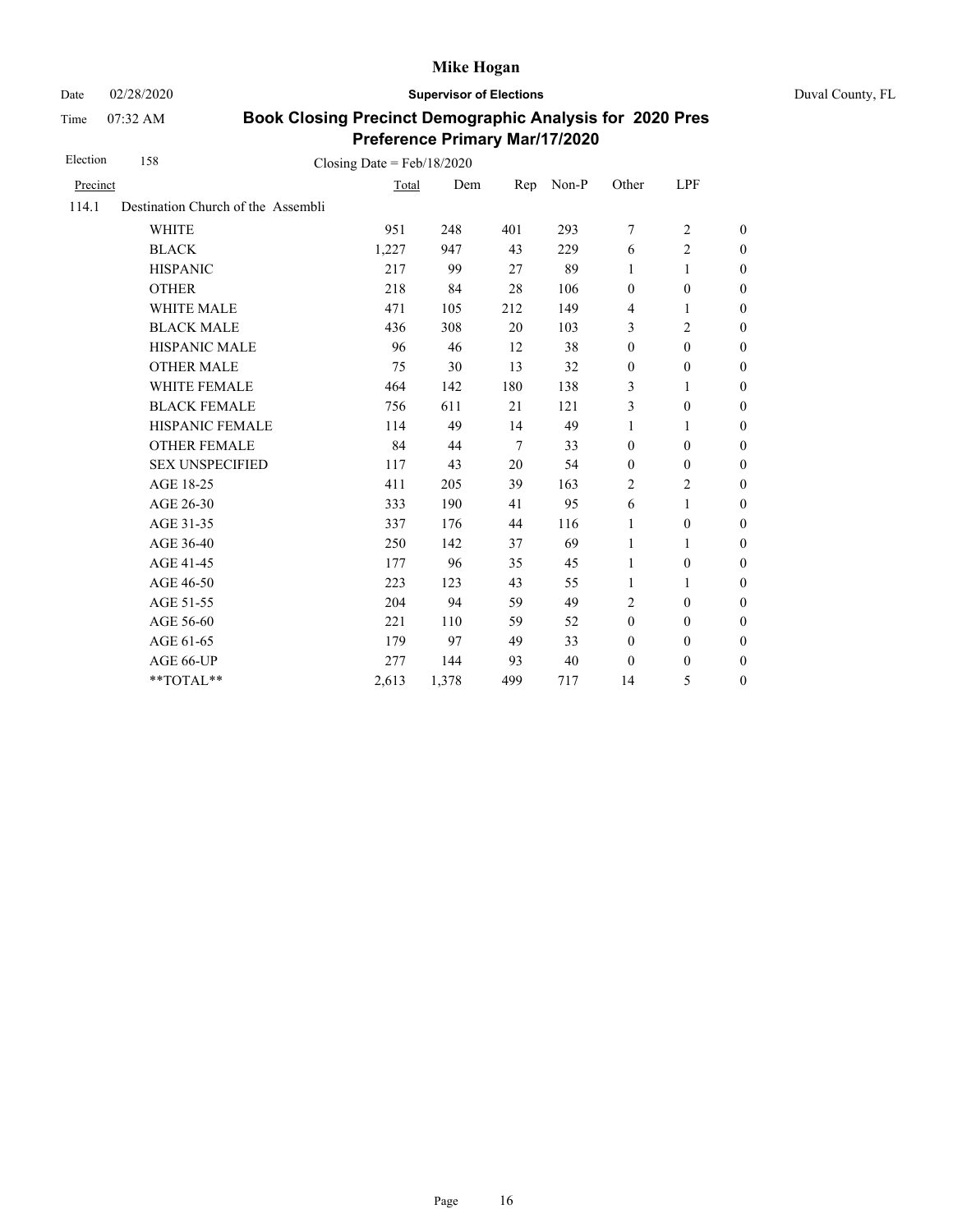Date 02/28/2020 **Supervisor of Elections** Duval County, FL

Time 07:32 AM

| Election | 158                        | Closing Date = $Feb/18/2020$ |       |       |       |                  |                  |                  |
|----------|----------------------------|------------------------------|-------|-------|-------|------------------|------------------|------------------|
| Precinct |                            | Total                        | Dem   | Rep   | Non-P | Other            | LPF              |                  |
| 201.1    | Victory Celebration Church |                              |       |       |       |                  |                  |                  |
|          | <b>WHITE</b>               | 1,726                        | 307   | 1,068 | 330   | 15               | 6                | $\boldsymbol{0}$ |
|          | <b>BLACK</b>               | 812                          | 624   | 37    | 139   | 12               | $\boldsymbol{0}$ | $\boldsymbol{0}$ |
|          | <b>HISPANIC</b>            | 217                          | 64    | 62    | 87    | 3                | 1                | $\mathbf{0}$     |
|          | <b>OTHER</b>               | 249                          | 86    | 76    | 86    | $\mathbf{1}$     | $\boldsymbol{0}$ | $\mathbf{0}$     |
|          | WHITE MALE                 | 831                          | 118   | 532   | 167   | 9                | 5                | $\boldsymbol{0}$ |
|          | <b>BLACK MALE</b>          | 363                          | 260   | 22    | 74    | 7                | $\boldsymbol{0}$ | $\boldsymbol{0}$ |
|          | HISPANIC MALE              | 109                          | 23    | 37    | 45    | 3                | $\mathbf{1}$     | $\mathbf{0}$     |
|          | <b>OTHER MALE</b>          | 105                          | 33    | 34    | 37    | 1                | $\boldsymbol{0}$ | $\mathbf{0}$     |
|          | WHITE FEMALE               | 879                          | 186   | 529   | 157   | 6                | 1                | $\boldsymbol{0}$ |
|          | <b>BLACK FEMALE</b>        | 441                          | 359   | 15    | 62    | 5                | $\mathbf{0}$     | $\overline{0}$   |
|          | HISPANIC FEMALE            | 101                          | 40    | 22    | 39    | $\boldsymbol{0}$ | $\boldsymbol{0}$ | $\mathbf{0}$     |
|          | <b>OTHER FEMALE</b>        | 115                          | 47    | 36    | 32    | $\mathbf{0}$     | $\overline{0}$   | $\theta$         |
|          | <b>SEX UNSPECIFIED</b>     | 60                           | 15    | 16    | 29    | $\boldsymbol{0}$ | $\boldsymbol{0}$ | $\boldsymbol{0}$ |
|          | AGE 18-25                  | 362                          | 141   | 100   | 117   | 3                | 1                | $\theta$         |
|          | AGE 26-30                  | 287                          | 92    | 108   | 83    | 3                | 1                | $\theta$         |
|          | AGE 31-35                  | 291                          | 100   | 121   | 65    | $\overline{4}$   | 1                | $\boldsymbol{0}$ |
|          | AGE 36-40                  | 367                          | 134   | 117   | 108   | 6                | $\overline{2}$   | $\boldsymbol{0}$ |
|          | AGE 41-45                  | 287                          | 103   | 116   | 67    | $\mathbf{1}$     | $\mathbf{0}$     | $\overline{0}$   |
|          | AGE 46-50                  | 312                          | 114   | 144   | 49    | 5                | $\overline{0}$   | $\boldsymbol{0}$ |
|          | AGE 51-55                  | 274                          | 114   | 113   | 46    | $\mathbf{1}$     | $\mathbf{0}$     | $\boldsymbol{0}$ |
|          | AGE 56-60                  | 262                          | 93    | 134   | 30    | $\overline{4}$   | 1                | $\overline{0}$   |
|          | AGE 61-65                  | 212                          | 72    | 107   | 32    | 1                | $\boldsymbol{0}$ | $\boldsymbol{0}$ |
|          | AGE 66-UP                  | 349                          | 118   | 183   | 44    | 3                | 1                | $\boldsymbol{0}$ |
|          | **TOTAL**                  | 3,004                        | 1,081 | 1,243 | 642   | 31               | 7                | $\boldsymbol{0}$ |
|          |                            |                              |       |       |       |                  |                  |                  |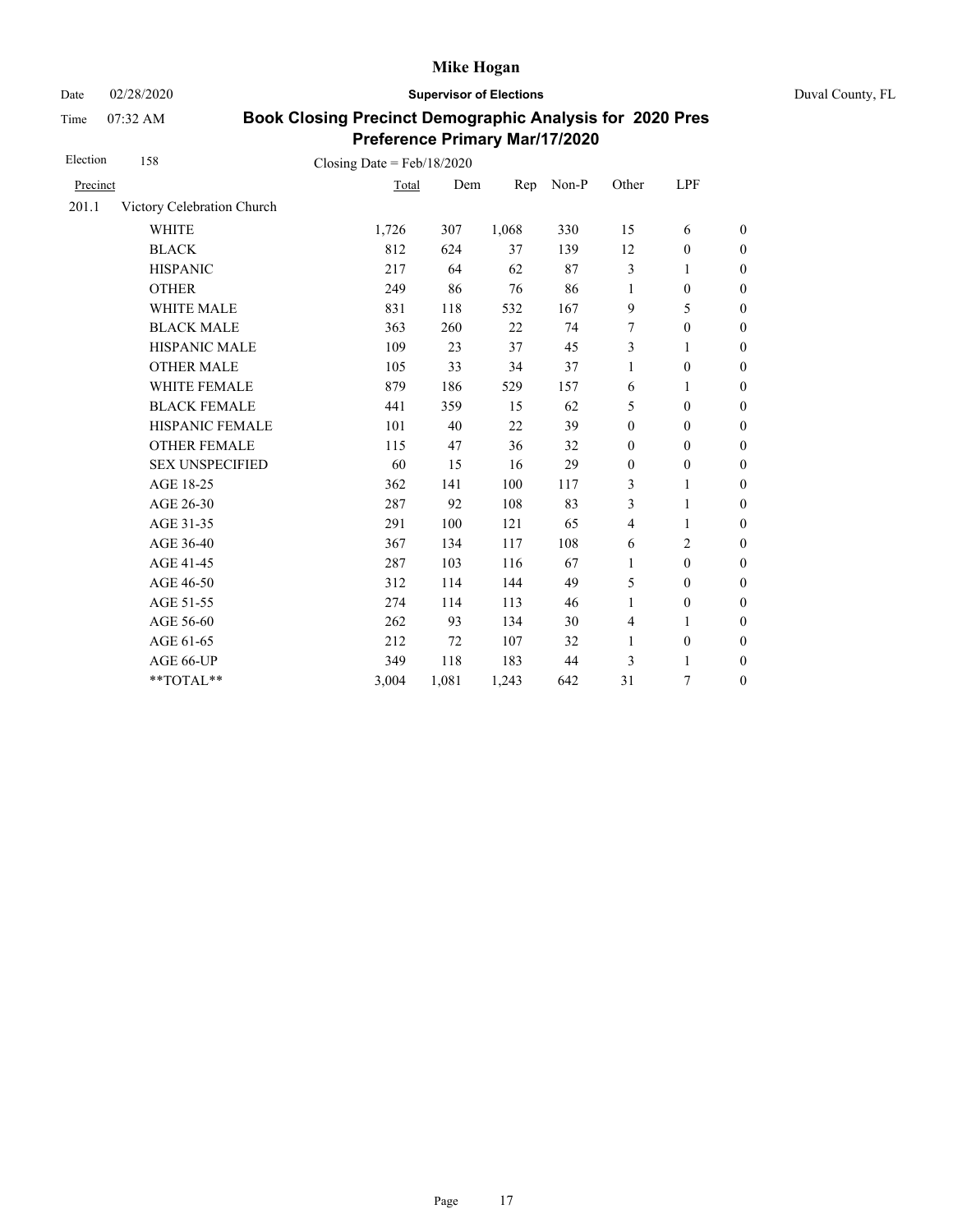Date 02/28/2020 **Supervisor of Elections** Duval County, FL

Time 07:32 AM

| Election | 158                        | Closing Date = $Feb/18/2020$ |                |                |                  |                  |                  |                  |
|----------|----------------------------|------------------------------|----------------|----------------|------------------|------------------|------------------|------------------|
| Precinct |                            | Total                        | Dem            | Rep            | Non-P            | Other            | LPF              |                  |
| 201.2    | Victory Celebration Church |                              |                |                |                  |                  |                  |                  |
|          | <b>WHITE</b>               | 178                          | 28             | 115            | 31               | $\overline{4}$   | $\mathbf{0}$     | $\boldsymbol{0}$ |
|          | <b>BLACK</b>               | 23                           | 19             | $\mathfrak{Z}$ | 1                | $\theta$         | $\mathbf{0}$     | $\boldsymbol{0}$ |
|          | <b>HISPANIC</b>            | 4                            | $\overline{2}$ | $\overline{2}$ | $\mathbf{0}$     | $\theta$         | $\boldsymbol{0}$ | $\overline{0}$   |
|          | <b>OTHER</b>               | 9                            | $\overline{2}$ | 3              | 3                | $\theta$         | 1                | $\overline{0}$   |
|          | <b>WHITE MALE</b>          | 83                           | 14             | 51             | 17               | 1                | $\mathbf{0}$     | $\boldsymbol{0}$ |
|          | <b>BLACK MALE</b>          | 11                           | 9              | $\overline{2}$ | $\theta$         | $\theta$         | $\mathbf{0}$     | $\boldsymbol{0}$ |
|          | HISPANIC MALE              | $\overline{c}$               | $\mathbf{1}$   | 1              | $\boldsymbol{0}$ | $\theta$         | $\boldsymbol{0}$ | $\overline{0}$   |
|          | <b>OTHER MALE</b>          | 3                            | $\mathbf{0}$   | 1              | 1                | $\mathbf{0}$     | 1                | $\boldsymbol{0}$ |
|          | WHITE FEMALE               | 92                           | 14             | 61             | 14               | 3                | $\mathbf{0}$     | $\boldsymbol{0}$ |
|          | <b>BLACK FEMALE</b>        | 12                           | 10             | 1              | 1                | $\theta$         | $\mathbf{0}$     | $\overline{0}$   |
|          | HISPANIC FEMALE            | $\overline{c}$               | 1              | 1              | $\mathbf{0}$     | $\boldsymbol{0}$ | $\boldsymbol{0}$ | $\boldsymbol{0}$ |
|          | <b>OTHER FEMALE</b>        | 6                            | $\overline{2}$ | $\overline{2}$ | $\overline{c}$   | $\theta$         | $\mathbf{0}$     | $\boldsymbol{0}$ |
|          | <b>SEX UNSPECIFIED</b>     | 3                            | $\mathbf{0}$   | $\overline{3}$ | $\mathbf{0}$     | $\mathbf{0}$     | $\mathbf{0}$     | $\overline{0}$   |
|          | AGE 18-25                  | 19                           | 4              | 7              | 7                | $\theta$         | 1                | $\overline{0}$   |
|          | AGE 26-30                  | 6                            | 3              | $\overline{2}$ | 1                | $\theta$         | $\mathbf{0}$     | $\overline{0}$   |
|          | AGE 31-35                  | 9                            | 4              | $\overline{4}$ | 1                | $\mathbf{0}$     | $\mathbf{0}$     | $\boldsymbol{0}$ |
|          | AGE 36-40                  | 15                           | 4              | 8              | 2                | 1                | $\mathbf{0}$     | $\boldsymbol{0}$ |
|          | AGE 41-45                  | 12                           | 1              | 7              | $\overline{4}$   | $\theta$         | $\mathbf{0}$     | $\overline{0}$   |
|          | AGE 46-50                  | 13                           | 1              | 7              | 5                | $\mathbf{0}$     | $\mathbf{0}$     | $\boldsymbol{0}$ |
|          | AGE 51-55                  | 13                           | 3              | 8              | 2                | $\theta$         | $\mathbf{0}$     | $\boldsymbol{0}$ |
|          | AGE 56-60                  | 28                           | 6              | 16             | 5                | 1                | $\mathbf{0}$     | $\overline{0}$   |
|          | AGE 61-65                  | 29                           | 6              | 19             | 4                | $\mathbf{0}$     | $\mathbf{0}$     | $\overline{0}$   |
|          | AGE 66-UP                  | 69                           | 19             | 45             | 3                | 2                | $\mathbf{0}$     | $\boldsymbol{0}$ |
|          | **TOTAL**                  | 214                          | 51             | 123            | 35               | 4                | 1                | $\overline{0}$   |
|          |                            |                              |                |                |                  |                  |                  |                  |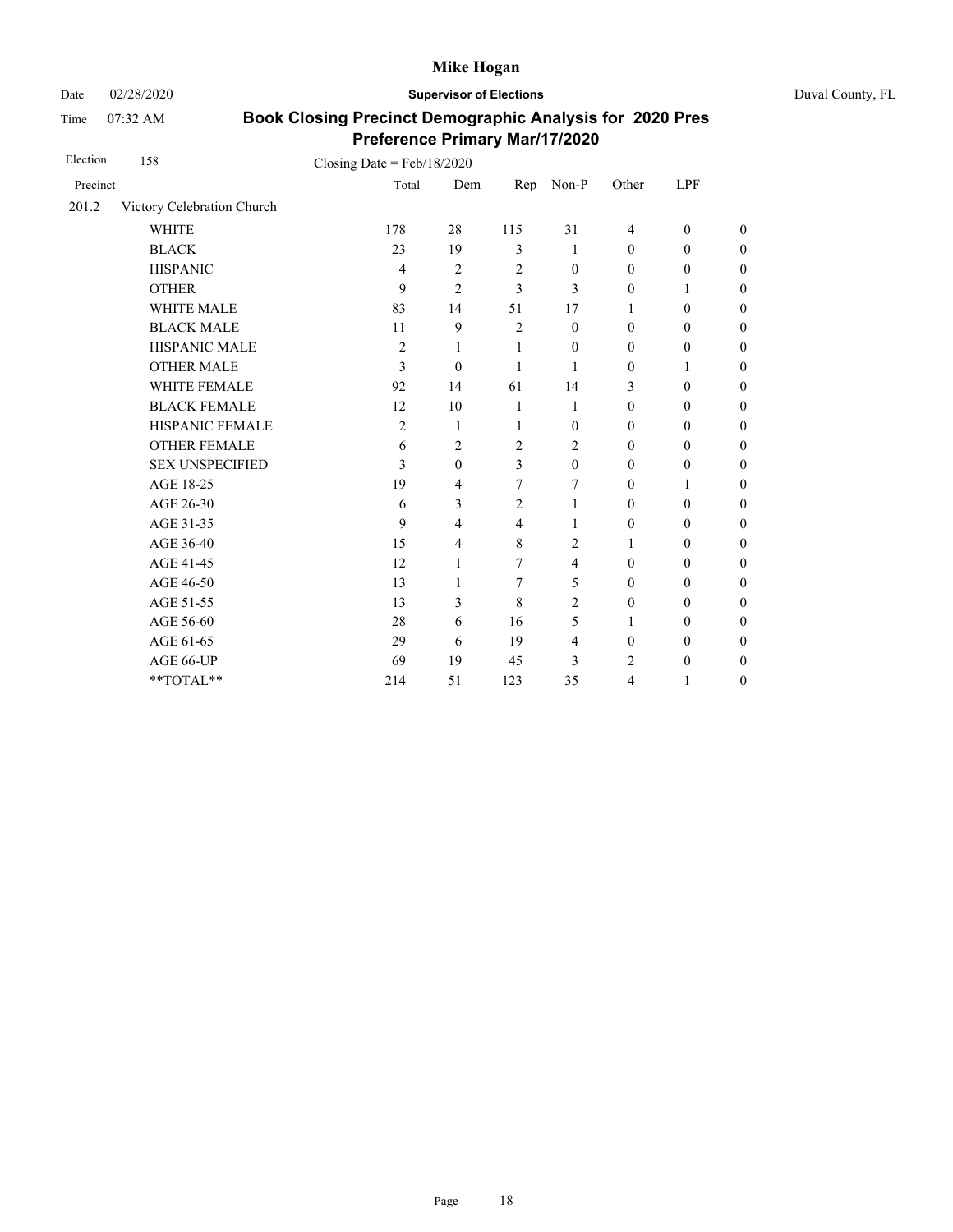Date 02/28/2020 **Supervisor of Elections** Duval County, FL

Time 07:32 AM

| Election | 158                    | Closing Date = $Feb/18/2020$ |       |       |       |                  |                  |                  |
|----------|------------------------|------------------------------|-------|-------|-------|------------------|------------------|------------------|
| Precinct |                        | Total                        | Dem   | Rep   | Non-P | Other            | LPF              |                  |
| 202.1    | Faith Bridge Church    |                              |       |       |       |                  |                  |                  |
|          | <b>WHITE</b>           | 3,466                        | 696   | 1,923 | 801   | 30               | 16               | $\boldsymbol{0}$ |
|          | <b>BLACK</b>           | 814                          | 607   | 56    | 145   | 6                | $\boldsymbol{0}$ | $\boldsymbol{0}$ |
|          | <b>HISPANIC</b>        | 380                          | 131   | 109   | 135   | $\overline{4}$   | 1                | $\boldsymbol{0}$ |
|          | <b>OTHER</b>           | 901                          | 223   | 292   | 379   | 5                | $\overline{c}$   | $\overline{0}$   |
|          | <b>WHITE MALE</b>      | 1,661                        | 280   | 946   | 410   | 17               | $\,8\,$          | $\boldsymbol{0}$ |
|          | <b>BLACK MALE</b>      | 378                          | 262   | 33    | 81    | $\overline{c}$   | $\boldsymbol{0}$ | 0                |
|          | <b>HISPANIC MALE</b>   | 170                          | 49    | 50    | 67    | $\mathfrak{Z}$   | 1                | $\overline{0}$   |
|          | <b>OTHER MALE</b>      | 384                          | 90    | 133   | 159   | 1                | 1                | $\boldsymbol{0}$ |
|          | WHITE FEMALE           | 1,763                        | 406   | 956   | 380   | 13               | $\,$ 8 $\,$      | $\boldsymbol{0}$ |
|          | <b>BLACK FEMALE</b>    | 420                          | 331   | 23    | 63    | 3                | $\mathbf{0}$     | $\boldsymbol{0}$ |
|          | HISPANIC FEMALE        | 202                          | 79    | 57    | 65    | 1                | $\boldsymbol{0}$ | $\boldsymbol{0}$ |
|          | <b>OTHER FEMALE</b>    | 422                          | 115   | 137   | 165   | $\overline{4}$   | 1                | $\boldsymbol{0}$ |
|          | <b>SEX UNSPECIFIED</b> | 161                          | 45    | 45    | 70    | 1                | $\mathbf{0}$     | $\boldsymbol{0}$ |
|          | AGE 18-25              | 681                          | 187   | 268   | 204   | 16               | 6                | $\boldsymbol{0}$ |
|          | AGE 26-30              | 545                          | 145   | 207   | 184   | 7                | $\overline{c}$   | $\boldsymbol{0}$ |
|          | AGE 31-35              | 631                          | 180   | 237   | 204   | 7                | 3                | $\boldsymbol{0}$ |
|          | AGE 36-40              | 561                          | 182   | 208   | 165   | $\overline{4}$   | $\overline{2}$   | $\boldsymbol{0}$ |
|          | AGE 41-45              | 505                          | 146   | 200   | 152   | 5                | $\overline{2}$   | $\boldsymbol{0}$ |
|          | AGE 46-50              | 553                          | 159   | 264   | 129   | $\boldsymbol{0}$ | 1                | $\boldsymbol{0}$ |
|          | AGE 51-55              | 499                          | 154   | 234   | 107   | $\overline{c}$   | $\overline{c}$   | $\boldsymbol{0}$ |
|          | AGE 56-60              | 468                          | 130   | 237   | 100   | $\mathbf{1}$     | $\mathbf{0}$     | $\mathbf{0}$     |
|          | AGE 61-65              | 355                          | 125   | 156   | 73    | $\mathbf{1}$     | $\boldsymbol{0}$ | $\mathbf{0}$     |
|          | AGE 66-UP              | 760                          | 248   | 368   | 141   | 2                | 1                | $\boldsymbol{0}$ |
|          | **TOTAL**              | 5,561                        | 1,657 | 2,380 | 1,460 | 45               | 19               | $\boldsymbol{0}$ |
|          |                        |                              |       |       |       |                  |                  |                  |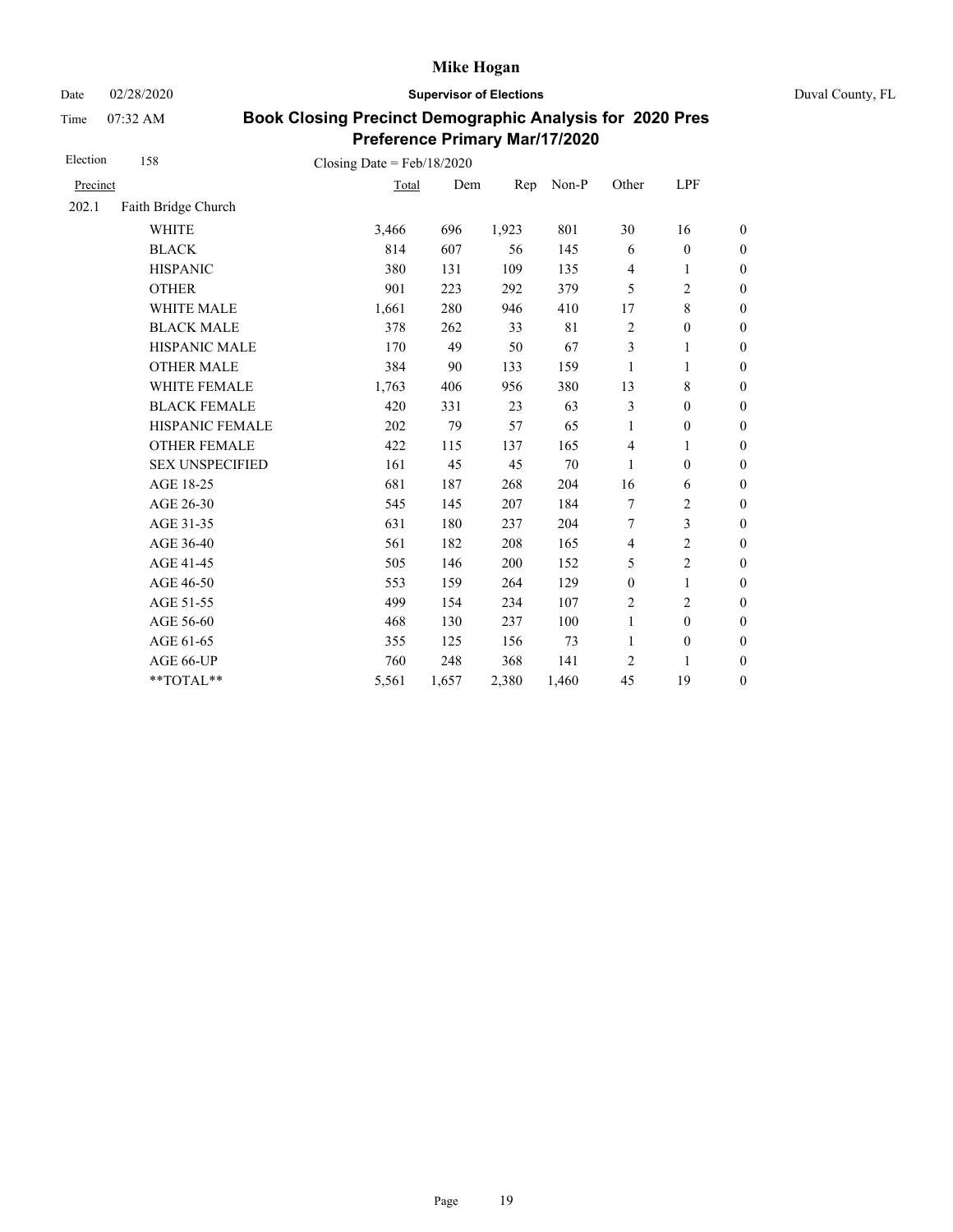Date 02/28/2020 **Supervisor of Elections** Duval County, FL

Time 07:32 AM

| Election | 158                                 | Closing Date = $Feb/18/2020$ |     |     |       |                  |                  |                  |
|----------|-------------------------------------|------------------------------|-----|-----|-------|------------------|------------------|------------------|
| Precinct |                                     | Total                        | Dem | Rep | Non-P | Other            | LPF              |                  |
| 203.1    | Faith Chapel Free Will Baptist Chur |                              |     |     |       |                  |                  |                  |
|          | <b>WHITE</b>                        | 1,576                        | 351 | 867 | 337   | 13               | 8                | $\boldsymbol{0}$ |
|          | <b>BLACK</b>                        | 223                          | 153 | 13  | 54    | $\overline{c}$   | 1                | $\boldsymbol{0}$ |
|          | <b>HISPANIC</b>                     | 121                          | 45  | 34  | 41    | 1                | $\boldsymbol{0}$ | $\boldsymbol{0}$ |
|          | <b>OTHER</b>                        | 169                          | 48  | 53  | 61    | $\overline{4}$   | 3                | $\overline{0}$   |
|          | WHITE MALE                          | 749                          | 149 | 412 | 175   | 7                | 6                | $\boldsymbol{0}$ |
|          | <b>BLACK MALE</b>                   | 99                           | 62  | 8   | 28    | $\mathbf{0}$     | 1                | $\boldsymbol{0}$ |
|          | <b>HISPANIC MALE</b>                | 62                           | 23  | 16  | 23    | $\boldsymbol{0}$ | $\boldsymbol{0}$ | $\overline{0}$   |
|          | <b>OTHER MALE</b>                   | 70                           | 21  | 25  | 21    | 2                | 1                | $\boldsymbol{0}$ |
|          | WHITE FEMALE                        | 809                          | 196 | 447 | 158   | 6                | 2                | $\boldsymbol{0}$ |
|          | <b>BLACK FEMALE</b>                 | 120                          | 90  | 5   | 23    | $\overline{2}$   | $\mathbf{0}$     | $\mathbf{0}$     |
|          | HISPANIC FEMALE                     | 54                           | 21  | 15  | 17    | 1                | $\boldsymbol{0}$ | $\boldsymbol{0}$ |
|          | <b>OTHER FEMALE</b>                 | 77                           | 22  | 25  | 26    | $\overline{2}$   | 2                | $\boldsymbol{0}$ |
|          | <b>SEX UNSPECIFIED</b>              | 49                           | 13  | 14  | 22    | $\boldsymbol{0}$ | $\mathbf{0}$     | $\boldsymbol{0}$ |
|          | AGE 18-25                           | 237                          | 55  | 83  | 93    | $\overline{4}$   | $\overline{2}$   | $\overline{0}$   |
|          | AGE 26-30                           | 162                          | 52  | 56  | 51    | 3                | $\mathbf{0}$     | $\overline{0}$   |
|          | AGE 31-35                           | 186                          | 50  | 67  | 66    | 3                | $\boldsymbol{0}$ | $\boldsymbol{0}$ |
|          | AGE 36-40                           | 199                          | 51  | 78  | 66    | $\boldsymbol{0}$ | 4                | $\boldsymbol{0}$ |
|          | AGE 41-45                           | 153                          | 42  | 62  | 45    | $\mathbf{1}$     | 3                | $\overline{0}$   |
|          | AGE 46-50                           | 162                          | 41  | 84  | 35    | 2                | $\boldsymbol{0}$ | $\boldsymbol{0}$ |
|          | AGE 51-55                           | 174                          | 43  | 94  | 35    | $\overline{c}$   | $\boldsymbol{0}$ | $\boldsymbol{0}$ |
|          | AGE 56-60                           | 190                          | 55  | 105 | 29    | $\boldsymbol{0}$ | 1                | $\mathbf{0}$     |
|          | AGE 61-65                           | 198                          | 58  | 114 | 24    | $\sqrt{2}$       | $\boldsymbol{0}$ | $\mathbf{0}$     |
|          | AGE 66-UP                           | 427                          | 150 | 224 | 49    | $\overline{c}$   | $\overline{c}$   | $\boldsymbol{0}$ |
|          | **TOTAL**                           | 2,089                        | 597 | 967 | 493   | 20               | 12               | $\boldsymbol{0}$ |
|          |                                     |                              |     |     |       |                  |                  |                  |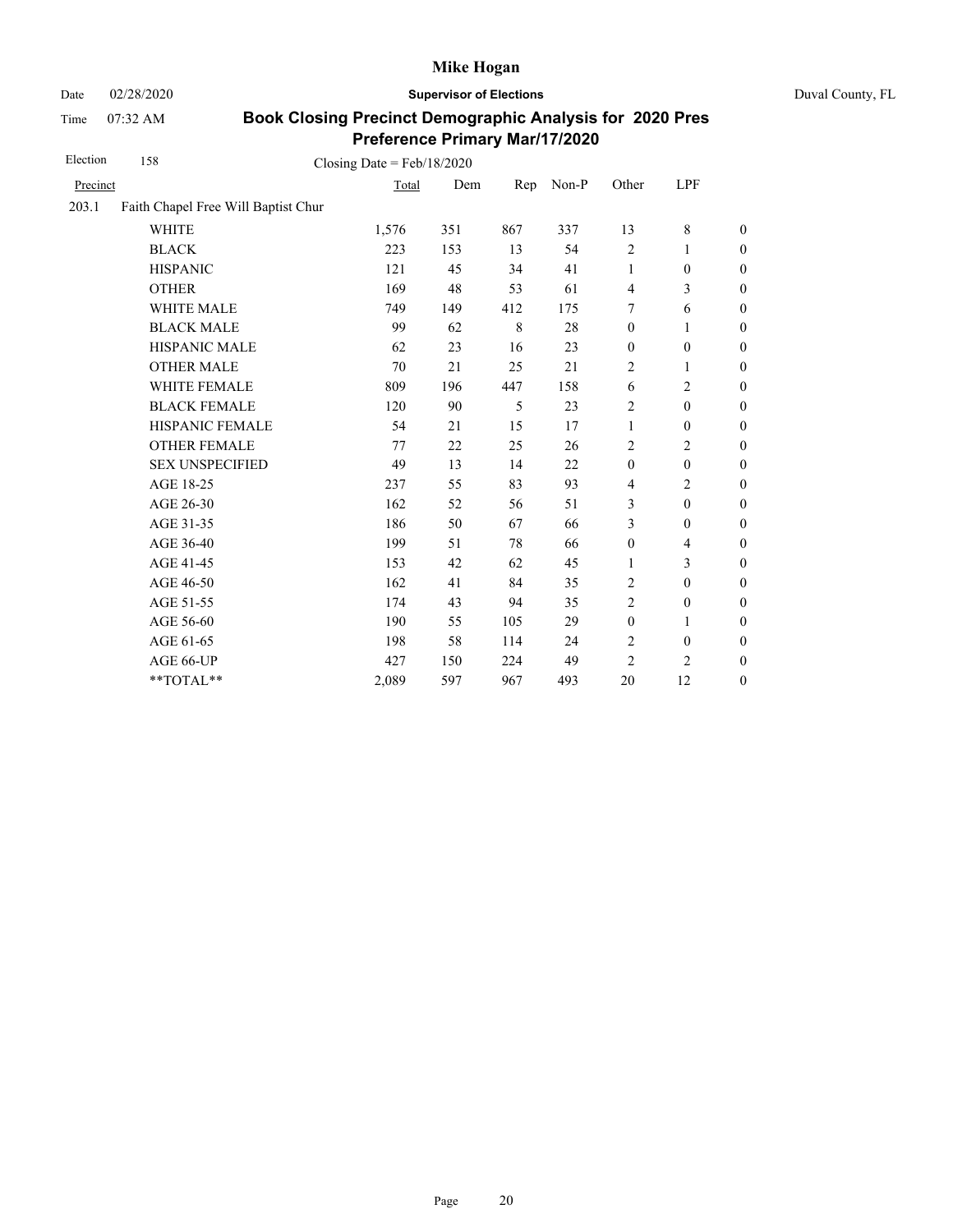Date 02/28/2020 **Supervisor of Elections** Duval County, FL

Time 07:32 AM

| Election | 158                                 | Closing Date = $Feb/18/2020$ |     |         |       |                  |                  |                  |
|----------|-------------------------------------|------------------------------|-----|---------|-------|------------------|------------------|------------------|
| Precinct |                                     | Total                        | Dem | Rep     | Non-P | Other            | LPF              |                  |
| 203.2    | Faith Chapel Free Will Baptist Chur |                              |     |         |       |                  |                  |                  |
|          | <b>WHITE</b>                        | 855                          | 200 | 448     | 193   | 6                | 8                | $\theta$         |
|          | <b>BLACK</b>                        | 685                          | 521 | 28      | 133   | 3                | $\mathbf{0}$     | $\boldsymbol{0}$ |
|          | <b>HISPANIC</b>                     | 187                          | 87  | 31      | 69    | $\boldsymbol{0}$ | $\mathbf{0}$     | $\boldsymbol{0}$ |
|          | <b>OTHER</b>                        | 183                          | 55  | 44      | 81    | 3                | $\boldsymbol{0}$ | $\theta$         |
|          | <b>WHITE MALE</b>                   | 405                          | 87  | 215     | 94    | $\overline{4}$   | 5                | $\mathbf{0}$     |
|          | <b>BLACK MALE</b>                   | 254                          | 171 | 14      | 69    | $\mathbf{0}$     | $\mathbf{0}$     | $\boldsymbol{0}$ |
|          | <b>HISPANIC MALE</b>                | 86                           | 39  | 15      | 32    | $\boldsymbol{0}$ | $\mathbf{0}$     | $\mathbf{0}$     |
|          | <b>OTHER MALE</b>                   | 70                           | 22  | 25      | 23    | $\boldsymbol{0}$ | $\boldsymbol{0}$ | $\mathbf{0}$     |
|          | WHITE FEMALE                        | 440                          | 109 | 229     | 97    | $\overline{c}$   | 3                | $\boldsymbol{0}$ |
|          | <b>BLACK FEMALE</b>                 | 418                          | 342 | 14      | 59    | 3                | $\boldsymbol{0}$ | $\boldsymbol{0}$ |
|          | HISPANIC FEMALE                     | 96                           | 46  | 15      | 35    | $\boldsymbol{0}$ | $\boldsymbol{0}$ | $\mathbf{0}$     |
|          | <b>OTHER FEMALE</b>                 | 89                           | 27  | 16      | 43    | 3                | $\mathbf{0}$     | $\theta$         |
|          | <b>SEX UNSPECIFIED</b>              | 52                           | 20  | $\,8\,$ | 24    | $\boldsymbol{0}$ | $\boldsymbol{0}$ | $\boldsymbol{0}$ |
|          | AGE 18-25                           | 239                          | 105 | 41      | 90    | 3                | $\mathbf{0}$     | $\boldsymbol{0}$ |
|          | AGE 26-30                           | 240                          | 101 | 55      | 80    | $\overline{2}$   | 2                | $\overline{0}$   |
|          | AGE 31-35                           | 186                          | 83  | 43      | 58    | $\boldsymbol{0}$ | 2                | $\boldsymbol{0}$ |
|          | AGE 36-40                           | 211                          | 84  | 53      | 72    | 1                | $\mathbf{1}$     | $\boldsymbol{0}$ |
|          | AGE 41-45                           | 171                          | 76  | 45      | 46    | 1                | 3                | $\overline{0}$   |
|          | AGE 46-50                           | 152                          | 71  | 50      | 27    | $\overline{4}$   | $\boldsymbol{0}$ | $\boldsymbol{0}$ |
|          | AGE 51-55                           | 154                          | 69  | 52      | 32    | $\mathbf{1}$     | $\boldsymbol{0}$ | $\boldsymbol{0}$ |
|          | AGE 56-60                           | 153                          | 65  | 59      | 29    | $\mathbf{0}$     | $\mathbf{0}$     | $\boldsymbol{0}$ |
|          | AGE 61-65                           | 147                          | 63  | 60      | 24    | $\boldsymbol{0}$ | $\boldsymbol{0}$ | $\boldsymbol{0}$ |
|          | AGE 66-UP                           | 256                          | 146 | 92      | 18    | $\boldsymbol{0}$ | $\boldsymbol{0}$ | $\boldsymbol{0}$ |
|          | **TOTAL**                           | 1,910                        | 863 | 551     | 476   | 12               | 8                | $\boldsymbol{0}$ |
|          |                                     |                              |     |         |       |                  |                  |                  |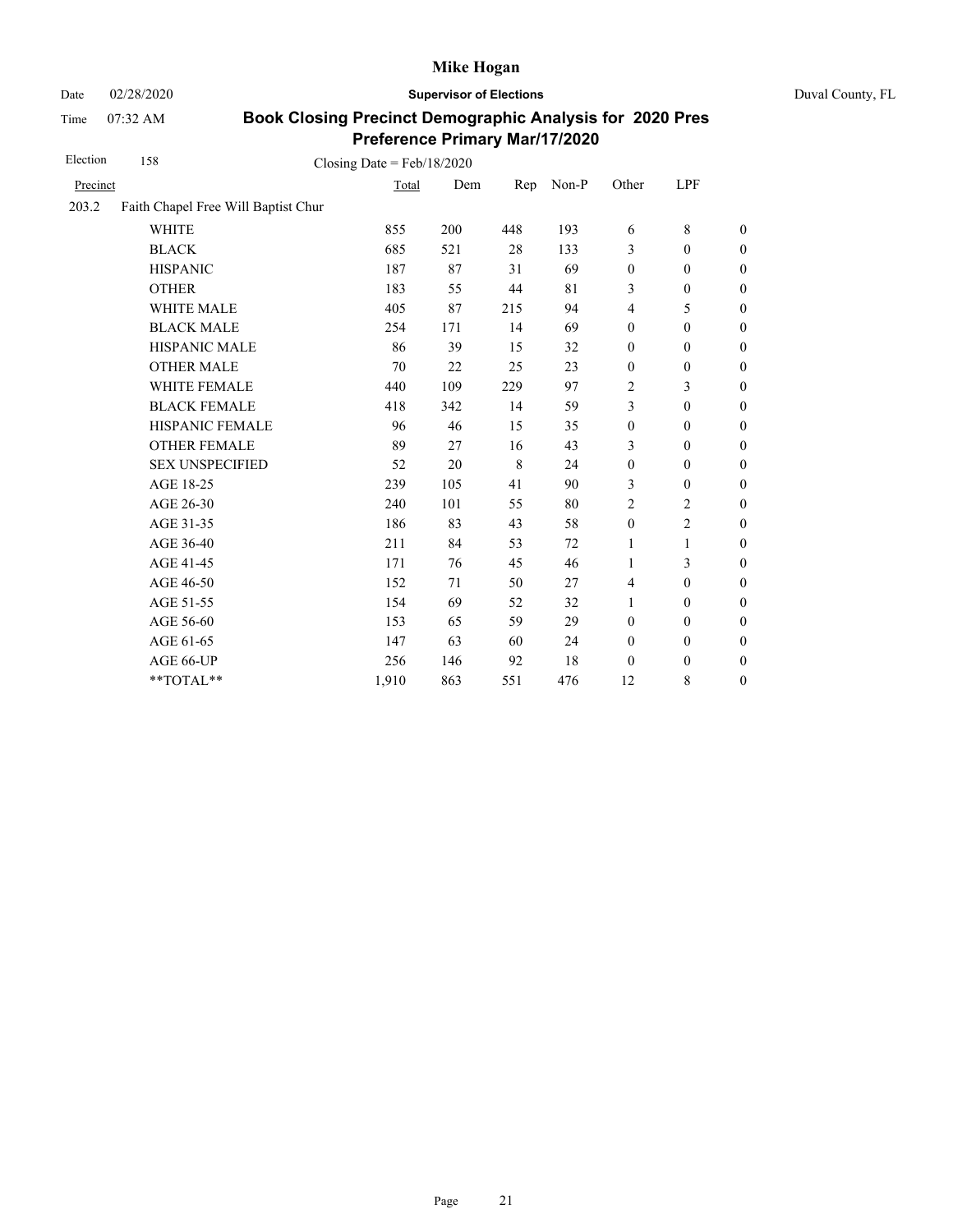Date 02/28/2020 **Supervisor of Elections** Duval County, FL

Time 07:32 AM

| Election | 158                                 | Closing Date = $Feb/18/2020$ |     |                |       |                  |                  |                  |
|----------|-------------------------------------|------------------------------|-----|----------------|-------|------------------|------------------|------------------|
| Precinct |                                     | Total                        | Dem | Rep            | Non-P | Other            | <b>LPF</b>       |                  |
| 203.3    | Faith Chapel Free Will Baptist Chur |                              |     |                |       |                  |                  |                  |
|          | <b>WHITE</b>                        | 151                          | 37  | 72             | 39    | 3                | $\boldsymbol{0}$ | $\boldsymbol{0}$ |
|          | <b>BLACK</b>                        | 324                          | 255 | $\overline{4}$ | 63    | 2                | $\mathbf{0}$     | $\theta$         |
|          | <b>HISPANIC</b>                     | 48                           | 24  | $\overline{4}$ | 20    | $\boldsymbol{0}$ | $\boldsymbol{0}$ | $\boldsymbol{0}$ |
|          | <b>OTHER</b>                        | 52                           | 20  | 8              | 23    | 1                | $\boldsymbol{0}$ | $\overline{0}$   |
|          | <b>WHITE MALE</b>                   | 67                           | 15  | 32             | 18    | 2                | $\mathbf{0}$     | $\theta$         |
|          | <b>BLACK MALE</b>                   | 116                          | 82  | -1             | 32    | $\mathbf{1}$     | $\boldsymbol{0}$ | $\boldsymbol{0}$ |
|          | HISPANIC MALE                       | 17                           | 7   | $\mathfrak{Z}$ | 7     | $\boldsymbol{0}$ | $\boldsymbol{0}$ | $\boldsymbol{0}$ |
|          | <b>OTHER MALE</b>                   | 13                           | 4   | $\overline{2}$ | 6     | 1                | $\boldsymbol{0}$ | $\boldsymbol{0}$ |
|          | WHITE FEMALE                        | 83                           | 22  | 40             | 20    | 1                | $\boldsymbol{0}$ | $\boldsymbol{0}$ |
|          | <b>BLACK FEMALE</b>                 | 205                          | 171 | 3              | 30    | 1                | $\boldsymbol{0}$ | $\boldsymbol{0}$ |
|          | HISPANIC FEMALE                     | 29                           | 15  | 1              | 13    | $\boldsymbol{0}$ | $\boldsymbol{0}$ | $\boldsymbol{0}$ |
|          | <b>OTHER FEMALE</b>                 | 28                           | 14  | 5              | 9     | $\mathbf{0}$     | $\boldsymbol{0}$ | $\boldsymbol{0}$ |
|          | <b>SEX UNSPECIFIED</b>              | 17                           | 6   | 1              | 10    | $\boldsymbol{0}$ | $\boldsymbol{0}$ | $\boldsymbol{0}$ |
|          | AGE 18-25                           | 70                           | 32  | 15             | 22    | 1                | $\boldsymbol{0}$ | $\boldsymbol{0}$ |
|          | AGE 26-30                           | 115                          | 70  | 15             | 29    | 1                | $\boldsymbol{0}$ | $\boldsymbol{0}$ |
|          | AGE 31-35                           | 83                           | 45  | 11             | 27    | $\boldsymbol{0}$ | $\boldsymbol{0}$ | $\boldsymbol{0}$ |
|          | AGE 36-40                           | 56                           | 37  | $\overline{4}$ | 14    | 1                | $\boldsymbol{0}$ | $\boldsymbol{0}$ |
|          | AGE 41-45                           | 49                           | 33  | $\overline{4}$ | 11    | 1                | $\boldsymbol{0}$ | $\overline{0}$   |
|          | AGE 46-50                           | 34                           | 23  | $\overline{4}$ | 6     | 1                | $\boldsymbol{0}$ | $\boldsymbol{0}$ |
|          | AGE 51-55                           | 45                           | 23  | $\,8\,$        | 13    | 1                | $\boldsymbol{0}$ | $\boldsymbol{0}$ |
|          | AGE 56-60                           | 44                           | 25  | 8              | 11    | $\mathbf{0}$     | $\boldsymbol{0}$ | $\boldsymbol{0}$ |
|          | AGE 61-65                           | 22                           | 9   | 9              | 4     | $\boldsymbol{0}$ | $\boldsymbol{0}$ | $\boldsymbol{0}$ |
|          | AGE 66-UP                           | 57                           | 39  | 10             | 8     | $\boldsymbol{0}$ | $\boldsymbol{0}$ | $\boldsymbol{0}$ |
|          | **TOTAL**                           | 575                          | 336 | 88             | 145   | 6                | $\boldsymbol{0}$ | $\boldsymbol{0}$ |
|          |                                     |                              |     |                |       |                  |                  |                  |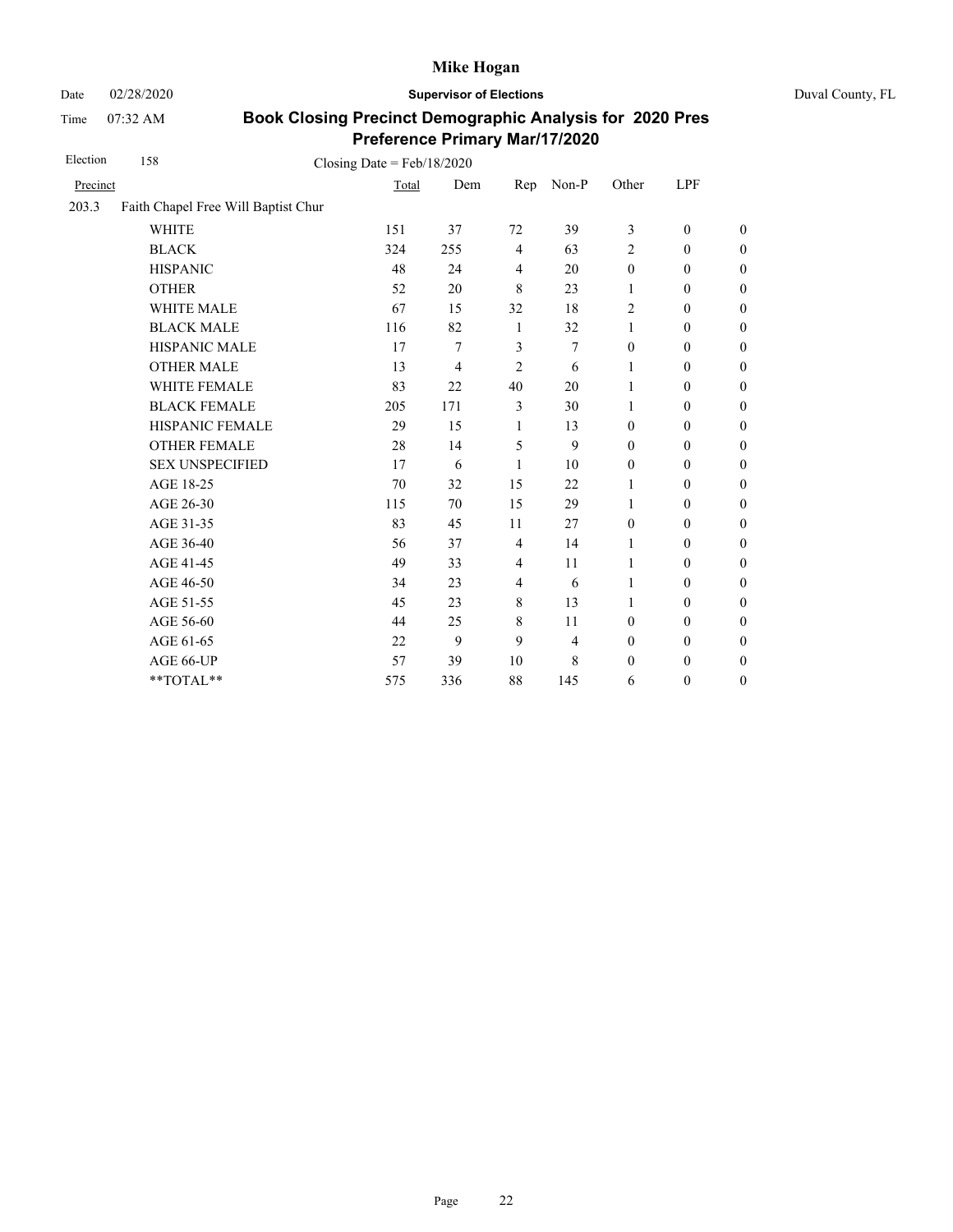Date 02/28/2020 **Supervisor of Elections** Duval County, FL

Time 07:32 AM

| Election | 158                      | Closing Date = $Feb/18/2020$ |     |       |       |                  |                          |                  |
|----------|--------------------------|------------------------------|-----|-------|-------|------------------|--------------------------|------------------|
| Precinct |                          | Total                        | Dem | Rep   | Non-P | Other            | LPF                      |                  |
| 204.1    | Cedar Bay Baptist Church |                              |     |       |       |                  |                          |                  |
|          | <b>WHITE</b>             | 2,087                        | 434 | 1,289 | 340   | 17               | $\tau$                   | $\boldsymbol{0}$ |
|          | <b>BLACK</b>             | 295                          | 231 | 12    | 50    | $\mathbf{0}$     | $\overline{c}$           | $\boldsymbol{0}$ |
|          | <b>HISPANIC</b>          | 87                           | 30  | 41    | 16    | $\boldsymbol{0}$ | $\boldsymbol{0}$         | $\boldsymbol{0}$ |
|          | <b>OTHER</b>             | 134                          | 26  | 46    | 60    | $\overline{2}$   | $\mathbf{0}$             | $\overline{0}$   |
|          | <b>WHITE MALE</b>        | 935                          | 163 | 595   | 165   | 8                | $\overline{\mathcal{L}}$ | $\boldsymbol{0}$ |
|          | <b>BLACK MALE</b>        | 122                          | 84  | 6     | 30    | $\mathbf{0}$     | $\overline{c}$           | $\boldsymbol{0}$ |
|          | <b>HISPANIC MALE</b>     | 47                           | 15  | 25    | 7     | $\mathbf{0}$     | $\mathbf{0}$             | $\overline{0}$   |
|          | <b>OTHER MALE</b>        | 50                           | 5   | 16    | 29    | $\boldsymbol{0}$ | $\boldsymbol{0}$         | $\boldsymbol{0}$ |
|          | <b>WHITE FEMALE</b>      | 1,135                        | 267 | 686   | 170   | 9                | 3                        | $\boldsymbol{0}$ |
|          | <b>BLACK FEMALE</b>      | 172                          | 146 | 6     | 20    | $\mathbf{0}$     | $\mathbf{0}$             | $\overline{0}$   |
|          | HISPANIC FEMALE          | 40                           | 15  | 16    | 9     | $\boldsymbol{0}$ | $\boldsymbol{0}$         | $\boldsymbol{0}$ |
|          | <b>OTHER FEMALE</b>      | 54                           | 16  | 21    | 15    | 2                | $\boldsymbol{0}$         | $\boldsymbol{0}$ |
|          | <b>SEX UNSPECIFIED</b>   | 48                           | 10  | 17    | 21    | $\boldsymbol{0}$ | $\boldsymbol{0}$         | $\boldsymbol{0}$ |
|          | AGE 18-25                | 255                          | 59  | 120   | 72    | 3                | $\mathbf{1}$             | $\boldsymbol{0}$ |
|          | AGE 26-30                | 250                          | 67  | 100   | 75    | 3                | 5                        | $\boldsymbol{0}$ |
|          | AGE 31-35                | 214                          | 61  | 96    | 54    | 2                | 1                        | $\boldsymbol{0}$ |
|          | AGE 36-40                | 234                          | 64  | 115   | 55    | $\boldsymbol{0}$ | $\mathbf{0}$             | $\boldsymbol{0}$ |
|          | AGE 41-45                | 179                          | 58  | 71    | 49    | $\mathbf{1}$     | $\mathbf{0}$             | $\overline{0}$   |
|          | AGE 46-50                | 217                          | 59  | 120   | 35    | 3                | $\boldsymbol{0}$         | $\boldsymbol{0}$ |
|          | AGE 51-55                | 202                          | 53  | 120   | 27    | $\mathbf{1}$     | 1                        | $\boldsymbol{0}$ |
|          | AGE 56-60                | 223                          | 52  | 136   | 32    | 3                | $\boldsymbol{0}$         | $\overline{0}$   |
|          | AGE 61-65                | 215                          | 59  | 135   | 20    | $\mathbf{1}$     | $\boldsymbol{0}$         | $\boldsymbol{0}$ |
|          | AGE 66-UP                | 614                          | 189 | 375   | 47    | $\overline{2}$   | 1                        | $\overline{0}$   |
|          | **TOTAL**                | 2,603                        | 721 | 1,388 | 466   | 19               | 9                        | $\overline{0}$   |
|          |                          |                              |     |       |       |                  |                          |                  |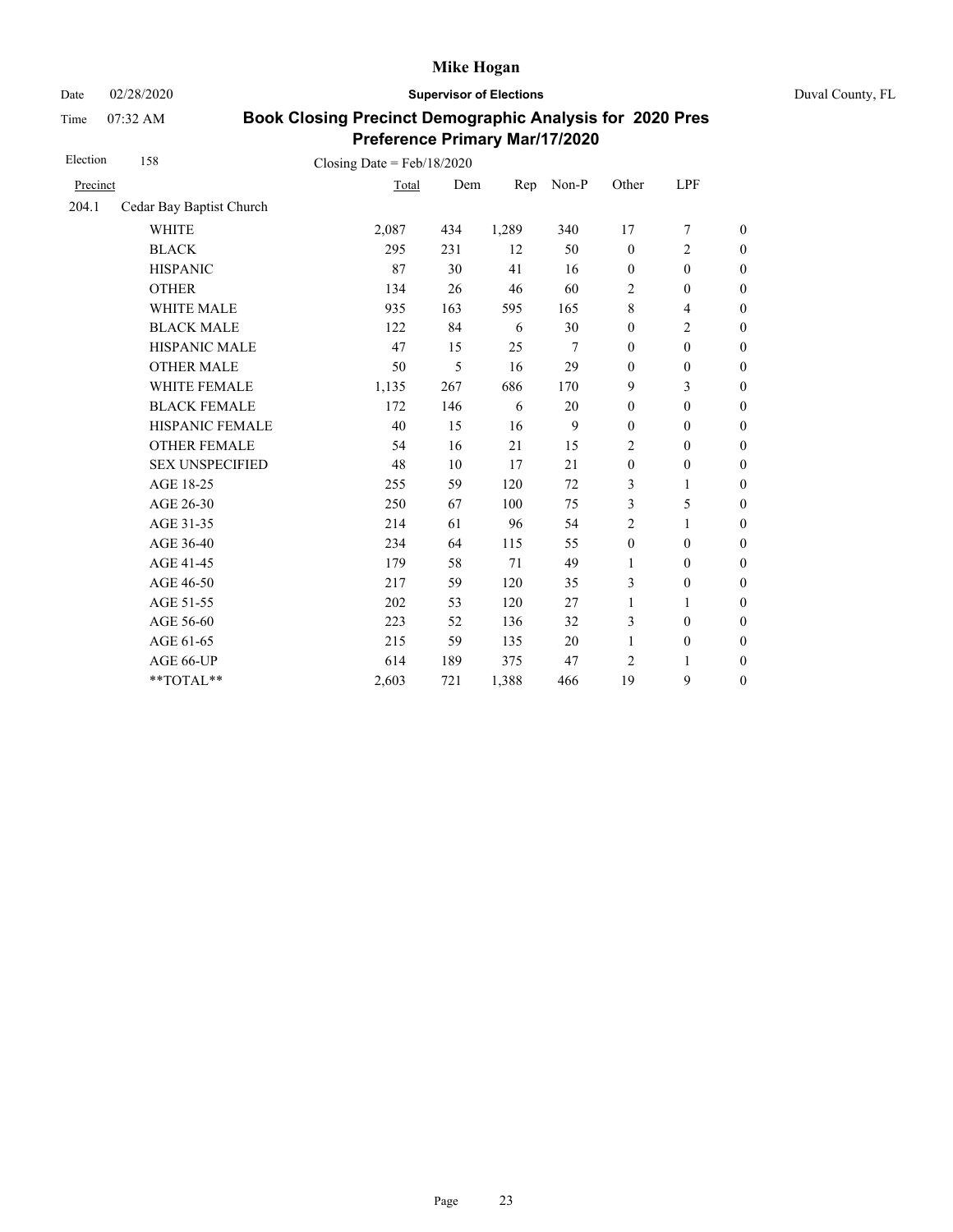Date 02/28/2020 **Supervisor of Elections** Duval County, FL

Time 07:32 AM

| Election | 158                        | Closing Date = $Feb/18/2020$ |       |       |       |                |                          |                  |
|----------|----------------------------|------------------------------|-------|-------|-------|----------------|--------------------------|------------------|
| Precinct |                            | Total                        | Dem   | Rep   | Non-P | Other          | LPF                      |                  |
| 205.1    | Dunns Creek Baptist Church |                              |       |       |       |                |                          |                  |
|          | <b>WHITE</b>               | 5,203                        | 971   | 3,076 | 1,081 | 51             | 24                       | $\boldsymbol{0}$ |
|          | <b>BLACK</b>               | 2,404                        | 1,898 | 104   | 381   | 20             | 1                        | $\boldsymbol{0}$ |
|          | <b>HISPANIC</b>            | 535                          | 201   | 151   | 181   | $\sqrt{2}$     | $\boldsymbol{0}$         | $\boldsymbol{0}$ |
|          | <b>OTHER</b>               | 683                          | 187   | 220   | 265   | 7              | $\overline{\mathcal{L}}$ | $\overline{0}$   |
|          | <b>WHITE MALE</b>          | 2,453                        | 373   | 1,498 | 544   | 26             | 12                       | $\boldsymbol{0}$ |
|          | <b>BLACK MALE</b>          | 1,050                        | 777   | 56    | 204   | 12             | 1                        | $\boldsymbol{0}$ |
|          | <b>HISPANIC MALE</b>       | 269                          | 89    | 86    | 93    | 1              | $\mathbf{0}$             | $\overline{0}$   |
|          | <b>OTHER MALE</b>          | 270                          | 77    | 95    | 91    | $\overline{4}$ | 3                        | $\theta$         |
|          | WHITE FEMALE               | 2,692                        | 592   | 1,543 | 520   | 25             | 12                       | $\boldsymbol{0}$ |
|          | <b>BLACK FEMALE</b>        | 1,322                        | 1,098 | 48    | 168   | $\,8\,$        | $\mathbf{0}$             | $\boldsymbol{0}$ |
|          | HISPANIC FEMALE            | 257                          | 108   | 63    | 85    | $\mathbf{1}$   | $\boldsymbol{0}$         | $\boldsymbol{0}$ |
|          | <b>OTHER FEMALE</b>        | 314                          | 92    | 107   | 111   | 3              | 1                        | $\boldsymbol{0}$ |
|          | <b>SEX UNSPECIFIED</b>     | 198                          | 51    | 55    | 92    | $\mathbf{0}$   | $\boldsymbol{0}$         | $\boldsymbol{0}$ |
|          | AGE 18-25                  | 1,015                        | 369   | 327   | 298   | 19             | $\mathbf{2}$             | $\boldsymbol{0}$ |
|          | AGE 26-30                  | 818                          | 253   | 294   | 255   | 13             | 3                        | $\overline{0}$   |
|          | AGE 31-35                  | 919                          | 281   | 334   | 288   | 10             | 6                        | $\boldsymbol{0}$ |
|          | AGE 36-40                  | 889                          | 333   | 293   | 249   | 7              | 7                        | $\boldsymbol{0}$ |
|          | AGE 41-45                  | 846                          | 328   | 310   | 200   | 3              | 5                        | $\boldsymbol{0}$ |
|          | AGE 46-50                  | 892                          | 377   | 339   | 169   | $\overline{4}$ | 3                        | $\boldsymbol{0}$ |
|          | AGE 51-55                  | 848                          | 317   | 375   | 148   | 6              | $\overline{c}$           | $\boldsymbol{0}$ |
|          | AGE 56-60                  | 748                          | 284   | 357   | 101   | 5              | 1                        | $\boldsymbol{0}$ |
|          | AGE 61-65                  | 596                          | 219   | 298   | 75    | $\overline{4}$ | $\boldsymbol{0}$         | $\boldsymbol{0}$ |
|          | AGE 66-UP                  | 1,249                        | 493   | 623   | 124   | 9              | $\mathbf{0}$             | $\boldsymbol{0}$ |
|          | **TOTAL**                  | 8,825                        | 3,257 | 3,551 | 1,908 | 80             | 29                       | $\boldsymbol{0}$ |
|          |                            |                              |       |       |       |                |                          |                  |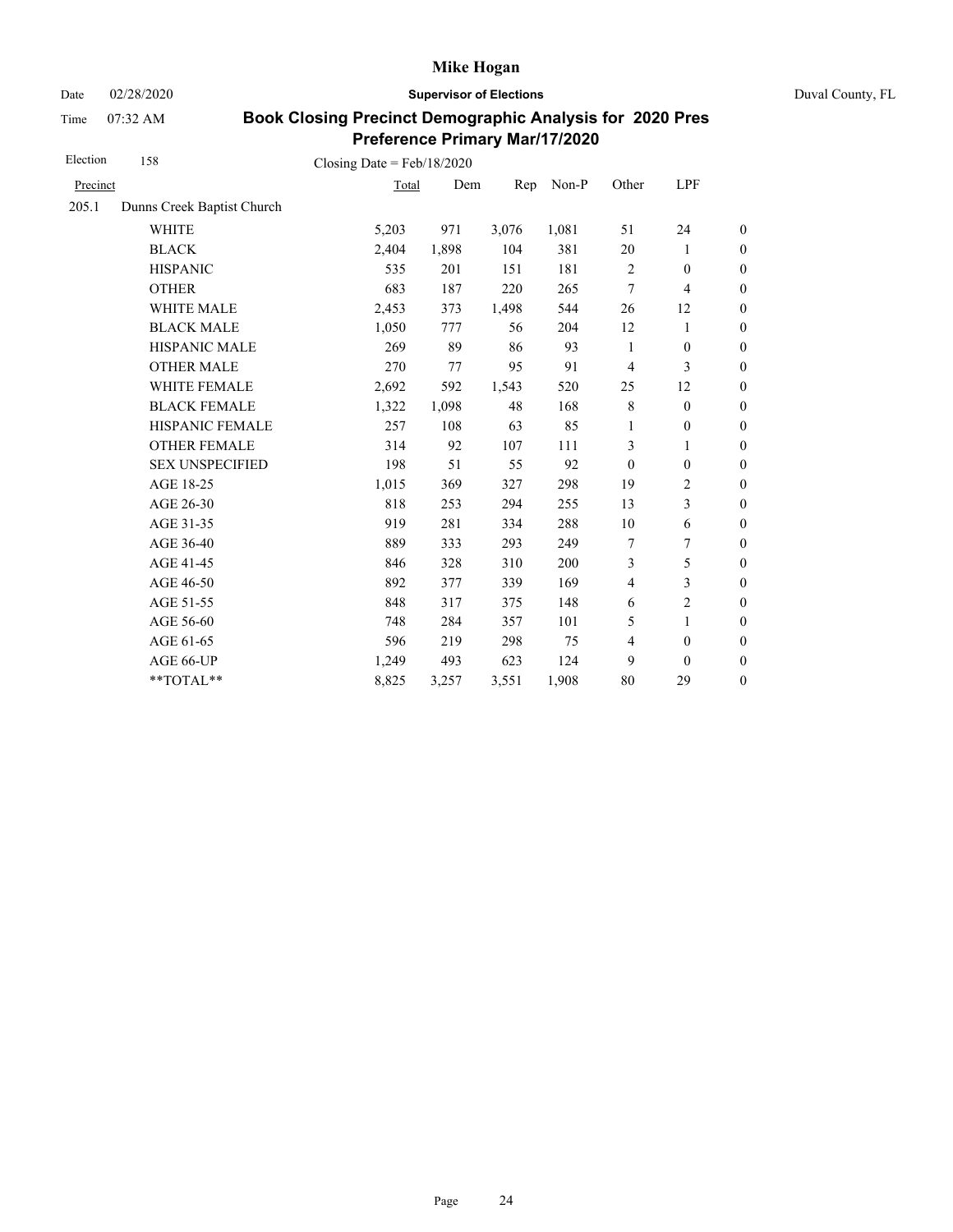Date 02/28/2020 **Supervisor of Elections** Duval County, FL

Time 07:32 AM

| Election | 158                           | Closing Date = $Feb/18/2020$ |       |       |       |                  |                  |                  |
|----------|-------------------------------|------------------------------|-------|-------|-------|------------------|------------------|------------------|
| Precinct |                               | Total                        | Dem   | Rep   | Non-P | Other            | LPF              |                  |
| 206.1    | Resurrection Episcopal Church |                              |       |       |       |                  |                  |                  |
|          | <b>WHITE</b>                  | 3,661                        | 682   | 2,356 | 579   | 28               | 16               | $\boldsymbol{0}$ |
|          | <b>BLACK</b>                  | 309                          | 241   | 22    | 45    | $\mathbf{0}$     | 1                | $\boldsymbol{0}$ |
|          | <b>HISPANIC</b>               | 166                          | 44    | 61    | 60    | 1                | $\boldsymbol{0}$ | $\boldsymbol{0}$ |
|          | <b>OTHER</b>                  | 298                          | 83    | 113   | 101   | 1                | $\boldsymbol{0}$ | $\overline{0}$   |
|          | WHITE MALE                    | 1,775                        | 281   | 1,153 | 317   | 13               | 11               | $\boldsymbol{0}$ |
|          | <b>BLACK MALE</b>             | 149                          | 109   | 13    | 26    | $\boldsymbol{0}$ | $\mathbf{1}$     | $\boldsymbol{0}$ |
|          | HISPANIC MALE                 | 71                           | 13    | 26    | 32    | $\boldsymbol{0}$ | $\mathbf{0}$     | $\boldsymbol{0}$ |
|          | <b>OTHER MALE</b>             | 118                          | 28    | 44    | 45    | 1                | $\boldsymbol{0}$ | $\boldsymbol{0}$ |
|          | WHITE FEMALE                  | 1,859                        | 398   | 1,184 | 257   | 15               | 5                | $\boldsymbol{0}$ |
|          | <b>BLACK FEMALE</b>           | 157                          | 129   | 9     | 19    | $\mathbf{0}$     | $\boldsymbol{0}$ | $\boldsymbol{0}$ |
|          | HISPANIC FEMALE               | 91                           | 30    | 34    | 26    | 1                | $\boldsymbol{0}$ | $\boldsymbol{0}$ |
|          | <b>OTHER FEMALE</b>           | 142                          | 46    | 62    | 34    | $\mathbf{0}$     | $\mathbf{0}$     | $\boldsymbol{0}$ |
|          | <b>SEX UNSPECIFIED</b>        | 72                           | 16    | 27    | 29    | $\mathbf{0}$     | $\boldsymbol{0}$ | $\boldsymbol{0}$ |
|          | AGE 18-25                     | 426                          | 103   | 194   | 118   | 8                | 3                | $\boldsymbol{0}$ |
|          | AGE 26-30                     | 292                          | 81    | 134   | 74    | $\boldsymbol{0}$ | 3                | $\overline{0}$   |
|          | AGE 31-35                     | 347                          | 89    | 159   | 90    | 6                | 3                | $\boldsymbol{0}$ |
|          | AGE 36-40                     | 328                          | 70    | 159   | 93    | 3                | 3                | $\boldsymbol{0}$ |
|          | AGE 41-45                     | 290                          | 63    | 149   | 77    | 1                | $\boldsymbol{0}$ | $\boldsymbol{0}$ |
|          | AGE 46-50                     | 333                          | 76    | 196   | 55    | 3                | 3                | $\mathbf{0}$     |
|          | AGE 51-55                     | 444                          | 92    | 283   | 69    | $\mathbf{0}$     | $\boldsymbol{0}$ | $\mathbf{0}$     |
|          | AGE 56-60                     | 491                          | 113   | 320   | 55    | $\overline{2}$   | 1                | $\boldsymbol{0}$ |
|          | AGE 61-65                     | 393                          | 79    | 267   | 45    | $\overline{2}$   | $\boldsymbol{0}$ | $\boldsymbol{0}$ |
|          | AGE 66-UP                     | 1,089                        | 284   | 690   | 109   | 5                | 1                | $\boldsymbol{0}$ |
|          | **TOTAL**                     | 4,434                        | 1,050 | 2,552 | 785   | 30               | 17               | $\boldsymbol{0}$ |
|          |                               |                              |       |       |       |                  |                  |                  |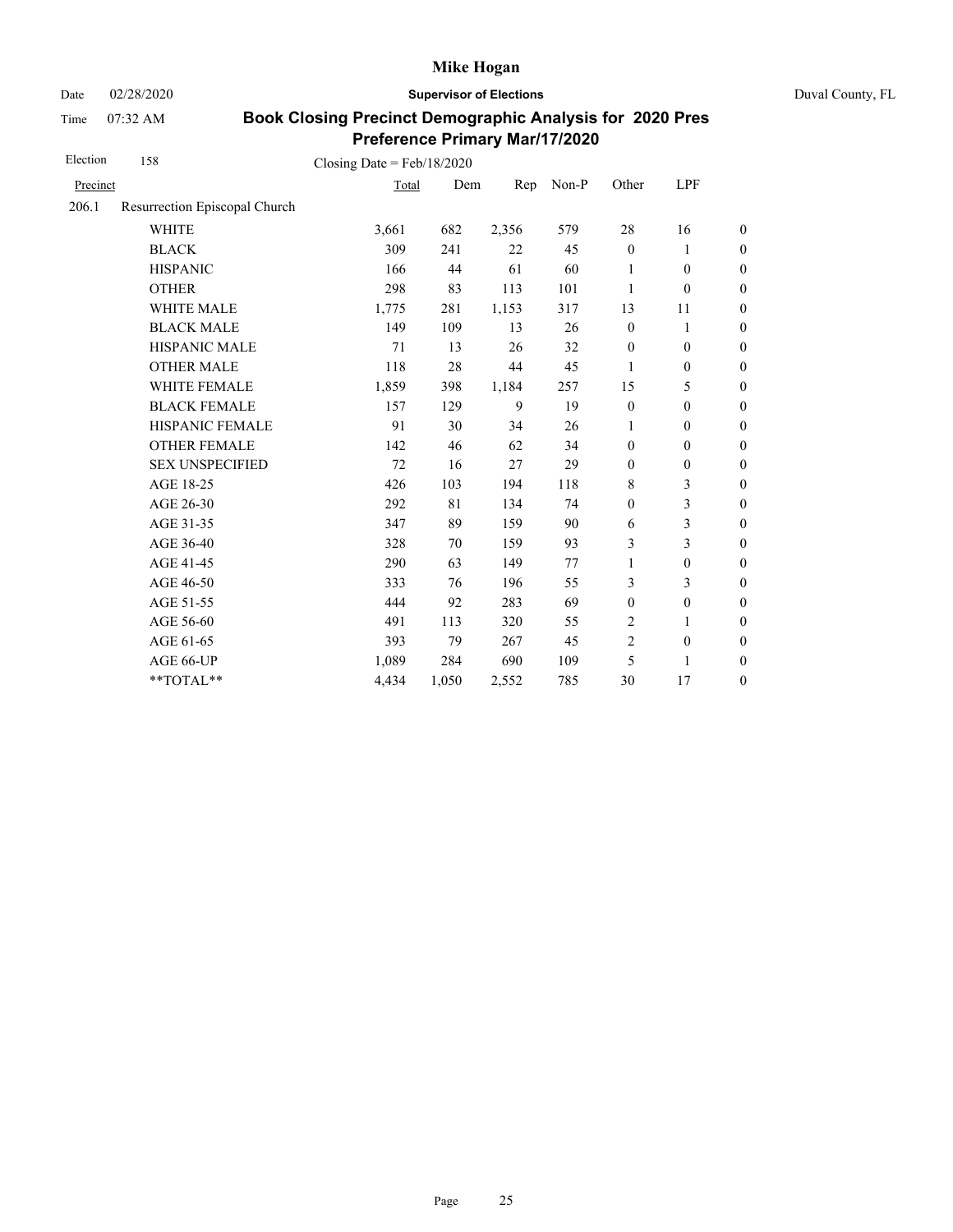Date 02/28/2020 **Supervisor of Elections** Duval County, FL

Time 07:32 AM

| Election | 158                           | Closing Date = $Feb/18/2020$ |                |                |                |                  |                  |                  |
|----------|-------------------------------|------------------------------|----------------|----------------|----------------|------------------|------------------|------------------|
| Precinct |                               | Total                        | Dem            | Rep            | $Non-P$        | Other            | LPF              |                  |
| 206.2    | Resurrection Episcopal Church |                              |                |                |                |                  |                  |                  |
|          | <b>WHITE</b>                  | 251                          | 45             | 175            | 29             | 1                | 1                | $\theta$         |
|          | <b>BLACK</b>                  | $\overline{c}$               | $\overline{2}$ | $\mathbf{0}$   | $\mathbf{0}$   | $\mathbf{0}$     | $\mathbf{0}$     | $\boldsymbol{0}$ |
|          | <b>HISPANIC</b>               | 8                            | $\mathbf{0}$   | 6              | $\overline{c}$ | $\mathbf{0}$     | $\mathbf{0}$     | $\overline{0}$   |
|          | <b>OTHER</b>                  | 16                           | 5              | 7              | 4              | $\mathbf{0}$     | $\mathbf{0}$     | $\overline{0}$   |
|          | WHITE MALE                    | 122                          | 15             | 91             | 14             | 1                | 1                | $\boldsymbol{0}$ |
|          | <b>BLACK MALE</b>             | 1                            | 1              | $\theta$       | $\theta$       | $\mathbf{0}$     | $\theta$         | $\boldsymbol{0}$ |
|          | <b>HISPANIC MALE</b>          | 1                            | $\mathbf{0}$   | 1              | $\theta$       | $\mathbf{0}$     | $\mathbf{0}$     | $\overline{0}$   |
|          | <b>OTHER MALE</b>             | 7                            | 4              | 2              | 1              | $\mathbf{0}$     | $\mathbf{0}$     | $\boldsymbol{0}$ |
|          | WHITE FEMALE                  | 128                          | 29             | 84             | 15             | $\mathbf{0}$     | $\theta$         | $\boldsymbol{0}$ |
|          | <b>BLACK FEMALE</b>           | 1                            | 1              | $\mathbf{0}$   | $\theta$       | $\mathbf{0}$     | $\mathbf{0}$     | $\overline{0}$   |
|          | HISPANIC FEMALE               | 7                            | $\mathbf{0}$   | 5              | 2              | $\mathbf{0}$     | $\mathbf{0}$     | $\overline{0}$   |
|          | <b>OTHER FEMALE</b>           | 7                            | $\mathbf{0}$   | $\overline{4}$ | 3              | $\mathbf{0}$     | $\mathbf{0}$     | $\boldsymbol{0}$ |
|          | <b>SEX UNSPECIFIED</b>        | 3                            | $\overline{2}$ | 1              | $\theta$       | $\mathbf{0}$     | $\mathbf{0}$     | $\overline{0}$   |
|          | AGE 18-25                     | 21                           | $\overline{2}$ | 14             | 5              | $\mathbf{0}$     | $\mathbf{0}$     | $\overline{0}$   |
|          | AGE 26-30                     | 13                           | 5              | 6              | 2              | $\mathbf{0}$     | $\mathbf{0}$     | $\overline{0}$   |
|          | AGE 31-35                     | 9                            | 1              | 5              | 3              | $\mathbf{0}$     | $\theta$         | $\boldsymbol{0}$ |
|          | AGE 36-40                     | 17                           | $\overline{4}$ | 9              | 3              | $\mathbf{0}$     | 1                | $\overline{0}$   |
|          | AGE 41-45                     | 13                           | 5              | 6              | $\overline{c}$ | $\mathbf{0}$     | $\mathbf{0}$     | $\overline{0}$   |
|          | AGE 46-50                     | 26                           | 4              | 18             | $\overline{4}$ | $\mathbf{0}$     | $\mathbf{0}$     | $\boldsymbol{0}$ |
|          | AGE 51-55                     | 25                           | 8              | 15             | 2              | $\mathbf{0}$     | $\mathbf{0}$     | $\boldsymbol{0}$ |
|          | AGE 56-60                     | 40                           | 6              | 30             | $\overline{4}$ | $\mathbf{0}$     | $\mathbf{0}$     | $\overline{0}$   |
|          | AGE 61-65                     | 32                           | 5              | 22             | 4              | 1                | $\mathbf{0}$     | $\overline{0}$   |
|          | AGE 66-UP                     | 80                           | 11             | 63             | 6              | $\boldsymbol{0}$ | $\boldsymbol{0}$ | $\boldsymbol{0}$ |
|          | **TOTAL**                     | 277                          | 52             | 188            | 35             | 1                | 1                | $\overline{0}$   |
|          |                               |                              |                |                |                |                  |                  |                  |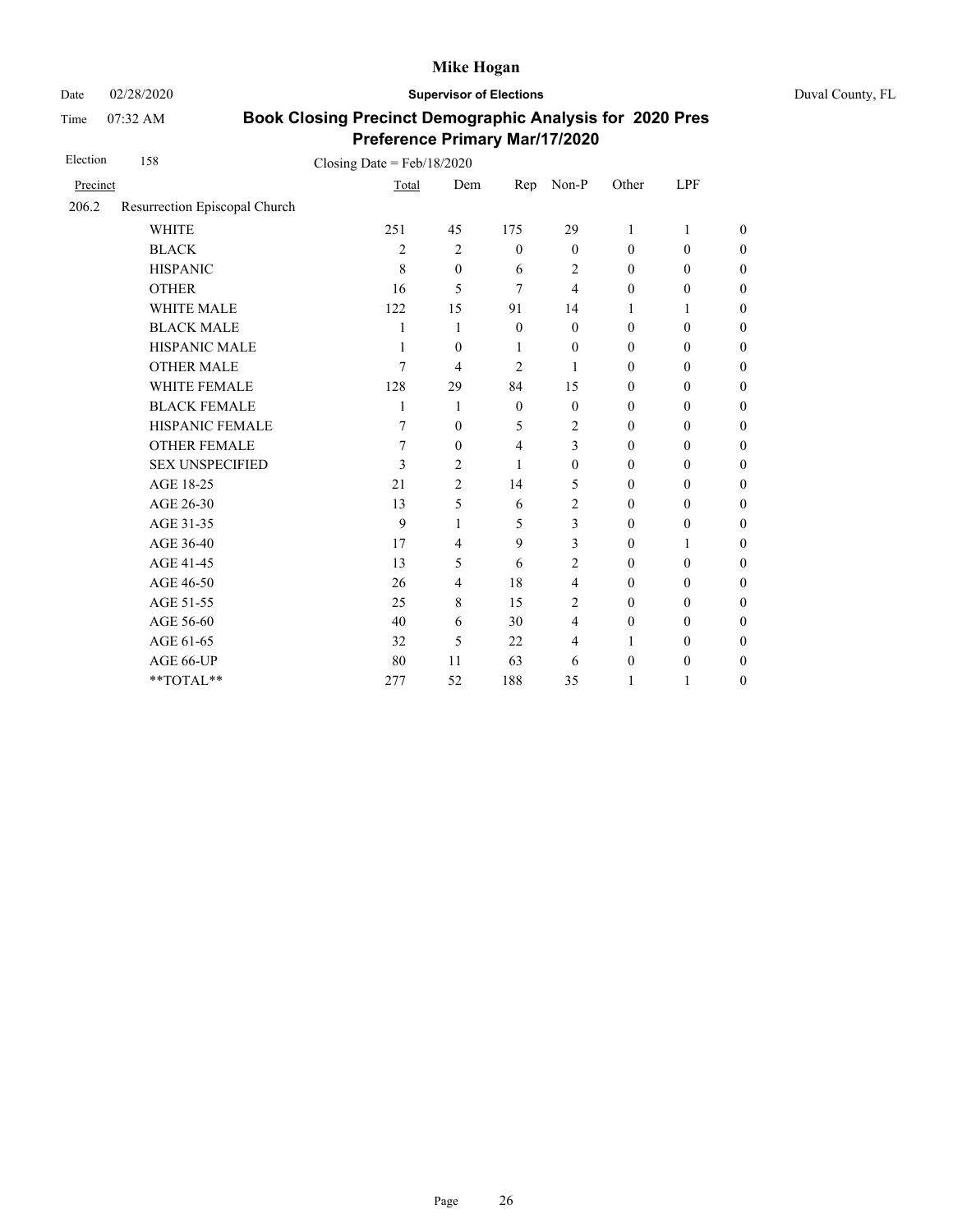Date 02/28/2020 **Supervisor of Elections** Duval County, FL

Time 07:32 AM

| Election | 158                    | Closing Date = $Feb/18/2020$ |       |       |       |                  |                  |                  |
|----------|------------------------|------------------------------|-------|-------|-------|------------------|------------------|------------------|
| Precinct |                        | Total                        | Dem   | Rep   | Non-P | Other            | LPF              |                  |
| 207.1    | Police Athletic League |                              |       |       |       |                  |                  |                  |
|          | <b>WHITE</b>           | 3,501                        | 764   | 1,913 | 777   | 34               | 13               | $\boldsymbol{0}$ |
|          | <b>BLACK</b>           | 1,062                        | 824   | 31    | 195   | 11               | 1                | $\boldsymbol{0}$ |
|          | <b>HISPANIC</b>        | 387                          | 146   | 97    | 141   | $\sqrt{2}$       | $\mathbf{1}$     | $\boldsymbol{0}$ |
|          | <b>OTHER</b>           | 527                          | 133   | 176   | 214   | 3                | $\mathbf{1}$     | $\overline{0}$   |
|          | WHITE MALE             | 1,648                        | 296   | 960   | 363   | $22\,$           | 7                | $\boldsymbol{0}$ |
|          | <b>BLACK MALE</b>      | 454                          | 322   | 20    | 103   | $\,$ 8 $\,$      | 1                | $\boldsymbol{0}$ |
|          | <b>HISPANIC MALE</b>   | 163                          | 53    | 47    | 63    | $\boldsymbol{0}$ | $\boldsymbol{0}$ | $\boldsymbol{0}$ |
|          | <b>OTHER MALE</b>      | 213                          | 48    | 77    | 87    | 1                | $\boldsymbol{0}$ | $\boldsymbol{0}$ |
|          | WHITE FEMALE           | 1,823                        | 463   | 943   | 399   | 12               | 6                | $\boldsymbol{0}$ |
|          | <b>BLACK FEMALE</b>    | 594                          | 493   | 10    | 88    | $\mathfrak{Z}$   | $\boldsymbol{0}$ | $\boldsymbol{0}$ |
|          | <b>HISPANIC FEMALE</b> | 212                          | 89    | 48    | 72    | $\overline{2}$   | 1                | $\overline{0}$   |
|          | <b>OTHER FEMALE</b>    | 243                          | 74    | 80    | 87    | $\overline{2}$   | $\mathbf{0}$     | $\overline{0}$   |
|          | <b>SEX UNSPECIFIED</b> | 127                          | 29    | 32    | 65    | $\boldsymbol{0}$ | 1                | $\boldsymbol{0}$ |
|          | AGE 18-25              | 530                          | 181   | 150   | 192   | 7                | $\mathbf{0}$     | $\boldsymbol{0}$ |
|          | AGE 26-30              | 557                          | 185   | 173   | 183   | 9                | 7                | $\overline{0}$   |
|          | AGE 31-35              | 566                          | 195   | 174   | 190   | 5                | $\overline{c}$   | $\boldsymbol{0}$ |
|          | AGE 36-40              | 510                          | 182   | 162   | 156   | 7                | 3                | $\boldsymbol{0}$ |
|          | AGE 41-45              | 419                          | 148   | 139   | 128   | 3                | $\mathbf{1}$     | $\boldsymbol{0}$ |
|          | AGE 46-50              | 415                          | 147   | 161   | 102   | 3                | $\overline{c}$   | $\boldsymbol{0}$ |
|          | AGE 51-55              | 466                          | 175   | 198   | 87    | 5                | $\mathbf{1}$     | $\boldsymbol{0}$ |
|          | AGE 56-60              | 517                          | 172   | 256   | 86    | 3                | $\mathbf{0}$     | $\boldsymbol{0}$ |
|          | AGE 61-65              | 467                          | 161   | 220   | 82    | $\overline{4}$   | $\boldsymbol{0}$ | $\boldsymbol{0}$ |
|          | AGE 66-UP              | 1,027                        | 321   | 584   | 118   | 4                | $\boldsymbol{0}$ | $\boldsymbol{0}$ |
|          | **TOTAL**              | 5,477                        | 1,867 | 2,217 | 1,327 | 50               | 16               | $\boldsymbol{0}$ |
|          |                        |                              |       |       |       |                  |                  |                  |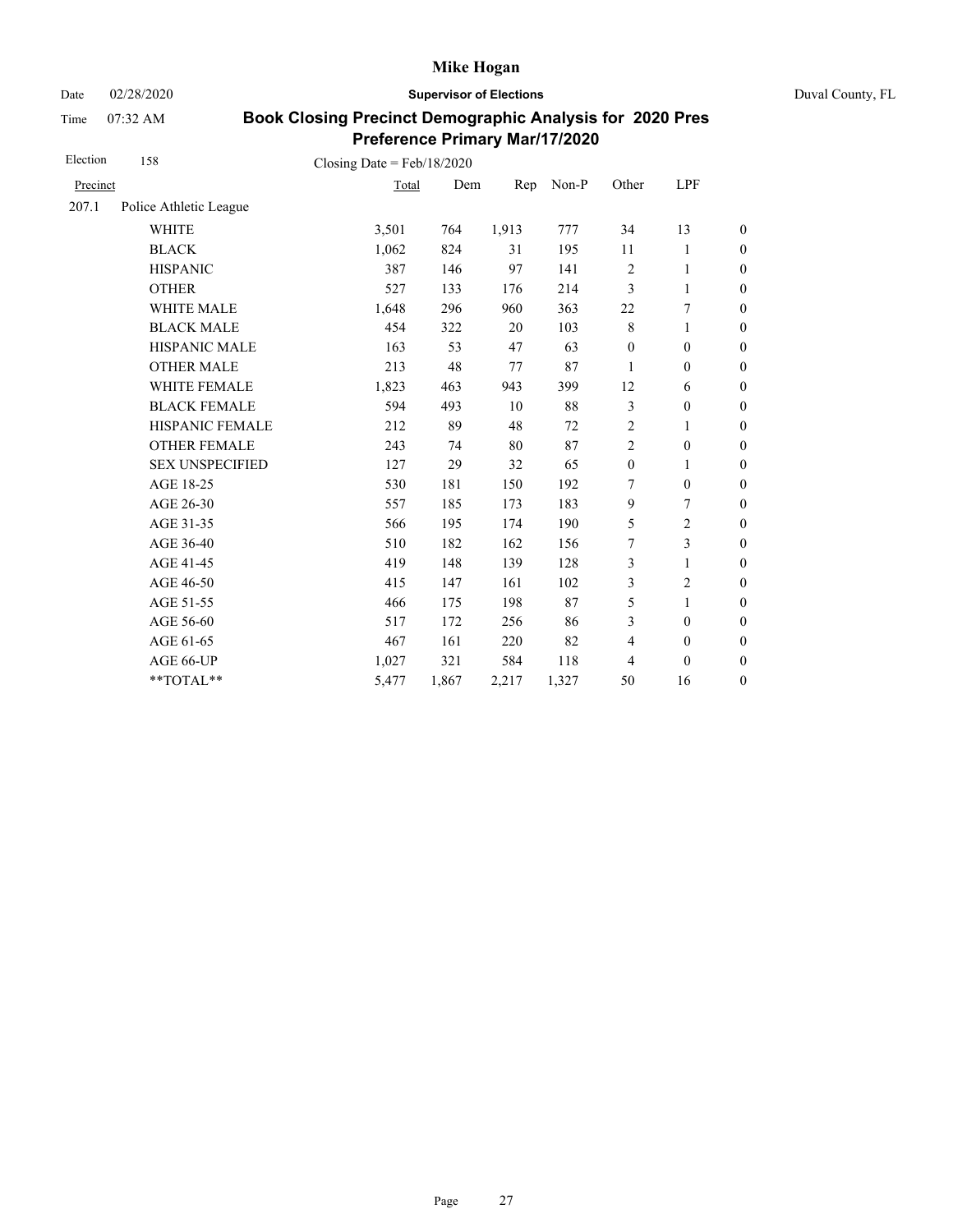Date 02/28/2020 **Supervisor of Elections** Duval County, FL

Time 07:32 AM

| Election | 158                    | Closing Date = $Feb/18/2020$ |                |       |                |                  |                  |                  |
|----------|------------------------|------------------------------|----------------|-------|----------------|------------------|------------------|------------------|
| Precinct |                        | Total                        | Dem            | Rep   | Non-P          | Other            | LPF              |                  |
| 208.1    | Fire Station #49       |                              |                |       |                |                  |                  |                  |
|          | <b>WHITE</b>           | 1,939                        | 292            | 1,335 | 299            | 10               | 3                | $\boldsymbol{0}$ |
|          | <b>BLACK</b>           | 170                          | 123            | 15    | 30             | $\overline{2}$   | $\mathbf{0}$     | $\boldsymbol{0}$ |
|          | <b>HISPANIC</b>        | 49                           | 12             | 26    | 11             | $\boldsymbol{0}$ | $\boldsymbol{0}$ | $\overline{0}$   |
|          | <b>OTHER</b>           | 84                           | 25             | 36    | 22             | 1                | $\boldsymbol{0}$ | $\boldsymbol{0}$ |
|          | <b>WHITE MALE</b>      | 936                          | 126            | 651   | 152            | 6                | 1                | $\boldsymbol{0}$ |
|          | <b>BLACK MALE</b>      | 79                           | 48             | 9     | 20             | $\overline{2}$   | $\mathbf{0}$     | $\boldsymbol{0}$ |
|          | <b>HISPANIC MALE</b>   | 24                           | $\overline{4}$ | 16    | $\overline{4}$ | $\mathbf{0}$     | $\mathbf{0}$     | $\overline{0}$   |
|          | <b>OTHER MALE</b>      | 30                           | 7              | 13    | 10             | $\mathbf{0}$     | $\mathbf{0}$     | $\boldsymbol{0}$ |
|          | WHITE FEMALE           | 978                          | 163            | 669   | 141            | 3                | $\overline{c}$   | $\boldsymbol{0}$ |
|          | <b>BLACK FEMALE</b>    | 88                           | 74             | 6     | $\,$ 8 $\,$    | $\mathbf{0}$     | $\mathbf{0}$     | $\overline{0}$   |
|          | <b>HISPANIC FEMALE</b> | 24                           | $\,$ 8 $\,$    | 9     | 7              | $\mathbf{0}$     | $\boldsymbol{0}$ | $\boldsymbol{0}$ |
|          | <b>OTHER FEMALE</b>    | 34                           | 14             | 13    | 6              | 1                | $\mathbf{0}$     | $\boldsymbol{0}$ |
|          | <b>SEX UNSPECIFIED</b> | 49                           | 8              | 26    | 14             | $\mathbf{1}$     | $\mathbf{0}$     | $\boldsymbol{0}$ |
|          | AGE 18-25              | 194                          | 38             | 95    | 59             | $\overline{2}$   | $\boldsymbol{0}$ | $\overline{0}$   |
|          | AGE 26-30              | 132                          | 29             | 65    | 37             | $\mathbf{0}$     | 1                | $\boldsymbol{0}$ |
|          | AGE 31-35              | 121                          | 25             | 67    | 29             | $\mathbf{0}$     | $\mathbf{0}$     | $\boldsymbol{0}$ |
|          | AGE 36-40              | 151                          | 18             | 92    | 39             | $\mathbf{1}$     | 1                | $\boldsymbol{0}$ |
|          | AGE 41-45              | 158                          | 29             | 100   | 27             | $\overline{2}$   | $\mathbf{0}$     | $\overline{0}$   |
|          | AGE 46-50              | 177                          | 30             | 122   | 22             | 3                | $\mathbf{0}$     | $\boldsymbol{0}$ |
|          | AGE 51-55              | 238                          | 52             | 152   | 31             | 3                | $\mathbf{0}$     | $\boldsymbol{0}$ |
|          | AGE 56-60              | 249                          | 52             | 155   | 39             | $\overline{2}$   | 1                | $\overline{0}$   |
|          | AGE 61-65              | 272                          | 60             | 183   | 29             | $\mathbf{0}$     | $\mathbf{0}$     | $\boldsymbol{0}$ |
|          | AGE 66-UP              | 549                          | 119            | 381   | 49             | $\theta$         | $\boldsymbol{0}$ | $\boldsymbol{0}$ |
|          | **TOTAL**              | 2,242                        | 452            | 1,412 | 362            | 13               | 3                | $\overline{0}$   |
|          |                        |                              |                |       |                |                  |                  |                  |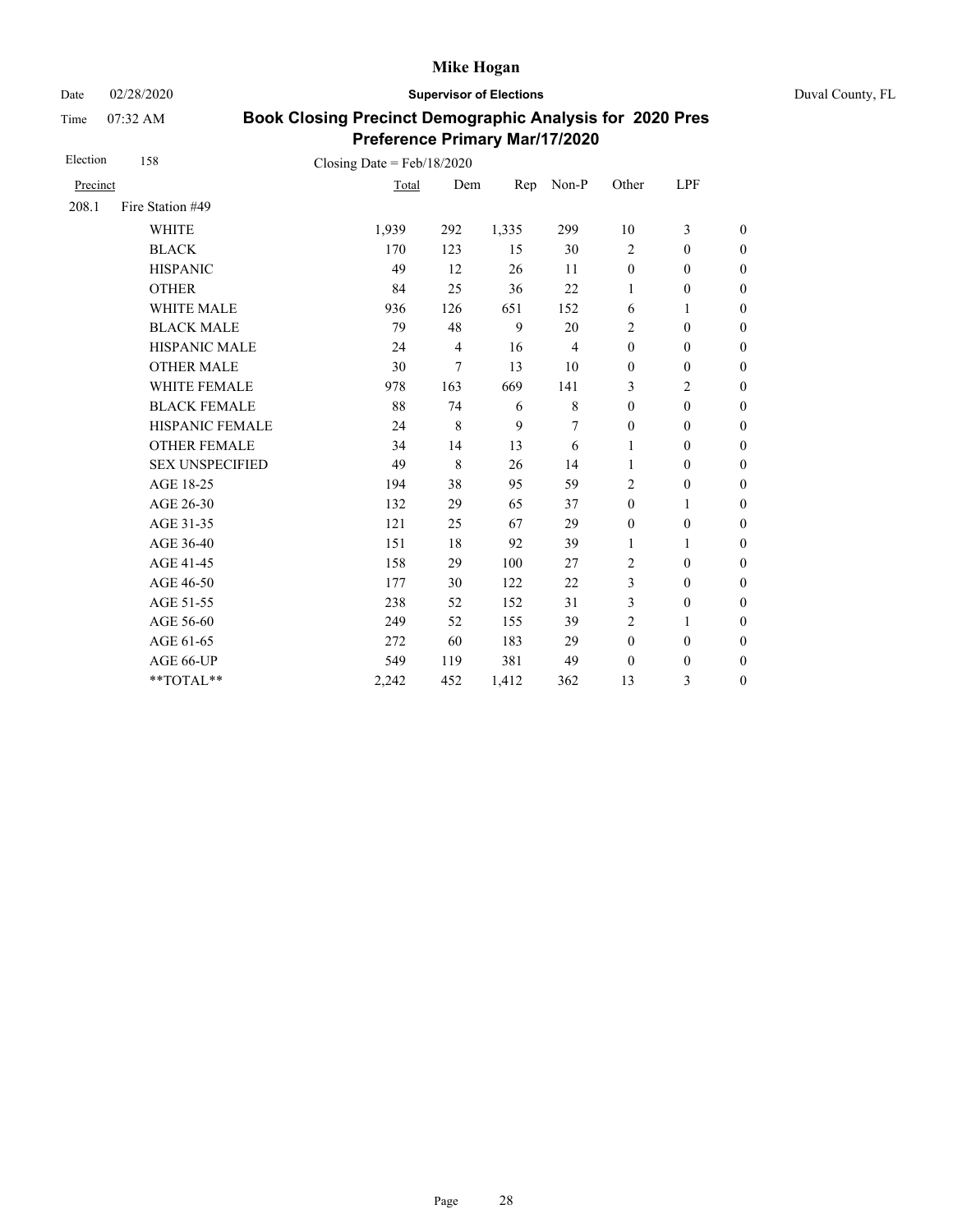Date 02/28/2020 **Supervisor of Elections** Duval County, FL

Time 07:32 AM

| Election | 158                        | Closing Date = $Feb/18/2020$ |             |       |       |                  |                  |                  |
|----------|----------------------------|------------------------------|-------------|-------|-------|------------------|------------------|------------------|
| Precinct |                            | Total                        | Dem         | Rep   | Non-P | Other            | LPF              |                  |
| 209.1    | Monument Pointe Fellowship |                              |             |       |       |                  |                  |                  |
|          | <b>WHITE</b>               | 2,206                        | 452         | 1,351 | 373   | 20               | 10               | $\boldsymbol{0}$ |
|          | <b>BLACK</b>               | 129                          | 98          | 15    | 16    | $\mathbf{0}$     | $\mathbf{0}$     | $\boldsymbol{0}$ |
|          | <b>HISPANIC</b>            | 90                           | 38          | 27    | 25    | $\boldsymbol{0}$ | $\mathbf{0}$     | $\theta$         |
|          | <b>OTHER</b>               | 166                          | 32          | 78    | 54    | $\overline{2}$   | $\mathbf{0}$     | $\theta$         |
|          | <b>WHITE MALE</b>          | 1,080                        | 183         | 693   | 187   | 9                | 8                | $\mathbf{0}$     |
|          | <b>BLACK MALE</b>          | 72                           | 49          | 12    | 11    | $\mathbf{0}$     | $\mathbf{0}$     | $\boldsymbol{0}$ |
|          | <b>HISPANIC MALE</b>       | 42                           | 13          | 15    | 14    | $\mathbf{0}$     | $\mathbf{0}$     | $\overline{0}$   |
|          | <b>OTHER MALE</b>          | 60                           | 14          | 24    | 21    | 1                | $\boldsymbol{0}$ | $\boldsymbol{0}$ |
|          | WHITE FEMALE               | 1,103                        | 264         | 645   | 181   | 11               | $\overline{2}$   | $\boldsymbol{0}$ |
|          | <b>BLACK FEMALE</b>        | 57                           | 49          | 3     | 5     | $\mathbf{0}$     | $\mathbf{0}$     | $\overline{0}$   |
|          | HISPANIC FEMALE            | 47                           | 25          | 12    | 10    | $\boldsymbol{0}$ | $\boldsymbol{0}$ | $\boldsymbol{0}$ |
|          | <b>OTHER FEMALE</b>        | 76                           | 15          | 41    | 19    | 1                | $\boldsymbol{0}$ | $\boldsymbol{0}$ |
|          | <b>SEX UNSPECIFIED</b>     | 54                           | $\,$ 8 $\,$ | 26    | 20    | $\mathbf{0}$     | $\mathbf{0}$     | $\boldsymbol{0}$ |
|          | AGE 18-25                  | 226                          | 63          | 105   | 55    | 3                | $\boldsymbol{0}$ | $\boldsymbol{0}$ |
|          | AGE 26-30                  | 198                          | 48          | 89    | 54    | 5                | 2                | $\boldsymbol{0}$ |
|          | AGE 31-35                  | 221                          | 38          | 112   | 70    | $\mathbf{1}$     | $\boldsymbol{0}$ | $\boldsymbol{0}$ |
|          | AGE 36-40                  | 217                          | 52          | 94    | 62    | $\overline{4}$   | 5                | $\boldsymbol{0}$ |
|          | AGE 41-45                  | 184                          | 31          | 103   | 46    | 3                | $\mathbf{1}$     | $\overline{0}$   |
|          | AGE 46-50                  | 188                          | 38          | 115   | 34    | $\boldsymbol{0}$ | 1                | $\boldsymbol{0}$ |
|          | AGE 51-55                  | 218                          | 48          | 136   | 31    | 3                | $\mathbf{0}$     | $\boldsymbol{0}$ |
|          | AGE 56-60                  | 288                          | 65          | 181   | 40    | $\mathbf{1}$     | 1                | $\overline{0}$   |
|          | AGE 61-65                  | 260                          | 71          | 170   | 17    | $\overline{2}$   | $\mathbf{0}$     | $\boldsymbol{0}$ |
|          | AGE 66-UP                  | 591                          | 166         | 366   | 59    | $\mathbf{0}$     | $\theta$         | $\theta$         |
|          | **TOTAL**                  | 2,591                        | 620         | 1,471 | 468   | 22               | 10               | $\theta$         |
|          |                            |                              |             |       |       |                  |                  |                  |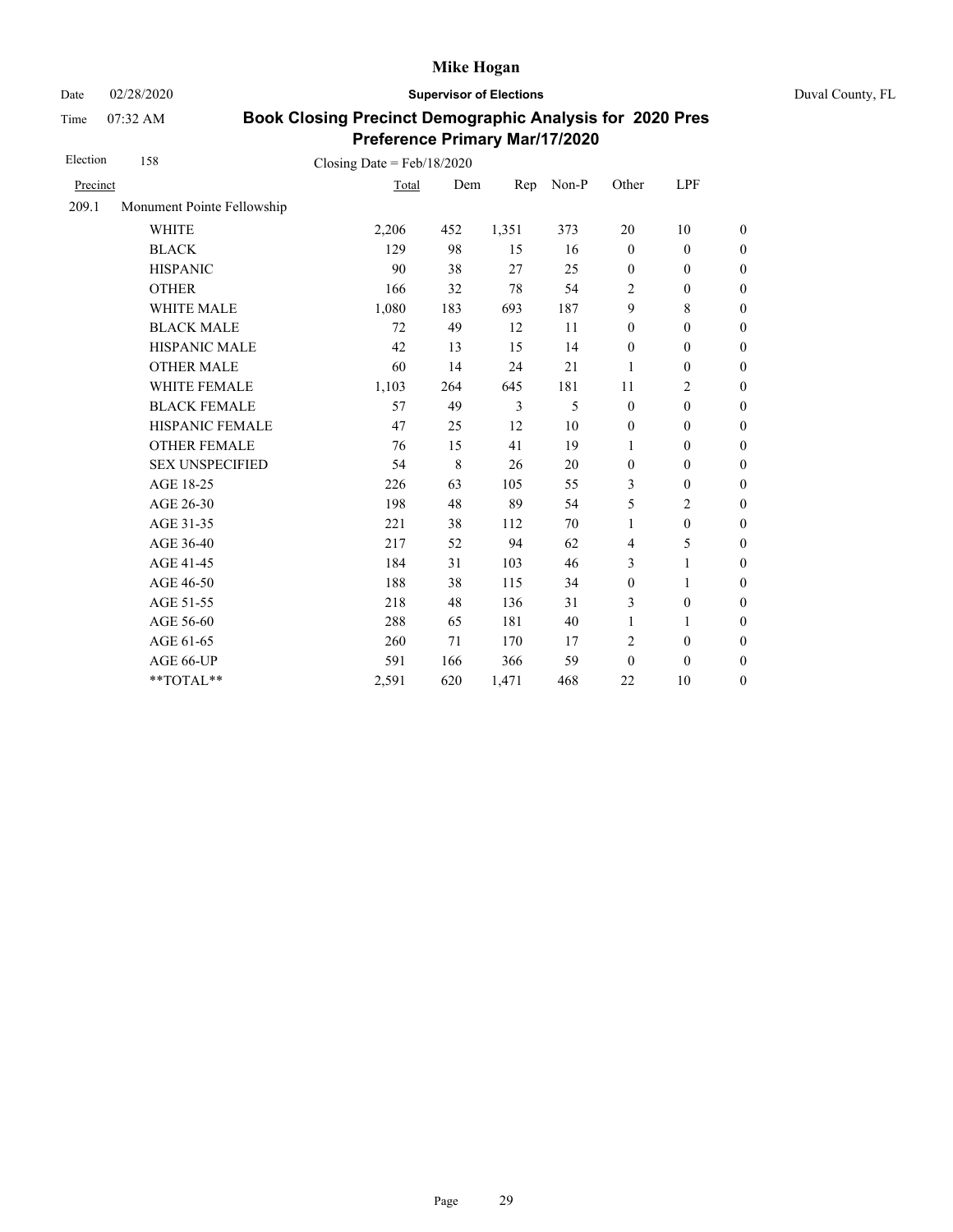Date 02/28/2020 **Supervisor of Elections** Duval County, FL

Time 07:32 AM

| Election | 158                         | Closing Date = $Feb/18/2020$ |                |                |            |              |                  |                  |
|----------|-----------------------------|------------------------------|----------------|----------------|------------|--------------|------------------|------------------|
| Precinct |                             | Total                        | Dem            | Rep            | Non-P      | Other        | LPF              |                  |
| 210.1    | <b>Sisters Creek Marina</b> |                              |                |                |            |              |                  |                  |
|          | <b>WHITE</b>                | 1,280                        | 239            | 840            | 181        | 10           | 10               | $\boldsymbol{0}$ |
|          | <b>BLACK</b>                | 67                           | 50             | $\overline{4}$ | 12         | 1            | $\mathbf{0}$     | $\boldsymbol{0}$ |
|          | <b>HISPANIC</b>             | 38                           | 12             | 13             | 13         | $\mathbf{0}$ | $\mathbf{0}$     | $\overline{0}$   |
|          | <b>OTHER</b>                | 79                           | 18             | 42             | 19         | $\mathbf{0}$ | $\boldsymbol{0}$ | $\boldsymbol{0}$ |
|          | WHITE MALE                  | 641                          | 104            | 434            | 93         | 5            | 5                | $\boldsymbol{0}$ |
|          | <b>BLACK MALE</b>           | 37                           | 27             | $\mathbf{0}$   | 10         | $\mathbf{0}$ | $\mathbf{0}$     | $\boldsymbol{0}$ |
|          | <b>HISPANIC MALE</b>        | 17                           | $\overline{4}$ | 6              | 7          | $\mathbf{0}$ | $\mathbf{0}$     | $\overline{0}$   |
|          | <b>OTHER MALE</b>           | 34                           | 5              | 21             | 8          | $\mathbf{0}$ | $\mathbf{0}$     | $\boldsymbol{0}$ |
|          | WHITE FEMALE                | 627                          | 132            | 402            | 83         | 5            | 5                | $\boldsymbol{0}$ |
|          | <b>BLACK FEMALE</b>         | 29                           | 22             | $\overline{4}$ | $\sqrt{2}$ | 1            | $\mathbf{0}$     | $\overline{0}$   |
|          | <b>HISPANIC FEMALE</b>      | 20                           | $\overline{7}$ | $\overline{7}$ | 6          | $\mathbf{0}$ | $\boldsymbol{0}$ | $\boldsymbol{0}$ |
|          | <b>OTHER FEMALE</b>         | 38                           | 12             | 17             | 9          | $\mathbf{0}$ | $\mathbf{0}$     | $\boldsymbol{0}$ |
|          | <b>SEX UNSPECIFIED</b>      | 21                           | 6              | 8              | 7          | $\mathbf{0}$ | $\mathbf{0}$     | $\boldsymbol{0}$ |
|          | AGE 18-25                   | 108                          | 22             | 59             | 26         | $\mathbf{1}$ | $\boldsymbol{0}$ | $\overline{0}$   |
|          | AGE 26-30                   | 72                           | 17             | 38             | 17         | $\mathbf{0}$ | $\mathbf{0}$     | $\boldsymbol{0}$ |
|          | AGE 31-35                   | 83                           | $\,$ 8 $\,$    | 52             | 18         | 3            | $\overline{2}$   | $\overline{0}$   |
|          | AGE 36-40                   | 77                           | 18             | 37             | 20         | 1            | 1                | $\overline{0}$   |
|          | AGE 41-45                   | 88                           | 19             | 51             | 14         | $\mathbf{1}$ | 3                | $\overline{0}$   |
|          | AGE 46-50                   | 104                          | 16             | 70             | 15         | 2            | 1                | $\boldsymbol{0}$ |
|          | AGE 51-55                   | 150                          | 23             | 109            | 17         | $\mathbf{1}$ | $\mathbf{0}$     | $\overline{0}$   |
|          | AGE 56-60                   | 181                          | 33             | 122            | 24         | 1            | 1                | $\overline{0}$   |
|          | AGE 61-65                   | 206                          | 56             | 120            | 29         | $\mathbf{0}$ | 1                | $\overline{0}$   |
|          | AGE 66-UP                   | 395                          | 107            | 241            | 45         | 1            | 1                | $\boldsymbol{0}$ |
|          | **TOTAL**                   | 1,464                        | 319            | 899            | 225        | 11           | 10               | $\overline{0}$   |
|          |                             |                              |                |                |            |              |                  |                  |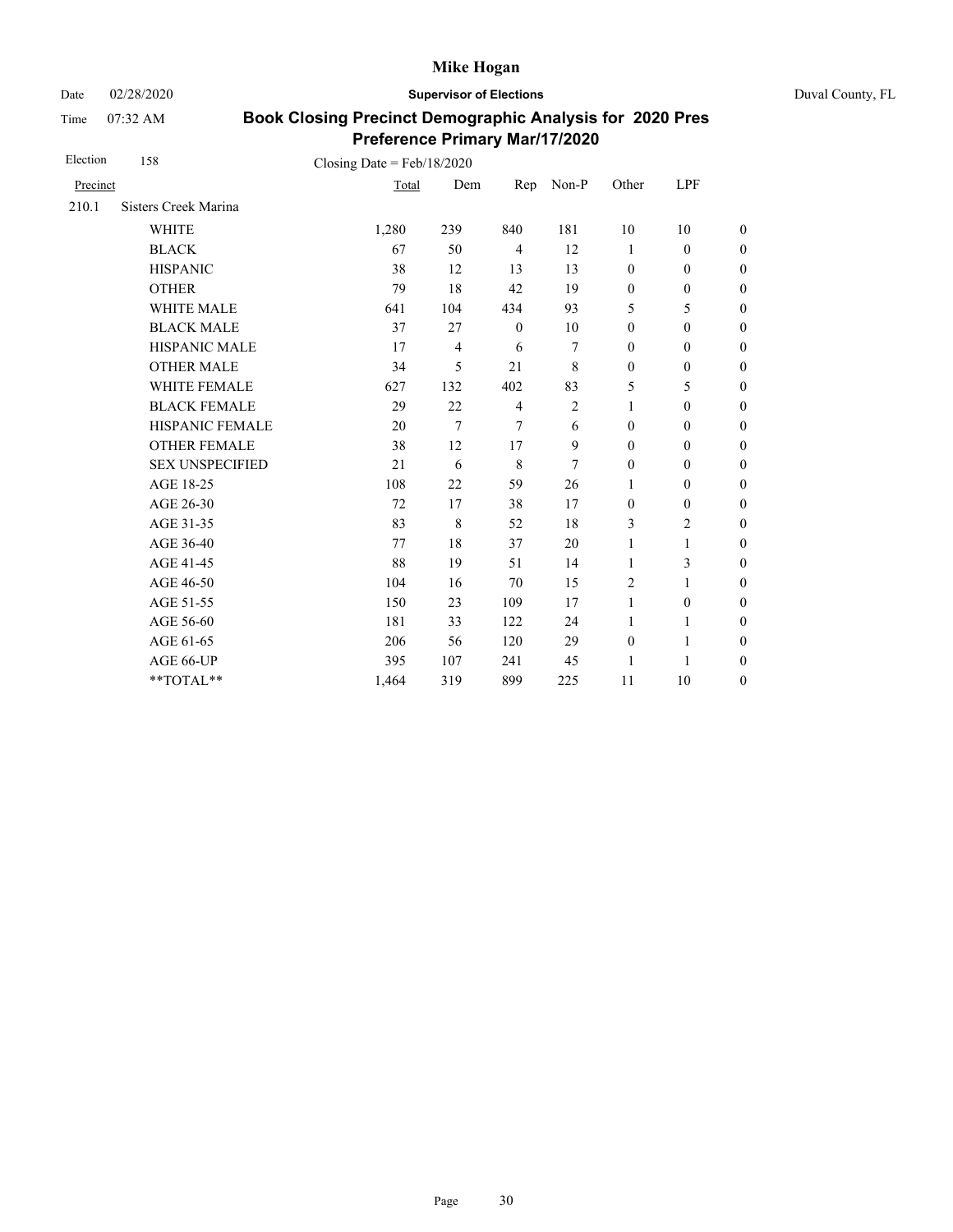Date 02/28/2020 **Supervisor of Elections** Duval County, FL

Time 07:32 AM

| Election | 158                            | Closing Date = $Feb/18/2020$ |       |       |       |                  |                  |                  |
|----------|--------------------------------|------------------------------|-------|-------|-------|------------------|------------------|------------------|
| Precinct |                                | Total                        | Dem   | Rep   | Non-P | Other            | LPF              |                  |
| 211.1    | Spirit of Life Lutheran Church |                              |       |       |       |                  |                  |                  |
|          | <b>WHITE</b>                   | 3,086                        | 567   | 1,831 | 657   | 26               | 5                | $\boldsymbol{0}$ |
|          | <b>BLACK</b>                   | 1,345                        | 1,013 | 61    | 261   | 9                | 1                | $\boldsymbol{0}$ |
|          | <b>HISPANIC</b>                | 305                          | 121   | 87    | 97    | $\mathbf{0}$     | $\mathbf{0}$     | $\boldsymbol{0}$ |
|          | <b>OTHER</b>                   | 444                          | 117   | 138   | 185   | $\overline{2}$   | 2                | $\overline{0}$   |
|          | WHITE MALE                     | 1,483                        | 229   | 910   | 330   | 10               | 4                | $\mathbf{0}$     |
|          | <b>BLACK MALE</b>              | 615                          | 430   | 31    | 146   | 7                | 1                | $\boldsymbol{0}$ |
|          | <b>HISPANIC MALE</b>           | 155                          | 65    | 44    | 46    | $\boldsymbol{0}$ | $\boldsymbol{0}$ | $\overline{0}$   |
|          | <b>OTHER MALE</b>              | 194                          | 48    | 66    | 78    | 1                | 1                | $\boldsymbol{0}$ |
|          | WHITE FEMALE                   | 1,562                        | 333   | 899   | 313   | 16               | 1                | $\boldsymbol{0}$ |
|          | <b>BLACK FEMALE</b>            | 711                          | 567   | 30    | 112   | $\overline{2}$   | $\mathbf{0}$     | $\boldsymbol{0}$ |
|          | HISPANIC FEMALE                | 147                          | 54    | 42    | 51    | $\boldsymbol{0}$ | $\boldsymbol{0}$ | $\boldsymbol{0}$ |
|          | <b>OTHER FEMALE</b>            | 172                          | 57    | 51    | 63    | $\mathbf{1}$     | $\boldsymbol{0}$ | $\boldsymbol{0}$ |
|          | <b>SEX UNSPECIFIED</b>         | 141                          | 35    | 44    | 61    | $\mathbf{0}$     | 1                | $\boldsymbol{0}$ |
|          | AGE 18-25                      | 616                          | 204   | 174   | 229   | 9                | $\mathbf{0}$     | $\mathbf{0}$     |
|          | AGE 26-30                      | 435                          | 161   | 139   | 131   | $\overline{4}$   | $\boldsymbol{0}$ | $\overline{0}$   |
|          | AGE 31-35                      | 519                          | 166   | 197   | 151   | 4                | 1                | $\boldsymbol{0}$ |
|          | AGE 36-40                      | 605                          | 210   | 220   | 165   | 6                | $\overline{4}$   | $\boldsymbol{0}$ |
|          | AGE 41-45                      | 593                          | 215   | 236   | 137   | $\overline{4}$   | $\mathbf{1}$     | $\boldsymbol{0}$ |
|          | AGE 46-50                      | 574                          | 242   | 212   | 120   | $\boldsymbol{0}$ | $\boldsymbol{0}$ | $\boldsymbol{0}$ |
|          | AGE 51-55                      | 491                          | 189   | 203   | 95    | 3                | 1                | $\theta$         |
|          | AGE 56-60                      | 394                          | 124   | 217   | 51    | $\overline{c}$   | $\mathbf{0}$     | $\mathbf{0}$     |
|          | AGE 61-65                      | 325                          | 101   | 178   | 43    | 3                | $\boldsymbol{0}$ | $\mathbf{0}$     |
|          | AGE 66-UP                      | 621                          | 203   | 340   | 75    | 2                | 1                | $\boldsymbol{0}$ |
|          | **TOTAL**                      | 5,180                        | 1,818 | 2,117 | 1,200 | 37               | 8                | $\boldsymbol{0}$ |
|          |                                |                              |       |       |       |                  |                  |                  |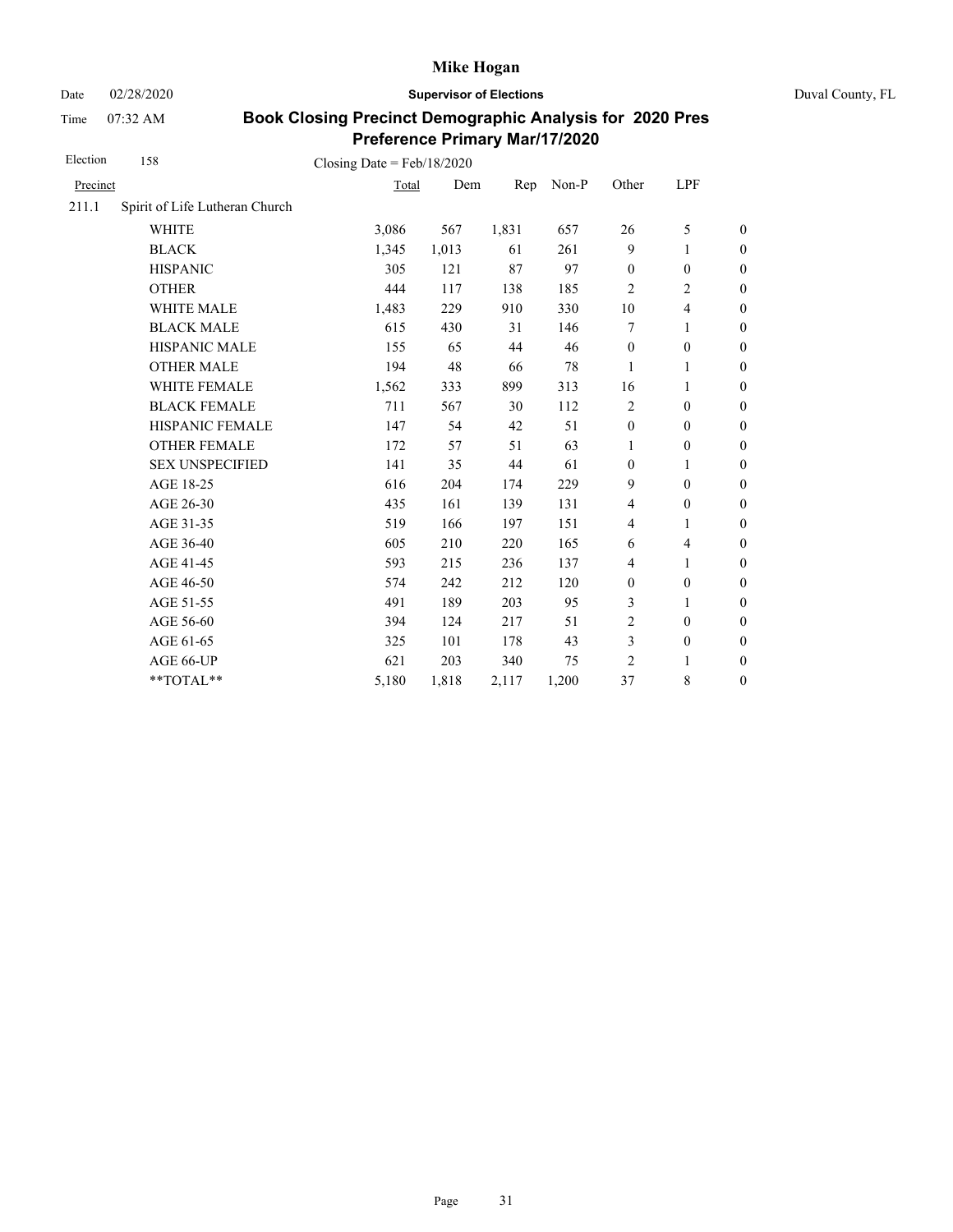Time 07:32 AM

Date 02/28/2020 **Supervisor of Elections** Duval County, FL

| 158                    | Closing Date = $Feb/18/2020$ |                                     |                |                  |                  |                  |                  |  |
|------------------------|------------------------------|-------------------------------------|----------------|------------------|------------------|------------------|------------------|--|
| Precinct               | Total                        | Dem                                 | Rep            | Non-P            | Other            | LPF              |                  |  |
|                        |                              |                                     |                |                  |                  |                  |                  |  |
| <b>WHITE</b>           | 671                          | 116                                 | 441            | 109              | 5                | $\mathbf{0}$     | $\overline{0}$   |  |
| <b>BLACK</b>           | 6                            | 5                                   | $\mathbf{0}$   | 1                | $\mathbf{0}$     | $\mathbf{0}$     | $\boldsymbol{0}$ |  |
| <b>HISPANIC</b>        | 3                            | 1                                   | 2              | $\theta$         | $\mathbf{0}$     | $\mathbf{0}$     | $\boldsymbol{0}$ |  |
| <b>OTHER</b>           | 24                           | 5                                   | 8              | 11               | $\mathbf{0}$     | $\mathbf{0}$     | $\overline{0}$   |  |
| <b>WHITE MALE</b>      | 332                          | 45                                  | 227            | 59               | 1                | $\mathbf{0}$     | $\overline{0}$   |  |
| <b>BLACK MALE</b>      | $\overline{4}$               | $\overline{4}$                      | $\mathbf{0}$   | $\theta$         | $\mathbf{0}$     | $\mathbf{0}$     | $\boldsymbol{0}$ |  |
| <b>HISPANIC MALE</b>   | $\overline{2}$               | 1                                   | 1              | $\mathbf{0}$     | $\mathbf{0}$     | $\mathbf{0}$     | $\overline{0}$   |  |
| <b>OTHER MALE</b>      | 10                           | $\overline{2}$                      | 5              | 3                | $\boldsymbol{0}$ | $\boldsymbol{0}$ | $\boldsymbol{0}$ |  |
| WHITE FEMALE           | 329                          | 70                                  | 206            | 49               | 4                | $\boldsymbol{0}$ | $\boldsymbol{0}$ |  |
| <b>BLACK FEMALE</b>    | $\overline{2}$               | 1                                   | $\mathbf{0}$   | 1                | $\boldsymbol{0}$ | $\boldsymbol{0}$ | $\boldsymbol{0}$ |  |
| HISPANIC FEMALE        | $\mathbf{0}$                 | $\boldsymbol{0}$                    | $\mathbf{0}$   | $\boldsymbol{0}$ | $\boldsymbol{0}$ | $\boldsymbol{0}$ | $\boldsymbol{0}$ |  |
| <b>OTHER FEMALE</b>    | 8                            | 3                                   | $\overline{2}$ | 3                | $\mathbf{0}$     | $\boldsymbol{0}$ | $\boldsymbol{0}$ |  |
| <b>SEX UNSPECIFIED</b> | 17                           | 1                                   | 10             | 6                | $\boldsymbol{0}$ | $\boldsymbol{0}$ | $\boldsymbol{0}$ |  |
| AGE 18-25              | 54                           | $\overline{4}$                      | 34             | 15               | 1                | $\mathbf{0}$     | $\boldsymbol{0}$ |  |
| AGE 26-30              | 52                           | 6                                   | 31             | 15               | $\boldsymbol{0}$ | $\boldsymbol{0}$ | $\overline{0}$   |  |
| AGE 31-35              | 53                           | 9                                   | 31             | 13               | $\mathbf{0}$     | $\mathbf{0}$     | $\boldsymbol{0}$ |  |
| AGE 36-40              | 35                           | $\overline{4}$                      | 22             | 9                | $\boldsymbol{0}$ | $\mathbf{0}$     | $\boldsymbol{0}$ |  |
| AGE 41-45              | 41                           | 9                                   | 22             | 9                | 1                | $\mathbf{0}$     | $\overline{0}$   |  |
| AGE 46-50              | 70                           | 12                                  | 41             | 16               | 1                | $\boldsymbol{0}$ | $\boldsymbol{0}$ |  |
| AGE 51-55              | 76                           | 13                                  | 49             | 13               | 1                | $\mathbf{0}$     | $\overline{0}$   |  |
| AGE 56-60              | 98                           | 16                                  | 74             | 8                | $\mathbf{0}$     | $\mathbf{0}$     | $\boldsymbol{0}$ |  |
| AGE 61-65              | 89                           | 24                                  | 58             | 6                | 1                | $\mathbf{0}$     | $\boldsymbol{0}$ |  |
| AGE 66-UP              | 135                          | 30                                  | 89             | 16               | $\boldsymbol{0}$ | $\boldsymbol{0}$ | $\boldsymbol{0}$ |  |
| **TOTAL**              | 704                          | 127                                 | 451            | 121              | 5                | $\boldsymbol{0}$ | $\boldsymbol{0}$ |  |
|                        |                              | Black Hammock Island Community Cent |                |                  |                  |                  |                  |  |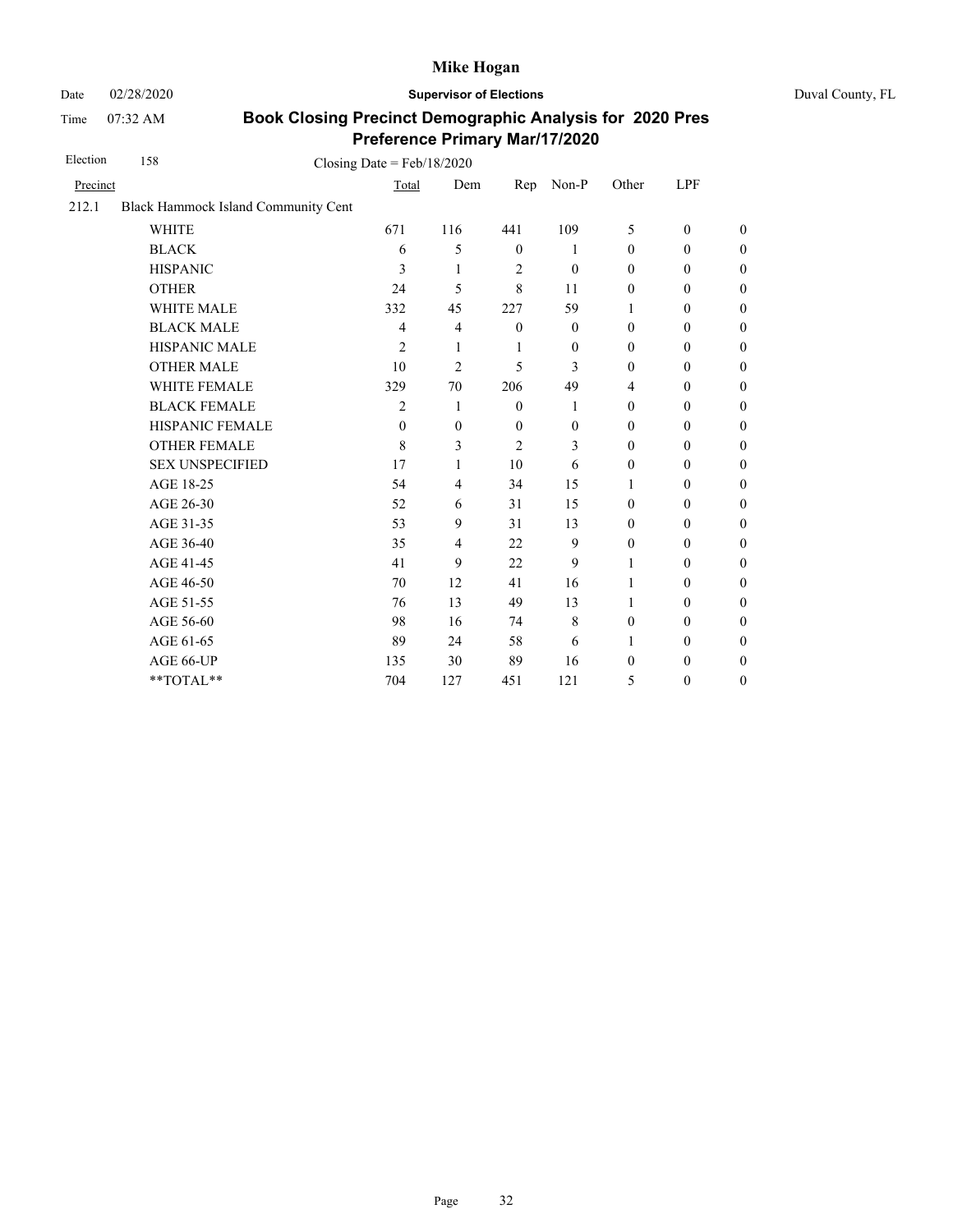Date 02/28/2020 **Supervisor of Elections** Duval County, FL

Time 07:32 AM

| Election | 158                       | Closing Date = $Feb/18/2020$ |         |     |       |                  |                  |                  |
|----------|---------------------------|------------------------------|---------|-----|-------|------------------|------------------|------------------|
| Precinct |                           | Total                        | Dem     | Rep | Non-P | Other            | LPF              |                  |
| 213.1    | Hidden Hills Country Club |                              |         |     |       |                  |                  |                  |
|          | <b>WHITE</b>              | 961                          | 167     | 656 | 129   | 7                | $\overline{2}$   | $\overline{0}$   |
|          | <b>BLACK</b>              | 195                          | 156     | 16  | 20    | 3                | $\mathbf{0}$     | $\overline{0}$   |
|          | <b>HISPANIC</b>           | 44                           | 14      | 23  | 6     | $\mathbf{1}$     | $\boldsymbol{0}$ | $\boldsymbol{0}$ |
|          | <b>OTHER</b>              | 116                          | 24      | 62  | 30    | $\mathbf{0}$     | $\mathbf{0}$     | $\overline{0}$   |
|          | <b>WHITE MALE</b>         | 461                          | 74      | 327 | 55    | $\overline{4}$   | 1                | $\overline{0}$   |
|          | <b>BLACK MALE</b>         | 92                           | 66      | 11  | 14    | 1                | $\boldsymbol{0}$ | $\boldsymbol{0}$ |
|          | HISPANIC MALE             | 21                           | $\,8\,$ | 11  | 1     | $\mathbf{1}$     | $\boldsymbol{0}$ | $\overline{0}$   |
|          | <b>OTHER MALE</b>         | 45                           | 9       | 25  | 11    | $\boldsymbol{0}$ | $\boldsymbol{0}$ | $\boldsymbol{0}$ |
|          | WHITE FEMALE              | 494                          | 92      | 325 | 73    | 3                | 1                | $\boldsymbol{0}$ |
|          | <b>BLACK FEMALE</b>       | 99                           | 87      | 5   | 5     | $\overline{2}$   | $\boldsymbol{0}$ | $\boldsymbol{0}$ |
|          | HISPANIC FEMALE           | 22                           | 6       | 11  | 5     | $\boldsymbol{0}$ | $\boldsymbol{0}$ | $\boldsymbol{0}$ |
|          | <b>OTHER FEMALE</b>       | 53                           | 11      | 28  | 14    | $\boldsymbol{0}$ | $\boldsymbol{0}$ | $\boldsymbol{0}$ |
|          | <b>SEX UNSPECIFIED</b>    | 29                           | 8       | 14  | 7     | $\mathbf{0}$     | $\mathbf{0}$     | $\overline{0}$   |
|          | AGE 18-25                 | 130                          | 36      | 64  | 26    | 3                | $\mathbf{1}$     | $\overline{0}$   |
|          | AGE 26-30                 | 68                           | 26      | 28  | 10    | 3                | $\mathbf{1}$     | $\boldsymbol{0}$ |
|          | AGE 31-35                 | 51                           | 13      | 29  | 9     | $\mathbf{0}$     | $\mathbf{0}$     | $\boldsymbol{0}$ |
|          | AGE 36-40                 | 55                           | 15      | 22  | 18    | $\mathbf{0}$     | $\mathbf{0}$     | $\overline{0}$   |
|          | AGE 41-45                 | 79                           | 29      | 37  | 13    | $\mathbf{0}$     | $\mathbf{0}$     | $\overline{0}$   |
|          | AGE 46-50                 | 122                          | 39      | 54  | 28    | 1                | $\mathbf{0}$     | $\boldsymbol{0}$ |
|          | AGE 51-55                 | 123                          | 32      | 70  | 21    | $\mathbf{0}$     | $\mathbf{0}$     | $\boldsymbol{0}$ |
|          | AGE 56-60                 | 158                          | 35      | 103 | 17    | 3                | $\boldsymbol{0}$ | $\overline{0}$   |
|          | AGE 61-65                 | 146                          | 47      | 85  | 13    | $\mathbf{1}$     | $\mathbf{0}$     | $\boldsymbol{0}$ |
|          | AGE 66-UP                 | 383                          | 88      | 265 | 30    | $\boldsymbol{0}$ | $\boldsymbol{0}$ | $\boldsymbol{0}$ |
|          | **TOTAL**                 | 1,316                        | 361     | 757 | 185   | 11               | $\overline{c}$   | $\boldsymbol{0}$ |
|          |                           |                              |         |     |       |                  |                  |                  |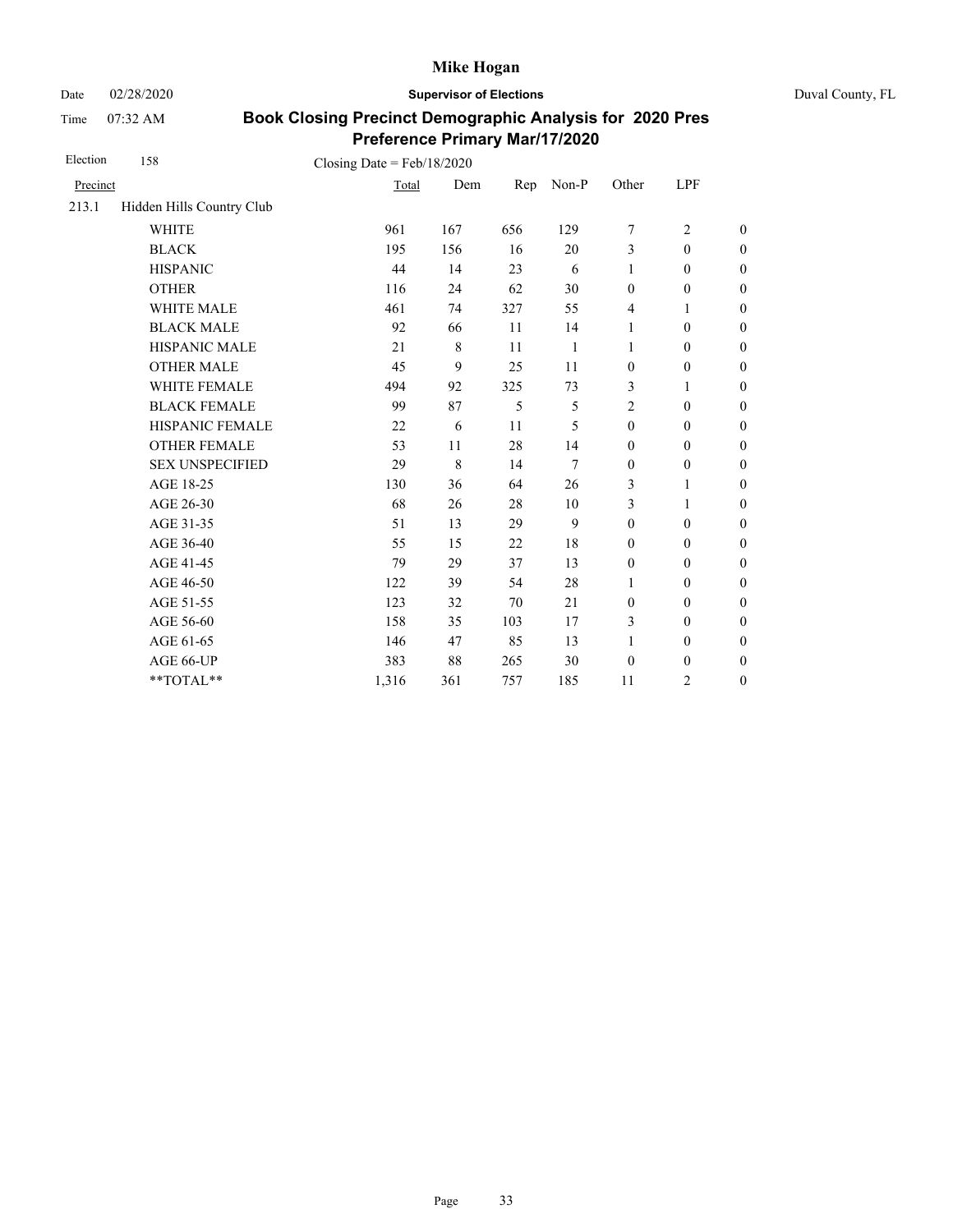Time 07:32 AM

Date 02/28/2020 **Supervisor of Elections** Duval County, FL

| Election | 158                                 | Closing Date = $Feb/18/2020$ |                |       |                |                  |                  |                  |
|----------|-------------------------------------|------------------------------|----------------|-------|----------------|------------------|------------------|------------------|
| Precinct |                                     | Total                        | Dem            | Rep   | Non-P          | Other            | LPF              |                  |
| 301.1    | Queen's Harbor Yacht & Country Club |                              |                |       |                |                  |                  |                  |
|          | <b>WHITE</b>                        | 1,720                        | 275            | 1,184 | 246            | 13               | $\overline{2}$   | $\boldsymbol{0}$ |
|          | <b>BLACK</b>                        | 133                          | 100            | 11    | 21             | 1                | $\boldsymbol{0}$ | $\boldsymbol{0}$ |
|          | <b>HISPANIC</b>                     | 46                           | 9              | 29    | $\,8\,$        | $\mathbf{0}$     | $\mathbf{0}$     | $\boldsymbol{0}$ |
|          | <b>OTHER</b>                        | 157                          | 36             | 64    | 55             | $\overline{2}$   | $\boldsymbol{0}$ | $\overline{0}$   |
|          | WHITE MALE                          | 851                          | 111            | 607   | 126            | 6                | 1                | $\mathbf{0}$     |
|          | <b>BLACK MALE</b>                   | 63                           | 44             | 9     | 10             | $\mathbf{0}$     | $\mathbf{0}$     | $\boldsymbol{0}$ |
|          | <b>HISPANIC MALE</b>                | 19                           | $\overline{4}$ | 12    | 3              | $\mathbf{0}$     | $\mathbf{0}$     | $\overline{0}$   |
|          | <b>OTHER MALE</b>                   | 55                           | 9              | 26    | 20             | $\mathbf{0}$     | $\boldsymbol{0}$ | $\boldsymbol{0}$ |
|          | WHITE FEMALE                        | 851                          | 162            | 571   | 110            | 7                | 1                | $\boldsymbol{0}$ |
|          | <b>BLACK FEMALE</b>                 | 69                           | 56             | 2     | 10             | $\mathbf{1}$     | $\mathbf{0}$     | $\boldsymbol{0}$ |
|          | HISPANIC FEMALE                     | 26                           | 5              | 17    | $\overline{4}$ | $\boldsymbol{0}$ | $\boldsymbol{0}$ | $\mathbf{0}$     |
|          | <b>OTHER FEMALE</b>                 | 79                           | 21             | 31    | 25             | 2                | $\mathbf{0}$     | $\boldsymbol{0}$ |
|          | <b>SEX UNSPECIFIED</b>              | 43                           | 8              | 13    | 22             | $\mathbf{0}$     | $\mathbf{0}$     | $\mathbf{0}$     |
|          | AGE 18-25                           | 195                          | 55             | 100   | 37             | 3                | $\mathbf{0}$     | $\mathbf{0}$     |
|          | AGE 26-30                           | 82                           | 20             | 49    | 13             | $\mathbf{0}$     | $\mathbf{0}$     | $\mathbf{0}$     |
|          | AGE 31-35                           | 61                           | 12             | 29    | 20             | $\mathbf{0}$     | $\mathbf{0}$     | $\boldsymbol{0}$ |
|          | AGE 36-40                           | 106                          | 20             | 53    | 33             | $\mathbf{0}$     | $\mathbf{0}$     | $\boldsymbol{0}$ |
|          | AGE 41-45                           | 108                          | 23             | 58    | 27             | $\boldsymbol{0}$ | $\boldsymbol{0}$ | $\mathbf{0}$     |
|          | AGE 46-50                           | 172                          | 42             | 92    | 34             | 4                | $\boldsymbol{0}$ | $\boldsymbol{0}$ |
|          | AGE 51-55                           | 191                          | 37             | 125   | 27             | $\overline{2}$   | $\mathbf{0}$     | $\boldsymbol{0}$ |
|          | AGE 56-60                           | 249                          | 40             | 175   | 34             | $\boldsymbol{0}$ | $\mathbf{0}$     | $\mathbf{0}$     |
|          | AGE 61-65                           | 217                          | 44             | 131   | 36             | 6                | $\boldsymbol{0}$ | $\mathbf{0}$     |
|          | AGE 66-UP                           | 673                          | 127            | 475   | 69             | $\mathbf{0}$     | 2                | $\boldsymbol{0}$ |
|          | **TOTAL**                           | 2,056                        | 420            | 1,288 | 330            | 16               | 2                | $\mathbf{0}$     |
|          |                                     |                              |                |       |                |                  |                  |                  |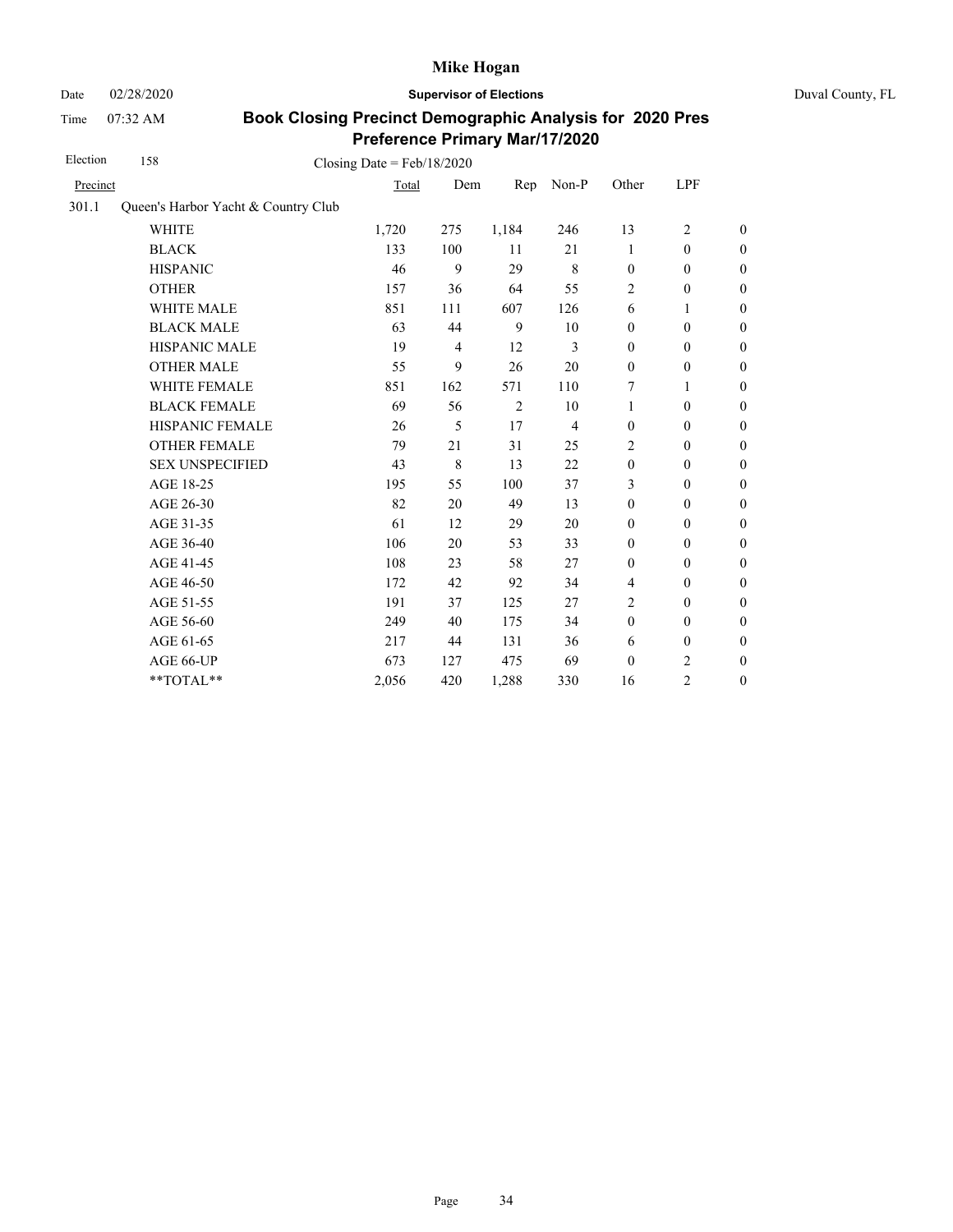Date 02/28/2020 **Supervisor of Elections** Duval County, FL

Time 07:32 AM

| Election | 158                    | Closing Date = $Feb/18/2020$ |     |                 |       |                  |                  |                  |
|----------|------------------------|------------------------------|-----|-----------------|-------|------------------|------------------|------------------|
| Precinct |                        | Total                        | Dem | Rep             | Non-P | Other            | LPF              |                  |
| 302.1    | Fire Station #58       |                              |     |                 |       |                  |                  |                  |
|          | <b>WHITE</b>           | 1,666                        | 394 | 842             | 412   | 9                | 9                | $\theta$         |
|          | <b>BLACK</b>           | 246                          | 186 | 12              | 46    | $\sqrt{2}$       | $\mathbf{0}$     | $\theta$         |
|          | <b>HISPANIC</b>        | 158                          | 48  | 56              | 53    | 1                | $\boldsymbol{0}$ | $\boldsymbol{0}$ |
|          | <b>OTHER</b>           | 297                          | 68  | 115             | 112   | 2                | $\boldsymbol{0}$ | $\boldsymbol{0}$ |
|          | WHITE MALE             | 816                          | 159 | 442             | 199   | $\,8\,$          | 8                | $\boldsymbol{0}$ |
|          | <b>BLACK MALE</b>      | 114                          | 79  | $7\phantom{.0}$ | 26    | $\boldsymbol{2}$ | $\mathbf{0}$     | $\boldsymbol{0}$ |
|          | <b>HISPANIC MALE</b>   | 79                           | 19  | 24              | 36    | $\boldsymbol{0}$ | $\boldsymbol{0}$ | $\overline{0}$   |
|          | <b>OTHER MALE</b>      | 126                          | 31  | 47              | 46    | 2                | $\boldsymbol{0}$ | $\boldsymbol{0}$ |
|          | WHITE FEMALE           | 833                          | 231 | 395             | 205   | $\mathbf{1}$     | 1                | $\boldsymbol{0}$ |
|          | <b>BLACK FEMALE</b>    | 129                          | 105 | 5               | 19    | $\boldsymbol{0}$ | $\mathbf{0}$     | $\overline{0}$   |
|          | <b>HISPANIC FEMALE</b> | 74                           | 25  | 32              | 16    | $\mathbf{1}$     | $\mathbf{0}$     | $\boldsymbol{0}$ |
|          | <b>OTHER FEMALE</b>    | 133                          | 29  | 56              | 48    | $\mathbf{0}$     | $\mathbf{0}$     | $\boldsymbol{0}$ |
|          | <b>SEX UNSPECIFIED</b> | 63                           | 18  | 17              | 28    | $\boldsymbol{0}$ | $\boldsymbol{0}$ | $\boldsymbol{0}$ |
|          | AGE 18-25              | 217                          | 63  | 66              | 85    | $\overline{2}$   | $\mathbf{1}$     | $\boldsymbol{0}$ |
|          | AGE 26-30              | 243                          | 77  | 84              | 80    | $\mathbf{1}$     | 1                | $\boldsymbol{0}$ |
|          | AGE 31-35              | 241                          | 56  | 89              | 90    | 3                | 3                | $\boldsymbol{0}$ |
|          | AGE 36-40              | 208                          | 66  | 75              | 62    | 3                | $\overline{2}$   | $\boldsymbol{0}$ |
|          | AGE 41-45              | 235                          | 71  | 90              | 71    | $\overline{2}$   | $\mathbf{1}$     | $\boldsymbol{0}$ |
|          | AGE 46-50              | 180                          | 39  | 97              | 42    | $\overline{c}$   | $\boldsymbol{0}$ | $\boldsymbol{0}$ |
|          | AGE 51-55              | 189                          | 52  | 88              | 48    | 1                | $\mathbf{0}$     | $\boldsymbol{0}$ |
|          | AGE 56-60              | 225                          | 76  | 106             | 43    | $\mathbf{0}$     | $\mathbf{0}$     | $\overline{0}$   |
|          | AGE 61-65              | 230                          | 71  | 118             | 41    | $\mathbf{0}$     | $\boldsymbol{0}$ | $\boldsymbol{0}$ |
|          | AGE 66-UP              | 399                          | 125 | 212             | 61    | $\boldsymbol{0}$ | 1                | $\boldsymbol{0}$ |
|          | **TOTAL**              | 2,367                        | 696 | 1,025           | 623   | 14               | 9                | $\boldsymbol{0}$ |
|          |                        |                              |     |                 |       |                  |                  |                  |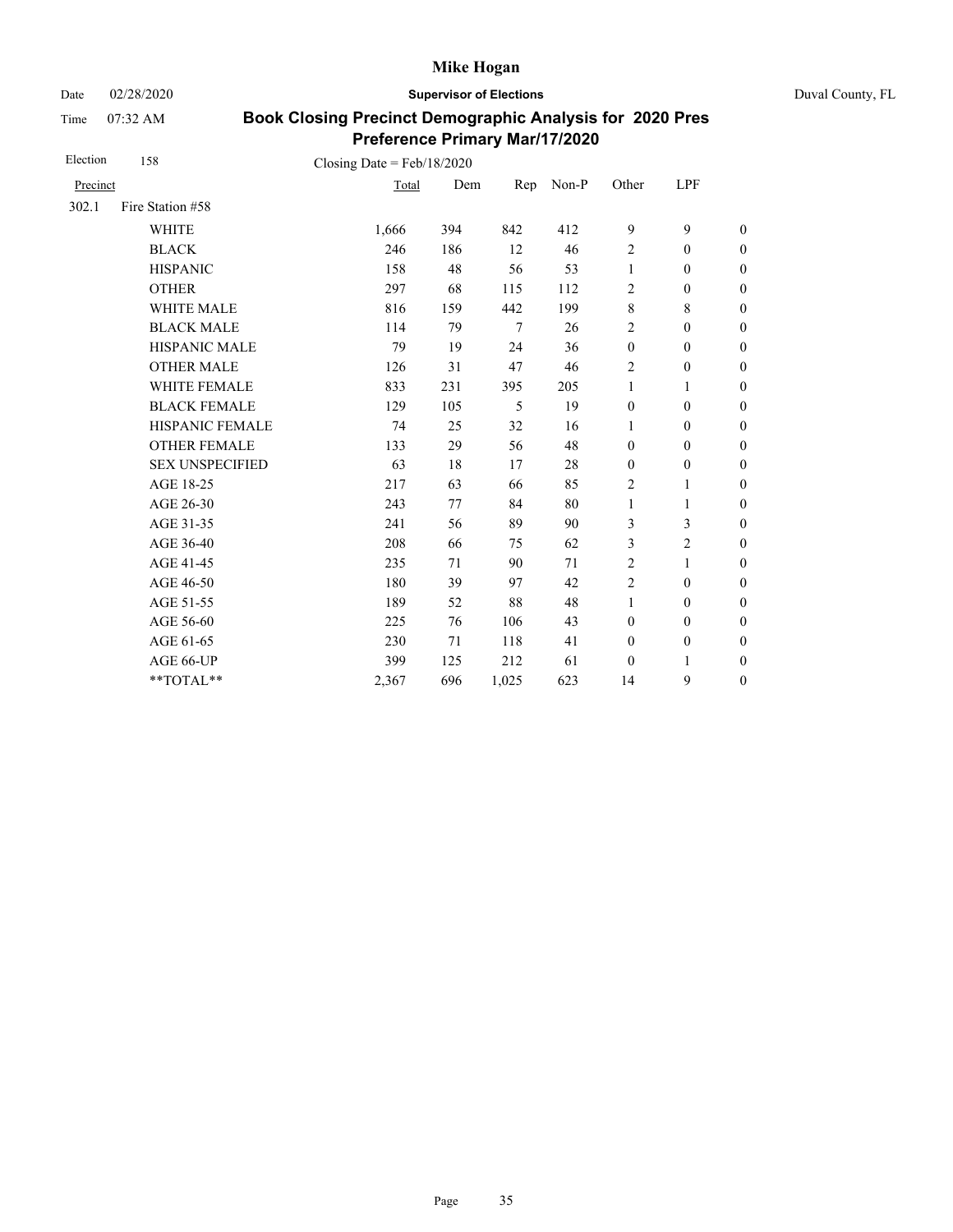Date 02/28/2020 **Supervisor of Elections** Duval County, FL

Time 07:32 AM

| Precinct<br>Isle of Faith<br><b>WHITE</b><br><b>BLACK</b><br><b>HISPANIC</b> | Total<br>2,850<br>177 | Dem<br>638 | Rep<br>1,564   | Non-P | Other                   | <b>LPF</b>               |                  |
|------------------------------------------------------------------------------|-----------------------|------------|----------------|-------|-------------------------|--------------------------|------------------|
|                                                                              |                       |            |                |       |                         |                          |                  |
|                                                                              |                       |            |                |       |                         |                          |                  |
|                                                                              |                       |            |                | 602   | 33                      | 13                       | $\boldsymbol{0}$ |
|                                                                              |                       | 134        | 9              | 34    | $\mathbf{0}$            | $\mathbf{0}$             | $\boldsymbol{0}$ |
|                                                                              | 149                   | 47         | 56             | 44    | $\overline{2}$          | $\mathbf{0}$             | $\boldsymbol{0}$ |
|                                                                              | 262                   | 67         | 98             | 95    | $\overline{2}$          | $\boldsymbol{0}$         | $\overline{0}$   |
| WHITE MALE                                                                   | 1,364                 | 254        | 778            | 300   | 22                      | 10                       | $\boldsymbol{0}$ |
| <b>BLACK MALE</b>                                                            | 84                    | 55         | $\overline{4}$ | 25    | $\mathbf{0}$            | $\mathbf{0}$             | $\boldsymbol{0}$ |
| <b>HISPANIC MALE</b>                                                         | 70                    | 19         | 26             | 24    | 1                       | $\mathbf{0}$             | $\overline{0}$   |
| <b>OTHER MALE</b>                                                            | 99                    | 26         | 36             | 37    | $\theta$                | $\boldsymbol{0}$         | $\boldsymbol{0}$ |
| WHITE FEMALE                                                                 | 1,450                 | 377        | 770            | 289   | 11                      | 3                        | $\boldsymbol{0}$ |
| <b>BLACK FEMALE</b>                                                          | 90                    | 76         | 5              | 9     | $\mathbf{0}$            | $\boldsymbol{0}$         | $\boldsymbol{0}$ |
| HISPANIC FEMALE                                                              | 73                    | 26         | 29             | 18    | $\boldsymbol{0}$        | $\boldsymbol{0}$         | $\boldsymbol{0}$ |
| <b>OTHER FEMALE</b>                                                          | 126                   | 36         | 49             | 39    | $\overline{2}$          | $\boldsymbol{0}$         | $\boldsymbol{0}$ |
| <b>SEX UNSPECIFIED</b>                                                       | 82                    | 17         | 30             | 34    | $\mathbf{1}$            | $\boldsymbol{0}$         | $\boldsymbol{0}$ |
| AGE 18-25                                                                    | 329                   | 82         | 145            | 98    | $\overline{4}$          | $\boldsymbol{0}$         | $\boldsymbol{0}$ |
| AGE 26-30                                                                    | 307                   | 89         | 135            | 76    | 6                       | $\mathbf{1}$             | $\boldsymbol{0}$ |
| AGE 31-35                                                                    | 319                   | 79         | 125            | 108   | 7                       | $\boldsymbol{0}$         | $\boldsymbol{0}$ |
| AGE 36-40                                                                    | 325                   | 84         | 125            | 109   | 3                       | $\overline{\mathcal{L}}$ | $\boldsymbol{0}$ |
| AGE 41-45                                                                    | 266                   | 64         | 120            | 77    | $\overline{2}$          | 3                        | $\boldsymbol{0}$ |
| AGE 46-50                                                                    | 262                   | 60         | 134            | 62    | $\overline{\mathbf{4}}$ | $\overline{c}$           | $\boldsymbol{0}$ |
| AGE 51-55                                                                    | 288                   | 68         | 170            | 46    | $\mathbf{1}$            | 3                        | $\boldsymbol{0}$ |
| AGE 56-60                                                                    | 327                   | 73         | 204            | 48    | $\overline{2}$          | $\boldsymbol{0}$         | $\boldsymbol{0}$ |
| AGE 61-65                                                                    | 310                   | 76         | 177            | 55    | $\overline{2}$          | $\boldsymbol{0}$         | $\boldsymbol{0}$ |
| AGE 66-UP                                                                    | 705                   | 211        | 392            | 96    | 6                       | $\boldsymbol{0}$         | $\boldsymbol{0}$ |
| **TOTAL**                                                                    | 3,438                 | 886        | 1,727          | 775   | 37                      | 13                       | $\boldsymbol{0}$ |
|                                                                              | <b>OTHER</b>          |            |                |       |                         |                          |                  |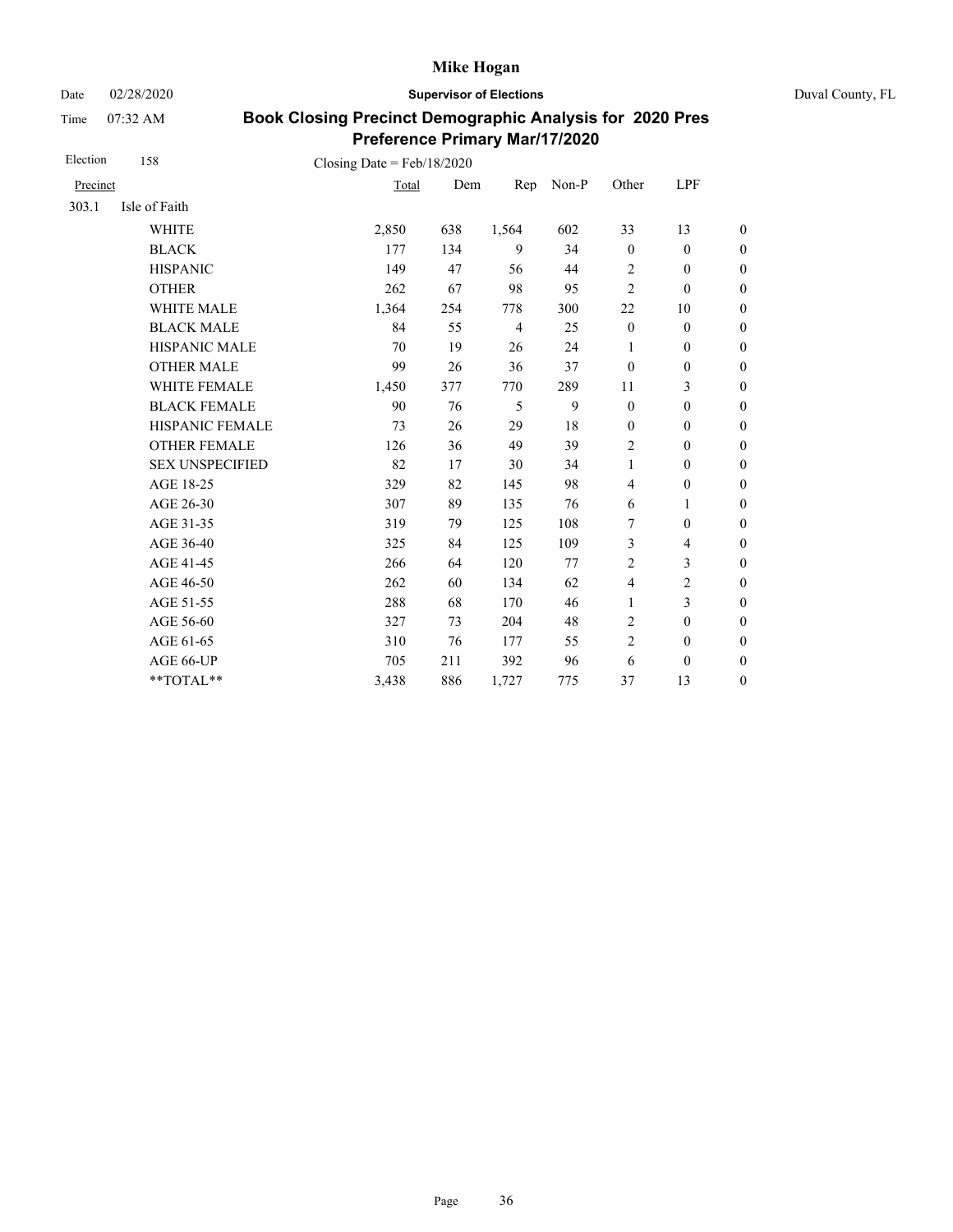Date 02/28/2020 **Supervisor of Elections** Duval County, FL

Time 07:32 AM

| Election | 158                                | Closing Date = $Feb/18/2020$ |                |                |              |                  |                  |                  |
|----------|------------------------------------|------------------------------|----------------|----------------|--------------|------------------|------------------|------------------|
| Precinct |                                    | Total                        | Dem            | Rep            | Non-P        | Other            | LPF              |                  |
| 304.1    | Jacksonville Golf and Country Club |                              |                |                |              |                  |                  |                  |
|          | <b>WHITE</b>                       | 1,760                        | 284            | 1,165          | 299          | 10               | $\overline{2}$   | $\mathbf{0}$     |
|          | <b>BLACK</b>                       | 52                           | 37             | 6              | 9            | $\theta$         | $\mathbf{0}$     | $\boldsymbol{0}$ |
|          | <b>HISPANIC</b>                    | 51                           | 11             | 26             | 12           | 2                | $\theta$         | $\boldsymbol{0}$ |
|          | <b>OTHER</b>                       | 167                          | 32             | 61             | 74           | $\boldsymbol{0}$ | $\boldsymbol{0}$ | $\boldsymbol{0}$ |
|          | WHITE MALE                         | 865                          | 101            | 602            | 158          | 4                | $\boldsymbol{0}$ | $\boldsymbol{0}$ |
|          | <b>BLACK MALE</b>                  | 25                           | 15             | $\overline{3}$ | 7            | $\theta$         | $\theta$         | $\boldsymbol{0}$ |
|          | HISPANIC MALE                      | 25                           | $\overline{7}$ | 11             | 6            | 1                | $\mathbf{0}$     | $\boldsymbol{0}$ |
|          | <b>OTHER MALE</b>                  | 75                           | 15             | 29             | 31           | $\theta$         | $\boldsymbol{0}$ | $\boldsymbol{0}$ |
|          | <b>WHITE FEMALE</b>                | 877                          | 179            | 552            | 138          | 6                | $\overline{c}$   | $\boldsymbol{0}$ |
|          | <b>BLACK FEMALE</b>                | 26                           | 22             | 3              | $\mathbf{1}$ | $\Omega$         | $\mathbf{0}$     | $\boldsymbol{0}$ |
|          | HISPANIC FEMALE                    | 24                           | $\overline{4}$ | 15             | 5            | $\theta$         | $\boldsymbol{0}$ | $\boldsymbol{0}$ |
|          | <b>OTHER FEMALE</b>                | 69                           | 14             | 23             | 32           | $\theta$         | $\theta$         | $\boldsymbol{0}$ |
|          | <b>SEX UNSPECIFIED</b>             | 44                           | 7              | 20             | 16           | 1                | $\mathbf{0}$     | $\boldsymbol{0}$ |
|          | AGE 18-25                          | 207                          | 42             | 121            | 41           | 3                | $\theta$         | $\boldsymbol{0}$ |
|          | AGE 26-30                          | 94                           | 23             | 44             | 26           | 1                | $\theta$         | $\boldsymbol{0}$ |
|          | AGE 31-35                          | 78                           | 11             | 50             | 17           | $\mathbf{0}$     | $\boldsymbol{0}$ | $\boldsymbol{0}$ |
|          | AGE 36-40                          | 142                          | 29             | 69             | 40           | 3                | $\mathbf{1}$     | $\boldsymbol{0}$ |
|          | AGE 41-45                          | 110                          | 15             | 69             | 26           | $\boldsymbol{0}$ | $\boldsymbol{0}$ | $\boldsymbol{0}$ |
|          | AGE 46-50                          | 171                          | 34             | 100            | 36           | $\mathbf{0}$     | 1                | $\boldsymbol{0}$ |
|          | AGE 51-55                          | 206                          | 30             | 147            | 28           | 1                | $\theta$         | $\boldsymbol{0}$ |
|          | AGE 56-60                          | 261                          | 40             | 167            | 53           | 1                | $\theta$         | $\boldsymbol{0}$ |
|          | AGE 61-65                          | 219                          | 42             | 134            | 42           | 1                | $\boldsymbol{0}$ | $\boldsymbol{0}$ |
|          | AGE 66-UP                          | 541                          | 97             | 357            | 85           | 2                | $\boldsymbol{0}$ | $\boldsymbol{0}$ |
|          | **TOTAL**                          | 2,030                        | 364            | 1,258          | 394          | 12               | $\overline{c}$   | $\boldsymbol{0}$ |
|          |                                    |                              |                |                |              |                  |                  |                  |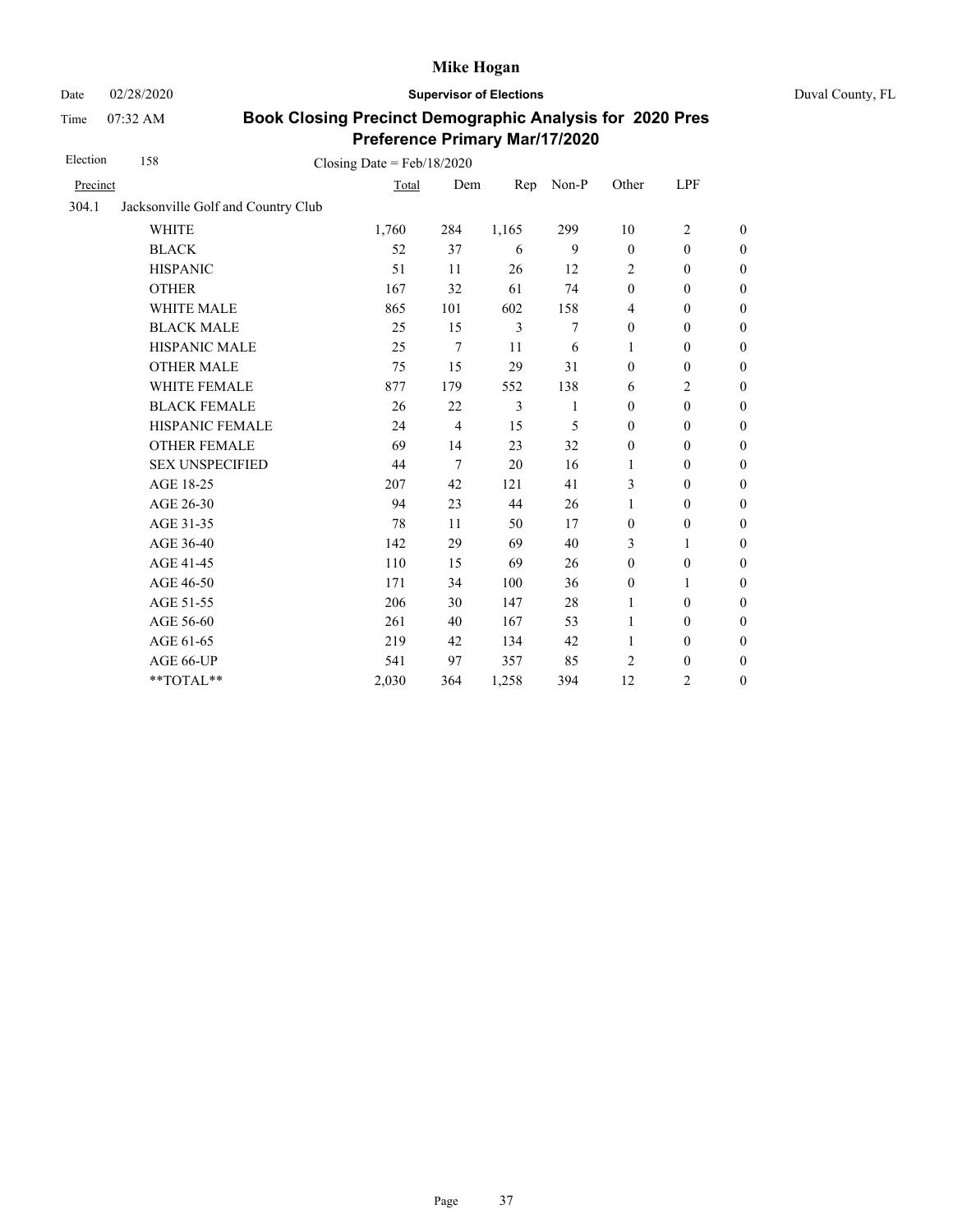Date 02/28/2020 **Supervisor of Elections** Duval County, FL

Time 07:32 AM

| Election | 158                    | Closing Date = $Feb/18/2020$ |       |       |       |                  |                  |                  |
|----------|------------------------|------------------------------|-------|-------|-------|------------------|------------------|------------------|
| Precinct |                        | Total                        | Dem   | Rep   | Non-P | Other            | LPF              |                  |
| 305.1    | Chets Creek Church     |                              |       |       |       |                  |                  |                  |
|          | <b>WHITE</b>           | 4,341                        | 1,010 | 2,289 | 972   | 46               | 24               | $\boldsymbol{0}$ |
|          | <b>BLACK</b>           | 361                          | 261   | 25    | 72    | $\overline{c}$   | 1                | $\boldsymbol{0}$ |
|          | <b>HISPANIC</b>        | 322                          | 106   | 80    | 130   | 6                | $\boldsymbol{0}$ | $\boldsymbol{0}$ |
|          | <b>OTHER</b>           | 492                          | 143   | 157   | 190   | 1                | 1                | $\overline{0}$   |
|          | <b>WHITE MALE</b>      | 2,003                        | 372   | 1,103 | 493   | 23               | 12               | $\boldsymbol{0}$ |
|          | <b>BLACK MALE</b>      | 172                          | 115   | 17    | 39    | $\mathbf{0}$     | 1                | $\boldsymbol{0}$ |
|          | <b>HISPANIC MALE</b>   | 141                          | 40    | 35    | 62    | $\overline{4}$   | $\mathbf{0}$     | $\overline{0}$   |
|          | <b>OTHER MALE</b>      | 169                          | 43    | 57    | 68    | 1                | $\boldsymbol{0}$ | $\boldsymbol{0}$ |
|          | WHITE FEMALE           | 2,283                        | 621   | 1,166 | 463   | 23               | 10               | $\boldsymbol{0}$ |
|          | <b>BLACK FEMALE</b>    | 185                          | 143   | 8     | 32    | $\overline{2}$   | $\mathbf{0}$     | $\overline{0}$   |
|          | HISPANIC FEMALE        | 177                          | 64    | 44    | 67    | $\overline{2}$   | $\boldsymbol{0}$ | $\boldsymbol{0}$ |
|          | <b>OTHER FEMALE</b>    | 232                          | 84    | 76    | 72    | $\boldsymbol{0}$ | $\boldsymbol{0}$ | $\boldsymbol{0}$ |
|          | <b>SEX UNSPECIFIED</b> | 154                          | 38    | 45    | 68    | $\mathbf{0}$     | 3                | $\boldsymbol{0}$ |
|          | AGE 18-25              | 639                          | 197   | 229   | 202   | 9                | $\overline{c}$   | $\boldsymbol{0}$ |
|          | AGE 26-30              | 584                          | 175   | 241   | 158   | 7                | 3                | $\boldsymbol{0}$ |
|          | AGE 31-35              | 554                          | 165   | 201   | 182   | 3                | 3                | $\boldsymbol{0}$ |
|          | AGE 36-40              | 490                          | 145   | 180   | 155   | 7                | 3                | $\boldsymbol{0}$ |
|          | AGE 41-45              | 459                          | 116   | 198   | 135   | $\overline{2}$   | $\,$ 8 $\,$      | $\overline{0}$   |
|          | AGE 46-50              | 502                          | 111   | 253   | 126   | 9                | 3                | $\boldsymbol{0}$ |
|          | AGE 51-55              | 472                          | 111   | 248   | 109   | 3                | 1                | $\boldsymbol{0}$ |
|          | AGE 56-60              | 421                          | 116   | 222   | 74    | $\,8\,$          | 1                | $\boldsymbol{0}$ |
|          | AGE 61-65              | 374                          | 106   | 199   | 64    | 3                | $\overline{2}$   | $\boldsymbol{0}$ |
|          | AGE 66-UP              | 1,020                        | 277   | 580   | 159   | 4                | $\mathbf{0}$     | $\overline{0}$   |
|          | **TOTAL**              | 5,516                        | 1,520 | 2,551 | 1,364 | 55               | 26               | $\overline{0}$   |
|          |                        |                              |       |       |       |                  |                  |                  |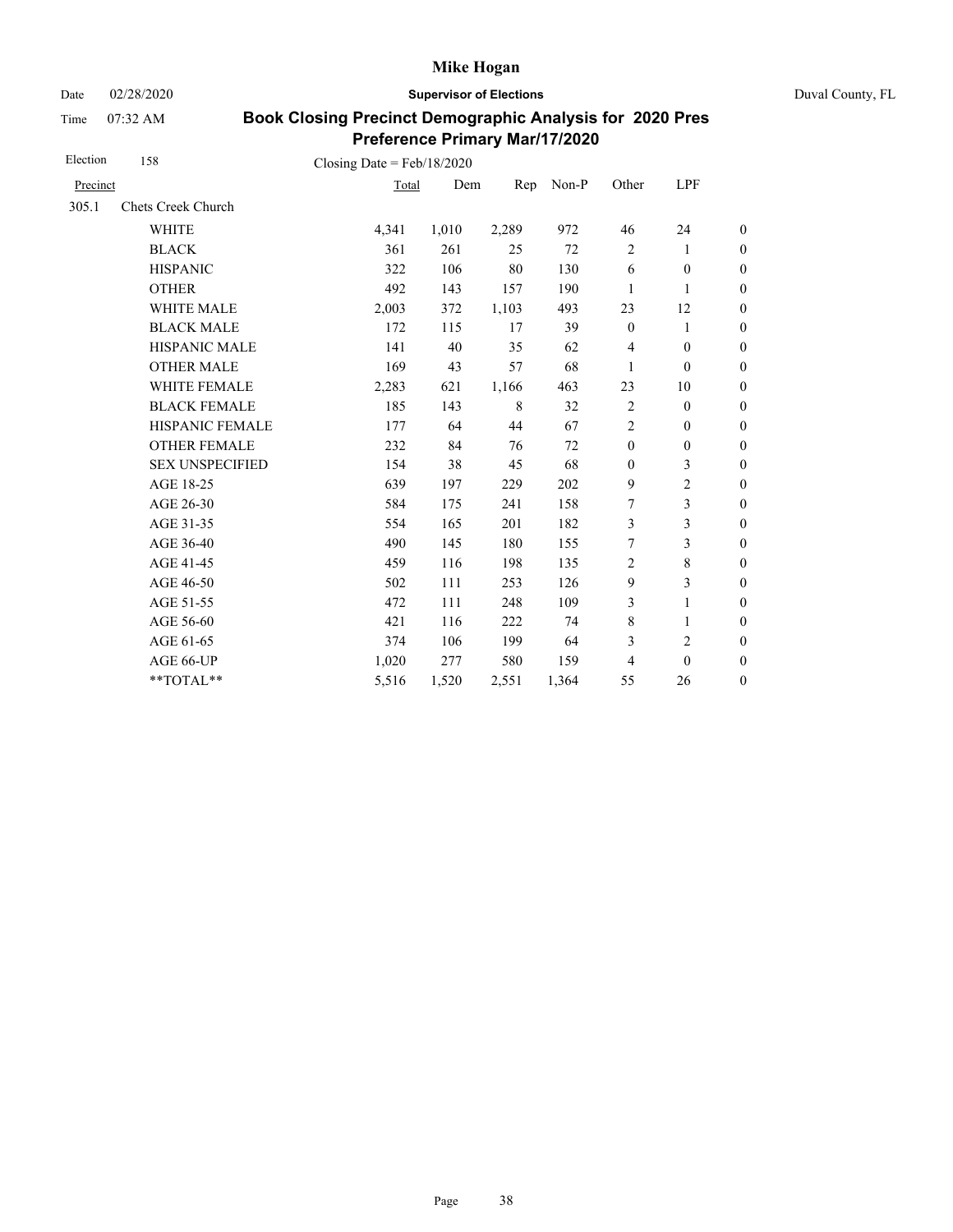Date 02/28/2020 **Supervisor of Elections** Duval County, FL

Time 07:32 AM

| Election | 158                        | Closing Date = $Feb/18/2020$ |       |        |       |                |                          |                  |
|----------|----------------------------|------------------------------|-------|--------|-------|----------------|--------------------------|------------------|
| Precinct |                            | Total                        | Dem   | Rep    | Non-P | Other          | LPF                      |                  |
| 306.1    | East Pointe Baptist Church |                              |       |        |       |                |                          |                  |
|          | <b>WHITE</b>               | 1,713                        | 444   | 782    | 465   | 13             | 9                        | $\boldsymbol{0}$ |
|          | <b>BLACK</b>               | 646                          | 465   | 23     | 154   | $\overline{c}$ | $\overline{c}$           | $\boldsymbol{0}$ |
|          | <b>HISPANIC</b>            | 308                          | 115   | 70     | 121   | $\overline{2}$ | $\boldsymbol{0}$         | $\boldsymbol{0}$ |
|          | <b>OTHER</b>               | 723                          | 191   | 222    | 298   | 10             | $\mathbf{2}$             | $\overline{0}$   |
|          | WHITE MALE                 | 815                          | 187   | 405    | 211   | 5              | $\tau$                   | $\boldsymbol{0}$ |
|          | <b>BLACK MALE</b>          | 299                          | 201   | 16     | 80    | $\mathbf{1}$   | 1                        | $\boldsymbol{0}$ |
|          | <b>HISPANIC MALE</b>       | 133                          | 42    | 33     | 57    | 1              | $\boldsymbol{0}$         | $\boldsymbol{0}$ |
|          | <b>OTHER MALE</b>          | 312                          | 75    | 104    | 125   | 6              | $\overline{c}$           | $\boldsymbol{0}$ |
|          | WHITE FEMALE               | 875                          | 252   | 367    | 246   | 8              | $\overline{c}$           | $\boldsymbol{0}$ |
|          | <b>BLACK FEMALE</b>        | 335                          | 254   | $\tau$ | 72    | 1              | 1                        | $\boldsymbol{0}$ |
|          | HISPANIC FEMALE            | 161                          | 69    | 36     | 55    | $\mathbf{1}$   | $\mathbf{0}$             | $\overline{0}$   |
|          | <b>OTHER FEMALE</b>        | 334                          | 104   | 103    | 124   | 3              | $\mathbf{0}$             | $\overline{0}$   |
|          | <b>SEX UNSPECIFIED</b>     | 126                          | 31    | 26     | 68    | 1              | $\boldsymbol{0}$         | $\boldsymbol{0}$ |
|          | AGE 18-25                  | 413                          | 156   | 88     | 164   | 5              | $\boldsymbol{0}$         | $\boldsymbol{0}$ |
|          | AGE 26-30                  | 366                          | 119   | 107    | 134   | 3              | 3                        | $\overline{0}$   |
|          | AGE 31-35                  | 347                          | 132   | 95     | 112   | 4              | $\overline{\mathcal{L}}$ | $\boldsymbol{0}$ |
|          | AGE 36-40                  | 326                          | 119   | 92     | 110   | 4              | 1                        | $\boldsymbol{0}$ |
|          | AGE 41-45                  | 324                          | 113   | 98     | 109   | $\overline{c}$ | $\overline{c}$           | $\overline{0}$   |
|          | AGE 46-50                  | 352                          | 131   | 118    | 99    | 3              | 1                        | $\boldsymbol{0}$ |
|          | AGE 51-55                  | 309                          | 116   | 108    | 84    | $\mathbf{1}$   | $\boldsymbol{0}$         | $\boldsymbol{0}$ |
|          | AGE 56-60                  | 309                          | 101   | 124    | 82    | $\overline{2}$ | $\boldsymbol{0}$         | $\boldsymbol{0}$ |
|          | AGE 61-65                  | 227                          | 72    | 102    | 50    | $\mathbf{1}$   | $\overline{c}$           | $\boldsymbol{0}$ |
|          | AGE 66-UP                  | 414                          | 153   | 165    | 94    | $\overline{c}$ | $\boldsymbol{0}$         | $\boldsymbol{0}$ |
|          | **TOTAL**                  | 3,390                        | 1,215 | 1,097  | 1,038 | 27             | 13                       | $\boldsymbol{0}$ |
|          |                            |                              |       |        |       |                |                          |                  |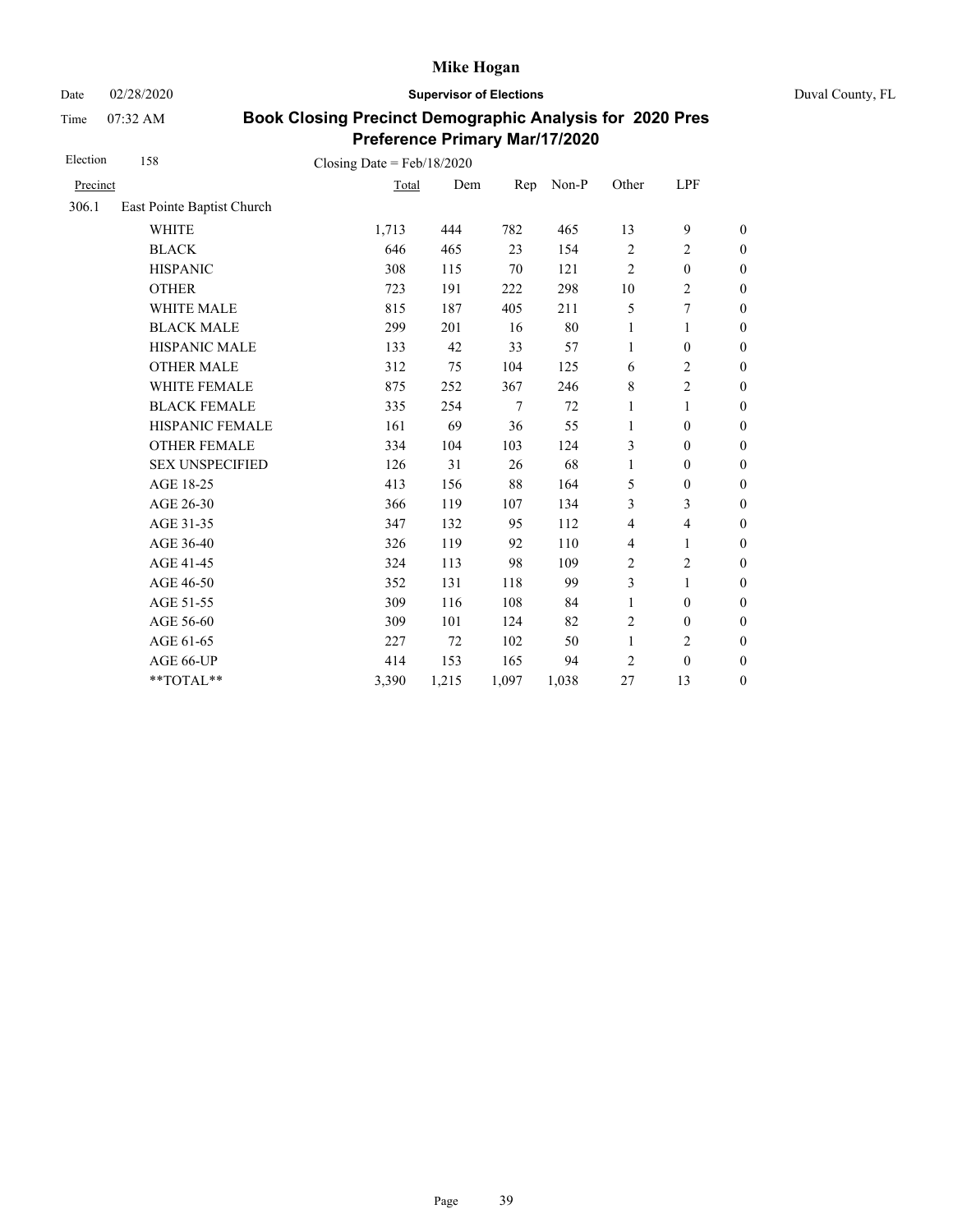Date 02/28/2020 **Supervisor of Elections** Duval County, FL

Time 07:32 AM

| Election | 158                        | Closing Date = $Feb/18/2020$ |     |                |       |                  |                          |                  |
|----------|----------------------------|------------------------------|-----|----------------|-------|------------------|--------------------------|------------------|
| Precinct |                            | Total                        | Dem | Rep            | Non-P | Other            | LPF                      |                  |
| 306.2    | East Pointe Baptist Church |                              |     |                |       |                  |                          |                  |
|          | <b>WHITE</b>               | 490                          | 111 | 259            | 111   | 5                | 4                        | $\boldsymbol{0}$ |
|          | <b>BLACK</b>               | 130                          | 94  | 6              | 28    | $\overline{2}$   | $\mathbf{0}$             | $\boldsymbol{0}$ |
|          | <b>HISPANIC</b>            | 84                           | 23  | 32             | 27    | $\overline{2}$   | $\boldsymbol{0}$         | $\overline{0}$   |
|          | <b>OTHER</b>               | 244                          | 71  | 67             | 106   | $\boldsymbol{0}$ | $\mathbf{0}$             | $\overline{0}$   |
|          | WHITE MALE                 | 216                          | 39  | 111            | 60    | $\overline{2}$   | $\overline{\mathcal{L}}$ | $\boldsymbol{0}$ |
|          | <b>BLACK MALE</b>          | 68                           | 47  | $\overline{4}$ | 15    | $\overline{2}$   | $\mathbf{0}$             | $\boldsymbol{0}$ |
|          | <b>HISPANIC MALE</b>       | 39                           | 6   | 17             | 14    | $\overline{2}$   | $\mathbf{0}$             | $\overline{0}$   |
|          | <b>OTHER MALE</b>          | 110                          | 32  | 27             | 51    | $\mathbf{0}$     | $\mathbf{0}$             | $\boldsymbol{0}$ |
|          | WHITE FEMALE               | 269                          | 72  | 144            | 50    | 3                | $\mathbf{0}$             | $\boldsymbol{0}$ |
|          | <b>BLACK FEMALE</b>        | 60                           | 45  | $\overline{c}$ | 13    | $\mathbf{0}$     | $\mathbf{0}$             | $\overline{0}$   |
|          | HISPANIC FEMALE            | 42                           | 16  | 13             | 13    | $\mathbf{0}$     | $\boldsymbol{0}$         | $\boldsymbol{0}$ |
|          | <b>OTHER FEMALE</b>        | 109                          | 32  | 38             | 39    | $\mathbf{0}$     | $\mathbf{0}$             | $\boldsymbol{0}$ |
|          | <b>SEX UNSPECIFIED</b>     | 35                           | 10  | 8              | 17    | $\mathbf{0}$     | $\mathbf{0}$             | $\overline{0}$   |
|          | AGE 18-25                  | 122                          | 40  | 36             | 44    | $\overline{2}$   | $\boldsymbol{0}$         | $\overline{0}$   |
|          | AGE 26-30                  | 91                           | 26  | 35             | 29    | 1                | $\boldsymbol{0}$         | $\boldsymbol{0}$ |
|          | AGE 31-35                  | 122                          | 41  | 46             | 32    | 1                | $\overline{c}$           | $\overline{0}$   |
|          | AGE 36-40                  | 115                          | 25  | 44             | 43    | $\overline{2}$   | 1                        | $\overline{0}$   |
|          | AGE 41-45                  | 113                          | 32  | 48             | 32    | $\mathbf{1}$     | $\mathbf{0}$             | $\overline{0}$   |
|          | AGE 46-50                  | 94                           | 29  | 41             | 23    | 1                | $\boldsymbol{0}$         | $\boldsymbol{0}$ |
|          | AGE 51-55                  | 77                           | 34  | 28             | 14    | $\mathbf{0}$     | 1                        | $\overline{0}$   |
|          | AGE 56-60                  | 60                           | 17  | 23             | 19    | $\mathbf{1}$     | $\mathbf{0}$             | $\overline{0}$   |
|          | AGE 61-65                  | 48                           | 16  | 17             | 15    | $\mathbf{0}$     | $\mathbf{0}$             | $\overline{0}$   |
|          | AGE 66-UP                  | 106                          | 39  | 46             | 21    | $\boldsymbol{0}$ | $\mathbf{0}$             | $\boldsymbol{0}$ |
|          | **TOTAL**                  | 948                          | 299 | 364            | 272   | 9                | $\overline{4}$           | $\overline{0}$   |
|          |                            |                              |     |                |       |                  |                          |                  |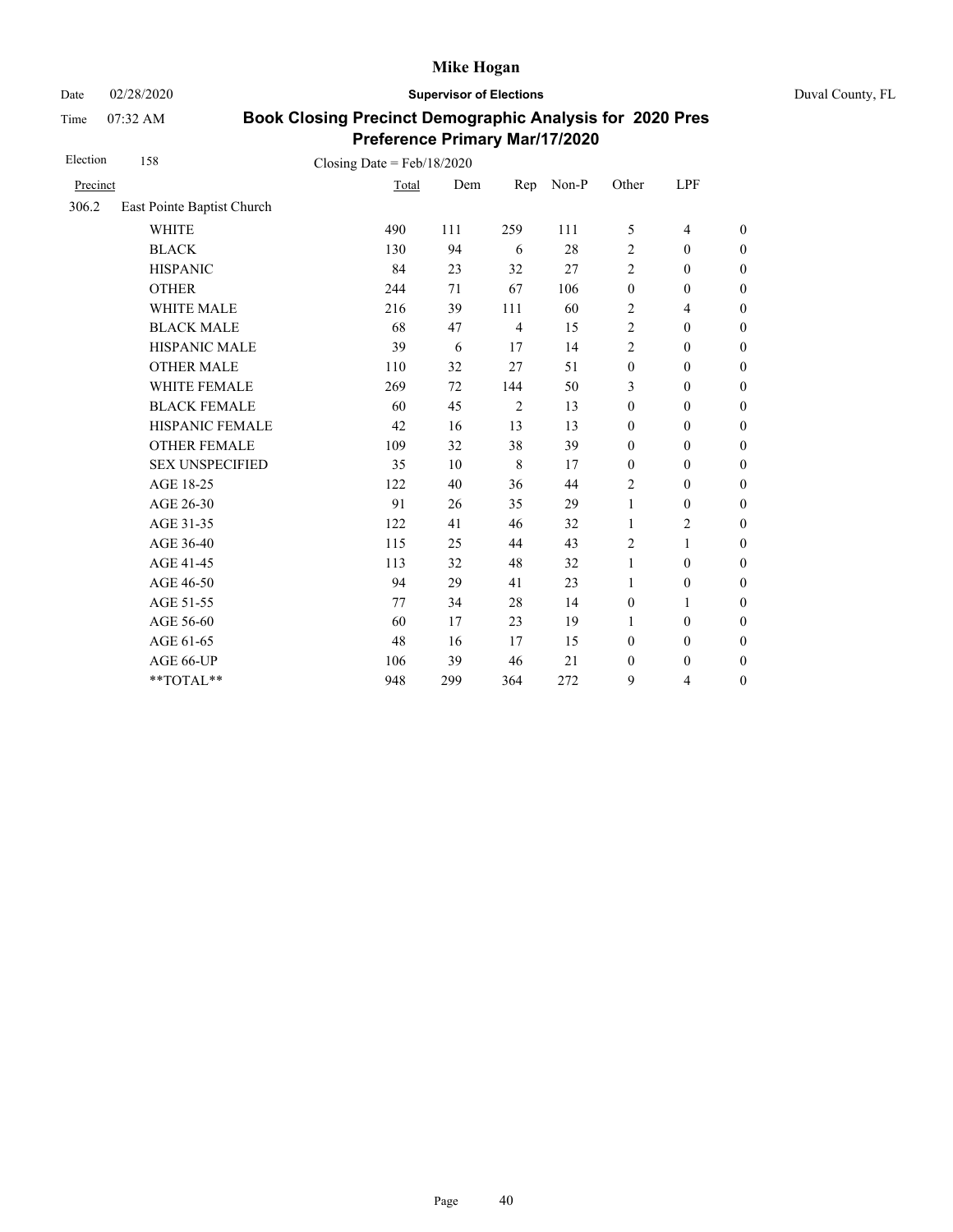Date 02/28/2020 **Supervisor of Elections** Duval County, FL

Time 07:32 AM

| Election | 158                          | Closing Date = $Feb/18/2020$ |     |        |       |                  |                  |                  |
|----------|------------------------------|------------------------------|-----|--------|-------|------------------|------------------|------------------|
| Precinct |                              | Total                        | Dem | Rep    | Non-P | Other            | LPF              |                  |
| 307.1    | Pablo Creek Regional Library |                              |     |        |       |                  |                  |                  |
|          | <b>WHITE</b>                 | 1,973                        | 462 | 931    | 544   | 23               | 13               | $\boldsymbol{0}$ |
|          | <b>BLACK</b>                 | 289                          | 204 | 18     | 63    | $\overline{4}$   | $\boldsymbol{0}$ | $\boldsymbol{0}$ |
|          | <b>HISPANIC</b>              | 355                          | 152 | 68     | 130   | $\overline{c}$   | 3                | $\boldsymbol{0}$ |
|          | <b>OTHER</b>                 | 266                          | 66  | 71     | 124   | 5                | $\boldsymbol{0}$ | $\overline{0}$   |
|          | WHITE MALE                   | 904                          | 163 | 459    | 258   | 15               | 9                | $\boldsymbol{0}$ |
|          | <b>BLACK MALE</b>            | 132                          | 87  | 11     | 32    | $\sqrt{2}$       | $\boldsymbol{0}$ | $\boldsymbol{0}$ |
|          | <b>HISPANIC MALE</b>         | 157                          | 65  | 33     | 57    | $\mathbf{1}$     | 1                | $\overline{0}$   |
|          | <b>OTHER MALE</b>            | 104                          | 26  | 30     | 48    | $\boldsymbol{0}$ | $\boldsymbol{0}$ | $\overline{0}$   |
|          | WHITE FEMALE                 | 1,047                        | 295 | 459    | 281   | 8                | $\overline{4}$   | $\boldsymbol{0}$ |
|          | <b>BLACK FEMALE</b>          | 152                          | 113 | $\tau$ | 30    | $\overline{2}$   | $\mathbf{0}$     | $\boldsymbol{0}$ |
|          | HISPANIC FEMALE              | 190                          | 83  | 34     | 70    | $\mathbf{1}$     | $\overline{c}$   | $\boldsymbol{0}$ |
|          | <b>OTHER FEMALE</b>          | 129                          | 36  | 36     | 52    | 5                | $\boldsymbol{0}$ | $\boldsymbol{0}$ |
|          | <b>SEX UNSPECIFIED</b>       | 68                           | 16  | 19     | 33    | $\boldsymbol{0}$ | $\boldsymbol{0}$ | $\boldsymbol{0}$ |
|          | AGE 18-25                    | 409                          | 121 | 113    | 164   | 8                | 3                | $\boldsymbol{0}$ |
|          | AGE 26-30                    | 359                          | 113 | 116    | 121   | $\overline{4}$   | 5                | $\overline{0}$   |
|          | AGE 31-35                    | 334                          | 98  | 107    | 119   | 6                | 4                | $\boldsymbol{0}$ |
|          | AGE 36-40                    | 286                          | 84  | 99     | 98    | 3                | $\overline{c}$   | $\boldsymbol{0}$ |
|          | AGE 41-45                    | 215                          | 64  | 79     | 70    | $\mathbf{1}$     | $\mathbf{1}$     | $\overline{0}$   |
|          | AGE 46-50                    | 235                          | 73  | 96     | 63    | $\overline{c}$   | 1                | $\boldsymbol{0}$ |
|          | AGE 51-55                    | 227                          | 72  | 93     | 61    | $\mathbf{1}$     | $\mathbf{0}$     | $\boldsymbol{0}$ |
|          | AGE 56-60                    | 240                          | 79  | 108    | 51    | $\overline{c}$   | $\boldsymbol{0}$ | $\boldsymbol{0}$ |
|          | AGE 61-65                    | 188                          | 58  | 85     | 42    | 3                | $\boldsymbol{0}$ | $\boldsymbol{0}$ |
|          | AGE 66-UP                    | 388                          | 122 | 191    | 71    | 4                | $\boldsymbol{0}$ | $\boldsymbol{0}$ |
|          | **TOTAL**                    | 2,883                        | 884 | 1,088  | 861   | 34               | 16               | $\boldsymbol{0}$ |
|          |                              |                              |     |        |       |                  |                  |                  |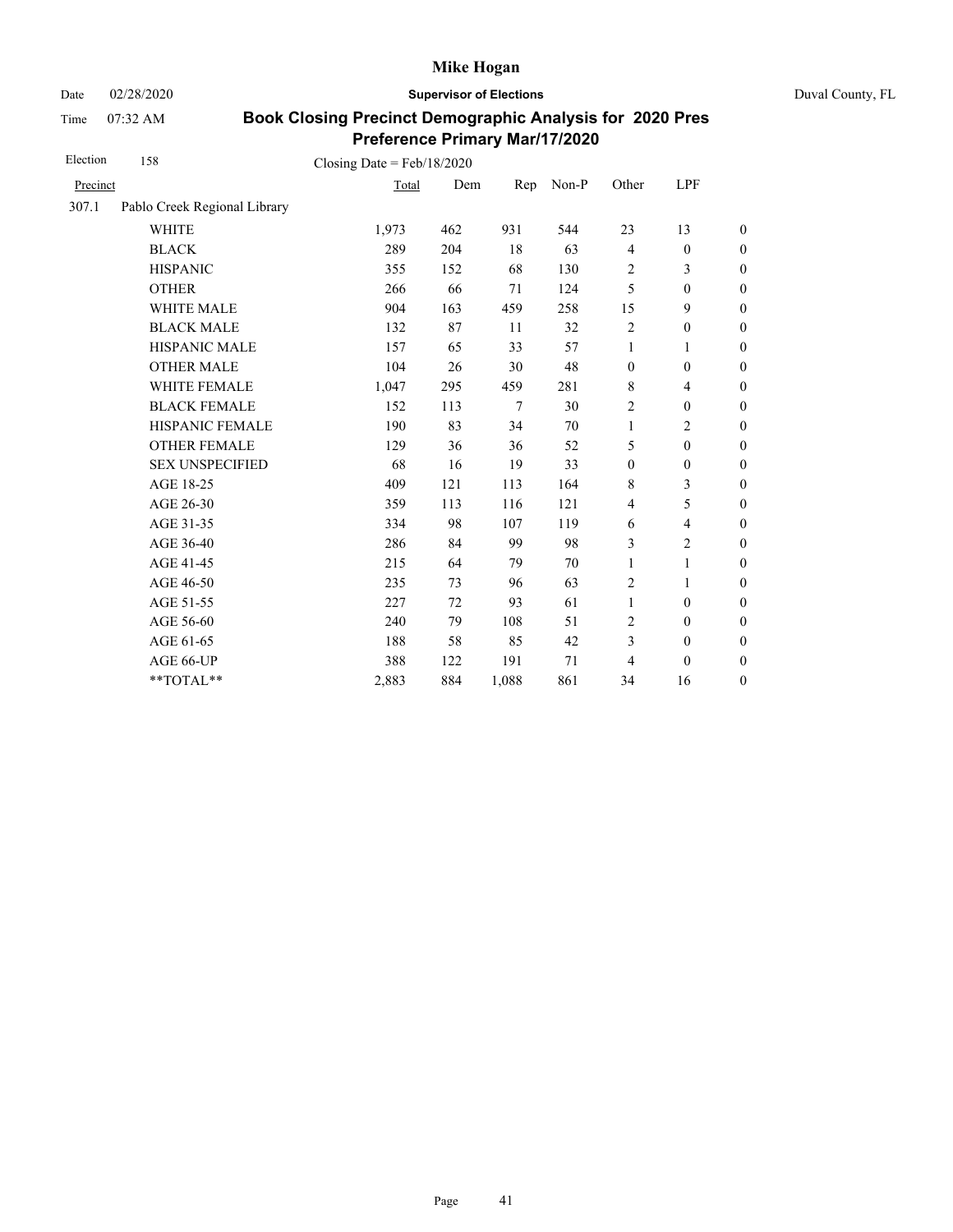Date 02/28/2020 **Supervisor of Elections** Duval County, FL

Time 07:32 AM

| Election | 158                        | Closing Date = $Feb/18/2020$ |     |                |                |                  |                  |                  |
|----------|----------------------------|------------------------------|-----|----------------|----------------|------------------|------------------|------------------|
| Precinct |                            | Total                        | Dem | Rep            | Non-P          | Other            | LPF              |                  |
| 308.1    | The Woods Community Center |                              |     |                |                |                  |                  |                  |
|          | <b>WHITE</b>               | 1,428                        | 293 | 831            | 279            | 13               | 12               | $\boldsymbol{0}$ |
|          | <b>BLACK</b>               | 92                           | 70  | $\tau$         | 14             | 1                | $\boldsymbol{0}$ | $\boldsymbol{0}$ |
|          | <b>HISPANIC</b>            | 61                           | 23  | 21             | 17             | $\mathbf{0}$     | $\boldsymbol{0}$ | $\boldsymbol{0}$ |
|          | <b>OTHER</b>               | 127                          | 36  | 39             | 50             | $\mathbf{0}$     | $\overline{c}$   | $\overline{0}$   |
|          | <b>WHITE MALE</b>          | 677                          | 119 | 399            | 142            | 8                | 9                | $\boldsymbol{0}$ |
|          | <b>BLACK MALE</b>          | 45                           | 33  | 5              | 7              | $\boldsymbol{0}$ | $\boldsymbol{0}$ | $\boldsymbol{0}$ |
|          | HISPANIC MALE              | 23                           | 9   | 10             | $\overline{4}$ | $\mathbf{0}$     | $\boldsymbol{0}$ | $\overline{0}$   |
|          | <b>OTHER MALE</b>          | 50                           | 12  | 22             | 15             | $\boldsymbol{0}$ | 1                | $\boldsymbol{0}$ |
|          | <b>WHITE FEMALE</b>        | 735                          | 171 | 428            | 129            | 4                | 3                | $\boldsymbol{0}$ |
|          | <b>BLACK FEMALE</b>        | 45                           | 36  | $\overline{2}$ | 6              | 1                | $\boldsymbol{0}$ | $\boldsymbol{0}$ |
|          | HISPANIC FEMALE            | 38                           | 14  | 11             | 13             | $\boldsymbol{0}$ | $\boldsymbol{0}$ | $\boldsymbol{0}$ |
|          | <b>OTHER FEMALE</b>        | 62                           | 22  | 15             | 24             | $\boldsymbol{0}$ | 1                | $\overline{0}$   |
|          | <b>SEX UNSPECIFIED</b>     | 33                           | 6   | 6              | 20             | $\mathbf{1}$     | $\mathbf{0}$     | $\boldsymbol{0}$ |
|          | AGE 18-25                  | 144                          | 41  | 45             | 52             | 1                | 5                | $\overline{0}$   |
|          | AGE 26-30                  | 101                          | 31  | 44             | 23             | $\mathbf{1}$     | $\overline{2}$   | $\overline{0}$   |
|          | AGE 31-35                  | 164                          | 36  | 80             | 46             | 1                | 1                | $\boldsymbol{0}$ |
|          | AGE 36-40                  | 175                          | 35  | 101            | 34             | $\overline{2}$   | 3                | $\boldsymbol{0}$ |
|          | AGE 41-45                  | 174                          | 39  | 90             | 42             | $\overline{2}$   | $\mathbf{1}$     | $\overline{0}$   |
|          | AGE 46-50                  | 153                          | 35  | 75             | 41             | 1                | 1                | $\boldsymbol{0}$ |
|          | AGE 51-55                  | 127                          | 21  | 77             | 29             | $\mathbf{0}$     | $\boldsymbol{0}$ | $\boldsymbol{0}$ |
|          | AGE 56-60                  | 155                          | 38  | 95             | 21             | $\boldsymbol{0}$ | $\mathbf{1}$     | $\overline{0}$   |
|          | AGE 61-65                  | 138                          | 29  | 82             | 25             | $\overline{c}$   | $\boldsymbol{0}$ | $\boldsymbol{0}$ |
|          | AGE 66-UP                  | 377                          | 117 | 209            | 47             | $\overline{4}$   | $\mathbf{0}$     | $\overline{0}$   |
|          | **TOTAL**                  | 1,708                        | 422 | 898            | 360            | 14               | 14               | $\overline{0}$   |
|          |                            |                              |     |                |                |                  |                  |                  |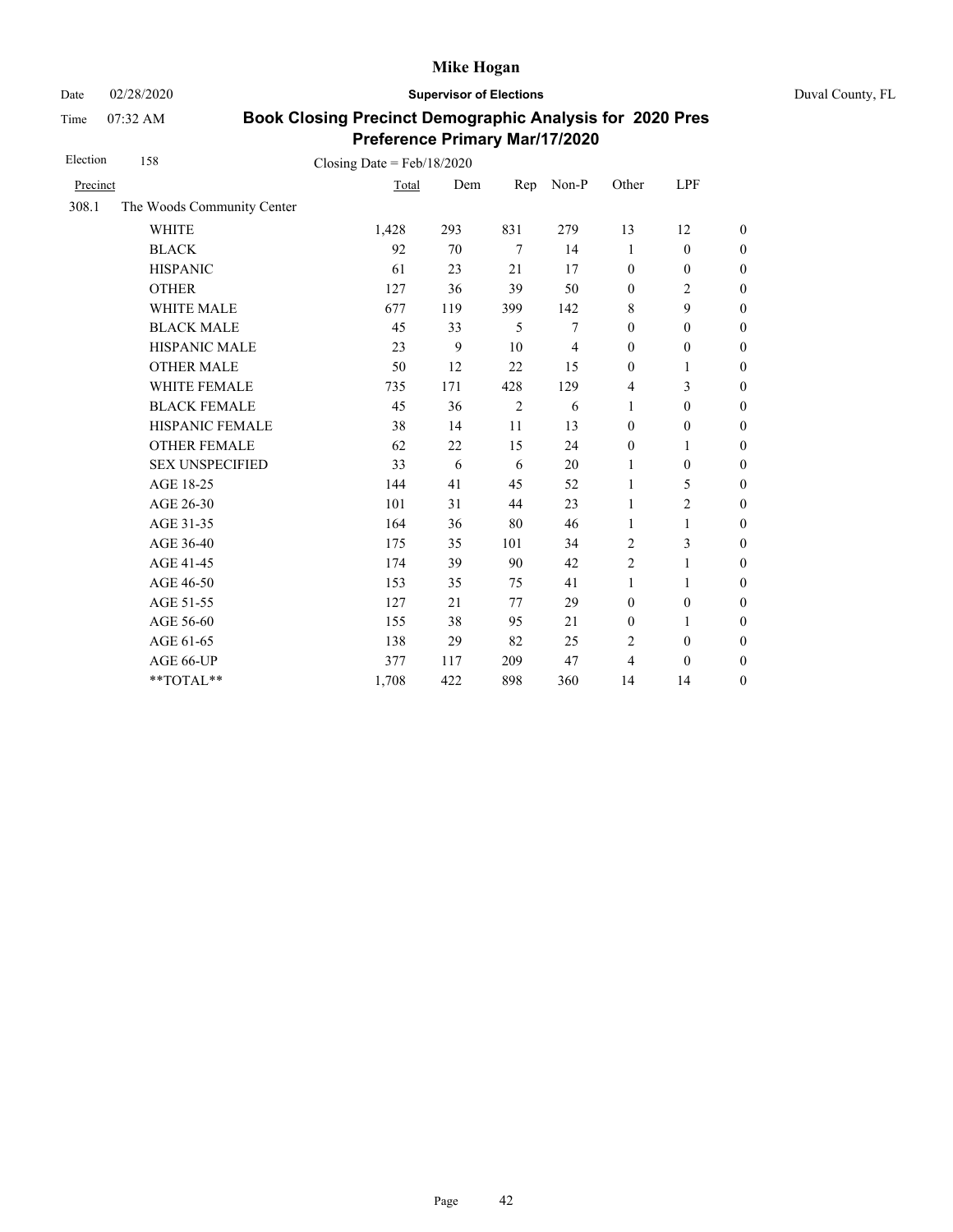Date 02/28/2020 **Supervisor of Elections** Duval County, FL

Time 07:32 AM

| Election | 158                              | Closing Date = $Feb/18/2020$ |       |       |       |                  |                  |                  |
|----------|----------------------------------|------------------------------|-------|-------|-------|------------------|------------------|------------------|
| Precinct |                                  | Total                        | Dem   | Rep   | Non-P | Other            | LPF              |                  |
| 309.1    | <b>Watson Realty Corporation</b> |                              |       |       |       |                  |                  |                  |
|          | <b>WHITE</b>                     | 2,157                        | 491   | 1,075 | 554   | 18               | 19               | $\boldsymbol{0}$ |
|          | <b>BLACK</b>                     | 510                          | 384   | 26    | 95    | $\overline{4}$   | 1                | $\boldsymbol{0}$ |
|          | <b>HISPANIC</b>                  | 251                          | 95    | 73    | 80    | 3                | $\boldsymbol{0}$ | $\boldsymbol{0}$ |
|          | <b>OTHER</b>                     | 456                          | 158   | 133   | 162   | 3                | $\boldsymbol{0}$ | $\overline{0}$   |
|          | WHITE MALE                       | 1,014                        | 178   | 539   | 272   | 10               | 15               | $\boldsymbol{0}$ |
|          | <b>BLACK MALE</b>                | 217                          | 149   | 15    | 49    | 3                | $\mathbf{1}$     | $\boldsymbol{0}$ |
|          | <b>HISPANIC MALE</b>             | 97                           | 33    | 29    | 33    | $\sqrt{2}$       | $\boldsymbol{0}$ | $\overline{0}$   |
|          | <b>OTHER MALE</b>                | 197                          | 62    | 54    | 79    | $\overline{2}$   | $\boldsymbol{0}$ | $\boldsymbol{0}$ |
|          | WHITE FEMALE                     | 1,114                        | 305   | 526   | 273   | $\,$ 8 $\,$      | 2                | $\boldsymbol{0}$ |
|          | <b>BLACK FEMALE</b>              | 291                          | 234   | 11    | 45    | $\mathbf{1}$     | $\boldsymbol{0}$ | $\boldsymbol{0}$ |
|          | HISPANIC FEMALE                  | 146                          | 60    | 42    | 43    | 1                | $\boldsymbol{0}$ | $\boldsymbol{0}$ |
|          | <b>OTHER FEMALE</b>              | 215                          | 83    | 68    | 63    | 1                | $\boldsymbol{0}$ | $\boldsymbol{0}$ |
|          | <b>SEX UNSPECIFIED</b>           | 83                           | 24    | 23    | 34    | $\mathbf{0}$     | $\overline{c}$   | $\boldsymbol{0}$ |
|          | AGE 18-25                        | 387                          | 123   | 120   | 139   | $\overline{4}$   | $\mathbf{1}$     | $\boldsymbol{0}$ |
|          | AGE 26-30                        | 362                          | 125   | 116   | 115   | $\overline{4}$   | $\overline{c}$   | $\boldsymbol{0}$ |
|          | AGE 31-35                        | 383                          | 136   | 109   | 126   | 6                | 6                | $\boldsymbol{0}$ |
|          | AGE 36-40                        | 329                          | 109   | 117   | 95    | $\sqrt{2}$       | 6                | $\boldsymbol{0}$ |
|          | AGE 41-45                        | 231                          | 97    | 56    | 74    | 3                | $\mathbf{1}$     | $\overline{0}$   |
|          | AGE 46-50                        | 258                          | 86    | 108   | 61    | $\sqrt{2}$       | 1                | $\boldsymbol{0}$ |
|          | AGE 51-55                        | 274                          | 81    | 138   | 53    | $\mathbf{1}$     | 1                | $\boldsymbol{0}$ |
|          | AGE 56-60                        | 286                          | 76    | 134   | 76    | $\boldsymbol{0}$ | $\boldsymbol{0}$ | $\boldsymbol{0}$ |
|          | AGE 61-65                        | 331                          | 106   | 165   | 57    | $\overline{2}$   | 1                | $\boldsymbol{0}$ |
|          | AGE 66-UP                        | 533                          | 189   | 244   | 95    | 4                | 1                | $\boldsymbol{0}$ |
|          | **TOTAL**                        | 3,374                        | 1,128 | 1,307 | 891   | 28               | 20               | $\boldsymbol{0}$ |
|          |                                  |                              |       |       |       |                  |                  |                  |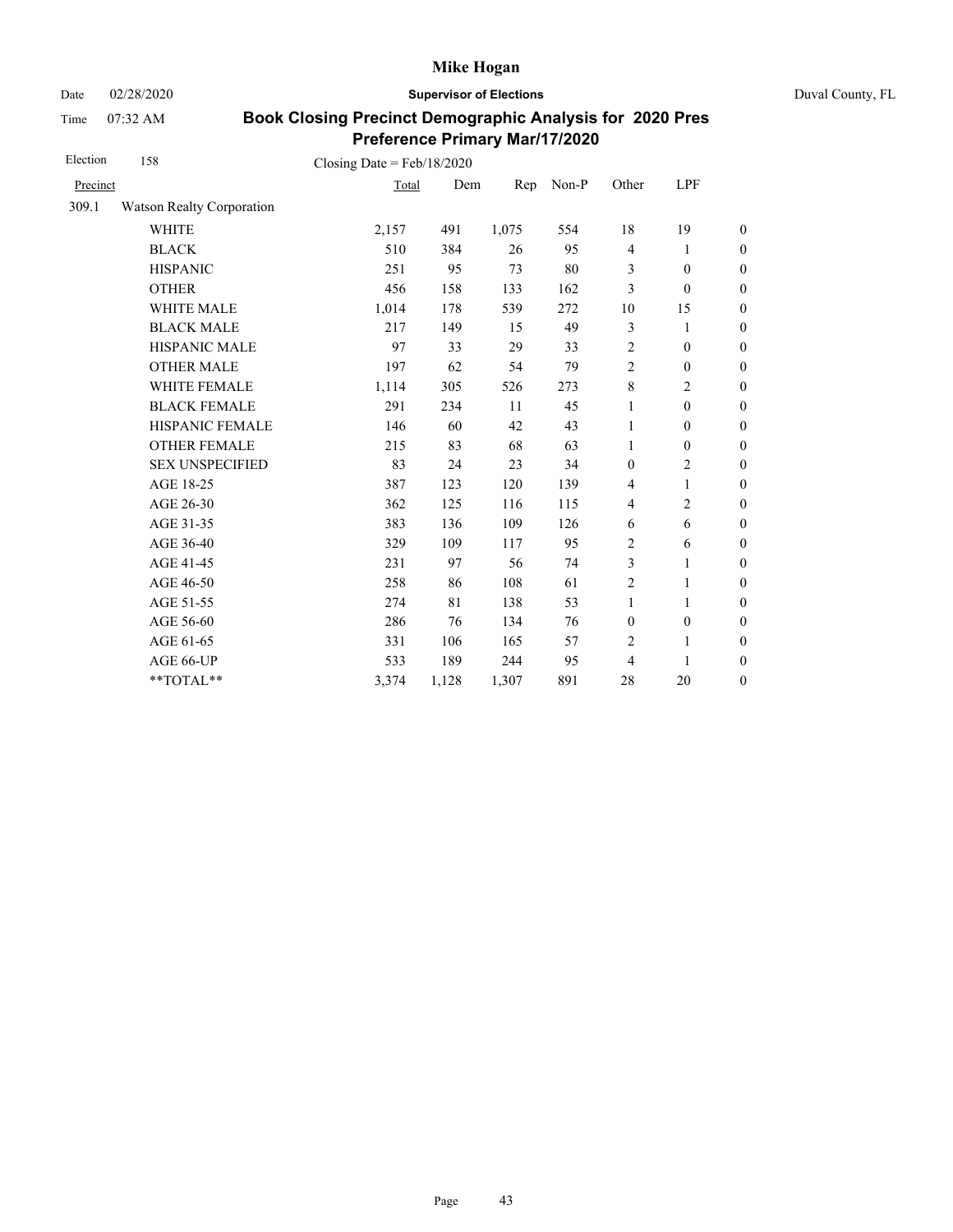Date 02/28/2020 **Supervisor of Elections** Duval County, FL

Time 07:32 AM

| Election | 158                      | Closing Date = $Feb/18/2020$ |                  |                  |                  |                  |                  |                  |                  |
|----------|--------------------------|------------------------------|------------------|------------------|------------------|------------------|------------------|------------------|------------------|
| Precinct |                          |                              | Total            | Dem              | Rep              | $Non-P$          | Other            | <b>LPF</b>       |                  |
| 310.1    | The Windsor at San Pablo |                              |                  |                  |                  |                  |                  |                  |                  |
|          | <b>WHITE</b>             |                              | 1                | $\boldsymbol{0}$ | 1                | $\mathbf{0}$     | $\mathbf{0}$     | $\boldsymbol{0}$ | $\overline{0}$   |
|          | <b>BLACK</b>             |                              | 1                | 1                | $\mathbf{0}$     | $\mathbf{0}$     | $\mathbf{0}$     | $\boldsymbol{0}$ | $\boldsymbol{0}$ |
|          | <b>HISPANIC</b>          |                              | $\theta$         | $\theta$         | $\mathbf{0}$     | $\mathbf{0}$     | $\mathbf{0}$     | $\theta$         | $\boldsymbol{0}$ |
|          | <b>OTHER</b>             |                              | $\theta$         | $\theta$         | $\mathbf{0}$     | $\mathbf{0}$     | $\mathbf{0}$     | $\mathbf{0}$     | $\overline{0}$   |
|          | <b>WHITE MALE</b>        |                              | 0                | $\mathbf{0}$     | $\mathbf{0}$     | $\mathbf{0}$     | $\mathbf{0}$     | $\mathbf{0}$     | $\boldsymbol{0}$ |
|          | <b>BLACK MALE</b>        |                              | 1                | 1                | $\mathbf{0}$     | $\mathbf{0}$     | $\mathbf{0}$     | $\theta$         | $\boldsymbol{0}$ |
|          | <b>HISPANIC MALE</b>     |                              | $\theta$         | $\theta$         | $\mathbf{0}$     | $\mathbf{0}$     | $\mathbf{0}$     | $\mathbf{0}$     | $\overline{0}$   |
|          | <b>OTHER MALE</b>        |                              | $\theta$         | $\theta$         | $\mathbf{0}$     | $\mathbf{0}$     | $\boldsymbol{0}$ | $\theta$         | $\overline{0}$   |
|          | WHITE FEMALE             |                              | 1                | $\theta$         | 1                | $\mathbf{0}$     | $\mathbf{0}$     | $\theta$         | $\overline{0}$   |
|          | <b>BLACK FEMALE</b>      |                              | $\theta$         | $\theta$         | $\mathbf{0}$     | $\mathbf{0}$     | $\mathbf{0}$     | $\theta$         | $\overline{0}$   |
|          | HISPANIC FEMALE          |                              | 0                | $\theta$         | $\mathbf{0}$     | $\boldsymbol{0}$ | $\boldsymbol{0}$ | $\boldsymbol{0}$ | $\boldsymbol{0}$ |
|          | <b>OTHER FEMALE</b>      |                              | 0                | $\mathbf{0}$     | $\mathbf{0}$     | $\mathbf{0}$     | $\boldsymbol{0}$ | $\theta$         | $\boldsymbol{0}$ |
|          | <b>SEX UNSPECIFIED</b>   |                              | 0                | $\theta$         | $\theta$         | $\mathbf{0}$     | $\mathbf{0}$     | $\theta$         | $\boldsymbol{0}$ |
|          | AGE 18-25                |                              | 0                | $\theta$         | $\mathbf{0}$     | $\mathbf{0}$     | $\mathbf{0}$     | $\theta$         | $\boldsymbol{0}$ |
|          | AGE 26-30                |                              | 0                | $\theta$         | $\mathbf{0}$     | $\mathbf{0}$     | $\mathbf{0}$     | $\mathbf{0}$     | $\overline{0}$   |
|          | AGE 31-35                |                              | $\boldsymbol{0}$ | $\theta$         | $\mathbf{0}$     | $\mathbf{0}$     | $\mathbf{0}$     | $\mathbf{0}$     | $\boldsymbol{0}$ |
|          | AGE 36-40                |                              | 0                | $\theta$         | $\mathbf{0}$     | $\mathbf{0}$     | $\mathbf{0}$     | $\mathbf{0}$     | $\boldsymbol{0}$ |
|          | AGE 41-45                |                              | 0                | $\theta$         | $\mathbf{0}$     | $\boldsymbol{0}$ | $\boldsymbol{0}$ | $\boldsymbol{0}$ | $\overline{0}$   |
|          | AGE 46-50                |                              | 0                | $\mathbf{0}$     | $\mathbf{0}$     | $\boldsymbol{0}$ | 0                | $\boldsymbol{0}$ | $\boldsymbol{0}$ |
|          | AGE 51-55                |                              | 0                | $\mathbf{0}$     | $\mathbf{0}$     | $\mathbf{0}$     | $\mathbf{0}$     | $\theta$         | $\boldsymbol{0}$ |
|          | AGE 56-60                |                              | 0                | $\theta$         | $\mathbf{0}$     | $\mathbf{0}$     | $\boldsymbol{0}$ | $\boldsymbol{0}$ | $\boldsymbol{0}$ |
|          | AGE 61-65                |                              |                  | 1                | $\boldsymbol{0}$ | $\mathbf{0}$     | $\boldsymbol{0}$ | $\boldsymbol{0}$ | $\boldsymbol{0}$ |
|          | AGE 66-UP                |                              |                  | $\theta$         | 1                | $\mathbf{0}$     | $\boldsymbol{0}$ | $\theta$         | $\boldsymbol{0}$ |
|          | **TOTAL**                |                              | $\overline{c}$   | 1                | 1                | $\mathbf{0}$     | $\mathbf{0}$     | $\boldsymbol{0}$ | $\boldsymbol{0}$ |
|          |                          |                              |                  |                  |                  |                  |                  |                  |                  |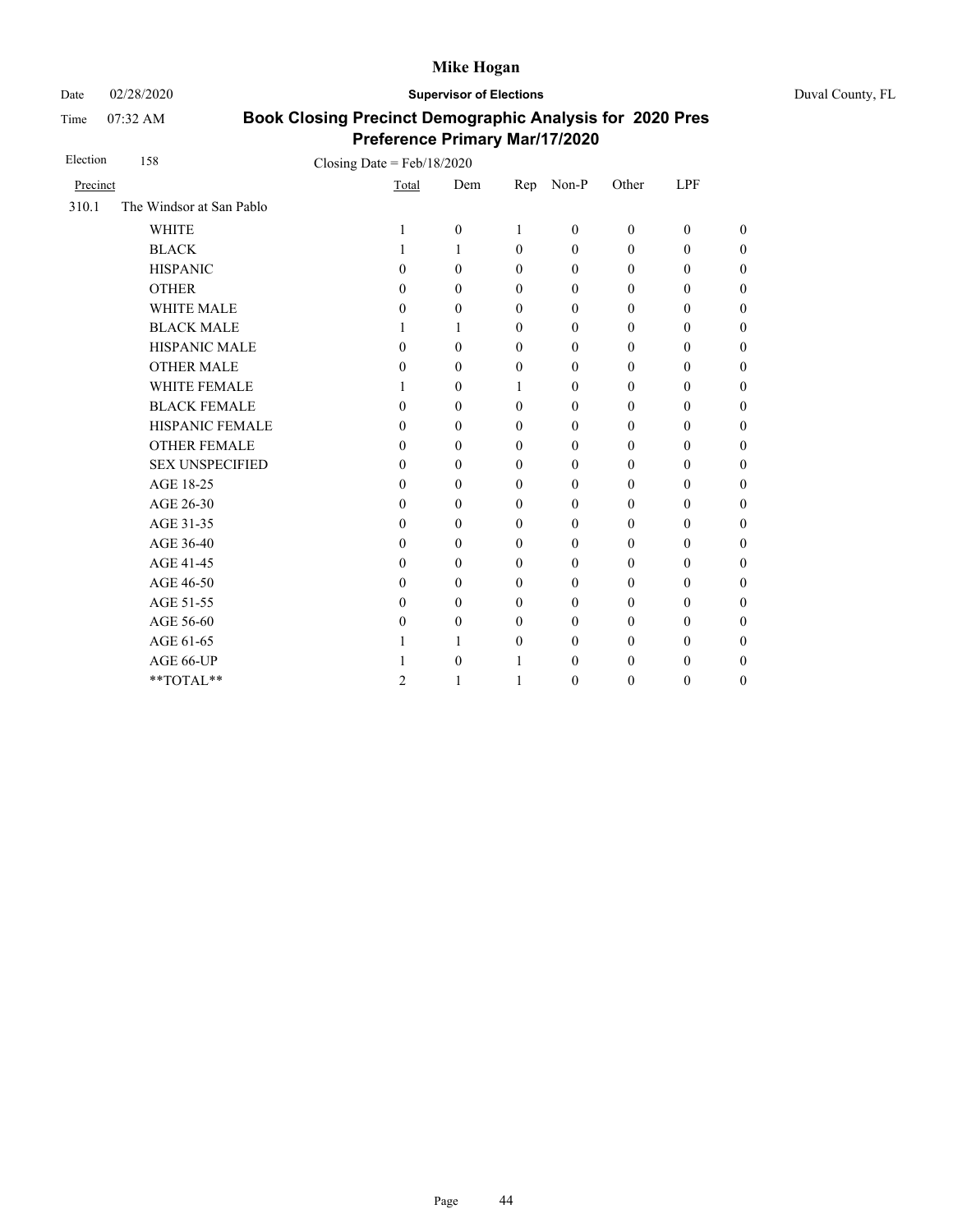Date 02/28/2020 **Supervisor of Elections** Duval County, FL

Time 07:32 AM

| Election | 158                      | Closing Date = $Feb/18/2020$ |             |        |       |                  |                  |                  |
|----------|--------------------------|------------------------------|-------------|--------|-------|------------------|------------------|------------------|
| Precinct |                          | Total                        | Dem         | Rep    | Non-P | Other            | LPF              |                  |
| 310.2    | The Windsor at San Pablo |                              |             |        |       |                  |                  |                  |
|          | <b>WHITE</b>             | 2,479                        | 493         | 1,500  | 463   | 15               | 8                | $\boldsymbol{0}$ |
|          | <b>BLACK</b>             | 87                           | 62          | $\tau$ | 17    | 1                | $\mathbf{0}$     | $\boldsymbol{0}$ |
|          | <b>HISPANIC</b>          | 97                           | 22          | 31     | 43    | 1                | $\boldsymbol{0}$ | $\boldsymbol{0}$ |
|          | <b>OTHER</b>             | 213                          | 65          | 69     | 74    | $\overline{2}$   | 3                | $\boldsymbol{0}$ |
|          | WHITE MALE               | 1,081                        | 164         | 677    | 229   | 6                | 5                | $\boldsymbol{0}$ |
|          | <b>BLACK MALE</b>        | 39                           | 27          | 2      | 10    | $\mathbf{0}$     | $\mathbf{0}$     | $\boldsymbol{0}$ |
|          | <b>HISPANIC MALE</b>     | 39                           | $\,$ 8 $\,$ | 13     | 18    | $\boldsymbol{0}$ | $\boldsymbol{0}$ | $\overline{0}$   |
|          | <b>OTHER MALE</b>        | 79                           | 23          | 28     | 26    | 1                | 1                | $\boldsymbol{0}$ |
|          | WHITE FEMALE             | 1,380                        | 323         | 814    | 231   | 9                | 3                | $\boldsymbol{0}$ |
|          | <b>BLACK FEMALE</b>      | 48                           | 35          | 5      | 7     | 1                | $\mathbf{0}$     | $\overline{0}$   |
|          | HISPANIC FEMALE          | 58                           | 14          | 18     | 25    | $\mathbf{1}$     | $\boldsymbol{0}$ | $\boldsymbol{0}$ |
|          | <b>OTHER FEMALE</b>      | 114                          | 41          | 35     | 35    | $\mathbf{1}$     | $\overline{2}$   | $\boldsymbol{0}$ |
|          | <b>SEX UNSPECIFIED</b>   | 38                           | $\tau$      | 15     | 16    | $\mathbf{0}$     | $\mathbf{0}$     | $\boldsymbol{0}$ |
|          | AGE 18-25                | 154                          | 43          | 60     | 47    | 3                | 1                | $\overline{0}$   |
|          | AGE 26-30                | 129                          | 26          | 60     | 41    | $\mathbf{1}$     | 1                | $\boldsymbol{0}$ |
|          | AGE 31-35                | 187                          | 39          | 91     | 52    | 3                | $\overline{c}$   | $\boldsymbol{0}$ |
|          | AGE 36-40                | 259                          | 65          | 112    | 79    | $\overline{2}$   | 1                | $\boldsymbol{0}$ |
|          | AGE 41-45                | 227                          | 50          | 110    | 62    | 3                | $\overline{2}$   | $\overline{0}$   |
|          | AGE 46-50                | 224                          | 45          | 129    | 50    | $\boldsymbol{0}$ | $\mathbf{0}$     | $\boldsymbol{0}$ |
|          | AGE 51-55                | 211                          | 33          | 124    | 51    | $\mathbf{1}$     | $\overline{c}$   | $\overline{0}$   |
|          | AGE 56-60                | 208                          | 38          | 127    | 42    | $\mathbf{0}$     | 1                | $\overline{0}$   |
|          | AGE 61-65                | 162                          | 45          | 95     | 22    | $\mathbf{0}$     | $\mathbf{0}$     | $\overline{0}$   |
|          | AGE 66-UP                | 1,115                        | 258         | 699    | 151   | 6                | 1                | $\boldsymbol{0}$ |
|          | **TOTAL**                | 2,876                        | 642         | 1,607  | 597   | 19               | 11               | $\overline{0}$   |
|          |                          |                              |             |        |       |                  |                  |                  |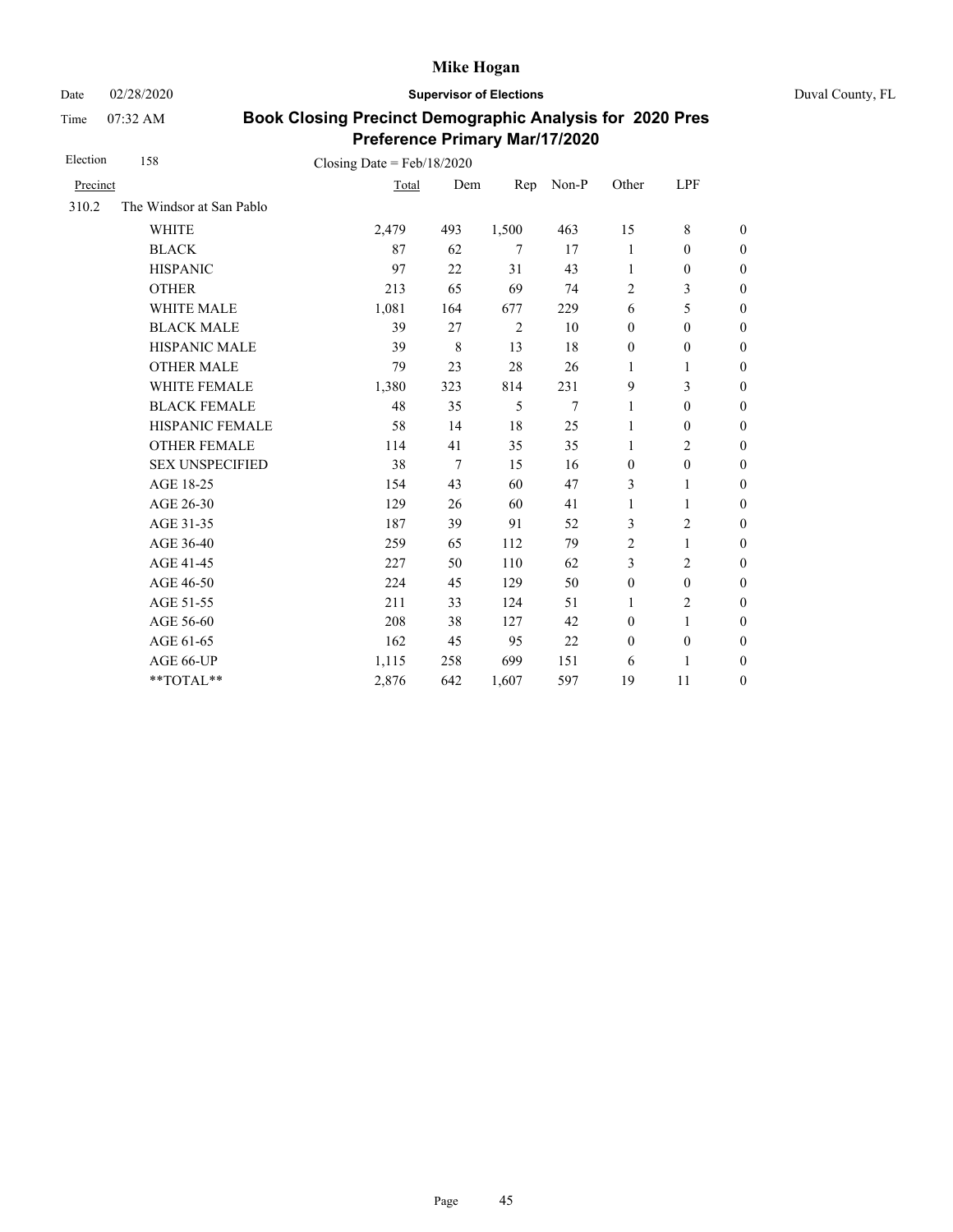Time 07:32 AM

Date 02/28/2020 **Supervisor of Elections** Duval County, FL

| Election | 158                                 | Closing Date = $Feb/18/2020$ |     |                |       |                  |                          |                  |
|----------|-------------------------------------|------------------------------|-----|----------------|-------|------------------|--------------------------|------------------|
| Precinct |                                     | Total                        | Dem | Rep            | Non-P | Other            | <b>LPF</b>               |                  |
| 311.1    | Isle of Faith United Methodist Chur |                              |     |                |       |                  |                          |                  |
|          | <b>WHITE</b>                        | 2,352                        | 480 | 1,344          | 496   | 17               | 15                       | $\boldsymbol{0}$ |
|          | <b>BLACK</b>                        | 102                          | 78  | 6              | 16    | $\overline{2}$   | $\mathbf{0}$             | $\boldsymbol{0}$ |
|          | <b>HISPANIC</b>                     | 83                           | 31  | 27             | 25    | $\mathbf{0}$     | $\mathbf{0}$             | $\overline{0}$   |
|          | <b>OTHER</b>                        | 168                          | 55  | 65             | 46    | $\mathbf{1}$     | 1                        | $\overline{0}$   |
|          | <b>WHITE MALE</b>                   | 1,092                        | 159 | 650            | 268   | 7                | 8                        | $\overline{0}$   |
|          | <b>BLACK MALE</b>                   | 47                           | 34  | $\overline{4}$ | 9     | $\mathbf{0}$     | $\boldsymbol{0}$         | $\boldsymbol{0}$ |
|          | <b>HISPANIC MALE</b>                | 39                           | 15  | 11             | 13    | $\boldsymbol{0}$ | $\boldsymbol{0}$         | $\boldsymbol{0}$ |
|          | <b>OTHER MALE</b>                   | 64                           | 19  | 28             | 16    | 1                | $\boldsymbol{0}$         | $\boldsymbol{0}$ |
|          | WHITE FEMALE                        | 1,237                        | 314 | 683            | 223   | 10               | 7                        | $\boldsymbol{0}$ |
|          | <b>BLACK FEMALE</b>                 | 54                           | 43  | $\overline{2}$ | 7     | $\overline{2}$   | $\mathbf{0}$             | $\boldsymbol{0}$ |
|          | <b>HISPANIC FEMALE</b>              | 40                           | 14  | 16             | 10    | $\mathbf{0}$     | $\mathbf{0}$             | $\overline{0}$   |
|          | <b>OTHER FEMALE</b>                 | 81                           | 28  | 31             | 22    | $\mathbf{0}$     | $\mathbf{0}$             | $\overline{0}$   |
|          | <b>SEX UNSPECIFIED</b>              | 51                           | 18  | 17             | 15    | $\boldsymbol{0}$ | 1                        | $\boldsymbol{0}$ |
|          | AGE 18-25                           | 245                          | 51  | 114            | 70    | $\,$ 8 $\,$      | $\overline{c}$           | $\boldsymbol{0}$ |
|          | AGE 26-30                           | 264                          | 58  | 121            | 79    | $\overline{c}$   | $\overline{\mathcal{L}}$ | $\boldsymbol{0}$ |
|          | AGE 31-35                           | 206                          | 57  | 74             | 73    | 1                | 1                        | $\boldsymbol{0}$ |
|          | AGE 36-40                           | 235                          | 55  | 120            | 56    | $\overline{2}$   | $\overline{c}$           | $\boldsymbol{0}$ |
|          | AGE 41-45                           | 185                          | 49  | 82             | 52    | $\boldsymbol{0}$ | $\overline{c}$           | $\overline{0}$   |
|          | AGE 46-50                           | 191                          | 45  | 106            | 36    | 1                | 3                        | $\boldsymbol{0}$ |
|          | AGE 51-55                           | 231                          | 48  | 130            | 51    | 1                | 1                        | $\boldsymbol{0}$ |
|          | AGE 56-60                           | 288                          | 63  | 171            | 53    | 1                | $\boldsymbol{0}$         | $\boldsymbol{0}$ |
|          | AGE 61-65                           | 235                          | 48  | 151            | 35    | $\boldsymbol{0}$ | 1                        | $\boldsymbol{0}$ |
|          | AGE 66-UP                           | 624                          | 170 | 372            | 78    | 4                | $\mathbf{0}$             | $\overline{0}$   |
|          | **TOTAL**                           | 2,705                        | 644 | 1,442          | 583   | 20               | 16                       | $\overline{0}$   |
|          |                                     |                              |     |                |       |                  |                          |                  |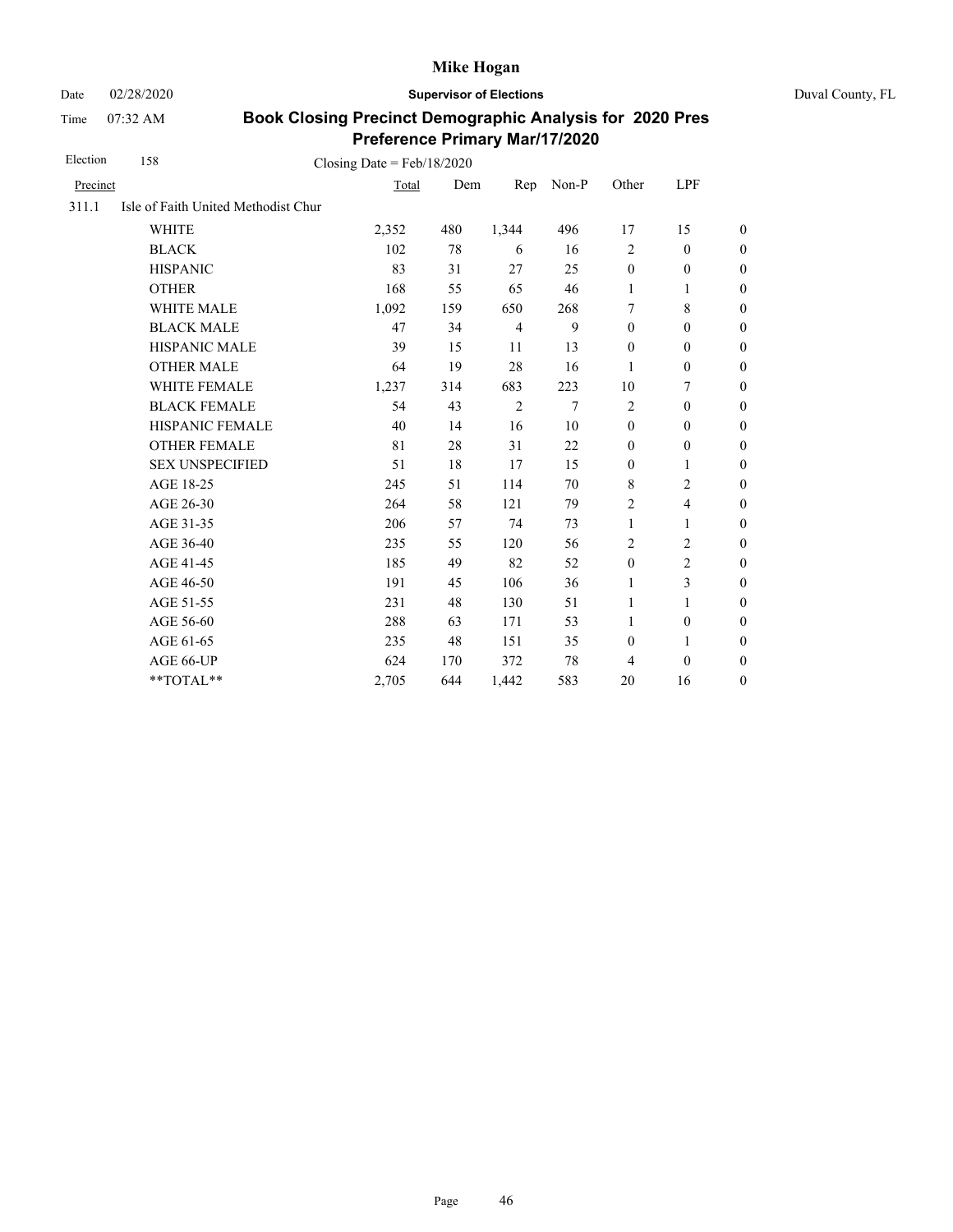Date 02/28/2020 **Supervisor of Elections** Duval County, FL

Time 07:32 AM

| Election | 158                          | Closing Date = $Feb/18/2020$ |       |       |       |                |                  |                  |
|----------|------------------------------|------------------------------|-------|-------|-------|----------------|------------------|------------------|
| Precinct |                              | Total                        | Dem   | Rep   | Non-P | Other          | LPF              |                  |
| 312.1    | Pablo Creek Regional Library |                              |       |       |       |                |                  |                  |
|          | <b>WHITE</b>                 | 5,774                        | 1,228 | 3,120 | 1,323 | 69             | 34               | $\theta$         |
|          | <b>BLACK</b>                 | 767                          | 558   | 34    | 164   | 10             | 1                | $\boldsymbol{0}$ |
|          | <b>HISPANIC</b>              | 569                          | 206   | 152   | 204   | 7              | $\boldsymbol{0}$ | $\boldsymbol{0}$ |
|          | <b>OTHER</b>                 | 1,231                        | 342   | 382   | 501   | $\overline{4}$ | $\overline{2}$   | $\overline{0}$   |
|          | WHITE MALE                   | 2,661                        | 448   | 1,549 | 613   | 27             | 24               | $\boldsymbol{0}$ |
|          | <b>BLACK MALE</b>            | 363                          | 241   | 19    | 95    | 7              | 1                | $\boldsymbol{0}$ |
|          | <b>HISPANIC MALE</b>         | 262                          | 80    | 74    | 102   | 6              | $\mathbf{0}$     | $\overline{0}$   |
|          | <b>OTHER MALE</b>            | 506                          | 129   | 159   | 214   | 2              | 2                | $\mathbf{0}$     |
|          | <b>WHITE FEMALE</b>          | 3,051                        | 761   | 1,543 | 695   | 42             | $10\,$           | $\boldsymbol{0}$ |
|          | <b>BLACK FEMALE</b>          | 391                          | 312   | 12    | 64    | 3              | $\mathbf{0}$     | $\mathbf{0}$     |
|          | HISPANIC FEMALE              | 296                          | 125   | 74    | 96    | 1              | $\mathbf{0}$     | $\theta$         |
|          | <b>OTHER FEMALE</b>          | 600                          | 187   | 190   | 222   | 1              | $\boldsymbol{0}$ | $\boldsymbol{0}$ |
|          | <b>SEX UNSPECIFIED</b>       | 211                          | 51    | 68    | 91    | 1              | $\mathbf{0}$     | $\mathbf{0}$     |
|          | AGE 18-25                    | 940                          | 295   | 320   | 305   | 14             | 6                | $\mathbf{0}$     |
|          | AGE 26-30                    | 893                          | 239   | 326   | 306   | 12             | 10               | $\overline{0}$   |
|          | AGE 31-35                    | 765                          | 204   | 282   | 265   | $\,8\,$        | 6                | $\boldsymbol{0}$ |
|          | AGE 36-40                    | 787                          | 225   | 319   | 226   | 14             | 3                | $\boldsymbol{0}$ |
|          | AGE 41-45                    | 681                          | 192   | 277   | 203   | 6              | 3                | $\overline{0}$   |
|          | AGE 46-50                    | 789                          | 214   | 364   | 199   | 8              | $\overline{4}$   | $\boldsymbol{0}$ |
|          | AGE 51-55                    | 757                          | 190   | 387   | 173   | 6              | 1                | $\boldsymbol{0}$ |
|          | AGE 56-60                    | 696                          | 172   | 359   | 154   | 7              | $\overline{4}$   | $\boldsymbol{0}$ |
|          | AGE 61-65                    | 671                          | 198   | 339   | 128   | 6              | $\boldsymbol{0}$ | $\boldsymbol{0}$ |
|          | AGE 66-UP                    | 1,360                        | 404   | 715   | 232   | 9              | $\theta$         | $\boldsymbol{0}$ |
|          | **TOTAL**                    | 8,341                        | 2,334 | 3,688 | 2,192 | 90             | 37               | $\boldsymbol{0}$ |
|          |                              |                              |       |       |       |                |                  |                  |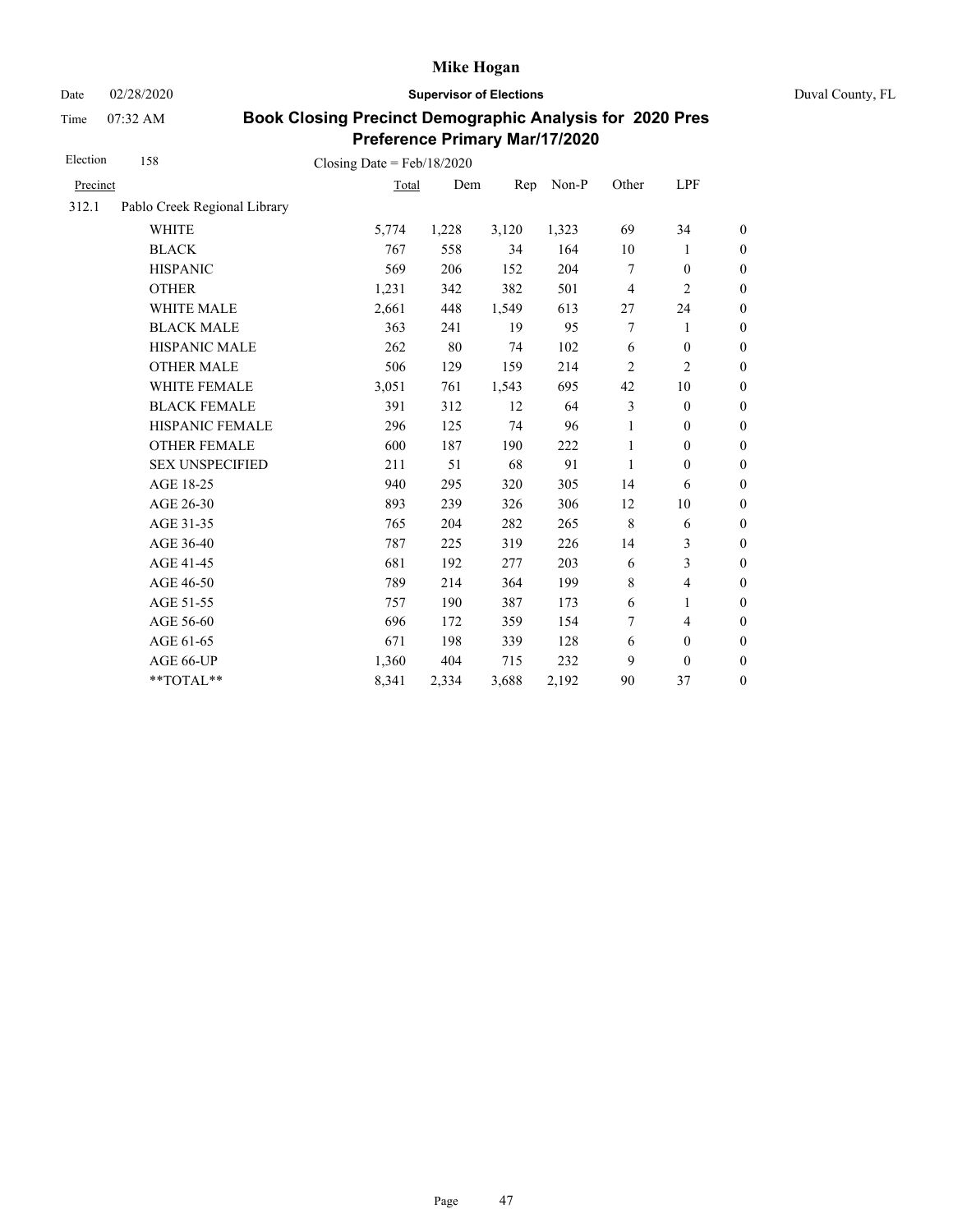Date 02/28/2020 **Supervisor of Elections** Duval County, FL

Time 07:32 AM

| Election | 158                    | Closing Date = $Feb/18/2020$ |       |       |       |                  |                          |                  |
|----------|------------------------|------------------------------|-------|-------|-------|------------------|--------------------------|------------------|
| Precinct |                        | Total                        | Dem   | Rep   | Non-P | Other            | LPF                      |                  |
| 313.1    | Coastal Baptist Church |                              |       |       |       |                  |                          |                  |
|          | <b>WHITE</b>           | 2,931                        | 617   | 1,606 | 673   | 23               | 12                       | $\boldsymbol{0}$ |
|          | <b>BLACK</b>           | 767                          | 609   | 32    | 124   | 1                | 1                        | $\boldsymbol{0}$ |
|          | <b>HISPANIC</b>        | 390                          | 152   | 120   | 116   | $\overline{2}$   | $\boldsymbol{0}$         | $\boldsymbol{0}$ |
|          | <b>OTHER</b>           | 934                          | 231   | 306   | 390   | $\overline{7}$   | $\mathbf{0}$             | $\boldsymbol{0}$ |
|          | <b>WHITE MALE</b>      | 1,422                        | 239   | 845   | 322   | 10               | 6                        | $\boldsymbol{0}$ |
|          | <b>BLACK MALE</b>      | 350                          | 259   | 17    | 72    | 1                | 1                        | $\boldsymbol{0}$ |
|          | <b>HISPANIC MALE</b>   | 171                          | 52    | 67    | 52    | $\boldsymbol{0}$ | $\boldsymbol{0}$         | $\overline{0}$   |
|          | <b>OTHER MALE</b>      | 383                          | 95    | 125   | 161   | 2                | $\mathbf{0}$             | $\boldsymbol{0}$ |
|          | WHITE FEMALE           | 1,470                        | 375   | 744   | 332   | 13               | 6                        | $\boldsymbol{0}$ |
|          | <b>BLACK FEMALE</b>    | 403                          | 342   | 14    | 47    | $\boldsymbol{0}$ | $\mathbf{0}$             | $\overline{0}$   |
|          | HISPANIC FEMALE        | 212                          | 97    | 53    | 60    | 2                | $\boldsymbol{0}$         | $\boldsymbol{0}$ |
|          | <b>OTHER FEMALE</b>    | 455                          | 114   | 161   | 176   | 4                | $\mathbf{0}$             | $\boldsymbol{0}$ |
|          | <b>SEX UNSPECIFIED</b> | 155                          | 36    | 38    | 80    | 1                | $\mathbf{0}$             | $\boldsymbol{0}$ |
|          | AGE 18-25              | 558                          | 187   | 160   | 199   | 11               | 1                        | $\boldsymbol{0}$ |
|          | AGE 26-30              | 510                          | 156   | 196   | 154   | 3                | 1                        | $\boldsymbol{0}$ |
|          | AGE 31-35              | 531                          | 162   | 200   | 162   | $\overline{4}$   | 3                        | $\boldsymbol{0}$ |
|          | AGE 36-40              | 539                          | 156   | 208   | 168   | 3                | $\overline{\mathcal{L}}$ | $\boldsymbol{0}$ |
|          | AGE 41-45              | 402                          | 126   | 148   | 123   | 3                | $\overline{2}$           | $\overline{0}$   |
|          | AGE 46-50              | 418                          | 124   | 188   | 102   | 3                | 1                        | $\boldsymbol{0}$ |
|          | AGE 51-55              | 500                          | 172   | 205   | 118   | $\overline{4}$   | 1                        | $\boldsymbol{0}$ |
|          | AGE 56-60              | 505                          | 160   | 241   | 104   | $\boldsymbol{0}$ | $\mathbf{0}$             | $\overline{0}$   |
|          | AGE 61-65              | 417                          | 152   | 181   | 83    | $\mathbf{1}$     | $\mathbf{0}$             | $\boldsymbol{0}$ |
|          | AGE 66-UP              | 641                          | 213   | 337   | 90    | 1                | $\mathbf{0}$             | $\boldsymbol{0}$ |
|          | **TOTAL**              | 5,022                        | 1,609 | 2,064 | 1,303 | 33               | 13                       | $\overline{0}$   |
|          |                        |                              |       |       |       |                  |                          |                  |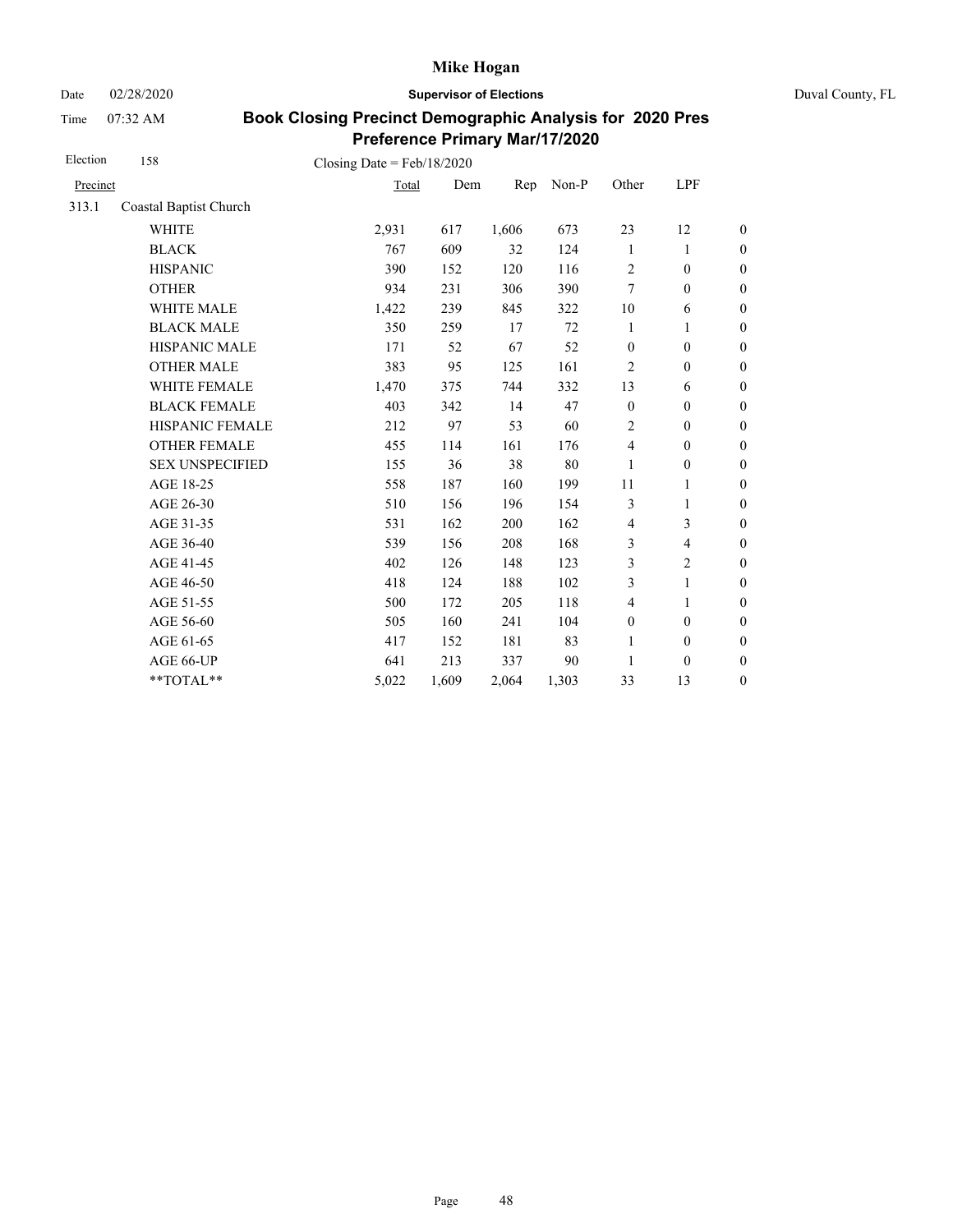Date 02/28/2020 **Supervisor of Elections** Duval County, FL

Time 07:32 AM

| Election | 158                               | Closing Date = $Feb/18/2020$ |     |     |       |                  |                  |                  |
|----------|-----------------------------------|------------------------------|-----|-----|-------|------------------|------------------|------------------|
| Precinct |                                   | Total                        | Dem | Rep | Non-P | Other            | LPF              |                  |
| 315.1    | Lighthouse Church of the Nazarene |                              |     |     |       |                  |                  |                  |
|          | <b>WHITE</b>                      | 1,229                        | 225 | 683 | 305   | 12               | $\overline{4}$   | $\boldsymbol{0}$ |
|          | <b>BLACK</b>                      | 256                          | 206 | 17  | 32    | 1                | $\mathbf{0}$     | $\boldsymbol{0}$ |
|          | <b>HISPANIC</b>                   | 112                          | 32  | 45  | 35    | $\boldsymbol{0}$ | $\boldsymbol{0}$ | $\boldsymbol{0}$ |
|          | <b>OTHER</b>                      | 209                          | 49  | 62  | 97    | 1                | $\boldsymbol{0}$ | $\boldsymbol{0}$ |
|          | WHITE MALE                        | 595                          | 84  | 340 | 161   | 6                | 4                | $\boldsymbol{0}$ |
|          | <b>BLACK MALE</b>                 | 121                          | 89  | 11  | 20    | 1                | $\boldsymbol{0}$ | $\boldsymbol{0}$ |
|          | <b>HISPANIC MALE</b>              | 48                           | 12  | 19  | 17    | $\boldsymbol{0}$ | $\boldsymbol{0}$ | $\mathbf{0}$     |
|          | <b>OTHER MALE</b>                 | 89                           | 23  | 29  | 37    | $\boldsymbol{0}$ | $\boldsymbol{0}$ | $\boldsymbol{0}$ |
|          | <b>WHITE FEMALE</b>               | 616                          | 140 | 329 | 141   | 6                | $\theta$         | $\boldsymbol{0}$ |
|          | <b>BLACK FEMALE</b>               | 132                          | 115 | 5   | 12    | $\boldsymbol{0}$ | $\mathbf{0}$     | $\boldsymbol{0}$ |
|          | HISPANIC FEMALE                   | 62                           | 20  | 25  | 17    | $\boldsymbol{0}$ | $\boldsymbol{0}$ | $\boldsymbol{0}$ |
|          | <b>OTHER FEMALE</b>               | 87                           | 19  | 28  | 40    | $\boldsymbol{0}$ | $\theta$         | $\boldsymbol{0}$ |
|          | <b>SEX UNSPECIFIED</b>            | 56                           | 10  | 21  | 24    | 1                | $\theta$         | $\boldsymbol{0}$ |
|          | AGE 18-25                         | 185                          | 48  | 63  | 71    | 2                | 1                | $\boldsymbol{0}$ |
|          | AGE 26-30                         | 154                          | 46  | 56  | 50    | 2                | $\boldsymbol{0}$ | $\boldsymbol{0}$ |
|          | AGE 31-35                         | 170                          | 55  | 59  | 53    | 2                | 1                | $\boldsymbol{0}$ |
|          | AGE 36-40                         | 168                          | 47  | 61  | 58    | $\overline{c}$   | $\theta$         | $\boldsymbol{0}$ |
|          | AGE 41-45                         | 155                          | 32  | 77  | 43    | 3                | $\boldsymbol{0}$ | $\mathbf{0}$     |
|          | AGE 46-50                         | 153                          | 41  | 77  | 32    | 1                | 2                | $\boldsymbol{0}$ |
|          | AGE 51-55                         | 170                          | 47  | 85  | 38    | $\boldsymbol{0}$ | $\boldsymbol{0}$ | $\boldsymbol{0}$ |
|          | AGE 56-60                         | 215                          | 61  | 108 | 45    | 1                | $\mathbf{0}$     | $\boldsymbol{0}$ |
|          | AGE 61-65                         | 171                          | 52  | 84  | 34    | 1                | $\boldsymbol{0}$ | $\boldsymbol{0}$ |
|          | AGE 66-UP                         | 265                          | 83  | 137 | 45    | $\mathbf{0}$     | $\boldsymbol{0}$ | $\boldsymbol{0}$ |
|          | **TOTAL**                         | 1,806                        | 512 | 807 | 469   | 14               | 4                | $\boldsymbol{0}$ |
|          |                                   |                              |     |     |       |                  |                  |                  |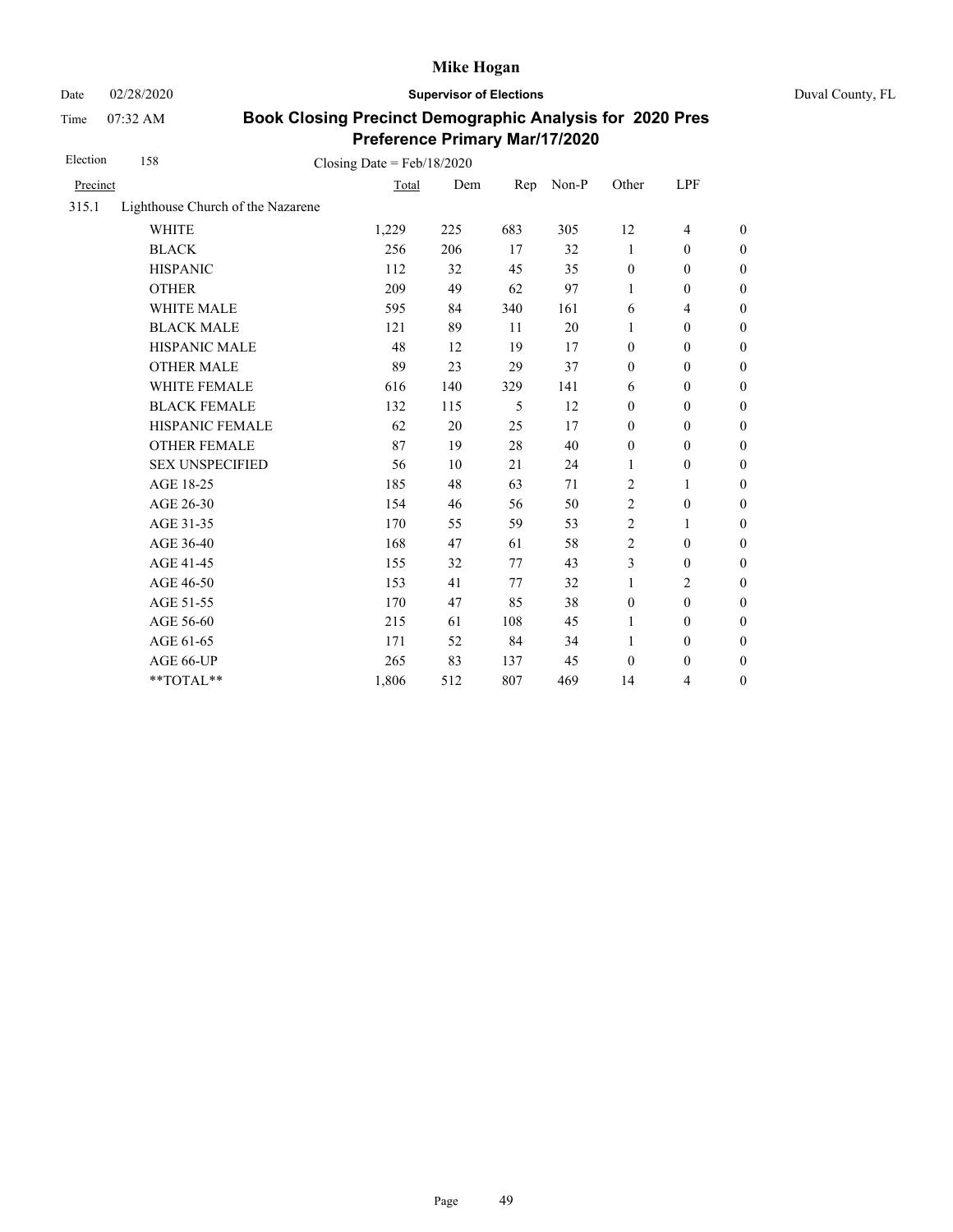Date 02/28/2020 **Supervisor of Elections** Duval County, FL

Time 07:32 AM

| Election | 158                       | Closing Date = $Feb/18/2020$ |     |     |       |                  |                  |                  |
|----------|---------------------------|------------------------------|-----|-----|-------|------------------|------------------|------------------|
| Precinct |                           | Total                        | Dem | Rep | Non-P | Other            | LPF              |                  |
| 401.1    | Glendale Community Church |                              |     |     |       |                  |                  |                  |
|          | <b>WHITE</b>              | 1,052                        | 257 | 601 | 179   | 12               | 3                | $\boldsymbol{0}$ |
|          | <b>BLACK</b>              | 234                          | 178 | 12  | 43    | $\boldsymbol{0}$ | 1                | $\boldsymbol{0}$ |
|          | <b>HISPANIC</b>           | 73                           | 27  | 16  | 30    | $\boldsymbol{0}$ | $\boldsymbol{0}$ | $\boldsymbol{0}$ |
|          | <b>OTHER</b>              | 89                           | 22  | 23  | 44    | $\boldsymbol{0}$ | $\boldsymbol{0}$ | $\overline{0}$   |
|          | WHITE MALE                | 502                          | 113 | 285 | 96    | 6                | 2                | $\boldsymbol{0}$ |
|          | <b>BLACK MALE</b>         | 91                           | 64  | 2   | 24    | $\mathbf{0}$     | $\mathbf{1}$     | $\boldsymbol{0}$ |
|          | <b>HISPANIC MALE</b>      | 41                           | 15  | 8   | 18    | $\boldsymbol{0}$ | $\boldsymbol{0}$ | $\overline{0}$   |
|          | <b>OTHER MALE</b>         | 32                           | 5   | 11  | 16    | $\boldsymbol{0}$ | $\boldsymbol{0}$ | $\boldsymbol{0}$ |
|          | <b>WHITE FEMALE</b>       | 542                          | 142 | 313 | 80    | 6                | 1                | $\boldsymbol{0}$ |
|          | <b>BLACK FEMALE</b>       | 139                          | 111 | 10  | 18    | $\mathbf{0}$     | $\mathbf{0}$     | $\boldsymbol{0}$ |
|          | HISPANIC FEMALE           | 30                           | 11  | 8   | 11    | $\mathbf{0}$     | $\mathbf{0}$     | $\boldsymbol{0}$ |
|          | <b>OTHER FEMALE</b>       | 40                           | 14  | 12  | 14    | $\mathbf{0}$     | $\mathbf{0}$     | $\mathbf{0}$     |
|          | <b>SEX UNSPECIFIED</b>    | 31                           | 9   | 3   | 19    | $\boldsymbol{0}$ | $\boldsymbol{0}$ | $\boldsymbol{0}$ |
|          | AGE 18-25                 | 146                          | 49  | 39  | 55    | $\overline{c}$   | 1                | $\mathbf{0}$     |
|          | AGE 26-30                 | 129                          | 37  | 46  | 44    | $\mathbf{0}$     | $\overline{c}$   | $\mathbf{0}$     |
|          | AGE 31-35                 | 119                          | 48  | 34  | 35    | 2                | $\boldsymbol{0}$ | $\boldsymbol{0}$ |
|          | AGE 36-40                 | 103                          | 30  | 42  | 29    | $\overline{2}$   | $\boldsymbol{0}$ | $\boldsymbol{0}$ |
|          | AGE 41-45                 | 95                           | 27  | 36  | 31    | $\boldsymbol{0}$ | $\mathbf{1}$     | $\overline{0}$   |
|          | AGE 46-50                 | 116                          | 36  | 55  | 23    | 2                | $\boldsymbol{0}$ | $\boldsymbol{0}$ |
|          | AGE 51-55                 | 121                          | 39  | 61  | 20    | $\mathbf{1}$     | $\boldsymbol{0}$ | $\boldsymbol{0}$ |
|          | AGE 56-60                 | 140                          | 42  | 78  | 17    | 3                | $\mathbf{0}$     | $\boldsymbol{0}$ |
|          | AGE 61-65                 | 133                          | 46  | 74  | 13    | $\boldsymbol{0}$ | $\boldsymbol{0}$ | $\boldsymbol{0}$ |
|          | AGE 66-UP                 | 345                          | 130 | 187 | 28    | $\mathbf{0}$     | $\boldsymbol{0}$ | $\boldsymbol{0}$ |
|          | **TOTAL**                 | 1,448                        | 484 | 652 | 296   | 12               | 4                | $\boldsymbol{0}$ |
|          |                           |                              |     |     |       |                  |                  |                  |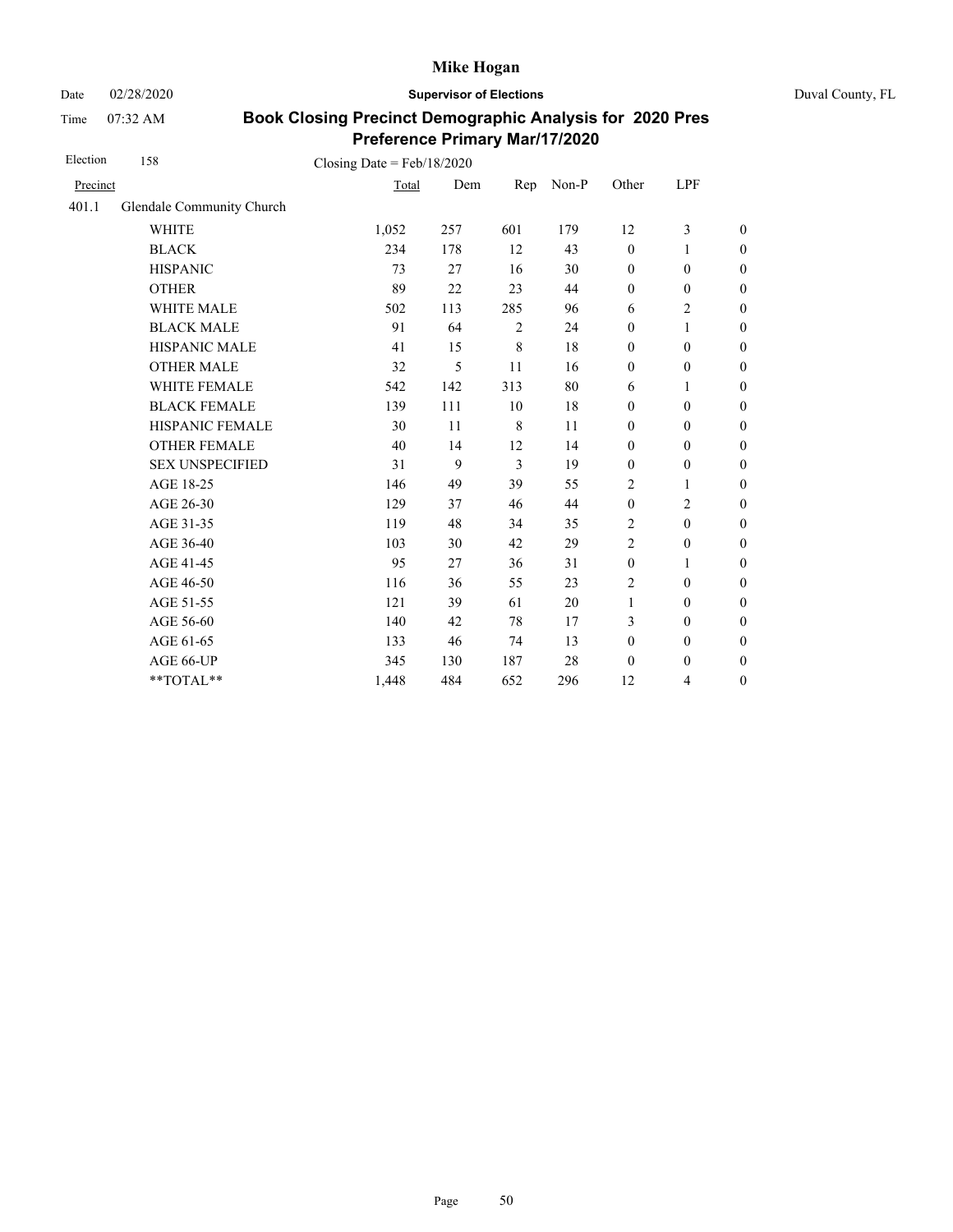Date 02/28/2020 **Supervisor of Elections** Duval County, FL

Time 07:32 AM

| Election | 158                                 | Closing Date = $Feb/18/2020$ |       |       |       |                  |                  |                  |
|----------|-------------------------------------|------------------------------|-------|-------|-------|------------------|------------------|------------------|
| Precinct |                                     | Total                        | Dem   | Rep   | Non-P | Other            | LPF              |                  |
| 402.1    | Iglesia Pentecostal Presencia De Di |                              |       |       |       |                  |                  |                  |
|          | <b>WHITE</b>                        | 2,355                        | 579   | 1,102 | 638   | 22               | 14               | $\boldsymbol{0}$ |
|          | <b>BLACK</b>                        | 845                          | 656   | 36    | 148   | 5                | $\mathbf{0}$     | $\boldsymbol{0}$ |
|          | <b>HISPANIC</b>                     | 469                          | 184   | 100   | 179   | 6                | $\boldsymbol{0}$ | $\boldsymbol{0}$ |
|          | <b>OTHER</b>                        | 612                          | 183   | 167   | 259   | 1                | 2                | $\boldsymbol{0}$ |
|          | <b>WHITE MALE</b>                   | 1,097                        | 216   | 541   | 317   | 14               | 9                | $\boldsymbol{0}$ |
|          | <b>BLACK MALE</b>                   | 357                          | 256   | 16    | 84    | 1                | $\boldsymbol{0}$ | $\boldsymbol{0}$ |
|          | HISPANIC MALE                       | 202                          | 71    | 57    | 69    | 5                | $\mathbf{0}$     | $\boldsymbol{0}$ |
|          | <b>OTHER MALE</b>                   | 241                          | 69    | 71    | 100   | $\boldsymbol{0}$ | 1                | $\boldsymbol{0}$ |
|          | WHITE FEMALE                        | 1,226                        | 361   | 542   | 311   | $\,8\,$          | 4                | $\boldsymbol{0}$ |
|          | <b>BLACK FEMALE</b>                 | 479                          | 392   | 20    | 63    | $\overline{4}$   | $\boldsymbol{0}$ | $\boldsymbol{0}$ |
|          | HISPANIC FEMALE                     | 253                          | 106   | 42    | 104   | 1                | $\boldsymbol{0}$ | $\boldsymbol{0}$ |
|          | <b>OTHER FEMALE</b>                 | 296                          | 99    | 84    | 111   | 1                | 1                | $\boldsymbol{0}$ |
|          | <b>SEX UNSPECIFIED</b>              | 130                          | 32    | 32    | 65    | $\mathbf{0}$     | 1                | $\boldsymbol{0}$ |
|          | AGE 18-25                           | 484                          | 178   | 101   | 193   | 10               | $\overline{c}$   | $\boldsymbol{0}$ |
|          | AGE 26-30                           | 472                          | 160   | 114   | 192   | 5                | $\mathbf{1}$     | $\mathbf{0}$     |
|          | AGE 31-35                           | 418                          | 161   | 95    | 155   | $\overline{4}$   | 3                | $\boldsymbol{0}$ |
|          | AGE 36-40                           | 397                          | 157   | 110   | 126   | $\overline{4}$   | $\boldsymbol{0}$ | $\boldsymbol{0}$ |
|          | AGE 41-45                           | 340                          | 127   | 112   | 99    | $\overline{c}$   | $\boldsymbol{0}$ | $\mathbf{0}$     |
|          | AGE 46-50                           | 341                          | 122   | 116   | 99    | $\overline{c}$   | 2                | $\boldsymbol{0}$ |
|          | AGE 51-55                           | 353                          | 143   | 130   | 78    | $\mathbf{1}$     | $\mathbf{1}$     | $\boldsymbol{0}$ |
|          | AGE 56-60                           | 431                          | 160   | 178   | 90    | $\sqrt{2}$       | 1                | $\boldsymbol{0}$ |
|          | AGE 61-65                           | 326                          | 129   | 122   | 72    | $\overline{c}$   | $\mathbf{1}$     | $\mathbf{0}$     |
|          | AGE 66-UP                           | 718                          | 264   | 327   | 120   | $\overline{2}$   | 5                | $\boldsymbol{0}$ |
|          | **TOTAL**                           | 4,281                        | 1,602 | 1,405 | 1,224 | 34               | 16               | $\boldsymbol{0}$ |
|          |                                     |                              |       |       |       |                  |                  |                  |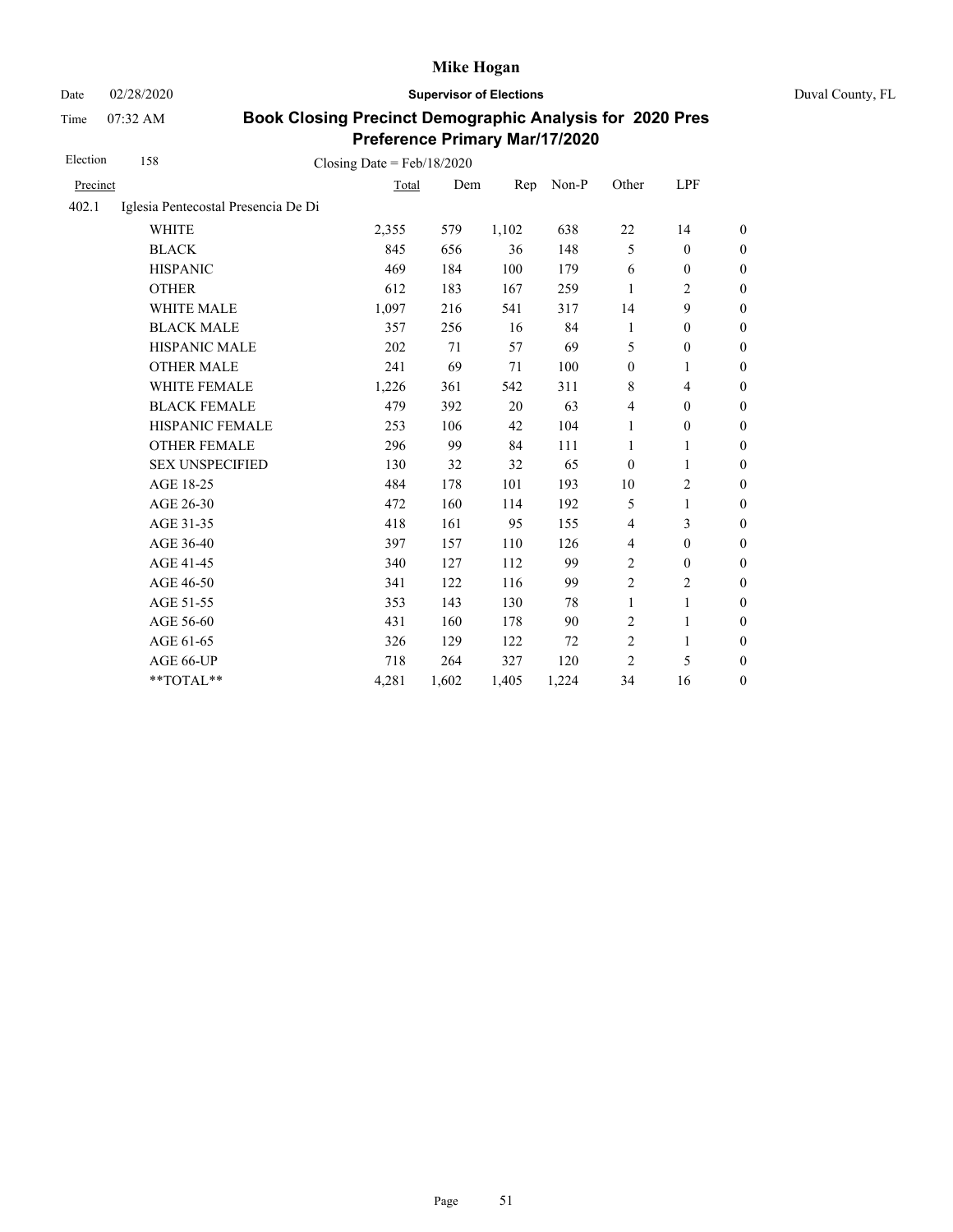Date 02/28/2020 **Supervisor of Elections** Duval County, FL

Time 07:32 AM

| Election | 158                       | Closing Date = $Feb/18/2020$ |     |                 |       |                  |                  |                  |
|----------|---------------------------|------------------------------|-----|-----------------|-------|------------------|------------------|------------------|
| Precinct |                           | Total                        | Dem | Rep             | Non-P | Other            | LPF              |                  |
| 403.1    | <b>Restoration Church</b> |                              |     |                 |       |                  |                  |                  |
|          | <b>WHITE</b>              | 1,194                        | 295 | 619             | 271   | 6                | 3                | $\boldsymbol{0}$ |
|          | <b>BLACK</b>              | 223                          | 160 | 13              | 50    | $\mathbf{0}$     | $\boldsymbol{0}$ | $\boldsymbol{0}$ |
|          | <b>HISPANIC</b>           | 146                          | 56  | 35              | 53    | $\boldsymbol{0}$ | $\overline{c}$   | $\overline{0}$   |
|          | <b>OTHER</b>              | 227                          | 67  | 50              | 105   | 5                | $\boldsymbol{0}$ | $\boldsymbol{0}$ |
|          | WHITE MALE                | 573                          | 122 | 303             | 144   | 1                | 3                | $\boldsymbol{0}$ |
|          | <b>BLACK MALE</b>         | 98                           | 66  | $7\phantom{.0}$ | 25    | $\mathbf{0}$     | $\boldsymbol{0}$ | $\boldsymbol{0}$ |
|          | <b>HISPANIC MALE</b>      | 66                           | 22  | 20              | 23    | $\boldsymbol{0}$ | $\mathbf{1}$     | $\overline{0}$   |
|          | <b>OTHER MALE</b>         | 100                          | 32  | 20              | 44    | $\overline{4}$   | $\boldsymbol{0}$ | $\boldsymbol{0}$ |
|          | WHITE FEMALE              | 607                          | 169 | 308             | 125   | 5                | $\boldsymbol{0}$ | $\boldsymbol{0}$ |
|          | <b>BLACK FEMALE</b>       | 124                          | 93  | 6               | 25    | $\mathbf{0}$     | $\mathbf{0}$     | $\overline{0}$   |
|          | HISPANIC FEMALE           | 76                           | 32  | 15              | 28    | $\boldsymbol{0}$ | 1                | $\boldsymbol{0}$ |
|          | <b>OTHER FEMALE</b>       | 87                           | 28  | 21              | 37    | 1                | $\mathbf{0}$     | $\boldsymbol{0}$ |
|          | <b>SEX UNSPECIFIED</b>    | 59                           | 14  | 17              | 28    | $\boldsymbol{0}$ | $\boldsymbol{0}$ | $\boldsymbol{0}$ |
|          | AGE 18-25                 | 186                          | 59  | 54              | 71    | $\overline{2}$   | $\boldsymbol{0}$ | $\overline{0}$   |
|          | AGE 26-30                 | 156                          | 43  | 43              | 69    | $\mathbf{0}$     | 1                | $\overline{0}$   |
|          | AGE 31-35                 | 157                          | 55  | 41              | 61    | $\mathbf{0}$     | $\boldsymbol{0}$ | $\boldsymbol{0}$ |
|          | AGE 36-40                 | 146                          | 42  | 49              | 52    | $\overline{2}$   | 1                | $\boldsymbol{0}$ |
|          | AGE 41-45                 | 113                          | 37  | 37              | 38    | $\mathbf{1}$     | $\mathbf{0}$     | $\overline{0}$   |
|          | AGE 46-50                 | 138                          | 38  | 60              | 38    | 2                | $\mathbf{0}$     | $\boldsymbol{0}$ |
|          | AGE 51-55                 | 182                          | 61  | 83              | 38    | $\boldsymbol{0}$ | $\mathbf{0}$     | $\overline{0}$   |
|          | AGE 56-60                 | 201                          | 55  | 99              | 43    | $\overline{2}$   | $\overline{c}$   | $\overline{0}$   |
|          | AGE 61-65                 | 178                          | 57  | 90              | 29    | $\mathbf{1}$     | $\mathbf{1}$     | $\overline{0}$   |
|          | AGE 66-UP                 | 333                          | 131 | 161             | 40    | 1                | $\boldsymbol{0}$ | $\boldsymbol{0}$ |
|          | **TOTAL**                 | 1,790                        | 578 | 717             | 479   | 11               | 5                | $\boldsymbol{0}$ |
|          |                           |                              |     |                 |       |                  |                  |                  |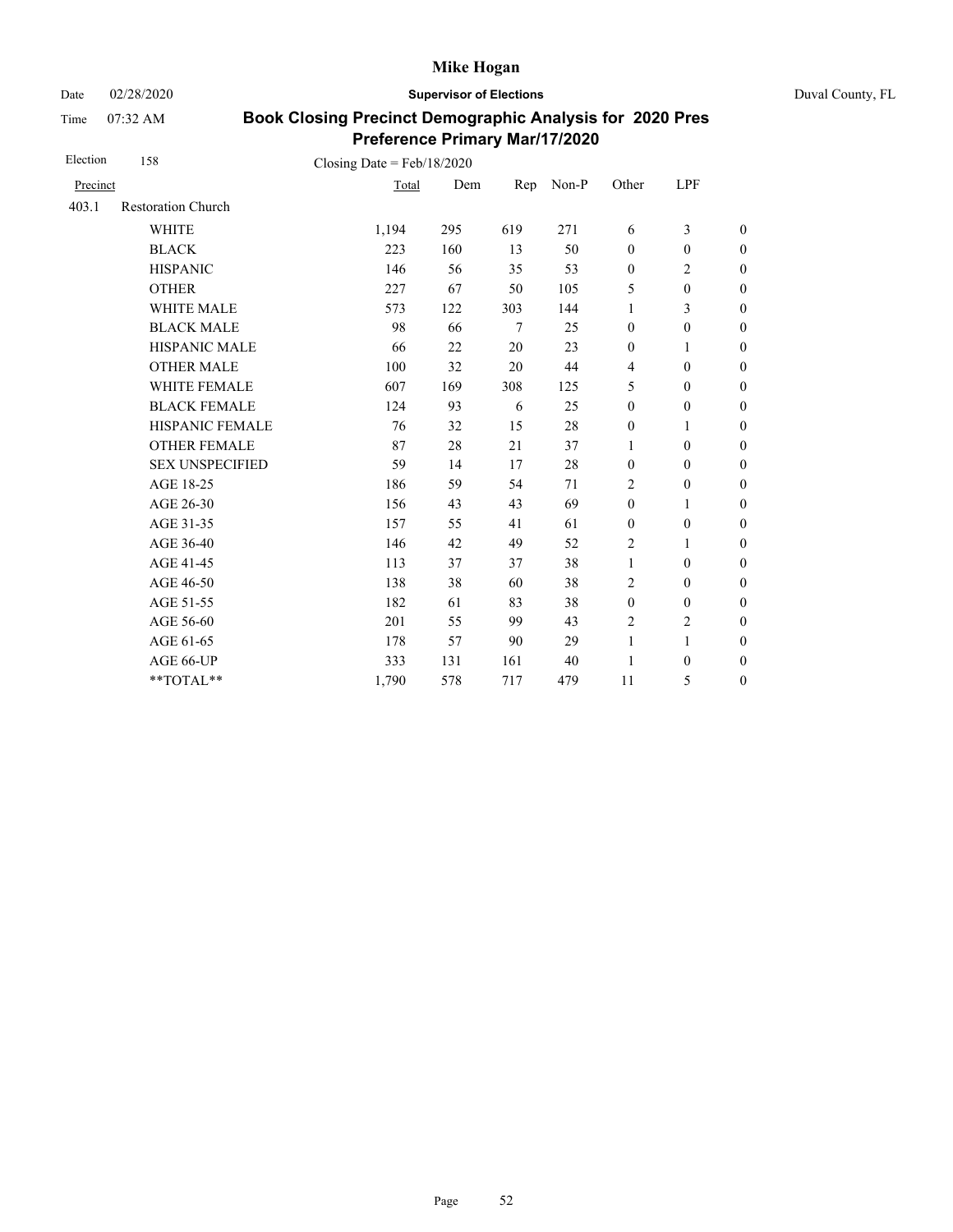Date 02/28/2020 **Supervisor of Elections** Duval County, FL

Time 07:32 AM

| Election | 158                       | Closing Date = $Feb/18/2020$ |                |                |       |                  |                  |                  |
|----------|---------------------------|------------------------------|----------------|----------------|-------|------------------|------------------|------------------|
| Precinct |                           | Total                        | Dem            | Rep            | Non-P | Other            | LPF              |                  |
| 403.2    | <b>Restoration Church</b> |                              |                |                |       |                  |                  |                  |
|          | <b>WHITE</b>              | 509                          | 101            | 287            | 114   | 4                | 3                | $\boldsymbol{0}$ |
|          | <b>BLACK</b>              | 156                          | 120            | $\tau$         | 29    | $\mathbf{0}$     | $\boldsymbol{0}$ | $\boldsymbol{0}$ |
|          | <b>HISPANIC</b>           | 49                           | 19             | 16             | 14    | $\boldsymbol{0}$ | $\boldsymbol{0}$ | $\boldsymbol{0}$ |
|          | <b>OTHER</b>              | 74                           | 33             | 15             | 25    | 1                | $\mathbf{0}$     | $\overline{0}$   |
|          | <b>WHITE MALE</b>         | 258                          | 40             | 161            | 53    | 2                | $\overline{2}$   | $\boldsymbol{0}$ |
|          | <b>BLACK MALE</b>         | 61                           | 43             | $\overline{2}$ | 16    | $\mathbf{0}$     | $\mathbf{0}$     | $\boldsymbol{0}$ |
|          | HISPANIC MALE             | 22                           | 9              | 10             | 3     | $\boldsymbol{0}$ | $\boldsymbol{0}$ | $\overline{0}$   |
|          | <b>OTHER MALE</b>         | 30                           | 15             | 6              | 8     | $\mathbf{1}$     | $\mathbf{0}$     | $\boldsymbol{0}$ |
|          | <b>WHITE FEMALE</b>       | 249                          | 61             | 125            | 60    | $\overline{c}$   | 1                | $\boldsymbol{0}$ |
|          | <b>BLACK FEMALE</b>       | 95                           | 77             | 5              | 13    | $\mathbf{0}$     | $\mathbf{0}$     | $\boldsymbol{0}$ |
|          | HISPANIC FEMALE           | 25                           | 9              | 6              | 10    | $\boldsymbol{0}$ | $\boldsymbol{0}$ | $\boldsymbol{0}$ |
|          | <b>OTHER FEMALE</b>       | 34                           | 15             | 7              | 12    | $\boldsymbol{0}$ | $\mathbf{0}$     | $\boldsymbol{0}$ |
|          | <b>SEX UNSPECIFIED</b>    | 14                           | $\overline{4}$ | $\overline{3}$ | 7     | $\mathbf{0}$     | $\boldsymbol{0}$ | $\boldsymbol{0}$ |
|          | AGE 18-25                 | 87                           | 35             | 16             | 34    | $\overline{c}$   | $\boldsymbol{0}$ | $\boldsymbol{0}$ |
|          | AGE 26-30                 | 80                           | 36             | 24             | 20    | $\mathbf{0}$     | $\mathbf{0}$     | $\overline{0}$   |
|          | AGE 31-35                 | 73                           | 31             | 20             | 21    | $\boldsymbol{0}$ | 1                | $\boldsymbol{0}$ |
|          | AGE 36-40                 | 54                           | 24             | 18             | 12    | $\mathbf{0}$     | $\mathbf{0}$     | $\overline{0}$   |
|          | AGE 41-45                 | 62                           | 14             | 21             | 25    | $\mathbf{1}$     | $\mathbf{1}$     | $\overline{0}$   |
|          | AGE 46-50                 | 57                           | 18             | 24             | 14    | $\mathbf{1}$     | $\boldsymbol{0}$ | $\boldsymbol{0}$ |
|          | AGE 51-55                 | 75                           | 27             | 32             | 15    | $\boldsymbol{0}$ | $\mathbf{1}$     | $\boldsymbol{0}$ |
|          | AGE 56-60                 | 87                           | 29             | 43             | 14    | 1                | $\mathbf{0}$     | $\boldsymbol{0}$ |
|          | AGE 61-65                 | 68                           | 21             | 39             | 8     | $\boldsymbol{0}$ | $\boldsymbol{0}$ | $\boldsymbol{0}$ |
|          | AGE 66-UP                 | 145                          | 38             | 88             | 19    | $\boldsymbol{0}$ | $\boldsymbol{0}$ | $\overline{0}$   |
|          | **TOTAL**                 | 788                          | 273            | 325            | 182   | 5                | 3                | $\boldsymbol{0}$ |
|          |                           |                              |                |                |       |                  |                  |                  |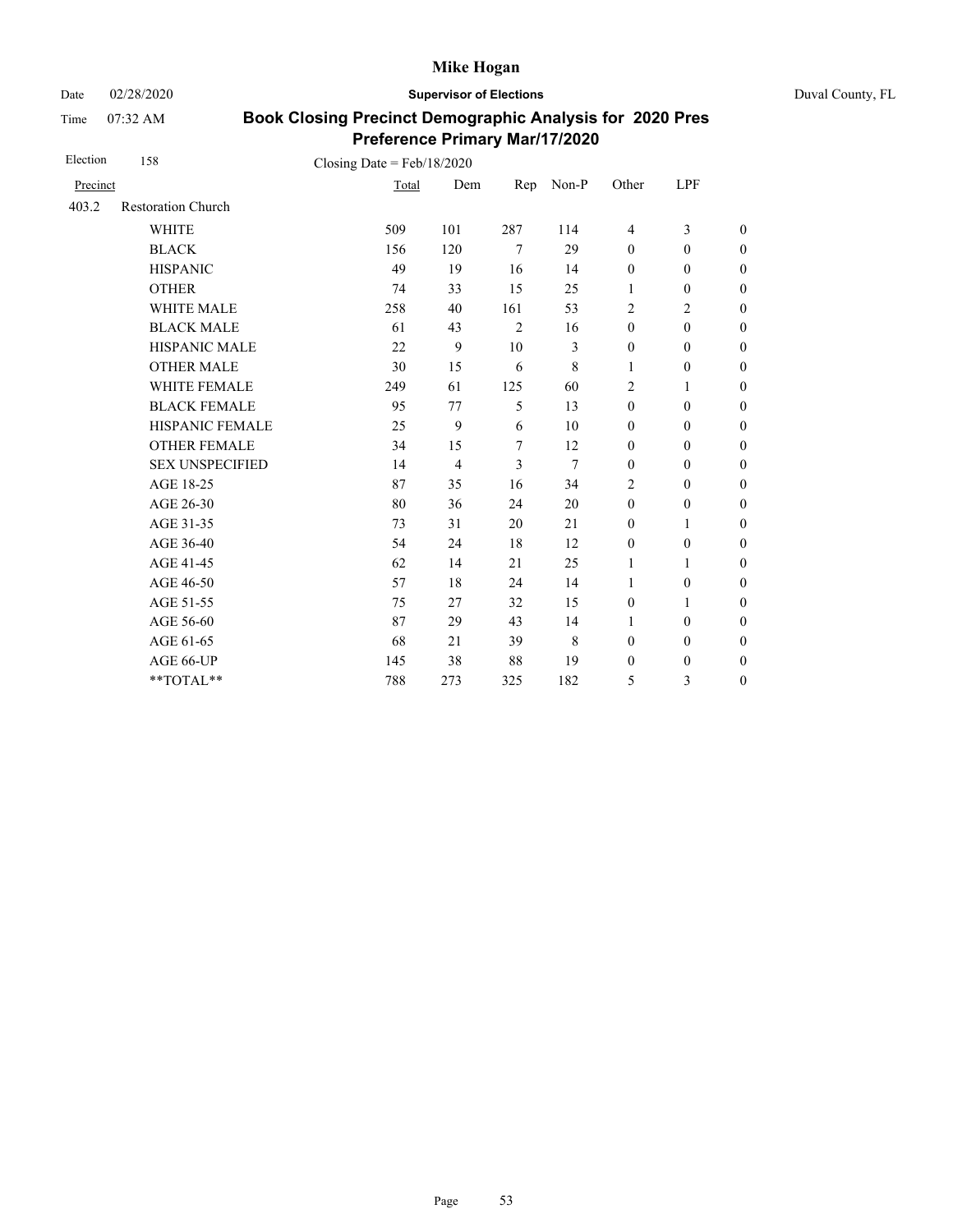Date 02/28/2020 **Supervisor of Elections** Duval County, FL

Time 07:32 AM

| Election | 158                       | Closing Date = $Feb/18/2020$ |       |     |       |                  |                          |                  |
|----------|---------------------------|------------------------------|-------|-----|-------|------------------|--------------------------|------------------|
| Precinct |                           | Total                        | Dem   | Rep | Non-P | Other            | LPF                      |                  |
| 403.3    | <b>Restoration Church</b> |                              |       |     |       |                  |                          |                  |
|          | <b>WHITE</b>              | 1,526                        | 452   | 667 | 379   | 17               | 11                       | $\boldsymbol{0}$ |
|          | <b>BLACK</b>              | 1,025                        | 798   | 42  | 178   | 6                | 1                        | $\boldsymbol{0}$ |
|          | <b>HISPANIC</b>           | 489                          | 210   | 84  | 192   | $\overline{c}$   | $\mathbf{1}$             | $\boldsymbol{0}$ |
|          | <b>OTHER</b>              | 464                          | 188   | 77  | 198   | $\mathbf{1}$     | $\mathbf{0}$             | $\overline{0}$   |
|          | <b>WHITE MALE</b>         | 679                          | 175   | 331 | 159   | 6                | 8                        | $\boldsymbol{0}$ |
|          | <b>BLACK MALE</b>         | 400                          | 276   | 21  | 98    | $\overline{4}$   | 1                        | $\boldsymbol{0}$ |
|          | <b>HISPANIC MALE</b>      | 196                          | 74    | 38  | 83    | 1                | $\boldsymbol{0}$         | $\overline{0}$   |
|          | <b>OTHER MALE</b>         | 180                          | 70    | 31  | 79    | $\theta$         | $\mathbf{0}$             | $\boldsymbol{0}$ |
|          | WHITE FEMALE              | 832                          | 271   | 331 | 216   | 11               | 3                        | $\boldsymbol{0}$ |
|          | <b>BLACK FEMALE</b>       | 609                          | 510   | 21  | 76    | $\sqrt{2}$       | $\boldsymbol{0}$         | $\boldsymbol{0}$ |
|          | HISPANIC FEMALE           | 280                          | 134   | 42  | 102   | $\mathbf{1}$     | 1                        | $\boldsymbol{0}$ |
|          | <b>OTHER FEMALE</b>       | 201                          | 93    | 38  | 69    | 1                | $\boldsymbol{0}$         | $\boldsymbol{0}$ |
|          | <b>SEX UNSPECIFIED</b>    | 127                          | 45    | 17  | 65    | $\boldsymbol{0}$ | $\boldsymbol{0}$         | $\boldsymbol{0}$ |
|          | AGE 18-25                 | 391                          | 172   | 67  | 144   | 7                | 1                        | $\boldsymbol{0}$ |
|          | AGE 26-30                 | 421                          | 173   | 82  | 157   | $\overline{7}$   | $\overline{2}$           | $\overline{0}$   |
|          | AGE 31-35                 | 341                          | 159   | 68  | 112   | $\overline{2}$   | $\boldsymbol{0}$         | $\boldsymbol{0}$ |
|          | AGE 36-40                 | 339                          | 169   | 53  | 109   | $\overline{4}$   | $\overline{\mathcal{L}}$ | $\boldsymbol{0}$ |
|          | AGE 41-45                 | 275                          | 135   | 50  | 87    | $\overline{2}$   | $\mathbf{1}$             | $\overline{0}$   |
|          | AGE 46-50                 | 291                          | 132   | 76  | 79    | $\mathbf{1}$     | 3                        | $\boldsymbol{0}$ |
|          | AGE 51-55                 | 267                          | 131   | 75  | 60    | $\mathbf{0}$     | $\mathbf{1}$             | $\boldsymbol{0}$ |
|          | AGE 56-60                 | 307                          | 149   | 100 | 57    | $\mathbf{0}$     | 1                        | $\boldsymbol{0}$ |
|          | AGE 61-65                 | 295                          | 131   | 108 | 55    | 1                | $\boldsymbol{0}$         | $\boldsymbol{0}$ |
|          | AGE 66-UP                 | 575                          | 295   | 191 | 87    | $\overline{2}$   | $\mathbf{0}$             | $\overline{0}$   |
|          | $**TOTAL**$               | 3,504                        | 1,648 | 870 | 947   | 26               | 13                       | $\boldsymbol{0}$ |
|          |                           |                              |       |     |       |                  |                          |                  |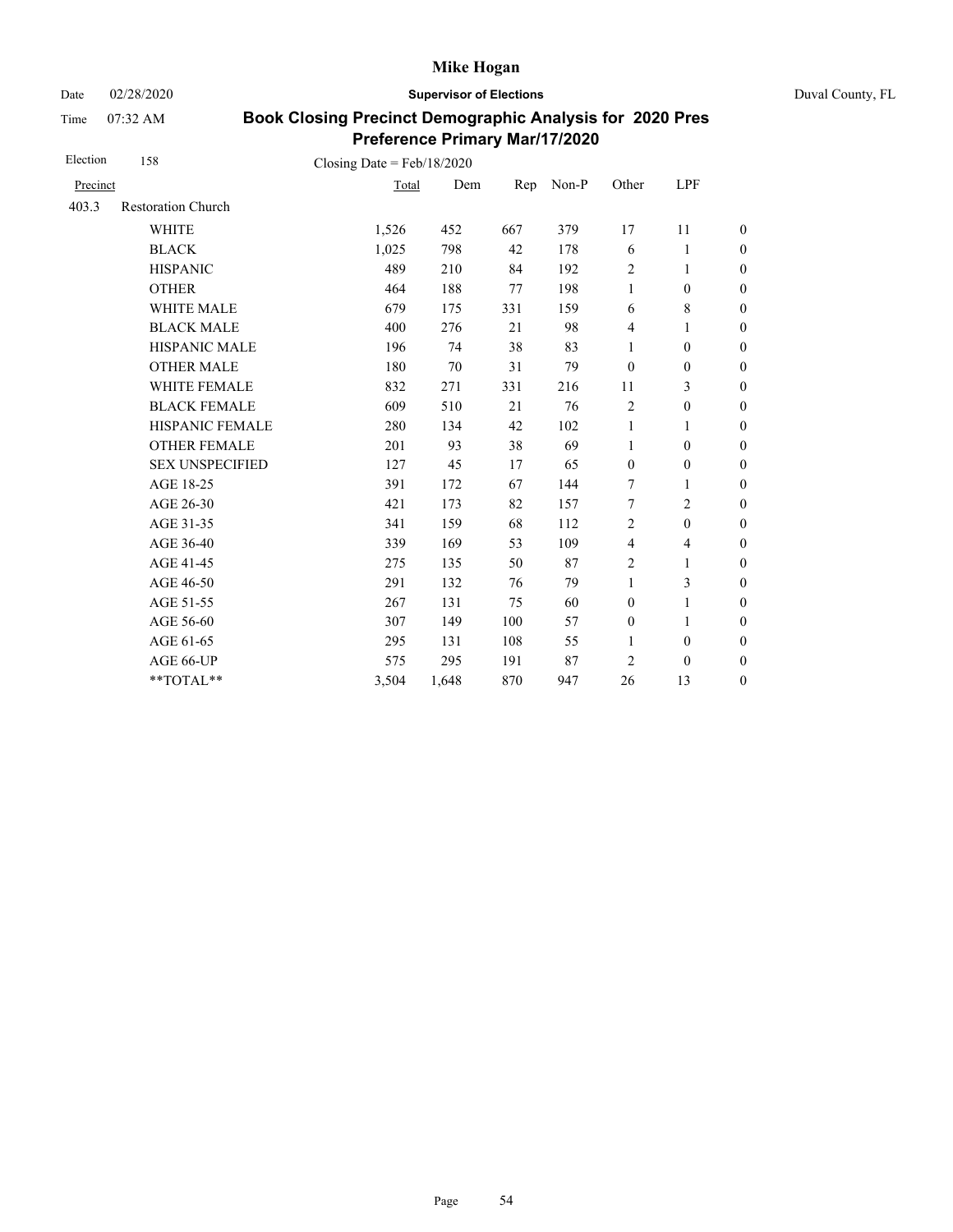Date 02/28/2020 **Supervisor of Elections** Duval County, FL

Time 07:32 AM

| Election | 158                         | Closing Date = $Feb/18/2020$ |     |       |       |                  |                  |                  |
|----------|-----------------------------|------------------------------|-----|-------|-------|------------------|------------------|------------------|
| Precinct |                             | Total                        | Dem | Rep   | Non-P | Other            | LPF              |                  |
| 404.1    | Holiday Hill Baptist Church |                              |     |       |       |                  |                  |                  |
|          | <b>WHITE</b>                | 2,429                        | 577 | 1,426 | 388   | 23               | 15               | $\boldsymbol{0}$ |
|          | <b>BLACK</b>                | 178                          | 146 | 8     | 21    | 3                | $\boldsymbol{0}$ | $\boldsymbol{0}$ |
|          | <b>HISPANIC</b>             | 103                          | 39  | 31    | 32    | 1                | $\mathbf{0}$     | $\boldsymbol{0}$ |
|          | <b>OTHER</b>                | 178                          | 50  | 46    | 80    | 1                | 1                | $\overline{0}$   |
|          | <b>WHITE MALE</b>           | 1,126                        | 234 | 663   | 206   | 13               | 10               | $\boldsymbol{0}$ |
|          | <b>BLACK MALE</b>           | 93                           | 73  | 3     | 14    | 3                | $\boldsymbol{0}$ | $\boldsymbol{0}$ |
|          | HISPANIC MALE               | 54                           | 18  | 15    | 20    | 1                | $\boldsymbol{0}$ | $\boldsymbol{0}$ |
|          | <b>OTHER MALE</b>           | 72                           | 16  | 19    | 35    | 1                | 1                | $\boldsymbol{0}$ |
|          | WHITE FEMALE                | 1,272                        | 337 | 745   | 175   | 10               | 5                | $\boldsymbol{0}$ |
|          | <b>BLACK FEMALE</b>         | 82                           | 71  | 5     | 6     | $\mathbf{0}$     | $\boldsymbol{0}$ | $\boldsymbol{0}$ |
|          | HISPANIC FEMALE             | 48                           | 21  | 16    | 11    | $\boldsymbol{0}$ | $\mathbf{0}$     | $\overline{0}$   |
|          | <b>OTHER FEMALE</b>         | 71                           | 26  | 18    | 27    | $\mathbf{0}$     | $\mathbf{0}$     | $\overline{0}$   |
|          | <b>SEX UNSPECIFIED</b>      | 70                           | 16  | 27    | 27    | $\boldsymbol{0}$ | $\boldsymbol{0}$ | $\boldsymbol{0}$ |
|          | AGE 18-25                   | 249                          | 60  | 97    | 89    | $\overline{c}$   | $\mathbf{1}$     | $\boldsymbol{0}$ |
|          | AGE 26-30                   | 236                          | 50  | 107   | 70    | 6                | 3                | $\boldsymbol{0}$ |
|          | AGE 31-35                   | 247                          | 67  | 106   | 66    | 3                | 5                | $\boldsymbol{0}$ |
|          | AGE 36-40                   | 236                          | 79  | 104   | 48    | $\overline{4}$   | 1                | $\boldsymbol{0}$ |
|          | AGE 41-45                   | 194                          | 57  | 87    | 42    | 6                | $\overline{c}$   | $\overline{0}$   |
|          | AGE 46-50                   | 218                          | 58  | 118   | 40    | 2                | $\boldsymbol{0}$ | $\boldsymbol{0}$ |
|          | AGE 51-55                   | 210                          | 48  | 127   | 33    | $\overline{2}$   | $\boldsymbol{0}$ | $\boldsymbol{0}$ |
|          | AGE 56-60                   | 277                          | 69  | 147   | 55    | 3                | 3                | $\boldsymbol{0}$ |
|          | AGE 61-65                   | 279                          | 87  | 168   | 23    | $\boldsymbol{0}$ | $\mathbf{1}$     | $\boldsymbol{0}$ |
|          | AGE 66-UP                   | 742                          | 237 | 450   | 55    | $\mathbf{0}$     | $\mathbf{0}$     | $\overline{0}$   |
|          | **TOTAL**                   | 2,888                        | 812 | 1,511 | 521   | 28               | 16               | $\overline{0}$   |
|          |                             |                              |     |       |       |                  |                  |                  |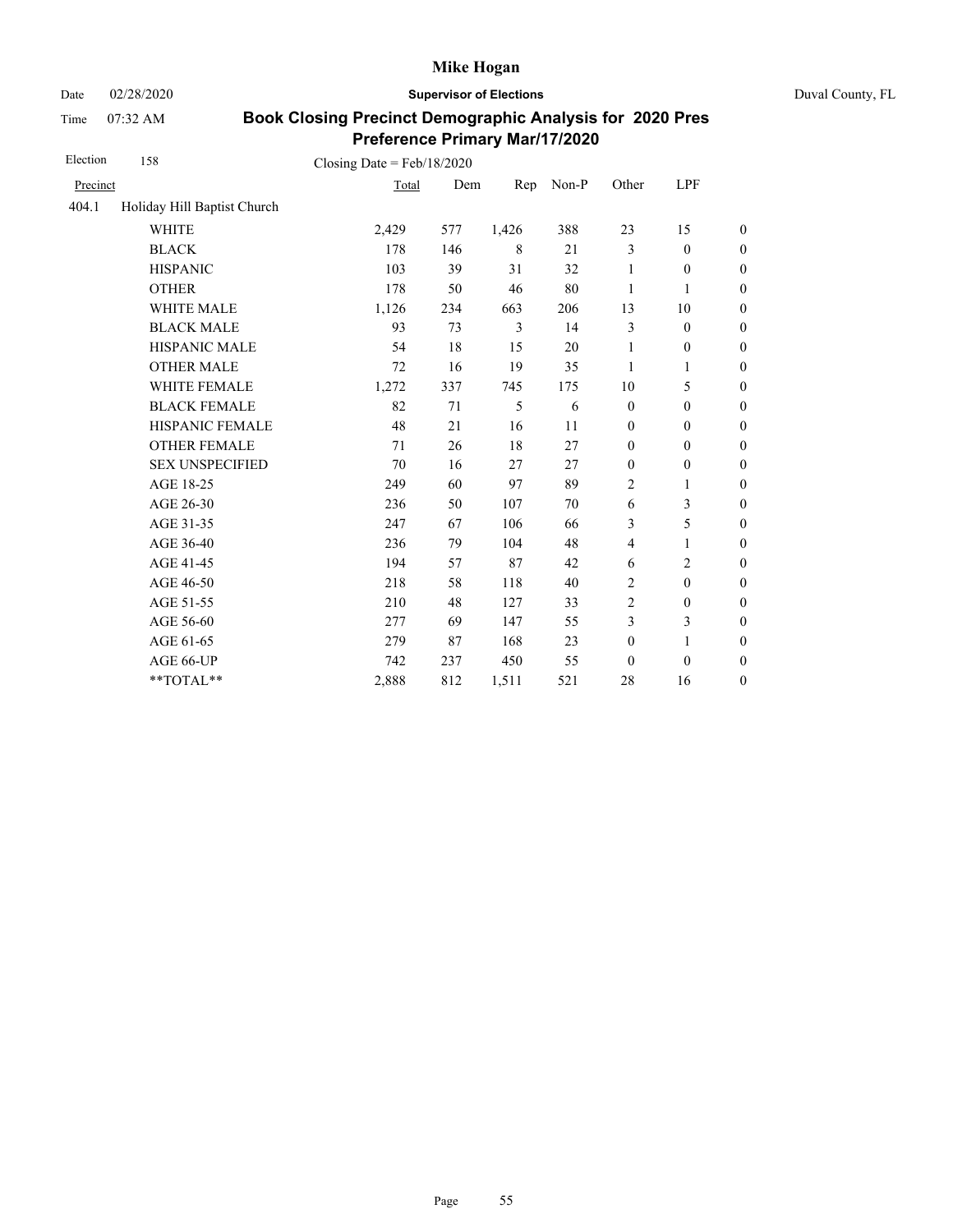Date 02/28/2020 **Supervisor of Elections** Duval County, FL

Time 07:32 AM

| Election | 158                                |       |     |              |       |                  |                         |                  |
|----------|------------------------------------|-------|-----|--------------|-------|------------------|-------------------------|------------------|
| Precinct |                                    | Total | Dem | Rep          | Non-P | Other            | LPF                     |                  |
| 405.1    | Harvest Time Christian Fellowship, |       |     |              |       |                  |                         |                  |
|          | <b>WHITE</b>                       | 670   | 188 | 336          | 135   | 6                | 5                       | $\overline{0}$   |
|          | <b>BLACK</b>                       | 138   | 109 | 6            | 23    | $\mathbf{0}$     | $\mathbf{0}$            | $\theta$         |
|          | <b>HISPANIC</b>                    | 80    | 26  | 17           | 37    | $\mathbf{0}$     | $\boldsymbol{0}$        | $\boldsymbol{0}$ |
|          | <b>OTHER</b>                       | 81    | 22  | 21           | 38    | $\boldsymbol{0}$ | $\boldsymbol{0}$        | $\boldsymbol{0}$ |
|          | WHITE MALE                         | 314   | 73  | 176          | 59    | 4                | $\overline{c}$          | $\boldsymbol{0}$ |
|          | <b>BLACK MALE</b>                  | 58    | 43  | 5            | 10    | $\boldsymbol{0}$ | $\boldsymbol{0}$        | $\boldsymbol{0}$ |
|          | <b>HISPANIC MALE</b>               | 30    | 13  | 6            | 11    | $\mathbf{0}$     | $\mathbf{0}$            | $\boldsymbol{0}$ |
|          | <b>OTHER MALE</b>                  | 28    | 7   | 9            | 12    | $\boldsymbol{0}$ | $\boldsymbol{0}$        | $\overline{0}$   |
|          | <b>WHITE FEMALE</b>                | 348   | 113 | 156          | 74    | 2                | 3                       | $\overline{0}$   |
|          | <b>BLACK FEMALE</b>                | 76    | 64  | $\mathbf{1}$ | 11    | $\mathbf{0}$     | $\mathbf{0}$            | $\overline{0}$   |
|          | HISPANIC FEMALE                    | 48    | 12  | 10           | 26    | $\boldsymbol{0}$ | $\boldsymbol{0}$        | $\boldsymbol{0}$ |
|          | <b>OTHER FEMALE</b>                | 40    | 14  | $\,8\,$      | 18    | $\mathbf{0}$     | $\boldsymbol{0}$        | $\boldsymbol{0}$ |
|          | <b>SEX UNSPECIFIED</b>             | 27    | 6   | 9            | 12    | $\mathbf{0}$     | $\boldsymbol{0}$        | $\boldsymbol{0}$ |
|          | AGE 18-25                          | 97    | 30  | 21           | 46    | $\mathbf{0}$     | $\mathbf{0}$            | $\boldsymbol{0}$ |
|          | AGE 26-30                          | 95    | 30  | 30           | 34    | 1                | $\boldsymbol{0}$        | $\overline{0}$   |
|          | AGE 31-35                          | 95    | 35  | 31           | 26    | 1                | $\overline{c}$          | $\boldsymbol{0}$ |
|          | AGE 36-40                          | 89    | 30  | 31           | 23    | $\overline{2}$   | $\overline{\mathbf{3}}$ | $\boldsymbol{0}$ |
|          | AGE 41-45                          | 71    | 25  | 20           | 25    | $\mathbf{1}$     | $\boldsymbol{0}$        | $\boldsymbol{0}$ |
|          | AGE 46-50                          | 75    | 24  | 31           | 20    | $\boldsymbol{0}$ | $\boldsymbol{0}$        | $\boldsymbol{0}$ |
|          | AGE 51-55                          | 62    | 22  | 28           | 12    | $\mathbf{0}$     | $\boldsymbol{0}$        | $\boldsymbol{0}$ |
|          | AGE 56-60                          | 113   | 34  | 66           | 13    | $\mathbf{0}$     | $\mathbf{0}$            | $\boldsymbol{0}$ |
|          | AGE 61-65                          | 81    | 31  | 41           | 8     | $\mathbf{1}$     | $\boldsymbol{0}$        | $\overline{0}$   |
|          | AGE 66-UP                          | 191   | 84  | 81           | 26    | $\boldsymbol{0}$ | $\boldsymbol{0}$        | $\boldsymbol{0}$ |
|          | **TOTAL**                          | 969   | 345 | 380          | 233   | 6                | 5                       | $\boldsymbol{0}$ |
|          |                                    |       |     |              |       |                  |                         |                  |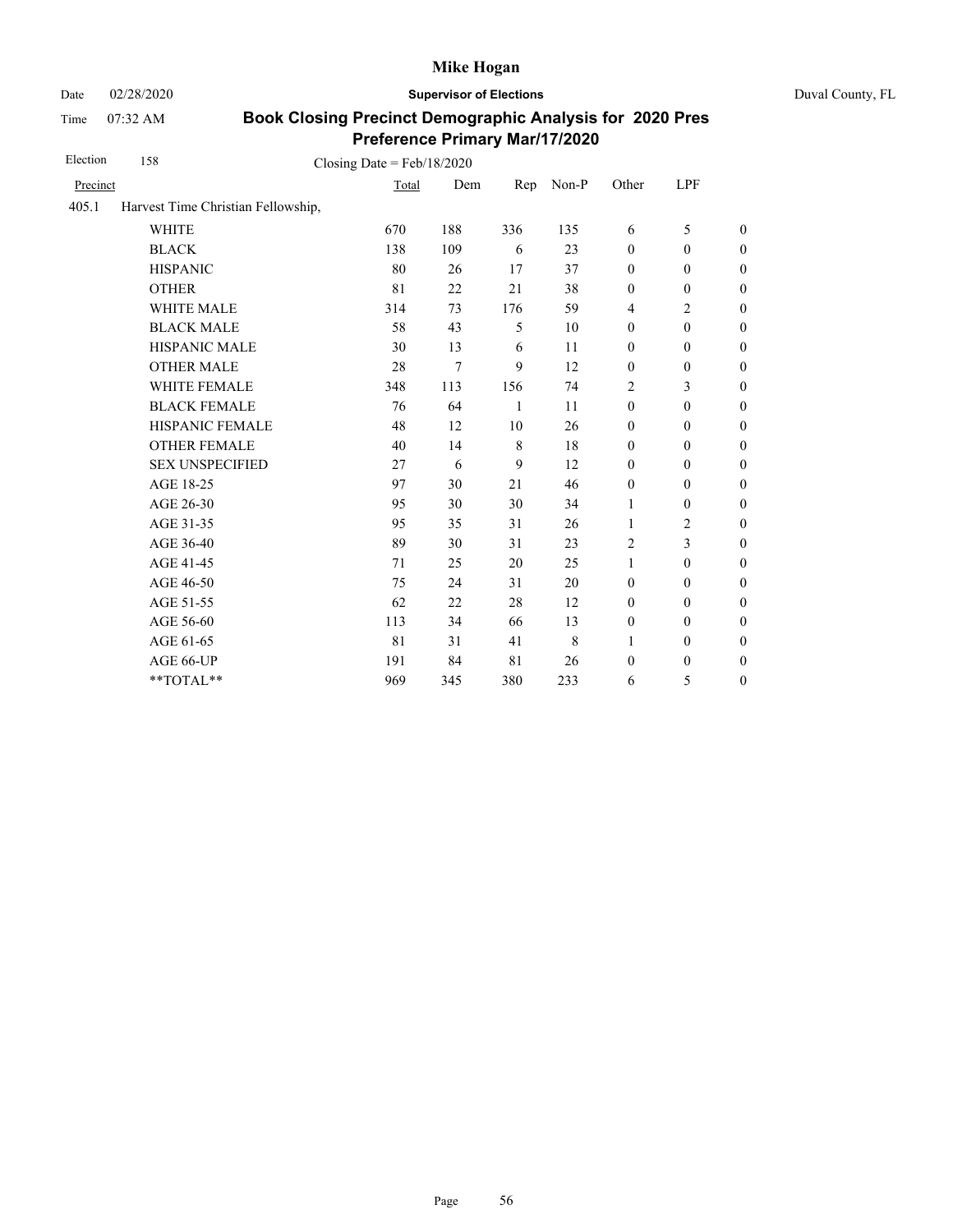Date 02/28/2020 **Supervisor of Elections** Duval County, FL

Time 07:32 AM

| Election | 158                                | Closing Date = $Feb/18/2020$ |     |                |       |                  |                  |                  |
|----------|------------------------------------|------------------------------|-----|----------------|-------|------------------|------------------|------------------|
| Precinct |                                    | Total                        | Dem | Rep            | Non-P | Other            | LPF              |                  |
| 405.2    | Harvest Time Christian Fellowship, |                              |     |                |       |                  |                  |                  |
|          | <b>WHITE</b>                       | 326                          | 103 | 119            | 96    | 7                | $\mathbf{1}$     | $\boldsymbol{0}$ |
|          | <b>BLACK</b>                       | 437                          | 335 | 16             | 83    | 1                | $\overline{c}$   | $\boldsymbol{0}$ |
|          | <b>HISPANIC</b>                    | 89                           | 42  | 19             | 27    | 1                | $\mathbf{0}$     | $\boldsymbol{0}$ |
|          | <b>OTHER</b>                       | 101                          | 32  | 23             | 46    | $\boldsymbol{0}$ | $\boldsymbol{0}$ | $\overline{0}$   |
|          | WHITE MALE                         | 143                          | 39  | 58             | 43    | 2                | 1                | $\boldsymbol{0}$ |
|          | <b>BLACK MALE</b>                  | 184                          | 130 | 12             | 41    | $\mathbf{0}$     | 1                | $\boldsymbol{0}$ |
|          | <b>HISPANIC MALE</b>               | 40                           | 17  | 9              | 13    | 1                | $\mathbf{0}$     | $\overline{0}$   |
|          | <b>OTHER MALE</b>                  | 32                           | 9   | 6              | 17    | $\mathbf{0}$     | $\mathbf{0}$     | $\overline{0}$   |
|          | WHITE FEMALE                       | 177                          | 62  | 58             | 52    | 5                | $\mathbf{0}$     | $\overline{0}$   |
|          | <b>BLACK FEMALE</b>                | 244                          | 200 | $\overline{4}$ | 38    | 1                | 1                | $\overline{0}$   |
|          | HISPANIC FEMALE                    | 47                           | 25  | $\,8\,$        | 14    | $\boldsymbol{0}$ | $\boldsymbol{0}$ | $\boldsymbol{0}$ |
|          | <b>OTHER FEMALE</b>                | 50                           | 16  | 15             | 19    | $\mathbf{0}$     | $\mathbf{0}$     | $\boldsymbol{0}$ |
|          | <b>SEX UNSPECIFIED</b>             | 36                           | 14  | $\tau$         | 15    | $\mathbf{0}$     | $\mathbf{0}$     | $\boldsymbol{0}$ |
|          | AGE 18-25                          | 146                          | 69  | 21             | 55    | 1                | $\mathbf{0}$     | $\boldsymbol{0}$ |
|          | AGE 26-30                          | 114                          | 60  | 17             | 37    | $\boldsymbol{0}$ | $\boldsymbol{0}$ | $\overline{0}$   |
|          | AGE 31-35                          | 122                          | 69  | 12             | 38    | 2                | 1                | $\boldsymbol{0}$ |
|          | AGE 36-40                          | 90                           | 54  | 17             | 17    | $\mathbf{1}$     | 1                | $\boldsymbol{0}$ |
|          | AGE 41-45                          | 76                           | 36  | 13             | 26    | $\mathbf{1}$     | $\boldsymbol{0}$ | $\overline{0}$   |
|          | AGE 46-50                          | 79                           | 44  | 15             | 20    | $\boldsymbol{0}$ | $\boldsymbol{0}$ | $\boldsymbol{0}$ |
|          | AGE 51-55                          | 93                           | 57  | 16             | 19    | 1                | $\boldsymbol{0}$ | $\boldsymbol{0}$ |
|          | AGE 56-60                          | 89                           | 49  | 24             | 14    | 1                | 1                | $\boldsymbol{0}$ |
|          | AGE 61-65                          | 56                           | 27  | 20             | 9     | $\boldsymbol{0}$ | $\boldsymbol{0}$ | $\boldsymbol{0}$ |
|          | AGE 66-UP                          | 86                           | 45  | 22             | 17    | 2                | $\boldsymbol{0}$ | $\boldsymbol{0}$ |
|          | **TOTAL**                          | 953                          | 512 | 177            | 252   | 9                | 3                | $\boldsymbol{0}$ |
|          |                                    |                              |     |                |       |                  |                  |                  |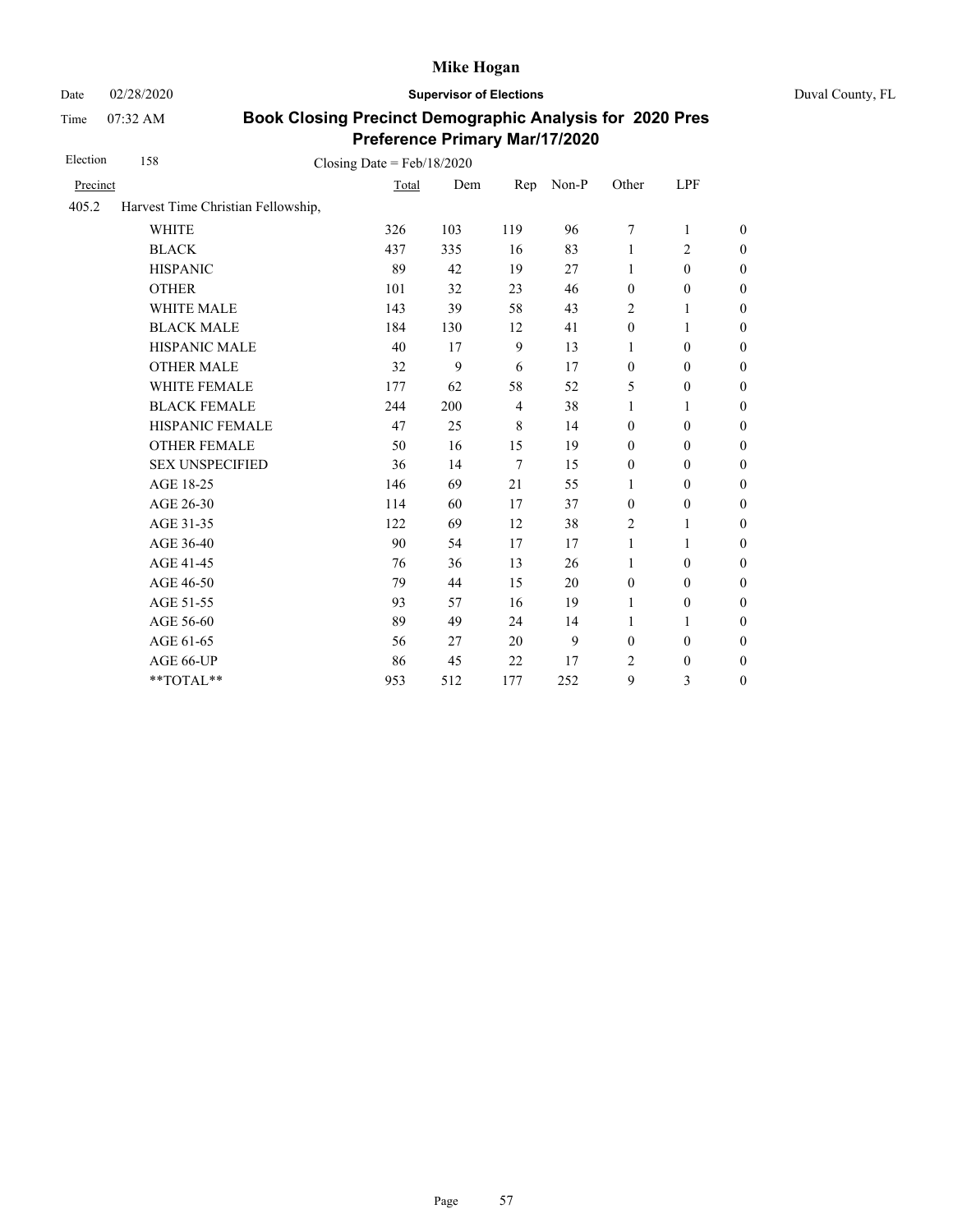Date 02/28/2020 **Supervisor of Elections** Duval County, FL

Time 07:32 AM

| Election | 158                       | Closing Date = $Feb/18/2020$ |       |       |       |                |                         |                  |
|----------|---------------------------|------------------------------|-------|-------|-------|----------------|-------------------------|------------------|
| Precinct |                           | Total                        | Dem   | Rep   | Non-P | Other          | LPF                     |                  |
| 407.1    | Southpoint Baptist Church |                              |       |       |       |                |                         |                  |
|          | <b>WHITE</b>              | 3,917                        | 961   | 2,058 | 827   | 40             | 31                      | $\boldsymbol{0}$ |
|          | <b>BLACK</b>              | 929                          | 718   | 42    | 158   | 11             | $\boldsymbol{0}$        | $\boldsymbol{0}$ |
|          | <b>HISPANIC</b>           | 386                          | 160   | 83    | 138   | $\overline{4}$ | 1                       | $\boldsymbol{0}$ |
|          | <b>OTHER</b>              | 841                          | 290   | 190   | 352   | 7              | $\overline{2}$          | $\overline{0}$   |
|          | WHITE MALE                | 1,847                        | 381   | 1,009 | 416   | 22             | 19                      | $\mathbf{0}$     |
|          | <b>BLACK MALE</b>         | 370                          | 276   | 15    | 76    | $\mathfrak{Z}$ | $\mathbf{0}$            | $\boldsymbol{0}$ |
|          | <b>HISPANIC MALE</b>      | 163                          | 68    | 39    | 55    | 1              | $\mathbf{0}$            | $\overline{0}$   |
|          | <b>OTHER MALE</b>         | 358                          | 119   | 76    | 158   | $\overline{4}$ | 1                       | $\theta$         |
|          | WHITE FEMALE              | 2,028                        | 567   | 1,034 | 398   | 17             | 12                      | $\boldsymbol{0}$ |
|          | <b>BLACK FEMALE</b>       | 546                          | 432   | 26    | 80    | $\,8\,$        | $\mathbf{0}$            | $\boldsymbol{0}$ |
|          | HISPANIC FEMALE           | 218                          | 90    | 43    | 81    | 3              | 1                       | $\mathbf{0}$     |
|          | <b>OTHER FEMALE</b>       | 377                          | 147   | 94    | 133   | 3              | $\boldsymbol{0}$        | $\boldsymbol{0}$ |
|          | <b>SEX UNSPECIFIED</b>    | 166                          | 49    | 37    | 78    | 1              | 1                       | $\mathbf{0}$     |
|          | AGE 18-25                 | 691                          | 261   | 226   | 191   | 11             | 2                       | $\mathbf{0}$     |
|          | AGE 26-30                 | 832                          | 308   | 266   | 239   | 11             | $\,$ $\,$               | $\mathbf{0}$     |
|          | AGE 31-35                 | 746                          | 287   | 215   | 228   | 13             | 3                       | $\boldsymbol{0}$ |
|          | AGE 36-40                 | 557                          | 195   | 178   | 172   | $\,$ 8 $\,$    | $\overline{4}$          | $\boldsymbol{0}$ |
|          | AGE 41-45                 | 478                          | 173   | 146   | 148   | 5              | 6                       | $\boldsymbol{0}$ |
|          | AGE 46-50                 | 476                          | 160   | 188   | 123   | 3              | 2                       | $\boldsymbol{0}$ |
|          | AGE 51-55                 | 452                          | 145   | 216   | 87    | $\mathbf{1}$   | 3                       | $\boldsymbol{0}$ |
|          | AGE 56-60                 | 438                          | 141   | 211   | 81    | 1              | $\overline{\mathbf{4}}$ | $\boldsymbol{0}$ |
|          | AGE 61-65                 | 395                          | 138   | 188   | 62    | 5              | $\overline{c}$          | $\boldsymbol{0}$ |
|          | AGE 66-UP                 | 1,007                        | 320   | 539   | 144   | $\overline{4}$ | $\mathbf{0}$            | $\boldsymbol{0}$ |
|          | **TOTAL**                 | 6,073                        | 2,129 | 2,373 | 1,475 | 62             | 34                      | $\boldsymbol{0}$ |
|          |                           |                              |       |       |       |                |                         |                  |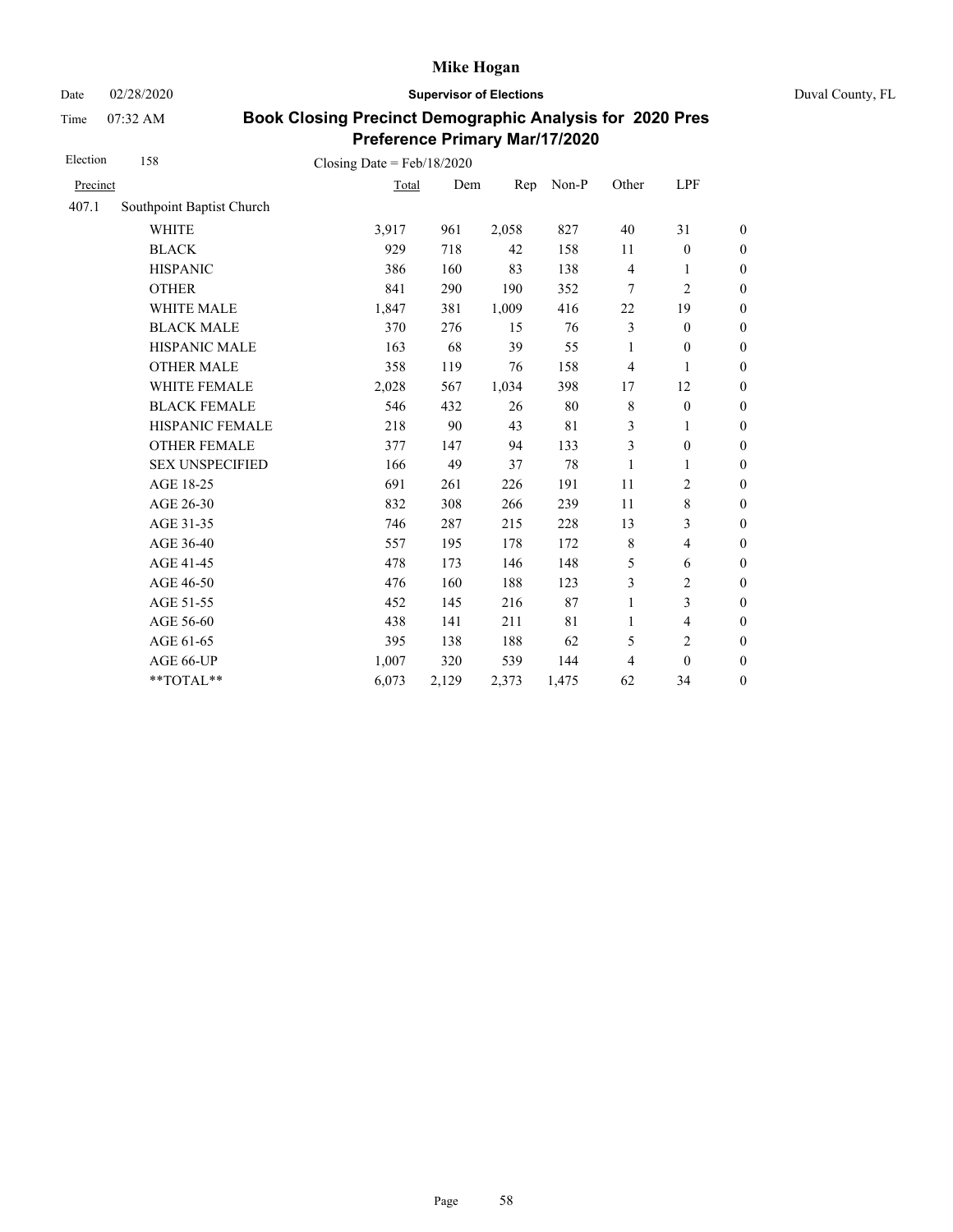Date 02/28/2020 **Supervisor of Elections** Duval County, FL

Time 07:32 AM

| Election | 158                        | Closing Date = $Feb/18/2020$ |       |        |       |                  |                  |                  |
|----------|----------------------------|------------------------------|-------|--------|-------|------------------|------------------|------------------|
| Precinct |                            | Total                        | Dem   | Rep    | Non-P | Other            | LPF              |                  |
| 408.1    | Dean Road Church of Christ |                              |       |        |       |                  |                  |                  |
|          | <b>WHITE</b>               | 2,848                        | 651   | 1,602  | 559   | 25               | 11               | $\boldsymbol{0}$ |
|          | <b>BLACK</b>               | 382                          | 301   | 16     | 61    | 3                | 1                | $\boldsymbol{0}$ |
|          | <b>HISPANIC</b>            | 234                          | 88    | 59     | 86    | 1                | $\mathbf{0}$     | $\boldsymbol{0}$ |
|          | <b>OTHER</b>               | 278                          | 73    | 84     | 121   | $\mathbf{0}$     | $\boldsymbol{0}$ | $\overline{0}$   |
|          | WHITE MALE                 | 1,321                        | 252   | 760    | 291   | 10               | 8                | $\boldsymbol{0}$ |
|          | <b>BLACK MALE</b>          | 144                          | 107   | 8      | 27    | 1                | 1                | $\boldsymbol{0}$ |
|          | <b>HISPANIC MALE</b>       | 109                          | 36    | 29     | 44    | $\mathbf{0}$     | $\mathbf{0}$     | $\overline{0}$   |
|          | <b>OTHER MALE</b>          | 106                          | 27    | 26     | 53    | $\mathbf{0}$     | $\mathbf{0}$     | $\boldsymbol{0}$ |
|          | WHITE FEMALE               | 1,492                        | 390   | 827    | 257   | 15               | 3                | $\mathbf{0}$     |
|          | <b>BLACK FEMALE</b>        | 229                          | 187   | $\tau$ | 33    | $\overline{2}$   | $\mathbf{0}$     | $\mathbf{0}$     |
|          | HISPANIC FEMALE            | 116                          | 50    | 27     | 38    | 1                | $\boldsymbol{0}$ | $\boldsymbol{0}$ |
|          | <b>OTHER FEMALE</b>        | 122                          | 36    | 49     | 37    | $\mathbf{0}$     | $\mathbf{0}$     | $\boldsymbol{0}$ |
|          | <b>SEX UNSPECIFIED</b>     | 103                          | 28    | 28     | 47    | $\mathbf{0}$     | $\mathbf{0}$     | $\boldsymbol{0}$ |
|          | AGE 18-25                  | 352                          | 100   | 104    | 140   | 7                | 1                | $\boldsymbol{0}$ |
|          | AGE 26-30                  | 318                          | 87    | 126    | 100   | $\overline{4}$   | $\mathbf{1}$     | $\overline{0}$   |
|          | AGE 31-35                  | 354                          | 108   | 128    | 113   | $\overline{4}$   | 1                | $\boldsymbol{0}$ |
|          | AGE 36-40                  | 295                          | 84    | 122    | 82    | 3                | $\overline{4}$   | $\boldsymbol{0}$ |
|          | AGE 41-45                  | 241                          | 65    | 107    | 66    | $\overline{2}$   | $\mathbf{1}$     | $\boldsymbol{0}$ |
|          | AGE 46-50                  | 274                          | 75    | 137    | 56    | 3                | 3                | $\boldsymbol{0}$ |
|          | AGE 51-55                  | 314                          | 79    | 174    | 60    | $\mathbf{1}$     | $\mathbf{0}$     | $\boldsymbol{0}$ |
|          | AGE 56-60                  | 369                          | 98    | 197    | 74    | $\boldsymbol{0}$ | $\mathbf{0}$     | $\boldsymbol{0}$ |
|          | AGE 61-65                  | 357                          | 105   | 199    | 51    | $\overline{2}$   | $\boldsymbol{0}$ | $\boldsymbol{0}$ |
|          | AGE 66-UP                  | 866                          | 311   | 466    | 85    | 3                | 1                | $\boldsymbol{0}$ |
|          | **TOTAL**                  | 3,742                        | 1,113 | 1,761  | 827   | 29               | 12               | $\boldsymbol{0}$ |
|          |                            |                              |       |        |       |                  |                  |                  |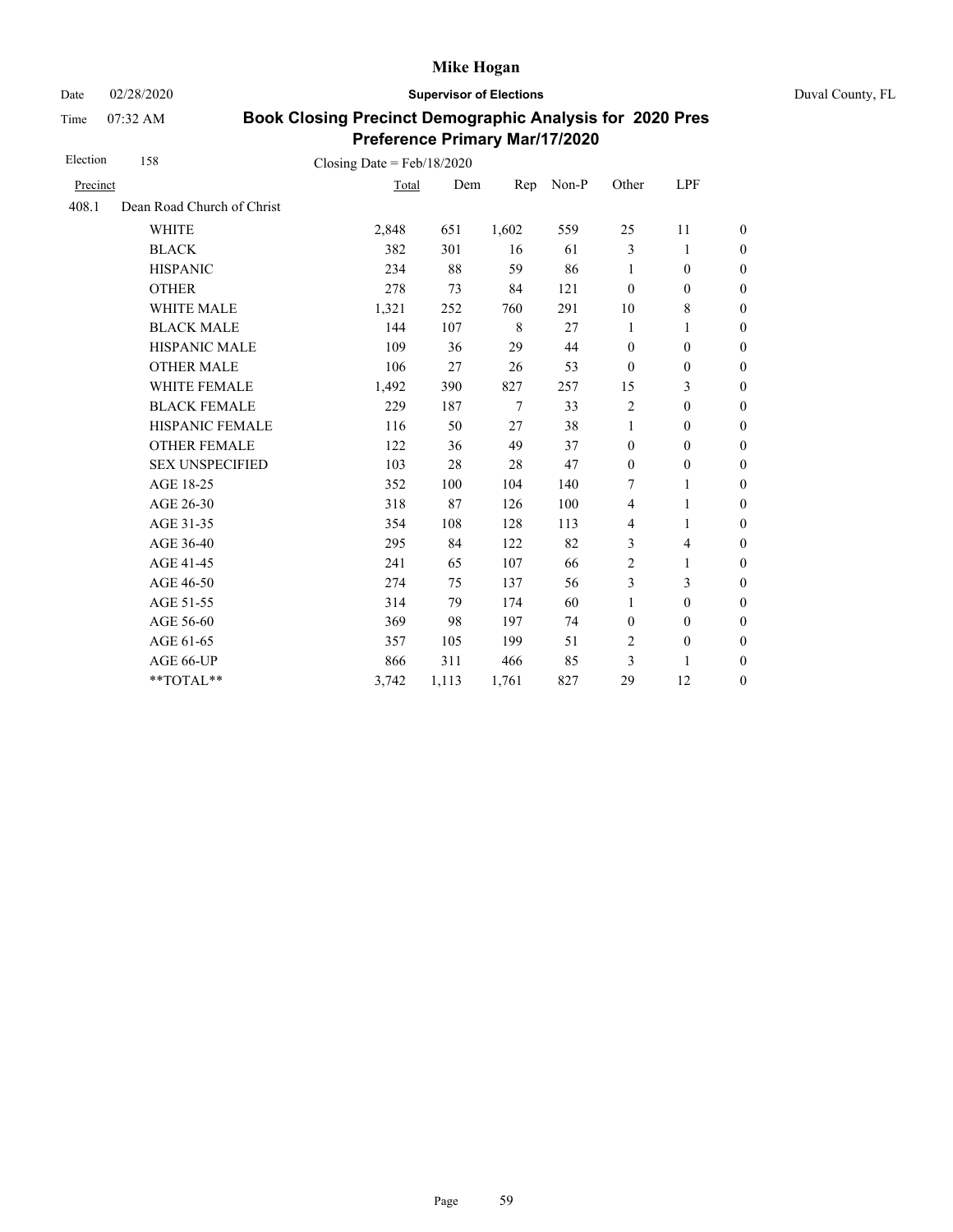Date 02/28/2020 **Supervisor of Elections** Duval County, FL

Time 07:32 AM

| Election | 158                        | Closing Date = $Feb/18/2020$ |     |                |                |                  |                  |                  |
|----------|----------------------------|------------------------------|-----|----------------|----------------|------------------|------------------|------------------|
| Precinct |                            | Total                        | Dem | Rep            | Non-P          | Other            | LPF              |                  |
| 408.2    | Dean Road Church of Christ |                              |     |                |                |                  |                  |                  |
|          | <b>WHITE</b>               | 110                          | 26  | 48             | 35             | 1                | $\mathbf{0}$     | $\overline{0}$   |
|          | <b>BLACK</b>               | 166                          | 127 | 7              | 32             | $\mathbf{0}$     | $\mathbf{0}$     | $\boldsymbol{0}$ |
|          | <b>HISPANIC</b>            | 40                           | 18  | $\overline{2}$ | 19             | $\mathbf{0}$     | 1                | $\overline{0}$   |
|          | <b>OTHER</b>               | 48                           | 17  | 11             | 20             | $\mathbf{0}$     | $\mathbf{0}$     | $\overline{0}$   |
|          | WHITE MALE                 | 47                           | 10  | 20             | 17             | $\boldsymbol{0}$ | $\mathbf{0}$     | $\boldsymbol{0}$ |
|          | <b>BLACK MALE</b>          | 50                           | 33  | $\overline{4}$ | 13             | $\mathbf{0}$     | $\mathbf{0}$     | $\boldsymbol{0}$ |
|          | <b>HISPANIC MALE</b>       | 14                           | 7   | 1              | 6              | $\mathbf{0}$     | $\boldsymbol{0}$ | $\boldsymbol{0}$ |
|          | <b>OTHER MALE</b>          | 18                           | 3   | 6              | 9              | $\boldsymbol{0}$ | $\boldsymbol{0}$ | $\boldsymbol{0}$ |
|          | <b>WHITE FEMALE</b>        | 61                           | 16  | 27             | 17             | 1                | $\mathbf{0}$     | $\boldsymbol{0}$ |
|          | <b>BLACK FEMALE</b>        | 114                          | 94  | $\mathfrak{Z}$ | 17             | $\mathbf{0}$     | $\boldsymbol{0}$ | $\boldsymbol{0}$ |
|          | HISPANIC FEMALE            | 26                           | 11  | 1              | 13             | $\boldsymbol{0}$ | 1                | $\boldsymbol{0}$ |
|          | <b>OTHER FEMALE</b>        | 22                           | 11  | 3              | 8              | $\mathbf{0}$     | $\mathbf{0}$     | $\overline{0}$   |
|          | <b>SEX UNSPECIFIED</b>     | 12                           | 3   | 3              | 6              | $\boldsymbol{0}$ | $\boldsymbol{0}$ | $\boldsymbol{0}$ |
|          | AGE 18-25                  | 40                           | 22  | 5              | 13             | $\mathbf{0}$     | $\mathbf{0}$     | $\boldsymbol{0}$ |
|          | AGE 26-30                  | 45                           | 20  | 6              | 19             | $\mathbf{0}$     | $\mathbf{0}$     | $\overline{0}$   |
|          | AGE 31-35                  | 47                           | 22  | 5              | 19             | 1                | $\mathbf{0}$     | $\boldsymbol{0}$ |
|          | AGE 36-40                  | 44                           | 22  | 5              | 17             | $\mathbf{0}$     | $\mathbf{0}$     | $\boldsymbol{0}$ |
|          | AGE 41-45                  | 22                           | 15  | 1              | 5              | $\mathbf{0}$     | 1                | $\overline{0}$   |
|          | AGE 46-50                  | 28                           | 16  | $\overline{4}$ | 8              | $\boldsymbol{0}$ | $\boldsymbol{0}$ | $\boldsymbol{0}$ |
|          | AGE 51-55                  | 34                           | 13  | 12             | 9              | $\mathbf{0}$     | $\boldsymbol{0}$ | $\boldsymbol{0}$ |
|          | AGE 56-60                  | 24                           | 10  | 10             | $\overline{4}$ | $\mathbf{0}$     | $\mathbf{0}$     | $\boldsymbol{0}$ |
|          | AGE 61-65                  | 30                           | 14  | 8              | 8              | $\boldsymbol{0}$ | $\boldsymbol{0}$ | $\boldsymbol{0}$ |
|          | AGE 66-UP                  | 50                           | 34  | 12             | 4              | $\boldsymbol{0}$ | $\boldsymbol{0}$ | $\boldsymbol{0}$ |
|          | **TOTAL**                  | 364                          | 188 | 68             | 106            | 1                | $\mathbf{1}$     | $\boldsymbol{0}$ |
|          |                            |                              |     |                |                |                  |                  |                  |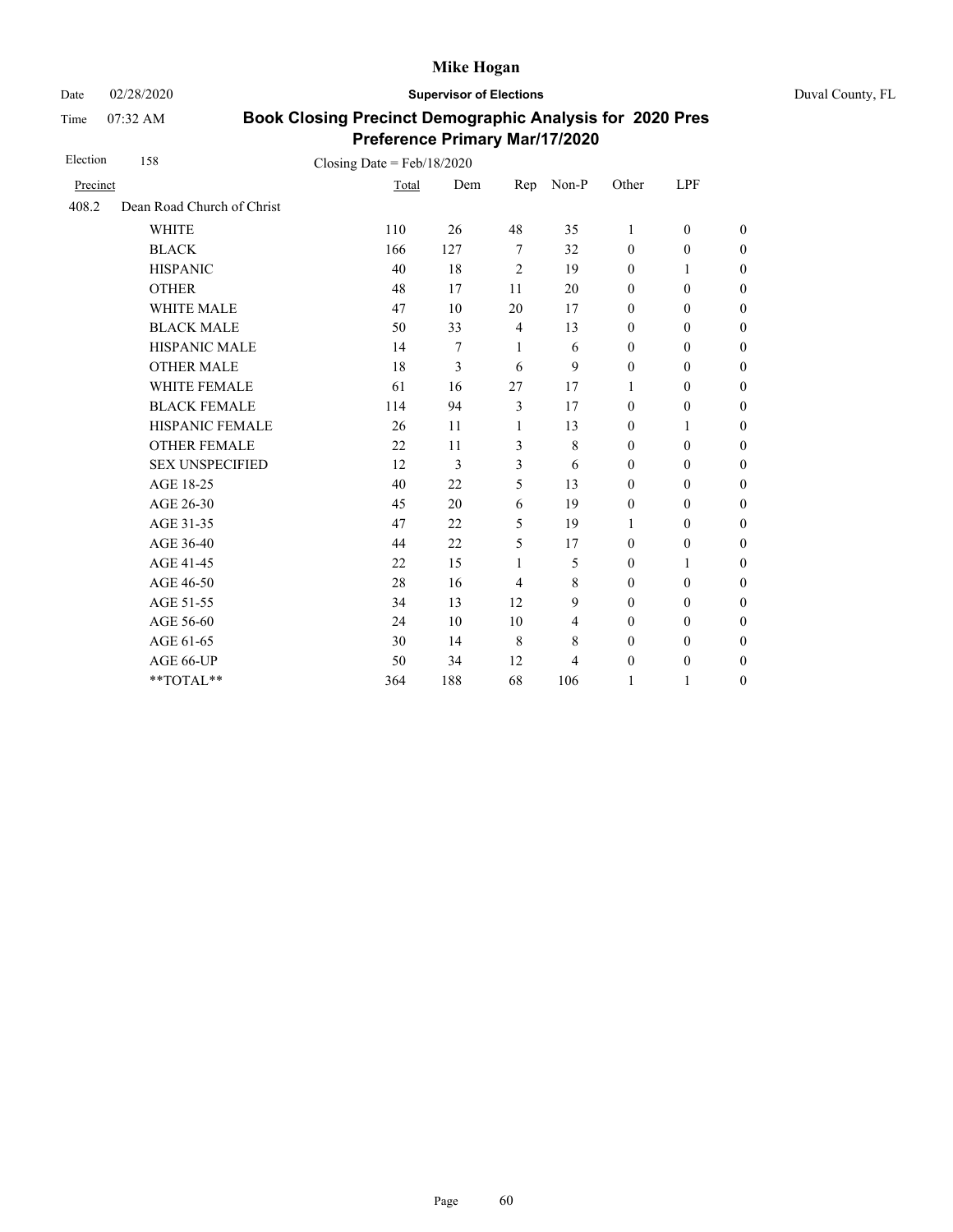Date 02/28/2020 **Supervisor of Elections** Duval County, FL

Time 07:32 AM

| Election | 158<br>Closing Date = $Feb/18/2020$ |       |       |       |       |                  |                  |                  |
|----------|-------------------------------------|-------|-------|-------|-------|------------------|------------------|------------------|
| Precinct |                                     | Total | Dem   | Rep   | Non-P | Other            | LPF              |                  |
| 409.1    | Ramallah American Club of Jacksonvi |       |       |       |       |                  |                  |                  |
|          | <b>WHITE</b>                        | 1,783 | 491   | 900   | 371   | 11               | 10               | $\overline{0}$   |
|          | <b>BLACK</b>                        | 640   | 498   | 23    | 116   | 3                | $\mathbf{0}$     | $\boldsymbol{0}$ |
|          | <b>HISPANIC</b>                     | 256   | 106   | 48    | 98    | 3                | 1                | $\boldsymbol{0}$ |
|          | <b>OTHER</b>                        | 356   | 91    | 78    | 183   | $\overline{2}$   | $\overline{2}$   | $\theta$         |
|          | <b>WHITE MALE</b>                   | 786   | 190   | 409   | 175   | 6                | 6                | $\boldsymbol{0}$ |
|          | <b>BLACK MALE</b>                   | 269   | 197   | 13    | 57    | $\overline{2}$   | $\mathbf{0}$     | $\boldsymbol{0}$ |
|          | <b>HISPANIC MALE</b>                | 90    | 33    | 24    | 33    | $\mathbf{0}$     | $\mathbf{0}$     | $\theta$         |
|          | <b>OTHER MALE</b>                   | 132   | 32    | 35    | 63    | $\boldsymbol{0}$ | 2                | $\boldsymbol{0}$ |
|          | WHITE FEMALE                        | 979   | 297   | 484   | 190   | 5                | 3                | $\boldsymbol{0}$ |
|          | <b>BLACK FEMALE</b>                 | 357   | 292   | 9     | 55    | 1                | $\boldsymbol{0}$ | $\boldsymbol{0}$ |
|          | HISPANIC FEMALE                     | 164   | 72    | 23    | 65    | 3                | 1                | $\boldsymbol{0}$ |
|          | <b>OTHER FEMALE</b>                 | 158   | 49    | 36    | 71    | $\overline{2}$   | $\boldsymbol{0}$ | $\boldsymbol{0}$ |
|          | <b>SEX UNSPECIFIED</b>              | 100   | 24    | 16    | 59    | $\boldsymbol{0}$ | 1                | $\boldsymbol{0}$ |
|          | AGE 18-25                           | 294   | 113   | 64    | 109   | 6                | 2                | $\boldsymbol{0}$ |
|          | AGE 26-30                           | 290   | 109   | 66    | 112   | 1                | $\overline{2}$   | $\overline{0}$   |
|          | AGE 31-35                           | 259   | 88    | 69    | 99    | $\boldsymbol{0}$ | 3                | $\boldsymbol{0}$ |
|          | AGE 36-40                           | 241   | 94    | 75    | 68    | 2                | $\overline{2}$   | $\boldsymbol{0}$ |
|          | AGE 41-45                           | 213   | 84    | 65    | 61    | $\mathbf{1}$     | $\overline{2}$   | $\theta$         |
|          | AGE 46-50                           | 233   | 98    | 73    | 58    | $\overline{2}$   | $\overline{2}$   | $\overline{0}$   |
|          | AGE 51-55                           | 266   | 96    | 111   | 58    | $\mathbf{1}$     | $\overline{0}$   | $\boldsymbol{0}$ |
|          | AGE 56-60                           | 256   | 108   | 93    | 54    | $\mathbf{1}$     | $\mathbf{0}$     | $\boldsymbol{0}$ |
|          | AGE 61-65                           | 283   | 106   | 127   | 49    | 1                | $\boldsymbol{0}$ | $\theta$         |
|          | AGE 66-UP                           | 699   | 290   | 305   | 100   | 4                | $\boldsymbol{0}$ | $\boldsymbol{0}$ |
|          | **TOTAL**                           | 3,035 | 1,186 | 1,049 | 768   | 19               | 13               | $\boldsymbol{0}$ |
|          |                                     |       |       |       |       |                  |                  |                  |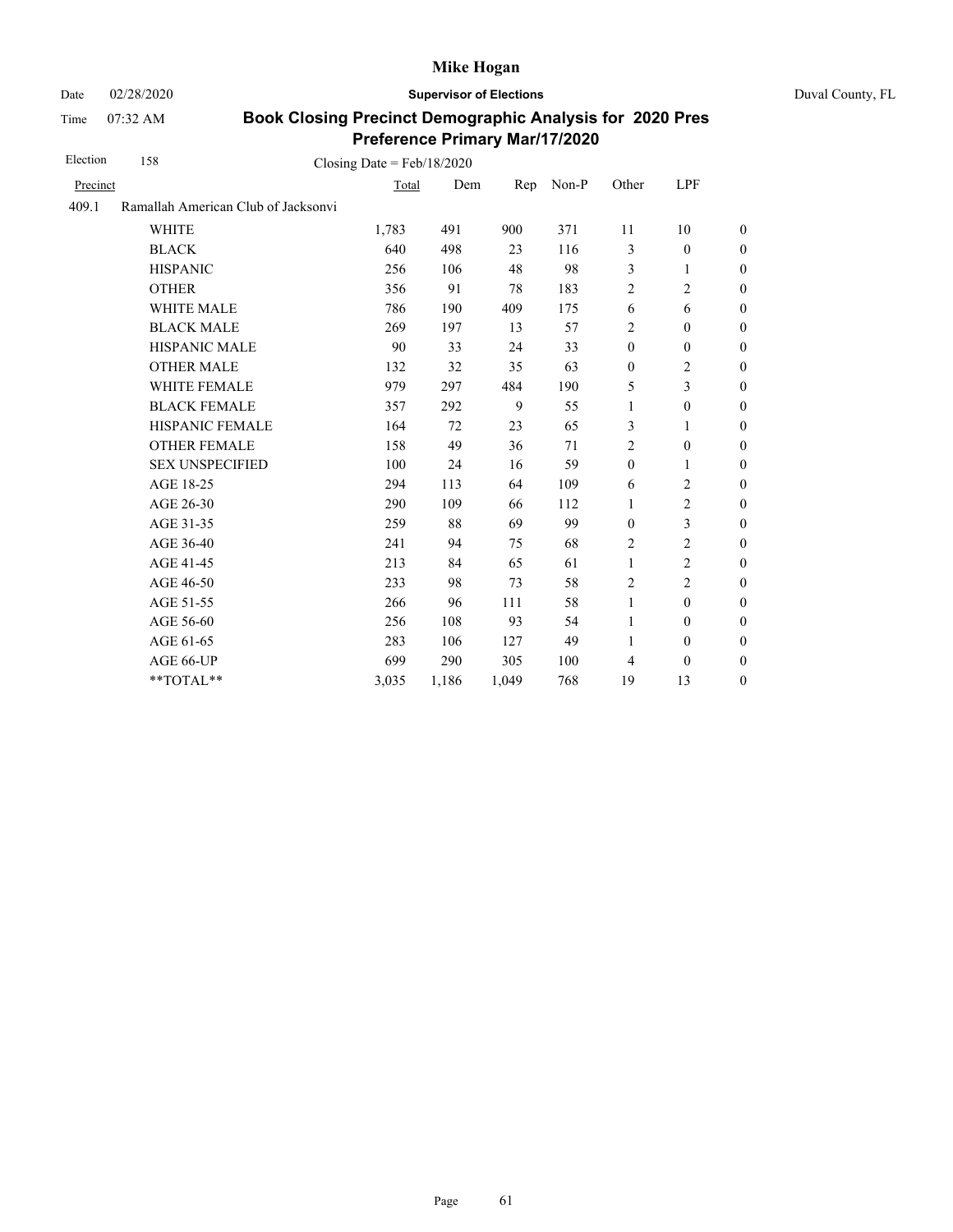Date 02/28/2020 **Supervisor of Elections** Duval County, FL

Time 07:32 AM

| Election | 158                          | Closing Date = $Feb/18/2020$ |     |     |       |                  |                          |                  |
|----------|------------------------------|------------------------------|-----|-----|-------|------------------|--------------------------|------------------|
| Precinct |                              | Total                        | Dem | Rep | Non-P | Other            | LPF                      |                  |
| 410.1    | St. Barnabas Anglican Church |                              |     |     |       |                  |                          |                  |
|          | <b>WHITE</b>                 | 1,154                        | 247 | 631 | 259   | 9                | 8                        | $\boldsymbol{0}$ |
|          | <b>BLACK</b>                 | 292                          | 215 | 11  | 63    | $\overline{2}$   | 1                        | $\boldsymbol{0}$ |
|          | <b>HISPANIC</b>              | 165                          | 65  | 38  | 60    | $\overline{2}$   | $\boldsymbol{0}$         | $\boldsymbol{0}$ |
|          | <b>OTHER</b>                 | 355                          | 102 | 106 | 143   | $\overline{2}$   | $\mathbf{2}$             | $\boldsymbol{0}$ |
|          | WHITE MALE                   | 576                          | 112 | 323 | 131   | 5                | 5                        | $\boldsymbol{0}$ |
|          | <b>BLACK MALE</b>            | 125                          | 88  | 6   | 28    | $\sqrt{2}$       | 1                        | $\boldsymbol{0}$ |
|          | <b>HISPANIC MALE</b>         | 75                           | 26  | 19  | 29    | $\mathbf{1}$     | $\boldsymbol{0}$         | $\overline{0}$   |
|          | <b>OTHER MALE</b>            | 149                          | 48  | 46  | 54    | 1                | $\boldsymbol{0}$         | $\boldsymbol{0}$ |
|          | WHITE FEMALE                 | 556                          | 132 | 293 | 124   | $\overline{4}$   | 3                        | $\boldsymbol{0}$ |
|          | <b>BLACK FEMALE</b>          | 163                          | 123 | 5   | 35    | $\boldsymbol{0}$ | $\boldsymbol{0}$         | $\boldsymbol{0}$ |
|          | HISPANIC FEMALE              | 84                           | 36  | 17  | 30    | 1                | $\boldsymbol{0}$         | $\boldsymbol{0}$ |
|          | <b>OTHER FEMALE</b>          | 155                          | 42  | 51  | 59    | 1                | $\overline{c}$           | $\boldsymbol{0}$ |
|          | <b>SEX UNSPECIFIED</b>       | 83                           | 22  | 26  | 35    | $\boldsymbol{0}$ | $\boldsymbol{0}$         | $\boldsymbol{0}$ |
|          | AGE 18-25                    | 208                          | 60  | 66  | 79    | 3                | $\boldsymbol{0}$         | $\boldsymbol{0}$ |
|          | AGE 26-30                    | 167                          | 49  | 54  | 61    | 3                | $\boldsymbol{0}$         | $\boldsymbol{0}$ |
|          | AGE 31-35                    | 165                          | 58  | 56  | 48    | 1                | 2                        | $\boldsymbol{0}$ |
|          | AGE 36-40                    | 150                          | 53  | 44  | 50    | $\sqrt{2}$       | $\mathbf{1}$             | $\boldsymbol{0}$ |
|          | AGE 41-45                    | 138                          | 39  | 50  | 48    | $\boldsymbol{0}$ | $\mathbf{1}$             | $\overline{0}$   |
|          | AGE 46-50                    | 181                          | 51  | 75  | 49    | 2                | $\overline{\mathcal{L}}$ | $\boldsymbol{0}$ |
|          | AGE 51-55                    | 187                          | 54  | 91  | 41    | $\boldsymbol{0}$ | 1                        | $\boldsymbol{0}$ |
|          | AGE 56-60                    | 199                          | 64  | 86  | 46    | 3                | $\boldsymbol{0}$         | $\overline{0}$   |
|          | AGE 61-65                    | 179                          | 50  | 84  | 44    | $\boldsymbol{0}$ | $\mathbf{1}$             | $\boldsymbol{0}$ |
|          | AGE 66-UP                    | 392                          | 151 | 180 | 59    | 1                | 1                        | $\overline{0}$   |
|          | **TOTAL**                    | 1,966                        | 629 | 786 | 525   | 15               | 11                       | $\boldsymbol{0}$ |
|          |                              |                              |     |     |       |                  |                          |                  |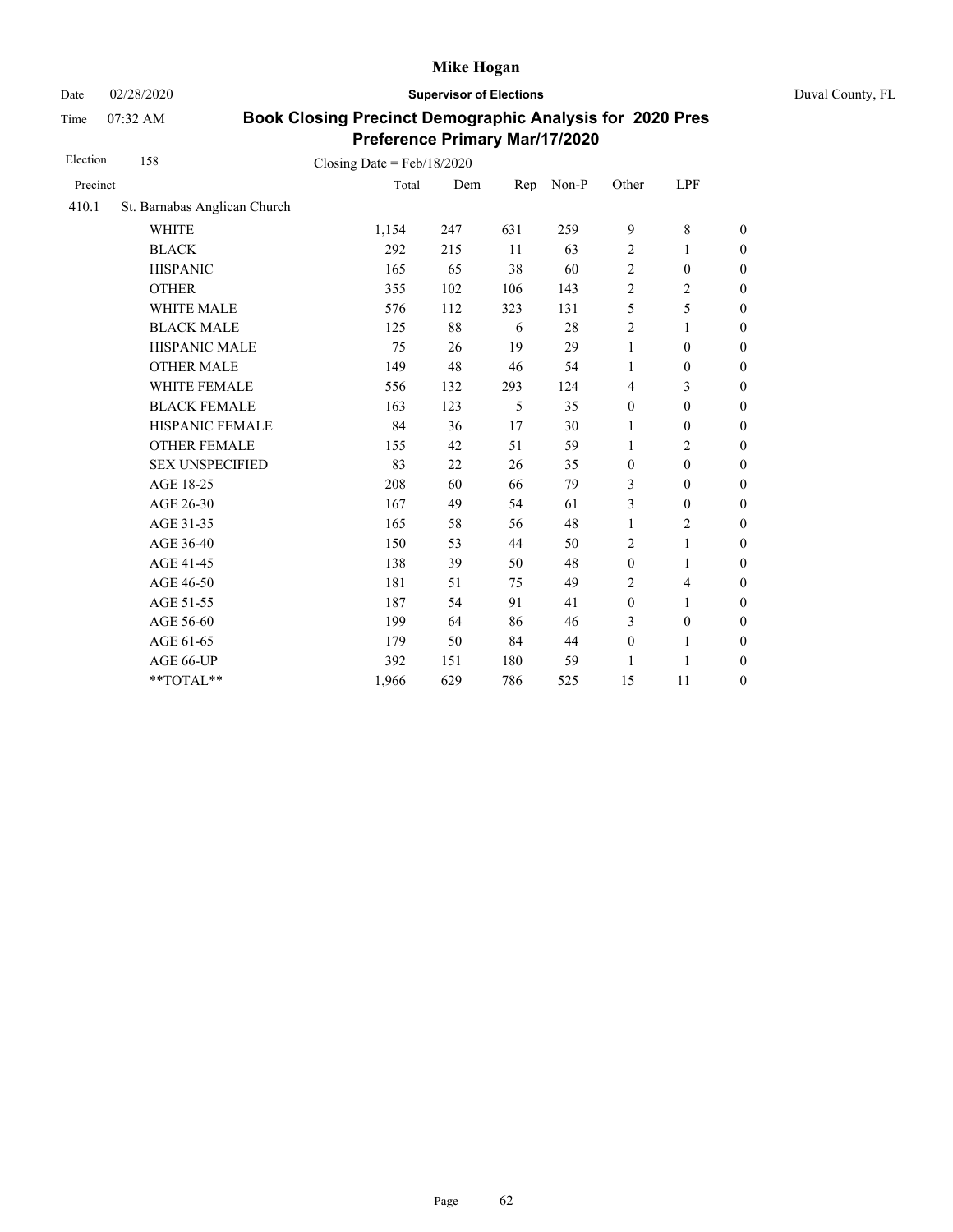Date 02/28/2020 **Supervisor of Elections** Duval County, FL

Time 07:32 AM

| Election | 158                          | Closing Date = $Feb/18/2020$ |     |     |       |                  |                  |                  |
|----------|------------------------------|------------------------------|-----|-----|-------|------------------|------------------|------------------|
| Precinct |                              | Total                        | Dem | Rep | Non-P | Other            | LPF              |                  |
| 410.2    | St. Barnabas Anglican Church |                              |     |     |       |                  |                  |                  |
|          | <b>WHITE</b>                 | 1,285                        | 311 | 622 | 326   | 19               | 7                | $\boldsymbol{0}$ |
|          | <b>BLACK</b>                 | 551                          | 404 | 33  | 109   | 5                | $\mathbf{0}$     | $\boldsymbol{0}$ |
|          | <b>HISPANIC</b>              | 238                          | 118 | 41  | 79    | $\boldsymbol{0}$ | $\boldsymbol{0}$ | $\boldsymbol{0}$ |
|          | <b>OTHER</b>                 | 361                          | 100 | 87  | 171   | $\overline{2}$   | 1                | $\boldsymbol{0}$ |
|          | WHITE MALE                   | 610                          | 120 | 320 | 155   | 11               | $\overline{4}$   | $\boldsymbol{0}$ |
|          | <b>BLACK MALE</b>            | 234                          | 164 | 17  | 51    | $\sqrt{2}$       | $\mathbf{0}$     | $\boldsymbol{0}$ |
|          | <b>HISPANIC MALE</b>         | 102                          | 44  | 19  | 39    | $\boldsymbol{0}$ | $\boldsymbol{0}$ | $\overline{0}$   |
|          | <b>OTHER MALE</b>            | 153                          | 32  | 47  | 73    | 1                | $\mathbf{0}$     | $\boldsymbol{0}$ |
|          | WHITE FEMALE                 | 650                          | 183 | 296 | 160   | $\,8\,$          | 3                | $\boldsymbol{0}$ |
|          | <b>BLACK FEMALE</b>          | 309                          | 234 | 14  | 58    | 3                | $\mathbf{0}$     | $\boldsymbol{0}$ |
|          | HISPANIC FEMALE              | 129                          | 73  | 19  | 37    | $\boldsymbol{0}$ | $\boldsymbol{0}$ | $\boldsymbol{0}$ |
|          | <b>OTHER FEMALE</b>          | 163                          | 51  | 36  | 74    | 1                | 1                | $\boldsymbol{0}$ |
|          | <b>SEX UNSPECIFIED</b>       | 85                           | 32  | 15  | 38    | $\mathbf{0}$     | $\mathbf{0}$     | $\boldsymbol{0}$ |
|          | AGE 18-25                    | 332                          | 121 | 68  | 137   | $\overline{4}$   | 2                | $\boldsymbol{0}$ |
|          | AGE 26-30                    | 282                          | 113 | 64  | 96    | 7                | $\overline{2}$   | $\boldsymbol{0}$ |
|          | AGE 31-35                    | 232                          | 80  | 67  | 82    | 3                | $\boldsymbol{0}$ | $\boldsymbol{0}$ |
|          | AGE 36-40                    | 210                          | 85  | 47  | 75    | 2                | 1                | $\boldsymbol{0}$ |
|          | AGE 41-45                    | 153                          | 55  | 39  | 53    | 3                | 3                | $\overline{0}$   |
|          | AGE 46-50                    | 186                          | 75  | 60  | 50    | $\mathbf{1}$     | $\mathbf{0}$     | $\boldsymbol{0}$ |
|          | AGE 51-55                    | 216                          | 85  | 79  | 51    | 1                | $\mathbf{0}$     | $\boldsymbol{0}$ |
|          | AGE 56-60                    | 236                          | 85  | 94  | 56    | 1                | $\mathbf{0}$     | $\overline{0}$   |
|          | AGE 61-65                    | 199                          | 73  | 90  | 33    | 3                | $\boldsymbol{0}$ | $\boldsymbol{0}$ |
|          | AGE 66-UP                    | 387                          | 161 | 174 | 52    | $\mathbf{0}$     | $\boldsymbol{0}$ | $\boldsymbol{0}$ |
|          | **TOTAL**                    | 2,435                        | 933 | 783 | 685   | 26               | 8                | $\boldsymbol{0}$ |
|          |                              |                              |     |     |       |                  |                  |                  |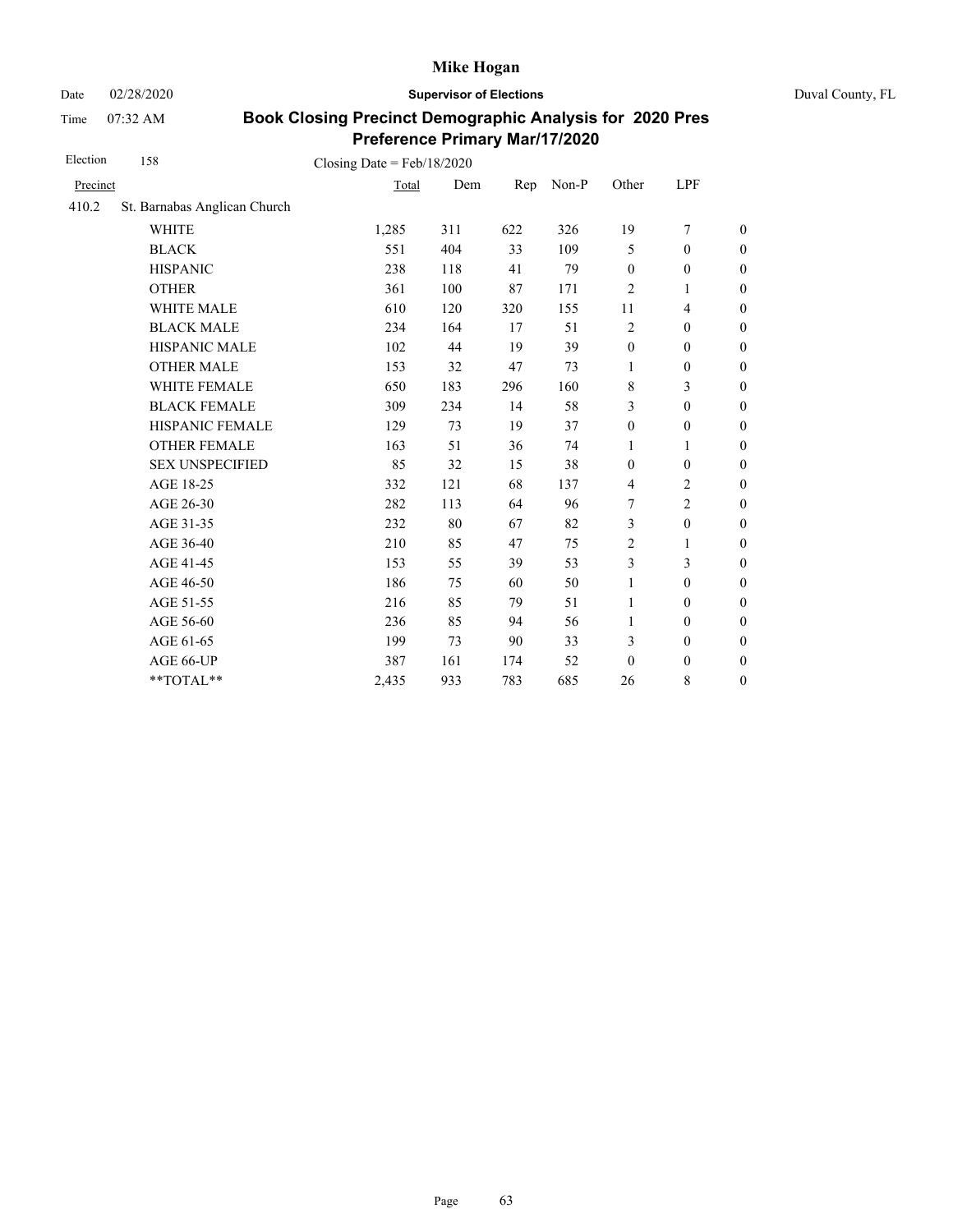Date 02/28/2020 **Supervisor of Elections** Duval County, FL

Time 07:32 AM

| Election | 158                         | Closing Date = $Feb/18/2020$ |       |       |       |                          |                  |                  |
|----------|-----------------------------|------------------------------|-------|-------|-------|--------------------------|------------------|------------------|
| Precinct |                             | Total                        | Dem   | Rep   | Non-P | Other                    | LPF              |                  |
| 411.1    | Windy Hill Community Center |                              |       |       |       |                          |                  |                  |
|          | <b>WHITE</b>                | 2,806                        | 723   | 1,296 | 731   | 40                       | 16               | $\boldsymbol{0}$ |
|          | <b>BLACK</b>                | 633                          | 457   | 31    | 136   | 9                        | $\theta$         | $\mathbf{0}$     |
|          | <b>HISPANIC</b>             | 589                          | 247   | 110   | 229   | 3                        | $\boldsymbol{0}$ | $\boldsymbol{0}$ |
|          | <b>OTHER</b>                | 507                          | 164   | 127   | 212   | 3                        | 1                | $\boldsymbol{0}$ |
|          | <b>WHITE MALE</b>           | 1,328                        | 286   | 667   | 347   | 18                       | 10               | $\boldsymbol{0}$ |
|          | <b>BLACK MALE</b>           | 259                          | 177   | 18    | 60    | $\overline{4}$           | $\boldsymbol{0}$ | $\boldsymbol{0}$ |
|          | HISPANIC MALE               | 272                          | 113   | 59    | 97    | 3                        | $\boldsymbol{0}$ | $\boldsymbol{0}$ |
|          | <b>OTHER MALE</b>           | 205                          | 60    | 59    | 83    | $\overline{c}$           | 1                | $\boldsymbol{0}$ |
|          | WHITE FEMALE                | 1,435                        | 429   | 608   | 371   | 21                       | 6                | $\boldsymbol{0}$ |
|          | <b>BLACK FEMALE</b>         | 366                          | 278   | 11    | 72    | 5                        | $\boldsymbol{0}$ | $\boldsymbol{0}$ |
|          | HISPANIC FEMALE             | 298                          | 129   | 47    | 122   | $\boldsymbol{0}$         | $\boldsymbol{0}$ | $\boldsymbol{0}$ |
|          | <b>OTHER FEMALE</b>         | 227                          | 86    | 51    | 89    | 1                        | 0                | $\boldsymbol{0}$ |
|          | <b>SEX UNSPECIFIED</b>      | 145                          | 33    | 44    | 67    | 1                        | $\boldsymbol{0}$ | $\boldsymbol{0}$ |
|          | AGE 18-25                   | 605                          | 210   | 151   | 225   | 17                       | $\overline{c}$   | $\boldsymbol{0}$ |
|          | AGE 26-30                   | 582                          | 209   | 145   | 216   | 9                        | 3                | $\boldsymbol{0}$ |
|          | AGE 31-35                   | 500                          | 169   | 147   | 177   | 5                        | 2                | $\boldsymbol{0}$ |
|          | AGE 36-40                   | 352                          | 130   | 94    | 118   | 6                        | 4                | $\boldsymbol{0}$ |
|          | AGE 41-45                   | 357                          | 127   | 103   | 119   | 5                        | 3                | $\boldsymbol{0}$ |
|          | AGE 46-50                   | 339                          | 108   | 129   | 95    | 5                        | $\overline{c}$   | $\boldsymbol{0}$ |
|          | AGE 51-55                   | 355                          | 116   | 137   | 98    | $\overline{\mathcal{L}}$ | $\boldsymbol{0}$ | $\boldsymbol{0}$ |
|          | AGE 56-60                   | 425                          | 146   | 172   | 103   | 3                        | $\mathbf{1}$     | $\boldsymbol{0}$ |
|          | AGE 61-65                   | 349                          | 123   | 157   | 68    | $\mathbf{1}$             | $\boldsymbol{0}$ | $\boldsymbol{0}$ |
|          | AGE 66-UP                   | 669                          | 253   | 328   | 88    | $\mathbf{0}$             | $\boldsymbol{0}$ | $\boldsymbol{0}$ |
|          | **TOTAL**                   | 4,535                        | 1,591 | 1,564 | 1,308 | 55                       | 17               | $\boldsymbol{0}$ |
|          |                             |                              |       |       |       |                          |                  |                  |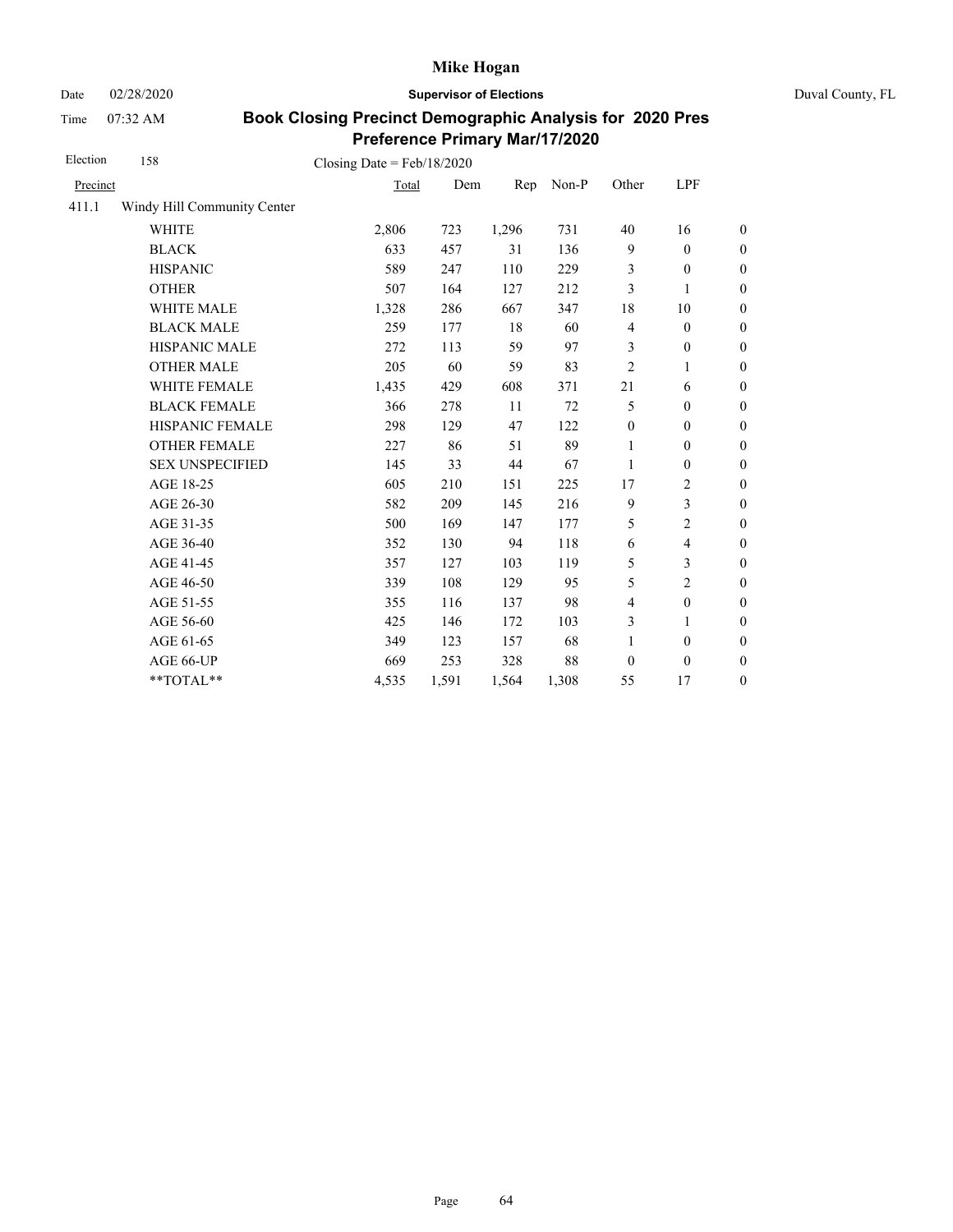Date 02/28/2020 **Supervisor of Elections** Duval County, FL

Time 07:32 AM

| Election | 158                         | Closing Date = $Feb/18/2020$ |                |                |         |                  |                  |                  |
|----------|-----------------------------|------------------------------|----------------|----------------|---------|------------------|------------------|------------------|
| Precinct |                             | Total                        | Dem            | Rep            | $Non-P$ | Other            | <b>LPF</b>       |                  |
| 411.2    | Windy Hill Community Center |                              |                |                |         |                  |                  |                  |
|          | <b>WHITE</b>                | 275                          | 55             | 128            | 87      | 4                | 1                | $\theta$         |
|          | <b>BLACK</b>                | 78                           | 50             | 3              | 25      | $\boldsymbol{0}$ | $\boldsymbol{0}$ | $\boldsymbol{0}$ |
|          | <b>HISPANIC</b>             | 47                           | 16             | 15             | 16      | $\mathbf{0}$     | $\mathbf{0}$     | $\boldsymbol{0}$ |
|          | <b>OTHER</b>                | 61                           | 19             | 11             | 31      | $\boldsymbol{0}$ | $\boldsymbol{0}$ | $\overline{0}$   |
|          | WHITE MALE                  | 137                          | 23             | 62             | 50      | 2                | $\mathbf{0}$     | $\boldsymbol{0}$ |
|          | <b>BLACK MALE</b>           | 35                           | 17             | 2              | 16      | $\mathbf{0}$     | $\mathbf{0}$     | $\boldsymbol{0}$ |
|          | <b>HISPANIC MALE</b>        | 18                           | 5              | 5              | 8       | $\mathbf{0}$     | $\mathbf{0}$     | $\overline{0}$   |
|          | <b>OTHER MALE</b>           | 30                           | 11             | 7              | 12      | $\mathbf{0}$     | $\boldsymbol{0}$ | $\overline{0}$   |
|          | WHITE FEMALE                | 135                          | 32             | 66             | 34      | $\overline{2}$   | 1                | $\overline{0}$   |
|          | <b>BLACK FEMALE</b>         | 42                           | 32             | $\mathbf{1}$   | 9       | $\mathbf{0}$     | $\mathbf{0}$     | $\overline{0}$   |
|          | HISPANIC FEMALE             | 28                           | 11             | 9              | 8       | $\boldsymbol{0}$ | $\boldsymbol{0}$ | $\boldsymbol{0}$ |
|          | <b>OTHER FEMALE</b>         | 25                           | 7              | $\overline{4}$ | 14      | $\mathbf{0}$     | $\mathbf{0}$     | $\boldsymbol{0}$ |
|          | <b>SEX UNSPECIFIED</b>      | 11                           | $\overline{2}$ | 1              | 8       | $\mathbf{0}$     | $\mathbf{0}$     | $\boldsymbol{0}$ |
|          | AGE 18-25                   | 55                           | 19             | 15             | 19      | $\overline{2}$   | $\boldsymbol{0}$ | $\boldsymbol{0}$ |
|          | AGE 26-30                   | 75                           | 20             | 28             | 26      | $\boldsymbol{0}$ | $\mathbf{1}$     | $\overline{0}$   |
|          | AGE 31-35                   | 68                           | 22             | 18             | 28      | $\mathbf{0}$     | $\boldsymbol{0}$ | $\boldsymbol{0}$ |
|          | AGE 36-40                   | 33                           | 9              | 11             | 13      | $\mathbf{0}$     | $\mathbf{0}$     | $\boldsymbol{0}$ |
|          | AGE 41-45                   | 38                           | 11             | 15             | 12      | $\boldsymbol{0}$ | $\boldsymbol{0}$ | $\overline{0}$   |
|          | AGE 46-50                   | 29                           | 13             | 7              | 9       | $\boldsymbol{0}$ | $\boldsymbol{0}$ | $\boldsymbol{0}$ |
|          | AGE 51-55                   | 32                           | 11             | 3              | 17      | 1                | $\mathbf{0}$     | $\boldsymbol{0}$ |
|          | AGE 56-60                   | 33                           | 11             | 12             | 10      | $\mathbf{0}$     | $\mathbf{0}$     | $\boldsymbol{0}$ |
|          | AGE 61-65                   | 35                           | 9              | 19             | 7       | $\boldsymbol{0}$ | $\boldsymbol{0}$ | $\boldsymbol{0}$ |
|          | AGE 66-UP                   | 63                           | 15             | 29             | 18      | 1                | $\boldsymbol{0}$ | $\boldsymbol{0}$ |
|          | **TOTAL**                   | 461                          | 140            | 157            | 159     | $\overline{4}$   | 1                | $\boldsymbol{0}$ |
|          |                             |                              |                |                |         |                  |                  |                  |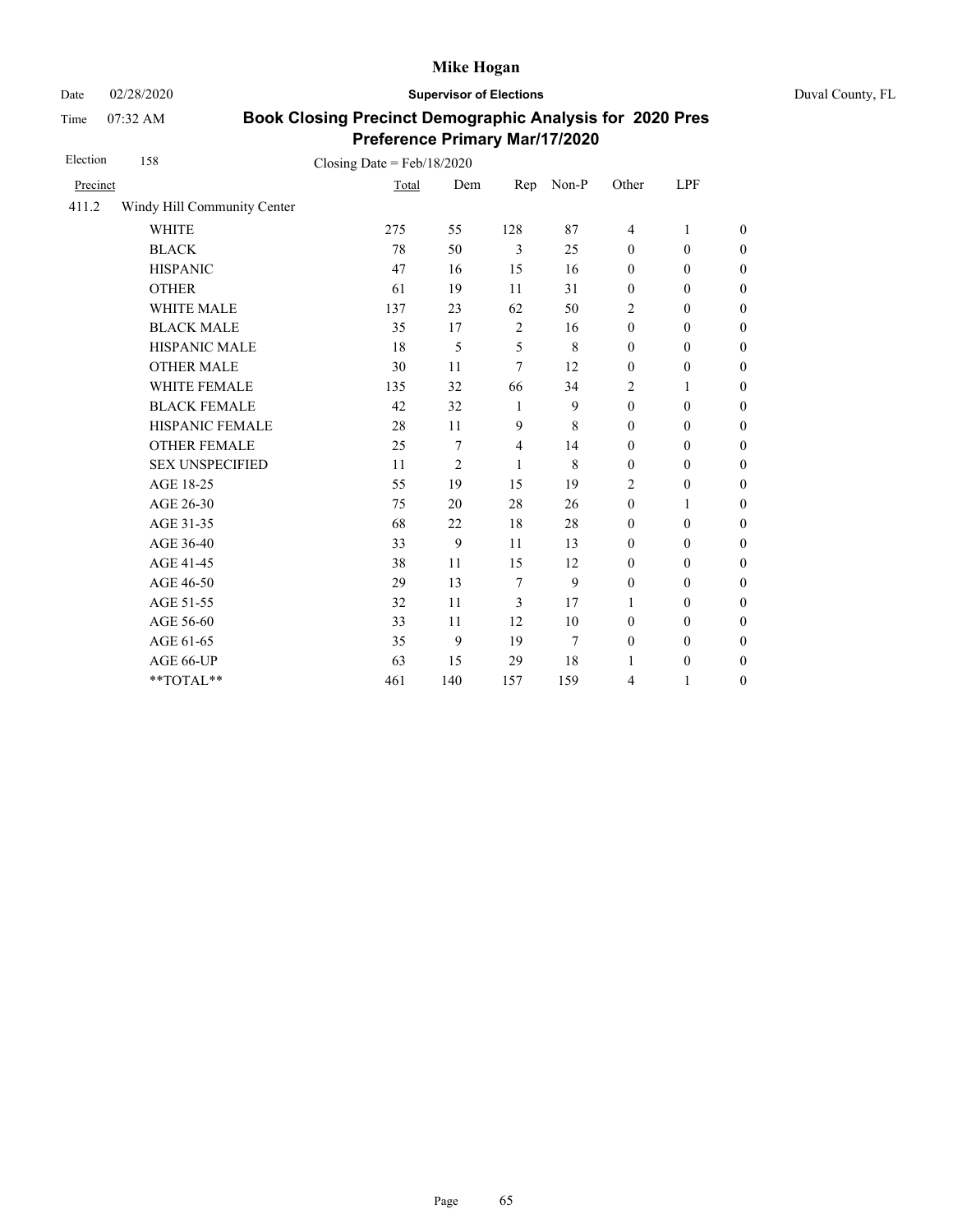Date 02/28/2020 **Supervisor of Elections** Duval County, FL

Time 07:32 AM

| Election | 158                    | Closing Date = $Feb/18/2020$ |       |       |       |                |                          |                  |
|----------|------------------------|------------------------------|-------|-------|-------|----------------|--------------------------|------------------|
| Precinct |                        | Total                        | Dem   | Rep   | Non-P | Other          | LPF                      |                  |
| 412.1    | CrossRoad Church, UMC  |                              |       |       |       |                |                          |                  |
|          | <b>WHITE</b>           | 2,111                        | 578   | 908   | 563   | 43             | 19                       | $\boldsymbol{0}$ |
|          | <b>BLACK</b>           | 509                          | 377   | 23    | 100   | $\,$ 8 $\,$    | 1                        | $\boldsymbol{0}$ |
|          | <b>HISPANIC</b>        | 253                          | 88    | 61    | 95    | $\,$ 8 $\,$    | 1                        | $\overline{0}$   |
|          | <b>OTHER</b>           | 338                          | 123   | 68    | 145   | $\overline{2}$ | $\mathbf{0}$             | $\overline{0}$   |
|          | <b>WHITE MALE</b>      | 1,024                        | 241   | 455   | 289   | 27             | 12                       | $\boldsymbol{0}$ |
|          | <b>BLACK MALE</b>      | 208                          | 133   | 12    | 55    | 7              | 1                        | $\boldsymbol{0}$ |
|          | <b>HISPANIC MALE</b>   | 117                          | 35    | 33    | 47    | $\mathbf{1}$   | 1                        | $\overline{0}$   |
|          | <b>OTHER MALE</b>      | 135                          | 42    | 34    | 57    | $\overline{2}$ | $\boldsymbol{0}$         | $\boldsymbol{0}$ |
|          | WHITE FEMALE           | 1,065                        | 326   | 449   | 267   | 16             | 7                        | $\boldsymbol{0}$ |
|          | <b>BLACK FEMALE</b>    | 294                          | 239   | 11    | 43    | 1              | $\boldsymbol{0}$         | $\boldsymbol{0}$ |
|          | HISPANIC FEMALE        | 130                          | 50    | 27    | 46    | 7              | $\boldsymbol{0}$         | $\overline{0}$   |
|          | <b>OTHER FEMALE</b>    | 161                          | 70    | 30    | 61    | $\mathbf{0}$   | $\mathbf{0}$             | $\overline{0}$   |
|          | <b>SEX UNSPECIFIED</b> | 77                           | 30    | 9     | 38    | $\mathbf{0}$   | $\mathbf{0}$             | $\boldsymbol{0}$ |
|          | AGE 18-25              | 549                          | 204   | 159   | 170   | 12             | $\overline{\mathcal{L}}$ | $\overline{0}$   |
|          | AGE 26-30              | 585                          | 206   | 185   | 176   | 12             | 6                        | $\overline{0}$   |
|          | AGE 31-35              | 406                          | 144   | 122   | 130   | 7              | 3                        | $\boldsymbol{0}$ |
|          | AGE 36-40              | 293                          | 103   | 81    | 101   | 5              | 3                        | $\boldsymbol{0}$ |
|          | AGE 41-45              | 245                          | 105   | 68    | 68    | $\mathbf{1}$   | 3                        | $\overline{0}$   |
|          | AGE 46-50              | 230                          | 97    | 70    | 53    | 9              | 1                        | $\boldsymbol{0}$ |
|          | AGE 51-55              | 235                          | 80    | 94    | 56    | 4              | 1                        | $\boldsymbol{0}$ |
|          | AGE 56-60              | 209                          | 70    | 83    | 53    | 3              | $\boldsymbol{0}$         | $\overline{0}$   |
|          | AGE 61-65              | 165                          | 64    | 62    | 35    | $\overline{4}$ | $\boldsymbol{0}$         | $\boldsymbol{0}$ |
|          | AGE 66-UP              | 294                          | 93    | 136   | 61    | $\overline{4}$ | $\mathbf{0}$             | $\boldsymbol{0}$ |
|          | **TOTAL**              | 3,211                        | 1,166 | 1,060 | 903   | 61             | 21                       | $\overline{0}$   |
|          |                        |                              |       |       |       |                |                          |                  |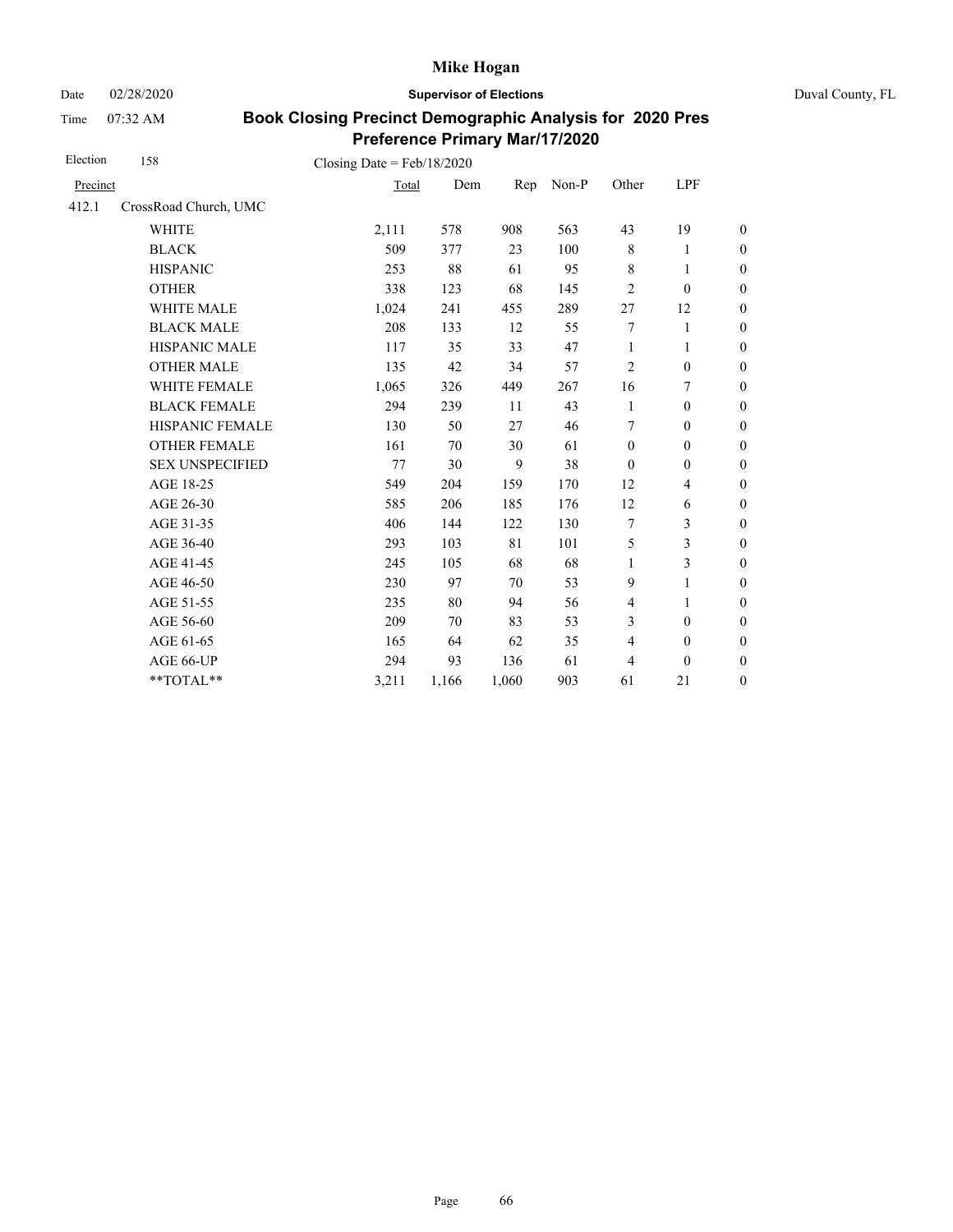Date 02/28/2020 **Supervisor of Elections** Duval County, FL

Time 07:32 AM

| Election | 158                           | Closing Date = $Feb/18/2020$ |       |       |       |                  |                          |                  |
|----------|-------------------------------|------------------------------|-------|-------|-------|------------------|--------------------------|------------------|
| Precinct |                               | Total                        | Dem   | Rep   | Non-P | Other            | <b>LPF</b>               |                  |
| 501.1    | <b>Balis Community Center</b> |                              |       |       |       |                  |                          |                  |
|          | <b>WHITE</b>                  | 2,611                        | 823   | 1,204 | 533   | $27\,$           | 24                       | $\boldsymbol{0}$ |
|          | <b>BLACK</b>                  | 197                          | 131   | 11    | 47    | $\tau$           | 1                        | $\boldsymbol{0}$ |
|          | <b>HISPANIC</b>               | 114                          | 43    | 35    | 36    | $\mathbf{0}$     | $\mathbf{0}$             | $\boldsymbol{0}$ |
|          | <b>OTHER</b>                  | 235                          | 75    | 69    | 86    | 3                | $\overline{2}$           | $\overline{0}$   |
|          | <b>WHITE MALE</b>             | 1,237                        | 355   | 585   | 270   | 10               | 17                       | $\boldsymbol{0}$ |
|          | <b>BLACK MALE</b>             | 89                           | 56    | 5     | 24    | $\overline{4}$   | $\boldsymbol{0}$         | $\boldsymbol{0}$ |
|          | <b>HISPANIC MALE</b>          | 50                           | 19    | 14    | 17    | $\boldsymbol{0}$ | $\boldsymbol{0}$         | $\boldsymbol{0}$ |
|          | <b>OTHER MALE</b>             | 87                           | 23    | 28    | 34    | 1                | 1                        | $\boldsymbol{0}$ |
|          | WHITE FEMALE                  | 1,339                        | 458   | 606   | 251   | 17               | 7                        | $\boldsymbol{0}$ |
|          | <b>BLACK FEMALE</b>           | 106                          | 74    | 6     | 22    | 3                | 1                        | $\boldsymbol{0}$ |
|          | HISPANIC FEMALE               | 62                           | 23    | 21    | 18    | $\boldsymbol{0}$ | $\boldsymbol{0}$         | $\overline{0}$   |
|          | <b>OTHER FEMALE</b>           | 110                          | 40    | 36    | 33    | $\mathbf{0}$     | 1                        | $\overline{0}$   |
|          | <b>SEX UNSPECIFIED</b>        | 77                           | 24    | 18    | 33    | $\overline{2}$   | $\boldsymbol{0}$         | $\boldsymbol{0}$ |
|          | AGE 18-25                     | 243                          | 79    | 79    | 79    | 5                | $\mathbf{1}$             | $\boldsymbol{0}$ |
|          | AGE 26-30                     | 338                          | 108   | 116   | 104   | 7                | 3                        | $\boldsymbol{0}$ |
|          | AGE 31-35                     | 372                          | 141   | 127   | 92    | $\overline{4}$   | 8                        | $\boldsymbol{0}$ |
|          | AGE 36-40                     | 256                          | 90    | 79    | 76    | $\tau$           | $\overline{\mathcal{L}}$ | $\boldsymbol{0}$ |
|          | AGE 41-45                     | 214                          | 58    | 86    | 65    | $\overline{2}$   | 3                        | $\boldsymbol{0}$ |
|          | AGE 46-50                     | 246                          | 75    | 106   | 61    | 2                | $\overline{c}$           | $\boldsymbol{0}$ |
|          | AGE 51-55                     | 260                          | 68    | 133   | 54    | 5                | $\boldsymbol{0}$         | $\boldsymbol{0}$ |
|          | AGE 56-60                     | 271                          | 100   | 125   | 41    | $\overline{2}$   | 3                        | $\boldsymbol{0}$ |
|          | AGE 61-65                     | 276                          | 102   | 129   | 43    | $\mathbf{1}$     | 1                        | $\boldsymbol{0}$ |
|          | AGE 66-UP                     | 680                          | 251   | 338   | 87    | $\overline{2}$   | $\overline{2}$           | $\overline{0}$   |
|          | **TOTAL**                     | 3,157                        | 1,072 | 1,319 | 702   | 37               | 27                       | $\overline{0}$   |
|          |                               |                              |       |       |       |                  |                          |                  |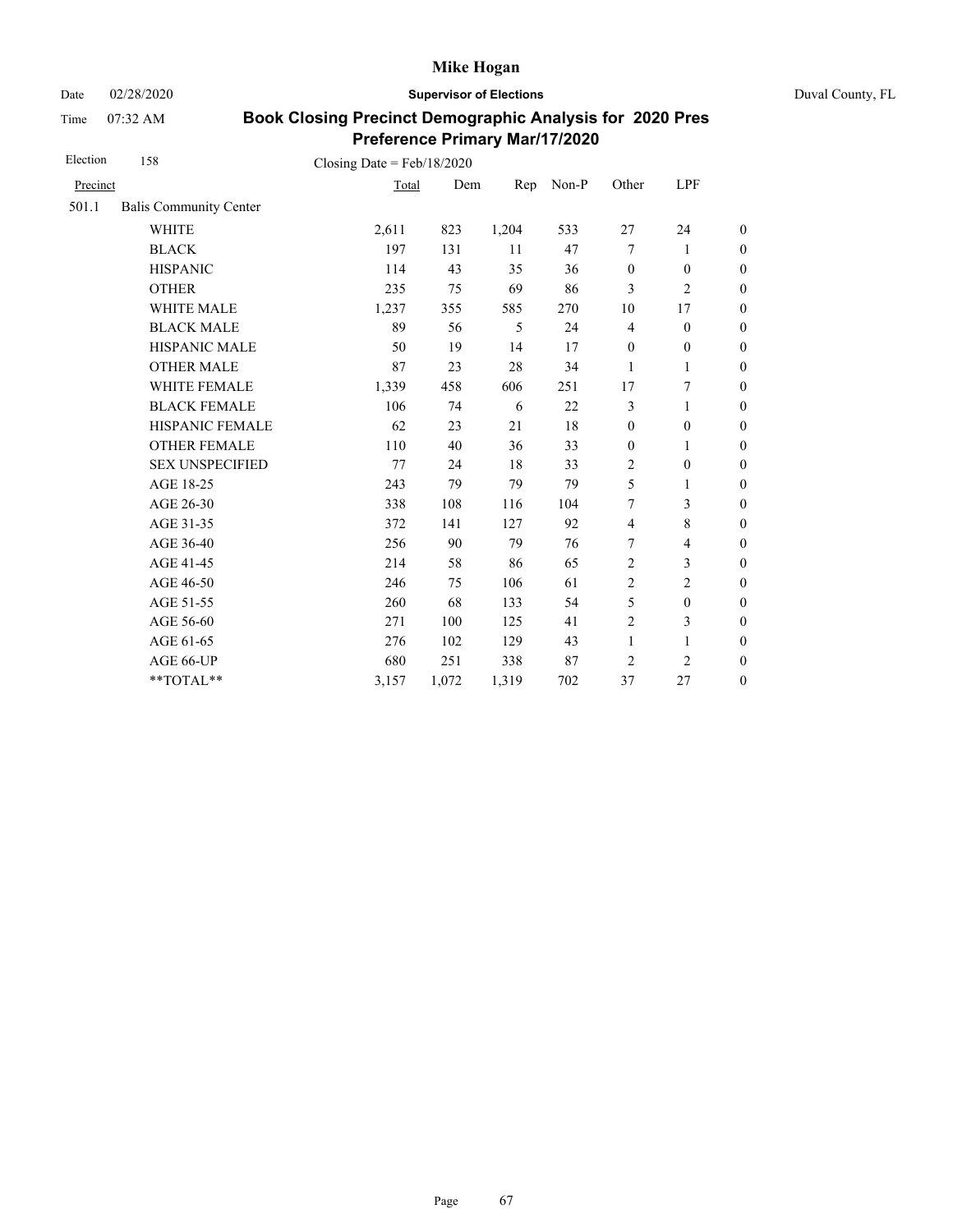Date 02/28/2020 **Supervisor of Elections** Duval County, FL

Time 07:32 AM

| Election | 158<br>Closing Date = $Feb/18/2020$ |       |                |                |                |                  |                  |                  |
|----------|-------------------------------------|-------|----------------|----------------|----------------|------------------|------------------|------------------|
| Precinct |                                     | Total | Dem            | Rep            | Non-P          | Other            | LPF              |                  |
| 502.1    | St. Nicholas Park Christian Church  |       |                |                |                |                  |                  |                  |
|          | <b>WHITE</b>                        | 922   | 284            | 478            | 148            | 5                | $\overline{7}$   | $\overline{0}$   |
|          | <b>BLACK</b>                        | 45    | 30             | 5              | 9              | 1                | $\boldsymbol{0}$ | $\boldsymbol{0}$ |
|          | <b>HISPANIC</b>                     | 34    | 13             | 8              | 11             | 1                | 1                | $\boldsymbol{0}$ |
|          | <b>OTHER</b>                        | 53    | 14             | 18             | 20             | $\mathbf{1}$     | $\mathbf{0}$     | $\overline{0}$   |
|          | <b>WHITE MALE</b>                   | 425   | 121            | 217            | 78             | 3                | 6                | $\boldsymbol{0}$ |
|          | <b>BLACK MALE</b>                   | 19    | 12             | $\overline{2}$ | $\overline{4}$ | 1                | $\boldsymbol{0}$ | $\boldsymbol{0}$ |
|          | <b>HISPANIC MALE</b>                | 17    | $\overline{7}$ | 6              | 4              | $\mathbf{0}$     | $\mathbf{0}$     | $\overline{0}$   |
|          | <b>OTHER MALE</b>                   | 16    | 6              | $\overline{4}$ | 5              | $\mathbf{1}$     | $\boldsymbol{0}$ | $\overline{0}$   |
|          | WHITE FEMALE                        | 486   | 161            | 253            | 69             | 2                | 1                | $\overline{0}$   |
|          | <b>BLACK FEMALE</b>                 | 26    | 18             | 3              | 5              | $\mathbf{0}$     | $\mathbf{0}$     | $\overline{0}$   |
|          | HISPANIC FEMALE                     | 16    | 5              | $\overline{2}$ | 7              | 1                | 1                | $\boldsymbol{0}$ |
|          | <b>OTHER FEMALE</b>                 | 23    | 5              | 10             | 8              | $\mathbf{0}$     | $\mathbf{0}$     | $\boldsymbol{0}$ |
|          | <b>SEX UNSPECIFIED</b>              | 26    | 6              | 12             | 8              | $\mathbf{0}$     | $\mathbf{0}$     | $\boldsymbol{0}$ |
|          | AGE 18-25                           | 73    | 24             | 32             | 15             | $\overline{2}$   | $\mathbf{0}$     | $\overline{0}$   |
|          | AGE 26-30                           | 93    | 33             | 41             | 17             | $\mathbf{0}$     | $\overline{2}$   | $\overline{0}$   |
|          | AGE 31-35                           | 124   | 40             | 58             | 25             | $\boldsymbol{0}$ | 1                | $\boldsymbol{0}$ |
|          | AGE 36-40                           | 116   | 37             | 41             | 34             | $\overline{c}$   | $\mathbf{2}$     | $\boldsymbol{0}$ |
|          | AGE 41-45                           | 47    | 12             | 16             | 18             | $\mathbf{0}$     | $\mathbf{1}$     | $\overline{0}$   |
|          | AGE 46-50                           | 76    | 24             | 37             | 15             | $\mathbf{0}$     | $\mathbf{0}$     | $\overline{0}$   |
|          | AGE 51-55                           | 86    | 27             | 50             | 9              | $\mathbf{0}$     | $\mathbf{0}$     | $\boldsymbol{0}$ |
|          | AGE 56-60                           | 102   | 25             | 58             | 14             | $\overline{4}$   | 1                | $\overline{0}$   |
|          | AGE 61-65                           | 96    | 26             | 60             | 10             | $\boldsymbol{0}$ | $\boldsymbol{0}$ | $\boldsymbol{0}$ |
|          | AGE 66-UP                           | 241   | 93             | 116            | 31             | $\boldsymbol{0}$ | $\mathbf{1}$     | $\boldsymbol{0}$ |
|          | **TOTAL**                           | 1,054 | 341            | 509            | 188            | 8                | 8                | $\overline{0}$   |
|          |                                     |       |                |                |                |                  |                  |                  |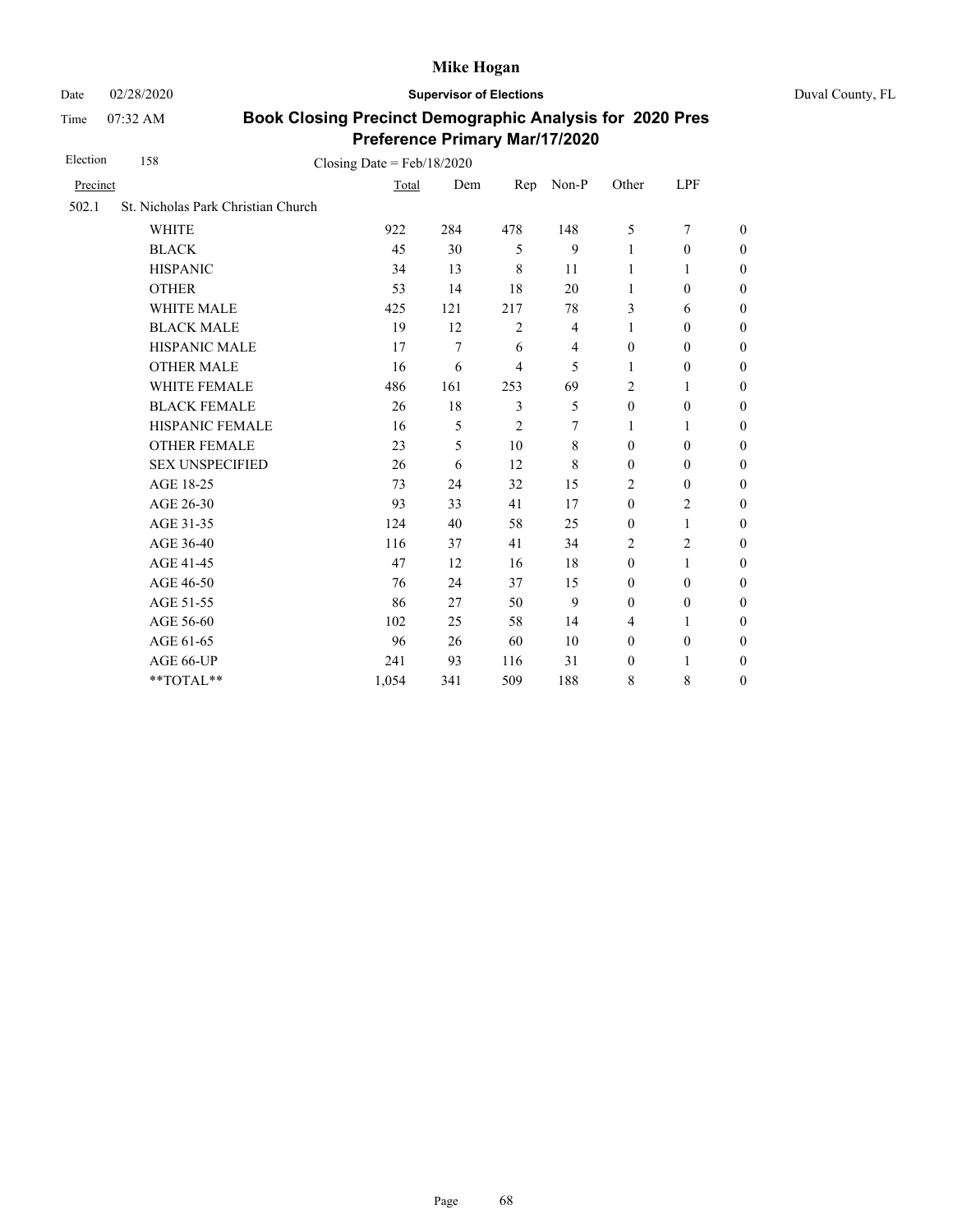Date 02/28/2020 **Supervisor of Elections** Duval County, FL

Time 07:32 AM

| Election | 158                           | Closing Date = $Feb/18/2020$ |     |                |       |                  |                  |                  |
|----------|-------------------------------|------------------------------|-----|----------------|-------|------------------|------------------|------------------|
| Precinct |                               | Total                        | Dem | Rep            | Non-P | Other            | LPF              |                  |
| 503.1    | Jacksonville Community Church |                              |     |                |       |                  |                  |                  |
|          | <b>WHITE</b>                  | 513                          | 150 | 208            | 147   | 5                | 3                | $\boldsymbol{0}$ |
|          | <b>BLACK</b>                  | 209                          | 165 | 10             | 34    | $\boldsymbol{0}$ | $\mathbf{0}$     | $\boldsymbol{0}$ |
|          | <b>HISPANIC</b>               | 91                           | 44  | 18             | 28    | 1                | $\mathbf{0}$     | $\boldsymbol{0}$ |
|          | <b>OTHER</b>                  | 108                          | 39  | 22             | 46    | 1                | $\boldsymbol{0}$ | $\mathbf{0}$     |
|          | WHITE MALE                    | 240                          | 53  | 101            | 82    | 2                | 2                | $\boldsymbol{0}$ |
|          | <b>BLACK MALE</b>             | 93                           | 65  | $\tau$         | 21    | $\mathbf{0}$     | $\boldsymbol{0}$ | $\boldsymbol{0}$ |
|          | <b>HISPANIC MALE</b>          | 44                           | 18  | 12             | 14    | $\boldsymbol{0}$ | $\mathbf{0}$     | $\overline{0}$   |
|          | <b>OTHER MALE</b>             | 56                           | 18  | 17             | 21    | $\boldsymbol{0}$ | $\boldsymbol{0}$ | $\boldsymbol{0}$ |
|          | <b>WHITE FEMALE</b>           | 258                          | 88  | 104            | 62    | 3                | 1                | $\boldsymbol{0}$ |
|          | <b>BLACK FEMALE</b>           | 113                          | 97  | 3              | 13    | $\mathbf{0}$     | $\mathbf{0}$     | $\mathbf{0}$     |
|          | HISPANIC FEMALE               | 47                           | 26  | 6              | 14    | 1                | $\mathbf{0}$     | $\theta$         |
|          | <b>OTHER FEMALE</b>           | 39                           | 17  | 4              | 17    | $\mathbf{1}$     | $\mathbf{0}$     | $\boldsymbol{0}$ |
|          | <b>SEX UNSPECIFIED</b>        | 31                           | 16  | $\overline{4}$ | 11    | $\boldsymbol{0}$ | $\boldsymbol{0}$ | $\boldsymbol{0}$ |
|          | AGE 18-25                     | 114                          | 55  | 17             | 40    | $\overline{c}$   | $\mathbf{0}$     | $\theta$         |
|          | AGE 26-30                     | 90                           | 39  | 22             | 27    | $\overline{2}$   | $\mathbf{0}$     | $\theta$         |
|          | AGE 31-35                     | 103                          | 36  | 25             | 41    | $\boldsymbol{0}$ | 1                | $\boldsymbol{0}$ |
|          | AGE 36-40                     | 84                           | 35  | 22             | 26    | 1                | $\boldsymbol{0}$ | $\boldsymbol{0}$ |
|          | AGE 41-45                     | 59                           | 21  | 17             | 19    | 1                | $\mathbf{1}$     | $\overline{0}$   |
|          | AGE 46-50                     | 69                           | 28  | 17             | 23    | $\boldsymbol{0}$ | 1                | $\boldsymbol{0}$ |
|          | AGE 51-55                     | 77                           | 36  | 18             | 23    | $\boldsymbol{0}$ | $\boldsymbol{0}$ | $\boldsymbol{0}$ |
|          | AGE 56-60                     | 83                           | 39  | 23             | 20    | 1                | $\mathbf{0}$     | $\boldsymbol{0}$ |
|          | AGE 61-65                     | 71                           | 33  | 29             | 9     | $\boldsymbol{0}$ | $\boldsymbol{0}$ | $\boldsymbol{0}$ |
|          | AGE 66-UP                     | 171                          | 76  | 68             | 27    | $\boldsymbol{0}$ | $\boldsymbol{0}$ | $\boldsymbol{0}$ |
|          | **TOTAL**                     | 921                          | 398 | 258            | 255   | 7                | 3                | $\boldsymbol{0}$ |
|          |                               |                              |     |                |       |                  |                  |                  |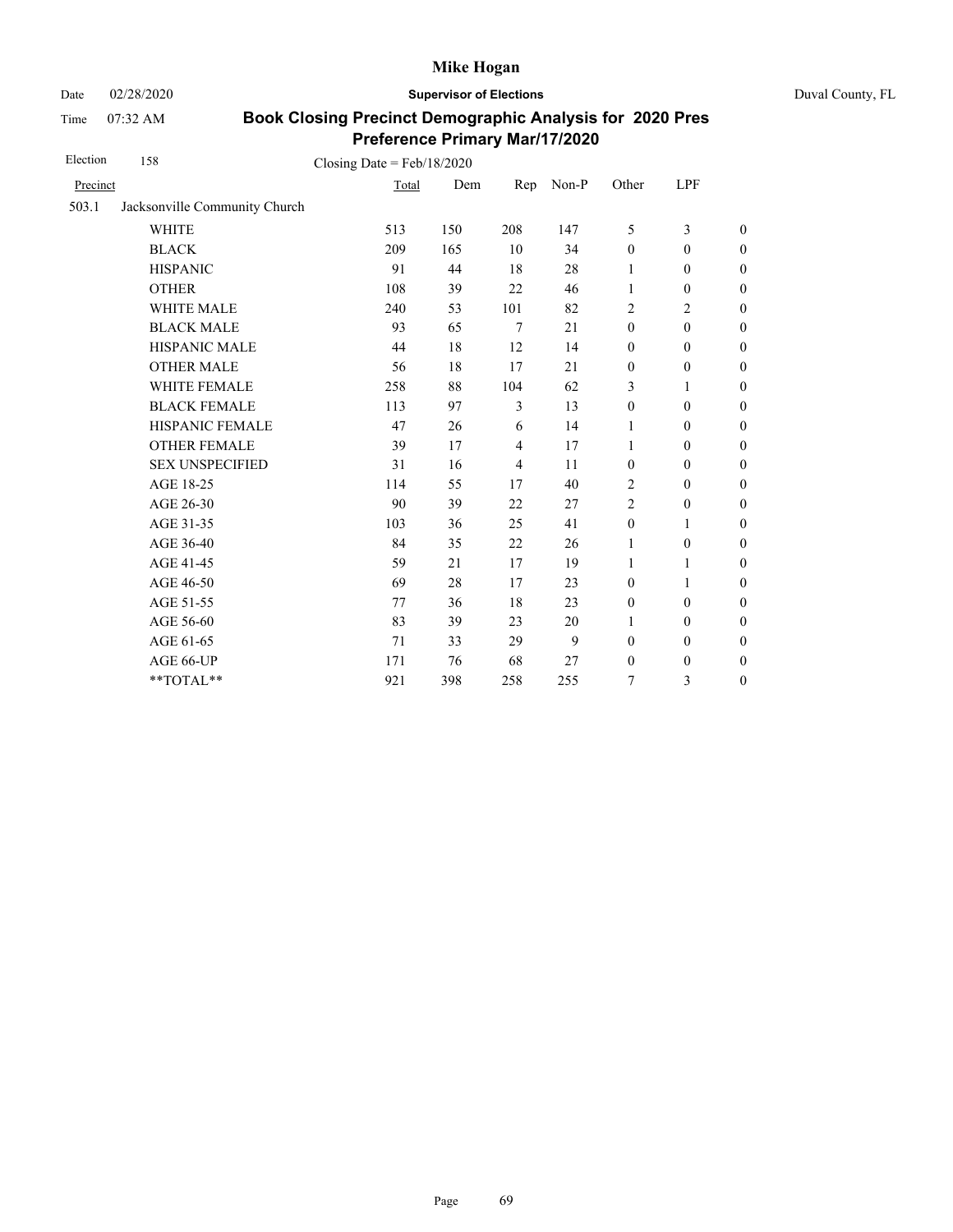Date 02/28/2020 **Supervisor of Elections** Duval County, FL

Time 07:32 AM

| Election | 158                           | Closing Date = $Feb/18/2020$ |     |     |       |                  |                  |                  |
|----------|-------------------------------|------------------------------|-----|-----|-------|------------------|------------------|------------------|
| Precinct |                               | Total                        | Dem | Rep | Non-P | Other            | LPF              |                  |
| 503.2    | Jacksonville Community Church |                              |     |     |       |                  |                  |                  |
|          | <b>WHITE</b>                  | 711                          | 214 | 300 | 188   | 6                | 3                | $\boldsymbol{0}$ |
|          | <b>BLACK</b>                  | 775                          | 590 | 29  | 149   | 6                | 1                | $\boldsymbol{0}$ |
|          | <b>HISPANIC</b>               | 214                          | 90  | 36  | 87    | 1                | $\boldsymbol{0}$ | $\boldsymbol{0}$ |
|          | <b>OTHER</b>                  | 141                          | 51  | 19  | 70    | $\mathbf{1}$     | $\boldsymbol{0}$ | $\boldsymbol{0}$ |
|          | <b>WHITE MALE</b>             | 281                          | 74  | 113 | 89    | 2                | 3                | $\boldsymbol{0}$ |
|          | <b>BLACK MALE</b>             | 284                          | 195 | 15  | 71    | 3                | $\boldsymbol{0}$ | $\boldsymbol{0}$ |
|          | <b>HISPANIC MALE</b>          | 83                           | 34  | 14  | 34    | $\mathbf{1}$     | $\mathbf{0}$     | $\overline{0}$   |
|          | <b>OTHER MALE</b>             | 50                           | 24  | 9   | 17    | $\mathbf{0}$     | $\mathbf{0}$     | $\boldsymbol{0}$ |
|          | <b>WHITE FEMALE</b>           | 420                          | 137 | 184 | 95    | $\overline{4}$   | $\mathbf{0}$     | $\boldsymbol{0}$ |
|          | <b>BLACK FEMALE</b>           | 473                          | 380 | 14  | 75    | 3                | 1                | $\boldsymbol{0}$ |
|          | HISPANIC FEMALE               | 125                          | 54  | 22  | 49    | $\boldsymbol{0}$ | $\boldsymbol{0}$ | $\overline{0}$   |
|          | <b>OTHER FEMALE</b>           | 56                           | 23  | 8   | 24    | 1                | $\mathbf{0}$     | $\boldsymbol{0}$ |
|          | <b>SEX UNSPECIFIED</b>        | 69                           | 24  | 5   | 40    | $\mathbf{0}$     | $\mathbf{0}$     | $\boldsymbol{0}$ |
|          | AGE 18-25                     | 226                          | 118 | 31  | 73    | $\overline{4}$   | $\boldsymbol{0}$ | $\boldsymbol{0}$ |
|          | AGE 26-30                     | 230                          | 115 | 23  | 87    | $\overline{2}$   | 3                | $\overline{0}$   |
|          | AGE 31-35                     | 201                          | 113 | 15  | 71    | $\overline{c}$   | $\mathbf{0}$     | $\boldsymbol{0}$ |
|          | AGE 36-40                     | 169                          | 84  | 21  | 64    | $\boldsymbol{0}$ | $\mathbf{0}$     | $\boldsymbol{0}$ |
|          | AGE 41-45                     | 123                          | 68  | 20  | 33    | $\overline{2}$   | $\mathbf{0}$     | $\overline{0}$   |
|          | AGE 46-50                     | 129                          | 73  | 24  | 32    | $\boldsymbol{0}$ | $\boldsymbol{0}$ | $\boldsymbol{0}$ |
|          | AGE 51-55                     | 119                          | 67  | 22  | 29    | 1                | $\mathbf{0}$     | $\boldsymbol{0}$ |
|          | AGE 56-60                     | 115                          | 65  | 26  | 23    | 1                | $\mathbf{0}$     | $\boldsymbol{0}$ |
|          | AGE 61-65                     | 121                          | 73  | 34  | 14    | $\boldsymbol{0}$ | $\boldsymbol{0}$ | $\boldsymbol{0}$ |
|          | AGE 66-UP                     | 408                          | 169 | 168 | 68    | 2                | 1                | $\boldsymbol{0}$ |
|          | **TOTAL**                     | 1,841                        | 945 | 384 | 494   | 14               | 4                | $\boldsymbol{0}$ |
|          |                               |                              |     |     |       |                  |                  |                  |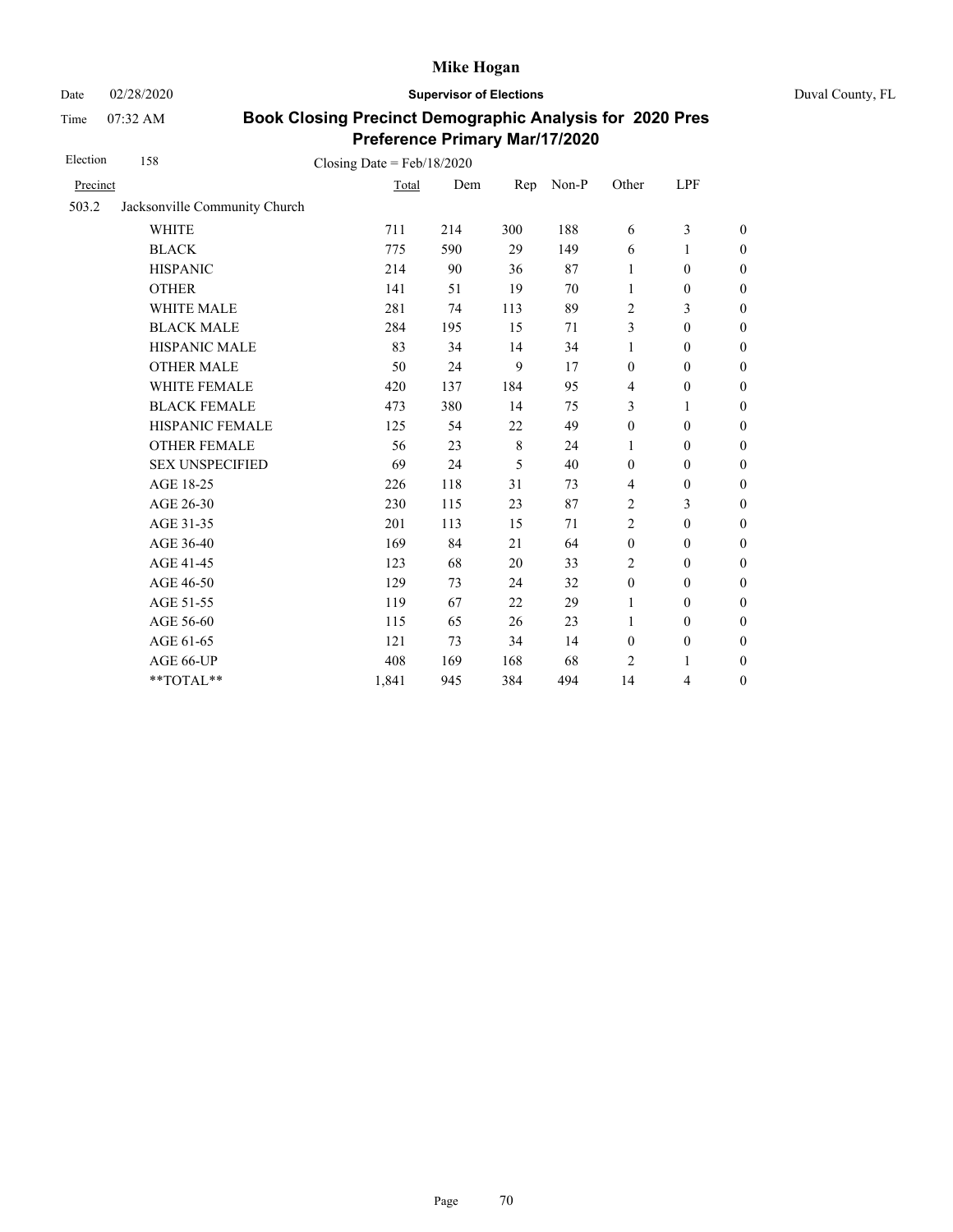Date 02/28/2020 **Supervisor of Elections** Duval County, FL

Time 07:32 AM

| Election | 158                               | Closing Date = $Feb/18/2020$ |     |                |                |                  |                  |                  |
|----------|-----------------------------------|------------------------------|-----|----------------|----------------|------------------|------------------|------------------|
| Precinct |                                   | Total                        | Dem | Rep            | Non-P          | Other            | LPF              |                  |
| 504.1    | Southside United Methodist Church |                              |     |                |                |                  |                  |                  |
|          | <b>WHITE</b>                      | 1,585                        | 475 | 870            | 221            | 11               | 8                | $\boldsymbol{0}$ |
|          | <b>BLACK</b>                      | 58                           | 44  | $\overline{4}$ | 9              | 1                | $\mathbf{0}$     | $\boldsymbol{0}$ |
|          | <b>HISPANIC</b>                   | 60                           | 16  | 26             | 17             | $\mathbf{0}$     | 1                | $\boldsymbol{0}$ |
|          | <b>OTHER</b>                      | 96                           | 38  | 30             | 28             | $\boldsymbol{0}$ | $\boldsymbol{0}$ | $\overline{0}$   |
|          | WHITE MALE                        | 761                          | 210 | 425            | 115            | $\overline{4}$   | 7                | $\boldsymbol{0}$ |
|          | <b>BLACK MALE</b>                 | 20                           | 14  | $\overline{2}$ | $\overline{4}$ | $\boldsymbol{0}$ | $\boldsymbol{0}$ | $\boldsymbol{0}$ |
|          | HISPANIC MALE                     | 30                           | 9   | 10             | 10             | $\boldsymbol{0}$ | 1                | $\boldsymbol{0}$ |
|          | <b>OTHER MALE</b>                 | 44                           | 15  | 16             | 13             | $\boldsymbol{0}$ | $\boldsymbol{0}$ | $\boldsymbol{0}$ |
|          | <b>WHITE FEMALE</b>               | 809                          | 262 | 436            | 103            | 7                | 1                | $\boldsymbol{0}$ |
|          | <b>BLACK FEMALE</b>               | 35                           | 28  | $\overline{2}$ | $\overline{4}$ | 1                | $\mathbf{0}$     | $\boldsymbol{0}$ |
|          | HISPANIC FEMALE                   | 29                           | 7   | 16             | 6              | $\mathbf{0}$     | $\boldsymbol{0}$ | $\boldsymbol{0}$ |
|          | <b>OTHER FEMALE</b>               | 34                           | 18  | 9              | 7              | $\mathbf{0}$     | $\mathbf{0}$     | $\boldsymbol{0}$ |
|          | <b>SEX UNSPECIFIED</b>            | 37                           | 10  | 14             | 13             | $\mathbf{0}$     | $\mathbf{0}$     | $\boldsymbol{0}$ |
|          | AGE 18-25                         | 160                          | 52  | 75             | 32             | 1                | $\mathbf{0}$     | $\boldsymbol{0}$ |
|          | AGE 26-30                         | 149                          | 52  | 62             | 30             | $\overline{2}$   | 3                | $\overline{0}$   |
|          | AGE 31-35                         | 186                          | 62  | 72             | 48             | $\mathbf{1}$     | 3                | $\boldsymbol{0}$ |
|          | AGE 36-40                         | 163                          | 50  | 91             | 21             | $\mathbf{1}$     | $\mathbf{0}$     | $\boldsymbol{0}$ |
|          | AGE 41-45                         | 159                          | 53  | 74             | 29             | 3                | $\boldsymbol{0}$ | $\overline{0}$   |
|          | AGE 46-50                         | 158                          | 34  | 95             | 28             | $\mathbf{0}$     | 1                | $\overline{0}$   |
|          | AGE 51-55                         | 160                          | 54  | 84             | 20             | $\mathbf{1}$     | 1                | $\overline{0}$   |
|          | AGE 56-60                         | 153                          | 47  | 88             | 17             | 1                | $\mathbf{0}$     | $\boldsymbol{0}$ |
|          | AGE 61-65                         | 164                          | 51  | 93             | 20             | $\boldsymbol{0}$ | $\boldsymbol{0}$ | $\boldsymbol{0}$ |
|          | AGE 66-UP                         | 344                          | 116 | 196            | 29             | 2                | 1                | $\boldsymbol{0}$ |
|          | **TOTAL**                         | 1,799                        | 573 | 930            | 275            | 12               | 9                | $\boldsymbol{0}$ |
|          |                                   |                              |     |                |                |                  |                  |                  |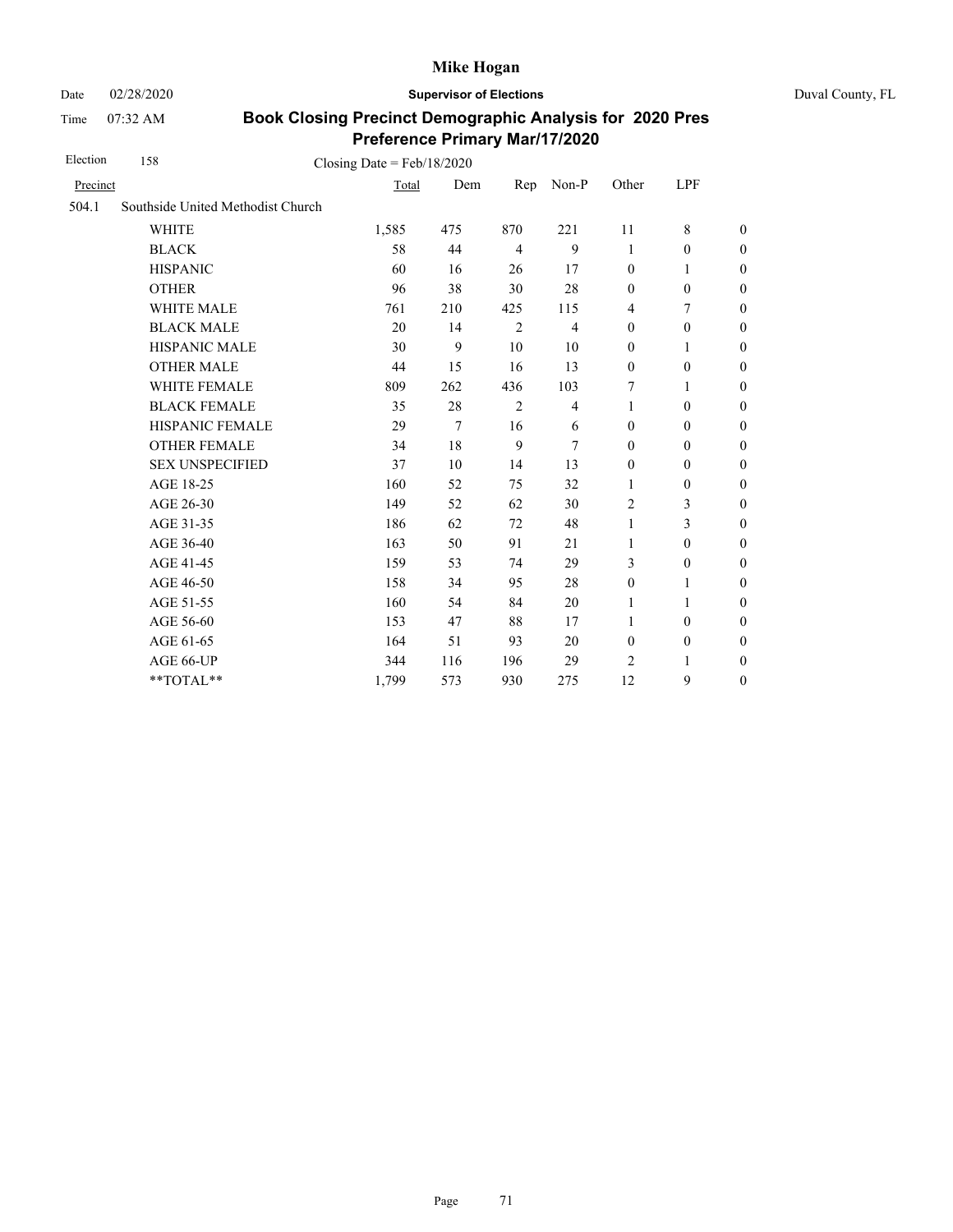Time 07:32 AM

Date 02/28/2020 **Supervisor of Elections** Duval County, FL

| 158                    |        |                                     |                              |                |                  |                  |                  |
|------------------------|--------|-------------------------------------|------------------------------|----------------|------------------|------------------|------------------|
| Precinct               | Total  | Dem                                 | Rep                          | Non-P          | Other            | <b>LPF</b>       |                  |
|                        |        |                                     |                              |                |                  |                  |                  |
| <b>WHITE</b>           | 2,180  | 545                                 | 1,327                        | 294            | 7                | $\overline{7}$   | $\theta$         |
| <b>BLACK</b>           | 20     | 10                                  | 2                            | 7              | $\mathbf{1}$     | $\mathbf{0}$     | $\boldsymbol{0}$ |
| <b>HISPANIC</b>        | 61     | 15                                  | 28                           | 18             | $\mathbf{0}$     | $\mathbf{0}$     | $\boldsymbol{0}$ |
| <b>OTHER</b>           | 118    | 42                                  | 37                           | 37             | $\overline{2}$   | $\mathbf{0}$     | $\overline{0}$   |
| WHITE MALE             | 1,013  | 215                                 | 640                          | 149            | 3                | 6                | $\boldsymbol{0}$ |
| <b>BLACK MALE</b>      | 13     | 7                                   | 1                            | $\overline{4}$ | $\mathbf{1}$     | $\mathbf{0}$     | $\boldsymbol{0}$ |
| <b>HISPANIC MALE</b>   | 34     | 12                                  | 14                           | 8              | $\boldsymbol{0}$ | $\mathbf{0}$     | $\overline{0}$   |
| <b>OTHER MALE</b>      | 57     | 17                                  | 20                           | 19             | 1                | $\boldsymbol{0}$ | $\boldsymbol{0}$ |
| <b>WHITE FEMALE</b>    | 1,141  | 324                                 | 673                          | 139            | $\overline{4}$   | 1                | $\boldsymbol{0}$ |
| <b>BLACK FEMALE</b>    | $\tau$ | 3                                   | $\mathbf{1}$                 | 3              | $\mathbf{0}$     | $\mathbf{0}$     | $\boldsymbol{0}$ |
| HISPANIC FEMALE        | 25     | 3                                   | 13                           | 9              | $\mathbf{0}$     | $\boldsymbol{0}$ | $\boldsymbol{0}$ |
| <b>OTHER FEMALE</b>    | 48     | 22                                  | 13                           | 13             | $\boldsymbol{0}$ | $\mathbf{0}$     | $\boldsymbol{0}$ |
| <b>SEX UNSPECIFIED</b> | 41     | 9                                   | 19                           | 12             | 1                | $\mathbf{0}$     | $\boldsymbol{0}$ |
| AGE 18-25              | 218    | 39                                  | 129                          | 45             | 5                | $\mathbf{0}$     | $\boldsymbol{0}$ |
| AGE 26-30              | 143    | 32                                  | 79                           | 30             | $\boldsymbol{0}$ | $\overline{c}$   | $\overline{0}$   |
| AGE 31-35              | 218    | 62                                  | 117                          | 38             | $\boldsymbol{0}$ | 1                | $\boldsymbol{0}$ |
| AGE 36-40              | 239    | 65                                  | 114                          | 58             | 1                | 1                | $\boldsymbol{0}$ |
| AGE 41-45              | 178    | 31                                  | 96                           | 47             | 1                | 3                | $\boldsymbol{0}$ |
| AGE 46-50              | 212    | 57                                  | 122                          | 33             | $\boldsymbol{0}$ | $\boldsymbol{0}$ | $\boldsymbol{0}$ |
| AGE 51-55              | 205    | 45                                  | 133                          | 26             | 1                | $\boldsymbol{0}$ | $\boldsymbol{0}$ |
| AGE 56-60              | 223    | 37                                  | 158                          | 27             | 1                | $\boldsymbol{0}$ | $\boldsymbol{0}$ |
| AGE 61-65              | 185    | 50                                  | 119                          | 15             | 1                | $\boldsymbol{0}$ | $\boldsymbol{0}$ |
| AGE 66-UP              | 555    | 192                                 | 326                          | 37             | $\boldsymbol{0}$ | $\boldsymbol{0}$ | $\boldsymbol{0}$ |
| **TOTAL**              | 2,379  | 612                                 | 1,394                        | 356            | 10               | 7                | $\boldsymbol{0}$ |
|                        |        | Saint Mark's Lutheran Church - ELCA | Closing Date = $Feb/18/2020$ |                |                  |                  |                  |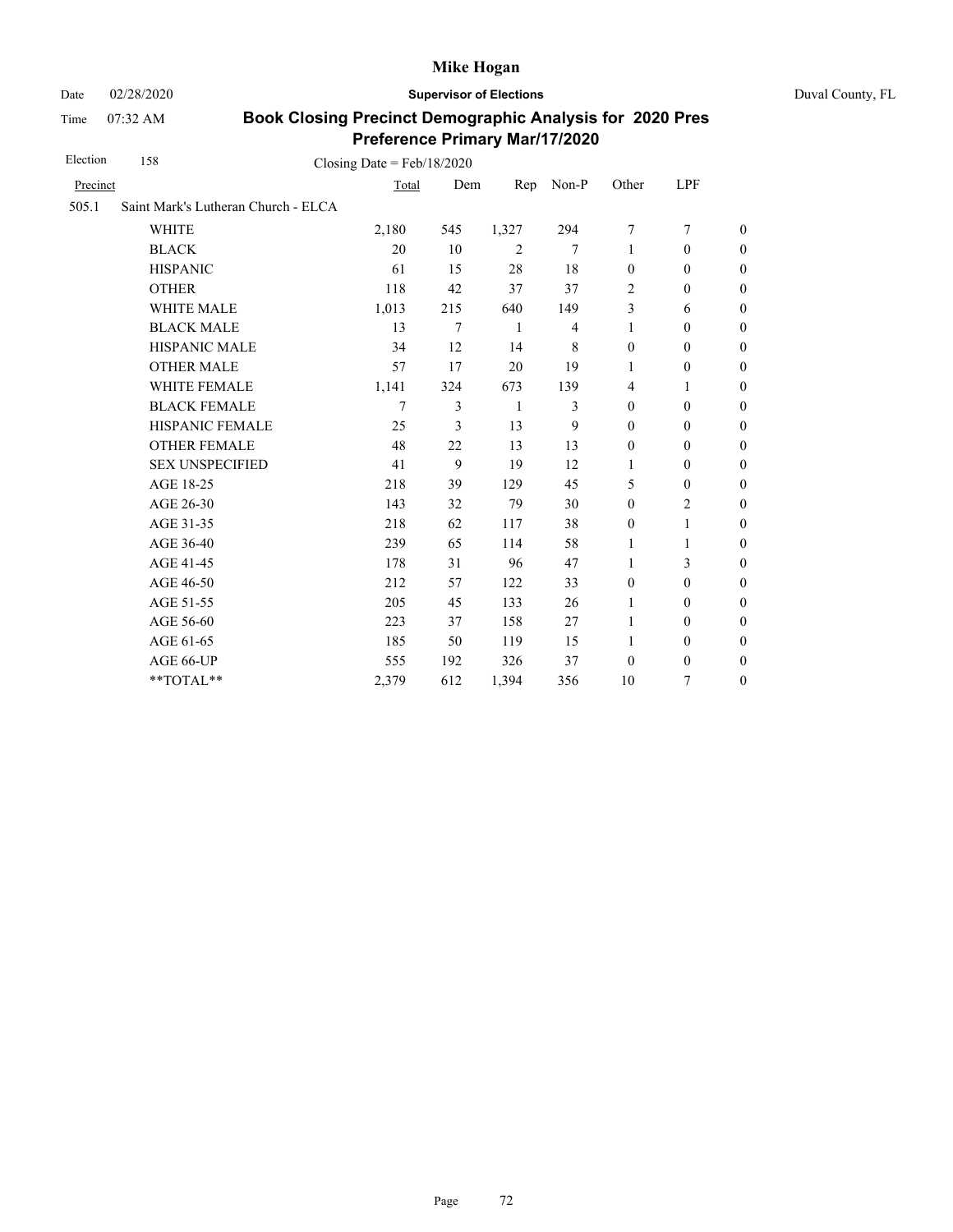Time 07:32 AM

Date 02/28/2020 **Supervisor of Elections** Duval County, FL

| 158                    |          |                                    |                                       |       |                  |                  |                  |
|------------------------|----------|------------------------------------|---------------------------------------|-------|------------------|------------------|------------------|
|                        |          |                                    | Rep                                   | Non-P | Other            | LPF              |                  |
|                        |          |                                    |                                       |       |                  |                  |                  |
| <b>WHITE</b>           | 2,094    | 644                                | 936                                   | 490   | 18               | 6                | $\boldsymbol{0}$ |
| <b>BLACK</b>           | 1,226    | 989                                | 44                                    | 184   | 6                | 3                | $\boldsymbol{0}$ |
| <b>HISPANIC</b>        | 270      | 121                                | 51                                    | 97    | 1                | $\mathbf{0}$     | $\boldsymbol{0}$ |
| <b>OTHER</b>           | 374      | 121                                | 81                                    | 170   | $\mathbf{1}$     | 1                | $\theta$         |
| <b>WHITE MALE</b>      | 966      | 257                                | 460                                   | 237   | 7                | 5                | $\boldsymbol{0}$ |
| <b>BLACK MALE</b>      | 474      | 350                                | 20                                    | 98    | 3                | 3                | $\boldsymbol{0}$ |
| <b>HISPANIC MALE</b>   | 132      | 61                                 | 30                                    | 41    | $\boldsymbol{0}$ | $\boldsymbol{0}$ | $\overline{0}$   |
| <b>OTHER MALE</b>      | 124      | 35                                 | 30                                    | 57    | 1                | 1                | $\boldsymbol{0}$ |
| WHITE FEMALE           | 1,101    | 379                                | 464                                   | 247   | 10               | 1                | $\boldsymbol{0}$ |
| <b>BLACK FEMALE</b>    | 732      | 625                                | 23                                    | 81    | 3                | $\mathbf{0}$     | $\boldsymbol{0}$ |
| HISPANIC FEMALE        | 130      | 58                                 | 19                                    | 52    | 1                | $\boldsymbol{0}$ | $\mathbf{0}$     |
| <b>OTHER FEMALE</b>    | 164      | 61                                 | 45                                    | 58    | $\boldsymbol{0}$ | $\mathbf{0}$     | $\boldsymbol{0}$ |
| <b>SEX UNSPECIFIED</b> | 140      | 48                                 | 21                                    | 70    | 1                | $\boldsymbol{0}$ | $\boldsymbol{0}$ |
| AGE 18-25              | 441      | 197                                | 74                                    | 160   | 9                | 1                | $\boldsymbol{0}$ |
| AGE 26-30              | 470      | 197                                | 82                                    | 180   | 6                | 5                | $\boldsymbol{0}$ |
| AGE 31-35              | 392      | 192                                | 87                                    | 110   | 2                | 1                | $\boldsymbol{0}$ |
| AGE 36-40              | 361      | 167                                | 82                                    | 111   | $\boldsymbol{0}$ | 1                | $\boldsymbol{0}$ |
| AGE 41-45              | 311      | 152                                | 89                                    | 66    | $\overline{c}$   | 2                | $\mathbf{0}$     |
| AGE 46-50              | 319      | 135                                | 108                                   | 75    | $\mathbf{1}$     | $\boldsymbol{0}$ | $\mathbf{0}$     |
| AGE 51-55              | 347      | 145                                | 122                                   | 80    | $\boldsymbol{0}$ | $\boldsymbol{0}$ | $\boldsymbol{0}$ |
| AGE 56-60              | 351      | 178                                | 117                                   | 54    | 2                | $\mathbf{0}$     | $\boldsymbol{0}$ |
| AGE 61-65              | 343      | 199                                | 110                                   | 34    | $\boldsymbol{0}$ | $\boldsymbol{0}$ | $\boldsymbol{0}$ |
| AGE 66-UP              | 628      | 312                                | 241                                   | 71    | $\overline{4}$   | $\boldsymbol{0}$ | $\boldsymbol{0}$ |
| **TOTAL**              | 3,964    | 1,875                              | 1,112                                 | 941   | 26               | 10               | $\boldsymbol{0}$ |
|                        | Precinct | St. John the Divine Greek Orthodox | Closing Date = $Feb/18/2020$<br>Total | Dem   |                  |                  |                  |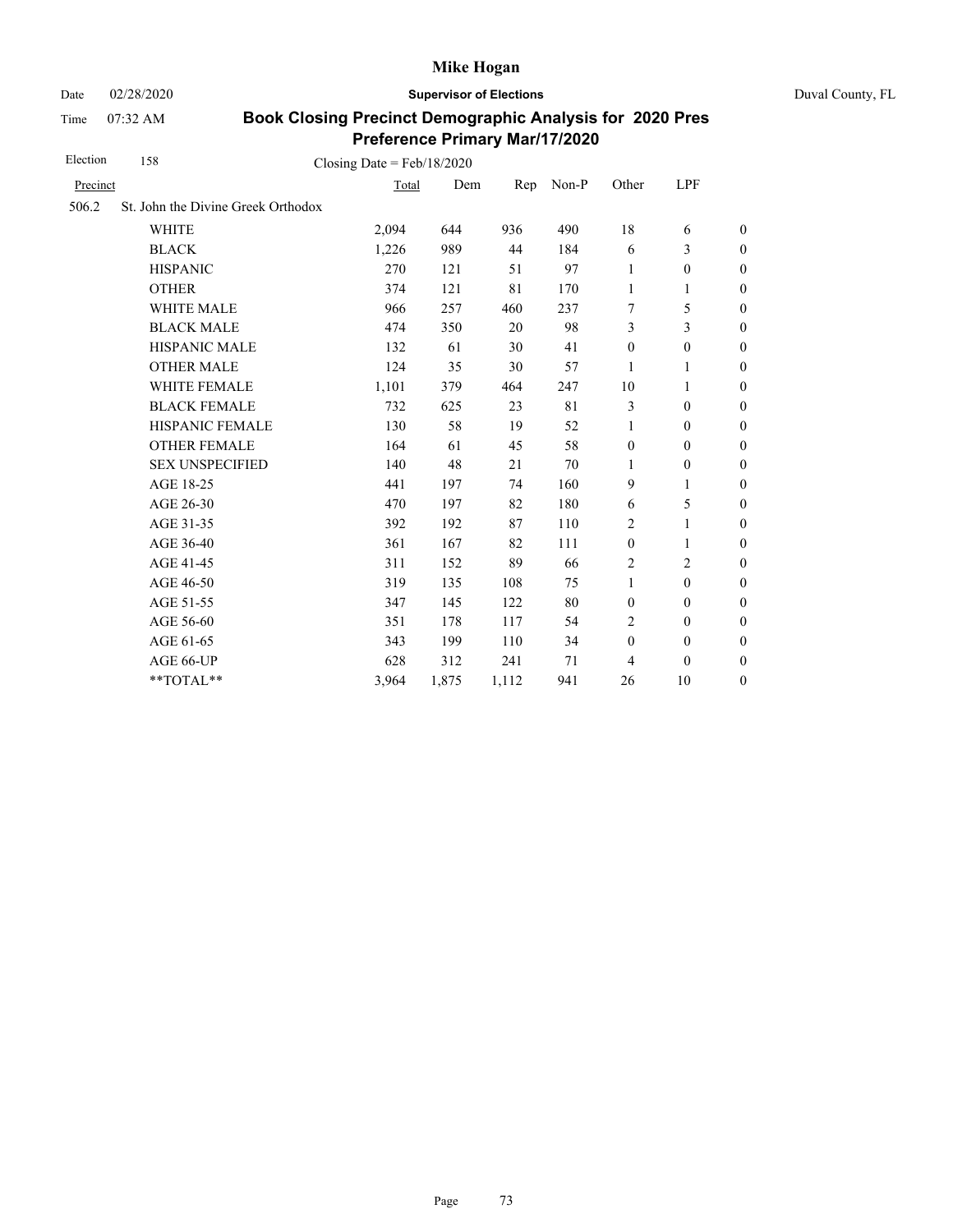Date 02/28/2020 **Supervisor of Elections** Duval County, FL

Time 07:32 AM

| Election | 158                             | Closing Date = $Feb/18/2020$ |                |                |                |                  |                  |                  |
|----------|---------------------------------|------------------------------|----------------|----------------|----------------|------------------|------------------|------------------|
| Precinct |                                 | Total                        | Dem            | Rep            | Non-P          | Other            | LPF              |                  |
| 507.1    | Hendricks Avenue Baptist Church |                              |                |                |                |                  |                  |                  |
|          | <b>WHITE</b>                    | 532                          | 158            | 281            | 84             | 1                | 8                | $\boldsymbol{0}$ |
|          | <b>BLACK</b>                    | 66                           | 57             | 1              | 8              | $\mathbf{0}$     | $\mathbf{0}$     | $\boldsymbol{0}$ |
|          | <b>HISPANIC</b>                 | 20                           | $\,$ 8 $\,$    | 3              | 9              | $\boldsymbol{0}$ | $\boldsymbol{0}$ | $\boldsymbol{0}$ |
|          | <b>OTHER</b>                    | 29                           | 12             | 9              | 7              | 1                | $\boldsymbol{0}$ | $\boldsymbol{0}$ |
|          | WHITE MALE                      | 216                          | 44             | 130            | 40             | $\boldsymbol{0}$ | $\overline{c}$   | $\boldsymbol{0}$ |
|          | <b>BLACK MALE</b>               | 27                           | 24             | 1              | $\sqrt{2}$     | $\mathbf{0}$     | $\boldsymbol{0}$ | $\boldsymbol{0}$ |
|          | HISPANIC MALE                   | 11                           | $\overline{4}$ | 1              | 6              | $\boldsymbol{0}$ | $\boldsymbol{0}$ | $\overline{0}$   |
|          | <b>OTHER MALE</b>               | 9                            | 5              | 3              | 1              | $\boldsymbol{0}$ | $\boldsymbol{0}$ | $\boldsymbol{0}$ |
|          | WHITE FEMALE                    | 314                          | 113            | 151            | 43             | 1                | 6                | $\boldsymbol{0}$ |
|          | <b>BLACK FEMALE</b>             | 39                           | 33             | $\mathbf{0}$   | 6              | $\mathbf{0}$     | $\mathbf{0}$     | $\overline{0}$   |
|          | HISPANIC FEMALE                 | 8                            | 3              | $\overline{c}$ | 3              | $\boldsymbol{0}$ | $\boldsymbol{0}$ | $\boldsymbol{0}$ |
|          | <b>OTHER FEMALE</b>             | 14                           | 5              | 3              | 5              | 1                | $\mathbf{0}$     | $\boldsymbol{0}$ |
|          | <b>SEX UNSPECIFIED</b>          | 9                            | $\overline{4}$ | 3              | $\overline{2}$ | $\mathbf{0}$     | $\boldsymbol{0}$ | $\boldsymbol{0}$ |
|          | AGE 18-25                       | 43                           | 20             | 13             | 10             | $\mathbf{0}$     | $\boldsymbol{0}$ | $\overline{0}$   |
|          | AGE 26-30                       | 54                           | 19             | 17             | 17             | $\mathbf{0}$     | 1                | $\overline{0}$   |
|          | AGE 31-35                       | 73                           | 19             | 33             | 20             | $\mathbf{0}$     | 1                | $\boldsymbol{0}$ |
|          | AGE 36-40                       | 62                           | 28             | 22             | 10             | $\mathbf{0}$     | $\overline{c}$   | $\boldsymbol{0}$ |
|          | AGE 41-45                       | 35                           | 11             | 12             | 10             | $\boldsymbol{0}$ | $\overline{2}$   | $\overline{0}$   |
|          | AGE 46-50                       | 57                           | 19             | 32             | 4              | 2                | $\mathbf{0}$     | $\boldsymbol{0}$ |
|          | AGE 51-55                       | 56                           | 17             | 26             | 13             | $\mathbf{0}$     | $\boldsymbol{0}$ | $\boldsymbol{0}$ |
|          | AGE 56-60                       | 70                           | 27             | 35             | 7              | $\mathbf{0}$     | 1                | $\overline{0}$   |
|          | AGE 61-65                       | 64                           | 24             | 30             | 9              | $\mathbf{0}$     | $\mathbf{1}$     | $\overline{0}$   |
|          | AGE 66-UP                       | 133                          | 51             | 74             | 8              | $\boldsymbol{0}$ | $\boldsymbol{0}$ | $\overline{0}$   |
|          | **TOTAL**                       | 647                          | 235            | 294            | 108            | 2                | 8                | $\boldsymbol{0}$ |
|          |                                 |                              |                |                |                |                  |                  |                  |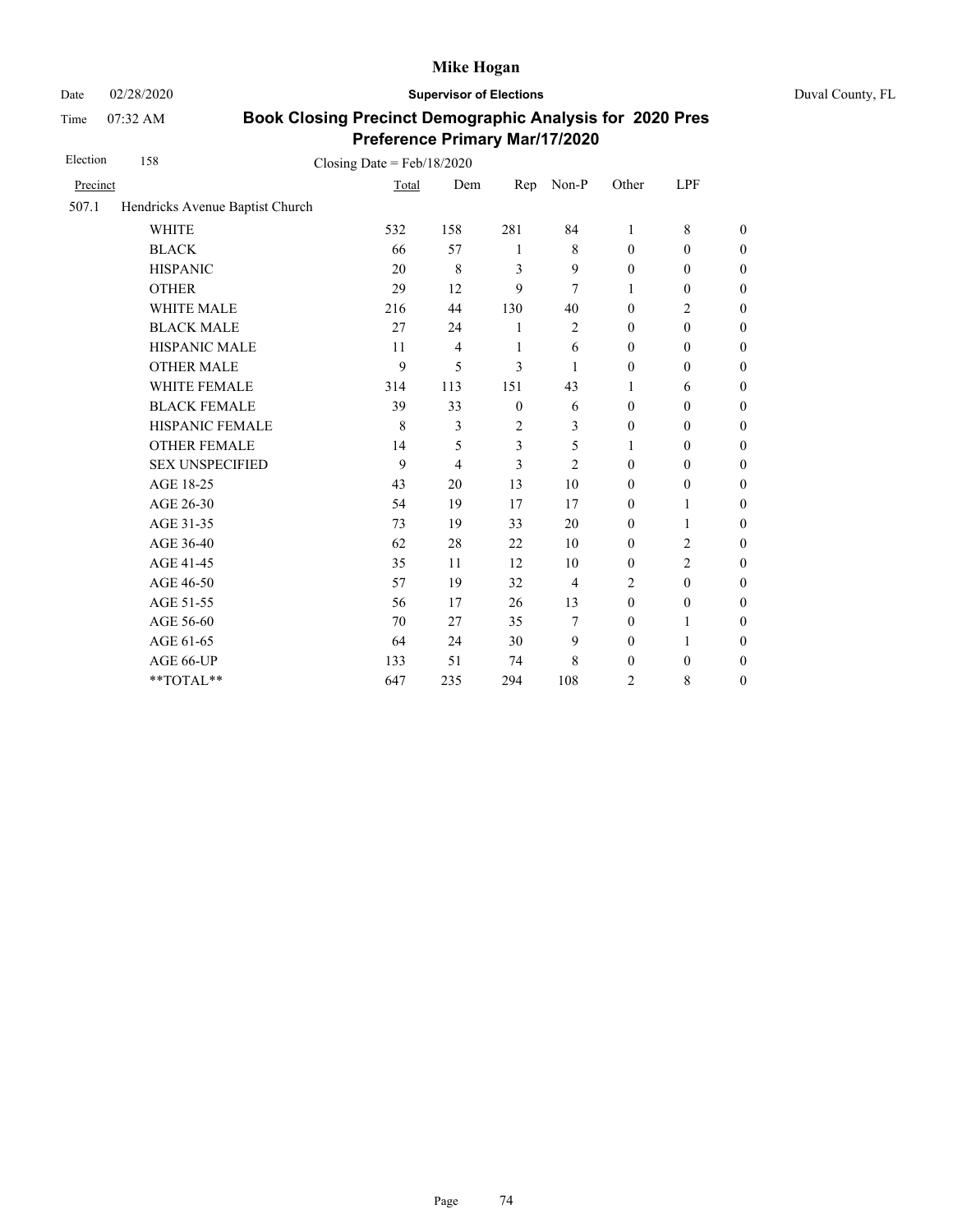Date 02/28/2020 **Supervisor of Elections** Duval County, FL

Time 07:32 AM

| Election | 158                             | Closing Date = $Feb/18/2020$ |     |     |       |                          |                  |                  |
|----------|---------------------------------|------------------------------|-----|-----|-------|--------------------------|------------------|------------------|
| Precinct |                                 | Total                        | Dem | Rep | Non-P | Other                    | LPF              |                  |
| 507.2    | Hendricks Avenue Baptist Church |                              |     |     |       |                          |                  |                  |
|          | <b>WHITE</b>                    | 407                          | 115 | 191 | 97    | $\overline{\mathcal{L}}$ | $\boldsymbol{0}$ | $\boldsymbol{0}$ |
|          | <b>BLACK</b>                    | 655                          | 550 | 24  | 77    | 3                        | 1                | $\boldsymbol{0}$ |
|          | <b>HISPANIC</b>                 | 46                           | 26  | 4   | 16    | $\boldsymbol{0}$         | $\boldsymbol{0}$ | $\boldsymbol{0}$ |
|          | <b>OTHER</b>                    | 97                           | 31  | 20  | 44    | 2                        | $\boldsymbol{0}$ | $\boldsymbol{0}$ |
|          | WHITE MALE                      | 204                          | 45  | 108 | 49    | $\mathbf{2}$             | $\boldsymbol{0}$ | $\boldsymbol{0}$ |
|          | <b>BLACK MALE</b>               | 278                          | 218 | 14  | 44    | 1                        | 1                | $\boldsymbol{0}$ |
|          | <b>HISPANIC MALE</b>            | 23                           | 9   | 3   | 11    | $\boldsymbol{0}$         | $\theta$         | $\mathbf{0}$     |
|          | <b>OTHER MALE</b>               | 34                           | 10  | 12  | 12    | $\boldsymbol{0}$         | $\boldsymbol{0}$ | $\boldsymbol{0}$ |
|          | WHITE FEMALE                    | 195                          | 67  | 81  | 45    | 2                        | $\theta$         | $\boldsymbol{0}$ |
|          | <b>BLACK FEMALE</b>             | 364                          | 322 | 10  | 31    | 1                        | $\theta$         | $\boldsymbol{0}$ |
|          | HISPANIC FEMALE                 | 22                           | 16  | 1   | 5     | $\mathbf{0}$             | $\boldsymbol{0}$ | $\boldsymbol{0}$ |
|          | <b>OTHER FEMALE</b>             | 47                           | 20  | 6   | 19    | $\overline{c}$           | $\theta$         | $\boldsymbol{0}$ |
|          | <b>SEX UNSPECIFIED</b>          | 38                           | 15  | 4   | 18    | 1                        | $\boldsymbol{0}$ | $\boldsymbol{0}$ |
|          | AGE 18-25                       | 126                          | 67  | 23  | 33    | $\overline{2}$           | 1                | $\boldsymbol{0}$ |
|          | AGE 26-30                       | 140                          | 84  | 25  | 30    | 1                        | $\theta$         | $\mathbf{0}$     |
|          | AGE 31-35                       | 118                          | 64  | 17  | 35    | 2                        | $\boldsymbol{0}$ | $\boldsymbol{0}$ |
|          | AGE 36-40                       | 100                          | 55  | 15  | 29    | 1                        | $\boldsymbol{0}$ | $\boldsymbol{0}$ |
|          | AGE 41-45                       | 88                           | 48  | 14  | 26    | $\boldsymbol{0}$         | $\boldsymbol{0}$ | $\boldsymbol{0}$ |
|          | AGE 46-50                       | 82                           | 42  | 25  | 14    | 1                        | 0                | $\boldsymbol{0}$ |
|          | AGE 51-55                       | 98                           | 54  | 25  | 18    | 1                        | $\theta$         | $\boldsymbol{0}$ |
|          | AGE 56-60                       | 135                          | 85  | 30  | 20    | $\mathbf{0}$             | $\theta$         | $\boldsymbol{0}$ |
|          | AGE 61-65                       | 86                           | 57  | 18  | 11    | $\boldsymbol{0}$         | $\boldsymbol{0}$ | $\boldsymbol{0}$ |
|          | AGE 66-UP                       | 232                          | 166 | 47  | 18    | 1                        | $\boldsymbol{0}$ | $\boldsymbol{0}$ |
|          | **TOTAL**                       | 1,205                        | 722 | 239 | 234   | 9                        | 1                | $\boldsymbol{0}$ |
|          |                                 |                              |     |     |       |                          |                  |                  |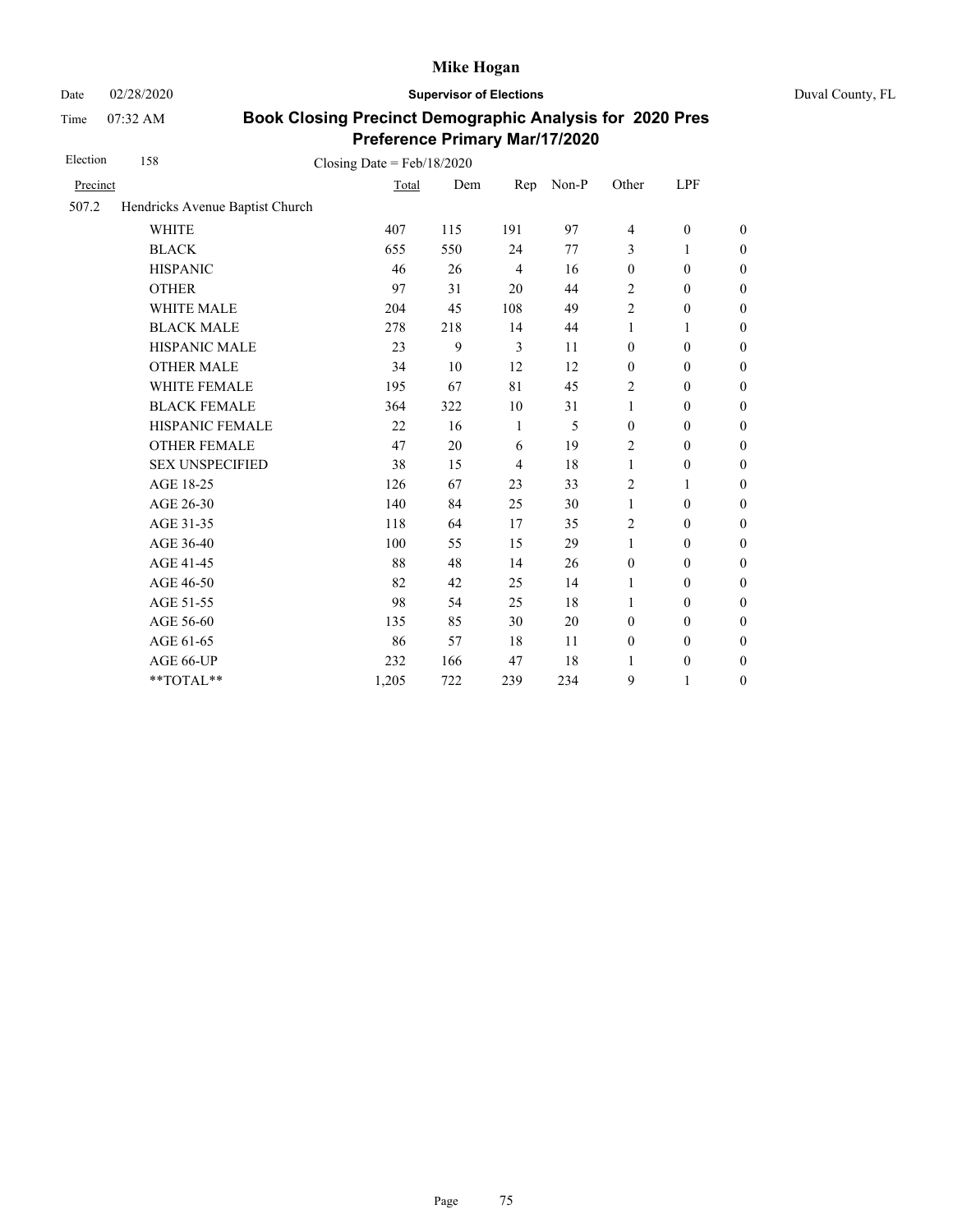Date 02/28/2020 **Supervisor of Elections** Duval County, FL

Time 07:32 AM

| Election | 158                       | Closing Date = $Feb/18/2020$ |       |                |       |                  |                          |                  |
|----------|---------------------------|------------------------------|-------|----------------|-------|------------------|--------------------------|------------------|
| Precinct |                           | Total                        | Dem   | Rep            | Non-P | Other            | LPF                      |                  |
| 508.1    | San Jose Church of Christ |                              |       |                |       |                  |                          |                  |
|          | <b>WHITE</b>              | 4,064                        | 1,244 | 2,062          | 706   | 29               | 23                       | $\boldsymbol{0}$ |
|          | <b>BLACK</b>              | 230                          | 160   | 8              | 61    | 1                | $\boldsymbol{0}$         | $\boldsymbol{0}$ |
|          | <b>HISPANIC</b>           | 265                          | 99    | 75             | 86    | $\overline{4}$   | 1                        | $\overline{0}$   |
|          | <b>OTHER</b>              | 314                          | 92    | 100            | 118   | 4                | $\mathbf{0}$             | $\overline{0}$   |
|          | <b>WHITE MALE</b>         | 1,882                        | 524   | 979            | 345   | 19               | 15                       | $\boldsymbol{0}$ |
|          | <b>BLACK MALE</b>         | 111                          | 75    | $\overline{4}$ | 31    | 1                | $\boldsymbol{0}$         | $\boldsymbol{0}$ |
|          | <b>HISPANIC MALE</b>      | 123                          | 45    | 41             | 35    | $\mathbf{1}$     | $\mathbf{1}$             | $\overline{0}$   |
|          | <b>OTHER MALE</b>         | 120                          | 27    | 47             | 44    | 2                | $\mathbf{0}$             | $\boldsymbol{0}$ |
|          | WHITE FEMALE              | 2,152                        | 712   | 1,072          | 351   | 10               | 7                        | $\boldsymbol{0}$ |
|          | <b>BLACK FEMALE</b>       | 118                          | 85    | $\overline{4}$ | 29    | $\boldsymbol{0}$ | $\mathbf{0}$             | $\overline{0}$   |
|          | <b>HISPANIC FEMALE</b>    | 137                          | 54    | 32             | 48    | 3                | $\boldsymbol{0}$         | $\boldsymbol{0}$ |
|          | <b>OTHER FEMALE</b>       | 143                          | 55    | 41             | 45    | $\overline{2}$   | $\boldsymbol{0}$         | $\boldsymbol{0}$ |
|          | <b>SEX UNSPECIFIED</b>    | 87                           | 18    | 25             | 43    | $\mathbf{0}$     | 1                        | $\boldsymbol{0}$ |
|          | AGE 18-25                 | 414                          | 120   | 147            | 138   | 7                | $\overline{2}$           | $\overline{0}$   |
|          | AGE 26-30                 | 414                          | 132   | 156            | 115   | 4                | $\overline{7}$           | $\boldsymbol{0}$ |
|          | AGE 31-35                 | 466                          | 150   | 181            | 128   | 5                | $\overline{c}$           | $\boldsymbol{0}$ |
|          | AGE 36-40                 | 343                          | 121   | 134            | 82    | 2                | $\overline{\mathcal{L}}$ | $\boldsymbol{0}$ |
|          | AGE 41-45                 | 332                          | 106   | 130            | 85    | 9                | $\overline{c}$           | $\overline{0}$   |
|          | AGE 46-50                 | 377                          | 116   | 165            | 94    | $\boldsymbol{0}$ | $\overline{2}$           | $\boldsymbol{0}$ |
|          | AGE 51-55                 | 382                          | 91    | 214            | 74    | $\mathbf{1}$     | $\overline{c}$           | $\boldsymbol{0}$ |
|          | AGE 56-60                 | 441                          | 137   | 231            | 66    | 6                | $\mathbf{1}$             | $\overline{0}$   |
|          | AGE 61-65                 | 463                          | 150   | 244            | 65    | 3                | 1                        | $\boldsymbol{0}$ |
|          | AGE 66-UP                 | 1,239                        | 471   | 642            | 124   | 1                | 1                        | $\boldsymbol{0}$ |
|          | **TOTAL**                 | 4,873                        | 1,595 | 2,245          | 971   | 38               | 24                       | $\overline{0}$   |
|          |                           |                              |       |                |       |                  |                          |                  |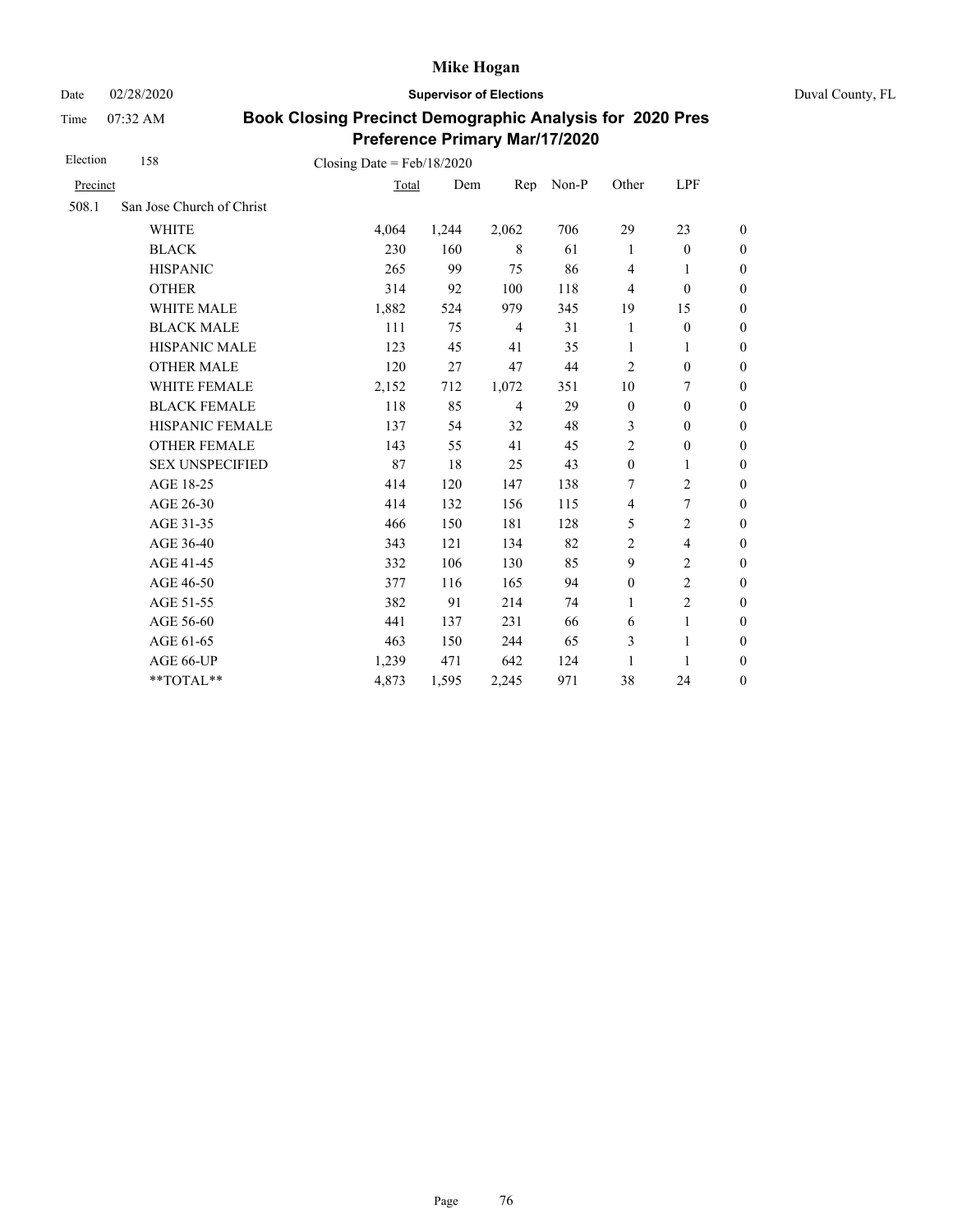Date 02/28/2020 **Supervisor of Elections** Duval County, FL

Time 07:32 AM

| Election | 158                       | Closing Date = $Feb/18/2020$ |       |       |       |                  |                  |                  |
|----------|---------------------------|------------------------------|-------|-------|-------|------------------|------------------|------------------|
| Precinct |                           | Total                        | Dem   | Rep   | Non-P | Other            | LPF              |                  |
| 509.1    | Christ the Messiah Church |                              |       |       |       |                  |                  |                  |
|          | <b>WHITE</b>              | 3,384                        | 932   | 1,907 | 514   | 19               | 12               | $\boldsymbol{0}$ |
|          | <b>BLACK</b>              | 348                          | 255   | 19    | 74    | $\mathbf{0}$     | $\mathbf{0}$     | $\boldsymbol{0}$ |
|          | <b>HISPANIC</b>           | 207                          | 76    | 68    | 61    | $\overline{2}$   | $\mathbf{0}$     | $\overline{0}$   |
|          | <b>OTHER</b>              | 276                          | 86    | 92    | 97    | 1                | $\boldsymbol{0}$ | $\overline{0}$   |
|          | <b>WHITE MALE</b>         | 1,563                        | 375   | 900   | 275   | 7                | 6                | $\boldsymbol{0}$ |
|          | <b>BLACK MALE</b>         | 154                          | 103   | 10    | 41    | $\mathbf{0}$     | $\mathbf{0}$     | $\boldsymbol{0}$ |
|          | <b>HISPANIC MALE</b>      | 91                           | 33    | 33    | 25    | $\mathbf{0}$     | $\boldsymbol{0}$ | $\overline{0}$   |
|          | <b>OTHER MALE</b>         | 114                          | 30    | 48    | 36    | $\boldsymbol{0}$ | $\boldsymbol{0}$ | $\boldsymbol{0}$ |
|          | <b>WHITE FEMALE</b>       | 1,791                        | 551   | 994   | 230   | 12               | $\overline{4}$   | $\boldsymbol{0}$ |
|          | <b>BLACK FEMALE</b>       | 189                          | 150   | 9     | 30    | $\mathbf{0}$     | $\mathbf{0}$     | $\overline{0}$   |
|          | HISPANIC FEMALE           | 112                          | 42    | 34    | 34    | $\overline{c}$   | $\boldsymbol{0}$ | $\boldsymbol{0}$ |
|          | <b>OTHER FEMALE</b>       | 125                          | 49    | 38    | 37    | $\mathbf{1}$     | $\boldsymbol{0}$ | $\boldsymbol{0}$ |
|          | <b>SEX UNSPECIFIED</b>    | 76                           | 16    | 20    | 38    | $\mathbf{0}$     | $\mathbf{2}$     | $\boldsymbol{0}$ |
|          | AGE 18-25                 | 381                          | 116   | 152   | 108   | $\overline{4}$   | $\mathbf{1}$     | $\boldsymbol{0}$ |
|          | AGE 26-30                 | 336                          | 98    | 139   | 93    | 4                | $\overline{c}$   | $\boldsymbol{0}$ |
|          | AGE 31-35                 | 328                          | 109   | 128   | 88    | 2                | 1                | $\boldsymbol{0}$ |
|          | AGE 36-40                 | 286                          | 88    | 110   | 83    | 2                | 3                | $\boldsymbol{0}$ |
|          | AGE 41-45                 | 263                          | 100   | 99    | 61    | $\overline{2}$   | $\mathbf{1}$     | $\overline{0}$   |
|          | AGE 46-50                 | 316                          | 110   | 142   | 62    | $\overline{c}$   | $\mathbf{0}$     | $\boldsymbol{0}$ |
|          | AGE 51-55                 | 350                          | 101   | 186   | 61    | $\mathbf{0}$     | $\mathbf{2}$     | $\boldsymbol{0}$ |
|          | AGE 56-60                 | 338                          | 104   | 189   | 44    | $\mathbf{0}$     | 1                | $\overline{0}$   |
|          | AGE 61-65                 | 386                          | 133   | 209   | 44    | $\mathbf{0}$     | $\boldsymbol{0}$ | $\boldsymbol{0}$ |
|          | AGE 66-UP                 | 1,229                        | 389   | 732   | 101   | 6                | 1                | $\overline{0}$   |
|          | **TOTAL**                 | 4,215                        | 1,349 | 2,086 | 746   | 22               | 12               | $\overline{0}$   |
|          |                           |                              |       |       |       |                  |                  |                  |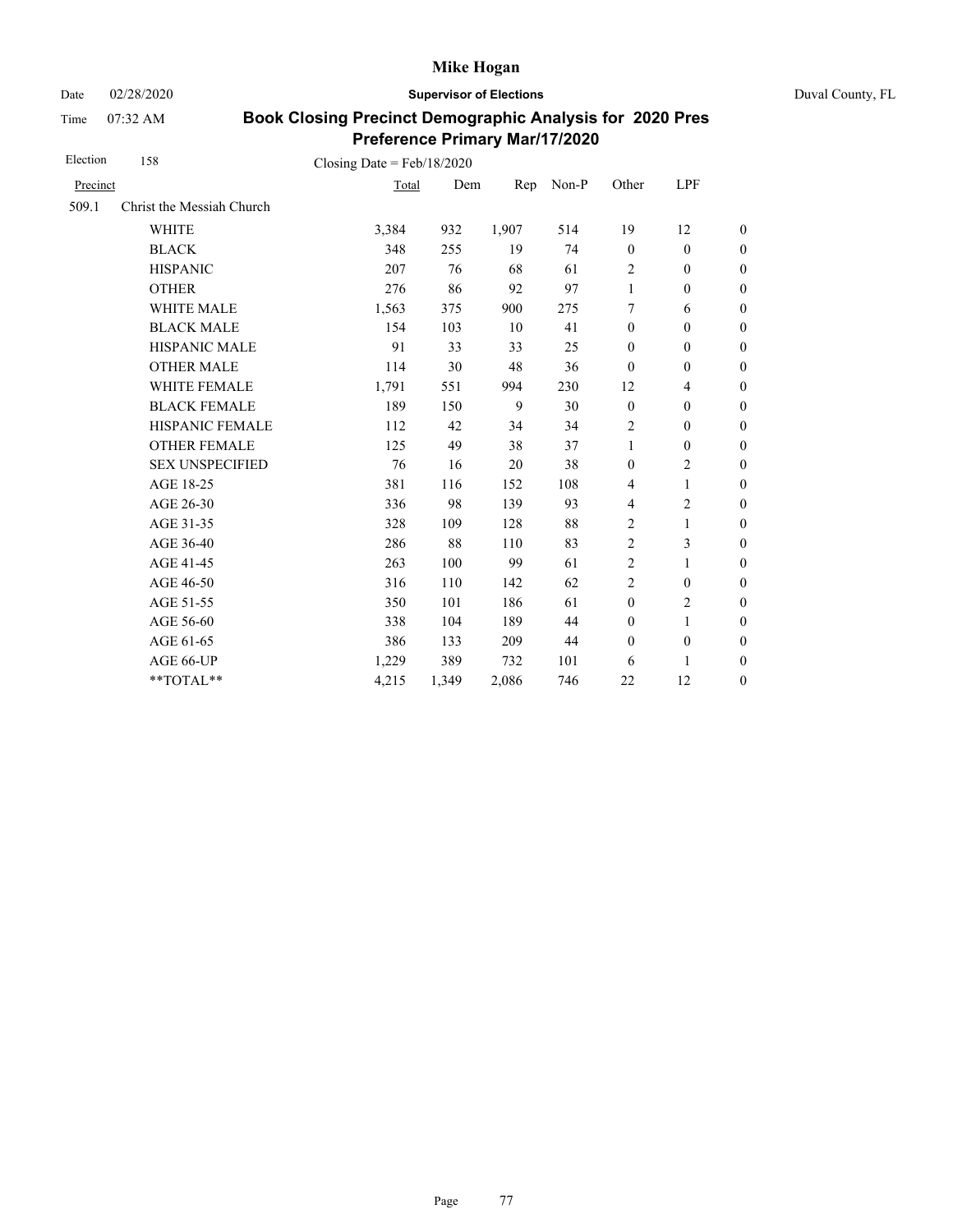Date 02/28/2020 **Supervisor of Elections** Duval County, FL

Time 07:32 AM

| 158                      |       |       |                                       |       |                  |                  |                  |
|--------------------------|-------|-------|---------------------------------------|-------|------------------|------------------|------------------|
| Precinct                 |       | Dem   | Rep                                   | Non-P | Other            | LPF              |                  |
| Wayman Chapel AME Church |       |       |                                       |       |                  |                  |                  |
| <b>WHITE</b>             | 2,684 | 709   | 1,441                                 | 503   | 17               | 14               | $\boldsymbol{0}$ |
| <b>BLACK</b>             | 389   | 306   | 15                                    | 67    | $\mathbf{0}$     | 1                | $\boldsymbol{0}$ |
| <b>HISPANIC</b>          | 201   | 83    | 44                                    | 72    | 1                | 1                | $\boldsymbol{0}$ |
| <b>OTHER</b>             | 223   | 59    | 68                                    | 96    | $\boldsymbol{0}$ | $\boldsymbol{0}$ | $\overline{0}$   |
| WHITE MALE               | 1,250 | 284   | 697                                   | 252   | 10               | 7                | $\boldsymbol{0}$ |
| <b>BLACK MALE</b>        | 158   | 120   | 7                                     | 31    | $\boldsymbol{0}$ | $\boldsymbol{0}$ | $\boldsymbol{0}$ |
| HISPANIC MALE            | 101   | 39    | 26                                    | 34    | 1                | 1                | $\boldsymbol{0}$ |
| <b>OTHER MALE</b>        | 83    | 19    | 30                                    | 34    | $\boldsymbol{0}$ | $\boldsymbol{0}$ | $\boldsymbol{0}$ |
| WHITE FEMALE             | 1,413 | 422   | 736                                   | 241   | 7                | 7                | $\boldsymbol{0}$ |
| <b>BLACK FEMALE</b>      | 227   | 182   | 8                                     | 36    | $\mathbf{0}$     | 1                | $\boldsymbol{0}$ |
| HISPANIC FEMALE          | 97    | 42    | 18                                    | 37    | $\boldsymbol{0}$ | $\boldsymbol{0}$ | $\boldsymbol{0}$ |
| <b>OTHER FEMALE</b>      | 100   | 27    | 32                                    | 41    | $\boldsymbol{0}$ | $\mathbf{0}$     | $\boldsymbol{0}$ |
| <b>SEX UNSPECIFIED</b>   | 68    | 22    | 14                                    | 32    | $\mathbf{0}$     | $\boldsymbol{0}$ | $\boldsymbol{0}$ |
| AGE 18-25                | 345   | 115   | 113                                   | 112   | 4                | 1                | $\boldsymbol{0}$ |
| AGE 26-30                | 300   | 106   | 104                                   | 83    | $\overline{c}$   | 5                | $\overline{0}$   |
| AGE 31-35                | 301   | 111   | 106                                   | 80    | 3                | 1                | $\boldsymbol{0}$ |
| AGE 36-40                | 246   | 72    | 80                                    | 89    | $\overline{4}$   | 1                | $\boldsymbol{0}$ |
| AGE 41-45                | 206   | 65    | 67                                    | 71    | 1                | $\overline{2}$   | $\boldsymbol{0}$ |
| AGE 46-50                | 249   | 83    | 100                                   | 64    | $\mathbf{0}$     | $\overline{2}$   | $\boldsymbol{0}$ |
| AGE 51-55                | 264   | 87    | 120                                   | 54    | $\mathbf{1}$     | $\overline{2}$   | $\boldsymbol{0}$ |
| AGE 56-60                | 318   | 96    | 168                                   | 53    | $\boldsymbol{0}$ | 1                | $\boldsymbol{0}$ |
| AGE 61-65                | 357   | 119   | 194                                   | 43    | $\mathbf{1}$     | $\boldsymbol{0}$ | $\boldsymbol{0}$ |
| AGE 66-UP                | 909   | 301   | 516                                   | 89    | 2                | 1                | $\boldsymbol{0}$ |
| **TOTAL**                | 3,497 | 1,157 | 1,568                                 | 738   | 18               | 16               | $\boldsymbol{0}$ |
|                          |       |       | Closing Date = $Feb/18/2020$<br>Total |       |                  |                  |                  |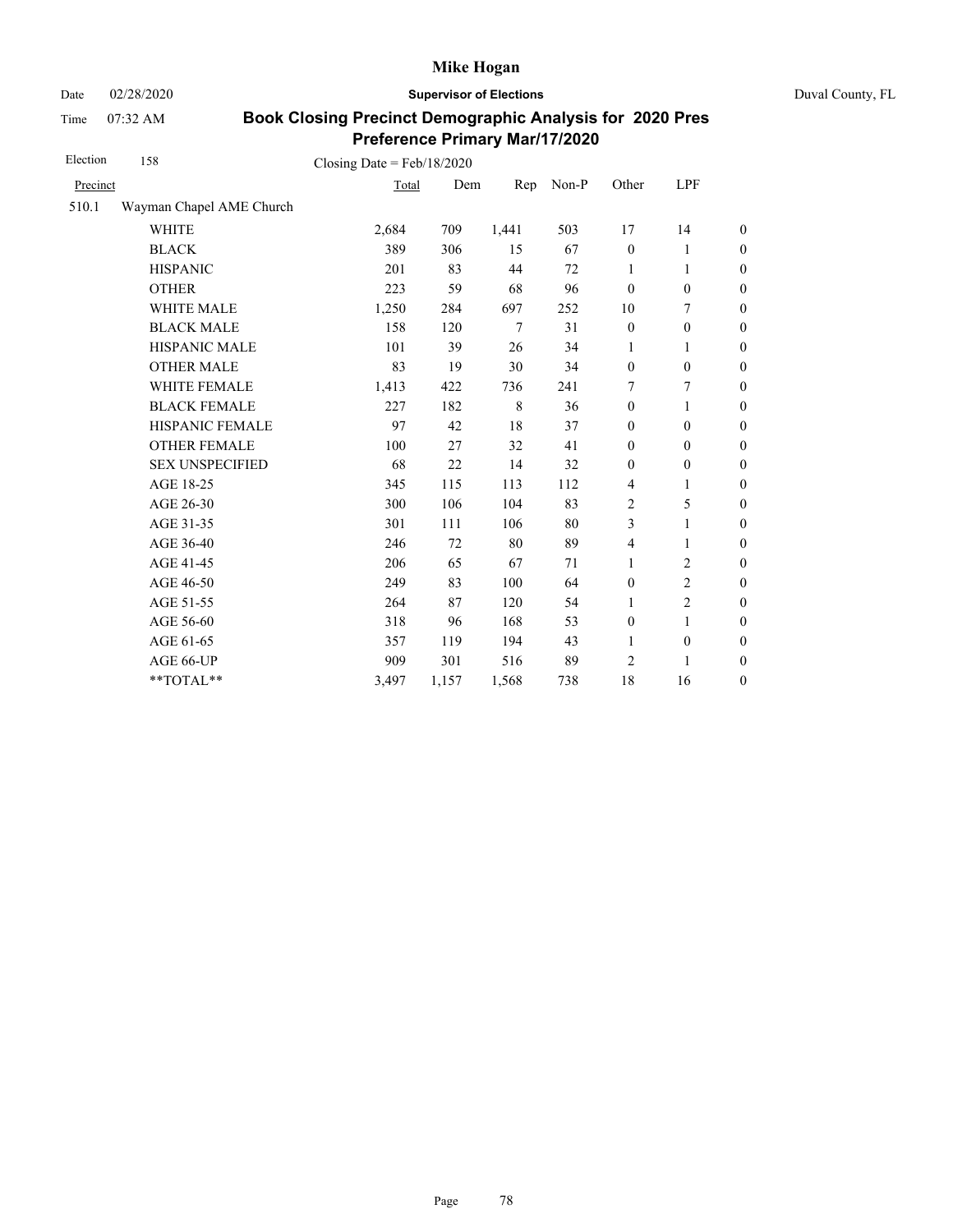Date 02/28/2020 **Supervisor of Elections** Duval County, FL

Time 07:32 AM

| Election | 158                          | Closing Date = $Feb/18/2020$ |       |     |       |                  |                  |                  |
|----------|------------------------------|------------------------------|-------|-----|-------|------------------|------------------|------------------|
| Precinct |                              | Total                        | Dem   | Rep | Non-P | Other            | LPF              |                  |
| 511.1    | Cuba Hunter Community Center |                              |       |     |       |                  |                  |                  |
|          | <b>WHITE</b>                 | 1,547                        | 476   | 718 | 333   | 15               | 5                | $\boldsymbol{0}$ |
|          | <b>BLACK</b>                 | 662                          | 525   | 29  | 105   | $\overline{c}$   | 1                | $\boldsymbol{0}$ |
|          | <b>HISPANIC</b>              | 192                          | 86    | 32  | 73    | $\boldsymbol{0}$ | $\mathbf{1}$     | $\boldsymbol{0}$ |
|          | <b>OTHER</b>                 | 285                          | 83    | 67  | 127   | 5                | 3                | $\overline{0}$   |
|          | WHITE MALE                   | 696                          | 180   | 344 | 164   | 5                | 3                | $\boldsymbol{0}$ |
|          | <b>BLACK MALE</b>            | 280                          | 209   | 15  | 55    | $\mathbf{0}$     | 1                | 0                |
|          | <b>HISPANIC MALE</b>         | 72                           | 28    | 16  | 27    | $\boldsymbol{0}$ | $\mathbf{1}$     | $\overline{0}$   |
|          | <b>OTHER MALE</b>            | 111                          | 34    | 31  | 44    | 1                | 1                | $\boldsymbol{0}$ |
|          | WHITE FEMALE                 | 826                          | 288   | 364 | 162   | 10               | $\overline{c}$   | $\boldsymbol{0}$ |
|          | <b>BLACK FEMALE</b>          | 374                          | 313   | 13  | 46    | $\overline{c}$   | $\mathbf{0}$     | $\boldsymbol{0}$ |
|          | HISPANIC FEMALE              | 109                          | 53    | 15  | 41    | $\boldsymbol{0}$ | $\boldsymbol{0}$ | $\overline{0}$   |
|          | <b>OTHER FEMALE</b>          | 119                          | 35    | 30  | 51    | $\overline{c}$   | 1                | $\overline{0}$   |
|          | <b>SEX UNSPECIFIED</b>       | 98                           | 30    | 18  | 47    | $\overline{2}$   | 1                | $\boldsymbol{0}$ |
|          | AGE 18-25                    | 251                          | 102   | 46  | 97    | 5                | 1                | $\overline{0}$   |
|          | AGE 26-30                    | 242                          | 86    | 65  | 84    | 5                | $\overline{2}$   | $\overline{0}$   |
|          | AGE 31-35                    | 247                          | 102   | 69  | 74    | 1                | 1                | $\boldsymbol{0}$ |
|          | AGE 36-40                    | 182                          | 78    | 48  | 54    | $\mathbf{0}$     | $\overline{c}$   | $\boldsymbol{0}$ |
|          | AGE 41-45                    | 204                          | 78    | 57  | 64    | $\overline{4}$   | $\mathbf{1}$     | $\overline{0}$   |
|          | AGE 46-50                    | 200                          | 82    | 61  | 54    | 1                | 2                | $\boldsymbol{0}$ |
|          | AGE 51-55                    | 214                          | 87    | 67  | 58    | 1                | $\mathbf{1}$     | $\boldsymbol{0}$ |
|          | AGE 56-60                    | 277                          | 129   | 100 | 47    | 1                | $\mathbf{0}$     | $\boldsymbol{0}$ |
|          | AGE 61-65                    | 254                          | 110   | 99  | 43    | $\overline{c}$   | $\boldsymbol{0}$ | $\boldsymbol{0}$ |
|          | AGE 66-UP                    | 613                          | 314   | 234 | 63    | $\overline{2}$   | $\boldsymbol{0}$ | $\boldsymbol{0}$ |
|          | **TOTAL**                    | 2,686                        | 1,170 | 846 | 638   | 22               | 10               | $\boldsymbol{0}$ |
|          |                              |                              |       |     |       |                  |                  |                  |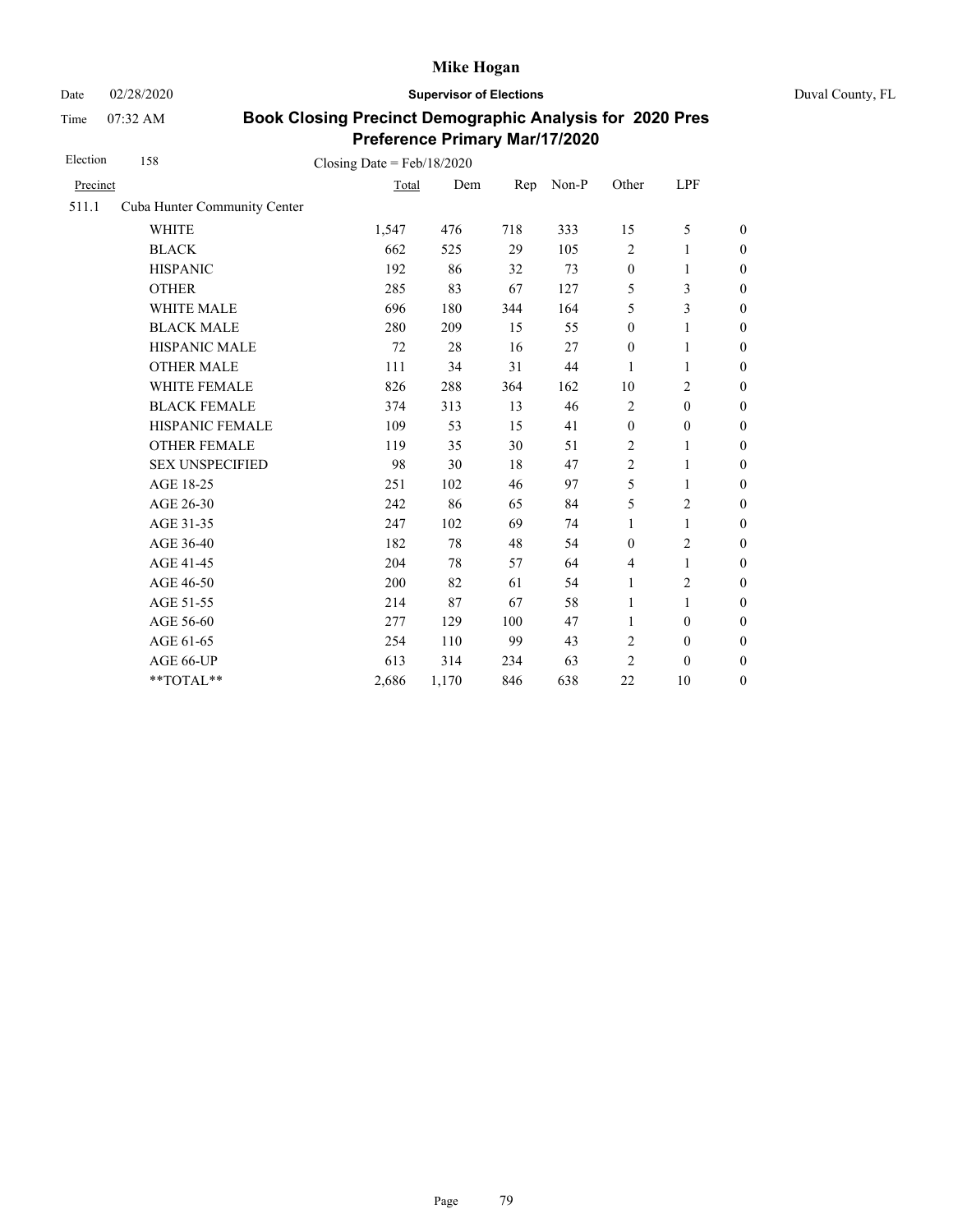Date 02/28/2020 **Supervisor of Elections** Duval County, FL

Time 07:32 AM

| Election | 158                          | Closing Date = $Feb/18/2020$ |     |                |       |                  |                  |                  |
|----------|------------------------------|------------------------------|-----|----------------|-------|------------------|------------------|------------------|
| Precinct |                              | Total                        | Dem | Rep            | Non-P | Other            | LPF              |                  |
| 511.2    | Cuba Hunter Community Center |                              |     |                |       |                  |                  |                  |
|          | <b>WHITE</b>                 | 274                          | 83  | 132            | 58    | $\mathbf{1}$     | $\boldsymbol{0}$ | $\boldsymbol{0}$ |
|          | <b>BLACK</b>                 | 105                          | 85  | 5              | 15    | $\mathbf{0}$     | $\boldsymbol{0}$ | $\boldsymbol{0}$ |
|          | <b>HISPANIC</b>              | 51                           | 25  | 9              | 17    | $\mathbf{0}$     | $\mathbf{0}$     | $\boldsymbol{0}$ |
|          | <b>OTHER</b>                 | 40                           | 9   | 16             | 14    | 1                | $\mathbf{0}$     | $\overline{0}$   |
|          | WHITE MALE                   | 129                          | 32  | 70             | 26    | 1                | $\mathbf{0}$     | $\boldsymbol{0}$ |
|          | <b>BLACK MALE</b>            | 42                           | 32  | $\overline{4}$ | 6     | $\mathbf{0}$     | $\mathbf{0}$     | $\boldsymbol{0}$ |
|          | <b>HISPANIC MALE</b>         | 22                           | 9   | 6              | 7     | $\mathbf{0}$     | $\boldsymbol{0}$ | $\overline{0}$   |
|          | <b>OTHER MALE</b>            | 15                           | 3   | 8              | 4     | $\mathbf{0}$     | $\mathbf{0}$     | $\boldsymbol{0}$ |
|          | WHITE FEMALE                 | 144                          | 51  | 62             | 31    | $\mathbf{0}$     | $\mathbf{0}$     | $\overline{0}$   |
|          | <b>BLACK FEMALE</b>          | 61                           | 51  | $\mathbf{1}$   | 9     | $\mathbf{0}$     | $\mathbf{0}$     | $\boldsymbol{0}$ |
|          | HISPANIC FEMALE              | 26                           | 15  | 3              | 8     | $\mathbf{0}$     | $\mathbf{0}$     | $\overline{0}$   |
|          | <b>OTHER FEMALE</b>          | 16                           | 5   | 6              | 5     | $\mathbf{0}$     | $\mathbf{0}$     | $\overline{0}$   |
|          | <b>SEX UNSPECIFIED</b>       | 15                           | 4   | $\overline{2}$ | 8     | 1                | $\boldsymbol{0}$ | $\boldsymbol{0}$ |
|          | AGE 18-25                    | 40                           | 15  | 10             | 15    | $\mathbf{0}$     | $\mathbf{0}$     | $\overline{0}$   |
|          | AGE 26-30                    | 39                           | 12  | 9              | 16    | $\overline{2}$   | $\mathbf{0}$     | $\overline{0}$   |
|          | AGE 31-35                    | 39                           | 18  | 8              | 13    | $\boldsymbol{0}$ | $\boldsymbol{0}$ | $\boldsymbol{0}$ |
|          | AGE 36-40                    | 34                           | 16  | 11             | 7     | $\mathbf{0}$     | $\boldsymbol{0}$ | $\boldsymbol{0}$ |
|          | AGE 41-45                    | 31                           | 11  | 9              | 11    | $\boldsymbol{0}$ | $\boldsymbol{0}$ | $\overline{0}$   |
|          | AGE 46-50                    | 33                           | 11  | 16             | 6     | $\boldsymbol{0}$ | $\boldsymbol{0}$ | $\boldsymbol{0}$ |
|          | AGE 51-55                    | 40                           | 20  | 11             | 9     | $\mathbf{0}$     | $\boldsymbol{0}$ | $\boldsymbol{0}$ |
|          | AGE 56-60                    | 59                           | 26  | 25             | 8     | $\mathbf{0}$     | $\mathbf{0}$     | $\overline{0}$   |
|          | AGE 61-65                    | 49                           | 20  | 19             | 10    | $\boldsymbol{0}$ | $\boldsymbol{0}$ | $\boldsymbol{0}$ |
|          | AGE 66-UP                    | 106                          | 53  | 44             | 9     | $\boldsymbol{0}$ | $\boldsymbol{0}$ | $\boldsymbol{0}$ |
|          | **TOTAL**                    | 470                          | 202 | 162            | 104   | 2                | $\boldsymbol{0}$ | $\boldsymbol{0}$ |
|          |                              |                              |     |                |       |                  |                  |                  |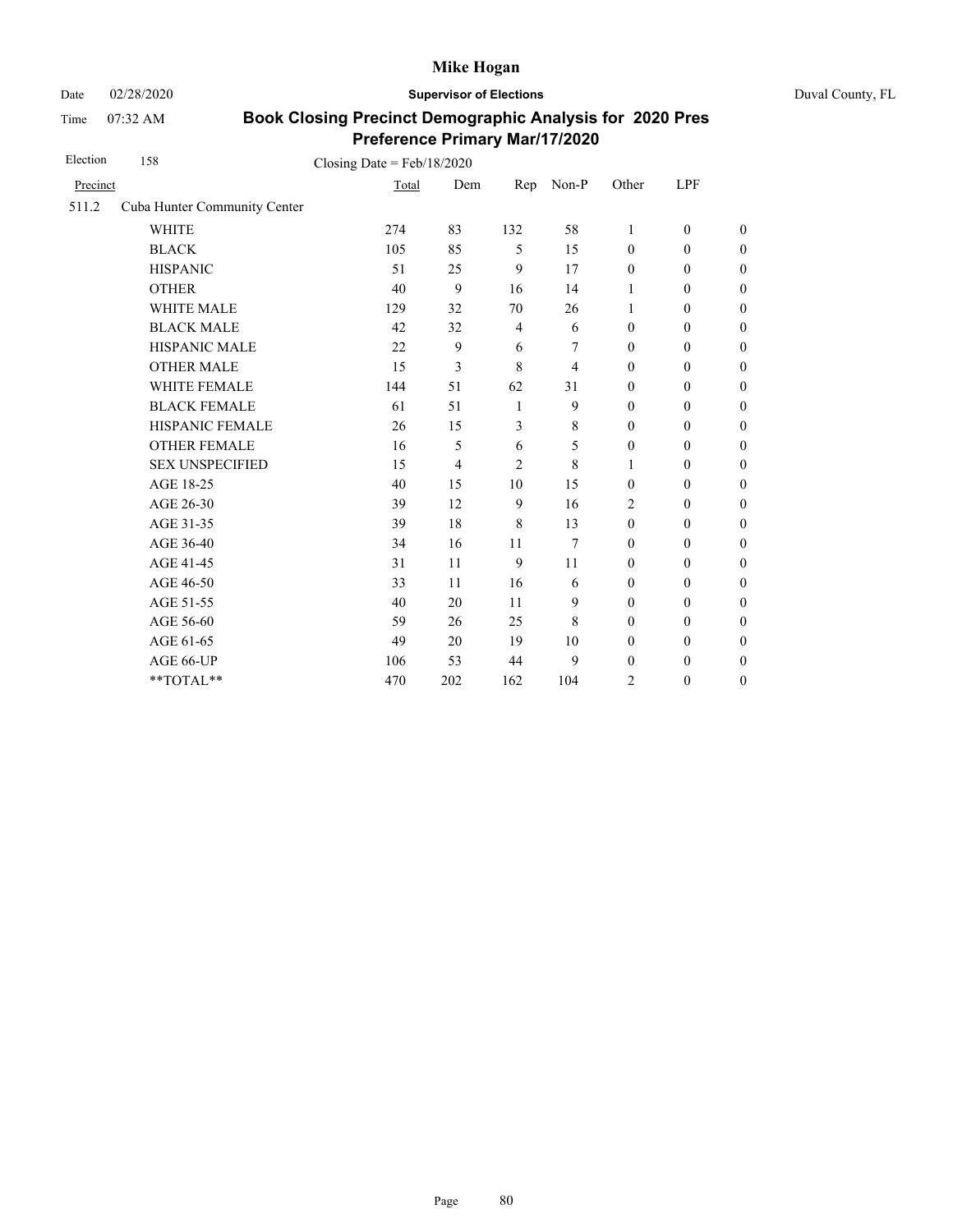Time 07:32 AM

Date 02/28/2020 **Supervisor of Elections** Duval County, FL

| Election | 158                        | Closing Date = $Feb/18/2020$ |       |       |       |                  |                          |                  |
|----------|----------------------------|------------------------------|-------|-------|-------|------------------|--------------------------|------------------|
| Precinct |                            | Total                        | Dem   | Rep   | Non-P | Other            | LPF                      |                  |
| 512.1    | Community Hospice of NE FL |                              |       |       |       |                  |                          |                  |
|          | <b>WHITE</b>               | 2,916                        | 779   | 1,412 | 686   | $28\,$           | 11                       | $\overline{0}$   |
|          | <b>BLACK</b>               | 1,103                        | 848   | 33    | 215   | 7                | $\boldsymbol{0}$         | $\boldsymbol{0}$ |
|          | <b>HISPANIC</b>            | 479                          | 200   | 90    | 187   | $\mathbf{1}$     | 1                        | $\boldsymbol{0}$ |
|          | <b>OTHER</b>               | 532                          | 182   | 128   | 217   | $\overline{4}$   | $\mathbf{1}$             | $\overline{0}$   |
|          | WHITE MALE                 | 1,291                        | 293   | 638   | 334   | 16               | 10                       | $\boldsymbol{0}$ |
|          | <b>BLACK MALE</b>          | 415                          | 298   | 13    | 101   | 3                | $\mathbf{0}$             | $\boldsymbol{0}$ |
|          | <b>HISPANIC MALE</b>       | 197                          | 77    | 38    | 80    | 1                | 1                        | $\boldsymbol{0}$ |
|          | <b>OTHER MALE</b>          | 200                          | 65    | 52    | 81    | $\overline{2}$   | $\boldsymbol{0}$         | $\overline{0}$   |
|          | WHITE FEMALE               | 1,591                        | 472   | 764   | 342   | 12               | 1                        | $\boldsymbol{0}$ |
|          | <b>BLACK FEMALE</b>        | 671                          | 538   | 20    | 109   | $\overline{4}$   | $\mathbf{0}$             | $\boldsymbol{0}$ |
|          | <b>HISPANIC FEMALE</b>     | 272                          | 120   | 47    | 105   | $\boldsymbol{0}$ | $\boldsymbol{0}$         | $\boldsymbol{0}$ |
|          | <b>OTHER FEMALE</b>        | 251                          | 98    | 64    | 87    | $\mathbf{1}$     | 1                        | $\boldsymbol{0}$ |
|          | <b>SEX UNSPECIFIED</b>     | 142                          | 48    | 27    | 66    | 1                | $\boldsymbol{0}$         | $\boldsymbol{0}$ |
|          | AGE 18-25                  | 556                          | 222   | 118   | 206   | 6                | $\overline{\mathcal{L}}$ | $\boldsymbol{0}$ |
|          | AGE 26-30                  | 587                          | 238   | 134   | 205   | 8                | $\overline{c}$           | $\overline{0}$   |
|          | AGE 31-35                  | 486                          | 227   | 110   | 147   | 2                | $\mathbf{0}$             | $\boldsymbol{0}$ |
|          | AGE 36-40                  | 453                          | 183   | 115   | 151   | $\overline{4}$   | $\boldsymbol{0}$         | $\boldsymbol{0}$ |
|          | AGE 41-45                  | 360                          | 148   | 99    | 110   | $\overline{c}$   | $\mathbf{1}$             | $\boldsymbol{0}$ |
|          | AGE 46-50                  | 380                          | 151   | 126   | 100   | $\mathbf{1}$     | $\overline{2}$           | $\overline{0}$   |
|          | AGE 51-55                  | 374                          | 138   | 140   | 91    | $\overline{4}$   | 1                        | $\overline{0}$   |
|          | AGE 56-60                  | 453                          | 173   | 194   | 80    | 5                | 1                        | $\boldsymbol{0}$ |
|          | AGE 61-65                  | 433                          | 190   | 160   | 79    | $\overline{4}$   | $\boldsymbol{0}$         | $\boldsymbol{0}$ |
|          | AGE 66-UP                  | 944                          | 336   | 466   | 136   | 4                | 2                        | $\boldsymbol{0}$ |
|          | **TOTAL**                  | 5,030                        | 2,009 | 1,663 | 1,305 | 40               | 13                       | $\boldsymbol{0}$ |
|          |                            |                              |       |       |       |                  |                          |                  |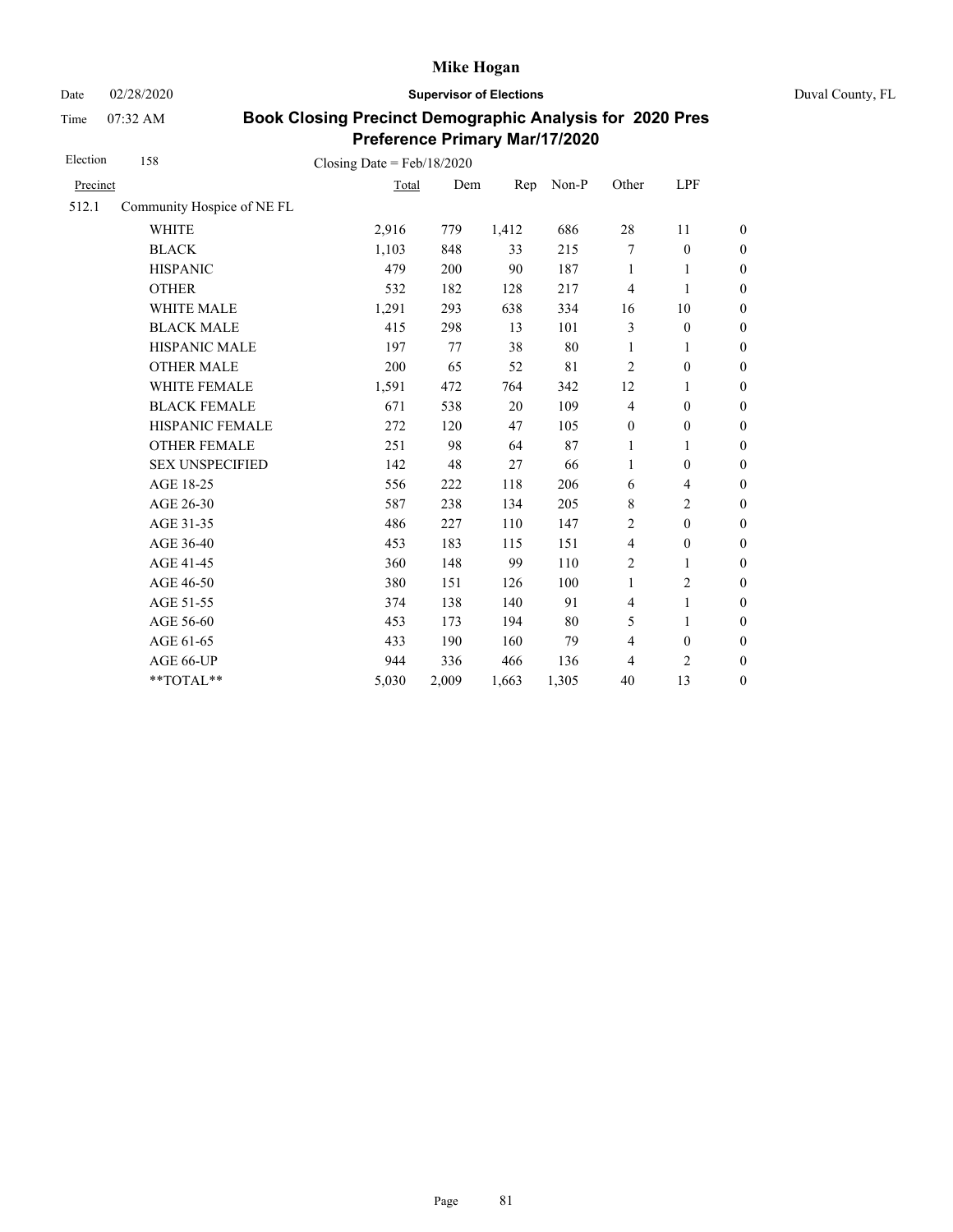Date 02/28/2020 **Supervisor of Elections** Duval County, FL

Time 07:32 AM

| Election | 158                      | Closing Date = $Feb/18/2020$ |     |                |       |                  |                  |                  |
|----------|--------------------------|------------------------------|-----|----------------|-------|------------------|------------------|------------------|
| Precinct |                          | Total                        | Dem | Rep            | Non-P | Other            | LPF              |                  |
| 513.1    | Englewood Baptist Church |                              |     |                |       |                  |                  |                  |
|          | <b>WHITE</b>             | 754                          | 215 | 372            | 163   | $\overline{2}$   | $\overline{c}$   | $\boldsymbol{0}$ |
|          | <b>BLACK</b>             | 237                          | 190 | $\tau$         | 36    | 3                | 1                | $\boldsymbol{0}$ |
|          | <b>HISPANIC</b>          | 107                          | 44  | 29             | 33    | 1                | $\boldsymbol{0}$ | $\boldsymbol{0}$ |
|          | <b>OTHER</b>             | 194                          | 48  | 51             | 94    | 1                | $\boldsymbol{0}$ | $\boldsymbol{0}$ |
|          | WHITE MALE               | 343                          | 91  | 173            | 77    | 1                | 1                | $\boldsymbol{0}$ |
|          | <b>BLACK MALE</b>        | 113                          | 90  | $\overline{4}$ | 16    | 2                | 1                | $\boldsymbol{0}$ |
|          | HISPANIC MALE            | 47                           | 16  | 14             | 16    | $\mathbf{1}$     | $\boldsymbol{0}$ | $\overline{0}$   |
|          | <b>OTHER MALE</b>        | 78                           | 19  | 26             | 33    | $\boldsymbol{0}$ | $\boldsymbol{0}$ | $\boldsymbol{0}$ |
|          | WHITE FEMALE             | 396                          | 120 | 195            | 79    | 1                | 1                | $\boldsymbol{0}$ |
|          | <b>BLACK FEMALE</b>      | 121                          | 97  | 3              | 20    | 1                | $\mathbf{0}$     | $\overline{0}$   |
|          | HISPANIC FEMALE          | 56                           | 26  | 13             | 17    | $\boldsymbol{0}$ | $\boldsymbol{0}$ | $\boldsymbol{0}$ |
|          | <b>OTHER FEMALE</b>      | 73                           | 21  | 14             | 37    | 1                | $\mathbf{0}$     | $\boldsymbol{0}$ |
|          | <b>SEX UNSPECIFIED</b>   | 65                           | 17  | 17             | 31    | $\boldsymbol{0}$ | $\boldsymbol{0}$ | $\boldsymbol{0}$ |
|          | AGE 18-25                | 129                          | 53  | 23             | 52    | 1                | $\boldsymbol{0}$ | $\overline{0}$   |
|          | AGE 26-30                | 103                          | 40  | 21             | 39    | $\overline{2}$   | 1                | $\overline{0}$   |
|          | AGE 31-35                | 106                          | 46  | 26             | 31    | $\overline{c}$   | 1                | $\boldsymbol{0}$ |
|          | AGE 36-40                | 93                           | 27  | 34             | 31    | $\mathbf{1}$     | $\mathbf{0}$     | $\boldsymbol{0}$ |
|          | AGE 41-45                | 94                           | 28  | 33             | 33    | $\boldsymbol{0}$ | $\boldsymbol{0}$ | $\overline{0}$   |
|          | AGE 46-50                | 115                          | 44  | 36             | 33    | $\mathbf{1}$     | 1                | $\boldsymbol{0}$ |
|          | AGE 51-55                | 105                          | 43  | 38             | 24    | $\mathbf{0}$     | $\mathbf{0}$     | $\overline{0}$   |
|          | AGE 56-60                | 116                          | 39  | 50             | 27    | $\mathbf{0}$     | $\mathbf{0}$     | $\overline{0}$   |
|          | AGE 61-65                | 117                          | 55  | 41             | 21    | $\boldsymbol{0}$ | $\boldsymbol{0}$ | $\boldsymbol{0}$ |
|          | AGE 66-UP                | 313                          | 121 | 157            | 35    | $\boldsymbol{0}$ | $\boldsymbol{0}$ | $\boldsymbol{0}$ |
|          | $**TOTAL**$              | 1,292                        | 497 | 459            | 326   | 7                | 3                | $\boldsymbol{0}$ |
|          |                          |                              |     |                |       |                  |                  |                  |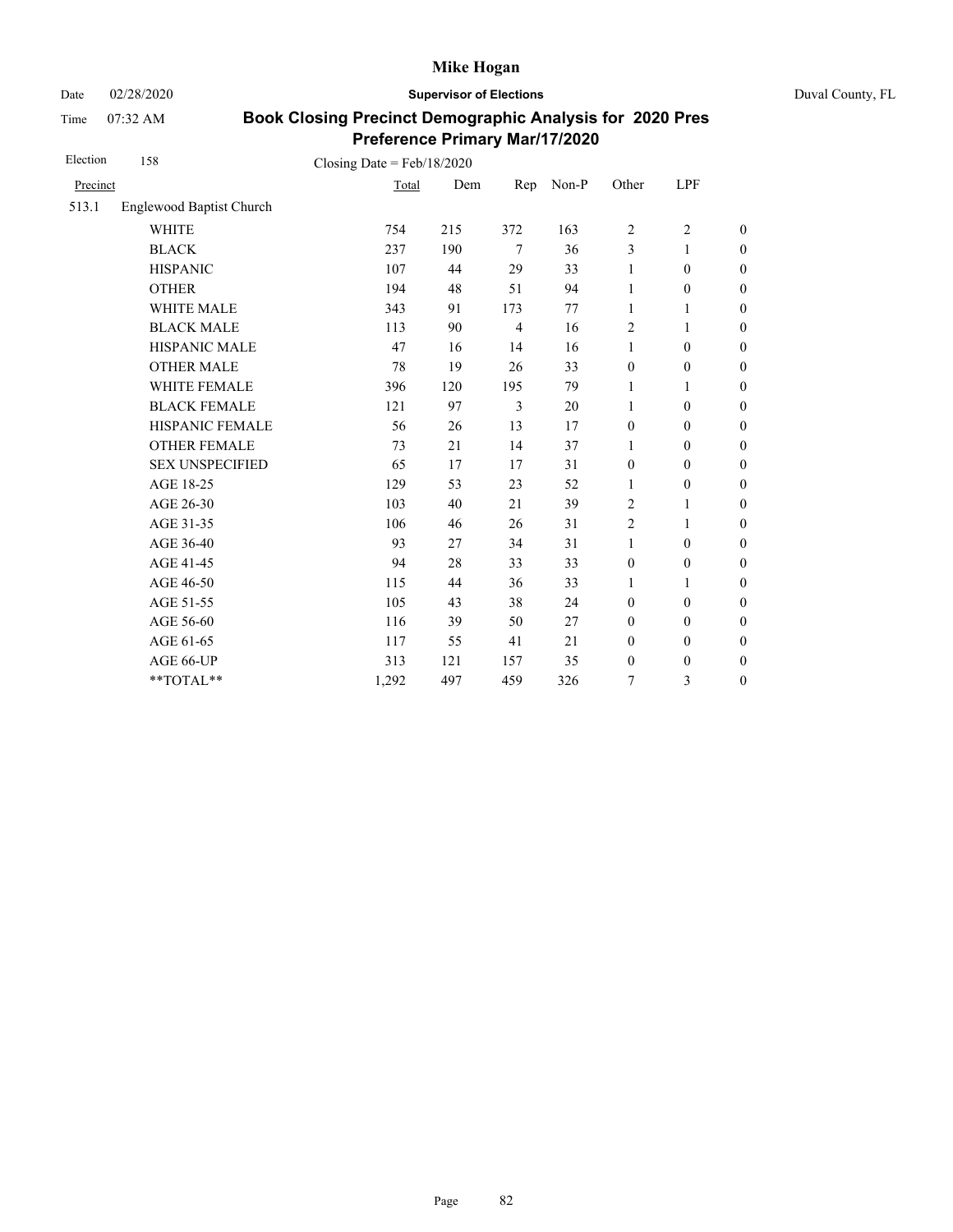Date 02/28/2020 **Supervisor of Elections** Duval County, FL

Time 07:32 AM

| Election | 158                      | Closing Date = $Feb/18/2020$ |     |             |       |                  |                  |                  |
|----------|--------------------------|------------------------------|-----|-------------|-------|------------------|------------------|------------------|
| Precinct |                          | Total                        | Dem | Rep         | Non-P | Other            | LPF              |                  |
| 513.2    | Englewood Baptist Church |                              |     |             |       |                  |                  |                  |
|          | <b>WHITE</b>             | 229                          | 64  | 117         | 46    | 2                | $\mathbf{0}$     | $\boldsymbol{0}$ |
|          | <b>BLACK</b>             | 122                          | 87  | 8           | 26    | $\mathbf{1}$     | $\mathbf{0}$     | $\boldsymbol{0}$ |
|          | <b>HISPANIC</b>          | 37                           | 12  | 14          | 11    | $\mathbf{0}$     | $\mathbf{0}$     | $\overline{0}$   |
|          | <b>OTHER</b>             | 46                           | 12  | 12          | 22    | $\mathbf{0}$     | $\mathbf{0}$     | $\overline{0}$   |
|          | WHITE MALE               | 99                           | 22  | 56          | 20    | 1                | $\boldsymbol{0}$ | $\boldsymbol{0}$ |
|          | <b>BLACK MALE</b>        | 59                           | 41  | 7           | 11    | $\mathbf{0}$     | $\mathbf{0}$     | $\boldsymbol{0}$ |
|          | <b>HISPANIC MALE</b>     | 18                           | 5   | $\,$ 8 $\,$ | 5     | $\mathbf{0}$     | $\mathbf{0}$     | $\overline{0}$   |
|          | <b>OTHER MALE</b>        | 21                           | 5   | 6           | 10    | $\mathbf{0}$     | $\mathbf{0}$     | $\boldsymbol{0}$ |
|          | WHITE FEMALE             | 127                          | 42  | 60          | 24    | 1                | $\mathbf{0}$     | $\boldsymbol{0}$ |
|          | <b>BLACK FEMALE</b>      | 61                           | 44  | 1           | 15    | 1                | $\mathbf{0}$     | $\overline{0}$   |
|          | HISPANIC FEMALE          | 18                           | 6   | 6           | 6     | $\mathbf{0}$     | $\boldsymbol{0}$ | $\boldsymbol{0}$ |
|          | <b>OTHER FEMALE</b>      | 19                           | 5   | 6           | 8     | $\mathbf{0}$     | $\mathbf{0}$     | $\boldsymbol{0}$ |
|          | <b>SEX UNSPECIFIED</b>   | 12                           | 5   | 1           | 6     | $\mathbf{0}$     | $\mathbf{0}$     | $\overline{0}$   |
|          | AGE 18-25                | 43                           | 23  | 9           | 11    | $\boldsymbol{0}$ | $\boldsymbol{0}$ | $\overline{0}$   |
|          | AGE 26-30                | 30                           | 9   | 8           | 13    | $\boldsymbol{0}$ | $\mathbf{0}$     | $\boldsymbol{0}$ |
|          | AGE 31-35                | 31                           | 14  | 10          | 6     | 1                | $\mathbf{0}$     | $\boldsymbol{0}$ |
|          | AGE 36-40                | 30                           | 13  | 6           | 9     | $\overline{c}$   | $\mathbf{0}$     | $\boldsymbol{0}$ |
|          | AGE 41-45                | 46                           | 15  | 15          | 16    | $\mathbf{0}$     | $\mathbf{0}$     | $\overline{0}$   |
|          | AGE 46-50                | 45                           | 18  | 11          | 16    | $\boldsymbol{0}$ | $\mathbf{0}$     | $\boldsymbol{0}$ |
|          | AGE 51-55                | 29                           | 14  | $\,$ 8 $\,$ | 7     | $\mathbf{0}$     | $\mathbf{0}$     | $\boldsymbol{0}$ |
|          | AGE 56-60                | 32                           | 17  | 7           | 8     | $\mathbf{0}$     | $\mathbf{0}$     | $\overline{0}$   |
|          | AGE 61-65                | 52                           | 15  | 31          | 6     | $\boldsymbol{0}$ | $\mathbf{0}$     | $\overline{0}$   |
|          | AGE 66-UP                | 96                           | 37  | 46          | 13    | $\boldsymbol{0}$ | $\boldsymbol{0}$ | $\boldsymbol{0}$ |
|          | **TOTAL**                | 434                          | 175 | 151         | 105   | 3                | $\boldsymbol{0}$ | $\overline{0}$   |
|          |                          |                              |     |             |       |                  |                  |                  |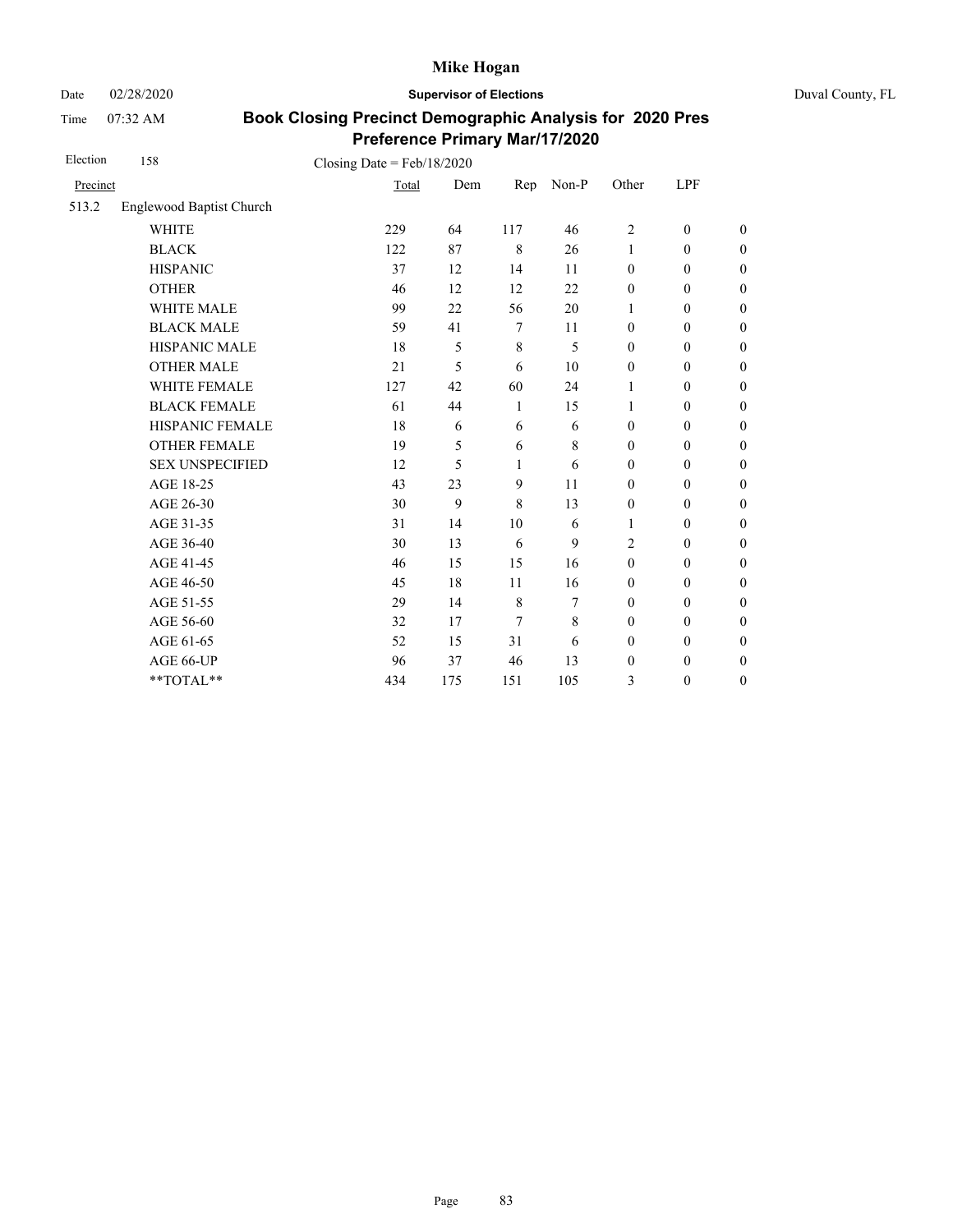Date 02/28/2020 **Supervisor of Elections** Duval County, FL

Time 07:32 AM

| Election | 158                             | Closing Date = $Feb/18/2020$ |     |                |       |                  |                  |                  |
|----------|---------------------------------|------------------------------|-----|----------------|-------|------------------|------------------|------------------|
| Precinct |                                 | Total                        | Dem | Rep            | Non-P | Other            | LPF              |                  |
| 513.3    | <b>Englewood Baptist Church</b> |                              |     |                |       |                  |                  |                  |
|          | <b>WHITE</b>                    | 481                          | 124 | 232            | 122   | 1                | $\overline{2}$   | $\boldsymbol{0}$ |
|          | <b>BLACK</b>                    | 186                          | 141 | 12             | 33    | $\mathbf{0}$     | $\mathbf{0}$     | $\boldsymbol{0}$ |
|          | <b>HISPANIC</b>                 | 75                           | 35  | 13             | 27    | $\boldsymbol{0}$ | $\boldsymbol{0}$ | $\mathbf{0}$     |
|          | <b>OTHER</b>                    | 75                           | 14  | 22             | 39    | $\boldsymbol{0}$ | $\boldsymbol{0}$ | $\overline{0}$   |
|          | WHITE MALE                      | 240                          | 55  | 119            | 65    | $\boldsymbol{0}$ | 1                | $\mathbf{0}$     |
|          | <b>BLACK MALE</b>               | 91                           | 62  | 7              | 22    | $\mathbf{0}$     | $\mathbf{0}$     | $\boldsymbol{0}$ |
|          | <b>HISPANIC MALE</b>            | 40                           | 15  | 11             | 14    | $\boldsymbol{0}$ | $\boldsymbol{0}$ | $\overline{0}$   |
|          | <b>OTHER MALE</b>               | 29                           | 5   | 11             | 13    | $\boldsymbol{0}$ | $\boldsymbol{0}$ | $\boldsymbol{0}$ |
|          | WHITE FEMALE                    | 232                          | 67  | 108            | 55    | 1                | 1                | $\boldsymbol{0}$ |
|          | <b>BLACK FEMALE</b>             | 94                           | 78  | 5              | 11    | $\mathbf{0}$     | $\mathbf{0}$     | $\boldsymbol{0}$ |
|          | HISPANIC FEMALE                 | 30                           | 18  | $\overline{2}$ | 10    | $\boldsymbol{0}$ | $\boldsymbol{0}$ | $\boldsymbol{0}$ |
|          | <b>OTHER FEMALE</b>             | 29                           | 5   | 9              | 15    | $\boldsymbol{0}$ | $\mathbf{0}$     | $\boldsymbol{0}$ |
|          | <b>SEX UNSPECIFIED</b>          | 32                           | 9   | 7              | 16    | $\mathbf{0}$     | $\mathbf{0}$     | $\boldsymbol{0}$ |
|          | AGE 18-25                       | 71                           | 33  | 17             | 21    | $\boldsymbol{0}$ | $\boldsymbol{0}$ | $\boldsymbol{0}$ |
|          | AGE 26-30                       | 75                           | 27  | 17             | 31    | $\mathbf{0}$     | $\boldsymbol{0}$ | $\boldsymbol{0}$ |
|          | AGE 31-35                       | 83                           | 29  | 25             | 27    | $\boldsymbol{0}$ | 2                | $\boldsymbol{0}$ |
|          | AGE 36-40                       | 55                           | 18  | 14             | 23    | $\mathbf{0}$     | $\mathbf{0}$     | $\boldsymbol{0}$ |
|          | AGE 41-45                       | 60                           | 23  | 21             | 16    | $\boldsymbol{0}$ | $\mathbf{0}$     | $\overline{0}$   |
|          | AGE 46-50                       | 61                           | 22  | 20             | 18    | 1                | $\mathbf{0}$     | $\boldsymbol{0}$ |
|          | AGE 51-55                       | 64                           | 23  | 24             | 17    | $\mathbf{0}$     | $\mathbf{0}$     | $\boldsymbol{0}$ |
|          | AGE 56-60                       | 94                           | 35  | 36             | 23    | $\mathbf{0}$     | $\mathbf{0}$     | $\overline{0}$   |
|          | AGE 61-65                       | 93                           | 38  | 37             | 18    | $\boldsymbol{0}$ | $\boldsymbol{0}$ | $\boldsymbol{0}$ |
|          | AGE 66-UP                       | 161                          | 66  | 68             | 27    | $\boldsymbol{0}$ | $\boldsymbol{0}$ | $\boldsymbol{0}$ |
|          | **TOTAL**                       | 817                          | 314 | 279            | 221   | 1                | 2                | $\boldsymbol{0}$ |
|          |                                 |                              |     |                |       |                  |                  |                  |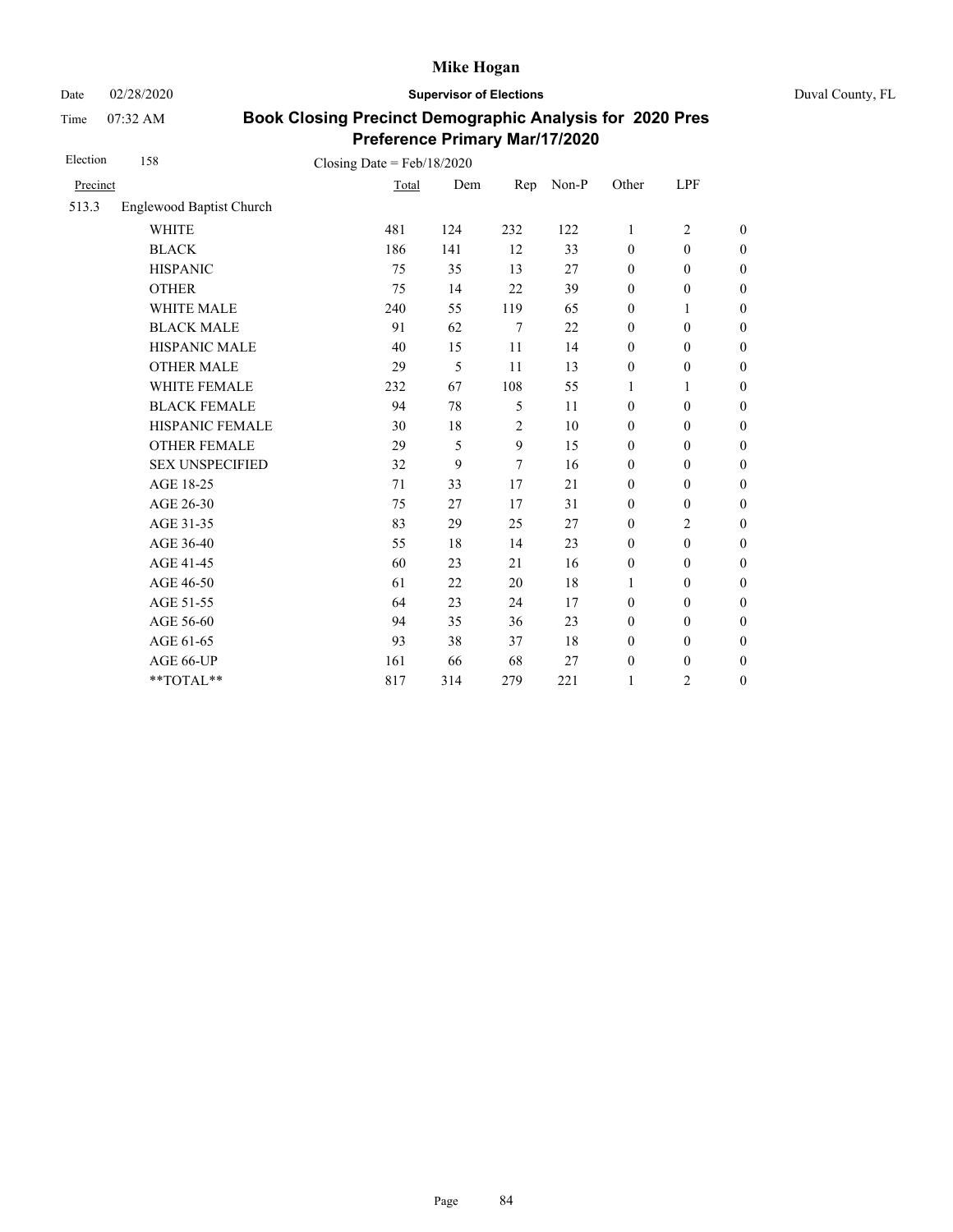Date 02/28/2020 **Supervisor of Elections** Duval County, FL

Time 07:32 AM

| Election | 158                                    | Closing Date = $Feb/18/2020$ |     |                |       |                  |                  |                  |
|----------|----------------------------------------|------------------------------|-----|----------------|-------|------------------|------------------|------------------|
| Precinct |                                        | Total                        | Dem | Rep            | Non-P | Other            | LPF              |                  |
| 601.1    | Italian American Club                  |                              |     |                |       |                  |                  |                  |
|          | <b>WHITE</b>                           | 3,027                        | 572 | 1,950          | 474   | 18               | 13               | $\boldsymbol{0}$ |
|          | <b>BLACK</b>                           | 127                          | 90  | 15             | 22    | $\mathbf{0}$     | $\boldsymbol{0}$ | $\boldsymbol{0}$ |
|          | <b>HISPANIC</b>                        | 114                          | 30  | 51             | 29    | $\overline{4}$   | $\boldsymbol{0}$ | $\overline{0}$   |
|          | <b>OTHER</b>                           | 203                          | 45  | 98             | 58    | 1                | 1                | $\boldsymbol{0}$ |
|          | WHITE MALE                             | 1,458                        | 237 | 950            | 251   | 10               | 10               | $\boldsymbol{0}$ |
|          | <b>BLACK MALE</b>                      | 58                           | 36  | 11             | 11    | $\boldsymbol{0}$ | $\boldsymbol{0}$ | $\boldsymbol{0}$ |
|          | HISPANIC MALE                          | 55                           | 14  | 25             | 14    | $\overline{c}$   | $\boldsymbol{0}$ | $\overline{0}$   |
|          | <b>OTHER MALE</b>                      | 82                           | 17  | 42             | 22    | $\boldsymbol{0}$ | 1                | $\boldsymbol{0}$ |
|          | WHITE FEMALE                           | 1,538                        | 330 | 981            | 216   | 8                | 3                | $\boldsymbol{0}$ |
|          | <b>BLACK FEMALE</b>                    | 69                           | 54  | $\overline{4}$ | 11    | $\mathbf{0}$     | $\mathbf{0}$     | $\overline{0}$   |
|          | HISPANIC FEMALE                        | 55                           | 13  | 26             | 14    | $\overline{c}$   | $\boldsymbol{0}$ | $\boldsymbol{0}$ |
|          | <b>OTHER FEMALE</b>                    | 98                           | 27  | 47             | 23    | $\mathbf{1}$     | $\mathbf{0}$     | $\boldsymbol{0}$ |
|          | <b>SEX UNSPECIFIED</b>                 | 58                           | 9   | 28             | 21    | $\boldsymbol{0}$ | $\boldsymbol{0}$ | $\boldsymbol{0}$ |
|          | AGE 18-25                              | 331                          | 60  | 183            | 80    | 6                | $\overline{2}$   | $\overline{0}$   |
|          | AGE 26-30                              | 198                          | 31  | 112            | 53    | $\mathbf{1}$     | 1                | $\overline{0}$   |
|          | AGE 31-35                              | 218                          | 56  | 104            | 56    | $\mathbf{0}$     | $\overline{c}$   | $\boldsymbol{0}$ |
|          | AGE 36-40                              | 236                          | 52  | 118            | 62    | 3                | 1                | $\boldsymbol{0}$ |
|          | AGE 41-45                              | 203                          | 44  | 113            | 44    | $\mathbf{1}$     | $\mathbf{1}$     | $\overline{0}$   |
|          | AGE 46-50                              | 246                          | 43  | 146            | 51    | 3                | 3                | $\boldsymbol{0}$ |
|          | AGE 51-55                              | 309                          | 55  | 201            | 48    | 3                | $\overline{c}$   | $\boldsymbol{0}$ |
|          | AGE 56-60                              | 366                          | 57  | 254            | 52    | 3                | $\mathbf{0}$     | $\overline{0}$   |
|          | AGE 61-65                              | 359                          | 82  | 243            | 33    | $\boldsymbol{0}$ | $\mathbf{1}$     | $\overline{0}$   |
|          | AGE 66-UP                              | 1,005                        | 257 | 640            | 104   | 3                | 1                | $\overline{0}$   |
|          | $\mathrm{*}\mathrm{*} \mathrm{TOTAL}*$ | 3,471                        | 737 | 2,114          | 583   | 23               | 14               | $\boldsymbol{0}$ |
|          |                                        |                              |     |                |       |                  |                  |                  |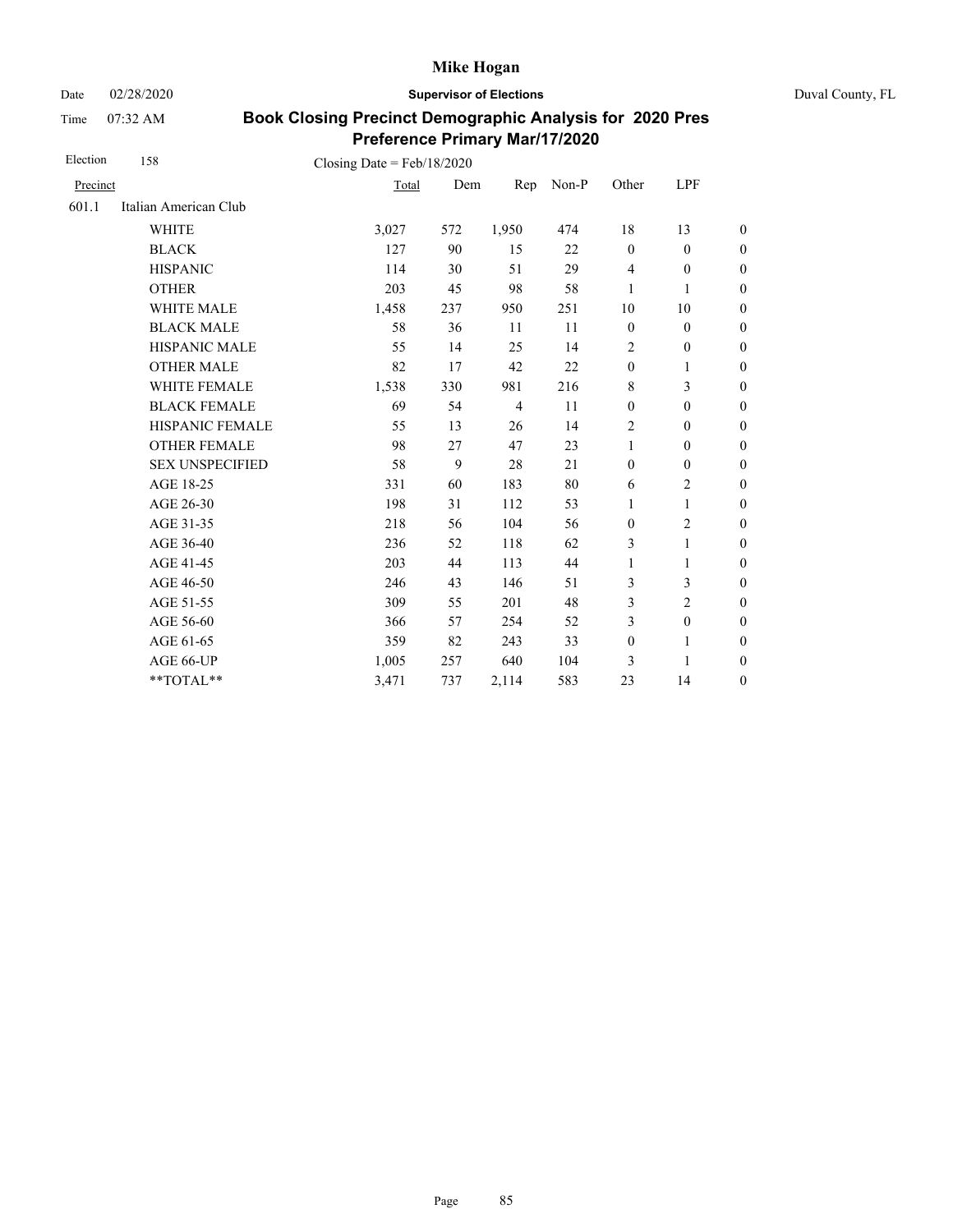Date 02/28/2020 **Supervisor of Elections** Duval County, FL

Time 07:32 AM

| Election | 158                       | Closing Date = $Feb/18/2020$ |       |        |       |                |                  |                  |
|----------|---------------------------|------------------------------|-------|--------|-------|----------------|------------------|------------------|
| Precinct |                           | Total                        | Dem   | Rep    | Non-P | Other          | LPF              |                  |
| 602.1    | All Souls Anglican Church |                              |       |        |       |                |                  |                  |
|          | <b>WHITE</b>              | 3,279                        | 766   | 1,825  | 650   | 24             | 14               | $\boldsymbol{0}$ |
|          | <b>BLACK</b>              | 366                          | 284   | 26     | 51    | 5              | $\boldsymbol{0}$ | $\boldsymbol{0}$ |
|          | <b>HISPANIC</b>           | 282                          | 90    | 85     | 101   | 6              | $\boldsymbol{0}$ | $\boldsymbol{0}$ |
|          | <b>OTHER</b>              | 448                          | 109   | 141    | 189   | 9              | $\boldsymbol{0}$ | $\overline{0}$   |
|          | WHITE MALE                | 1,550                        | 309   | 897    | 327   | 7              | 10               | $\boldsymbol{0}$ |
|          | <b>BLACK MALE</b>         | 173                          | 118   | 18     | 33    | $\overline{4}$ | $\mathbf{0}$     | $\boldsymbol{0}$ |
|          | <b>HISPANIC MALE</b>      | 120                          | 36    | 36     | 45    | 3              | $\boldsymbol{0}$ | $\overline{0}$   |
|          | <b>OTHER MALE</b>         | 202                          | 43    | 66     | 90    | 3              | $\boldsymbol{0}$ | $\boldsymbol{0}$ |
|          | WHITE FEMALE              | 1,703                        | 452   | 912    | 320   | 16             | 3                | $\boldsymbol{0}$ |
|          | <b>BLACK FEMALE</b>       | 190                          | 164   | $\tau$ | 18    | 1              | $\boldsymbol{0}$ | $\boldsymbol{0}$ |
|          | HISPANIC FEMALE           | 161                          | 54    | 49     | 55    | 3              | $\mathbf{0}$     | $\overline{0}$   |
|          | <b>OTHER FEMALE</b>       | 192                          | 58    | 61     | 69    | $\overline{4}$ | $\mathbf{0}$     | $\overline{0}$   |
|          | <b>SEX UNSPECIFIED</b>    | 84                           | 15    | 31     | 34    | 3              | 1                | $\boldsymbol{0}$ |
|          | AGE 18-25                 | 443                          | 110   | 160    | 160   | 9              | $\overline{4}$   | $\boldsymbol{0}$ |
|          | AGE 26-30                 | 310                          | 89    | 129    | 87    | 3              | $\overline{c}$   | $\overline{0}$   |
|          | AGE 31-35                 | 431                          | 124   | 174    | 128   | $\overline{2}$ | 3                | $\boldsymbol{0}$ |
|          | AGE 36-40                 | 384                          | 113   | 160    | 102   | 7              | $\overline{c}$   | $\boldsymbol{0}$ |
|          | AGE 41-45                 | 319                          | 90    | 129    | 94    | 6              | $\boldsymbol{0}$ | $\overline{0}$   |
|          | AGE 46-50                 | 354                          | 96    | 175    | 78    | $\overline{4}$ | 1                | $\boldsymbol{0}$ |
|          | AGE 51-55                 | 412                          | 104   | 214    | 91    | 2              | 1                | $\boldsymbol{0}$ |
|          | AGE 56-60                 | 468                          | 137   | 258    | 70    | 3              | $\boldsymbol{0}$ | $\boldsymbol{0}$ |
|          | AGE 61-65                 | 459                          | 143   | 253    | 60    | $\overline{2}$ | 1                | $\boldsymbol{0}$ |
|          | AGE 66-UP                 | 793                          | 242   | 424    | 121   | 6              | $\boldsymbol{0}$ | $\boldsymbol{0}$ |
|          | **TOTAL**                 | 4,375                        | 1,249 | 2,077  | 991   | 44             | 14               | $\boldsymbol{0}$ |
|          |                           |                              |       |        |       |                |                  |                  |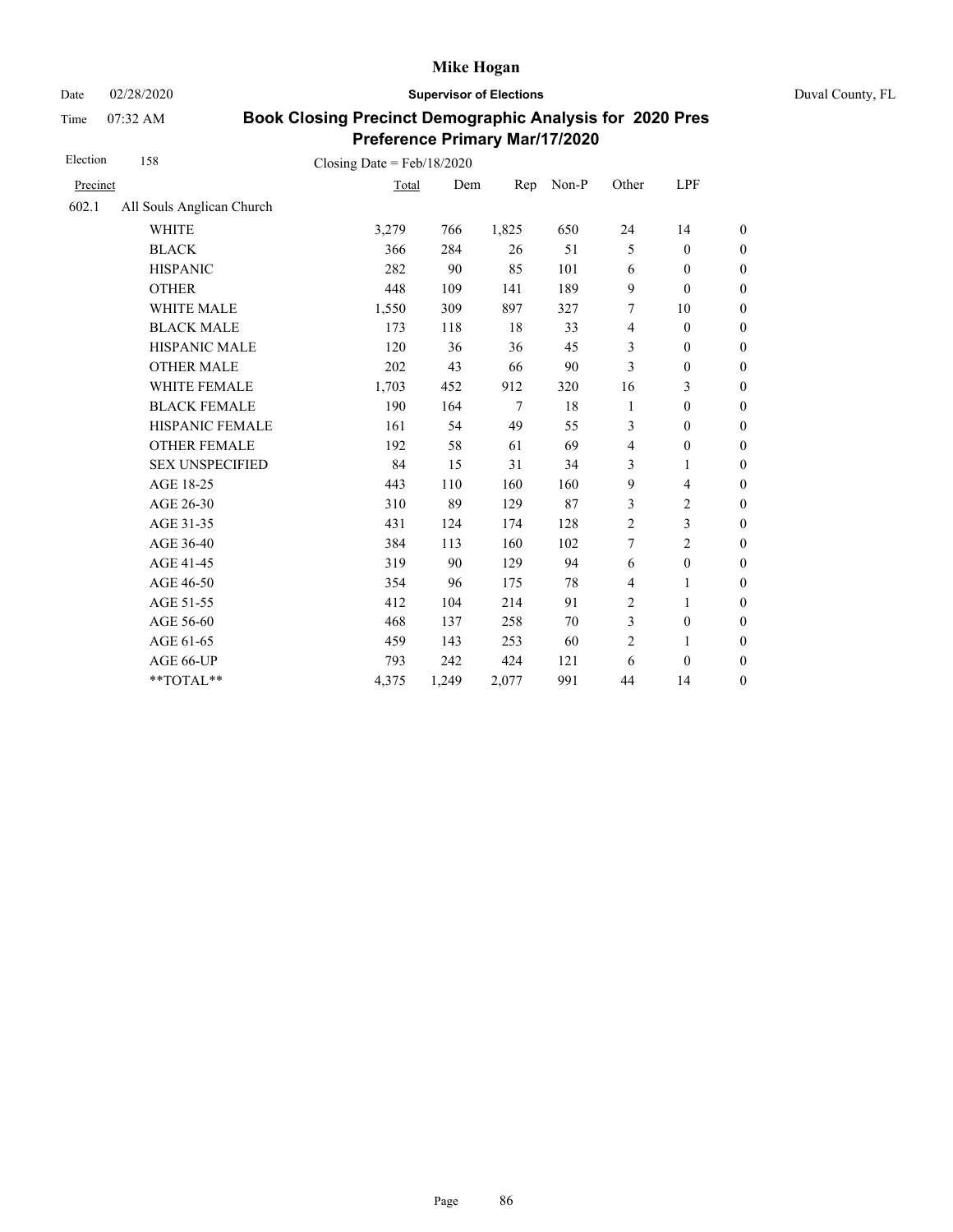Date 02/28/2020 **Supervisor of Elections** Duval County, FL

Time 07:32 AM

| Election | 158                       | Closing Date = $Feb/18/2020$ |       |                |       |                  |                          |                  |
|----------|---------------------------|------------------------------|-------|----------------|-------|------------------|--------------------------|------------------|
| Precinct |                           | Total                        | Dem   | Rep            | Non-P | Other            | LPF                      |                  |
| 603.1    | Mandarin Regional Library |                              |       |                |       |                  |                          |                  |
|          | <b>WHITE</b>              | 3,369                        | 902   | 1,971          | 475   | 14               | $\tau$                   | $\boldsymbol{0}$ |
|          | <b>BLACK</b>              | 106                          | 73    | 7              | 26    | $\boldsymbol{0}$ | $\boldsymbol{0}$         | $\boldsymbol{0}$ |
|          | <b>HISPANIC</b>           | 137                          | 49    | 42             | 46    | $\boldsymbol{0}$ | $\mathbf{0}$             | $\boldsymbol{0}$ |
|          | <b>OTHER</b>              | 263                          | 66    | 100            | 96    | $\mathbf{1}$     | $\boldsymbol{0}$         | $\overline{0}$   |
|          | <b>WHITE MALE</b>         | 1,527                        | 344   | 936            | 239   | $\overline{4}$   | $\overline{\mathcal{L}}$ | $\boldsymbol{0}$ |
|          | <b>BLACK MALE</b>         | 49                           | 30    | $\overline{4}$ | 15    | $\mathbf{0}$     | $\mathbf{0}$             | $\boldsymbol{0}$ |
|          | <b>HISPANIC MALE</b>      | 54                           | 19    | 16             | 19    | $\mathbf{0}$     | $\mathbf{0}$             | $\overline{0}$   |
|          | <b>OTHER MALE</b>         | 104                          | 16    | 52             | 36    | $\mathbf{0}$     | $\boldsymbol{0}$         | $\boldsymbol{0}$ |
|          | WHITE FEMALE              | 1,820                        | 553   | 1,024          | 230   | 10               | 3                        | $\overline{0}$   |
|          | <b>BLACK FEMALE</b>       | 55                           | 41    | 3              | 11    | $\mathbf{0}$     | $\mathbf{0}$             | $\boldsymbol{0}$ |
|          | HISPANIC FEMALE           | 80                           | 28    | 26             | 26    | $\boldsymbol{0}$ | $\boldsymbol{0}$         | $\boldsymbol{0}$ |
|          | <b>OTHER FEMALE</b>       | 121                          | 42    | 36             | 42    | 1                | $\boldsymbol{0}$         | $\boldsymbol{0}$ |
|          | <b>SEX UNSPECIFIED</b>    | 65                           | 17    | 23             | 25    | $\mathbf{0}$     | $\boldsymbol{0}$         | $\boldsymbol{0}$ |
|          | AGE 18-25                 | 349                          | 85    | 171            | 90    | 3                | $\boldsymbol{0}$         | $\boldsymbol{0}$ |
|          | AGE 26-30                 | 249                          | 57    | 122            | 68    | 1                | $\mathbf{1}$             | $\overline{0}$   |
|          | AGE 31-35                 | 254                          | 77    | 112            | 62    | 1                | $\overline{c}$           | $\boldsymbol{0}$ |
|          | AGE 36-40                 | 246                          | 71    | 105            | 68    | $\mathbf{0}$     | $\overline{c}$           | $\boldsymbol{0}$ |
|          | AGE 41-45                 | 268                          | 70    | 131            | 66    | $\boldsymbol{0}$ | $\mathbf{1}$             | $\boldsymbol{0}$ |
|          | AGE 46-50                 | 297                          | 70    | 177            | 49    | 1                | $\boldsymbol{0}$         | $\boldsymbol{0}$ |
|          | AGE 51-55                 | 283                          | 68    | 161            | 53    | $\mathbf{0}$     | 1                        | $\boldsymbol{0}$ |
|          | AGE 56-60                 | 341                          | 93    | 197            | 49    | $\overline{2}$   | $\boldsymbol{0}$         | $\boldsymbol{0}$ |
|          | AGE 61-65                 | 365                          | 124   | 200            | 38    | 3                | $\boldsymbol{0}$         | $\boldsymbol{0}$ |
|          | AGE 66-UP                 | 1,223                        | 375   | 744            | 100   | 4                | $\boldsymbol{0}$         | $\boldsymbol{0}$ |
|          | **TOTAL**                 | 3,875                        | 1,090 | 2,120          | 643   | 15               | 7                        | $\boldsymbol{0}$ |
|          |                           |                              |       |                |       |                  |                          |                  |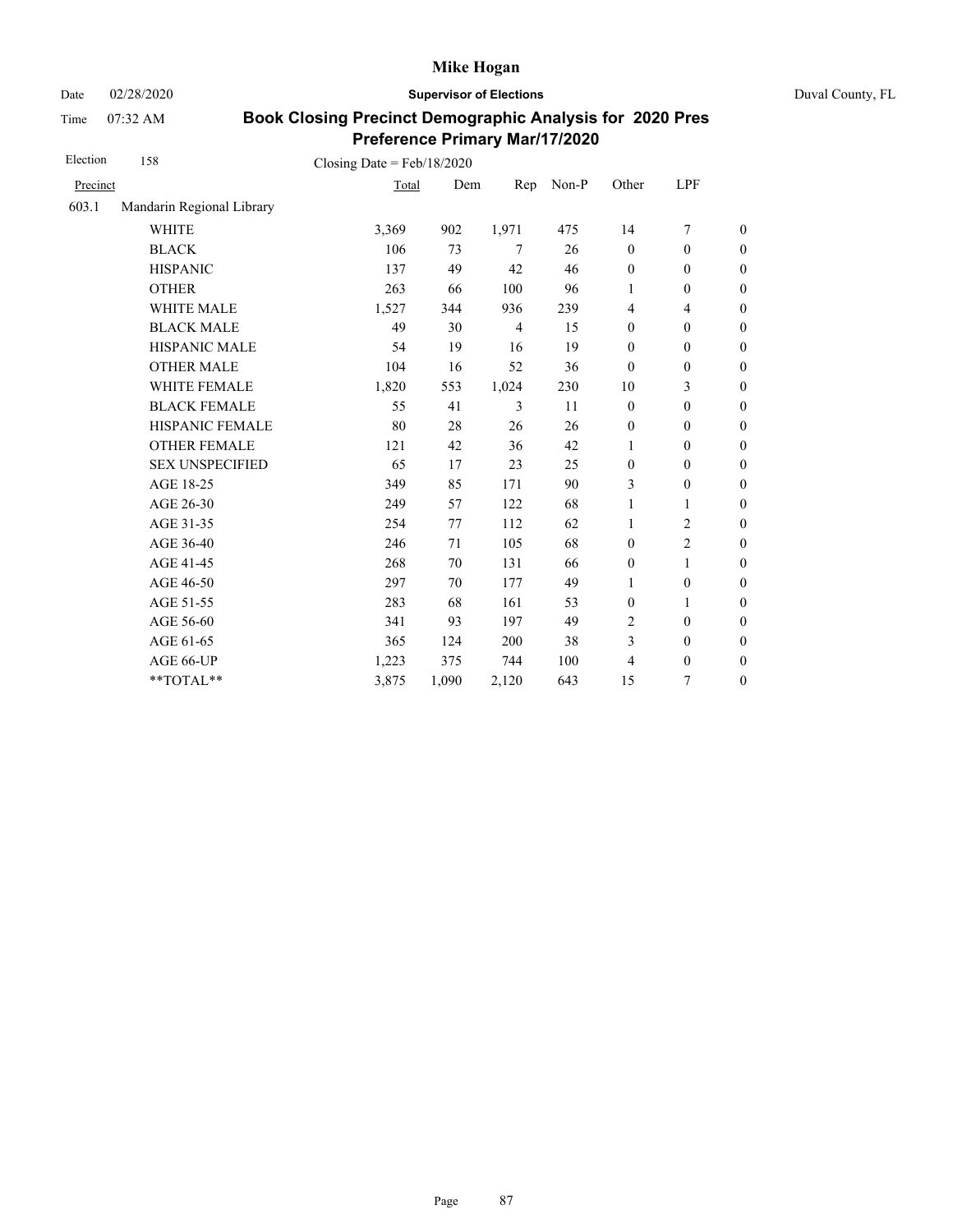Date 02/28/2020 **Supervisor of Elections** Duval County, FL

Time 07:32 AM

| Election | 158                          | Closing Date = $Feb/18/2020$ |     |                |                |                  |                  |                  |
|----------|------------------------------|------------------------------|-----|----------------|----------------|------------------|------------------|------------------|
| Precinct |                              | Total                        | Dem | Rep            | Non-P          | Other            | LPF              |                  |
| 604.1    | Mandarin Presbyterian Church |                              |     |                |                |                  |                  |                  |
|          | <b>WHITE</b>                 | 1,703                        | 358 | 1,058          | 277            | 5                | 5                | $\boldsymbol{0}$ |
|          | <b>BLACK</b>                 | 32                           | 17  | $\overline{4}$ | 11             | $\boldsymbol{0}$ | $\boldsymbol{0}$ | $\boldsymbol{0}$ |
|          | <b>HISPANIC</b>              | 71                           | 22  | 25             | 22             | 1                | 1                | $\boldsymbol{0}$ |
|          | <b>OTHER</b>                 | 102                          | 34  | 44             | 23             | 1                | $\boldsymbol{0}$ | $\overline{0}$   |
|          | WHITE MALE                   | 819                          | 131 | 529            | 151            | 3                | 5                | $\mathbf{0}$     |
|          | <b>BLACK MALE</b>            | 16                           | 7   | 2              | 7              | $\mathbf{0}$     | $\boldsymbol{0}$ | $\boldsymbol{0}$ |
|          | <b>HISPANIC MALE</b>         | 29                           | 9   | 11             | 7              | 1                | $\mathbf{1}$     | $\mathbf{0}$     |
|          | <b>OTHER MALE</b>            | 44                           | 12  | 21             | 10             | $\mathbf{1}$     | $\mathbf{0}$     | $\boldsymbol{0}$ |
|          | WHITE FEMALE                 | 867                          | 222 | 522            | 121            | 2                | $\mathbf{0}$     | $\boldsymbol{0}$ |
|          | <b>BLACK FEMALE</b>          | 15                           | 9   | $\overline{2}$ | $\overline{4}$ | $\mathbf{0}$     | $\mathbf{0}$     | $\mathbf{0}$     |
|          | HISPANIC FEMALE              | 41                           | 13  | 14             | 14             | $\mathbf{0}$     | $\mathbf{0}$     | $\boldsymbol{0}$ |
|          | <b>OTHER FEMALE</b>          | 44                           | 17  | 19             | 8              | $\mathbf{0}$     | $\mathbf{0}$     | $\boldsymbol{0}$ |
|          | <b>SEX UNSPECIFIED</b>       | 33                           | 11  | 11             | 11             | $\mathbf{0}$     | $\boldsymbol{0}$ | $\boldsymbol{0}$ |
|          | AGE 18-25                    | 152                          | 33  | 73             | 44             | 1                | 1                | $\theta$         |
|          | AGE 26-30                    | 125                          | 37  | 51             | 36             | $\mathbf{1}$     | $\mathbf{0}$     | $\theta$         |
|          | AGE 31-35                    | 133                          | 24  | 84             | 25             | $\boldsymbol{0}$ | $\boldsymbol{0}$ | $\boldsymbol{0}$ |
|          | AGE 36-40                    | 121                          | 23  | 62             | 34             | 1                | 1                | $\boldsymbol{0}$ |
|          | AGE 41-45                    | 141                          | 24  | 81             | 35             | $\boldsymbol{0}$ | $\mathbf{1}$     | $\overline{0}$   |
|          | AGE 46-50                    | 133                          | 28  | 78             | 25             | 1                | 1                | $\boldsymbol{0}$ |
|          | AGE 51-55                    | 154                          | 25  | 92             | 36             | $\mathbf{1}$     | $\boldsymbol{0}$ | $\boldsymbol{0}$ |
|          | AGE 56-60                    | 180                          | 40  | 113            | 27             | $\mathbf{0}$     | $\mathbf{0}$     | $\mathbf{0}$     |
|          | AGE 61-65                    | 192                          | 59  | 120            | 13             | $\boldsymbol{0}$ | $\boldsymbol{0}$ | $\mathbf{0}$     |
|          | AGE 66-UP                    | 577                          | 138 | 377            | 58             | 2                | $\overline{c}$   | $\boldsymbol{0}$ |
|          | **TOTAL**                    | 1,908                        | 431 | 1,131          | 333            | 7                | 6                | $\boldsymbol{0}$ |
|          |                              |                              |     |                |                |                  |                  |                  |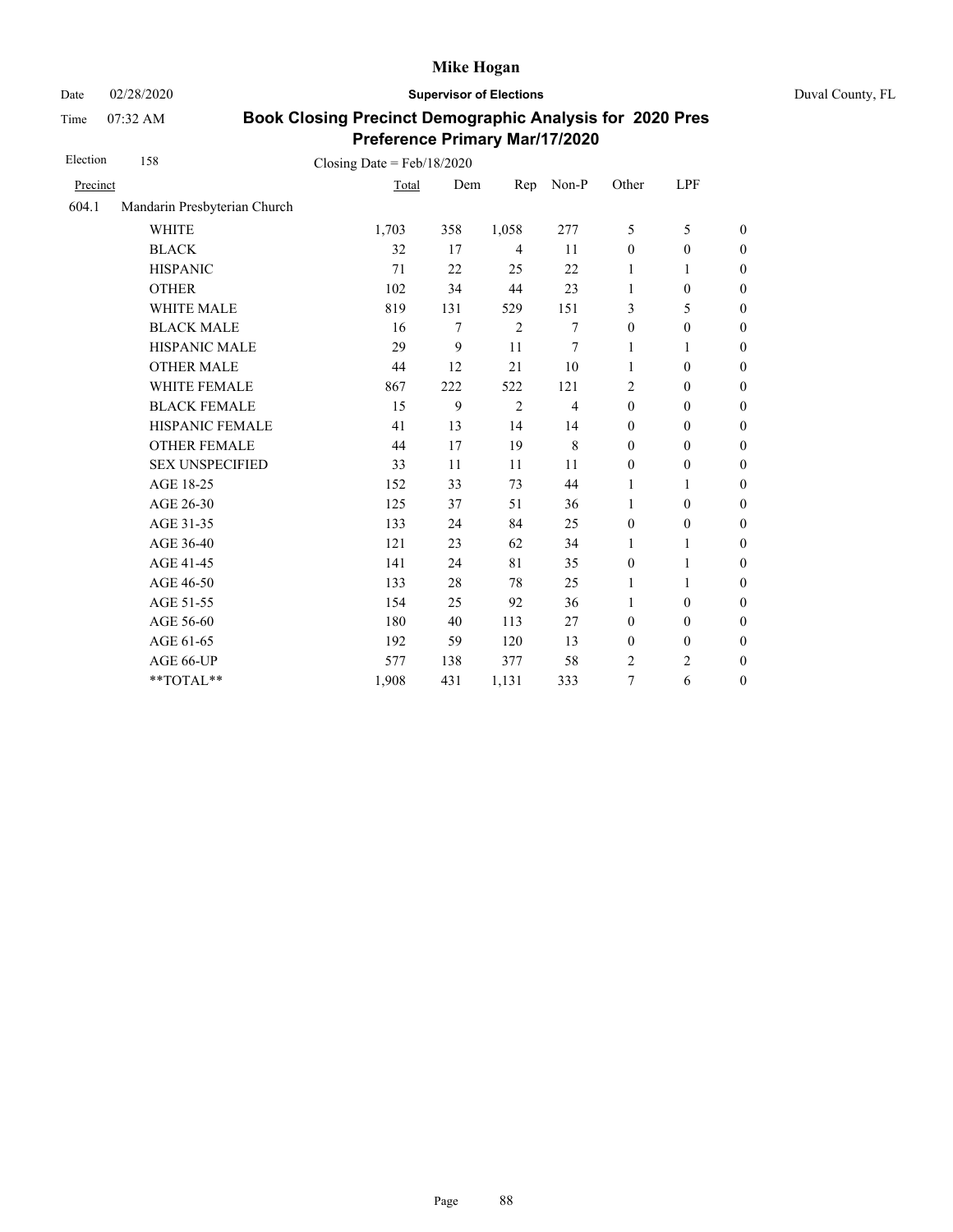Date 02/28/2020 **Supervisor of Elections** Duval County, FL

Time 07:32 AM

| Election | 158                            | Closing Date = $Feb/18/2020$ |     |       |       |                  |                          |                  |
|----------|--------------------------------|------------------------------|-----|-------|-------|------------------|--------------------------|------------------|
| Precinct |                                | Total                        | Dem | Rep   | Non-P | Other            | LPF                      |                  |
| 605.1    | Episcopal Church of Our Savior |                              |     |       |       |                  |                          |                  |
|          | <b>WHITE</b>                   | 3,437                        | 686 | 2,197 | 521   | 16               | 17                       | $\boldsymbol{0}$ |
|          | <b>BLACK</b>                   | 147                          | 99  | 15    | 31    | $\overline{2}$   | $\boldsymbol{0}$         | $\boldsymbol{0}$ |
|          | <b>HISPANIC</b>                | 136                          | 31  | 65    | 38    | $\mathbf{1}$     | 1                        | $\boldsymbol{0}$ |
|          | <b>OTHER</b>                   | 255                          | 61  | 104   | 87    | $\boldsymbol{0}$ | 3                        | $\boldsymbol{0}$ |
|          | WHITE MALE                     | 1,641                        | 276 | 1,086 | 264   | 7                | 8                        | $\boldsymbol{0}$ |
|          | <b>BLACK MALE</b>              | 75                           | 48  | 10    | 16    | 1                | $\boldsymbol{0}$         | $\boldsymbol{0}$ |
|          | <b>HISPANIC MALE</b>           | 55                           | 14  | 29    | 11    | $\boldsymbol{0}$ | $\mathbf{1}$             | $\overline{0}$   |
|          | <b>OTHER MALE</b>              | 92                           | 27  | 31    | 33    | $\mathbf{0}$     | 1                        | $\boldsymbol{0}$ |
|          | <b>WHITE FEMALE</b>            | 1,761                        | 404 | 1,090 | 249   | 9                | 9                        | $\boldsymbol{0}$ |
|          | <b>BLACK FEMALE</b>            | 70                           | 50  | 5     | 14    | 1                | $\boldsymbol{0}$         | $\boldsymbol{0}$ |
|          | HISPANIC FEMALE                | 77                           | 15  | 36    | 25    | $\mathbf{1}$     | $\boldsymbol{0}$         | $\boldsymbol{0}$ |
|          | <b>OTHER FEMALE</b>            | 127                          | 28  | 67    | 30    | $\mathbf{0}$     | $\overline{c}$           | $\boldsymbol{0}$ |
|          | <b>SEX UNSPECIFIED</b>         | 77                           | 15  | 27    | 35    | $\mathbf{0}$     | $\boldsymbol{0}$         | $\boldsymbol{0}$ |
|          | AGE 18-25                      | 382                          | 90  | 194   | 92    | $\overline{4}$   | $\overline{c}$           | $\boldsymbol{0}$ |
|          | AGE 26-30                      | 222                          | 41  | 115   | 61    | $\overline{2}$   | $\mathfrak{Z}$           | $\boldsymbol{0}$ |
|          | AGE 31-35                      | 264                          | 53  | 142   | 64    | 3                | $\mathbf{2}$             | $\boldsymbol{0}$ |
|          | AGE 36-40                      | 257                          | 49  | 152   | 51    | 1                | $\overline{\mathcal{L}}$ | $\boldsymbol{0}$ |
|          | AGE 41-45                      | 222                          | 42  | 123   | 52    | $\mathbf{1}$     | $\overline{\mathcal{L}}$ | $\overline{0}$   |
|          | AGE 46-50                      | 317                          | 55  | 187   | 69    | 2                | $\overline{\mathcal{L}}$ | $\boldsymbol{0}$ |
|          | AGE 51-55                      | 328                          | 61  | 206   | 58    | $\overline{2}$   | 1                        | $\boldsymbol{0}$ |
|          | AGE 56-60                      | 417                          | 88  | 257   | 72    | $\boldsymbol{0}$ | $\mathbf{0}$             | $\overline{0}$   |
|          | AGE 61-65                      | 452                          | 117 | 292   | 42    | $\mathbf{1}$     | $\boldsymbol{0}$         | $\boldsymbol{0}$ |
|          | AGE 66-UP                      | 1,108                        | 280 | 710   | 114   | 3                | 1                        | $\overline{0}$   |
|          | **TOTAL**                      | 3,975                        | 877 | 2,381 | 677   | 19               | 21                       | $\boldsymbol{0}$ |
|          |                                |                              |     |       |       |                  |                          |                  |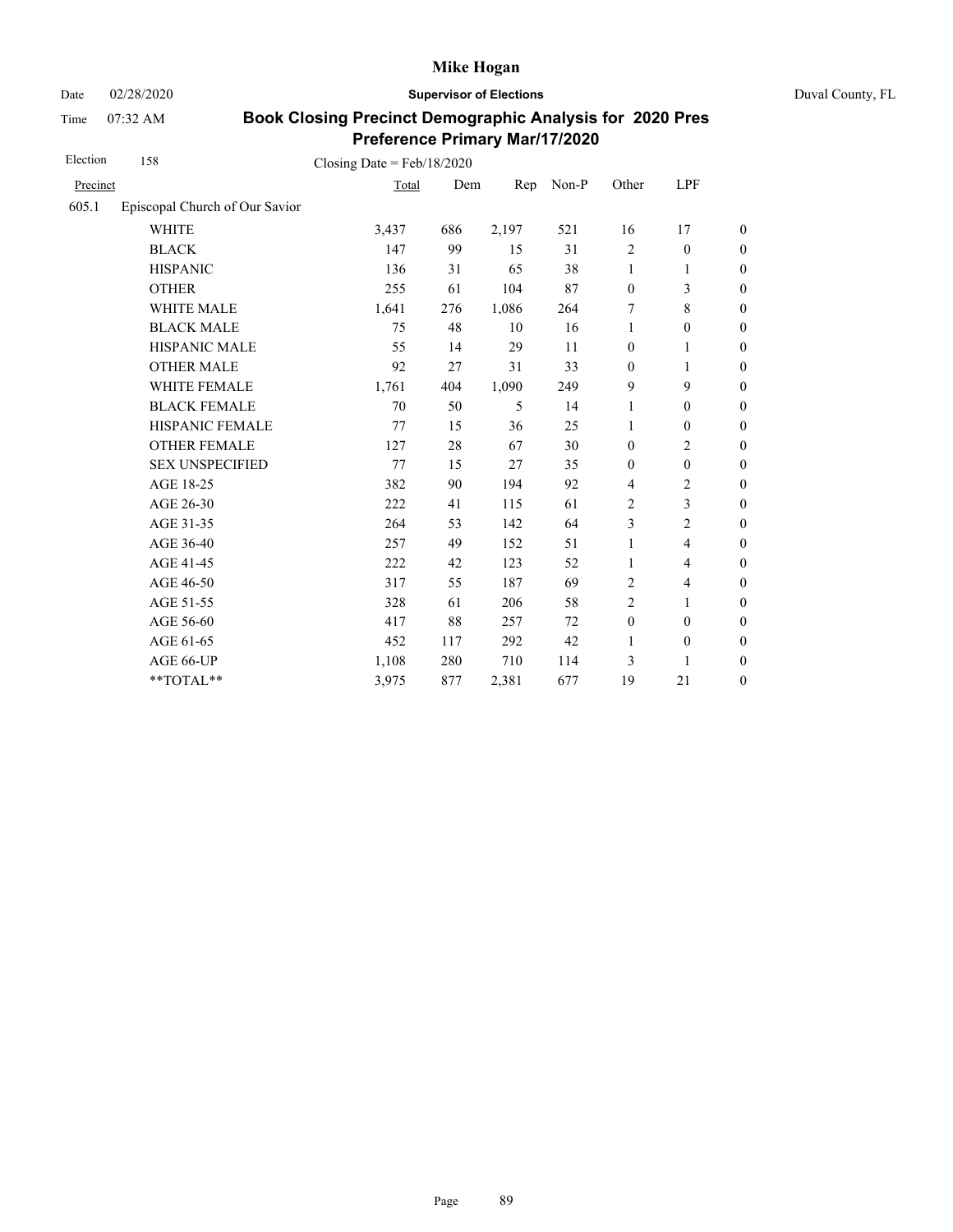Date 02/28/2020 **Supervisor of Elections** Duval County, FL

Time 07:32 AM

| Election | 158                             | Closing Date = $Feb/18/2020$ |       |                |       |                  |                          |                  |
|----------|---------------------------------|------------------------------|-------|----------------|-------|------------------|--------------------------|------------------|
| Precinct |                                 | Total                        | Dem   | Rep            | Non-P | Other            | LPF                      |                  |
| 606.1    | South Mandarin Regional Library |                              |       |                |       |                  |                          |                  |
|          | <b>WHITE</b>                    | 4,903                        | 1,020 | 3,016          | 815   | 29               | 23                       | $\boldsymbol{0}$ |
|          | <b>BLACK</b>                    | 268                          | 201   | 17             | 49    | 1                | $\mathbf{0}$             | $\boldsymbol{0}$ |
|          | <b>HISPANIC</b>                 | 182                          | 60    | 66             | 54    | 1                | 1                        | $\boldsymbol{0}$ |
|          | <b>OTHER</b>                    | 331                          | 83    | 121            | 122   | $\overline{4}$   | $\mathbf{1}$             | $\overline{0}$   |
|          | WHITE MALE                      | 2,340                        | 403   | 1,479          | 434   | 10               | 14                       | $\boldsymbol{0}$ |
|          | <b>BLACK MALE</b>               | 137                          | 94    | 13             | 29    | 1                | $\boldsymbol{0}$         | $\boldsymbol{0}$ |
|          | HISPANIC MALE                   | 86                           | 23    | 38             | 23    | 1                | 1                        | $\boldsymbol{0}$ |
|          | <b>OTHER MALE</b>               | 129                          | 28    | 50             | 48    | 3                | $\boldsymbol{0}$         | $\boldsymbol{0}$ |
|          | WHITE FEMALE                    | 2,531                        | 611   | 1,520          | 372   | 19               | 9                        | $\boldsymbol{0}$ |
|          | <b>BLACK FEMALE</b>             | 128                          | 105   | $\overline{4}$ | 19    | $\boldsymbol{0}$ | $\boldsymbol{0}$         | $\boldsymbol{0}$ |
|          | HISPANIC FEMALE                 | 89                           | 35    | 27             | 27    | $\boldsymbol{0}$ | $\boldsymbol{0}$         | $\boldsymbol{0}$ |
|          | <b>OTHER FEMALE</b>             | 155                          | 52    | 54             | 47    | 1                | 1                        | $\boldsymbol{0}$ |
|          | <b>SEX UNSPECIFIED</b>          | 89                           | 13    | 35             | 41    | $\boldsymbol{0}$ | $\boldsymbol{0}$         | $\boldsymbol{0}$ |
|          | AGE 18-25                       | 503                          | 98    | 265            | 133   | 6                | 1                        | $\boldsymbol{0}$ |
|          | AGE 26-30                       | 384                          | 99    | 183            | 94    | 3                | 5                        | $\overline{0}$   |
|          | AGE 31-35                       | 436                          | 98    | 212            | 123   | 3                | $\boldsymbol{0}$         | $\boldsymbol{0}$ |
|          | AGE 36-40                       | 407                          | 105   | 185            | 113   | $\mathbf{1}$     | 3                        | $\boldsymbol{0}$ |
|          | AGE 41-45                       | 366                          | 94    | 174            | 89    | 6                | 3                        | $\boldsymbol{0}$ |
|          | AGE 46-50                       | 441                          | 105   | 239            | 90    | 3                | $\overline{\mathcal{L}}$ | $\boldsymbol{0}$ |
|          | AGE 51-55                       | 483                          | 90    | 317            | 72    | $\mathbf{1}$     | 3                        | $\boldsymbol{0}$ |
|          | AGE 56-60                       | 577                          | 134   | 361            | 77    | 5                | $\boldsymbol{0}$         | $\boldsymbol{0}$ |
|          | AGE 61-65                       | 578                          | 134   | 357            | 82    | $\overline{2}$   | 3                        | $\boldsymbol{0}$ |
|          | AGE 66-UP                       | 1,504                        | 406   | 926            | 164   | 5                | 3                        | $\overline{0}$   |
|          | **TOTAL**                       | 5,684                        | 1,364 | 3,220          | 1,040 | 35               | 25                       | $\boldsymbol{0}$ |
|          |                                 |                              |       |                |       |                  |                          |                  |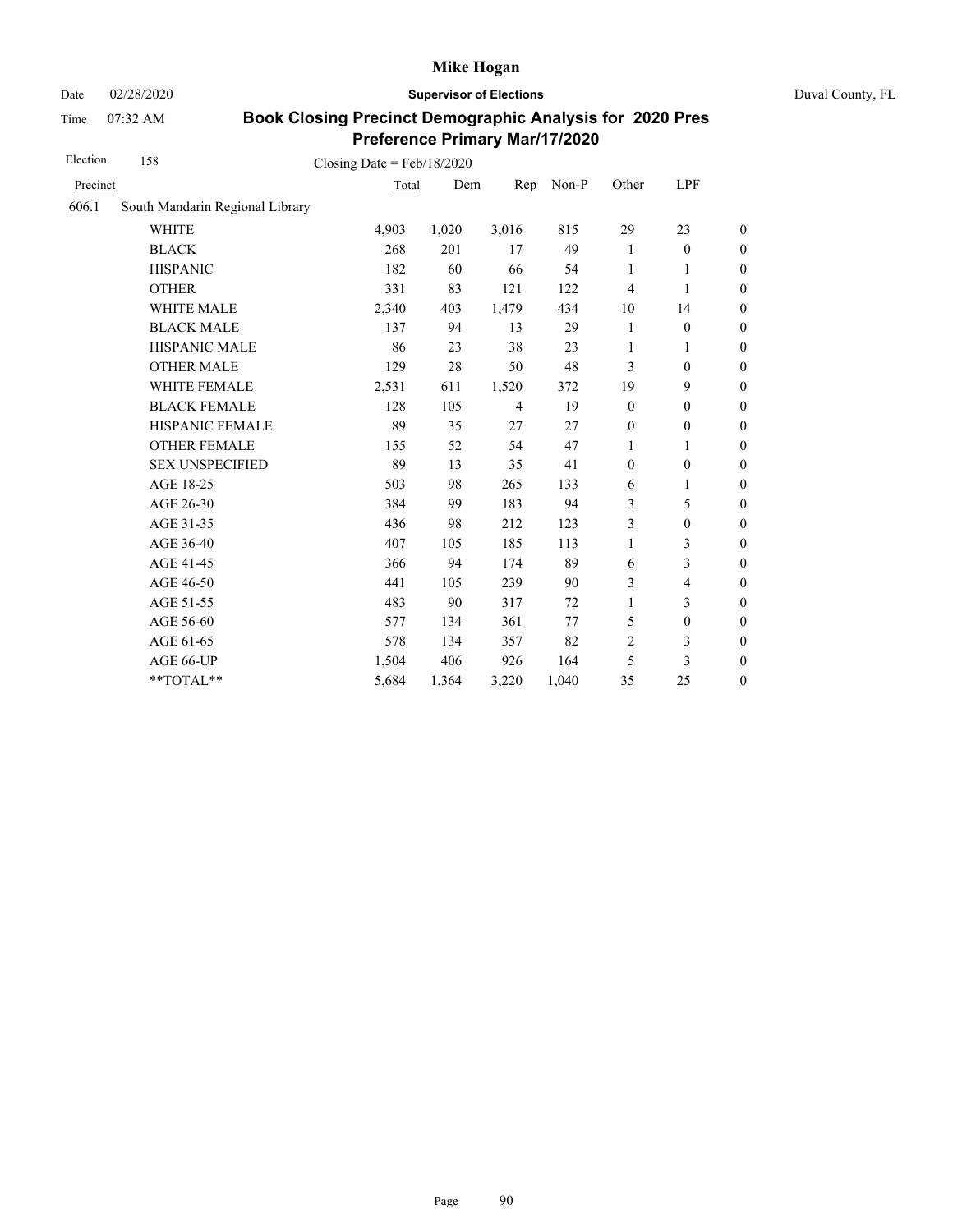Date 02/28/2020 **Supervisor of Elections** Duval County, FL

Time 07:32 AM

| Election | 158                      | Closing Date = $Feb/18/2020$ |     |     |       |                  |                          |                  |
|----------|--------------------------|------------------------------|-----|-----|-------|------------------|--------------------------|------------------|
| Precinct |                          | Total                        | Dem | Rep | Non-P | Other            | LPF                      |                  |
| 607.1    | <b>Augustine Landing</b> |                              |     |     |       |                  |                          |                  |
|          | <b>WHITE</b>             | 1,594                        | 388 | 851 | 315   | 22               | 18                       | $\boldsymbol{0}$ |
|          | <b>BLACK</b>             | 252                          | 192 | 9   | 47    | $\overline{4}$   | $\boldsymbol{0}$         | $\boldsymbol{0}$ |
|          | <b>HISPANIC</b>          | 159                          | 57  | 53  | 47    | $\overline{2}$   | $\boldsymbol{0}$         | $\overline{0}$   |
|          | <b>OTHER</b>             | 140                          | 46  | 45  | 46    | $\mathbf{1}$     | $\overline{c}$           | $\overline{0}$   |
|          | WHITE MALE               | 701                          | 137 | 395 | 152   | 6                | 11                       | $\boldsymbol{0}$ |
|          | <b>BLACK MALE</b>        | 87                           | 67  | 3   | 15    | $\overline{2}$   | $\boldsymbol{0}$         | $\boldsymbol{0}$ |
|          | HISPANIC MALE            | 70                           | 24  | 28  | 17    | $\mathbf{1}$     | $\boldsymbol{0}$         | $\overline{0}$   |
|          | <b>OTHER MALE</b>        | 51                           | 15  | 18  | 16    | $\boldsymbol{0}$ | $\overline{c}$           | $\boldsymbol{0}$ |
|          | WHITE FEMALE             | 879                          | 247 | 449 | 160   | 16               | 7                        | $\boldsymbol{0}$ |
|          | <b>BLACK FEMALE</b>      | 160                          | 122 | 5   | 31    | $\overline{2}$   | $\mathbf{0}$             | $\overline{0}$   |
|          | HISPANIC FEMALE          | 85                           | 31  | 24  | 29    | $\mathbf{1}$     | $\boldsymbol{0}$         | $\boldsymbol{0}$ |
|          | <b>OTHER FEMALE</b>      | 62                           | 21  | 23  | 17    | 1                | $\mathbf{0}$             | $\boldsymbol{0}$ |
|          | <b>SEX UNSPECIFIED</b>   | 50                           | 19  | 13  | 18    | $\boldsymbol{0}$ | $\boldsymbol{0}$         | $\boldsymbol{0}$ |
|          | AGE 18-25                | 192                          | 61  | 61  | 63    | 5                | $\overline{2}$           | $\overline{0}$   |
|          | AGE 26-30                | 190                          | 62  | 64  | 54    | 6                | $\overline{\mathbf{4}}$  | $\overline{0}$   |
|          | AGE 31-35                | 201                          | 63  | 70  | 62    | 1                | 5                        | $\boldsymbol{0}$ |
|          | AGE 36-40                | 171                          | 49  | 59  | 57    | $\overline{4}$   | $\overline{c}$           | $\boldsymbol{0}$ |
|          | AGE 41-45                | 121                          | 39  | 52  | 23    | 3                | $\overline{\mathcal{L}}$ | $\overline{0}$   |
|          | AGE 46-50                | 142                          | 48  | 59  | 31    | 2                | $\overline{2}$           | $\overline{0}$   |
|          | AGE 51-55                | 154                          | 46  | 79  | 29    | $\mathbf{0}$     | $\boldsymbol{0}$         | $\overline{0}$   |
|          | AGE 56-60                | 165                          | 45  | 81  | 34    | $\overline{4}$   | 1                        | $\overline{0}$   |
|          | AGE 61-65                | 190                          | 70  | 91  | 28    | $\mathbf{1}$     | $\boldsymbol{0}$         | $\overline{0}$   |
|          | AGE 66-UP                | 619                          | 200 | 342 | 74    | 3                | $\mathbf{0}$             | $\overline{0}$   |
|          | **TOTAL**                | 2,145                        | 683 | 958 | 455   | 29               | 20                       | $\boldsymbol{0}$ |
|          |                          |                              |     |     |       |                  |                          |                  |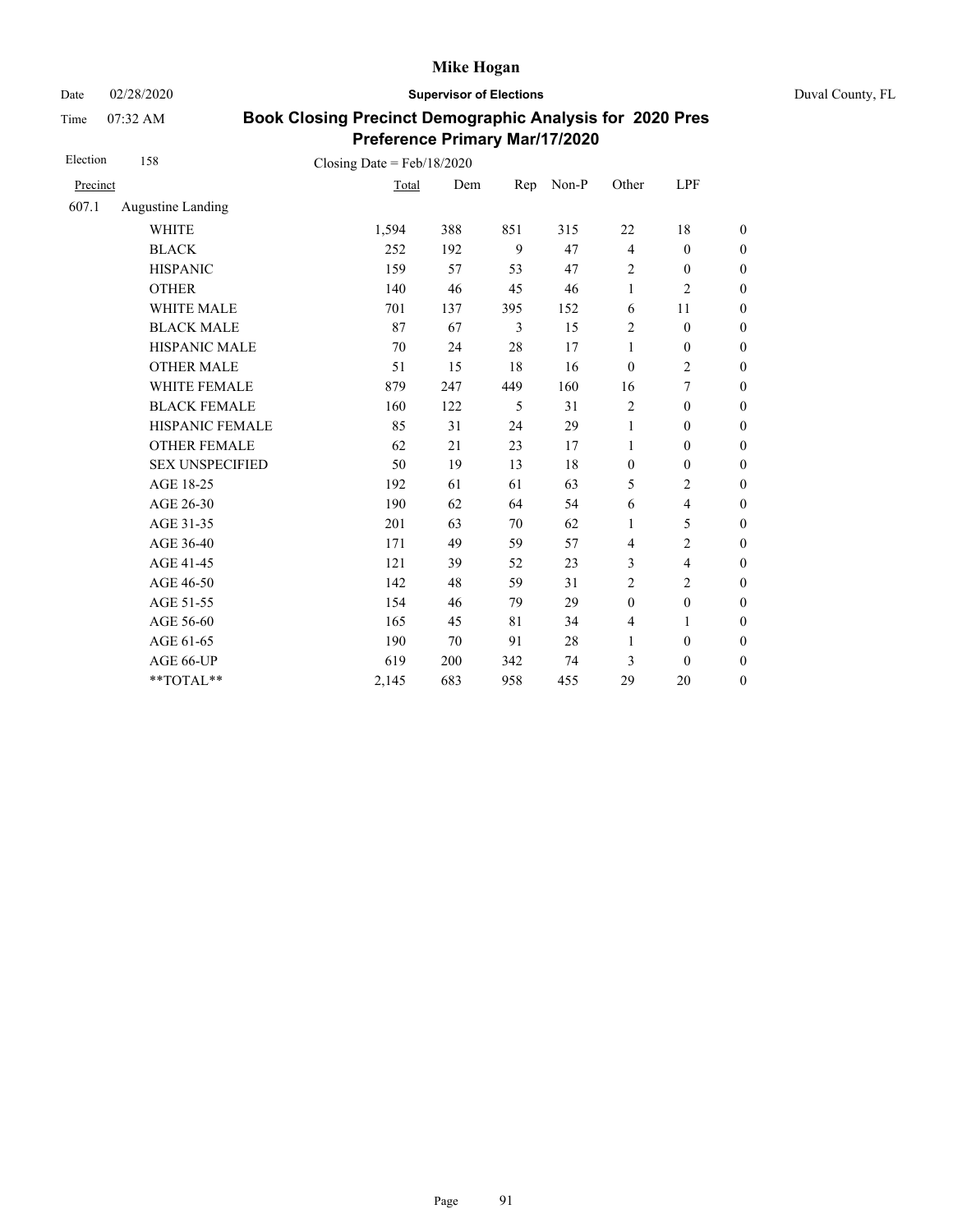Date 02/28/2020 **Supervisor of Elections** Duval County, FL

Time 07:32 AM

| Election | 158                          | Closing Date = $Feb/18/2020$ |       |       |       |                  |                  |                  |
|----------|------------------------------|------------------------------|-------|-------|-------|------------------|------------------|------------------|
| Precinct |                              | Total                        | Dem   | Rep   | Non-P | Other            | LPF              |                  |
| 608.1    | Freedom Christian Fellowship |                              |       |       |       |                  |                  |                  |
|          | <b>WHITE</b>                 | 4,823                        | 1,090 | 2,599 | 1,056 | 51               | 27               | $\boldsymbol{0}$ |
|          | <b>BLACK</b>                 | 627                          | 440   | 35    | 144   | 6                | $\overline{c}$   | $\boldsymbol{0}$ |
|          | <b>HISPANIC</b>              | 501                          | 170   | 127   | 202   | 1                | $\mathbf{1}$     | $\boldsymbol{0}$ |
|          | <b>OTHER</b>                 | 492                          | 148   | 147   | 190   | 5                | $\overline{c}$   | $\overline{0}$   |
|          | WHITE MALE                   | 2,184                        | 401   | 1,223 | 520   | 23               | 17               | $\boldsymbol{0}$ |
|          | <b>BLACK MALE</b>            | 249                          | 168   | 15    | 64    | $\overline{2}$   | $\boldsymbol{0}$ | $\boldsymbol{0}$ |
|          | <b>HISPANIC MALE</b>         | 234                          | 68    | 67    | 98    | $\boldsymbol{0}$ | $\mathbf{1}$     | $\overline{0}$   |
|          | <b>OTHER MALE</b>            | 192                          | 65    | 50    | 73    | 2                | $\overline{c}$   | $\boldsymbol{0}$ |
|          | WHITE FEMALE                 | 2,592                        | 676   | 1,358 | 520   | $28\,$           | 10               | $\boldsymbol{0}$ |
|          | <b>BLACK FEMALE</b>          | 372                          | 267   | 20    | 79    | $\overline{4}$   | $\overline{c}$   | $\boldsymbol{0}$ |
|          | <b>HISPANIC FEMALE</b>       | 258                          | 99    | 60    | 98    | $\mathbf{1}$     | $\boldsymbol{0}$ | $\overline{0}$   |
|          | <b>OTHER FEMALE</b>          | 232                          | 69    | 82    | 78    | 3                | $\mathbf{0}$     | $\overline{0}$   |
|          | <b>SEX UNSPECIFIED</b>       | 130                          | 35    | 33    | 62    | $\boldsymbol{0}$ | $\boldsymbol{0}$ | $\boldsymbol{0}$ |
|          | AGE 18-25                    | 653                          | 180   | 237   | 227   | 8                | 1                | $\boldsymbol{0}$ |
|          | AGE 26-30                    | 652                          | 174   | 251   | 202   | 18               | 7                | $\overline{0}$   |
|          | AGE 31-35                    | 579                          | 173   | 239   | 153   | 3                | 11               | $\boldsymbol{0}$ |
|          | AGE 36-40                    | 556                          | 152   | 213   | 179   | 9                | 3                | $\boldsymbol{0}$ |
|          | AGE 41-45                    | 528                          | 136   | 216   | 171   | $\overline{2}$   | 3                | $\overline{0}$   |
|          | AGE 46-50                    | 511                          | 131   | 237   | 135   | $\overline{7}$   | 1                | $\boldsymbol{0}$ |
|          | AGE 51-55                    | 546                          | 135   | 272   | 134   | 3                | $\overline{c}$   | $\boldsymbol{0}$ |
|          | AGE 56-60                    | 560                          | 152   | 289   | 116   | 3                | $\boldsymbol{0}$ | $\boldsymbol{0}$ |
|          | AGE 61-65                    | 486                          | 150   | 244   | 86    | 3                | 3                | $\boldsymbol{0}$ |
|          | AGE 66-UP                    | 1,370                        | 464   | 709   | 189   | 7                | $\mathbf{1}$     | $\boldsymbol{0}$ |
|          | **TOTAL**                    | 6,443                        | 1,848 | 2,908 | 1,592 | 63               | 32               | $\boldsymbol{0}$ |
|          |                              |                              |       |       |       |                  |                  |                  |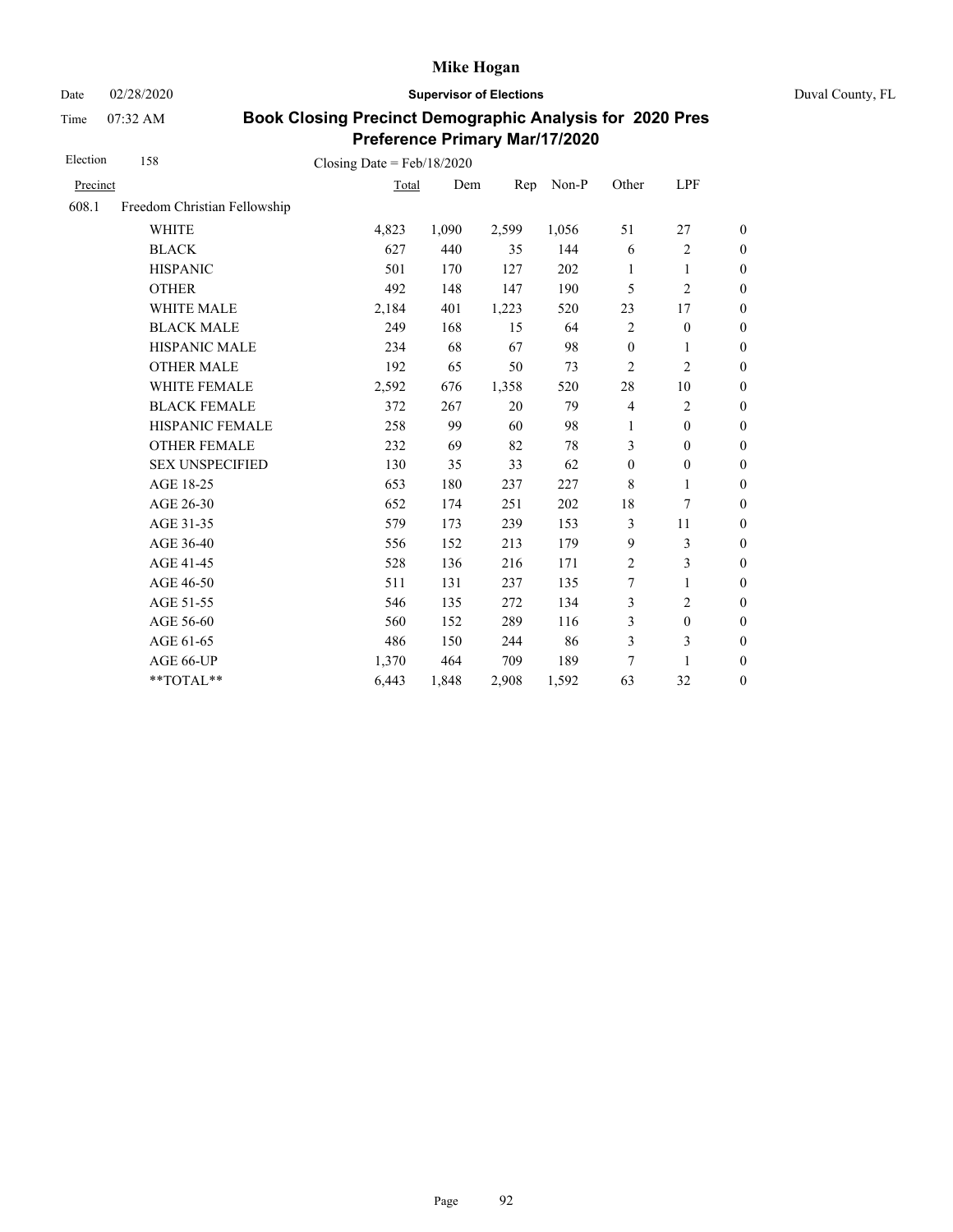Date 02/28/2020 **Supervisor of Elections** Duval County, FL

Time 07:32 AM

| Election | 158                                    | Closing Date = $Feb/18/2020$ |     |              |       |                  |                  |                  |
|----------|----------------------------------------|------------------------------|-----|--------------|-------|------------------|------------------|------------------|
| Precinct |                                        | Total                        | Dem | Rep          | Non-P | Other            | LPF              |                  |
| 609.1    | <b>Burnett Park Recreation Center</b>  |                              |     |              |       |                  |                  |                  |
|          | <b>WHITE</b>                           | 1,513                        | 397 | 761          | 323   | 20               | 12               | $\boldsymbol{0}$ |
|          | <b>BLACK</b>                           | 224                          | 167 | $\tau$       | 49    | 1                | $\mathbf{0}$     | $\boldsymbol{0}$ |
|          | <b>HISPANIC</b>                        | 192                          | 81  | 44           | 64    | 3                | $\boldsymbol{0}$ | $\boldsymbol{0}$ |
|          | <b>OTHER</b>                           | 168                          | 50  | 45           | 71    | $\mathbf{1}$     | 1                | $\overline{0}$   |
|          | WHITE MALE                             | 684                          | 164 | 355          | 152   | 6                | 7                | $\boldsymbol{0}$ |
|          | <b>BLACK MALE</b>                      | 93                           | 62  | 6            | 24    | 1                | $\mathbf{0}$     | $\boldsymbol{0}$ |
|          | <b>HISPANIC MALE</b>                   | 91                           | 35  | 25           | 29    | $\overline{2}$   | $\boldsymbol{0}$ | $\overline{0}$   |
|          | <b>OTHER MALE</b>                      | 58                           | 15  | 14           | 28    | $\mathbf{0}$     | 1                | $\boldsymbol{0}$ |
|          | WHITE FEMALE                           | 809                          | 225 | 400          | 165   | 14               | 5                | $\boldsymbol{0}$ |
|          | <b>BLACK FEMALE</b>                    | 129                          | 103 | $\mathbf{1}$ | 25    | $\boldsymbol{0}$ | $\mathbf{0}$     | $\boldsymbol{0}$ |
|          | HISPANIC FEMALE                        | 96                           | 46  | 19           | 30    | 1                | $\boldsymbol{0}$ | $\boldsymbol{0}$ |
|          | <b>OTHER FEMALE</b>                    | 88                           | 32  | 25           | 31    | $\boldsymbol{0}$ | $\mathbf{0}$     | $\boldsymbol{0}$ |
|          | <b>SEX UNSPECIFIED</b>                 | 49                           | 13  | 12           | 23    | 1                | $\mathbf{0}$     | $\boldsymbol{0}$ |
|          | AGE 18-25                              | 244                          | 67  | 80           | 90    | 6                | $\mathbf{1}$     | $\boldsymbol{0}$ |
|          | AGE 26-30                              | 213                          | 76  | 68           | 63    | 5                | $\mathbf{1}$     | $\boldsymbol{0}$ |
|          | AGE 31-35                              | 177                          | 54  | 55           | 62    | $\mathbf{1}$     | 5                | $\boldsymbol{0}$ |
|          | AGE 36-40                              | 170                          | 54  | 61           | 50    | 3                | $\overline{c}$   | $\boldsymbol{0}$ |
|          | AGE 41-45                              | 162                          | 57  | 46           | 54    | $\overline{2}$   | 3                | $\overline{0}$   |
|          | AGE 46-50                              | 157                          | 53  | 71           | 31    | 2                | $\boldsymbol{0}$ | $\boldsymbol{0}$ |
|          | AGE 51-55                              | 172                          | 44  | 89           | 36    | $\boldsymbol{2}$ | 1                | $\boldsymbol{0}$ |
|          | AGE 56-60                              | 163                          | 53  | 80           | 29    | $\mathbf{1}$     | $\mathbf{0}$     | $\overline{0}$   |
|          | AGE 61-65                              | 164                          | 58  | 79           | 27    | $\boldsymbol{0}$ | $\boldsymbol{0}$ | $\mathbf{0}$     |
|          | AGE 66-UP                              | 474                          | 178 | 228          | 65    | 3                | $\mathbf{0}$     | $\boldsymbol{0}$ |
|          | $\mathrm{*}\mathrm{*} \mathrm{TOTAL}*$ | 2,097                        | 695 | 857          | 507   | 25               | 13               | $\boldsymbol{0}$ |
|          |                                        |                              |     |              |       |                  |                  |                  |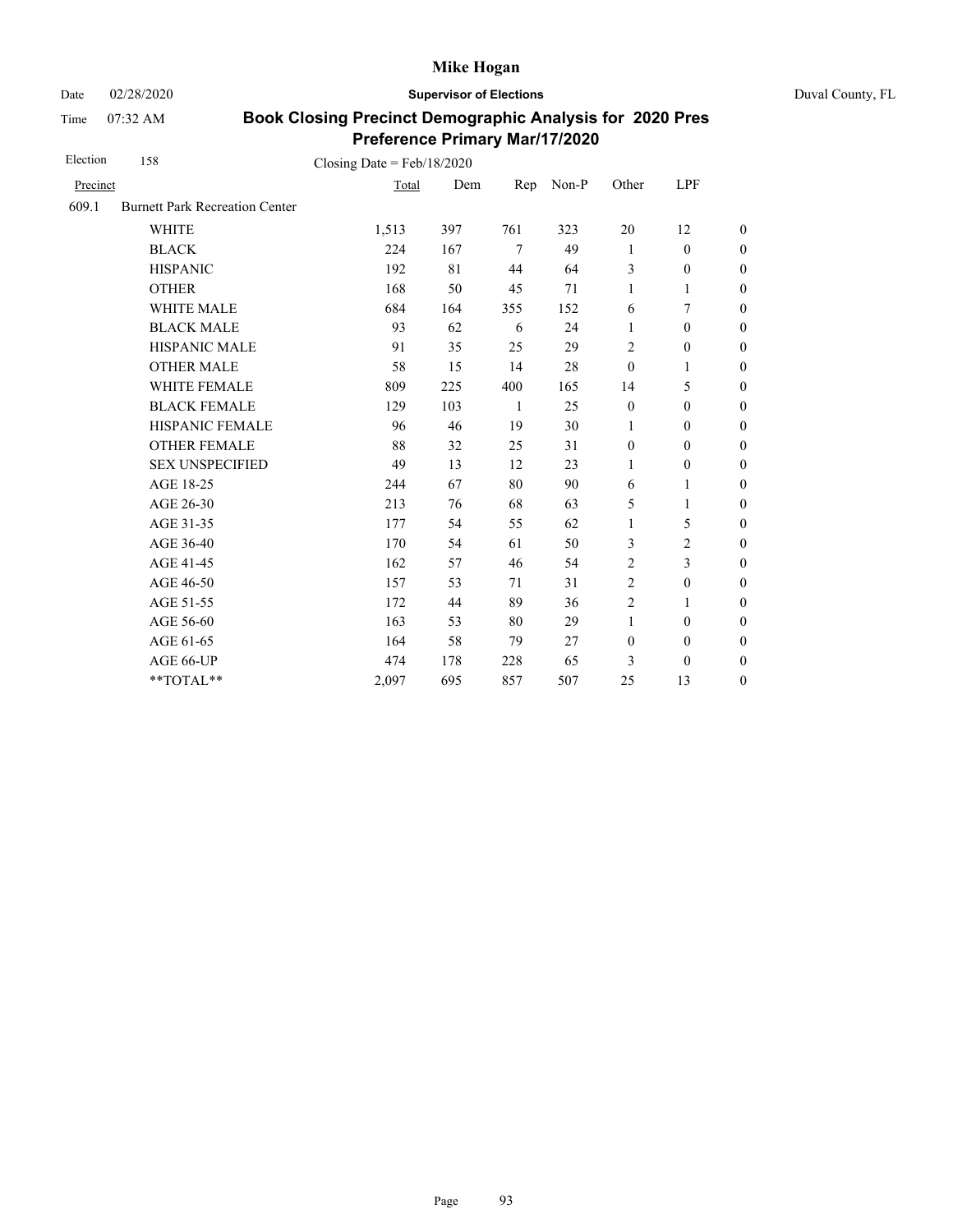Date 02/28/2020 **Supervisor of Elections** Duval County, FL

Time 07:32 AM

| Election | 158                    | Closing Date = $Feb/18/2020$ |       |       |       |                  |                          |                  |
|----------|------------------------|------------------------------|-------|-------|-------|------------------|--------------------------|------------------|
| Precinct |                        | Total                        | Dem   | Rep   | Non-P | Other            | LPF                      |                  |
| 610.1    | St Justin Martyr       |                              |       |       |       |                  |                          |                  |
|          | <b>WHITE</b>           | 4,690                        | 942   | 2,770 | 918   | 39               | 21                       | $\boldsymbol{0}$ |
|          | <b>BLACK</b>           | 287                          | 221   | 17    | 46    | 3                | $\boldsymbol{0}$         | $\boldsymbol{0}$ |
|          | <b>HISPANIC</b>        | 234                          | 83    | 82    | 65    | 1                | 3                        | $\boldsymbol{0}$ |
|          | <b>OTHER</b>           | 343                          | 92    | 133   | 116   | 1                | $\mathbf{1}$             | $\boldsymbol{0}$ |
|          | <b>WHITE MALE</b>      | 2,283                        | 363   | 1,409 | 473   | 20               | 18                       | $\boldsymbol{0}$ |
|          | <b>BLACK MALE</b>      | 143                          | 104   | 10    | 28    | 1                | $\boldsymbol{0}$         | $\boldsymbol{0}$ |
|          | <b>HISPANIC MALE</b>   | 108                          | 28    | 46    | 31    | 1                | $\overline{2}$           | $\overline{0}$   |
|          | <b>OTHER MALE</b>      | 137                          | 38    | 53    | 44    | 1                | 1                        | $\boldsymbol{0}$ |
|          | WHITE FEMALE           | 2,362                        | 570   | 1,333 | 438   | 18               | 3                        | $\boldsymbol{0}$ |
|          | <b>BLACK FEMALE</b>    | 141                          | 115   | 7     | 17    | $\overline{2}$   | $\boldsymbol{0}$         | $\boldsymbol{0}$ |
|          | HISPANIC FEMALE        | 126                          | 55    | 36    | 34    | $\boldsymbol{0}$ | 1                        | $\boldsymbol{0}$ |
|          | <b>OTHER FEMALE</b>    | 154                          | 45    | 65    | 44    | $\boldsymbol{0}$ | $\mathbf{0}$             | $\boldsymbol{0}$ |
|          | <b>SEX UNSPECIFIED</b> | 100                          | 20    | 43    | 36    | $\mathbf{1}$     | $\mathbf{0}$             | $\boldsymbol{0}$ |
|          | AGE 18-25              | 577                          | 123   | 275   | 170   | 6                | 3                        | $\boldsymbol{0}$ |
|          | AGE 26-30              | 406                          | 101   | 173   | 124   | 6                | $\overline{c}$           | $\overline{0}$   |
|          | AGE 31-35              | 458                          | 102   | 215   | 128   | 6                | $\tau$                   | $\boldsymbol{0}$ |
|          | AGE 36-40              | 426                          | 103   | 199   | 113   | 7                | $\overline{\mathcal{L}}$ | $\boldsymbol{0}$ |
|          | AGE 41-45              | 414                          | 92    | 210   | 107   | $\overline{2}$   | 3                        | $\overline{0}$   |
|          | AGE 46-50              | 482                          | 107   | 274   | 99    | $\sqrt{2}$       | $\boldsymbol{0}$         | $\boldsymbol{0}$ |
|          | AGE 51-55              | 532                          | 112   | 318   | 97    | $\overline{4}$   | 1                        | $\boldsymbol{0}$ |
|          | AGE 56-60              | 592                          | 116   | 372   | 102   | 1                | 1                        | $\boldsymbol{0}$ |
|          | AGE 61-65              | 552                          | 148   | 310   | 90    | $\mathbf{1}$     | 3                        | $\boldsymbol{0}$ |
|          | AGE 66-UP              | 1,111                        | 333   | 655   | 114   | 8                | $\mathbf{1}$             | $\boldsymbol{0}$ |
|          | **TOTAL**              | 5,554                        | 1,338 | 3,002 | 1,145 | 44               | 25                       | $\boldsymbol{0}$ |
|          |                        |                              |       |       |       |                  |                          |                  |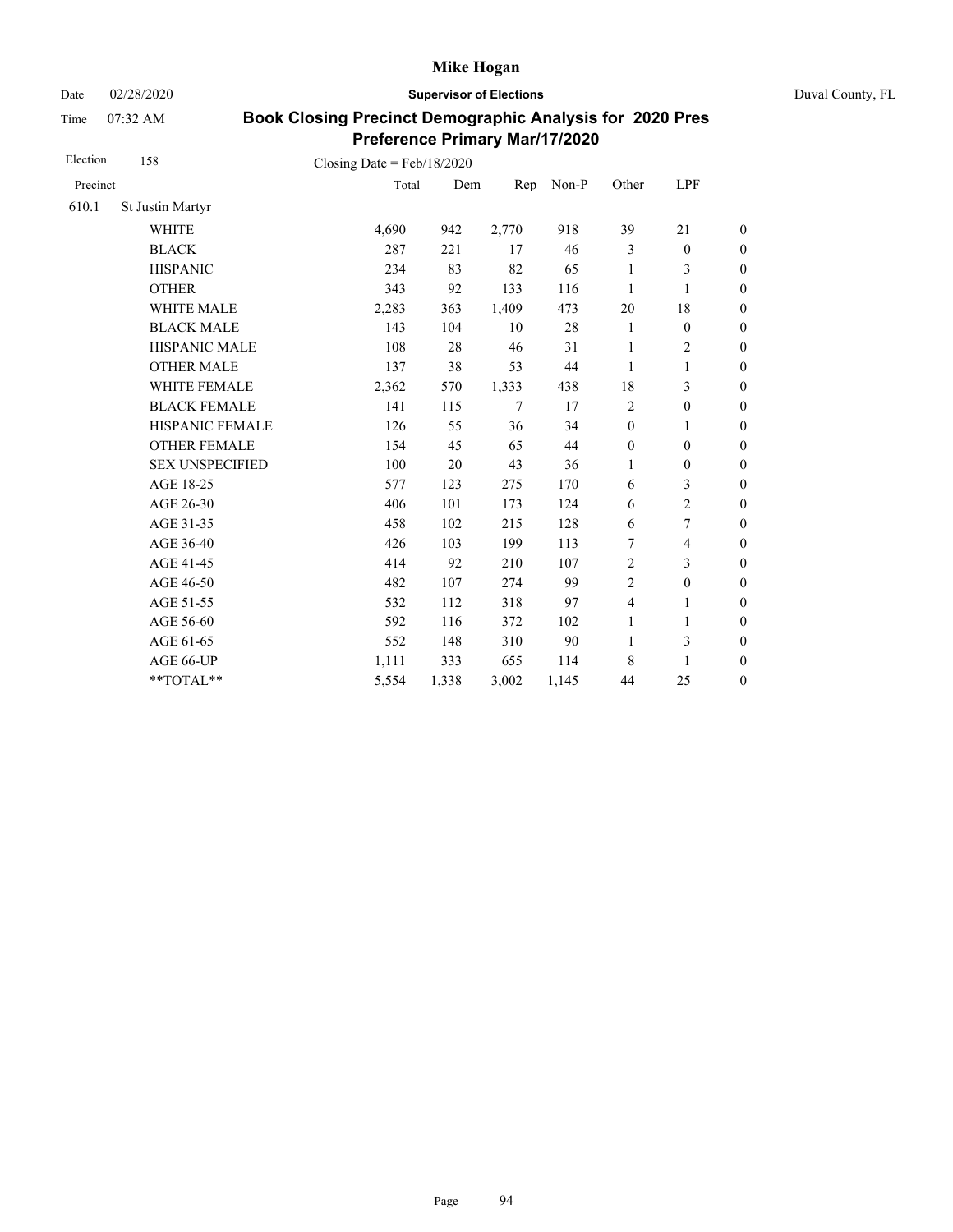Date 02/28/2020 **Supervisor of Elections** Duval County, FL

Time 07:32 AM

| Election | 158                    | Closing Date = $Feb/18/2020$ |     |                |       |                  |                         |                  |
|----------|------------------------|------------------------------|-----|----------------|-------|------------------|-------------------------|------------------|
| Precinct |                        | Total                        | Dem | Rep            | Non-P | Other            | LPF                     |                  |
| 611.1    | Mandarin Senior Center |                              |     |                |       |                  |                         |                  |
|          | <b>WHITE</b>           | 1,920                        | 494 | 998            | 399   | 16               | 13                      | $\boldsymbol{0}$ |
|          | <b>BLACK</b>           | 187                          | 138 | 11             | 37    | $\mathbf{0}$     | 1                       | $\boldsymbol{0}$ |
|          | <b>HISPANIC</b>        | 169                          | 67  | 40             | 60    | $\overline{2}$   | $\boldsymbol{0}$        | $\overline{0}$   |
|          | <b>OTHER</b>           | 180                          | 62  | 46             | 70    | $\overline{2}$   | $\mathbf{0}$            | $\boldsymbol{0}$ |
|          | <b>WHITE MALE</b>      | 861                          | 179 | 480            | 185   | $\,8\,$          | 9                       | $\boldsymbol{0}$ |
|          | <b>BLACK MALE</b>      | 76                           | 53  | $\tau$         | 16    | $\mathbf{0}$     | $\mathbf{0}$            | $\boldsymbol{0}$ |
|          | <b>HISPANIC MALE</b>   | 76                           | 32  | 19             | 25    | $\boldsymbol{0}$ | $\mathbf{0}$            | $\overline{0}$   |
|          | <b>OTHER MALE</b>      | 76                           | 22  | 23             | 30    | 1                | $\mathbf{0}$            | $\boldsymbol{0}$ |
|          | WHITE FEMALE           | 1,043                        | 312 | 511            | 208   | 8                | $\overline{4}$          | $\boldsymbol{0}$ |
|          | <b>BLACK FEMALE</b>    | 106                          | 82  | $\overline{4}$ | 19    | $\boldsymbol{0}$ | 1                       | $\overline{0}$   |
|          | <b>HISPANIC FEMALE</b> | 92                           | 35  | 20             | 35    | $\overline{c}$   | $\boldsymbol{0}$        | $\boldsymbol{0}$ |
|          | <b>OTHER FEMALE</b>    | 77                           | 31  | 18             | 27    | $\mathbf{1}$     | $\mathbf{0}$            | $\boldsymbol{0}$ |
|          | <b>SEX UNSPECIFIED</b> | 49                           | 15  | 13             | 21    | $\mathbf{0}$     | $\mathbf{0}$            | $\boldsymbol{0}$ |
|          | AGE 18-25              | 219                          | 60  | 72             | 82    | 3                | $\overline{c}$          | $\overline{0}$   |
|          | AGE 26-30              | 217                          | 73  | 76             | 61    | 6                | 1                       | $\boldsymbol{0}$ |
|          | AGE 31-35              | 227                          | 78  | 78             | 67    | $\overline{2}$   | $\overline{c}$          | $\overline{0}$   |
|          | AGE 36-40              | 216                          | 63  | 78             | 69    | $\overline{2}$   | $\overline{\mathbf{4}}$ | $\overline{0}$   |
|          | AGE 41-45              | 172                          | 46  | 69             | 55    | $\mathbf{1}$     | 1                       | $\overline{0}$   |
|          | AGE 46-50              | 205                          | 51  | 95             | 56    | 1                | $\overline{c}$          | $\boldsymbol{0}$ |
|          | AGE 51-55              | 168                          | 56  | 89             | 21    | $\overline{c}$   | $\mathbf{0}$            | $\boldsymbol{0}$ |
|          | AGE 56-60              | 228                          | 63  | 120            | 43    | $\mathbf{1}$     | 1                       | $\overline{0}$   |
|          | AGE 61-65              | 240                          | 92  | 112            | 35    | $\mathbf{0}$     | 1                       | $\boldsymbol{0}$ |
|          | AGE 66-UP              | 564                          | 179 | 306            | 77    | $\overline{2}$   | $\mathbf{0}$            | $\boldsymbol{0}$ |
|          | **TOTAL**              | 2,456                        | 761 | 1,095          | 566   | 20               | 14                      | $\overline{0}$   |
|          |                        |                              |     |                |       |                  |                         |                  |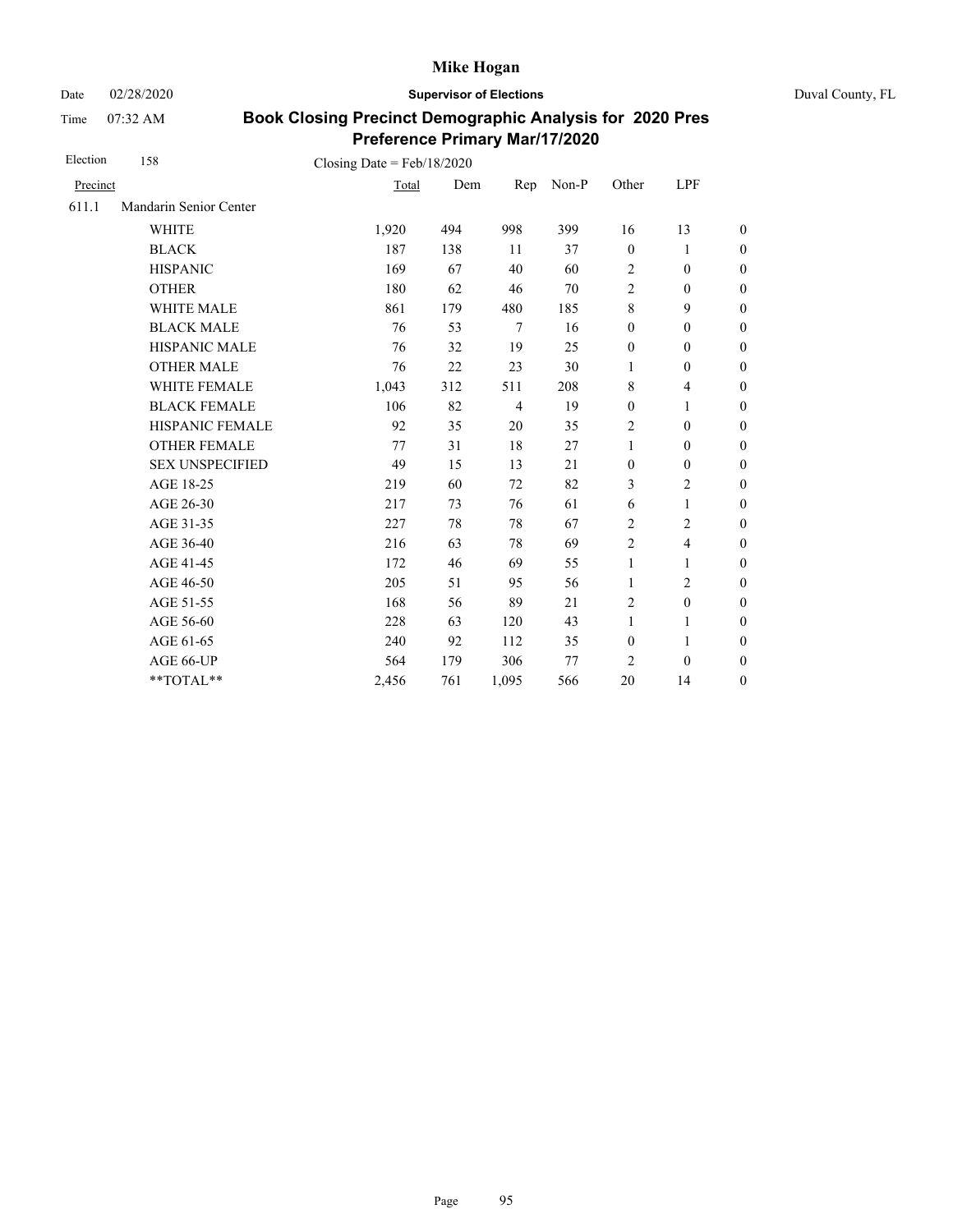Date 02/28/2020 **Supervisor of Elections** Duval County, FL

Time 07:32 AM

| Election | 158                       | Closing Date = $Feb/18/2020$ |       |       |       |                |                  |                  |
|----------|---------------------------|------------------------------|-------|-------|-------|----------------|------------------|------------------|
| Precinct |                           | Total                        | Dem   | Rep   | Non-P | Other          | LPF              |                  |
| 612.1    | Mandarin Church of Christ |                              |       |       |       |                |                  |                  |
|          | <b>WHITE</b>              | 3,247                        | 686   | 1,868 | 654   | 26             | 13               | $\boldsymbol{0}$ |
|          | <b>BLACK</b>              | 460                          | 366   | 25    | 68    | 1              | $\boldsymbol{0}$ | $\boldsymbol{0}$ |
|          | <b>HISPANIC</b>           | 291                          | 89    | 96    | 103   | 3              | $\boldsymbol{0}$ | $\overline{0}$   |
|          | <b>OTHER</b>              | 722                          | 202   | 217   | 299   | 3              | 1                | $\mathbf{0}$     |
|          | WHITE MALE                | 1,551                        | 283   | 913   | 336   | 10             | 9                | $\boldsymbol{0}$ |
|          | <b>BLACK MALE</b>         | 213                          | 155   | 17    | 40    | 1              | $\mathbf{0}$     | $\boldsymbol{0}$ |
|          | HISPANIC MALE             | 138                          | 37    | 47    | 53    | 1              | $\boldsymbol{0}$ | $\overline{0}$   |
|          | <b>OTHER MALE</b>         | 300                          | 73    | 104   | 122   | 1              | $\boldsymbol{0}$ | $\boldsymbol{0}$ |
|          | WHITE FEMALE              | 1,663                        | 400   | 934   | 309   | 16             | 4                | $\boldsymbol{0}$ |
|          | <b>BLACK FEMALE</b>       | 243                          | 208   | 8     | 27    | $\mathbf{0}$   | $\mathbf{0}$     | $\theta$         |
|          | HISPANIC FEMALE           | 148                          | 51    | 47    | 48    | $\overline{c}$ | $\boldsymbol{0}$ | $\boldsymbol{0}$ |
|          | <b>OTHER FEMALE</b>       | 350                          | 119   | 95    | 134   | $\overline{c}$ | $\mathbf{0}$     | $\overline{0}$   |
|          | <b>SEX UNSPECIFIED</b>    | 114                          | 17    | 41    | 55    | $\mathbf{0}$   | 1                | $\boldsymbol{0}$ |
|          | AGE 18-25                 | 563                          | 177   | 193   | 183   | 10             | $\boldsymbol{0}$ | $\overline{0}$   |
|          | AGE 26-30                 | 324                          | 102   | 132   | 88    | $\mathbf{0}$   | $\overline{2}$   | $\overline{0}$   |
|          | AGE 31-35                 | 408                          | 112   | 162   | 130   | 1              | 3                | $\boldsymbol{0}$ |
|          | AGE 36-40                 | 383                          | 102   | 148   | 121   | 6              | 6                | $\boldsymbol{0}$ |
|          | AGE 41-45                 | 385                          | 119   | 153   | 112   | $\mathbf{1}$   | $\mathbf{0}$     | $\overline{0}$   |
|          | AGE 46-50                 | 498                          | 141   | 231   | 123   | 3              | $\boldsymbol{0}$ | $\boldsymbol{0}$ |
|          | AGE 51-55                 | 496                          | 131   | 253   | 110   | $\mathbf{1}$   | 1                | $\boldsymbol{0}$ |
|          | AGE 56-60                 | 466                          | 116   | 252   | 96    | 1              | 1                | $\overline{0}$   |
|          | AGE 61-65                 | 390                          | 102   | 214   | 68    | 5              | $\mathbf{1}$     | $\boldsymbol{0}$ |
|          | AGE 66-UP                 | 806                          | 241   | 467   | 93    | 5              | $\mathbf{0}$     | $\boldsymbol{0}$ |
|          | **TOTAL**                 | 4,720                        | 1,343 | 2,206 | 1,124 | 33             | 14               | $\boldsymbol{0}$ |
|          |                           |                              |       |       |       |                |                  |                  |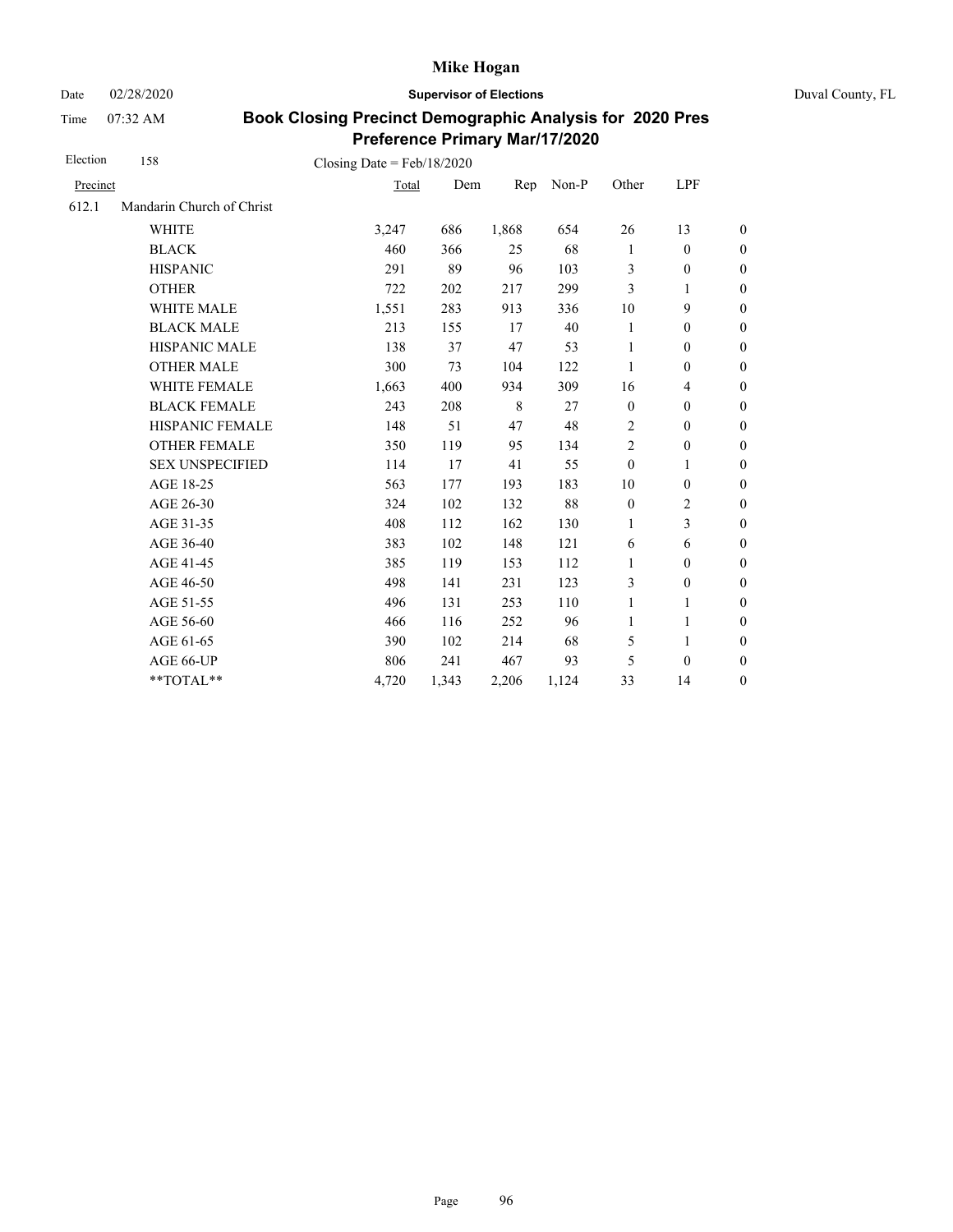Date 02/28/2020 **Supervisor of Elections** Duval County, FL

Time 07:32 AM

| Election | 158                      | Closing Date = $Feb/18/2020$ |     |         |       |                  |                          |                  |
|----------|--------------------------|------------------------------|-----|---------|-------|------------------|--------------------------|------------------|
| Precinct |                          | Total                        | Dem | Rep     | Non-P | Other            | LPF                      |                  |
| 613.1    | Mandarin Moose Lodge #42 |                              |     |         |       |                  |                          |                  |
|          | <b>WHITE</b>             | 2,455                        | 521 | 1,346   | 559   | $18\,$           | 11                       | $\boldsymbol{0}$ |
|          | <b>BLACK</b>             | 342                          | 259 | 15      | 66    | $\overline{c}$   | $\boldsymbol{0}$         | $\boldsymbol{0}$ |
|          | <b>HISPANIC</b>          | 218                          | 79  | 57      | 79    | $\mathfrak{Z}$   | $\mathbf{0}$             | $\boldsymbol{0}$ |
|          | <b>OTHER</b>             | 303                          | 91  | 89      | 121   | $\overline{2}$   | $\boldsymbol{0}$         | $\overline{0}$   |
|          | <b>WHITE MALE</b>        | 1,166                        | 210 | 647     | 291   | 11               | 7                        | $\boldsymbol{0}$ |
|          | <b>BLACK MALE</b>        | 162                          | 111 | $\,8\,$ | 41    | $\overline{c}$   | $\boldsymbol{0}$         | $\boldsymbol{0}$ |
|          | HISPANIC MALE            | 97                           | 34  | 28      | 33    | $\overline{c}$   | $\boldsymbol{0}$         | $\boldsymbol{0}$ |
|          | <b>OTHER MALE</b>        | 122                          | 33  | 33      | 56    | $\boldsymbol{0}$ | $\boldsymbol{0}$         | $\boldsymbol{0}$ |
|          | WHITE FEMALE             | 1,270                        | 307 | 689     | 263   | 7                | $\overline{\mathcal{L}}$ | $\boldsymbol{0}$ |
|          | <b>BLACK FEMALE</b>      | 176                          | 144 | $\tau$  | 25    | $\mathbf{0}$     | $\boldsymbol{0}$         | $\boldsymbol{0}$ |
|          | HISPANIC FEMALE          | 115                          | 44  | 27      | 43    | $\mathbf{1}$     | $\boldsymbol{0}$         | $\overline{0}$   |
|          | <b>OTHER FEMALE</b>      | 141                          | 49  | 47      | 44    | $\mathbf{1}$     | $\mathbf{0}$             | $\overline{0}$   |
|          | <b>SEX UNSPECIFIED</b>   | 69                           | 18  | 21      | 29    | 1                | $\boldsymbol{0}$         | $\boldsymbol{0}$ |
|          | AGE 18-25                | 377                          | 95  | 134     | 145   | 3                | $\boldsymbol{0}$         | $\boldsymbol{0}$ |
|          | AGE 26-30                | 313                          | 74  | 122     | 111   | 3                | 3                        | $\boldsymbol{0}$ |
|          | AGE 31-35                | 325                          | 91  | 119     | 112   | $\overline{c}$   | 1                        | $\boldsymbol{0}$ |
|          | AGE 36-40                | 278                          | 84  | 113     | 77    | 3                | 1                        | $\boldsymbol{0}$ |
|          | AGE 41-45                | 277                          | 74  | 125     | 73    | 3                | $\overline{c}$           | $\boldsymbol{0}$ |
|          | AGE 46-50                | 295                          | 78  | 138     | 76    | 3                | $\boldsymbol{0}$         | $\boldsymbol{0}$ |
|          | AGE 51-55                | 259                          | 72  | 121     | 63    | $\overline{2}$   | 1                        | $\boldsymbol{0}$ |
|          | AGE 56-60                | 288                          | 84  | 156     | 47    | $\mathbf{1}$     | $\boldsymbol{0}$         | $\boldsymbol{0}$ |
|          | AGE 61-65                | 283                          | 92  | 149     | 39    | 3                | $\boldsymbol{0}$         | $\boldsymbol{0}$ |
|          | AGE 66-UP                | 621                          | 206 | 330     | 80    | $\overline{c}$   | 3                        | $\overline{0}$   |
|          | **TOTAL**                | 3,318                        | 950 | 1,507   | 825   | 25               | 11                       | $\overline{0}$   |
|          |                          |                              |     |         |       |                  |                          |                  |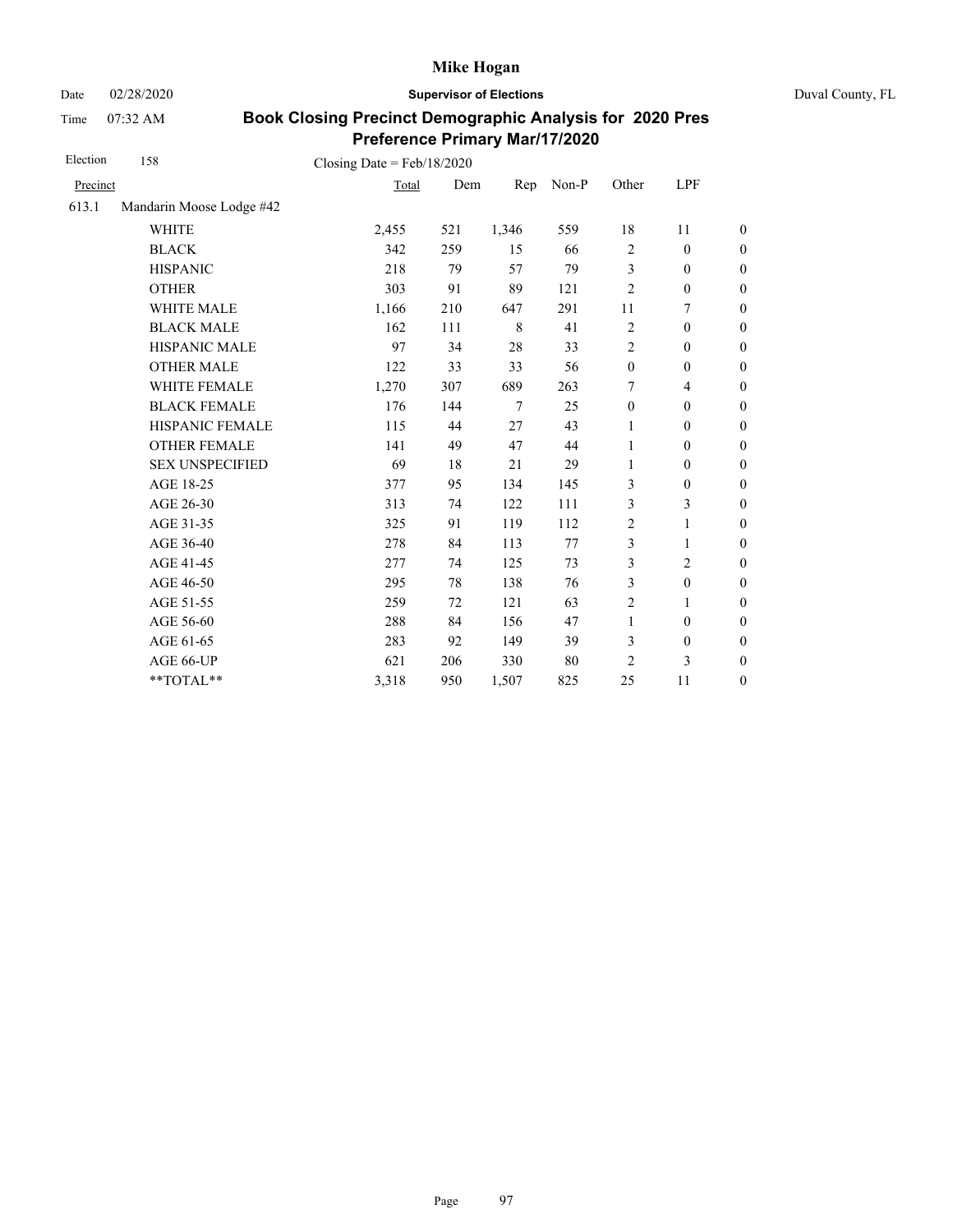Date 02/28/2020 **Supervisor of Elections** Duval County, FL

Time 07:32 AM

| Election | 158                    | Closing Date = $Feb/18/2020$ |     |                |       |                  |                  |                  |
|----------|------------------------|------------------------------|-----|----------------|-------|------------------|------------------|------------------|
| Precinct |                        | Total                        | Dem | Rep            | Non-P | Other            | LPF              |                  |
| 614.1    | Mandarin Senior Center |                              |     |                |       |                  |                  |                  |
|          | <b>WHITE</b>           | 1,170                        | 229 | 679            | 245   | 11               | 6                | $\boldsymbol{0}$ |
|          | <b>BLACK</b>           | 172                          | 137 | 6              | 28    | 1                | $\mathbf{0}$     | $\boldsymbol{0}$ |
|          | <b>HISPANIC</b>        | 128                          | 44  | 39             | 43    | $\overline{c}$   | $\boldsymbol{0}$ | $\boldsymbol{0}$ |
|          | <b>OTHER</b>           | 240                          | 60  | 74             | 103   | $\mathbf{1}$     | $\overline{c}$   | $\boldsymbol{0}$ |
|          | WHITE MALE             | 571                          | 87  | 342            | 133   | 6                | 3                | $\boldsymbol{0}$ |
|          | <b>BLACK MALE</b>      | 81                           | 65  | $\overline{2}$ | 13    | $\mathbf{1}$     | $\boldsymbol{0}$ | $\boldsymbol{0}$ |
|          | <b>HISPANIC MALE</b>   | 60                           | 16  | 24             | 18    | $\overline{c}$   | $\boldsymbol{0}$ | $\overline{0}$   |
|          | <b>OTHER MALE</b>      | 122                          | 31  | 44             | 46    | 1                | $\boldsymbol{0}$ | $\boldsymbol{0}$ |
|          | WHITE FEMALE           | 593                          | 142 | 333            | 110   | 5                | 3                | $\boldsymbol{0}$ |
|          | <b>BLACK FEMALE</b>    | 89                           | 71  | $\overline{4}$ | 14    | $\mathbf{0}$     | $\mathbf{0}$     | $\overline{0}$   |
|          | HISPANIC FEMALE        | 64                           | 27  | 14             | 23    | $\boldsymbol{0}$ | $\boldsymbol{0}$ | $\boldsymbol{0}$ |
|          | <b>OTHER FEMALE</b>    | 96                           | 28  | 24             | 42    | $\mathbf{0}$     | $\overline{2}$   | $\boldsymbol{0}$ |
|          | <b>SEX UNSPECIFIED</b> | 34                           | 3   | 11             | 20    | $\boldsymbol{0}$ | $\boldsymbol{0}$ | $\boldsymbol{0}$ |
|          | AGE 18-25              | 136                          | 34  | 55             | 47    | $\boldsymbol{0}$ | $\boldsymbol{0}$ | $\overline{0}$   |
|          | AGE 26-30              | 161                          | 46  | 65             | 45    | 3                | $\overline{2}$   | $\overline{0}$   |
|          | AGE 31-35              | 192                          | 56  | 74             | 59    | $\overline{2}$   | 1                | $\boldsymbol{0}$ |
|          | AGE 36-40              | 191                          | 42  | 85             | 55    | $\overline{4}$   | 5                | $\boldsymbol{0}$ |
|          | AGE 41-45              | 168                          | 46  | 63             | 57    | $\overline{2}$   | $\mathbf{0}$     | $\overline{0}$   |
|          | AGE 46-50              | 139                          | 39  | 70             | 30    | $\mathbf{0}$     | $\mathbf{0}$     | $\overline{0}$   |
|          | AGE 51-55              | 166                          | 40  | 94             | 32    | $\mathbf{0}$     | $\mathbf{0}$     | $\overline{0}$   |
|          | AGE 56-60              | 177                          | 51  | 88             | 38    | $\mathbf{0}$     | $\mathbf{0}$     | $\overline{0}$   |
|          | AGE 61-65              | 107                          | 23  | 65             | 18    | $\mathbf{1}$     | $\boldsymbol{0}$ | $\overline{0}$   |
|          | AGE 66-UP              | 272                          | 93  | 138            | 38    | 3                | $\boldsymbol{0}$ | $\boldsymbol{0}$ |
|          | **TOTAL**              | 1,710                        | 470 | 798            | 419   | 15               | 8                | $\boldsymbol{0}$ |
|          |                        |                              |     |                |       |                  |                  |                  |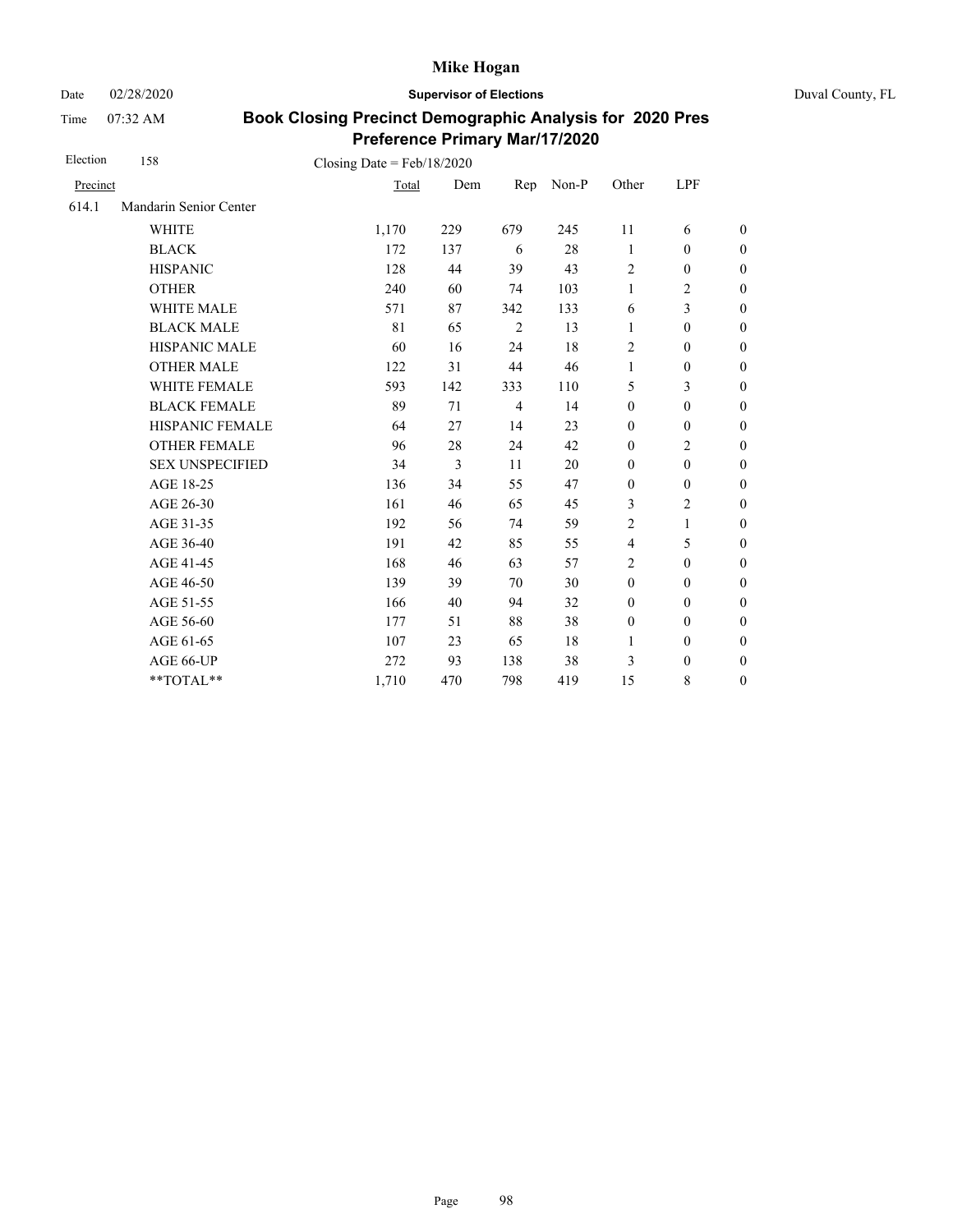Date 02/28/2020 **Supervisor of Elections** Duval County, FL

Time 07:32 AM

| Election | 158                             | Closing Date = $Feb/18/2020$ |                |                |             |                  |                  |                  |
|----------|---------------------------------|------------------------------|----------------|----------------|-------------|------------------|------------------|------------------|
| Precinct |                                 | Total                        | Dem            | Rep            | Non-P       | Other            | LPF              |                  |
| 701.1    | Charlie T. Joseph Senior Center |                              |                |                |             |                  |                  |                  |
|          | <b>WHITE</b>                    | 458                          | 135            | 228            | 90          | 3                | $\overline{c}$   | $\boldsymbol{0}$ |
|          | <b>BLACK</b>                    | 659                          | 559            | 18             | 80          | 1                | 1                | $\boldsymbol{0}$ |
|          | <b>HISPANIC</b>                 | 28                           | 16             | $\overline{4}$ | $\,$ 8 $\,$ | $\mathbf{0}$     | $\mathbf{0}$     | $\boldsymbol{0}$ |
|          | <b>OTHER</b>                    | 69                           | 37             | 9              | 23          | $\boldsymbol{0}$ | $\mathbf{0}$     | $\boldsymbol{0}$ |
|          | WHITE MALE                      | 205                          | 46             | 117            | 41          | 1                | $\boldsymbol{0}$ | $\boldsymbol{0}$ |
|          | <b>BLACK MALE</b>               | 252                          | 209            | 9              | 32          | 1                | 1                | $\boldsymbol{0}$ |
|          | <b>HISPANIC MALE</b>            | 17                           | 10             | $\overline{2}$ | 5           | $\mathbf{0}$     | $\boldsymbol{0}$ | $\boldsymbol{0}$ |
|          | <b>OTHER MALE</b>               | 19                           | 9              | 3              | 7           | $\mathbf{0}$     | $\mathbf{0}$     | $\boldsymbol{0}$ |
|          | WHITE FEMALE                    | 245                          | 88             | 107            | 46          | $\overline{2}$   | $\overline{2}$   | $\boldsymbol{0}$ |
|          | <b>BLACK FEMALE</b>             | 399                          | 344            | 8              | 47          | $\mathbf{0}$     | $\mathbf{0}$     | $\boldsymbol{0}$ |
|          | HISPANIC FEMALE                 | 9                            | $\overline{4}$ | $\overline{2}$ | 3           | $\mathbf{0}$     | $\mathbf{0}$     | $\boldsymbol{0}$ |
|          | <b>OTHER FEMALE</b>             | 33                           | 23             | 4              | 6           | $\mathbf{0}$     | $\mathbf{0}$     | $\boldsymbol{0}$ |
|          | <b>SEX UNSPECIFIED</b>          | 35                           | 14             | 7              | 14          | $\mathbf{0}$     | $\boldsymbol{0}$ | $\boldsymbol{0}$ |
|          | AGE 18-25                       | 138                          | 76             | 16             | 46          | $\mathbf{0}$     | $\mathbf{0}$     | $\overline{0}$   |
|          | AGE 26-30                       | 99                           | 64             | 10             | 23          | $\mathbf{1}$     | 1                | $\overline{0}$   |
|          | AGE 31-35                       | 119                          | 76             | 10             | 33          | $\boldsymbol{0}$ | $\boldsymbol{0}$ | $\boldsymbol{0}$ |
|          | AGE 36-40                       | 87                           | 56             | 16             | 15          | $\mathbf{0}$     | $\boldsymbol{0}$ | $\boldsymbol{0}$ |
|          | AGE 41-45                       | 95                           | 60             | 19             | 15          | $\boldsymbol{0}$ | $\mathbf{1}$     | $\overline{0}$   |
|          | AGE 46-50                       | 94                           | 54             | 23             | 16          | $\boldsymbol{0}$ | 1                | $\boldsymbol{0}$ |
|          | AGE 51-55                       | 117                          | 75             | 31             | 11          | $\boldsymbol{0}$ | $\boldsymbol{0}$ | $\boldsymbol{0}$ |
|          | AGE 56-60                       | 132                          | 87             | 30             | 14          | 1                | $\mathbf{0}$     | $\boldsymbol{0}$ |
|          | AGE 61-65                       | 113                          | 74             | 29             | $\,$ 8 $\,$ | $\overline{2}$   | $\boldsymbol{0}$ | $\boldsymbol{0}$ |
|          | AGE 66-UP                       | 219                          | 125            | 75             | 19          | $\boldsymbol{0}$ | $\boldsymbol{0}$ | $\boldsymbol{0}$ |
|          | **TOTAL**                       | 1,214                        | 747            | 259            | 201         | $\overline{4}$   | 3                | $\boldsymbol{0}$ |
|          |                                 |                              |                |                |             |                  |                  |                  |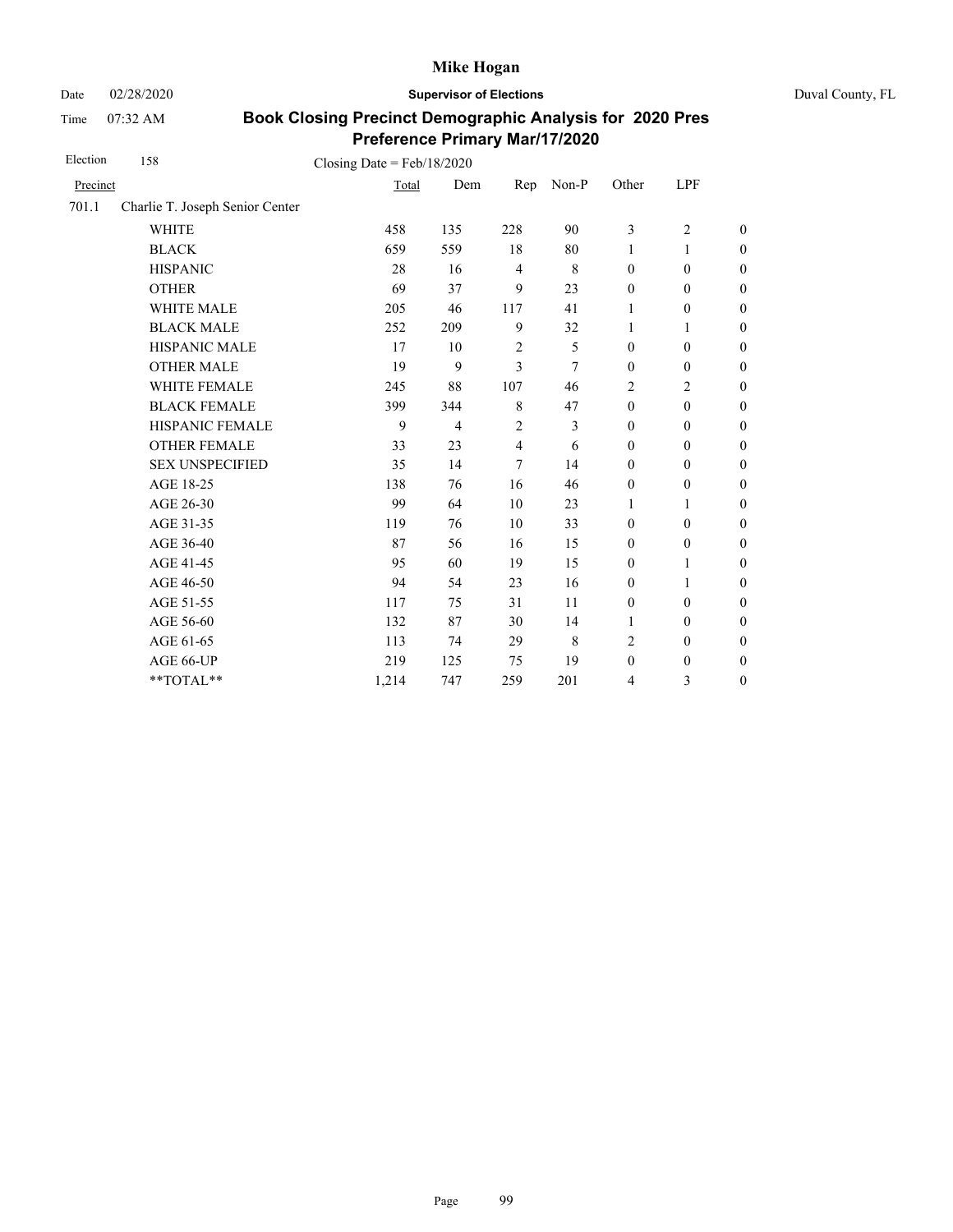Date 02/28/2020 **Supervisor of Elections** Duval County, FL

Time 07:32 AM

| Election | 158                             | Closing Date = $Feb/18/2020$ |                |                |             |                  |                  |                  |
|----------|---------------------------------|------------------------------|----------------|----------------|-------------|------------------|------------------|------------------|
| Precinct |                                 | Total                        | Dem            | Rep            | Non-P       | Other            | LPF              |                  |
| 702.1    | Unity Missionary Baptist Church |                              |                |                |             |                  |                  |                  |
|          | <b>WHITE</b>                    | 251                          | 95             | 87             | 65          | $\overline{4}$   | $\mathbf{0}$     | $\boldsymbol{0}$ |
|          | <b>BLACK</b>                    | 869                          | 765            | 19             | 81          | 3                | 1                | $\boldsymbol{0}$ |
|          | <b>HISPANIC</b>                 | 24                           | 9              | $\overline{4}$ | 11          | $\mathbf{0}$     | $\mathbf{0}$     | $\boldsymbol{0}$ |
|          | <b>OTHER</b>                    | 82                           | 35             | 8              | 39          | $\boldsymbol{0}$ | $\mathbf{0}$     | $\theta$         |
|          | <b>WHITE MALE</b>               | 115                          | 45             | 39             | 29          | 2                | $\mathbf{0}$     | $\mathbf{0}$     |
|          | <b>BLACK MALE</b>               | 336                          | 290            | 9              | 36          | $\mathbf{1}$     | $\mathbf{0}$     | $\boldsymbol{0}$ |
|          | <b>HISPANIC MALE</b>            | 13                           | $\mathfrak{2}$ | 3              | $\,$ 8 $\,$ | $\boldsymbol{0}$ | $\boldsymbol{0}$ | $\mathbf{0}$     |
|          | <b>OTHER MALE</b>               | 31                           | 11             | 3              | 17          | $\boldsymbol{0}$ | $\boldsymbol{0}$ | $\mathbf{0}$     |
|          | WHITE FEMALE                    | 133                          | 50             | 46             | 35          | 2                | $\boldsymbol{0}$ | $\boldsymbol{0}$ |
|          | <b>BLACK FEMALE</b>             | 513                          | 459            | 10             | 41          | $\overline{2}$   | 1                | $\boldsymbol{0}$ |
|          | HISPANIC FEMALE                 | 11                           | 7              | $\mathbf{1}$   | 3           | $\boldsymbol{0}$ | $\boldsymbol{0}$ | $\mathbf{0}$     |
|          | <b>OTHER FEMALE</b>             | 33                           | 17             | 3              | 13          | $\mathbf{0}$     | $\mathbf{0}$     | $\theta$         |
|          | <b>SEX UNSPECIFIED</b>          | 41                           | 23             | 4              | 14          | $\boldsymbol{0}$ | $\boldsymbol{0}$ | $\boldsymbol{0}$ |
|          | AGE 18-25                       | 121                          | 74             | 6              | 39          | 1                | 1                | $\boldsymbol{0}$ |
|          | AGE 26-30                       | 88                           | 61             | $\overline{7}$ | 20          | $\boldsymbol{0}$ | $\mathbf{0}$     | $\theta$         |
|          | AGE 31-35                       | 107                          | 73             | 5              | 27          | 2                | $\mathbf{0}$     | $\boldsymbol{0}$ |
|          | AGE 36-40                       | 83                           | 59             | 5              | 18          | 1                | $\mathbf{0}$     | $\boldsymbol{0}$ |
|          | AGE 41-45                       | 65                           | 50             | 4              | 11          | $\boldsymbol{0}$ | $\boldsymbol{0}$ | $\theta$         |
|          | AGE 46-50                       | 85                           | 59             | 9              | 16          | 1                | $\boldsymbol{0}$ | $\mathbf{0}$     |
|          | AGE 51-55                       | 99                           | 69             | 13             | 16          | $\mathbf{1}$     | $\boldsymbol{0}$ | $\boldsymbol{0}$ |
|          | AGE 56-60                       | 147                          | 105            | 23             | 19          | $\mathbf{0}$     | $\mathbf{0}$     | $\boldsymbol{0}$ |
|          | AGE 61-65                       | 136                          | 103            | 18             | 14          | 1                | $\boldsymbol{0}$ | $\mathbf{0}$     |
|          | AGE 66-UP                       | 294                          | 250            | 28             | 16          | $\boldsymbol{0}$ | $\boldsymbol{0}$ | $\boldsymbol{0}$ |
|          | **TOTAL**                       | 1,226                        | 904            | 118            | 196         | $\tau$           | $\mathbf{1}$     | $\boldsymbol{0}$ |
|          |                                 |                              |                |                |             |                  |                  |                  |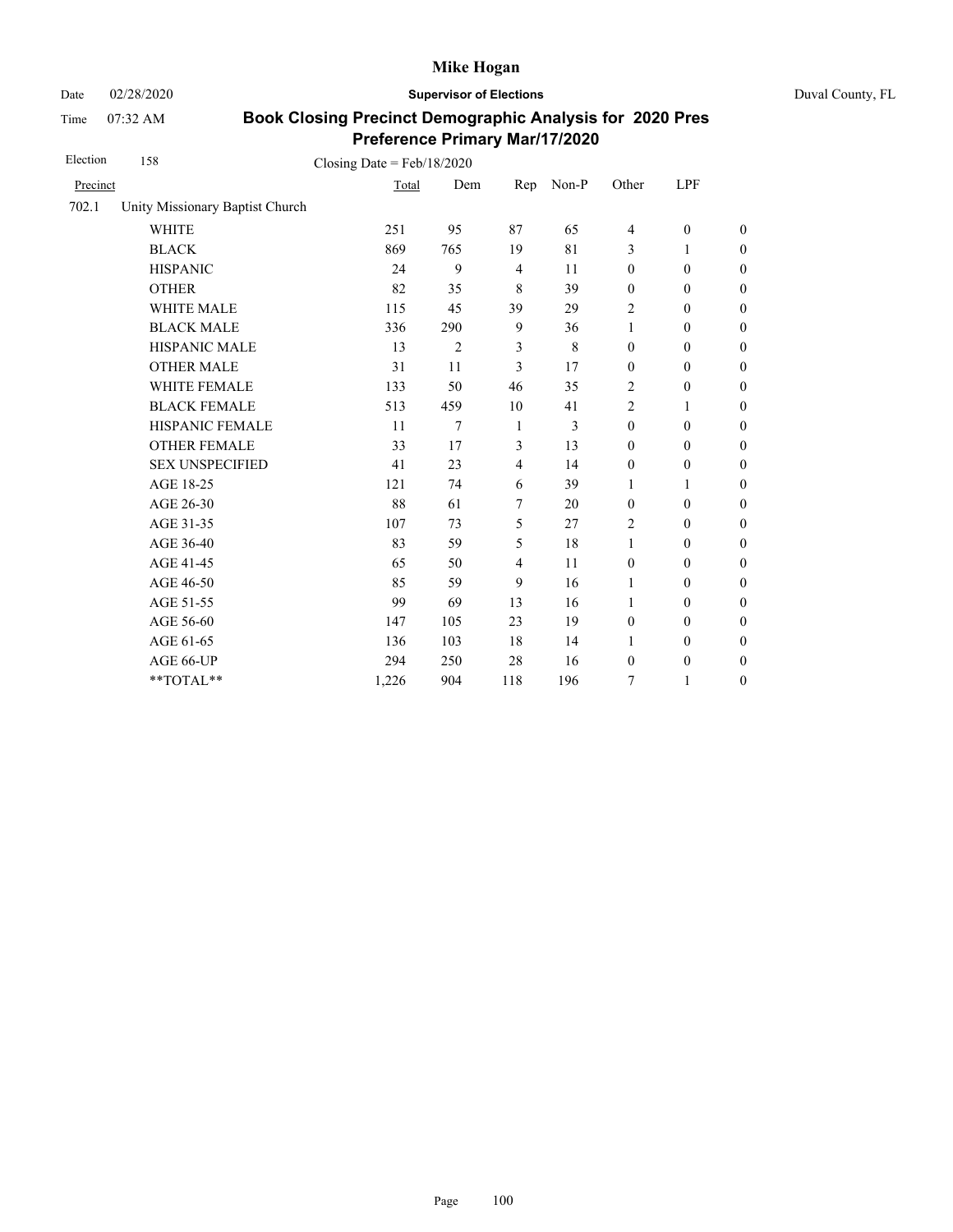Date 02/28/2020 **Supervisor of Elections** Duval County, FL

Time 07:32 AM

| Election | 158                       | Closing Date = $Feb/18/2020$ |       |       |       |                  |                  |                  |
|----------|---------------------------|------------------------------|-------|-------|-------|------------------|------------------|------------------|
| Precinct |                           | Total                        | Dem   | Rep   | Non-P | Other            | LPF              |                  |
| 703.1    | Oceanway Community Center |                              |       |       |       |                  |                  |                  |
|          | <b>WHITE</b>              | 4,211                        | 860   | 2,293 | 960   | 69               | 29               | $\boldsymbol{0}$ |
|          | <b>BLACK</b>              | 1,930                        | 1,481 | 73    | 366   | 10               | $\boldsymbol{0}$ | $\boldsymbol{0}$ |
|          | <b>HISPANIC</b>           | 419                          | 159   | 90    | 161   | 6                | 3                | $\overline{0}$   |
|          | <b>OTHER</b>              | 502                          | 146   | 127   | 223   | 3                | 3                | $\mathbf{0}$     |
|          | WHITE MALE                | 2,043                        | 348   | 1,158 | 485   | 34               | 18               | $\boldsymbol{0}$ |
|          | <b>BLACK MALE</b>         | 827                          | 585   | 45    | 194   | 3                | $\boldsymbol{0}$ | $\boldsymbol{0}$ |
|          | HISPANIC MALE             | 183                          | 60    | 45    | 73    | $\overline{c}$   | 3                | $\overline{0}$   |
|          | <b>OTHER MALE</b>         | 165                          | 43    | 45    | 76    | $\boldsymbol{0}$ | 1                | $\boldsymbol{0}$ |
|          | WHITE FEMALE              | 2,127                        | 504   | 1,113 | 464   | 35               | 11               | $\boldsymbol{0}$ |
|          | <b>BLACK FEMALE</b>       | 1,077                        | 885   | 26    | 160   | 6                | $\mathbf{0}$     | $\theta$         |
|          | HISPANIC FEMALE           | 232                          | 99    | 44    | 85    | $\overline{4}$   | $\boldsymbol{0}$ | $\mathbf{0}$     |
|          | <b>OTHER FEMALE</b>       | 255                          | 89    | 69    | 93    | 3                | 1                | $\theta$         |
|          | <b>SEX UNSPECIFIED</b>    | 153                          | 33    | 38    | 80    | 1                | 1                | $\boldsymbol{0}$ |
|          | AGE 18-25                 | 847                          | 288   | 231   | 308   | 14               | 6                | $\overline{0}$   |
|          | AGE 26-30                 | 696                          | 235   | 210   | 232   | 10               | 9                | $\theta$         |
|          | AGE 31-35                 | 667                          | 213   | 227   | 205   | 12               | 10               | $\boldsymbol{0}$ |
|          | AGE 36-40                 | 662                          | 245   | 200   | 208   | 9                | $\mathbf{0}$     | $\boldsymbol{0}$ |
|          | AGE 41-45                 | 621                          | 244   | 203   | 165   | 5                | $\overline{4}$   | $\overline{0}$   |
|          | AGE 46-50                 | 723                          | 280   | 262   | 170   | 9                | 2                | $\boldsymbol{0}$ |
|          | AGE 51-55                 | 703                          | 295   | 277   | 121   | 7                | 3                | $\boldsymbol{0}$ |
|          | AGE 56-60                 | 613                          | 212   | 279   | 115   | 7                | $\mathbf{0}$     | $\theta$         |
|          | AGE 61-65                 | 491                          | 193   | 220   | 75    | 3                | $\boldsymbol{0}$ | $\mathbf{0}$     |
|          | AGE 66-UP                 | 1,032                        | 440   | 471   | 109   | 11               | 1                | $\boldsymbol{0}$ |
|          | **TOTAL**                 | 7,062                        | 2,646 | 2,583 | 1,710 | 88               | 35               | $\boldsymbol{0}$ |
|          |                           |                              |       |       |       |                  |                  |                  |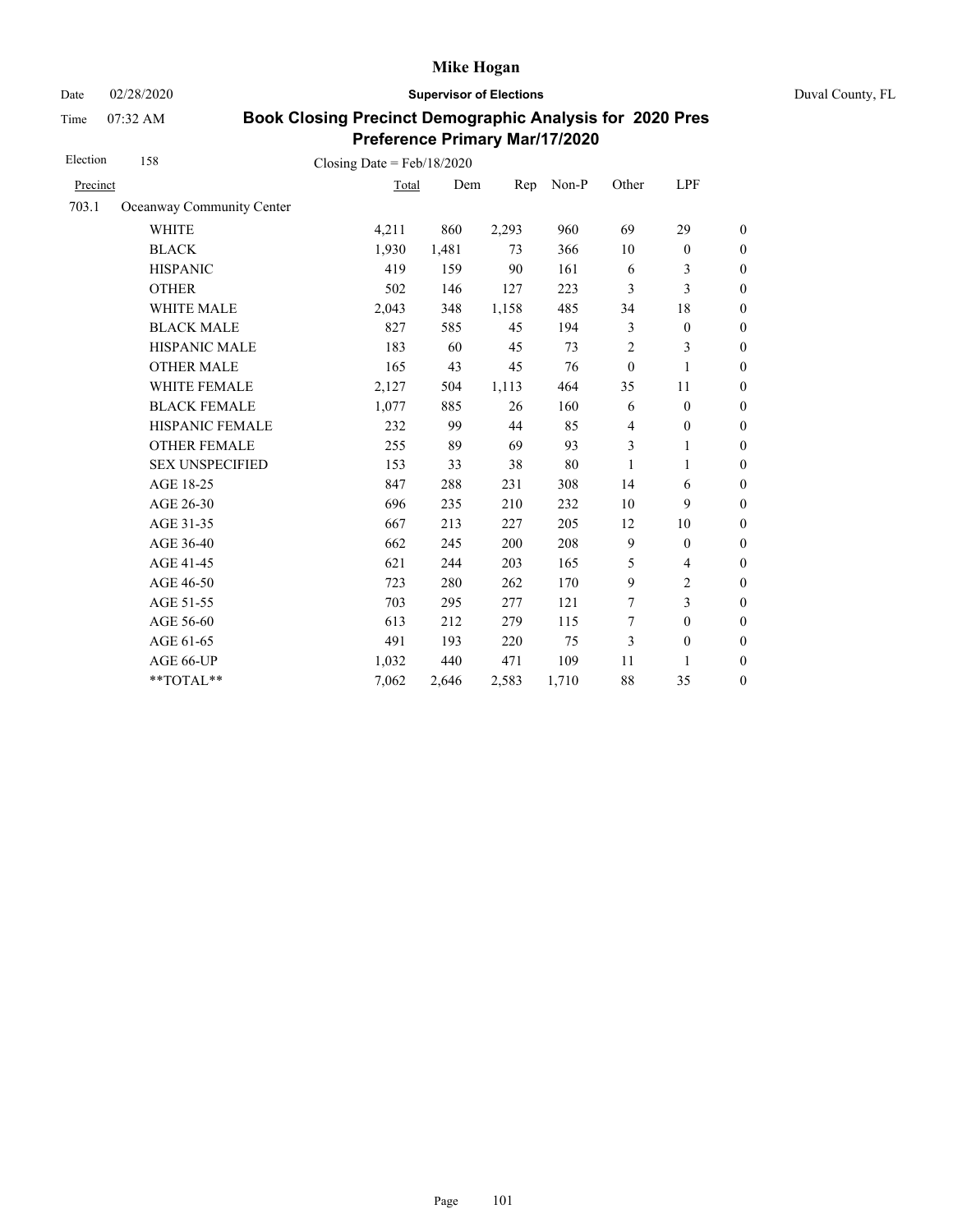Date 02/28/2020 **Supervisor of Elections** Duval County, FL

Time 07:32 AM

| Election | 158                       | Closing Date = $Feb/18/2020$ |     |                |                |                  |                  |                  |
|----------|---------------------------|------------------------------|-----|----------------|----------------|------------------|------------------|------------------|
| Precinct |                           | Total                        | Dem | Rep            | Non-P          | Other            | LPF              |                  |
| 703.2    | Oceanway Community Center |                              |     |                |                |                  |                  |                  |
|          | <b>WHITE</b>              | 298                          | 47  | 143            | 103            | $\overline{4}$   | 1                | $\boldsymbol{0}$ |
|          | <b>BLACK</b>              | 429                          | 346 | 9              | 72             | $\overline{2}$   | $\mathbf{0}$     | $\boldsymbol{0}$ |
|          | <b>HISPANIC</b>           | 43                           | 16  | 8              | 17             | $\overline{2}$   | $\boldsymbol{0}$ | $\overline{0}$   |
|          | <b>OTHER</b>              | 54                           | 24  | 11             | 18             | $\boldsymbol{0}$ | 1                | $\overline{0}$   |
|          | WHITE MALE                | 141                          | 17  | 77             | 44             | $\overline{2}$   | 1                | $\boldsymbol{0}$ |
|          | <b>BLACK MALE</b>         | 176                          | 138 | 5              | 31             | $\overline{2}$   | $\mathbf{0}$     | $\boldsymbol{0}$ |
|          | <b>HISPANIC MALE</b>      | 16                           | 6   | $\overline{4}$ | 5              | $\mathbf{1}$     | $\boldsymbol{0}$ | $\overline{0}$   |
|          | <b>OTHER MALE</b>         | 16                           | 8   | 2              | 5              | $\mathbf{0}$     | 1                | $\boldsymbol{0}$ |
|          | WHITE FEMALE              | 154                          | 30  | 64             | 58             | $\overline{2}$   | $\mathbf{0}$     | $\boldsymbol{0}$ |
|          | <b>BLACK FEMALE</b>       | 247                          | 204 | $\overline{4}$ | 39             | $\mathbf{0}$     | $\mathbf{0}$     | $\overline{0}$   |
|          | HISPANIC FEMALE           | 27                           | 10  | $\overline{4}$ | 12             | 1                | $\boldsymbol{0}$ | $\boldsymbol{0}$ |
|          | <b>OTHER FEMALE</b>       | 25                           | 11  | $\tau$         | 7              | $\mathbf{0}$     | $\mathbf{0}$     | $\boldsymbol{0}$ |
|          | <b>SEX UNSPECIFIED</b>    | 22                           | 9   | $\overline{4}$ | 9              | $\mathbf{0}$     | $\mathbf{0}$     | $\boldsymbol{0}$ |
|          | AGE 18-25                 | 82                           | 47  | 8              | 26             | $\mathbf{1}$     | $\boldsymbol{0}$ | $\overline{0}$   |
|          | AGE 26-30                 | 102                          | 33  | 27             | 40             | $\overline{2}$   | $\mathbf{0}$     | $\boldsymbol{0}$ |
|          | AGE 31-35                 | 116                          | 47  | 27             | 39             | 1                | $\overline{2}$   | $\overline{0}$   |
|          | AGE 36-40                 | 120                          | 62  | 22             | 35             | 1                | $\mathbf{0}$     | $\boldsymbol{0}$ |
|          | AGE 41-45                 | 101                          | 61  | 17             | 22             | $\mathbf{1}$     | $\mathbf{0}$     | $\overline{0}$   |
|          | AGE 46-50                 | 72                           | 45  | 16             | 11             | $\mathbf{0}$     | $\mathbf{0}$     | $\boldsymbol{0}$ |
|          | AGE 51-55                 | 79                           | 45  | 15             | 19             | $\mathbf{0}$     | $\mathbf{0}$     | $\boldsymbol{0}$ |
|          | AGE 56-60                 | 52                           | 34  | 11             | 7              | $\boldsymbol{0}$ | $\mathbf{0}$     | $\overline{0}$   |
|          | AGE 61-65                 | 38                           | 22  | 11             | $\overline{4}$ | $\mathbf{1}$     | $\mathbf{0}$     | $\boldsymbol{0}$ |
|          | AGE 66-UP                 | 62                           | 37  | 17             | 7              | 1                | $\mathbf{0}$     | $\boldsymbol{0}$ |
|          | **TOTAL**                 | 824                          | 433 | 171            | 210            | 8                | $\overline{c}$   | $\overline{0}$   |
|          |                           |                              |     |                |                |                  |                  |                  |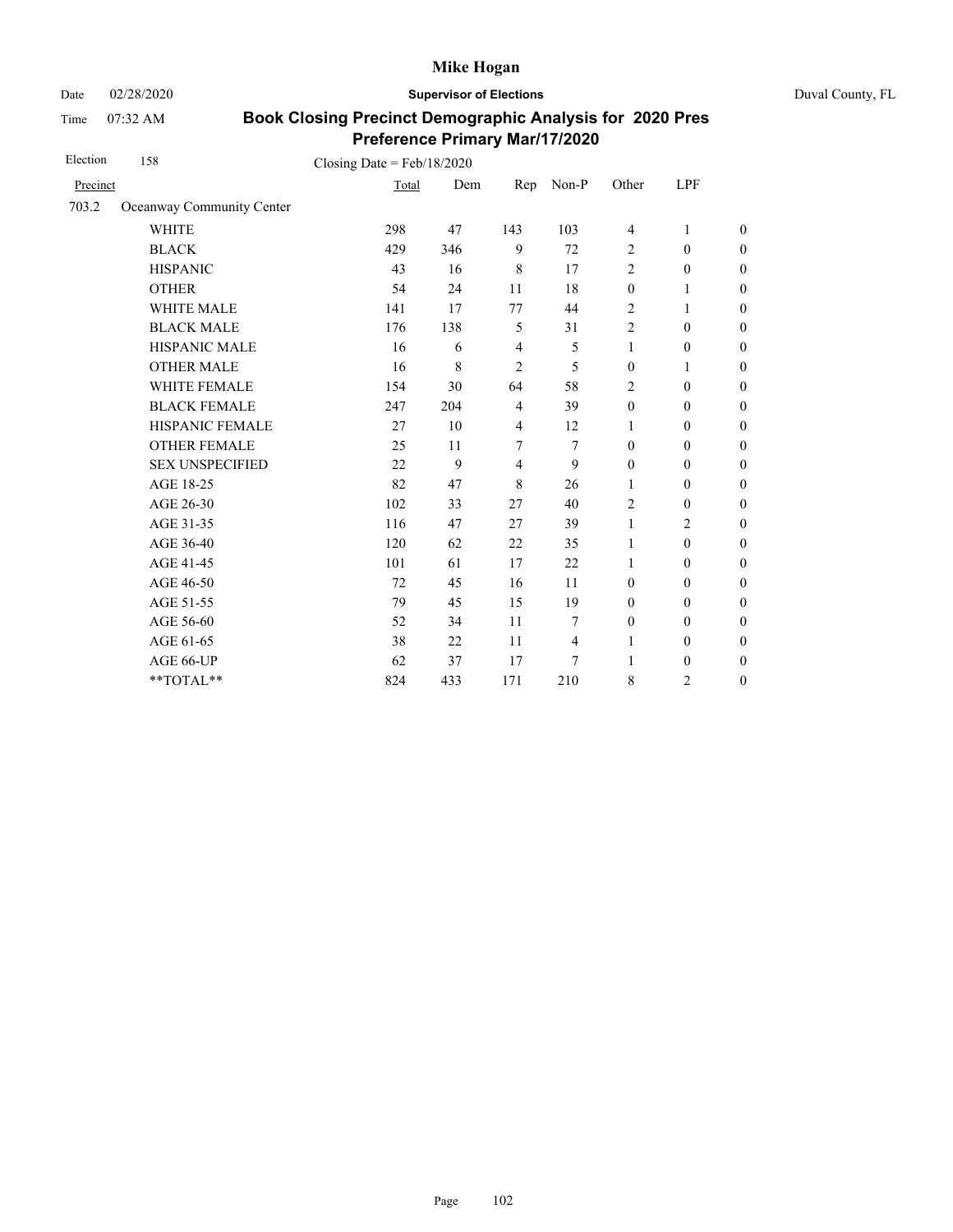Date 02/28/2020 **Supervisor of Elections** Duval County, FL

Time 07:32 AM

| Election | 158                       | Closing Date = $Feb/18/2020$ |     |                |                |                  |                  |                  |
|----------|---------------------------|------------------------------|-----|----------------|----------------|------------------|------------------|------------------|
| Precinct |                           | Total                        | Dem | Rep            | Non-P          | Other            | LPF              |                  |
| 703.3    | Oceanway Community Center |                              |     |                |                |                  |                  |                  |
|          | <b>WHITE</b>              | 303                          | 75  | 149            | 72             | 2                | 5                | $\boldsymbol{0}$ |
|          | <b>BLACK</b>              | 197                          | 166 | $\overline{4}$ | 27             | $\mathbf{0}$     | $\mathbf{0}$     | $\boldsymbol{0}$ |
|          | <b>HISPANIC</b>           | 34                           | 15  | 6              | 13             | $\mathbf{0}$     | $\mathbf{0}$     | $\boldsymbol{0}$ |
|          | <b>OTHER</b>              | 34                           | 10  | 9              | 15             | $\mathbf{0}$     | $\mathbf{0}$     | $\overline{0}$   |
|          | <b>WHITE MALE</b>         | 144                          | 32  | 72             | 35             | 1                | $\overline{4}$   | $\boldsymbol{0}$ |
|          | <b>BLACK MALE</b>         | 70                           | 57  | 2              | 11             | $\mathbf{0}$     | $\mathbf{0}$     | $\boldsymbol{0}$ |
|          | HISPANIC MALE             | 18                           | 5   | $\overline{4}$ | 9              | $\mathbf{0}$     | $\mathbf{0}$     | $\overline{0}$   |
|          | <b>OTHER MALE</b>         | 14                           | 4   | 5              | 5              | $\boldsymbol{0}$ | $\boldsymbol{0}$ | $\boldsymbol{0}$ |
|          | WHITE FEMALE              | 157                          | 42  | 77             | 36             | 1                | 1                | $\boldsymbol{0}$ |
|          | <b>BLACK FEMALE</b>       | 126                          | 108 | $\overline{2}$ | 16             | $\mathbf{0}$     | $\mathbf{0}$     | $\mathbf{0}$     |
|          | HISPANIC FEMALE           | 16                           | 10  | $\overline{c}$ | $\overline{4}$ | $\boldsymbol{0}$ | $\boldsymbol{0}$ | $\boldsymbol{0}$ |
|          | <b>OTHER FEMALE</b>       | 14                           | 3   | 4              | 7              | $\boldsymbol{0}$ | $\boldsymbol{0}$ | $\boldsymbol{0}$ |
|          | <b>SEX UNSPECIFIED</b>    | 9                            | 5   | $\theta$       | $\overline{4}$ | $\mathbf{0}$     | $\mathbf{0}$     | $\boldsymbol{0}$ |
|          | AGE 18-25                 | 83                           | 36  | 17             | 29             | $\boldsymbol{0}$ | 1                | $\boldsymbol{0}$ |
|          | AGE 26-30                 | 67                           | 43  | $\overline{7}$ | 16             | 1                | $\boldsymbol{0}$ | $\boldsymbol{0}$ |
|          | AGE 31-35                 | 58                           | 30  | 12             | 15             | $\mathbf{0}$     | 1                | $\boldsymbol{0}$ |
|          | AGE 36-40                 | 55                           | 25  | 16             | 13             | $\mathbf{0}$     | 1                | $\boldsymbol{0}$ |
|          | AGE 41-45                 | 60                           | 35  | 16             | 9              | $\mathbf{0}$     | $\boldsymbol{0}$ | $\overline{0}$   |
|          | AGE 46-50                 | 53                           | 18  | 20             | 14             | $\boldsymbol{0}$ | 1                | $\boldsymbol{0}$ |
|          | AGE 51-55                 | 34                           | 12  | 13             | $\,$ 8 $\,$    | 1                | $\mathbf{0}$     | $\boldsymbol{0}$ |
|          | AGE 56-60                 | 37                           | 18  | 13             | 6              | $\mathbf{0}$     | $\boldsymbol{0}$ | $\mathbf{0}$     |
|          | AGE 61-65                 | 43                           | 13  | 18             | 11             | $\mathbf{0}$     | 1                | $\boldsymbol{0}$ |
|          | AGE 66-UP                 | 78                           | 36  | 36             | 6              | $\boldsymbol{0}$ | $\boldsymbol{0}$ | $\mathbf{0}$     |
|          | **TOTAL**                 | 568                          | 266 | 168            | 127            | $\overline{2}$   | 5                | $\boldsymbol{0}$ |
|          |                           |                              |     |                |                |                  |                  |                  |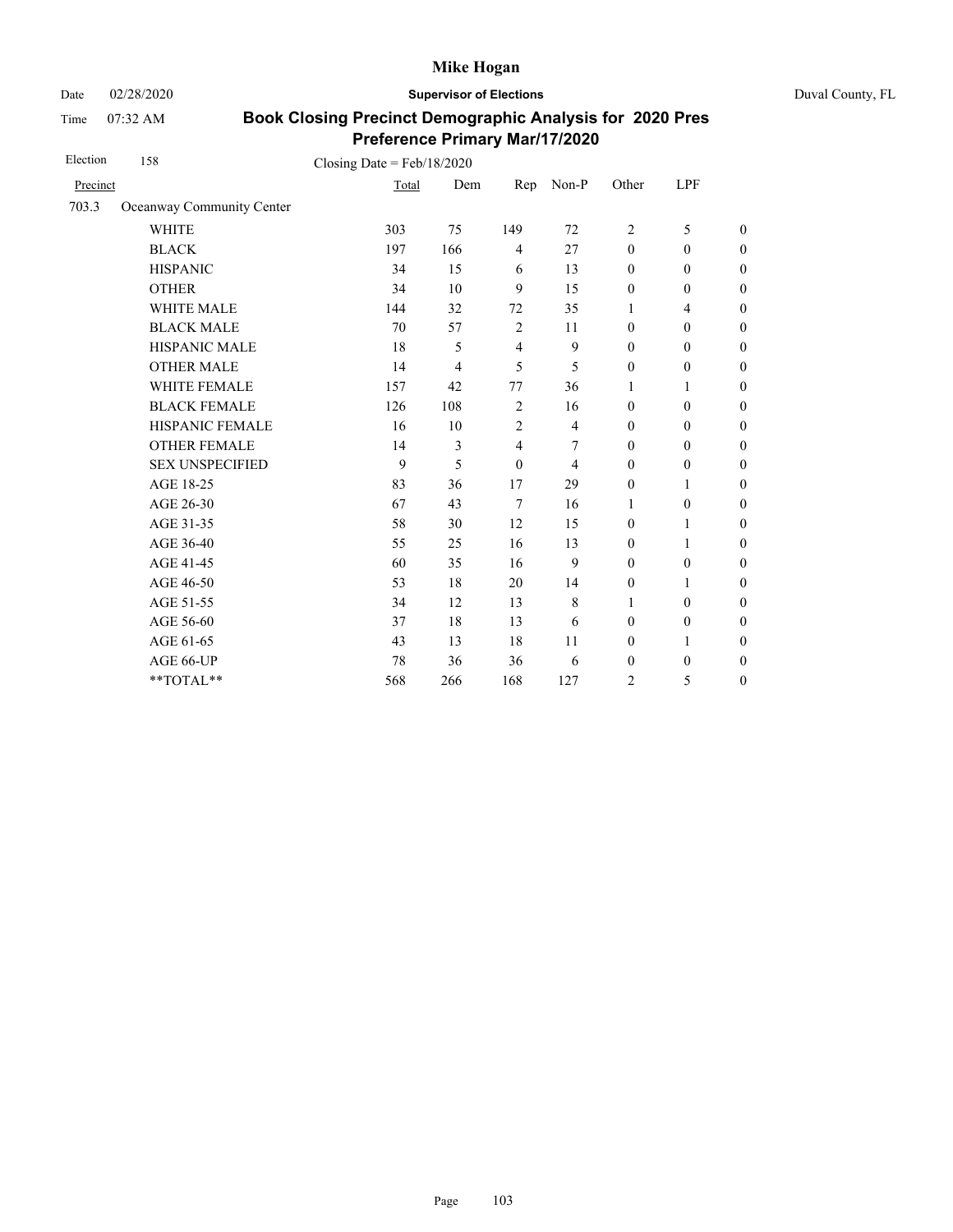Date 02/28/2020 **Supervisor of Elections** Duval County, FL

Time 07:32 AM

| Election | 158                                    | Closing Date = $Feb/18/2020$ |       |                |       |                  |                         |                  |
|----------|----------------------------------------|------------------------------|-------|----------------|-------|------------------|-------------------------|------------------|
| Precinct |                                        | Total                        | Dem   | Rep            | Non-P | Other            | LPF                     |                  |
| 704.1    | Westside Church of Christ              |                              |       |                |       |                  |                         |                  |
|          | <b>WHITE</b>                           | 1,232                        | 614   | 333            | 257   | 13               | 15                      | $\boldsymbol{0}$ |
|          | <b>BLACK</b>                           | 1,497                        | 1,212 | 66             | 209   | 10               | $\boldsymbol{0}$        | $\boldsymbol{0}$ |
|          | <b>HISPANIC</b>                        | 91                           | 45    | 17             | 28    | 1                | $\boldsymbol{0}$        | $\boldsymbol{0}$ |
|          | <b>OTHER</b>                           | 245                          | 117   | 18             | 105   | $\overline{2}$   | 3                       | $\overline{0}$   |
|          | WHITE MALE                             | 631                          | 278   | 183            | 151   | 6                | 13                      | $\boldsymbol{0}$ |
|          | <b>BLACK MALE</b>                      | 625                          | 492   | 33             | 95    | 5                | $\boldsymbol{0}$        | $\boldsymbol{0}$ |
|          | <b>HISPANIC MALE</b>                   | 46                           | 20    | 10             | 16    | $\boldsymbol{0}$ | $\boldsymbol{0}$        | $\overline{0}$   |
|          | <b>OTHER MALE</b>                      | 83                           | 33    | $\overline{4}$ | 43    | 1                | $\overline{2}$          | $\boldsymbol{0}$ |
|          | WHITE FEMALE                           | 587                          | 332   | 145            | 102   | 6                | $\overline{c}$          | $\boldsymbol{0}$ |
|          | <b>BLACK FEMALE</b>                    | 842                          | 701   | 33             | 103   | 5                | $\mathbf{0}$            | $\boldsymbol{0}$ |
|          | <b>HISPANIC FEMALE</b>                 | 42                           | 23    | $\tau$         | 11    | $\mathbf{1}$     | $\boldsymbol{0}$        | $\overline{0}$   |
|          | <b>OTHER FEMALE</b>                    | 115                          | 70    | 12             | 31    | $\mathbf{1}$     | 1                       | $\overline{0}$   |
|          | <b>SEX UNSPECIFIED</b>                 | 94                           | 39    | $\tau$         | 47    | 1                | $\boldsymbol{0}$        | $\boldsymbol{0}$ |
|          | AGE 18-25                              | 348                          | 183   | 26             | 131   | 7                | 1                       | $\overline{0}$   |
|          | AGE 26-30                              | 326                          | 199   | 51             | 74    | $\overline{2}$   | $\mathbf{0}$            | $\overline{0}$   |
|          | AGE 31-35                              | 392                          | 241   | 49             | 93    | 5                | 4                       | $\boldsymbol{0}$ |
|          | AGE 36-40                              | 332                          | 228   | 39             | 60    | $\overline{2}$   | 3                       | $\boldsymbol{0}$ |
|          | AGE 41-45                              | 252                          | 156   | 35             | 57    | $\boldsymbol{0}$ | $\overline{\mathbf{4}}$ | $\overline{0}$   |
|          | AGE 46-50                              | 264                          | 158   | 45             | 56    | 5                | $\boldsymbol{0}$        | $\boldsymbol{0}$ |
|          | AGE 51-55                              | 216                          | 150   | 40             | 24    | $\mathbf{1}$     | 1                       | $\boldsymbol{0}$ |
|          | AGE 56-60                              | 240                          | 163   | 35             | 37    | 3                | $\overline{c}$          | $\overline{0}$   |
|          | AGE 61-65                              | 235                          | 158   | 44             | 31    | $\boldsymbol{0}$ | $\overline{c}$          | $\overline{0}$   |
|          | AGE 66-UP                              | 459                          | 352   | 69             | 36    | 1                | $\mathbf{1}$            | $\boldsymbol{0}$ |
|          | $\mathrm{*}\mathrm{*} \mathrm{TOTAL}*$ | 3,065                        | 1,988 | 434            | 599   | 26               | 18                      | $\boldsymbol{0}$ |
|          |                                        |                              |       |                |       |                  |                         |                  |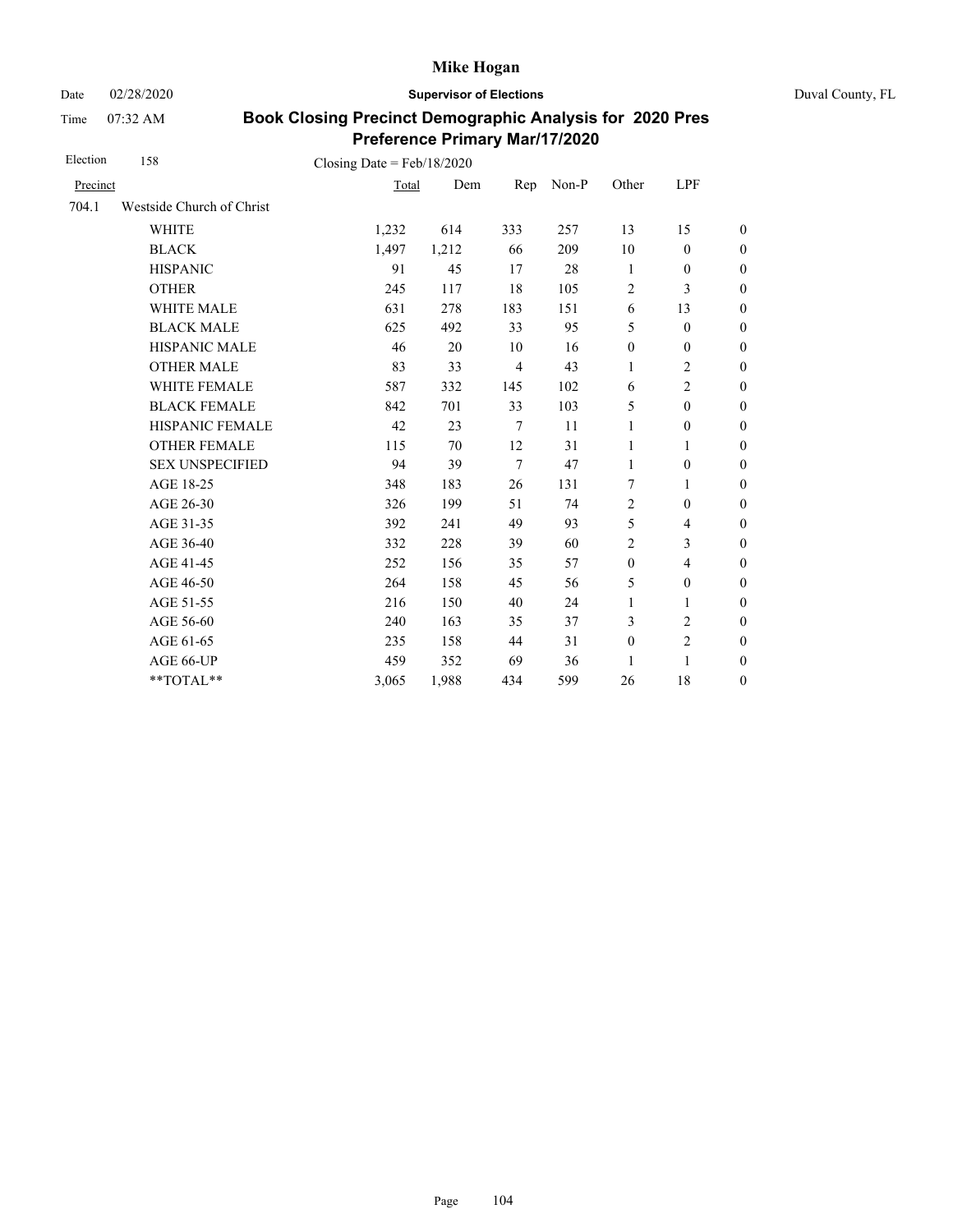Date 02/28/2020 **Supervisor of Elections** Duval County, FL

Time 07:32 AM

| Election | 158                                 | Closing Date = $Feb/18/2020$ |                |                |                |                  |                  |                  |
|----------|-------------------------------------|------------------------------|----------------|----------------|----------------|------------------|------------------|------------------|
| Precinct |                                     | Total                        | Dem            | Rep            | Non-P          | Other            | LPF              |                  |
| 705.1    | Garden City United Methodist Church |                              |                |                |                |                  |                  |                  |
|          | <b>WHITE</b>                        | 1,194                        | 203            | 744            | 237            | 7                | 3                | $\boldsymbol{0}$ |
|          | <b>BLACK</b>                        | 56                           | 41             | 10             | 5              | $\boldsymbol{0}$ | $\boldsymbol{0}$ | $\boldsymbol{0}$ |
|          | <b>HISPANIC</b>                     | 22                           | 7              | 5              | 10             | $\mathbf{0}$     | $\mathbf{0}$     | $\boldsymbol{0}$ |
|          | <b>OTHER</b>                        | 51                           | 10             | 19             | 21             | $\boldsymbol{0}$ | $\mathbf{1}$     | $\overline{0}$   |
|          | WHITE MALE                          | 556                          | 81             | 350            | 120            | 2                | 3                | $\boldsymbol{0}$ |
|          | <b>BLACK MALE</b>                   | 30                           | 21             | 5              | $\overline{4}$ | $\mathbf{0}$     | $\mathbf{0}$     | $\boldsymbol{0}$ |
|          | <b>HISPANIC MALE</b>                | 11                           | 5              | 3              | 3              | $\mathbf{0}$     | $\mathbf{0}$     | $\overline{0}$   |
|          | <b>OTHER MALE</b>                   | 15                           | $\overline{c}$ | 6              | 6              | $\mathbf{0}$     | 1                | $\boldsymbol{0}$ |
|          | WHITE FEMALE                        | 626                          | 119            | 388            | 114            | 5                | $\mathbf{0}$     | $\boldsymbol{0}$ |
|          | <b>BLACK FEMALE</b>                 | 25                           | 19             | 5              | 1              | $\mathbf{0}$     | $\mathbf{0}$     | $\boldsymbol{0}$ |
|          | HISPANIC FEMALE                     | 11                           | 2              | $\overline{c}$ | 7              | $\boldsymbol{0}$ | $\boldsymbol{0}$ | $\boldsymbol{0}$ |
|          | <b>OTHER FEMALE</b>                 | 18                           | 5              | 7              | 6              | $\mathbf{0}$     | $\mathbf{0}$     | $\boldsymbol{0}$ |
|          | <b>SEX UNSPECIFIED</b>              | 31                           | 7              | 12             | 12             | $\mathbf{0}$     | $\mathbf{0}$     | $\boldsymbol{0}$ |
|          | AGE 18-25                           | 139                          | 23             | 71             | 44             | 1                | $\boldsymbol{0}$ | $\boldsymbol{0}$ |
|          | AGE 26-30                           | 94                           | 12             | 44             | 34             | 3                | 1                | $\boldsymbol{0}$ |
|          | AGE 31-35                           | 97                           | 12             | 46             | 38             | $\mathbf{1}$     | $\mathbf{0}$     | $\boldsymbol{0}$ |
|          | AGE 36-40                           | 77                           | 14             | 42             | 21             | $\mathbf{0}$     | $\mathbf{0}$     | $\boldsymbol{0}$ |
|          | AGE 41-45                           | 99                           | 14             | 61             | 24             | $\boldsymbol{0}$ | $\boldsymbol{0}$ | $\boldsymbol{0}$ |
|          | AGE 46-50                           | 110                          | 13             | 76             | 21             | $\boldsymbol{0}$ | $\boldsymbol{0}$ | $\boldsymbol{0}$ |
|          | AGE 51-55                           | 129                          | 24             | 90             | 12             | $\overline{2}$   | 1                | $\boldsymbol{0}$ |
|          | AGE 56-60                           | 146                          | 34             | 84             | 27             | $\boldsymbol{0}$ | 1                | $\boldsymbol{0}$ |
|          | AGE 61-65                           | 137                          | 22             | 92             | 22             | $\boldsymbol{0}$ | 1                | $\boldsymbol{0}$ |
|          | AGE 66-UP                           | 295                          | 93             | 172            | 30             | $\boldsymbol{0}$ | $\boldsymbol{0}$ | $\boldsymbol{0}$ |
|          | **TOTAL**                           | 1,323                        | 261            | 778            | 273            | 7                | 4                | $\boldsymbol{0}$ |
|          |                                     |                              |                |                |                |                  |                  |                  |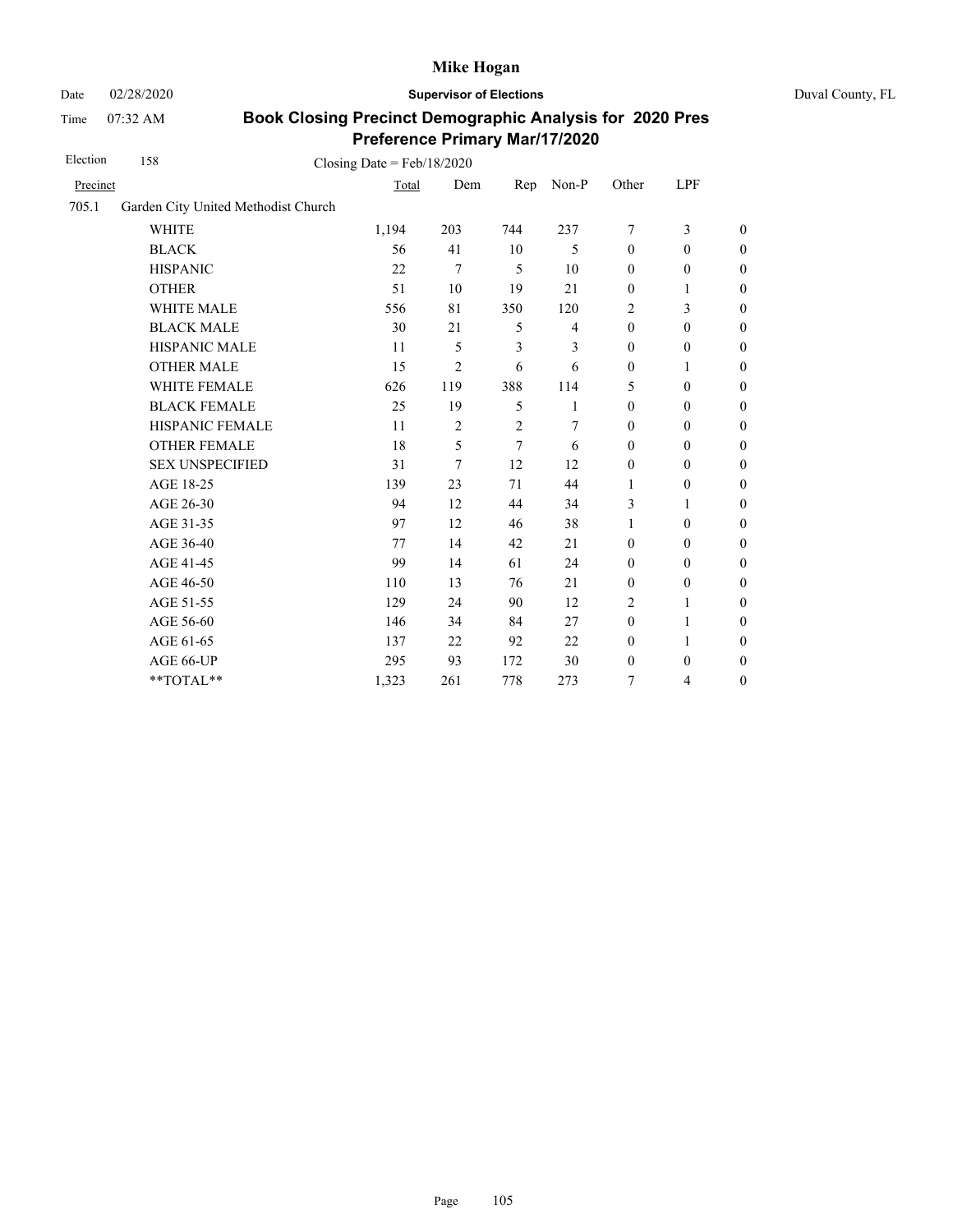Time 07:32 AM

Date 02/28/2020 **Supervisor of Elections** Duval County, FL

| Election | 158                                 | Closing Date = $Feb/18/2020$ |                |                |                  |                  |                  |                  |  |
|----------|-------------------------------------|------------------------------|----------------|----------------|------------------|------------------|------------------|------------------|--|
| Precinct |                                     | Total                        | Dem            | Rep            | Non-P            | Other            | LPF              |                  |  |
| 705.2    | Garden City United Methodist Church |                              |                |                |                  |                  |                  |                  |  |
|          | <b>WHITE</b>                        | 43                           | $\tau$         | 24             | 10               | $\mathbf{1}$     | 1                | $\overline{0}$   |  |
|          | <b>BLACK</b>                        | $\overline{c}$               | $\overline{2}$ | $\mathbf{0}$   | $\theta$         | $\mathbf{0}$     | $\boldsymbol{0}$ | $\boldsymbol{0}$ |  |
|          | <b>HISPANIC</b>                     | 1                            | $\mathbf{0}$   | 1              | $\theta$         | $\theta$         | $\mathbf{0}$     | 0                |  |
|          | <b>OTHER</b>                        | 3                            | 1              | $\mathbf{1}$   | 1                | $\mathbf{0}$     | $\mathbf{0}$     | $\overline{0}$   |  |
|          | <b>WHITE MALE</b>                   | 26                           | 3              | 16             | 7                | $\theta$         | $\mathbf{0}$     | $\overline{0}$   |  |
|          | <b>BLACK MALE</b>                   | 1                            | 1              | $\theta$       | $\theta$         | $\boldsymbol{0}$ | $\boldsymbol{0}$ | $\boldsymbol{0}$ |  |
|          | HISPANIC MALE                       | $\theta$                     | $\theta$       | $\theta$       | $\overline{0}$   | $\theta$         | $\boldsymbol{0}$ | $\boldsymbol{0}$ |  |
|          | <b>OTHER MALE</b>                   | $\theta$                     | $\theta$       | $\theta$       | $\mathbf{0}$     | $\boldsymbol{0}$ | $\boldsymbol{0}$ | $\overline{0}$   |  |
|          | <b>WHITE FEMALE</b>                 | 17                           | 4              | 8              | 3                | 1                | 1                | $\boldsymbol{0}$ |  |
|          | <b>BLACK FEMALE</b>                 | 1                            | 1              | $\theta$       | $\overline{0}$   | $\mathbf{0}$     | $\mathbf{0}$     | $\boldsymbol{0}$ |  |
|          | HISPANIC FEMALE                     |                              | $\theta$       | 1              | $\theta$         | $\boldsymbol{0}$ | $\boldsymbol{0}$ | $\boldsymbol{0}$ |  |
|          | <b>OTHER FEMALE</b>                 | 2                            | 1              | 1              | $\theta$         | $\theta$         | $\boldsymbol{0}$ | $\overline{0}$   |  |
|          | <b>SEX UNSPECIFIED</b>              | 1                            | $\mathbf{0}$   | $\mathbf{0}$   | 1                | $\mathbf{0}$     | $\mathbf{0}$     | $\boldsymbol{0}$ |  |
|          | AGE 18-25                           | 6                            | $\mathbf{0}$   | 3              | $\overline{c}$   | 1                | $\boldsymbol{0}$ | $\boldsymbol{0}$ |  |
|          | AGE 26-30                           | 7                            | $\mathbf{0}$   | 3              | 3                | $\boldsymbol{0}$ | 1                | $\overline{0}$   |  |
|          | AGE 31-35                           | 0                            | $\Omega$       | $\theta$       | $\mathbf{0}$     | $\boldsymbol{0}$ | $\mathbf{0}$     | $\boldsymbol{0}$ |  |
|          | AGE 36-40                           | 4                            | $\theta$       | 1              | 3                | $\theta$         | $\mathbf{0}$     | $\boldsymbol{0}$ |  |
|          | AGE 41-45                           | 2                            | 1              | 1              | $\boldsymbol{0}$ | $\boldsymbol{0}$ | $\boldsymbol{0}$ | $\boldsymbol{0}$ |  |
|          | AGE 46-50                           | 4                            | $\theta$       | $\overline{c}$ | 2                | $\theta$         | $\boldsymbol{0}$ | $\boldsymbol{0}$ |  |
|          | AGE 51-55                           | 2                            | 1              | 1              | $\theta$         | $\theta$         | $\boldsymbol{0}$ | $\boldsymbol{0}$ |  |
|          | AGE 56-60                           | 1                            | $\theta$       | 1              | $\overline{0}$   | $\mathbf{0}$     | $\mathbf{0}$     | $\boldsymbol{0}$ |  |
|          | AGE 61-65                           | 6                            | 2              | 4              | $\theta$         | $\theta$         | $\mathbf{0}$     | $\overline{0}$   |  |
|          | AGE 66-UP                           | 17                           | 6              | 10             | 1                | $\boldsymbol{0}$ | $\boldsymbol{0}$ | $\boldsymbol{0}$ |  |
|          | **TOTAL**                           | 49                           | 10             | 26             | 11               | 1                | 1                | $\boldsymbol{0}$ |  |
|          |                                     |                              |                |                |                  |                  |                  |                  |  |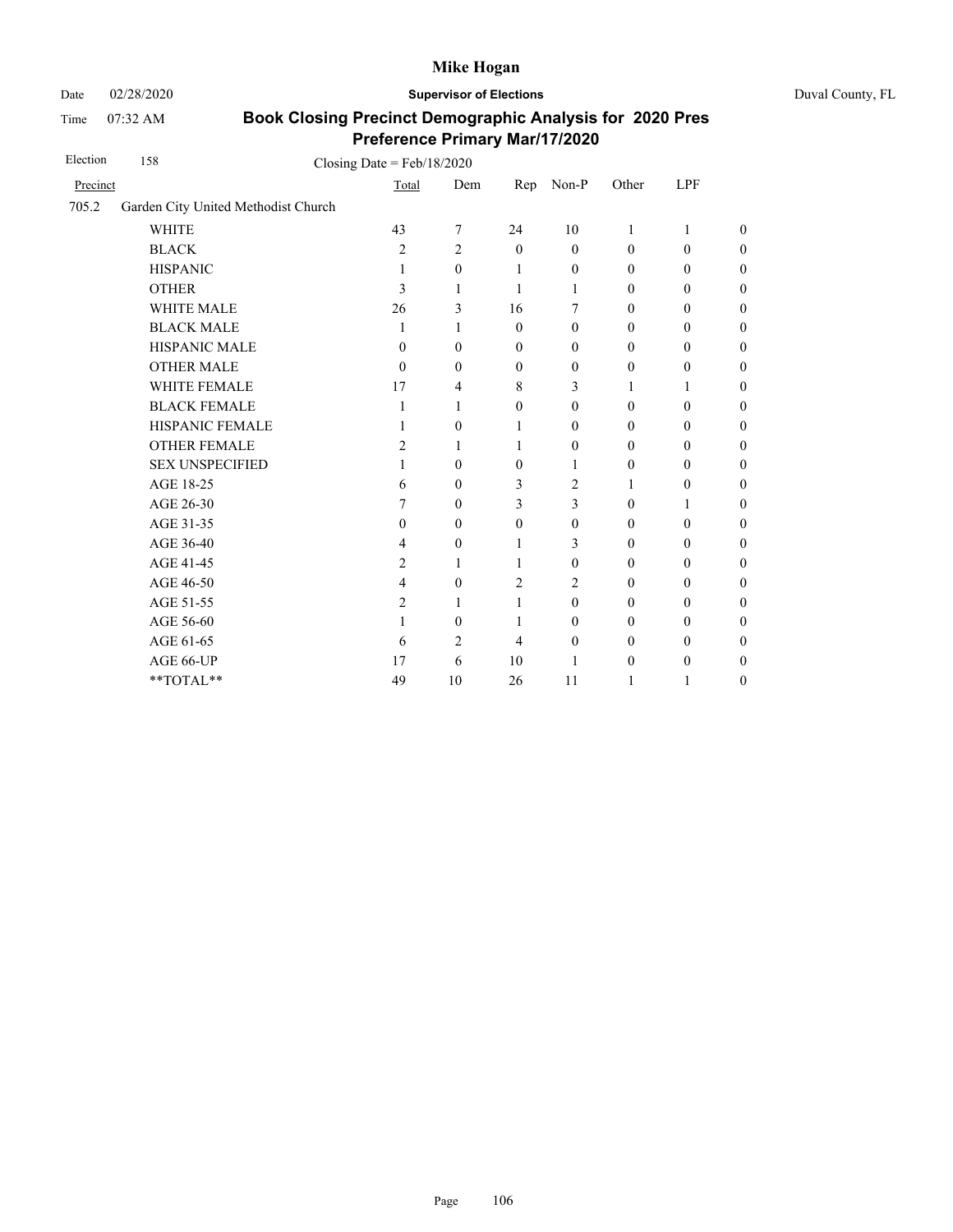Date 02/28/2020 **Supervisor of Elections** Duval County, FL

Time 07:32 AM

| Precinct               |       |                                     |                |       |                  |                          |                  |
|------------------------|-------|-------------------------------------|----------------|-------|------------------|--------------------------|------------------|
|                        | Total | Dem                                 | Rep            | Non-P | Other            | LPF                      |                  |
|                        |       |                                     |                |       |                  |                          |                  |
| <b>WHITE</b>           | 203   | 39                                  | 112            | 45    | 3                | $\overline{\mathcal{L}}$ | $\boldsymbol{0}$ |
| <b>BLACK</b>           | 1,197 | 1,010                               | 27             | 153   | 7                | $\boldsymbol{0}$         | $\boldsymbol{0}$ |
| <b>HISPANIC</b>        | 89    | 46                                  | 12             | 31    | $\boldsymbol{0}$ | $\boldsymbol{0}$         | $\boldsymbol{0}$ |
| <b>OTHER</b>           | 93    | 51                                  | 10             | 32    | $\boldsymbol{0}$ | $\boldsymbol{0}$         | $\overline{0}$   |
| WHITE MALE             | 98    | 16                                  | 59             | 19    | 1                | 3                        | $\boldsymbol{0}$ |
| <b>BLACK MALE</b>      | 507   | 407                                 | 16             | 82    | 2                | $\boldsymbol{0}$         | $\boldsymbol{0}$ |
| <b>HISPANIC MALE</b>   | 38    | 21                                  | $\overline{4}$ | 13    | $\boldsymbol{0}$ | $\boldsymbol{0}$         | $\overline{0}$   |
| <b>OTHER MALE</b>      | 42    | 27                                  | 5              | 10    | $\boldsymbol{0}$ | $\boldsymbol{0}$         | $\boldsymbol{0}$ |
| WHITE FEMALE           | 104   | 23                                  | 52             | 26    | $\overline{c}$   | 1                        | $\boldsymbol{0}$ |
| <b>BLACK FEMALE</b>    | 675   | 594                                 | 11             | 65    | 5                | $\mathbf{0}$             | $\boldsymbol{0}$ |
| HISPANIC FEMALE        | 48    | 25                                  | 6              | 17    | $\boldsymbol{0}$ | $\mathbf{0}$             | $\overline{0}$   |
| <b>OTHER FEMALE</b>    | 37    | 19                                  | 4              | 14    | $\mathbf{0}$     | $\mathbf{0}$             | $\overline{0}$   |
| <b>SEX UNSPECIFIED</b> | 33    | 14                                  | $\overline{4}$ | 15    | $\boldsymbol{0}$ | $\boldsymbol{0}$         | $\boldsymbol{0}$ |
| AGE 18-25              | 211   | 112                                 | 22             | 73    | 3                | 1                        | $\overline{0}$   |
| AGE 26-30              | 154   | 93                                  | 24             | 36    | $\mathbf{1}$     | $\boldsymbol{0}$         | $\overline{0}$   |
| AGE 31-35              | 149   | 113                                 | 9              | 25    | 1                | 1                        | $\boldsymbol{0}$ |
| AGE 36-40              | 155   | 101                                 | 16             | 36    | $\overline{2}$   | $\boldsymbol{0}$         | $\boldsymbol{0}$ |
| AGE 41-45              | 167   | 128                                 | 15             | 20    | $\overline{2}$   | $\overline{c}$           | $\overline{0}$   |
| AGE 46-50              | 163   | 115                                 | 19             | 29    | $\boldsymbol{0}$ | $\boldsymbol{0}$         | $\boldsymbol{0}$ |
| AGE 51-55              | 128   | 102                                 | 14             | 12    | $\boldsymbol{0}$ | $\boldsymbol{0}$         | $\boldsymbol{0}$ |
| AGE 56-60              | 127   | 99                                  | 14             | 14    | $\mathbf{0}$     | $\mathbf{0}$             | $\boldsymbol{0}$ |
| AGE 61-65              | 118   | 106                                 | 7              | 5     | $\boldsymbol{0}$ | $\boldsymbol{0}$         | $\boldsymbol{0}$ |
| AGE 66-UP              | 208   | 175                                 | 21             | 11    | 1                | $\boldsymbol{0}$         | $\boldsymbol{0}$ |
| **TOTAL**              | 1,582 | 1,146                               | 161            | 261   | 10               | 4                        | $\boldsymbol{0}$ |
|                        |       | Garden City United Methodist Church |                |       |                  |                          |                  |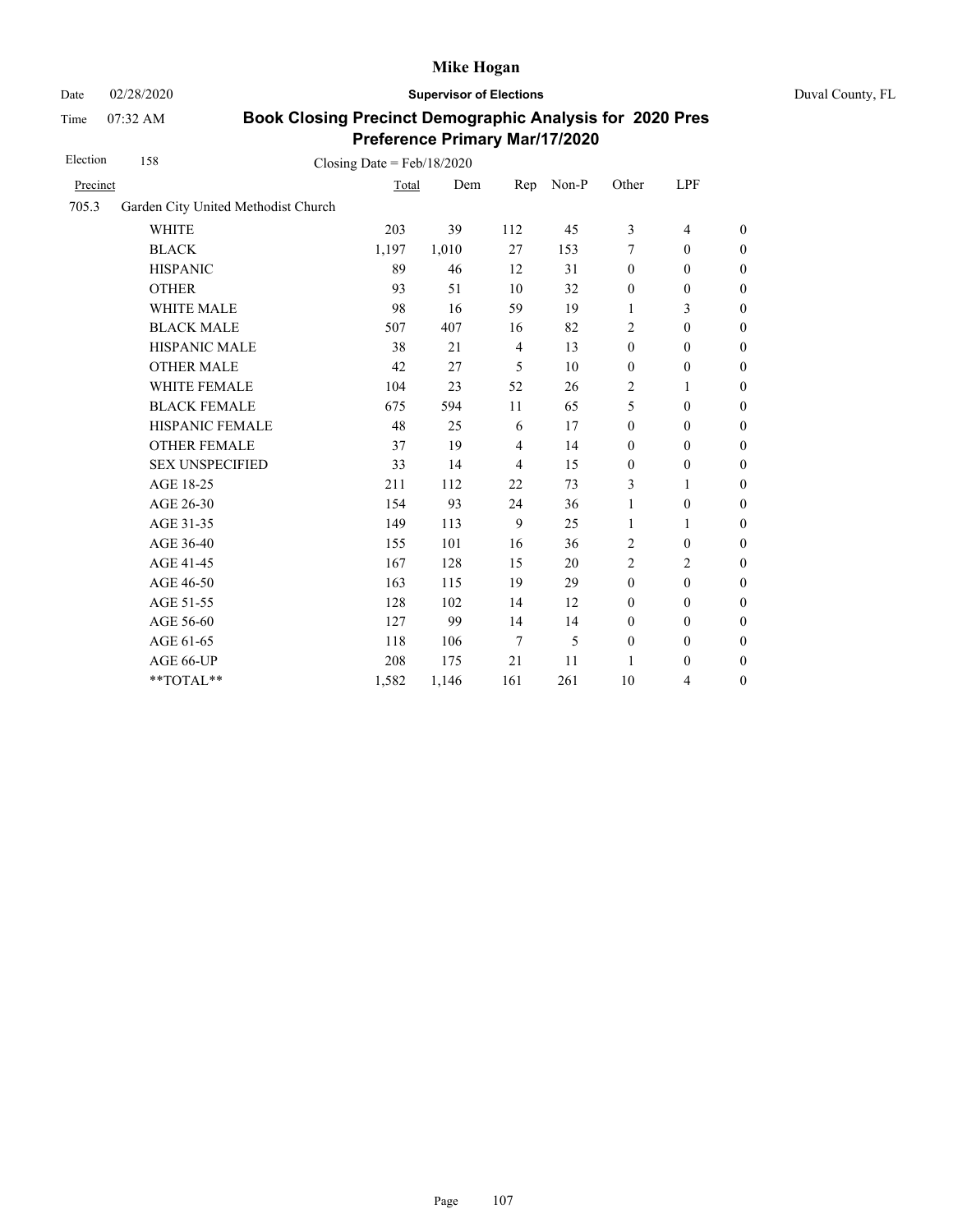Date 02/28/2020 **Supervisor of Elections** Duval County, FL

Time 07:32 AM

| Election | 158                                 | Closing Date = $Feb/18/2020$ |       |                |       |                  |                  |                  |
|----------|-------------------------------------|------------------------------|-------|----------------|-------|------------------|------------------|------------------|
| Precinct |                                     | Total                        | Dem   | Rep            | Non-P | Other            | LPF              |                  |
| 705.4    | Garden City United Methodist Church |                              |       |                |       |                  |                  |                  |
|          | <b>WHITE</b>                        | 462                          | 117   | 221            | 118   | 5                | 1                | $\boldsymbol{0}$ |
|          | <b>BLACK</b>                        | 1,202                        | 1,032 | 27             | 139   | $\overline{4}$   | $\boldsymbol{0}$ | $\boldsymbol{0}$ |
|          | <b>HISPANIC</b>                     | 63                           | 30    | 9              | 24    | $\boldsymbol{0}$ | $\boldsymbol{0}$ | 0                |
|          | <b>OTHER</b>                        | 105                          | 47    | 13             | 42    | $\overline{2}$   | $\mathbf{1}$     | $\overline{0}$   |
|          | WHITE MALE                          | 212                          | 40    | 116            | 53    | $\sqrt{2}$       | 1                | $\boldsymbol{0}$ |
|          | <b>BLACK MALE</b>                   | 490                          | 405   | 14             | 69    | $\overline{2}$   | $\mathbf{0}$     | $\overline{0}$   |
|          | <b>HISPANIC MALE</b>                | 23                           | 8     | $\overline{4}$ | 11    | $\mathbf{0}$     | $\mathbf{0}$     | $\overline{0}$   |
|          | <b>OTHER MALE</b>                   | 32                           | 16    | 6              | 8     | $\overline{2}$   | $\boldsymbol{0}$ | $\boldsymbol{0}$ |
|          | WHITE FEMALE                        | 246                          | 76    | 103            | 64    | 3                | $\boldsymbol{0}$ | $\boldsymbol{0}$ |
|          | <b>BLACK FEMALE</b>                 | 697                          | 618   | 12             | 65    | $\overline{2}$   | $\boldsymbol{0}$ | $\boldsymbol{0}$ |
|          | HISPANIC FEMALE                     | 39                           | 21    | 5              | 13    | $\boldsymbol{0}$ | $\boldsymbol{0}$ | $\overline{0}$   |
|          | <b>OTHER FEMALE</b>                 | 35                           | 16    | 6              | 12    | $\mathbf{0}$     | $\mathbf{1}$     | $\boldsymbol{0}$ |
|          | <b>SEX UNSPECIFIED</b>              | 58                           | 26    | $\overline{4}$ | 28    | $\mathbf{0}$     | $\mathbf{0}$     | $\boldsymbol{0}$ |
|          | AGE 18-25                           | 219                          | 125   | 23             | 69    | $\overline{2}$   | $\boldsymbol{0}$ | $\boldsymbol{0}$ |
|          | AGE 26-30                           | 174                          | 103   | 26             | 43    | $\overline{2}$   | $\boldsymbol{0}$ | $\boldsymbol{0}$ |
|          | AGE 31-35                           | 177                          | 118   | 21             | 35    | 1                | $\overline{c}$   | $\boldsymbol{0}$ |
|          | AGE 36-40                           | 221                          | 163   | 20             | 36    | $\overline{2}$   | $\boldsymbol{0}$ | $\boldsymbol{0}$ |
|          | AGE 41-45                           | 168                          | 120   | 19             | 28    | $\mathbf{1}$     | $\boldsymbol{0}$ | $\overline{0}$   |
|          | AGE 46-50                           | 186                          | 121   | 34             | 31    | $\mathbf{0}$     | $\mathbf{0}$     | $\boldsymbol{0}$ |
|          | AGE 51-55                           | 143                          | 99    | 24             | 20    | $\mathbf{0}$     | $\mathbf{0}$     | $\overline{0}$   |
|          | AGE 56-60                           | 147                          | 105   | 30             | 12    | $\boldsymbol{0}$ | $\boldsymbol{0}$ | $\boldsymbol{0}$ |
|          | AGE 61-65                           | 142                          | 100   | 24             | 18    | $\boldsymbol{0}$ | $\boldsymbol{0}$ | $\boldsymbol{0}$ |
|          | AGE 66-UP                           | 254                          | 172   | 49             | 30    | 3                | $\boldsymbol{0}$ | $\boldsymbol{0}$ |
|          | **TOTAL**                           | 1,832                        | 1,226 | 270            | 323   | 11               | 2                | $\boldsymbol{0}$ |
|          |                                     |                              |       |                |       |                  |                  |                  |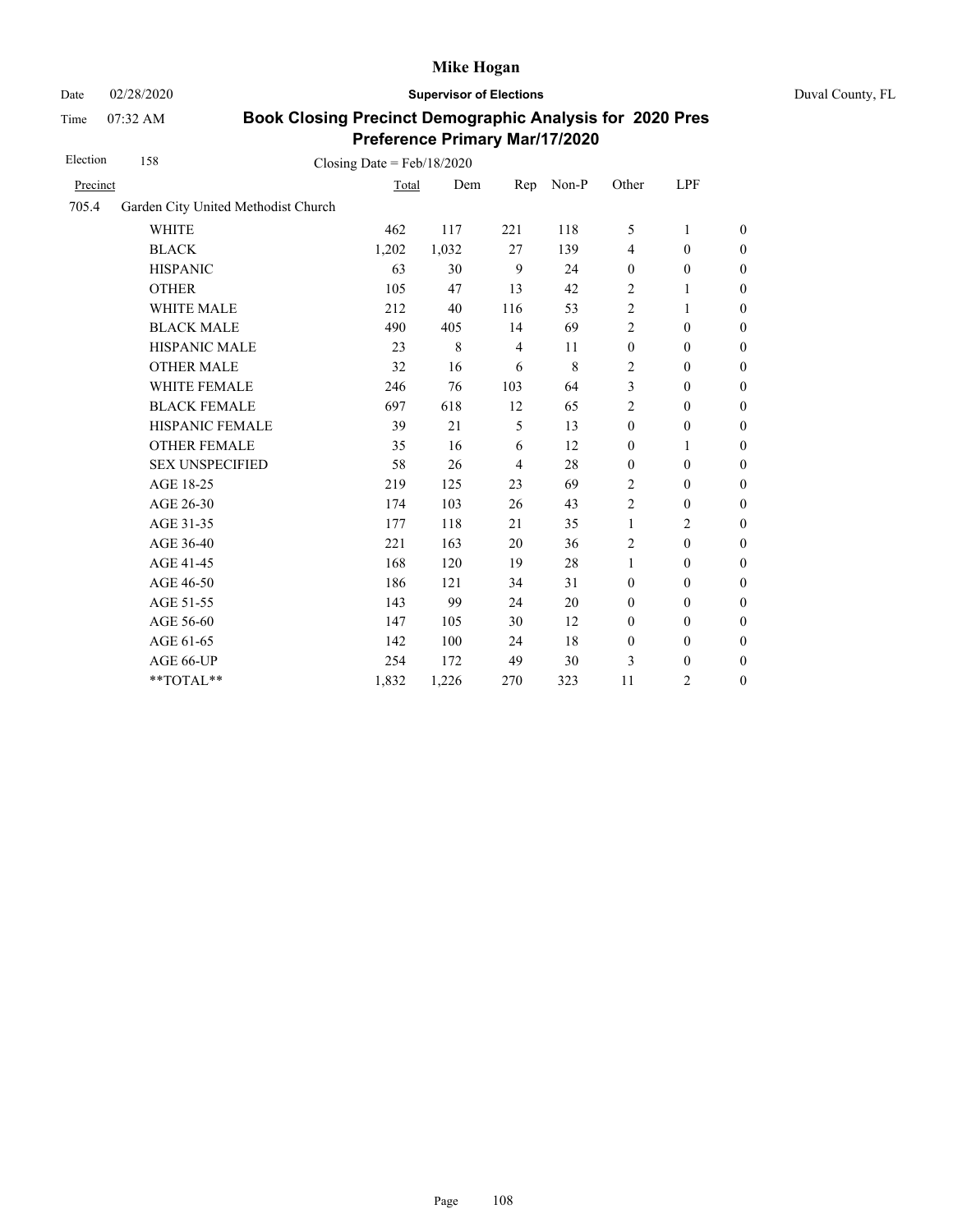Date 02/28/2020 **Supervisor of Elections** Duval County, FL

Time 07:32 AM

| Election | 158                       | Closing Date = $Feb/18/2020$ |                |                |                |                  |                  |                  |
|----------|---------------------------|------------------------------|----------------|----------------|----------------|------------------|------------------|------------------|
| Precinct |                           | Total                        | Dem            | Rep            | Non-P          | Other            | LPF              |                  |
| 706.1    | Long Branch Senior Center |                              |                |                |                |                  |                  |                  |
|          | <b>WHITE</b>              | 37                           | 15             | 8              | 14             | $\mathbf{0}$     | $\mathbf{0}$     | $\theta$         |
|          | <b>BLACK</b>              | 1,064                        | 921            | 25             | 111            | $\overline{4}$   | 3                | $\overline{0}$   |
|          | <b>HISPANIC</b>           | 12                           | $\,$ 8 $\,$    | 1              | 3              | $\boldsymbol{0}$ | $\boldsymbol{0}$ | $\boldsymbol{0}$ |
|          | <b>OTHER</b>              | 77                           | 37             | $\mathbf{0}$   | 39             | $\mathbf{0}$     | 1                | $\overline{0}$   |
|          | <b>WHITE MALE</b>         | 14                           | 3              | $\overline{4}$ | 7              | $\mathbf{0}$     | $\mathbf{0}$     | $\boldsymbol{0}$ |
|          | <b>BLACK MALE</b>         | 423                          | 355            | 15             | 51             | $\boldsymbol{0}$ | $\overline{c}$   | $\boldsymbol{0}$ |
|          | HISPANIC MALE             | 5                            | $\overline{2}$ | 1              | $\overline{2}$ | $\boldsymbol{0}$ | $\boldsymbol{0}$ | $\overline{0}$   |
|          | <b>OTHER MALE</b>         | 22                           | 8              | $\mathbf{0}$   | 13             | $\mathbf{0}$     | 1                | $\boldsymbol{0}$ |
|          | <b>WHITE FEMALE</b>       | 23                           | 12             | $\overline{4}$ | 7              | $\theta$         | $\mathbf{0}$     | $\boldsymbol{0}$ |
|          | <b>BLACK FEMALE</b>       | 621                          | 548            | 10             | 58             | $\overline{4}$   | 1                | $\overline{0}$   |
|          | HISPANIC FEMALE           | 6                            | 5              | $\mathbf{0}$   | 1              | $\boldsymbol{0}$ | $\boldsymbol{0}$ | $\boldsymbol{0}$ |
|          | <b>OTHER FEMALE</b>       | 31                           | 22             | $\mathbf{0}$   | 9              | $\mathbf{0}$     | $\boldsymbol{0}$ | $\boldsymbol{0}$ |
|          | <b>SEX UNSPECIFIED</b>    | 45                           | 26             | $\mathbf{0}$   | 19             | $\mathbf{0}$     | $\mathbf{0}$     | $\overline{0}$   |
|          | AGE 18-25                 | 157                          | 104            | $\overline{4}$ | 49             | $\mathbf{0}$     | $\boldsymbol{0}$ | $\overline{0}$   |
|          | AGE 26-30                 | 121                          | 93             | $\overline{2}$ | 24             | 1                | 1                | $\boldsymbol{0}$ |
|          | AGE 31-35                 | 102                          | 79             | $\overline{4}$ | 17             | 1                | 1                | $\boldsymbol{0}$ |
|          | AGE 36-40                 | 94                           | 77             | $\overline{4}$ | 11             | 1                | $\mathbf{1}$     | $\boldsymbol{0}$ |
|          | AGE 41-45                 | 92                           | 70             | $\overline{4}$ | 18             | $\boldsymbol{0}$ | $\boldsymbol{0}$ | $\boldsymbol{0}$ |
|          | AGE 46-50                 | 90                           | 76             | 3              | 10             | 1                | $\boldsymbol{0}$ | $\boldsymbol{0}$ |
|          | AGE 51-55                 | 89                           | 72             | 5              | 12             | $\mathbf{0}$     | $\boldsymbol{0}$ | $\boldsymbol{0}$ |
|          | AGE 56-60                 | 101                          | 90             | 3              | 8              | $\mathbf{0}$     | $\mathbf{0}$     | $\overline{0}$   |
|          | AGE 61-65                 | 105                          | 93             | $\mathbf{0}$   | 12             | $\mathbf{0}$     | $\mathbf{0}$     | $\boldsymbol{0}$ |
|          | AGE 66-UP                 | 239                          | 227            | 5              | 6              | $\boldsymbol{0}$ | 1                | $\boldsymbol{0}$ |
|          | **TOTAL**                 | 1,190                        | 981            | 34             | 167            | 4                | 4                | $\boldsymbol{0}$ |
|          |                           |                              |                |                |                |                  |                  |                  |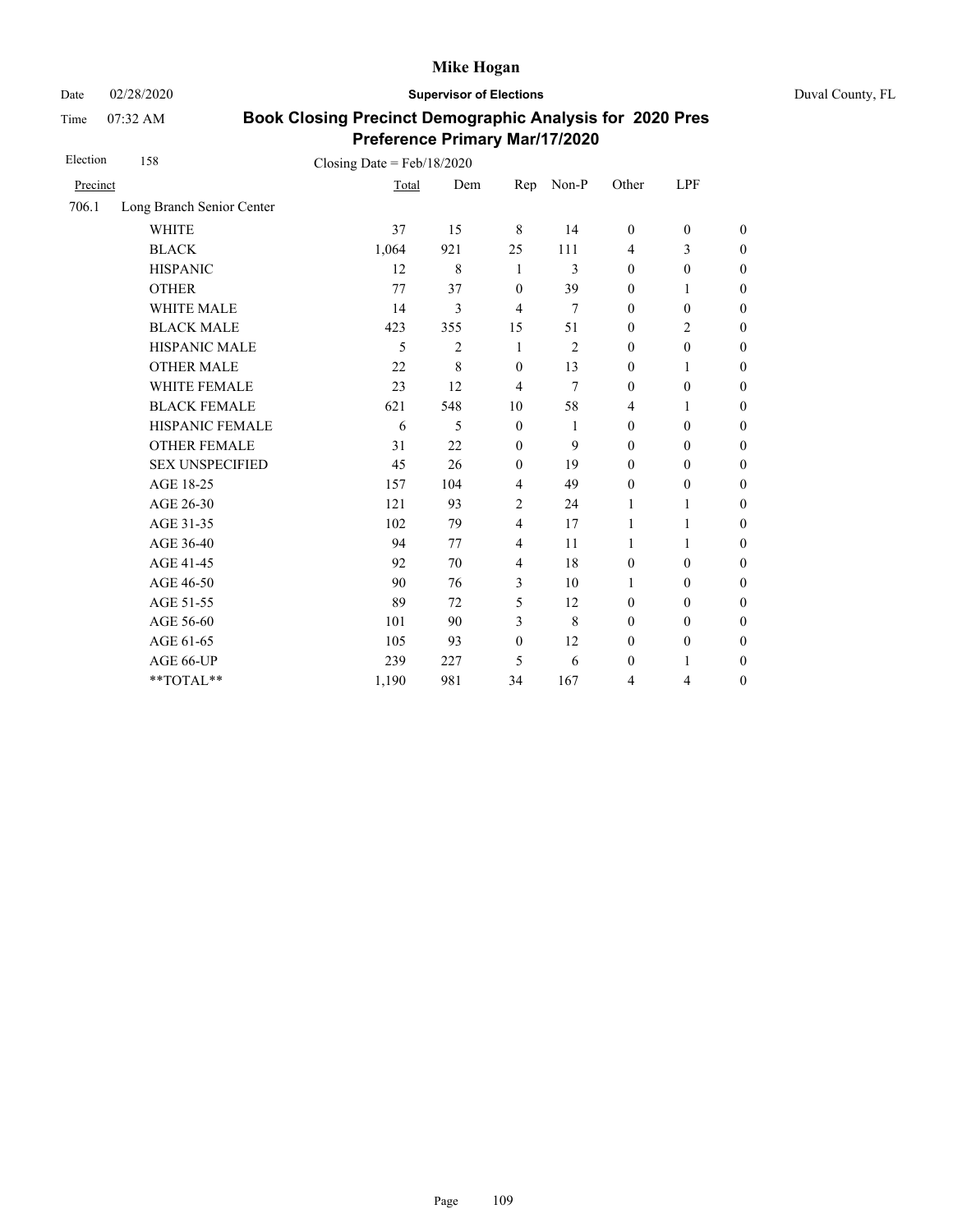Date 02/28/2020 **Supervisor of Elections** Duval County, FL

Time 07:32 AM

| Election | 158                         | Closing Date = $Feb/18/2020$ |       |                |       |                  |                  |                  |
|----------|-----------------------------|------------------------------|-------|----------------|-------|------------------|------------------|------------------|
| Precinct |                             | Total                        | Dem   | Rep            | Non-P | Other            | LPF              |                  |
| 707.1    | Joseph Lee Community Center |                              |       |                |       |                  |                  |                  |
|          | <b>WHITE</b>                | 253                          | 103   | 81             | 66    | $\overline{c}$   | 1                | $\boldsymbol{0}$ |
|          | <b>BLACK</b>                | 2,518                        | 2,170 | 63             | 279   | 6                | $\boldsymbol{0}$ | $\boldsymbol{0}$ |
|          | <b>HISPANIC</b>             | 44                           | 24    | $\overline{7}$ | 12    | 1                | $\mathbf{0}$     | $\boldsymbol{0}$ |
|          | <b>OTHER</b>                | 169                          | 83    | 10             | 74    | 1                | $\mathbf{1}$     | $\overline{0}$   |
|          | WHITE MALE                  | 90                           | 26    | 38             | 25    | $\boldsymbol{0}$ | 1                | $\boldsymbol{0}$ |
|          | <b>BLACK MALE</b>           | 925                          | 763   | 28             | 132   | 2                | $\mathbf{0}$     | $\boldsymbol{0}$ |
|          | <b>HISPANIC MALE</b>        | 15                           | 10    | 2              | 3     | $\mathbf{0}$     | $\mathbf{0}$     | $\overline{0}$   |
|          | <b>OTHER MALE</b>           | 54                           | 27    | $\overline{4}$ | 23    | $\mathbf{0}$     | $\mathbf{0}$     | $\boldsymbol{0}$ |
|          | WHITE FEMALE                | 159                          | 76    | 43             | 38    | $\overline{2}$   | $\mathbf{0}$     | $\boldsymbol{0}$ |
|          | <b>BLACK FEMALE</b>         | 1,551                        | 1,372 | 35             | 140   | $\overline{4}$   | $\mathbf{0}$     | $\boldsymbol{0}$ |
|          | HISPANIC FEMALE             | 29                           | 14    | 5              | 9     | 1                | $\boldsymbol{0}$ | $\boldsymbol{0}$ |
|          | <b>OTHER FEMALE</b>         | 76                           | 44    | 5              | 26    | $\boldsymbol{0}$ | 1                | $\boldsymbol{0}$ |
|          | <b>SEX UNSPECIFIED</b>      | 85                           | 48    | 1              | 35    | 1                | $\mathbf{0}$     | $\boldsymbol{0}$ |
|          | AGE 18-25                   | 346                          | 220   | 16             | 109   | 1                | $\mathbf{0}$     | $\mathbf{0}$     |
|          | AGE 26-30                   | 295                          | 211   | 18             | 66    | $\boldsymbol{0}$ | $\boldsymbol{0}$ | $\overline{0}$   |
|          | AGE 31-35                   | 279                          | 214   | 9              | 54    | 1                | 1                | $\boldsymbol{0}$ |
|          | AGE 36-40                   | 234                          | 176   | 15             | 42    | 1                | $\mathbf{0}$     | $\boldsymbol{0}$ |
|          | AGE 41-45                   | 196                          | 153   | 9              | 33    | $\mathbf{1}$     | $\boldsymbol{0}$ | $\boldsymbol{0}$ |
|          | AGE 46-50                   | 230                          | 179   | 14             | 35    | 2                | $\boldsymbol{0}$ | $\boldsymbol{0}$ |
|          | AGE 51-55                   | 216                          | 177   | 19             | 19    | $\mathbf{0}$     | 1                | $\boldsymbol{0}$ |
|          | AGE 56-60                   | 270                          | 225   | 21             | 23    | 1                | $\boldsymbol{0}$ | $\mathbf{0}$     |
|          | AGE 61-65                   | 324                          | 283   | 17             | 21    | 3                | $\boldsymbol{0}$ | $\mathbf{0}$     |
|          | AGE 66-UP                   | 593                          | 542   | 23             | 28    | $\boldsymbol{0}$ | $\boldsymbol{0}$ | $\boldsymbol{0}$ |
|          | **TOTAL**                   | 2,984                        | 2,380 | 161            | 431   | 10               | 2                | $\mathbf{0}$     |
|          |                             |                              |       |                |       |                  |                  |                  |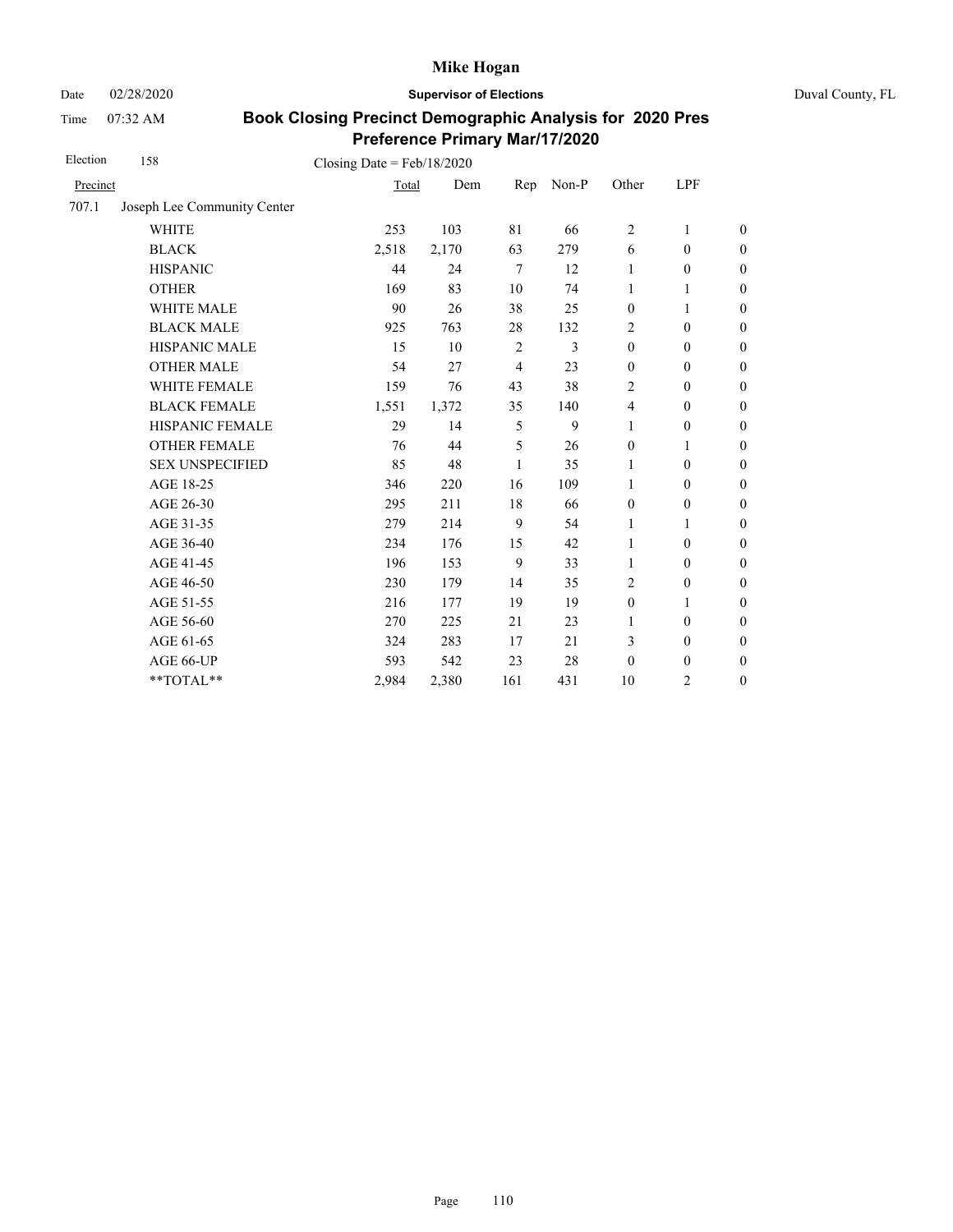Date 02/28/2020 **Supervisor of Elections** Duval County, FL

Time 07:32 AM

| Election | 158                           | Closing Date = $Feb/18/2020$ |                |                |                |                  |                  |                  |
|----------|-------------------------------|------------------------------|----------------|----------------|----------------|------------------|------------------|------------------|
| Precinct |                               | Total                        | Dem            | Rep            | Non-P          | Other            | LPF              |                  |
| 708.1    | Brown Eastside Branch Library |                              |                |                |                |                  |                  |                  |
|          | <b>WHITE</b>                  | 176                          | 63             | 64             | 49             | $\boldsymbol{0}$ | $\boldsymbol{0}$ | $\boldsymbol{0}$ |
|          | <b>BLACK</b>                  | 1,020                        | 856            | 35             | 126            | $\overline{2}$   | 1                | $\boldsymbol{0}$ |
|          | <b>HISPANIC</b>               | 13                           | 10             | 1              | $\mathfrak{2}$ | $\boldsymbol{0}$ | $\boldsymbol{0}$ | $\mathbf{0}$     |
|          | <b>OTHER</b>                  | 86                           | 39             | 5              | 42             | $\mathbf{0}$     | $\mathbf{0}$     | $\theta$         |
|          | <b>WHITE MALE</b>             | 75                           | 22             | 36             | 17             | $\mathbf{0}$     | $\mathbf{0}$     | $\boldsymbol{0}$ |
|          | <b>BLACK MALE</b>             | 412                          | 327            | 20             | 63             | $\overline{2}$   | $\mathbf{0}$     | $\boldsymbol{0}$ |
|          | HISPANIC MALE                 | $\overline{4}$               | $\overline{4}$ | $\mathbf{0}$   | $\theta$       | $\mathbf{0}$     | $\mathbf{0}$     | $\theta$         |
|          | <b>OTHER MALE</b>             | 33                           | 18             | 3              | 12             | $\mathbf{0}$     | $\mathbf{0}$     | $\boldsymbol{0}$ |
|          | WHITE FEMALE                  | 97                           | 39             | 27             | 31             | $\mathbf{0}$     | $\mathbf{0}$     | $\boldsymbol{0}$ |
|          | <b>BLACK FEMALE</b>           | 590                          | 517            | 14             | 59             | $\mathbf{0}$     | $\mathbf{0}$     | $\mathbf{0}$     |
|          | HISPANIC FEMALE               | 9                            | 6              | 1              | $\mathfrak{2}$ | $\boldsymbol{0}$ | $\boldsymbol{0}$ | $\mathbf{0}$     |
|          | <b>OTHER FEMALE</b>           | 33                           | 15             | $\overline{2}$ | 16             | $\boldsymbol{0}$ | $\boldsymbol{0}$ | $\boldsymbol{0}$ |
|          | <b>SEX UNSPECIFIED</b>        | 42                           | 20             | $\overline{c}$ | 19             | $\mathbf{0}$     | 1                | $\boldsymbol{0}$ |
|          | AGE 18-25                     | 168                          | 101            | 7              | 59             | $\boldsymbol{0}$ | $\mathbf{1}$     | $\mathbf{0}$     |
|          | AGE 26-30                     | 127                          | 82             | 11             | 34             | $\mathbf{0}$     | $\mathbf{0}$     | $\theta$         |
|          | AGE 31-35                     | 117                          | 87             | 10             | 20             | $\boldsymbol{0}$ | $\boldsymbol{0}$ | $\boldsymbol{0}$ |
|          | AGE 36-40                     | 118                          | 88             | 7              | 23             | $\mathbf{0}$     | $\mathbf{0}$     | $\boldsymbol{0}$ |
|          | AGE 41-45                     | 93                           | 67             | 10             | 16             | $\mathbf{0}$     | $\mathbf{0}$     | $\overline{0}$   |
|          | AGE 46-50                     | 108                          | 87             | 7              | 14             | $\boldsymbol{0}$ | $\mathbf{0}$     | $\boldsymbol{0}$ |
|          | AGE 51-55                     | 107                          | 82             | 11             | 13             | 1                | $\mathbf{0}$     | $\boldsymbol{0}$ |
|          | AGE 56-60                     | 144                          | 109            | 16             | 18             | 1                | $\mathbf{0}$     | $\boldsymbol{0}$ |
|          | AGE 61-65                     | 113                          | 94             | 10             | 9              | $\boldsymbol{0}$ | $\boldsymbol{0}$ | $\mathbf{0}$     |
|          | AGE 66-UP                     | 199                          | 171            | 16             | 12             | $\boldsymbol{0}$ | $\boldsymbol{0}$ | $\boldsymbol{0}$ |
|          | **TOTAL**                     | 1,295                        | 968            | 105            | 219            | 2                | $\mathbf{1}$     | $\boldsymbol{0}$ |
|          |                               |                              |                |                |                |                  |                  |                  |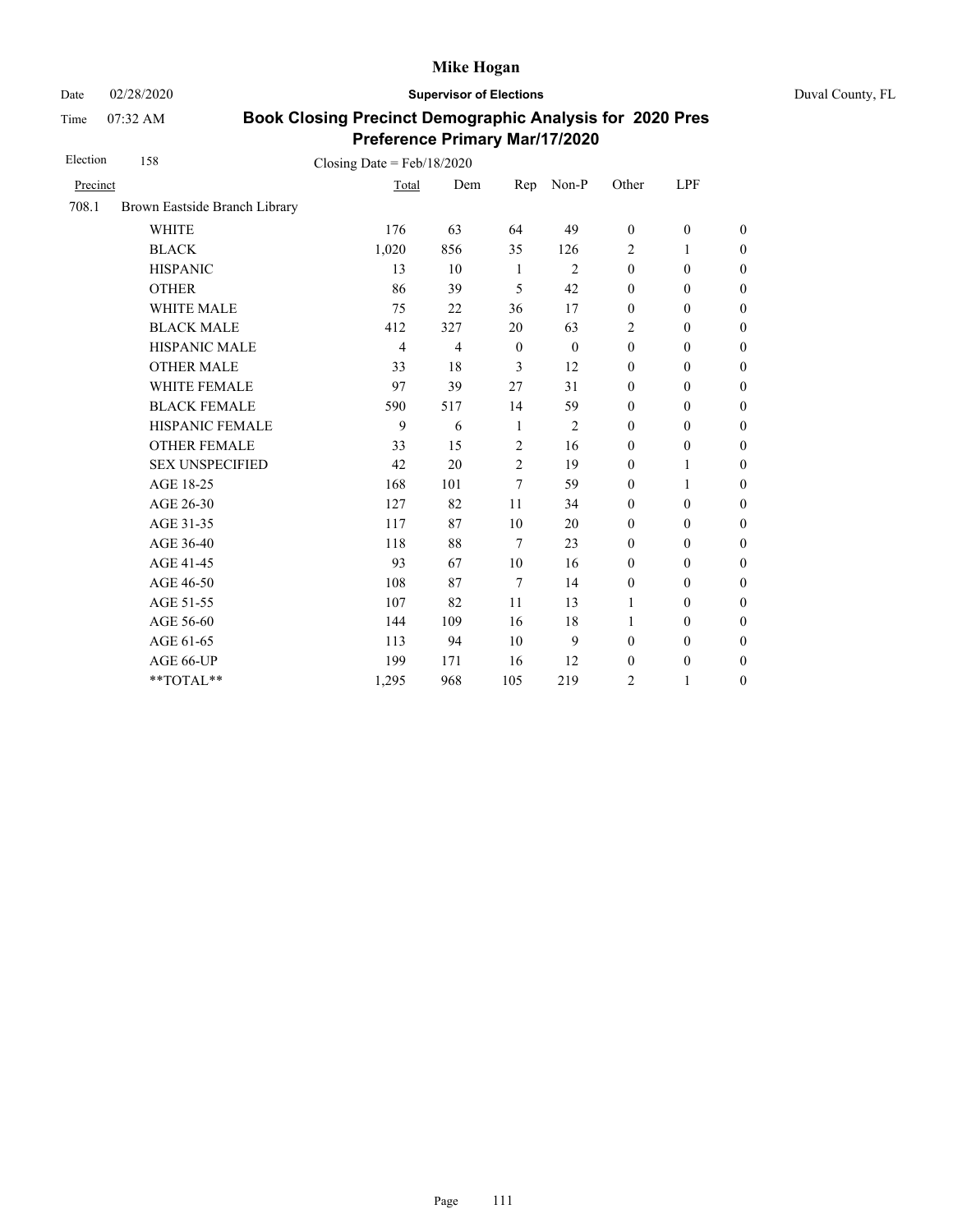Date 02/28/2020 **Supervisor of Elections** Duval County, FL

Time 07:32 AM

| Election | 158                          | Closing Date = $Feb/18/2020$ |       |        |       |                  |                  |                  |
|----------|------------------------------|------------------------------|-------|--------|-------|------------------|------------------|------------------|
| Precinct |                              | Total                        | Dem   | Rep    | Non-P | Other            | LPF              |                  |
| 709.4    | First Timothy Baptist Church |                              |       |        |       |                  |                  |                  |
|          | <b>WHITE</b>                 | 231                          | 73    | 88     | 66    | 3                | 1                | $\boldsymbol{0}$ |
|          | <b>BLACK</b>                 | 4,176                        | 3,596 | 124    | 435   | 20               | 1                | $\boldsymbol{0}$ |
|          | <b>HISPANIC</b>              | 126                          | 59    | 18     | 47    | $\overline{2}$   | $\boldsymbol{0}$ | $\mathbf{0}$     |
|          | <b>OTHER</b>                 | 289                          | 158   | 22     | 105   | 3                | 1                | $\overline{0}$   |
|          | WHITE MALE                   | 99                           | 22    | 49     | 26    | 1                | 1                | $\boldsymbol{0}$ |
|          | <b>BLACK MALE</b>            | 1,679                        | 1,371 | 58     | 240   | 9                | 1                | $\boldsymbol{0}$ |
|          | <b>HISPANIC MALE</b>         | 56                           | 28    | 11     | 16    | 1                | $\boldsymbol{0}$ | $\overline{0}$   |
|          | <b>OTHER MALE</b>            | 84                           | 51    | 5      | 27    | 1                | $\mathbf{0}$     | $\boldsymbol{0}$ |
|          | WHITE FEMALE                 | 130                          | 51    | 38     | 39    | 2                | $\mathbf{0}$     | $\boldsymbol{0}$ |
|          | <b>BLACK FEMALE</b>          | 2,436                        | 2,174 | 66     | 185   | 11               | $\mathbf{0}$     | $\boldsymbol{0}$ |
|          | HISPANIC FEMALE              | 66                           | 30    | $\tau$ | 28    | 1                | $\boldsymbol{0}$ | $\boldsymbol{0}$ |
|          | <b>OTHER FEMALE</b>          | 132                          | 77    | 12     | 41    | 1                | 1                | $\boldsymbol{0}$ |
|          | <b>SEX UNSPECIFIED</b>       | 140                          | 82    | 6      | 51    | $\mathbf{1}$     | $\mathbf{0}$     | $\boldsymbol{0}$ |
|          | AGE 18-25                    | 605                          | 393   | 29     | 176   | 6                | 1                | $\boldsymbol{0}$ |
|          | AGE 26-30                    | 509                          | 396   | 20     | 90    | 1                | $\overline{2}$   | $\mathbf{0}$     |
|          | AGE 31-35                    | 442                          | 348   | 15     | 74    | 5                | $\mathbf{0}$     | $\boldsymbol{0}$ |
|          | AGE 36-40                    | 389                          | 297   | 18     | 69    | 5                | $\mathbf{0}$     | $\boldsymbol{0}$ |
|          | AGE 41-45                    | 370                          | 302   | 18     | 50    | $\boldsymbol{0}$ | $\mathbf{0}$     | $\overline{0}$   |
|          | AGE 46-50                    | 420                          | 332   | 31     | 55    | 2                | $\mathbf{0}$     | $\boldsymbol{0}$ |
|          | AGE 51-55                    | 442                          | 382   | 21     | 35    | $\overline{4}$   | $\mathbf{0}$     | $\boldsymbol{0}$ |
|          | AGE 56-60                    | 421                          | 348   | 33     | 39    | 1                | $\mathbf{0}$     | $\overline{0}$   |
|          | AGE 61-65                    | 453                          | 388   | 26     | 36    | 3                | $\boldsymbol{0}$ | $\mathbf{0}$     |
|          | AGE 66-UP                    | 769                          | 698   | 41     | 29    | 1                | $\boldsymbol{0}$ | $\boldsymbol{0}$ |
|          | **TOTAL**                    | 4,822                        | 3,886 | 252    | 653   | 28               | 3                | $\boldsymbol{0}$ |
|          |                              |                              |       |        |       |                  |                  |                  |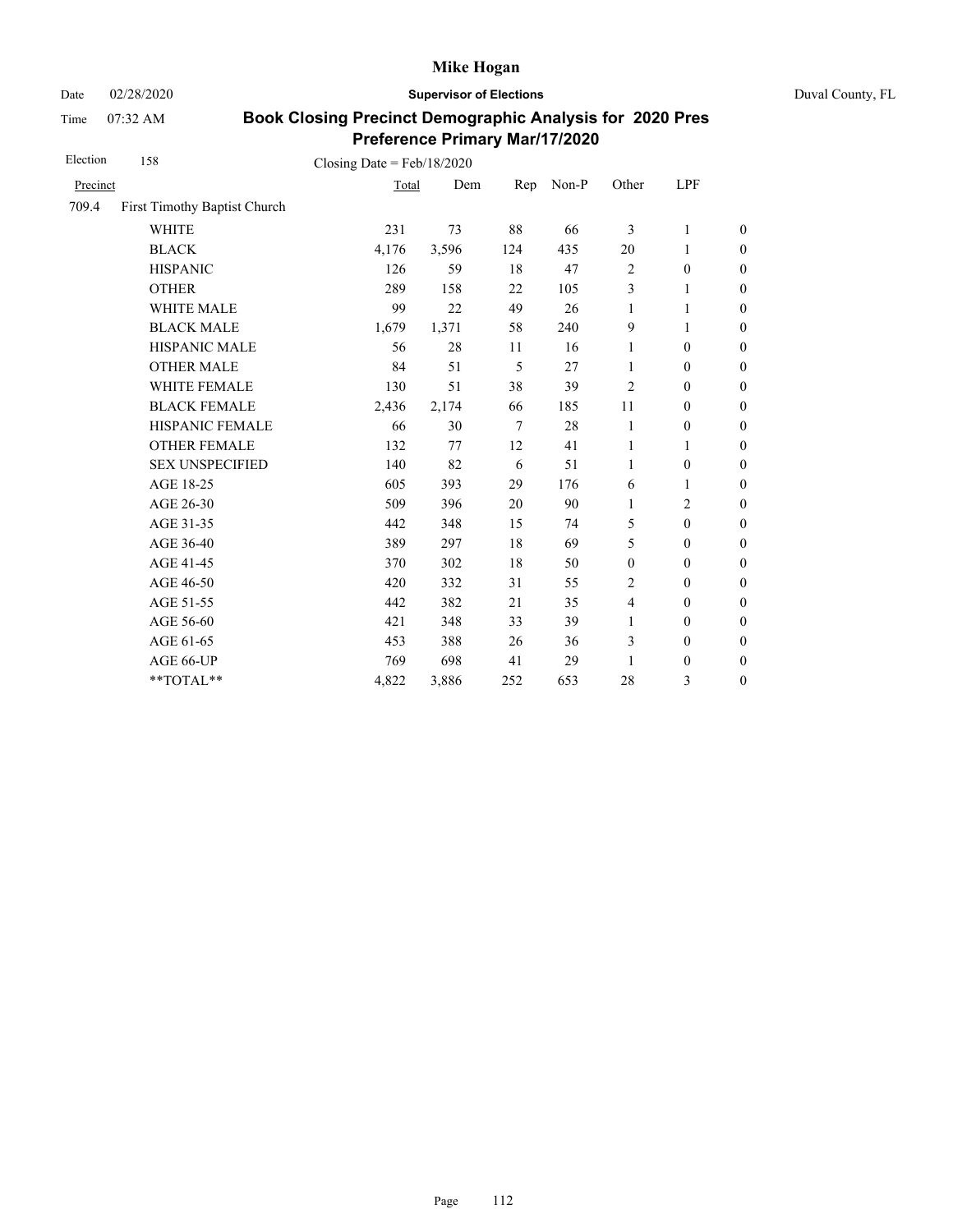Date 02/28/2020 **Supervisor of Elections** Duval County, FL

Time 07:32 AM

| Election | 158                        | Closing Date = $Feb/18/2020$ |       |                |       |                  |                  |                  |
|----------|----------------------------|------------------------------|-------|----------------|-------|------------------|------------------|------------------|
| Precinct |                            | Total                        | Dem   | Rep            | Non-P | Other            | LPF              |                  |
| 710.1    | Highlands Regional Library |                              |       |                |       |                  |                  |                  |
|          | <b>WHITE</b>               | 380                          | 91    | 186            | 90    | $\,$ 8 $\,$      | 5                | $\boldsymbol{0}$ |
|          | <b>BLACK</b>               | 3,252                        | 2,823 | 81             | 333   | 13               | $\overline{c}$   | $\boldsymbol{0}$ |
|          | <b>HISPANIC</b>            | 104                          | 54    | 6              | 44    | $\boldsymbol{0}$ | $\boldsymbol{0}$ | $\boldsymbol{0}$ |
|          | <b>OTHER</b>               | 236                          | 120   | 16             | 100   | $\boldsymbol{0}$ | $\boldsymbol{0}$ | $\boldsymbol{0}$ |
|          | <b>WHITE MALE</b>          | 187                          | 40    | 91             | 48    | 5                | 3                | $\overline{0}$   |
|          | <b>BLACK MALE</b>          | 1,302                        | 1,071 | 52             | 171   | 7                | 1                | $\boldsymbol{0}$ |
|          | <b>HISPANIC MALE</b>       | 43                           | 21    | $\overline{4}$ | 18    | $\mathbf{0}$     | $\mathbf{0}$     | $\overline{0}$   |
|          | <b>OTHER MALE</b>          | 69                           | 35    | $\overline{4}$ | 30    | $\mathbf{0}$     | $\mathbf{0}$     | $\boldsymbol{0}$ |
|          | WHITE FEMALE               | 188                          | 51    | 94             | 38    | 3                | $\overline{c}$   | $\overline{0}$   |
|          | <b>BLACK FEMALE</b>        | 1,899                        | 1,717 | 26             | 149   | 6                | 1                | $\boldsymbol{0}$ |
|          | HISPANIC FEMALE            | 52                           | 29    | 2              | 21    | $\boldsymbol{0}$ | $\mathbf{0}$     | $\overline{0}$   |
|          | <b>OTHER FEMALE</b>        | 108                          | 66    | 10             | 32    | $\mathbf{0}$     | $\mathbf{0}$     | $\overline{0}$   |
|          | <b>SEX UNSPECIFIED</b>     | 124                          | 58    | 6              | 60    | $\mathbf{0}$     | $\mathbf{0}$     | $\boldsymbol{0}$ |
|          | AGE 18-25                  | 589                          | 406   | 27             | 150   | $\overline{4}$   | $\overline{c}$   | $\overline{0}$   |
|          | AGE 26-30                  | 391                          | 271   | 31             | 84    | 3                | $\overline{c}$   | $\overline{0}$   |
|          | AGE 31-35                  | 316                          | 234   | 22             | 57    | 3                | $\boldsymbol{0}$ | $\boldsymbol{0}$ |
|          | AGE 36-40                  | 338                          | 274   | 17             | 43    | 3                | 1                | $\boldsymbol{0}$ |
|          | AGE 41-45                  | 318                          | 246   | 18             | 54    | $\boldsymbol{0}$ | $\boldsymbol{0}$ | $\overline{0}$   |
|          | AGE 46-50                  | 383                          | 301   | 27             | 53    | $\overline{c}$   | $\boldsymbol{0}$ | $\boldsymbol{0}$ |
|          | AGE 51-55                  | 339                          | 275   | 24             | 36    | $\overline{4}$   | $\boldsymbol{0}$ | $\boldsymbol{0}$ |
|          | AGE 56-60                  | 361                          | 295   | 33             | 31    | $\overline{2}$   | $\boldsymbol{0}$ | $\boldsymbol{0}$ |
|          | AGE 61-65                  | 313                          | 270   | 22             | 19    | $\boldsymbol{0}$ | $\overline{c}$   | $\boldsymbol{0}$ |
|          | AGE 66-UP                  | 620                          | 513   | 68             | 39    | $\boldsymbol{0}$ | $\boldsymbol{0}$ | $\boldsymbol{0}$ |
|          | **TOTAL**                  | 3,972                        | 3,088 | 289            | 567   | 21               | $\boldsymbol{7}$ | $\boldsymbol{0}$ |
|          |                            |                              |       |                |       |                  |                  |                  |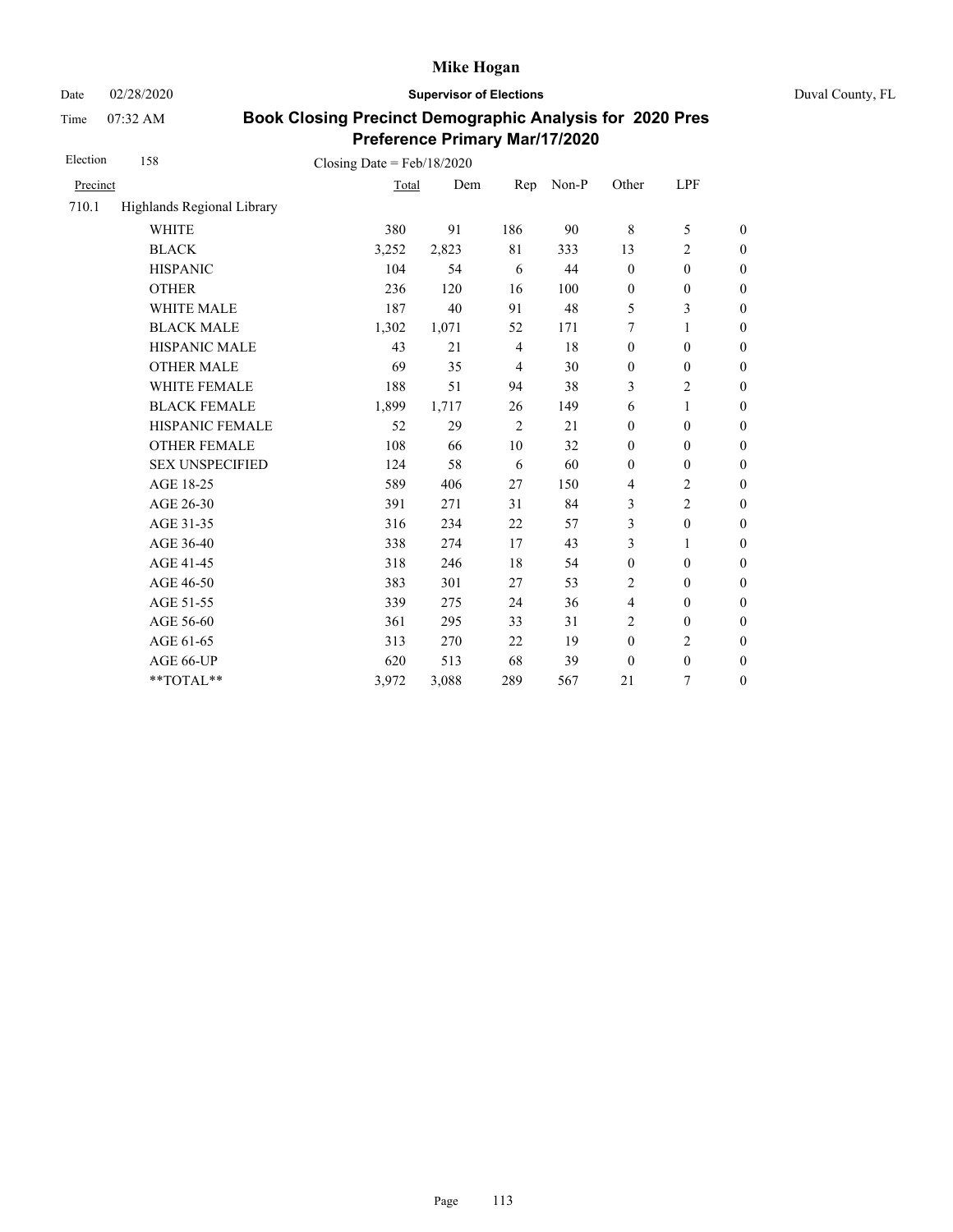Date 02/28/2020 **Supervisor of Elections** Duval County, FL

Time 07:32 AM

| Election | 158                            | Closing Date = $Feb/18/2020$ |     |                |                |                  |                  |                  |
|----------|--------------------------------|------------------------------|-----|----------------|----------------|------------------|------------------|------------------|
| Precinct |                                | Total                        | Dem | Rep            | Non-P          | Other            | LPF              |                  |
| 711.1    | Eastside Community Center, PAL |                              |     |                |                |                  |                  |                  |
|          | <b>WHITE</b>                   | 133                          | 45  | 37             | 47             | 3                | $\mathbf{1}$     | $\theta$         |
|          | <b>BLACK</b>                   | 1,039                        | 881 | 32             | 121            | 5                | $\mathbf{0}$     | $\boldsymbol{0}$ |
|          | <b>HISPANIC</b>                | 15                           | 9   | -1             | $\overline{4}$ | $\boldsymbol{0}$ | 1                | $\boldsymbol{0}$ |
|          | <b>OTHER</b>                   | 82                           | 39  | 9              | 34             | $\boldsymbol{0}$ | $\boldsymbol{0}$ | $\overline{0}$   |
|          | WHITE MALE                     | 54                           | 15  | 21             | 16             | 1                | 1                | $\boldsymbol{0}$ |
|          | <b>BLACK MALE</b>              | 424                          | 339 | 17             | 65             | 3                | $\boldsymbol{0}$ | $\boldsymbol{0}$ |
|          | <b>HISPANIC MALE</b>           | 6                            | 3   | $\mathbf{0}$   | $\overline{2}$ | $\boldsymbol{0}$ | $\mathbf{1}$     | $\overline{0}$   |
|          | <b>OTHER MALE</b>              | 31                           | 9   | 6              | 16             | $\mathbf{0}$     | $\mathbf{0}$     | $\theta$         |
|          | <b>WHITE FEMALE</b>            | 70                           | 27  | 13             | 28             | 2                | $\mathbf{0}$     | $\overline{0}$   |
|          | <b>BLACK FEMALE</b>            | 597                          | 526 | 15             | 54             | $\overline{2}$   | $\mathbf{0}$     | $\overline{0}$   |
|          | HISPANIC FEMALE                | 9                            | 6   | 1              | $\mathfrak{2}$ | $\boldsymbol{0}$ | $\boldsymbol{0}$ | $\boldsymbol{0}$ |
|          | <b>OTHER FEMALE</b>            | 31                           | 21  | 3              | 7              | $\mathbf{0}$     | $\boldsymbol{0}$ | $\boldsymbol{0}$ |
|          | <b>SEX UNSPECIFIED</b>         | 46                           | 28  | 3              | 15             | $\mathbf{0}$     | $\boldsymbol{0}$ | $\boldsymbol{0}$ |
|          | AGE 18-25                      | 189                          | 125 | 11             | 49             | 3                | $\mathbf{1}$     | $\overline{0}$   |
|          | AGE 26-30                      | 128                          | 87  | $\overline{4}$ | 36             | 1                | $\boldsymbol{0}$ | $\overline{0}$   |
|          | AGE 31-35                      | 131                          | 98  | 8              | 24             | $\mathbf{0}$     | 1                | $\overline{0}$   |
|          | AGE 36-40                      | 104                          | 84  | 5              | 15             | $\mathbf{0}$     | $\mathbf{0}$     | $\overline{0}$   |
|          | AGE 41-45                      | 99                           | 69  | 6              | 24             | $\mathbf{0}$     | $\boldsymbol{0}$ | $\boldsymbol{0}$ |
|          | AGE 46-50                      | 89                           | 66  | 9              | 14             | $\boldsymbol{0}$ | $\boldsymbol{0}$ | $\boldsymbol{0}$ |
|          | AGE 51-55                      | 119                          | 95  | $\,8\,$        | 16             | $\mathbf{0}$     | $\boldsymbol{0}$ | $\boldsymbol{0}$ |
|          | AGE 56-60                      | 98                           | 82  | 8              | 8              | $\boldsymbol{0}$ | $\mathbf{0}$     | $\overline{0}$   |
|          | AGE 61-65                      | 123                          | 100 | 12             | 8              | 3                | $\mathbf{0}$     | $\boldsymbol{0}$ |
|          | AGE 66-UP                      | 188                          | 167 | $\,$ 8 $\,$    | 12             | $\mathbf{1}$     | $\boldsymbol{0}$ | $\boldsymbol{0}$ |
|          | **TOTAL**                      | 1,269                        | 974 | 79             | 206            | $\,$ 8 $\,$      | $\overline{c}$   | $\boldsymbol{0}$ |
|          |                                |                              |     |                |                |                  |                  |                  |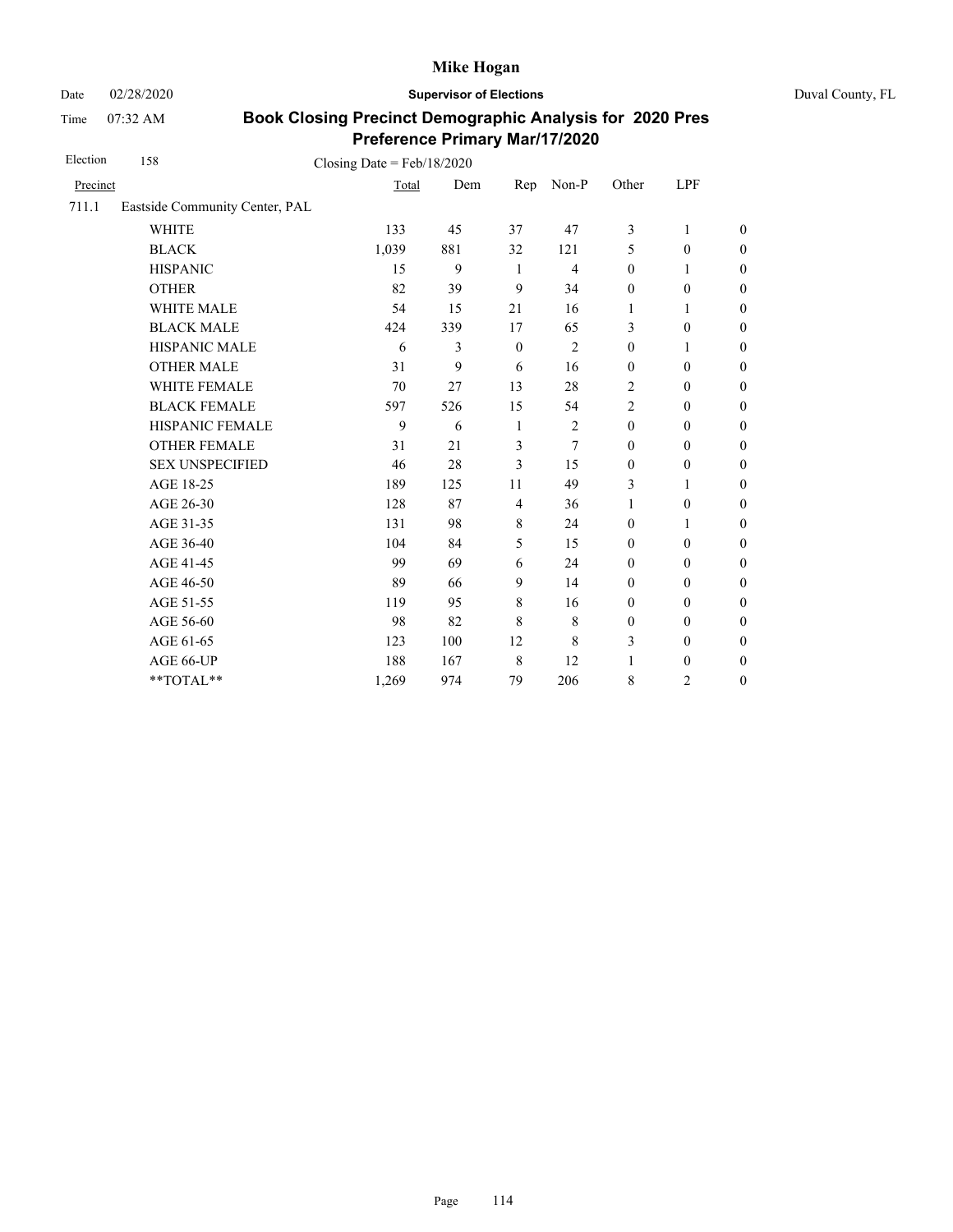Date 02/28/2020 **Supervisor of Elections** Duval County, FL

Time 07:32 AM

| Election | 158                                 | Closing Date = $Feb/18/2020$ |       |     |       |                  |                          |                  |
|----------|-------------------------------------|------------------------------|-------|-----|-------|------------------|--------------------------|------------------|
| Precinct |                                     | Total                        | Dem   | Rep | Non-P | Other            | LPF                      |                  |
| 712.1    | Mary Singleton Senior Citizen Cente |                              |       |     |       |                  |                          |                  |
|          | <b>WHITE</b>                        | 516                          | 226   | 162 | 118   | 6                | $\overline{\mathcal{L}}$ | $\boldsymbol{0}$ |
|          | <b>BLACK</b>                        | 1,059                        | 903   | 33  | 117   | $\overline{4}$   | $\overline{c}$           | $\boldsymbol{0}$ |
|          | <b>HISPANIC</b>                     | 66                           | 33    | 11  | 22    | $\boldsymbol{0}$ | $\boldsymbol{0}$         | $\boldsymbol{0}$ |
|          | <b>OTHER</b>                        | 99                           | 53    | 9   | 34    | $\mathbf{1}$     | $\mathbf{2}$             | $\overline{0}$   |
|          | WHITE MALE                          | 274                          | 114   | 90  | 64    | 3                | 3                        | $\boldsymbol{0}$ |
|          | <b>BLACK MALE</b>                   | 445                          | 365   | 17  | 57    | $\overline{4}$   | $\overline{c}$           | $\boldsymbol{0}$ |
|          | <b>HISPANIC MALE</b>                | 30                           | 14    | 5   | 11    | $\boldsymbol{0}$ | $\boldsymbol{0}$         | $\overline{0}$   |
|          | <b>OTHER MALE</b>                   | 44                           | 23    | 5   | 15    | $\boldsymbol{0}$ | 1                        | $\boldsymbol{0}$ |
|          | WHITE FEMALE                        | 233                          | 107   | 71  | 51    | 3                | 1                        | $\boldsymbol{0}$ |
|          | <b>BLACK FEMALE</b>                 | 590                          | 520   | 16  | 54    | $\mathbf{0}$     | $\mathbf{0}$             | $\boldsymbol{0}$ |
|          | HISPANIC FEMALE                     | 34                           | 18    | 6   | 10    | $\boldsymbol{0}$ | $\boldsymbol{0}$         | $\overline{0}$   |
|          | <b>OTHER FEMALE</b>                 | 41                           | 26    | 4   | 10    | $\boldsymbol{0}$ | 1                        | $\overline{0}$   |
|          | <b>SEX UNSPECIFIED</b>              | 49                           | 28    | 1   | 19    | 1                | $\boldsymbol{0}$         | $\boldsymbol{0}$ |
|          | AGE 18-25                           | 150                          | 102   | 11  | 37    | $\mathbf{0}$     | $\boldsymbol{0}$         | $\boldsymbol{0}$ |
|          | AGE 26-30                           | 171                          | 112   | 18  | 36    | $\overline{2}$   | 3                        | $\overline{0}$   |
|          | AGE 31-35                           | 201                          | 131   | 29  | 38    | 3                | $\boldsymbol{0}$         | $\boldsymbol{0}$ |
|          | AGE 36-40                           | 161                          | 105   | 19  | 32    | 3                | $\overline{c}$           | $\boldsymbol{0}$ |
|          | AGE 41-45                           | 132                          | 94    | 13  | 24    | $\mathbf{1}$     | $\boldsymbol{0}$         | $\overline{0}$   |
|          | AGE 46-50                           | 125                          | 80    | 22  | 22    | $\boldsymbol{0}$ | 1                        | $\boldsymbol{0}$ |
|          | AGE 51-55                           | 150                          | 96    | 24  | 29    | $\boldsymbol{0}$ | 1                        | $\boldsymbol{0}$ |
|          | AGE 56-60                           | 199                          | 138   | 37  | 22    | $\overline{2}$   | $\mathbf{0}$             | $\boldsymbol{0}$ |
|          | AGE 61-65                           | 182                          | 132   | 24  | 26    | $\boldsymbol{0}$ | $\boldsymbol{0}$         | $\boldsymbol{0}$ |
|          | AGE 66-UP                           | 269                          | 225   | 18  | 25    | $\boldsymbol{0}$ | 1                        | $\boldsymbol{0}$ |
|          | **TOTAL**                           | 1,740                        | 1,215 | 215 | 291   | 11               | 8                        | $\boldsymbol{0}$ |
|          |                                     |                              |       |     |       |                  |                          |                  |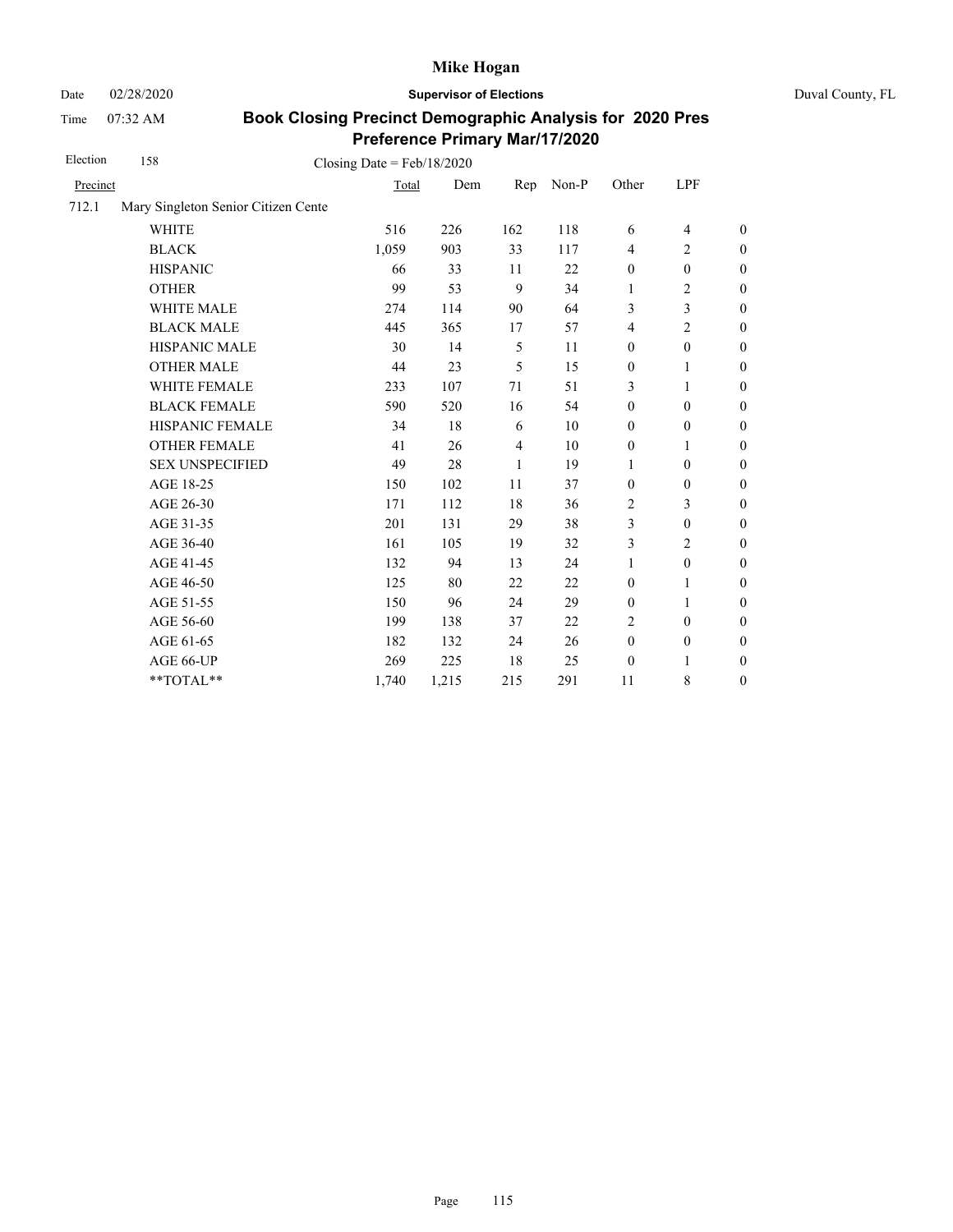Date 02/28/2020 **Supervisor of Elections** Duval County, FL

Time 07:32 AM

| Election | 158                    | Closing Date = $Feb/18/2020$ |                |                  |              |                  |                  |                  |                  |
|----------|------------------------|------------------------------|----------------|------------------|--------------|------------------|------------------|------------------|------------------|
| Precinct |                        |                              | Total          | Dem              | Rep          | Non-P            | Other            | LPF              |                  |
| 713.1    | Cathedral Terrace      |                              |                |                  |              |                  |                  |                  |                  |
|          | <b>WHITE</b>           |                              | 4              | $\boldsymbol{0}$ | $\theta$     | 4                | $\boldsymbol{0}$ | $\boldsymbol{0}$ | $\boldsymbol{0}$ |
|          | <b>BLACK</b>           |                              | $\overline{4}$ | 2                | $\theta$     | 2                | $\mathbf{0}$     | $\mathbf{0}$     | $\overline{0}$   |
|          | <b>HISPANIC</b>        |                              | $\mathbf{0}$   | $\mathbf{0}$     | $\theta$     | $\mathbf{0}$     | $\mathbf{0}$     | $\mathbf{0}$     | $\boldsymbol{0}$ |
|          | <b>OTHER</b>           |                              | $\Omega$       | $\theta$         | $\theta$     | $\mathbf{0}$     | $\boldsymbol{0}$ | $\mathbf{0}$     | $\overline{0}$   |
|          | <b>WHITE MALE</b>      |                              | 4              | $\mathbf{0}$     | $\theta$     | 4                | $\boldsymbol{0}$ | $\boldsymbol{0}$ | $\boldsymbol{0}$ |
|          | <b>BLACK MALE</b>      |                              | $\overline{c}$ | 1                | $\Omega$     | 1                | $\boldsymbol{0}$ | $\theta$         | $\boldsymbol{0}$ |
|          | HISPANIC MALE          |                              | $\mathbf{0}$   | $\mathbf{0}$     | $\theta$     | $\boldsymbol{0}$ | $\boldsymbol{0}$ | $\boldsymbol{0}$ | $\overline{0}$   |
|          | <b>OTHER MALE</b>      |                              | $\mathbf{0}$   | $\boldsymbol{0}$ | $\mathbf{0}$ | $\boldsymbol{0}$ | 0                | $\boldsymbol{0}$ | $\boldsymbol{0}$ |
|          | <b>WHITE FEMALE</b>    |                              | $\mathbf{0}$   | 0                | $\theta$     | $\mathbf{0}$     | $\boldsymbol{0}$ | $\theta$         | 0                |
|          | <b>BLACK FEMALE</b>    |                              | 2              | 1                | $\mathbf{0}$ | 1                | $\mathbf{0}$     | $\mathbf{0}$     | $\overline{0}$   |
|          | HISPANIC FEMALE        |                              | $\mathbf{0}$   | $\boldsymbol{0}$ | $\theta$     | $\mathbf{0}$     | $\mathbf{0}$     | $\theta$         | $\overline{0}$   |
|          | <b>OTHER FEMALE</b>    |                              | $\Omega$       | $\theta$         | $\Omega$     | $\mathbf{0}$     | $\boldsymbol{0}$ | $\theta$         | $\boldsymbol{0}$ |
|          | <b>SEX UNSPECIFIED</b> |                              | $\Omega$       | $\theta$         | $\theta$     | $\mathbf{0}$     | $\mathbf{0}$     | $\mathbf{0}$     | $\boldsymbol{0}$ |
|          | AGE 18-25              |                              | $\theta$       | $\theta$         | $\theta$     | $\boldsymbol{0}$ | $\mathbf{0}$     | $\boldsymbol{0}$ | $\boldsymbol{0}$ |
|          | AGE 26-30              |                              | $\mathbf{0}$   | $\theta$         | $\theta$     | $\boldsymbol{0}$ | $\boldsymbol{0}$ | $\boldsymbol{0}$ | $\overline{0}$   |
|          | AGE 31-35              |                              | $\mathbf{0}$   | $\mathbf{0}$     | $\mathbf{0}$ | $\boldsymbol{0}$ | $\boldsymbol{0}$ | $\boldsymbol{0}$ | $\boldsymbol{0}$ |
|          | AGE 36-40              |                              | 1              | $\boldsymbol{0}$ | $\theta$     | 1                | $\mathbf{0}$     | $\theta$         | 0                |
|          | AGE 41-45              |                              | $\overline{2}$ | 1                | $\theta$     | 1                | $\mathbf{0}$     | $\mathbf{0}$     | $\overline{0}$   |
|          | AGE 46-50              |                              | 3              | $\theta$         | $\theta$     | 3                | $\boldsymbol{0}$ | $\boldsymbol{0}$ | $\overline{0}$   |
|          | AGE 51-55              |                              | $\theta$       | $\boldsymbol{0}$ | $\Omega$     | $\boldsymbol{0}$ | 0                | $\boldsymbol{0}$ | $\boldsymbol{0}$ |
|          | AGE 56-60              |                              |                | 1                | $\Omega$     | $\mathbf{0}$     | $\mathbf{0}$     | $\mathbf{0}$     | $\boldsymbol{0}$ |
|          | AGE 61-65              |                              |                | $\theta$         | $\mathbf{0}$ | 1                | $\boldsymbol{0}$ | $\boldsymbol{0}$ | $\boldsymbol{0}$ |
|          | AGE 66-UP              |                              | 0              | 0                | $\theta$     | $\theta$         | 0                | $\boldsymbol{0}$ | $\boldsymbol{0}$ |
|          | **TOTAL**              |                              | 8              | 2                | $\theta$     | 6                | 0                | $\boldsymbol{0}$ | $\boldsymbol{0}$ |
|          |                        |                              |                |                  |              |                  |                  |                  |                  |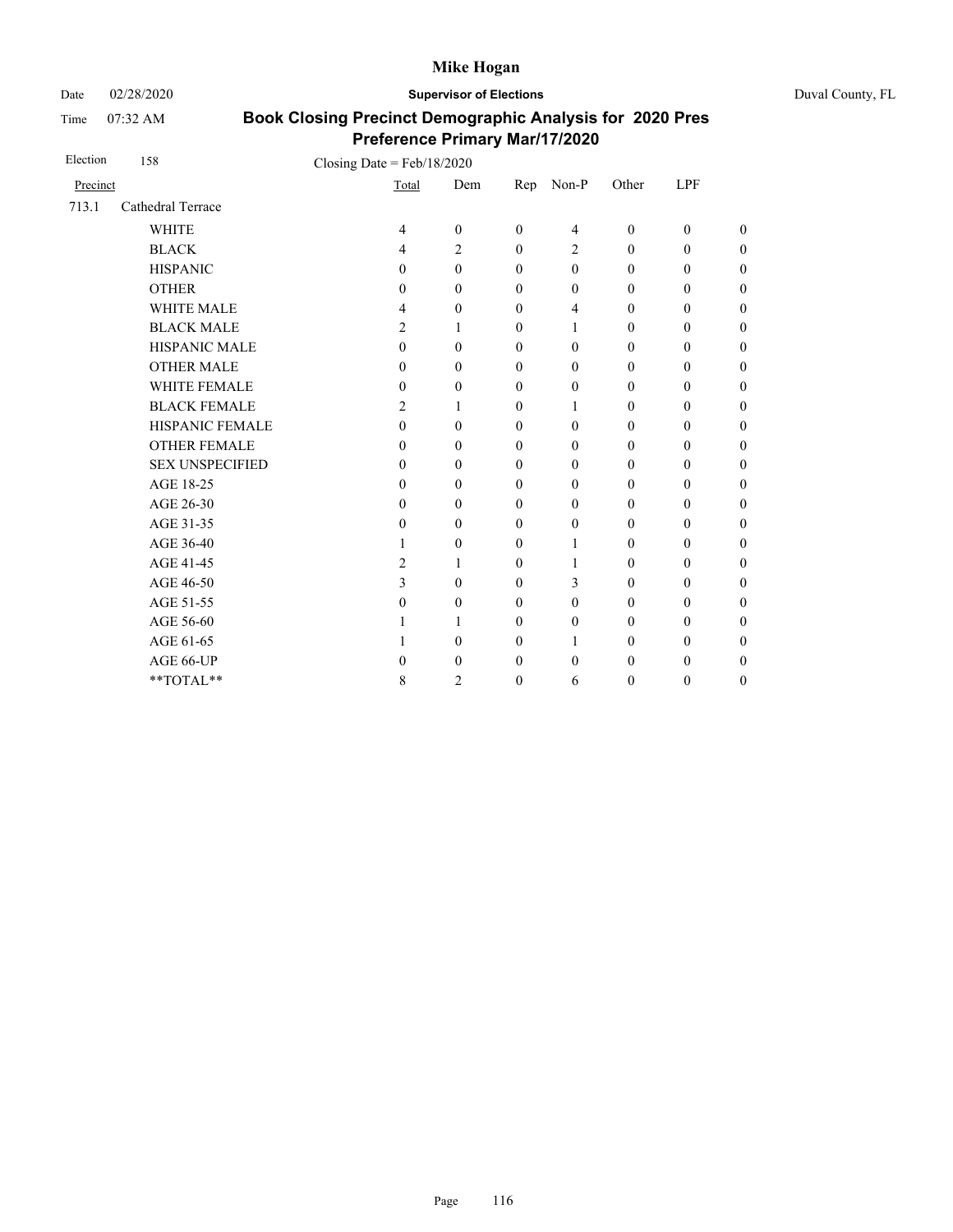Date 02/28/2020 **Supervisor of Elections** Duval County, FL

Time 07:32 AM

| Election | 158                    | Closing Date = $Feb/18/2020$ |       |       |       |                  |                  |                  |
|----------|------------------------|------------------------------|-------|-------|-------|------------------|------------------|------------------|
| Precinct |                        | Total                        | Dem   | Rep   | Non-P | Other            | LPF              |                  |
| 713.2    | Cathedral Terrace      |                              |       |       |       |                  |                  |                  |
|          | <b>WHITE</b>           | 2,012                        | 636   | 851   | 478   | 37               | 10               | $\boldsymbol{0}$ |
|          | <b>BLACK</b>           | 1,466                        | 1,128 | 90    | 237   | 10               | 1                | $\boldsymbol{0}$ |
|          | <b>HISPANIC</b>        | 160                          | 69    | 35    | 51    | 1                | $\overline{4}$   | $\mathbf{0}$     |
|          | <b>OTHER</b>           | 437                          | 200   | 73    | 158   | 6                | $\boldsymbol{0}$ | $\mathbf{0}$     |
|          | WHITE MALE             | 1,140                        | 319   | 501   | 290   | 23               | 7                | $\boldsymbol{0}$ |
|          | <b>BLACK MALE</b>      | 736                          | 532   | 53    | 147   | $\overline{4}$   | $\boldsymbol{0}$ | $\boldsymbol{0}$ |
|          | <b>HISPANIC MALE</b>   | 94                           | 40    | 22    | 28    | 1                | 3                | $\boldsymbol{0}$ |
|          | <b>OTHER MALE</b>      | 201                          | 88    | 40    | 71    | $\overline{2}$   | $\boldsymbol{0}$ | $\boldsymbol{0}$ |
|          | WHITE FEMALE           | 842                          | 305   | 340   | 180   | 14               | 3                | $\boldsymbol{0}$ |
|          | <b>BLACK FEMALE</b>    | 695                          | 570   | 33    | 86    | 5                | 1                | $\boldsymbol{0}$ |
|          | HISPANIC FEMALE        | 65                           | 29    | 13    | 22    | $\boldsymbol{0}$ | $\mathbf{1}$     | $\boldsymbol{0}$ |
|          | <b>OTHER FEMALE</b>    | 163                          | 92    | 24    | 45    | $\overline{2}$   | $\mathbf{0}$     | $\mathbf{0}$     |
|          | <b>SEX UNSPECIFIED</b> | 139                          | 58    | 23    | 55    | 3                | $\boldsymbol{0}$ | $\boldsymbol{0}$ |
|          | AGE 18-25              | 264                          | 130   | 47    | 80    | 5                | 2                | $\boldsymbol{0}$ |
|          | AGE 26-30              | 444                          | 206   | 93    | 135   | 5                | 5                | $\mathbf{0}$     |
|          | AGE 31-35              | 407                          | 191   | 85    | 118   | 10               | 3                | $\boldsymbol{0}$ |
|          | AGE 36-40              | 400                          | 187   | 106   | 98    | 7                | $\overline{c}$   | $\boldsymbol{0}$ |
|          | AGE 41-45              | 387                          | 145   | 123   | 116   | $\overline{c}$   | $\mathbf{1}$     | $\mathbf{0}$     |
|          | AGE 46-50              | 414                          | 159   | 155   | 94    | 5                | 1                | $\boldsymbol{0}$ |
|          | AGE 51-55              | 372                          | 176   | 114   | 75    | $\overline{7}$   | $\boldsymbol{0}$ | $\boldsymbol{0}$ |
|          | AGE 56-60              | 339                          | 163   | 95    | 73    | 7                | 1                | $\boldsymbol{0}$ |
|          | AGE 61-65              | 295                          | 185   | 60    | 49    | $\mathbf{1}$     | $\boldsymbol{0}$ | $\boldsymbol{0}$ |
|          | AGE 66-UP              | 753                          | 491   | 171   | 86    | 5                | $\boldsymbol{0}$ | $\boldsymbol{0}$ |
|          | **TOTAL**              | 4,075                        | 2,033 | 1,049 | 924   | 54               | 15               | $\boldsymbol{0}$ |
|          |                        |                              |       |       |       |                  |                  |                  |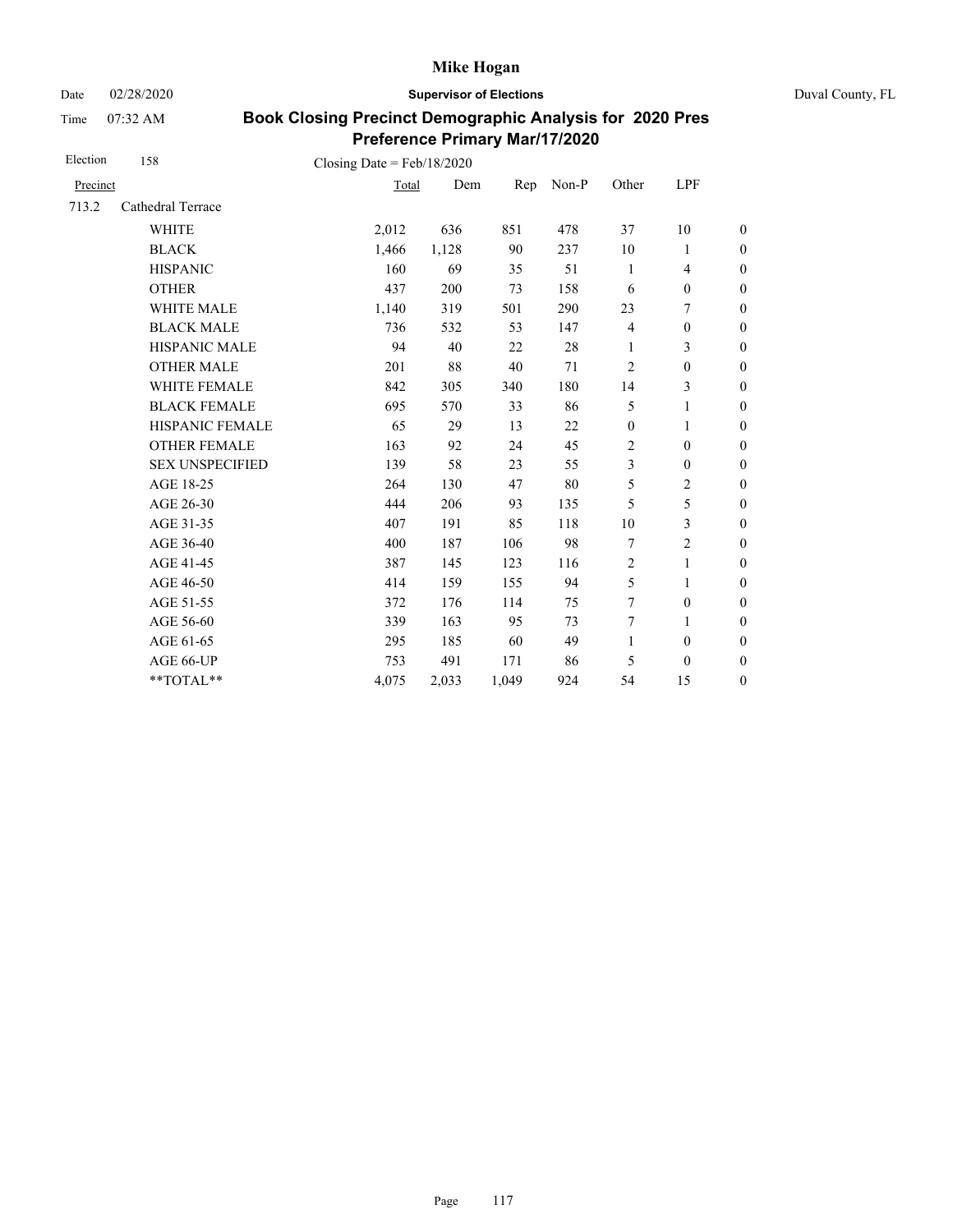Date 02/28/2020 **Supervisor of Elections** Duval County, FL

Time 07:32 AM

| Election | 158                    | Closing Date = $Feb/18/2020$ |       |                |       |                  |                  |                  |
|----------|------------------------|------------------------------|-------|----------------|-------|------------------|------------------|------------------|
| Precinct |                        | Total                        | Dem   | Rep            | Non-P | Other            | LPF              |                  |
| 714.1    | Grace Baptist Church   |                              |       |                |       |                  |                  |                  |
|          | <b>WHITE</b>           | 252                          | 99    | 78             | 68    | 6                | $\mathbf{1}$     | $\boldsymbol{0}$ |
|          | <b>BLACK</b>           | 1,543                        | 1,307 | 42             | 190   | $\overline{2}$   | $\mathbf{2}$     | $\boldsymbol{0}$ |
|          | <b>HISPANIC</b>        | 37                           | 19    | $\overline{4}$ | 11    | $\overline{2}$   | $\mathbf{1}$     | $\boldsymbol{0}$ |
|          | <b>OTHER</b>           | 122                          | 61    | 5              | 55    | $\mathbf{1}$     | $\boldsymbol{0}$ | $\boldsymbol{0}$ |
|          | WHITE MALE             | 128                          | 41    | 49             | 34    | 3                | 1                | $\boldsymbol{0}$ |
|          | <b>BLACK MALE</b>      | 628                          | 506   | 20             | 98    | $\sqrt{2}$       | $\overline{c}$   | $\boldsymbol{0}$ |
|          | HISPANIC MALE          | 16                           | 5     | $\overline{2}$ | 8     | $\mathbf{1}$     | $\boldsymbol{0}$ | $\overline{0}$   |
|          | <b>OTHER MALE</b>      | 46                           | 20    | 3              | 23    | $\boldsymbol{0}$ | $\boldsymbol{0}$ | $\boldsymbol{0}$ |
|          | WHITE FEMALE           | 116                          | 54    | 26             | 33    | 3                | $\boldsymbol{0}$ | $\boldsymbol{0}$ |
|          | <b>BLACK FEMALE</b>    | 885                          | 782   | 22             | 81    | $\mathbf{0}$     | $\mathbf{0}$     | $\overline{0}$   |
|          | HISPANIC FEMALE        | 21                           | 14    | $\overline{2}$ | 3     | 1                | 1                | $\boldsymbol{0}$ |
|          | <b>OTHER FEMALE</b>    | 45                           | 30    | $\overline{2}$ | 13    | $\mathbf{0}$     | $\mathbf{0}$     | $\boldsymbol{0}$ |
|          | <b>SEX UNSPECIFIED</b> | 69                           | 34    | 3              | 31    | 1                | $\boldsymbol{0}$ | $\boldsymbol{0}$ |
|          | AGE 18-25              | 257                          | 161   | 14             | 78    | 3                | 1                | $\overline{0}$   |
|          | AGE 26-30              | 196                          | 142   | 11             | 42    | $\mathbf{1}$     | $\boldsymbol{0}$ | $\overline{0}$   |
|          | AGE 31-35              | 175                          | 120   | 13             | 41    | $\mathbf{0}$     | 1                | $\boldsymbol{0}$ |
|          | AGE 36-40              | 199                          | 148   | 11             | 38    | $\mathbf{1}$     | 1                | $\boldsymbol{0}$ |
|          | AGE 41-45              | 140                          | 108   | $\,8\,$        | 23    | $\mathbf{1}$     | $\mathbf{0}$     | $\overline{0}$   |
|          | AGE 46-50              | 126                          | 96    | 8              | 22    | $\mathbf{0}$     | $\mathbf{0}$     | $\boldsymbol{0}$ |
|          | AGE 51-55              | 165                          | 125   | 12             | 26    | $\overline{2}$   | $\boldsymbol{0}$ | $\boldsymbol{0}$ |
|          | AGE 56-60              | 212                          | 176   | 12             | 21    | $\overline{2}$   | 1                | $\overline{0}$   |
|          | AGE 61-65              | 179                          | 146   | 18             | 14    | $\mathbf{1}$     | $\boldsymbol{0}$ | $\boldsymbol{0}$ |
|          | AGE 66-UP              | 303                          | 263   | 22             | 18    | $\boldsymbol{0}$ | $\boldsymbol{0}$ | $\boldsymbol{0}$ |
|          | **TOTAL**              | 1,954                        | 1,486 | 129            | 324   | 11               | 4                | $\boldsymbol{0}$ |
|          |                        |                              |       |                |       |                  |                  |                  |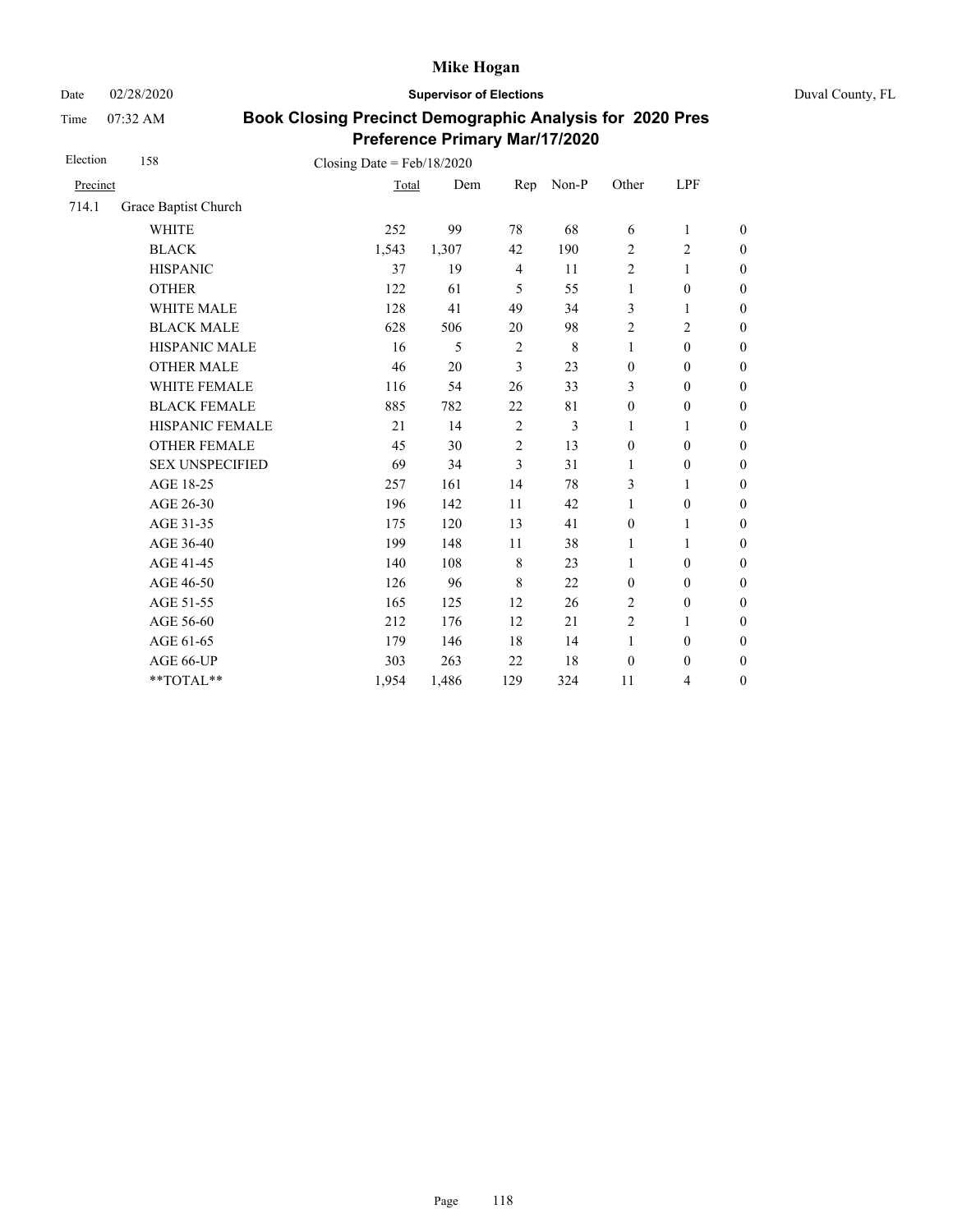Date 02/28/2020 **Supervisor of Elections** Duval County, FL

Time 07:32 AM

| Election | 158                              | Closing Date = $Feb/18/2020$ |                |                |                |                  |                  |                  |  |
|----------|----------------------------------|------------------------------|----------------|----------------|----------------|------------------|------------------|------------------|--|
| Precinct |                                  | Total                        | Dem            | Rep            | Non-P          | Other            | LPF              |                  |  |
| 801.1    | North Jacksonville Church of God |                              |                |                |                |                  |                  |                  |  |
|          | <b>WHITE</b>                     | 345                          | 106            | 176            | 58             | 2                | 3                | $\theta$         |  |
|          | <b>BLACK</b>                     | 1,749                        | 1,514          | 49             | 181            | $\overline{4}$   | 1                | $\boldsymbol{0}$ |  |
|          | <b>HISPANIC</b>                  | 24                           | 9              | 5              | 10             | $\mathbf{0}$     | $\mathbf{0}$     | $\boldsymbol{0}$ |  |
|          | <b>OTHER</b>                     | 127                          | 60             | 7              | 60             | $\mathbf{0}$     | $\mathbf{0}$     | $\theta$         |  |
|          | <b>WHITE MALE</b>                | 164                          | 46             | 89             | 27             | $\mathbf{0}$     | $\overline{c}$   | $\theta$         |  |
|          | <b>BLACK MALE</b>                | 714                          | 583            | 23             | 105            | 2                | 1                | $\boldsymbol{0}$ |  |
|          | <b>HISPANIC MALE</b>             | 11                           | $\overline{4}$ | $\overline{4}$ | $\overline{3}$ | $\mathbf{0}$     | $\mathbf{0}$     | $\boldsymbol{0}$ |  |
|          | <b>OTHER MALE</b>                | 34                           | 17             | $\overline{c}$ | 15             | $\boldsymbol{0}$ | $\boldsymbol{0}$ | $\boldsymbol{0}$ |  |
|          | WHITE FEMALE                     | 176                          | 59             | 85             | 29             | 2                | 1                | $\boldsymbol{0}$ |  |
|          | <b>BLACK FEMALE</b>              | 1,007                        | 910            | 25             | 70             | $\overline{2}$   | $\mathbf{0}$     | $\boldsymbol{0}$ |  |
|          | HISPANIC FEMALE                  | 12                           | 5              | 1              | 6              | $\boldsymbol{0}$ | $\mathbf{0}$     | $\boldsymbol{0}$ |  |
|          | <b>OTHER FEMALE</b>              | 53                           | 30             | $\overline{4}$ | 19             | $\mathbf{0}$     | $\mathbf{0}$     | $\overline{0}$   |  |
|          | <b>SEX UNSPECIFIED</b>           | 74                           | 35             | $\overline{4}$ | 35             | $\mathbf{0}$     | $\mathbf{0}$     | $\boldsymbol{0}$ |  |
|          | AGE 18-25                        | 257                          | 169            | 9              | 77             | $\overline{2}$   | $\theta$         | $\boldsymbol{0}$ |  |
|          | AGE 26-30                        | 202                          | 151            | 6              | 44             | $\mathbf{0}$     | 1                | $\overline{0}$   |  |
|          | AGE 31-35                        | 223                          | 162            | 20             | 41             | $\boldsymbol{0}$ | $\boldsymbol{0}$ | $\boldsymbol{0}$ |  |
|          | AGE 36-40                        | 168                          | 125            | 15             | 25             | $\overline{2}$   | 1                | $\boldsymbol{0}$ |  |
|          | AGE 41-45                        | 147                          | 114            | 12             | 21             | $\boldsymbol{0}$ | $\boldsymbol{0}$ | $\overline{0}$   |  |
|          | AGE 46-50                        | 178                          | 130            | 23             | 24             | $\boldsymbol{0}$ | 1                | $\boldsymbol{0}$ |  |
|          | AGE 51-55                        | 177                          | 135            | 20             | 20             | 1                | 1                | $\boldsymbol{0}$ |  |
|          | AGE 56-60                        | 203                          | 152            | 26             | 25             | $\mathbf{0}$     | $\mathbf{0}$     | $\boldsymbol{0}$ |  |
|          | AGE 61-65                        | 236                          | 196            | 24             | 15             | 1                | $\boldsymbol{0}$ | $\mathbf{0}$     |  |
|          | AGE 66-UP                        | 454                          | 355            | 82             | 17             | $\mathbf{0}$     | $\mathbf{0}$     | $\theta$         |  |
|          | **TOTAL**                        | 2,245                        | 1,689          | 237            | 309            | 6                | 4                | $\boldsymbol{0}$ |  |
|          |                                  |                              |                |                |                |                  |                  |                  |  |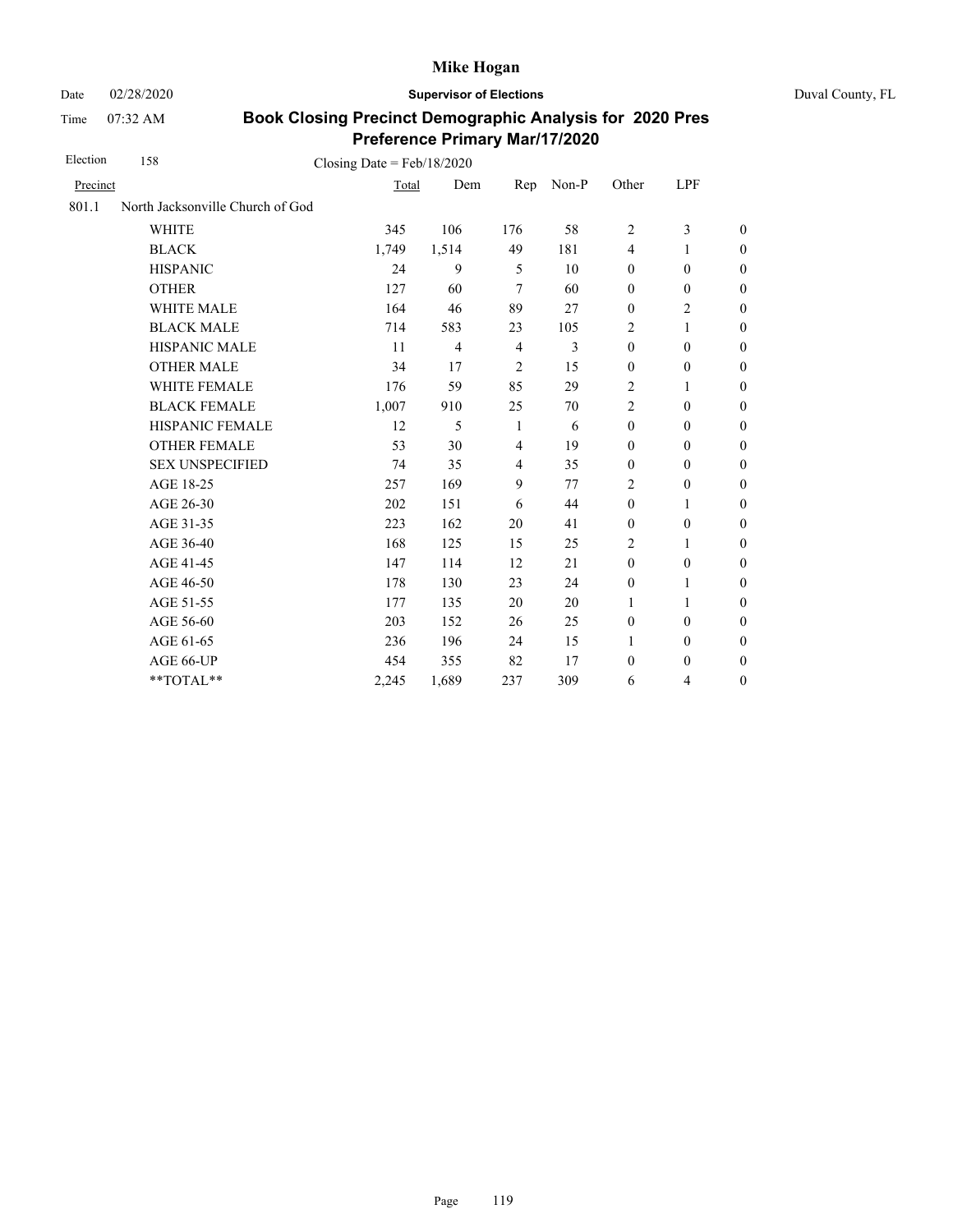Date 02/28/2020 **Supervisor of Elections** Duval County, FL

Time 07:32 AM

| Election | 158                               | Closing Date = $Feb/18/2020$ |                |                |                |                  |                  |                  |
|----------|-----------------------------------|------------------------------|----------------|----------------|----------------|------------------|------------------|------------------|
| Precinct |                                   | Total                        | Dem            | Rep            | Non-P          | Other            | LPF              |                  |
| 802.1    | St Paul Missionary Baptist Church |                              |                |                |                |                  |                  |                  |
|          | <b>WHITE</b>                      | 78                           | 41             | 19             | 17             | $\mathbf{1}$     | $\boldsymbol{0}$ | $\boldsymbol{0}$ |
|          | <b>BLACK</b>                      | 2,374                        | 2,102          | 42             | 224            | 5                | 1                | $\boldsymbol{0}$ |
|          | <b>HISPANIC</b>                   | 17                           | 8              | $\sqrt{2}$     | 7              | $\mathbf{0}$     | $\boldsymbol{0}$ | $\boldsymbol{0}$ |
|          | <b>OTHER</b>                      | 100                          | 55             | 6              | 39             | $\boldsymbol{0}$ | $\boldsymbol{0}$ | $\overline{0}$   |
|          | WHITE MALE                        | 35                           | 14             | 10             | 10             | 1                | $\boldsymbol{0}$ | $\boldsymbol{0}$ |
|          | <b>BLACK MALE</b>                 | 944                          | 795            | 23             | 121            | 5                | $\mathbf{0}$     | $\overline{0}$   |
|          | <b>HISPANIC MALE</b>              | 6                            | $\overline{2}$ | 1              | 3              | $\mathbf{0}$     | $\mathbf{0}$     | $\overline{0}$   |
|          | <b>OTHER MALE</b>                 | 35                           | 20             | 3              | 12             | $\boldsymbol{0}$ | $\boldsymbol{0}$ | $\boldsymbol{0}$ |
|          | WHITE FEMALE                      | 43                           | 27             | 9              | 7              | $\mathbf{0}$     | $\boldsymbol{0}$ | $\boldsymbol{0}$ |
|          | <b>BLACK FEMALE</b>               | 1,395                        | 1,281          | 19             | 94             | $\mathbf{0}$     | 1                | $\boldsymbol{0}$ |
|          | HISPANIC FEMALE                   | 11                           | 6              | 1              | $\overline{4}$ | $\boldsymbol{0}$ | $\boldsymbol{0}$ | $\boldsymbol{0}$ |
|          | <b>OTHER FEMALE</b>               | 45                           | 27             | $\overline{2}$ | 16             | $\mathbf{0}$     | $\mathbf{0}$     | $\boldsymbol{0}$ |
|          | <b>SEX UNSPECIFIED</b>            | 55                           | 34             | $\mathbf{1}$   | 20             | $\mathbf{0}$     | $\mathbf{0}$     | $\overline{0}$   |
|          | AGE 18-25                         | 265                          | 180            | 5              | 80             | $\boldsymbol{0}$ | $\boldsymbol{0}$ | $\boldsymbol{0}$ |
|          | AGE 26-30                         | 184                          | 139            | $\overline{4}$ | 41             | $\boldsymbol{0}$ | $\boldsymbol{0}$ | $\boldsymbol{0}$ |
|          | AGE 31-35                         | 183                          | 146            | 12             | 25             | $\boldsymbol{0}$ | $\boldsymbol{0}$ | $\boldsymbol{0}$ |
|          | AGE 36-40                         | 202                          | 169            | 3              | 30             | $\mathbf{0}$     | $\boldsymbol{0}$ | $\boldsymbol{0}$ |
|          | AGE 41-45                         | 183                          | 157            | 7              | 17             | $\overline{2}$   | $\boldsymbol{0}$ | $\overline{0}$   |
|          | AGE 46-50                         | 198                          | 163            | 6              | 27             | $\overline{2}$   | $\mathbf{0}$     | $\boldsymbol{0}$ |
|          | AGE 51-55                         | 212                          | 186            | 8              | 18             | $\boldsymbol{0}$ | $\mathbf{0}$     | $\overline{0}$   |
|          | AGE 56-60                         | 220                          | 194            | 7              | 18             | 1                | $\boldsymbol{0}$ | $\boldsymbol{0}$ |
|          | AGE 61-65                         | 200                          | 184            | 4              | 12             | $\boldsymbol{0}$ | $\boldsymbol{0}$ | $\boldsymbol{0}$ |
|          | AGE 66-UP                         | 720                          | 687            | 13             | 18             | 1                | 1                | $\boldsymbol{0}$ |
|          | **TOTAL**                         | 2,569                        | 2,206          | 69             | 287            | 6                | 1                | $\boldsymbol{0}$ |
|          |                                   |                              |                |                |                |                  |                  |                  |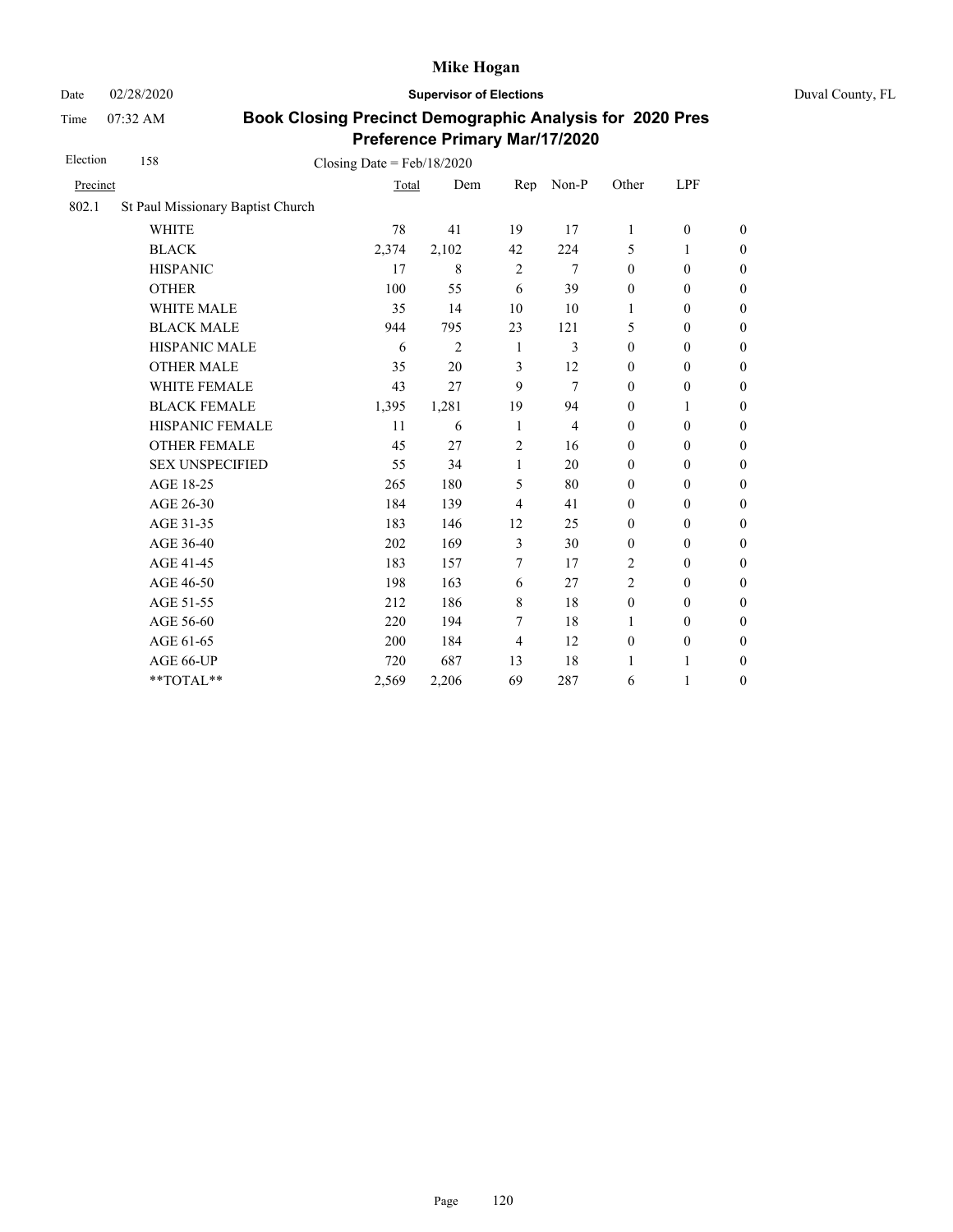Date 02/28/2020 **Supervisor of Elections** Duval County, FL

Time 07:32 AM

| Election | 158                       | Closing Date = $Feb/18/2020$ |       |     |       |                  |                  |                  |
|----------|---------------------------|------------------------------|-------|-----|-------|------------------|------------------|------------------|
| Precinct |                           | Total                        | Dem   | Rep | Non-P | Other            | <b>LPF</b>       |                  |
| 803.1    | New Life Community Church |                              |       |     |       |                  |                  |                  |
|          | <b>WHITE</b>              | 823                          | 220   | 423 | 170   | 4                | 6                | $\boldsymbol{0}$ |
|          | <b>BLACK</b>              | 3,423                        | 2,959 | 92  | 358   | 10               | $\overline{4}$   | $\boldsymbol{0}$ |
|          | <b>HISPANIC</b>           | 101                          | 45    | 23  | 32    | 1                | $\boldsymbol{0}$ | $\boldsymbol{0}$ |
|          | <b>OTHER</b>              | 258                          | 123   | 23  | 109   | $\overline{2}$   | 1                | $\overline{0}$   |
|          | <b>WHITE MALE</b>         | 385                          | 81    | 207 | 91    | $\overline{2}$   | $\overline{4}$   | $\theta$         |
|          | <b>BLACK MALE</b>         | 1,283                        | 1,046 | 53  | 174   | 7                | 3                | $\boldsymbol{0}$ |
|          | HISPANIC MALE             | 47                           | 20    | 12  | 15    | $\boldsymbol{0}$ | $\boldsymbol{0}$ | $\boldsymbol{0}$ |
|          | <b>OTHER MALE</b>         | 83                           | 42    | 13  | 27    | $\boldsymbol{0}$ | 1                | $\boldsymbol{0}$ |
|          | WHITE FEMALE              | 427                          | 138   | 213 | 72    | 2                | $\overline{c}$   | $\boldsymbol{0}$ |
|          | <b>BLACK FEMALE</b>       | 2,082                        | 1,865 | 38  | 175   | 3                | 1                | $\boldsymbol{0}$ |
|          | HISPANIC FEMALE           | 52                           | 24    | 10  | 17    | $\mathbf{1}$     | $\boldsymbol{0}$ | $\boldsymbol{0}$ |
|          | <b>OTHER FEMALE</b>       | 102                          | 55    | 6   | 41    | $\boldsymbol{0}$ | $\boldsymbol{0}$ | $\boldsymbol{0}$ |
|          | <b>SEX UNSPECIFIED</b>    | 144                          | 76    | 9   | 57    | $\overline{c}$   | $\boldsymbol{0}$ | $\boldsymbol{0}$ |
|          | AGE 18-25                 | 551                          | 353   | 36  | 157   | $\overline{2}$   | 3                | $\boldsymbol{0}$ |
|          | AGE 26-30                 | 391                          | 277   | 28  | 83    | $\mathbf{1}$     | $\overline{c}$   | $\overline{0}$   |
|          | AGE 31-35                 | 396                          | 272   | 37  | 84    | 2                | 1                | $\boldsymbol{0}$ |
|          | AGE 36-40                 | 400                          | 286   | 44  | 65    | 3                | $\overline{c}$   | $\boldsymbol{0}$ |
|          | AGE 41-45                 | 383                          | 284   | 40  | 58    | 1                | $\boldsymbol{0}$ | $\overline{0}$   |
|          | AGE 46-50                 | 431                          | 331   | 41  | 56    | 1                | $\overline{c}$   | $\boldsymbol{0}$ |
|          | AGE 51-55                 | 409                          | 313   | 50  | 40    | 5                | $\mathbf{1}$     | $\boldsymbol{0}$ |
|          | AGE 56-60                 | 446                          | 340   | 63  | 42    | 1                | $\boldsymbol{0}$ | $\boldsymbol{0}$ |
|          | AGE 61-65                 | 391                          | 287   | 67  | 37    | $\boldsymbol{0}$ | $\boldsymbol{0}$ | $\boldsymbol{0}$ |
|          | AGE 66-UP                 | 804                          | 604   | 155 | 44    | 1                | $\boldsymbol{0}$ | $\boldsymbol{0}$ |
|          | **TOTAL**                 | 4,605                        | 3,347 | 561 | 669   | 17               | 11               | $\boldsymbol{0}$ |
|          |                           |                              |       |     |       |                  |                  |                  |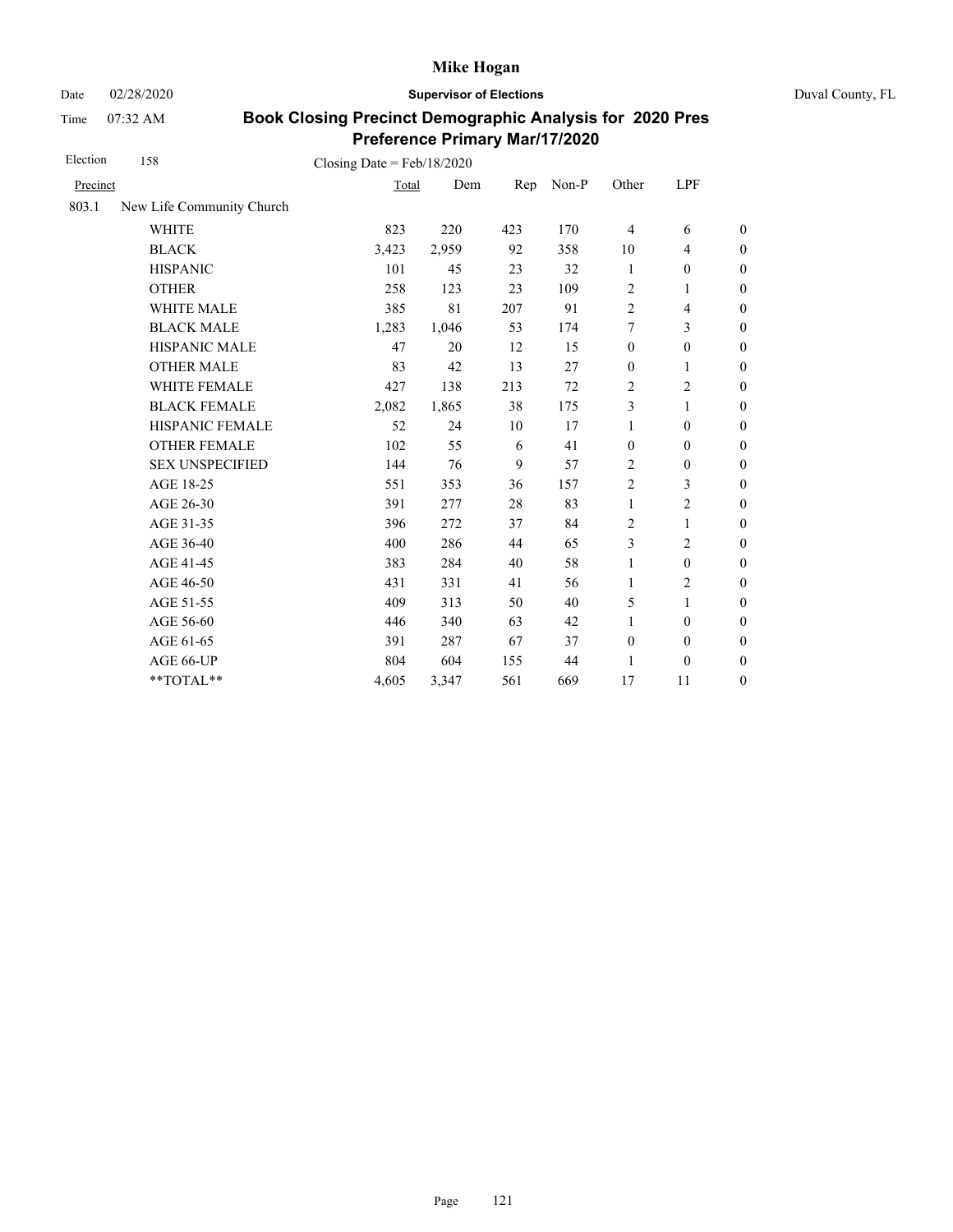Date 02/28/2020 **Supervisor of Elections** Duval County, FL

Time 07:32 AM

| Election | 158                    | Closing Date = $Feb/18/2020$ |                |                |                |                  |                  |                  |
|----------|------------------------|------------------------------|----------------|----------------|----------------|------------------|------------------|------------------|
| Precinct |                        | Total                        | Dem            | Rep            | Non-P          | Other            | LPF              |                  |
| 804.1    | Universal Church       |                              |                |                |                |                  |                  |                  |
|          | <b>WHITE</b>           | 121                          | 30             | 65             | 24             | $\overline{2}$   | $\mathbf{0}$     | $\theta$         |
|          | <b>BLACK</b>           | 10                           | 5              | $\mathbf{0}$   | 5              | $\mathbf{0}$     | $\mathbf{0}$     | $\boldsymbol{0}$ |
|          | <b>HISPANIC</b>        | 6                            | $\overline{c}$ | $\overline{2}$ | 2              | $\mathbf{0}$     | $\boldsymbol{0}$ | $\overline{0}$   |
|          | <b>OTHER</b>           | 7                            | 1              | $\overline{2}$ | 4              | $\mathbf{0}$     | $\mathbf{0}$     | $\overline{0}$   |
|          | WHITE MALE             | 49                           | 13             | 28             | 7              | 1                | $\boldsymbol{0}$ | $\boldsymbol{0}$ |
|          | <b>BLACK MALE</b>      | 7                            | 3              | $\mathbf{0}$   | 4              | $\mathbf{0}$     | $\mathbf{0}$     | $\boldsymbol{0}$ |
|          | <b>HISPANIC MALE</b>   | 3                            | 1              | 1              | 1              | $\mathbf{0}$     | $\boldsymbol{0}$ | $\overline{0}$   |
|          | <b>OTHER MALE</b>      | 3                            | 1              | 1              | 1              | $\boldsymbol{0}$ | $\boldsymbol{0}$ | $\boldsymbol{0}$ |
|          | <b>WHITE FEMALE</b>    | 71                           | 16             | 37             | 17             | 1                | $\boldsymbol{0}$ | $\boldsymbol{0}$ |
|          | <b>BLACK FEMALE</b>    | 3                            | $\overline{2}$ | $\mathbf{0}$   | 1              | $\mathbf{0}$     | $\mathbf{0}$     | $\overline{0}$   |
|          | HISPANIC FEMALE        | 3                            | 1              | 1              | 1              | $\boldsymbol{0}$ | $\boldsymbol{0}$ | $\boldsymbol{0}$ |
|          | <b>OTHER FEMALE</b>    | 2                            | $\mathbf{0}$   | 1              | 1              | $\mathbf{0}$     | $\mathbf{0}$     | $\boldsymbol{0}$ |
|          | <b>SEX UNSPECIFIED</b> | 3                            | 1              | $\theta$       | $\overline{c}$ | $\mathbf{0}$     | $\boldsymbol{0}$ | $\boldsymbol{0}$ |
|          | AGE 18-25              | 9                            | 3              | $\overline{2}$ | 4              | $\mathbf{0}$     | $\mathbf{0}$     | $\overline{0}$   |
|          | AGE 26-30              | 17                           | 5              | $\overline{4}$ | 8              | $\mathbf{0}$     | $\mathbf{0}$     | $\overline{0}$   |
|          | AGE 31-35              | 13                           | $\overline{c}$ | 6              | 5              | $\mathbf{0}$     | $\mathbf{0}$     | $\boldsymbol{0}$ |
|          | AGE 36-40              | 17                           | 6              | $\overline{7}$ | 3              | 1                | $\mathbf{0}$     | $\overline{0}$   |
|          | AGE 41-45              | 8                            | 3              | 3              | $\overline{c}$ | $\mathbf{0}$     | $\mathbf{0}$     | $\overline{0}$   |
|          | AGE 46-50              | 16                           | 3              | 7              | 5              | 1                | $\mathbf{0}$     | $\theta$         |
|          | AGE 51-55              | 10                           | $\overline{c}$ | 5              | 3              | $\mathbf{0}$     | $\mathbf{0}$     | $\boldsymbol{0}$ |
|          | AGE 56-60              | 9                            | 3              | 5              | 1              | $\mathbf{0}$     | $\mathbf{0}$     | $\overline{0}$   |
|          | AGE 61-65              | 16                           | $\overline{2}$ | 11             | 3              | $\mathbf{0}$     | $\mathbf{0}$     | $\overline{0}$   |
|          | AGE 66-UP              | 29                           | 9              | 19             | 1              | $\mathbf{0}$     | $\mathbf{0}$     | $\overline{0}$   |
|          | **TOTAL**              | 144                          | 38             | 69             | 35             | $\overline{c}$   | $\boldsymbol{0}$ | $\boldsymbol{0}$ |
|          |                        |                              |                |                |                |                  |                  |                  |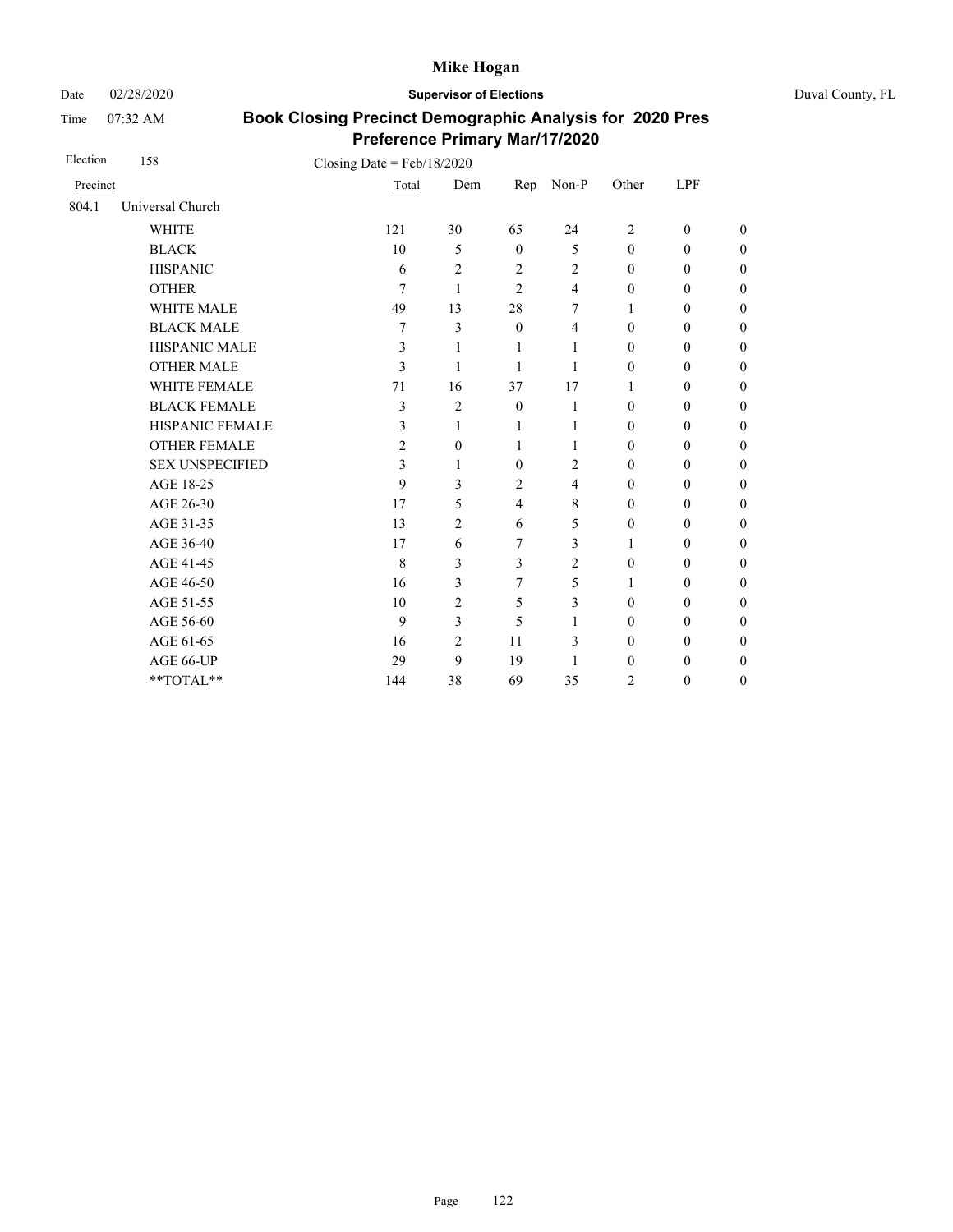Date 02/28/2020 **Supervisor of Elections** Duval County, FL

Time 07:32 AM

| Election | 158                    | Closing Date = $Feb/18/2020$ |             |                |       |                  |                  |                  |
|----------|------------------------|------------------------------|-------------|----------------|-------|------------------|------------------|------------------|
| Precinct |                        | Total                        | Dem         | Rep            | Non-P | Other            | LPF              |                  |
| 804.2    | Universal Church       |                              |             |                |       |                  |                  |                  |
|          | <b>WHITE</b>           | 709                          | 219         | 317            | 152   | 10               | 11               | $\theta$         |
|          | <b>BLACK</b>           | 1,337                        | 1,130       | 37             | 167   | 3                | $\mathbf{0}$     | $\overline{0}$   |
|          | <b>HISPANIC</b>        | 46                           | 14          | 15             | 17    | $\mathbf{0}$     | $\mathbf{0}$     | $\overline{0}$   |
|          | <b>OTHER</b>           | 144                          | 54          | 20             | 70    | $\mathbf{0}$     | $\mathbf{0}$     | $\overline{0}$   |
|          | <b>WHITE MALE</b>      | 325                          | 88          | 164            | 63    | $\overline{4}$   | 6                | $\boldsymbol{0}$ |
|          | <b>BLACK MALE</b>      | 493                          | 394         | 14             | 82    | 3                | $\mathbf{0}$     | $\boldsymbol{0}$ |
|          | <b>HISPANIC MALE</b>   | 24                           | 6           | 9              | 9     | $\boldsymbol{0}$ | $\boldsymbol{0}$ | $\boldsymbol{0}$ |
|          | <b>OTHER MALE</b>      | 51                           | 18          | $\overline{7}$ | 26    | $\boldsymbol{0}$ | $\boldsymbol{0}$ | $\boldsymbol{0}$ |
|          | WHITE FEMALE           | 380                          | 130         | 151            | 88    | 6                | 5                | $\boldsymbol{0}$ |
|          | <b>BLACK FEMALE</b>    | 823                          | 721         | 21             | 81    | $\boldsymbol{0}$ | $\boldsymbol{0}$ | $\boldsymbol{0}$ |
|          | HISPANIC FEMALE        | 22                           | $\,$ 8 $\,$ | 6              | 8     | $\boldsymbol{0}$ | $\boldsymbol{0}$ | $\boldsymbol{0}$ |
|          | <b>OTHER FEMALE</b>    | 55                           | 26          | 12             | 17    | $\mathbf{0}$     | $\mathbf{0}$     | $\boldsymbol{0}$ |
|          | <b>SEX UNSPECIFIED</b> | 63                           | 26          | 5              | 32    | $\boldsymbol{0}$ | $\boldsymbol{0}$ | $\boldsymbol{0}$ |
|          | AGE 18-25              | 228                          | 126         | 27             | 72    | $\overline{2}$   | 1                | $\boldsymbol{0}$ |
|          | AGE 26-30              | 225                          | 138         | 25             | 60    | $\overline{2}$   | $\boldsymbol{0}$ | $\overline{0}$   |
|          | AGE 31-35              | 222                          | 137         | 27             | 53    | 3                | $\overline{c}$   | $\boldsymbol{0}$ |
|          | AGE 36-40              | 159                          | 97          | 22             | 35    | $\overline{2}$   | 3                | $\boldsymbol{0}$ |
|          | AGE 41-45              | 156                          | 96          | 21             | 35    | $\overline{2}$   | $\overline{2}$   | $\overline{0}$   |
|          | AGE 46-50              | 167                          | 109         | 30             | 28    | $\boldsymbol{0}$ | $\boldsymbol{0}$ | $\boldsymbol{0}$ |
|          | AGE 51-55              | 187                          | 120         | 34             | 31    | $\mathbf{1}$     | 1                | $\boldsymbol{0}$ |
|          | AGE 56-60              | 253                          | 181         | 45             | 25    | $\mathbf{0}$     | $\overline{c}$   | $\boldsymbol{0}$ |
|          | AGE 61-65              | 232                          | 152         | 46             | 34    | $\boldsymbol{0}$ | $\boldsymbol{0}$ | $\boldsymbol{0}$ |
|          | AGE 66-UP              | 406                          | 261         | 112            | 32    | 1                | $\boldsymbol{0}$ | $\boldsymbol{0}$ |
|          | **TOTAL**              | 2,236                        | 1,417       | 389            | 406   | 13               | 11               | $\boldsymbol{0}$ |
|          |                        |                              |             |                |       |                  |                  |                  |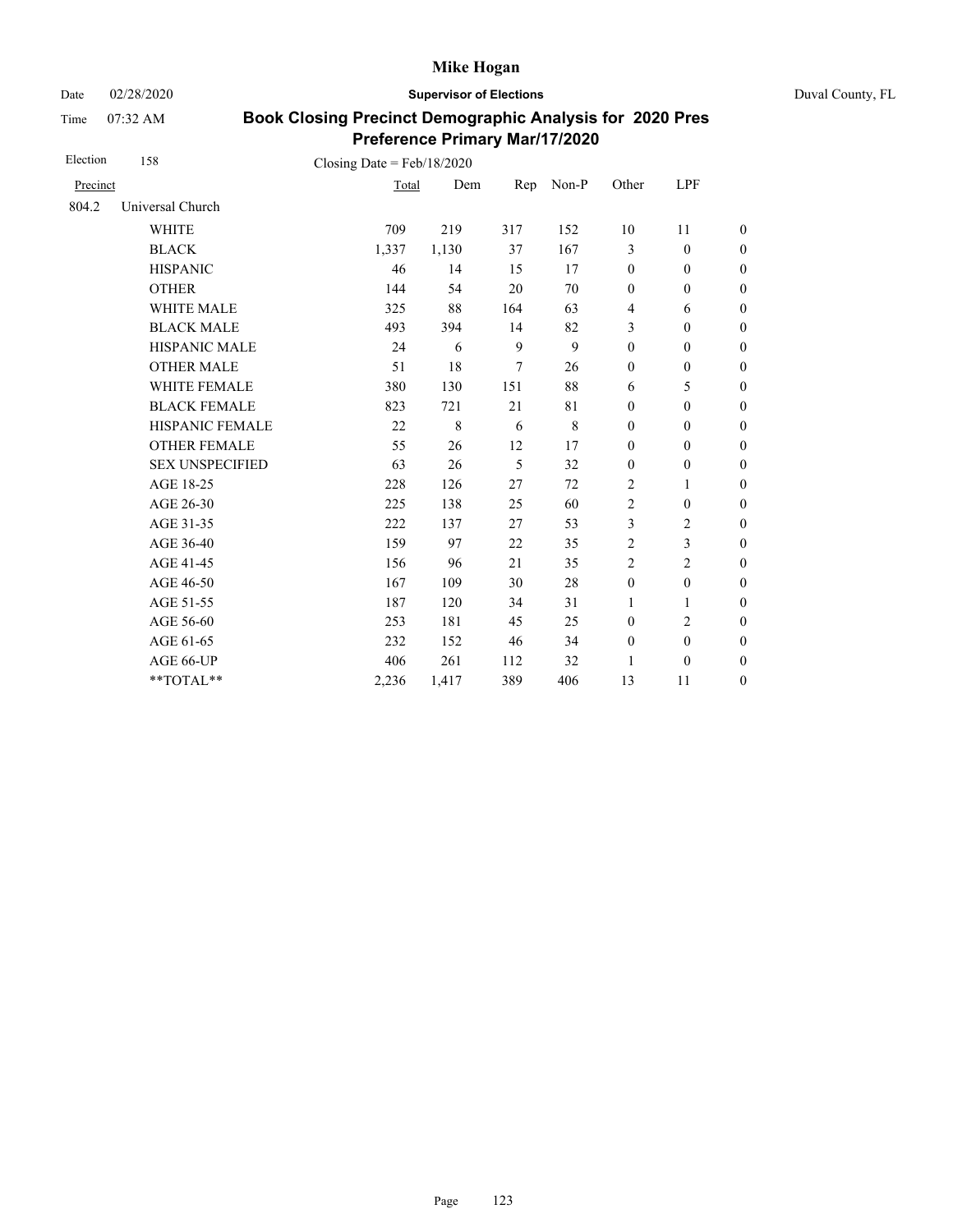Date 02/28/2020 **Supervisor of Elections** Duval County, FL

Time 07:32 AM

| Election | 158                    | Closing Date = $Feb/18/2020$ |                |                |                  |                  |                  |                  |
|----------|------------------------|------------------------------|----------------|----------------|------------------|------------------|------------------|------------------|
| Precinct |                        | Total                        | Dem            | Rep            | Non-P            | Other            | LPF              |                  |
| 804.3    | Universal Church       |                              |                |                |                  |                  |                  |                  |
|          | <b>WHITE</b>           | 76                           | 11             | 55             | 10               | $\mathbf{0}$     | $\mathbf{0}$     | $\theta$         |
|          | <b>BLACK</b>           | 63                           | 54             | 3              | 6                | $\mathbf{0}$     | $\mathbf{0}$     | $\overline{0}$   |
|          | <b>HISPANIC</b>        | $\overline{2}$               | 1              | 1              | $\theta$         | $\mathbf{0}$     | $\mathbf{0}$     | $\overline{0}$   |
|          | <b>OTHER</b>           | 12                           | $\overline{2}$ | 8              | $\overline{c}$   | $\mathbf{0}$     | $\mathbf{0}$     | $\overline{0}$   |
|          | <b>WHITE MALE</b>      | 37                           | 5              | 25             | 7                | $\mathbf{0}$     | $\mathbf{0}$     | $\boldsymbol{0}$ |
|          | <b>BLACK MALE</b>      | 29                           | 23             | $\overline{3}$ | 3                | $\mathbf{0}$     | $\mathbf{0}$     | $\overline{0}$   |
|          | HISPANIC MALE          | 1                            | 1              | $\mathbf{0}$   | $\theta$         | $\mathbf{0}$     | $\mathbf{0}$     | $\overline{0}$   |
|          | <b>OTHER MALE</b>      | 6                            | 1              | 3              | $\overline{c}$   | $\boldsymbol{0}$ | $\boldsymbol{0}$ | $\boldsymbol{0}$ |
|          | <b>WHITE FEMALE</b>    | 39                           | 6              | 30             | 3                | $\theta$         | $\mathbf{0}$     | $\boldsymbol{0}$ |
|          | <b>BLACK FEMALE</b>    | 32                           | 29             | $\mathbf{0}$   | 3                | $\mathbf{0}$     | $\mathbf{0}$     | $\overline{0}$   |
|          | HISPANIC FEMALE        | 1                            | $\theta$       | 1              | $\boldsymbol{0}$ | $\boldsymbol{0}$ | $\boldsymbol{0}$ | $\boldsymbol{0}$ |
|          | <b>OTHER FEMALE</b>    | 5                            | 1              | 4              | $\theta$         | $\mathbf{0}$     | $\boldsymbol{0}$ | $\boldsymbol{0}$ |
|          | <b>SEX UNSPECIFIED</b> | 3                            | $\overline{2}$ | $\mathbf{1}$   | $\theta$         | $\mathbf{0}$     | $\mathbf{0}$     | $\boldsymbol{0}$ |
|          | AGE 18-25              | 19                           | 11             | 6              | $\overline{c}$   | $\boldsymbol{0}$ | $\boldsymbol{0}$ | $\boldsymbol{0}$ |
|          | AGE 26-30              | 19                           | 10             | $\overline{7}$ | $\overline{c}$   | $\mathbf{0}$     | $\mathbf{0}$     | $\overline{0}$   |
|          | AGE 31-35              | 6                            | $\mathbf{0}$   | 6              | $\theta$         | $\mathbf{0}$     | $\mathbf{0}$     | $\boldsymbol{0}$ |
|          | AGE 36-40              | 4                            | 3              | 1              | $\theta$         | $\mathbf{0}$     | $\mathbf{0}$     | $\boldsymbol{0}$ |
|          | AGE 41-45              | 10                           | $\overline{2}$ | 7              | 1                | $\mathbf{0}$     | $\mathbf{0}$     | $\overline{0}$   |
|          | AGE 46-50              | 10                           | $\overline{4}$ | $\overline{4}$ | $\overline{c}$   | $\mathbf{0}$     | $\mathbf{0}$     | $\boldsymbol{0}$ |
|          | AGE 51-55              | 21                           | 10             | 6              | 5                | $\mathbf{0}$     | $\mathbf{0}$     | $\boldsymbol{0}$ |
|          | AGE 56-60              | 20                           | 10             | 10             | $\theta$         | $\mathbf{0}$     | $\mathbf{0}$     | $\overline{0}$   |
|          | AGE 61-65              | 16                           | 7              | 6              | 3                | $\mathbf{0}$     | $\mathbf{0}$     | $\overline{0}$   |
|          | AGE 66-UP              | 28                           | 11             | 14             | 3                | $\theta$         | $\mathbf{0}$     | $\overline{0}$   |
|          | **TOTAL**              | 153                          | 68             | 67             | 18               | $\theta$         | $\mathbf{0}$     | $\overline{0}$   |
|          |                        |                              |                |                |                  |                  |                  |                  |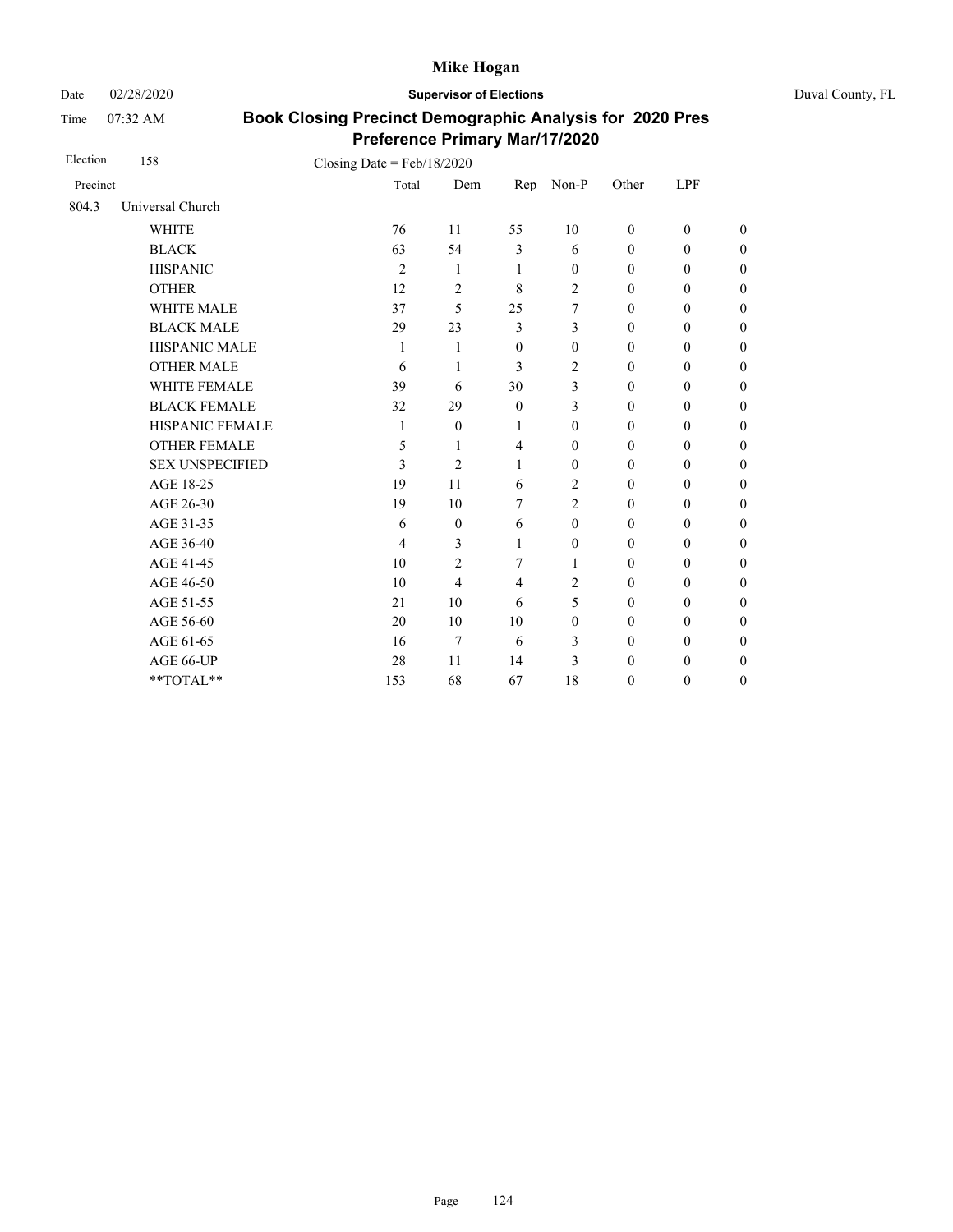Date 02/28/2020 **Supervisor of Elections** Duval County, FL

Time 07:32 AM

| Election | 158                            | Closing Date = $Feb/18/2020$ |       |                |       |                  |                  |                  |
|----------|--------------------------------|------------------------------|-------|----------------|-------|------------------|------------------|------------------|
| Precinct |                                | Total                        | Dem   | Rep            | Non-P | Other            | LPF              |                  |
| 805.1    | <b>Riverview Senior Center</b> |                              |       |                |       |                  |                  |                  |
|          | <b>WHITE</b>                   | 624                          | 166   | 294            | 161   | $\mathbf{1}$     | $\overline{2}$   | $\boldsymbol{0}$ |
|          | <b>BLACK</b>                   | 1,840                        | 1,557 | 54             | 224   | 5                | $\mathbf{0}$     | $\boldsymbol{0}$ |
|          | <b>HISPANIC</b>                | 45                           | 17    | 10             | 18    | $\boldsymbol{0}$ | $\mathbf{0}$     | $\boldsymbol{0}$ |
|          | <b>OTHER</b>                   | 144                          | 66    | 13             | 64    | $\mathbf{1}$     | $\boldsymbol{0}$ | $\overline{0}$   |
|          | <b>WHITE MALE</b>              | 298                          | 70    | 149            | 76    | 1                | 2                | $\boldsymbol{0}$ |
|          | <b>BLACK MALE</b>              | 723                          | 592   | 23             | 105   | 3                | $\boldsymbol{0}$ | $\boldsymbol{0}$ |
|          | HISPANIC MALE                  | 24                           | 8     | 5              | 11    | $\mathbf{0}$     | $\mathbf{0}$     | $\overline{0}$   |
|          | <b>OTHER MALE</b>              | 56                           | 26    | 7              | 22    | 1                | $\boldsymbol{0}$ | $\boldsymbol{0}$ |
|          | WHITE FEMALE                   | 316                          | 91    | 141            | 84    | $\boldsymbol{0}$ | $\mathbf{0}$     | $\boldsymbol{0}$ |
|          | <b>BLACK FEMALE</b>            | 1,087                        | 945   | 31             | 109   | $\overline{2}$   | $\mathbf{0}$     | $\boldsymbol{0}$ |
|          | HISPANIC FEMALE                | 18                           | 9     | $\overline{4}$ | 5     | $\boldsymbol{0}$ | $\boldsymbol{0}$ | $\boldsymbol{0}$ |
|          | <b>OTHER FEMALE</b>            | 50                           | 32    | $\overline{2}$ | 16    | $\mathbf{0}$     | $\mathbf{0}$     | $\boldsymbol{0}$ |
|          | <b>SEX UNSPECIFIED</b>         | 81                           | 33    | 9              | 39    | $\mathbf{0}$     | $\mathbf{0}$     | $\boldsymbol{0}$ |
|          | AGE 18-25                      | 348                          | 210   | 21             | 115   | 1                | 1                | $\overline{0}$   |
|          | AGE 26-30                      | 256                          | 153   | 29             | 73    | $\mathbf{1}$     | $\mathbf{0}$     | $\overline{0}$   |
|          | AGE 31-35                      | 213                          | 139   | 24             | 49    | 1                | $\boldsymbol{0}$ | $\boldsymbol{0}$ |
|          | AGE 36-40                      | 232                          | 164   | 26             | 40    | 1                | 1                | $\boldsymbol{0}$ |
|          | AGE 41-45                      | 181                          | 131   | 16             | 33    | 1                | $\boldsymbol{0}$ | $\overline{0}$   |
|          | AGE 46-50                      | 207                          | 149   | 21             | 37    | $\boldsymbol{0}$ | $\boldsymbol{0}$ | $\boldsymbol{0}$ |
|          | AGE 51-55                      | 220                          | 149   | 37             | 34    | $\boldsymbol{0}$ | $\mathbf{0}$     | $\boldsymbol{0}$ |
|          | AGE 56-60                      | 254                          | 171   | 49             | 33    | 1                | $\mathbf{0}$     | $\overline{0}$   |
|          | AGE 61-65                      | 241                          | 180   | 41             | 20    | $\boldsymbol{0}$ | $\boldsymbol{0}$ | $\boldsymbol{0}$ |
|          | AGE 66-UP                      | 501                          | 360   | 107            | 33    | $\mathbf{1}$     | $\mathbf{0}$     | $\boldsymbol{0}$ |
|          | **TOTAL**                      | 2,653                        | 1,806 | 371            | 467   | 7                | $\overline{2}$   | $\overline{0}$   |
|          |                                |                              |       |                |       |                  |                  |                  |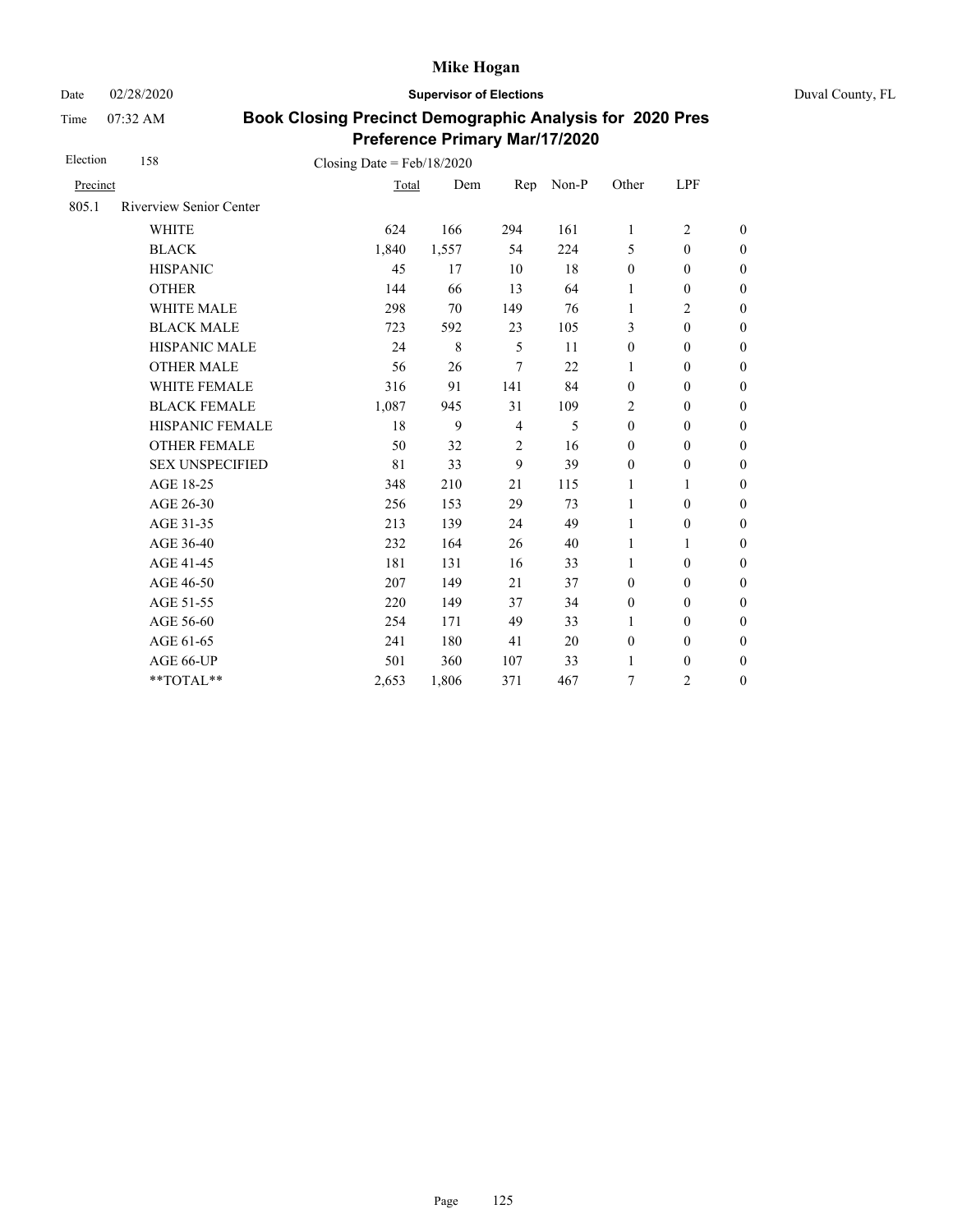Date 02/28/2020 **Supervisor of Elections** Duval County, FL

Time 07:32 AM

| Election | 158                               | Closing Date = $Feb/18/2020$ |                |                |                |                  |                  |                  |
|----------|-----------------------------------|------------------------------|----------------|----------------|----------------|------------------|------------------|------------------|
| Precinct |                                   | Total                        | Dem            | Rep            | Non-P          | Other            | LPF              |                  |
| 806.1    | Clanzel T. Brown Community Center |                              |                |                |                |                  |                  |                  |
|          | <b>WHITE</b>                      | 21                           | 6              | 8              | 7              | $\mathbf{0}$     | $\mathbf{0}$     | $\overline{0}$   |
|          | <b>BLACK</b>                      | 802                          | 695            | 22             | 84             | $\mathbf{1}$     | $\mathbf{0}$     | $\boldsymbol{0}$ |
|          | <b>HISPANIC</b>                   | $\overline{4}$               | $\overline{c}$ | $\mathbf{0}$   | $\overline{2}$ | $\mathbf{0}$     | $\theta$         | $\boldsymbol{0}$ |
|          | <b>OTHER</b>                      | 71                           | 43             | 3              | 25             | $\boldsymbol{0}$ | $\boldsymbol{0}$ | $\boldsymbol{0}$ |
|          | WHITE MALE                        | 7                            | 3              | $\overline{2}$ | $\overline{2}$ | $\boldsymbol{0}$ | $\boldsymbol{0}$ | $\boldsymbol{0}$ |
|          | <b>BLACK MALE</b>                 | 314                          | 274            | 9              | 30             | 1                | $\theta$         | $\boldsymbol{0}$ |
|          | <b>HISPANIC MALE</b>              | $\theta$                     | $\mathbf{0}$   | $\mathbf{0}$   | $\theta$       | $\mathbf{0}$     | $\mathbf{0}$     | $\boldsymbol{0}$ |
|          | <b>OTHER MALE</b>                 | 22                           | 13             | $\overline{c}$ | 7              | $\mathbf{0}$     | $\boldsymbol{0}$ | $\boldsymbol{0}$ |
|          | WHITE FEMALE                      | 14                           | 3              | 6              | 5              | $\mathbf{0}$     | $\mathbf{0}$     | $\boldsymbol{0}$ |
|          | <b>BLACK FEMALE</b>               | 475                          | 410            | 13             | 52             | $\mathbf{0}$     | $\mathbf{0}$     | $\boldsymbol{0}$ |
|          | HISPANIC FEMALE                   | $\overline{4}$               | $\overline{2}$ | $\mathbf{0}$   | $\overline{2}$ | $\mathbf{0}$     | $\mathbf{0}$     | $\boldsymbol{0}$ |
|          | <b>OTHER FEMALE</b>               | 29                           | 21             | 1              | 7              | $\mathbf{0}$     | $\mathbf{0}$     | $\overline{0}$   |
|          | <b>SEX UNSPECIFIED</b>            | 33                           | 20             | $\mathbf{0}$   | 13             | $\mathbf{0}$     | $\boldsymbol{0}$ | $\boldsymbol{0}$ |
|          | AGE 18-25                         | 135                          | 90             | $\overline{4}$ | 41             | $\mathbf{0}$     | $\mathbf{0}$     | $\boldsymbol{0}$ |
|          | AGE 26-30                         | 86                           | 62             | 7              | 17             | $\mathbf{0}$     | $\boldsymbol{0}$ | $\boldsymbol{0}$ |
|          | AGE 31-35                         | 73                           | 55             | 3              | 15             | $\boldsymbol{0}$ | $\boldsymbol{0}$ | $\mathbf{0}$     |
|          | AGE 36-40                         | 71                           | 52             | $\overline{2}$ | 16             | 1                | $\theta$         | $\boldsymbol{0}$ |
|          | AGE 41-45                         | 71                           | 62             | 3              | 6              | $\mathbf{0}$     | $\mathbf{0}$     | $\theta$         |
|          | AGE 46-50                         | 66                           | 54             | 5              | 7              | $\mathbf{0}$     | $\boldsymbol{0}$ | $\boldsymbol{0}$ |
|          | AGE 51-55                         | 65                           | 57             | $\overline{0}$ | 8              | $\mathbf{0}$     | $\mathbf{0}$     | $\boldsymbol{0}$ |
|          | AGE 56-60                         | 88                           | 78             | 6              | $\overline{4}$ | $\mathbf{0}$     | $\mathbf{0}$     | $\boldsymbol{0}$ |
|          | AGE 61-65                         | 69                           | 67             | $\mathbf{0}$   | 2              | $\mathbf{0}$     | $\mathbf{0}$     | $\theta$         |
|          | AGE 66-UP                         | 174                          | 169            | 3              | $\overline{c}$ | $\boldsymbol{0}$ | $\boldsymbol{0}$ | $\boldsymbol{0}$ |
|          | **TOTAL**                         | 898                          | 746            | 33             | 118            | 1                | $\boldsymbol{0}$ | $\mathbf{0}$     |
|          |                                   |                              |                |                |                |                  |                  |                  |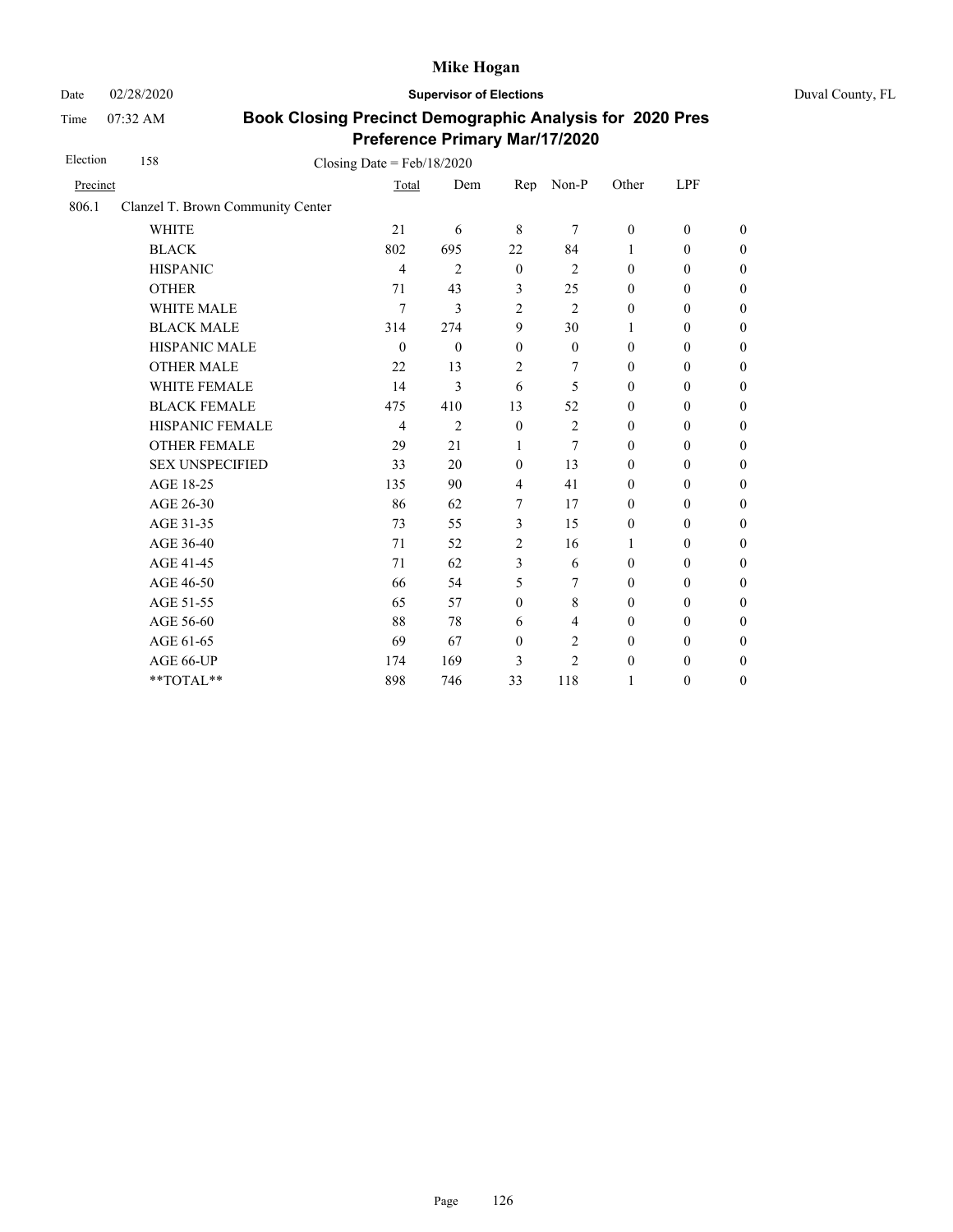Date 02/28/2020 **Supervisor of Elections** Duval County, FL

Time 07:32 AM

| Election | 158                             | Closing Date = $Feb/18/2020$ |                |                |                |                  |                  |                  |
|----------|---------------------------------|------------------------------|----------------|----------------|----------------|------------------|------------------|------------------|
| Precinct |                                 | Total                        | Dem            | Rep            | Non-P          | Other            | LPF              |                  |
| 807.1    | Bradham Brooks Regional Library |                              |                |                |                |                  |                  |                  |
|          | <b>WHITE</b>                    | 25                           | 5              | 15             | 5              | $\mathbf{0}$     | $\mathbf{0}$     | $\overline{0}$   |
|          | <b>BLACK</b>                    | 1,045                        | 944            | 25             | 75             | $\mathbf{0}$     | 1                | $\theta$         |
|          | <b>HISPANIC</b>                 | 10                           | 5              | $\mathfrak{Z}$ | $\overline{2}$ | $\mathbf{0}$     | $\boldsymbol{0}$ | $\boldsymbol{0}$ |
|          | <b>OTHER</b>                    | 53                           | 23             | $\overline{4}$ | 26             | $\boldsymbol{0}$ | $\boldsymbol{0}$ | $\overline{0}$   |
|          | WHITE MALE                      | 12                           | 3              | 8              | 1              | $\boldsymbol{0}$ | $\boldsymbol{0}$ | $\boldsymbol{0}$ |
|          | <b>BLACK MALE</b>               | 391                          | 342            | 13             | 36             | $\theta$         | $\boldsymbol{0}$ | $\boldsymbol{0}$ |
|          | <b>HISPANIC MALE</b>            | 3                            | 1              | $\overline{2}$ | $\theta$       | $\mathbf{0}$     | $\mathbf{0}$     | $\boldsymbol{0}$ |
|          | <b>OTHER MALE</b>               | 16                           | 10             | $\mathbf{0}$   | 6              | $\boldsymbol{0}$ | $\boldsymbol{0}$ | $\boldsymbol{0}$ |
|          | WHITE FEMALE                    | 12                           | $\overline{2}$ | 6              | 4              | $\theta$         | $\mathbf{0}$     | $\overline{0}$   |
|          | <b>BLACK FEMALE</b>             | 637                          | 588            | 11             | 37             | $\mathbf{0}$     | 1                | $\boldsymbol{0}$ |
|          | HISPANIC FEMALE                 | 7                            | 4              | 1              | $\overline{2}$ | $\mathbf{0}$     | $\mathbf{0}$     | $\boldsymbol{0}$ |
|          | <b>OTHER FEMALE</b>             | 17                           | 10             | 3              | 4              | $\mathbf{0}$     | $\mathbf{0}$     | $\overline{0}$   |
|          | <b>SEX UNSPECIFIED</b>          | 38                           | 17             | 3              | 18             | $\boldsymbol{0}$ | $\boldsymbol{0}$ | $\boldsymbol{0}$ |
|          | AGE 18-25                       | 107                          | 75             | 3              | 29             | $\mathbf{0}$     | $\boldsymbol{0}$ | $\boldsymbol{0}$ |
|          | AGE 26-30                       | 65                           | 49             | $\overline{2}$ | 14             | $\boldsymbol{0}$ | $\boldsymbol{0}$ | $\overline{0}$   |
|          | AGE 31-35                       | 89                           | 69             | $\overline{4}$ | 16             | $\boldsymbol{0}$ | $\boldsymbol{0}$ | $\boldsymbol{0}$ |
|          | AGE 36-40                       | 65                           | 54             | $\overline{4}$ | 7              | $\mathbf{0}$     | $\mathbf{0}$     | $\boldsymbol{0}$ |
|          | AGE 41-45                       | 69                           | 57             | 5              | 7              | $\mathbf{0}$     | $\mathbf{0}$     | $\overline{0}$   |
|          | AGE 46-50                       | 72                           | 58             | $\overline{4}$ | 10             | $\mathbf{0}$     | $\boldsymbol{0}$ | $\boldsymbol{0}$ |
|          | AGE 51-55                       | 79                           | 66             | 6              | 7              | $\mathbf{0}$     | $\boldsymbol{0}$ | $\boldsymbol{0}$ |
|          | AGE 56-60                       | 90                           | 80             | $\overline{4}$ | 5              | $\mathbf{0}$     | 1                | $\overline{0}$   |
|          | AGE 61-65                       | 90                           | 79             | $\overline{4}$ | 7              | $\mathbf{0}$     | $\mathbf{0}$     | $\overline{0}$   |
|          | AGE 66-UP                       | 407                          | 390            | 11             | 6              | $\boldsymbol{0}$ | $\boldsymbol{0}$ | $\boldsymbol{0}$ |
|          | **TOTAL**                       | 1,133                        | 977            | 47             | 108            | $\boldsymbol{0}$ | 1                | $\boldsymbol{0}$ |
|          |                                 |                              |                |                |                |                  |                  |                  |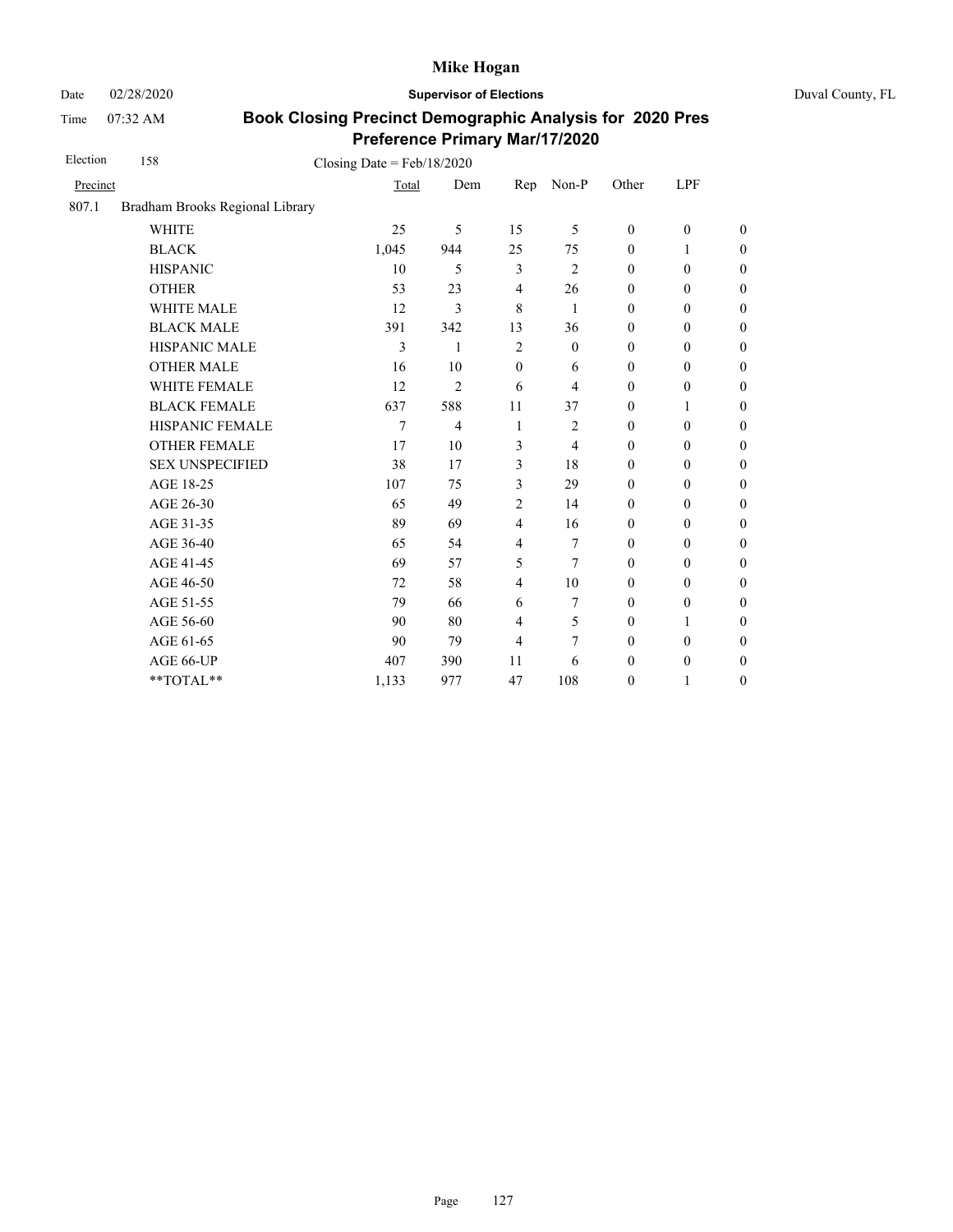Date 02/28/2020 **Supervisor of Elections** Duval County, FL

Time 07:32 AM

| Election | 158                    | Closing Date = $Feb/18/2020$ |                |                  |       |                  |                  |                  |
|----------|------------------------|------------------------------|----------------|------------------|-------|------------------|------------------|------------------|
| Precinct |                        | Total                        | Dem            | Rep              | Non-P | Other            | <b>LPF</b>       |                  |
| 808.1    | Fairway Oaks           |                              |                |                  |       |                  |                  |                  |
|          | <b>WHITE</b>           | 50                           | 20             | 13               | 17    | $\boldsymbol{0}$ | $\boldsymbol{0}$ | $\boldsymbol{0}$ |
|          | <b>BLACK</b>           | 1,732                        | 1,491          | 30               | 207   | $\overline{4}$   | $\mathbf{0}$     | $\overline{0}$   |
|          | <b>HISPANIC</b>        | 19                           | 6              | -1               | 12    | $\boldsymbol{0}$ | $\boldsymbol{0}$ | $\boldsymbol{0}$ |
|          | <b>OTHER</b>           | 109                          | 49             | 6                | 53    | $\boldsymbol{0}$ | 1                | $\overline{0}$   |
|          | <b>WHITE MALE</b>      | 13                           | 6              | $\overline{4}$   | 3     | $\mathbf{0}$     | $\mathbf{0}$     | $\theta$         |
|          | <b>BLACK MALE</b>      | 643                          | 533            | 16               | 92    | $\overline{2}$   | $\boldsymbol{0}$ | $\boldsymbol{0}$ |
|          | HISPANIC MALE          | 7                            | $\overline{4}$ | $\boldsymbol{0}$ | 3     | $\boldsymbol{0}$ | $\boldsymbol{0}$ | $\boldsymbol{0}$ |
|          | <b>OTHER MALE</b>      | 32                           | 16             | 3                | 13    | $\boldsymbol{0}$ | $\boldsymbol{0}$ | $\boldsymbol{0}$ |
|          | WHITE FEMALE           | 37                           | 14             | 9                | 14    | $\boldsymbol{0}$ | $\boldsymbol{0}$ | $\boldsymbol{0}$ |
|          | <b>BLACK FEMALE</b>    | 1,065                        | 939            | 14               | 110   | $\overline{2}$   | $\boldsymbol{0}$ | $\boldsymbol{0}$ |
|          | HISPANIC FEMALE        | 12                           | $\overline{2}$ | 1                | 9     | $\boldsymbol{0}$ | $\boldsymbol{0}$ | $\boldsymbol{0}$ |
|          | <b>OTHER FEMALE</b>    | 39                           | 23             | 3                | 12    | $\boldsymbol{0}$ | 1                | $\boldsymbol{0}$ |
|          | <b>SEX UNSPECIFIED</b> | 62                           | 29             | $\mathbf{0}$     | 33    | $\mathbf{0}$     | $\boldsymbol{0}$ | $\boldsymbol{0}$ |
|          | AGE 18-25              | 275                          | 178            | 6                | 91    | $\boldsymbol{0}$ | $\boldsymbol{0}$ | $\boldsymbol{0}$ |
|          | AGE 26-30              | 260                          | 192            | 6                | 62    | $\boldsymbol{0}$ | $\boldsymbol{0}$ | $\overline{0}$   |
|          | AGE 31-35              | 223                          | 175            | $\,8\,$          | 38    | 1                | 1                | $\boldsymbol{0}$ |
|          | AGE 36-40              | 153                          | 123            | 3                | 25    | $\overline{c}$   | $\boldsymbol{0}$ | $\boldsymbol{0}$ |
|          | AGE 41-45              | 127                          | 102            | $\,8\,$          | 16    | $\mathbf{1}$     | $\boldsymbol{0}$ | $\overline{0}$   |
|          | AGE 46-50              | 133                          | 115            | 5                | 13    | $\boldsymbol{0}$ | $\boldsymbol{0}$ | $\boldsymbol{0}$ |
|          | AGE 51-55              | 142                          | 130            | $\overline{2}$   | 10    | $\boldsymbol{0}$ | $\boldsymbol{0}$ | $\boldsymbol{0}$ |
|          | AGE 56-60              | 170                          | 156            | 3                | 11    | $\mathbf{0}$     | $\boldsymbol{0}$ | $\boldsymbol{0}$ |
|          | AGE 61-65              | 171                          | 157            | $\overline{4}$   | 10    | $\boldsymbol{0}$ | $\boldsymbol{0}$ | $\boldsymbol{0}$ |
|          | AGE 66-UP              | 254                          | 237            | 5                | 12    | $\boldsymbol{0}$ | $\boldsymbol{0}$ | $\boldsymbol{0}$ |
|          | **TOTAL**              | 1,910                        | 1,566          | 50               | 289   | 4                | 1                | $\boldsymbol{0}$ |
|          |                        |                              |                |                  |       |                  |                  |                  |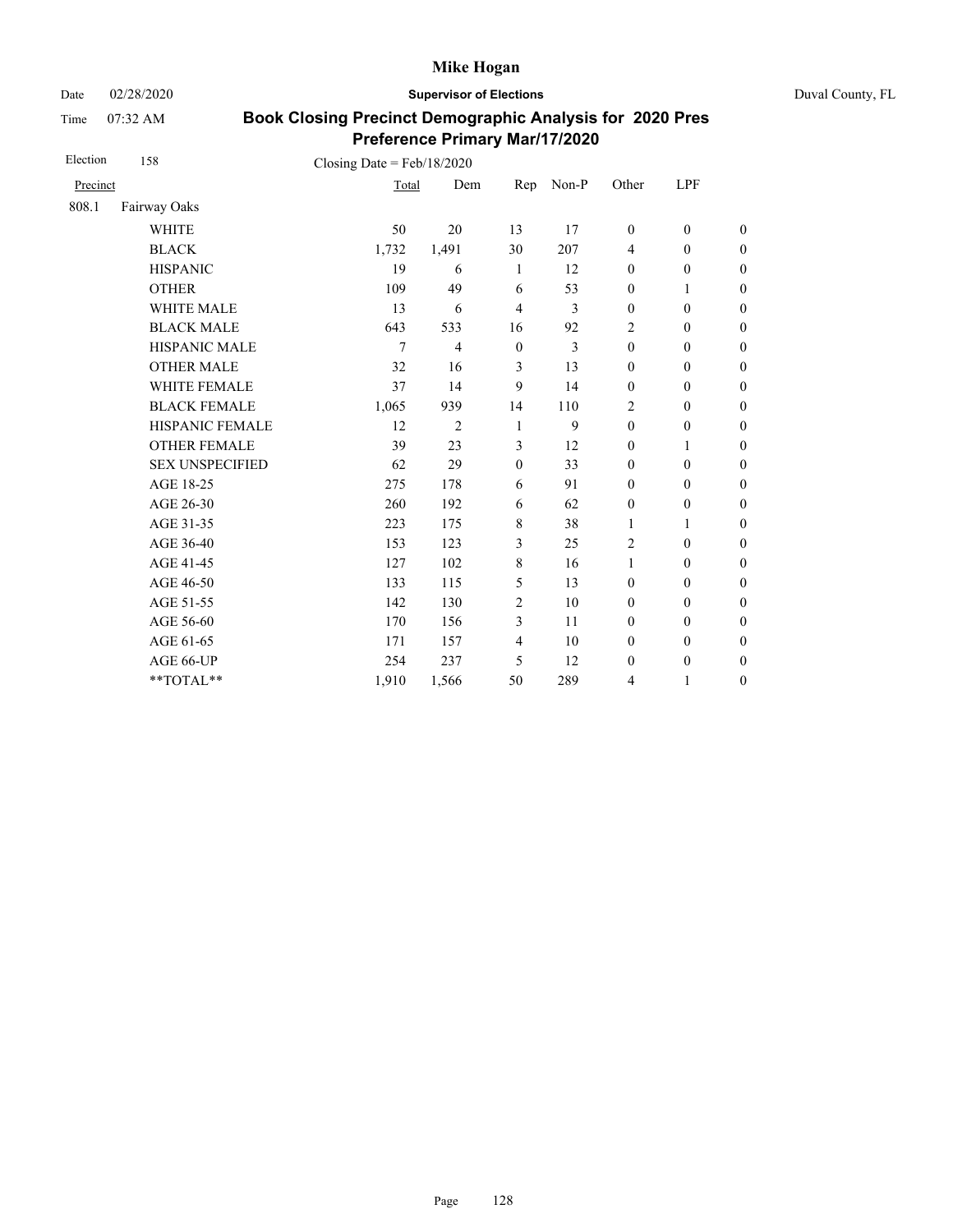Date 02/28/2020 **Supervisor of Elections** Duval County, FL

Time 07:32 AM

| Election | 158                              | Closing Date = $Feb/18/2020$ |             |                  |                |                  |                  |                  |
|----------|----------------------------------|------------------------------|-------------|------------------|----------------|------------------|------------------|------------------|
| Precinct |                                  | Total                        | Dem         | Rep              | Non-P          | Other            | <b>LPF</b>       |                  |
| 809.1    | Simonds-Johnson Community Center |                              |             |                  |                |                  |                  |                  |
|          | <b>WHITE</b>                     | 84                           | 31          | 28               | 23             | $\overline{c}$   | $\boldsymbol{0}$ | $\boldsymbol{0}$ |
|          | <b>BLACK</b>                     | 2,254                        | 1,927       | 54               | 265            | $\,8\,$          | $\mathbf{0}$     | $\theta$         |
|          | <b>HISPANIC</b>                  | 28                           | 17          | $\overline{2}$   | $\,8\,$        | 1                | $\mathbf{0}$     | $\boldsymbol{0}$ |
|          | <b>OTHER</b>                     | 177                          | 71          | 10               | 95             | 1                | $\boldsymbol{0}$ | $\boldsymbol{0}$ |
|          | <b>WHITE MALE</b>                | 39                           | 15          | 14               | 9              | 1                | $\mathbf{0}$     | $\boldsymbol{0}$ |
|          | <b>BLACK MALE</b>                | 885                          | 729         | 24               | 128            | $\overline{4}$   | $\boldsymbol{0}$ | $\boldsymbol{0}$ |
|          | HISPANIC MALE                    | 13                           | 9           | $\boldsymbol{0}$ | 3              | 1                | $\mathbf{0}$     | $\boldsymbol{0}$ |
|          | <b>OTHER MALE</b>                | 56                           | 24          | $\overline{4}$   | 27             | 1                | $\boldsymbol{0}$ | $\boldsymbol{0}$ |
|          | WHITE FEMALE                     | 42                           | 15          | 13               | 13             | 1                | $\boldsymbol{0}$ | $\boldsymbol{0}$ |
|          | <b>BLACK FEMALE</b>              | 1,321                        | 1,165       | 30               | 122            | 4                | $\mathbf{0}$     | $\boldsymbol{0}$ |
|          | HISPANIC FEMALE                  | 14                           | $\,$ 8 $\,$ | $\overline{c}$   | $\overline{4}$ | $\boldsymbol{0}$ | $\boldsymbol{0}$ | $\boldsymbol{0}$ |
|          | <b>OTHER FEMALE</b>              | 71                           | 35          | 6                | 30             | $\boldsymbol{0}$ | $\mathbf{0}$     | $\boldsymbol{0}$ |
|          | <b>SEX UNSPECIFIED</b>           | 102                          | 46          | 1                | 55             | $\boldsymbol{0}$ | $\mathbf{0}$     | $\boldsymbol{0}$ |
|          | AGE 18-25                        | 451                          | 292         | 19               | 135            | 5                | $\mathbf{0}$     | $\boldsymbol{0}$ |
|          | AGE 26-30                        | 290                          | 211         | 11               | 66             | $\overline{2}$   | $\boldsymbol{0}$ | $\boldsymbol{0}$ |
|          | AGE 31-35                        | 257                          | 183         | 13               | 60             | 1                | $\boldsymbol{0}$ | $\boldsymbol{0}$ |
|          | AGE 36-40                        | 203                          | 165         | 12               | 26             | $\boldsymbol{0}$ | $\boldsymbol{0}$ | $\boldsymbol{0}$ |
|          | AGE 41-45                        | 181                          | 153         | 4                | 22             | $\overline{2}$   | $\boldsymbol{0}$ | $\boldsymbol{0}$ |
|          | AGE 46-50                        | 184                          | 151         | 7                | 25             | 1                | $\boldsymbol{0}$ | $\boldsymbol{0}$ |
|          | AGE 51-55                        | 171                          | 146         | 10               | 15             | $\boldsymbol{0}$ | $\boldsymbol{0}$ | $\boldsymbol{0}$ |
|          | AGE 56-60                        | 224                          | 199         | $\tau$           | 18             | $\mathbf{0}$     | $\mathbf{0}$     | $\boldsymbol{0}$ |
|          | AGE 61-65                        | 191                          | 178         | $\overline{4}$   | 9              | $\boldsymbol{0}$ | $\boldsymbol{0}$ | $\boldsymbol{0}$ |
|          | AGE 66-UP                        | 387                          | 365         | 7                | 14             | 1                | $\boldsymbol{0}$ | $\boldsymbol{0}$ |
|          | **TOTAL**                        | 2,543                        | 2,046       | 94               | 391            | 12               | $\boldsymbol{0}$ | $\boldsymbol{0}$ |
|          |                                  |                              |             |                  |                |                  |                  |                  |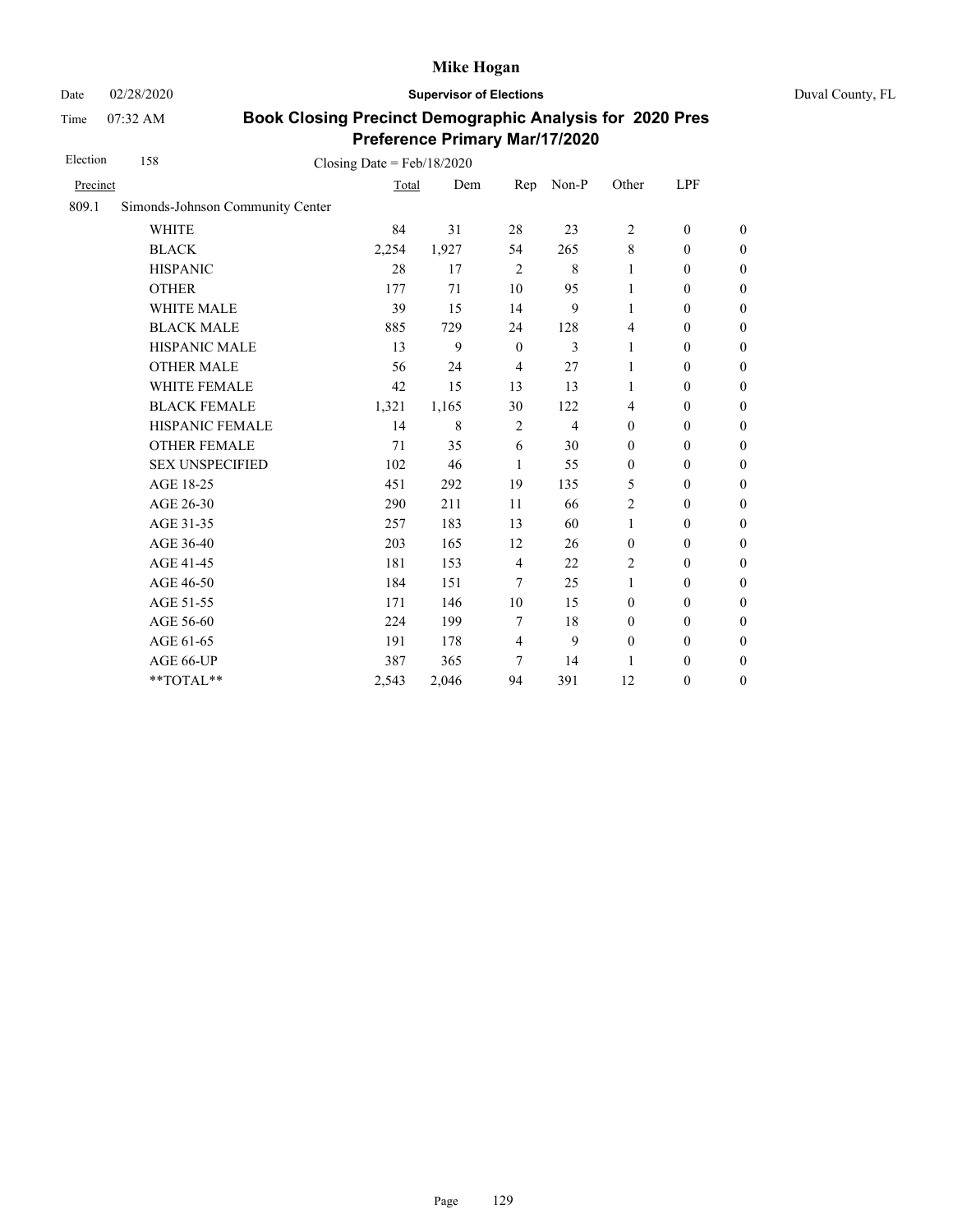Date 02/28/2020 **Supervisor of Elections** Duval County, FL

Time 07:32 AM

| Election | 158                    | Closing Date = $Feb/18/2020$ |                  |                  |                  |                  |                  |                  |
|----------|------------------------|------------------------------|------------------|------------------|------------------|------------------|------------------|------------------|
| Precinct |                        | Total                        | Dem              | Rep              | Non-P            | Other            | LPF              |                  |
| 810.1    | Temple Baptist Church  |                              |                  |                  |                  |                  |                  |                  |
|          | <b>WHITE</b>           | 125                          | 18               | 94               | 13               | $\boldsymbol{0}$ | $\boldsymbol{0}$ | $\boldsymbol{0}$ |
|          | <b>BLACK</b>           | $\mathbf{0}$                 | $\mathbf{0}$     | $\theta$         | $\mathbf{0}$     | $\mathbf{0}$     | $\mathbf{0}$     | $\boldsymbol{0}$ |
|          | <b>HISPANIC</b>        | 1                            | $\theta$         | 1                | $\boldsymbol{0}$ | $\boldsymbol{0}$ | $\boldsymbol{0}$ | $\boldsymbol{0}$ |
|          | <b>OTHER</b>           | 5                            | $\theta$         | $\overline{4}$   | 1                | $\boldsymbol{0}$ | $\boldsymbol{0}$ | $\overline{0}$   |
|          | WHITE MALE             | 58                           | 7                | 44               | 7                | $\boldsymbol{0}$ | $\boldsymbol{0}$ | $\boldsymbol{0}$ |
|          | <b>BLACK MALE</b>      | $\mathbf{0}$                 | $\mathbf{0}$     | $\theta$         | $\mathbf{0}$     | $\mathbf{0}$     | $\boldsymbol{0}$ | $\boldsymbol{0}$ |
|          | HISPANIC MALE          | 1                            | $\theta$         | 1                | $\boldsymbol{0}$ | $\boldsymbol{0}$ | $\boldsymbol{0}$ | $\overline{0}$   |
|          | <b>OTHER MALE</b>      | 1                            | $\theta$         | 1                | $\boldsymbol{0}$ | $\boldsymbol{0}$ | $\boldsymbol{0}$ | $\boldsymbol{0}$ |
|          | <b>WHITE FEMALE</b>    | 66                           | 11               | 49               | 6                | $\boldsymbol{0}$ | $\boldsymbol{0}$ | $\boldsymbol{0}$ |
|          | <b>BLACK FEMALE</b>    | $\mathbf{0}$                 | $\theta$         | $\theta$         | $\mathbf{0}$     | $\mathbf{0}$     | $\mathbf{0}$     | $\overline{0}$   |
|          | HISPANIC FEMALE        | 0                            | $\boldsymbol{0}$ | $\boldsymbol{0}$ | $\boldsymbol{0}$ | $\boldsymbol{0}$ | $\boldsymbol{0}$ | $\boldsymbol{0}$ |
|          | <b>OTHER FEMALE</b>    | 4                            | $\mathbf{0}$     | 3                | 1                | $\mathbf{0}$     | $\mathbf{0}$     | $\boldsymbol{0}$ |
|          | <b>SEX UNSPECIFIED</b> | 1                            | $\theta$         | 1                | $\mathbf{0}$     | $\mathbf{0}$     | $\boldsymbol{0}$ | $\boldsymbol{0}$ |
|          | AGE 18-25              | 8                            | $\theta$         | 7                | 1                | $\mathbf{0}$     | $\mathbf{0}$     | $\overline{0}$   |
|          | AGE 26-30              | 5                            | $\theta$         | $\overline{4}$   | 1                | $\mathbf{0}$     | $\mathbf{0}$     | $\overline{0}$   |
|          | AGE 31-35              | 7                            | 1                | 6                | $\mathbf{0}$     | $\mathbf{0}$     | $\mathbf{0}$     | $\boldsymbol{0}$ |
|          | AGE 36-40              | 9                            | $\overline{c}$   | 5                | $\overline{c}$   | $\mathbf{0}$     | $\theta$         | $\boldsymbol{0}$ |
|          | AGE 41-45              | 11                           | 3                | 7                | 1                | $\mathbf{0}$     | $\mathbf{0}$     | $\overline{0}$   |
|          | AGE 46-50              | 20                           | 1                | 18               | 1                | $\mathbf{0}$     | $\mathbf{0}$     | $\boldsymbol{0}$ |
|          | AGE 51-55              | 10                           | $\theta$         | 8                | $\overline{c}$   | $\mathbf{0}$     | $\theta$         | $\boldsymbol{0}$ |
|          | AGE 56-60              | 11                           | $\theta$         | 10               | 1                | $\mathbf{0}$     | $\mathbf{0}$     | $\overline{0}$   |
|          | AGE 61-65              | 13                           | 1                | 11               | 1                | $\boldsymbol{0}$ | $\boldsymbol{0}$ | $\boldsymbol{0}$ |
|          | AGE 66-UP              | 37                           | 10               | 23               | $\overline{4}$   | $\boldsymbol{0}$ | $\boldsymbol{0}$ | $\overline{0}$   |
|          | **TOTAL**              | 131                          | 18               | 99               | 14               | $\boldsymbol{0}$ | $\boldsymbol{0}$ | $\boldsymbol{0}$ |
|          |                        |                              |                  |                  |                  |                  |                  |                  |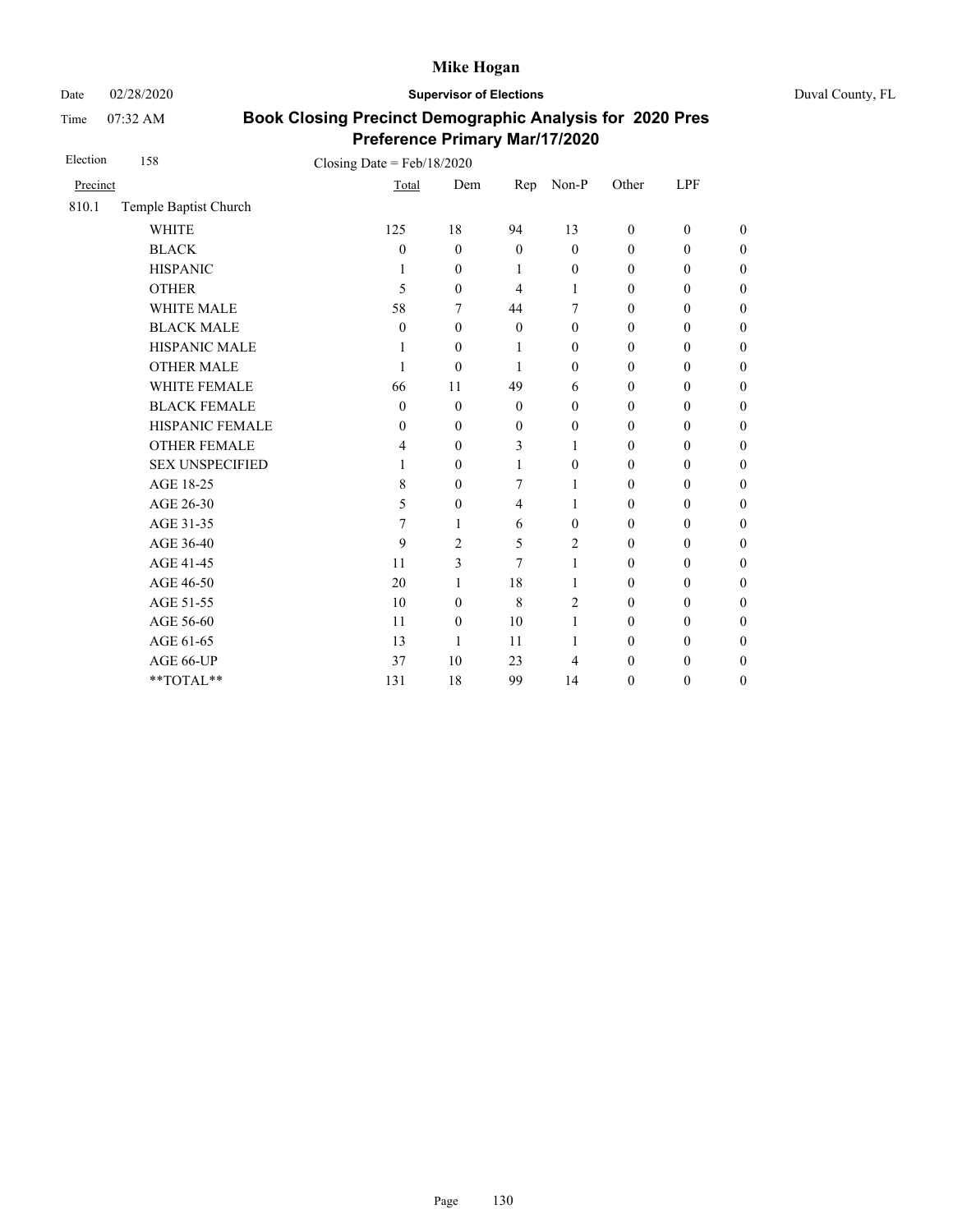Date 02/28/2020 **Supervisor of Elections** Duval County, FL

Time 07:32 AM

| Election | 158                    | Closing Date = $Feb/18/2020$ |                |                |       |                  |                  |                  |
|----------|------------------------|------------------------------|----------------|----------------|-------|------------------|------------------|------------------|
| Precinct |                        | Total                        | Dem            | Rep            | Non-P | Other            | LPF              |                  |
| 810.2    | Temple Baptist Church  |                              |                |                |       |                  |                  |                  |
|          | <b>WHITE</b>           | 903                          | 103            | 670            | 120   | 4                | 6                | $\boldsymbol{0}$ |
|          | <b>BLACK</b>           | 126                          | 96             | $\overline{4}$ | 26    | $\boldsymbol{0}$ | $\boldsymbol{0}$ | $\boldsymbol{0}$ |
|          | <b>HISPANIC</b>        | 17                           | 7              | 7              | 3     | $\boldsymbol{0}$ | $\boldsymbol{0}$ | $\boldsymbol{0}$ |
|          | <b>OTHER</b>           | 57                           | 13             | 18             | 26    | $\mathbf{0}$     | $\mathbf{0}$     | $\overline{0}$   |
|          | <b>WHITE MALE</b>      | 445                          | 48             | 326            | 64    | 3                | 4                | $\boldsymbol{0}$ |
|          | <b>BLACK MALE</b>      | 50                           | 34             | 1              | 15    | $\mathbf{0}$     | $\mathbf{0}$     | $\boldsymbol{0}$ |
|          | HISPANIC MALE          | 8                            | 3              | 3              | 2     | $\mathbf{0}$     | $\boldsymbol{0}$ | $\overline{0}$   |
|          | <b>OTHER MALE</b>      | 21                           | 5              | 7              | 9     | $\mathbf{0}$     | $\mathbf{0}$     | $\boldsymbol{0}$ |
|          | WHITE FEMALE           | 444                          | 54             | 338            | 49    | 1                | $\overline{2}$   | $\boldsymbol{0}$ |
|          | <b>BLACK FEMALE</b>    | 73                           | 59             | 3              | 11    | $\mathbf{0}$     | $\boldsymbol{0}$ | $\boldsymbol{0}$ |
|          | HISPANIC FEMALE        | 9                            | $\overline{4}$ | $\overline{4}$ | 1     | $\boldsymbol{0}$ | $\boldsymbol{0}$ | $\boldsymbol{0}$ |
|          | <b>OTHER FEMALE</b>    | 21                           | 6              | 6              | 9     | $\mathbf{0}$     | $\mathbf{0}$     | $\boldsymbol{0}$ |
|          | <b>SEX UNSPECIFIED</b> | 32                           | 6              | 11             | 15    | $\boldsymbol{0}$ | $\boldsymbol{0}$ | $\boldsymbol{0}$ |
|          | AGE 18-25              | 112                          | 20             | 56             | 35    | 1                | $\boldsymbol{0}$ | $\boldsymbol{0}$ |
|          | AGE 26-30              | 74                           | 18             | 39             | 15    | $\mathbf{0}$     | $\overline{2}$   | $\overline{0}$   |
|          | AGE 31-35              | 95                           | 19             | 39             | 35    | $\boldsymbol{0}$ | $\overline{2}$   | $\boldsymbol{0}$ |
|          | AGE 36-40              | 95                           | 14             | 58             | 20    | $\mathbf{1}$     | $\overline{2}$   | $\overline{0}$   |
|          | AGE 41-45              | 86                           | 18             | 50             | 18    | $\mathbf{0}$     | $\mathbf{0}$     | $\overline{0}$   |
|          | AGE 46-50              | 87                           | 22             | 55             | 10    | $\boldsymbol{0}$ | $\mathbf{0}$     | $\boldsymbol{0}$ |
|          | AGE 51-55              | 104                          | 16             | 76             | 11    | 1                | $\boldsymbol{0}$ | $\boldsymbol{0}$ |
|          | AGE 56-60              | 115                          | 17             | 83             | 15    | $\mathbf{0}$     | $\mathbf{0}$     | $\boldsymbol{0}$ |
|          | AGE 61-65              | 129                          | 28             | 92             | 9     | $\boldsymbol{0}$ | $\boldsymbol{0}$ | $\boldsymbol{0}$ |
|          | AGE 66-UP              | 205                          | 47             | 150            | 7     | 1                | $\boldsymbol{0}$ | $\overline{0}$   |
|          | **TOTAL**              | 1,103                        | 219            | 699            | 175   | 4                | 6                | $\boldsymbol{0}$ |
|          |                        |                              |                |                |       |                  |                  |                  |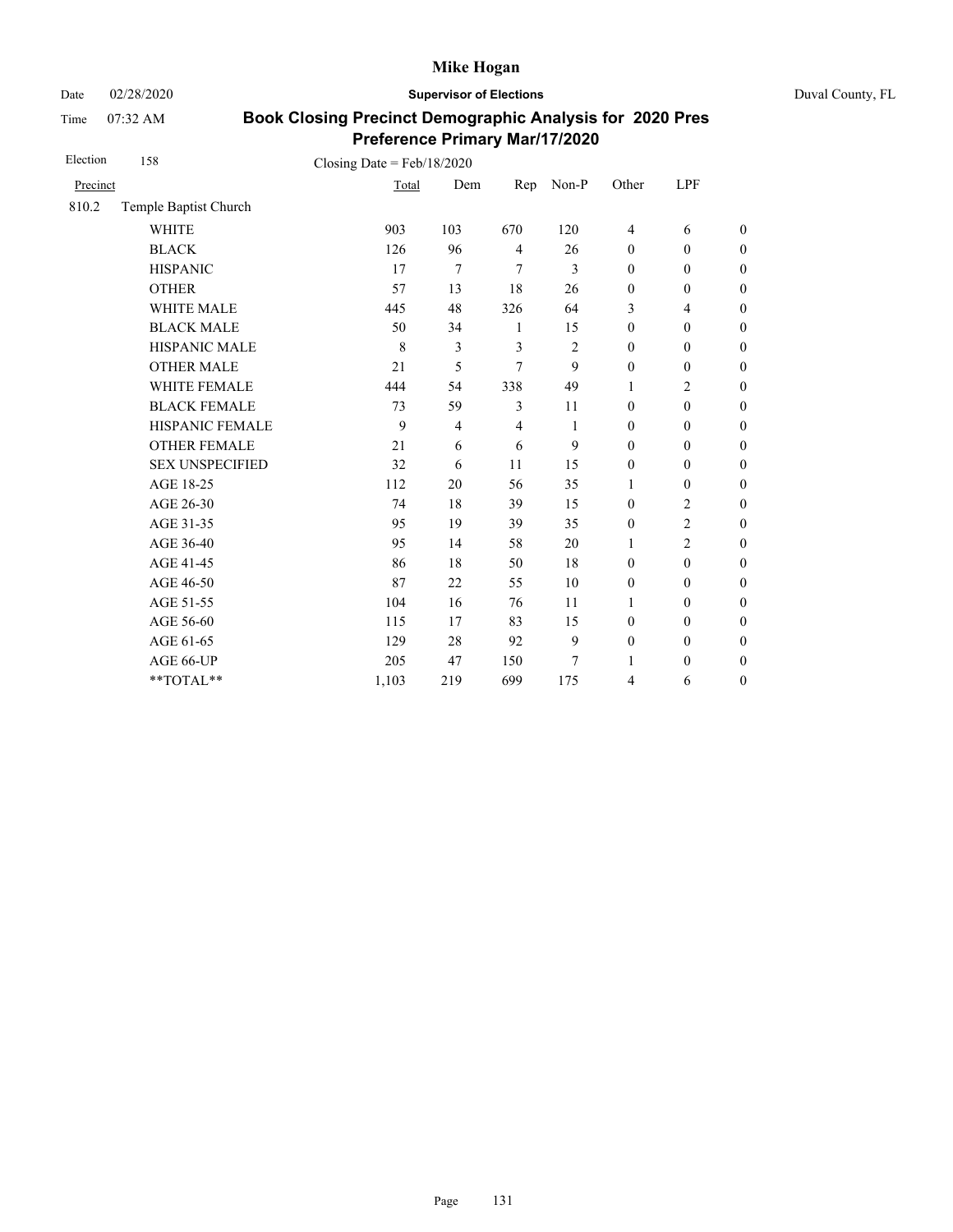Date 02/28/2020 **Supervisor of Elections** Duval County, FL

Time 07:32 AM

| Election | 158                                 | Closing Date = $Feb/18/2020$ |                |                         |                |                  |                  |                  |
|----------|-------------------------------------|------------------------------|----------------|-------------------------|----------------|------------------|------------------|------------------|
| Precinct |                                     | Total                        | Dem            | Rep                     | Non-P          | Other            | LPF              |                  |
| 811.1    | Police Athletic League of Jacksonvi |                              |                |                         |                |                  |                  |                  |
|          | <b>WHITE</b>                        | 44                           | 17             | 13                      | 14             | $\boldsymbol{0}$ | $\mathbf{0}$     | $\overline{0}$   |
|          | <b>BLACK</b>                        | 1,315                        | 1,145          | 24                      | 140            | 5                | 1                | $\boldsymbol{0}$ |
|          | <b>HISPANIC</b>                     | 6                            | $\overline{2}$ | -1                      | 3              | $\mathbf{0}$     | $\mathbf{0}$     | $\boldsymbol{0}$ |
|          | <b>OTHER</b>                        | 80                           | 44             | $\overline{3}$          | 32             | 1                | $\mathbf{0}$     | $\overline{0}$   |
|          | <b>WHITE MALE</b>                   | 14                           | 6              | 5                       | 3              | $\mathbf{0}$     | $\boldsymbol{0}$ | $\boldsymbol{0}$ |
|          | <b>BLACK MALE</b>                   | 519                          | 429            | 15                      | 72             | 3                | $\mathbf{0}$     | $\overline{0}$   |
|          | HISPANIC MALE                       | $\theta$                     | $\theta$       | $\mathbf{0}$            | $\theta$       | $\mathbf{0}$     | $\boldsymbol{0}$ | $\boldsymbol{0}$ |
|          | <b>OTHER MALE</b>                   | 27                           | 16             | $\mathbf{0}$            | 11             | $\boldsymbol{0}$ | $\boldsymbol{0}$ | $\boldsymbol{0}$ |
|          | WHITE FEMALE                        | 28                           | 10             | 7                       | 11             | $\mathbf{0}$     | $\mathbf{0}$     | $\overline{0}$   |
|          | <b>BLACK FEMALE</b>                 | 778                          | 703            | 9                       | 63             | $\overline{2}$   | 1                | $\boldsymbol{0}$ |
|          | HISPANIC FEMALE                     | 6                            | $\overline{2}$ | 1                       | $\overline{3}$ | $\mathbf{0}$     | $\mathbf{0}$     | $\overline{0}$   |
|          | <b>OTHER FEMALE</b>                 | 28                           | 15             | 1                       | 12             | $\boldsymbol{0}$ | $\boldsymbol{0}$ | $\boldsymbol{0}$ |
|          | <b>SEX UNSPECIFIED</b>              | 45                           | 27             | 3                       | 14             | 1                | $\mathbf{0}$     | $\boldsymbol{0}$ |
|          | AGE 18-25                           | 200                          | 136            | 9                       | 54             | 1                | $\mathbf{0}$     | $\boldsymbol{0}$ |
|          | AGE 26-30                           | 152                          | 119            | $\overline{4}$          | 27             | 1                | $\mathbf{1}$     | $\overline{0}$   |
|          | AGE 31-35                           | 140                          | 102            | 7                       | 29             | 2                | $\mathbf{0}$     | $\overline{0}$   |
|          | AGE 36-40                           | 117                          | 87             | $\overline{2}$          | 28             | $\boldsymbol{0}$ | $\boldsymbol{0}$ | $\boldsymbol{0}$ |
|          | AGE 41-45                           | 107                          | 94             | $\overline{\mathbf{4}}$ | 9              | $\boldsymbol{0}$ | $\boldsymbol{0}$ | $\overline{0}$   |
|          | AGE 46-50                           | 111                          | 98             | 1                       | 11             | 1                | $\boldsymbol{0}$ | $\boldsymbol{0}$ |
|          | AGE 51-55                           | 114                          | 101            | 5                       | 7              | 1                | $\mathbf{0}$     | $\boldsymbol{0}$ |
|          | AGE 56-60                           | 127                          | 117            | $\overline{2}$          | 8              | $\mathbf{0}$     | $\mathbf{0}$     | $\overline{0}$   |
|          | AGE 61-65                           | 109                          | 99             | 5                       | 5              | $\boldsymbol{0}$ | $\boldsymbol{0}$ | $\boldsymbol{0}$ |
|          | AGE 66-UP                           | 268                          | 255            | $\overline{2}$          | 11             | $\boldsymbol{0}$ | $\boldsymbol{0}$ | $\boldsymbol{0}$ |
|          | **TOTAL**                           | 1,445                        | 1,208          | 41                      | 189            | 6                | 1                | $\boldsymbol{0}$ |
|          |                                     |                              |                |                         |                |                  |                  |                  |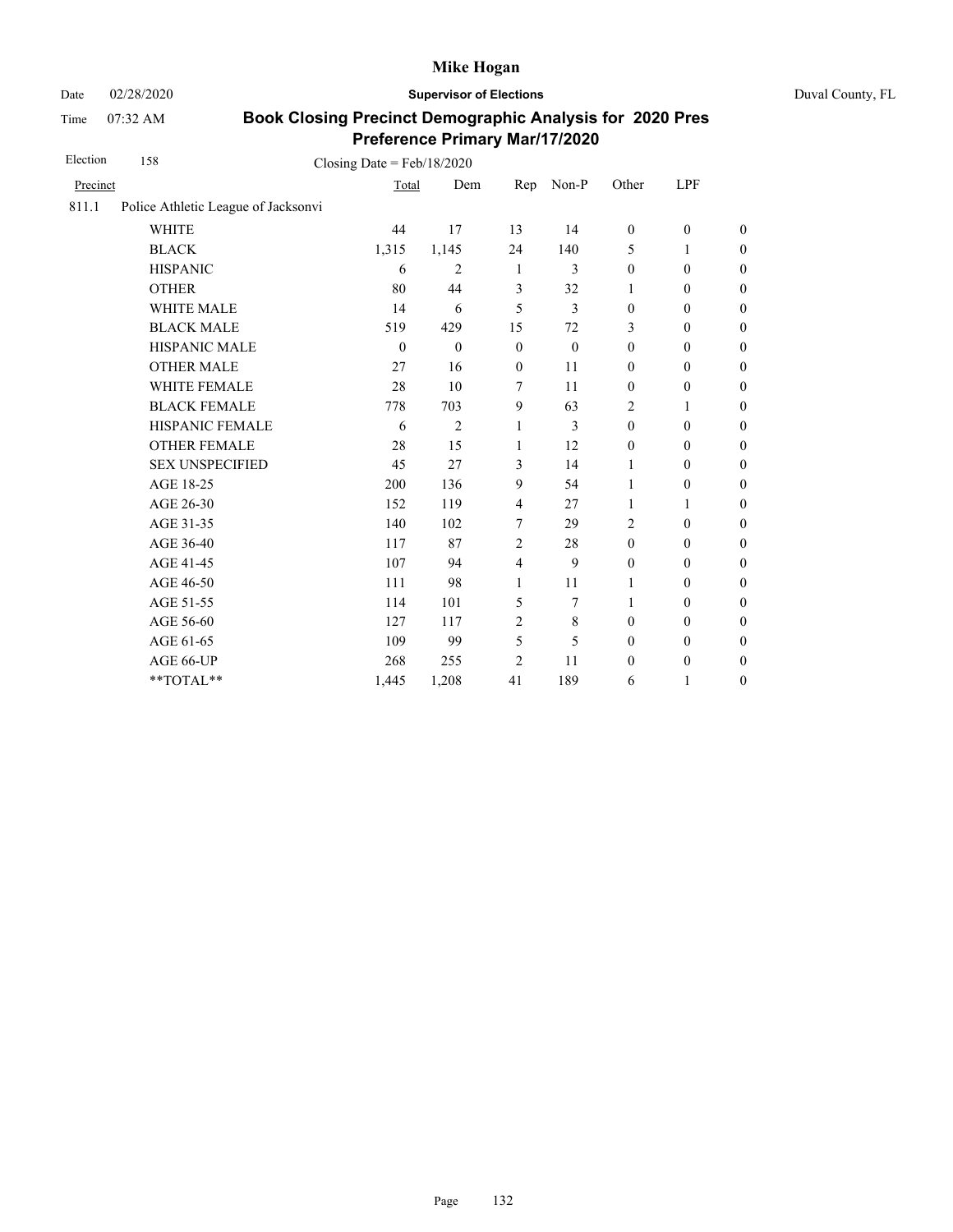Date 02/28/2020 **Supervisor of Elections** Duval County, FL

Time 07:32 AM

| Election | 158                       | Closing Date = $Feb/18/2020$ |       |                |                |                  |                  |                  |
|----------|---------------------------|------------------------------|-------|----------------|----------------|------------------|------------------|------------------|
| Precinct |                           | Total                        | Dem   | Rep            | Non-P          | Other            | LPF              |                  |
| 812.1    | <b>Emmett Reed Center</b> |                              |       |                |                |                  |                  |                  |
|          | <b>WHITE</b>              | 67                           | 23    | 20             | 24             | $\boldsymbol{0}$ | $\mathbf{0}$     | $\theta$         |
|          | <b>BLACK</b>              | 1,174                        | 1,024 | 25             | 124            | $\mathbf{1}$     | $\mathbf{0}$     | $\overline{0}$   |
|          | <b>HISPANIC</b>           | 22                           | 13    | $\overline{2}$ | 7              | $\mathbf{0}$     | $\mathbf{0}$     | $\overline{0}$   |
|          | <b>OTHER</b>              | 69                           | 34    | $\overline{c}$ | 33             | $\mathbf{0}$     | $\mathbf{0}$     | $\overline{0}$   |
|          | <b>WHITE MALE</b>         | 24                           | 9     | 8              | 7              | $\mathbf{0}$     | $\mathbf{0}$     | $\boldsymbol{0}$ |
|          | <b>BLACK MALE</b>         | 463                          | 384   | 13             | 65             | $\mathbf{1}$     | $\mathbf{0}$     | $\boldsymbol{0}$ |
|          | HISPANIC MALE             | 9                            | 7     | $\mathbf{0}$   | $\mathfrak{2}$ | $\mathbf{0}$     | $\mathbf{0}$     | $\overline{0}$   |
|          | <b>OTHER MALE</b>         | 22                           | 13    | 1              | 8              | $\boldsymbol{0}$ | $\boldsymbol{0}$ | $\boldsymbol{0}$ |
|          | WHITE FEMALE              | 42                           | 14    | 12             | 16             | $\mathbf{0}$     | $\mathbf{0}$     | $\boldsymbol{0}$ |
|          | <b>BLACK FEMALE</b>       | 690                          | 626   | 11             | 53             | $\mathbf{0}$     | $\mathbf{0}$     | $\overline{0}$   |
|          | HISPANIC FEMALE           | 12                           | 6     | $\overline{2}$ | 4              | $\boldsymbol{0}$ | $\boldsymbol{0}$ | $\boldsymbol{0}$ |
|          | <b>OTHER FEMALE</b>       | 21                           | 14    | 1              | 6              | $\boldsymbol{0}$ | $\boldsymbol{0}$ | $\boldsymbol{0}$ |
|          | <b>SEX UNSPECIFIED</b>    | 49                           | 21    | 1              | 27             | $\mathbf{0}$     | $\boldsymbol{0}$ | $\boldsymbol{0}$ |
|          | AGE 18-25                 | 142                          | 78    | 6              | 58             | $\boldsymbol{0}$ | $\boldsymbol{0}$ | $\boldsymbol{0}$ |
|          | AGE 26-30                 | 111                          | 84    | 3              | 24             | $\mathbf{0}$     | $\mathbf{0}$     | $\boldsymbol{0}$ |
|          | AGE 31-35                 | 120                          | 101   | 3              | 16             | $\mathbf{0}$     | $\mathbf{0}$     | $\boldsymbol{0}$ |
|          | AGE 36-40                 | 88                           | 73    | $\overline{c}$ | 13             | $\mathbf{0}$     | $\mathbf{0}$     | $\boldsymbol{0}$ |
|          | AGE 41-45                 | 105                          | 79    | 11             | 15             | $\mathbf{0}$     | $\mathbf{0}$     | $\overline{0}$   |
|          | AGE 46-50                 | 96                           | 80    | $\overline{2}$ | 14             | $\boldsymbol{0}$ | $\boldsymbol{0}$ | $\boldsymbol{0}$ |
|          | AGE 51-55                 | 96                           | 75    | 6              | 14             | $\mathbf{1}$     | $\mathbf{0}$     | $\boldsymbol{0}$ |
|          | AGE 56-60                 | 130                          | 115   | $\,8\,$        | 7              | $\mathbf{0}$     | $\mathbf{0}$     | $\overline{0}$   |
|          | AGE 61-65                 | 136                          | 117   | $\overline{4}$ | 15             | $\mathbf{0}$     | $\mathbf{0}$     | $\overline{0}$   |
|          | AGE 66-UP                 | 308                          | 292   | $\overline{4}$ | 12             | $\boldsymbol{0}$ | $\boldsymbol{0}$ | $\overline{0}$   |
|          | **TOTAL**                 | 1,332                        | 1,094 | 49             | 188            | 1                | $\mathbf{0}$     | $\overline{0}$   |
|          |                           |                              |       |                |                |                  |                  |                  |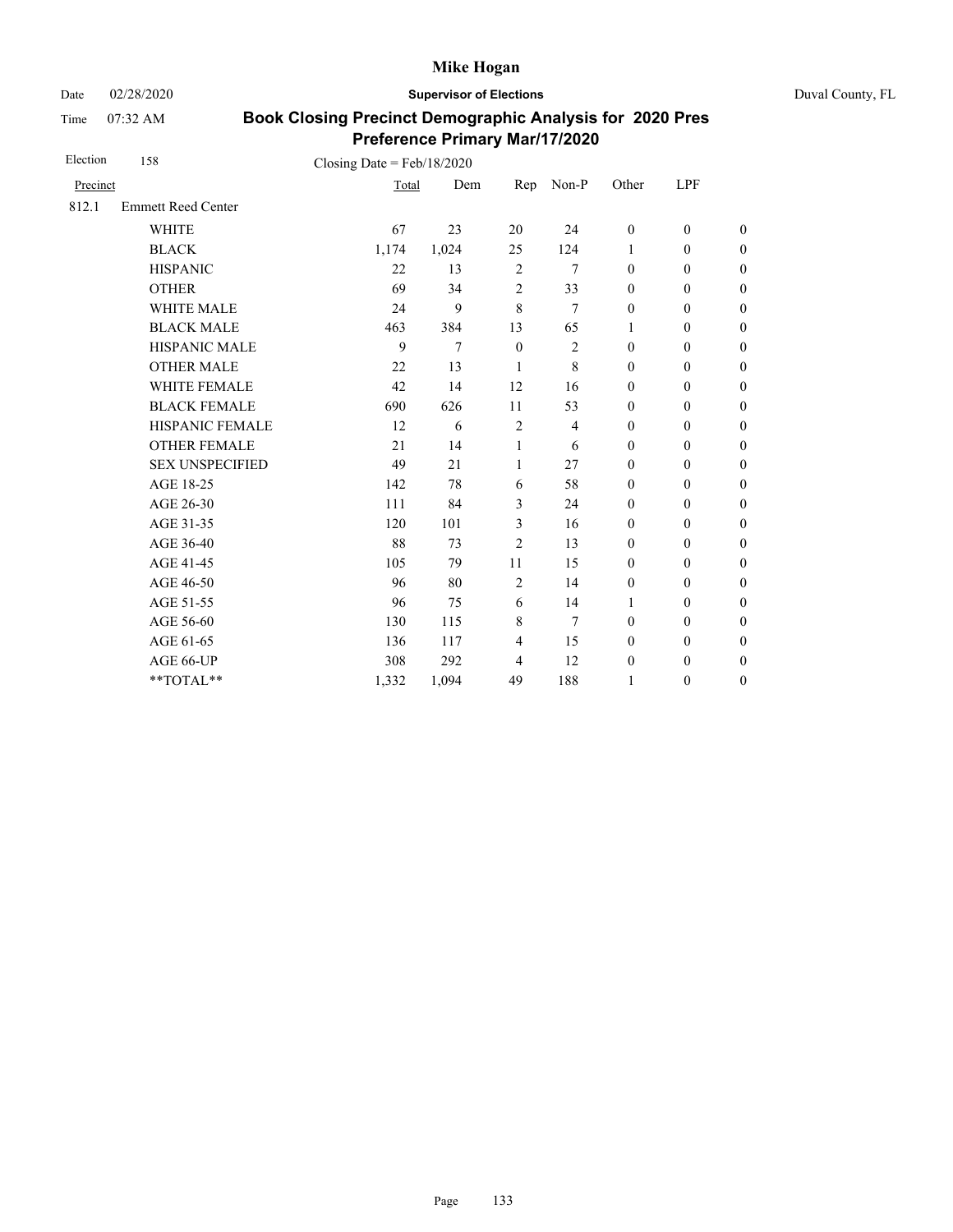Date 02/28/2020 **Supervisor of Elections** Duval County, FL

Time 07:32 AM

| Election | 158                          | Closing Date = $Feb/18/2020$ |                |                |          |                  |                  |                  |
|----------|------------------------------|------------------------------|----------------|----------------|----------|------------------|------------------|------------------|
| Precinct |                              | Total                        | Dem            | Rep            | $Non-P$  | Other            | LPF              |                  |
| 813.1    | Our Redeemer Lutheran Church |                              |                |                |          |                  |                  |                  |
|          | <b>WHITE</b>                 | 307                          | 55             | 199            | 51       | 2                | $\mathbf{0}$     | $\overline{0}$   |
|          | <b>BLACK</b>                 | 174                          | 148            | 7              | 17       | $\overline{2}$   | $\mathbf{0}$     | $\overline{0}$   |
|          | <b>HISPANIC</b>              | 15                           | $\,8\,$        | 6              | -1       | $\boldsymbol{0}$ | $\boldsymbol{0}$ | $\boldsymbol{0}$ |
|          | <b>OTHER</b>                 | 32                           | 7              | 10             | 15       | $\mathbf{0}$     | $\mathbf{0}$     | $\overline{0}$   |
|          | <b>WHITE MALE</b>            | 156                          | 26             | 99             | 30       | $\mathbf{1}$     | $\mathbf{0}$     | $\overline{0}$   |
|          | <b>BLACK MALE</b>            | 80                           | 65             | $\overline{4}$ | 9        | $\overline{c}$   | $\boldsymbol{0}$ | $\boldsymbol{0}$ |
|          | HISPANIC MALE                | 9                            | 4              | $\overline{4}$ | 1        | $\boldsymbol{0}$ | $\boldsymbol{0}$ | $\overline{0}$   |
|          | <b>OTHER MALE</b>            | 17                           | 4              | $\overline{4}$ | 9        | $\boldsymbol{0}$ | $\boldsymbol{0}$ | $\boldsymbol{0}$ |
|          | WHITE FEMALE                 | 148                          | 29             | 97             | 21       | 1                | $\mathbf{0}$     | $\boldsymbol{0}$ |
|          | <b>BLACK FEMALE</b>          | 92                           | 82             | $\mathfrak{Z}$ | 7        | $\mathbf{0}$     | $\boldsymbol{0}$ | $\overline{0}$   |
|          | HISPANIC FEMALE              | 5                            | $\overline{4}$ | 1              | $\theta$ | $\mathbf{0}$     | $\boldsymbol{0}$ | $\boldsymbol{0}$ |
|          | <b>OTHER FEMALE</b>          | 10                           | 2              | 5              | 3        | $\mathbf{0}$     | $\mathbf{0}$     | $\boldsymbol{0}$ |
|          | <b>SEX UNSPECIFIED</b>       | 11                           | $\overline{2}$ | 5              | 4        | $\mathbf{0}$     | $\mathbf{0}$     | $\overline{0}$   |
|          | AGE 18-25                    | 51                           | 23             | 17             | 11       | $\mathbf{0}$     | $\mathbf{0}$     | $\overline{0}$   |
|          | AGE 26-30                    | 41                           | 10             | 15             | 16       | $\mathbf{0}$     | $\mathbf{0}$     | $\overline{0}$   |
|          | AGE 31-35                    | 34                           | 7              | 17             | 9        | $\mathbf{1}$     | $\mathbf{0}$     | $\boldsymbol{0}$ |
|          | AGE 36-40                    | 45                           | 17             | 19             | 9        | $\mathbf{0}$     | $\mathbf{0}$     | $\overline{0}$   |
|          | AGE 41-45                    | 32                           | 17             | 8              | 6        | $\mathbf{1}$     | $\mathbf{0}$     | $\overline{0}$   |
|          | AGE 46-50                    | 68                           | 28             | 34             | 6        | $\mathbf{0}$     | $\mathbf{0}$     | $\boldsymbol{0}$ |
|          | AGE 51-55                    | 67                           | 29             | 29             | 9        | $\mathbf{0}$     | $\mathbf{0}$     | $\overline{0}$   |
|          | AGE 56-60                    | 61                           | 26             | 28             | 5        | $\overline{2}$   | $\boldsymbol{0}$ | $\overline{0}$   |
|          | AGE 61-65                    | 41                           | 19             | 17             | 5        | $\mathbf{0}$     | $\mathbf{0}$     | $\overline{0}$   |
|          | AGE 66-UP                    | 88                           | 42             | 38             | 8        | $\boldsymbol{0}$ | $\boldsymbol{0}$ | $\boldsymbol{0}$ |
|          | **TOTAL**                    | 528                          | 218            | 222            | 84       | $\overline{4}$   | $\boldsymbol{0}$ | $\overline{0}$   |
|          |                              |                              |                |                |          |                  |                  |                  |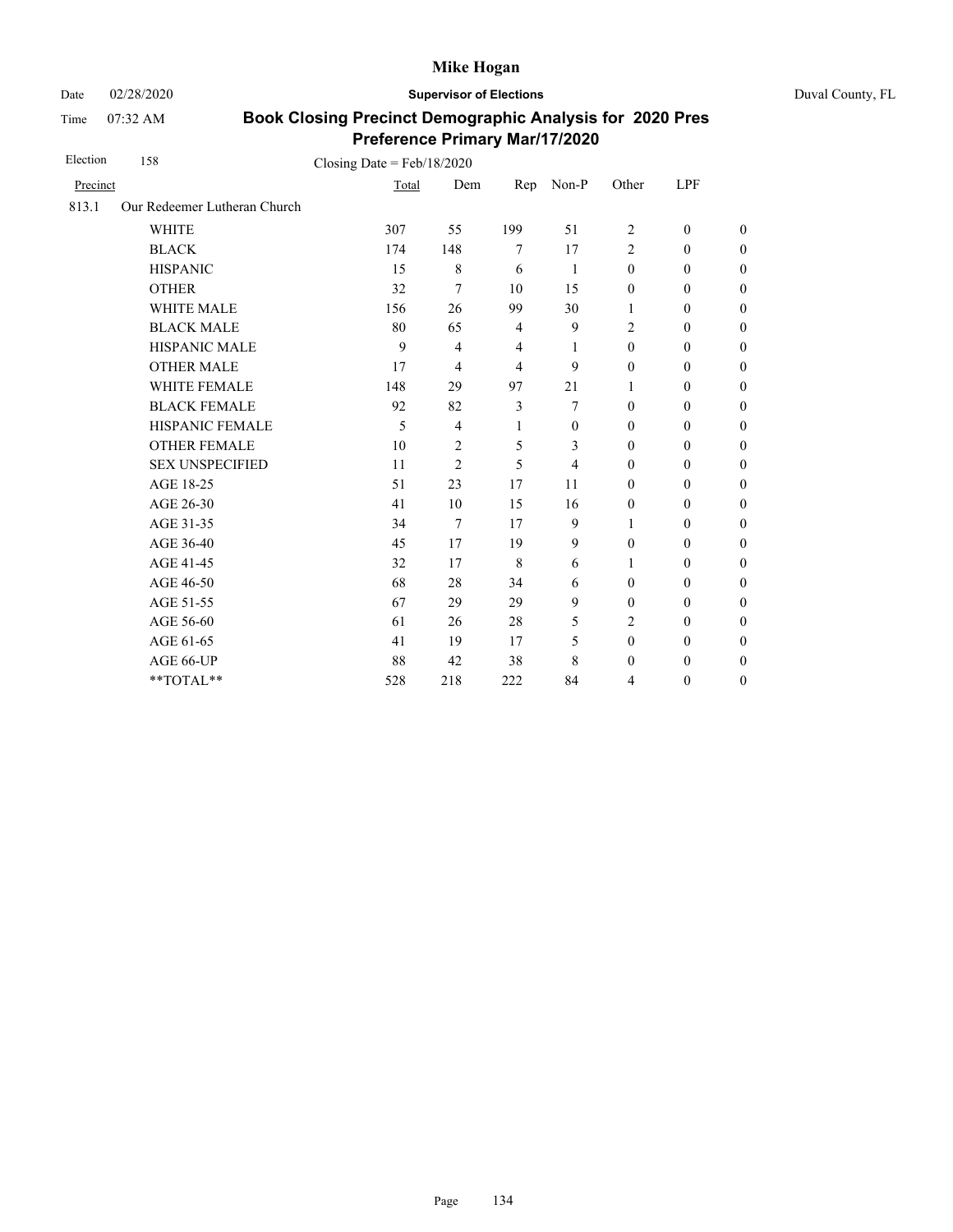Date 02/28/2020 **Supervisor of Elections** Duval County, FL

Time 07:32 AM

| Election | 158                          | Closing Date = $Feb/18/2020$ |                |                |                  |                  |                  |                  |
|----------|------------------------------|------------------------------|----------------|----------------|------------------|------------------|------------------|------------------|
| Precinct |                              | Total                        | Dem            | Rep            | Non-P            | Other            | LPF              |                  |
| 813.2    | Our Redeemer Lutheran Church |                              |                |                |                  |                  |                  |                  |
|          | <b>WHITE</b>                 | 299                          | 63             | 162            | 67               | $\overline{4}$   | 3                | $\theta$         |
|          | <b>BLACK</b>                 | 23                           | 17             | 1              | 5                | $\mathbf{0}$     | $\mathbf{0}$     | $\overline{0}$   |
|          | <b>HISPANIC</b>              | 7                            | $\overline{2}$ | $\overline{2}$ | 3                | $\mathbf{0}$     | $\boldsymbol{0}$ | $\boldsymbol{0}$ |
|          | <b>OTHER</b>                 | 13                           | 4              | 3              | 6                | $\boldsymbol{0}$ | $\boldsymbol{0}$ | $\overline{0}$   |
|          | WHITE MALE                   | 147                          | 25             | 80             | 36               | 3                | 3                | $\boldsymbol{0}$ |
|          | <b>BLACK MALE</b>            | 14                           | 11             | $\mathbf{0}$   | 3                | $\mathbf{0}$     | $\boldsymbol{0}$ | $\boldsymbol{0}$ |
|          | <b>HISPANIC MALE</b>         | 3                            | 1              | 1              | 1                | $\mathbf{0}$     | $\mathbf{0}$     | $\overline{0}$   |
|          | <b>OTHER MALE</b>            | 6                            | 1              | 2              | 3                | $\mathbf{0}$     | $\mathbf{0}$     | $\theta$         |
|          | <b>WHITE FEMALE</b>          | 146                          | 38             | 77             | 30               | 1                | $\mathbf{0}$     | $\boldsymbol{0}$ |
|          | <b>BLACK FEMALE</b>          | 9                            | 6              | 1              | $\overline{2}$   | $\mathbf{0}$     | $\mathbf{0}$     | $\overline{0}$   |
|          | HISPANIC FEMALE              | 4                            | 1              | 1              | $\overline{c}$   | $\boldsymbol{0}$ | $\boldsymbol{0}$ | $\boldsymbol{0}$ |
|          | <b>OTHER FEMALE</b>          | 3                            | 2              | $\mathbf{1}$   | $\boldsymbol{0}$ | $\mathbf{0}$     | $\boldsymbol{0}$ | $\boldsymbol{0}$ |
|          | <b>SEX UNSPECIFIED</b>       | 10                           | 1              | 5              | $\overline{4}$   | $\mathbf{0}$     | $\mathbf{0}$     | $\boldsymbol{0}$ |
|          | AGE 18-25                    | 25                           | 6              | 10             | 7                | 1                | $\mathbf{1}$     | $\overline{0}$   |
|          | AGE 26-30                    | 33                           | 12             | 10             | 10               | 1                | $\overline{0}$   | $\overline{0}$   |
|          | AGE 31-35                    | 34                           | 6              | 19             | 8                | $\mathbf{0}$     | 1                | $\overline{0}$   |
|          | AGE 36-40                    | 22                           | 3              | 8              | 11               | $\mathbf{0}$     | $\mathbf{0}$     | $\overline{0}$   |
|          | AGE 41-45                    | 23                           | 7              | 10             | 6                | $\mathbf{0}$     | $\mathbf{0}$     | $\overline{0}$   |
|          | AGE 46-50                    | 19                           | 3              | 8              | 8                | $\boldsymbol{0}$ | $\boldsymbol{0}$ | $\boldsymbol{0}$ |
|          | AGE 51-55                    | 37                           | $\,8\,$        | 23             | 5                | 1                | $\mathbf{0}$     | $\boldsymbol{0}$ |
|          | AGE 56-60                    | 31                           | 7              | 15             | 8                | 1                | $\boldsymbol{0}$ | $\overline{0}$   |
|          | AGE 61-65                    | 37                           | 6              | 19             | 11               | $\mathbf{0}$     | 1                | $\boldsymbol{0}$ |
|          | AGE 66-UP                    | 81                           | 28             | 46             | 7                | $\boldsymbol{0}$ | $\boldsymbol{0}$ | $\boldsymbol{0}$ |
|          | **TOTAL**                    | 342                          | 86             | 168            | 81               | $\overline{4}$   | 3                | $\overline{0}$   |
|          |                              |                              |                |                |                  |                  |                  |                  |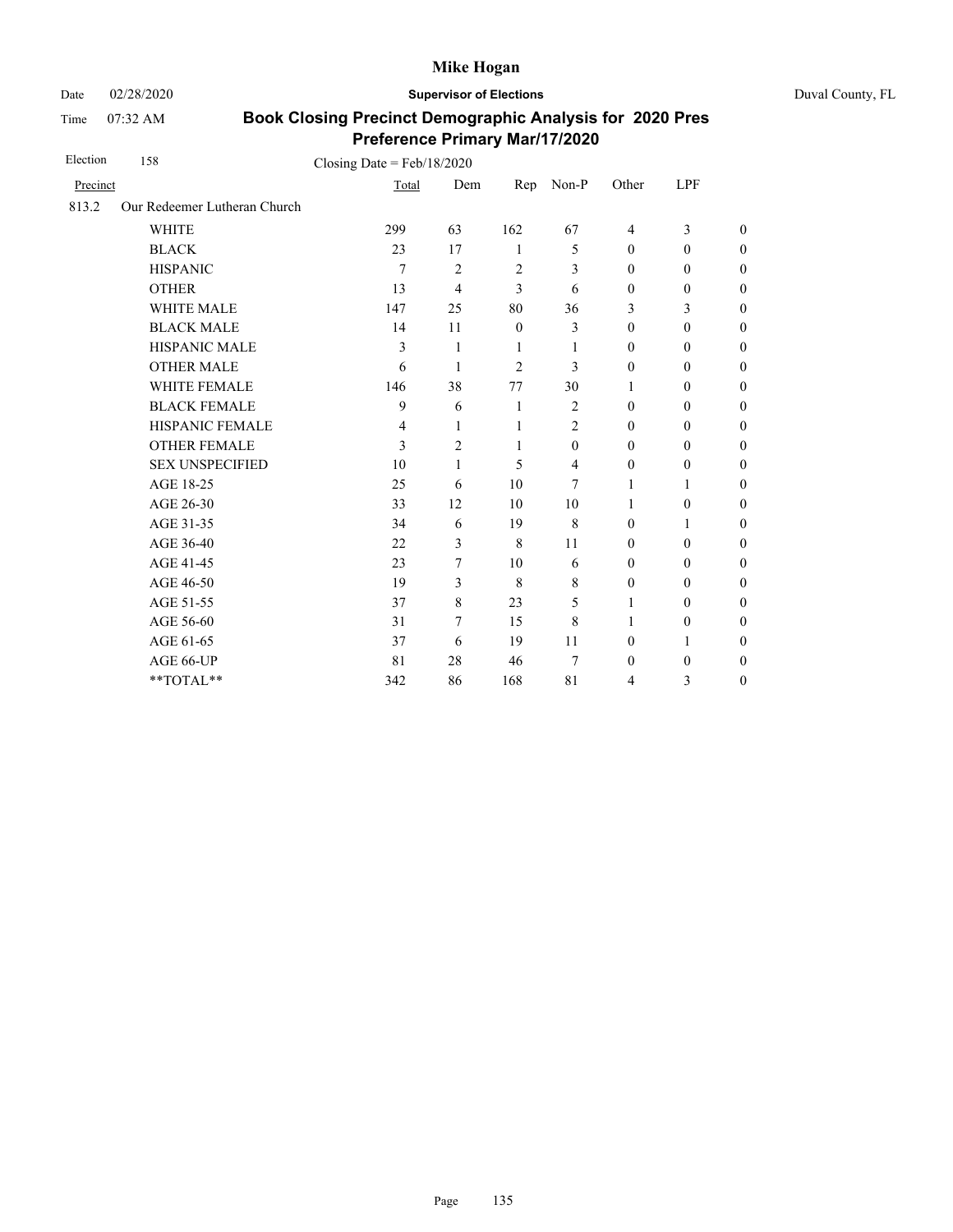Date 02/28/2020 **Supervisor of Elections** Duval County, FL

Time 07:32 AM

| Election | 158                          | Closing Date = $Feb/18/2020$ |       |                |       |                         |                  |                  |
|----------|------------------------------|------------------------------|-------|----------------|-------|-------------------------|------------------|------------------|
| Precinct |                              | Total                        | Dem   | Rep            | Non-P | Other                   | LPF              |                  |
| 813.3    | Our Redeemer Lutheran Church |                              |       |                |       |                         |                  |                  |
|          | <b>WHITE</b>                 | 776                          | 135   | 502            | 135   | 3                       | 1                | $\boldsymbol{0}$ |
|          | <b>BLACK</b>                 | 1,166                        | 978   | 40             | 144   | $\overline{4}$          | $\mathbf{0}$     | $\boldsymbol{0}$ |
|          | <b>HISPANIC</b>              | 31                           | 11    | 10             | 10    | $\boldsymbol{0}$        | $\boldsymbol{0}$ | $\overline{0}$   |
|          | <b>OTHER</b>                 | 81                           | 37    | 8              | 35    | $\boldsymbol{0}$        | 1                | $\boldsymbol{0}$ |
|          | WHITE MALE                   | 385                          | 59    | 257            | 66    | 2                       | 1                | $\boldsymbol{0}$ |
|          | <b>BLACK MALE</b>            | 520                          | 409   | 27             | 80    | $\overline{\mathbf{4}}$ | $\mathbf{0}$     | $\boldsymbol{0}$ |
|          | <b>HISPANIC MALE</b>         | 11                           | 5     | 3              | 3     | $\boldsymbol{0}$        | $\boldsymbol{0}$ | $\overline{0}$   |
|          | <b>OTHER MALE</b>            | 27                           | 9     | $\overline{4}$ | 13    | $\boldsymbol{0}$        | 1                | $\boldsymbol{0}$ |
|          | WHITE FEMALE                 | 382                          | 74    | 241            | 66    | 1                       | $\mathbf{0}$     | $\boldsymbol{0}$ |
|          | <b>BLACK FEMALE</b>          | 639                          | 567   | 13             | 59    | $\mathbf{0}$            | $\mathbf{0}$     | $\overline{0}$   |
|          | HISPANIC FEMALE              | 19                           | 6     | 7              | 6     | $\boldsymbol{0}$        | $\boldsymbol{0}$ | $\boldsymbol{0}$ |
|          | <b>OTHER FEMALE</b>          | 33                           | 19    | $\overline{4}$ | 10    | $\mathbf{0}$            | $\mathbf{0}$     | $\theta$         |
|          | <b>SEX UNSPECIFIED</b>       | 38                           | 13    | $\overline{4}$ | 21    | $\mathbf{0}$            | $\mathbf{0}$     | $\boldsymbol{0}$ |
|          | AGE 18-25                    | 235                          | 129   | 37             | 66    | 3                       | $\mathbf{0}$     | $\overline{0}$   |
|          | AGE 26-30                    | 122                          | 62    | 24             | 36    | $\mathbf{0}$            | $\mathbf{0}$     | $\theta$         |
|          | AGE 31-35                    | 143                          | 81    | 28             | 34    | $\mathbf{0}$            | $\mathbf{0}$     | $\boldsymbol{0}$ |
|          | AGE 36-40                    | 182                          | 112   | 32             | 38    | $\mathbf{0}$            | $\mathbf{0}$     | $\boldsymbol{0}$ |
|          | AGE 41-45                    | 148                          | 99    | 21             | 28    | $\mathbf{0}$            | $\mathbf{0}$     | $\theta$         |
|          | AGE 46-50                    | 227                          | 138   | 60             | 29    | $\boldsymbol{0}$        | $\mathbf{0}$     | $\boldsymbol{0}$ |
|          | AGE 51-55                    | 218                          | 135   | 63             | 18    | 1                       | 1                | $\boldsymbol{0}$ |
|          | AGE 56-60                    | 232                          | 123   | 80             | 28    | 1                       | $\mathbf{0}$     | $\theta$         |
|          | AGE 61-65                    | 193                          | 102   | 71             | 20    | $\boldsymbol{0}$        | $\boldsymbol{0}$ | $\mathbf{0}$     |
|          | AGE 66-UP                    | 353                          | 180   | 144            | 26    | 2                       | 1                | $\boldsymbol{0}$ |
|          | $**TOTAL**$                  | 2,054                        | 1,161 | 560            | 324   | 7                       | 2                | $\mathbf{0}$     |
|          |                              |                              |       |                |       |                         |                  |                  |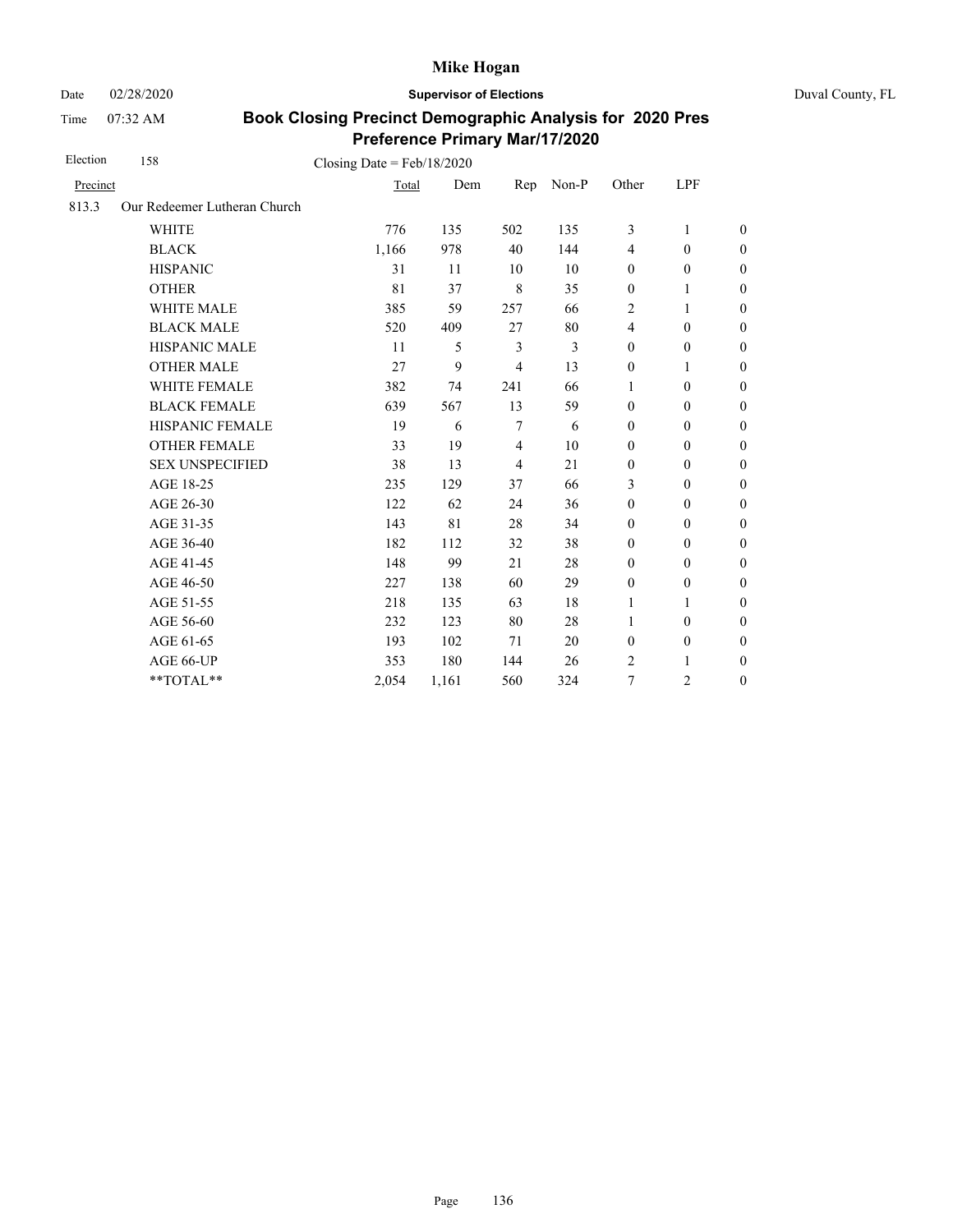Date 02/28/2020 **Supervisor of Elections** Duval County, FL

Time 07:32 AM

| Election | 158                          | Closing Date = $Feb/18/2020$ |       |        |         |                         |                  |                  |
|----------|------------------------------|------------------------------|-------|--------|---------|-------------------------|------------------|------------------|
| Precinct |                              | Total                        | Dem   | Rep    | $Non-P$ | Other                   | <b>LPF</b>       |                  |
| 813.4    | Our Redeemer Lutheran Church |                              |       |        |         |                         |                  |                  |
|          | <b>WHITE</b>                 | 835                          | 171   | 509    | 142     | 10                      | 3                | $\boldsymbol{0}$ |
|          | <b>BLACK</b>                 | 1,960                        | 1,691 | 41     | 219     | $\,8\,$                 | 1                | $\boldsymbol{0}$ |
|          | <b>HISPANIC</b>              | 84                           | 32    | 23     | 28      | 1                       | $\boldsymbol{0}$ | $\boldsymbol{0}$ |
|          | <b>OTHER</b>                 | 177                          | 82    | 26     | 69      | $\boldsymbol{0}$        | $\boldsymbol{0}$ | $\mathbf{0}$     |
|          | <b>WHITE MALE</b>            | 391                          | 65    | 260    | 61      | $\overline{4}$          | 1                | $\boldsymbol{0}$ |
|          | <b>BLACK MALE</b>            | 797                          | 652   | 26     | 114     | 4                       | 1                | $\boldsymbol{0}$ |
|          | HISPANIC MALE                | 43                           | 13    | 13     | 17      | $\boldsymbol{0}$        | $\boldsymbol{0}$ | $\boldsymbol{0}$ |
|          | <b>OTHER MALE</b>            | 62                           | 22    | 13     | 27      | $\boldsymbol{0}$        | $\boldsymbol{0}$ | $\boldsymbol{0}$ |
|          | WHITE FEMALE                 | 436                          | 106   | 245    | 77      | 6                       | 2                | $\boldsymbol{0}$ |
|          | <b>BLACK FEMALE</b>          | 1,134                        | 1,019 | 14     | 97      | $\overline{4}$          | $\boldsymbol{0}$ | $\boldsymbol{0}$ |
|          | HISPANIC FEMALE              | 41                           | 19    | 10     | 11      | 1                       | $\boldsymbol{0}$ | $\boldsymbol{0}$ |
|          | <b>OTHER FEMALE</b>          | 76                           | 42    | 11     | 23      | $\mathbf{0}$            | $\mathbf{0}$     | $\boldsymbol{0}$ |
|          | <b>SEX UNSPECIFIED</b>       | 76                           | 38    | $\tau$ | 31      | $\mathbf{0}$            | $\mathbf{0}$     | $\boldsymbol{0}$ |
|          | AGE 18-25                    | 424                          | 255   | 56     | 110     | 3                       | $\boldsymbol{0}$ | $\boldsymbol{0}$ |
|          | AGE 26-30                    | 264                          | 158   | 42     | 62      | $\mathbf{1}$            | 1                | $\boldsymbol{0}$ |
|          | AGE 31-35                    | 247                          | 156   | 41     | 49      | $\boldsymbol{0}$        | 1                | $\boldsymbol{0}$ |
|          | AGE 36-40                    | 313                          | 208   | 47     | 55      | 2                       | 1                | $\boldsymbol{0}$ |
|          | AGE 41-45                    | 290                          | 217   | 35     | 33      | $\overline{\mathbf{4}}$ | $\mathbf{1}$     | $\overline{0}$   |
|          | AGE 46-50                    | 321                          | 220   | 60     | 40      | 1                       | $\boldsymbol{0}$ | $\boldsymbol{0}$ |
|          | AGE 51-55                    | 277                          | 192   | 54     | 29      | 2                       | $\mathbf{0}$     | $\boldsymbol{0}$ |
|          | AGE 56-60                    | 251                          | 146   | 65     | 37      | 3                       | $\mathbf{0}$     | $\boldsymbol{0}$ |
|          | AGE 61-65                    | 258                          | 167   | 67     | 21      | 3                       | $\boldsymbol{0}$ | $\boldsymbol{0}$ |
|          | AGE 66-UP                    | 411                          | 257   | 132    | 22      | $\boldsymbol{0}$        | $\boldsymbol{0}$ | $\boldsymbol{0}$ |
|          | **TOTAL**                    | 3,056                        | 1,976 | 599    | 458     | 19                      | 4                | $\boldsymbol{0}$ |
|          |                              |                              |       |        |         |                         |                  |                  |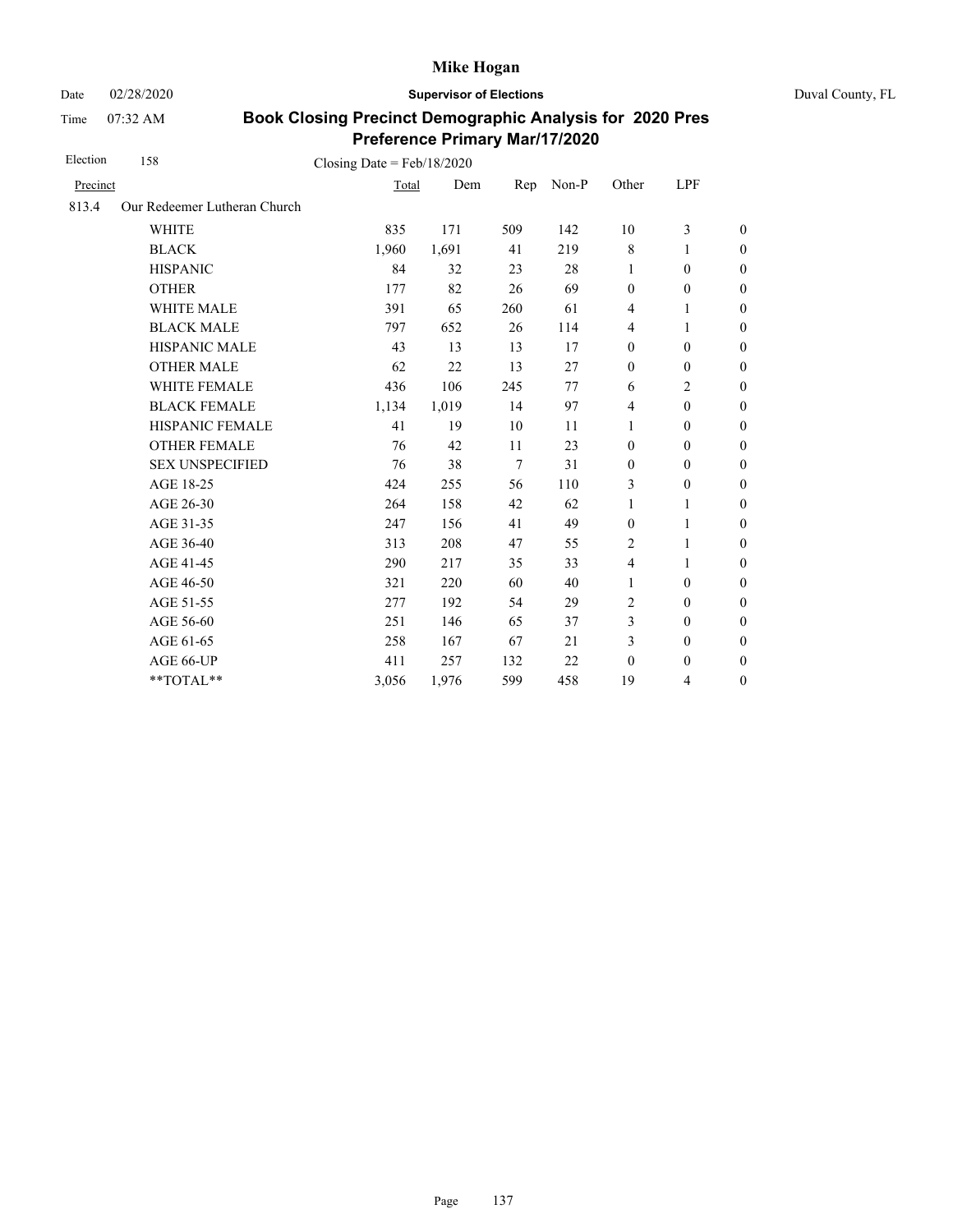Date 02/28/2020 **Supervisor of Elections** Duval County, FL

Time 07:32 AM

| Election | 158                           | Closing Date = $Feb/18/2020$ |                |                |                |                  |                  |                  |
|----------|-------------------------------|------------------------------|----------------|----------------|----------------|------------------|------------------|------------------|
| Precinct |                               | Total                        | Dem            | Rep            | Non-P          | Other            | LPF              |                  |
| 814.1    | Cisco Garden Community Center |                              |                |                |                |                  |                  |                  |
|          | <b>WHITE</b>                  | 1,063                        | 175            | 751            | 135            | $\mathbf{1}$     | 1                | $\theta$         |
|          | <b>BLACK</b>                  | 151                          | 125            | 7              | 18             | 1                | $\boldsymbol{0}$ | $\boldsymbol{0}$ |
|          | <b>HISPANIC</b>               | 17                           | 5              | $\overline{4}$ | 8              | $\mathbf{0}$     | $\mathbf{0}$     | $\boldsymbol{0}$ |
|          | <b>OTHER</b>                  | 43                           | 12             | 15             | 16             | $\boldsymbol{0}$ | $\boldsymbol{0}$ | $\overline{0}$   |
|          | WHITE MALE                    | 496                          | 64             | 365            | 65             | 1                | 1                | $\boldsymbol{0}$ |
|          | <b>BLACK MALE</b>             | 74                           | 59             | 5              | 10             | $\mathbf{0}$     | $\mathbf{0}$     | $\overline{0}$   |
|          | <b>HISPANIC MALE</b>          | 9                            | 3              | $\overline{2}$ | $\overline{4}$ | $\mathbf{0}$     | $\mathbf{0}$     | $\overline{0}$   |
|          | <b>OTHER MALE</b>             | 13                           | 3              | 3              | 7              | $\mathbf{0}$     | $\boldsymbol{0}$ | $\boldsymbol{0}$ |
|          | WHITE FEMALE                  | 554                          | 111            | 375            | 68             | $\boldsymbol{0}$ | $\boldsymbol{0}$ | $\boldsymbol{0}$ |
|          | <b>BLACK FEMALE</b>           | 75                           | 64             | $\overline{2}$ | $\,$ 8 $\,$    | 1                | $\boldsymbol{0}$ | $\boldsymbol{0}$ |
|          | HISPANIC FEMALE               | 8                            | $\overline{2}$ | $\overline{2}$ | 4              | $\boldsymbol{0}$ | $\boldsymbol{0}$ | $\boldsymbol{0}$ |
|          | <b>OTHER FEMALE</b>           | 21                           | $\tau$         | $\tau$         | 7              | $\mathbf{0}$     | $\mathbf{0}$     | $\boldsymbol{0}$ |
|          | <b>SEX UNSPECIFIED</b>        | 24                           | 4              | 16             | 4              | $\mathbf{0}$     | $\mathbf{0}$     | $\overline{0}$   |
|          | AGE 18-25                     | 126                          | 21             | 70             | 34             | 1                | $\boldsymbol{0}$ | $\boldsymbol{0}$ |
|          | AGE 26-30                     | 74                           | 17             | 43             | 14             | $\boldsymbol{0}$ | $\boldsymbol{0}$ | $\boldsymbol{0}$ |
|          | AGE 31-35                     | 83                           | 11             | 58             | 13             | $\boldsymbol{0}$ | 1                | $\boldsymbol{0}$ |
|          | AGE 36-40                     | 105                          | 20             | 72             | 13             | $\mathbf{0}$     | $\boldsymbol{0}$ | $\boldsymbol{0}$ |
|          | AGE 41-45                     | 78                           | 13             | 46             | 19             | $\mathbf{0}$     | $\mathbf{0}$     | $\overline{0}$   |
|          | AGE 46-50                     | 121                          | 37             | 70             | 14             | $\boldsymbol{0}$ | $\mathbf{0}$     | $\boldsymbol{0}$ |
|          | AGE 51-55                     | 136                          | 39             | 82             | 14             | $\mathbf{1}$     | $\mathbf{0}$     | $\overline{0}$   |
|          | AGE 56-60                     | 131                          | 34             | 79             | 18             | $\boldsymbol{0}$ | $\boldsymbol{0}$ | $\boldsymbol{0}$ |
|          | AGE 61-65                     | 124                          | 35             | 74             | 15             | $\boldsymbol{0}$ | $\boldsymbol{0}$ | $\boldsymbol{0}$ |
|          | AGE 66-UP                     | 295                          | 90             | 182            | 23             | $\boldsymbol{0}$ | $\boldsymbol{0}$ | $\boldsymbol{0}$ |
|          | **TOTAL**                     | 1,274                        | 317            | 777            | 177            | 2                | 1                | $\boldsymbol{0}$ |
|          |                               |                              |                |                |                |                  |                  |                  |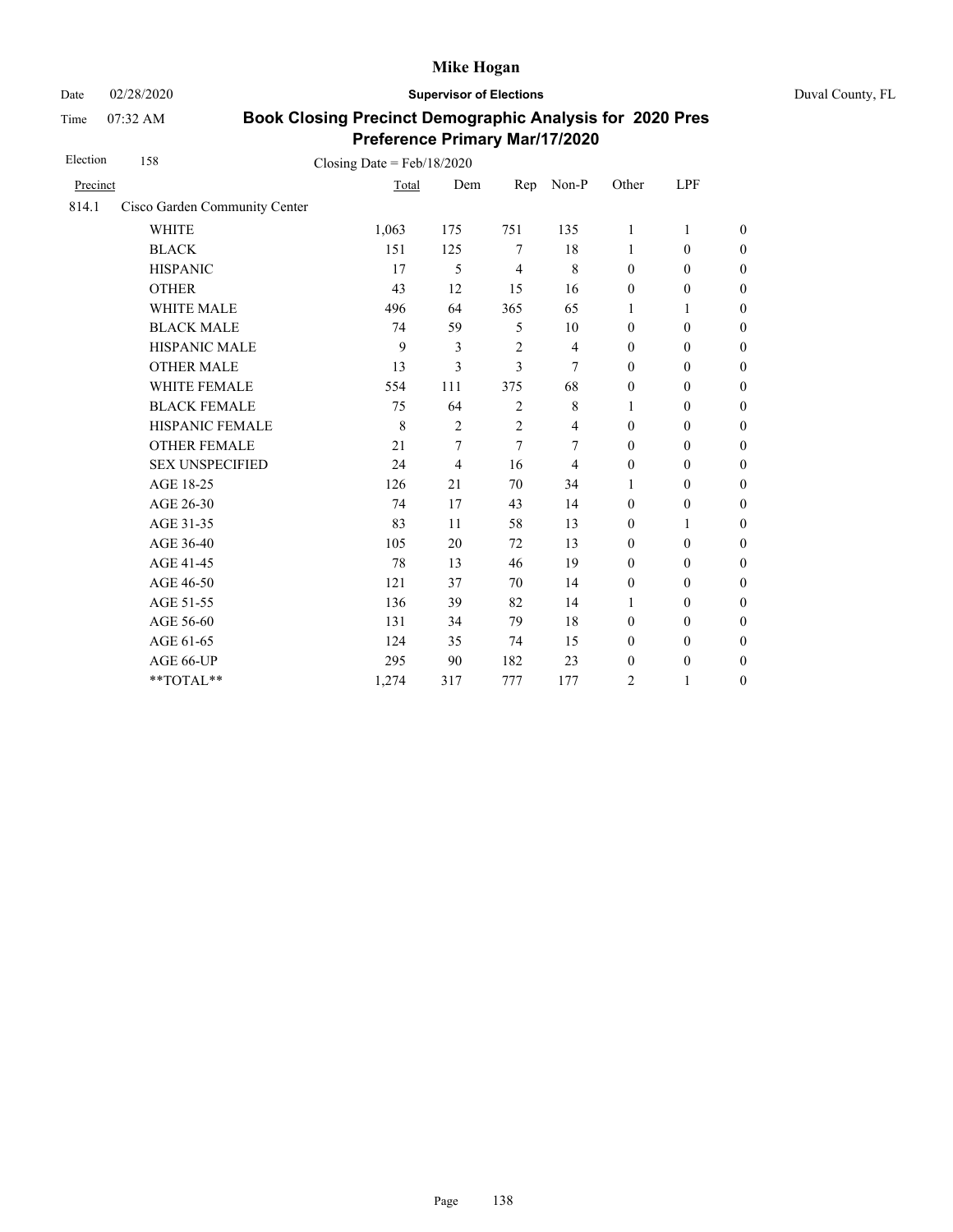Date 02/28/2020 **Supervisor of Elections** Duval County, FL

Time 07:32 AM

| Election | 158                           | Closing Date = $Feb/18/2020$ |     |                |              |                  |                  |                  |
|----------|-------------------------------|------------------------------|-----|----------------|--------------|------------------|------------------|------------------|
| Precinct |                               | Total                        | Dem | Rep            | Non-P        | Other            | LPF              |                  |
| 814.2    | Cisco Garden Community Center |                              |     |                |              |                  |                  |                  |
|          | <b>WHITE</b>                  | 1,220                        | 195 | 837            | 185          | 3                | $\mathbf{0}$     | $\overline{0}$   |
|          | <b>BLACK</b>                  | 214                          | 185 | 5              | 23           | 1                | $\mathbf{0}$     | $\boldsymbol{0}$ |
|          | <b>HISPANIC</b>               | 24                           | 9   | 10             | 5            | $\mathbf{0}$     | $\mathbf{0}$     | $\boldsymbol{0}$ |
|          | <b>OTHER</b>                  | 65                           | 17  | 22             | 26           | $\mathbf{0}$     | $\mathbf{0}$     | $\overline{0}$   |
|          | <b>WHITE MALE</b>             | 592                          | 87  | 408            | 94           | 3                | $\mathbf{0}$     | $\boldsymbol{0}$ |
|          | <b>BLACK MALE</b>             | 95                           | 81  | 3              | 11           | $\mathbf{0}$     | $\mathbf{0}$     | $\boldsymbol{0}$ |
|          | HISPANIC MALE                 | 17                           | 5   | 8              | 4            | $\mathbf{0}$     | $\mathbf{0}$     | $\overline{0}$   |
|          | <b>OTHER MALE</b>             | 20                           | 6   | 10             | 4            | $\boldsymbol{0}$ | $\boldsymbol{0}$ | $\boldsymbol{0}$ |
|          | <b>WHITE FEMALE</b>           | 614                          | 105 | 424            | 85           | $\mathbf{0}$     | $\mathbf{0}$     | $\boldsymbol{0}$ |
|          | <b>BLACK FEMALE</b>           | 119                          | 104 | $\overline{2}$ | 12           | $\mathbf{1}$     | $\mathbf{0}$     | $\overline{0}$   |
|          | HISPANIC FEMALE               | 5                            | 3   | 1              | $\mathbf{1}$ | $\boldsymbol{0}$ | $\boldsymbol{0}$ | $\boldsymbol{0}$ |
|          | <b>OTHER FEMALE</b>           | 30                           | 7   | 10             | 13           | $\boldsymbol{0}$ | $\boldsymbol{0}$ | $\boldsymbol{0}$ |
|          | <b>SEX UNSPECIFIED</b>        | 31                           | 8   | 8              | 15           | $\mathbf{0}$     | $\boldsymbol{0}$ | $\boldsymbol{0}$ |
|          | AGE 18-25                     | 187                          | 49  | 89             | 47           | $\overline{2}$   | $\boldsymbol{0}$ | $\boldsymbol{0}$ |
|          | AGE 26-30                     | 104                          | 18  | 59             | 27           | $\mathbf{0}$     | $\boldsymbol{0}$ | $\boldsymbol{0}$ |
|          | AGE 31-35                     | 119                          | 31  | 72             | 16           | $\boldsymbol{0}$ | $\boldsymbol{0}$ | $\boldsymbol{0}$ |
|          | AGE 36-40                     | 109                          | 33  | 49             | 27           | $\mathbf{0}$     | $\mathbf{0}$     | $\boldsymbol{0}$ |
|          | AGE 41-45                     | 107                          | 28  | 57             | 22           | $\boldsymbol{0}$ | $\mathbf{0}$     | $\overline{0}$   |
|          | AGE 46-50                     | 119                          | 35  | 61             | 22           | 1                | $\mathbf{0}$     | $\boldsymbol{0}$ |
|          | AGE 51-55                     | 144                          | 46  | 75             | 23           | $\mathbf{0}$     | $\mathbf{0}$     | $\boldsymbol{0}$ |
|          | AGE 56-60                     | 160                          | 38  | 101            | 20           | 1                | $\mathbf{0}$     | $\overline{0}$   |
|          | AGE 61-65                     | 138                          | 37  | 86             | 15           | $\mathbf{0}$     | $\mathbf{0}$     | $\boldsymbol{0}$ |
|          | AGE 66-UP                     | 336                          | 91  | 225            | 20           | $\mathbf{0}$     | $\boldsymbol{0}$ | $\overline{0}$   |
|          | **TOTAL**                     | 1,523                        | 406 | 874            | 239          | $\overline{4}$   | $\boldsymbol{0}$ | $\overline{0}$   |
|          |                               |                              |     |                |              |                  |                  |                  |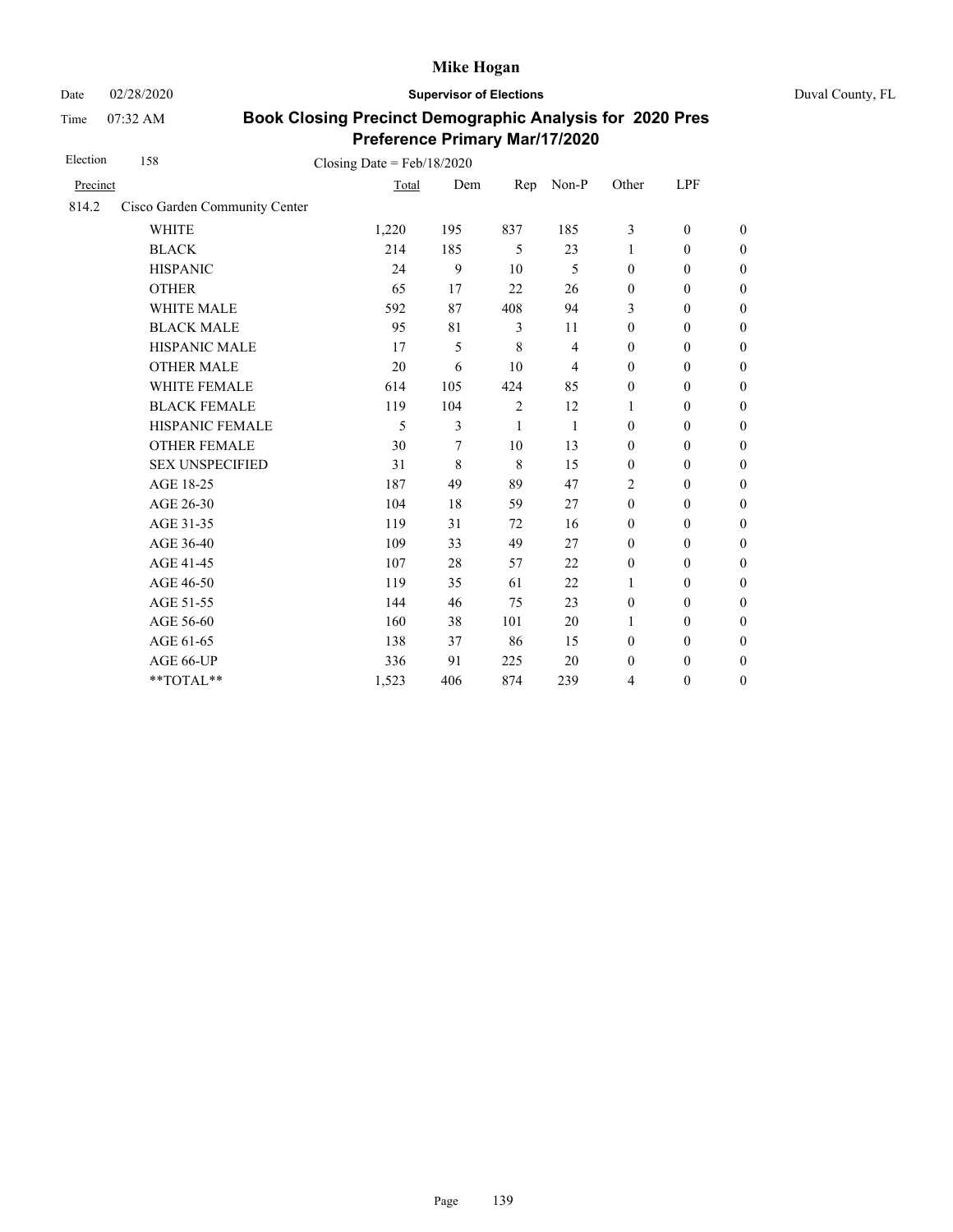Date 02/28/2020 **Supervisor of Elections** Duval County, FL

Time 07:32 AM

| Election | 158                           | Closing Date = $Feb/18/2020$ |                |                |                  |                  |                  |                  |
|----------|-------------------------------|------------------------------|----------------|----------------|------------------|------------------|------------------|------------------|
| Precinct |                               | Total                        | Dem            | Rep            | Non-P            | Other            | LPF              |                  |
| 814.3    | Cisco Garden Community Center |                              |                |                |                  |                  |                  |                  |
|          | <b>WHITE</b>                  | 426                          | 73             | 306            | 44               | 1                | $\overline{c}$   | $\theta$         |
|          | <b>BLACK</b>                  | 12                           | 9              | $\mathbf{1}$   | $\overline{2}$   | $\mathbf{0}$     | $\mathbf{0}$     | $\overline{0}$   |
|          | <b>HISPANIC</b>               | 6                            | 1              | 5              | $\boldsymbol{0}$ | $\boldsymbol{0}$ | $\boldsymbol{0}$ | $\boldsymbol{0}$ |
|          | <b>OTHER</b>                  | 13                           | $\overline{2}$ | 7              | 4                | $\mathbf{0}$     | $\boldsymbol{0}$ | $\overline{0}$   |
|          | WHITE MALE                    | 211                          | 26             | 159            | 24               | $\boldsymbol{0}$ | $\overline{c}$   | $\boldsymbol{0}$ |
|          | <b>BLACK MALE</b>             | 7                            | 6              | 1              | $\theta$         | $\mathbf{0}$     | $\boldsymbol{0}$ | $\boldsymbol{0}$ |
|          | <b>HISPANIC MALE</b>          | $\overline{c}$               | 1              | $\mathbf{1}$   | $\theta$         | $\mathbf{0}$     | $\boldsymbol{0}$ | $\overline{0}$   |
|          | <b>OTHER MALE</b>             | 8                            | 2              | 5              | 1                | $\mathbf{0}$     | $\mathbf{0}$     | $\overline{0}$   |
|          | <b>WHITE FEMALE</b>           | 209                          | 46             | 142            | 20               | 1                | $\mathbf{0}$     | $\boldsymbol{0}$ |
|          | <b>BLACK FEMALE</b>           | 5                            | 3              | $\mathbf{0}$   | $\overline{2}$   | $\mathbf{0}$     | $\mathbf{0}$     | $\overline{0}$   |
|          | HISPANIC FEMALE               | 4                            | $\mathbf{0}$   | $\overline{4}$ | $\boldsymbol{0}$ | $\boldsymbol{0}$ | $\boldsymbol{0}$ | $\boldsymbol{0}$ |
|          | <b>OTHER FEMALE</b>           | 1                            | $\theta$       | 1              | $\boldsymbol{0}$ | $\mathbf{0}$     | $\boldsymbol{0}$ | $\boldsymbol{0}$ |
|          | <b>SEX UNSPECIFIED</b>        | 10                           | 1              | 6              | 3                | $\mathbf{0}$     | $\mathbf{0}$     | $\boldsymbol{0}$ |
|          | AGE 18-25                     | 38                           | 3              | 27             | 7                | $\theta$         | $\mathbf{1}$     | $\overline{0}$   |
|          | AGE 26-30                     | 32                           | $\overline{4}$ | 22             | 5                | $\mathbf{0}$     | $\mathbf{1}$     | $\overline{0}$   |
|          | AGE 31-35                     | 40                           | 9              | 22             | 9                | $\mathbf{0}$     | $\mathbf{0}$     | $\overline{0}$   |
|          | AGE 36-40                     | 27                           | 2              | 18             | 7                | $\mathbf{0}$     | $\mathbf{0}$     | $\overline{0}$   |
|          | AGE 41-45                     | 20                           | $\overline{4}$ | 15             | 1                | $\mathbf{0}$     | $\boldsymbol{0}$ | $\overline{0}$   |
|          | AGE 46-50                     | 26                           | 3              | 22             | 1                | $\boldsymbol{0}$ | $\boldsymbol{0}$ | $\boldsymbol{0}$ |
|          | AGE 51-55                     | 40                           | 5              | 30             | 5                | $\mathbf{0}$     | $\mathbf{0}$     | $\boldsymbol{0}$ |
|          | AGE 56-60                     | 73                           | 11             | 56             | 6                | $\mathbf{0}$     | $\mathbf{0}$     | $\overline{0}$   |
|          | AGE 61-65                     | 48                           | 8              | 39             | 1                | $\mathbf{0}$     | $\mathbf{0}$     | $\boldsymbol{0}$ |
|          | AGE 66-UP                     | 113                          | 36             | 68             | 8                | 1                | $\boldsymbol{0}$ | $\boldsymbol{0}$ |
|          | **TOTAL**                     | 457                          | 85             | 319            | 50               | 1                | 2                | $\boldsymbol{0}$ |
|          |                               |                              |                |                |                  |                  |                  |                  |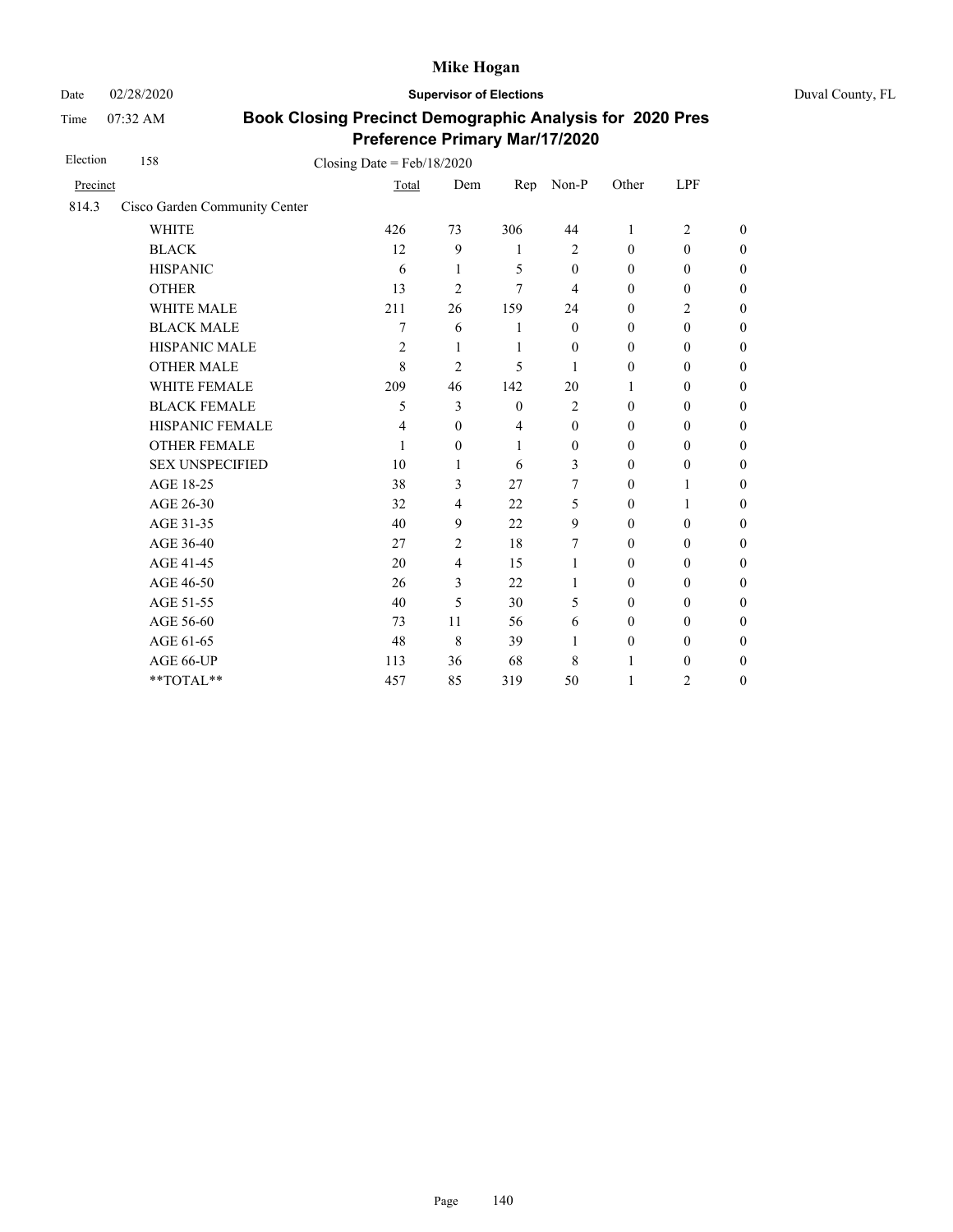Date 02/28/2020 **Supervisor of Elections** Duval County, FL

Time 07:32 AM

| Election | 158                    | Closing Date = $Feb/18/2020$ |       |                |                |                  |                  |                  |
|----------|------------------------|------------------------------|-------|----------------|----------------|------------------|------------------|------------------|
| Precinct |                        | Total                        | Dem   | Rep            | Non-P          | Other            | LPF              |                  |
| 815.1    | Graham Branch Library  |                              |       |                |                |                  |                  |                  |
|          | <b>WHITE</b>           | 71                           | 29    | 17             | 24             | $\mathbf{1}$     | $\mathbf{0}$     | $\boldsymbol{0}$ |
|          | <b>BLACK</b>           | 1,531                        | 1,313 | 37             | 176            | 5                | $\mathbf{0}$     | $\boldsymbol{0}$ |
|          | <b>HISPANIC</b>        | 21                           | 14    | $\mathbf{0}$   | 7              | $\boldsymbol{0}$ | $\mathbf{0}$     | $\boldsymbol{0}$ |
|          | <b>OTHER</b>           | 113                          | 56    | $\overline{4}$ | 53             | $\boldsymbol{0}$ | $\mathbf{0}$     | $\overline{0}$   |
|          | WHITE MALE             | 22                           | 6     | 9              | 7              | $\boldsymbol{0}$ | $\mathbf{0}$     | $\boldsymbol{0}$ |
|          | <b>BLACK MALE</b>      | 648                          | 541   | 20             | 85             | $\overline{c}$   | $\mathbf{0}$     | $\boldsymbol{0}$ |
|          | <b>HISPANIC MALE</b>   | 11                           | 8     | $\mathbf{0}$   | 3              | $\mathbf{0}$     | $\mathbf{0}$     | $\overline{0}$   |
|          | <b>OTHER MALE</b>      | 29                           | 13    | 1              | 15             | $\boldsymbol{0}$ | $\mathbf{0}$     | $\boldsymbol{0}$ |
|          | WHITE FEMALE           | 48                           | 23    | 8              | 16             | 1                | $\mathbf{0}$     | $\boldsymbol{0}$ |
|          | <b>BLACK FEMALE</b>    | 860                          | 754   | 17             | 86             | 3                | $\mathbf{0}$     | $\boldsymbol{0}$ |
|          | HISPANIC FEMALE        | 10                           | 6     | $\mathbf{0}$   | $\overline{4}$ | $\boldsymbol{0}$ | $\mathbf{0}$     | $\overline{0}$   |
|          | <b>OTHER FEMALE</b>    | 51                           | 33    | 3              | 15             | $\mathbf{0}$     | $\mathbf{0}$     | $\overline{0}$   |
|          | <b>SEX UNSPECIFIED</b> | 57                           | 28    | $\mathbf{0}$   | 29             | $\mathbf{0}$     | $\boldsymbol{0}$ | $\boldsymbol{0}$ |
|          | AGE 18-25              | 216                          | 136   | 7              | 71             | $\overline{2}$   | $\mathbf{0}$     | $\overline{0}$   |
|          | AGE 26-30              | 157                          | 119   | $\mathfrak{Z}$ | 35             | $\mathbf{0}$     | $\mathbf{0}$     | $\overline{0}$   |
|          | AGE 31-35              | 168                          | 121   | $\,8\,$        | 38             | 1                | $\boldsymbol{0}$ | $\boldsymbol{0}$ |
|          | AGE 36-40              | 164                          | 130   | 3              | 31             | $\boldsymbol{0}$ | $\boldsymbol{0}$ | $\boldsymbol{0}$ |
|          | AGE 41-45              | 129                          | 103   | 7              | 17             | $\overline{2}$   | $\boldsymbol{0}$ | $\overline{0}$   |
|          | AGE 46-50              | 118                          | 99    | $\overline{4}$ | 15             | $\boldsymbol{0}$ | $\boldsymbol{0}$ | $\boldsymbol{0}$ |
|          | AGE 51-55              | 129                          | 111   | 6              | 12             | $\boldsymbol{0}$ | $\boldsymbol{0}$ | $\boldsymbol{0}$ |
|          | AGE 56-60              | 160                          | 137   | $\,8\,$        | 15             | $\boldsymbol{0}$ | $\mathbf{0}$     | $\overline{0}$   |
|          | AGE 61-65              | 166                          | 154   | 5              | 6              | $\mathbf{1}$     | $\boldsymbol{0}$ | $\boldsymbol{0}$ |
|          | AGE 66-UP              | 328                          | 302   | 7              | 19             | $\boldsymbol{0}$ | $\boldsymbol{0}$ | $\boldsymbol{0}$ |
|          | **TOTAL**              | 1,736                        | 1,412 | 58             | 260            | 6                | $\boldsymbol{0}$ | $\boldsymbol{0}$ |
|          |                        |                              |       |                |                |                  |                  |                  |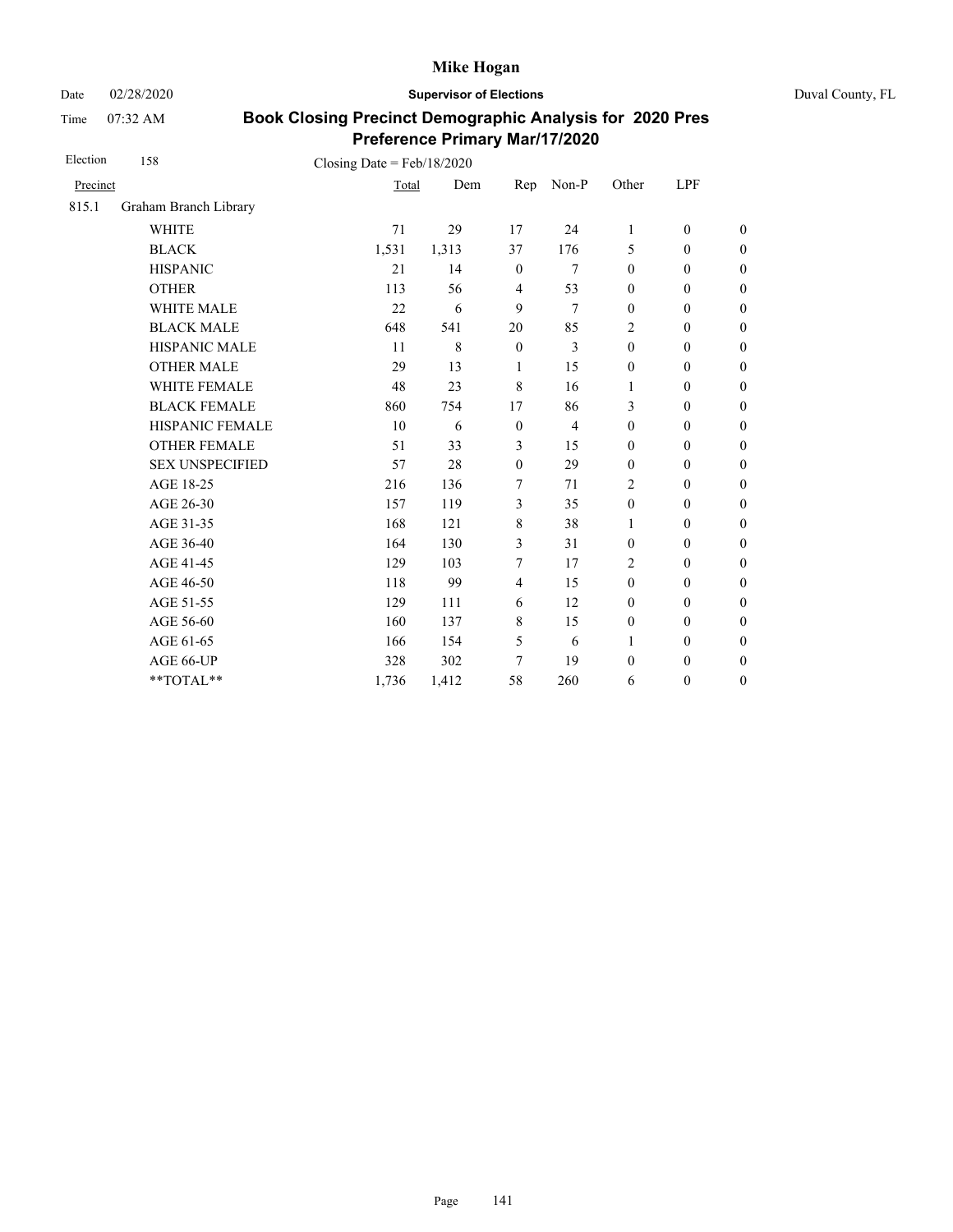Date 02/28/2020 **Supervisor of Elections** Duval County, FL

Time 07:32 AM

| Election | 158                      | Closing Date = $Feb/18/2020$ |     |                  |                |                  |                  |                  |
|----------|--------------------------|------------------------------|-----|------------------|----------------|------------------|------------------|------------------|
| Precinct |                          | Total                        | Dem | Rep              | Non-P          | Other            | LPF              |                  |
| 816.1    | Norwood Community Church |                              |     |                  |                |                  |                  |                  |
|          | <b>WHITE</b>             | 104                          | 34  | 37               | 29             | $\overline{4}$   | $\boldsymbol{0}$ | $\boldsymbol{0}$ |
|          | <b>BLACK</b>             | 616                          | 523 | 16               | 76             | 1                | $\boldsymbol{0}$ | $\boldsymbol{0}$ |
|          | <b>HISPANIC</b>          | 18                           | 13  | $\boldsymbol{0}$ | $\overline{4}$ | $\boldsymbol{0}$ | 1                | $\boldsymbol{0}$ |
|          | <b>OTHER</b>             | 66                           | 24  | 3                | 39             | $\mathbf{0}$     | $\mathbf{0}$     | $\overline{0}$   |
|          | <b>WHITE MALE</b>        | 48                           | 17  | 19               | 11             | 1                | $\mathbf{0}$     | $\boldsymbol{0}$ |
|          | <b>BLACK MALE</b>        | 256                          | 203 | 9                | 43             | 1                | $\theta$         | $\boldsymbol{0}$ |
|          | HISPANIC MALE            | 9                            | 5   | $\mathbf{0}$     | 3              | $\mathbf{0}$     | 1                | $\overline{0}$   |
|          | <b>OTHER MALE</b>        | 24                           | 9   | 2                | 13             | $\mathbf{0}$     | $\mathbf{0}$     | $\boldsymbol{0}$ |
|          | WHITE FEMALE             | 54                           | 17  | 16               | 18             | 3                | $\mathbf{0}$     | $\boldsymbol{0}$ |
|          | <b>BLACK FEMALE</b>      | 347                          | 310 | 7                | 30             | $\mathbf{0}$     | $\mathbf{0}$     | $\boldsymbol{0}$ |
|          | HISPANIC FEMALE          | 9                            | 8   | $\mathbf{0}$     | 1              | $\boldsymbol{0}$ | $\boldsymbol{0}$ | $\boldsymbol{0}$ |
|          | <b>OTHER FEMALE</b>      | 18                           | 10  | $\mathbf{0}$     | 8              | $\boldsymbol{0}$ | $\mathbf{0}$     | $\boldsymbol{0}$ |
|          | <b>SEX UNSPECIFIED</b>   | 39                           | 15  | 3                | 21             | $\mathbf{0}$     | $\mathbf{0}$     | $\boldsymbol{0}$ |
|          | AGE 18-25                | 112                          | 58  | $\overline{4}$   | 48             | $\overline{2}$   | $\boldsymbol{0}$ | $\boldsymbol{0}$ |
|          | AGE 26-30                | 82                           | 63  | $\overline{4}$   | 15             | $\mathbf{0}$     | $\mathbf{0}$     | $\overline{0}$   |
|          | AGE 31-35                | 74                           | 49  | $\overline{2}$   | 23             | $\boldsymbol{0}$ | $\boldsymbol{0}$ | $\boldsymbol{0}$ |
|          | AGE 36-40                | 75                           | 56  | $\overline{2}$   | 17             | $\mathbf{0}$     | $\theta$         | $\boldsymbol{0}$ |
|          | AGE 41-45                | 63                           | 48  | 3                | 10             | 1                | 1                | $\overline{0}$   |
|          | AGE 46-50                | 71                           | 55  | 5                | 10             | 1                | $\mathbf{0}$     | $\boldsymbol{0}$ |
|          | AGE 51-55                | 64                           | 48  | 7                | 9              | $\mathbf{0}$     | $\mathbf{0}$     | $\boldsymbol{0}$ |
|          | AGE 56-60                | 72                           | 54  | 8                | 10             | $\mathbf{0}$     | $\mathbf{0}$     | $\boldsymbol{0}$ |
|          | AGE 61-65                | 66                           | 59  | 6                | $\mathbf{1}$   | $\boldsymbol{0}$ | $\boldsymbol{0}$ | $\mathbf{0}$     |
|          | AGE 66-UP                | 125                          | 104 | 15               | 5              | 1                | $\boldsymbol{0}$ | $\boldsymbol{0}$ |
|          | **TOTAL**                | 804                          | 594 | 56               | 148            | 5                | $\mathbf{1}$     | $\boldsymbol{0}$ |
|          |                          |                              |     |                  |                |                  |                  |                  |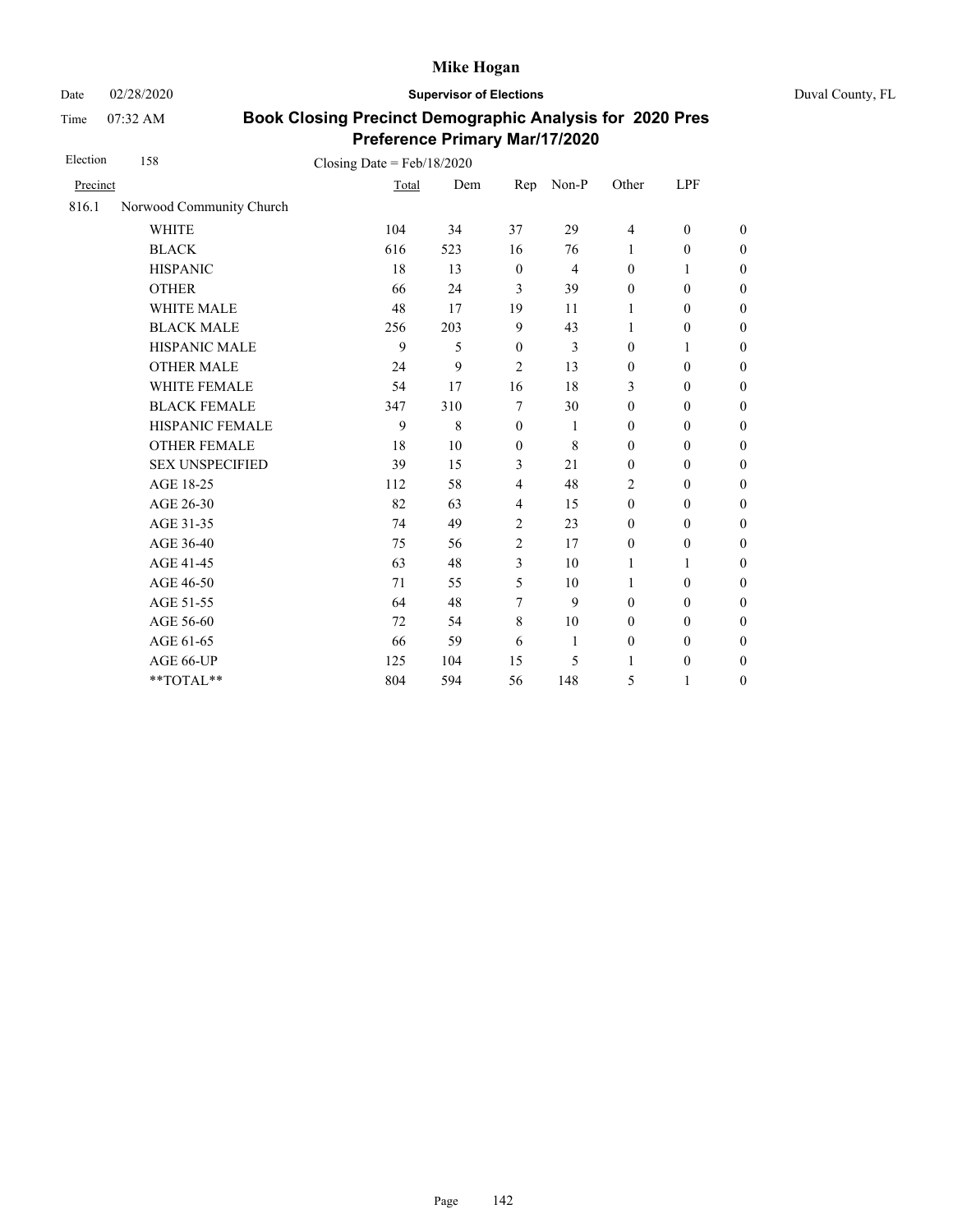Date 02/28/2020 **Supervisor of Elections** Duval County, FL

Time 07:32 AM

| Election | 158                      | Closing Date = $Feb/18/2020$ |       |     |       |                  |                  |                  |
|----------|--------------------------|------------------------------|-------|-----|-------|------------------|------------------|------------------|
| Precinct |                          | Total                        | Dem   | Rep | Non-P | Other            | LPF              |                  |
| 817.1    | Highlands Baptist Church |                              |       |     |       |                  |                  |                  |
|          | <b>WHITE</b>             | 1,414                        | 349   | 678 | 368   | 14               | 5                | $\boldsymbol{0}$ |
|          | <b>BLACK</b>             | 2,285                        | 1,912 | 57  | 307   | 7                | $\overline{c}$   | $\boldsymbol{0}$ |
|          | <b>HISPANIC</b>          | 158                          | 70    | 27  | 58    | 3                | $\boldsymbol{0}$ | $\boldsymbol{0}$ |
|          | <b>OTHER</b>             | 238                          | 91    | 37  | 109   | $\mathbf{1}$     | $\boldsymbol{0}$ | $\boldsymbol{0}$ |
|          | <b>WHITE MALE</b>        | 637                          | 136   | 331 | 161   | 5                | $\overline{4}$   | $\boldsymbol{0}$ |
|          | <b>BLACK MALE</b>        | 872                          | 687   | 29  | 148   | 6                | $\overline{c}$   | $\boldsymbol{0}$ |
|          | <b>HISPANIC MALE</b>     | 68                           | 24    | 17  | 27    | $\mathbf{0}$     | $\mathbf{0}$     | $\overline{0}$   |
|          | <b>OTHER MALE</b>        | 80                           | 29    | 16  | 35    | $\mathbf{0}$     | $\mathbf{0}$     | $\boldsymbol{0}$ |
|          | WHITE FEMALE             | 760                          | 207   | 340 | 203   | 9                | 1                | $\boldsymbol{0}$ |
|          | <b>BLACK FEMALE</b>      | 1,363                        | 1,185 | 27  | 150   | $\mathbf{1}$     | $\mathbf{0}$     | $\boldsymbol{0}$ |
|          | HISPANIC FEMALE          | 86                           | 44    | 9   | 30    | 3                | $\mathbf{0}$     | $\overline{0}$   |
|          | <b>OTHER FEMALE</b>      | 106                          | 45    | 17  | 43    | 1                | $\mathbf{0}$     | $\overline{0}$   |
|          | <b>SEX UNSPECIFIED</b>   | 123                          | 65    | 13  | 45    | $\mathbf{0}$     | $\mathbf{0}$     | $\boldsymbol{0}$ |
|          | AGE 18-25                | 602                          | 316   | 68  | 211   | 7                | $\mathbf{0}$     | $\boldsymbol{0}$ |
|          | AGE 26-30                | 461                          | 259   | 68  | 128   | $\overline{4}$   | $\overline{c}$   | $\overline{0}$   |
|          | AGE 31-35                | 406                          | 239   | 49  | 116   | 1                | 1                | $\boldsymbol{0}$ |
|          | AGE 36-40                | 342                          | 213   | 51  | 78    | $\boldsymbol{0}$ | $\boldsymbol{0}$ | $\boldsymbol{0}$ |
|          | AGE 41-45                | 314                          | 197   | 46  | 68    | 3                | $\boldsymbol{0}$ | $\overline{0}$   |
|          | AGE 46-50                | 309                          | 189   | 63  | 53    | 3                | 1                | $\boldsymbol{0}$ |
|          | AGE 51-55                | 322                          | 197   | 75  | 45    | 3                | $\overline{c}$   | $\boldsymbol{0}$ |
|          | AGE 56-60                | 353                          | 225   | 85  | 41    | $\overline{2}$   | $\mathbf{0}$     | $\boldsymbol{0}$ |
|          | AGE 61-65                | 327                          | 204   | 80  | 43    | $\boldsymbol{0}$ | $\boldsymbol{0}$ | $\boldsymbol{0}$ |
|          | AGE 66-UP                | 656                          | 382   | 213 | 58    | $\overline{c}$   | 1                | $\boldsymbol{0}$ |
|          | **TOTAL**                | 4,095                        | 2,422 | 799 | 842   | 25               | 7                | $\boldsymbol{0}$ |
|          |                          |                              |       |     |       |                  |                  |                  |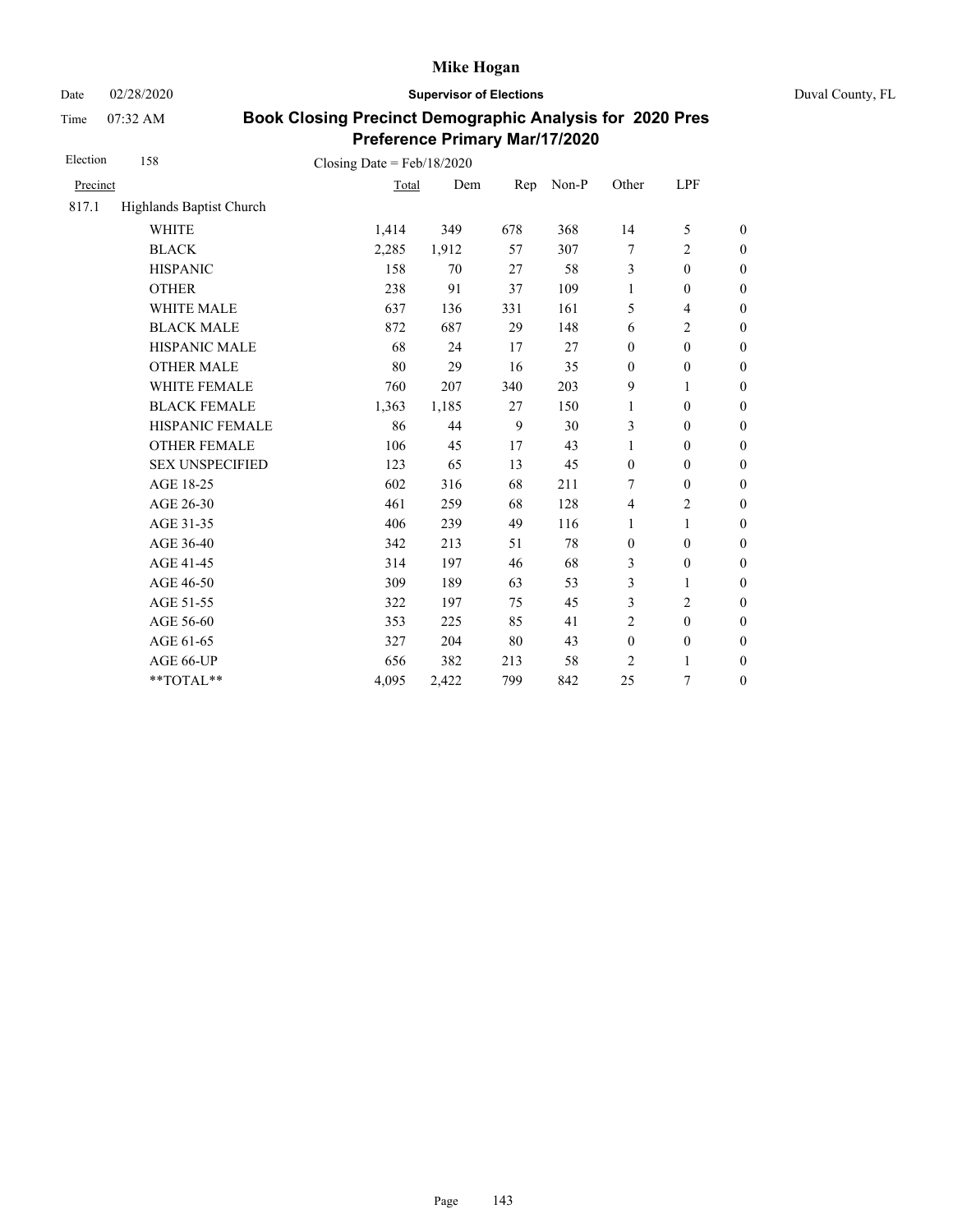Date 02/28/2020 **Supervisor of Elections** Duval County, FL

Time 07:32 AM

| Election | 158<br>Closing Date = $Feb/18/2020$ |       |                |                |                |                  |                  |                  |
|----------|-------------------------------------|-------|----------------|----------------|----------------|------------------|------------------|------------------|
| Precinct |                                     | Total | Dem            | Rep            | Non-P          | Other            | LPF              |                  |
| 818.1    | Greater Harvest Christian Fellowshi |       |                |                |                |                  |                  |                  |
|          | <b>WHITE</b>                        | 306   | 85             | 153            | 68             | $\boldsymbol{0}$ | $\mathbf{0}$     | $\mathbf{0}$     |
|          | <b>BLACK</b>                        | 927   | 810            | 24             | 92             | 1                | $\mathbf{0}$     | $\boldsymbol{0}$ |
|          | <b>HISPANIC</b>                     | 17    | $\overline{4}$ | $\overline{4}$ | 9              | $\boldsymbol{0}$ | $\mathbf{0}$     | $\boldsymbol{0}$ |
|          | <b>OTHER</b>                        | 78    | 32             | 9              | 36             | 1                | $\boldsymbol{0}$ | $\overline{0}$   |
|          | WHITE MALE                          | 143   | 27             | 75             | 41             | $\boldsymbol{0}$ | $\boldsymbol{0}$ | $\boldsymbol{0}$ |
|          | <b>BLACK MALE</b>                   | 368   | 309            | 15             | 43             | 1                | $\mathbf{0}$     | $\boldsymbol{0}$ |
|          | <b>HISPANIC MALE</b>                | 7     | $\overline{2}$ | 3              | $\overline{2}$ | $\mathbf{0}$     | $\mathbf{0}$     | $\overline{0}$   |
|          | <b>OTHER MALE</b>                   | 26    | 13             | 3              | 10             | $\boldsymbol{0}$ | $\boldsymbol{0}$ | $\boldsymbol{0}$ |
|          | WHITE FEMALE                        | 159   | 56             | 77             | 26             | $\boldsymbol{0}$ | $\mathbf{0}$     | $\boldsymbol{0}$ |
|          | <b>BLACK FEMALE</b>                 | 545   | 488            | 8              | 49             | $\mathbf{0}$     | $\mathbf{0}$     | $\boldsymbol{0}$ |
|          | HISPANIC FEMALE                     | 8     | $\overline{2}$ | 1              | 5              | $\boldsymbol{0}$ | $\boldsymbol{0}$ | $\boldsymbol{0}$ |
|          | <b>OTHER FEMALE</b>                 | 30    | 15             | 5              | 9              | 1                | $\mathbf{0}$     | $\mathbf{0}$     |
|          | <b>SEX UNSPECIFIED</b>              | 42    | 19             | 3              | 20             | $\mathbf{0}$     | $\mathbf{0}$     | $\boldsymbol{0}$ |
|          | AGE 18-25                           | 153   | 94             | 12             | 47             | $\boldsymbol{0}$ | $\boldsymbol{0}$ | $\boldsymbol{0}$ |
|          | AGE 26-30                           | 110   | 68             | 14             | 28             | $\mathbf{0}$     | $\mathbf{0}$     | $\boldsymbol{0}$ |
|          | AGE 31-35                           | 101   | 60             | 11             | 30             | $\mathbf{0}$     | $\mathbf{0}$     | $\boldsymbol{0}$ |
|          | AGE 36-40                           | 147   | 110            | 16             | 21             | $\mathbf{0}$     | $\mathbf{0}$     | $\boldsymbol{0}$ |
|          | AGE 41-45                           | 132   | 101            | 14             | 16             | $\mathbf{1}$     | $\boldsymbol{0}$ | $\boldsymbol{0}$ |
|          | AGE 46-50                           | 93    | 69             | $\,8\,$        | 16             | $\boldsymbol{0}$ | $\boldsymbol{0}$ | $\boldsymbol{0}$ |
|          | AGE 51-55                           | 110   | 73             | 21             | 15             | 1                | $\mathbf{0}$     | $\boldsymbol{0}$ |
|          | AGE 56-60                           | 109   | 79             | 20             | 10             | $\mathbf{0}$     | $\mathbf{0}$     | $\overline{0}$   |
|          | AGE 61-65                           | 121   | 85             | 25             | 11             | $\mathbf{0}$     | $\mathbf{0}$     | $\boldsymbol{0}$ |
|          | AGE 66-UP                           | 251   | 191            | 49             | 11             | $\boldsymbol{0}$ | $\boldsymbol{0}$ | $\boldsymbol{0}$ |
|          | **TOTAL**                           | 1,328 | 931            | 190            | 205            | 2                | $\boldsymbol{0}$ | $\boldsymbol{0}$ |
|          |                                     |       |                |                |                |                  |                  |                  |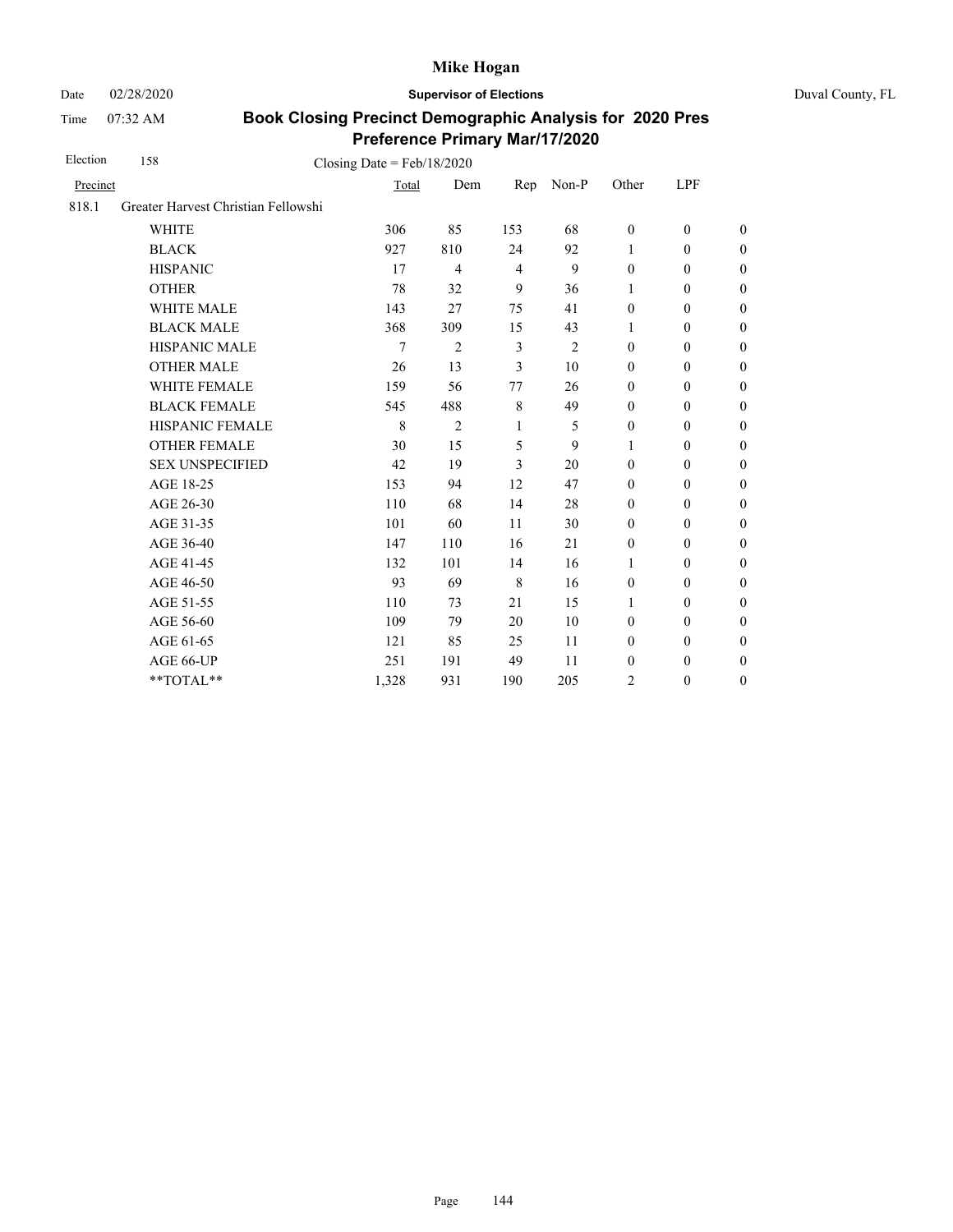Date 02/28/2020 **Supervisor of Elections** Duval County, FL

Time 07:32 AM

| Election | 158                     | Closing Date = $Feb/18/2020$ |       |     |       |                  |                  |                  |
|----------|-------------------------|------------------------------|-------|-----|-------|------------------|------------------|------------------|
| Precinct |                         | Total                        | Dem   | Rep | Non-P | Other            | LPF              |                  |
| 901.1    | CWA AFL-CIO Local #3106 |                              |       |     |       |                  |                  |                  |
|          | <b>WHITE</b>            | 1,538                        | 676   | 447 | 376   | 23               | 16               | $\boldsymbol{0}$ |
|          | <b>BLACK</b>            | 1,239                        | 1,001 | 48  | 183   | 6                | 1                | $\boldsymbol{0}$ |
|          | <b>HISPANIC</b>         | 118                          | 55    | 21  | 41    | $\mathbf{0}$     | 1                | $\overline{0}$   |
|          | <b>OTHER</b>            | 241                          | 95    | 36  | 104   | 5                | 1                | $\overline{0}$   |
|          | <b>WHITE MALE</b>       | 741                          | 300   | 240 | 180   | 12               | 9                | $\overline{0}$   |
|          | <b>BLACK MALE</b>       | 522                          | 398   | 29  | 90    | $\overline{4}$   | 1                | $\boldsymbol{0}$ |
|          | <b>HISPANIC MALE</b>    | 66                           | 34    | 10  | 22    | $\mathbf{0}$     | $\boldsymbol{0}$ | $\overline{0}$   |
|          | <b>OTHER MALE</b>       | 85                           | 38    | 14  | 31    | 1                | 1                | $\boldsymbol{0}$ |
|          | WHITE FEMALE            | 776                          | 366   | 203 | 189   | 11               | 7                | $\boldsymbol{0}$ |
|          | <b>BLACK FEMALE</b>     | 695                          | 590   | 19  | 84    | $\overline{c}$   | $\boldsymbol{0}$ | $\boldsymbol{0}$ |
|          | HISPANIC FEMALE         | 47                           | 20    | 10  | 16    | $\boldsymbol{0}$ | 1                | $\overline{0}$   |
|          | <b>OTHER FEMALE</b>     | 101                          | 37    | 18  | 42    | $\overline{4}$   | $\mathbf{0}$     | $\overline{0}$   |
|          | <b>SEX UNSPECIFIED</b>  | 103                          | 44    | 9   | 50    | $\mathbf{0}$     | $\mathbf{0}$     | $\boldsymbol{0}$ |
|          | AGE 18-25               | 319                          | 159   | 34  | 119   | 5                | $\overline{c}$   | $\overline{0}$   |
|          | AGE 26-30               | 429                          | 229   | 61  | 125   | 9                | 5                | $\overline{0}$   |
|          | AGE 31-35               | 397                          | 240   | 46  | 99    | 7                | 5                | $\boldsymbol{0}$ |
|          | AGE 36-40               | 323                          | 204   | 43  | 70    | $\overline{4}$   | $\overline{c}$   | $\boldsymbol{0}$ |
|          | AGE 41-45               | 248                          | 138   | 42  | 65    | 3                | $\boldsymbol{0}$ | $\overline{0}$   |
|          | AGE 46-50               | 252                          | 133   | 56  | 58    | 3                | $\overline{c}$   | $\boldsymbol{0}$ |
|          | AGE 51-55               | 239                          | 136   | 46  | 55    | $\overline{c}$   | $\boldsymbol{0}$ | $\boldsymbol{0}$ |
|          | AGE 56-60               | 291                          | 182   | 73  | 35    | $\boldsymbol{0}$ | $\mathbf{1}$     | $\overline{0}$   |
|          | AGE 61-65               | 233                          | 141   | 55  | 36    | $\boldsymbol{0}$ | $\mathbf{1}$     | $\boldsymbol{0}$ |
|          | AGE 66-UP               | 403                          | 264   | 96  | 41    | 1                | 1                | $\overline{0}$   |
|          | **TOTAL**               | 3,136                        | 1,827 | 552 | 704   | 34               | 19               | $\overline{0}$   |
|          |                         |                              |       |     |       |                  |                  |                  |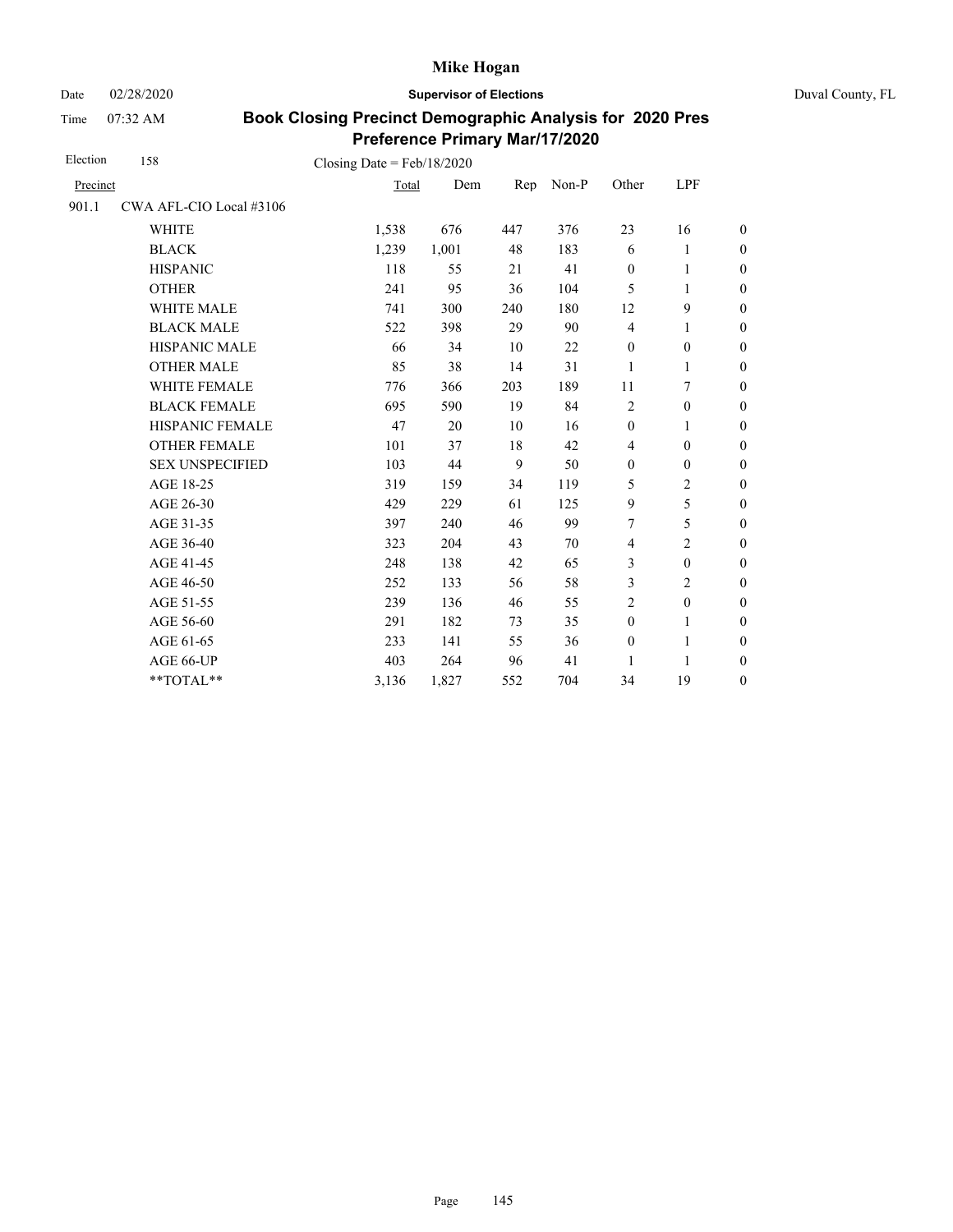Date 02/28/2020 **Supervisor of Elections** Duval County, FL

Time 07:32 AM

| Election | 158                     | Closing Date = $Feb/18/2020$ |                  |                  |              |                  |                  |                  |                  |
|----------|-------------------------|------------------------------|------------------|------------------|--------------|------------------|------------------|------------------|------------------|
| Precinct |                         |                              | Total            | Dem              | Rep          | Non-P            | Other            | <b>LPF</b>       |                  |
| 901.2    | CWA AFL-CIO Local #3106 |                              |                  |                  |              |                  |                  |                  |                  |
|          | <b>WHITE</b>            |                              | $\mathbf{0}$     | $\boldsymbol{0}$ | $\mathbf{0}$ | $\mathbf{0}$     | $\mathbf{0}$     | $\boldsymbol{0}$ | $\overline{0}$   |
|          | <b>BLACK</b>            |                              | 1                | 1                | $\mathbf{0}$ | $\mathbf{0}$     | $\mathbf{0}$     | $\boldsymbol{0}$ | $\boldsymbol{0}$ |
|          | <b>HISPANIC</b>         |                              | $\theta$         | $\theta$         | $\theta$     | $\mathbf{0}$     | $\boldsymbol{0}$ | $\theta$         | $\boldsymbol{0}$ |
|          | <b>OTHER</b>            |                              | $\theta$         | $\theta$         | $\mathbf{0}$ | $\mathbf{0}$     | $\mathbf{0}$     | $\mathbf{0}$     | $\overline{0}$   |
|          | <b>WHITE MALE</b>       |                              | 0                | $\mathbf{0}$     | $\mathbf{0}$ | $\mathbf{0}$     | $\mathbf{0}$     | $\mathbf{0}$     | $\boldsymbol{0}$ |
|          | <b>BLACK MALE</b>       |                              | 1                | 1                | $\mathbf{0}$ | $\mathbf{0}$     | $\mathbf{0}$     | $\theta$         | $\boldsymbol{0}$ |
|          | <b>HISPANIC MALE</b>    |                              | $\theta$         | $\theta$         | $\theta$     | $\mathbf{0}$     | $\mathbf{0}$     | $\mathbf{0}$     | $\overline{0}$   |
|          | <b>OTHER MALE</b>       |                              | $\theta$         | $\theta$         | $\mathbf{0}$ | $\theta$         | $\boldsymbol{0}$ | $\theta$         | $\overline{0}$   |
|          | WHITE FEMALE            |                              | $\theta$         | $\theta$         | $\mathbf{0}$ | $\mathbf{0}$     | $\mathbf{0}$     | $\theta$         | $\overline{0}$   |
|          | <b>BLACK FEMALE</b>     |                              | $\theta$         | $\theta$         | $\mathbf{0}$ | $\mathbf{0}$     | $\mathbf{0}$     | $\theta$         | $\overline{0}$   |
|          | HISPANIC FEMALE         |                              | $\theta$         | $\theta$         | $\mathbf{0}$ | $\mathbf{0}$     | $\boldsymbol{0}$ | $\boldsymbol{0}$ | $\boldsymbol{0}$ |
|          | <b>OTHER FEMALE</b>     |                              | 0                | $\mathbf{0}$     | $\mathbf{0}$ | $\mathbf{0}$     | $\boldsymbol{0}$ | $\theta$         | $\boldsymbol{0}$ |
|          | <b>SEX UNSPECIFIED</b>  |                              | 0                | $\theta$         | $\theta$     | $\mathbf{0}$     | $\mathbf{0}$     | $\theta$         | $\boldsymbol{0}$ |
|          | AGE 18-25               |                              | 0                | $\theta$         | $\mathbf{0}$ | $\mathbf{0}$     | $\mathbf{0}$     | $\theta$         | $\boldsymbol{0}$ |
|          | AGE 26-30               |                              | $\theta$         | $\theta$         | $\mathbf{0}$ | $\mathbf{0}$     | $\mathbf{0}$     | $\mathbf{0}$     | $\overline{0}$   |
|          | AGE 31-35               |                              | $\boldsymbol{0}$ | $\theta$         | $\mathbf{0}$ | $\mathbf{0}$     | $\mathbf{0}$     | $\mathbf{0}$     | $\boldsymbol{0}$ |
|          | AGE 36-40               |                              | 0                | $\theta$         | $\mathbf{0}$ | $\mathbf{0}$     | $\mathbf{0}$     | $\theta$         | 0                |
|          | AGE 41-45               |                              | 1                | 1                | $\mathbf{0}$ | $\boldsymbol{0}$ | $\boldsymbol{0}$ | $\boldsymbol{0}$ | $\overline{0}$   |
|          | AGE 46-50               |                              | 0                | $\mathbf{0}$     | $\mathbf{0}$ | $\boldsymbol{0}$ | 0                | $\boldsymbol{0}$ | $\boldsymbol{0}$ |
|          | AGE 51-55               |                              | 0                | $\mathbf{0}$     | $\mathbf{0}$ | $\mathbf{0}$     | $\mathbf{0}$     | $\theta$         | 0                |
|          | AGE 56-60               |                              | 0                | $\theta$         | $\mathbf{0}$ | $\mathbf{0}$     | $\mathbf{0}$     | $\boldsymbol{0}$ | $\boldsymbol{0}$ |
|          | AGE 61-65               |                              | $\theta$         | $\theta$         | $\mathbf{0}$ | $\boldsymbol{0}$ | $\boldsymbol{0}$ | $\boldsymbol{0}$ | $\boldsymbol{0}$ |
|          | AGE 66-UP               |                              | 0                | $\mathbf{0}$     | $\mathbf{0}$ | $\mathbf{0}$     | $\boldsymbol{0}$ | $\theta$         | $\boldsymbol{0}$ |
|          | **TOTAL**               |                              |                  | 1                | $\mathbf{0}$ | $\mathbf{0}$     | $\mathbf{0}$     | $\boldsymbol{0}$ | $\boldsymbol{0}$ |
|          |                         |                              |                  |                  |              |                  |                  |                  |                  |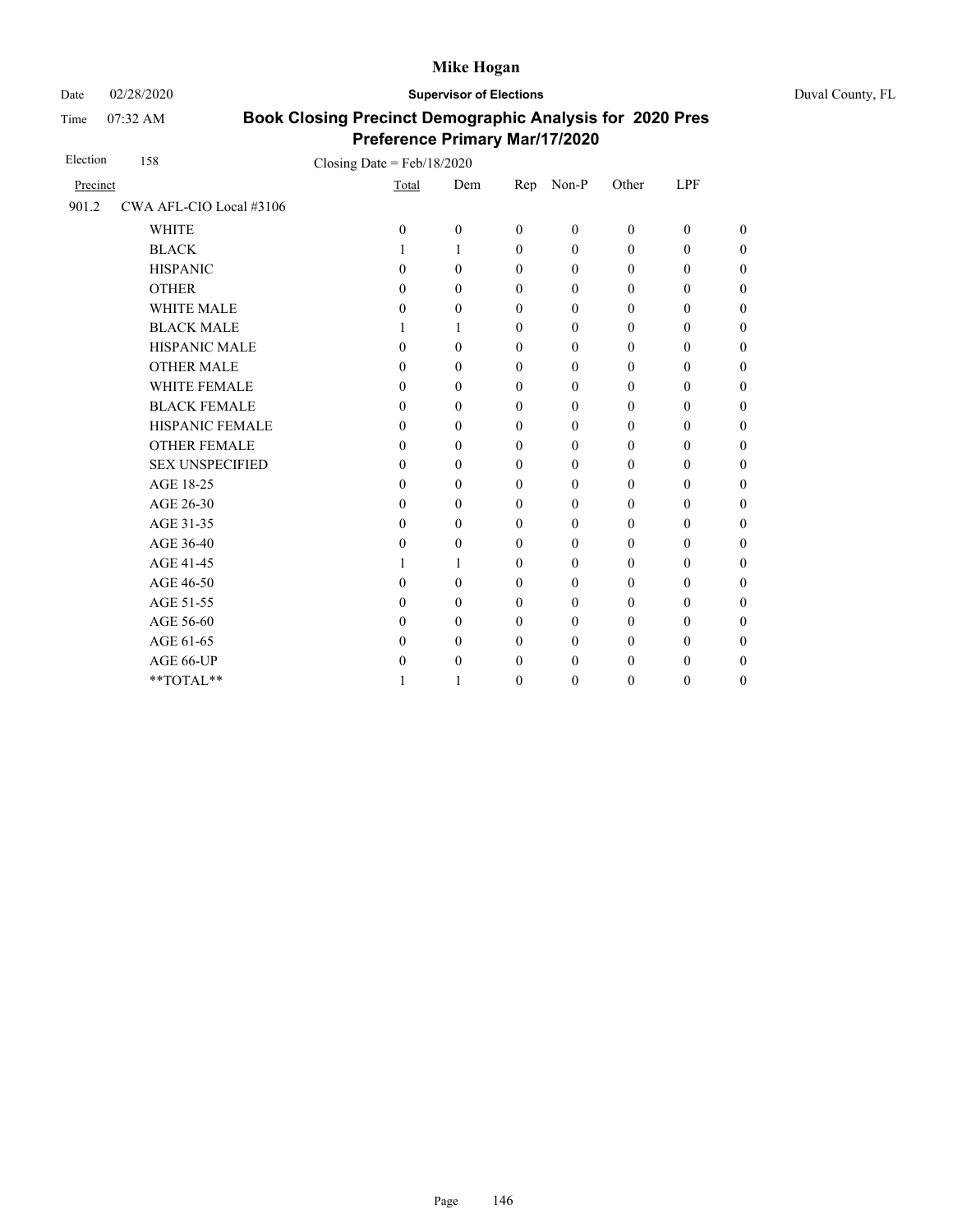Date 02/28/2020 **Supervisor of Elections** Duval County, FL

Time 07:32 AM

| Election | 158<br>Closing Date = $Feb/18/2020$ |       |       |                  |       |                  |                  |                  |  |
|----------|-------------------------------------|-------|-------|------------------|-------|------------------|------------------|------------------|--|
| Precinct |                                     | Total | Dem   | Rep              | Non-P | Other            | LPF              |                  |  |
| 902.1    | Schell-Sweet Resource Wellness Cent |       |       |                  |       |                  |                  |                  |  |
|          | <b>WHITE</b>                        | 76    | 33    | 11               | 32    | $\boldsymbol{0}$ | $\boldsymbol{0}$ | $\mathbf{0}$     |  |
|          | <b>BLACK</b>                        | 2,550 | 2,231 | 71               | 241   | 5                | $\overline{2}$   | $\boldsymbol{0}$ |  |
|          | <b>HISPANIC</b>                     | 20    | 12    | $\mathbf{0}$     | 8     | $\mathbf{0}$     | $\mathbf{0}$     | $\boldsymbol{0}$ |  |
|          | <b>OTHER</b>                        | 161   | 72    | 8                | 79    | $\overline{2}$   | $\mathbf{0}$     | $\mathbf{0}$     |  |
|          | <b>WHITE MALE</b>                   | 34    | 11    | 10               | 13    | $\mathbf{0}$     | $\boldsymbol{0}$ | $\boldsymbol{0}$ |  |
|          | <b>BLACK MALE</b>                   | 1,016 | 854   | 36               | 124   | 1                | 1                | $\boldsymbol{0}$ |  |
|          | <b>HISPANIC MALE</b>                | 10    | 7     | $\mathbf{0}$     | 3     | $\mathbf{0}$     | $\mathbf{0}$     | $\mathbf{0}$     |  |
|          | <b>OTHER MALE</b>                   | 61    | 30    | 6                | 24    | 1                | $\boldsymbol{0}$ | $\boldsymbol{0}$ |  |
|          | WHITE FEMALE                        | 41    | 22    | 1                | 18    | $\boldsymbol{0}$ | $\boldsymbol{0}$ | $\boldsymbol{0}$ |  |
|          | <b>BLACK FEMALE</b>                 | 1,489 | 1,342 | 33               | 109   | 4                | 1                | $\boldsymbol{0}$ |  |
|          | HISPANIC FEMALE                     | 8     | 5     | $\boldsymbol{0}$ | 3     | $\boldsymbol{0}$ | $\boldsymbol{0}$ | $\boldsymbol{0}$ |  |
|          | <b>OTHER FEMALE</b>                 | 55    | 30    | 1                | 23    | 1                | $\boldsymbol{0}$ | $\boldsymbol{0}$ |  |
|          | <b>SEX UNSPECIFIED</b>              | 93    | 47    | 3                | 43    | $\mathbf{0}$     | $\boldsymbol{0}$ | $\boldsymbol{0}$ |  |
|          | AGE 18-25                           | 317   | 192   | 15               | 107   | 2                | 1                | $\boldsymbol{0}$ |  |
|          | AGE 26-30                           | 270   | 210   | 12               | 47    | $\boldsymbol{0}$ | 1                | $\overline{0}$   |  |
|          | AGE 31-35                           | 263   | 206   | $\tau$           | 48    | 2                | $\mathbf{0}$     | $\boldsymbol{0}$ |  |
|          | AGE 36-40                           | 233   | 184   | 10               | 38    | 1                | $\mathbf{0}$     | $\boldsymbol{0}$ |  |
|          | AGE 41-45                           | 164   | 133   | 5                | 26    | $\mathbf{0}$     | $\mathbf{0}$     | $\mathbf{0}$     |  |
|          | AGE 46-50                           | 183   | 165   | 5                | 13    | $\mathbf{0}$     | $\boldsymbol{0}$ | $\boldsymbol{0}$ |  |
|          | AGE 51-55                           | 229   | 203   | 7                | 19    | $\boldsymbol{0}$ | $\mathbf{0}$     | $\boldsymbol{0}$ |  |
|          | AGE 56-60                           | 230   | 204   | 9                | 16    | 1                | $\mathbf{0}$     | $\boldsymbol{0}$ |  |
|          | AGE 61-65                           | 230   | 211   | 3                | 16    | $\boldsymbol{0}$ | $\mathbf{0}$     | $\boldsymbol{0}$ |  |
|          | AGE 66-UP                           | 685   | 638   | 17               | 29    | $\mathbf{1}$     | $\boldsymbol{0}$ | $\boldsymbol{0}$ |  |
|          | **TOTAL**                           | 2,807 | 2,348 | 90               | 360   | 7                | $\overline{c}$   | $\boldsymbol{0}$ |  |
|          |                                     |       |       |                  |       |                  |                  |                  |  |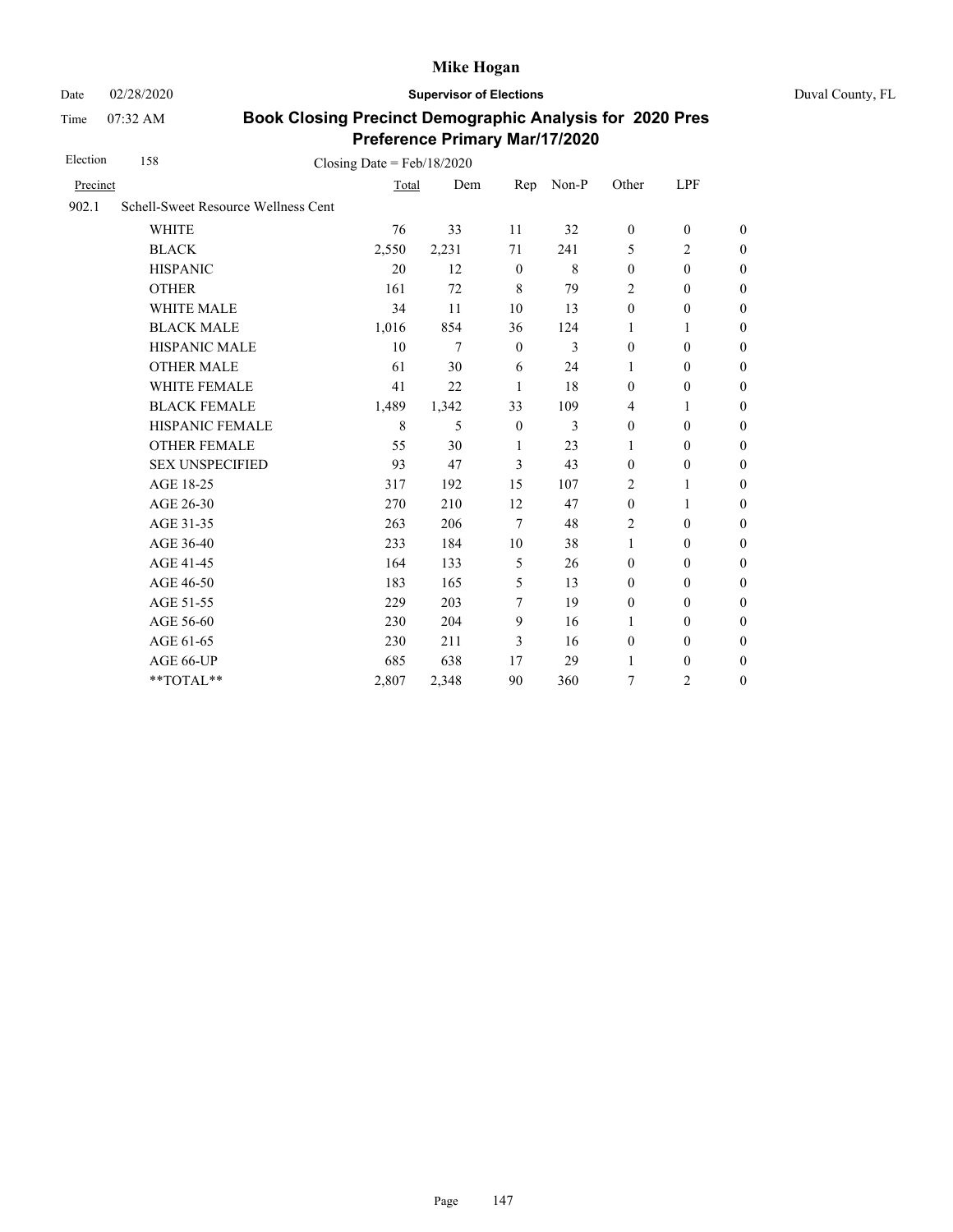Date 02/28/2020 **Supervisor of Elections** Duval County, FL

Time 07:32 AM

| Election | 158                    | Closing Date = $Feb/18/2020$ |       |         |       |                  |                          |                  |
|----------|------------------------|------------------------------|-------|---------|-------|------------------|--------------------------|------------------|
| Precinct |                        | Total                        | Dem   | Rep     | Non-P | Other            | LPF                      |                  |
| 903.1    | Redemption Church      |                              |       |         |       |                  |                          |                  |
|          | <b>WHITE</b>           | 1,200                        | 369   | 573     | 240   | 14               | $\overline{\mathcal{L}}$ | $\boldsymbol{0}$ |
|          | <b>BLACK</b>           | 1,384                        | 1,104 | 46      | 227   | 6                | 1                        | $\boldsymbol{0}$ |
|          | <b>HISPANIC</b>        | 163                          | 60    | 19      | 79    | $\overline{4}$   | $\mathbf{1}$             | $\boldsymbol{0}$ |
|          | <b>OTHER</b>           | 251                          | 97    | 52      | 96    | 5                | 1                        | $\boldsymbol{0}$ |
|          | WHITE MALE             | 524                          | 147   | 252     | 113   | $\,$ 8 $\,$      | $\overline{\mathcal{L}}$ | $\boldsymbol{0}$ |
|          | <b>BLACK MALE</b>      | 525                          | 393   | 20      | 111   | 1                | $\boldsymbol{0}$         | $\boldsymbol{0}$ |
|          | <b>HISPANIC MALE</b>   | 71                           | 22    | 11      | 36    | $\mathbf{1}$     | 1                        | $\overline{0}$   |
|          | <b>OTHER MALE</b>      | 92                           | 30    | 23      | 37    | 2                | $\boldsymbol{0}$         | $\boldsymbol{0}$ |
|          | WHITE FEMALE           | 665                          | 218   | 315     | 126   | 6                | $\boldsymbol{0}$         | $\boldsymbol{0}$ |
|          | <b>BLACK FEMALE</b>    | 833                          | 687   | 25      | 115   | 5                | 1                        | $\boldsymbol{0}$ |
|          | HISPANIC FEMALE        | 87                           | 35    | $\,8\,$ | 42    | $\sqrt{2}$       | $\boldsymbol{0}$         | $\boldsymbol{0}$ |
|          | <b>OTHER FEMALE</b>    | 115                          | 55    | 22      | 36    | 2                | $\boldsymbol{0}$         | $\boldsymbol{0}$ |
|          | <b>SEX UNSPECIFIED</b> | 86                           | 43    | 14      | 26    | $\overline{2}$   | 1                        | $\boldsymbol{0}$ |
|          | AGE 18-25              | 382                          | 197   | 50      | 127   | 7                | $\mathbf{1}$             | $\boldsymbol{0}$ |
|          | AGE 26-30              | 334                          | 185   | 51      | 95    | $\overline{2}$   | $\mathbf{1}$             | $\boldsymbol{0}$ |
|          | AGE 31-35              | 291                          | 149   | 38      | 93    | $\,8\,$          | 3                        | $\boldsymbol{0}$ |
|          | AGE 36-40              | 234                          | 140   | 33      | 60    | $\mathbf{0}$     | 1                        | $\boldsymbol{0}$ |
|          | AGE 41-45              | 214                          | 114   | 47      | 48    | $\overline{4}$   | $\mathbf{1}$             | $\overline{0}$   |
|          | AGE 46-50              | 231                          | 133   | 52      | 43    | 3                | $\boldsymbol{0}$         | $\boldsymbol{0}$ |
|          | AGE 51-55              | 239                          | 131   | 64      | 42    | $\sqrt{2}$       | $\mathbf{0}$             | $\boldsymbol{0}$ |
|          | AGE 56-60              | 272                          | 151   | 77      | 43    | $\mathbf{1}$     | $\mathbf{0}$             | $\overline{0}$   |
|          | AGE 61-65              | 244                          | 136   | 74      | 34    | $\boldsymbol{0}$ | $\boldsymbol{0}$         | $\boldsymbol{0}$ |
|          | AGE 66-UP              | 557                          | 294   | 204     | 57    | 2                | $\boldsymbol{0}$         | $\boldsymbol{0}$ |
|          | **TOTAL**              | 2,998                        | 1,630 | 690     | 642   | 29               | 7                        | $\boldsymbol{0}$ |
|          |                        |                              |       |         |       |                  |                          |                  |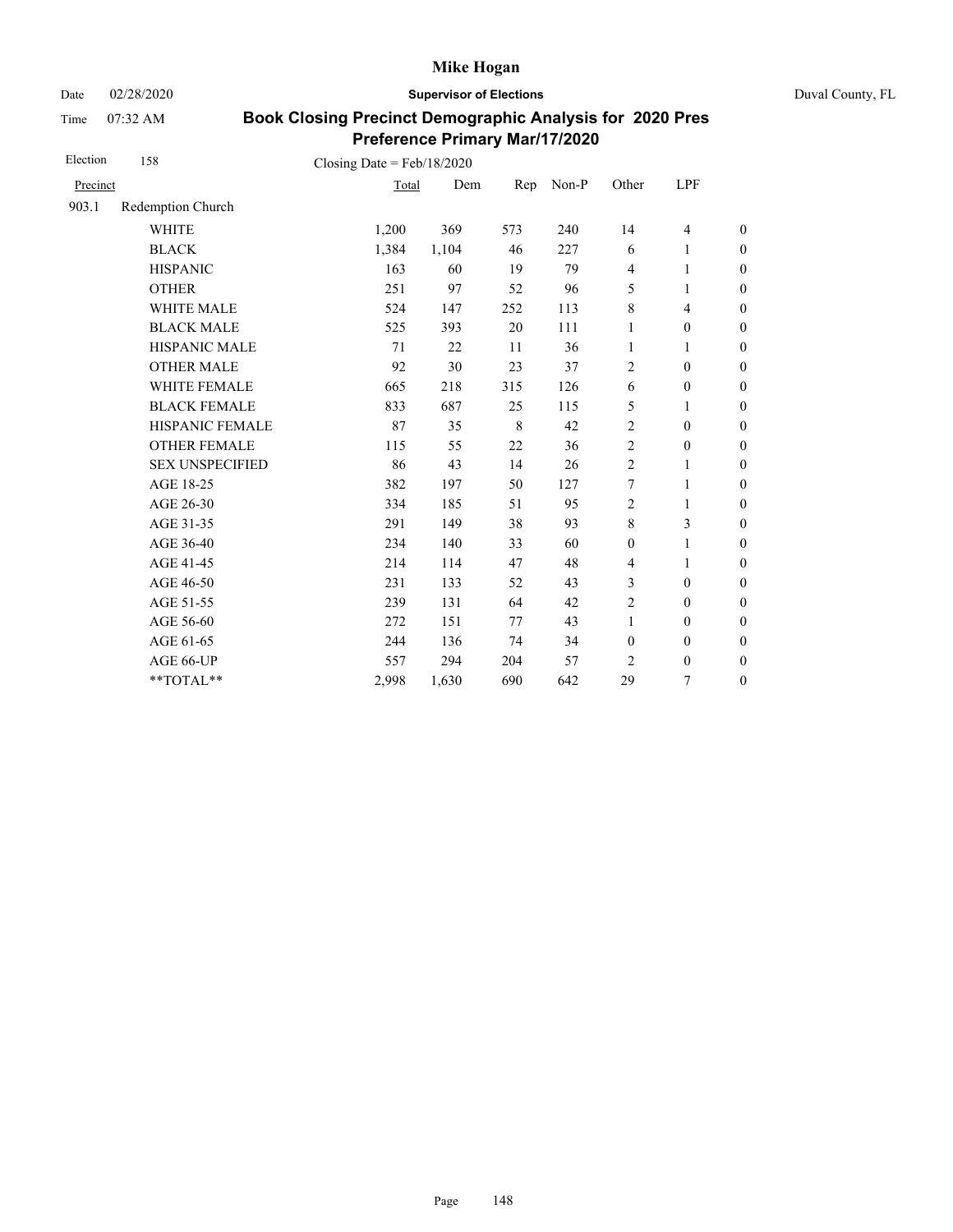Date 02/28/2020 **Supervisor of Elections** Duval County, FL

Time 07:32 AM

| Election | 158<br>Closing Date = $Feb/18/2020$ |       |                |                  |                |                  |                  |                  |
|----------|-------------------------------------|-------|----------------|------------------|----------------|------------------|------------------|------------------|
| Precinct |                                     | Total | Dem            | Rep              | Non-P          | Other            | LPF              |                  |
| 904.1    | Johnnie W. Walker Community Center  |       |                |                  |                |                  |                  |                  |
|          | <b>WHITE</b>                        | 37    | 21             | 8                | 8              | $\boldsymbol{0}$ | $\boldsymbol{0}$ | $\theta$         |
|          | <b>BLACK</b>                        | 2,366 | 2,093          | 46               | 221            | 5                | 1                | $\boldsymbol{0}$ |
|          | <b>HISPANIC</b>                     | 8     | 5              | $\mathbf{0}$     | $\overline{3}$ | $\mathbf{0}$     | $\mathbf{0}$     | $\boldsymbol{0}$ |
|          | <b>OTHER</b>                        | 122   | 62             | 3                | 57             | $\mathbf{0}$     | $\mathbf{0}$     | $\overline{0}$   |
|          | <b>WHITE MALE</b>                   | 19    | 9              | 5                | 5              | $\mathbf{0}$     | $\mathbf{0}$     | $\boldsymbol{0}$ |
|          | <b>BLACK MALE</b>                   | 915   | 789            | 18               | 105            | 3                | $\mathbf{0}$     | $\boldsymbol{0}$ |
|          | <b>HISPANIC MALE</b>                | 3     | $\overline{2}$ | $\mathbf{0}$     | 1              | $\mathbf{0}$     | $\mathbf{0}$     | $\overline{0}$   |
|          | <b>OTHER MALE</b>                   | 36    | 20             | $\mathbf{0}$     | 16             | $\boldsymbol{0}$ | $\boldsymbol{0}$ | $\boldsymbol{0}$ |
|          | WHITE FEMALE                        | 17    | 11             | 3                | 3              | $\boldsymbol{0}$ | $\boldsymbol{0}$ | $\boldsymbol{0}$ |
|          | <b>BLACK FEMALE</b>                 | 1,420 | 1,282          | 26               | 109            | $\overline{2}$   | 1                | $\boldsymbol{0}$ |
|          | HISPANIC FEMALE                     | 4     | 3              | $\boldsymbol{0}$ | 1              | $\boldsymbol{0}$ | $\boldsymbol{0}$ | $\boldsymbol{0}$ |
|          | <b>OTHER FEMALE</b>                 | 46    | 28             | 3                | 15             | $\mathbf{0}$     | $\boldsymbol{0}$ | $\boldsymbol{0}$ |
|          | <b>SEX UNSPECIFIED</b>              | 73    | 37             | $\overline{2}$   | 34             | $\boldsymbol{0}$ | $\boldsymbol{0}$ | $\boldsymbol{0}$ |
|          | AGE 18-25                           | 267   | 189            | 6                | 69             | $\overline{c}$   | 1                | $\boldsymbol{0}$ |
|          | AGE 26-30                           | 217   | 165            | $\overline{4}$   | 46             | $\overline{2}$   | $\boldsymbol{0}$ | $\overline{0}$   |
|          | AGE 31-35                           | 202   | 157            | 3                | 41             | $\mathbf{1}$     | $\mathbf{0}$     | $\boldsymbol{0}$ |
|          | AGE 36-40                           | 168   | 137            | 5                | 26             | $\mathbf{0}$     | $\mathbf{0}$     | $\boldsymbol{0}$ |
|          | AGE 41-45                           | 163   | 136            | $\overline{4}$   | 23             | $\mathbf{0}$     | $\mathbf{0}$     | $\overline{0}$   |
|          | AGE 46-50                           | 199   | 173            | 3                | 23             | $\boldsymbol{0}$ | $\boldsymbol{0}$ | $\boldsymbol{0}$ |
|          | AGE 51-55                           | 205   | 179            | 9                | 17             | $\mathbf{0}$     | $\mathbf{0}$     | $\overline{0}$   |
|          | AGE 56-60                           | 239   | 217            | 6                | 16             | $\mathbf{0}$     | $\mathbf{0}$     | $\boldsymbol{0}$ |
|          | AGE 61-65                           | 228   | 209            | 7                | 12             | $\mathbf{0}$     | $\mathbf{0}$     | $\boldsymbol{0}$ |
|          | AGE 66-UP                           | 643   | 617            | 10               | 16             | $\boldsymbol{0}$ | $\boldsymbol{0}$ | $\boldsymbol{0}$ |
|          | **TOTAL**                           | 2,533 | 2,181          | 57               | 289            | 5                | 1                | $\boldsymbol{0}$ |
|          |                                     |       |                |                  |                |                  |                  |                  |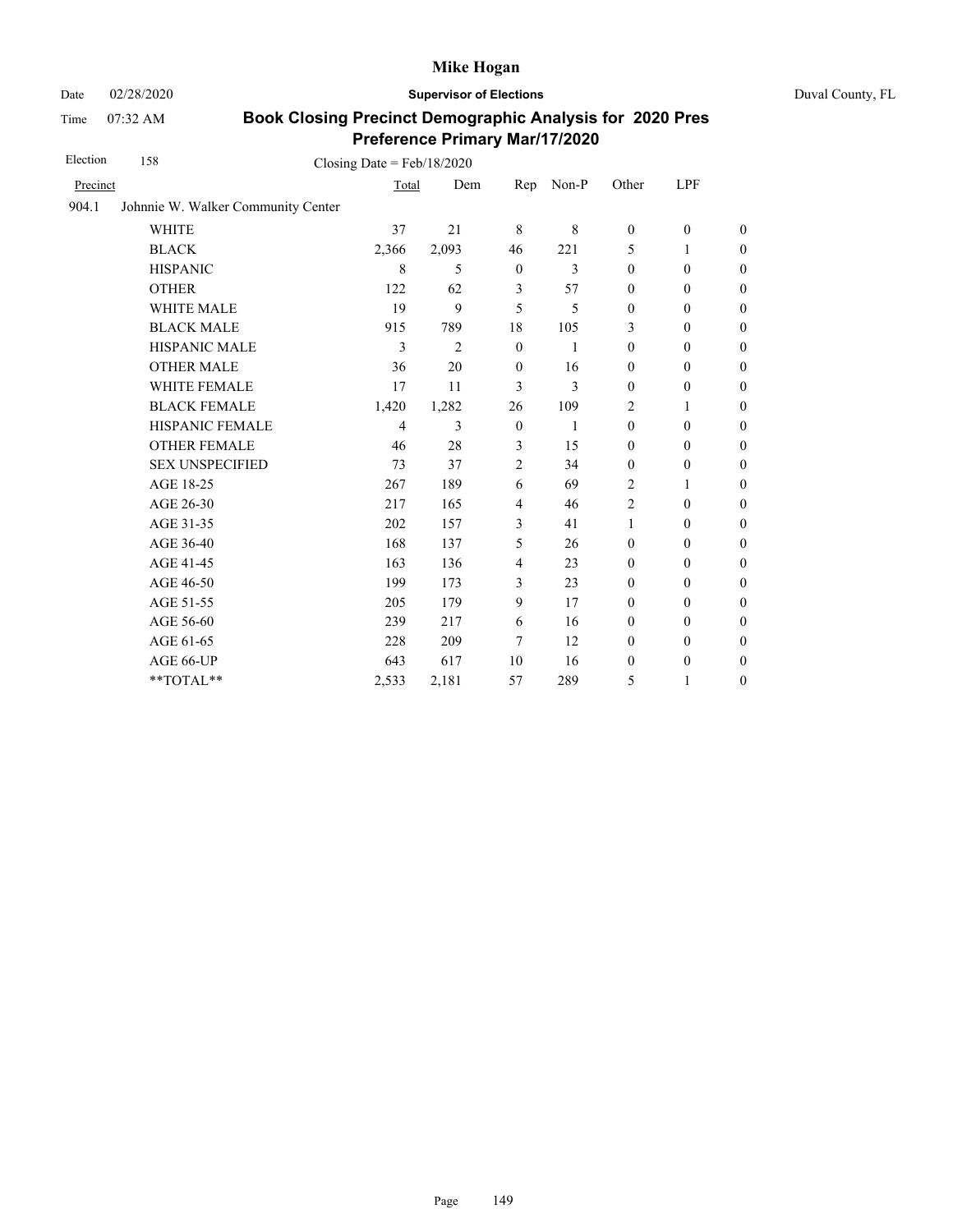Date 02/28/2020 **Supervisor of Elections** Duval County, FL

Time 07:32 AM

| Election | 158                              | Closing Date = $Feb/18/2020$ |       |     |       |                  |                  |                  |
|----------|----------------------------------|------------------------------|-------|-----|-------|------------------|------------------|------------------|
| Precinct |                                  | Total                        | Dem   | Rep | Non-P | Other            | LPF              |                  |
| 905.1    | Webb Wesconnett Regional Library |                              |       |     |       |                  |                  |                  |
|          | <b>WHITE</b>                     | 770                          | 185   | 377 | 195   | $\,8\,$          | 5                | $\boldsymbol{0}$ |
|          | <b>BLACK</b>                     | 1,238                        | 986   | 41  | 203   | $\,8\,$          | $\boldsymbol{0}$ | $\boldsymbol{0}$ |
|          | <b>HISPANIC</b>                  | 177                          | 64    | 38  | 73    | 1                | 1                | $\boldsymbol{0}$ |
|          | <b>OTHER</b>                     | 209                          | 66    | 38  | 99    | $\overline{4}$   | $\overline{2}$   | $\overline{0}$   |
|          | <b>WHITE MALE</b>                | 324                          | 72    | 158 | 88    | $\overline{4}$   | 2                | $\boldsymbol{0}$ |
|          | <b>BLACK MALE</b>                | 461                          | 326   | 19  | 109   | 7                | $\mathbf{0}$     | $\boldsymbol{0}$ |
|          | <b>HISPANIC MALE</b>             | 81                           | 23    | 16  | 42    | $\mathbf{0}$     | $\mathbf{0}$     | $\overline{0}$   |
|          | <b>OTHER MALE</b>                | 75                           | 22    | 19  | 34    | $\mathbf{0}$     | $\boldsymbol{0}$ | $\boldsymbol{0}$ |
|          | WHITE FEMALE                     | 430                          | 109   | 212 | 102   | $\overline{4}$   | 3                | $\overline{0}$   |
|          | <b>BLACK FEMALE</b>              | 762                          | 649   | 22  | 90    | $\mathbf{1}$     | $\mathbf{0}$     | $\boldsymbol{0}$ |
|          | HISPANIC FEMALE                  | 95                           | 40    | 22  | 31    | 1                | 1                | $\boldsymbol{0}$ |
|          | <b>OTHER FEMALE</b>              | 101                          | 38    | 15  | 42    | $\overline{4}$   | 2                | $\boldsymbol{0}$ |
|          | <b>SEX UNSPECIFIED</b>           | 65                           | 22    | 11  | 32    | $\mathbf{0}$     | $\mathbf{0}$     | $\boldsymbol{0}$ |
|          | AGE 18-25                        | 290                          | 162   | 30  | 94    | 2                | 2                | $\boldsymbol{0}$ |
|          | AGE 26-30                        | 266                          | 131   | 30  | 97    | 5                | 3                | $\overline{0}$   |
|          | AGE 31-35                        | 252                          | 146   | 32  | 71    | 3                | $\boldsymbol{0}$ | $\boldsymbol{0}$ |
|          | AGE 36-40                        | 228                          | 119   | 39  | 66    | 3                | 1                | $\boldsymbol{0}$ |
|          | AGE 41-45                        | 186                          | 114   | 27  | 42    | $\overline{2}$   | $\mathbf{1}$     | $\boldsymbol{0}$ |
|          | AGE 46-50                        | 198                          | 110   | 43  | 43    | $\mathbf{1}$     | 1                | $\boldsymbol{0}$ |
|          | AGE 51-55                        | 224                          | 116   | 57  | 50    | $\mathbf{1}$     | $\mathbf{0}$     | $\boldsymbol{0}$ |
|          | AGE 56-60                        | 195                          | 102   | 62  | 31    | $\boldsymbol{0}$ | $\mathbf{0}$     | $\boldsymbol{0}$ |
|          | AGE 61-65                        | 164                          | 87    | 44  | 30    | 3                | $\boldsymbol{0}$ | $\mathbf{0}$     |
|          | AGE 66-UP                        | 390                          | 214   | 130 | 45    | 1                | $\boldsymbol{0}$ | $\boldsymbol{0}$ |
|          | **TOTAL**                        | 2,394                        | 1,301 | 494 | 570   | 21               | 8                | $\boldsymbol{0}$ |
|          |                                  |                              |       |     |       |                  |                  |                  |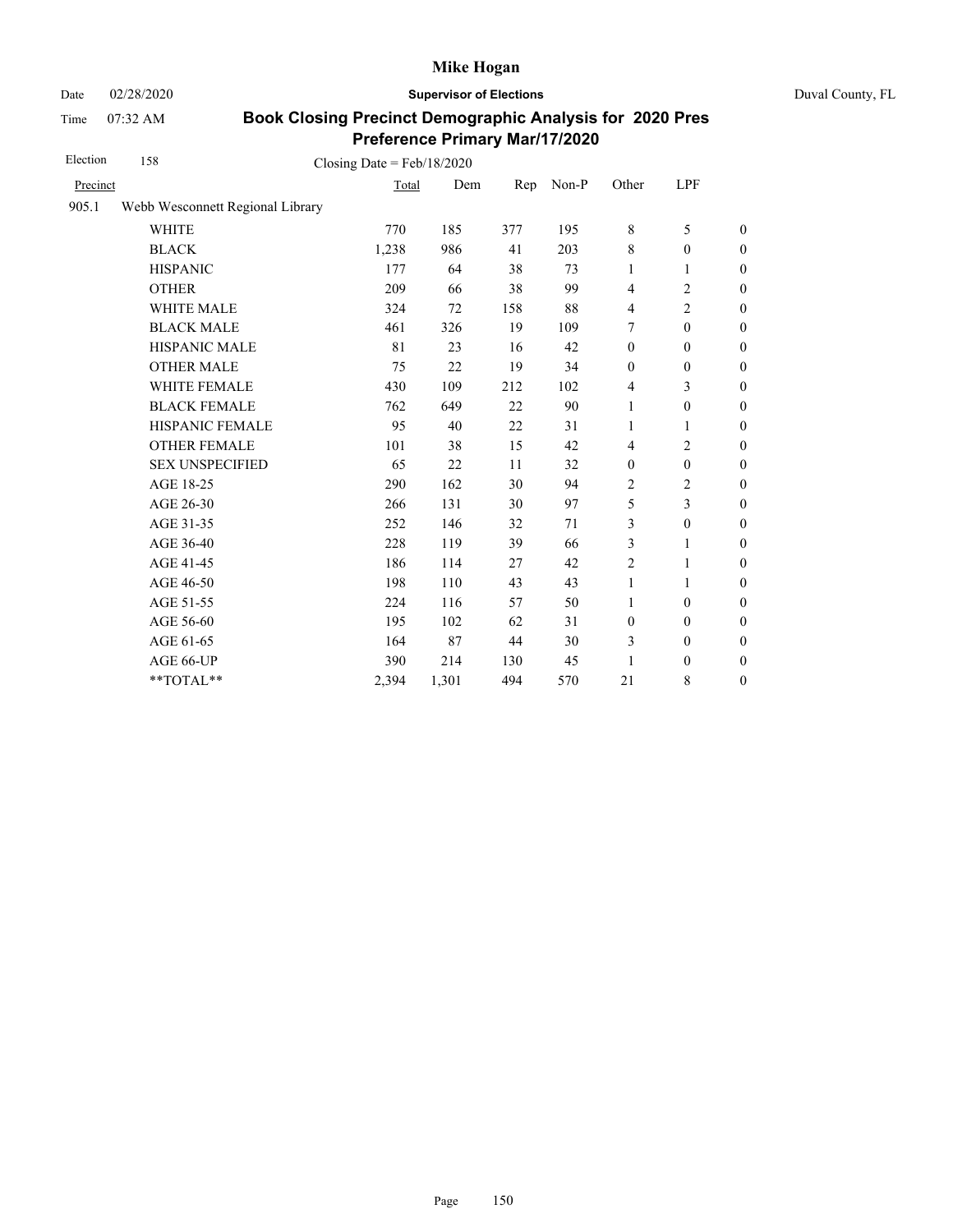Date 02/28/2020 **Supervisor of Elections** Duval County, FL

Time 07:32 AM

| Election | 158                            | Closing Date = $Feb/18/2020$ |     |     |       |                  |                  |                  |
|----------|--------------------------------|------------------------------|-----|-----|-------|------------------|------------------|------------------|
| Precinct |                                | Total                        | Dem | Rep | Non-P | Other            | LPF              |                  |
| 906.2    | St Andrews Presbyterian Church |                              |     |     |       |                  |                  |                  |
|          | <b>WHITE</b>                   | 1,043                        | 261 | 530 | 233   | 13               | 6                | $\boldsymbol{0}$ |
|          | <b>BLACK</b>                   | 340                          | 273 | 10  | 53    | $\overline{4}$   | $\mathbf{0}$     | $\boldsymbol{0}$ |
|          | <b>HISPANIC</b>                | 86                           | 24  | 17  | 45    | $\mathbf{0}$     | $\theta$         | $\boldsymbol{0}$ |
|          | <b>OTHER</b>                   | 116                          | 34  | 41  | 38    | $\overline{c}$   | 1                | $\mathbf{0}$     |
|          | WHITE MALE                     | 497                          | 104 | 268 | 115   | 6                | 4                | $\boldsymbol{0}$ |
|          | <b>BLACK MALE</b>              | 135                          | 105 | 5   | 24    | 1                | $\theta$         | $\boldsymbol{0}$ |
|          | <b>HISPANIC MALE</b>           | 45                           | 12  | 13  | 20    | $\mathbf{0}$     | $\mathbf{0}$     | $\boldsymbol{0}$ |
|          | <b>OTHER MALE</b>              | 49                           | 14  | 18  | 16    | 1                | $\boldsymbol{0}$ | $\boldsymbol{0}$ |
|          | WHITE FEMALE                   | 532                          | 151 | 259 | 115   | 6                | 1                | $\boldsymbol{0}$ |
|          | <b>BLACK FEMALE</b>            | 201                          | 166 | 5   | 27    | 3                | $\mathbf{0}$     | $\boldsymbol{0}$ |
|          | HISPANIC FEMALE                | 41                           | 12  | 4   | 25    | $\boldsymbol{0}$ | $\boldsymbol{0}$ | $\boldsymbol{0}$ |
|          | <b>OTHER FEMALE</b>            | 50                           | 15  | 20  | 13    | 1                | 1                | $\boldsymbol{0}$ |
|          | <b>SEX UNSPECIFIED</b>         | 35                           | 13  | 6   | 14    | 1                | 1                | $\boldsymbol{0}$ |
|          | AGE 18-25                      | 157                          | 55  | 34  | 65    | 3                | $\theta$         | $\boldsymbol{0}$ |
|          | AGE 26-30                      | 128                          | 46  | 30  | 49    | 1                | $\overline{c}$   | $\mathbf{0}$     |
|          | AGE 31-35                      | 126                          | 61  | 22  | 39    | 3                | 1                | $\boldsymbol{0}$ |
|          | AGE 36-40                      | 137                          | 48  | 51  | 36    | 2                | $\theta$         | $\boldsymbol{0}$ |
|          | AGE 41-45                      | 132                          | 46  | 44  | 40    | $\overline{c}$   | $\boldsymbol{0}$ | $\boldsymbol{0}$ |
|          | AGE 46-50                      | 135                          | 64  | 43  | 24    | 3                | 1                | $\boldsymbol{0}$ |
|          | AGE 51-55                      | 120                          | 38  | 51  | 31    | $\mathbf{0}$     | $\theta$         | $\boldsymbol{0}$ |
|          | AGE 56-60                      | 161                          | 48  | 82  | 27    | 4                | $\boldsymbol{0}$ | $\boldsymbol{0}$ |
|          | AGE 61-65                      | 151                          | 60  | 65  | 24    | 1                | 1                | $\boldsymbol{0}$ |
|          | AGE 66-UP                      | 338                          | 126 | 176 | 34    | $\boldsymbol{0}$ | 2                | $\boldsymbol{0}$ |
|          | **TOTAL**                      | 1,585                        | 592 | 598 | 369   | 19               | 7                | $\boldsymbol{0}$ |
|          |                                |                              |     |     |       |                  |                  |                  |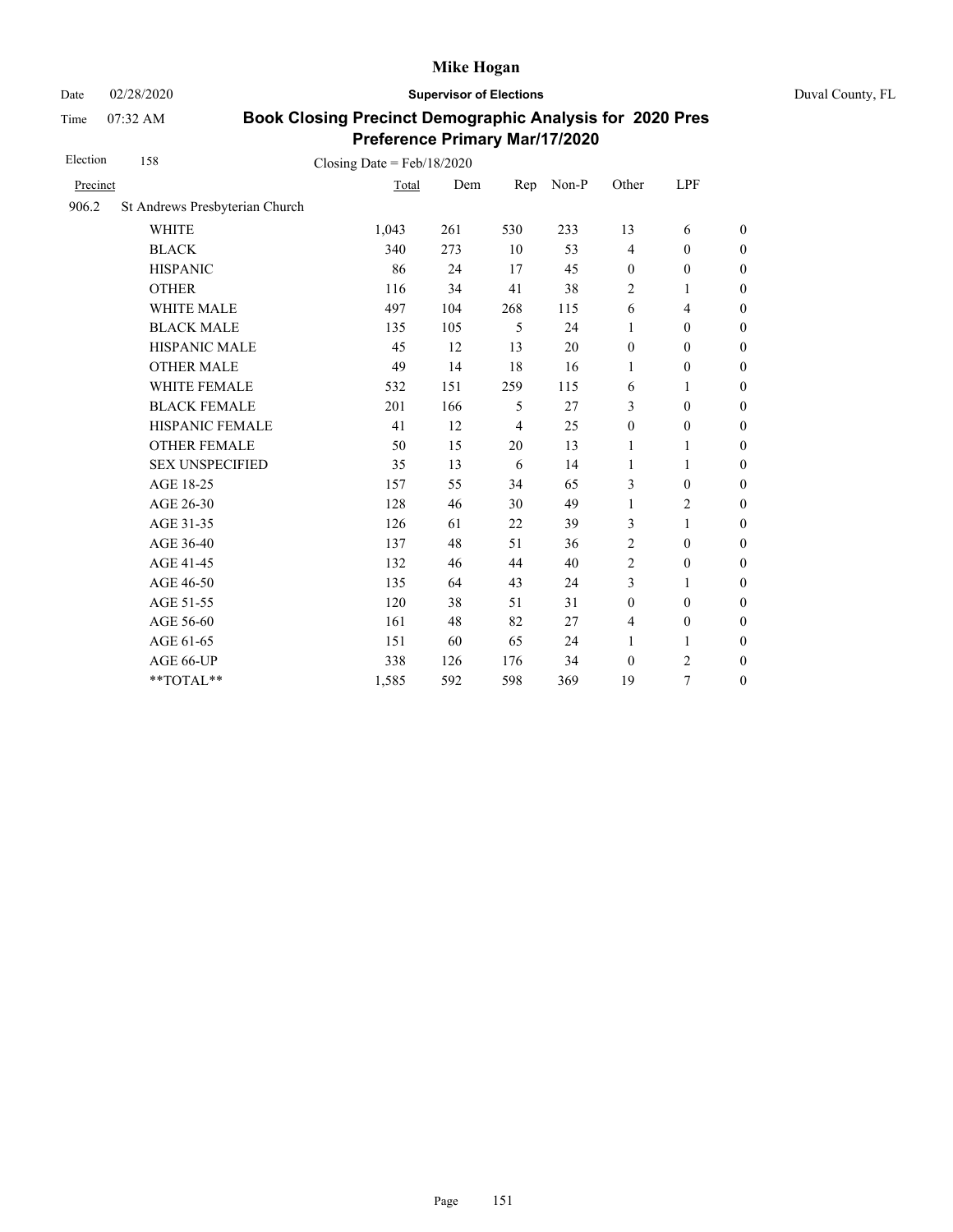Date 02/28/2020 **Supervisor of Elections** Duval County, FL

Time 07:32 AM

| Election | 158                         | Closing Date = $Feb/18/2020$ |     |                |       |                  |                  |                  |
|----------|-----------------------------|------------------------------|-----|----------------|-------|------------------|------------------|------------------|
| Precinct |                             | Total                        | Dem | Rep            | Non-P | Other            | LPF              |                  |
| 907.1    | Wesconnett Church of Christ |                              |     |                |       |                  |                  |                  |
|          | <b>WHITE</b>                | 964                          | 235 | 528            | 186   | 10               | 5                | $\boldsymbol{0}$ |
|          | <b>BLACK</b>                | 745                          | 588 | 26             | 124   | 6                | 1                | $\boldsymbol{0}$ |
|          | <b>HISPANIC</b>             | 77                           | 43  | 9              | 24    | 1                | $\boldsymbol{0}$ | $\overline{0}$   |
|          | <b>OTHER</b>                | 137                          | 40  | 34             | 62    | $\boldsymbol{0}$ | 1                | $\boldsymbol{0}$ |
|          | WHITE MALE                  | 463                          | 91  | 265            | 98    | 5                | 4                | $\boldsymbol{0}$ |
|          | <b>BLACK MALE</b>           | 286                          | 214 | 13             | 53    | 5                | 1                | $\boldsymbol{0}$ |
|          | HISPANIC MALE               | 29                           | 17  | 5              | 6     | $\mathbf{1}$     | $\boldsymbol{0}$ | $\overline{0}$   |
|          | <b>OTHER MALE</b>           | 56                           | 15  | 12             | 29    | $\boldsymbol{0}$ | $\boldsymbol{0}$ | $\boldsymbol{0}$ |
|          | WHITE FEMALE                | 489                          | 141 | 260            | 82    | 5                | 1                | $\boldsymbol{0}$ |
|          | <b>BLACK FEMALE</b>         | 445                          | 363 | 12             | 69    | 1                | $\mathbf{0}$     | $\theta$         |
|          | HISPANIC FEMALE             | 46                           | 25  | $\overline{4}$ | 17    | $\boldsymbol{0}$ | $\boldsymbol{0}$ | $\mathbf{0}$     |
|          | <b>OTHER FEMALE</b>         | 64                           | 17  | 21             | 25    | $\mathbf{0}$     | 1                | $\theta$         |
|          | <b>SEX UNSPECIFIED</b>      | 45                           | 23  | 5              | 17    | $\mathbf{0}$     | $\boldsymbol{0}$ | $\boldsymbol{0}$ |
|          | AGE 18-25                   | 203                          | 84  | 46             | 70    | $\overline{2}$   | 1                | $\theta$         |
|          | AGE 26-30                   | 193                          | 111 | 35             | 45    | 1                | 1                | $\theta$         |
|          | AGE 31-35                   | 183                          | 105 | 23             | 52    | 3                | $\mathbf{0}$     | $\boldsymbol{0}$ |
|          | AGE 36-40                   | 189                          | 91  | 41             | 50    | $\overline{4}$   | 3                | $\boldsymbol{0}$ |
|          | AGE 41-45                   | 159                          | 99  | 27             | 29    | 3                | $\mathbf{1}$     | $\theta$         |
|          | AGE 46-50                   | 151                          | 70  | 44             | 37    | $\boldsymbol{0}$ | $\mathbf{0}$     | $\boldsymbol{0}$ |
|          | AGE 51-55                   | 143                          | 58  | 53             | 30    | $\mathbf{1}$     | 1                | $\boldsymbol{0}$ |
|          | AGE 56-60                   | 158                          | 67  | 65             | 24    | $\overline{c}$   | $\mathbf{0}$     | $\theta$         |
|          | AGE 61-65                   | 159                          | 71  | 70             | 18    | $\boldsymbol{0}$ | $\boldsymbol{0}$ | $\mathbf{0}$     |
|          | AGE 66-UP                   | 385                          | 150 | 193            | 41    | 1                | $\boldsymbol{0}$ | $\boldsymbol{0}$ |
|          | $**TOTAL**$                 | 1,923                        | 906 | 597            | 396   | 17               | 7                | $\boldsymbol{0}$ |
|          |                             |                              |     |                |       |                  |                  |                  |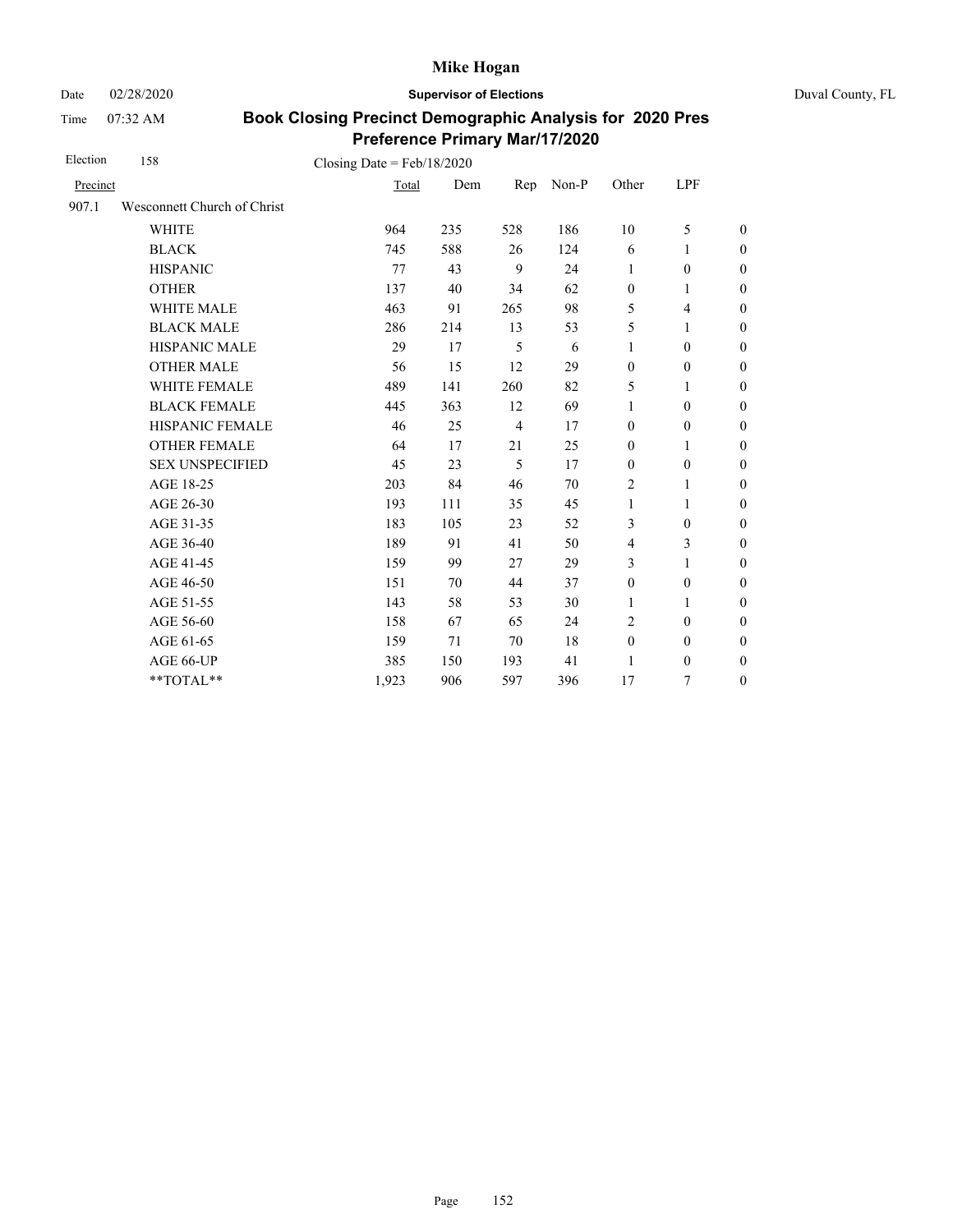Date 02/28/2020 **Supervisor of Elections** Duval County, FL

Time 07:32 AM

| Election | 158                              | Closing Date = $Feb/18/2020$ |                |              |                  |                  |                          |                  |
|----------|----------------------------------|------------------------------|----------------|--------------|------------------|------------------|--------------------------|------------------|
| Precinct |                                  | Total                        | Dem            | Rep          | Non-P            | Other            | LPF                      |                  |
| 908.1    | West Jacksonville Baptist Church |                              |                |              |                  |                  |                          |                  |
|          | <b>WHITE</b>                     | 785                          | 320            | 297          | 150              | 13               | 5                        | $\theta$         |
|          | <b>BLACK</b>                     | 124                          | 98             | 6            | 17               | 3                | $\mathbf{0}$             | $\boldsymbol{0}$ |
|          | <b>HISPANIC</b>                  | 29                           | 16             | 8            | 5                | $\boldsymbol{0}$ | $\boldsymbol{0}$         | $\boldsymbol{0}$ |
|          | <b>OTHER</b>                     | 57                           | 21             | 11           | 24               | $\mathbf{1}$     | $\boldsymbol{0}$         | $\overline{0}$   |
|          | WHITE MALE                       | 358                          | 139            | 148          | 62               | 5                | $\overline{\mathcal{L}}$ | $\boldsymbol{0}$ |
|          | <b>BLACK MALE</b>                | 54                           | 35             | 6            | 11               | $\sqrt{2}$       | $\boldsymbol{0}$         | $\boldsymbol{0}$ |
|          | <b>HISPANIC MALE</b>             | 9                            | $\overline{4}$ | 5            | $\boldsymbol{0}$ | $\boldsymbol{0}$ | $\boldsymbol{0}$         | $\overline{0}$   |
|          | <b>OTHER MALE</b>                | 17                           | 7              | 3            | 6                | 1                | $\boldsymbol{0}$         | $\boldsymbol{0}$ |
|          | <b>WHITE FEMALE</b>              | 415                          | 176            | 145          | 85               | 8                | 1                        | $\boldsymbol{0}$ |
|          | <b>BLACK FEMALE</b>              | 68                           | 62             | $\mathbf{0}$ | 5                | $\mathbf{1}$     | $\mathbf{0}$             | $\boldsymbol{0}$ |
|          | HISPANIC FEMALE                  | 19                           | 11             | 3            | 5                | $\boldsymbol{0}$ | $\boldsymbol{0}$         | $\boldsymbol{0}$ |
|          | <b>OTHER FEMALE</b>              | 33                           | 12             | 7            | 14               | $\mathbf{0}$     | $\mathbf{0}$             | $\boldsymbol{0}$ |
|          | <b>SEX UNSPECIFIED</b>           | 22                           | 9              | 5            | 8                | $\mathbf{0}$     | $\boldsymbol{0}$         | $\boldsymbol{0}$ |
|          | AGE 18-25                        | 76                           | 36             | 19           | 19               | $\overline{2}$   | $\boldsymbol{0}$         | $\boldsymbol{0}$ |
|          | AGE 26-30                        | 133                          | 61             | 33           | 33               | 5                | 1                        | $\boldsymbol{0}$ |
|          | AGE 31-35                        | 124                          | 68             | 20           | 30               | 3                | 3                        | $\boldsymbol{0}$ |
|          | AGE 36-40                        | 100                          | 35             | 27           | 35               | 3                | $\boldsymbol{0}$         | $\boldsymbol{0}$ |
|          | AGE 41-45                        | 89                           | 35             | 33           | 18               | $\overline{2}$   | $\mathbf{1}$             | $\overline{0}$   |
|          | AGE 46-50                        | 71                           | 33             | 25           | 13               | $\mathbf{0}$     | $\boldsymbol{0}$         | $\boldsymbol{0}$ |
|          | AGE 51-55                        | 67                           | 36             | 25           | 6                | $\mathbf{0}$     | $\mathbf{0}$             | $\boldsymbol{0}$ |
|          | AGE 56-60                        | 93                           | 49             | 29           | 15               | $\mathbf{0}$     | $\mathbf{0}$             | $\overline{0}$   |
|          | AGE 61-65                        | 73                           | 32             | 29           | 11               | 1                | $\boldsymbol{0}$         | $\boldsymbol{0}$ |
|          | AGE 66-UP                        | 169                          | 70             | 82           | 16               | 1                | $\boldsymbol{0}$         | $\boldsymbol{0}$ |
|          | **TOTAL**                        | 995                          | 455            | 322          | 196              | 17               | 5                        | $\boldsymbol{0}$ |
|          |                                  |                              |                |              |                  |                  |                          |                  |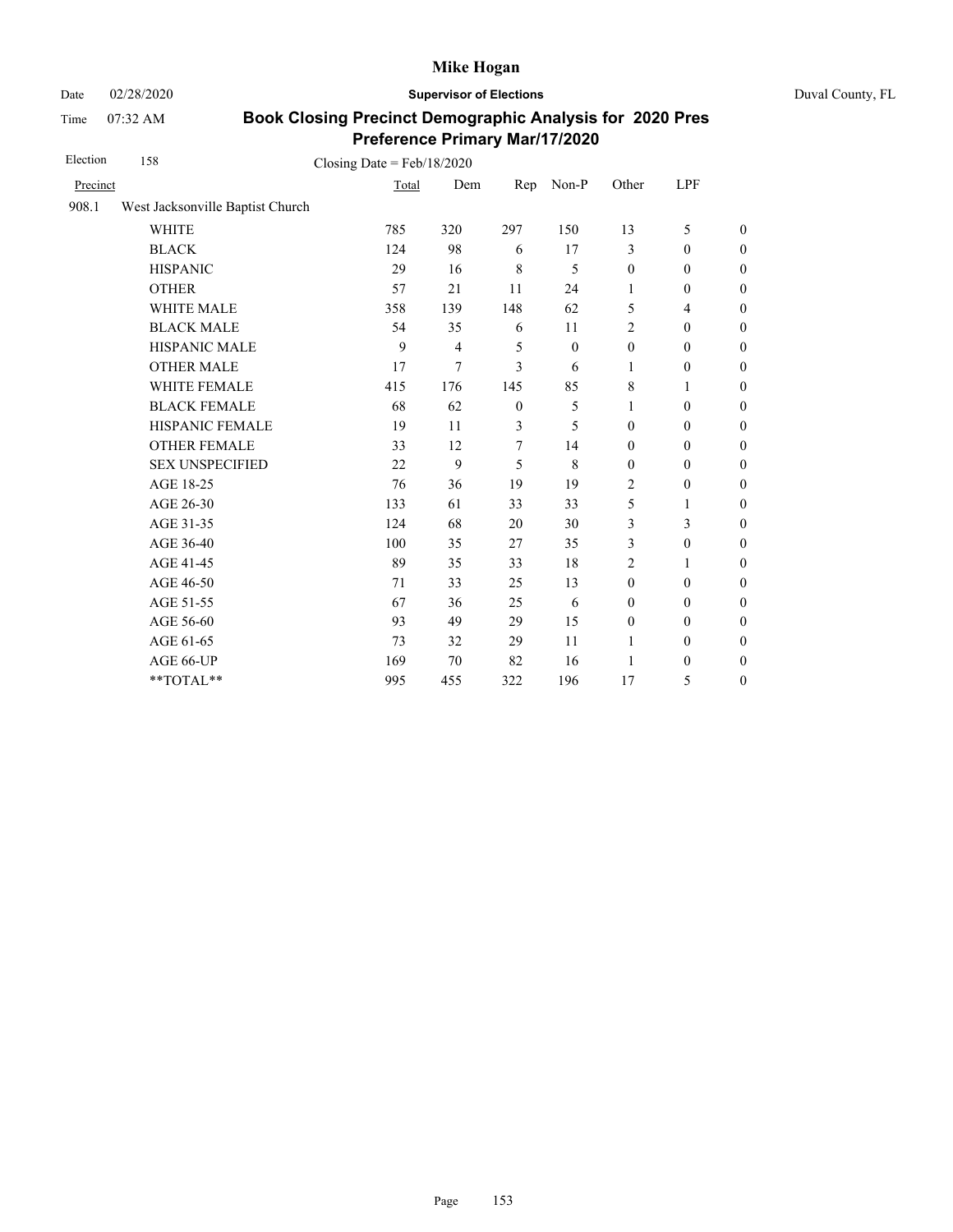Date 02/28/2020 **Supervisor of Elections** Duval County, FL

Time 07:32 AM

| Election | 158                              | Closing Date = $Feb/18/2020$ |       |     |       |                  |                  |                  |
|----------|----------------------------------|------------------------------|-------|-----|-------|------------------|------------------|------------------|
| Precinct |                                  | Total                        | Dem   | Rep | Non-P | Other            | LPF              |                  |
| 908.2    | West Jacksonville Baptist Church |                              |       |     |       |                  |                  |                  |
|          | <b>WHITE</b>                     | 1,257                        | 318   | 585 | 327   | 16               | 11               | $\theta$         |
|          | <b>BLACK</b>                     | 1,386                        | 1,067 | 55  | 258   | 6                | $\mathbf{0}$     | $\boldsymbol{0}$ |
|          | <b>HISPANIC</b>                  | 123                          | 48    | 22  | 49    | $\overline{4}$   | $\mathbf{0}$     | $\boldsymbol{0}$ |
|          | <b>OTHER</b>                     | 263                          | 91    | 44  | 125   | 3                | $\boldsymbol{0}$ | $\overline{0}$   |
|          | WHITE MALE                       | 578                          | 116   | 293 | 156   | 7                | 6                | $\boldsymbol{0}$ |
|          | <b>BLACK MALE</b>                | 460                          | 325   | 20  | 113   | $\overline{c}$   | $\mathbf{0}$     | $\boldsymbol{0}$ |
|          | HISPANIC MALE                    | 39                           | 9     | 10  | 18    | $\overline{c}$   | $\mathbf{0}$     | $\mathbf{0}$     |
|          | <b>OTHER MALE</b>                | 89                           | 27    | 22  | 40    | $\boldsymbol{0}$ | $\boldsymbol{0}$ | $\mathbf{0}$     |
|          | <b>WHITE FEMALE</b>              | 665                          | 198   | 286 | 167   | 9                | 5                | $\boldsymbol{0}$ |
|          | <b>BLACK FEMALE</b>              | 906                          | 726   | 35  | 141   | $\overline{4}$   | $\boldsymbol{0}$ | $\mathbf{0}$     |
|          | HISPANIC FEMALE                  | 76                           | 35    | 11  | 28    | 2                | $\boldsymbol{0}$ | $\mathbf{0}$     |
|          | <b>OTHER FEMALE</b>              | 120                          | 49    | 16  | 52    | 3                | $\mathbf{0}$     | $\mathbf{0}$     |
|          | <b>SEX UNSPECIFIED</b>           | 96                           | 39    | 13  | 44    | $\mathbf{0}$     | $\mathbf{0}$     | $\boldsymbol{0}$ |
|          | AGE 18-25                        | 443                          | 215   | 41  | 172   | 14               | 1                | $\boldsymbol{0}$ |
|          | AGE 26-30                        | 360                          | 182   | 58  | 115   | $\overline{4}$   | $\mathbf{1}$     | $\overline{0}$   |
|          | AGE 31-35                        | 327                          | 183   | 43  | 96    | $\overline{4}$   | 1                | $\boldsymbol{0}$ |
|          | AGE 36-40                        | 274                          | 149   | 46  | 74    | $\overline{c}$   | 3                | $\boldsymbol{0}$ |
|          | AGE 41-45                        | 232                          | 132   | 47  | 49    | $\mathbf{1}$     | 3                | $\mathbf{0}$     |
|          | AGE 46-50                        | 250                          | 130   | 51  | 67    | 1                | 1                | $\boldsymbol{0}$ |
|          | AGE 51-55                        | 244                          | 121   | 71  | 50    | $\mathbf{1}$     | 1                | $\boldsymbol{0}$ |
|          | AGE 56-60                        | 260                          | 132   | 88  | 39    | 1                | $\mathbf{0}$     | $\boldsymbol{0}$ |
|          | AGE 61-65                        | 209                          | 97    | 82  | 30    | $\boldsymbol{0}$ | $\boldsymbol{0}$ | $\mathbf{0}$     |
|          | AGE 66-UP                        | 430                          | 183   | 179 | 67    | 1                | $\boldsymbol{0}$ | $\boldsymbol{0}$ |
|          | **TOTAL**                        | 3,029                        | 1,524 | 706 | 759   | 29               | 11               | $\boldsymbol{0}$ |
|          |                                  |                              |       |     |       |                  |                  |                  |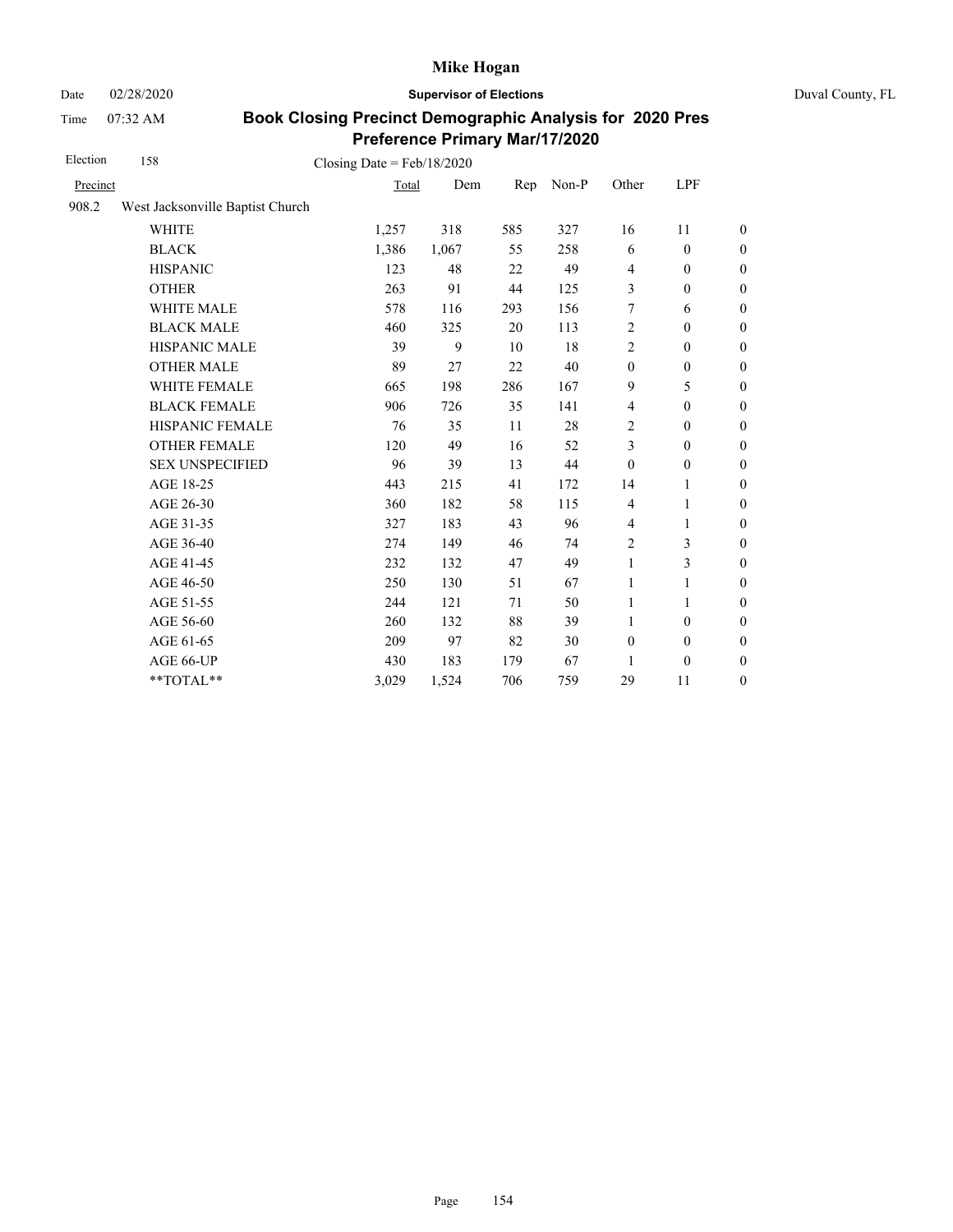Date 02/28/2020 **Supervisor of Elections** Duval County, FL

Time 07:32 AM

| Election | 158                    | Closing Date = $Feb/18/2020$ |       |                |                  |                  |                  |                  |
|----------|------------------------|------------------------------|-------|----------------|------------------|------------------|------------------|------------------|
| Precinct |                        | Total                        | Dem   | Rep            | Non-P            | Other            | LPF              |                  |
| 909.1    | City Rescue Mission    |                              |       |                |                  |                  |                  |                  |
|          | <b>WHITE</b>           | 165                          | 59    | 38             | 62               | 5                | $\mathbf{1}$     | $\overline{0}$   |
|          | <b>BLACK</b>           | 1,312                        | 1,128 | 28             | 151              | $\overline{4}$   | 1                | $\boldsymbol{0}$ |
|          | <b>HISPANIC</b>        | 35                           | 19    | $\overline{4}$ | 12               | $\boldsymbol{0}$ | $\boldsymbol{0}$ | $\boldsymbol{0}$ |
|          | <b>OTHER</b>           | 118                          | 67    | $\overline{7}$ | 44               | $\boldsymbol{0}$ | $\boldsymbol{0}$ | $\overline{0}$   |
|          | WHITE MALE             | 67                           | 20    | 16             | 28               | 2                | 1                | $\boldsymbol{0}$ |
|          | <b>BLACK MALE</b>      | 504                          | 421   | 11             | 68               | 3                | 1                | $\boldsymbol{0}$ |
|          | <b>HISPANIC MALE</b>   | 16                           | 6     | $\mathfrak{Z}$ | $\boldsymbol{7}$ | $\boldsymbol{0}$ | $\boldsymbol{0}$ | $\overline{0}$   |
|          | <b>OTHER MALE</b>      | 37                           | 18    | $\overline{2}$ | 17               | $\boldsymbol{0}$ | $\mathbf{0}$     | $\boldsymbol{0}$ |
|          | <b>WHITE FEMALE</b>    | 97                           | 39    | 21             | 34               | 3                | $\mathbf{0}$     | $\boldsymbol{0}$ |
|          | <b>BLACK FEMALE</b>    | 785                          | 690   | 15             | 79               | $\mathbf{1}$     | $\boldsymbol{0}$ | $\boldsymbol{0}$ |
|          | HISPANIC FEMALE        | 19                           | 13    | 1              | 5                | $\boldsymbol{0}$ | $\boldsymbol{0}$ | $\boldsymbol{0}$ |
|          | <b>OTHER FEMALE</b>    | 56                           | 38    | 3              | 15               | $\mathbf{0}$     | $\mathbf{0}$     | $\overline{0}$   |
|          | <b>SEX UNSPECIFIED</b> | 49                           | 28    | 5              | 16               | $\mathbf{0}$     | $\boldsymbol{0}$ | $\boldsymbol{0}$ |
|          | AGE 18-25              | 207                          | 141   | $\,8\,$        | 57               | 1                | $\boldsymbol{0}$ | $\boldsymbol{0}$ |
|          | AGE 26-30              | 195                          | 138   | $\,8\,$        | 48               | 1                | $\boldsymbol{0}$ | $\overline{0}$   |
|          | AGE 31-35              | 188                          | 138   | 6              | 43               | 1                | $\boldsymbol{0}$ | $\boldsymbol{0}$ |
|          | AGE 36-40              | 134                          | 96    | 12             | 24               | $\sqrt{2}$       | $\boldsymbol{0}$ | $\boldsymbol{0}$ |
|          | AGE 41-45              | 122                          | 91    | $\overline{4}$ | 25               | $\mathbf{1}$     | $\mathbf{1}$     | $\overline{0}$   |
|          | AGE 46-50              | 132                          | 102   | 5              | 24               | 1                | $\boldsymbol{0}$ | $\boldsymbol{0}$ |
|          | AGE 51-55              | 133                          | 107   | 9              | 17               | $\boldsymbol{0}$ | $\mathbf{0}$     | $\boldsymbol{0}$ |
|          | AGE 56-60              | 138                          | 120   | $\overline{4}$ | 13               | 1                | $\boldsymbol{0}$ | $\overline{0}$   |
|          | AGE 61-65              | 128                          | 106   | 9              | 11               | $\mathbf{1}$     | $\mathbf{1}$     | $\boldsymbol{0}$ |
|          | AGE 66-UP              | 251                          | 232   | 12             | 7                | $\boldsymbol{0}$ | $\boldsymbol{0}$ | $\boldsymbol{0}$ |
|          | **TOTAL**              | 1,630                        | 1,273 | 77             | 269              | 9                | $\overline{c}$   | $\boldsymbol{0}$ |
|          |                        |                              |       |                |                  |                  |                  |                  |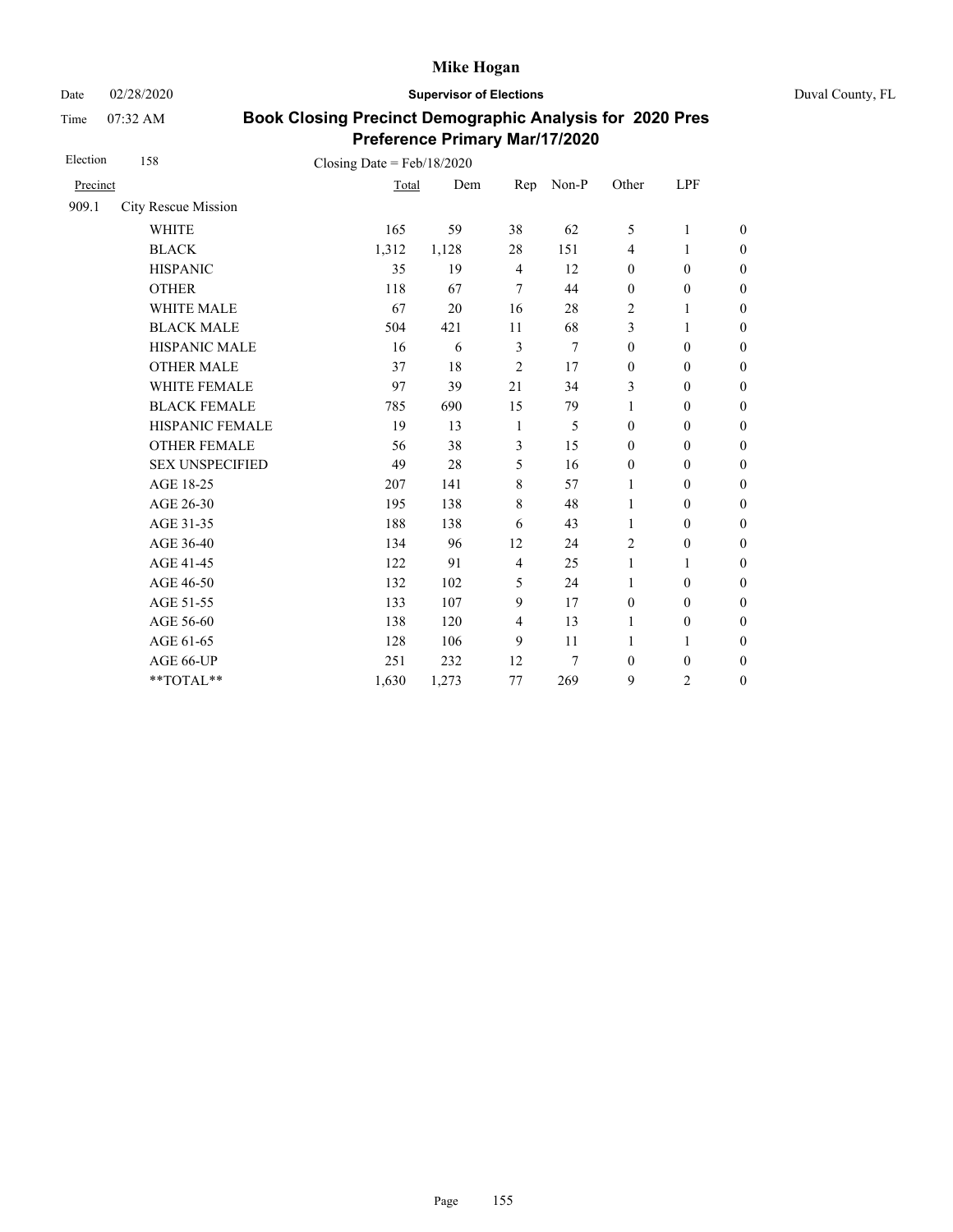Time 07:32 AM

Date 02/28/2020 **Supervisor of Elections** Duval County, FL

| Election | 158<br>Closing Date = $Feb/18/2020$ |       |       |                |       |                  |                  |                  |  |
|----------|-------------------------------------|-------|-------|----------------|-------|------------------|------------------|------------------|--|
| Precinct |                                     | Total | Dem   | Rep            | Non-P | Other            | LPF              |                  |  |
| 910.1    | Wallace Smalls Senior Citizen Cente |       |       |                |       |                  |                  |                  |  |
|          | <b>WHITE</b>                        | 289   | 105   | 112            | 68    | 4                | $\boldsymbol{0}$ | $\mathbf{0}$     |  |
|          | <b>BLACK</b>                        | 2,026 | 1,705 | 68             | 245   | 7                | 1                | $\boldsymbol{0}$ |  |
|          | <b>HISPANIC</b>                     | 29    | 17    | 3              | 9     | $\mathbf{0}$     | $\mathbf{0}$     | $\boldsymbol{0}$ |  |
|          | <b>OTHER</b>                        | 164   | 82    | 9              | 73    | $\mathbf{0}$     | $\mathbf{0}$     | $\mathbf{0}$     |  |
|          | <b>WHITE MALE</b>                   | 124   | 39    | 52             | 29    | 4                | $\mathbf{0}$     | $\boldsymbol{0}$ |  |
|          | <b>BLACK MALE</b>                   | 775   | 642   | 24             | 102   | 6                | 1                | $\boldsymbol{0}$ |  |
|          | <b>HISPANIC MALE</b>                | 9     | 6     | $\mathbf{0}$   | 3     | $\mathbf{0}$     | $\mathbf{0}$     | $\boldsymbol{0}$ |  |
|          | <b>OTHER MALE</b>                   | 56    | 29    | 3              | 24    | $\mathbf{0}$     | $\mathbf{0}$     | $\boldsymbol{0}$ |  |
|          | WHITE FEMALE                        | 159   | 65    | 60             | 34    | $\mathbf{0}$     | $\mathbf{0}$     | $\boldsymbol{0}$ |  |
|          | <b>BLACK FEMALE</b>                 | 1,207 | 1,036 | 41             | 129   | 1                | $\mathbf{0}$     | $\boldsymbol{0}$ |  |
|          | HISPANIC FEMALE                     | 18    | 10    | $\overline{3}$ | 5     | $\mathbf{0}$     | $\mathbf{0}$     | $\mathbf{0}$     |  |
|          | <b>OTHER FEMALE</b>                 | 73    | 47    | 6              | 20    | $\mathbf{0}$     | $\mathbf{0}$     | $\mathbf{0}$     |  |
|          | <b>SEX UNSPECIFIED</b>              | 87    | 35    | 3              | 49    | $\mathbf{0}$     | $\mathbf{0}$     | $\boldsymbol{0}$ |  |
|          | AGE 18-25                           | 335   | 222   | 22             | 87    | $\overline{4}$   | $\mathbf{0}$     | $\boldsymbol{0}$ |  |
|          | AGE 26-30                           | 282   | 197   | 19             | 66    | $\boldsymbol{0}$ | $\boldsymbol{0}$ | $\mathbf{0}$     |  |
|          | AGE 31-35                           | 258   | 175   | 14             | 67    | 1                | 1                | $\boldsymbol{0}$ |  |
|          | AGE 36-40                           | 228   | 167   | 14             | 47    | $\mathbf{0}$     | $\mathbf{0}$     | $\boldsymbol{0}$ |  |
|          | AGE 41-45                           | 182   | 147   | 13             | 21    | 1                | $\boldsymbol{0}$ | $\boldsymbol{0}$ |  |
|          | AGE 46-50                           | 205   | 152   | 21             | 31    | $\mathbf{1}$     | $\mathbf{0}$     | $\boldsymbol{0}$ |  |
|          | AGE 51-55                           | 211   | 167   | 15             | 27    | $\overline{2}$   | $\overline{0}$   | $\theta$         |  |
|          | AGE 56-60                           | 233   | 189   | 22             | 21    | 1                | $\mathbf{0}$     | $\boldsymbol{0}$ |  |
|          | AGE 61-65                           | 204   | 171   | 19             | 14    | $\boldsymbol{0}$ | $\mathbf{0}$     | $\theta$         |  |
|          | AGE 66-UP                           | 370   | 322   | 33             | 14    | 1                | $\boldsymbol{0}$ | $\boldsymbol{0}$ |  |
|          | **TOTAL**                           | 2,508 | 1,909 | 192            | 395   | 11               | 1                | $\boldsymbol{0}$ |  |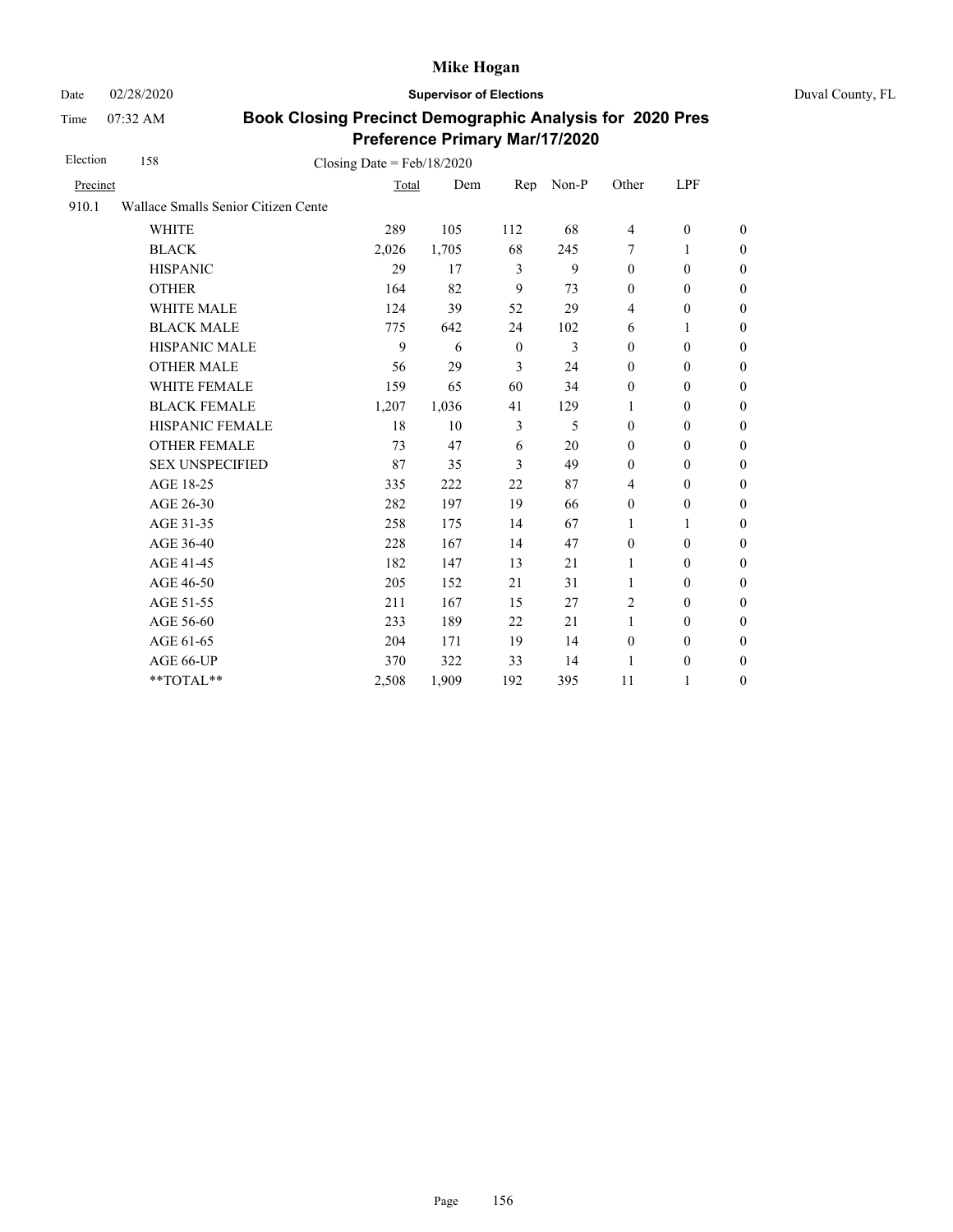Date 02/28/2020 **Supervisor of Elections** Duval County, FL

Time 07:32 AM

| Election | 158                               | Closing Date = $Feb/18/2020$ |       |                |       |                  |                  |                  |
|----------|-----------------------------------|------------------------------|-------|----------------|-------|------------------|------------------|------------------|
| Precinct |                                   | Total                        | Dem   | Rep            | Non-P | Other            | LPF              |                  |
| 911.1    | Edith Brown Ford Community Center |                              |       |                |       |                  |                  |                  |
|          | <b>WHITE</b>                      | 764                          | 240   | 304            | 207   | 11               | $\overline{2}$   | $\boldsymbol{0}$ |
|          | <b>BLACK</b>                      | 2,559                        | 2,119 | 90             | 337   | 11               | 2                | $\boldsymbol{0}$ |
|          | <b>HISPANIC</b>                   | 79                           | 39    | 11             | 29    | $\boldsymbol{0}$ | $\mathbf{0}$     | $\boldsymbol{0}$ |
|          | <b>OTHER</b>                      | 244                          | 101   | 29             | 114   | $\boldsymbol{0}$ | $\mathbf{0}$     | $\overline{0}$   |
|          | <b>WHITE MALE</b>                 | 360                          | 90    | 165            | 99    | 6                | $\boldsymbol{0}$ | $\boldsymbol{0}$ |
|          | <b>BLACK MALE</b>                 | 984                          | 767   | 43             | 169   | $\overline{4}$   | 1                | $\boldsymbol{0}$ |
|          | <b>HISPANIC MALE</b>              | 35                           | 16    | $\tau$         | 12    | $\mathbf{0}$     | $\mathbf{0}$     | $\overline{0}$   |
|          | <b>OTHER MALE</b>                 | 85                           | 37    | 8              | 40    | $\mathbf{0}$     | $\mathbf{0}$     | $\boldsymbol{0}$ |
|          | WHITE FEMALE                      | 393                          | 147   | 138            | 102   | $\overline{4}$   | $\overline{2}$   | $\theta$         |
|          | <b>BLACK FEMALE</b>               | 1,510                        | 1,303 | 42             | 157   | 7                | 1                | $\theta$         |
|          | HISPANIC FEMALE                   | 43                           | 22    | $\overline{4}$ | 17    | $\boldsymbol{0}$ | $\boldsymbol{0}$ | $\mathbf{0}$     |
|          | <b>OTHER FEMALE</b>               | 98                           | 50    | 15             | 33    | $\boldsymbol{0}$ | $\mathbf{0}$     | $\boldsymbol{0}$ |
|          | <b>SEX UNSPECIFIED</b>            | 138                          | 67    | 12             | 58    | 1                | $\mathbf{0}$     | $\boldsymbol{0}$ |
|          | AGE 18-25                         | 486                          | 269   | 35             | 177   | 5                | $\boldsymbol{0}$ | $\mathbf{0}$     |
|          | AGE 26-30                         | 371                          | 251   | 29             | 87    | $\overline{2}$   | $\overline{2}$   | $\overline{0}$   |
|          | AGE 31-35                         | 368                          | 244   | 29             | 91    | $\overline{4}$   | $\mathbf{0}$     | $\boldsymbol{0}$ |
|          | AGE 36-40                         | 319                          | 230   | 23             | 65    | $\mathbf{0}$     | 1                | $\boldsymbol{0}$ |
|          | AGE 41-45                         | 275                          | 179   | 26             | 68    | $\overline{2}$   | $\boldsymbol{0}$ | $\mathbf{0}$     |
|          | AGE 46-50                         | 275                          | 187   | 32             | 53    | 3                | $\boldsymbol{0}$ | $\boldsymbol{0}$ |
|          | AGE 51-55                         | 295                          | 209   | 40             | 43    | 3                | $\mathbf{0}$     | $\theta$         |
|          | AGE 56-60                         | 357                          | 262   | 59             | 34    | 1                | 1                | $\mathbf{0}$     |
|          | AGE 61-65                         | 334                          | 239   | 57             | 37    | 1                | $\boldsymbol{0}$ | $\mathbf{0}$     |
|          | AGE 66-UP                         | 565                          | 429   | 104            | 31    | 1                | $\boldsymbol{0}$ | $\boldsymbol{0}$ |
|          | **TOTAL**                         | 3,646                        | 2,499 | 434            | 687   | 22               | 4                | $\boldsymbol{0}$ |
|          |                                   |                              |       |                |       |                  |                  |                  |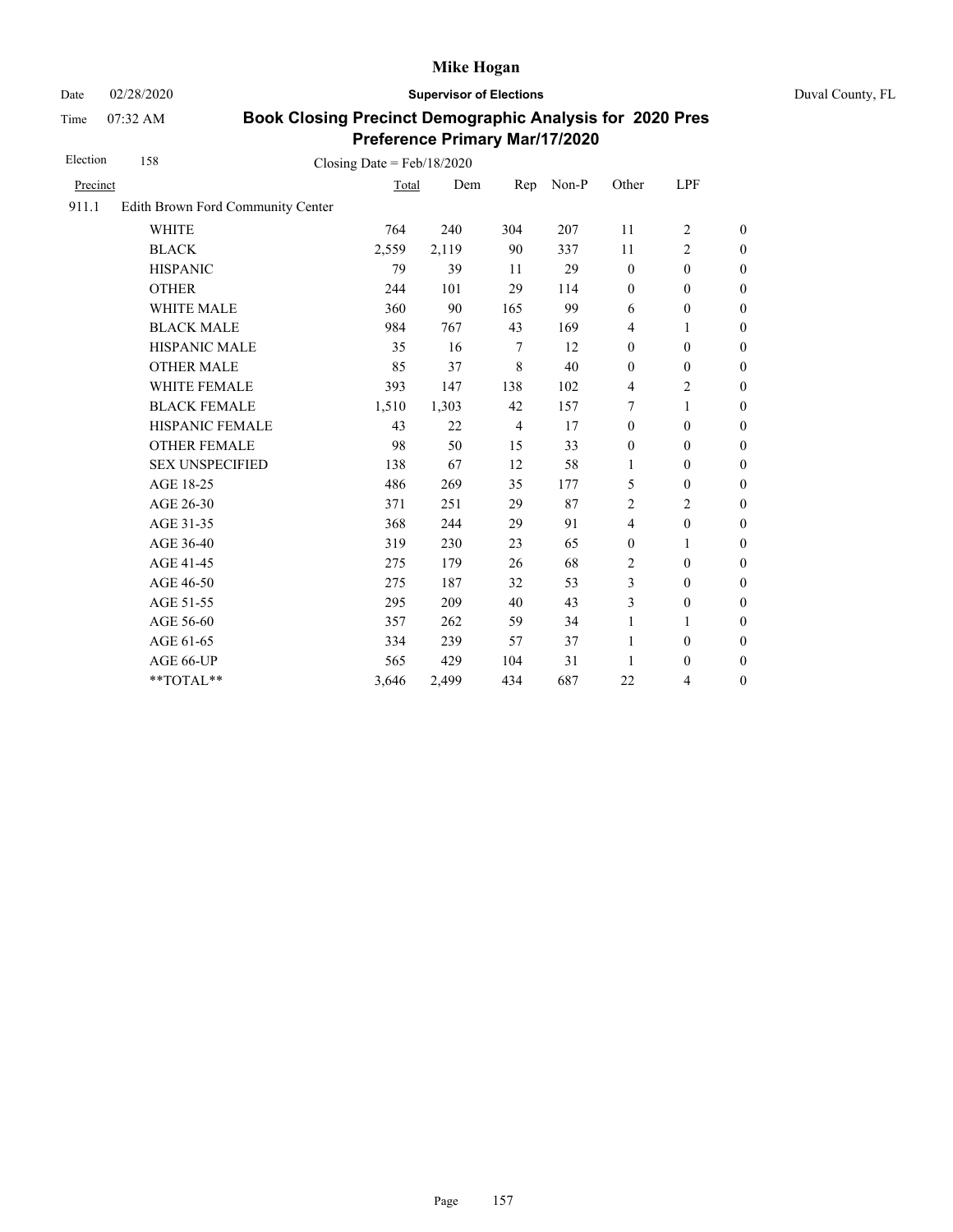Date 02/28/2020 **Supervisor of Elections** Duval County, FL

Time 07:32 AM

| Election | 158                         | Closing Date = $Feb/18/2020$ |                |                |                |                  |                  |                  |
|----------|-----------------------------|------------------------------|----------------|----------------|----------------|------------------|------------------|------------------|
| Precinct |                             | Total                        | Dem            | Rep            | Non-P          | Other            | LPF              |                  |
| 912.1    | Beaver St Enterprise Center |                              |                |                |                |                  |                  |                  |
|          | <b>WHITE</b>                | 46                           | 10             | 12             | 23             | $\mathbf{1}$     | $\boldsymbol{0}$ | $\boldsymbol{0}$ |
|          | <b>BLACK</b>                | 1,594                        | 1,325          | 33             | 229            | 5                | $\overline{c}$   | $\overline{0}$   |
|          | <b>HISPANIC</b>             | 19                           | 8              | $\overline{2}$ | 9              | $\boldsymbol{0}$ | $\boldsymbol{0}$ | $\overline{0}$   |
|          | <b>OTHER</b>                | 178                          | 81             | 3              | 92             | 1                | 1                | $\overline{0}$   |
|          | <b>WHITE MALE</b>           | 15                           | 3              | 5              | 6              | 1                | $\mathbf{0}$     | $\boldsymbol{0}$ |
|          | <b>BLACK MALE</b>           | 696                          | 553            | 12             | 126            | 3                | $\overline{2}$   | $\overline{0}$   |
|          | <b>HISPANIC MALE</b>        | 9                            | $\overline{4}$ | $\mathbf{0}$   | 5              | $\boldsymbol{0}$ | $\boldsymbol{0}$ | $\overline{0}$   |
|          | <b>OTHER MALE</b>           | 61                           | 36             | $\mathbf{0}$   | 24             | $\mathbf{0}$     | 1                | $\boldsymbol{0}$ |
|          | <b>WHITE FEMALE</b>         | 28                           | 7              | 5              | 16             | $\mathbf{0}$     | $\mathbf{0}$     | $\boldsymbol{0}$ |
|          | <b>BLACK FEMALE</b>         | 858                          | 747            | 20             | 89             | $\overline{c}$   | $\mathbf{0}$     | $\overline{0}$   |
|          | <b>HISPANIC FEMALE</b>      | 10                           | $\overline{4}$ | $\overline{2}$ | $\overline{4}$ | $\mathbf{0}$     | $\mathbf{0}$     | $\boldsymbol{0}$ |
|          | <b>OTHER FEMALE</b>         | 52                           | 26             | $\overline{3}$ | 23             | $\mathbf{0}$     | $\mathbf{0}$     | $\overline{0}$   |
|          | <b>SEX UNSPECIFIED</b>      | 108                          | 44             | $\overline{3}$ | 60             | $\mathbf{1}$     | $\mathbf{0}$     | $\overline{0}$   |
|          | AGE 18-25                   | 442                          | 297            | $\overline{4}$ | 137            | 3                | $\mathbf{1}$     | $\overline{0}$   |
|          | AGE 26-30                   | 260                          | 195            | $\overline{3}$ | 61             | $\mathbf{0}$     | 1                | $\boldsymbol{0}$ |
|          | AGE 31-35                   | 186                          | 137            | 6              | 42             | $\mathbf{0}$     | 1                | $\boldsymbol{0}$ |
|          | AGE 36-40                   | 158                          | 115            | $\overline{4}$ | 37             | $\overline{2}$   | $\mathbf{0}$     | $\boldsymbol{0}$ |
|          | AGE 41-45                   | 99                           | 80             | 6              | 13             | $\mathbf{0}$     | $\mathbf{0}$     | $\overline{0}$   |
|          | AGE 46-50                   | 112                          | 88             | $\overline{4}$ | 19             | 1                | $\mathbf{0}$     | $\boldsymbol{0}$ |
|          | AGE 51-55                   | 106                          | 85             | $\,8\,$        | 13             | $\mathbf{0}$     | $\mathbf{0}$     | $\boldsymbol{0}$ |
|          | AGE 56-60                   | 135                          | 116            | $\overline{4}$ | 15             | $\mathbf{0}$     | $\mathbf{0}$     | $\overline{0}$   |
|          | AGE 61-65                   | 135                          | 121            | $\overline{3}$ | 10             | $\mathbf{1}$     | $\mathbf{0}$     | $\boldsymbol{0}$ |
|          | AGE 66-UP                   | 202                          | 189            | 8              | 5              | $\mathbf{0}$     | $\boldsymbol{0}$ | $\boldsymbol{0}$ |
|          | **TOTAL**                   | 1,837                        | 1,424          | 50             | 353            | 7                | 3                | $\overline{0}$   |
|          |                             |                              |                |                |                |                  |                  |                  |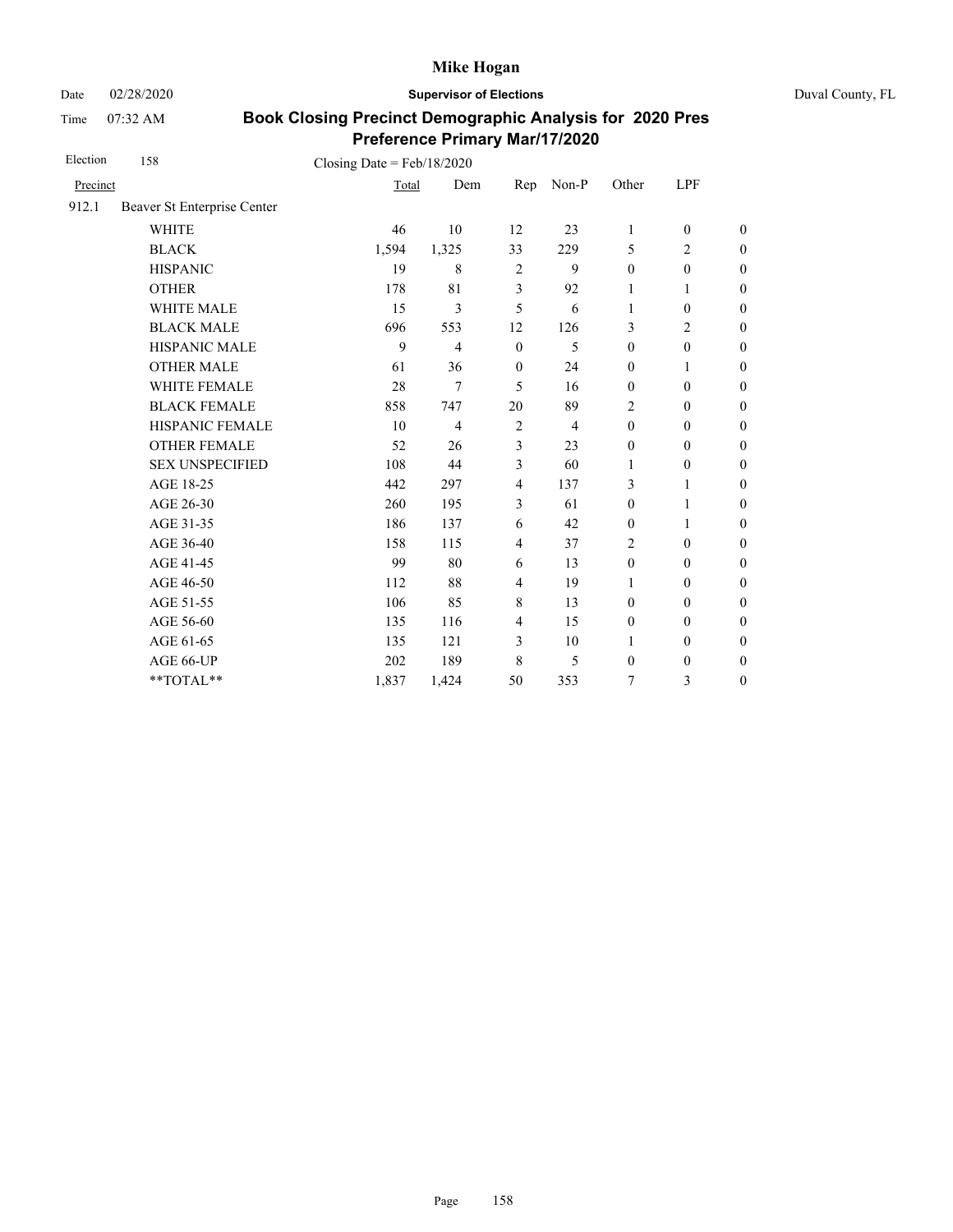Date 02/28/2020 **Supervisor of Elections** Duval County, FL

Time 07:32 AM

| Election | 158                        | Closing Date = $Feb/18/2020$ |       |     |       |                  |                          |                  |
|----------|----------------------------|------------------------------|-------|-----|-------|------------------|--------------------------|------------------|
| Precinct |                            | Total                        | Dem   | Rep | Non-P | Other            | LPF                      |                  |
| 913.1    | Wesconnett Assembly of God |                              |       |     |       |                  |                          |                  |
|          | <b>WHITE</b>               | 782                          | 217   | 365 | 181   | 15               | 4                        | $\boldsymbol{0}$ |
|          | <b>BLACK</b>               | 1,124                        | 878   | 47  | 191   | 6                | $\overline{c}$           | $\boldsymbol{0}$ |
|          | <b>HISPANIC</b>            | 216                          | 96    | 23  | 95    | $\overline{c}$   | $\boldsymbol{0}$         | $\boldsymbol{0}$ |
|          | <b>OTHER</b>               | 169                          | 60    | 37  | 72    | $\mathbf{0}$     | $\boldsymbol{0}$         | $\boldsymbol{0}$ |
|          | WHITE MALE                 | 335                          | 76    | 176 | 70    | 9                | $\overline{\mathcal{L}}$ | $\boldsymbol{0}$ |
|          | <b>BLACK MALE</b>          | 352                          | 253   | 26  | 69    | 3                | 1                        | $\boldsymbol{0}$ |
|          | HISPANIC MALE              | 84                           | 35    | 13  | 35    | $\mathbf{1}$     | $\boldsymbol{0}$         | $\overline{0}$   |
|          | <b>OTHER MALE</b>          | 50                           | 14    | 11  | 25    | $\boldsymbol{0}$ | $\boldsymbol{0}$         | $\boldsymbol{0}$ |
|          | WHITE FEMALE               | 438                          | 139   | 187 | 106   | 6                | $\boldsymbol{0}$         | $\boldsymbol{0}$ |
|          | <b>BLACK FEMALE</b>        | 751                          | 609   | 19  | 119   | 3                | 1                        | $\overline{0}$   |
|          | HISPANIC FEMALE            | 129                          | 58    | 10  | 60    | $\mathbf{1}$     | $\boldsymbol{0}$         | $\boldsymbol{0}$ |
|          | <b>OTHER FEMALE</b>        | 96                           | 40    | 24  | 32    | $\mathbf{0}$     | $\mathbf{0}$             | $\boldsymbol{0}$ |
|          | <b>SEX UNSPECIFIED</b>     | 56                           | 27    | 6   | 23    | $\boldsymbol{0}$ | $\boldsymbol{0}$         | $\boldsymbol{0}$ |
|          | AGE 18-25                  | 288                          | 138   | 35  | 108   | 6                | 1                        | $\overline{0}$   |
|          | AGE 26-30                  | 319                          | 181   | 49  | 84    | $\overline{c}$   | 3                        | $\overline{0}$   |
|          | AGE 31-35                  | 228                          | 126   | 30  | 69    | 3                | $\mathbf{0}$             | $\boldsymbol{0}$ |
|          | AGE 36-40                  | 202                          | 111   | 38  | 51    | $\overline{2}$   | $\mathbf{0}$             | $\boldsymbol{0}$ |
|          | AGE 41-45                  | 169                          | 99    | 30  | 37    | $\overline{2}$   | 1                        | $\overline{0}$   |
|          | AGE 46-50                  | 203                          | 113   | 39  | 49    | $\mathbf{1}$     | 1                        | $\boldsymbol{0}$ |
|          | AGE 51-55                  | 171                          | 99    | 34  | 37    | $\mathbf{1}$     | $\mathbf{0}$             | $\boldsymbol{0}$ |
|          | AGE 56-60                  | 188                          | 112   | 43  | 30    | 3                | $\mathbf{0}$             | $\overline{0}$   |
|          | AGE 61-65                  | 167                          | 89    | 48  | 30    | $\boldsymbol{0}$ | $\boldsymbol{0}$         | $\overline{0}$   |
|          | AGE 66-UP                  | 356                          | 183   | 126 | 44    | 3                | $\boldsymbol{0}$         | $\boldsymbol{0}$ |
|          | $**TOTAL**$                | 2,291                        | 1,251 | 472 | 539   | 23               | 6                        | $\boldsymbol{0}$ |
|          |                            |                              |       |     |       |                  |                          |                  |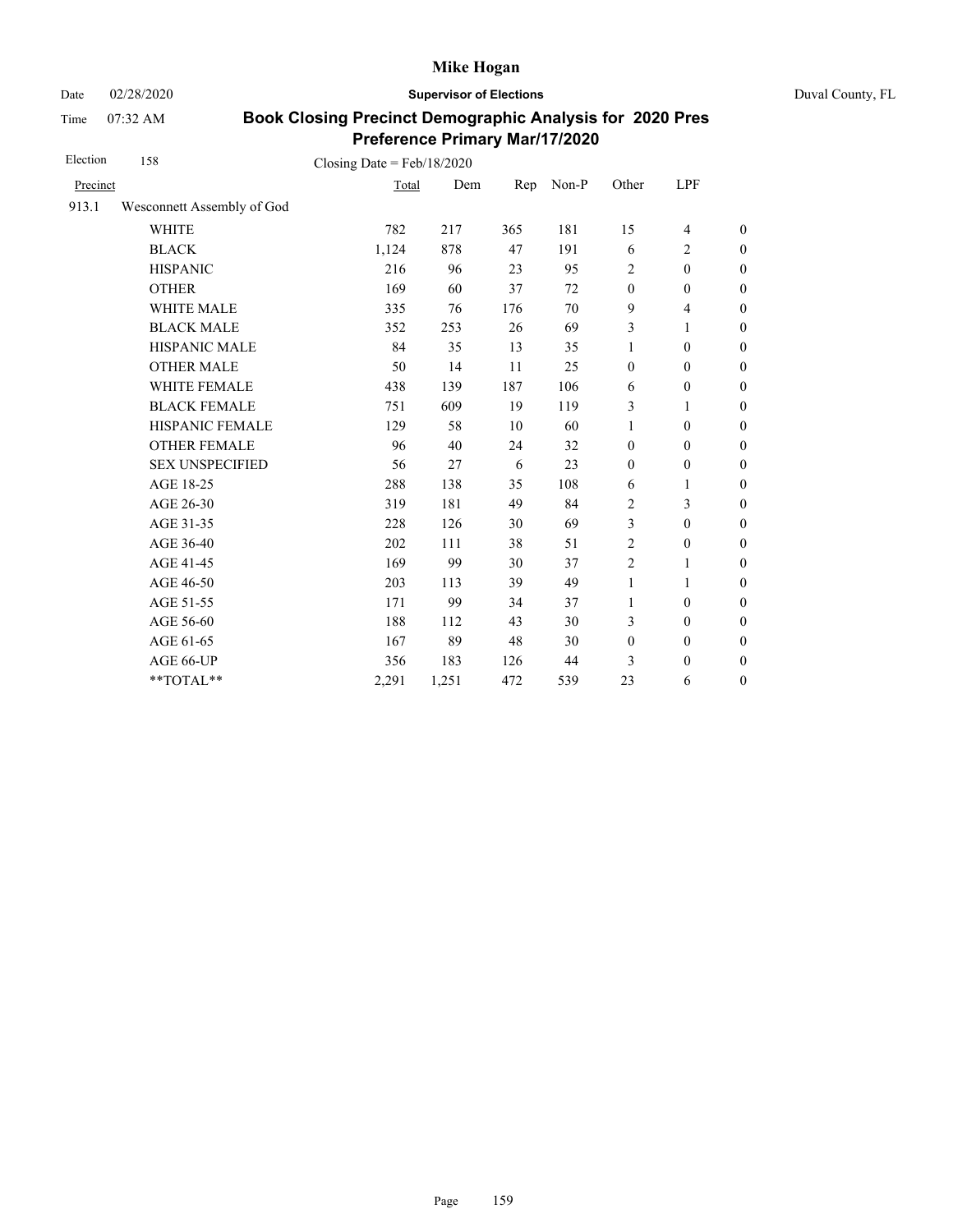Date 02/28/2020 **Supervisor of Elections** Duval County, FL

Time 07:32 AM

| Election | 158                    | Closing Date = $Feb/18/2020$ |       |       |       |                          |                  |                  |
|----------|------------------------|------------------------------|-------|-------|-------|--------------------------|------------------|------------------|
| Precinct |                        | Total                        | Dem   | Rep   | Non-P | Other                    | LPF              |                  |
| 914.1    | Elks Lodge #2605       |                              |       |       |       |                          |                  |                  |
|          | <b>WHITE</b>           | 1,851                        | 413   | 941   | 461   | 25                       | 11               | $\boldsymbol{0}$ |
|          | <b>BLACK</b>           | 1,926                        | 1,460 | 69    | 381   | 15                       | 1                | $\boldsymbol{0}$ |
|          | <b>HISPANIC</b>        | 493                          | 197   | 80    | 209   | 7                        | $\boldsymbol{0}$ | $\boldsymbol{0}$ |
|          | <b>OTHER</b>           | 574                          | 183   | 140   | 242   | $\,$ 8 $\,$              | $\mathbf{1}$     | $\boldsymbol{0}$ |
|          | WHITE MALE             | 882                          | 159   | 477   | 226   | 14                       | 6                | $\boldsymbol{0}$ |
|          | <b>BLACK MALE</b>      | 747                          | 516   | 34    | 190   | 7                        | $\theta$         | $\boldsymbol{0}$ |
|          | <b>HISPANIC MALE</b>   | 226                          | 85    | 46    | 90    | 5                        | $\boldsymbol{0}$ | $\boldsymbol{0}$ |
|          | <b>OTHER MALE</b>      | 196                          | 54    | 51    | 88    | 3                        | $\boldsymbol{0}$ | $\boldsymbol{0}$ |
|          | <b>WHITE FEMALE</b>    | 946                          | 247   | 453   | 230   | 11                       | 5                | $\boldsymbol{0}$ |
|          | <b>BLACK FEMALE</b>    | 1,151                        | 922   | 35    | 185   | $\,$ 8 $\,$              | $\mathbf{1}$     | $\boldsymbol{0}$ |
|          | HISPANIC FEMALE        | 247                          | 105   | 32    | 110   | $\boldsymbol{0}$         | $\boldsymbol{0}$ | $\boldsymbol{0}$ |
|          | <b>OTHER FEMALE</b>    | 302                          | 106   | 80    | 111   | 5                        | $\boldsymbol{0}$ | $\boldsymbol{0}$ |
|          | <b>SEX UNSPECIFIED</b> | 147                          | 59    | 22    | 63    | $\overline{c}$           | 1                | $\boldsymbol{0}$ |
|          | AGE 18-25              | 579                          | 239   | 115   | 210   | 14                       | $\mathbf{1}$     | $\boldsymbol{0}$ |
|          | AGE 26-30              | 591                          | 268   | 115   | 198   | 7                        | 3                | $\boldsymbol{0}$ |
|          | AGE 31-35              | 547                          | 271   | 103   | 168   | 5                        | $\boldsymbol{0}$ | $\boldsymbol{0}$ |
|          | AGE 36-40              | 516                          | 267   | 95    | 145   | 7                        | $\overline{2}$   | $\boldsymbol{0}$ |
|          | AGE 41-45              | 421                          | 212   | 75    | 129   | $\overline{\mathcal{L}}$ | $\mathbf{1}$     | $\mathbf{0}$     |
|          | AGE 46-50              | 424                          | 207   | 108   | 105   | 3                        | 1                | $\boldsymbol{0}$ |
|          | AGE 51-55              | 372                          | 189   | 90    | 87    | 5                        | $\mathbf{1}$     | $\boldsymbol{0}$ |
|          | AGE 56-60              | 403                          | 185   | 131   | 82    | 3                        | $\overline{c}$   | $\boldsymbol{0}$ |
|          | AGE 61-65              | 346                          | 159   | 118   | 65    | 3                        | $\mathbf{1}$     | $\boldsymbol{0}$ |
|          | AGE 66-UP              | 641                          | 254   | 280   | 102   | 4                        | 1                | $\boldsymbol{0}$ |
|          | **TOTAL**              | 4,844                        | 2,253 | 1,230 | 1,293 | 55                       | 13               | $\boldsymbol{0}$ |
|          |                        |                              |       |       |       |                          |                  |                  |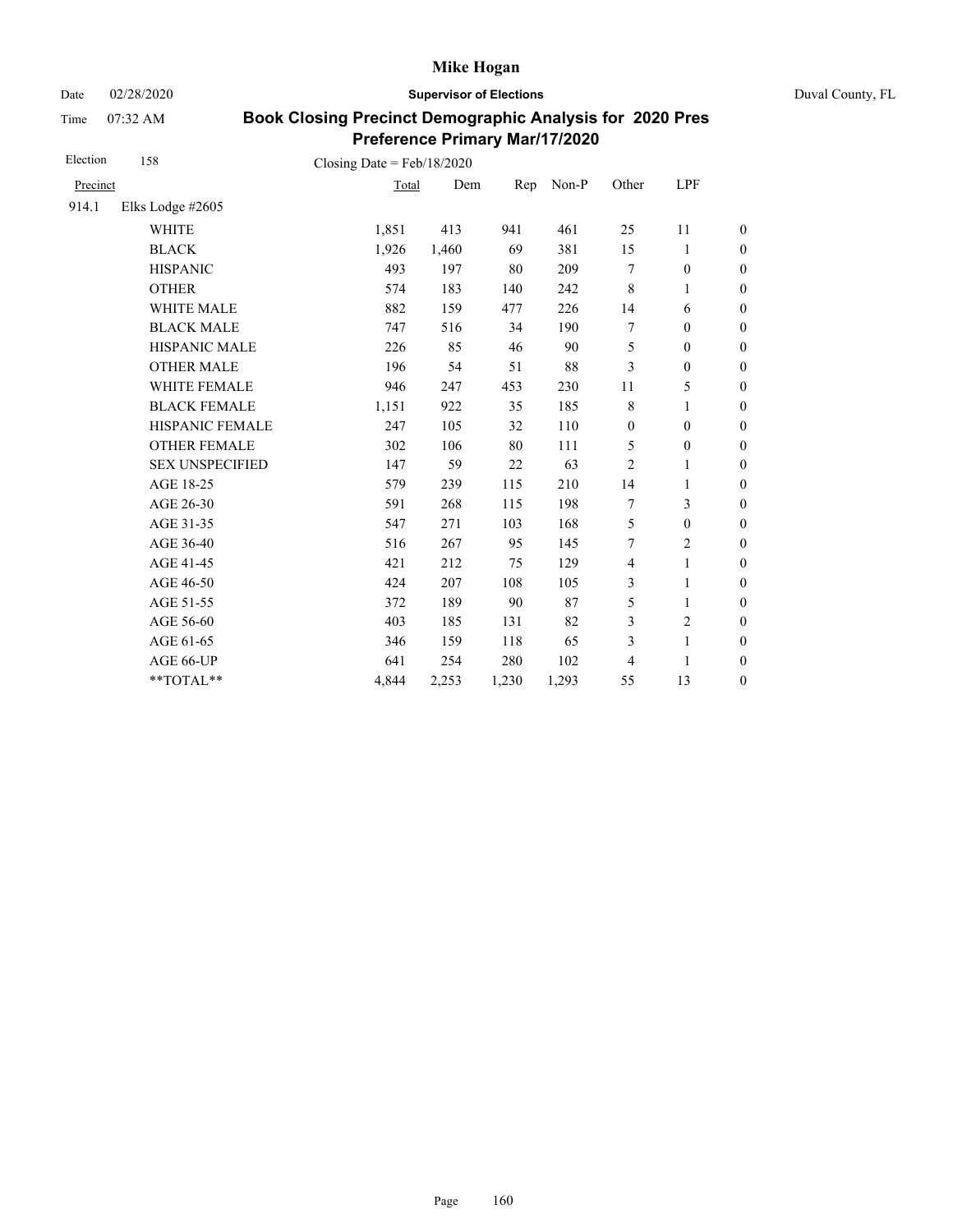Date 02/28/2020 **Supervisor of Elections** Duval County, FL

Time 07:32 AM

| Election | 158                                   | Closing Date = $Feb/18/2020$ |       |                |                |                  |                  |                  |
|----------|---------------------------------------|------------------------------|-------|----------------|----------------|------------------|------------------|------------------|
| Precinct |                                       | Total                        | Dem   | Rep            | Non-P          | Other            | LPF              |                  |
| 1001.1   | <b>Charles Clark Community Center</b> |                              |       |                |                |                  |                  |                  |
|          | <b>WHITE</b>                          | 232                          | 65    | 100            | 63             | $\overline{4}$   | $\boldsymbol{0}$ | $\boldsymbol{0}$ |
|          | <b>BLACK</b>                          | 2,758                        | 2,415 | 75             | 258            | 9                | 1                | $\boldsymbol{0}$ |
|          | <b>HISPANIC</b>                       | 40                           | 16    | 12             | 12             | $\boldsymbol{0}$ | $\boldsymbol{0}$ | $\boldsymbol{0}$ |
|          | <b>OTHER</b>                          | 182                          | 100   | 12             | 67             | $\mathbf{1}$     | $\overline{c}$   | $\overline{0}$   |
|          | WHITE MALE                            | 107                          | 28    | 47             | 30             | $\overline{c}$   | $\boldsymbol{0}$ | $\boldsymbol{0}$ |
|          | <b>BLACK MALE</b>                     | 1,115                        | 940   | 40             | 131            | $\overline{4}$   | $\boldsymbol{0}$ | $\boldsymbol{0}$ |
|          | HISPANIC MALE                         | 18                           | 5     | 5              | 8              | $\mathbf{0}$     | $\boldsymbol{0}$ | $\boldsymbol{0}$ |
|          | <b>OTHER MALE</b>                     | 67                           | 36    | $\overline{7}$ | 22             | $\boldsymbol{0}$ | $\overline{c}$   | $\boldsymbol{0}$ |
|          | <b>WHITE FEMALE</b>                   | 120                          | 35    | 50             | 33             | 2                | $\boldsymbol{0}$ | $\boldsymbol{0}$ |
|          | <b>BLACK FEMALE</b>                   | 1,590                        | 1,434 | 33             | 117            | 5                | 1                | $\boldsymbol{0}$ |
|          | HISPANIC FEMALE                       | 20                           | 11    | 5              | $\overline{4}$ | $\boldsymbol{0}$ | $\boldsymbol{0}$ | $\boldsymbol{0}$ |
|          | <b>OTHER FEMALE</b>                   | 69                           | 43    | 5              | 20             | 1                | $\mathbf{0}$     | $\boldsymbol{0}$ |
|          | <b>SEX UNSPECIFIED</b>                | 106                          | 64    | 7              | 35             | $\mathbf{0}$     | $\boldsymbol{0}$ | $\boldsymbol{0}$ |
|          | AGE 18-25                             | 343                          | 209   | 24             | 108            | 1                | 1                | $\boldsymbol{0}$ |
|          | AGE 26-30                             | 286                          | 209   | 18             | 56             | $\overline{2}$   | $\mathbf{1}$     | $\overline{0}$   |
|          | AGE 31-35                             | 251                          | 184   | 17             | 47             | 3                | $\mathbf{0}$     | $\boldsymbol{0}$ |
|          | AGE 36-40                             | 212                          | 167   | 13             | 32             | $\mathbf{0}$     | $\mathbf{0}$     | $\boldsymbol{0}$ |
|          | AGE 41-45                             | 227                          | 177   | 22             | 26             | $\overline{c}$   | $\boldsymbol{0}$ | $\boldsymbol{0}$ |
|          | AGE 46-50                             | 272                          | 211   | 19             | 41             | $\mathbf{1}$     | $\mathbf{0}$     | $\boldsymbol{0}$ |
|          | AGE 51-55                             | 231                          | 188   | 13             | 28             | $\overline{2}$   | $\mathbf{0}$     | $\overline{0}$   |
|          | AGE 56-60                             | 286                          | 239   | 22             | 25             | $\boldsymbol{0}$ | $\boldsymbol{0}$ | $\boldsymbol{0}$ |
|          | AGE 61-65                             | 275                          | 238   | 17             | 18             | $\overline{c}$   | $\boldsymbol{0}$ | $\boldsymbol{0}$ |
|          | AGE 66-UP                             | 827                          | 774   | 34             | 18             | $\boldsymbol{0}$ | 1                | $\boldsymbol{0}$ |
|          | **TOTAL**                             | 3,212                        | 2,596 | 199            | 400            | 14               | 3                | $\boldsymbol{0}$ |
|          |                                       |                              |       |                |                |                  |                  |                  |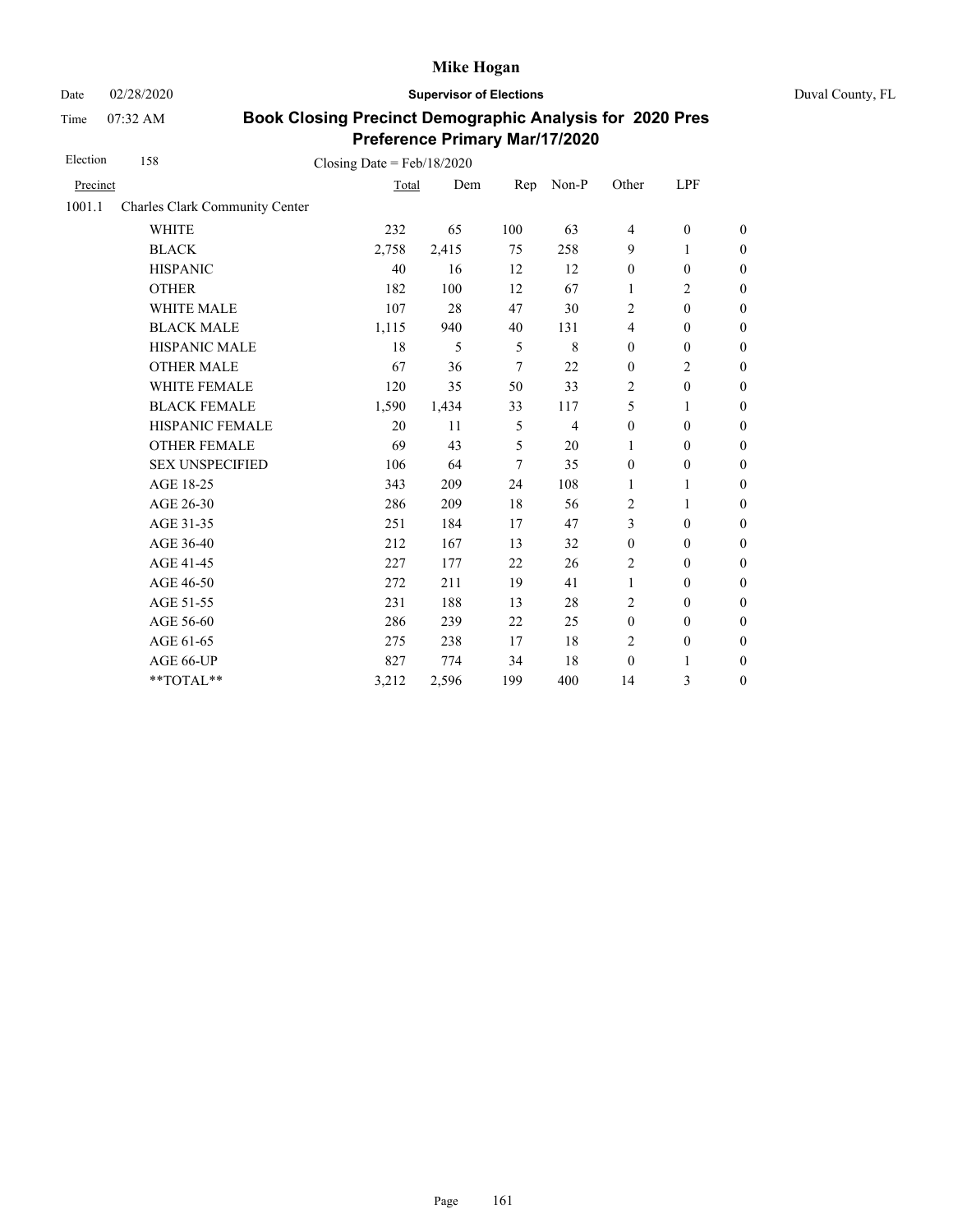Date 02/28/2020 **Supervisor of Elections** Duval County, FL

Time 07:32 AM

| Election | 158                          | Closing Date = $Feb/18/2020$ |                |                  |                |                  |                  |                  |
|----------|------------------------------|------------------------------|----------------|------------------|----------------|------------------|------------------|------------------|
| Precinct |                              | Total                        | Dem            | Rep              | Non-P          | Other            | LPF              |                  |
| 1002.1   | Woodlawn Presbyterian Church |                              |                |                  |                |                  |                  |                  |
|          | <b>WHITE</b>                 | 69                           | 30             | 24               | 11             | $\overline{4}$   | $\boldsymbol{0}$ | $\boldsymbol{0}$ |
|          | <b>BLACK</b>                 | 3,122                        | 2,756          | 70               | 291            | $\overline{4}$   | 1                | $\boldsymbol{0}$ |
|          | <b>HISPANIC</b>              | 13                           | 7              | $\mathbf{1}$     | 5              | $\boldsymbol{0}$ | $\boldsymbol{0}$ | $\boldsymbol{0}$ |
|          | <b>OTHER</b>                 | 176                          | 88             | 5                | 82             | 1                | $\boldsymbol{0}$ | $\boldsymbol{0}$ |
|          | WHITE MALE                   | 28                           | 11             | 10               | 5              | 2                | $\boldsymbol{0}$ | $\boldsymbol{0}$ |
|          | <b>BLACK MALE</b>            | 1,234                        | 1,063          | 37               | 130            | 3                | 1                | $\boldsymbol{0}$ |
|          | HISPANIC MALE                | 3                            | $\overline{2}$ | $\boldsymbol{0}$ | $\mathbf{1}$   | $\boldsymbol{0}$ | $\boldsymbol{0}$ | $\overline{0}$   |
|          | <b>OTHER MALE</b>            | 65                           | 35             | 1                | 29             | $\boldsymbol{0}$ | $\boldsymbol{0}$ | $\boldsymbol{0}$ |
|          | WHITE FEMALE                 | 38                           | 18             | 12               | 6              | $\overline{c}$   | $\boldsymbol{0}$ | $\boldsymbol{0}$ |
|          | <b>BLACK FEMALE</b>          | 1,842                        | 1,658          | 33               | 150            | 1                | $\mathbf{0}$     | $\overline{0}$   |
|          | HISPANIC FEMALE              | 10                           | 5              | 1                | $\overline{4}$ | $\boldsymbol{0}$ | $\boldsymbol{0}$ | $\boldsymbol{0}$ |
|          | <b>OTHER FEMALE</b>          | 61                           | 34             | 1                | 25             | 1                | $\mathbf{0}$     | $\boldsymbol{0}$ |
|          | <b>SEX UNSPECIFIED</b>       | 99                           | 55             | 5                | 39             | $\mathbf{0}$     | $\boldsymbol{0}$ | $\boldsymbol{0}$ |
|          | AGE 18-25                    | 377                          | 261            | 12               | 102            | 1                | 1                | $\overline{0}$   |
|          | AGE 26-30                    | 292                          | 230            | 8                | 54             | $\mathbf{0}$     | $\mathbf{0}$     | $\overline{0}$   |
|          | AGE 31-35                    | 265                          | 217            | 3                | 43             | $\overline{2}$   | $\mathbf{0}$     | $\boldsymbol{0}$ |
|          | AGE 36-40                    | 248                          | 205            | 7                | 35             | $\mathbf{1}$     | $\mathbf{0}$     | $\boldsymbol{0}$ |
|          | AGE 41-45                    | 239                          | 195            | 10               | 34             | $\mathbf{0}$     | $\mathbf{0}$     | $\overline{0}$   |
|          | AGE 46-50                    | 247                          | 215            | $\tau$           | 25             | $\mathbf{0}$     | $\mathbf{0}$     | $\boldsymbol{0}$ |
|          | AGE 51-55                    | 224                          | 186            | 5                | 31             | $\overline{2}$   | $\mathbf{0}$     | $\overline{0}$   |
|          | AGE 56-60                    | 332                          | 291            | 16               | 23             | $\overline{2}$   | $\mathbf{0}$     | $\overline{0}$   |
|          | AGE 61-65                    | 297                          | 264            | 11               | 21             | $\mathbf{1}$     | $\boldsymbol{0}$ | $\overline{0}$   |
|          | AGE 66-UP                    | 856                          | 815            | 21               | 20             | $\boldsymbol{0}$ | $\boldsymbol{0}$ | $\overline{0}$   |
|          | **TOTAL**                    | 3,380                        | 2,881          | 100              | 389            | 9                | 1                | $\boldsymbol{0}$ |
|          |                              |                              |                |                  |                |                  |                  |                  |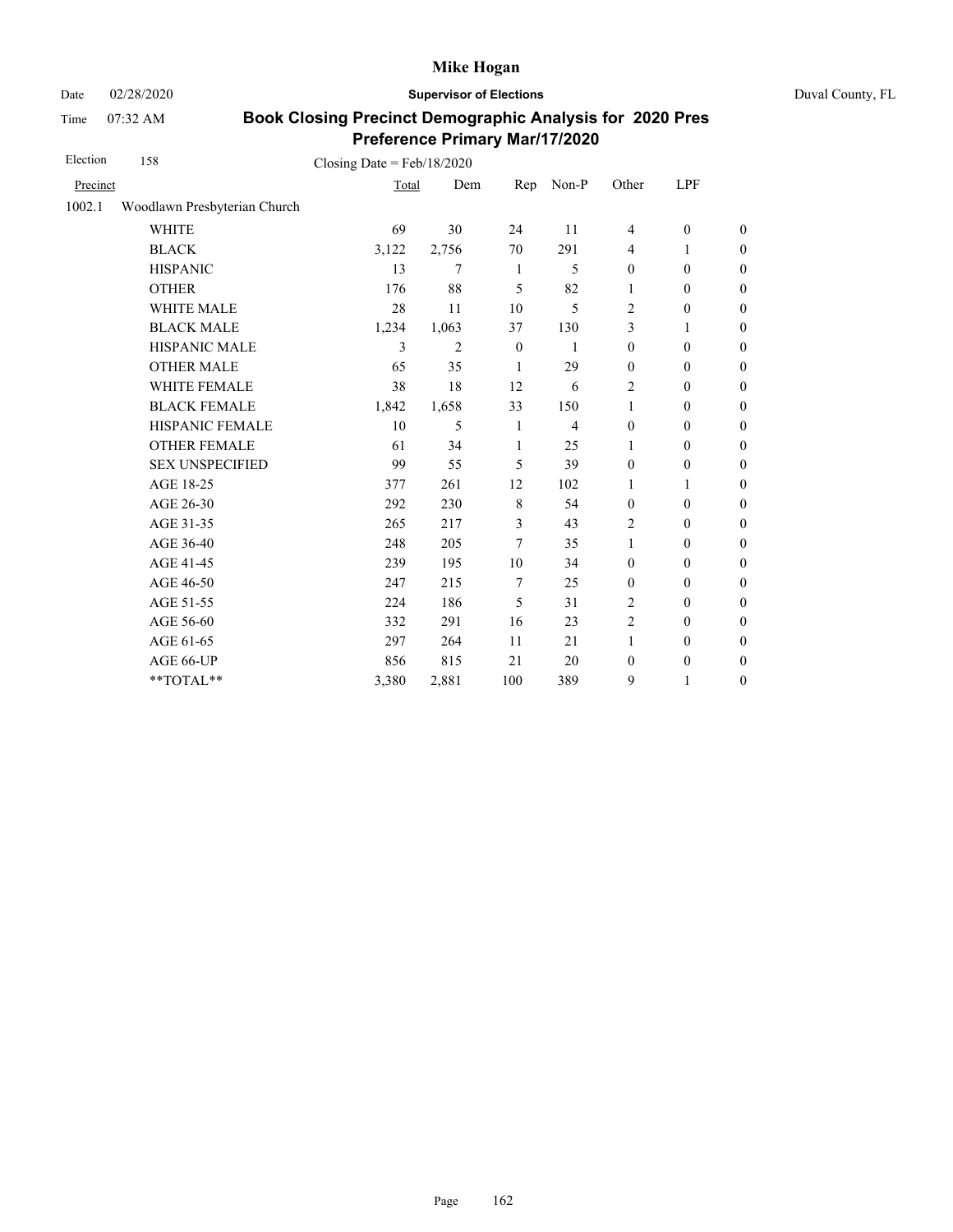Date 02/28/2020 **Supervisor of Elections** Duval County, FL

Time 07:32 AM

| Election | 158                                 | Closing Date = $Feb/18/2020$ |                |                |                |                  |                  |                  |
|----------|-------------------------------------|------------------------------|----------------|----------------|----------------|------------------|------------------|------------------|
| Precinct |                                     | Total                        | Dem            | Rep            | Non-P          | Other            | LPF              |                  |
| 1003.1   | Zion Hope Missionary Baptist Church |                              |                |                |                |                  |                  |                  |
|          | <b>WHITE</b>                        | 23                           | 8              | 9              | 5              | 1                | $\mathbf{0}$     | $\theta$         |
|          | <b>BLACK</b>                        | 1,923                        | 1,700          | 41             | 177            | 5                | $\boldsymbol{0}$ | $\boldsymbol{0}$ |
|          | <b>HISPANIC</b>                     | 11                           | 6              | 1              | $\overline{4}$ | $\mathbf{0}$     | $\mathbf{0}$     | $\boldsymbol{0}$ |
|          | <b>OTHER</b>                        | 101                          | 47             | $\overline{4}$ | 50             | $\mathbf{0}$     | $\mathbf{0}$     | $\mathbf{0}$     |
|          | <b>WHITE MALE</b>                   | 9                            | $\overline{2}$ | 5              | $\overline{2}$ | $\boldsymbol{0}$ | $\boldsymbol{0}$ | $\mathbf{0}$     |
|          | <b>BLACK MALE</b>                   | 710                          | 605            | 18             | 82             | 5                | $\theta$         | $\boldsymbol{0}$ |
|          | HISPANIC MALE                       | $\overline{4}$               | 3              | $\mathbf{0}$   | 1              | $\mathbf{0}$     | $\mathbf{0}$     | $\boldsymbol{0}$ |
|          | <b>OTHER MALE</b>                   | 41                           | 22             | 1              | 18             | $\boldsymbol{0}$ | $\boldsymbol{0}$ | $\mathbf{0}$     |
|          | WHITE FEMALE                        | 14                           | 6              | 4              | 3              | 1                | $\mathbf{0}$     | $\boldsymbol{0}$ |
|          | <b>BLACK FEMALE</b>                 | 1,184                        | 1,074          | 22             | 88             | $\mathbf{0}$     | $\mathbf{0}$     | $\mathbf{0}$     |
|          | <b>HISPANIC FEMALE</b>              | 5                            | 3              | 1              | $\mathbf{1}$   | $\mathbf{0}$     | $\mathbf{0}$     | $\boldsymbol{0}$ |
|          | <b>OTHER FEMALE</b>                 | 37                           | 16             | $\overline{2}$ | 19             | $\mathbf{0}$     | $\mathbf{0}$     | $\boldsymbol{0}$ |
|          | <b>SEX UNSPECIFIED</b>              | 54                           | 30             | $\overline{c}$ | 22             | $\mathbf{0}$     | $\mathbf{0}$     | $\boldsymbol{0}$ |
|          | AGE 18-25                           | 259                          | 181            | 8              | 69             | 1                | $\mathbf{0}$     | $\boldsymbol{0}$ |
|          | AGE 26-30                           | 201                          | 169            | 5              | 26             | 1                | $\mathbf{0}$     | $\mathbf{0}$     |
|          | AGE 31-35                           | 195                          | 158            | 5              | 32             | $\mathbf{0}$     | $\mathbf{0}$     | $\boldsymbol{0}$ |
|          | AGE 36-40                           | 157                          | 121            | 4              | 32             | $\boldsymbol{0}$ | $\boldsymbol{0}$ | $\boldsymbol{0}$ |
|          | AGE 41-45                           | 139                          | 111            | 4              | 23             | 1                | $\boldsymbol{0}$ | $\mathbf{0}$     |
|          | AGE 46-50                           | 142                          | 128            | 5              | 8              | 1                | $\mathbf{0}$     | $\mathbf{0}$     |
|          | AGE 51-55                           | 148                          | 129            | 5              | 14             | $\boldsymbol{0}$ | $\mathbf{0}$     | $\boldsymbol{0}$ |
|          | AGE 56-60                           | 186                          | 172            | 4              | 9              | 1                | $\mathbf{0}$     | $\theta$         |
|          | AGE 61-65                           | 171                          | 152            | 9              | 9              | 1                | $\boldsymbol{0}$ | $\boldsymbol{0}$ |
|          | AGE 66-UP                           | 459                          | 439            | 6              | 14             | $\boldsymbol{0}$ | $\boldsymbol{0}$ | $\boldsymbol{0}$ |
|          | **TOTAL**                           | 2,058                        | 1,761          | 55             | 236            | 6                | $\boldsymbol{0}$ | $\boldsymbol{0}$ |
|          |                                     |                              |                |                |                |                  |                  |                  |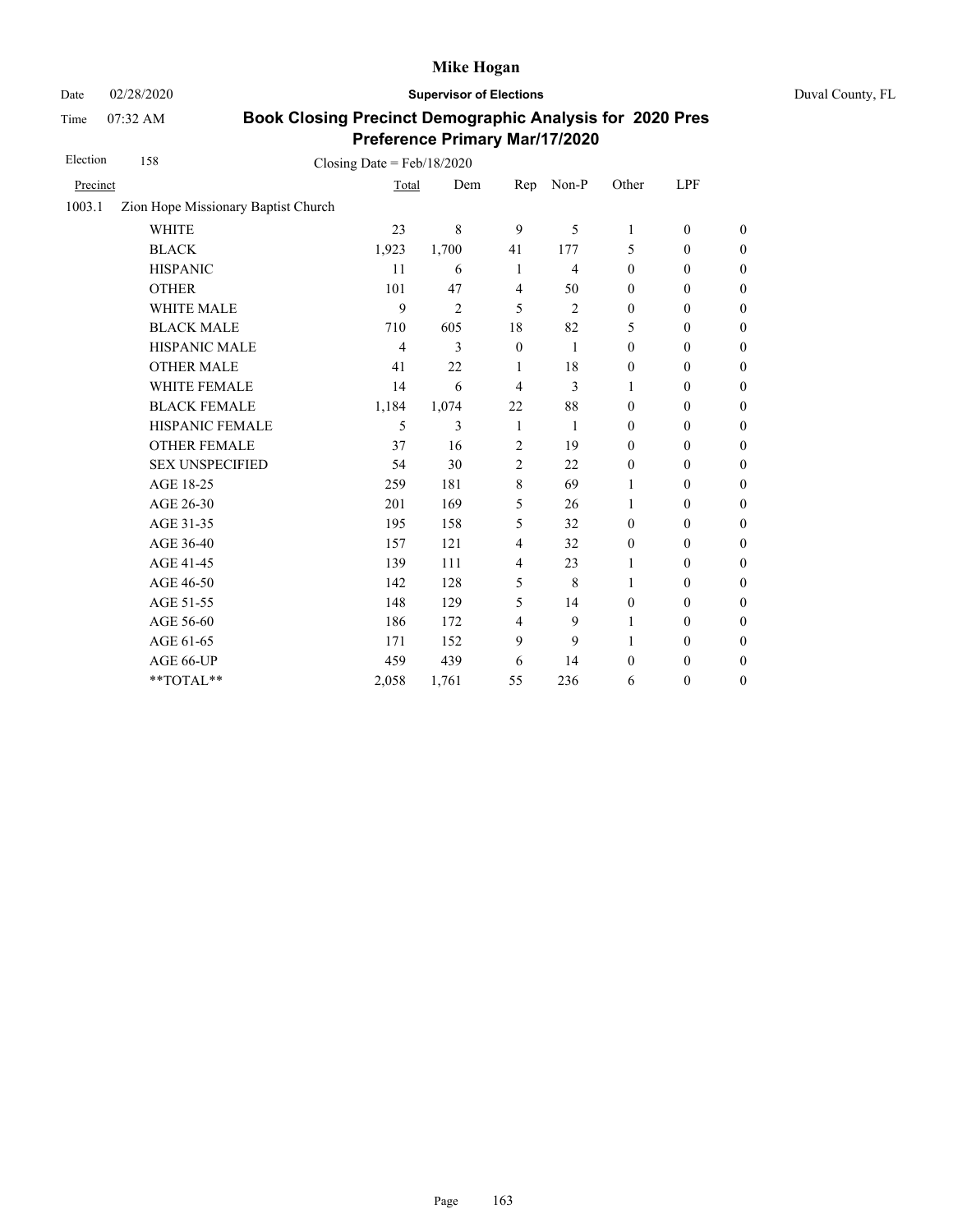Date 02/28/2020 **Supervisor of Elections** Duval County, FL

Time 07:32 AM

| Election | 158                    | Closing Date = $Feb/18/2020$ |                |                |              |                  |                  |                  |
|----------|------------------------|------------------------------|----------------|----------------|--------------|------------------|------------------|------------------|
| Precinct |                        | Total                        | Dem            | Rep            | Non-P        | Other            | LPF              |                  |
| 1004.1   | St Paul AME Church     |                              |                |                |              |                  |                  |                  |
|          | <b>WHITE</b>           | 24                           | 13             | 3              | 7            | $\mathbf{1}$     | $\mathbf{0}$     | $\boldsymbol{0}$ |
|          | <b>BLACK</b>           | 2,407                        | 2,185          | 30             | 187          | 5                | $\mathbf{0}$     | $\boldsymbol{0}$ |
|          | <b>HISPANIC</b>        | 6                            | $\overline{4}$ | $\mathbf{1}$   | 1            | $\mathbf{0}$     | $\mathbf{0}$     | $\boldsymbol{0}$ |
|          | <b>OTHER</b>           | 118                          | 68             | 7              | 43           | $\mathbf{0}$     | $\mathbf{0}$     | $\overline{0}$   |
|          | WHITE MALE             | 9                            | 3              | $\mathbf{1}$   | 5            | $\mathbf{0}$     | $\mathbf{0}$     | $\boldsymbol{0}$ |
|          | <b>BLACK MALE</b>      | 928                          | 805            | 17             | 102          | $\overline{4}$   | $\mathbf{0}$     | $\boldsymbol{0}$ |
|          | <b>HISPANIC MALE</b>   | $\overline{2}$               | 1              | $\mathbf{0}$   | $\mathbf{1}$ | $\mathbf{0}$     | $\boldsymbol{0}$ | $\overline{0}$   |
|          | <b>OTHER MALE</b>      | 29                           | 16             | 2              | 11           | $\mathbf{0}$     | $\mathbf{0}$     | $\boldsymbol{0}$ |
|          | <b>WHITE FEMALE</b>    | 14                           | 10             | $\overline{2}$ | $\mathbf{1}$ | 1                | $\mathbf{0}$     | $\boldsymbol{0}$ |
|          | <b>BLACK FEMALE</b>    | 1,450                        | 1,357          | 13             | 79           | 1                | $\mathbf{0}$     | $\boldsymbol{0}$ |
|          | HISPANIC FEMALE        | $\overline{4}$               | 3              | 1              | $\theta$     | $\mathbf{0}$     | $\mathbf{0}$     | $\overline{0}$   |
|          | <b>OTHER FEMALE</b>    | 59                           | 46             | $\overline{4}$ | 9            | $\mathbf{0}$     | $\mathbf{0}$     | $\overline{0}$   |
|          | <b>SEX UNSPECIFIED</b> | 60                           | 29             | 1              | 30           | $\mathbf{0}$     | $\boldsymbol{0}$ | $\boldsymbol{0}$ |
|          | AGE 18-25              | 231                          | 171            | 5              | 53           | $\overline{2}$   | $\mathbf{0}$     | $\overline{0}$   |
|          | AGE 26-30              | 208                          | 168            | 5              | 35           | $\mathbf{0}$     | $\mathbf{0}$     | $\overline{0}$   |
|          | AGE 31-35              | 199                          | 162            | 6              | 30           | 1                | $\boldsymbol{0}$ | $\boldsymbol{0}$ |
|          | AGE 36-40              | 153                          | 131            | 3              | 19           | $\mathbf{0}$     | $\boldsymbol{0}$ | $\boldsymbol{0}$ |
|          | AGE 41-45              | 151                          | 128            | $\overline{2}$ | 19           | $\overline{2}$   | $\boldsymbol{0}$ | $\overline{0}$   |
|          | AGE 46-50              | 174                          | 149            | 5              | 19           | $\mathbf{1}$     | $\boldsymbol{0}$ | $\boldsymbol{0}$ |
|          | AGE 51-55              | 212                          | 195            | 3              | 14           | $\mathbf{0}$     | $\boldsymbol{0}$ | $\boldsymbol{0}$ |
|          | AGE 56-60              | 224                          | 207            | 6              | 11           | $\mathbf{0}$     | $\mathbf{0}$     | $\overline{0}$   |
|          | AGE 61-65              | 204                          | 184            | 3              | 17           | $\boldsymbol{0}$ | $\boldsymbol{0}$ | $\boldsymbol{0}$ |
|          | AGE 66-UP              | 796                          | 774            | 3              | 19           | $\mathbf{0}$     | $\boldsymbol{0}$ | $\boldsymbol{0}$ |
|          | **TOTAL**              | 2,555                        | 2,270          | 41             | 238          | 6                | $\boldsymbol{0}$ | $\boldsymbol{0}$ |
|          |                        |                              |                |                |              |                  |                  |                  |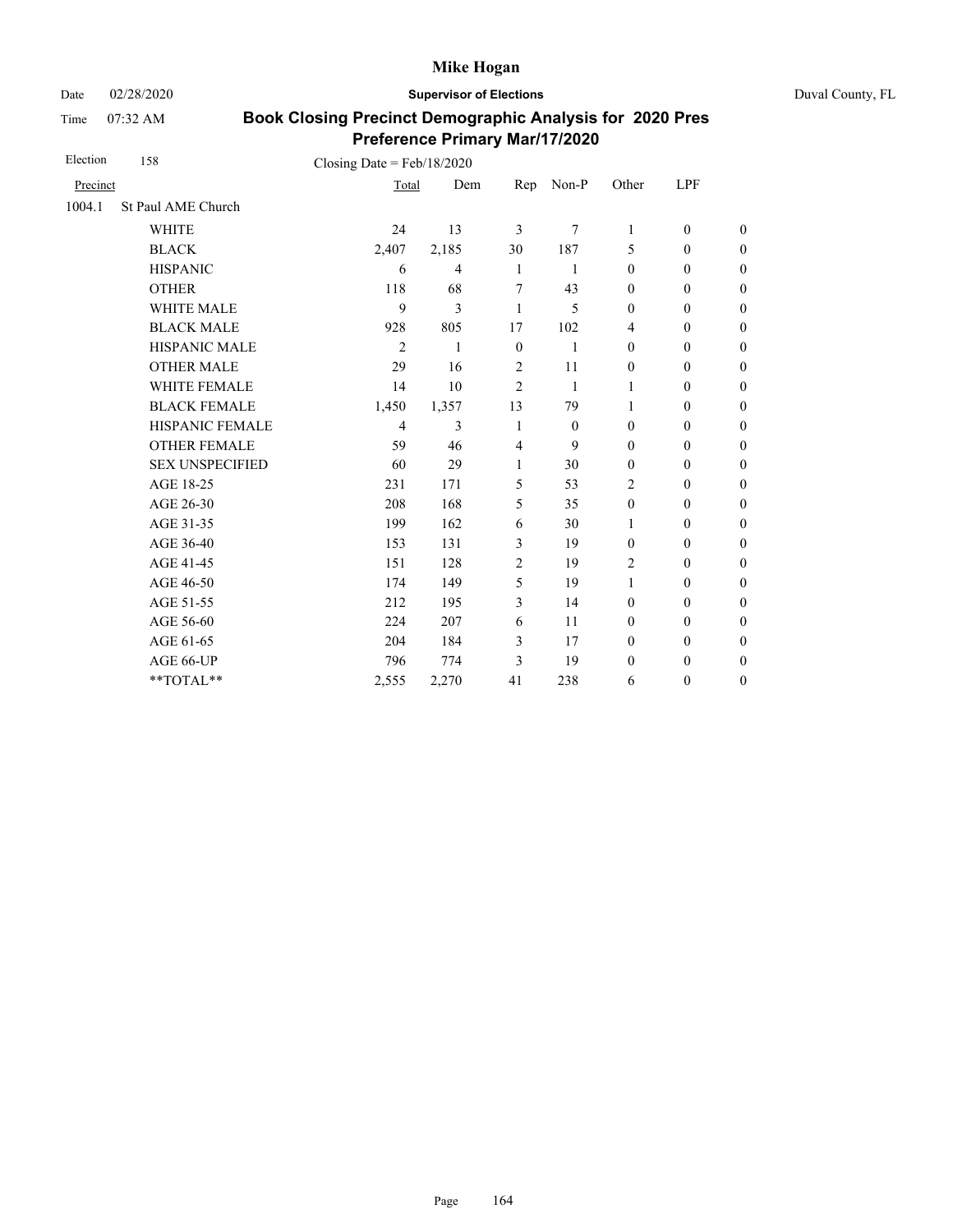Date 02/28/2020 **Supervisor of Elections** Duval County, FL

Time 07:32 AM

| Election | 158                      | Closing Date = $Feb/18/2020$ |       |                |                |                  |                  |                  |
|----------|--------------------------|------------------------------|-------|----------------|----------------|------------------|------------------|------------------|
| Precinct |                          | Total                        | Dem   | Rep            | Non-P          | Other            | LPF              |                  |
| 1005.1   | Legends Community Center |                              |       |                |                |                  |                  |                  |
|          | <b>WHITE</b>             | 136                          | 45    | 48             | 37             | 5                | 1                | $\theta$         |
|          | <b>BLACK</b>             | 3,499                        | 3,125 | 66             | 302            | 5                | 1                | $\boldsymbol{0}$ |
|          | <b>HISPANIC</b>          | 31                           | 21    | 5              | 5              | $\boldsymbol{0}$ | $\boldsymbol{0}$ | $\boldsymbol{0}$ |
|          | <b>OTHER</b>             | 168                          | 93    | 8              | 67             | $\boldsymbol{0}$ | $\boldsymbol{0}$ | $\mathbf{0}$     |
|          | WHITE MALE               | 63                           | 22    | 20             | 18             | 3                | $\mathbf{0}$     | $\boldsymbol{0}$ |
|          | <b>BLACK MALE</b>        | 1,366                        | 1,171 | 33             | 160            | 1                | 1                | $\boldsymbol{0}$ |
|          | <b>HISPANIC MALE</b>     | 15                           | 8     | $\mathfrak{Z}$ | $\overline{4}$ | $\mathbf{0}$     | $\mathbf{0}$     | $\overline{0}$   |
|          | <b>OTHER MALE</b>        | 59                           | 31    | 1              | 27             | $\mathbf{0}$     | $\mathbf{0}$     | $\boldsymbol{0}$ |
|          | <b>WHITE FEMALE</b>      | 72                           | 23    | 27             | 19             | $\overline{2}$   | 1                | $\boldsymbol{0}$ |
|          | <b>BLACK FEMALE</b>      | 2,088                        | 1,914 | 32             | 138            | $\overline{4}$   | $\mathbf{0}$     | $\overline{0}$   |
|          | HISPANIC FEMALE          | 14                           | 12    | 1              | $\mathbf{1}$   | $\boldsymbol{0}$ | $\boldsymbol{0}$ | $\boldsymbol{0}$ |
|          | <b>OTHER FEMALE</b>      | 61                           | 41    | 5              | 15             | $\boldsymbol{0}$ | $\boldsymbol{0}$ | $\boldsymbol{0}$ |
|          | <b>SEX UNSPECIFIED</b>   | 96                           | 62    | 5              | 29             | $\mathbf{0}$     | $\mathbf{0}$     | $\boldsymbol{0}$ |
|          | AGE 18-25                | 417                          | 288   | 16             | 110            | 2                | $\mathbf{1}$     | $\boldsymbol{0}$ |
|          | AGE 26-30                | 264                          | 208   | 8              | 48             | $\mathbf{0}$     | $\mathbf{0}$     | $\boldsymbol{0}$ |
|          | AGE 31-35                | 325                          | 268   | 12             | 45             | $\mathbf{0}$     | $\mathbf{0}$     | $\boldsymbol{0}$ |
|          | AGE 36-40                | 257                          | 206   | 9              | 38             | $\overline{4}$   | $\mathbf{0}$     | $\boldsymbol{0}$ |
|          | AGE 41-45                | 276                          | 227   | 9              | 40             | $\boldsymbol{0}$ | $\boldsymbol{0}$ | $\boldsymbol{0}$ |
|          | AGE 46-50                | 267                          | 217   | 13             | 36             | 1                | $\mathbf{0}$     | $\boldsymbol{0}$ |
|          | AGE 51-55                | 310                          | 273   | 9              | 28             | $\mathbf{0}$     | $\mathbf{0}$     | $\boldsymbol{0}$ |
|          | AGE 56-60                | 358                          | 307   | 19             | 30             | 2                | $\mathbf{0}$     | $\overline{0}$   |
|          | AGE 61-65                | 321                          | 298   | 10             | 13             | $\boldsymbol{0}$ | $\boldsymbol{0}$ | $\boldsymbol{0}$ |
|          | AGE 66-UP                | 1,035                        | 988   | 22             | 23             | 1                | 1                | $\boldsymbol{0}$ |
|          | **TOTAL**                | 3,834                        | 3,284 | 127            | 411            | 10               | $\overline{c}$   | $\boldsymbol{0}$ |
|          |                          |                              |       |                |                |                  |                  |                  |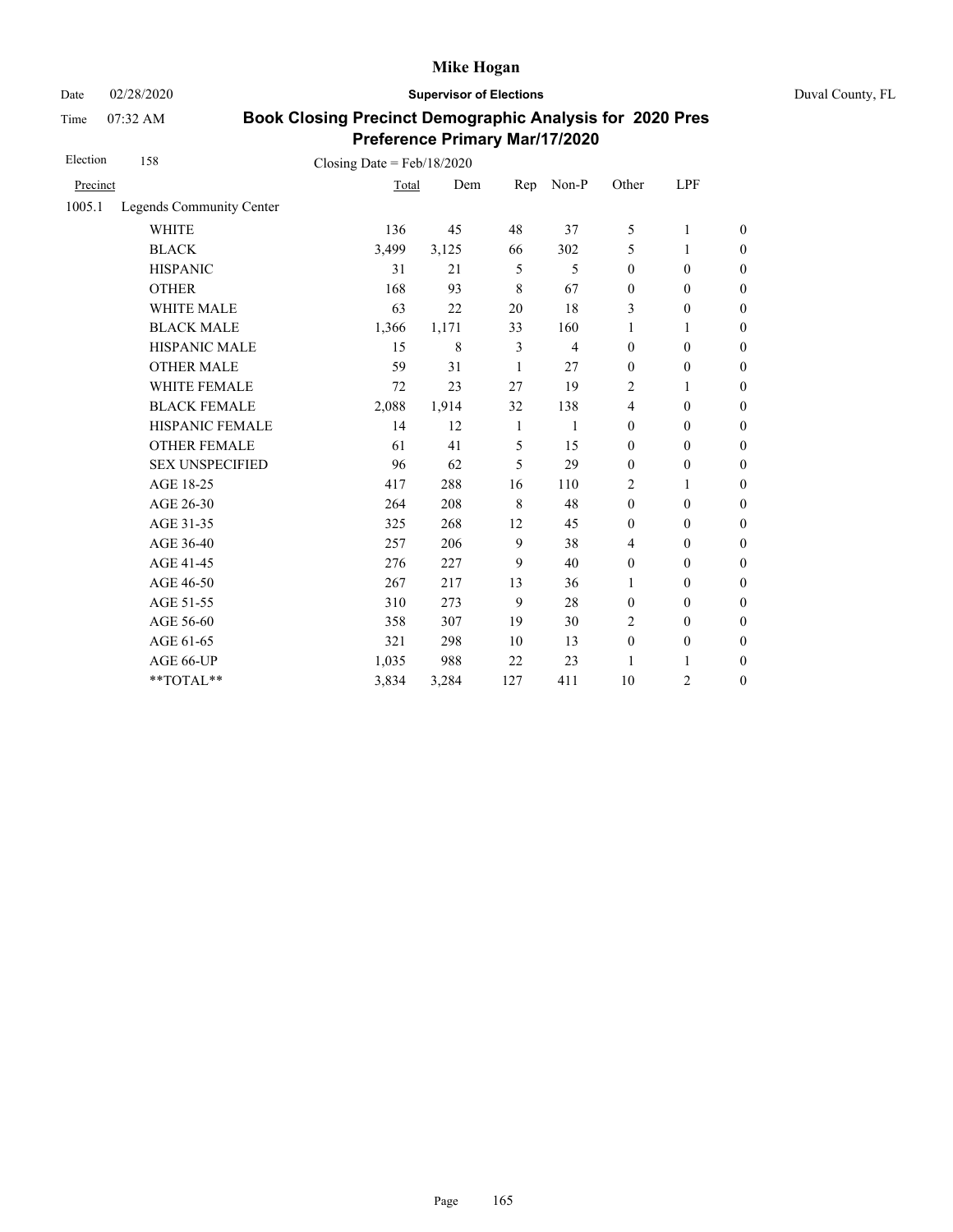Date 02/28/2020 **Supervisor of Elections** Duval County, FL

Time 07:32 AM

| Election | 158                        | Closing Date = $Feb/18/2020$ |                |                |       |                  |                  |                  |
|----------|----------------------------|------------------------------|----------------|----------------|-------|------------------|------------------|------------------|
| Precinct |                            | Total                        | Dem            | Rep            | Non-P | Other            | LPF              |                  |
| 1006.1   | Church of God - N Lane Ave |                              |                |                |       |                  |                  |                  |
|          | <b>WHITE</b>               | 568                          | 121            | 316            | 119   | 9                | 3                | $\boldsymbol{0}$ |
|          | <b>BLACK</b>               | 65                           | 44             | $\tau$         | 14    | $\mathbf{0}$     | $\mathbf{0}$     | $\boldsymbol{0}$ |
|          | <b>HISPANIC</b>            | 23                           | 8              | 6              | 9     | $\mathbf{0}$     | $\mathbf{0}$     | $\boldsymbol{0}$ |
|          | <b>OTHER</b>               | 51                           | 9              | 14             | 27    | 1                | $\mathbf{0}$     | $\theta$         |
|          | <b>WHITE MALE</b>          | 251                          | 40             | 151            | 55    | 3                | 2                | $\boldsymbol{0}$ |
|          | <b>BLACK MALE</b>          | 25                           | 15             | $\overline{4}$ | 6     | $\boldsymbol{0}$ | $\boldsymbol{0}$ | $\boldsymbol{0}$ |
|          | HISPANIC MALE              | 13                           | 5              | $\overline{2}$ | 6     | $\mathbf{0}$     | $\mathbf{0}$     | $\overline{0}$   |
|          | <b>OTHER MALE</b>          | 20                           | 3              | 6              | 11    | $\boldsymbol{0}$ | $\boldsymbol{0}$ | $\boldsymbol{0}$ |
|          | <b>WHITE FEMALE</b>        | 308                          | 81             | 162            | 58    | 6                | 1                | $\boldsymbol{0}$ |
|          | <b>BLACK FEMALE</b>        | 37                           | 27             | 3              | 7     | $\mathbf{0}$     | $\mathbf{0}$     | $\boldsymbol{0}$ |
|          | HISPANIC FEMALE            | 10                           | 3              | $\overline{4}$ | 3     | $\boldsymbol{0}$ | $\boldsymbol{0}$ | $\mathbf{0}$     |
|          | <b>OTHER FEMALE</b>        | 19                           | 6              | 5              | 7     | 1                | $\mathbf{0}$     | $\boldsymbol{0}$ |
|          | <b>SEX UNSPECIFIED</b>     | 24                           | $\overline{c}$ | 6              | 16    | $\mathbf{0}$     | $\mathbf{0}$     | $\boldsymbol{0}$ |
|          | AGE 18-25                  | 73                           | 24             | 19             | 27    | $\overline{2}$   | 1                | $\theta$         |
|          | AGE 26-30                  | 66                           | 17             | 26             | 22    | 1                | $\mathbf{0}$     | $\theta$         |
|          | AGE 31-35                  | 48                           | 11             | 20             | 14    | 2                | 1                | $\boldsymbol{0}$ |
|          | AGE 36-40                  | 53                           | 10             | 22             | 20    | $\boldsymbol{0}$ | 1                | $\boldsymbol{0}$ |
|          | AGE 41-45                  | 46                           | 12             | 25             | 9     | $\boldsymbol{0}$ | $\mathbf{0}$     | $\overline{0}$   |
|          | AGE 46-50                  | 63                           | 15             | 33             | 14    | 1                | $\boldsymbol{0}$ | $\boldsymbol{0}$ |
|          | AGE 51-55                  | 69                           | 9              | 43             | 16    | 1                | $\mathbf{0}$     | $\boldsymbol{0}$ |
|          | AGE 56-60                  | 76                           | 20             | 37             | 18    | 1                | $\mathbf{0}$     | $\overline{0}$   |
|          | AGE 61-65                  | 58                           | 16             | 26             | 14    | $\overline{2}$   | $\boldsymbol{0}$ | $\mathbf{0}$     |
|          | AGE 66-UP                  | 155                          | 48             | 92             | 15    | $\mathbf{0}$     | $\boldsymbol{0}$ | $\theta$         |
|          | **TOTAL**                  | 707                          | 182            | 343            | 169   | 10               | 3                | $\theta$         |
|          |                            |                              |                |                |       |                  |                  |                  |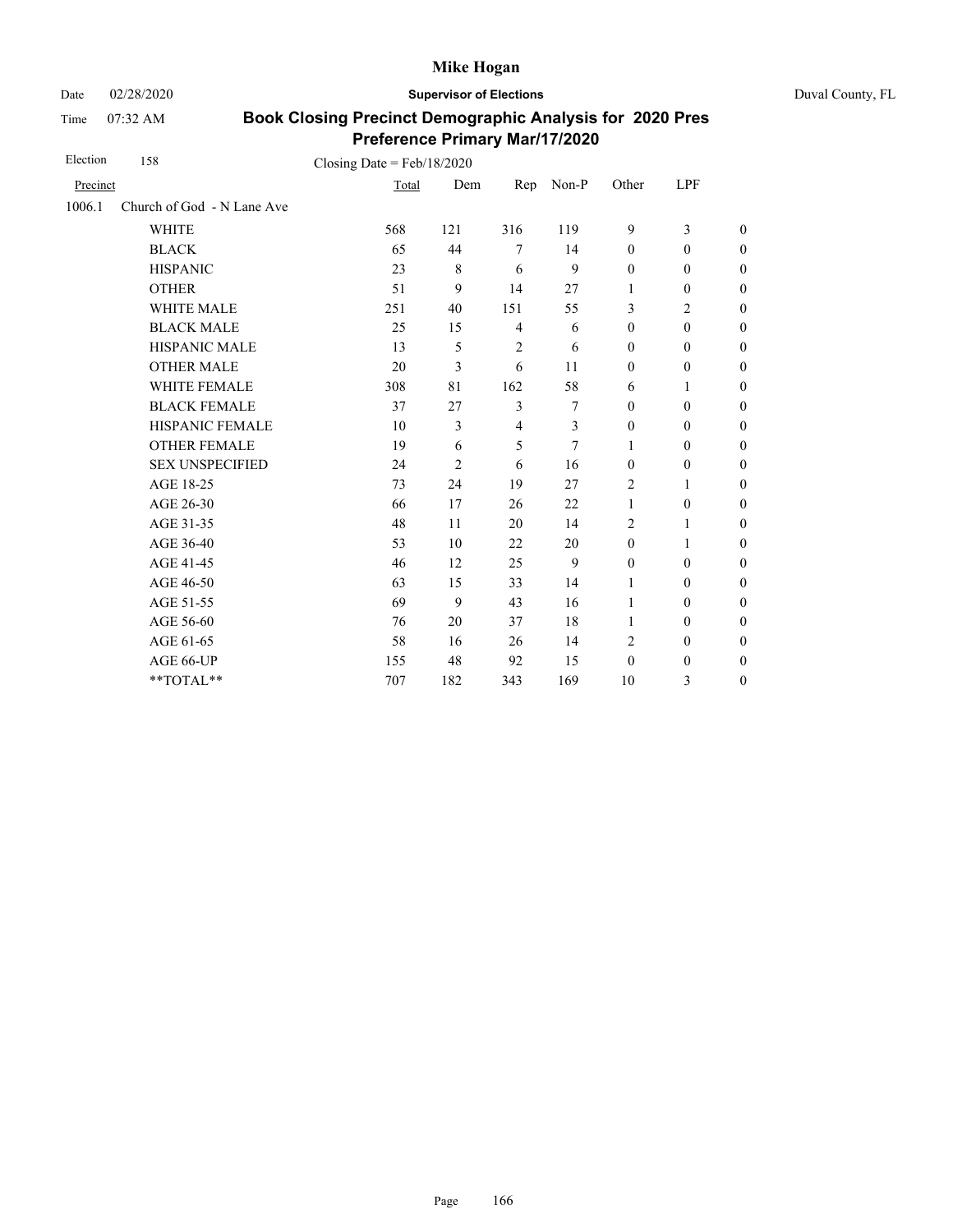Date 02/28/2020 **Supervisor of Elections** Duval County, FL

Time 07:32 AM

| Election | 158                        | Closing Date = $Feb/18/2020$ |     |     |             |                  |                  |                  |
|----------|----------------------------|------------------------------|-----|-----|-------------|------------------|------------------|------------------|
| Precinct |                            | Total                        | Dem | Rep | Non-P       | Other            | LPF              |                  |
| 1006.2   | Church of God - N Lane Ave |                              |     |     |             |                  |                  |                  |
|          | <b>WHITE</b>               | 494                          | 128 | 238 | 123         | $\overline{4}$   | 1                | $\boldsymbol{0}$ |
|          | <b>BLACK</b>               | 713                          | 590 | 25  | 95          | 3                | $\mathbf{0}$     | $\boldsymbol{0}$ |
|          | <b>HISPANIC</b>            | 42                           | 17  | 8   | 17          | $\boldsymbol{0}$ | $\mathbf{0}$     | $\mathbf{0}$     |
|          | <b>OTHER</b>               | 87                           | 41  | 12  | 34          | $\boldsymbol{0}$ | $\boldsymbol{0}$ | $\overline{0}$   |
|          | WHITE MALE                 | 221                          | 59  | 105 | 56          | $\boldsymbol{0}$ | 1                | $\mathbf{0}$     |
|          | <b>BLACK MALE</b>          | 280                          | 219 | 18  | 41          | 2                | $\mathbf{0}$     | $\boldsymbol{0}$ |
|          | <b>HISPANIC MALE</b>       | 23                           | 9   | 5   | 9           | $\boldsymbol{0}$ | $\mathbf{0}$     | $\overline{0}$   |
|          | <b>OTHER MALE</b>          | 34                           | 13  | 6   | 15          | $\boldsymbol{0}$ | $\mathbf{0}$     | $\mathbf{0}$     |
|          | <b>WHITE FEMALE</b>        | 268                          | 68  | 129 | 67          | 4                | $\mathbf{0}$     | $\boldsymbol{0}$ |
|          | <b>BLACK FEMALE</b>        | 419                          | 360 | 7   | 51          | 1                | $\mathbf{0}$     | $\boldsymbol{0}$ |
|          | HISPANIC FEMALE            | 19                           | 8   | 3   | $\,$ 8 $\,$ | $\boldsymbol{0}$ | $\boldsymbol{0}$ | $\mathbf{0}$     |
|          | <b>OTHER FEMALE</b>        | 30                           | 17  | 5   | 8           | $\mathbf{0}$     | $\mathbf{0}$     | $\boldsymbol{0}$ |
|          | <b>SEX UNSPECIFIED</b>     | 42                           | 23  | 5   | 14          | $\mathbf{0}$     | $\mathbf{0}$     | $\boldsymbol{0}$ |
|          | AGE 18-25                  | 155                          | 82  | 17  | 54          | 2                | $\boldsymbol{0}$ | $\boldsymbol{0}$ |
|          | AGE 26-30                  | 148                          | 78  | 26  | 43          | $\mathbf{1}$     | $\boldsymbol{0}$ | $\boldsymbol{0}$ |
|          | AGE 31-35                  | 135                          | 79  | 23  | 32          | 1                | $\boldsymbol{0}$ | $\boldsymbol{0}$ |
|          | AGE 36-40                  | 122                          | 83  | 13  | 25          | 1                | $\mathbf{0}$     | $\boldsymbol{0}$ |
|          | AGE 41-45                  | 116                          | 71  | 24  | 20          | 1                | $\mathbf{0}$     | $\overline{0}$   |
|          | AGE 46-50                  | 117                          | 68  | 24  | 24          | 1                | $\boldsymbol{0}$ | $\boldsymbol{0}$ |
|          | AGE 51-55                  | 121                          | 76  | 26  | 18          | $\mathbf{0}$     | 1                | $\boldsymbol{0}$ |
|          | AGE 56-60                  | 119                          | 62  | 37  | 20          | $\mathbf{0}$     | $\mathbf{0}$     | $\overline{0}$   |
|          | AGE 61-65                  | 104                          | 59  | 29  | 16          | $\boldsymbol{0}$ | $\boldsymbol{0}$ | $\boldsymbol{0}$ |
|          | AGE 66-UP                  | 199                          | 118 | 64  | 17          | $\boldsymbol{0}$ | $\boldsymbol{0}$ | $\boldsymbol{0}$ |
|          | **TOTAL**                  | 1,336                        | 776 | 283 | 269         | 7                | 1                | $\boldsymbol{0}$ |
|          |                            |                              |     |     |             |                  |                  |                  |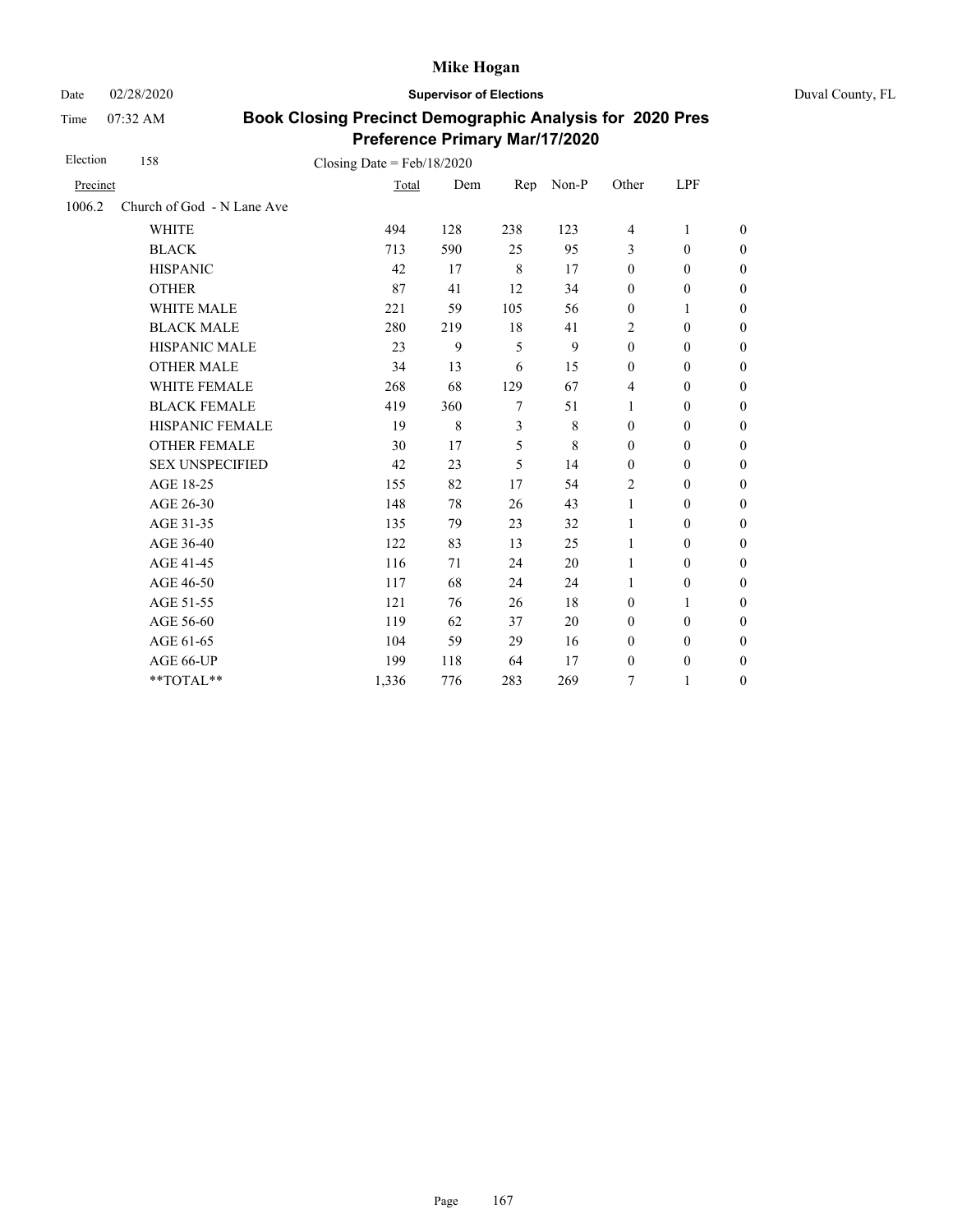Date 02/28/2020 **Supervisor of Elections** Duval County, FL

Time 07:32 AM

| Election | 158                            | Closing Date = $Feb/18/2020$ |     |     |       |                  |                  |                  |
|----------|--------------------------------|------------------------------|-----|-----|-------|------------------|------------------|------------------|
| Precinct |                                | Total                        | Dem | Rep | Non-P | Other            | LPF              |                  |
| 1007.2   | Evangel Temple Assembly of God |                              |     |     |       |                  |                  |                  |
|          | <b>WHITE</b>                   | 914                          | 250 | 456 | 195   | 12               | 1                | $\boldsymbol{0}$ |
|          | <b>BLACK</b>                   | 550                          | 429 | 24  | 96    | 1                | $\boldsymbol{0}$ | $\boldsymbol{0}$ |
|          | <b>HISPANIC</b>                | 101                          | 45  | 18  | 36    | 1                | 1                | $\boldsymbol{0}$ |
|          | <b>OTHER</b>                   | 135                          | 45  | 34  | 56    | $\boldsymbol{0}$ | $\mathbf{0}$     | $\mathbf{0}$     |
|          | <b>WHITE MALE</b>              | 412                          | 111 | 215 | 81    | 5                | $\mathbf{0}$     | $\boldsymbol{0}$ |
|          | <b>BLACK MALE</b>              | 204                          | 141 | 15  | 48    | $\boldsymbol{0}$ | $\boldsymbol{0}$ | $\boldsymbol{0}$ |
|          | HISPANIC MALE                  | 41                           | 12  | 10  | 17    | 1                | 1                | $\mathbf{0}$     |
|          | <b>OTHER MALE</b>              | 39                           | 11  | 11  | 17    | $\boldsymbol{0}$ | $\boldsymbol{0}$ | $\boldsymbol{0}$ |
|          | <b>WHITE FEMALE</b>            | 495                          | 137 | 237 | 113   | 7                | 1                | $\boldsymbol{0}$ |
|          | <b>BLACK FEMALE</b>            | 340                          | 284 | 8   | 47    | 1                | $\theta$         | $\boldsymbol{0}$ |
|          | HISPANIC FEMALE                | 60                           | 33  | 8   | 19    | $\mathbf{0}$     | $\boldsymbol{0}$ | $\boldsymbol{0}$ |
|          | <b>OTHER FEMALE</b>            | 66                           | 24  | 19  | 23    | $\mathbf{0}$     | $\theta$         | $\boldsymbol{0}$ |
|          | <b>SEX UNSPECIFIED</b>         | 43                           | 16  | 9   | 18    | $\mathbf{0}$     | $\mathbf{0}$     | $\boldsymbol{0}$ |
|          | AGE 18-25                      | 192                          | 88  | 34  | 69    | 1                | $\boldsymbol{0}$ | $\boldsymbol{0}$ |
|          | AGE 26-30                      | 160                          | 75  | 34  | 48    | 2                | 1                | $\boldsymbol{0}$ |
|          | AGE 31-35                      | 167                          | 81  | 36  | 47    | 2                | 1                | $\boldsymbol{0}$ |
|          | AGE 36-40                      | 148                          | 82  | 36  | 28    | $\overline{c}$   | $\boldsymbol{0}$ | $\boldsymbol{0}$ |
|          | AGE 41-45                      | 129                          | 55  | 37  | 36    | $\mathbf{1}$     | $\boldsymbol{0}$ | $\boldsymbol{0}$ |
|          | AGE 46-50                      | 115                          | 39  | 36  | 39    | 1                | $\boldsymbol{0}$ | $\boldsymbol{0}$ |
|          | AGE 51-55                      | 146                          | 58  | 54  | 31    | 3                | $\theta$         | $\boldsymbol{0}$ |
|          | AGE 56-60                      | 158                          | 75  | 53  | 30    | $\boldsymbol{0}$ | $\boldsymbol{0}$ | $\mathbf{0}$     |
|          | AGE 61-65                      | 148                          | 66  | 60  | 21    | 1                | $\boldsymbol{0}$ | $\boldsymbol{0}$ |
|          | AGE 66-UP                      | 337                          | 150 | 152 | 34    | 1                | $\boldsymbol{0}$ | $\boldsymbol{0}$ |
|          | **TOTAL**                      | 1,700                        | 769 | 532 | 383   | 14               | $\overline{2}$   | $\boldsymbol{0}$ |
|          |                                |                              |     |     |       |                  |                  |                  |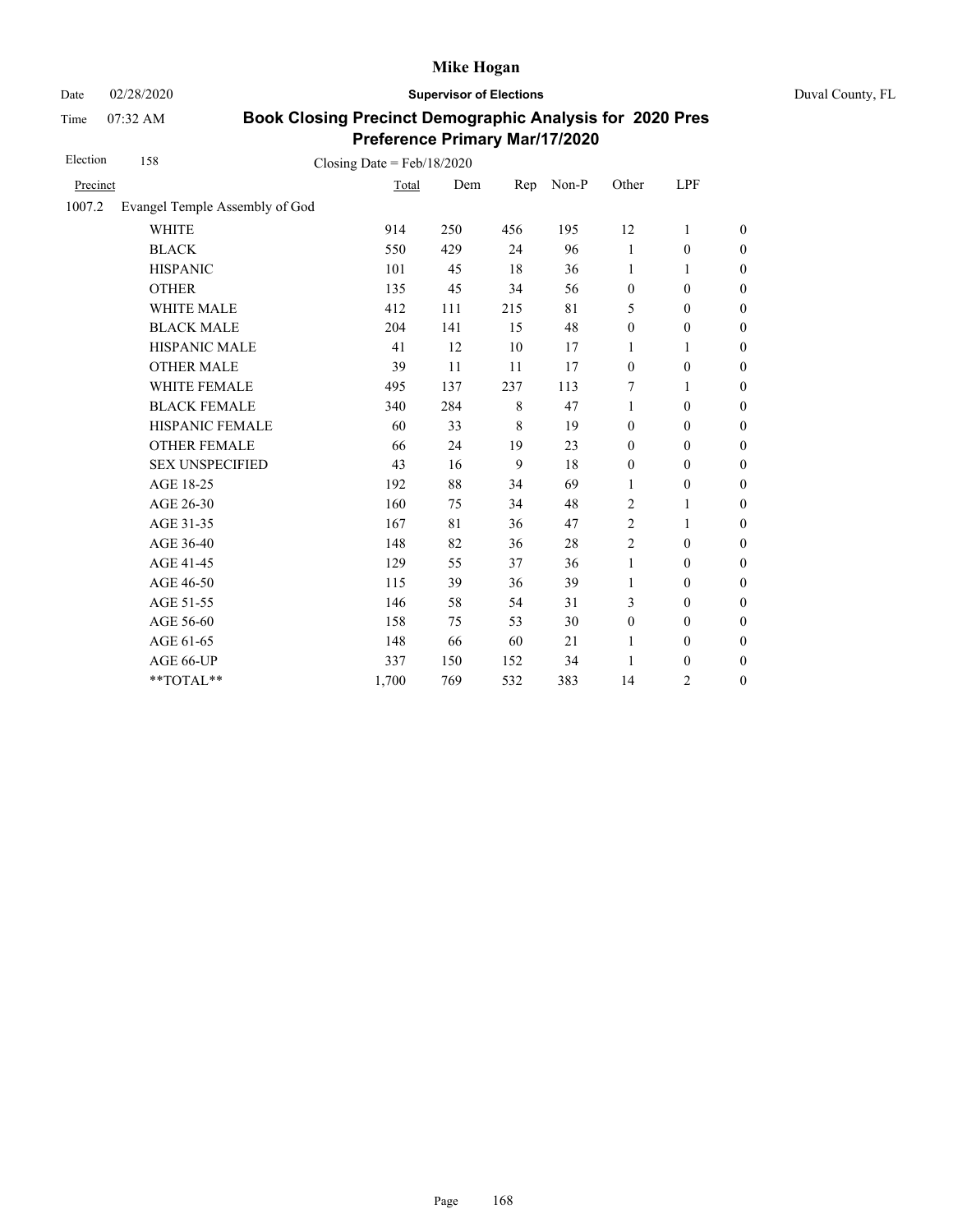Date 02/28/2020 **Supervisor of Elections** Duval County, FL

Time 07:32 AM

| Election | 158                    | Closing Date = $Feb/18/2020$ |       |     |       |                  |                  |                  |
|----------|------------------------|------------------------------|-------|-----|-------|------------------|------------------|------------------|
| Precinct |                        | Total                        | Dem   | Rep | Non-P | Other            | LPF              |                  |
| 1008.1   | Mary Lena Gibbs Center |                              |       |     |       |                  |                  |                  |
|          | <b>WHITE</b>           | 1,213                        | 292   | 639 | 259   | 15               | 8                | $\boldsymbol{0}$ |
|          | <b>BLACK</b>           | 2,050                        | 1,674 | 73  | 297   | 6                | $\boldsymbol{0}$ | $\boldsymbol{0}$ |
|          | <b>HISPANIC</b>        | 200                          | 68    | 34  | 97    | 1                | $\boldsymbol{0}$ | $\boldsymbol{0}$ |
|          | <b>OTHER</b>           | 369                          | 113   | 101 | 151   | 3                | 1                | $\boldsymbol{0}$ |
|          | WHITE MALE             | 565                          | 109   | 313 | 130   | $\,$ 8 $\,$      | 5                | $\boldsymbol{0}$ |
|          | <b>BLACK MALE</b>      | 822                          | 645   | 36  | 139   | $\overline{2}$   | $\mathbf{0}$     | $\boldsymbol{0}$ |
|          | <b>HISPANIC MALE</b>   | 96                           | 28    | 21  | 46    | 1                | $\mathbf{0}$     | $\boldsymbol{0}$ |
|          | <b>OTHER MALE</b>      | 144                          | 36    | 48  | 59    | $\mathbf{1}$     | $\boldsymbol{0}$ | $\boldsymbol{0}$ |
|          | <b>WHITE FEMALE</b>    | 632                          | 178   | 320 | 124   | 7                | 3                | $\boldsymbol{0}$ |
|          | <b>BLACK FEMALE</b>    | 1,193                        | 1,003 | 36  | 150   | $\overline{4}$   | $\mathbf{0}$     | $\boldsymbol{0}$ |
|          | HISPANIC FEMALE        | 99                           | 39    | 13  | 47    | $\boldsymbol{0}$ | $\boldsymbol{0}$ | $\boldsymbol{0}$ |
|          | <b>OTHER FEMALE</b>    | 160                          | 59    | 44  | 54    | 2                | 1                | $\boldsymbol{0}$ |
|          | <b>SEX UNSPECIFIED</b> | 121                          | 50    | 16  | 55    | $\boldsymbol{0}$ | $\boldsymbol{0}$ | $\boldsymbol{0}$ |
|          | AGE 18-25              | 505                          | 237   | 69  | 192   | 6                | 1                | $\theta$         |
|          | AGE 26-30              | 374                          | 193   | 64  | 115   | $\mathbf{1}$     | 1                | $\theta$         |
|          | AGE 31-35              | 363                          | 197   | 62  | 97    | 5                | 2                | $\boldsymbol{0}$ |
|          | AGE 36-40              | 357                          | 211   | 48  | 93    | 5                | $\boldsymbol{0}$ | $\boldsymbol{0}$ |
|          | AGE 41-45              | 321                          | 188   | 65  | 66    | 1                | $\mathbf{1}$     | $\mathbf{0}$     |
|          | AGE 46-50              | 323                          | 197   | 57  | 66    | 1                | 2                | $\boldsymbol{0}$ |
|          | AGE 51-55              | 286                          | 172   | 63  | 48    | 2                | $\mathbf{1}$     | $\boldsymbol{0}$ |
|          | AGE 56-60              | 314                          | 179   | 92  | 40    | 3                | $\mathbf{0}$     | $\mathbf{0}$     |
|          | AGE 61-65              | 296                          | 163   | 101 | 32    | $\boldsymbol{0}$ | $\boldsymbol{0}$ | $\mathbf{0}$     |
|          | AGE 66-UP              | 689                          | 408   | 224 | 55    | 1                | 1                | $\boldsymbol{0}$ |
|          | **TOTAL**              | 3,832                        | 2,147 | 847 | 804   | 25               | 9                | $\boldsymbol{0}$ |
|          |                        |                              |       |     |       |                  |                  |                  |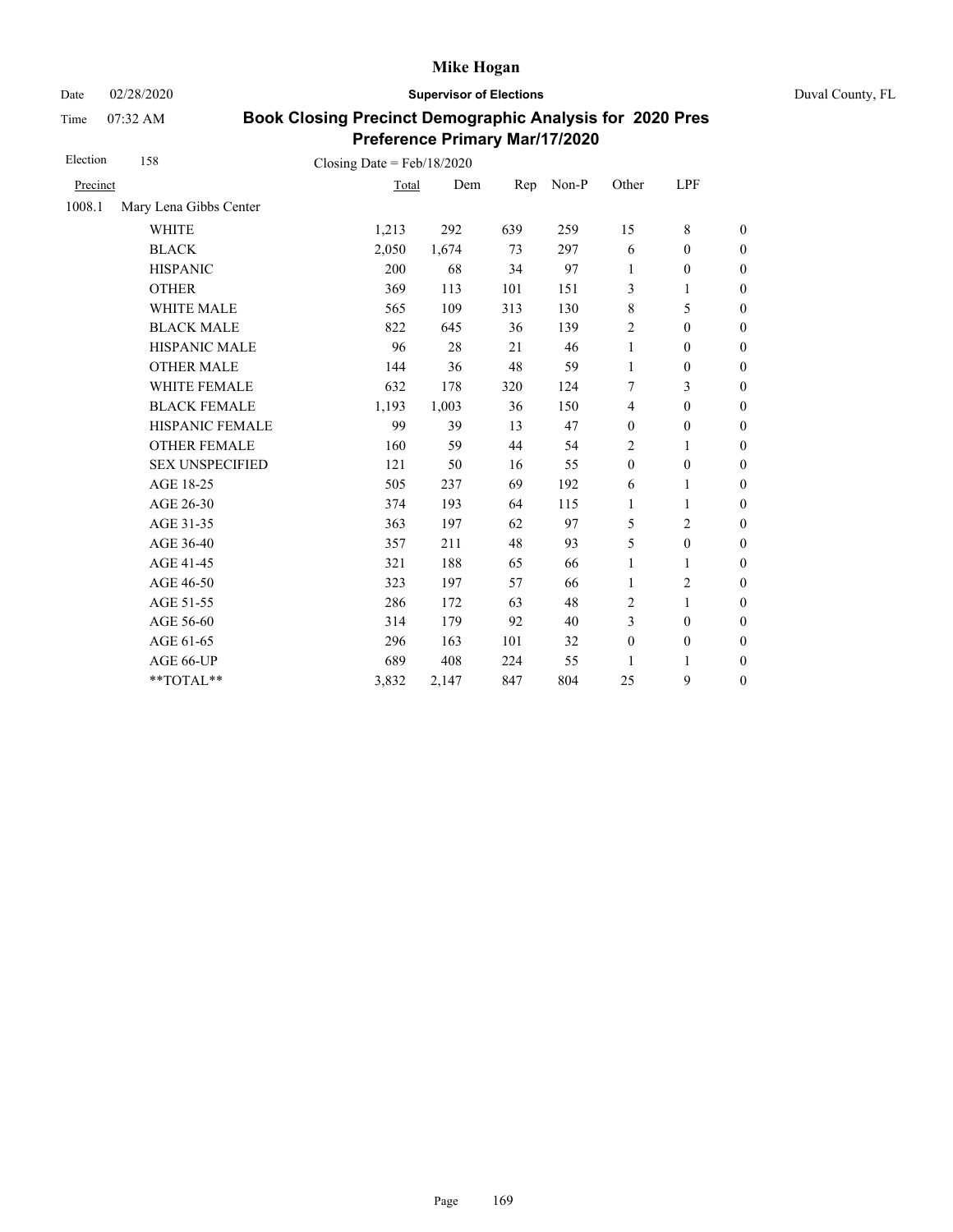Date 02/28/2020 **Supervisor of Elections** Duval County, FL

Time 07:32 AM

| Election | 158                             | Closing Date = $Feb/18/2020$ |     |                |       |                  |                  |                  |
|----------|---------------------------------|------------------------------|-----|----------------|-------|------------------|------------------|------------------|
| Precinct |                                 | Total                        | Dem | Rep            | Non-P | Other            | LPF              |                  |
| 1009.1   | Oak Hill Church of the Nazarene |                              |     |                |       |                  |                  |                  |
|          | <b>WHITE</b>                    | 450                          | 121 | 230            | 94    | 2                | 3                | $\boldsymbol{0}$ |
|          | <b>BLACK</b>                    | 658                          | 516 | 27             | 108   | 7                | $\mathbf{0}$     | $\boldsymbol{0}$ |
|          | <b>HISPANIC</b>                 | 85                           | 39  | 17             | 28    | $\mathbf{1}$     | $\boldsymbol{0}$ | $\overline{0}$   |
|          | <b>OTHER</b>                    | 123                          | 40  | 27             | 54    | $\mathbf{1}$     | 1                | $\overline{0}$   |
|          | <b>WHITE MALE</b>               | 205                          | 43  | 125            | 34    | 2                | 1                | $\boldsymbol{0}$ |
|          | <b>BLACK MALE</b>               | 255                          | 191 | 12             | 51    | $\mathbf{1}$     | $\mathbf{0}$     | $\boldsymbol{0}$ |
|          | <b>HISPANIC MALE</b>            | 47                           | 19  | 10             | 17    | 1                | $\boldsymbol{0}$ | $\overline{0}$   |
|          | <b>OTHER MALE</b>               | 50                           | 19  | 10             | 19    | 1                | 1                | $\boldsymbol{0}$ |
|          | <b>WHITE FEMALE</b>             | 242                          | 78  | 103            | 59    | $\mathbf{0}$     | $\overline{2}$   | $\boldsymbol{0}$ |
|          | <b>BLACK FEMALE</b>             | 392                          | 317 | 15             | 55    | 5                | $\mathbf{0}$     | $\overline{0}$   |
|          | HISPANIC FEMALE                 | 37                           | 19  | $\overline{7}$ | 11    | $\boldsymbol{0}$ | $\boldsymbol{0}$ | $\boldsymbol{0}$ |
|          | <b>OTHER FEMALE</b>             | 59                           | 18  | 16             | 25    | $\boldsymbol{0}$ | $\boldsymbol{0}$ | $\boldsymbol{0}$ |
|          | <b>SEX UNSPECIFIED</b>          | 29                           | 12  | 3              | 13    | 1                | $\mathbf{0}$     | $\boldsymbol{0}$ |
|          | AGE 18-25                       | 175                          | 78  | 23             | 72    | $\overline{c}$   | $\boldsymbol{0}$ | $\boldsymbol{0}$ |
|          | AGE 26-30                       | 109                          | 56  | 11             | 40    | 1                | 1                | $\boldsymbol{0}$ |
|          | AGE 31-35                       | 113                          | 68  | 19             | 26    | $\boldsymbol{0}$ | $\mathbf{0}$     | $\boldsymbol{0}$ |
|          | AGE 36-40                       | 117                          | 71  | 23             | 22    | 1                | $\mathbf{0}$     | $\boldsymbol{0}$ |
|          | AGE 41-45                       | 131                          | 94  | 21             | 14    | $\overline{2}$   | $\mathbf{0}$     | $\overline{0}$   |
|          | AGE 46-50                       | 113                          | 65  | 26             | 21    | $\mathbf{1}$     | $\boldsymbol{0}$ | $\boldsymbol{0}$ |
|          | AGE 51-55                       | 122                          | 72  | 30             | 19    | 1                | $\mathbf{0}$     | $\boldsymbol{0}$ |
|          | AGE 56-60                       | 118                          | 50  | 41             | 26    | 1                | $\mathbf{0}$     | $\overline{0}$   |
|          | AGE 61-65                       | 109                          | 49  | 41             | 18    | 1                | $\boldsymbol{0}$ | $\boldsymbol{0}$ |
|          | AGE 66-UP                       | 208                          | 113 | 66             | 25    | 1                | 3                | $\boldsymbol{0}$ |
|          | **TOTAL**                       | 1,316                        | 716 | 301            | 284   | 11               | 4                | $\overline{0}$   |
|          |                                 |                              |     |                |       |                  |                  |                  |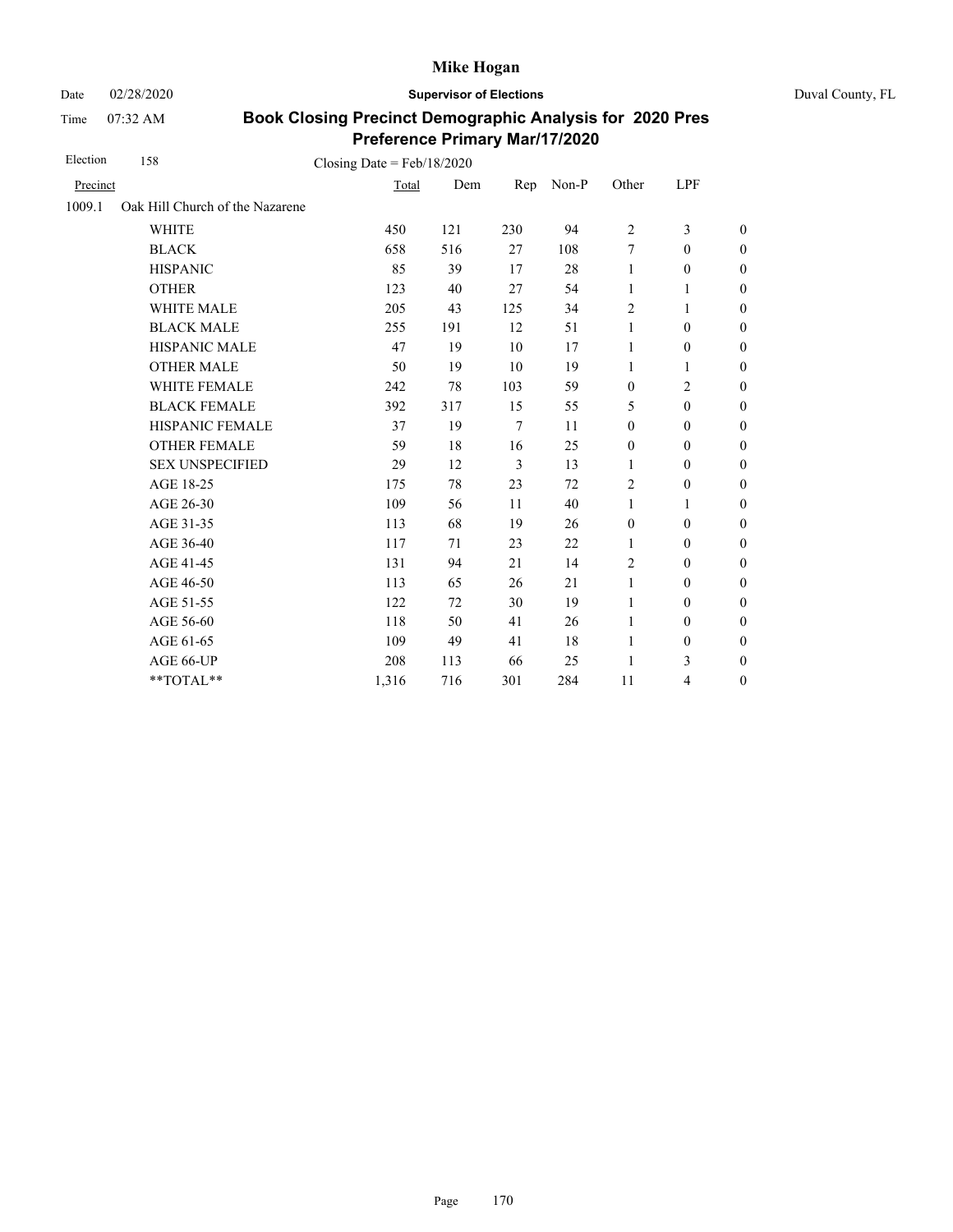Date 02/28/2020 **Supervisor of Elections** Duval County, FL

Time 07:32 AM

| Election | 158                             | Closing Date = $Feb/18/2020$ |     |                |       |                          |                  |                  |
|----------|---------------------------------|------------------------------|-----|----------------|-------|--------------------------|------------------|------------------|
| Precinct |                                 | Total                        | Dem | Rep            | Non-P | Other                    | LPF              |                  |
| 1009.2   | Oak Hill Church of the Nazarene |                              |     |                |       |                          |                  |                  |
|          | <b>WHITE</b>                    | 495                          | 95  | 307            | 86    | $\overline{\mathcal{L}}$ | 3                | $\mathbf{0}$     |
|          | <b>BLACK</b>                    | 779                          | 620 | 29             | 121   | 7                        | $\overline{2}$   | $\mathbf{0}$     |
|          | <b>HISPANIC</b>                 | 104                          | 46  | 24             | 33    | 1                        | $\boldsymbol{0}$ | $\boldsymbol{0}$ |
|          | <b>OTHER</b>                    | 142                          | 43  | 43             | 56    | $\boldsymbol{0}$         | $\boldsymbol{0}$ | $\boldsymbol{0}$ |
|          | WHITE MALE                      | 225                          | 39  | 144            | 40    | $\boldsymbol{0}$         | 2                | $\boldsymbol{0}$ |
|          | <b>BLACK MALE</b>               | 330                          | 252 | 12             | 62    | 3                        | 1                | $\boldsymbol{0}$ |
|          | <b>HISPANIC MALE</b>            | 53                           | 23  | 14             | 15    | 1                        | $\boldsymbol{0}$ | $\mathbf{0}$     |
|          | <b>OTHER MALE</b>               | 55                           | 18  | 15             | 22    | $\mathbf{0}$             | $\mathbf{0}$     | $\boldsymbol{0}$ |
|          | <b>WHITE FEMALE</b>             | 268                          | 54  | 163            | 46    | $\overline{4}$           | 1                | $\theta$         |
|          | <b>BLACK FEMALE</b>             | 435                          | 356 | 17             | 57    | $\overline{4}$           | 1                | $\mathbf{0}$     |
|          | HISPANIC FEMALE                 | 48                           | 23  | 9              | 16    | $\boldsymbol{0}$         | $\boldsymbol{0}$ | $\boldsymbol{0}$ |
|          | <b>OTHER FEMALE</b>             | 66                           | 22  | 25             | 19    | $\boldsymbol{0}$         | $\boldsymbol{0}$ | $\boldsymbol{0}$ |
|          | <b>SEX UNSPECIFIED</b>          | 40                           | 17  | $\overline{4}$ | 19    | $\mathbf{0}$             | $\theta$         | $\mathbf{0}$     |
|          | AGE 18-25                       | 192                          | 96  | 29             | 65    | 2                        | $\boldsymbol{0}$ | $\boldsymbol{0}$ |
|          | AGE 26-30                       | 146                          | 77  | 29             | 35    | 3                        | 2                | $\boldsymbol{0}$ |
|          | AGE 31-35                       | 136                          | 65  | 28             | 40    | 1                        | $\overline{2}$   | $\mathbf{0}$     |
|          | AGE 36-40                       | 120                          | 75  | 17             | 28    | $\mathbf{0}$             | $\mathbf{0}$     | $\mathbf{0}$     |
|          | AGE 41-45                       | 132                          | 70  | 32             | 28    | 1                        | 1                | $\boldsymbol{0}$ |
|          | AGE 46-50                       | 150                          | 86  | 37             | 25    | 2                        | $\boldsymbol{0}$ | $\boldsymbol{0}$ |
|          | AGE 51-55                       | 114                          | 67  | 28             | 18    | 1                        | $\theta$         | $\boldsymbol{0}$ |
|          | AGE 56-60                       | 144                          | 71  | 50             | 21    | $\overline{2}$           | $\mathbf{0}$     | $\mathbf{0}$     |
|          | AGE 61-65                       | 140                          | 74  | 48             | 18    | $\mathbf{0}$             | $\boldsymbol{0}$ | $\boldsymbol{0}$ |
|          | AGE 66-UP                       | 245                          | 122 | 105            | 18    | $\boldsymbol{0}$         | 0                | $\boldsymbol{0}$ |
|          | **TOTAL**                       | 1,520                        | 804 | 403            | 296   | 12                       | 5                | $\boldsymbol{0}$ |
|          |                                 |                              |     |                |       |                          |                  |                  |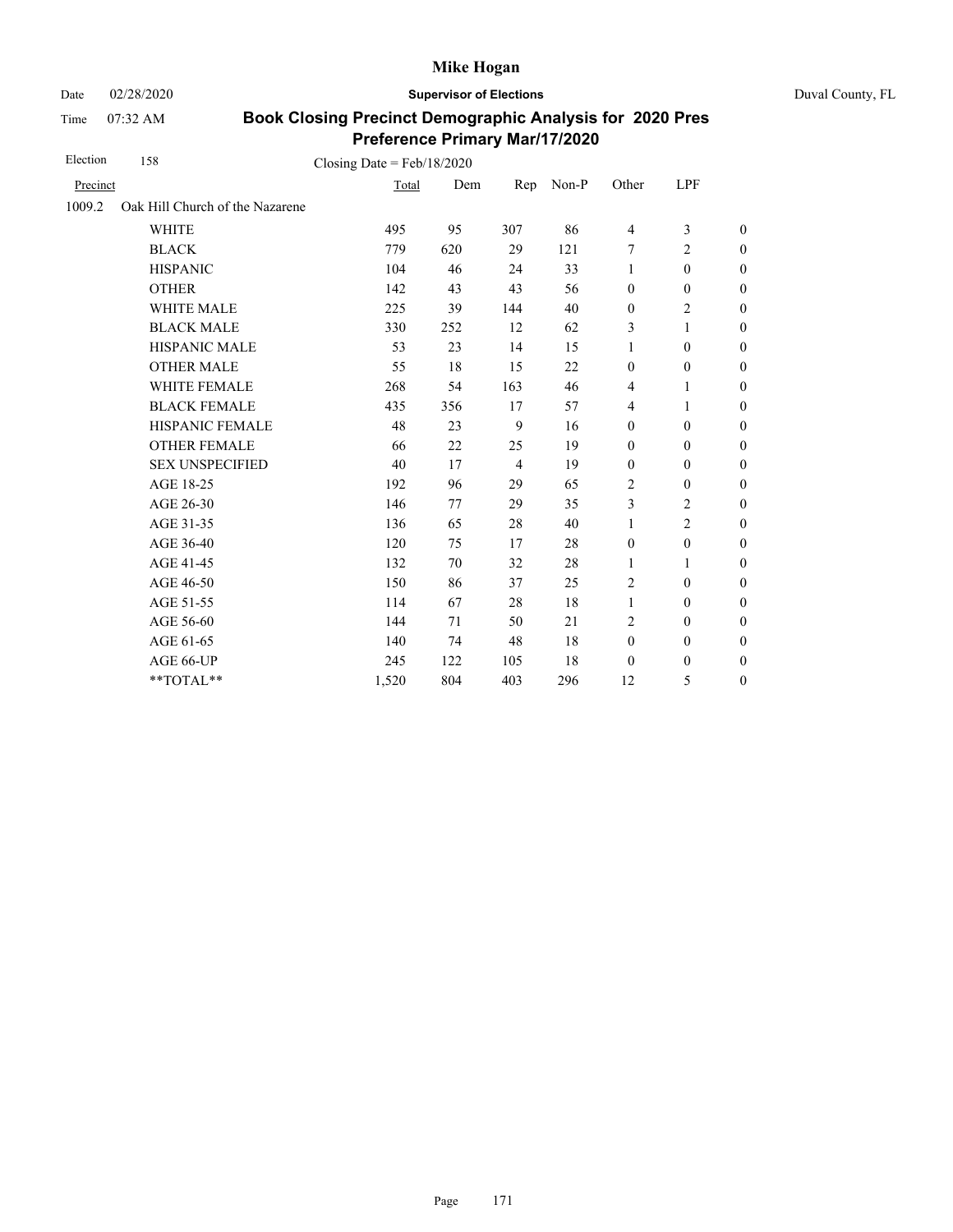Date 02/28/2020 **Supervisor of Elections** Duval County, FL

Time 07:32 AM

| Election | 158                         | Closing Date = $Feb/18/2020$ |       |     |       |                  |                  |                  |
|----------|-----------------------------|------------------------------|-------|-----|-------|------------------|------------------|------------------|
| Precinct |                             | Total                        | Dem   | Rep | Non-P | Other            | LPF              |                  |
| 1010.1   | Sweetwater Church of Christ |                              |       |     |       |                  |                  |                  |
|          | <b>WHITE</b>                | 1,299                        | 306   | 670 | 302   | 15               | 6                | $\boldsymbol{0}$ |
|          | <b>BLACK</b>                | 720                          | 589   | 20  | 105   | 5                | 1                | $\boldsymbol{0}$ |
|          | <b>HISPANIC</b>             | 121                          | 53    | 29  | 36    | 1                | $\overline{c}$   | $\boldsymbol{0}$ |
|          | <b>OTHER</b>                | 193                          | 70    | 36  | 85    | $\overline{2}$   | $\overline{0}$   | $\overline{0}$   |
|          | <b>WHITE MALE</b>           | 590                          | 120   | 316 | 145   | 5                | 4                | $\boldsymbol{0}$ |
|          | <b>BLACK MALE</b>           | 283                          | 212   | 11  | 56    | 3                | 1                | $\boldsymbol{0}$ |
|          | <b>HISPANIC MALE</b>        | 61                           | 19    | 16  | 24    | $\boldsymbol{0}$ | $\overline{c}$   | $\overline{0}$   |
|          | <b>OTHER MALE</b>           | 71                           | 31    | 13  | 25    | 2                | $\mathbf{0}$     | $\boldsymbol{0}$ |
|          | WHITE FEMALE                | 699                          | 182   | 350 | 155   | 10               | $\overline{c}$   | $\boldsymbol{0}$ |
|          | <b>BLACK FEMALE</b>         | 430                          | 372   | 8   | 48    | $\overline{2}$   | $\mathbf{0}$     | $\boldsymbol{0}$ |
|          | HISPANIC FEMALE             | 56                           | 31    | 13  | 11    | $\mathbf{1}$     | $\boldsymbol{0}$ | $\boldsymbol{0}$ |
|          | <b>OTHER FEMALE</b>         | 89                           | 32    | 19  | 38    | $\mathbf{0}$     | $\overline{0}$   | $\boldsymbol{0}$ |
|          | <b>SEX UNSPECIFIED</b>      | 54                           | 19    | 9   | 26    | $\mathbf{0}$     | $\boldsymbol{0}$ | $\boldsymbol{0}$ |
|          | AGE 18-25                   | 293                          | 122   | 38  | 129   | $\overline{4}$   | $\boldsymbol{0}$ | $\boldsymbol{0}$ |
|          | AGE 26-30                   | 216                          | 96    | 52  | 62    | $\mathbf{1}$     | 5                | $\overline{0}$   |
|          | AGE 31-35                   | 203                          | 90    | 53  | 57    | $\overline{2}$   | 1                | $\boldsymbol{0}$ |
|          | AGE 36-40                   | 185                          | 90    | 41  | 52    | $\mathbf{0}$     | $\overline{2}$   | $\boldsymbol{0}$ |
|          | AGE 41-45                   | 190                          | 90    | 50  | 48    | $\overline{2}$   | $\mathbf{0}$     | $\overline{0}$   |
|          | AGE 46-50                   | 201                          | 98    | 60  | 39    | $\overline{4}$   | $\mathbf{0}$     | $\boldsymbol{0}$ |
|          | AGE 51-55                   | 198                          | 98    | 71  | 26    | 3                | $\mathbf{0}$     | $\boldsymbol{0}$ |
|          | AGE 56-60                   | 221                          | 81    | 104 | 36    | $\boldsymbol{0}$ | $\mathbf{0}$     | $\boldsymbol{0}$ |
|          | AGE 61-65                   | 198                          | 76    | 85  | 34    | 3                | $\boldsymbol{0}$ | $\boldsymbol{0}$ |
|          | AGE 66-UP                   | 427                          | 177   | 201 | 44    | 4                | 1                | $\overline{0}$   |
|          | **TOTAL**                   | 2,333                        | 1,018 | 755 | 528   | 23               | 9                | $\boldsymbol{0}$ |
|          |                             |                              |       |     |       |                  |                  |                  |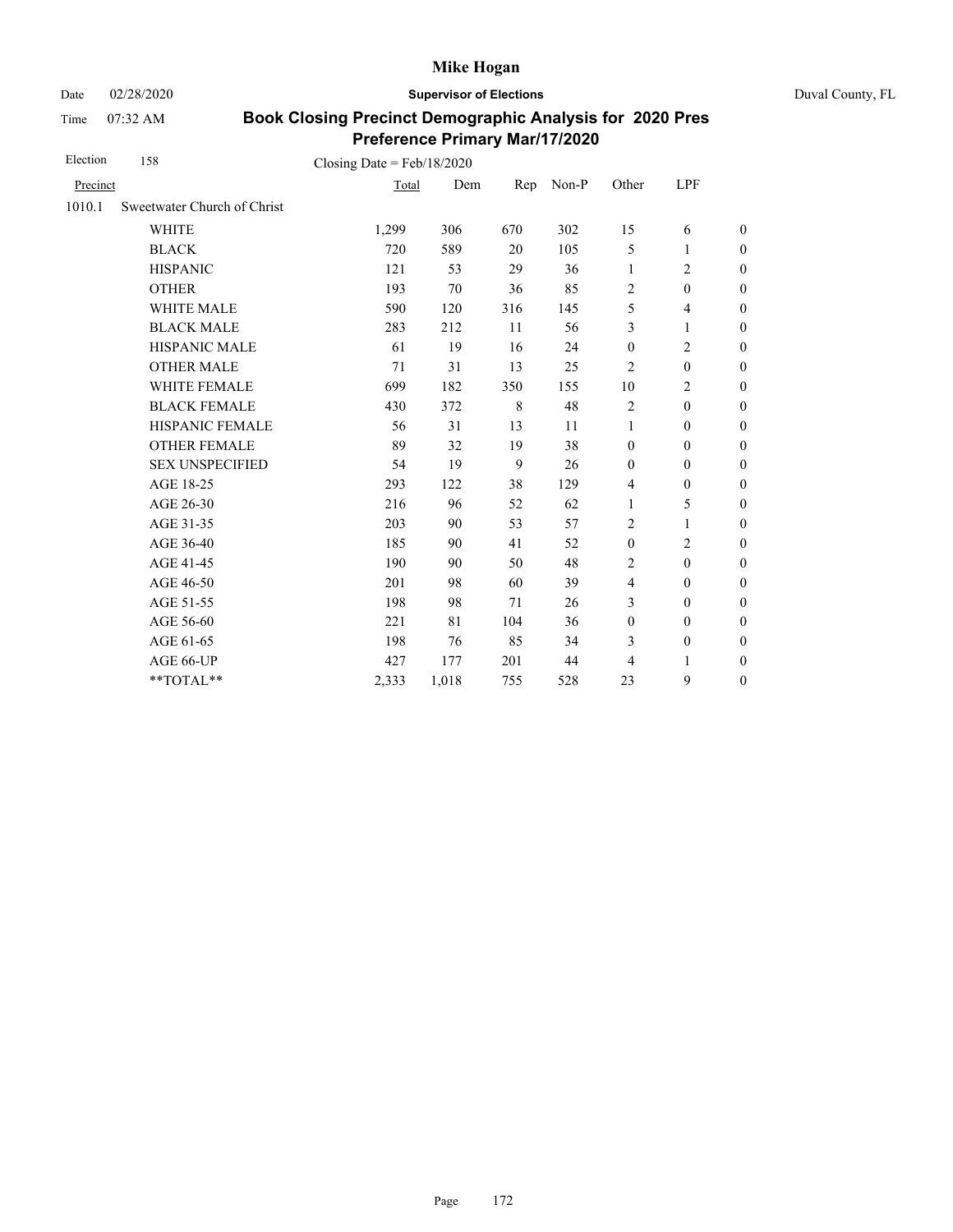Date 02/28/2020 **Supervisor of Elections** Duval County, FL

Time 07:32 AM

| Election | 158                         | Closing Date = $Feb/18/2020$ |          |                |                |                  |              |                  |
|----------|-----------------------------|------------------------------|----------|----------------|----------------|------------------|--------------|------------------|
| Precinct |                             | Total                        | Dem      | Rep            | Non-P          | Other            | LPF          |                  |
| 1010.2   | Sweetwater Church of Christ |                              |          |                |                |                  |              |                  |
|          | <b>WHITE</b>                | 114                          | 33       | 50             | 30             | 1                | $\mathbf{0}$ | $\theta$         |
|          | <b>BLACK</b>                | 42                           | 28       | $\overline{4}$ | 9              | 1                | $\mathbf{0}$ | $\boldsymbol{0}$ |
|          | <b>HISPANIC</b>             | 19                           | 11       | 1              | 6              | 1                | $\mathbf{0}$ | $\overline{0}$   |
|          | <b>OTHER</b>                | 15                           | 3        | 5              | 7              | $\mathbf{0}$     | $\mathbf{0}$ | $\overline{0}$   |
|          | <b>WHITE MALE</b>           | 49                           | 11       | 26             | 12             | $\mathbf{0}$     | $\mathbf{0}$ | $\boldsymbol{0}$ |
|          | <b>BLACK MALE</b>           | 19                           | 12       | $\overline{2}$ | $\overline{4}$ | 1                | $\mathbf{0}$ | $\boldsymbol{0}$ |
|          | <b>HISPANIC MALE</b>        | $\,8\,$                      | 3        | $\mathbf{1}$   | 3              | 1                | $\mathbf{0}$ | $\overline{0}$   |
|          | <b>OTHER MALE</b>           | 5                            | $\theta$ | $\theta$       | 5              | $\mathbf{0}$     | $\mathbf{0}$ | $\boldsymbol{0}$ |
|          | <b>WHITE FEMALE</b>         | 62                           | 21       | 23             | 18             | $\mathbf{0}$     | $\mathbf{0}$ | $\boldsymbol{0}$ |
|          | <b>BLACK FEMALE</b>         | 22                           | 15       | $\overline{2}$ | 5              | $\mathbf{0}$     | $\mathbf{0}$ | $\overline{0}$   |
|          | HISPANIC FEMALE             | 10                           | 7        | $\theta$       | 3              | $\mathbf{0}$     | $\mathbf{0}$ | $\overline{0}$   |
|          | <b>OTHER FEMALE</b>         | 6                            | 1        | $\overline{4}$ | 1              | $\boldsymbol{0}$ | $\mathbf{0}$ | $\boldsymbol{0}$ |
|          | <b>SEX UNSPECIFIED</b>      | 9                            | 5        | $\overline{2}$ | 1              | 1                | $\mathbf{0}$ | $\overline{0}$   |
|          | AGE 18-25                   | 28                           | 13       | 1              | 11             | 3                | $\mathbf{0}$ | $\overline{0}$   |
|          | AGE 26-30                   | 12                           | 6        | $\overline{2}$ | $\overline{4}$ | $\mathbf{0}$     | $\mathbf{0}$ | $\overline{0}$   |
|          | AGE 31-35                   | 16                           | 4        | 2              | 10             | $\mathbf{0}$     | $\mathbf{0}$ | $\boldsymbol{0}$ |
|          | AGE 36-40                   | 15                           | 6        | 5              | $\overline{4}$ | $\mathbf{0}$     | $\mathbf{0}$ | $\boldsymbol{0}$ |
|          | AGE 41-45                   | 11                           | 6        | $\overline{2}$ | 3              | $\mathbf{0}$     | $\mathbf{0}$ | $\overline{0}$   |
|          | AGE 46-50                   | 20                           | 9        | 7              | 4              | $\mathbf{0}$     | $\mathbf{0}$ | $\boldsymbol{0}$ |
|          | AGE 51-55                   | 13                           | 3        | $\,8\,$        | 2              | $\mathbf{0}$     | $\mathbf{0}$ | $\overline{0}$   |
|          | AGE 56-60                   | 13                           | 5        | 3              | 5              | $\mathbf{0}$     | $\mathbf{0}$ | $\overline{0}$   |
|          | AGE 61-65                   | 21                           | 10       | 10             | 1              | $\mathbf{0}$     | $\mathbf{0}$ | $\overline{0}$   |
|          | AGE 66-UP                   | 41                           | 13       | 20             | 8              | $\mathbf{0}$     | $\mathbf{0}$ | $\boldsymbol{0}$ |
|          | **TOTAL**                   | 190                          | 75       | 60             | 52             | 3                | $\mathbf{0}$ | $\overline{0}$   |
|          |                             |                              |          |                |                |                  |              |                  |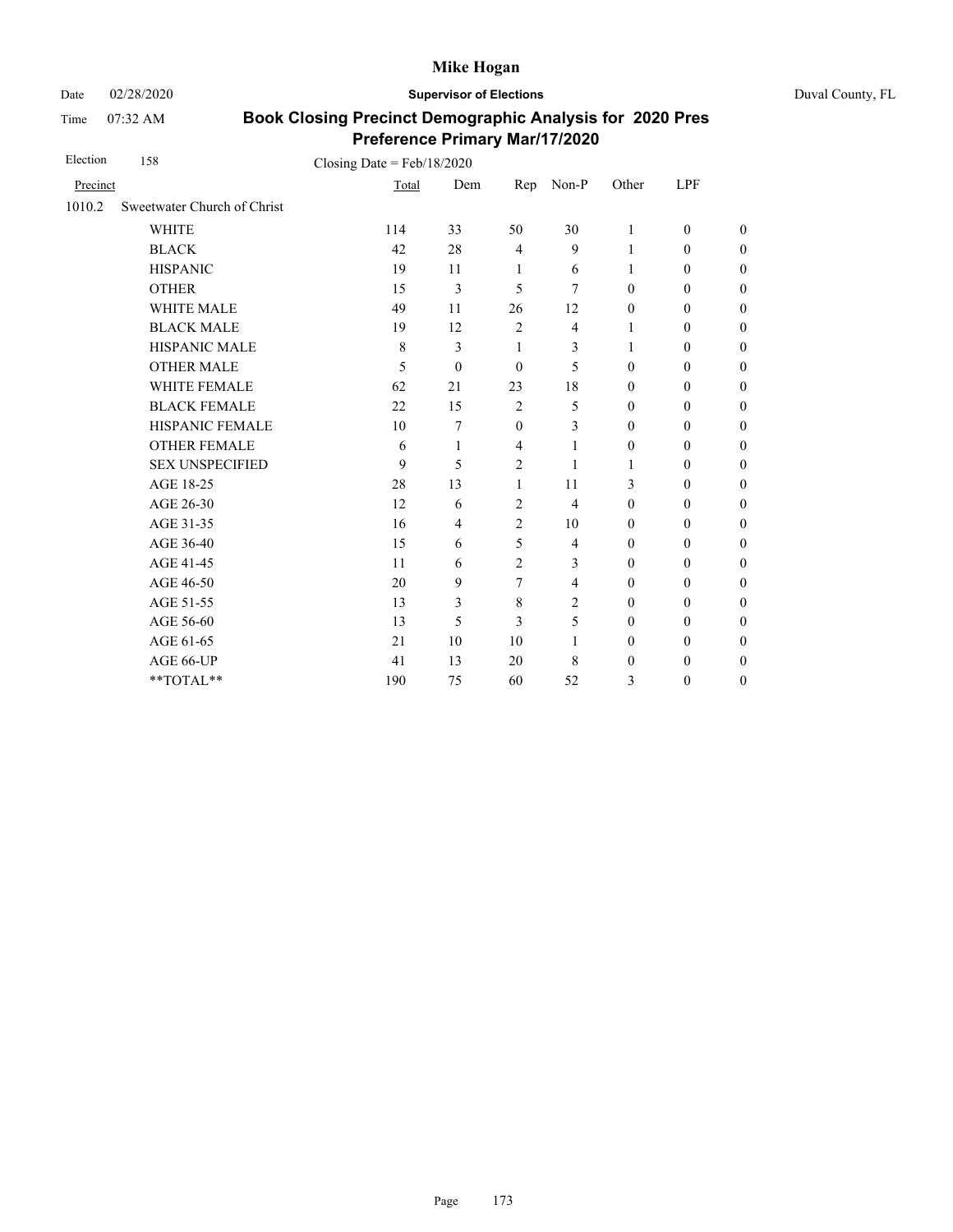Date 02/28/2020 **Supervisor of Elections** Duval County, FL

Time 07:32 AM

| Election | 158                    | Closing Date = $Feb/18/2020$ |                |     |       |                  |                  |                  |
|----------|------------------------|------------------------------|----------------|-----|-------|------------------|------------------|------------------|
| Precinct |                        | Total                        | Dem            | Rep | Non-P | Other            | LPF              |                  |
| 1011.1   | Teamsters 512          |                              |                |     |       |                  |                  |                  |
|          | <b>WHITE</b>           | 954                          | 199            | 566 | 183   | 2                | $\overline{4}$   | $\boldsymbol{0}$ |
|          | <b>BLACK</b>           | 282                          | 218            | 12  | 50    | 1                | 1                | $\boldsymbol{0}$ |
|          | <b>HISPANIC</b>        | 50                           | 21             | 11  | 18    | $\mathbf{0}$     | $\boldsymbol{0}$ | $\overline{0}$   |
|          | <b>OTHER</b>           | 52                           | 8              | 21  | 23    | $\boldsymbol{0}$ | $\boldsymbol{0}$ | $\boldsymbol{0}$ |
|          | WHITE MALE             | 444                          | 84             | 276 | 80    | 1                | 3                | $\boldsymbol{0}$ |
|          | <b>BLACK MALE</b>      | 109                          | 76             | 5   | 26    | 1                | 1                | $\boldsymbol{0}$ |
|          | <b>HISPANIC MALE</b>   | 22                           | 9              | 6   | 7     | $\boldsymbol{0}$ | $\boldsymbol{0}$ | $\overline{0}$   |
|          | <b>OTHER MALE</b>      | 17                           | $\overline{4}$ | 6   | 7     | $\boldsymbol{0}$ | $\boldsymbol{0}$ | $\boldsymbol{0}$ |
|          | WHITE FEMALE           | 492                          | 111            | 285 | 95    | $\mathbf{0}$     | 1                | $\boldsymbol{0}$ |
|          | <b>BLACK FEMALE</b>    | 167                          | 139            | 5   | 23    | $\mathbf{0}$     | $\mathbf{0}$     | $\overline{0}$   |
|          | HISPANIC FEMALE        | 28                           | 12             | 5   | 11    | $\boldsymbol{0}$ | $\boldsymbol{0}$ | $\boldsymbol{0}$ |
|          | <b>OTHER FEMALE</b>    | 26                           | 3              | 12  | 11    | $\mathbf{0}$     | $\overline{0}$   | $\overline{0}$   |
|          | <b>SEX UNSPECIFIED</b> | 33                           | 8              | 10  | 14    | 1                | $\mathbf{0}$     | $\boldsymbol{0}$ |
|          | AGE 18-25              | 115                          | 32             | 40  | 43    | $\mathbf{0}$     | $\boldsymbol{0}$ | $\overline{0}$   |
|          | AGE 26-30              | 121                          | 42             | 40  | 37    | $\mathbf{1}$     | 1                | $\overline{0}$   |
|          | AGE 31-35              | 109                          | 33             | 46  | 29    | $\mathbf{0}$     | 1                | $\boldsymbol{0}$ |
|          | AGE 36-40              | 113                          | 41             | 49  | 23    | $\mathbf{0}$     | $\mathbf{0}$     | $\boldsymbol{0}$ |
|          | AGE 41-45              | 105                          | 37             | 44  | 24    | $\mathbf{0}$     | $\boldsymbol{0}$ | $\overline{0}$   |
|          | AGE 46-50              | 119                          | 36             | 53  | 28    | $\boldsymbol{0}$ | $\overline{c}$   | $\boldsymbol{0}$ |
|          | AGE 51-55              | 110                          | 42             | 47  | 19    | $\mathbf{1}$     | $\mathbf{1}$     | $\boldsymbol{0}$ |
|          | AGE 56-60              | 141                          | 54             | 64  | 23    | $\boldsymbol{0}$ | $\mathbf{0}$     | $\overline{0}$   |
|          | AGE 61-65              | 129                          | 41             | 62  | 25    | $\mathbf{1}$     | $\boldsymbol{0}$ | $\boldsymbol{0}$ |
|          | AGE 66-UP              | 276                          | 88             | 165 | 23    | $\boldsymbol{0}$ | $\boldsymbol{0}$ | $\boldsymbol{0}$ |
|          | **TOTAL**              | 1,338                        | 446            | 610 | 274   | 3                | 5                | $\boldsymbol{0}$ |
|          |                        |                              |                |     |       |                  |                  |                  |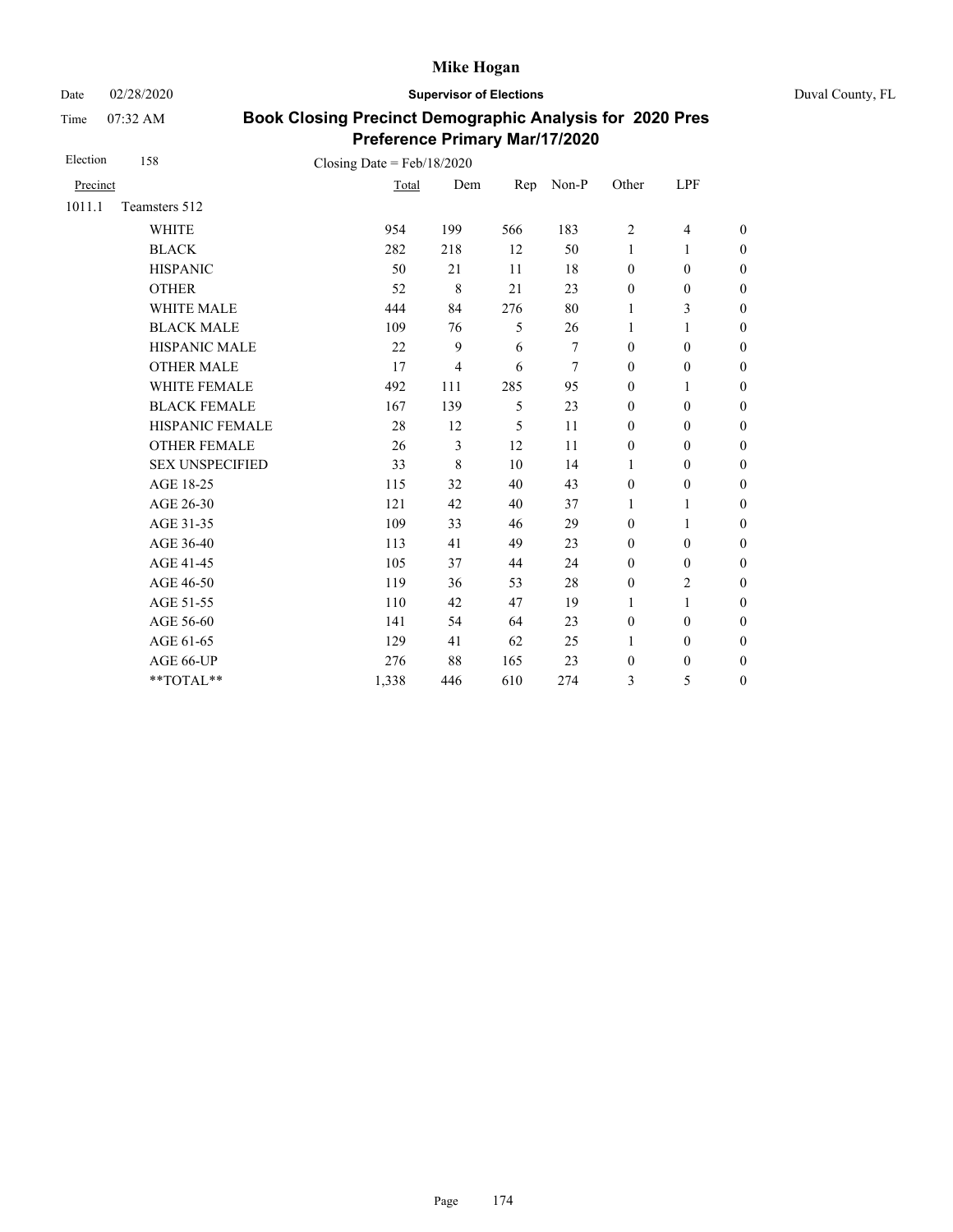Date 02/28/2020 **Supervisor of Elections** Duval County, FL

Time 07:32 AM

| Election | 158                    | Closing Date = $Feb/18/2020$ |                |                |                |              |              |                  |
|----------|------------------------|------------------------------|----------------|----------------|----------------|--------------|--------------|------------------|
| Precinct |                        |                              | Total          | Dem<br>Rep     | Non-P          | Other        | LPF          |                  |
| 1011.2   | Teamsters 512          |                              |                |                |                |              |              |                  |
|          | <b>WHITE</b>           | 75                           | 20             | 43             | 11             | $\mathbf{0}$ | 1            | $\theta$         |
|          | <b>BLACK</b>           | 7                            | 5              | $\theta$       | $\overline{2}$ | $\theta$     | $\mathbf{0}$ | $\boldsymbol{0}$ |
|          | <b>HISPANIC</b>        | 3                            | 3              | $\mathbf{0}$   | $\theta$       | $\mathbf{0}$ | $\mathbf{0}$ | $\overline{0}$   |
|          | <b>OTHER</b>           | 2                            | 1              | $\mathbf{1}$   | $\overline{0}$ | $\theta$     | $\mathbf{0}$ | $\overline{0}$   |
|          | WHITE MALE             | 28                           | 5              | 18             | 5              | $\mathbf{0}$ | $\mathbf{0}$ | $\boldsymbol{0}$ |
|          | <b>BLACK MALE</b>      | 4                            | 3              | $\mathbf{0}$   | 1              | $\mathbf{0}$ | $\mathbf{0}$ | $\boldsymbol{0}$ |
|          | HISPANIC MALE          | 1                            | 1              | $\mathbf{0}$   | $\theta$       | $\mathbf{0}$ | $\mathbf{0}$ | $\overline{0}$   |
|          | <b>OTHER MALE</b>      | 1                            | $\theta$       | $\mathbf{1}$   | $\overline{0}$ | $\mathbf{0}$ | $\mathbf{0}$ | $\theta$         |
|          | <b>WHITE FEMALE</b>    | 46                           | 14             | 25             | 6              | $\mathbf{0}$ | 1            | $\boldsymbol{0}$ |
|          | <b>BLACK FEMALE</b>    | 3                            | $\overline{c}$ | $\mathbf{0}$   | 1              | $\mathbf{0}$ | $\mathbf{0}$ | $\overline{0}$   |
|          | HISPANIC FEMALE        | 2                            | $\overline{2}$ | $\mathbf{0}$   | $\overline{0}$ | $\theta$     | $\mathbf{0}$ | $\theta$         |
|          | <b>OTHER FEMALE</b>    | 1                            | 1              | $\theta$       | $\theta$       | $\theta$     | $\mathbf{0}$ | $\overline{0}$   |
|          | <b>SEX UNSPECIFIED</b> | 1                            | 1              | $\mathbf{0}$   | $\overline{0}$ | $\mathbf{0}$ | $\mathbf{0}$ | $\overline{0}$   |
|          | AGE 18-25              | 7                            | 1              | 3              | 3              | $\mathbf{0}$ | $\mathbf{0}$ | $\overline{0}$   |
|          | AGE 26-30              | 8                            | $\overline{2}$ | $\overline{2}$ | 4              | $\theta$     | $\mathbf{0}$ | $\overline{0}$   |
|          | AGE 31-35              | 3                            | $\mathbf{0}$   | $\overline{2}$ | 1              | $\theta$     | $\mathbf{0}$ | $\overline{0}$   |
|          | AGE 36-40              | 6                            | 2              | $\overline{4}$ | $\theta$       | $\mathbf{0}$ | $\mathbf{0}$ | $\overline{0}$   |
|          | AGE 41-45              | 7                            | $\mathfrak{Z}$ | $\overline{2}$ | 1              | $\mathbf{0}$ | 1            | $\overline{0}$   |
|          | AGE 46-50              | 8                            | 2              | 5              | 1              | $\mathbf{0}$ | $\mathbf{0}$ | $\overline{0}$   |
|          | AGE 51-55              | 7                            | 6              | 1              | $\mathbf{0}$   | $\mathbf{0}$ | $\mathbf{0}$ | $\boldsymbol{0}$ |
|          | AGE 56-60              | 8                            | $\overline{2}$ | $\overline{4}$ | $\overline{c}$ | $\mathbf{0}$ | $\mathbf{0}$ | $\overline{0}$   |
|          | AGE 61-65              | 12                           | 3              | 8              | 1              | $\mathbf{0}$ | $\mathbf{0}$ | $\overline{0}$   |
|          | AGE 66-UP              | 21                           | 8              | 13             | $\theta$       | $\mathbf{0}$ | $\mathbf{0}$ | $\boldsymbol{0}$ |
|          | **TOTAL**              | 87                           | 29             | 44             | 13             | $\theta$     | 1            | $\overline{0}$   |
|          |                        |                              |                |                |                |              |              |                  |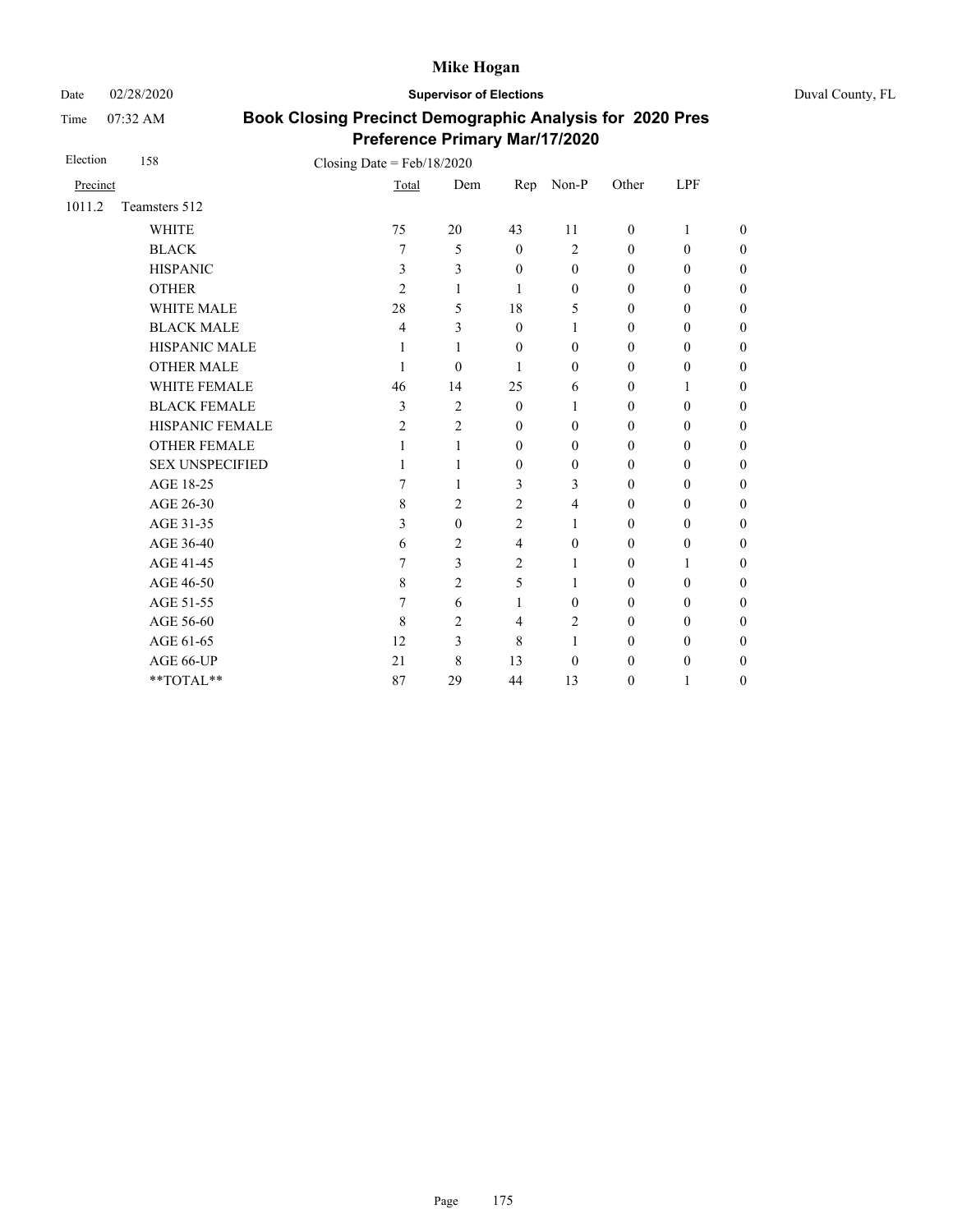Date 02/28/2020 **Supervisor of Elections** Duval County, FL

Time 07:32 AM

| Election | 158                     | Closing Date = $Feb/18/2020$ |       |     |       |                  |                  |                  |
|----------|-------------------------|------------------------------|-------|-----|-------|------------------|------------------|------------------|
| Precinct |                         | Total                        | Dem   | Rep | Non-P | Other            | LPF              |                  |
| 1012.1   | Gregory West Apartments |                              |       |     |       |                  |                  |                  |
|          | <b>WHITE</b>            | 706                          | 186   | 323 | 193   | 3                | 1                | $\boldsymbol{0}$ |
|          | <b>BLACK</b>            | 1,772                        | 1,421 | 64  | 282   | 5                | $\mathbf{0}$     | $\boldsymbol{0}$ |
|          | <b>HISPANIC</b>         | 311                          | 164   | 39  | 106   | 2                | $\mathbf{0}$     | $\boldsymbol{0}$ |
|          | <b>OTHER</b>            | 314                          | 104   | 59  | 150   | $\mathbf{1}$     | $\boldsymbol{0}$ | $\boldsymbol{0}$ |
|          | WHITE MALE              | 306                          | 51    | 160 | 93    | 1                | 1                | $\boldsymbol{0}$ |
|          | <b>BLACK MALE</b>       | 620                          | 457   | 39  | 121   | 3                | $\mathbf{0}$     | $\boldsymbol{0}$ |
|          | <b>HISPANIC MALE</b>    | 138                          | 59    | 19  | 58    | $\overline{c}$   | $\boldsymbol{0}$ | $\overline{0}$   |
|          | <b>OTHER MALE</b>       | 108                          | 29    | 24  | 54    | 1                | $\boldsymbol{0}$ | $\boldsymbol{0}$ |
|          | <b>WHITE FEMALE</b>     | 384                          | 132   | 159 | 91    | 2                | $\mathbf{0}$     | $\boldsymbol{0}$ |
|          | <b>BLACK FEMALE</b>     | 1,130                        | 947   | 25  | 156   | $\overline{c}$   | $\mathbf{0}$     | $\boldsymbol{0}$ |
|          | HISPANIC FEMALE         | 165                          | 100   | 19  | 46    | $\boldsymbol{0}$ | $\boldsymbol{0}$ | $\boldsymbol{0}$ |
|          | <b>OTHER FEMALE</b>     | 163                          | 64    | 31  | 68    | $\boldsymbol{0}$ | $\mathbf{0}$     | $\boldsymbol{0}$ |
|          | <b>SEX UNSPECIFIED</b>  | 89                           | 36    | 9   | 44    | $\mathbf{0}$     | $\mathbf{0}$     | $\boldsymbol{0}$ |
|          | AGE 18-25               | 450                          | 243   | 40  | 163   | $\overline{4}$   | $\boldsymbol{0}$ | $\boldsymbol{0}$ |
|          | AGE 26-30               | 346                          | 206   | 34  | 104   | $\overline{2}$   | $\boldsymbol{0}$ | $\boldsymbol{0}$ |
|          | AGE 31-35               | 350                          | 224   | 35  | 90    | $\mathbf{1}$     | $\boldsymbol{0}$ | $\boldsymbol{0}$ |
|          | AGE 36-40               | 333                          | 221   | 35  | 76    | 1                | $\mathbf{0}$     | $\boldsymbol{0}$ |
|          | AGE 41-45               | 278                          | 184   | 31  | 62    | $\boldsymbol{0}$ | $\mathbf{1}$     | $\overline{0}$   |
|          | AGE 46-50               | 279                          | 179   | 49  | 51    | $\boldsymbol{0}$ | $\mathbf{0}$     | $\boldsymbol{0}$ |
|          | AGE 51-55               | 255                          | 154   | 49  | 52    | $\boldsymbol{0}$ | $\mathbf{0}$     | $\boldsymbol{0}$ |
|          | AGE 56-60               | 227                          | 128   | 52  | 44    | 3                | $\mathbf{0}$     | $\overline{0}$   |
|          | AGE 61-65               | 217                          | 129   | 50  | 38    | $\boldsymbol{0}$ | $\boldsymbol{0}$ | $\boldsymbol{0}$ |
|          | AGE 66-UP               | 364                          | 203   | 110 | 51    | $\boldsymbol{0}$ | $\boldsymbol{0}$ | $\boldsymbol{0}$ |
|          | **TOTAL**               | 3,103                        | 1,875 | 485 | 731   | 11               | 1                | $\boldsymbol{0}$ |
|          |                         |                              |       |     |       |                  |                  |                  |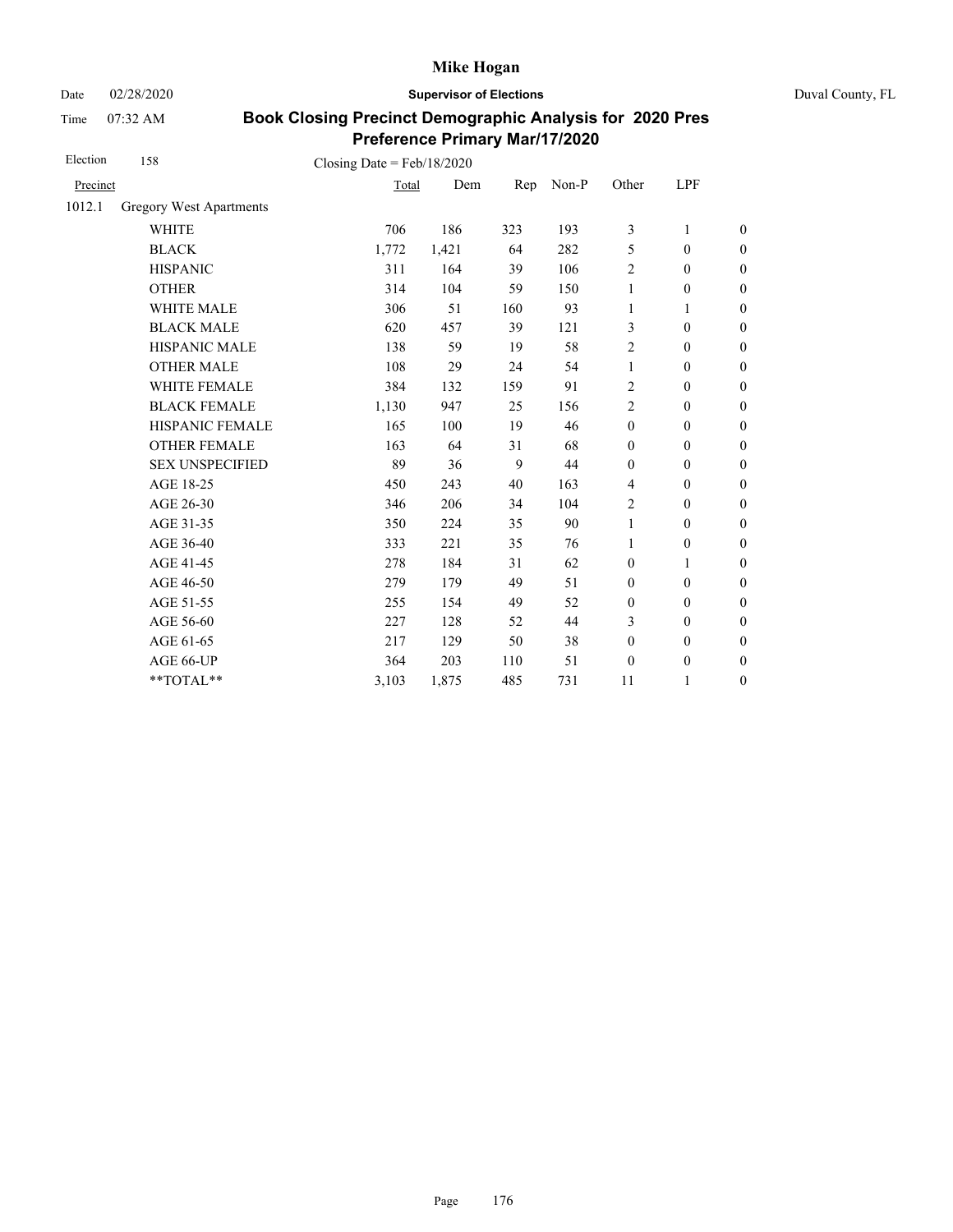Date 02/28/2020 **Supervisor of Elections** Duval County, FL

Time 07:32 AM

| Election | 158                        | Closing Date = $Feb/18/2020$ |     |         |       |                  |                  |                  |
|----------|----------------------------|------------------------------|-----|---------|-------|------------------|------------------|------------------|
| Precinct |                            | Total                        | Dem | Rep     | Non-P | Other            | LPF              |                  |
| 1013.1   | Cedar Creek Baptist Church |                              |     |         |       |                  |                  |                  |
|          | <b>WHITE</b>               | 790                          | 194 | 459     | 124   | 7                | 6                | $\boldsymbol{0}$ |
|          | <b>BLACK</b>               | 493                          | 385 | 13      | 92    | 3                | $\mathbf{0}$     | $\boldsymbol{0}$ |
|          | <b>HISPANIC</b>            | 81                           | 34  | 15      | 30    | $\overline{c}$   | $\mathbf{0}$     | $\overline{0}$   |
|          | <b>OTHER</b>               | 70                           | 18  | 17      | 35    | $\mathbf{0}$     | $\mathbf{0}$     | $\boldsymbol{0}$ |
|          | WHITE MALE                 | 366                          | 84  | 214     | 58    | $\overline{4}$   | 6                | $\boldsymbol{0}$ |
|          | <b>BLACK MALE</b>          | 177                          | 126 | 7       | 41    | 3                | $\mathbf{0}$     | $\boldsymbol{0}$ |
|          | <b>HISPANIC MALE</b>       | 29                           | 10  | 6       | 12    | $\mathbf{1}$     | $\mathbf{0}$     | $\overline{0}$   |
|          | <b>OTHER MALE</b>          | 25                           | 5   | 6       | 14    | $\boldsymbol{0}$ | $\overline{0}$   | $\boldsymbol{0}$ |
|          | <b>WHITE FEMALE</b>        | 419                          | 108 | 242     | 66    | 3                | $\mathbf{0}$     | $\boldsymbol{0}$ |
|          | <b>BLACK FEMALE</b>        | 304                          | 250 | 6       | 48    | $\boldsymbol{0}$ | $\mathbf{0}$     | $\overline{0}$   |
|          | HISPANIC FEMALE            | 50                           | 23  | 9       | 17    | 1                | $\boldsymbol{0}$ | $\boldsymbol{0}$ |
|          | <b>OTHER FEMALE</b>        | 27                           | 6   | $\,8\,$ | 13    | $\mathbf{0}$     | $\mathbf{0}$     | $\boldsymbol{0}$ |
|          | <b>SEX UNSPECIFIED</b>     | 37                           | 19  | 6       | 12    | $\mathbf{0}$     | $\mathbf{0}$     | $\boldsymbol{0}$ |
|          | AGE 18-25                  | 159                          | 65  | 43      | 47    | $\overline{4}$   | $\boldsymbol{0}$ | $\theta$         |
|          | AGE 26-30                  | 168                          | 82  | 36      | 46    | $\overline{4}$   | $\mathbf{0}$     | $\boldsymbol{0}$ |
|          | AGE 31-35                  | 128                          | 54  | 35      | 35    | $\mathbf{1}$     | 3                | $\boldsymbol{0}$ |
|          | AGE 36-40                  | 123                          | 57  | 36      | 29    | 1                | $\boldsymbol{0}$ | $\boldsymbol{0}$ |
|          | AGE 41-45                  | 104                          | 54  | 18      | 31    | $\mathbf{0}$     | 1                | $\theta$         |
|          | AGE 46-50                  | 116                          | 59  | 33      | 22    | $\mathbf{0}$     | 2                | $\boldsymbol{0}$ |
|          | AGE 51-55                  | 119                          | 56  | 45      | 18    | $\mathbf{0}$     | $\mathbf{0}$     | $\boldsymbol{0}$ |
|          | AGE 56-60                  | 131                          | 54  | 55      | 21    | $\mathbf{1}$     | $\mathbf{0}$     | $\overline{0}$   |
|          | AGE 61-65                  | 103                          | 48  | 40      | 15    | $\mathbf{0}$     | $\mathbf{0}$     | $\boldsymbol{0}$ |
|          | AGE 66-UP                  | 283                          | 102 | 163     | 17    | 1                | $\mathbf{0}$     | $\boldsymbol{0}$ |
|          | **TOTAL**                  | 1,434                        | 631 | 504     | 281   | 12               | 6                | $\boldsymbol{0}$ |
|          |                            |                              |     |         |       |                  |                  |                  |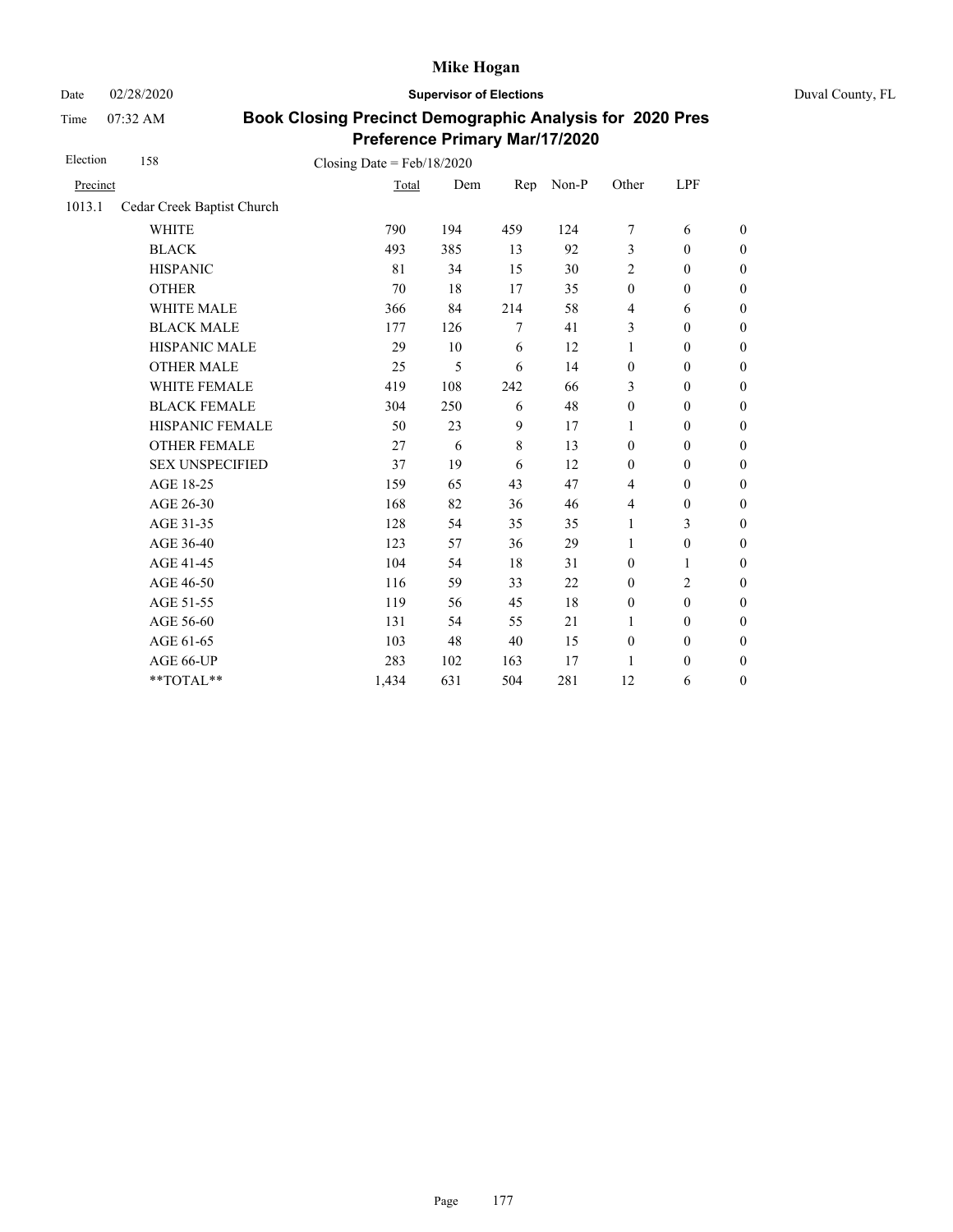Date 02/28/2020 **Supervisor of Elections** Duval County, FL

Time 07:32 AM

| Election | 158                         | Closing Date = $Feb/18/2020$ |       |     |       |                  |                  |                  |
|----------|-----------------------------|------------------------------|-------|-----|-------|------------------|------------------|------------------|
| Precinct |                             | Total                        | Dem   | Rep | Non-P | Other            | LPF              |                  |
| 1014.1   | McGirts Creek Regional Park |                              |       |     |       |                  |                  |                  |
|          | <b>WHITE</b>                | 1,306                        | 326   | 653 | 308   | 13               | 6                | $\boldsymbol{0}$ |
|          | <b>BLACK</b>                | 1,778                        | 1,452 | 56  | 251   | 16               | 3                | $\theta$         |
|          | <b>HISPANIC</b>             | 242                          | 95    | 40  | 103   | $\overline{4}$   | $\boldsymbol{0}$ | $\boldsymbol{0}$ |
|          | <b>OTHER</b>                | 330                          | 104   | 95  | 126   | $\overline{4}$   | 1                | $\mathbf{0}$     |
|          | <b>WHITE MALE</b>           | 626                          | 140   | 326 | 147   | 7                | 6                | $\boldsymbol{0}$ |
|          | <b>BLACK MALE</b>           | 725                          | 547   | 33  | 135   | 9                | 1                | $\boldsymbol{0}$ |
|          | HISPANIC MALE               | 104                          | 35    | 24  | 43    | $\overline{c}$   | $\boldsymbol{0}$ | $\mathbf{0}$     |
|          | <b>OTHER MALE</b>           | 130                          | 39    | 41  | 50    | $\boldsymbol{0}$ | $\boldsymbol{0}$ | $\boldsymbol{0}$ |
|          | WHITE FEMALE                | 669                          | 184   | 320 | 159   | 6                | $\boldsymbol{0}$ | $\boldsymbol{0}$ |
|          | <b>BLACK FEMALE</b>         | 1,024                        | 882   | 21  | 112   | 7                | $\overline{c}$   | $\boldsymbol{0}$ |
|          | HISPANIC FEMALE             | 132                          | 56    | 15  | 59    | $\overline{c}$   | $\boldsymbol{0}$ | $\mathbf{0}$     |
|          | <b>OTHER FEMALE</b>         | 152                          | 53    | 46  | 48    | $\overline{4}$   | 1                | $\boldsymbol{0}$ |
|          | <b>SEX UNSPECIFIED</b>      | 94                           | 41    | 18  | 35    | $\boldsymbol{0}$ | $\boldsymbol{0}$ | $\boldsymbol{0}$ |
|          | AGE 18-25                   | 421                          | 217   | 57  | 137   | $\,8\,$          | 2                | $\boldsymbol{0}$ |
|          | AGE 26-30                   | 381                          | 174   | 70  | 130   | 5                | $\overline{c}$   | $\boldsymbol{0}$ |
|          | AGE 31-35                   | 336                          | 165   | 60  | 104   | 6                | 1                | $\boldsymbol{0}$ |
|          | AGE 36-40                   | 303                          | 182   | 41  | 77    | 3                | $\boldsymbol{0}$ | $\boldsymbol{0}$ |
|          | AGE 41-45                   | 270                          | 157   | 38  | 69    | $\boldsymbol{6}$ | $\boldsymbol{0}$ | $\boldsymbol{0}$ |
|          | AGE 46-50                   | 308                          | 184   | 74  | 45    | 3                | 2                | $\boldsymbol{0}$ |
|          | AGE 51-55                   | 342                          | 198   | 71  | 69    | $\overline{c}$   | $\overline{c}$   | $\boldsymbol{0}$ |
|          | AGE 56-60                   | 317                          | 181   | 86  | 49    | $\mathbf{1}$     | $\boldsymbol{0}$ | $\boldsymbol{0}$ |
|          | AGE 61-65                   | 293                          | 173   | 88  | 31    | $\boldsymbol{0}$ | $\mathbf{1}$     | $\boldsymbol{0}$ |
|          | AGE 66-UP                   | 683                          | 345   | 258 | 77    | 3                | $\mathbf{0}$     | $\boldsymbol{0}$ |
|          | **TOTAL**                   | 3,656                        | 1,977 | 844 | 788   | 37               | 10               | $\boldsymbol{0}$ |
|          |                             |                              |       |     |       |                  |                  |                  |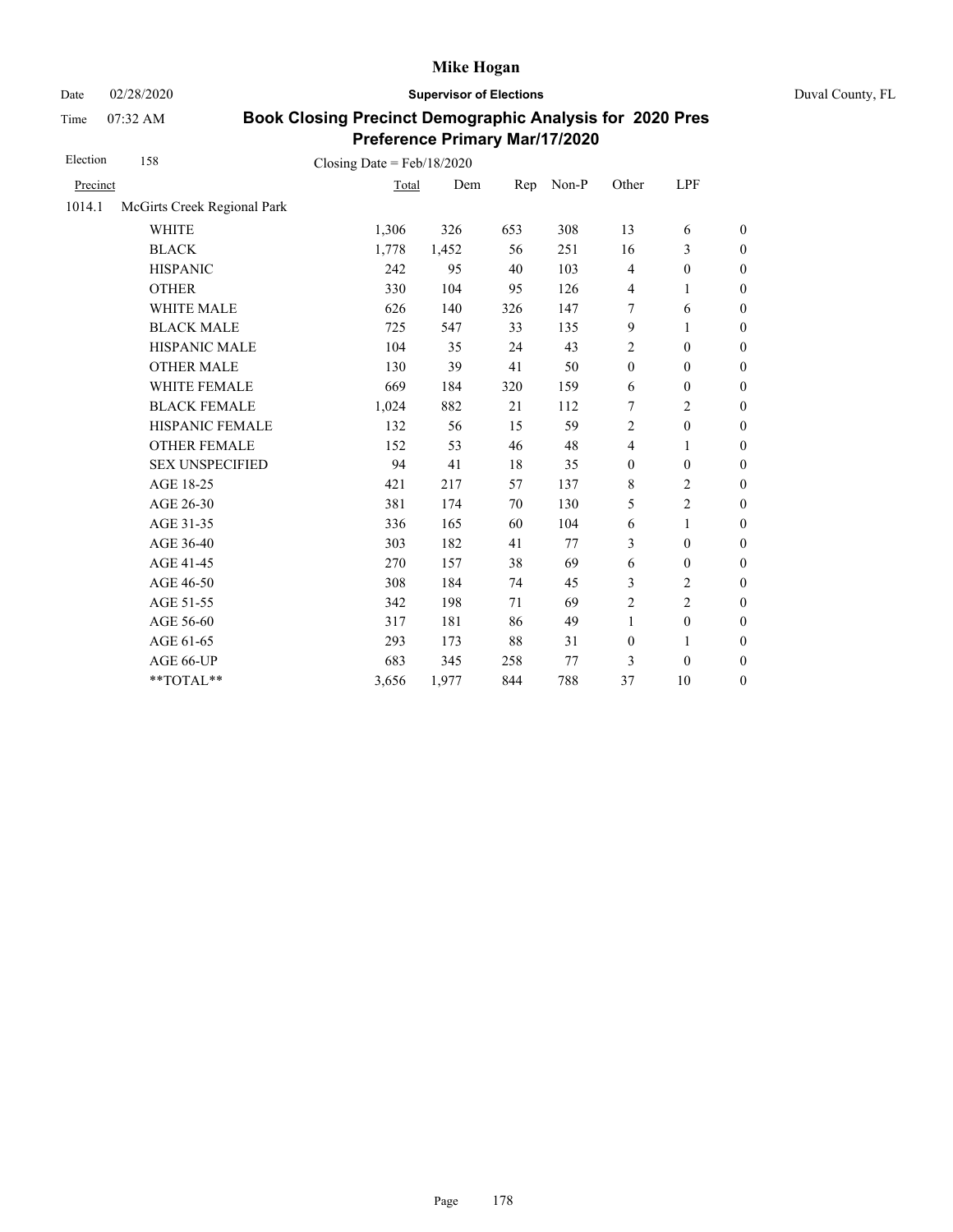Date 02/28/2020 **Supervisor of Elections** Duval County, FL

Time 07:32 AM

| Election | 158                         | Closing Date = $Feb/18/2020$ |       |     |       |                          |                  |                  |
|----------|-----------------------------|------------------------------|-------|-----|-------|--------------------------|------------------|------------------|
| Precinct |                             | Total                        | Dem   | Rep | Non-P | Other                    | LPF              |                  |
| 1015.1   | River City Community Church |                              |       |     |       |                          |                  |                  |
|          | <b>WHITE</b>                | 1,227                        | 303   | 651 | 257   | 12                       | $\overline{4}$   | $\boldsymbol{0}$ |
|          | <b>BLACK</b>                | 1,240                        | 1,005 | 31  | 193   | 11                       | $\boldsymbol{0}$ | $\boldsymbol{0}$ |
|          | <b>HISPANIC</b>             | 208                          | 95    | 38  | 71    | $\sqrt{2}$               | 2                | $\boldsymbol{0}$ |
|          | <b>OTHER</b>                | 335                          | 103   | 98  | 130   | $\overline{\mathcal{L}}$ | $\boldsymbol{0}$ | $\boldsymbol{0}$ |
|          | WHITE MALE                  | 596                          | 114   | 329 | 142   | 8                        | 3                | $\boldsymbol{0}$ |
|          | <b>BLACK MALE</b>           | 515                          | 408   | 16  | 87    | $\overline{4}$           | $\boldsymbol{0}$ | $\boldsymbol{0}$ |
|          | <b>HISPANIC MALE</b>        | 88                           | 39    | 20  | 27    | 1                        | 1                | $\boldsymbol{0}$ |
|          | <b>OTHER MALE</b>           | 131                          | 36    | 47  | 48    | $\mathbf{0}$             | $\boldsymbol{0}$ | $\boldsymbol{0}$ |
|          | <b>WHITE FEMALE</b>         | 616                          | 186   | 315 | 110   | $\overline{4}$           | 1                | $\boldsymbol{0}$ |
|          | <b>BLACK FEMALE</b>         | 701                          | 581   | 15  | 99    | 6                        | $\theta$         | $\boldsymbol{0}$ |
|          | HISPANIC FEMALE             | 116                          | 56    | 17  | 41    | 1                        | 1                | $\boldsymbol{0}$ |
|          | <b>OTHER FEMALE</b>         | 162                          | 55    | 44  | 60    | 3                        | $\theta$         | $\boldsymbol{0}$ |
|          | <b>SEX UNSPECIFIED</b>      | 85                           | 31    | 15  | 37    | $\overline{c}$           | $\boldsymbol{0}$ | $\boldsymbol{0}$ |
|          | AGE 18-25                   | 372                          | 160   | 61  | 142   | 8                        | 1                | $\boldsymbol{0}$ |
|          | AGE 26-30                   | 287                          | 140   | 63  | 75    | 7                        | $\overline{2}$   | $\mathbf{0}$     |
|          | AGE 31-35                   | 265                          | 144   | 45  | 73    | $\overline{c}$           | 1                | $\boldsymbol{0}$ |
|          | AGE 36-40                   | 272                          | 146   | 47  | 78    | $\boldsymbol{0}$         | 1                | $\boldsymbol{0}$ |
|          | AGE 41-45                   | 221                          | 114   | 57  | 48    | $\overline{c}$           | $\boldsymbol{0}$ | $\boldsymbol{0}$ |
|          | AGE 46-50                   | 253                          | 136   | 65  | 51    | 1                        | $\boldsymbol{0}$ | $\boldsymbol{0}$ |
|          | AGE 51-55                   | 244                          | 138   | 56  | 50    | $\boldsymbol{0}$         | $\theta$         | $\boldsymbol{0}$ |
|          | AGE 56-60                   | 284                          | 146   | 91  | 43    | $\overline{\mathcal{L}}$ | $\mathbf{0}$     | $\boldsymbol{0}$ |
|          | AGE 61-65                   | 283                          | 148   | 98  | 35    | $\overline{c}$           | $\boldsymbol{0}$ | $\boldsymbol{0}$ |
|          | AGE 66-UP                   | 528                          | 233   | 235 | 56    | 3                        | 1                | $\boldsymbol{0}$ |
|          | **TOTAL**                   | 3,010                        | 1,506 | 818 | 651   | 29                       | 6                | $\boldsymbol{0}$ |
|          |                             |                              |       |     |       |                          |                  |                  |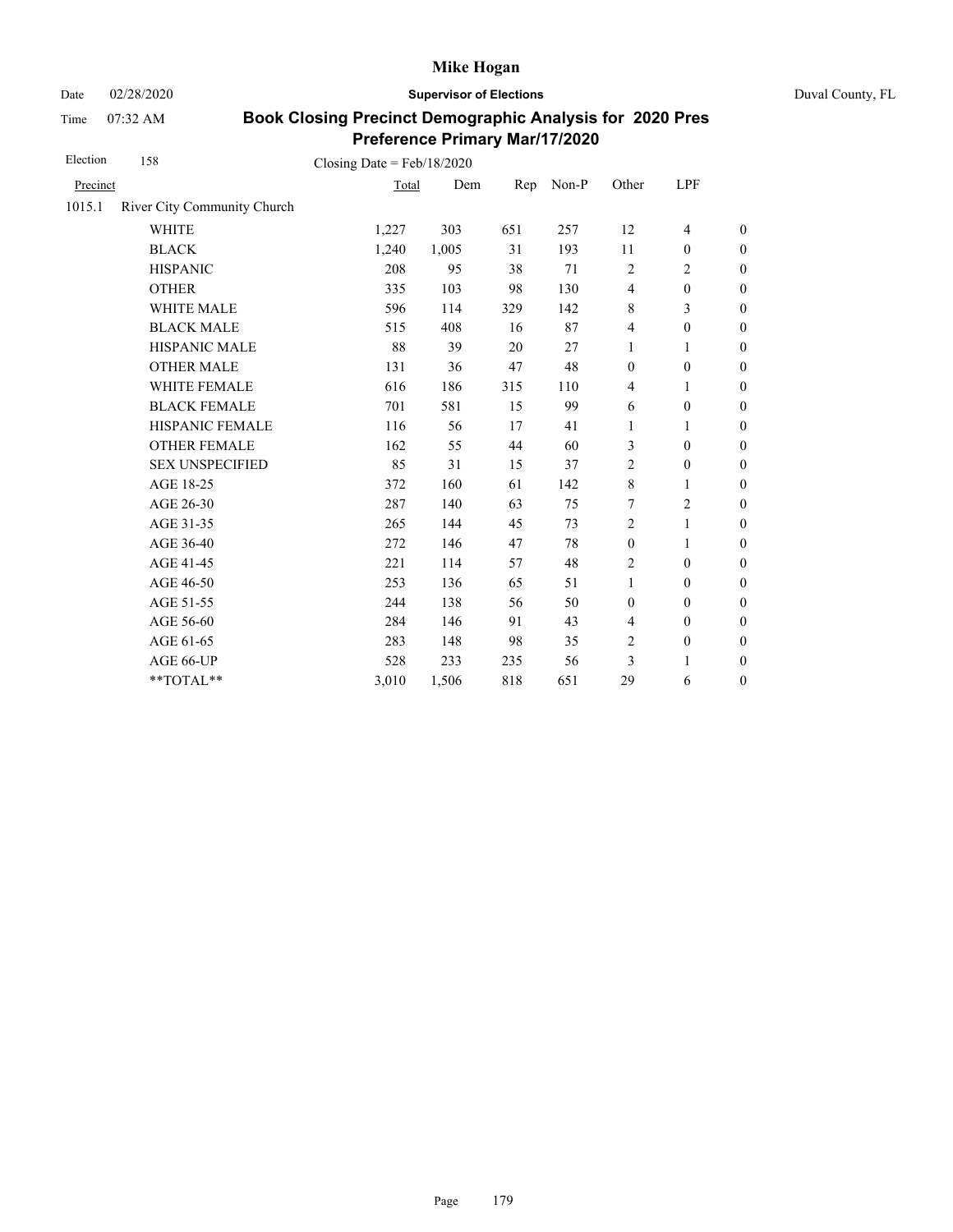Date 02/28/2020 **Supervisor of Elections** Duval County, FL

Time 07:32 AM

| Election | 158                     | Closing Date = $Feb/18/2020$ |     |     |       |                  |                  |                  |
|----------|-------------------------|------------------------------|-----|-----|-------|------------------|------------------|------------------|
| Precinct |                         | Total                        | Dem | Rep | Non-P | Other            | LPF              |                  |
| 1016.1   | Argyle Church of Christ |                              |     |     |       |                  |                  |                  |
|          | <b>WHITE</b>            | 846                          | 186 | 434 | 215   | 5                | 6                | $\boldsymbol{0}$ |
|          | <b>BLACK</b>            | 784                          | 605 | 39  | 133   | 7                | $\mathbf{0}$     | $\boldsymbol{0}$ |
|          | <b>HISPANIC</b>         | 165                          | 48  | 45  | 71    | $\boldsymbol{0}$ | 1                | $\boldsymbol{0}$ |
|          | <b>OTHER</b>            | 230                          | 78  | 68  | 84    | $\boldsymbol{0}$ | $\mathbf{0}$     | $\overline{0}$   |
|          | <b>WHITE MALE</b>       | 395                          | 81  | 208 | 99    | 1                | 6                | $\boldsymbol{0}$ |
|          | <b>BLACK MALE</b>       | 316                          | 218 | 23  | 72    | 3                | $\mathbf{0}$     | $\boldsymbol{0}$ |
|          | <b>HISPANIC MALE</b>    | 78                           | 19  | 23  | 35    | $\boldsymbol{0}$ | 1                | $\overline{0}$   |
|          | <b>OTHER MALE</b>       | 81                           | 27  | 27  | 27    | $\boldsymbol{0}$ | $\boldsymbol{0}$ | $\boldsymbol{0}$ |
|          | <b>WHITE FEMALE</b>     | 441                          | 103 | 223 | 111   | $\overline{4}$   | $\mathbf{0}$     | $\boldsymbol{0}$ |
|          | <b>BLACK FEMALE</b>     | 454                          | 377 | 15  | 58    | $\overline{4}$   | $\mathbf{0}$     | $\overline{0}$   |
|          | HISPANIC FEMALE         | 84                           | 28  | 21  | 35    | $\boldsymbol{0}$ | $\boldsymbol{0}$ | $\boldsymbol{0}$ |
|          | <b>OTHER FEMALE</b>     | 119                          | 44  | 36  | 39    | $\boldsymbol{0}$ | $\boldsymbol{0}$ | $\boldsymbol{0}$ |
|          | <b>SEX UNSPECIFIED</b>  | 57                           | 20  | 10  | 27    | $\mathbf{0}$     | $\boldsymbol{0}$ | $\boldsymbol{0}$ |
|          | AGE 18-25               | 273                          | 131 | 56  | 81    | $\overline{4}$   | $\mathbf{1}$     | $\boldsymbol{0}$ |
|          | AGE 26-30               | 262                          | 125 | 46  | 86    | 2                | 3                | $\boldsymbol{0}$ |
|          | AGE 31-35               | 174                          | 77  | 36  | 60    | $\mathbf{1}$     | $\boldsymbol{0}$ | $\boldsymbol{0}$ |
|          | AGE 36-40               | 172                          | 72  | 45  | 54    | $\boldsymbol{0}$ | 1                | $\boldsymbol{0}$ |
|          | AGE 41-45               | 159                          | 76  | 41  | 39    | 3                | $\boldsymbol{0}$ | $\overline{0}$   |
|          | AGE 46-50               | 194                          | 96  | 49  | 46    | 1                | $\overline{2}$   | $\boldsymbol{0}$ |
|          | AGE 51-55               | 195                          | 89  | 66  | 40    | $\mathbf{0}$     | $\mathbf{0}$     | $\boldsymbol{0}$ |
|          | AGE 56-60               | 187                          | 81  | 70  | 36    | $\mathbf{0}$     | $\mathbf{0}$     | $\overline{0}$   |
|          | AGE 61-65               | 158                          | 65  | 69  | 24    | $\boldsymbol{0}$ | $\boldsymbol{0}$ | $\boldsymbol{0}$ |
|          | AGE 66-UP               | 251                          | 105 | 108 | 37    | 1                | $\mathbf{0}$     | $\overline{0}$   |
|          | **TOTAL**               | 2,025                        | 917 | 586 | 503   | 12               | 7                | $\overline{0}$   |
|          |                         |                              |     |     |       |                  |                  |                  |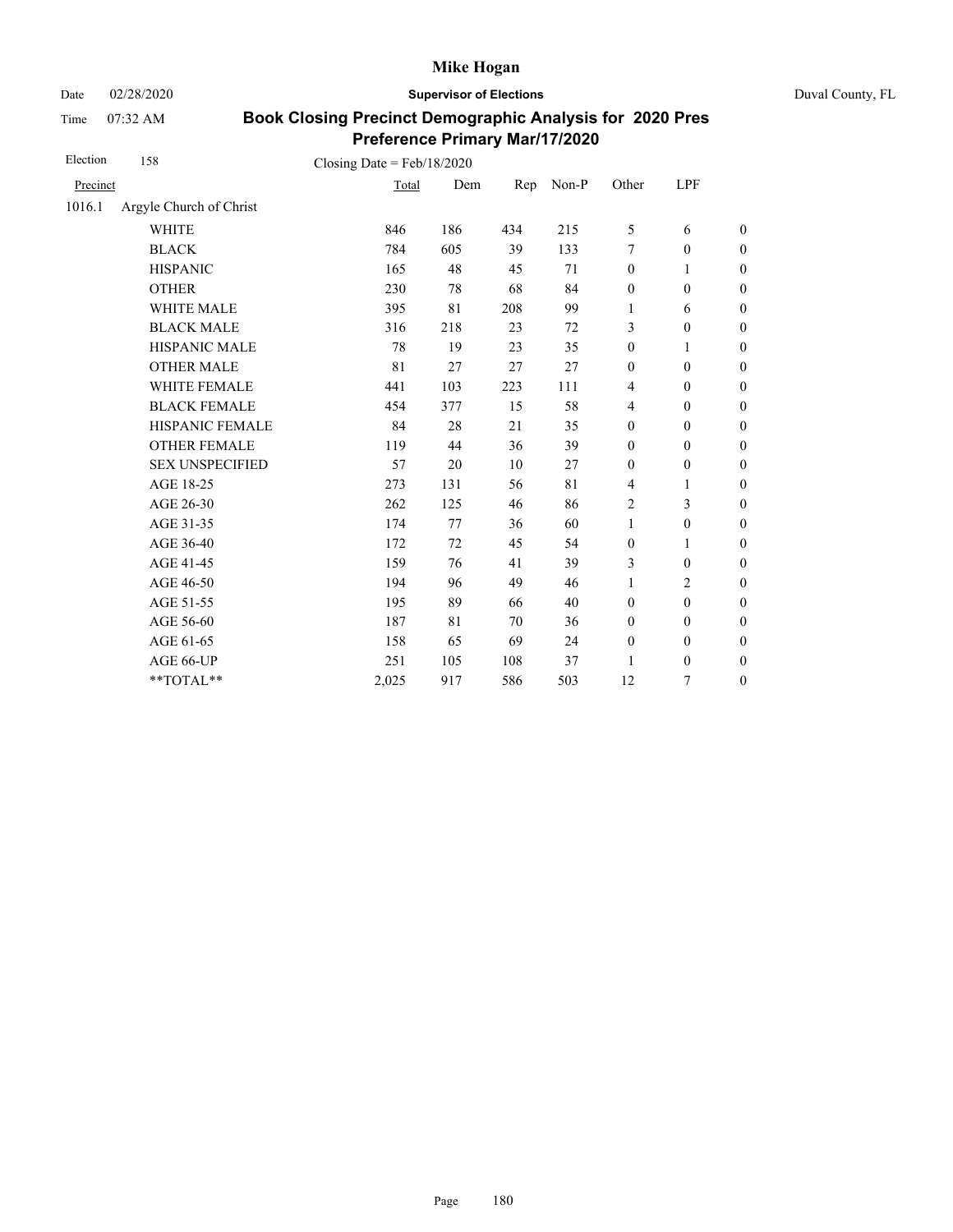Date 02/28/2020 **Supervisor of Elections** Duval County, FL

Time 07:32 AM

| Election | 158                         | Closing Date = $Feb/18/2020$ |     |                |       |                  |                          |                  |
|----------|-----------------------------|------------------------------|-----|----------------|-------|------------------|--------------------------|------------------|
| Precinct |                             | Total                        | Dem | Rep            | Non-P | Other            | LPF                      |                  |
| 1101.1   | Elm Croft of Timberlin Park |                              |     |                |       |                  |                          |                  |
|          | <b>WHITE</b>                | 749                          | 170 | 406            | 162   | 7                | $\overline{\mathcal{L}}$ | $\boldsymbol{0}$ |
|          | <b>BLACK</b>                | 148                          | 119 | 5              | 21    | 3                | $\mathbf{0}$             | $\boldsymbol{0}$ |
|          | <b>HISPANIC</b>             | 68                           | 25  | 23             | 19    | $\mathbf{1}$     | $\boldsymbol{0}$         | $\boldsymbol{0}$ |
|          | <b>OTHER</b>                | 150                          | 31  | 42             | 74    | 3                | $\boldsymbol{0}$         | $\boldsymbol{0}$ |
|          | WHITE MALE                  | 344                          | 62  | 191            | 85    | 5                | 1                        | $\boldsymbol{0}$ |
|          | <b>BLACK MALE</b>           | 52                           | 36  | $\overline{4}$ | 11    | 1                | $\boldsymbol{0}$         | $\boldsymbol{0}$ |
|          | HISPANIC MALE               | 28                           | 9   | 9              | 9     | $\mathbf{1}$     | $\boldsymbol{0}$         | $\overline{0}$   |
|          | <b>OTHER MALE</b>           | 61                           | 9   | 21             | 31    | $\boldsymbol{0}$ | $\boldsymbol{0}$         | $\boldsymbol{0}$ |
|          | WHITE FEMALE                | 393                          | 107 | 210            | 71    | $\overline{2}$   | 3                        | $\boldsymbol{0}$ |
|          | <b>BLACK FEMALE</b>         | 95                           | 82  | $\mathbf{1}$   | 10    | $\overline{2}$   | $\mathbf{0}$             | $\overline{0}$   |
|          | HISPANIC FEMALE             | 40                           | 16  | 14             | 10    | $\boldsymbol{0}$ | $\boldsymbol{0}$         | $\boldsymbol{0}$ |
|          | <b>OTHER FEMALE</b>         | 75                           | 19  | 18             | 35    | 3                | $\mathbf{0}$             | $\boldsymbol{0}$ |
|          | <b>SEX UNSPECIFIED</b>      | 27                           | 5   | 8              | 14    | $\boldsymbol{0}$ | $\boldsymbol{0}$         | $\boldsymbol{0}$ |
|          | AGE 18-25                   | 96                           | 26  | 34             | 33    | 3                | $\boldsymbol{0}$         | $\overline{0}$   |
|          | AGE 26-30                   | 82                           | 32  | 27             | 19    | $\overline{2}$   | $\overline{2}$           | $\overline{0}$   |
|          | AGE 31-35                   | 102                          | 41  | 26             | 33    | $\overline{2}$   | $\mathbf{0}$             | $\boldsymbol{0}$ |
|          | AGE 36-40                   | 81                           | 30  | 27             | 24    | $\mathbf{0}$     | $\mathbf{0}$             | $\boldsymbol{0}$ |
|          | AGE 41-45                   | 95                           | 37  | 29             | 29    | $\boldsymbol{0}$ | $\boldsymbol{0}$         | $\overline{0}$   |
|          | AGE 46-50                   | 113                          | 24  | 51             | 35    | $\mathbf{1}$     | $\overline{c}$           | $\theta$         |
|          | AGE 51-55                   | 127                          | 31  | 61             | 33    | $\overline{2}$   | $\mathbf{0}$             | $\overline{0}$   |
|          | AGE 56-60                   | 115                          | 37  | 53             | 24    | $\mathbf{1}$     | $\mathbf{0}$             | $\overline{0}$   |
|          | AGE 61-65                   | 83                           | 28  | 43             | 12    | $\boldsymbol{0}$ | $\boldsymbol{0}$         | $\overline{0}$   |
|          | AGE 66-UP                   | 221                          | 59  | 125            | 34    | 3                | $\mathbf{0}$             | $\boldsymbol{0}$ |
|          | $**TOTAL**$                 | 1,115                        | 345 | 476            | 276   | 14               | 4                        | $\boldsymbol{0}$ |
|          |                             |                              |     |                |       |                  |                          |                  |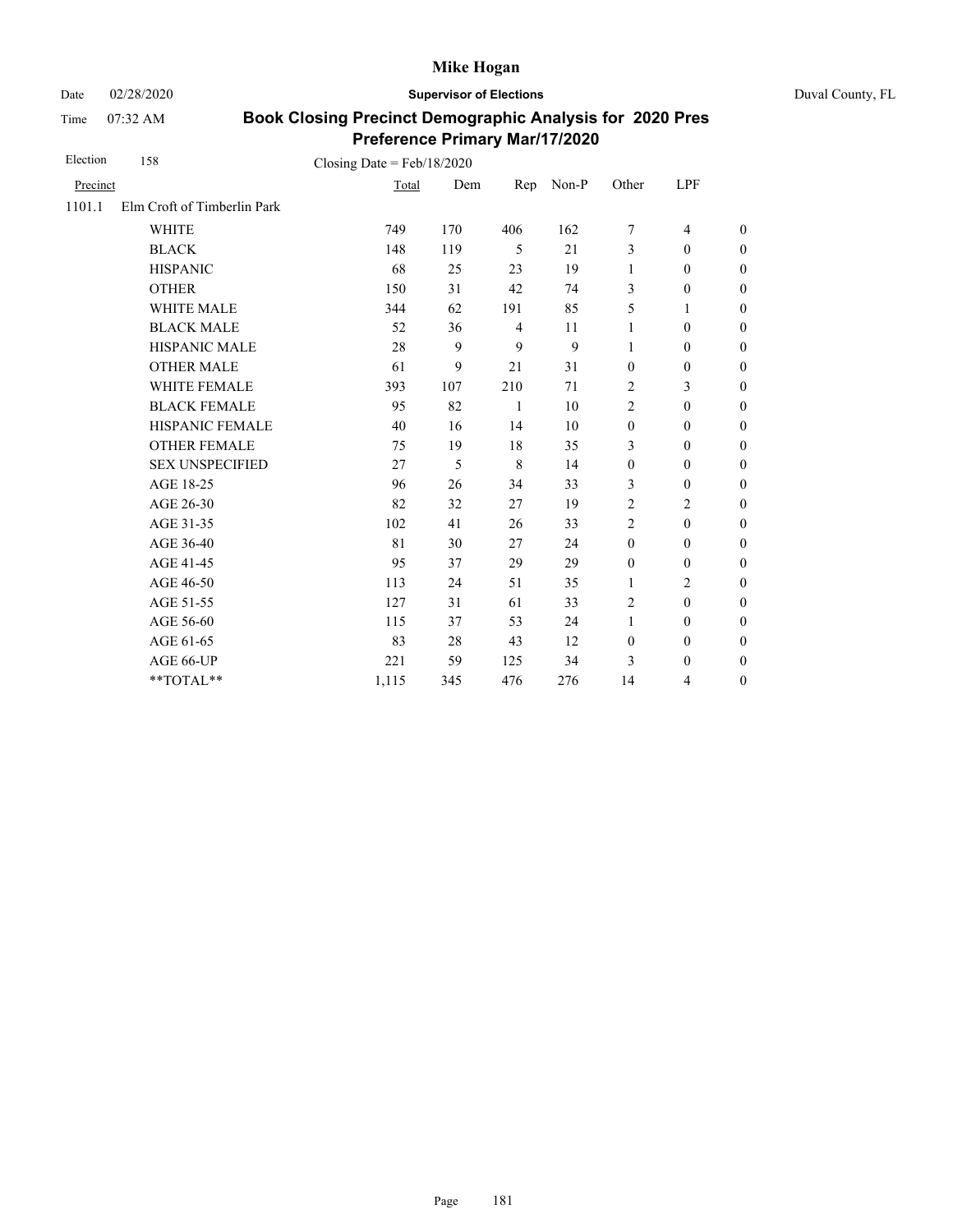Date 02/28/2020 **Supervisor of Elections** Duval County, FL

Time 07:32 AM

| Election | 158                               | Closing Date = $Feb/18/2020$ |                |                |                |                  |                  |                  |
|----------|-----------------------------------|------------------------------|----------------|----------------|----------------|------------------|------------------|------------------|
| Precinct |                                   | Total                        | Dem            | Rep            | Non-P          | Other            | LPF              |                  |
| 1102.1   | Glen Kernan Golf and Country Club |                              |                |                |                |                  |                  |                  |
|          | <b>WHITE</b>                      | 358                          | 55             | 236            | 63             | 3                | 1                | $\theta$         |
|          | <b>BLACK</b>                      | 28                           | 18             | $\overline{2}$ | 8              | $\boldsymbol{0}$ | $\boldsymbol{0}$ | $\boldsymbol{0}$ |
|          | <b>HISPANIC</b>                   | 20                           | 3              | 9              | 8              | $\mathbf{0}$     | $\mathbf{0}$     | $\boldsymbol{0}$ |
|          | <b>OTHER</b>                      | 124                          | 37             | 23             | 62             | $\overline{2}$   | $\mathbf{0}$     | $\overline{0}$   |
|          | <b>WHITE MALE</b>                 | 172                          | 20             | 122            | 29             | $\mathbf{1}$     | $\boldsymbol{0}$ | $\boldsymbol{0}$ |
|          | <b>BLACK MALE</b>                 | 16                           | 9              | $\overline{2}$ | 5              | $\mathbf{0}$     | $\mathbf{0}$     | $\overline{0}$   |
|          | HISPANIC MALE                     | 6                            | 1              | $\mathbf{1}$   | 4              | $\mathbf{0}$     | $\boldsymbol{0}$ | $\boldsymbol{0}$ |
|          | <b>OTHER MALE</b>                 | 56                           | 18             | 10             | 28             | $\boldsymbol{0}$ | $\boldsymbol{0}$ | $\boldsymbol{0}$ |
|          | WHITE FEMALE                      | 183                          | 35             | 113            | 32             | 2                | 1                | $\boldsymbol{0}$ |
|          | <b>BLACK FEMALE</b>               | 11                           | 8              | $\theta$       | 3              | $\mathbf{0}$     | $\mathbf{0}$     | $\boldsymbol{0}$ |
|          | HISPANIC FEMALE                   | 14                           | $\overline{2}$ | 8              | 4              | $\mathbf{0}$     | $\mathbf{0}$     | $\boldsymbol{0}$ |
|          | <b>OTHER FEMALE</b>               | 57                           | 16             | 10             | 29             | $\overline{c}$   | $\boldsymbol{0}$ | $\boldsymbol{0}$ |
|          | <b>SEX UNSPECIFIED</b>            | 15                           | 4              | $\overline{4}$ | 7              | $\mathbf{0}$     | $\boldsymbol{0}$ | $\boldsymbol{0}$ |
|          | AGE 18-25                         | 76                           | 17             | 27             | 29             | 3                | $\mathbf{0}$     | $\boldsymbol{0}$ |
|          | AGE 26-30                         | 22                           | 6              | 12             | $\mathfrak{2}$ | $\mathbf{1}$     | $\mathbf{1}$     | $\overline{0}$   |
|          | AGE 31-35                         | 23                           | 7              | 9              | 7              | $\mathbf{0}$     | $\mathbf{0}$     | $\boldsymbol{0}$ |
|          | AGE 36-40                         | 29                           | $\,8\,$        | 12             | 9              | $\mathbf{0}$     | $\boldsymbol{0}$ | $\boldsymbol{0}$ |
|          | AGE 41-45                         | 46                           | 10             | 15             | 21             | $\boldsymbol{0}$ | $\boldsymbol{0}$ | $\overline{0}$   |
|          | AGE 46-50                         | 87                           | 17             | 45             | 25             | $\mathbf{0}$     | $\boldsymbol{0}$ | $\boldsymbol{0}$ |
|          | AGE 51-55                         | 58                           | 9              | 33             | 16             | $\mathbf{0}$     | $\mathbf{0}$     | $\boldsymbol{0}$ |
|          | AGE 56-60                         | 60                           | 12             | 35             | 13             | $\mathbf{0}$     | $\mathbf{0}$     | $\overline{0}$   |
|          | AGE 61-65                         | 34                           | 4              | 19             | 11             | $\boldsymbol{0}$ | $\boldsymbol{0}$ | $\boldsymbol{0}$ |
|          | AGE 66-UP                         | 95                           | 23             | 63             | 8              | 1                | $\boldsymbol{0}$ | $\boldsymbol{0}$ |
|          | **TOTAL**                         | 530                          | 113            | 270            | 141            | 5                | 1                | $\boldsymbol{0}$ |
|          |                                   |                              |                |                |                |                  |                  |                  |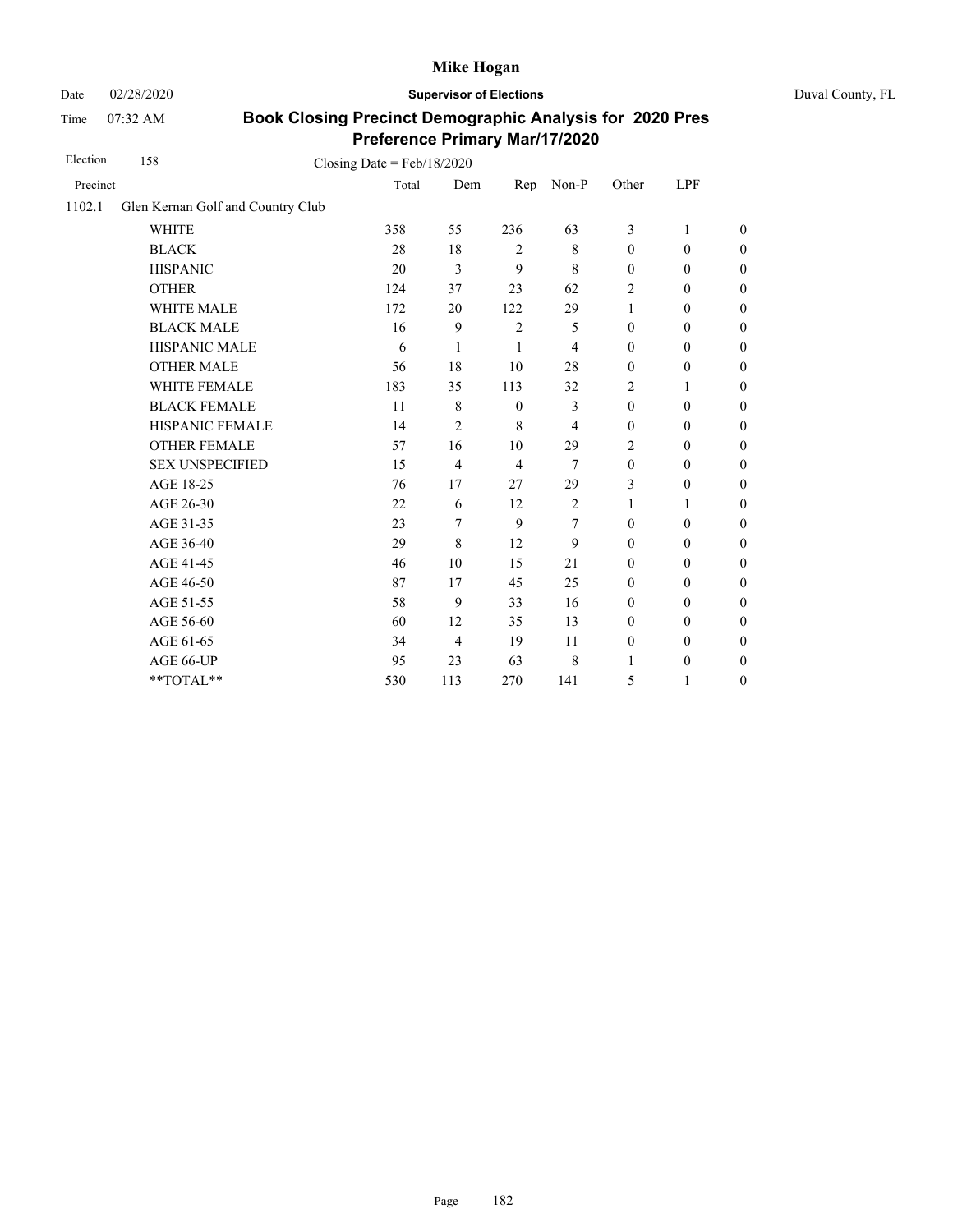Date 02/28/2020 **Supervisor of Elections** Duval County, FL

Time 07:32 AM

| Election | 158                    | Closing Date = $Feb/18/2020$ |     |       |       |                         |                  |                  |
|----------|------------------------|------------------------------|-----|-------|-------|-------------------------|------------------|------------------|
| Precinct |                        | Total                        | Dem | Rep   | Non-P | Other                   | LPF              |                  |
| 1103.1   | Hampton Glen           |                              |     |       |       |                         |                  |                  |
|          | <b>WHITE</b>           | 1,975                        | 462 | 1,095 | 382   | 27                      | 9                | $\boldsymbol{0}$ |
|          | <b>BLACK</b>           | 357                          | 249 | 14    | 90    | 3                       | 1                | $\boldsymbol{0}$ |
|          | <b>HISPANIC</b>        | 201                          | 85  | 52    | 59    | $\overline{\mathbf{4}}$ | 1                | $\boldsymbol{0}$ |
|          | <b>OTHER</b>           | 606                          | 192 | 132   | 279   | 3                       | $\mathbf{0}$     | $\mathbf{0}$     |
|          | <b>WHITE MALE</b>      | 914                          | 180 | 528   | 187   | 14                      | 5                | $\boldsymbol{0}$ |
|          | <b>BLACK MALE</b>      | 147                          | 88  | 9     | 48    | $\overline{c}$          | $\mathbf{0}$     | $\boldsymbol{0}$ |
|          | <b>HISPANIC MALE</b>   | 94                           | 37  | 23    | 33    | 1                       | $\mathbf{0}$     | $\mathbf{0}$     |
|          | <b>OTHER MALE</b>      | 261                          | 82  | 58    | 120   | 1                       | $\overline{0}$   | $\boldsymbol{0}$ |
|          | WHITE FEMALE           | 1,050                        | 282 | 559   | 192   | 13                      | 4                | $\boldsymbol{0}$ |
|          | <b>BLACK FEMALE</b>    | 208                          | 159 | 5     | 42    | 1                       | 1                | $\boldsymbol{0}$ |
|          | HISPANIC FEMALE        | 100                          | 43  | 27    | 26    | 3                       | $\mathbf{1}$     | $\boldsymbol{0}$ |
|          | <b>OTHER FEMALE</b>    | 297                          | 100 | 68    | 128   | $\mathbf{1}$            | $\mathbf{0}$     | $\boldsymbol{0}$ |
|          | <b>SEX UNSPECIFIED</b> | 68                           | 17  | 16    | 34    | 1                       | $\boldsymbol{0}$ | $\boldsymbol{0}$ |
|          | AGE 18-25              | 419                          | 135 | 110   | 153   | 14                      | 7                | $\boldsymbol{0}$ |
|          | AGE 26-30              | 320                          | 141 | 92    | 81    | 5                       | 1                | $\overline{0}$   |
|          | AGE 31-35              | 264                          | 85  | 96    | 76    | 6                       | 1                | $\boldsymbol{0}$ |
|          | AGE 36-40              | 209                          | 64  | 73    | 69    | $\overline{2}$          | 1                | $\boldsymbol{0}$ |
|          | AGE 41-45              | 224                          | 84  | 82    | 58    | $\boldsymbol{0}$        | $\mathbf{0}$     | $\overline{0}$   |
|          | AGE 46-50              | 300                          | 87  | 133   | 78    | 2                       | $\mathbf{0}$     | $\boldsymbol{0}$ |
|          | AGE 51-55              | 328                          | 100 | 126   | 100   | $\overline{c}$          | $\boldsymbol{0}$ | $\boldsymbol{0}$ |
|          | AGE 56-60              | 295                          | 73  | 155   | 65    | 1                       | 1                | $\boldsymbol{0}$ |
|          | AGE 61-65              | 243                          | 66  | 137   | 37    | 3                       | $\boldsymbol{0}$ | $\boldsymbol{0}$ |
|          | AGE 66-UP              | 534                          | 152 | 288   | 92    | $\overline{c}$          | $\mathbf{0}$     | $\boldsymbol{0}$ |
|          | **TOTAL**              | 3,139                        | 988 | 1,293 | 810   | 37                      | 11               | $\boldsymbol{0}$ |
|          |                        |                              |     |       |       |                         |                  |                  |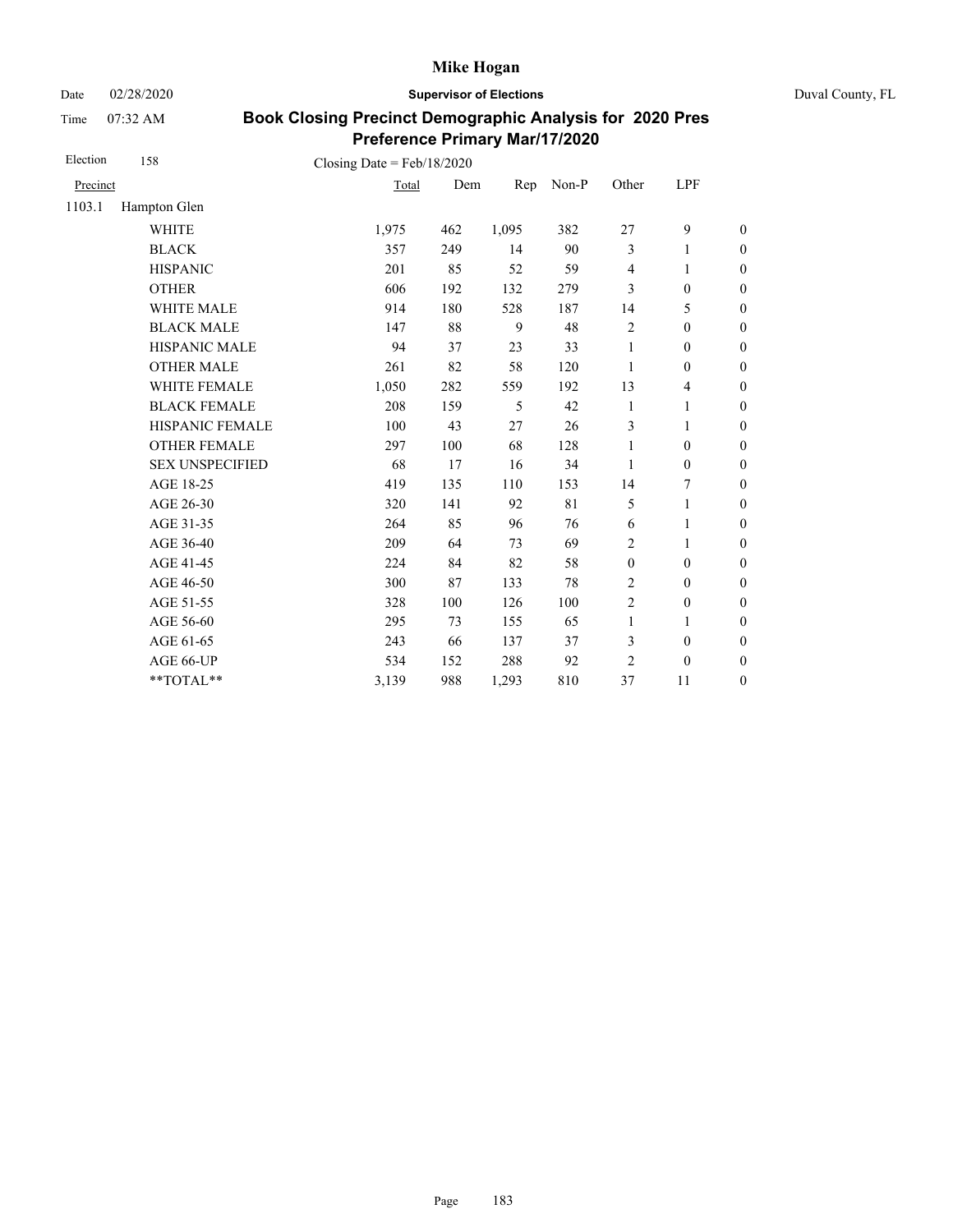Date 02/28/2020 **Supervisor of Elections** Duval County, FL

Time 07:32 AM

| Election | 158                            | Closing Date = $Feb/18/2020$ |       |       |       |                  |                         |                  |
|----------|--------------------------------|------------------------------|-------|-------|-------|------------------|-------------------------|------------------|
| Precinct |                                | Total                        | Dem   | Rep   | Non-P | Other            | LPF                     |                  |
| 1104.1   | Shepherd of the Woods Lutheran |                              |       |       |       |                  |                         |                  |
|          | <b>WHITE</b>                   | 2,734                        | 628   | 1,424 | 629   | 39               | 14                      | $\boldsymbol{0}$ |
|          | <b>BLACK</b>                   | 736                          | 546   | 35    | 146   | $\,$ 8 $\,$      | 1                       | $\boldsymbol{0}$ |
|          | <b>HISPANIC</b>                | 309                          | 103   | 79    | 125   | $\overline{c}$   | $\mathbf{0}$            | $\boldsymbol{0}$ |
|          | <b>OTHER</b>                   | 682                          | 227   | 160   | 289   | 3                | 3                       | $\overline{0}$   |
|          | <b>WHITE MALE</b>              | 1,315                        | 281   | 706   | 302   | 15               | 11                      | $\boldsymbol{0}$ |
|          | <b>BLACK MALE</b>              | 324                          | 222   | 21    | 74    | 6                | $\mathbf{1}$            | $\boldsymbol{0}$ |
|          | HISPANIC MALE                  | 137                          | 45    | 34    | 58    | $\boldsymbol{0}$ | $\boldsymbol{0}$        | $\boldsymbol{0}$ |
|          | <b>OTHER MALE</b>              | 287                          | 93    | 63    | 127   | $\overline{2}$   | 2                       | $\boldsymbol{0}$ |
|          | <b>WHITE FEMALE</b>            | 1,388                        | 343   | 701   | 318   | 24               | 2                       | $\boldsymbol{0}$ |
|          | <b>BLACK FEMALE</b>            | 401                          | 318   | 13    | 68    | $\sqrt{2}$       | $\mathbf{0}$            | $\mathbf{0}$     |
|          | HISPANIC FEMALE                | 164                          | 53    | 45    | 64    | $\overline{2}$   | $\boldsymbol{0}$        | $\theta$         |
|          | <b>OTHER FEMALE</b>            | 344                          | 125   | 90    | 127   | 1                | 1                       | $\theta$         |
|          | <b>SEX UNSPECIFIED</b>         | 101                          | 24    | 25    | 51    | $\boldsymbol{0}$ | 1                       | $\boldsymbol{0}$ |
|          | AGE 18-25                      | 501                          | 157   | 156   | 176   | 8                | $\overline{\mathbf{4}}$ | $\mathbf{0}$     |
|          | AGE 26-30                      | 502                          | 151   | 183   | 155   | 11               | $\overline{c}$          | $\boldsymbol{0}$ |
|          | AGE 31-35                      | 465                          | 152   | 156   | 148   | $\overline{4}$   | 5                       | $\boldsymbol{0}$ |
|          | AGE 36-40                      | 449                          | 150   | 139   | 155   | 3                | $\overline{2}$          | $\mathbf{0}$     |
|          | AGE 41-45                      | 400                          | 136   | 134   | 122   | 6                | $\overline{2}$          | $\boldsymbol{0}$ |
|          | AGE 46-50                      | 456                          | 143   | 177   | 129   | 6                | 1                       | $\boldsymbol{0}$ |
|          | AGE 51-55                      | 403                          | 119   | 187   | 95    | $\overline{c}$   | $\mathbf{0}$            | $\boldsymbol{0}$ |
|          | AGE 56-60                      | 406                          | 152   | 184   | 68    | $\overline{c}$   | $\boldsymbol{0}$        | $\overline{0}$   |
|          | AGE 61-65                      | 299                          | 108   | 131   | 53    | 6                | 1                       | $\mathbf{0}$     |
|          | AGE 66-UP                      | 580                          | 236   | 251   | 88    | 4                | 1                       | $\boldsymbol{0}$ |
|          | **TOTAL**                      | 4,461                        | 1,504 | 1,698 | 1,189 | 52               | 18                      | $\boldsymbol{0}$ |
|          |                                |                              |       |       |       |                  |                         |                  |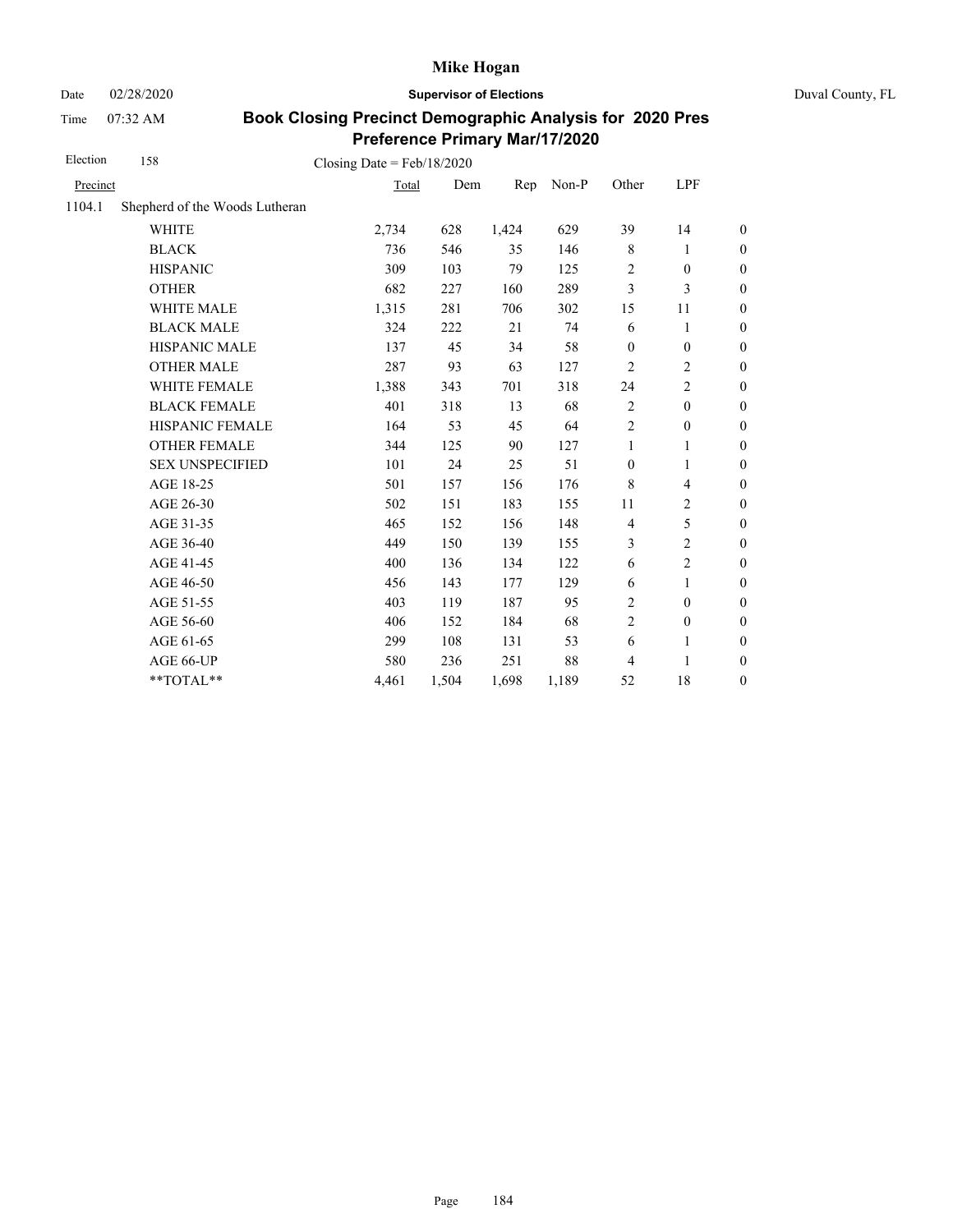Date 02/28/2020 **Supervisor of Elections** Duval County, FL

Time 07:32 AM

| Election | 158                        | Closing Date = $Feb/18/2020$ |       |       |       |                  |                  |                  |
|----------|----------------------------|------------------------------|-------|-------|-------|------------------|------------------|------------------|
| Precinct |                            | Total                        | Dem   | Rep   | Non-P | Other            | LPF              |                  |
| 1105.1   | Kernan Blvd Baptist Church |                              |       |       |       |                  |                  |                  |
|          | <b>WHITE</b>               | 3,336                        | 922   | 1,444 | 899   | 46               | 25               | $\boldsymbol{0}$ |
|          | <b>BLACK</b>               | 691                          | 491   | 30    | 164   | 5                | 1                | $\boldsymbol{0}$ |
|          | <b>HISPANIC</b>            | 403                          | 179   | 87    | 132   | 3                | $\overline{c}$   | $\boldsymbol{0}$ |
|          | <b>OTHER</b>               | 660                          | 193   | 154   | 308   | 4                | $\mathbf{1}$     | $\boldsymbol{0}$ |
|          | WHITE MALE                 | 1,482                        | 309   | 716   | 419   | 22               | 16               | $\boldsymbol{0}$ |
|          | <b>BLACK MALE</b>          | 276                          | 172   | 17    | 82    | 5                | $\boldsymbol{0}$ | $\boldsymbol{0}$ |
|          | <b>HISPANIC MALE</b>       | 169                          | 63    | 43    | 61    | 1                | 1                | $\overline{0}$   |
|          | <b>OTHER MALE</b>          | 224                          | 59    | 61    | 102   | 1                | 1                | $\boldsymbol{0}$ |
|          | WHITE FEMALE               | 1,724                        | 581   | 683   | 430   | 21               | 9                | $\boldsymbol{0}$ |
|          | <b>BLACK FEMALE</b>        | 377                          | 294   | 9     | 73    | $\boldsymbol{0}$ | 1                | $\boldsymbol{0}$ |
|          | HISPANIC FEMALE            | 212                          | 106   | 39    | 65    | $\overline{c}$   | $\boldsymbol{0}$ | $\boldsymbol{0}$ |
|          | <b>OTHER FEMALE</b>        | 254                          | 94    | 64    | 94    | 2                | $\boldsymbol{0}$ | $\boldsymbol{0}$ |
|          | <b>SEX UNSPECIFIED</b>     | 372                          | 107   | 83    | 177   | $\overline{4}$   | 1                | $\boldsymbol{0}$ |
|          | AGE 18-25                  | 1,555                        | 651   | 398   | 479   | 21               | 6                | $\boldsymbol{0}$ |
|          | AGE 26-30                  | 855                          | 287   | 252   | 299   | 13               | 4                | $\boldsymbol{0}$ |
|          | AGE 31-35                  | 549                          | 173   | 183   | 179   | 9                | 5                | $\boldsymbol{0}$ |
|          | AGE 36-40                  | 381                          | 130   | 114   | 129   | 3                | 5                | $\boldsymbol{0}$ |
|          | AGE 41-45                  | 308                          | 108   | 93    | 99    | 5                | $\mathfrak{Z}$   | $\overline{0}$   |
|          | AGE 46-50                  | 313                          | 101   | 127   | 79    | 3                | 3                | $\boldsymbol{0}$ |
|          | AGE 51-55                  | 280                          | 74    | 144   | 61    | $\boldsymbol{0}$ | 1                | $\boldsymbol{0}$ |
|          | AGE 56-60                  | 288                          | 82    | 134   | 72    | $\boldsymbol{0}$ | $\boldsymbol{0}$ | $\boldsymbol{0}$ |
|          | AGE 61-65                  | 223                          | 67    | 101   | 52    | $\overline{c}$   | 1                | $\boldsymbol{0}$ |
|          | AGE 66-UP                  | 337                          | 111   | 169   | 54    | $\overline{2}$   | 1                | $\boldsymbol{0}$ |
|          | **TOTAL**                  | 5,090                        | 1,785 | 1,715 | 1,503 | 58               | 29               | $\boldsymbol{0}$ |
|          |                            |                              |       |       |       |                  |                  |                  |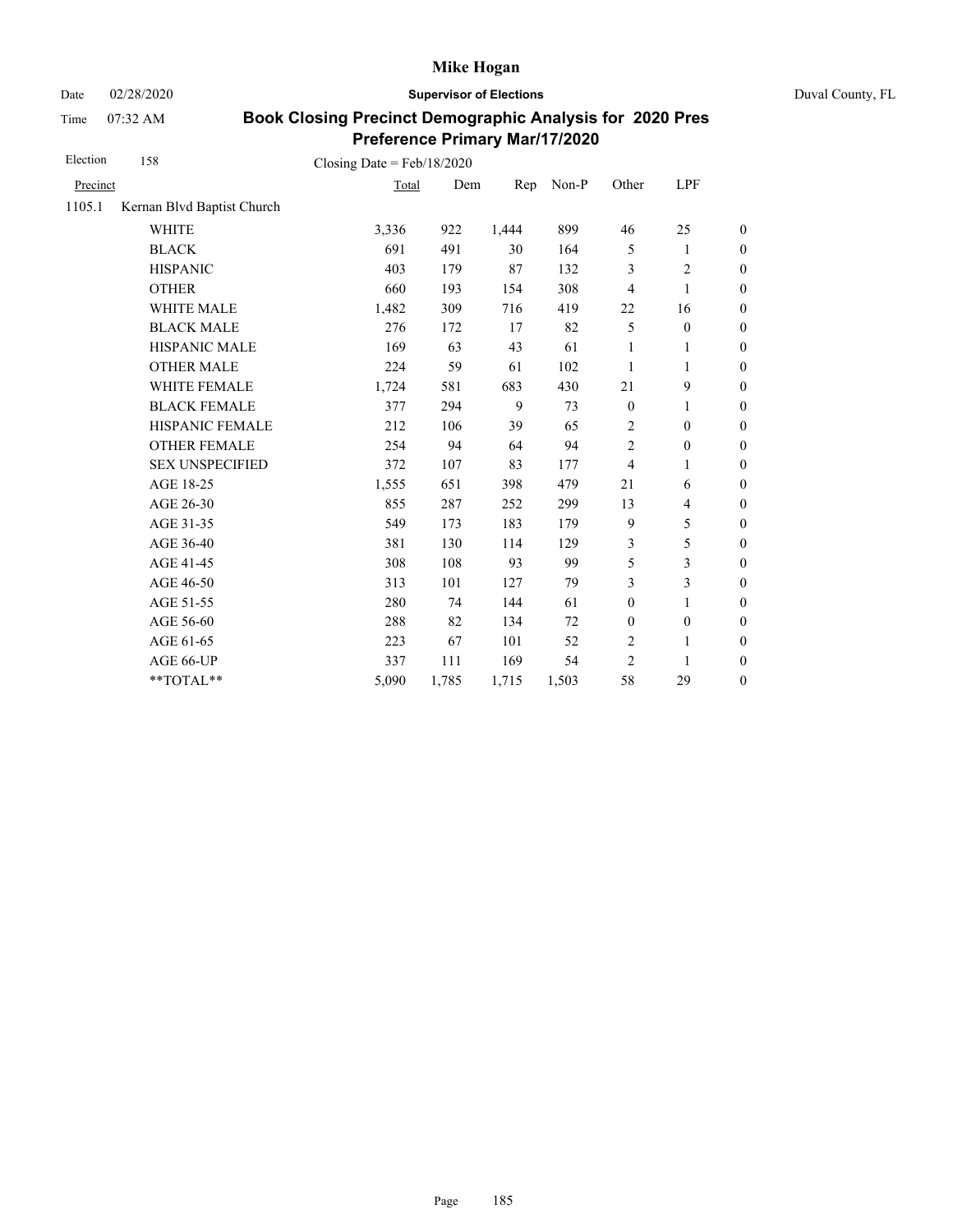Date 02/28/2020 **Supervisor of Elections** Duval County, FL

Time 07:32 AM

| Election | 158                    | Closing Date = $Feb/18/2020$ |       |       |       |                  |                          |                  |
|----------|------------------------|------------------------------|-------|-------|-------|------------------|--------------------------|------------------|
| Precinct |                        | Total                        | Dem   | Rep   | Non-P | Other            | LPF                      |                  |
| 1106.1   | Church of Eleven 22    |                              |       |       |       |                  |                          |                  |
|          | <b>WHITE</b>           | 4,262                        | 1,010 | 2,303 | 897   | 38               | 14                       | $\boldsymbol{0}$ |
|          | <b>BLACK</b>           | 622                          | 457   | 25    | 124   | 16               | $\boldsymbol{0}$         | $\boldsymbol{0}$ |
|          | <b>HISPANIC</b>        | 389                          | 144   | 92    | 150   | $\mathbf{1}$     | $\overline{c}$           | $\overline{0}$   |
|          | <b>OTHER</b>           | 745                          | 264   | 173   | 298   | 8                | $\overline{c}$           | $\boldsymbol{0}$ |
|          | <b>WHITE MALE</b>      | 1,893                        | 395   | 1,024 | 450   | 17               | 7                        | $\boldsymbol{0}$ |
|          | <b>BLACK MALE</b>      | 266                          | 176   | 16    | 68    | 6                | $\boldsymbol{0}$         | $\boldsymbol{0}$ |
|          | <b>HISPANIC MALE</b>   | 162                          | 55    | 36    | 69    | 1                | $\mathbf{1}$             | $\overline{0}$   |
|          | <b>OTHER MALE</b>      | 322                          | 94    | 83    | 141   | 2                | $\overline{c}$           | $\boldsymbol{0}$ |
|          | WHITE FEMALE           | 2,338                        | 604   | 1,267 | 439   | 21               | 7                        | $\boldsymbol{0}$ |
|          | <b>BLACK FEMALE</b>    | 353                          | 279   | 9     | 56    | 9                | $\mathbf{0}$             | $\overline{0}$   |
|          | <b>HISPANIC FEMALE</b> | 218                          | 86    | 53    | 78    | $\boldsymbol{0}$ | 1                        | $\boldsymbol{0}$ |
|          | <b>OTHER FEMALE</b>    | 359                          | 144   | 77    | 133   | 5                | $\mathbf{0}$             | $\boldsymbol{0}$ |
|          | <b>SEX UNSPECIFIED</b> | 107                          | 42    | 28    | 35    | $\overline{2}$   | $\mathbf{0}$             | $\boldsymbol{0}$ |
|          | AGE 18-25              | 611                          | 216   | 187   | 190   | 14               | $\overline{\mathcal{L}}$ | $\overline{0}$   |
|          | AGE 26-30              | 512                          | 154   | 187   | 156   | 10               | 5                        | $\boldsymbol{0}$ |
|          | AGE 31-35              | 456                          | 162   | 139   | 141   | 11               | 3                        | $\boldsymbol{0}$ |
|          | AGE 36-40              | 476                          | 165   | 159   | 148   | $\overline{2}$   | $\overline{c}$           | $\boldsymbol{0}$ |
|          | AGE 41-45              | 432                          | 134   | 156   | 140   | 1                | $\mathbf{1}$             | $\overline{0}$   |
|          | AGE 46-50              | 451                          | 135   | 192   | 118   | 5                | 1                        | $\boldsymbol{0}$ |
|          | AGE 51-55              | 430                          | 135   | 180   | 112   | 3                | $\mathbf{0}$             | $\boldsymbol{0}$ |
|          | AGE 56-60              | 440                          | 107   | 202   | 125   | 6                | $\boldsymbol{0}$         | $\overline{0}$   |
|          | AGE 61-65              | 399                          | 130   | 193   | 69    | 5                | $\overline{2}$           | $\boldsymbol{0}$ |
|          | AGE 66-UP              | 1,809                        | 535   | 998   | 270   | 6                | $\mathbf{0}$             | $\boldsymbol{0}$ |
|          | **TOTAL**              | 6,018                        | 1,875 | 2,593 | 1,469 | 63               | 18                       | $\overline{0}$   |
|          |                        |                              |       |       |       |                  |                          |                  |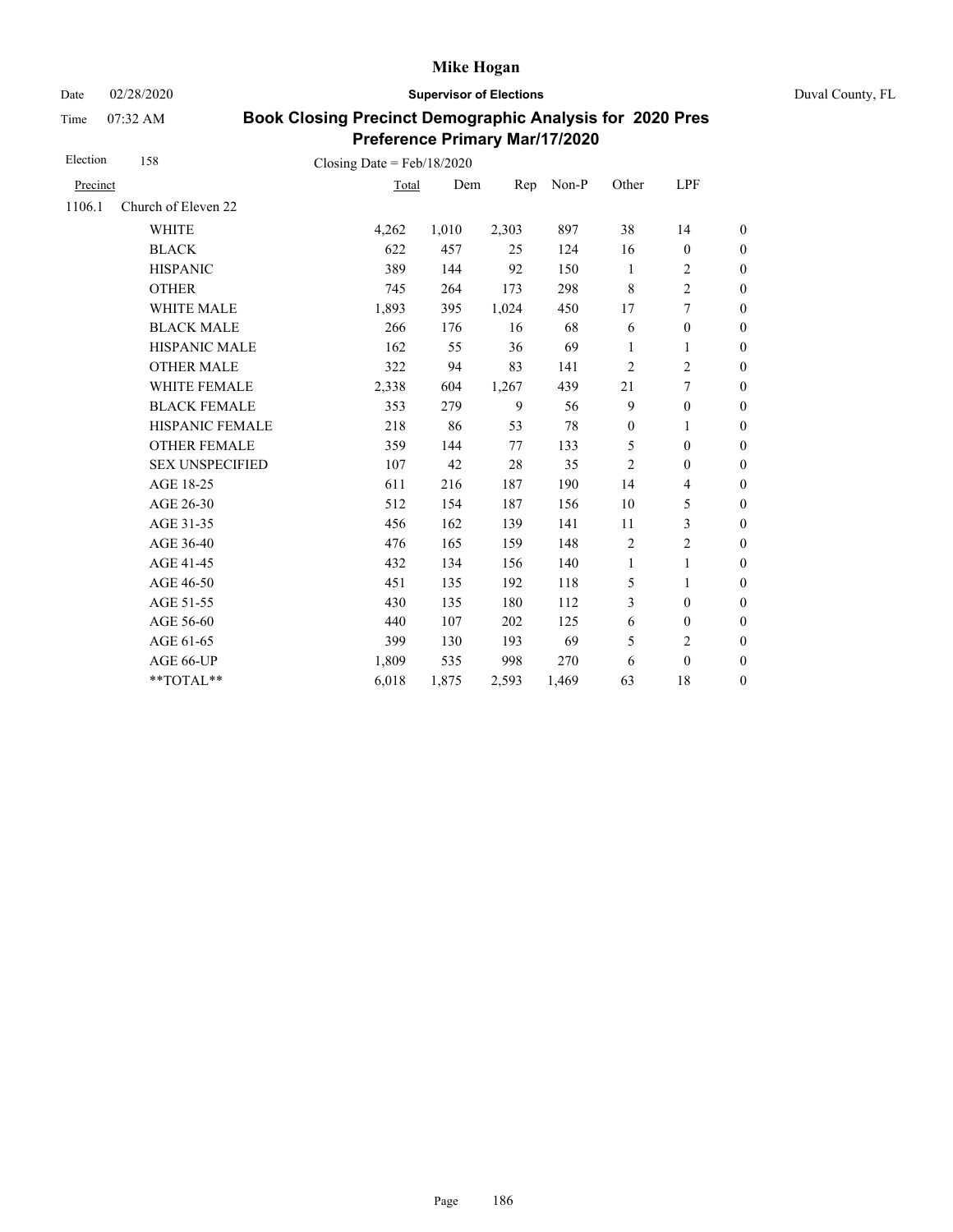Date 02/28/2020 **Supervisor of Elections** Duval County, FL

Time 07:32 AM

| Election | 158                    | Closing Date = $Feb/18/2020$ |             |     |       |                  |                  |                  |
|----------|------------------------|------------------------------|-------------|-----|-------|------------------|------------------|------------------|
| Precinct |                        | Total                        | Dem         | Rep | Non-P | Other            | LPF              |                  |
| 1107.1   | Deercreek Country Club |                              |             |     |       |                  |                  |                  |
|          | <b>WHITE</b>           | 1,113                        | 174         | 764 | 168   | $\overline{4}$   | 3                | $\theta$         |
|          | <b>BLACK</b>           | 82                           | 51          | 8   | 23    | $\mathbf{0}$     | $\mathbf{0}$     | $\boldsymbol{0}$ |
|          | <b>HISPANIC</b>        | 62                           | 15          | 28  | 19    | $\boldsymbol{0}$ | $\boldsymbol{0}$ | $\boldsymbol{0}$ |
|          | <b>OTHER</b>           | 410                          | 117         | 111 | 176   | 4                | $\overline{c}$   | $\boldsymbol{0}$ |
|          | WHITE MALE             | 543                          | 72          | 375 | 91    | $\overline{2}$   | 3                | $\boldsymbol{0}$ |
|          | <b>BLACK MALE</b>      | 38                           | 20          | 3   | 15    | $\boldsymbol{0}$ | $\boldsymbol{0}$ | $\boldsymbol{0}$ |
|          | <b>HISPANIC MALE</b>   | 34                           | $\,$ 8 $\,$ | 16  | 10    | $\boldsymbol{0}$ | $\boldsymbol{0}$ | $\overline{0}$   |
|          | <b>OTHER MALE</b>      | 173                          | 46          | 53  | 72    | $\boldsymbol{0}$ | 2                | $\boldsymbol{0}$ |
|          | WHITE FEMALE           | 557                          | 101         | 383 | 71    | $\overline{2}$   | $\mathbf{0}$     | $\boldsymbol{0}$ |
|          | <b>BLACK FEMALE</b>    | 44                           | 31          | 5   | 8     | $\mathbf{0}$     | $\mathbf{0}$     | $\overline{0}$   |
|          | HISPANIC FEMALE        | 28                           | 7           | 12  | 9     | $\mathbf{0}$     | $\mathbf{0}$     | $\boldsymbol{0}$ |
|          | <b>OTHER FEMALE</b>    | 207                          | 64          | 53  | 86    | $\overline{4}$   | $\mathbf{0}$     | $\overline{0}$   |
|          | <b>SEX UNSPECIFIED</b> | 43                           | 8           | 11  | 24    | $\boldsymbol{0}$ | $\boldsymbol{0}$ | $\boldsymbol{0}$ |
|          | AGE 18-25              | 190                          | 54          | 83  | 49    | $\overline{4}$   | $\boldsymbol{0}$ | $\boldsymbol{0}$ |
|          | AGE 26-30              | 85                           | 23          | 38  | 23    | $\boldsymbol{0}$ | 1                | $\boldsymbol{0}$ |
|          | AGE 31-35              | 72                           | 21          | 27  | 22    | $\mathbf{0}$     | $\mathbf{2}$     | $\boldsymbol{0}$ |
|          | AGE 36-40              | 73                           | 21          | 24  | 28    | $\boldsymbol{0}$ | $\boldsymbol{0}$ | $\boldsymbol{0}$ |
|          | AGE 41-45              | 88                           | 17          | 41  | 29    | $\mathbf{0}$     | $\mathbf{1}$     | $\overline{0}$   |
|          | AGE 46-50              | 108                          | 15          | 55  | 38    | $\boldsymbol{0}$ | $\boldsymbol{0}$ | $\boldsymbol{0}$ |
|          | AGE 51-55              | 163                          | 33          | 74  | 54    | $\overline{2}$   | $\boldsymbol{0}$ | $\boldsymbol{0}$ |
|          | AGE 56-60              | 193                          | 38          | 111 | 42    | 1                | 1                | $\overline{0}$   |
|          | AGE 61-65              | 196                          | 32          | 133 | 30    | $\mathbf{1}$     | $\mathbf{0}$     | $\boldsymbol{0}$ |
|          | AGE 66-UP              | 499                          | 103         | 325 | 71    | $\boldsymbol{0}$ | $\boldsymbol{0}$ | $\boldsymbol{0}$ |
|          | **TOTAL**              | 1,667                        | 357         | 911 | 386   | $\,$ 8 $\,$      | 5                | $\boldsymbol{0}$ |
|          |                        |                              |             |     |       |                  |                  |                  |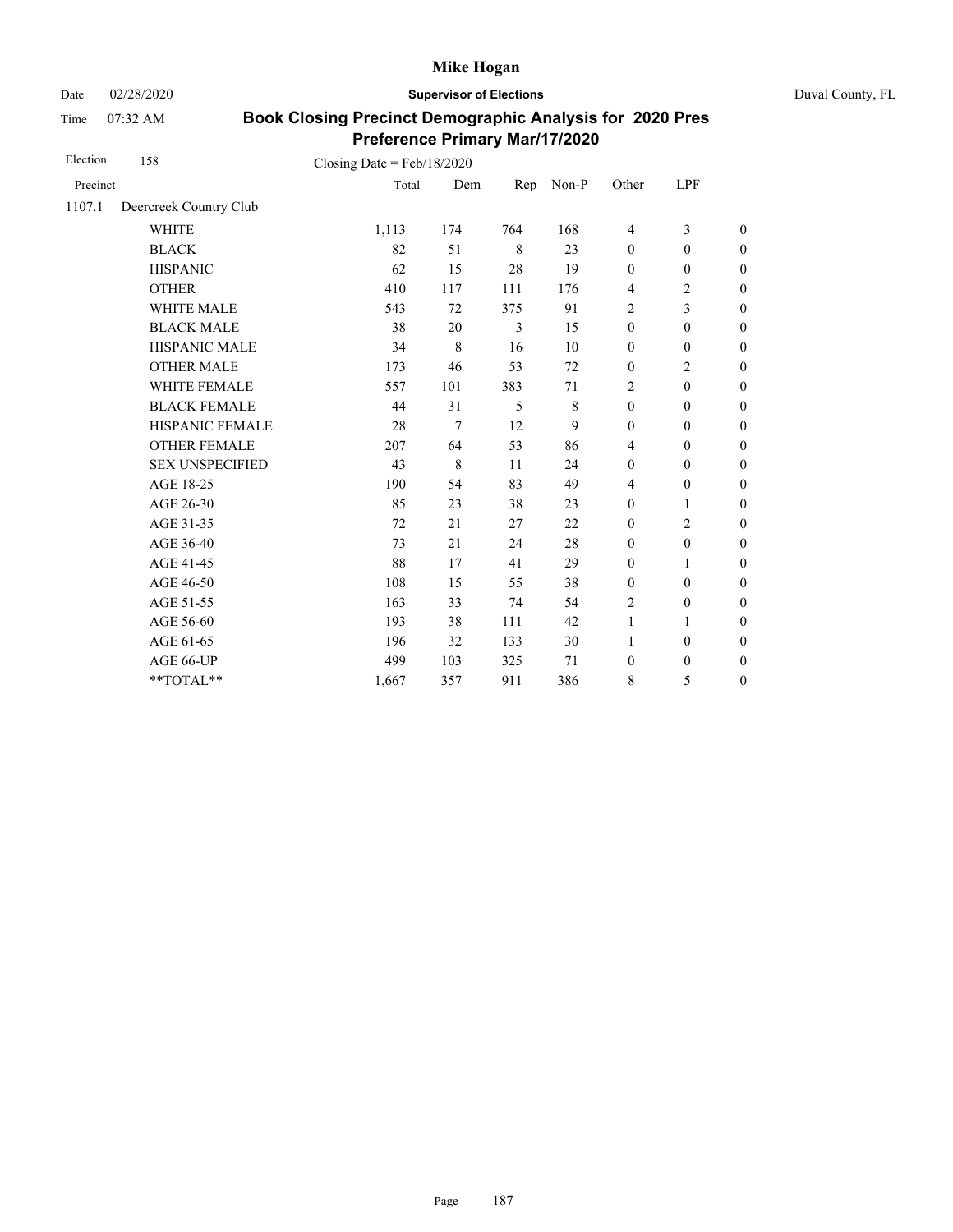Date 02/28/2020 **Supervisor of Elections** Duval County, FL

Time 07:32 AM

| Election | 158                                    | Closing Date = $Feb/18/2020$ |       |       |       |                |                          |                  |
|----------|----------------------------------------|------------------------------|-------|-------|-------|----------------|--------------------------|------------------|
| Precinct |                                        | Total                        | Dem   | Rep   | Non-P | Other          | LPF                      |                  |
| 1108.1   | The Park at Potenza                    |                              |       |       |       |                |                          |                  |
|          | <b>WHITE</b>                           | 2,247                        | 642   | 1,004 | 556   | 31             | 14                       | $\boldsymbol{0}$ |
|          | <b>BLACK</b>                           | 728                          | 527   | 26    | 166   | $\,$ 8 $\,$    | 1                        | $\boldsymbol{0}$ |
|          | <b>HISPANIC</b>                        | 275                          | 111   | 63    | 96    | 5              | $\boldsymbol{0}$         | $\boldsymbol{0}$ |
|          | <b>OTHER</b>                           | 302                          | 102   | 53    | 141   | $\overline{4}$ | $\overline{c}$           | $\overline{0}$   |
|          | WHITE MALE                             | 1,036                        | 249   | 477   | 284   | 15             | 11                       | $\boldsymbol{0}$ |
|          | <b>BLACK MALE</b>                      | 287                          | 179   | 14    | 91    | 3              | $\boldsymbol{0}$         | $\boldsymbol{0}$ |
|          | <b>HISPANIC MALE</b>                   | 109                          | 40    | 22    | 45    | $\overline{2}$ | $\boldsymbol{0}$         | $\overline{0}$   |
|          | <b>OTHER MALE</b>                      | 117                          | 34    | 22    | 58    | $\overline{2}$ | 1                        | $\boldsymbol{0}$ |
|          | WHITE FEMALE                           | 1,188                        | 386   | 518   | 265   | 16             | 3                        | $\boldsymbol{0}$ |
|          | <b>BLACK FEMALE</b>                    | 431                          | 340   | 12    | 73    | 5              | 1                        | $\boldsymbol{0}$ |
|          | HISPANIC FEMALE                        | 158                          | 66    | 41    | 48    | 3              | $\boldsymbol{0}$         | $\overline{0}$   |
|          | <b>OTHER FEMALE</b>                    | 147                          | 60    | 25    | 60    | 2              | $\boldsymbol{0}$         | $\boldsymbol{0}$ |
|          | <b>SEX UNSPECIFIED</b>                 | 79                           | 28    | 15    | 35    | $\mathbf{0}$   | 1                        | $\boldsymbol{0}$ |
|          | AGE 18-25                              | 495                          | 200   | 127   | 149   | 15             | $\overline{\mathcal{L}}$ | $\boldsymbol{0}$ |
|          | AGE 26-30                              | 533                          | 220   | 126   | 176   | 10             | 1                        | $\boldsymbol{0}$ |
|          | AGE 31-35                              | 412                          | 177   | 90    | 137   | $\overline{4}$ | 4                        | $\boldsymbol{0}$ |
|          | AGE 36-40                              | 317                          | 124   | 73    | 116   | $\sqrt{2}$     | $\mathbf{2}$             | $\boldsymbol{0}$ |
|          | AGE 41-45                              | 259                          | 110   | 75    | 71    | $\mathbf{1}$   | $\overline{c}$           | $\overline{0}$   |
|          | AGE 46-50                              | 272                          | 104   | 85    | 75    | 7              | 1                        | $\boldsymbol{0}$ |
|          | AGE 51-55                              | 216                          | 74    | 91    | 48    | $\overline{2}$ | $\mathbf{1}$             | $\boldsymbol{0}$ |
|          | AGE 56-60                              | 272                          | 93    | 122   | 56    | $\mathbf{1}$   | $\boldsymbol{0}$         | $\overline{0}$   |
|          | AGE 61-65                              | 244                          | 95    | 99    | 45    | $\overline{4}$ | $\mathbf{1}$             | $\boldsymbol{0}$ |
|          | AGE 66-UP                              | 531                          | 185   | 258   | 85    | 2              | 1                        | $\overline{0}$   |
|          | $\mathrm{*}\mathrm{*} \mathrm{TOTAL}*$ | 3,552                        | 1,382 | 1,146 | 959   | 48             | 17                       | $\boldsymbol{0}$ |
|          |                                        |                              |       |       |       |                |                          |                  |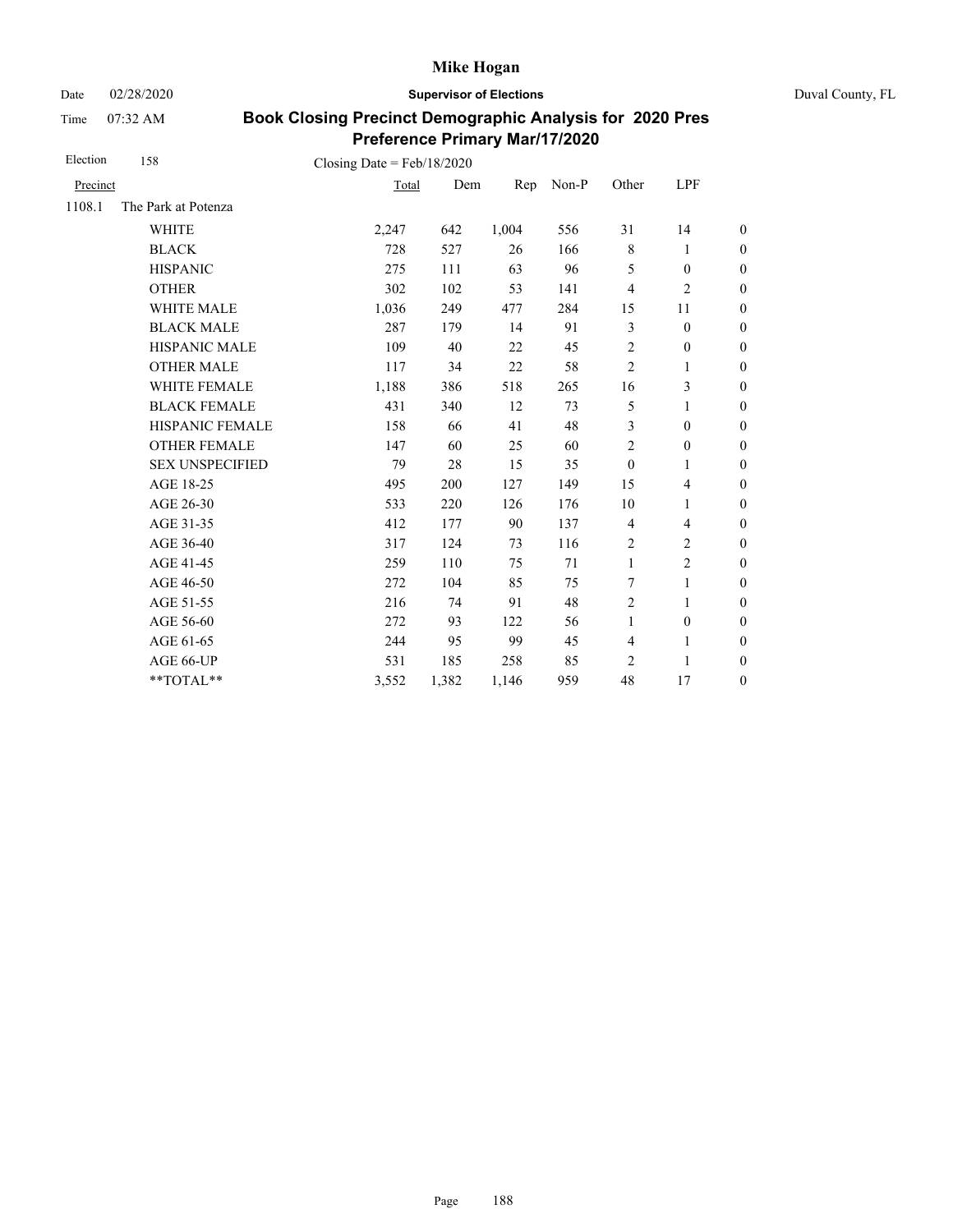Date 02/28/2020 **Supervisor of Elections** Duval County, FL

Time 07:32 AM

| Election | 158                    | Closing Date = $Feb/18/2020$ |                |       |       |                  |                  |                  |
|----------|------------------------|------------------------------|----------------|-------|-------|------------------|------------------|------------------|
| Precinct |                        | Total                        | Dem            | Rep   | Non-P | Other            | LPF              |                  |
| 1109.1   | Deerwood Country Club  |                              |                |       |       |                  |                  |                  |
|          | <b>WHITE</b>           | 1,768                        | 295            | 1,236 | 225   | 9                | 3                | $\boldsymbol{0}$ |
|          | <b>BLACK</b>           | 50                           | 34             | 5     | 10    | 1                | $\mathbf{0}$     | $\mathbf{0}$     |
|          | <b>HISPANIC</b>        | 77                           | 14             | 45    | 18    | $\mathbf{0}$     | $\mathbf{0}$     | $\theta$         |
|          | <b>OTHER</b>           | 175                          | 44             | 69    | 62    | $\mathbf{0}$     | $\mathbf{0}$     | $\boldsymbol{0}$ |
|          | <b>WHITE MALE</b>      | 833                          | 118            | 590   | 117   | 5                | 3                | $\mathbf{0}$     |
|          | <b>BLACK MALE</b>      | 24                           | 14             | 2     | 7     | 1                | $\mathbf{0}$     | $\boldsymbol{0}$ |
|          | <b>HISPANIC MALE</b>   | 36                           | 6              | 20    | 10    | $\mathbf{0}$     | $\mathbf{0}$     | $\overline{0}$   |
|          | <b>OTHER MALE</b>      | 67                           | 20             | 25    | 22    | $\mathbf{0}$     | $\overline{0}$   | $\boldsymbol{0}$ |
|          | <b>WHITE FEMALE</b>    | 923                          | 174            | 639   | 106   | $\overline{4}$   | $\mathbf{0}$     | $\boldsymbol{0}$ |
|          | <b>BLACK FEMALE</b>    | 25                           | 19             | 3     | 3     | $\mathbf{0}$     | $\mathbf{0}$     | $\overline{0}$   |
|          | <b>HISPANIC FEMALE</b> | 39                           | $\overline{7}$ | 25    | 7     | $\mathbf{0}$     | $\mathbf{0}$     | $\boldsymbol{0}$ |
|          | <b>OTHER FEMALE</b>    | 82                           | 23             | 34    | 25    | $\mathbf{0}$     | $\mathbf{0}$     | $\boldsymbol{0}$ |
|          | <b>SEX UNSPECIFIED</b> | 41                           | 6              | 17    | 18    | $\mathbf{0}$     | $\mathbf{0}$     | $\theta$         |
|          | AGE 18-25              | 192                          | 32             | 117   | 43    | $\mathbf{0}$     | $\boldsymbol{0}$ | $\theta$         |
|          | AGE 26-30              | 132                          | 26             | 74    | 32    | $\boldsymbol{0}$ | $\mathbf{0}$     | $\boldsymbol{0}$ |
|          | AGE 31-35              | 134                          | 25             | 90    | 18    | $\mathbf{1}$     | $\mathbf{0}$     | $\boldsymbol{0}$ |
|          | AGE 36-40              | 135                          | 26             | 79    | 29    | 1                | $\mathbf{0}$     | $\boldsymbol{0}$ |
|          | AGE 41-45              | 146                          | 27             | 96    | 18    | 3                | $\overline{2}$   | $\overline{0}$   |
|          | AGE 46-50              | 175                          | 22             | 120   | 31    | $\overline{2}$   | $\overline{0}$   | $\boldsymbol{0}$ |
|          | AGE 51-55              | 173                          | 34             | 114   | 25    | $\mathbf{0}$     | $\mathbf{0}$     | $\boldsymbol{0}$ |
|          | AGE 56-60              | 179                          | 30             | 113   | 35    | $\mathbf{1}$     | $\mathbf{0}$     | $\overline{0}$   |
|          | AGE 61-65              | 168                          | 31             | 117   | 20    | $\mathbf{0}$     | $\boldsymbol{0}$ | $\boldsymbol{0}$ |
|          | AGE 66-UP              | 636                          | 134            | 435   | 64    | $\overline{2}$   | 1                | $\boldsymbol{0}$ |
|          | **TOTAL**              | 2,070                        | 387            | 1,355 | 315   | 10               | 3                | $\theta$         |
|          |                        |                              |                |       |       |                  |                  |                  |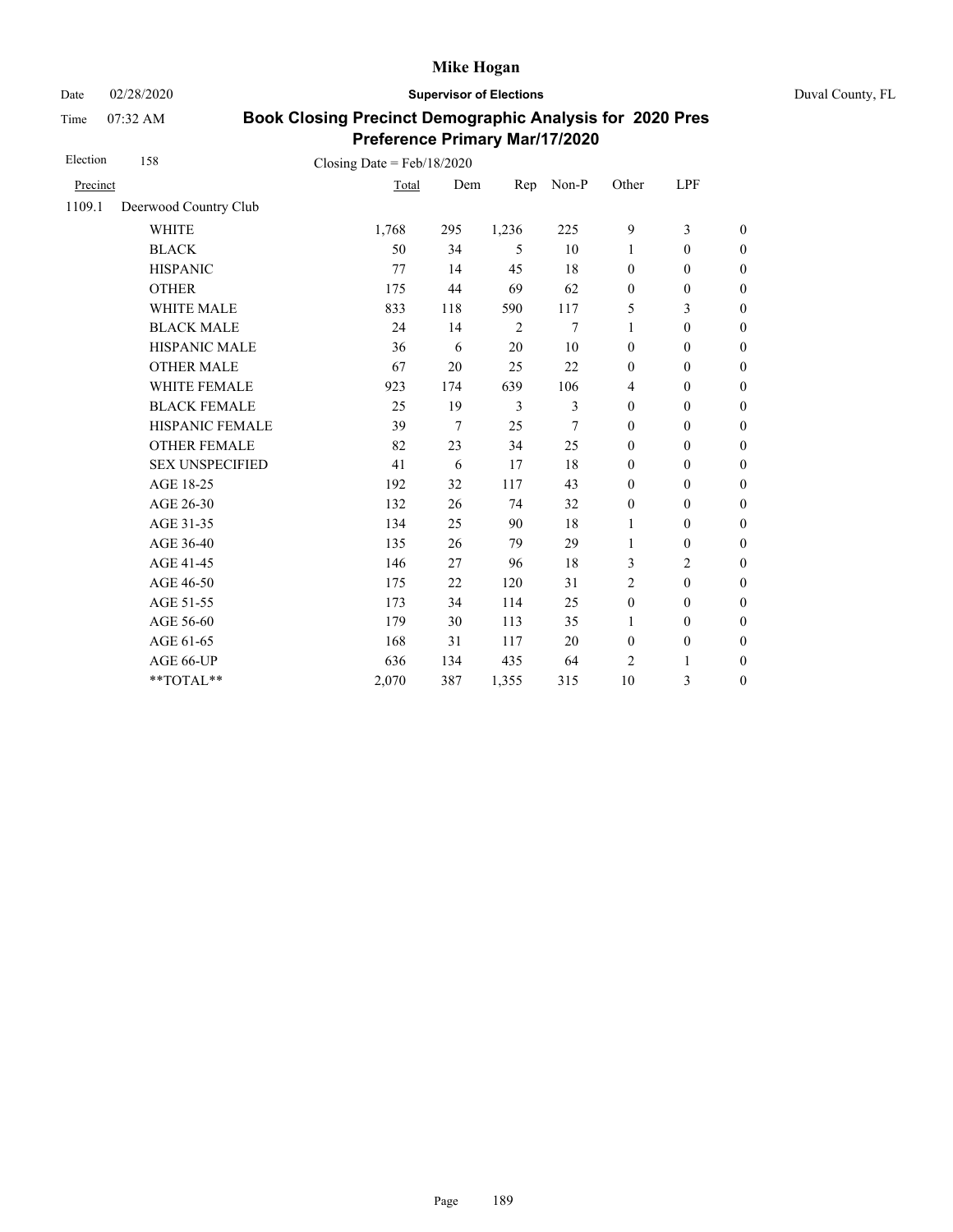Date 02/28/2020 **Supervisor of Elections** Duval County, FL

Time 07:32 AM

| Election | 158                    | Closing Date = $Feb/18/2020$ |       |       |       |                         |                          |                  |
|----------|------------------------|------------------------------|-------|-------|-------|-------------------------|--------------------------|------------------|
| Precinct |                        | Total                        | Dem   | Rep   | Non-P | Other                   | LPF                      |                  |
| 1110.1   | Courtyard Marriott     |                              |       |       |       |                         |                          |                  |
|          | <b>WHITE</b>           | 4,745                        | 1,091 | 2,448 | 1,112 | 77                      | 17                       | $\theta$         |
|          | <b>BLACK</b>           | 974                          | 701   | 42    | 212   | 17                      | 2                        | $\boldsymbol{0}$ |
|          | <b>HISPANIC</b>        | 612                          | 228   | 155   | 218   | 6                       | 5                        | $\boldsymbol{0}$ |
|          | <b>OTHER</b>           | 634                          | 195   | 176   | 253   | $\,8\,$                 | $\overline{c}$           | $\overline{0}$   |
|          | <b>WHITE MALE</b>      | 2,025                        | 394   | 1,086 | 507   | 30                      | 8                        | $\boldsymbol{0}$ |
|          | <b>BLACK MALE</b>      | 407                          | 265   | 23    | 111   | $\,8\,$                 | $\boldsymbol{0}$         | $\boldsymbol{0}$ |
|          | <b>HISPANIC MALE</b>   | 268                          | 97    | 65    | 98    | $\overline{\mathbf{4}}$ | $\overline{\mathcal{L}}$ | $\boldsymbol{0}$ |
|          | <b>OTHER MALE</b>      | 254                          | 71    | 73    | 103   | 7                       | $\boldsymbol{0}$         | $\boldsymbol{0}$ |
|          | WHITE FEMALE           | 2,692                        | 687   | 1,353 | 597   | 46                      | 9                        | $\boldsymbol{0}$ |
|          | <b>BLACK FEMALE</b>    | 555                          | 428   | 18    | 98    | 9                       | $\overline{2}$           | $\boldsymbol{0}$ |
|          | HISPANIC FEMALE        | 339                          | 130   | 90    | 116   | $\overline{2}$          | $\mathbf{1}$             | $\boldsymbol{0}$ |
|          | <b>OTHER FEMALE</b>    | 324                          | 107   | 95    | 119   | $\mathbf{1}$            | $\overline{c}$           | $\boldsymbol{0}$ |
|          | <b>SEX UNSPECIFIED</b> | 101                          | 36    | 18    | 46    | 1                       | $\mathbf{0}$             | $\boldsymbol{0}$ |
|          | AGE 18-25              | 710                          | 215   | 259   | 216   | 13                      | 7                        | $\boldsymbol{0}$ |
|          | AGE 26-30              | 929                          | 269   | 382   | 252   | 23                      | 3                        | $\overline{0}$   |
|          | AGE 31-35              | 916                          | 263   | 363   | 276   | 8                       | 6                        | $\boldsymbol{0}$ |
|          | AGE 36-40              | 753                          | 247   | 232   | 258   | $10\,$                  | 6                        | $\boldsymbol{0}$ |
|          | AGE 41-45              | 628                          | 238   | 207   | 170   | 12                      | $\mathbf{1}$             | $\overline{0}$   |
|          | AGE 46-50              | 616                          | 200   | 234   | 169   | 10                      | 3                        | $\boldsymbol{0}$ |
|          | AGE 51-55              | 488                          | 160   | 223   | 98    | 7                       | $\mathbf{0}$             | $\overline{0}$   |
|          | AGE 56-60              | 471                          | 143   | 225   | 98    | 5                       | $\boldsymbol{0}$         | $\boldsymbol{0}$ |
|          | AGE 61-65              | 450                          | 146   | 215   | 87    | $\overline{c}$          | $\boldsymbol{0}$         | $\boldsymbol{0}$ |
|          | AGE 66-UP              | 1,003                        | 333   | 481   | 171   | 18                      | $\mathbf{0}$             | $\boldsymbol{0}$ |
|          | **TOTAL**              | 6,965                        | 2,215 | 2,821 | 1,795 | 108                     | 26                       | $\boldsymbol{0}$ |
|          |                        |                              |       |       |       |                         |                          |                  |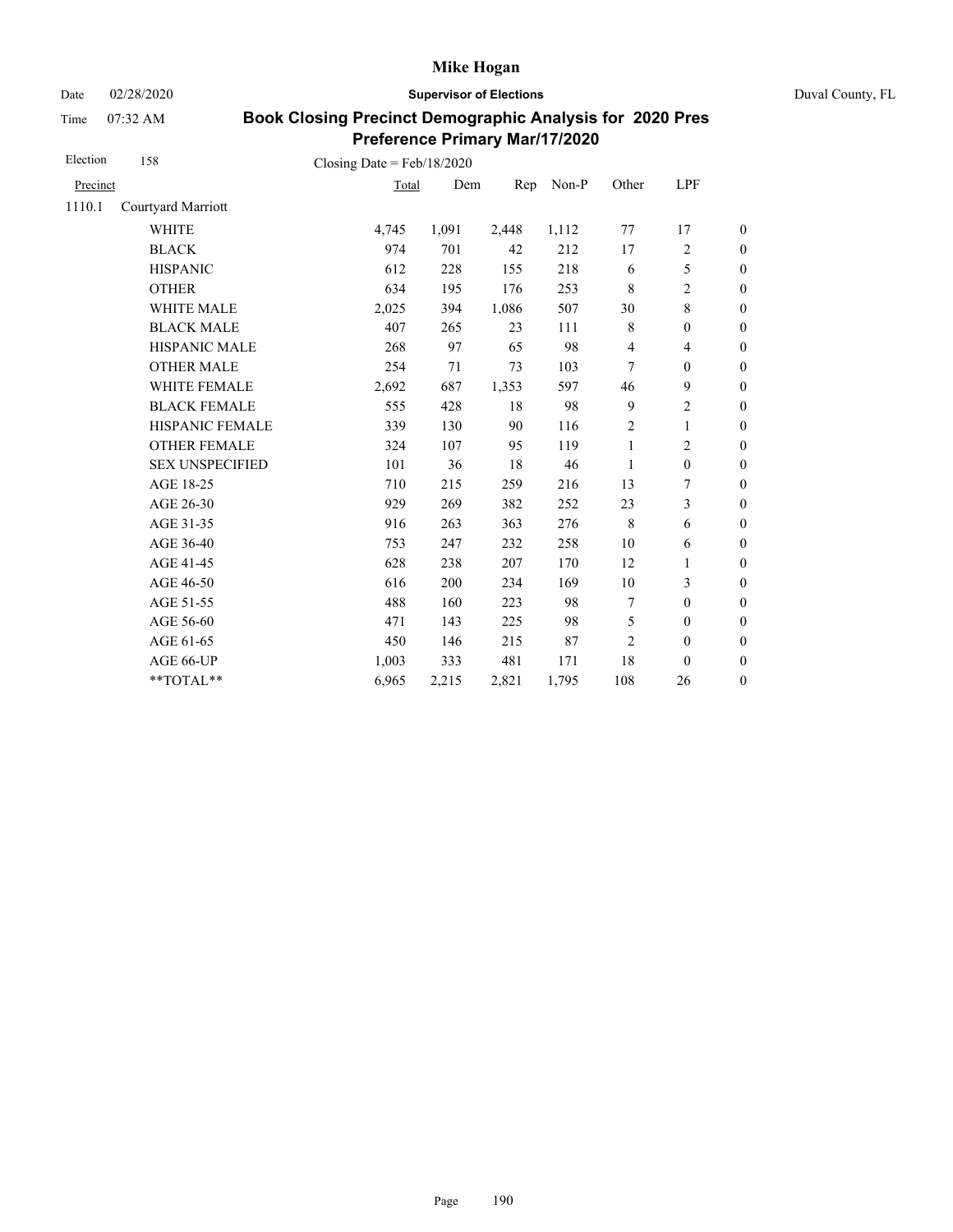Time 07:32 AM

Date 02/28/2020 **Supervisor of Elections** Duval County, FL

| Election | 158                                 | Closing Date = $Feb/18/2020$ |     |         |       |                  |                  |                  |
|----------|-------------------------------------|------------------------------|-----|---------|-------|------------------|------------------|------------------|
| Precinct |                                     | Total                        | Dem | Rep     | Non-P | Other            | LPF              |                  |
| 1111.1   | Shepherd of the Woods Lutheran Chur |                              |     |         |       |                  |                  |                  |
|          | <b>WHITE</b>                        | 987                          | 289 | 383     | 296   | 14               | 5                | $\boldsymbol{0}$ |
|          | <b>BLACK</b>                        | 493                          | 382 | 16      | 89    | 6                | $\mathbf{0}$     | $\boldsymbol{0}$ |
|          | <b>HISPANIC</b>                     | 216                          | 91  | 34      | 88    | 1                | 2                | $\boldsymbol{0}$ |
|          | <b>OTHER</b>                        | 150                          | 64  | 20      | 65    | $\mathbf{1}$     | $\boldsymbol{0}$ | $\overline{0}$   |
|          | <b>WHITE MALE</b>                   | 441                          | 115 | 182     | 137   | 6                | 1                | $\boldsymbol{0}$ |
|          | <b>BLACK MALE</b>                   | 192                          | 136 | 9       | 45    | $\overline{2}$   | $\boldsymbol{0}$ | $\boldsymbol{0}$ |
|          | HISPANIC MALE                       | 93                           | 33  | 19      | 40    | $\boldsymbol{0}$ | 1                | $\mathbf{0}$     |
|          | <b>OTHER MALE</b>                   | 53                           | 23  | 9       | 21    | $\boldsymbol{0}$ | $\boldsymbol{0}$ | $\boldsymbol{0}$ |
|          | WHITE FEMALE                        | 528                          | 169 | 196     | 151   | $\,8\,$          | 4                | $\boldsymbol{0}$ |
|          | <b>BLACK FEMALE</b>                 | 292                          | 238 | 7       | 43    | $\overline{4}$   | $\boldsymbol{0}$ | $\boldsymbol{0}$ |
|          | HISPANIC FEMALE                     | 120                          | 58  | 13      | 47    | 1                | 1                | $\boldsymbol{0}$ |
|          | <b>OTHER FEMALE</b>                 | 69                           | 32  | 10      | 26    | 1                | $\mathbf{0}$     | $\boldsymbol{0}$ |
|          | <b>SEX UNSPECIFIED</b>              | 58                           | 22  | $\,8\,$ | 28    | $\boldsymbol{0}$ | $\boldsymbol{0}$ | $\boldsymbol{0}$ |
|          | AGE 18-25                           | 298                          | 126 | 66      | 100   | 5                | 1                | $\boldsymbol{0}$ |
|          | AGE 26-30                           | 341                          | 153 | 65      | 115   | 6                | $\overline{2}$   | $\boldsymbol{0}$ |
|          | AGE 31-35                           | 235                          | 101 | 47      | 83    | 3                | 1                | $\boldsymbol{0}$ |
|          | AGE 36-40                           | 171                          | 87  | 29      | 54    | $\boldsymbol{0}$ | 1                | $\boldsymbol{0}$ |
|          | AGE 41-45                           | 124                          | 59  | 27      | 37    | 1                | $\boldsymbol{0}$ | $\overline{0}$   |
|          | AGE 46-50                           | 123                          | 56  | 27      | 36    | 3                | 1                | $\boldsymbol{0}$ |
|          | AGE 51-55                           | 103                          | 55  | 25      | 23    | $\boldsymbol{0}$ | $\boldsymbol{0}$ | $\boldsymbol{0}$ |
|          | AGE 56-60                           | 130                          | 64  | 36      | 28    | $\sqrt{2}$       | $\mathbf{0}$     | $\boldsymbol{0}$ |
|          | AGE 61-65                           | 80                           | 36  | 24      | 19    | $\mathbf{1}$     | $\boldsymbol{0}$ | $\boldsymbol{0}$ |
|          | AGE 66-UP                           | 241                          | 89  | 107     | 43    | 1                | 1                | $\boldsymbol{0}$ |
|          | **TOTAL**                           | 1,846                        | 826 | 453     | 538   | 22               | 7                | $\boldsymbol{0}$ |
|          |                                     |                              |     |         |       |                  |                  |                  |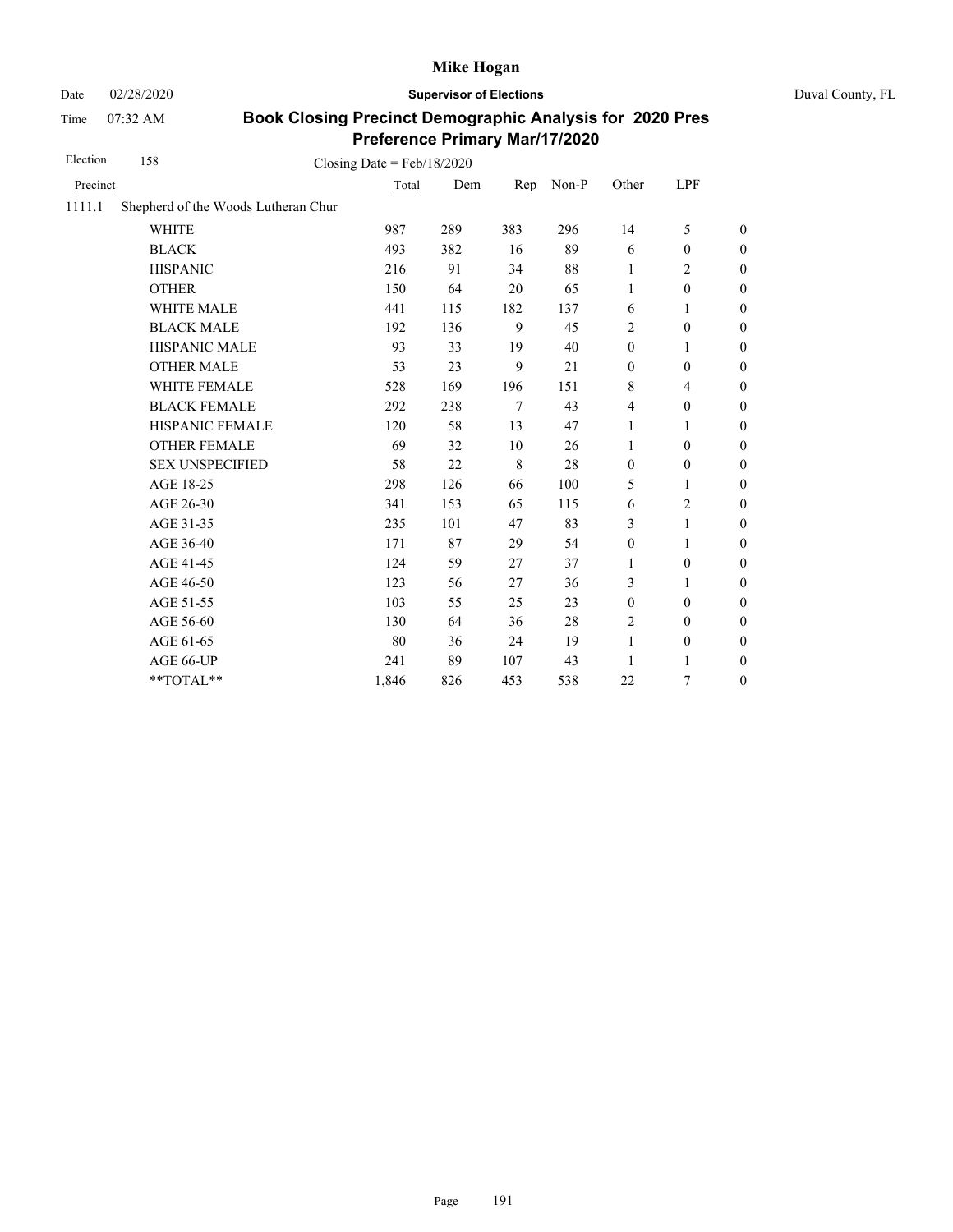Date 02/28/2020 **Supervisor of Elections** Duval County, FL

Time 07:32 AM

| Election | 158                        | Closing Date = $Feb/18/2020$ |       |        |       |                         |                          |                  |
|----------|----------------------------|------------------------------|-------|--------|-------|-------------------------|--------------------------|------------------|
| Precinct |                            | Total                        | Dem   | Rep    | Non-P | Other                   | LPF                      |                  |
| 1112.1   | Southeast Regional Library |                              |       |        |       |                         |                          |                  |
|          | <b>WHITE</b>               | 2,355                        | 528   | 1,271  | 506   | 36                      | 14                       | $\boldsymbol{0}$ |
|          | <b>BLACK</b>               | 424                          | 320   | 16     | 77    | 11                      | $\mathbf{0}$             | $\boldsymbol{0}$ |
|          | <b>HISPANIC</b>            | 219                          | 84    | 54     | 79    | $\overline{2}$          | $\boldsymbol{0}$         | $\boldsymbol{0}$ |
|          | <b>OTHER</b>               | 524                          | 159   | 134    | 224   | 5                       | $\overline{c}$           | $\boldsymbol{0}$ |
|          | WHITE MALE                 | 1,105                        | 204   | 616    | 262   | 15                      | 8                        | $\boldsymbol{0}$ |
|          | <b>BLACK MALE</b>          | 163                          | 109   | 9      | 41    | $\overline{\mathbf{4}}$ | $\boldsymbol{0}$         | $\boldsymbol{0}$ |
|          | HISPANIC MALE              | 92                           | 36    | 22     | 33    | 1                       | $\boldsymbol{0}$         | $\boldsymbol{0}$ |
|          | <b>OTHER MALE</b>          | 226                          | 63    | 60     | 99    | 2                       | $\overline{c}$           | $\boldsymbol{0}$ |
|          | WHITE FEMALE               | 1,232                        | 321   | 647    | 239   | 21                      | $\overline{4}$           | $\boldsymbol{0}$ |
|          | <b>BLACK FEMALE</b>        | 255                          | 206   | $\tau$ | 35    | 7                       | $\mathbf{0}$             | $\overline{0}$   |
|          | HISPANIC FEMALE            | 122                          | 46    | 31     | 44    | $\mathbf{1}$            | $\boldsymbol{0}$         | $\boldsymbol{0}$ |
|          | <b>OTHER FEMALE</b>        | 252                          | 82    | 65     | 102   | 3                       | $\mathbf{0}$             | $\boldsymbol{0}$ |
|          | <b>SEX UNSPECIFIED</b>     | 75                           | 24    | 18     | 31    | $\boldsymbol{0}$        | $\overline{c}$           | $\boldsymbol{0}$ |
|          | AGE 18-25                  | 449                          | 149   | 161    | 123   | 14                      | $\overline{c}$           | $\boldsymbol{0}$ |
|          | AGE 26-30                  | 383                          | 136   | 118    | 118   | 9                       | $\overline{c}$           | $\boldsymbol{0}$ |
|          | AGE 31-35                  | 347                          | 105   | 109    | 120   | 9                       | $\overline{\mathcal{L}}$ | $\boldsymbol{0}$ |
|          | AGE 36-40                  | 311                          | 110   | 106    | 90    | 3                       | $\mathbf{2}$             | $\boldsymbol{0}$ |
|          | AGE 41-45                  | 277                          | 89    | 111    | 73    | $\overline{c}$          | $\overline{2}$           | $\boldsymbol{0}$ |
|          | AGE 46-50                  | 350                          | 102   | 149    | 94    | 5                       | $\boldsymbol{0}$         | $\boldsymbol{0}$ |
|          | AGE 51-55                  | 307                          | 80    | 146    | 76    | 5                       | $\boldsymbol{0}$         | $\boldsymbol{0}$ |
|          | AGE 56-60                  | 319                          | 92    | 170    | 53    | 3                       | 1                        | $\overline{0}$   |
|          | AGE 61-65                  | 264                          | 71    | 134    | 56    | $\overline{2}$          | 1                        | $\boldsymbol{0}$ |
|          | AGE 66-UP                  | 515                          | 157   | 271    | 83    | $\overline{2}$          | $\overline{c}$           | $\boldsymbol{0}$ |
|          | **TOTAL**                  | 3,522                        | 1,091 | 1,475  | 886   | 54                      | 16                       | $\boldsymbol{0}$ |
|          |                            |                              |       |        |       |                         |                          |                  |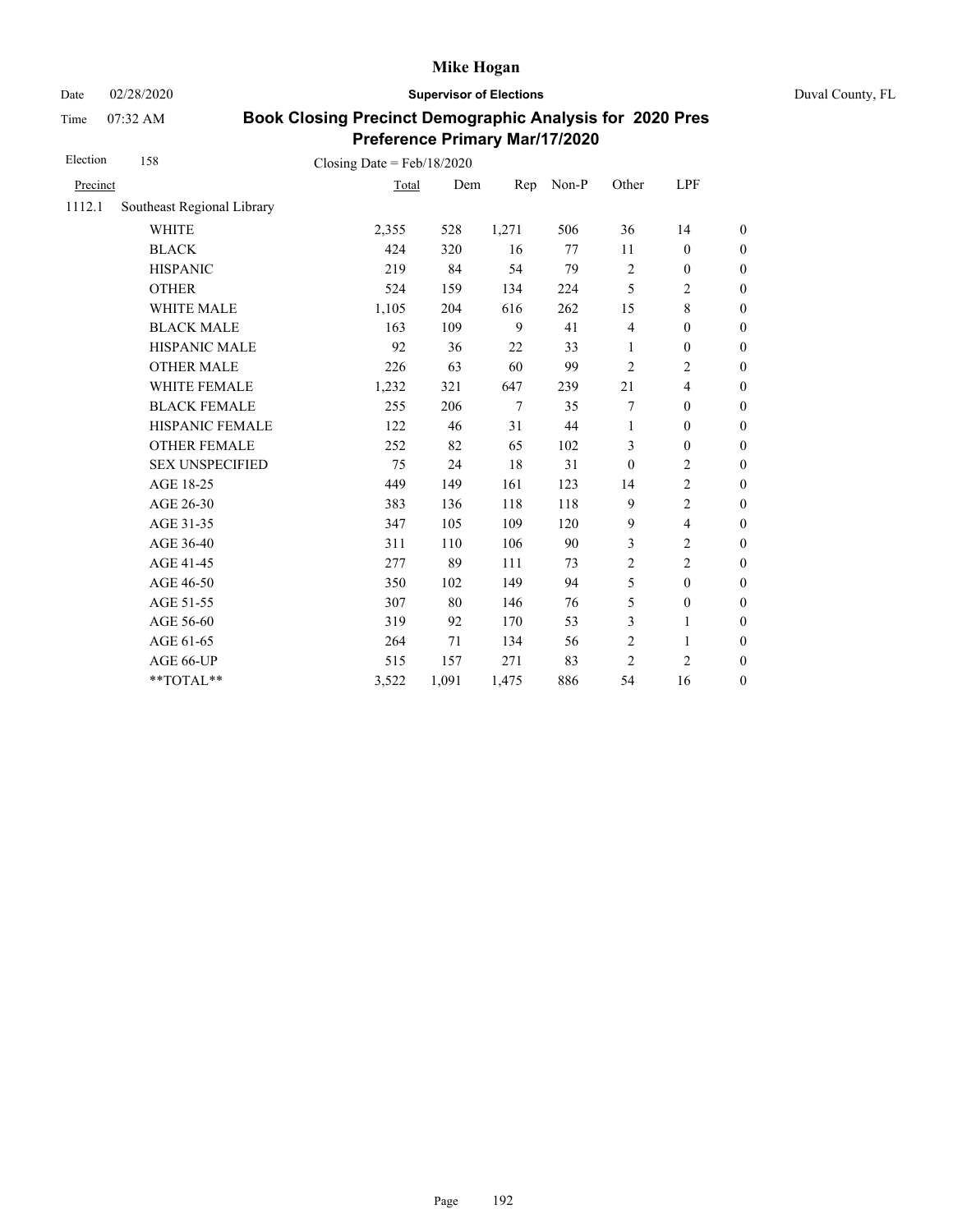Date 02/28/2020 **Supervisor of Elections** Duval County, FL

Time 07:32 AM

| Election | 158                    | Closing Date = $Feb/18/2020$ |     |     |       |                  |                  |                  |
|----------|------------------------|------------------------------|-----|-----|-------|------------------|------------------|------------------|
| Precinct |                        | Total                        | Dem | Rep | Non-P | Other            | LPF              |                  |
| 1113.1   | Deermeadows Church     |                              |     |     |       |                  |                  |                  |
|          | <b>WHITE</b>           | 551                          | 173 | 184 | 178   | 13               | 3                | $\overline{0}$   |
|          | <b>BLACK</b>           | 472                          | 365 | 14  | 89    | $\overline{4}$   | $\mathbf{0}$     | $\overline{0}$   |
|          | <b>HISPANIC</b>        | 105                          | 47  | 14  | 43    | 1                | $\boldsymbol{0}$ | $\boldsymbol{0}$ |
|          | <b>OTHER</b>           | 103                          | 40  | 14  | 47    | $\overline{2}$   | $\mathbf{0}$     | $\overline{0}$   |
|          | <b>WHITE MALE</b>      | 273                          | 83  | 98  | 84    | 6                | $\overline{2}$   | $\overline{0}$   |
|          | <b>BLACK MALE</b>      | 196                          | 137 | 9   | 48    | $\overline{2}$   | $\boldsymbol{0}$ | $\boldsymbol{0}$ |
|          | HISPANIC MALE          | 55                           | 23  | 9   | 22    | $\mathbf{1}$     | $\boldsymbol{0}$ | $\overline{0}$   |
|          | <b>OTHER MALE</b>      | 39                           | 13  | 6   | 19    | 1                | $\boldsymbol{0}$ | $\boldsymbol{0}$ |
|          | WHITE FEMALE           | 273                          | 89  | 86  | 90    | 7                | 1                | $\boldsymbol{0}$ |
|          | <b>BLACK FEMALE</b>    | 269                          | 221 | 5   | 41    | $\overline{2}$   | $\boldsymbol{0}$ | $\boldsymbol{0}$ |
|          | HISPANIC FEMALE        | 48                           | 23  | 5   | 20    | $\boldsymbol{0}$ | $\boldsymbol{0}$ | $\boldsymbol{0}$ |
|          | <b>OTHER FEMALE</b>    | 42                           | 22  | 6   | 14    | $\boldsymbol{0}$ | $\boldsymbol{0}$ | $\boldsymbol{0}$ |
|          | <b>SEX UNSPECIFIED</b> | 36                           | 14  | 2   | 19    | $\mathbf{1}$     | $\mathbf{0}$     | $\overline{0}$   |
|          | AGE 18-25              | 240                          | 106 | 46  | 81    | 7                | $\boldsymbol{0}$ | $\overline{0}$   |
|          | AGE 26-30              | 266                          | 136 | 40  | 84    | 5                | $\mathbf{1}$     | $\boldsymbol{0}$ |
|          | AGE 31-35              | 151                          | 78  | 26  | 46    | $\mathbf{1}$     | $\mathbf{0}$     | $\boldsymbol{0}$ |
|          | AGE 36-40              | 116                          | 70  | 13  | 28    | $\overline{4}$   | 1                | $\overline{0}$   |
|          | AGE 41-45              | 103                          | 51  | 18  | 32    | $\overline{2}$   | $\mathbf{0}$     | $\overline{0}$   |
|          | AGE 46-50              | 87                           | 48  | 11  | 28    | $\mathbf{0}$     | $\mathbf{0}$     | $\boldsymbol{0}$ |
|          | AGE 51-55              | 73                           | 42  | 12  | 19    | $\mathbf{0}$     | $\mathbf{0}$     | $\overline{0}$   |
|          | AGE 56-60              | 59                           | 28  | 17  | 14    | $\boldsymbol{0}$ | $\boldsymbol{0}$ | $\overline{0}$   |
|          | AGE 61-65              | 60                           | 27  | 21  | 11    | $\mathbf{0}$     | 1                | $\boldsymbol{0}$ |
|          | AGE 66-UP              | 76                           | 39  | 22  | 14    | 1                | $\boldsymbol{0}$ | $\boldsymbol{0}$ |
|          | **TOTAL**              | 1,231                        | 625 | 226 | 357   | 20               | 3                | $\overline{0}$   |
|          |                        |                              |     |     |       |                  |                  |                  |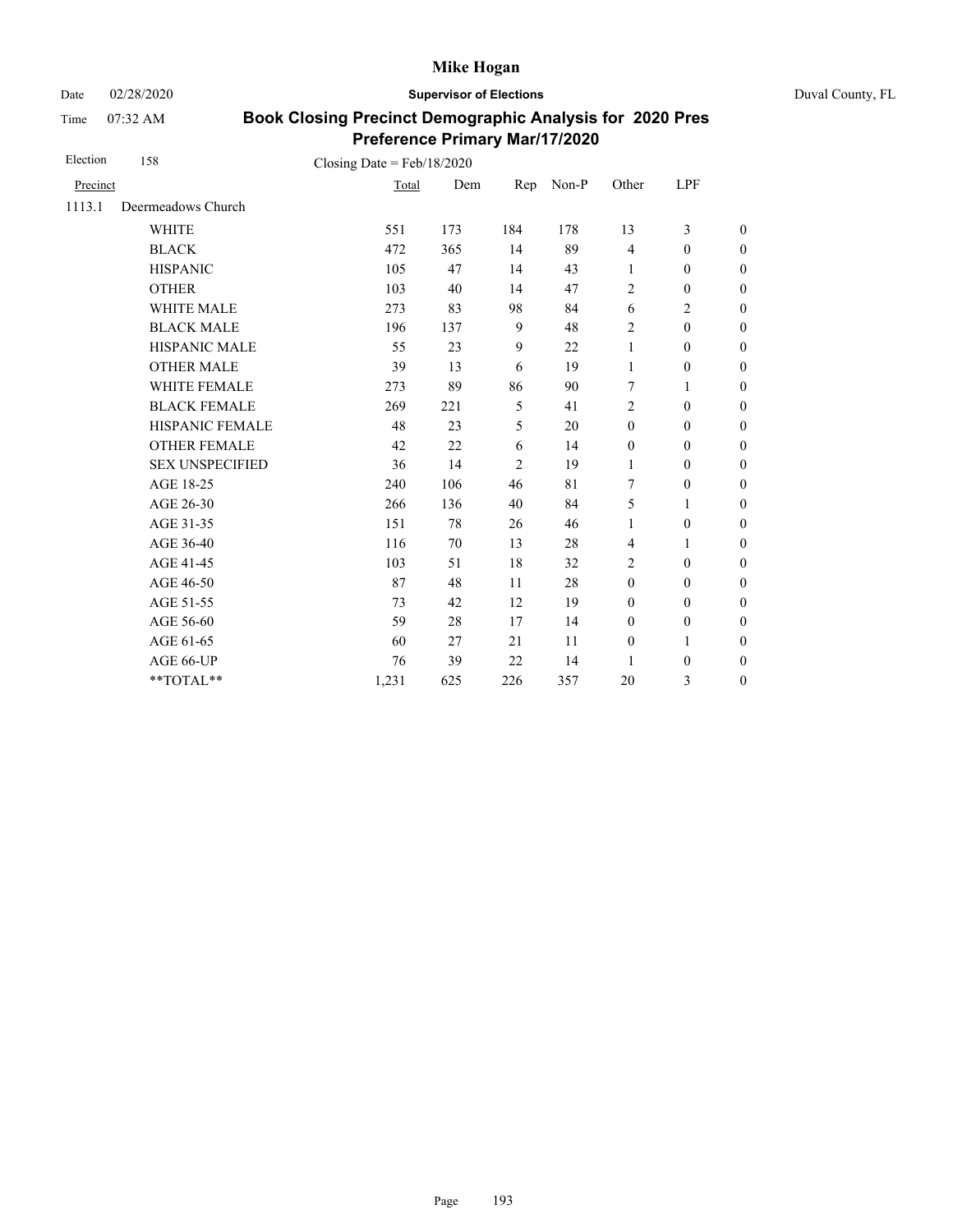Date 02/28/2020 **Supervisor of Elections** Duval County, FL

Time 07:32 AM

| Election | 158                                    | Closing Date = $Feb/18/2020$ |       |     |       |                  |                          |                  |
|----------|----------------------------------------|------------------------------|-------|-----|-------|------------------|--------------------------|------------------|
| Precinct |                                        | Total                        | Dem   | Rep | Non-P | Other            | LPF                      |                  |
| 1113.2   | Deermeadows Church                     |                              |       |     |       |                  |                          |                  |
|          | <b>WHITE</b>                           | 1,484                        | 451   | 609 | 390   | 23               | 11                       | $\boldsymbol{0}$ |
|          | <b>BLACK</b>                           | 650                          | 476   | 28  | 142   | $\overline{4}$   | $\boldsymbol{0}$         | $\boldsymbol{0}$ |
|          | <b>HISPANIC</b>                        | 224                          | 102   | 39  | 80    | $\overline{2}$   | $\mathbf{1}$             | $\boldsymbol{0}$ |
|          | <b>OTHER</b>                           | 202                          | 81    | 37  | 81    | $\overline{2}$   | 1                        | $\overline{0}$   |
|          | <b>WHITE MALE</b>                      | 676                          | 191   | 272 | 197   | 7                | 9                        | $\boldsymbol{0}$ |
|          | <b>BLACK MALE</b>                      | 251                          | 165   | 9   | 75    | $\overline{2}$   | $\mathbf{0}$             | $\boldsymbol{0}$ |
|          | <b>HISPANIC MALE</b>                   | 102                          | 45    | 20  | 35    | $\overline{2}$   | $\boldsymbol{0}$         | $\overline{0}$   |
|          | <b>OTHER MALE</b>                      | 87                           | 28    | 19  | 38    | 1                | 1                        | $\boldsymbol{0}$ |
|          | WHITE FEMALE                           | 791                          | 253   | 332 | 188   | 16               | $\overline{c}$           | $\boldsymbol{0}$ |
|          | <b>BLACK FEMALE</b>                    | 390                          | 304   | 19  | 65    | $\overline{2}$   | $\boldsymbol{0}$         | $\boldsymbol{0}$ |
|          | HISPANIC FEMALE                        | 118                          | 56    | 18  | 43    | $\boldsymbol{0}$ | 1                        | $\boldsymbol{0}$ |
|          | <b>OTHER FEMALE</b>                    | 92                           | 46    | 15  | 31    | $\boldsymbol{0}$ | $\boldsymbol{0}$         | $\boldsymbol{0}$ |
|          | <b>SEX UNSPECIFIED</b>                 | 53                           | 22    | 9   | 21    | 1                | $\boldsymbol{0}$         | $\boldsymbol{0}$ |
|          | AGE 18-25                              | 347                          | 135   | 72  | 128   | $\,$ 8 $\,$      | $\overline{\mathcal{L}}$ | $\boldsymbol{0}$ |
|          | AGE 26-30                              | 466                          | 220   | 84  | 150   | $\,$ 8 $\,$      | $\overline{4}$           | $\overline{0}$   |
|          | AGE 31-35                              | 315                          | 136   | 71  | 103   | 4                | 1                        | $\boldsymbol{0}$ |
|          | AGE 36-40                              | 224                          | 102   | 47  | 72    | $\mathbf{1}$     | $\overline{c}$           | $\boldsymbol{0}$ |
|          | AGE 41-45                              | 168                          | 79    | 41  | 46    | $\overline{2}$   | $\mathbf{0}$             | $\overline{0}$   |
|          | AGE 46-50                              | 162                          | 72    | 49  | 37    | $\overline{4}$   | $\boldsymbol{0}$         | $\boldsymbol{0}$ |
|          | AGE 51-55                              | 198                          | 94    | 54  | 48    | $\mathbf{1}$     | $\mathbf{1}$             | $\boldsymbol{0}$ |
|          | AGE 56-60                              | 158                          | 60    | 66  | 31    | $\boldsymbol{0}$ | 1                        | $\boldsymbol{0}$ |
|          | AGE 61-65                              | 131                          | 49    | 56  | 25    | 1                | $\boldsymbol{0}$         | $\boldsymbol{0}$ |
|          | AGE 66-UP                              | 390                          | 162   | 173 | 53    | $\overline{c}$   | $\mathbf{0}$             | $\overline{0}$   |
|          | $\mathrm{*}\mathrm{*} \mathrm{TOTAL}*$ | 2,560                        | 1,110 | 713 | 693   | 31               | 13                       | $\boldsymbol{0}$ |
|          |                                        |                              |       |     |       |                  |                          |                  |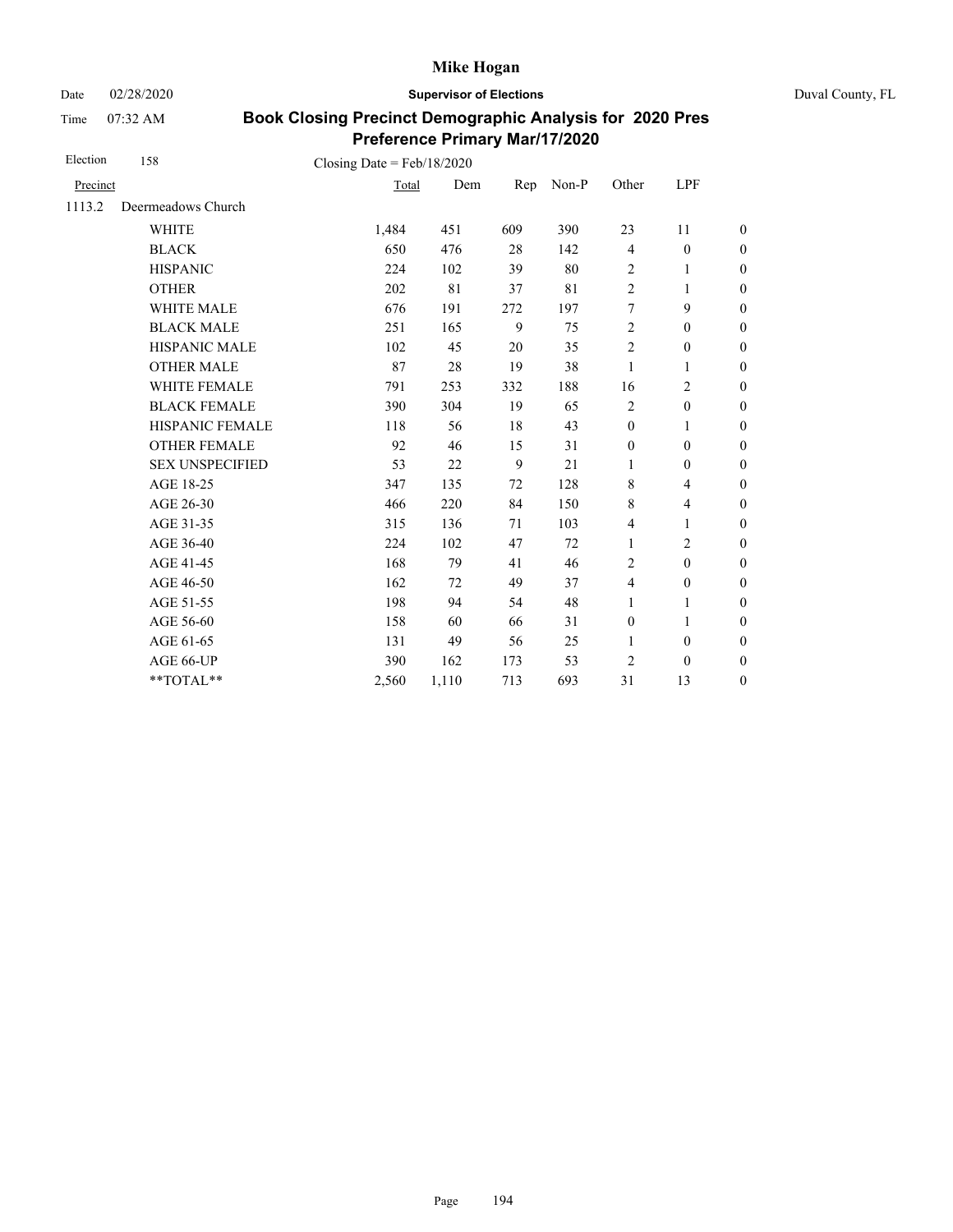Date 02/28/2020 **Supervisor of Elections** Duval County, FL

Time 07:32 AM

| Election | 158                    | Closing Date = $Feb/18/2020$ |                |                |                |                         |                  |                  |
|----------|------------------------|------------------------------|----------------|----------------|----------------|-------------------------|------------------|------------------|
| Precinct |                        | Total                        | Dem            | Rep            | $Non-P$        | Other                   | LPF              |                  |
| 1114.1   | The Salem Center       |                              |                |                |                |                         |                  |                  |
|          | <b>WHITE</b>           | 172                          | 46             | 81             | 41             | $\overline{2}$          | $\overline{2}$   | $\overline{0}$   |
|          | <b>BLACK</b>           | 122                          | 91             | 5              | 25             | $\mathbf{0}$            | 1                | $\overline{0}$   |
|          | <b>HISPANIC</b>        | 29                           | 16             | 3              | 10             | $\boldsymbol{0}$        | $\boldsymbol{0}$ | $\boldsymbol{0}$ |
|          | <b>OTHER</b>           | 40                           | 14             | 8              | 16             | $\overline{2}$          | $\mathbf{0}$     | $\overline{0}$   |
|          | <b>WHITE MALE</b>      | 77                           | 15             | 42             | 18             | $\mathbf{0}$            | $\overline{2}$   | $\overline{0}$   |
|          | <b>BLACK MALE</b>      | 44                           | 30             | $\overline{2}$ | 12             | $\boldsymbol{0}$        | $\boldsymbol{0}$ | $\boldsymbol{0}$ |
|          | HISPANIC MALE          | 10                           | 5              | $\overline{c}$ | 3              | $\boldsymbol{0}$        | $\boldsymbol{0}$ | $\overline{0}$   |
|          | <b>OTHER MALE</b>      | 11                           | $\overline{4}$ | $\overline{2}$ | 5              | $\boldsymbol{0}$        | $\boldsymbol{0}$ | $\boldsymbol{0}$ |
|          | WHITE FEMALE           | 93                           | 31             | 38             | 22             | 2                       | $\boldsymbol{0}$ | $\boldsymbol{0}$ |
|          | <b>BLACK FEMALE</b>    | 78                           | 61             | $\mathfrak{Z}$ | 13             | $\boldsymbol{0}$        | 1                | $\boldsymbol{0}$ |
|          | HISPANIC FEMALE        | 18                           | 10             | 1              | 7              | $\boldsymbol{0}$        | $\boldsymbol{0}$ | $\boldsymbol{0}$ |
|          | <b>OTHER FEMALE</b>    | 18                           | 9              | 5              | $\overline{c}$ | $\overline{2}$          | $\mathbf{0}$     | $\boldsymbol{0}$ |
|          | <b>SEX UNSPECIFIED</b> | 14                           | $\overline{2}$ | $\overline{2}$ | 10             | $\mathbf{0}$            | $\mathbf{0}$     | $\overline{0}$   |
|          | AGE 18-25              | 65                           | 25             | 17             | 23             | $\boldsymbol{0}$        | $\boldsymbol{0}$ | $\overline{0}$   |
|          | AGE 26-30              | 79                           | 39             | 19             | 20             | $\mathbf{1}$            | $\mathbf{0}$     | $\overline{0}$   |
|          | AGE 31-35              | 42                           | 19             | 10             | 11             | 1                       | 1                | $\boldsymbol{0}$ |
|          | AGE 36-40              | 28                           | 13             | $\tau$         | 7              | $\mathbf{0}$            | 1                | $\overline{0}$   |
|          | AGE 41-45              | 15                           | 13             | 1              | 1              | $\mathbf{0}$            | $\mathbf{0}$     | $\overline{0}$   |
|          | AGE 46-50              | 30                           | 6              | 12             | 10             | 2                       | $\mathbf{0}$     | $\boldsymbol{0}$ |
|          | AGE 51-55              | 32                           | 20             | $\overline{7}$ | 5              | $\mathbf{0}$            | $\mathbf{0}$     | $\boldsymbol{0}$ |
|          | AGE 56-60              | 29                           | 10             | 12             | 7              | $\boldsymbol{0}$        | $\boldsymbol{0}$ | $\overline{0}$   |
|          | AGE 61-65              | 17                           | 14             | $\mathbf{1}$   | 2              | $\mathbf{0}$            | $\mathbf{0}$     | $\boldsymbol{0}$ |
|          | AGE 66-UP              | 26                           | $\,$ 8 $\,$    | 11             | 6              | $\boldsymbol{0}$        | $\mathbf{1}$     | $\boldsymbol{0}$ |
|          | **TOTAL**              | 363                          | 167            | 97             | 92             | $\overline{\mathbf{4}}$ | 3                | $\overline{0}$   |
|          |                        |                              |                |                |                |                         |                  |                  |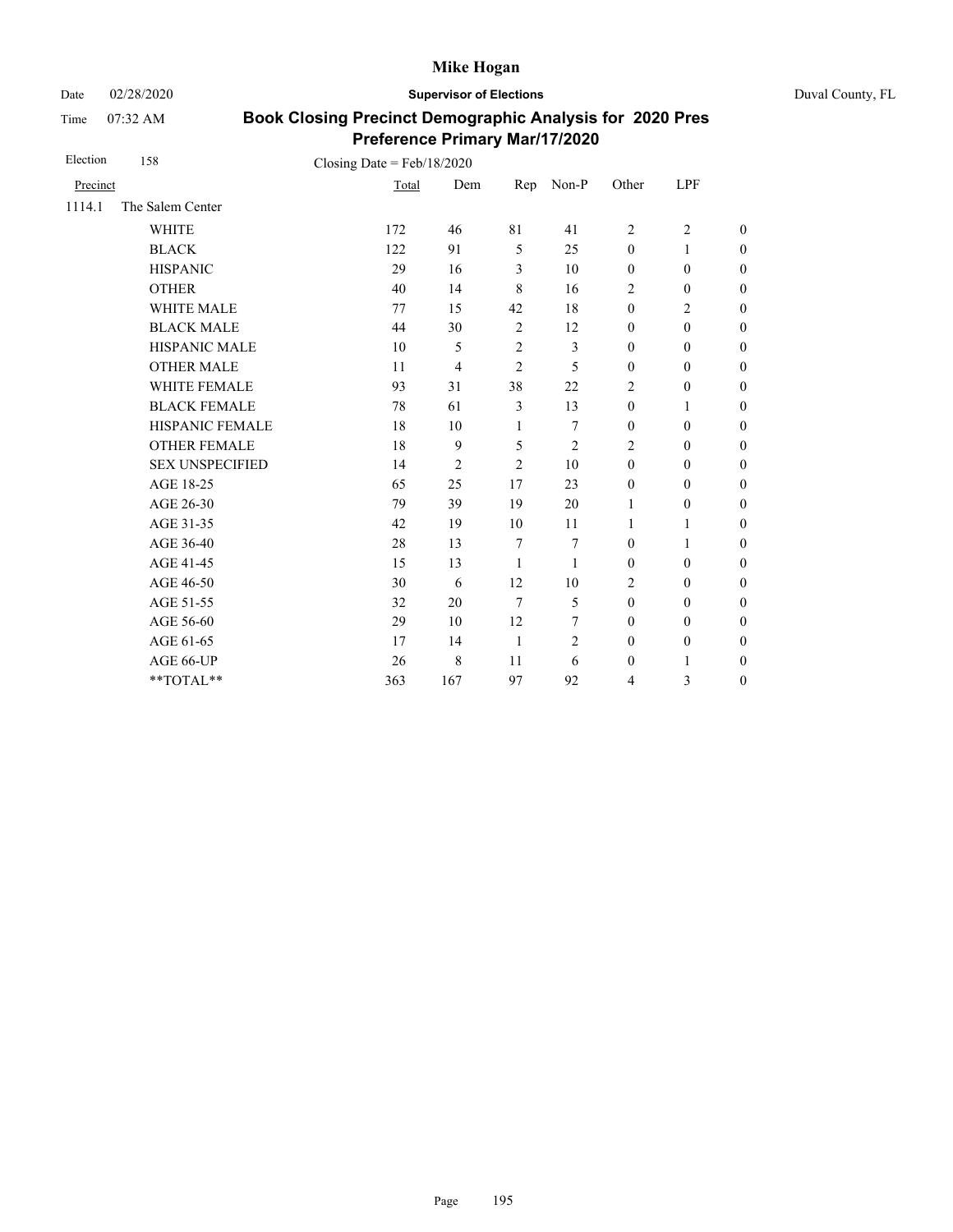Date 02/28/2020 **Supervisor of Elections** Duval County, FL

Time 07:32 AM

| Election | 158                                    | Closing Date = $Feb/18/2020$ |       |       |       |                |                  |                  |
|----------|----------------------------------------|------------------------------|-------|-------|-------|----------------|------------------|------------------|
| Precinct |                                        | Total                        | Dem   | Rep   | Non-P | Other          | LPF              |                  |
| 1114.2   | The Salem Center                       |                              |       |       |       |                |                  |                  |
|          | <b>WHITE</b>                           | 2,115                        | 560   | 1,000 | 504   | 40             | 11               | $\boldsymbol{0}$ |
|          | <b>BLACK</b>                           | 604                          | 464   | 13    | 117   | 10             | $\boldsymbol{0}$ | $\boldsymbol{0}$ |
|          | <b>HISPANIC</b>                        | 277                          | 102   | 59    | 111   | 5              | $\boldsymbol{0}$ | $\overline{0}$   |
|          | <b>OTHER</b>                           | 339                          | 134   | 56    | 139   | $\,$ 8 $\,$    | $\overline{c}$   | $\mathbf{0}$     |
|          | WHITE MALE                             | 932                          | 207   | 456   | 235   | 24             | 10               | $\boldsymbol{0}$ |
|          | <b>BLACK MALE</b>                      | 218                          | 164   | 3     | 48    | 3              | $\boldsymbol{0}$ | $\boldsymbol{0}$ |
|          | HISPANIC MALE                          | 127                          | 42    | 34    | 49    | $\overline{c}$ | $\boldsymbol{0}$ | $\overline{0}$   |
|          | <b>OTHER MALE</b>                      | 141                          | 44    | 29    | 64    | $\overline{c}$ | 2                | $\boldsymbol{0}$ |
|          | WHITE FEMALE                           | 1,161                        | 346   | 538   | 262   | 14             | 1                | $\boldsymbol{0}$ |
|          | <b>BLACK FEMALE</b>                    | 380                          | 295   | 10    | 68    | 7              | $\mathbf{0}$     | $\theta$         |
|          | HISPANIC FEMALE                        | 145                          | 58    | 24    | 60    | 3              | $\boldsymbol{0}$ | $\mathbf{0}$     |
|          | <b>OTHER FEMALE</b>                    | 161                          | 79    | 23    | 53    | 6              | $\overline{0}$   | $\theta$         |
|          | <b>SEX UNSPECIFIED</b>                 | 70                           | 25    | 11    | 32    | $\overline{2}$ | $\boldsymbol{0}$ | $\boldsymbol{0}$ |
|          | AGE 18-25                              | 502                          | 175   | 159   | 147   | 20             | 1                | $\theta$         |
|          | AGE 26-30                              | 643                          | 254   | 182   | 194   | 12             | 1                | $\theta$         |
|          | AGE 31-35                              | 412                          | 148   | 108   | 145   | 6              | 5                | $\boldsymbol{0}$ |
|          | AGE 36-40                              | 273                          | 118   | 70    | 79    | 5              | 1                | $\boldsymbol{0}$ |
|          | AGE 41-45                              | 218                          | 91    | 58    | 63    | 6              | $\boldsymbol{0}$ | $\overline{0}$   |
|          | AGE 46-50                              | 214                          | 85    | 62    | 62    | 3              | $\overline{2}$   | $\boldsymbol{0}$ |
|          | AGE 51-55                              | 192                          | 76    | 78    | 36    | $\mathbf{1}$   | $\mathbf{1}$     | $\boldsymbol{0}$ |
|          | AGE 56-60                              | 175                          | 60    | 69    | 40    | 6              | $\mathbf{0}$     | $\overline{0}$   |
|          | AGE 61-65                              | 160                          | 58    | 64    | 36    | $\sqrt{2}$     | $\boldsymbol{0}$ | $\boldsymbol{0}$ |
|          | AGE 66-UP                              | 546                          | 195   | 278   | 69    | $\overline{2}$ | 2                | $\overline{0}$   |
|          | $\mathrm{*}\mathrm{*} \mathrm{TOTAL}*$ | 3,335                        | 1,260 | 1,128 | 871   | 63             | 13               | $\boldsymbol{0}$ |
|          |                                        |                              |       |       |       |                |                  |                  |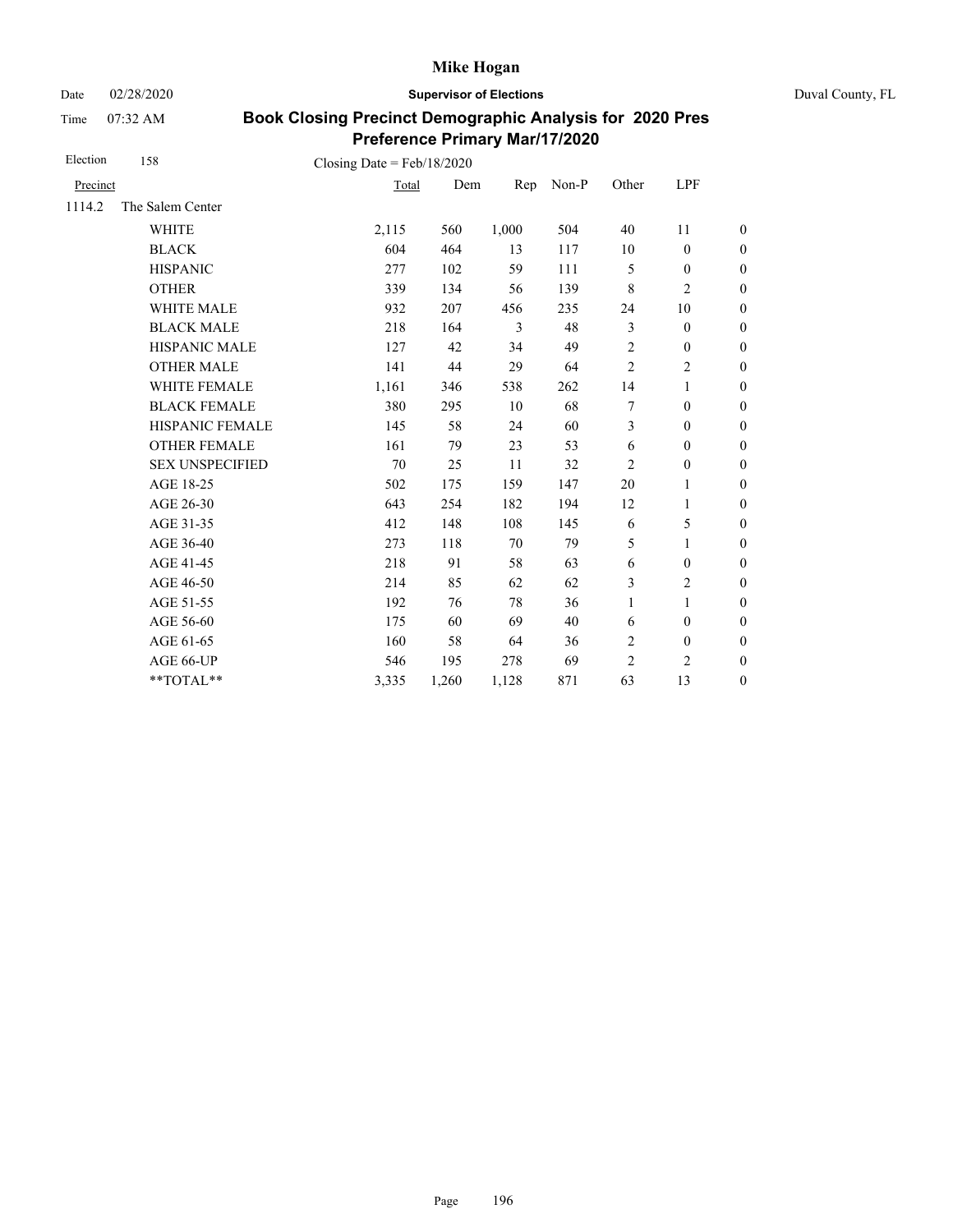Date 02/28/2020 **Supervisor of Elections** Duval County, FL

Time 07:32 AM

| Election | 158                    | Closing Date = $Feb/18/2020$ |                |                |       |                  |                  |                  |
|----------|------------------------|------------------------------|----------------|----------------|-------|------------------|------------------|------------------|
| Precinct |                        | Total                        | Dem            | Rep            | Non-P | Other            | LPF              |                  |
| 1115.1   | Mission Way Church     |                              |                |                |       |                  |                  |                  |
|          | <b>WHITE</b>           | 625                          | 137            | 316            | 158   | 12               | $\overline{c}$   | $\boldsymbol{0}$ |
|          | <b>BLACK</b>           | 138                          | 88             | 12             | 36    | $\overline{2}$   | $\mathbf{0}$     | $\boldsymbol{0}$ |
|          | <b>HISPANIC</b>        | 65                           | 19             | 18             | 28    | $\boldsymbol{0}$ | $\boldsymbol{0}$ | $\boldsymbol{0}$ |
|          | <b>OTHER</b>           | 74                           | 21             | 23             | 29    | 1                | $\boldsymbol{0}$ | $\boldsymbol{0}$ |
|          | WHITE MALE             | 283                          | 50             | 151            | 77    | 4                | 1                | $\boldsymbol{0}$ |
|          | <b>BLACK MALE</b>      | 53                           | 29             | 6              | 17    | 1                | $\boldsymbol{0}$ | $\boldsymbol{0}$ |
|          | HISPANIC MALE          | 33                           | 10             | $\overline{7}$ | 16    | $\boldsymbol{0}$ | $\boldsymbol{0}$ | $\overline{0}$   |
|          | <b>OTHER MALE</b>      | 25                           | 5              | 11             | 9     | $\boldsymbol{0}$ | $\boldsymbol{0}$ | $\boldsymbol{0}$ |
|          | WHITE FEMALE           | 338                          | 86             | 164            | 79    | 8                | 1                | $\boldsymbol{0}$ |
|          | <b>BLACK FEMALE</b>    | 84                           | 58             | 6              | 19    | 1                | $\mathbf{0}$     | $\overline{0}$   |
|          | HISPANIC FEMALE        | 32                           | 9              | 11             | 12    | $\boldsymbol{0}$ | $\boldsymbol{0}$ | $\boldsymbol{0}$ |
|          | <b>OTHER FEMALE</b>    | 42                           | 14             | 11             | 16    | 1                | $\mathbf{0}$     | $\boldsymbol{0}$ |
|          | <b>SEX UNSPECIFIED</b> | 12                           | $\overline{4}$ | 2              | 6     | $\boldsymbol{0}$ | $\boldsymbol{0}$ | $\boldsymbol{0}$ |
|          | AGE 18-25              | 106                          | 37             | 29             | 36    | $\overline{4}$   | $\boldsymbol{0}$ | $\overline{0}$   |
|          | AGE 26-30              | 124                          | 48             | 41             | 30    | 4                | 1                | $\overline{0}$   |
|          | AGE 31-35              | 108                          | 27             | 38             | 42    | 1                | $\boldsymbol{0}$ | $\boldsymbol{0}$ |
|          | AGE 36-40              | 98                           | 25             | 35             | 37    | $\mathbf{0}$     | 1                | $\boldsymbol{0}$ |
|          | AGE 41-45              | 59                           | 19             | 23             | 17    | $\mathbf{0}$     | $\mathbf{0}$     | $\overline{0}$   |
|          | AGE 46-50              | 92                           | 27             | 37             | 28    | $\boldsymbol{0}$ | $\mathbf{0}$     | $\boldsymbol{0}$ |
|          | AGE 51-55              | 93                           | 25             | 40             | 25    | 3                | $\mathbf{0}$     | $\boldsymbol{0}$ |
|          | AGE 56-60              | 70                           | 14             | 46             | 9     | $\mathbf{1}$     | $\mathbf{0}$     | $\overline{0}$   |
|          | AGE 61-65              | 50                           | 20             | 22             | 8     | $\boldsymbol{0}$ | $\boldsymbol{0}$ | $\boldsymbol{0}$ |
|          | AGE 66-UP              | 102                          | 23             | 58             | 19    | 2                | $\boldsymbol{0}$ | $\boldsymbol{0}$ |
|          | **TOTAL**              | 902                          | 265            | 369            | 251   | 15               | $\overline{c}$   | $\boldsymbol{0}$ |
|          |                        |                              |                |                |       |                  |                  |                  |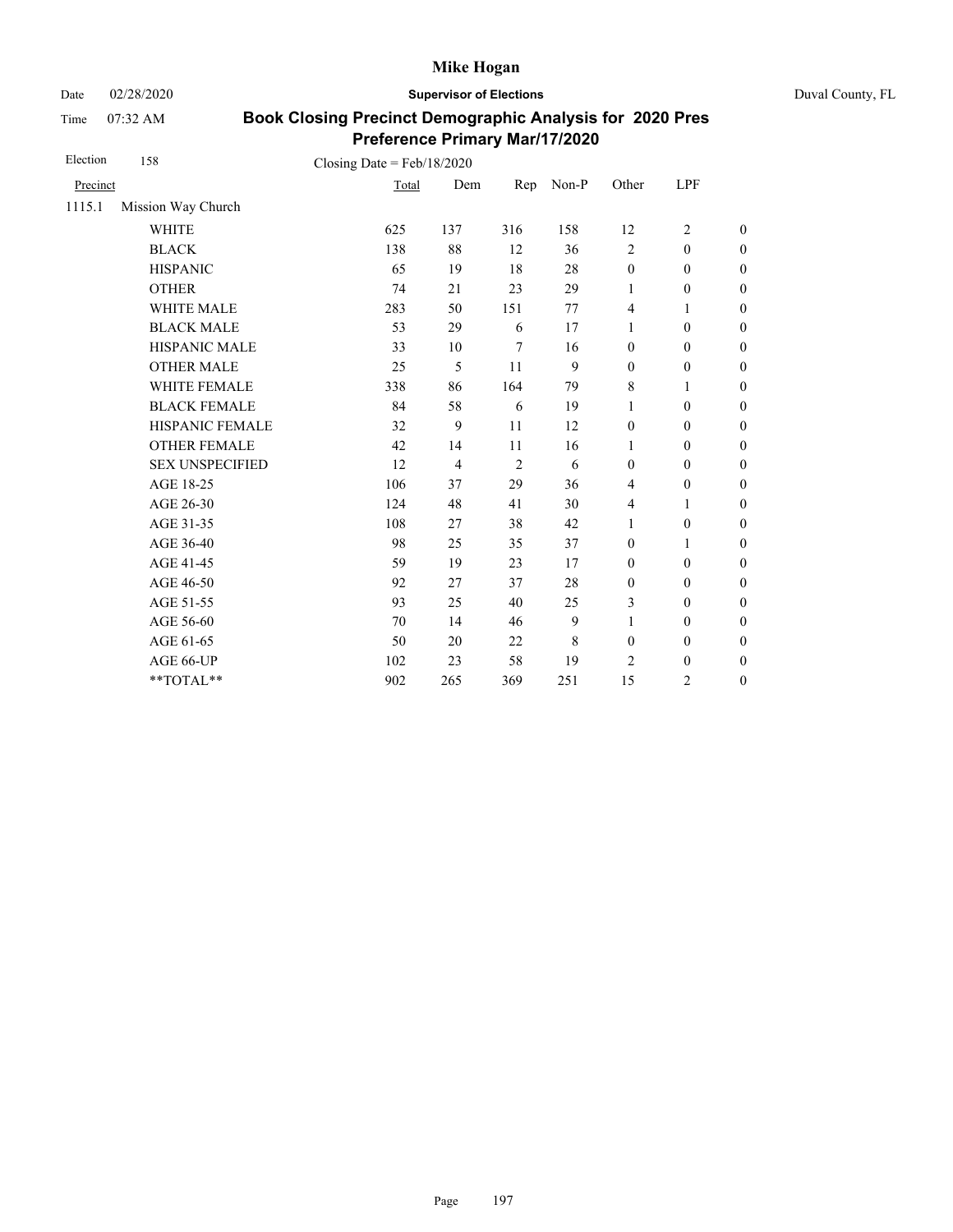Date 02/28/2020 **Supervisor of Elections** Duval County, FL

Time 07:32 AM

| Election | 158                    | Closing Date = $Feb/18/2020$ |       |       |       |                  |                          |                  |
|----------|------------------------|------------------------------|-------|-------|-------|------------------|--------------------------|------------------|
| Precinct |                        | Total                        | Dem   | Rep   | Non-P | Other            | LPF                      |                  |
| 1115.2   | Mission Way Church     |                              |       |       |       |                  |                          |                  |
|          | <b>WHITE</b>           | 2,028                        | 409   | 1,121 | 468   | 17               | 13                       | $\boldsymbol{0}$ |
|          | <b>BLACK</b>           | 504                          | 376   | 35    | 91    | $\overline{c}$   | $\boldsymbol{0}$         | $\boldsymbol{0}$ |
|          | <b>HISPANIC</b>        | 249                          | 100   | 66    | 82    | $\boldsymbol{0}$ | 1                        | $\boldsymbol{0}$ |
|          | <b>OTHER</b>           | 433                          | 152   | 114   | 164   | 3                | $\boldsymbol{0}$         | $\boldsymbol{0}$ |
|          | WHITE MALE             | 947                          | 140   | 563   | 227   | $\,$ 8 $\,$      | 9                        | $\boldsymbol{0}$ |
|          | <b>BLACK MALE</b>      | 222                          | 148   | 23    | 49    | $\sqrt{2}$       | $\boldsymbol{0}$         | $\boldsymbol{0}$ |
|          | <b>HISPANIC MALE</b>   | 120                          | 41    | 32    | 46    | $\boldsymbol{0}$ | $\mathbf{1}$             | $\overline{0}$   |
|          | <b>OTHER MALE</b>      | 187                          | 61    | 55    | 70    | 1                | $\boldsymbol{0}$         | $\boldsymbol{0}$ |
|          | WHITE FEMALE           | 1,057                        | 265   | 545   | 234   | 9                | $\overline{\mathcal{L}}$ | $\boldsymbol{0}$ |
|          | <b>BLACK FEMALE</b>    | 279                          | 225   | 12    | 42    | $\boldsymbol{0}$ | $\boldsymbol{0}$         | $\boldsymbol{0}$ |
|          | HISPANIC FEMALE        | 125                          | 57    | 33    | 35    | $\boldsymbol{0}$ | $\boldsymbol{0}$         | $\boldsymbol{0}$ |
|          | <b>OTHER FEMALE</b>    | 202                          | 77    | 54    | 69    | 2                | $\mathbf{0}$             | $\boldsymbol{0}$ |
|          | <b>SEX UNSPECIFIED</b> | 75                           | 23    | 19    | 33    | $\mathbf{0}$     | $\boldsymbol{0}$         | $\boldsymbol{0}$ |
|          | AGE 18-25              | 350                          | 124   | 114   | 109   | 2                | 1                        | $\boldsymbol{0}$ |
|          | AGE 26-30              | 218                          | 70    | 81    | 61    | $\overline{4}$   | $\overline{c}$           | $\boldsymbol{0}$ |
|          | AGE 31-35              | 340                          | 101   | 120   | 117   | 1                | 1                        | $\boldsymbol{0}$ |
|          | AGE 36-40              | 395                          | 111   | 166   | 113   | 3                | $\overline{c}$           | $\boldsymbol{0}$ |
|          | AGE 41-45              | 440                          | 128   | 175   | 125   | 6                | 6                        | $\overline{0}$   |
|          | AGE 46-50              | 378                          | 121   | 161   | 93    | 2                | 1                        | $\boldsymbol{0}$ |
|          | AGE 51-55              | 309                          | 96    | 152   | 60    | $\boldsymbol{0}$ | 1                        | $\boldsymbol{0}$ |
|          | AGE 56-60              | 248                          | 93    | 120   | 35    | $\boldsymbol{0}$ | $\mathbf{0}$             | $\boldsymbol{0}$ |
|          | AGE 61-65              | 181                          | 66    | 88    | 25    | $\overline{2}$   | $\boldsymbol{0}$         | $\boldsymbol{0}$ |
|          | AGE 66-UP              | 355                          | 127   | 159   | 67    | $\overline{2}$   | $\mathbf{0}$             | $\boldsymbol{0}$ |
|          | **TOTAL**              | 3,214                        | 1,037 | 1,336 | 805   | 22               | 14                       | $\boldsymbol{0}$ |
|          |                        |                              |       |       |       |                  |                          |                  |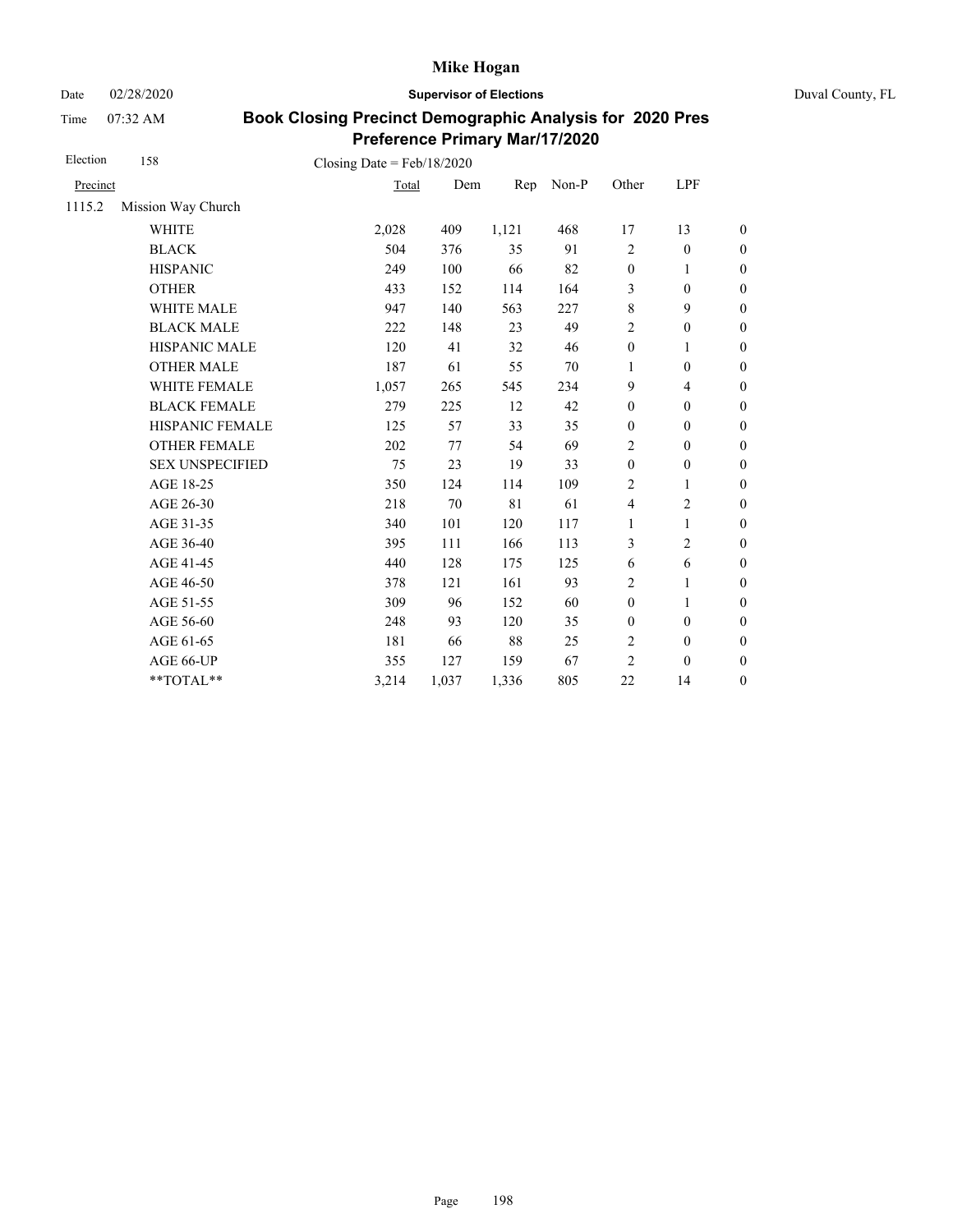Date 02/28/2020 **Supervisor of Elections** Duval County, FL

Time 07:32 AM

| Election | 158                             | Closing Date = $Feb/18/2020$ |     |                |       |                  |                  |                  |
|----------|---------------------------------|------------------------------|-----|----------------|-------|------------------|------------------|------------------|
| Precinct |                                 | Total                        | Dem | Rep            | Non-P | Other            | LPF              |                  |
| 1116.1   | First Baptist Church of Nocatee |                              |     |                |       |                  |                  |                  |
|          | <b>WHITE</b>                    | 1,535                        | 339 | 889            | 273   | 28               | 6                | $\overline{0}$   |
|          | <b>BLACK</b>                    | 79                           | 53  | 10             | 15    | 1                | $\mathbf{0}$     | $\boldsymbol{0}$ |
|          | <b>HISPANIC</b>                 | 87                           | 30  | 36             | 21    | $\boldsymbol{0}$ | $\boldsymbol{0}$ | $\boldsymbol{0}$ |
|          | <b>OTHER</b>                    | 99                           | 31  | 32             | 35    | $\boldsymbol{0}$ | 1                | $\boldsymbol{0}$ |
|          | WHITE MALE                      | 734                          | 135 | 448            | 134   | 15               | $\overline{c}$   | $\boldsymbol{0}$ |
|          | <b>BLACK MALE</b>               | 42                           | 26  | 6              | 9     | 1                | $\boldsymbol{0}$ | $\boldsymbol{0}$ |
|          | HISPANIC MALE                   | 39                           | 13  | 16             | 10    | $\boldsymbol{0}$ | $\boldsymbol{0}$ | $\overline{0}$   |
|          | <b>OTHER MALE</b>               | 38                           | 14  | 8              | 15    | $\theta$         | 1                | $\boldsymbol{0}$ |
|          | WHITE FEMALE                    | 793                          | 203 | 436            | 137   | 13               | $\overline{4}$   | $\boldsymbol{0}$ |
|          | <b>BLACK FEMALE</b>             | 37                           | 27  | $\overline{4}$ | 6     | $\mathbf{0}$     | $\mathbf{0}$     | $\overline{0}$   |
|          | HISPANIC FEMALE                 | 47                           | 17  | 20             | 10    | $\mathbf{0}$     | $\boldsymbol{0}$ | $\boldsymbol{0}$ |
|          | <b>OTHER FEMALE</b>             | 49                           | 15  | 21             | 13    | $\mathbf{0}$     | $\mathbf{0}$     | $\overline{0}$   |
|          | <b>SEX UNSPECIFIED</b>          | 21                           | 3   | 8              | 10    | $\boldsymbol{0}$ | $\boldsymbol{0}$ | $\boldsymbol{0}$ |
|          | AGE 18-25                       | 115                          | 39  | 43             | 29    | 3                | $\mathbf{1}$     | $\boldsymbol{0}$ |
|          | AGE 26-30                       | 89                           | 17  | 45             | 26    | $\boldsymbol{0}$ | 1                | $\boldsymbol{0}$ |
|          | AGE 31-35                       | 123                          | 32  | 60             | 29    | $\mathbf{0}$     | $\mathbf{2}$     | $\boldsymbol{0}$ |
|          | AGE 36-40                       | 123                          | 35  | 53             | 35    | $\boldsymbol{0}$ | $\boldsymbol{0}$ | $\boldsymbol{0}$ |
|          | AGE 41-45                       | 105                          | 24  | 46             | 33    | $\mathbf{1}$     | 1                | $\boldsymbol{0}$ |
|          | AGE 46-50                       | 130                          | 38  | 58             | 26    | 8                | $\boldsymbol{0}$ | $\boldsymbol{0}$ |
|          | AGE 51-55                       | 155                          | 34  | 77             | 39    | 3                | $\overline{c}$   | $\boldsymbol{0}$ |
|          | AGE 56-60                       | 192                          | 40  | 120            | 29    | 3                | $\mathbf{0}$     | $\overline{0}$   |
|          | AGE 61-65                       | 205                          | 52  | 123            | 29    | 1                | $\mathbf{0}$     | $\boldsymbol{0}$ |
|          | AGE 66-UP                       | 563                          | 142 | 342            | 69    | 10               | $\boldsymbol{0}$ | $\boldsymbol{0}$ |
|          | **TOTAL**                       | 1,800                        | 453 | 967            | 344   | 29               | 7                | $\boldsymbol{0}$ |
|          |                                 |                              |     |                |       |                  |                  |                  |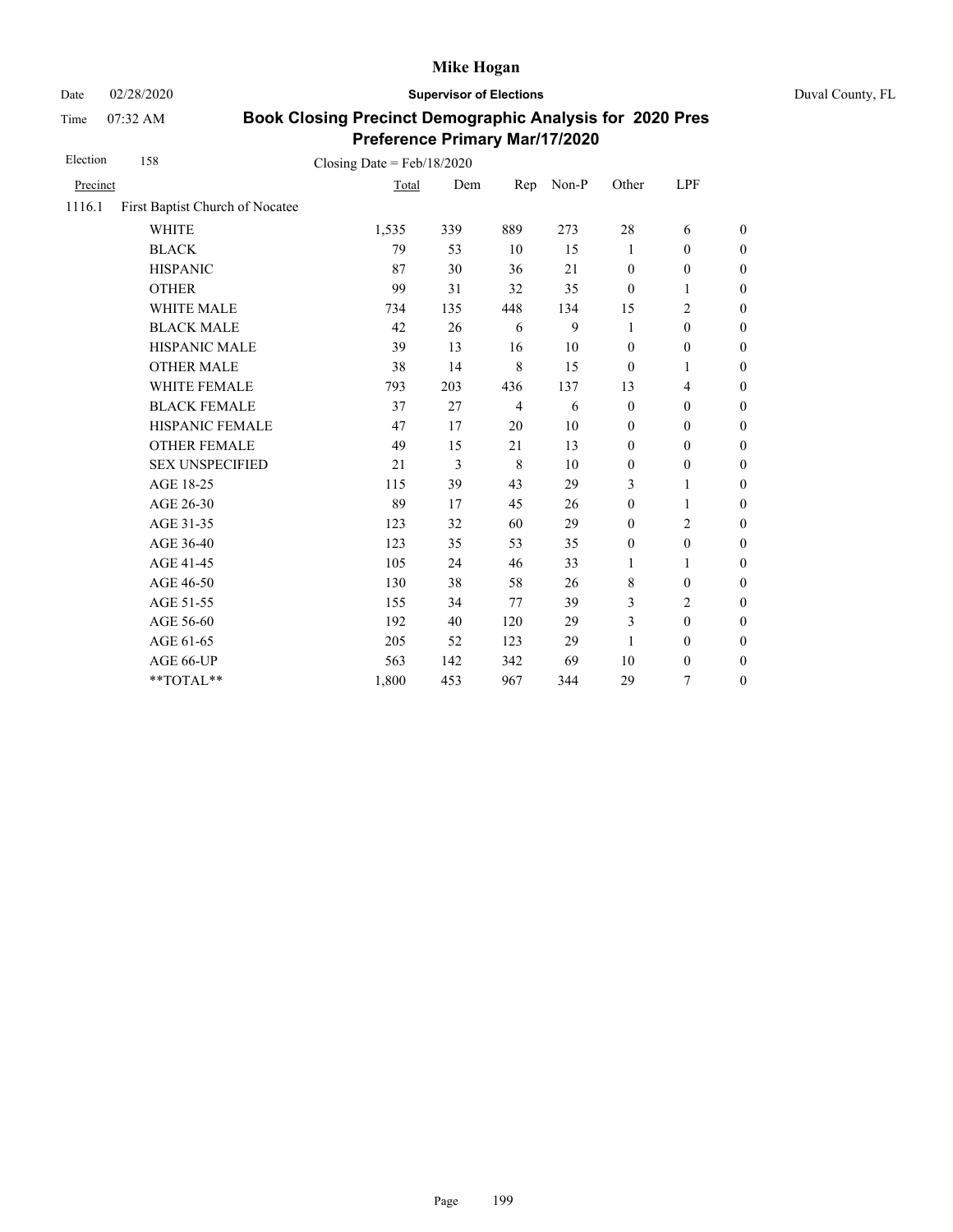Date 02/28/2020 **Supervisor of Elections** Duval County, FL

Time 07:32 AM

| Election | 158                                    | Closing Date = $Feb/18/2020$ |     |                 |       |                  |                  |                  |
|----------|----------------------------------------|------------------------------|-----|-----------------|-------|------------------|------------------|------------------|
| Precinct |                                        | Total                        | Dem | Rep             | Non-P | Other            | LPF              |                  |
| 1201.1   | Church of God Marietta                 |                              |     |                 |       |                  |                  |                  |
|          | <b>WHITE</b>                           | 2,282                        | 399 | 1,492           | 373   | 10               | 8                | $\boldsymbol{0}$ |
|          | <b>BLACK</b>                           | 350                          | 272 | 24              | 48    | 5                | 1                | $\boldsymbol{0}$ |
|          | <b>HISPANIC</b>                        | 111                          | 52  | 29              | 30    | $\boldsymbol{0}$ | $\boldsymbol{0}$ | $\boldsymbol{0}$ |
|          | <b>OTHER</b>                           | 171                          | 41  | 72              | 56    | $\overline{2}$   | $\boldsymbol{0}$ | $\boldsymbol{0}$ |
|          | WHITE MALE                             | 1,032                        | 161 | 687             | 173   | 7                | $\overline{4}$   | $\boldsymbol{0}$ |
|          | <b>BLACK MALE</b>                      | 149                          | 103 | 17              | 25    | 3                | 1                | $\boldsymbol{0}$ |
|          | <b>HISPANIC MALE</b>                   | 49                           | 22  | 15              | 12    | $\boldsymbol{0}$ | $\boldsymbol{0}$ | $\overline{0}$   |
|          | <b>OTHER MALE</b>                      | 64                           | 18  | 29              | 17    | $\boldsymbol{0}$ | $\boldsymbol{0}$ | $\mathbf{0}$     |
|          | WHITE FEMALE                           | 1,227                        | 234 | 793             | 193   | 3                | 4                | $\boldsymbol{0}$ |
|          | <b>BLACK FEMALE</b>                    | 192                          | 162 | $7\phantom{.0}$ | 21    | $\overline{c}$   | $\mathbf{0}$     | $\mathbf{0}$     |
|          | HISPANIC FEMALE                        | 60                           | 29  | 14              | 17    | $\boldsymbol{0}$ | $\boldsymbol{0}$ | $\mathbf{0}$     |
|          | <b>OTHER FEMALE</b>                    | 71                           | 21  | 29              | 20    | 1                | $\mathbf{0}$     | $\boldsymbol{0}$ |
|          | <b>SEX UNSPECIFIED</b>                 | 69                           | 14  | 25              | 29    | 1                | $\mathbf{0}$     | $\mathbf{0}$     |
|          | AGE 18-25                              | 271                          | 54  | 127             | 85    | $\overline{4}$   | 1                | $\mathbf{0}$     |
|          | AGE 26-30                              | 221                          | 39  | 113             | 63    | $\overline{4}$   | 2                | $\boldsymbol{0}$ |
|          | AGE 31-35                              | 222                          | 56  | 106             | 56    | 3                | 1                | $\boldsymbol{0}$ |
|          | AGE 36-40                              | 219                          | 56  | 114             | 48    | $\boldsymbol{0}$ | 1                | $\boldsymbol{0}$ |
|          | AGE 41-45                              | 193                          | 57  | 88              | 46    | $\overline{2}$   | $\boldsymbol{0}$ | $\overline{0}$   |
|          | AGE 46-50                              | 212                          | 60  | 113             | 37    | $\mathbf{1}$     | 1                | $\boldsymbol{0}$ |
|          | AGE 51-55                              | 242                          | 64  | 134             | 44    | $\boldsymbol{0}$ | $\mathbf{0}$     | $\boldsymbol{0}$ |
|          | AGE 56-60                              | 308                          | 77  | 184             | 44    | 3                | $\mathbf{0}$     | $\overline{0}$   |
|          | AGE 61-65                              | 276                          | 86  | 164             | 26    | $\boldsymbol{0}$ | $\boldsymbol{0}$ | $\mathbf{0}$     |
|          | AGE 66-UP                              | 750                          | 215 | 474             | 58    | $\mathbf{0}$     | 3                | $\boldsymbol{0}$ |
|          | $\mathrm{*}\mathrm{*} \mathrm{TOTAL}*$ | 2,914                        | 764 | 1,617           | 507   | 17               | 9                | $\boldsymbol{0}$ |
|          |                                        |                              |     |                 |       |                  |                  |                  |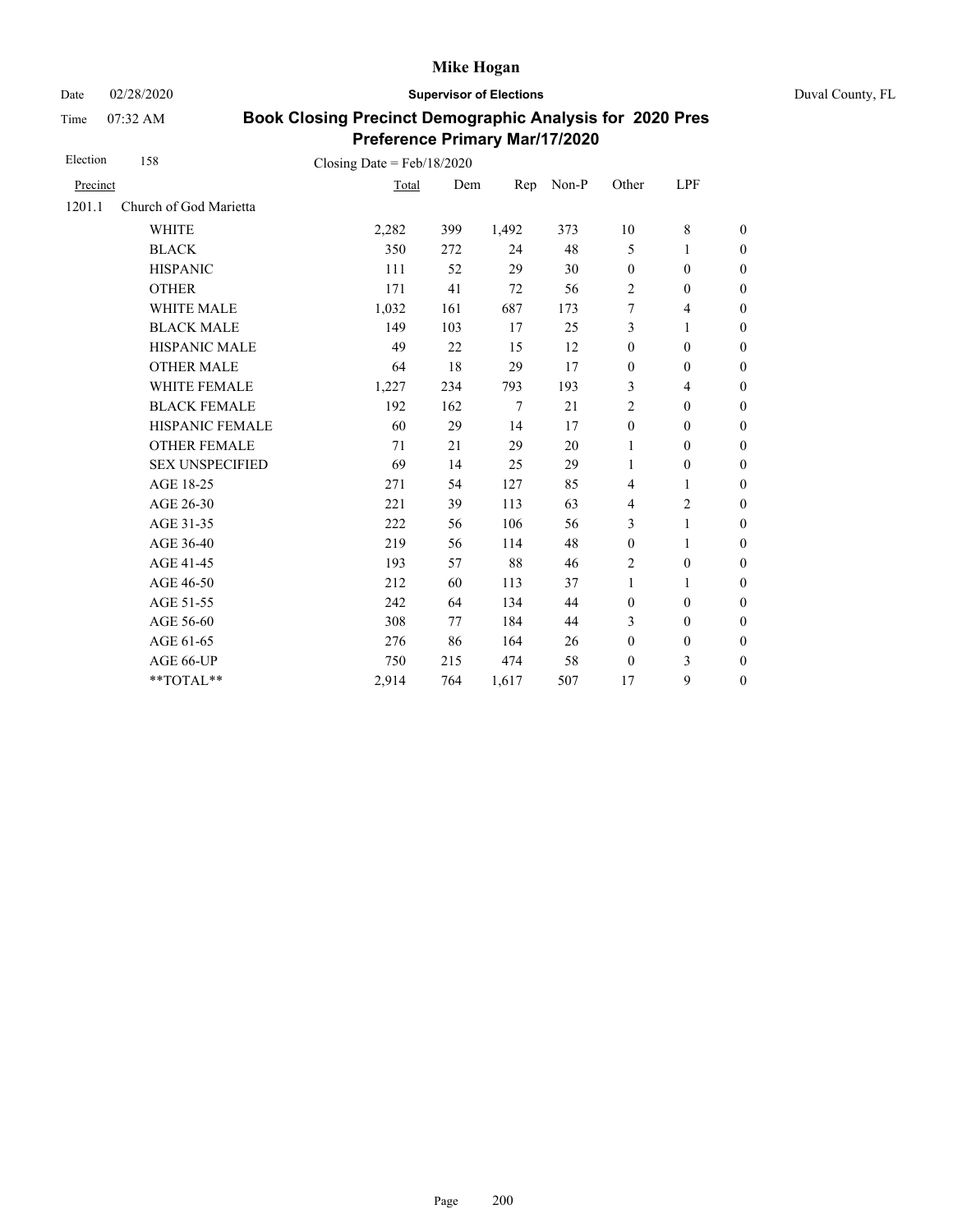Date 02/28/2020 **Supervisor of Elections** Duval County, FL

Time 07:32 AM

| Election | 158                          | Closing Date = $Feb/18/2020$ |                |                  |                |                  |                  |                  |
|----------|------------------------------|------------------------------|----------------|------------------|----------------|------------------|------------------|------------------|
| Precinct |                              | Total                        | Dem            | Rep              | $Non-P$        | Other            | LPF              |                  |
| 1202.1   | Hillcrest at Crystal Springs |                              |                |                  |                |                  |                  |                  |
|          | <b>WHITE</b>                 | 179                          | 46             | 98               | 34             | $\theta$         | 1                | $\overline{0}$   |
|          | <b>BLACK</b>                 | 32                           | 28             | $\mathbf{0}$     | $\overline{4}$ | $\mathbf{0}$     | $\mathbf{0}$     | $\overline{0}$   |
|          | <b>HISPANIC</b>              | 9                            | $\overline{4}$ | 3                | 2              | $\boldsymbol{0}$ | $\boldsymbol{0}$ | $\boldsymbol{0}$ |
|          | <b>OTHER</b>                 | 17                           | 6              | 9                | $\overline{c}$ | $\mathbf{0}$     | $\mathbf{0}$     | $\overline{0}$   |
|          | WHITE MALE                   | 78                           | 13             | 46               | 18             | $\mathbf{0}$     | 1                | $\overline{0}$   |
|          | <b>BLACK MALE</b>            | 13                           | 12             | $\boldsymbol{0}$ | 1              | $\boldsymbol{0}$ | $\boldsymbol{0}$ | $\boldsymbol{0}$ |
|          | HISPANIC MALE                | 4                            | 1              | $\overline{2}$   | 1              | $\boldsymbol{0}$ | $\boldsymbol{0}$ | $\boldsymbol{0}$ |
|          | <b>OTHER MALE</b>            | 4                            | 1              | 3                | $\mathbf{0}$   | $\boldsymbol{0}$ | $\boldsymbol{0}$ | $\boldsymbol{0}$ |
|          | <b>WHITE FEMALE</b>          | 100                          | 33             | 51               | 16             | $\theta$         | $\boldsymbol{0}$ | $\boldsymbol{0}$ |
|          | <b>BLACK FEMALE</b>          | 17                           | 15             | $\boldsymbol{0}$ | $\overline{c}$ | $\boldsymbol{0}$ | $\boldsymbol{0}$ | $\boldsymbol{0}$ |
|          | HISPANIC FEMALE              | 4                            | $\overline{2}$ | 1                | 1              | $\boldsymbol{0}$ | $\boldsymbol{0}$ | $\boldsymbol{0}$ |
|          | <b>OTHER FEMALE</b>          | 11                           | 3              | 6                | $\overline{c}$ | $\theta$         | $\mathbf{0}$     | $\boldsymbol{0}$ |
|          | <b>SEX UNSPECIFIED</b>       | 6                            | 4              | 1                | 1              | $\theta$         | $\mathbf{0}$     | $\boldsymbol{0}$ |
|          | AGE 18-25                    | 19                           | 5              | 6                | 8              | $\boldsymbol{0}$ | $\boldsymbol{0}$ | $\overline{0}$   |
|          | AGE 26-30                    | 16                           | 6              | 8                | 2              | $\theta$         | $\mathbf{0}$     | $\boldsymbol{0}$ |
|          | AGE 31-35                    | 23                           | 9              | 6                | 7              | $\mathbf{0}$     | 1                | $\boldsymbol{0}$ |
|          | AGE 36-40                    | 13                           | 4              | 7                | 2              | $\theta$         | $\mathbf{0}$     | $\boldsymbol{0}$ |
|          | AGE 41-45                    | 17                           | 8              | $\overline{4}$   | 5              | $\theta$         | $\mathbf{0}$     | $\overline{0}$   |
|          | AGE 46-50                    | 9                            | 3              | 5                | 1              | $\mathbf{0}$     | $\mathbf{0}$     | $\boldsymbol{0}$ |
|          | AGE 51-55                    | 12                           | $\overline{2}$ | 9                | 1              | $\theta$         | $\mathbf{0}$     | $\boldsymbol{0}$ |
|          | AGE 56-60                    | 22                           | 6              | 13               | 3              | $\boldsymbol{0}$ | $\boldsymbol{0}$ | $\overline{0}$   |
|          | AGE 61-65                    | 35                           | 14             | 15               | 6              | $\mathbf{0}$     | $\mathbf{0}$     | $\overline{0}$   |
|          | AGE 66-UP                    | 71                           | 27             | 37               | 7              | $\boldsymbol{0}$ | $\boldsymbol{0}$ | $\boldsymbol{0}$ |
|          | **TOTAL**                    | 237                          | 84             | 110              | 42             | $\boldsymbol{0}$ | 1                | $\boldsymbol{0}$ |
|          |                              |                              |                |                  |                |                  |                  |                  |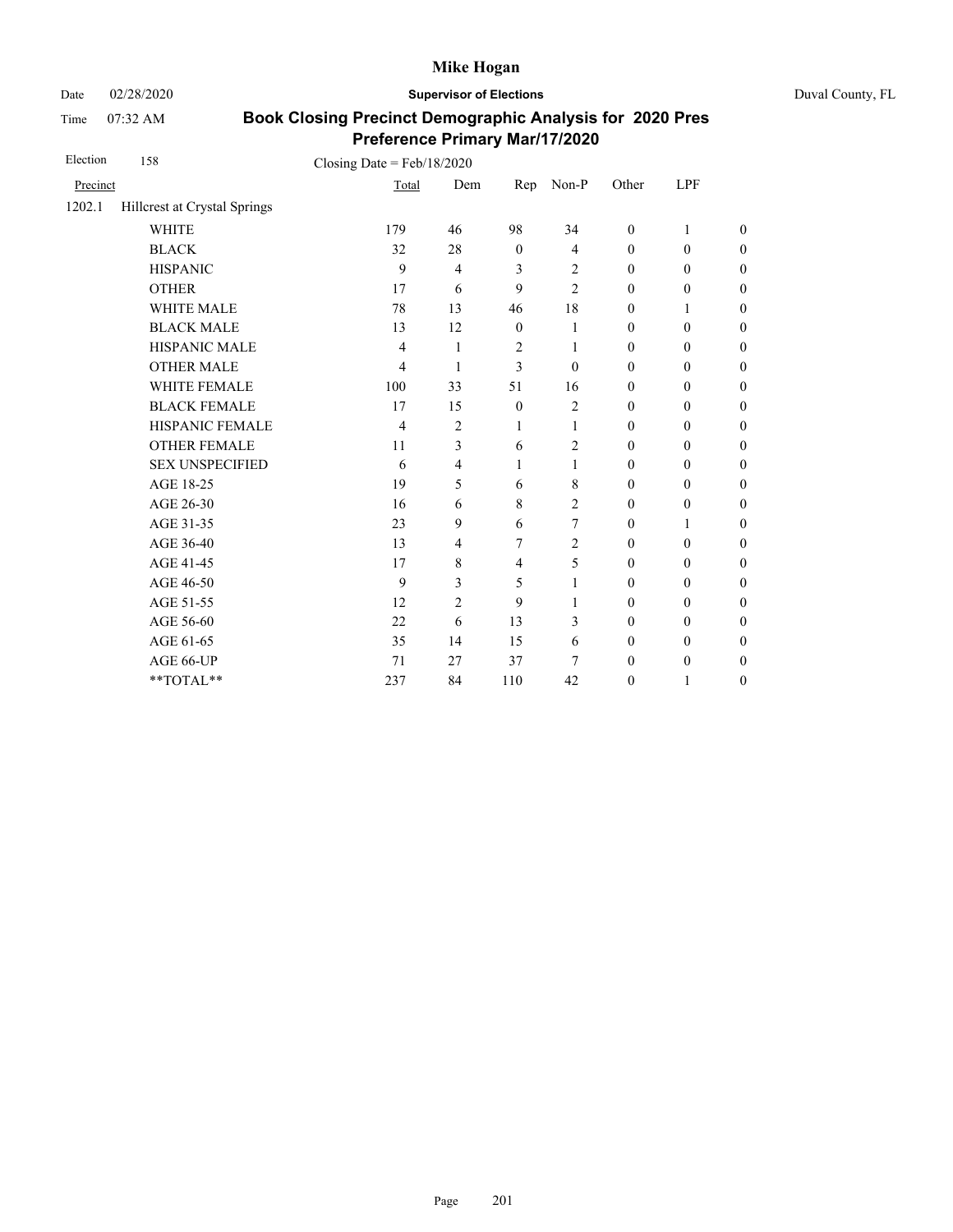Date 02/28/2020 **Supervisor of Elections** Duval County, FL

Time 07:32 AM

| Election | 158                          | Closing Date = $Feb/18/2020$ |     |       |       |                  |                  |                  |
|----------|------------------------------|------------------------------|-----|-------|-------|------------------|------------------|------------------|
| Precinct |                              | Total                        | Dem | Rep   | Non-P | Other            | LPF              |                  |
| 1202.2   | Hillcrest at Crystal Springs |                              |     |       |       |                  |                  |                  |
|          | <b>WHITE</b>                 | 1,419                        | 217 | 1,013 | 174   | 10               | 5                | $\boldsymbol{0}$ |
|          | <b>BLACK</b>                 | 521                          | 416 | 29    | 71    | 5                | $\mathbf{0}$     | $\boldsymbol{0}$ |
|          | <b>HISPANIC</b>              | 79                           | 20  | 33    | 24    | $\overline{2}$   | $\boldsymbol{0}$ | $\boldsymbol{0}$ |
|          | <b>OTHER</b>                 | 151                          | 42  | 57    | 52    | $\boldsymbol{0}$ | $\boldsymbol{0}$ | $\boldsymbol{0}$ |
|          | <b>WHITE MALE</b>            | 690                          | 106 | 490   | 84    | 7                | 3                | $\boldsymbol{0}$ |
|          | <b>BLACK MALE</b>            | 242                          | 180 | 17    | 44    | 1                | $\mathbf{0}$     | $\boldsymbol{0}$ |
|          | <b>HISPANIC MALE</b>         | 37                           | 9   | 16    | 11    | $\mathbf{1}$     | $\boldsymbol{0}$ | $\overline{0}$   |
|          | <b>OTHER MALE</b>            | 55                           | 17  | 23    | 15    | $\boldsymbol{0}$ | $\mathbf{0}$     | $\boldsymbol{0}$ |
|          | WHITE FEMALE                 | 702                          | 107 | 510   | 80    | 3                | $\overline{c}$   | $\boldsymbol{0}$ |
|          | <b>BLACK FEMALE</b>          | 273                          | 231 | 11    | 27    | $\overline{4}$   | $\mathbf{0}$     | $\overline{0}$   |
|          | <b>HISPANIC FEMALE</b>       | 40                           | 10  | 16    | 13    | $\mathbf{1}$     | $\boldsymbol{0}$ | $\boldsymbol{0}$ |
|          | <b>OTHER FEMALE</b>          | 63                           | 23  | 22    | 18    | $\mathbf{0}$     | $\mathbf{0}$     | $\boldsymbol{0}$ |
|          | <b>SEX UNSPECIFIED</b>       | 68                           | 12  | 27    | 29    | $\mathbf{0}$     | $\mathbf{0}$     | $\boldsymbol{0}$ |
|          | AGE 18-25                    | 247                          | 66  | 108   | 68    | 4                | $\mathbf{1}$     | $\boldsymbol{0}$ |
|          | AGE 26-30                    | 175                          | 56  | 70    | 46    | $\overline{c}$   | 1                | $\boldsymbol{0}$ |
|          | AGE 31-35                    | 161                          | 51  | 77    | 33    | $\mathbf{0}$     | $\mathbf{0}$     | $\boldsymbol{0}$ |
|          | AGE 36-40                    | 145                          | 51  | 76    | 15    | $\mathbf{1}$     | $\overline{2}$   | $\boldsymbol{0}$ |
|          | AGE 41-45                    | 147                          | 34  | 86    | 25    | $\overline{2}$   | $\mathbf{0}$     | $\overline{0}$   |
|          | AGE 46-50                    | 176                          | 56  | 91    | 26    | 3                | $\boldsymbol{0}$ | $\boldsymbol{0}$ |
|          | AGE 51-55                    | 236                          | 80  | 121   | 32    | $\overline{2}$   | 1                | $\boldsymbol{0}$ |
|          | AGE 56-60                    | 247                          | 89  | 137   | 21    | $\boldsymbol{0}$ | $\mathbf{0}$     | $\overline{0}$   |
|          | AGE 61-65                    | 219                          | 69  | 132   | 17    | $\mathbf{1}$     | $\boldsymbol{0}$ | $\boldsymbol{0}$ |
|          | AGE 66-UP                    | 417                          | 143 | 234   | 38    | $\overline{2}$   | $\mathbf{0}$     | $\boldsymbol{0}$ |
|          | **TOTAL**                    | 2,170                        | 695 | 1,132 | 321   | 17               | 5                | $\overline{0}$   |
|          |                              |                              |     |       |       |                  |                  |                  |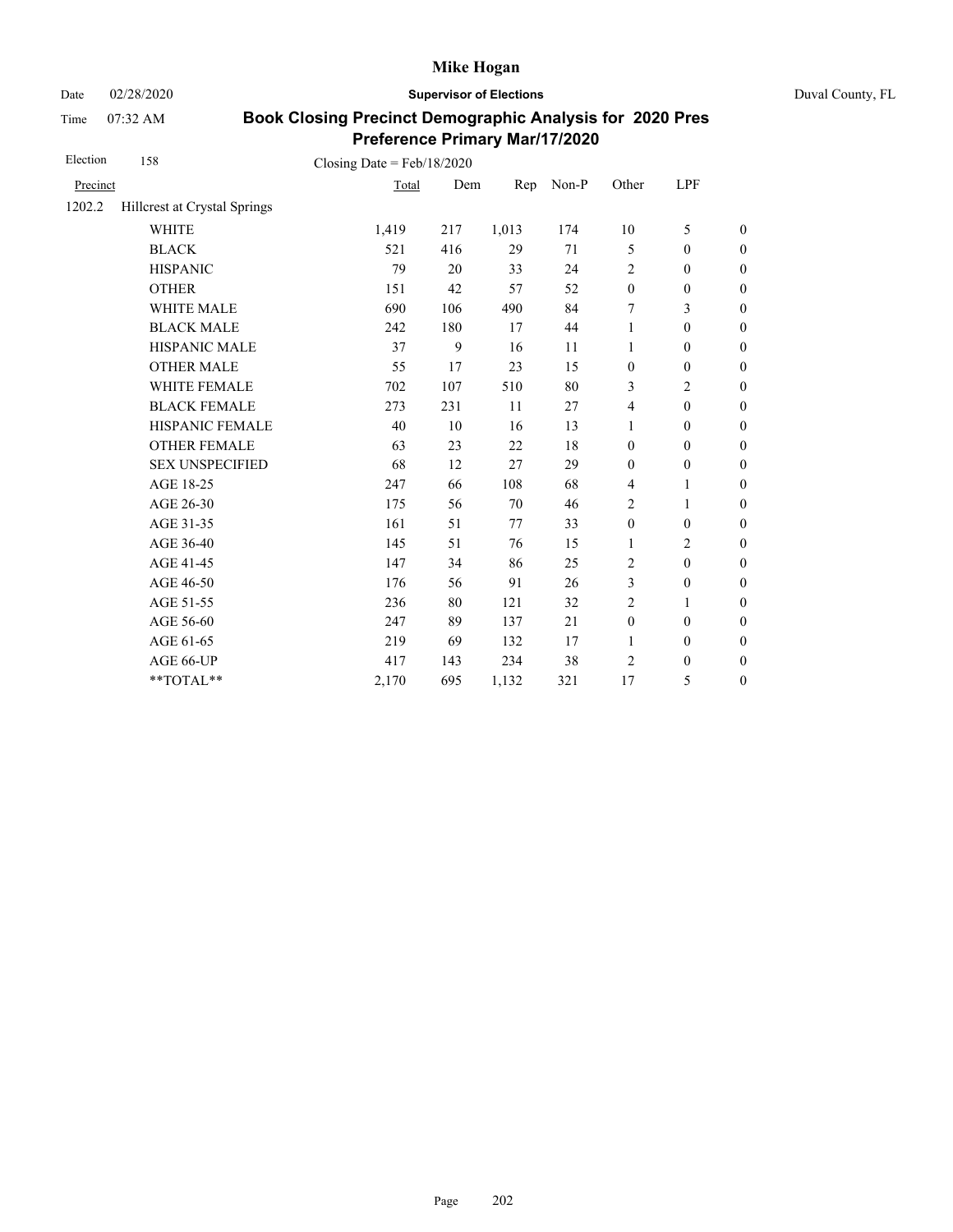Date 02/28/2020 **Supervisor of Elections** Duval County, FL

Time 07:32 AM

| Election | 158                            | Closing Date = $Feb/18/2020$ |                |     |                |                  |                  |                  |
|----------|--------------------------------|------------------------------|----------------|-----|----------------|------------------|------------------|------------------|
| Precinct |                                | Total                        | Dem            | Rep | Non-P          | Other            | LPF              |                  |
| 1203.1   | Leroy D. Clemons Senior Center |                              |                |     |                |                  |                  |                  |
|          | <b>WHITE</b>                   | 691                          | 101            | 461 | 121            | 5                | 3                | $\boldsymbol{0}$ |
|          | <b>BLACK</b>                   | 106                          | 82             | 6   | 18             | $\mathbf{0}$     | $\mathbf{0}$     | $\boldsymbol{0}$ |
|          | <b>HISPANIC</b>                | 29                           | 7              | 12  | 10             | $\boldsymbol{0}$ | $\mathbf{0}$     | $\boldsymbol{0}$ |
|          | <b>OTHER</b>                   | 42                           | 8              | 14  | 20             | $\boldsymbol{0}$ | $\boldsymbol{0}$ | $\boldsymbol{0}$ |
|          | WHITE MALE                     | 327                          | 39             | 227 | 58             | 2                | 1                | $\boldsymbol{0}$ |
|          | <b>BLACK MALE</b>              | 43                           | 33             | 3   | 7              | $\mathbf{0}$     | $\mathbf{0}$     | $\boldsymbol{0}$ |
|          | <b>HISPANIC MALE</b>           | 17                           | 4              | 9   | $\overline{4}$ | $\boldsymbol{0}$ | $\mathbf{0}$     | $\overline{0}$   |
|          | <b>OTHER MALE</b>              | 17                           | $\overline{4}$ | 7   | 6              | $\boldsymbol{0}$ | $\mathbf{0}$     | $\boldsymbol{0}$ |
|          | <b>WHITE FEMALE</b>            | 357                          | 59             | 231 | 62             | 3                | 2                | $\boldsymbol{0}$ |
|          | <b>BLACK FEMALE</b>            | 60                           | 48             | 3   | 9              | $\mathbf{0}$     | $\mathbf{0}$     | $\boldsymbol{0}$ |
|          | HISPANIC FEMALE                | 11                           | 3              | 3   | 5              | $\boldsymbol{0}$ | $\boldsymbol{0}$ | $\boldsymbol{0}$ |
|          | <b>OTHER FEMALE</b>            | 14                           | 3              | 4   | 7              | $\mathbf{0}$     | $\mathbf{0}$     | $\boldsymbol{0}$ |
|          | <b>SEX UNSPECIFIED</b>         | 22                           | 5              | 6   | 11             | $\mathbf{0}$     | $\mathbf{0}$     | $\boldsymbol{0}$ |
|          | AGE 18-25                      | 85                           | 16             | 41  | 27             | $\boldsymbol{0}$ | 1                | $\mathbf{0}$     |
|          | AGE 26-30                      | 76                           | 15             | 40  | 20             | 1                | $\mathbf{0}$     | $\mathbf{0}$     |
|          | AGE 31-35                      | 72                           | 8              | 44  | 17             | 3                | $\boldsymbol{0}$ | $\boldsymbol{0}$ |
|          | AGE 36-40                      | 71                           | 12             | 40  | 18             | $\mathbf{0}$     | 1                | $\boldsymbol{0}$ |
|          | AGE 41-45                      | 58                           | 11             | 29  | 18             | $\mathbf{0}$     | $\mathbf{0}$     | $\overline{0}$   |
|          | AGE 46-50                      | 55                           | 7              | 31  | 17             | $\boldsymbol{0}$ | $\mathbf{0}$     | $\boldsymbol{0}$ |
|          | AGE 51-55                      | 77                           | 20             | 43  | 14             | $\mathbf{0}$     | $\mathbf{0}$     | $\boldsymbol{0}$ |
|          | AGE 56-60                      | 104                          | 23             | 66  | 15             | $\boldsymbol{0}$ | $\mathbf{0}$     | $\overline{0}$   |
|          | AGE 61-65                      | 96                           | 22             | 57  | 15             | 1                | 1                | $\mathbf{0}$     |
|          | AGE 66-UP                      | 174                          | 64             | 102 | 8              | $\boldsymbol{0}$ | $\boldsymbol{0}$ | $\boldsymbol{0}$ |
|          | **TOTAL**                      | 868                          | 198            | 493 | 169            | 5                | 3                | $\boldsymbol{0}$ |
|          |                                |                              |                |     |                |                  |                  |                  |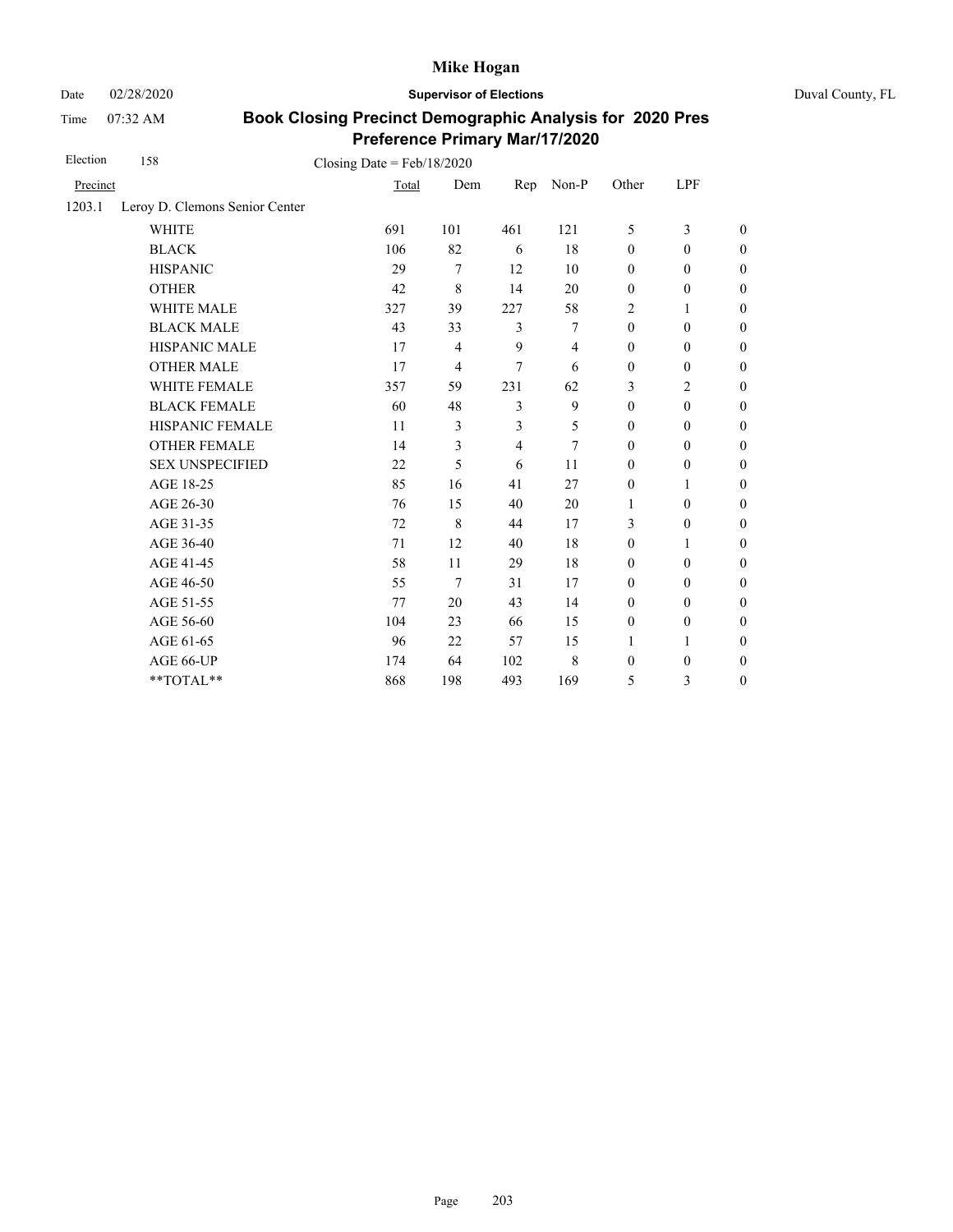Time 07:32 AM

Date 02/28/2020 **Supervisor of Elections** Duval County, FL

| Election | 158                            | Closing Date = $Feb/18/2020$ |                  |                |                  |                  |                  |                  |
|----------|--------------------------------|------------------------------|------------------|----------------|------------------|------------------|------------------|------------------|
| Precinct |                                | Total                        | Dem              | Rep            | Non-P            | Other            | LPF              |                  |
| 1203.2   | Leroy D. Clemons Senior Center |                              |                  |                |                  |                  |                  |                  |
|          | <b>WHITE</b>                   | 315                          | 37               | 220            | 52               | 3                | 3                | $\theta$         |
|          | <b>BLACK</b>                   | 9                            | 7                | $\mathbf{0}$   | $\overline{2}$   | $\mathbf{0}$     | $\mathbf{0}$     | $\boldsymbol{0}$ |
|          | <b>HISPANIC</b>                | 1                            | 1                | $\mathbf{0}$   | $\theta$         | $\mathbf{0}$     | $\mathbf{0}$     | $\boldsymbol{0}$ |
|          | <b>OTHER</b>                   | 13                           | 1                | 7              | 5                | $\mathbf{0}$     | $\mathbf{0}$     | $\overline{0}$   |
|          | <b>WHITE MALE</b>              | 133                          | 9                | 101            | 21               | 1                | 1                | $\boldsymbol{0}$ |
|          | <b>BLACK MALE</b>              | 6                            | 4                | $\mathbf{0}$   | $\overline{2}$   | $\mathbf{0}$     | $\boldsymbol{0}$ | $\boldsymbol{0}$ |
|          | HISPANIC MALE                  | 1                            | 1                | $\mathbf{0}$   | $\theta$         | $\mathbf{0}$     | $\mathbf{0}$     | $\overline{0}$   |
|          | <b>OTHER MALE</b>              | 6                            | $\theta$         | $\overline{4}$ | $\overline{c}$   | $\mathbf{0}$     | $\boldsymbol{0}$ | $\boldsymbol{0}$ |
|          | WHITE FEMALE                   | 175                          | 28               | 115            | 28               | 2                | $\overline{2}$   | $\overline{0}$   |
|          | <b>BLACK FEMALE</b>            | 3                            | 3                | $\mathbf{0}$   | $\overline{0}$   | $\mathbf{0}$     | $\mathbf{0}$     | $\overline{0}$   |
|          | HISPANIC FEMALE                | $\theta$                     | $\boldsymbol{0}$ | $\mathbf{0}$   | $\boldsymbol{0}$ | $\boldsymbol{0}$ | $\boldsymbol{0}$ | $\boldsymbol{0}$ |
|          | <b>OTHER FEMALE</b>            | 7                            | 1                | 3              | 3                | $\mathbf{0}$     | $\mathbf{0}$     | $\boldsymbol{0}$ |
|          | <b>SEX UNSPECIFIED</b>         | 7                            | $\mathbf{0}$     | $\overline{4}$ | 3                | $\mathbf{0}$     | $\mathbf{0}$     | $\boldsymbol{0}$ |
|          | AGE 18-25                      | 33                           | 3                | 17             | 11               | $\overline{2}$   | $\mathbf{0}$     | $\overline{0}$   |
|          | AGE 26-30                      | 25                           | $\overline{3}$   | 14             | 7                | $\mathbf{0}$     | 1                | $\overline{0}$   |
|          | AGE 31-35                      | 34                           | $\overline{4}$   | 23             | 7                | $\boldsymbol{0}$ | $\boldsymbol{0}$ | $\boldsymbol{0}$ |
|          | AGE 36-40                      | 25                           | $\overline{3}$   | 15             | 7                | $\mathbf{0}$     | $\mathbf{0}$     | $\boldsymbol{0}$ |
|          | AGE 41-45                      | 15                           | $\overline{3}$   | 10             | $\overline{c}$   | $\theta$         | $\boldsymbol{0}$ | $\overline{0}$   |
|          | AGE 46-50                      | 33                           | 2                | 23             | 6                | 1                | 1                | $\theta$         |
|          | AGE 51-55                      | 34                           | 6                | 20             | 7                | $\mathbf{0}$     | 1                | $\boldsymbol{0}$ |
|          | AGE 56-60                      | 41                           | 5                | 32             | 4                | $\boldsymbol{0}$ | $\boldsymbol{0}$ | $\boldsymbol{0}$ |
|          | AGE 61-65                      | 32                           | 6                | 22             | 4                | $\boldsymbol{0}$ | $\boldsymbol{0}$ | $\boldsymbol{0}$ |
|          | AGE 66-UP                      | 66                           | 11               | 51             | 4                | $\boldsymbol{0}$ | $\boldsymbol{0}$ | $\boldsymbol{0}$ |
|          | **TOTAL**                      | 338                          | 46               | 227            | 59               | 3                | 3                | $\overline{0}$   |
|          |                                |                              |                  |                |                  |                  |                  |                  |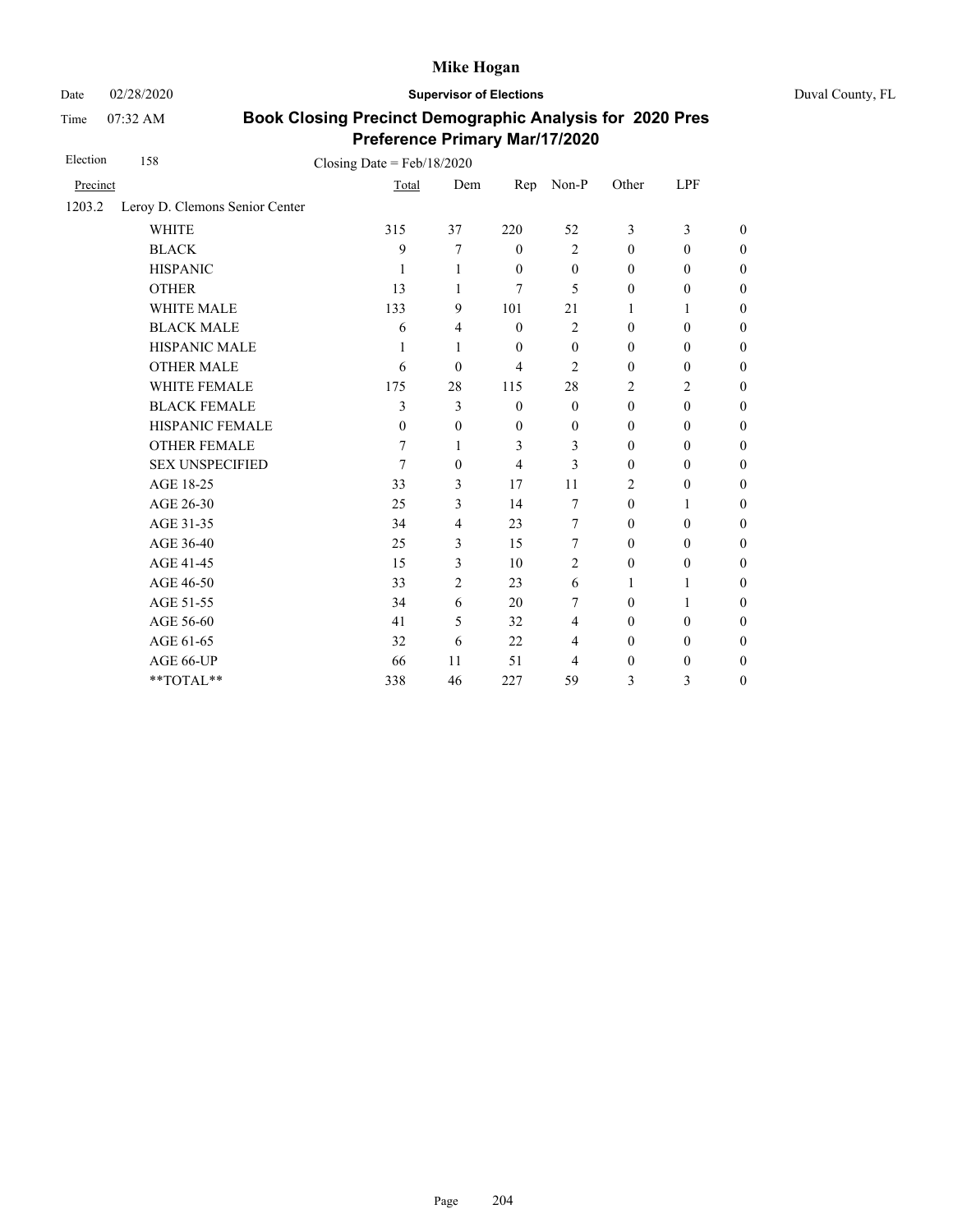Date 02/28/2020 **Supervisor of Elections** Duval County, FL

Time 07:32 AM

| Election | 158                            | Closing Date = $Feb/18/2020$ |                |                |                |                  |                  |                  |
|----------|--------------------------------|------------------------------|----------------|----------------|----------------|------------------|------------------|------------------|
| Precinct |                                | Total                        | Dem            | Rep            | Non-P          | Other            | LPF              |                  |
| 1203.3   | Leroy D. Clemons Senior Center |                              |                |                |                |                  |                  |                  |
|          | <b>WHITE</b>                   | 110                          | 30             | 49             | 31             | $\mathbf{0}$     | $\boldsymbol{0}$ | $\boldsymbol{0}$ |
|          | <b>BLACK</b>                   | 4                            | 3              | $\mathbf{0}$   | 1              | $\boldsymbol{0}$ | $\boldsymbol{0}$ | $\boldsymbol{0}$ |
|          | <b>HISPANIC</b>                | 3                            | $\theta$       | $\overline{2}$ | 1              | $\mathbf{0}$     | $\mathbf{0}$     | $\boldsymbol{0}$ |
|          | <b>OTHER</b>                   | 4                            | 1              | $\overline{2}$ | 1              | $\mathbf{0}$     | $\mathbf{0}$     | $\overline{0}$   |
|          | <b>WHITE MALE</b>              | 53                           | 12             | 27             | 14             | $\mathbf{0}$     | $\mathbf{0}$     | $\boldsymbol{0}$ |
|          | <b>BLACK MALE</b>              | 3                            | 2              | $\mathbf{0}$   | 1              | $\mathbf{0}$     | $\mathbf{0}$     | $\boldsymbol{0}$ |
|          | <b>HISPANIC MALE</b>           | $\theta$                     | $\mathbf{0}$   | $\theta$       | $\mathbf{0}$   | $\mathbf{0}$     | $\mathbf{0}$     | $\overline{0}$   |
|          | <b>OTHER MALE</b>              | 1                            | $\theta$       | 1              | $\theta$       | $\boldsymbol{0}$ | $\boldsymbol{0}$ | $\boldsymbol{0}$ |
|          | WHITE FEMALE                   | 56                           | 18             | 21             | 17             | $\mathbf{0}$     | $\boldsymbol{0}$ | $\boldsymbol{0}$ |
|          | <b>BLACK FEMALE</b>            | 1                            | 1              | $\mathbf{0}$   | $\mathbf{0}$   | $\mathbf{0}$     | $\boldsymbol{0}$ | $\boldsymbol{0}$ |
|          | HISPANIC FEMALE                | 3                            | $\mathbf{0}$   | $\overline{2}$ | 1              | $\mathbf{0}$     | $\boldsymbol{0}$ | $\boldsymbol{0}$ |
|          | <b>OTHER FEMALE</b>            | 2                            | 1              | 1              | $\Omega$       | $\mathbf{0}$     | $\mathbf{0}$     | $\boldsymbol{0}$ |
|          | <b>SEX UNSPECIFIED</b>         | $\overline{c}$               | $\mathbf{0}$   | $\mathbf{1}$   | 1              | $\mathbf{0}$     | $\mathbf{0}$     | $\boldsymbol{0}$ |
|          | AGE 18-25                      | 7                            | $\mathbf{0}$   | 3              | 4              | $\boldsymbol{0}$ | $\boldsymbol{0}$ | $\boldsymbol{0}$ |
|          | AGE 26-30                      | 13                           | 2              | 6              | 5              | $\boldsymbol{0}$ | $\boldsymbol{0}$ | $\boldsymbol{0}$ |
|          | AGE 31-35                      | 10                           | 2              | 3              | 5              | $\mathbf{0}$     | $\boldsymbol{0}$ | $\boldsymbol{0}$ |
|          | AGE 36-40                      | 8                            | 3              | 1              | 4              | $\mathbf{0}$     | $\mathbf{0}$     | $\boldsymbol{0}$ |
|          | AGE 41-45                      | 8                            | $\overline{2}$ | 3              | 3              | $\mathbf{0}$     | $\mathbf{0}$     | $\theta$         |
|          | AGE 46-50                      | 13                           | 1              | 8              | 4              | $\mathbf{0}$     | $\mathbf{0}$     | $\boldsymbol{0}$ |
|          | AGE 51-55                      | 11                           | 2              | 6              | 3              | $\mathbf{0}$     | $\mathbf{0}$     | $\boldsymbol{0}$ |
|          | AGE 56-60                      | 15                           | 5              | 8              | $\overline{c}$ | $\boldsymbol{0}$ | $\boldsymbol{0}$ | $\boldsymbol{0}$ |
|          | AGE 61-65                      | 15                           | 7              | 5              | 3              | $\boldsymbol{0}$ | $\boldsymbol{0}$ | $\boldsymbol{0}$ |
|          | AGE 66-UP                      | 21                           | 10             | 10             | 1              | $\mathbf{0}$     | $\boldsymbol{0}$ | $\boldsymbol{0}$ |
|          | **TOTAL**                      | 121                          | 34             | 53             | 34             | $\mathbf{0}$     | $\boldsymbol{0}$ | $\boldsymbol{0}$ |
|          |                                |                              |                |                |                |                  |                  |                  |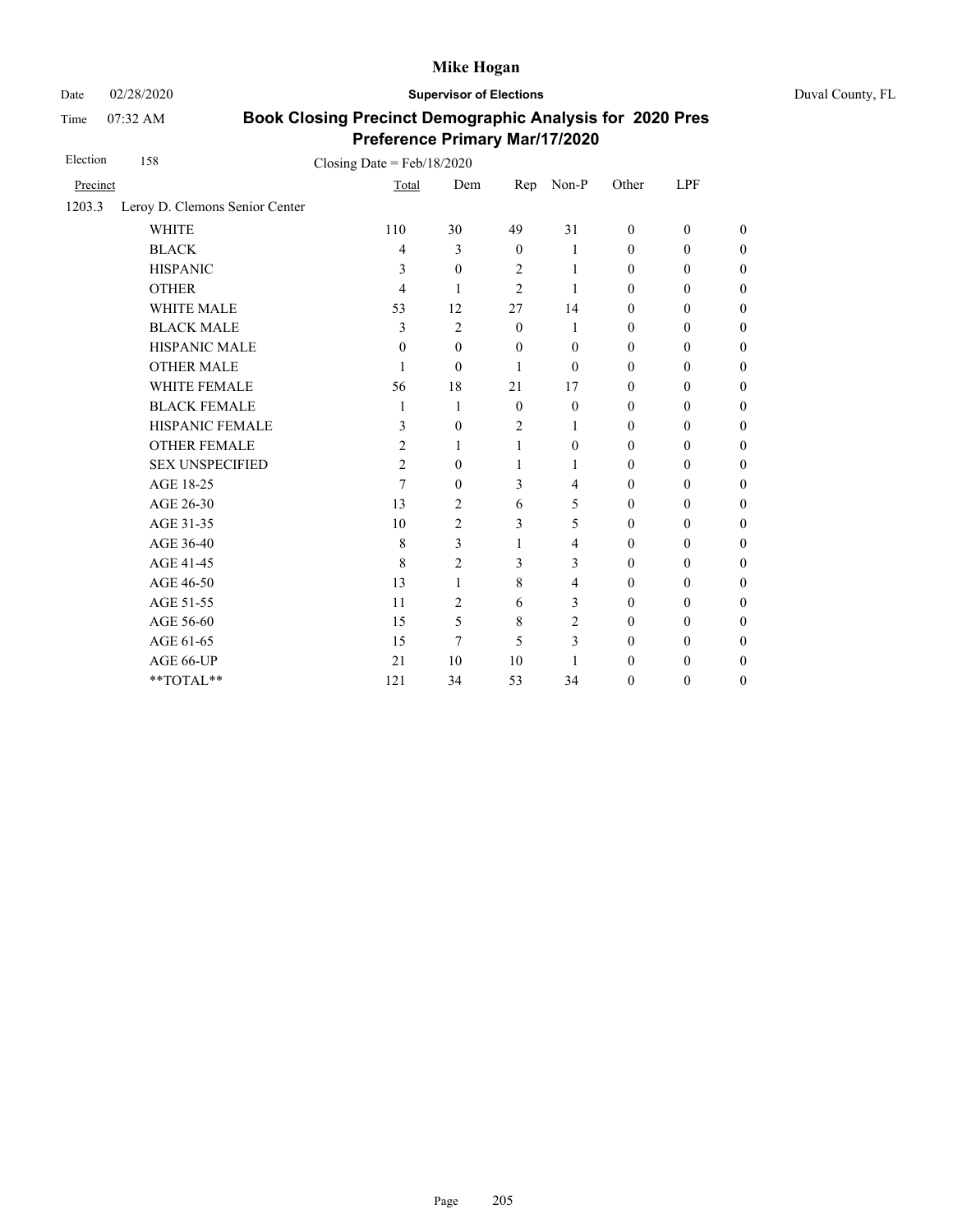Date 02/28/2020 **Supervisor of Elections** Duval County, FL

Time 07:32 AM

| Election | 158                       | Closing Date = $Feb/18/2020$ |        |         |             |                  |                          |                  |
|----------|---------------------------|------------------------------|--------|---------|-------------|------------------|--------------------------|------------------|
| Precinct |                           | Total                        | Dem    | Rep     | Non-P       | Other            | LPF                      |                  |
| 1204.2   | Maxville Community Center |                              |        |         |             |                  |                          |                  |
|          | <b>WHITE</b>              | 1,536                        | 269    | 986     | 264         | 11               | 6                        | $\boldsymbol{0}$ |
|          | <b>BLACK</b>              | 279                          | 234    | 13      | 32          | $\mathbf{0}$     | $\mathbf{0}$             | $\boldsymbol{0}$ |
|          | <b>HISPANIC</b>           | 59                           | 19     | 24      | 16          | $\boldsymbol{0}$ | $\boldsymbol{0}$         | $\boldsymbol{0}$ |
|          | <b>OTHER</b>              | 94                           | 23     | 41      | 28          | 1                | 1                        | $\boldsymbol{0}$ |
|          | WHITE MALE                | 721                          | 98     | 487     | 127         | $\overline{4}$   | 5                        | $\boldsymbol{0}$ |
|          | <b>BLACK MALE</b>         | 116                          | 96     | 5       | 15          | $\boldsymbol{0}$ | $\boldsymbol{0}$         | $\boldsymbol{0}$ |
|          | HISPANIC MALE             | 29                           | 6      | 15      | 8           | $\boldsymbol{0}$ | $\boldsymbol{0}$         | $\overline{0}$   |
|          | <b>OTHER MALE</b>         | 37                           | $\tau$ | 20      | 9           | $\boldsymbol{0}$ | 1                        | $\boldsymbol{0}$ |
|          | WHITE FEMALE              | 795                          | 168    | 483     | 136         | 7                | 1                        | $\boldsymbol{0}$ |
|          | <b>BLACK FEMALE</b>       | 157                          | 135    | 6       | 16          | $\mathbf{0}$     | $\mathbf{0}$             | $\overline{0}$   |
|          | HISPANIC FEMALE           | 27                           | 11     | $\,8\,$ | $\,$ 8 $\,$ | $\boldsymbol{0}$ | $\boldsymbol{0}$         | $\boldsymbol{0}$ |
|          | <b>OTHER FEMALE</b>       | 38                           | 14     | 14      | 9           | 1                | $\mathbf{0}$             | $\boldsymbol{0}$ |
|          | <b>SEX UNSPECIFIED</b>    | 48                           | 10     | 26      | 12          | $\boldsymbol{0}$ | $\boldsymbol{0}$         | $\boldsymbol{0}$ |
|          | AGE 18-25                 | 222                          | 47     | 118     | 57          | $\mathbf{0}$     | $\boldsymbol{0}$         | $\overline{0}$   |
|          | AGE 26-30                 | 159                          | 31     | 83      | 40          | $\mathbf{1}$     | $\overline{\mathcal{L}}$ | $\overline{0}$   |
|          | AGE 31-35                 | 174                          | 49     | 74      | 45          | $\overline{4}$   | $\overline{c}$           | $\boldsymbol{0}$ |
|          | AGE 36-40                 | 166                          | 58     | 76      | 30          | $\mathbf{1}$     | 1                        | $\boldsymbol{0}$ |
|          | AGE 41-45                 | 151                          | 50     | 62      | 36          | 3                | $\mathbf{0}$             | $\overline{0}$   |
|          | AGE 46-50                 | 163                          | 41     | 94      | 27          | $\mathbf{1}$     | $\mathbf{0}$             | $\boldsymbol{0}$ |
|          | AGE 51-55                 | 199                          | 53     | 118     | 27          | $\mathbf{1}$     | $\mathbf{0}$             | $\boldsymbol{0}$ |
|          | AGE 56-60                 | 217                          | 63     | 129     | 25          | $\mathbf{0}$     | $\mathbf{0}$             | $\overline{0}$   |
|          | AGE 61-65                 | 173                          | 50     | 100     | 22          | $\mathbf{1}$     | $\boldsymbol{0}$         | $\overline{0}$   |
|          | AGE 66-UP                 | 343                          | 103    | 210     | 30          | $\mathbf{0}$     | $\boldsymbol{0}$         | $\boldsymbol{0}$ |
|          | $**TOTAL**$               | 1,968                        | 545    | 1,064   | 340         | 12               | 7                        | $\boldsymbol{0}$ |
|          |                           |                              |        |         |             |                  |                          |                  |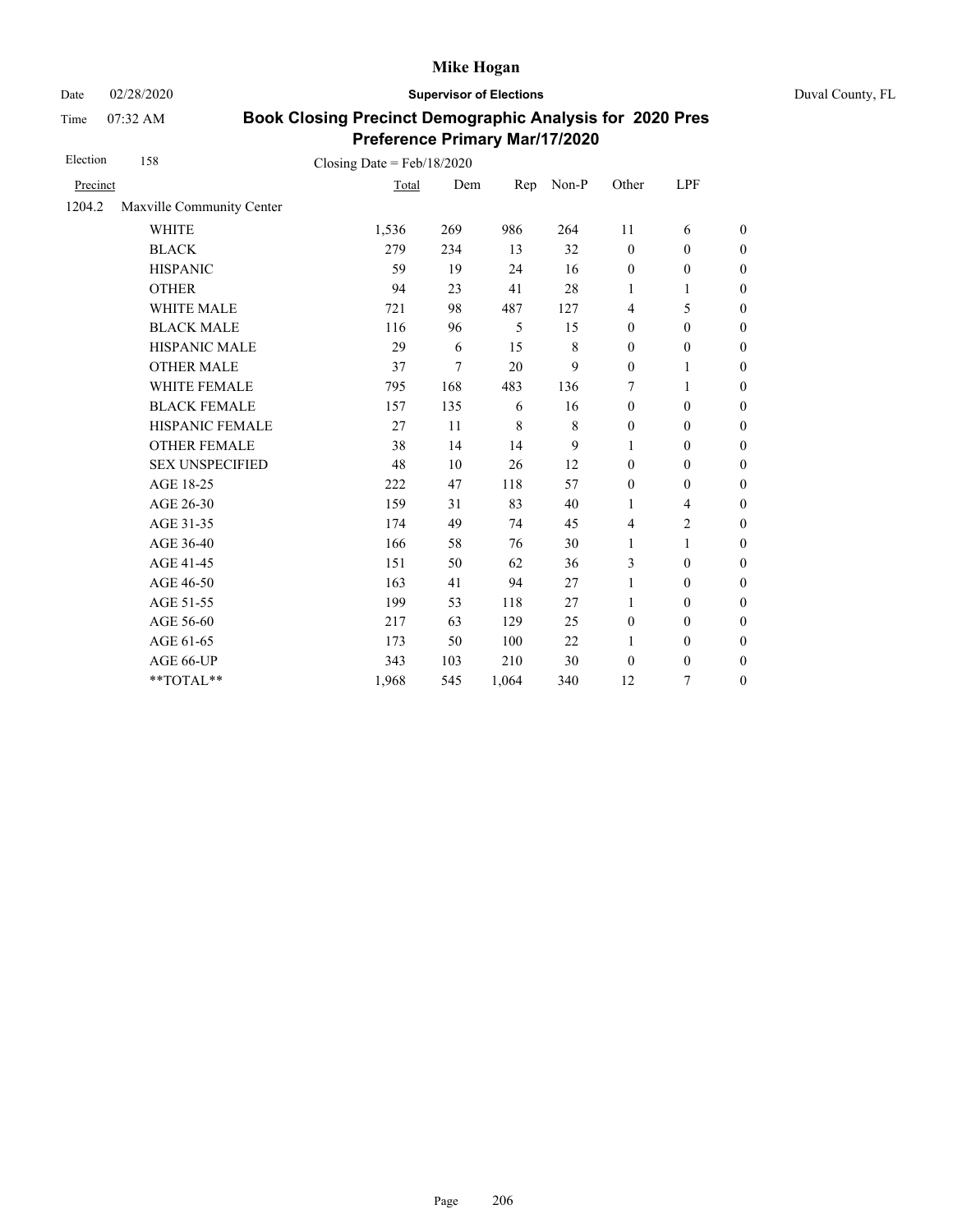Date 02/28/2020 **Supervisor of Elections** Duval County, FL

Time 07:32 AM

| Election | 158                     | Closing Date = $Feb/18/2020$ |       |       |       |                  |                          |                  |
|----------|-------------------------|------------------------------|-------|-------|-------|------------------|--------------------------|------------------|
| Precinct |                         | Total                        | Dem   | Rep   | Non-P | Other            | LPF                      |                  |
| 1205.1   | Midnight Cry Ministries |                              |       |       |       |                  |                          |                  |
|          | <b>WHITE</b>            | 2,199                        | 433   | 1,252 | 479   | 21               | 14                       | $\boldsymbol{0}$ |
|          | <b>BLACK</b>            | 1,504                        | 1,211 | 56    | 231   | 6                | $\boldsymbol{0}$         | $\boldsymbol{0}$ |
|          | <b>HISPANIC</b>         | 264                          | 110   | 49    | 104   | $\boldsymbol{0}$ | $\mathbf{1}$             | $\boldsymbol{0}$ |
|          | <b>OTHER</b>            | 361                          | 88    | 98    | 170   | 3                | $\overline{c}$           | $\overline{0}$   |
|          | WHITE MALE              | 1,024                        | 172   | 587   | 242   | 13               | 10                       | $\boldsymbol{0}$ |
|          | <b>BLACK MALE</b>       | 614                          | 468   | 27    | 116   | 3                | $\mathbf{0}$             | $\boldsymbol{0}$ |
|          | <b>HISPANIC MALE</b>    | 114                          | 56    | 20    | 38    | $\boldsymbol{0}$ | $\boldsymbol{0}$         | $\boldsymbol{0}$ |
|          | <b>OTHER MALE</b>       | 129                          | 23    | 49    | 54    | $\overline{2}$   | 1                        | $\boldsymbol{0}$ |
|          | WHITE FEMALE            | 1,142                        | 253   | 650   | 227   | $\,8\,$          | 4                        | $\boldsymbol{0}$ |
|          | <b>BLACK FEMALE</b>     | 865                          | 726   | 27    | 109   | 3                | $\boldsymbol{0}$         | $\boldsymbol{0}$ |
|          | HISPANIC FEMALE         | 143                          | 51    | 27    | 64    | $\boldsymbol{0}$ | 1                        | $\overline{0}$   |
|          | <b>OTHER FEMALE</b>     | 160                          | 50    | 41    | 67    | $\mathbf{1}$     | 1                        | $\overline{0}$   |
|          | <b>SEX UNSPECIFIED</b>  | 136                          | 43    | 27    | 66    | $\boldsymbol{0}$ | $\boldsymbol{0}$         | $\boldsymbol{0}$ |
|          | AGE 18-25               | 542                          | 207   | 125   | 205   | $\overline{4}$   | 1                        | $\boldsymbol{0}$ |
|          | AGE 26-30               | 410                          | 159   | 105   | 137   | 6                | 3                        | $\overline{0}$   |
|          | AGE 31-35               | 391                          | 168   | 108   | 111   | 3                | 1                        | $\boldsymbol{0}$ |
|          | AGE 36-40               | 371                          | 161   | 103   | 102   | 3                | $\overline{c}$           | $\boldsymbol{0}$ |
|          | AGE 41-45               | 347                          | 164   | 97    | 85    | $\mathbf{1}$     | $\boldsymbol{0}$         | $\boldsymbol{0}$ |
|          | AGE 46-50               | 396                          | 180   | 119   | 88    | 5                | $\overline{\mathcal{L}}$ | $\boldsymbol{0}$ |
|          | AGE 51-55               | 410                          | 178   | 144   | 84    | 3                | 1                        | $\boldsymbol{0}$ |
|          | AGE 56-60               | 427                          | 188   | 170   | 64    | $\overline{2}$   | 3                        | $\boldsymbol{0}$ |
|          | AGE 61-65               | 339                          | 142   | 155   | 41    | $\boldsymbol{0}$ | $\mathbf{1}$             | $\boldsymbol{0}$ |
|          | AGE 66-UP               | 691                          | 292   | 329   | 66    | 3                | $\mathbf{1}$             | $\boldsymbol{0}$ |
|          | **TOTAL**               | 4,328                        | 1,842 | 1,455 | 984   | 30               | 17                       | $\boldsymbol{0}$ |
|          |                         |                              |       |       |       |                  |                          |                  |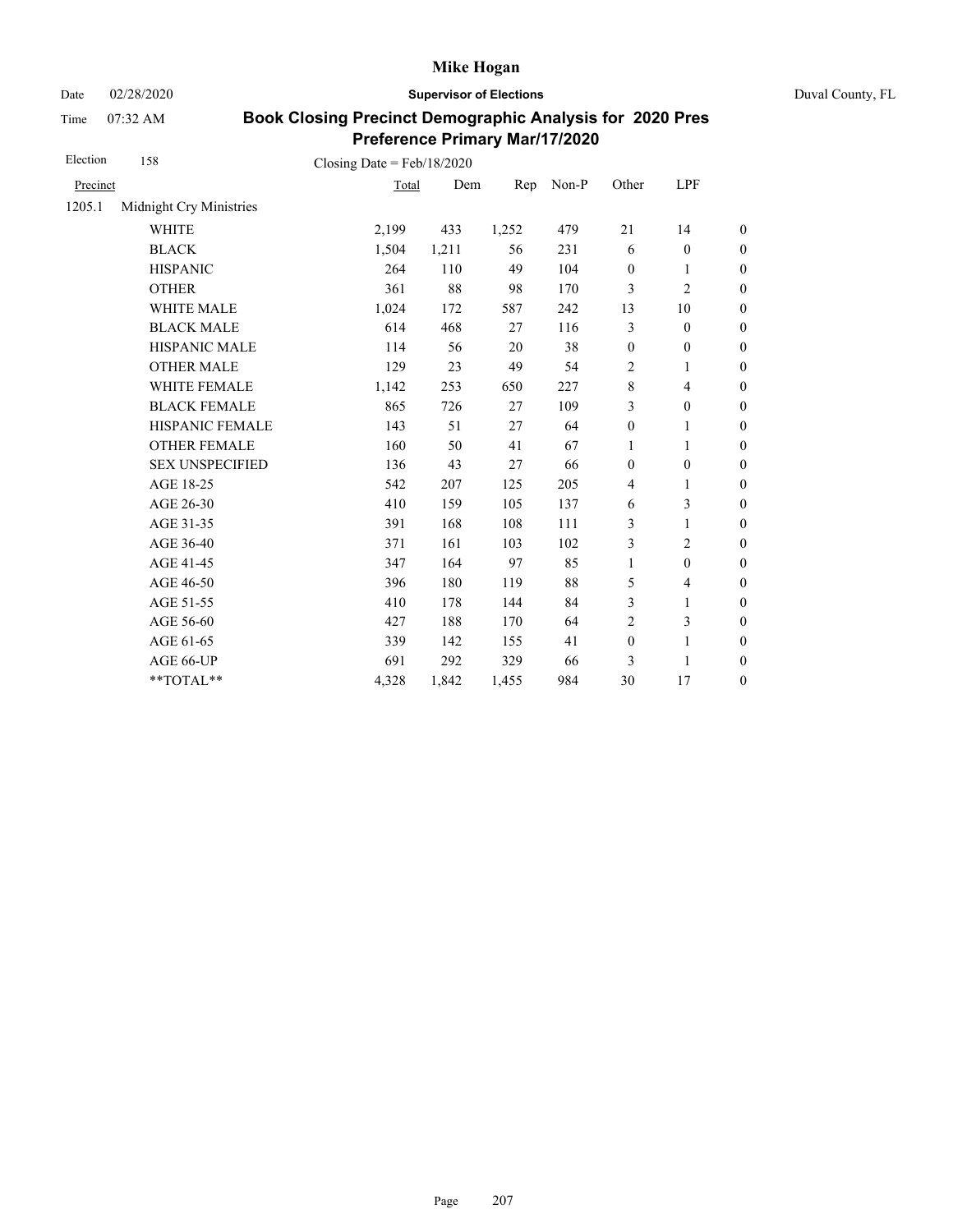Date 02/28/2020 **Supervisor of Elections** Duval County, FL

Time 07:32 AM

| Election | 158                         | Closing Date = $Feb/18/2020$ |       |       |       |                  |                  |                  |
|----------|-----------------------------|------------------------------|-------|-------|-------|------------------|------------------|------------------|
| Precinct |                             | Total                        | Dem   | Rep   | Non-P | Other            | LPF              |                  |
| 1206.1   | Promise Land Baptist Church |                              |       |       |       |                  |                  |                  |
|          | <b>WHITE</b>                | 2,010                        | 295   | 1,435 | 260   | 13               | 7                | $\boldsymbol{0}$ |
|          | <b>BLACK</b>                | 1,251                        | 981   | 52    | 208   | 8                | $\overline{2}$   | $\boldsymbol{0}$ |
|          | <b>HISPANIC</b>             | 93                           | 44    | 24    | 25    | $\boldsymbol{0}$ | $\boldsymbol{0}$ | $\boldsymbol{0}$ |
|          | <b>OTHER</b>                | 283                          | 83    | 98    | 95    | 6                | 1                | $\mathbf{0}$     |
|          | <b>WHITE MALE</b>           | 953                          | 113   | 707   | 123   | 6                | $\overline{4}$   | $\boldsymbol{0}$ |
|          | <b>BLACK MALE</b>           | 564                          | 413   | 33    | 112   | 5                | 1                | $\boldsymbol{0}$ |
|          | HISPANIC MALE               | 39                           | 16    | 12    | 11    | $\boldsymbol{0}$ | $\mathbf{0}$     | $\overline{0}$   |
|          | <b>OTHER MALE</b>           | 96                           | 30    | 32    | 30    | 3                | 1                | $\boldsymbol{0}$ |
|          | WHITE FEMALE                | 1,028                        | 177   | 708   | 133   | 7                | 3                | $\boldsymbol{0}$ |
|          | <b>BLACK FEMALE</b>         | 659                          | 549   | 18    | 88    | 3                | 1                | $\boldsymbol{0}$ |
|          | HISPANIC FEMALE             | 52                           | 26    | 12    | 14    | $\boldsymbol{0}$ | $\boldsymbol{0}$ | $\boldsymbol{0}$ |
|          | <b>OTHER FEMALE</b>         | 139                          | 42    | 53    | 42    | 2                | $\mathbf{0}$     | $\boldsymbol{0}$ |
|          | <b>SEX UNSPECIFIED</b>      | 107                          | 37    | 34    | 35    | 1                | $\mathbf{0}$     | $\boldsymbol{0}$ |
|          | AGE 18-25                   | 422                          | 140   | 151   | 125   | 6                | $\boldsymbol{0}$ | $\boldsymbol{0}$ |
|          | AGE 26-30                   | 295                          | 97    | 109   | 83    | 3                | 3                | $\overline{0}$   |
|          | AGE 31-35                   | 286                          | 87    | 128   | 66    | 3                | $\overline{2}$   | $\boldsymbol{0}$ |
|          | AGE 36-40                   | 286                          | 121   | 110   | 51    | 3                | $\mathbf{1}$     | $\boldsymbol{0}$ |
|          | AGE 41-45                   | 305                          | 142   | 113   | 47    | $\boldsymbol{0}$ | 3                | $\boldsymbol{0}$ |
|          | AGE 46-50                   | 329                          | 140   | 134   | 54    | 1                | $\boldsymbol{0}$ | $\boldsymbol{0}$ |
|          | AGE 51-55                   | 380                          | 162   | 173   | 45    | $\boldsymbol{0}$ | $\mathbf{0}$     | $\boldsymbol{0}$ |
|          | AGE 56-60                   | 410                          | 155   | 201   | 51    | 3                | $\boldsymbol{0}$ | $\overline{0}$   |
|          | AGE 61-65                   | 310                          | 134   | 137   | 37    | $\mathbf{1}$     | 1                | $\boldsymbol{0}$ |
|          | AGE 66-UP                   | 610                          | 222   | 352   | 29    | 7                | $\theta$         | $\boldsymbol{0}$ |
|          | **TOTAL**                   | 3,637                        | 1,403 | 1,609 | 588   | 27               | 10               | $\boldsymbol{0}$ |
|          |                             |                              |       |       |       |                  |                  |                  |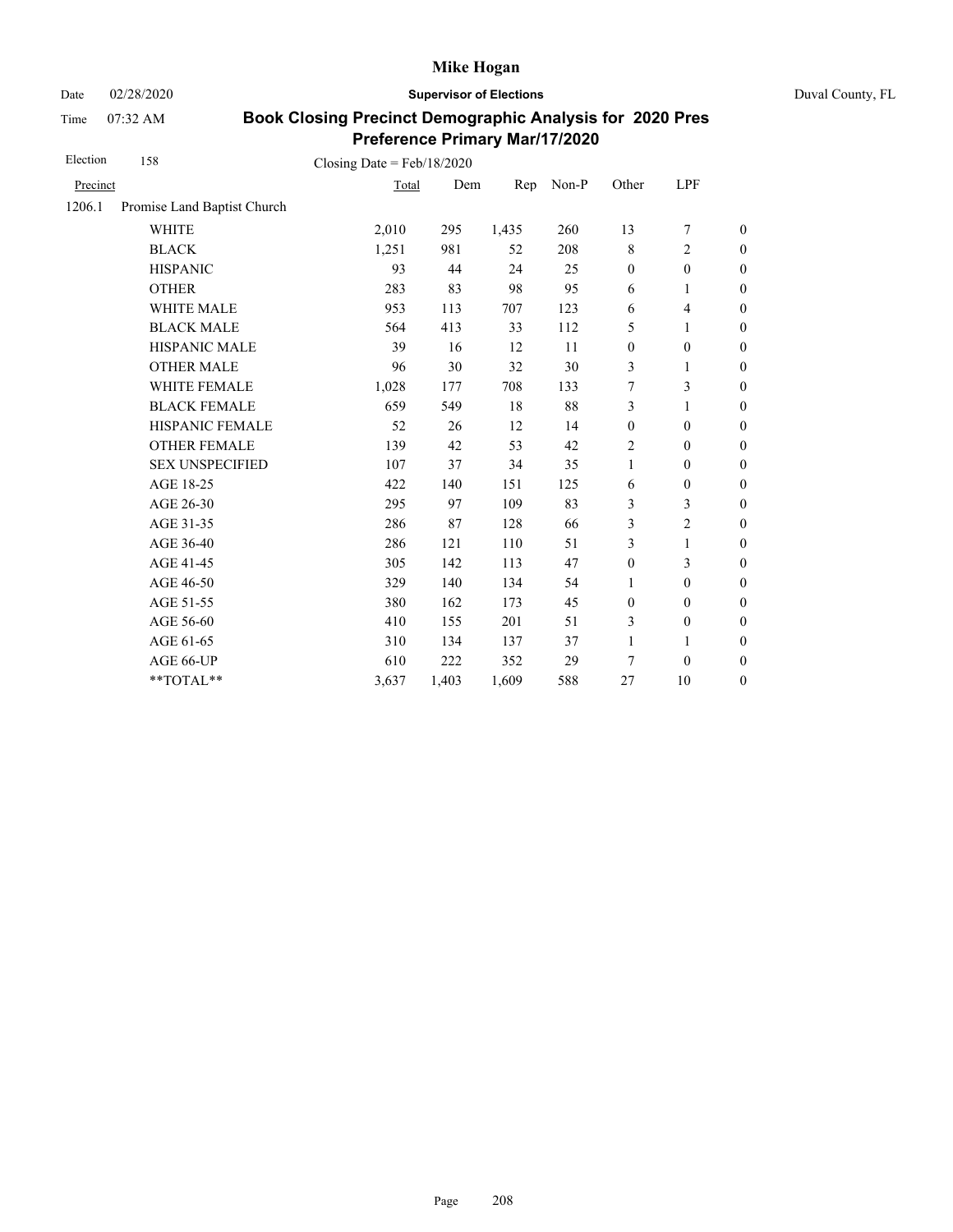Date 02/28/2020 **Supervisor of Elections** Duval County, FL

Time 07:32 AM

| Election | 158                    | Closing Date = $Feb/18/2020$ |                  |                |                |                  |                  |                  |
|----------|------------------------|------------------------------|------------------|----------------|----------------|------------------|------------------|------------------|
| Precinct |                        | Total                        | Dem              | Rep            | Non-P          | Other            | LPF              |                  |
| 1207.1   | Baldwin Town Hall      |                              |                  |                |                |                  |                  |                  |
|          | <b>WHITE</b>           | 638                          | 138              | 370            | 123            | 5                | $\overline{2}$   | $\overline{0}$   |
|          | <b>BLACK</b>           | 247                          | 221              | 9              | 17             | $\mathbf{0}$     | $\mathbf{0}$     | $\boldsymbol{0}$ |
|          | <b>HISPANIC</b>        | 14                           | $\overline{2}$   | $\,8\,$        | $\overline{4}$ | $\boldsymbol{0}$ | $\boldsymbol{0}$ | $\overline{0}$   |
|          | <b>OTHER</b>           | 32                           | 10               | 9              | 13             | $\mathbf{0}$     | $\boldsymbol{0}$ | $\overline{0}$   |
|          | WHITE MALE             | 287                          | 58               | 170            | 54             | 4                | 1                | $\boldsymbol{0}$ |
|          | <b>BLACK MALE</b>      | 92                           | 79               | 6              | 7              | $\mathbf{0}$     | $\boldsymbol{0}$ | $\boldsymbol{0}$ |
|          | <b>HISPANIC MALE</b>   | 7                            | $\boldsymbol{0}$ | $\overline{4}$ | 3              | $\boldsymbol{0}$ | $\boldsymbol{0}$ | $\overline{0}$   |
|          | <b>OTHER MALE</b>      | 16                           | 7                | 3              | 6              | $\boldsymbol{0}$ | $\boldsymbol{0}$ | $\boldsymbol{0}$ |
|          | WHITE FEMALE           | 343                          | 80               | 195            | 66             | 1                | 1                | $\boldsymbol{0}$ |
|          | <b>BLACK FEMALE</b>    | 147                          | 136              | 3              | 8              | $\mathbf{0}$     | $\mathbf{0}$     | $\overline{0}$   |
|          | HISPANIC FEMALE        | 7                            | 2                | $\overline{4}$ | 1              | $\boldsymbol{0}$ | $\boldsymbol{0}$ | $\boldsymbol{0}$ |
|          | <b>OTHER FEMALE</b>    | 11                           | $\overline{2}$   | 6              | 3              | $\mathbf{0}$     | $\mathbf{0}$     | $\boldsymbol{0}$ |
|          | <b>SEX UNSPECIFIED</b> | 21                           | 7                | 5              | 9              | $\mathbf{0}$     | $\boldsymbol{0}$ | $\boldsymbol{0}$ |
|          | AGE 18-25              | 93                           | 29               | 34             | 29             | $\mathbf{0}$     | 1                | $\overline{0}$   |
|          | AGE 26-30              | 85                           | 25               | 38             | 20             | $\overline{2}$   | $\mathbf{0}$     | $\overline{0}$   |
|          | AGE 31-35              | 75                           | 23               | 37             | 14             | $\mathbf{0}$     | 1                | $\boldsymbol{0}$ |
|          | AGE 36-40              | 72                           | 19               | 38             | 15             | $\mathbf{0}$     | $\mathbf{0}$     | $\boldsymbol{0}$ |
|          | AGE 41-45              | 44                           | 17               | 16             | 11             | $\boldsymbol{0}$ | $\mathbf{0}$     | $\overline{0}$   |
|          | AGE 46-50              | 76                           | 28               | 36             | 10             | 2                | $\mathbf{0}$     | $\boldsymbol{0}$ |
|          | AGE 51-55              | 69                           | 28               | 28             | 13             | $\mathbf{0}$     | $\mathbf{0}$     | $\boldsymbol{0}$ |
|          | AGE 56-60              | 83                           | 29               | 40             | 14             | $\mathbf{0}$     | $\mathbf{0}$     | $\overline{0}$   |
|          | AGE 61-65              | 95                           | 40               | 40             | 15             | $\boldsymbol{0}$ | $\boldsymbol{0}$ | $\overline{0}$   |
|          | AGE 66-UP              | 239                          | 133              | 89             | 16             | $\mathbf{1}$     | $\boldsymbol{0}$ | $\overline{0}$   |
|          | **TOTAL**              | 931                          | 371              | 396            | 157            | 5                | $\overline{c}$   | $\boldsymbol{0}$ |
|          |                        |                              |                  |                |                |                  |                  |                  |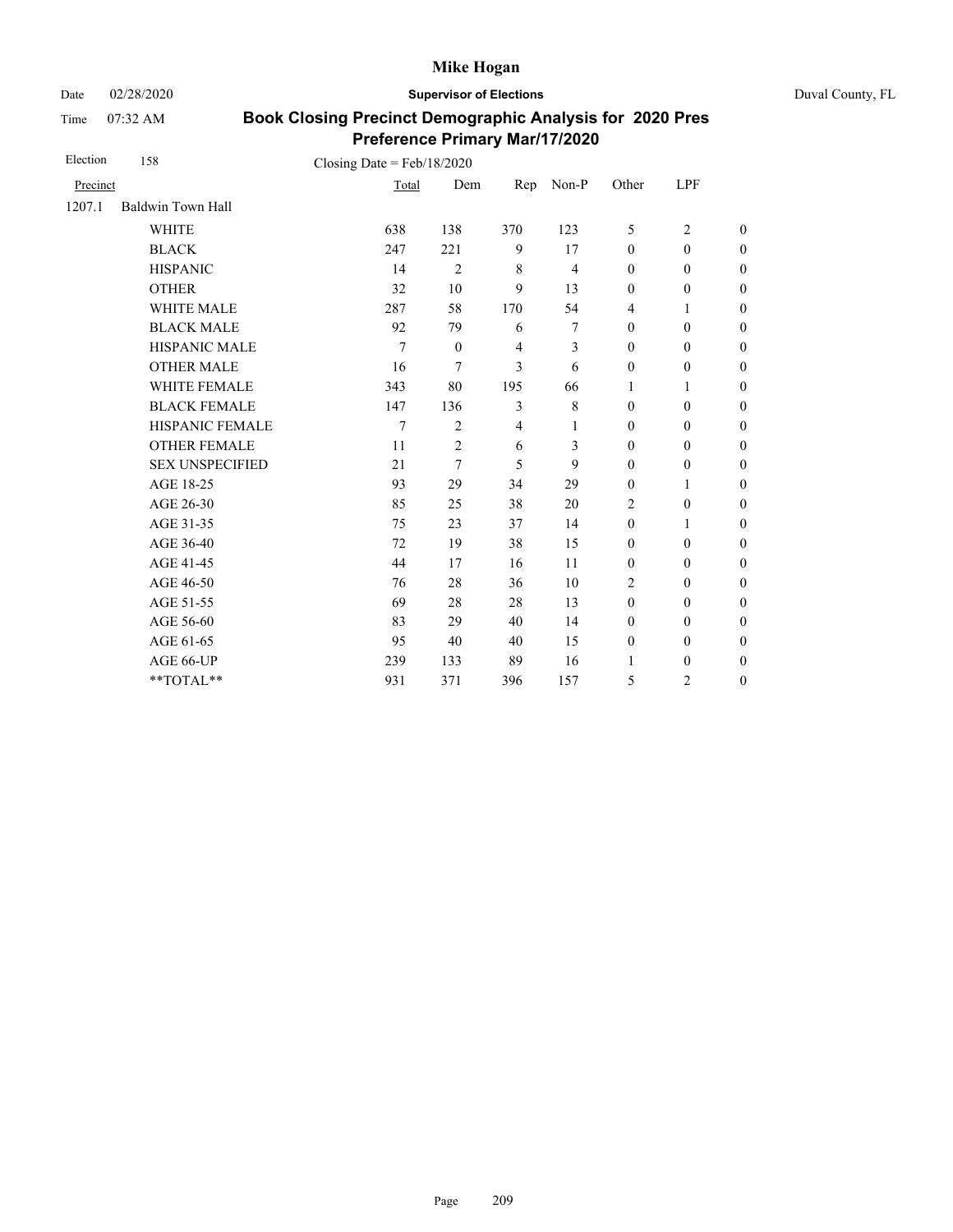Date 02/28/2020 **Supervisor of Elections** Duval County, FL

Time 07:32 AM

| Election | 158                       | Closing Date = $Feb/18/2020$ |          |                |                |                  |                  |                  |
|----------|---------------------------|------------------------------|----------|----------------|----------------|------------------|------------------|------------------|
| Precinct |                           | Total                        | Dem      | Rep            | Non-P          | Other            | LPF              |                  |
| 1208.1   | <b>Harvest Ministries</b> |                              |          |                |                |                  |                  |                  |
|          | <b>WHITE</b>              | 224                          | 51       | 123            | 49             | 1                | $\boldsymbol{0}$ | $\boldsymbol{0}$ |
|          | <b>BLACK</b>              | 94                           | 78       | $\overline{2}$ | 14             | $\mathbf{0}$     | $\mathbf{0}$     | $\boldsymbol{0}$ |
|          | <b>HISPANIC</b>           | 13                           | 7        | 3              | $\overline{3}$ | $\boldsymbol{0}$ | $\boldsymbol{0}$ | $\boldsymbol{0}$ |
|          | <b>OTHER</b>              | 27                           | 8        | 7              | 12             | $\mathbf{0}$     | $\mathbf{0}$     | $\overline{0}$   |
|          | <b>WHITE MALE</b>         | 95                           | 16       | 58             | 21             | $\mathbf{0}$     | $\mathbf{0}$     | $\boldsymbol{0}$ |
|          | <b>BLACK MALE</b>         | 31                           | 25       | 1              | 5              | $\mathbf{0}$     | $\mathbf{0}$     | $\boldsymbol{0}$ |
|          | HISPANIC MALE             | 5                            | 4        | $\theta$       | 1              | $\mathbf{0}$     | $\mathbf{0}$     | $\overline{0}$   |
|          | <b>OTHER MALE</b>         | 15                           | 3        | 6              | 6              | $\mathbf{0}$     | $\mathbf{0}$     | $\theta$         |
|          | <b>WHITE FEMALE</b>       | 128                          | 35       | 64             | 28             | 1                | $\mathbf{0}$     | $\boldsymbol{0}$ |
|          | <b>BLACK FEMALE</b>       | 62                           | 53       | 1              | 8              | $\mathbf{0}$     | $\mathbf{0}$     | $\boldsymbol{0}$ |
|          | HISPANIC FEMALE           | 8                            | 3        | 3              | $\overline{c}$ | $\boldsymbol{0}$ | $\boldsymbol{0}$ | $\boldsymbol{0}$ |
|          | <b>OTHER FEMALE</b>       | 12                           | 5        | 1              | 6              | $\mathbf{0}$     | $\mathbf{0}$     | $\boldsymbol{0}$ |
|          | <b>SEX UNSPECIFIED</b>    | $\overline{2}$               | $\Omega$ | 1              | 1              | $\mathbf{0}$     | $\boldsymbol{0}$ | $\boldsymbol{0}$ |
|          | AGE 18-25                 | 50                           | 17       | 14             | 18             | 1                | $\boldsymbol{0}$ | $\boldsymbol{0}$ |
|          | AGE 26-30                 | 30                           | 14       | 7              | 9              | $\mathbf{0}$     | $\mathbf{0}$     | $\overline{0}$   |
|          | AGE 31-35                 | 37                           | 15       | 12             | 10             | $\boldsymbol{0}$ | $\boldsymbol{0}$ | $\boldsymbol{0}$ |
|          | AGE 36-40                 | 41                           | 17       | 13             | 11             | $\mathbf{0}$     | $\mathbf{0}$     | $\boldsymbol{0}$ |
|          | AGE 41-45                 | 28                           | 9        | 12             | 7              | $\mathbf{0}$     | $\mathbf{0}$     | $\overline{0}$   |
|          | AGE 46-50                 | 29                           | 16       | $\overline{7}$ | 6              | $\mathbf{0}$     | $\mathbf{0}$     | $\boldsymbol{0}$ |
|          | AGE 51-55                 | 27                           | 9        | 14             | 4              | $\mathbf{0}$     | $\mathbf{0}$     | $\boldsymbol{0}$ |
|          | AGE 56-60                 | 29                           | 12       | 13             | 4              | $\mathbf{0}$     | $\mathbf{0}$     | $\boldsymbol{0}$ |
|          | AGE 61-65                 | 29                           | 12       | 16             | 1              | $\boldsymbol{0}$ | $\boldsymbol{0}$ | $\boldsymbol{0}$ |
|          | AGE 66-UP                 | 57                           | 23       | 27             | 7              | $\boldsymbol{0}$ | $\boldsymbol{0}$ | $\overline{0}$   |
|          | **TOTAL**                 | 358                          | 144      | 135            | 78             | 1                | $\boldsymbol{0}$ | $\boldsymbol{0}$ |
|          |                           |                              |          |                |                |                  |                  |                  |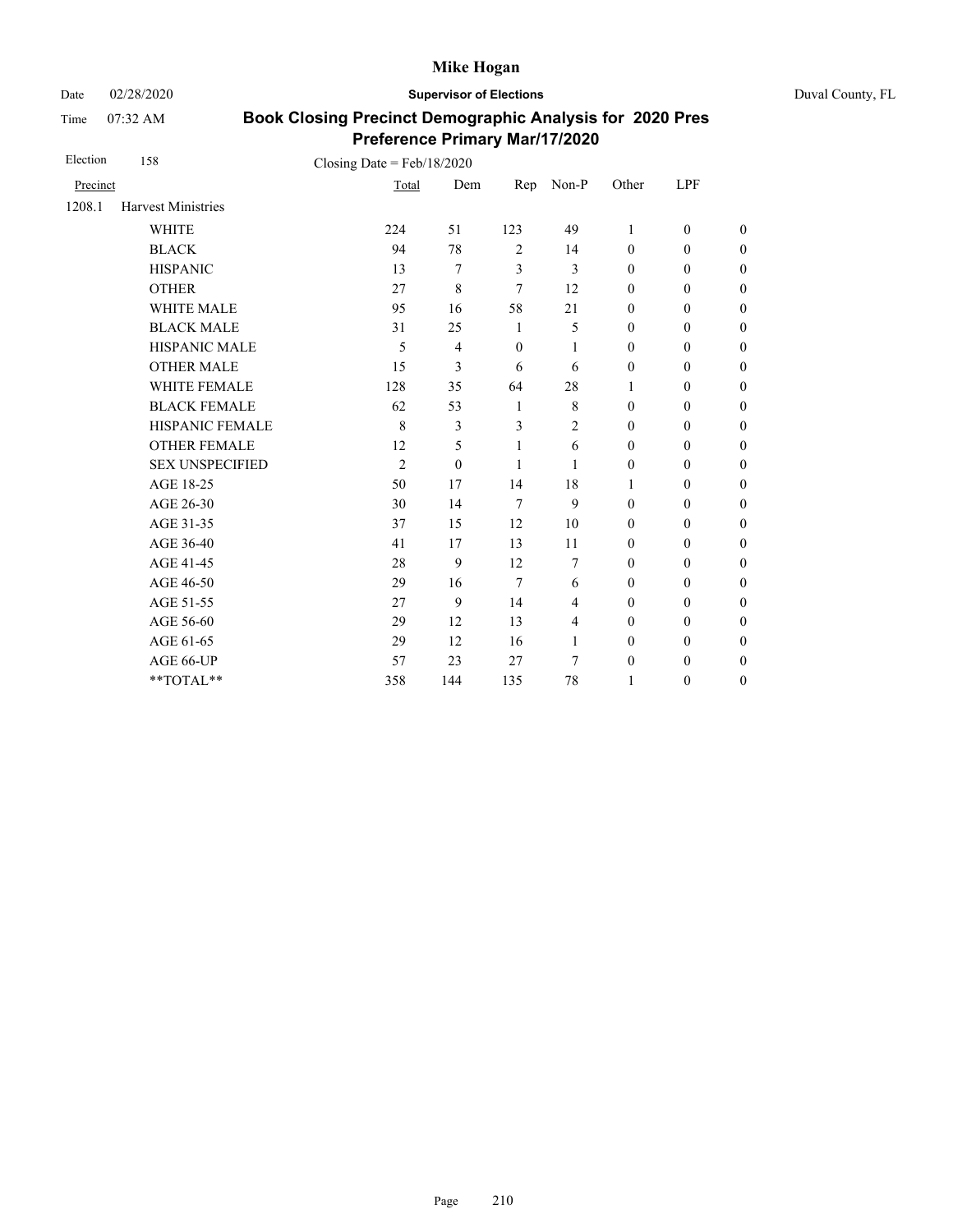Date 02/28/2020 **Supervisor of Elections** Duval County, FL

Time 07:32 AM

| Election | 158                                    | Closing Date = $Feb/18/2020$ |       |       |       |                         |                  |                  |
|----------|----------------------------------------|------------------------------|-------|-------|-------|-------------------------|------------------|------------------|
| Precinct |                                        | Total                        | Dem   | Rep   | Non-P | Other                   | LPF              |                  |
| 1208.2   | <b>Harvest Ministries</b>              |                              |       |       |       |                         |                  |                  |
|          | <b>WHITE</b>                           | 1,698                        | 374   | 992   | 314   | 11                      | 7                | $\boldsymbol{0}$ |
|          | <b>BLACK</b>                           | 1,283                        | 1,018 | 48    | 205   | 11                      | 1                | $\boldsymbol{0}$ |
|          | <b>HISPANIC</b>                        | 208                          | 90    | 44    | 70    | $\overline{\mathbf{4}}$ | $\boldsymbol{0}$ | $\boldsymbol{0}$ |
|          | <b>OTHER</b>                           | 376                          | 104   | 119   | 151   | $\mathbf{1}$            | 1                | $\boldsymbol{0}$ |
|          | WHITE MALE                             | 802                          | 159   | 485   | 150   | $\overline{4}$          | $\overline{4}$   | $\boldsymbol{0}$ |
|          | <b>BLACK MALE</b>                      | 455                          | 334   | 18    | 95    | 7                       | 1                | $\boldsymbol{0}$ |
|          | <b>HISPANIC MALE</b>                   | 94                           | 34    | 24    | 34    | $\overline{c}$          | $\boldsymbol{0}$ | $\overline{0}$   |
|          | <b>OTHER MALE</b>                      | 146                          | 41    | 42    | 62    | 1                       | $\boldsymbol{0}$ | $\boldsymbol{0}$ |
|          | WHITE FEMALE                           | 882                          | 215   | 499   | 158   | 7                       | 3                | $\boldsymbol{0}$ |
|          | <b>BLACK FEMALE</b>                    | 810                          | 672   | 28    | 106   | $\overline{4}$          | $\mathbf{0}$     | $\boldsymbol{0}$ |
|          | HISPANIC FEMALE                        | 110                          | 52    | 20    | 36    | 2                       | $\boldsymbol{0}$ | $\boldsymbol{0}$ |
|          | <b>OTHER FEMALE</b>                    | 178                          | 53    | 65    | 59    | $\boldsymbol{0}$        | 1                | $\boldsymbol{0}$ |
|          | <b>SEX UNSPECIFIED</b>                 | 88                           | 26    | 22    | 40    | $\mathbf{0}$            | $\mathbf{0}$     | $\boldsymbol{0}$ |
|          | AGE 18-25                              | 421                          | 179   | 101   | 134   | 7                       | $\boldsymbol{0}$ | $\boldsymbol{0}$ |
|          | AGE 26-30                              | 323                          | 151   | 80    | 90    | $\mathbf{1}$            | 1                | $\boldsymbol{0}$ |
|          | AGE 31-35                              | 367                          | 172   | 88    | 103   | 3                       | 1                | $\boldsymbol{0}$ |
|          | AGE 36-40                              | 313                          | 142   | 78    | 88    | 3                       | $\overline{c}$   | $\boldsymbol{0}$ |
|          | AGE 41-45                              | 268                          | 143   | 74    | 49    | $\mathbf{1}$            | $\mathbf{1}$     | $\overline{0}$   |
|          | AGE 46-50                              | 313                          | 142   | 105   | 58    | 7                       | 1                | $\boldsymbol{0}$ |
|          | AGE 51-55                              | 286                          | 126   | 107   | 50    | $\mathbf{1}$            | 2                | $\boldsymbol{0}$ |
|          | AGE 56-60                              | 359                          | 161   | 150   | 45    | $\overline{2}$          | $\mathbf{1}$     | $\overline{0}$   |
|          | AGE 61-65                              | 307                          | 128   | 130   | 48    | 1                       | $\boldsymbol{0}$ | $\boldsymbol{0}$ |
|          | AGE 66-UP                              | 603                          | 241   | 288   | 73    | 1                       | $\boldsymbol{0}$ | $\boldsymbol{0}$ |
|          | $\mathrm{*}\mathrm{*} \mathrm{TOTAL}*$ | 3,565                        | 1,586 | 1,203 | 740   | 27                      | 9                | $\boldsymbol{0}$ |
|          |                                        |                              |       |       |       |                         |                  |                  |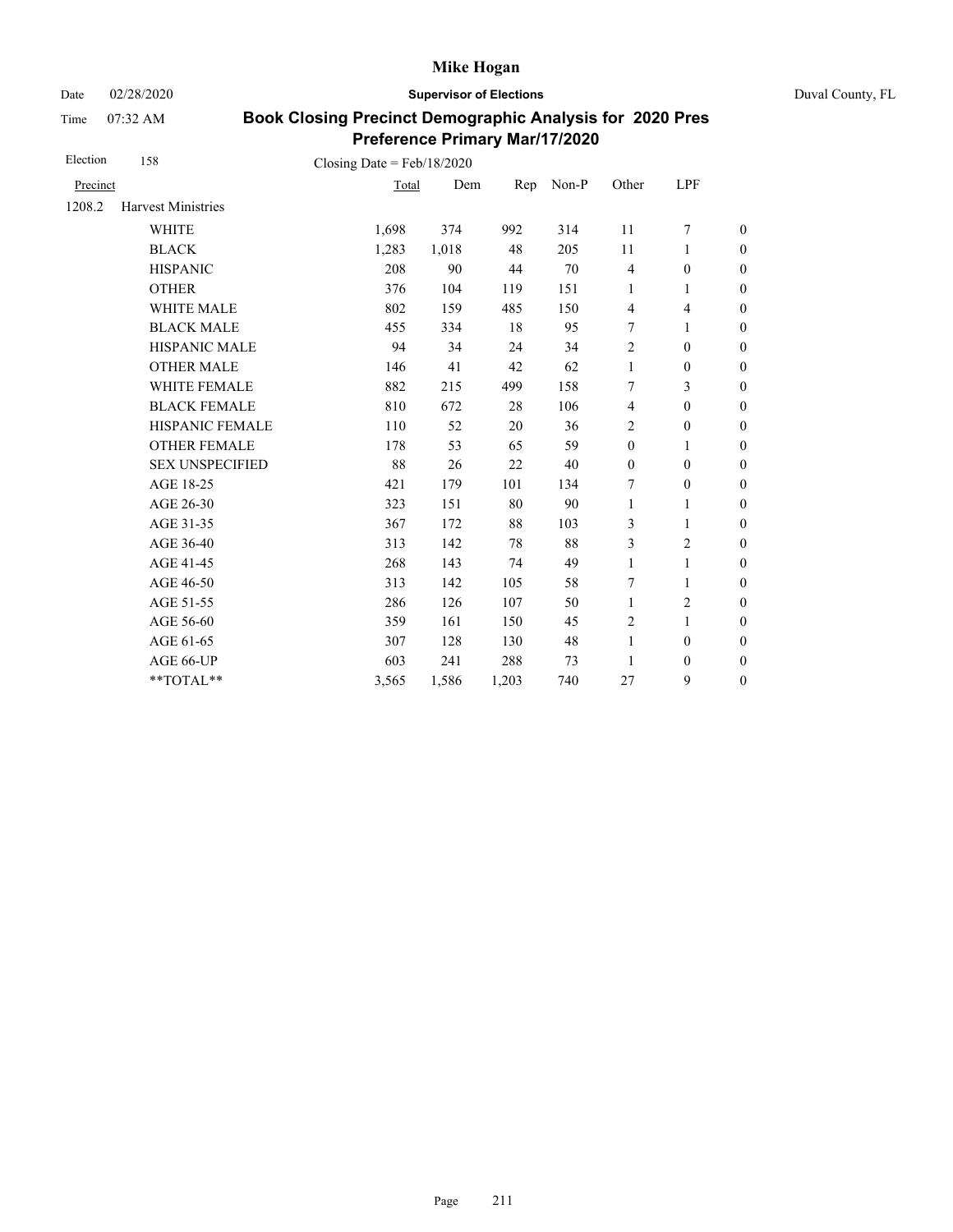Date 02/28/2020 **Supervisor of Elections** Duval County, FL

Time 07:32 AM

| Election | 158                       | Closing Date = $Feb/18/2020$ |     |       |       |                  |                         |                  |
|----------|---------------------------|------------------------------|-----|-------|-------|------------------|-------------------------|------------------|
| Precinct |                           | Total                        | Dem | Rep   | Non-P | Other            | LPF                     |                  |
| 1209.1   | Whitehouse Baptist Church |                              |     |       |       |                  |                         |                  |
|          | <b>WHITE</b>              | 2,681                        | 443 | 1,791 | 417   | 17               | 13                      | $\overline{0}$   |
|          | <b>BLACK</b>              | 501                          | 395 | 25    | 77    | $\overline{4}$   | $\mathbf{0}$            | $\overline{0}$   |
|          | <b>HISPANIC</b>           | 95                           | 29  | 35    | 30    | $\boldsymbol{0}$ | $\mathbf{1}$            | $\boldsymbol{0}$ |
|          | <b>OTHER</b>              | 168                          | 33  | 70    | 61    | 3                | 1                       | $\boldsymbol{0}$ |
|          | WHITE MALE                | 1,257                        | 187 | 854   | 204   | $\,8\,$          | 4                       | $\boldsymbol{0}$ |
|          | <b>BLACK MALE</b>         | 209                          | 156 | 20    | 32    | 1                | $\boldsymbol{0}$        | $\boldsymbol{0}$ |
|          | HISPANIC MALE             | 58                           | 15  | 24    | 19    | $\boldsymbol{0}$ | $\boldsymbol{0}$        | $\overline{0}$   |
|          | <b>OTHER MALE</b>         | 52                           | 9   | 25    | 18    | $\boldsymbol{0}$ | $\boldsymbol{0}$        | $\boldsymbol{0}$ |
|          | WHITE FEMALE              | 1,393                        | 254 | 916   | 206   | 9                | 8                       | $\boldsymbol{0}$ |
|          | <b>BLACK FEMALE</b>       | 281                          | 235 | 5     | 38    | 3                | $\boldsymbol{0}$        | $\overline{0}$   |
|          | HISPANIC FEMALE           | 35                           | 13  | 11    | 10    | $\boldsymbol{0}$ | 1                       | $\boldsymbol{0}$ |
|          | <b>OTHER FEMALE</b>       | 64                           | 15  | 31    | 17    | $\mathbf{1}$     | $\mathbf{0}$            | $\boldsymbol{0}$ |
|          | <b>SEX UNSPECIFIED</b>    | 96                           | 16  | 35    | 41    | $\overline{2}$   | $\overline{c}$          | $\boldsymbol{0}$ |
|          | AGE 18-25                 | 339                          | 72  | 162   | 92    | $\mathbf{9}$     | $\overline{\mathbf{4}}$ | $\boldsymbol{0}$ |
|          | AGE 26-30                 | 274                          | 65  | 143   | 62    | $\mathbf{1}$     | 3                       | $\boldsymbol{0}$ |
|          | AGE 31-35                 | 290                          | 61  | 151   | 72    | 5                | 1                       | $\boldsymbol{0}$ |
|          | AGE 36-40                 | 295                          | 71  | 151   | 67    | 3                | 3                       | $\boldsymbol{0}$ |
|          | AGE 41-45                 | 293                          | 76  | 157   | 59    | $\boldsymbol{0}$ | $\mathbf{1}$            | $\boldsymbol{0}$ |
|          | AGE 46-50                 | 320                          | 90  | 178   | 49    | 2                | 1                       | $\boldsymbol{0}$ |
|          | AGE 51-55                 | 331                          | 99  | 189   | 42    | $\mathbf{1}$     | $\mathbf{0}$            | $\boldsymbol{0}$ |
|          | AGE 56-60                 | 377                          | 107 | 212   | 56    | $\overline{2}$   | $\boldsymbol{0}$        | $\overline{0}$   |
|          | AGE 61-65                 | 292                          | 82  | 177   | 31    | $\mathbf{1}$     | 1                       | $\boldsymbol{0}$ |
|          | AGE 66-UP                 | 632                          | 176 | 401   | 54    | $\boldsymbol{0}$ | 1                       | $\boldsymbol{0}$ |
|          | **TOTAL**                 | 3,445                        | 900 | 1,921 | 585   | 24               | 15                      | $\boldsymbol{0}$ |
|          |                           |                              |     |       |       |                  |                         |                  |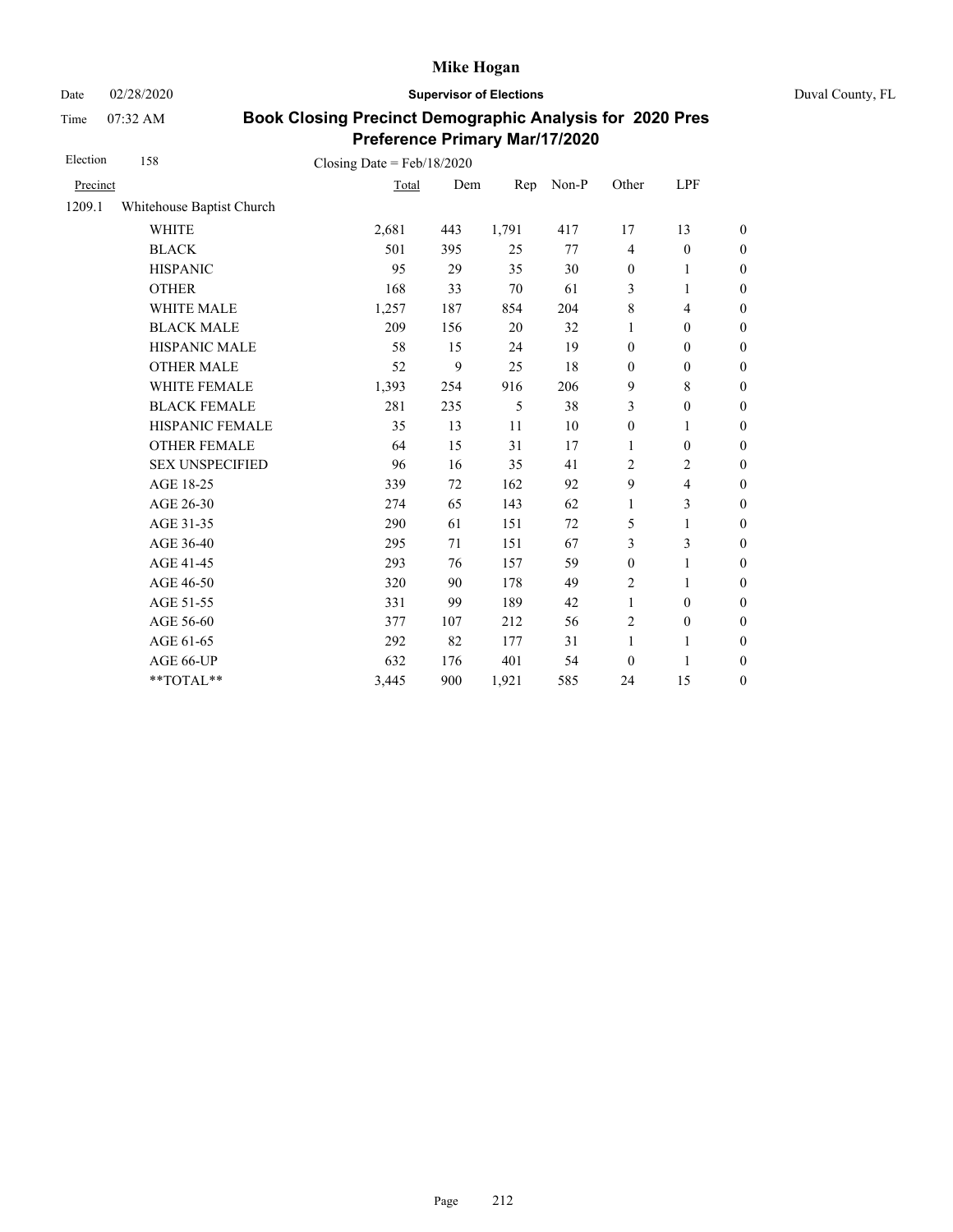Date 02/28/2020 **Supervisor of Elections** Duval County, FL

Time 07:32 AM

| Election | 158                        | Closing Date = $Feb/18/2020$ |       |       |       |                  |                  |                  |
|----------|----------------------------|------------------------------|-------|-------|-------|------------------|------------------|------------------|
| Precinct |                            | Total                        | Dem   | Rep   | Non-P | Other            | LPF              |                  |
| 1210.1   | Shindler Dr Baptist Church |                              |       |       |       |                  |                  |                  |
|          | <b>WHITE</b>               | 1,768                        | 355   | 1,009 | 374   | 19               | 11               | $\boldsymbol{0}$ |
|          | <b>BLACK</b>               | 692                          | 529   | 42    | 116   | 5                | $\mathbf{0}$     | $\boldsymbol{0}$ |
|          | <b>HISPANIC</b>            | 247                          | 94    | 49    | 102   | $\overline{c}$   | $\boldsymbol{0}$ | $\boldsymbol{0}$ |
|          | <b>OTHER</b>               | 231                          | 76    | 71    | 83    | $\mathbf{1}$     | $\boldsymbol{0}$ | $\boldsymbol{0}$ |
|          | WHITE MALE                 | 849                          | 147   | 507   | 178   | $\,8\,$          | 9                | $\boldsymbol{0}$ |
|          | <b>BLACK MALE</b>          | 298                          | 215   | 24    | 54    | 5                | $\mathbf{0}$     | $\boldsymbol{0}$ |
|          | <b>HISPANIC MALE</b>       | 119                          | 45    | 25    | 48    | 1                | $\boldsymbol{0}$ | $\overline{0}$   |
|          | <b>OTHER MALE</b>          | 81                           | 22    | 29    | 29    | 1                | $\boldsymbol{0}$ | $\boldsymbol{0}$ |
|          | WHITE FEMALE               | 897                          | 204   | 489   | 191   | 11               | 2                | $\boldsymbol{0}$ |
|          | <b>BLACK FEMALE</b>        | 383                          | 307   | 17    | 59    | $\boldsymbol{0}$ | $\mathbf{0}$     | $\boldsymbol{0}$ |
|          | HISPANIC FEMALE            | 122                          | 45    | 23    | 53    | 1                | $\boldsymbol{0}$ | $\boldsymbol{0}$ |
|          | <b>OTHER FEMALE</b>        | 118                          | 40    | 38    | 40    | $\boldsymbol{0}$ | $\mathbf{0}$     | $\boldsymbol{0}$ |
|          | <b>SEX UNSPECIFIED</b>     | 71                           | 29    | 19    | 23    | $\mathbf{0}$     | $\mathbf{0}$     | $\boldsymbol{0}$ |
|          | AGE 18-25                  | 364                          | 111   | 111   | 134   | 8                | $\boldsymbol{0}$ | $\boldsymbol{0}$ |
|          | AGE 26-30                  | 278                          | 100   | 92    | 80    | $\overline{4}$   | 2                | $\boldsymbol{0}$ |
|          | AGE 31-35                  | 237                          | 83    | 87    | 65    | 1                | 1                | $\boldsymbol{0}$ |
|          | AGE 36-40                  | 239                          | 75    | 83    | 74    | 3                | $\overline{4}$   | $\boldsymbol{0}$ |
|          | AGE 41-45                  | 237                          | 87    | 84    | 65    | $\mathbf{1}$     | $\boldsymbol{0}$ | $\overline{0}$   |
|          | AGE 46-50                  | 268                          | 92    | 115   | 58    | 3                | $\boldsymbol{0}$ | $\boldsymbol{0}$ |
|          | AGE 51-55                  | 280                          | 103   | 121   | 55    | $\boldsymbol{0}$ | 1                | $\boldsymbol{0}$ |
|          | AGE 56-60                  | 292                          | 118   | 128   | 43    | $\overline{2}$   | 1                | $\boldsymbol{0}$ |
|          | AGE 61-65                  | 253                          | 98    | 115   | 37    | $\mathbf{1}$     | 2                | $\boldsymbol{0}$ |
|          | AGE 66-UP                  | 487                          | 187   | 232   | 64    | 4                | $\boldsymbol{0}$ | $\boldsymbol{0}$ |
|          | **TOTAL**                  | 2,938                        | 1,054 | 1,171 | 675   | 27               | 11               | $\boldsymbol{0}$ |
|          |                            |                              |       |       |       |                  |                  |                  |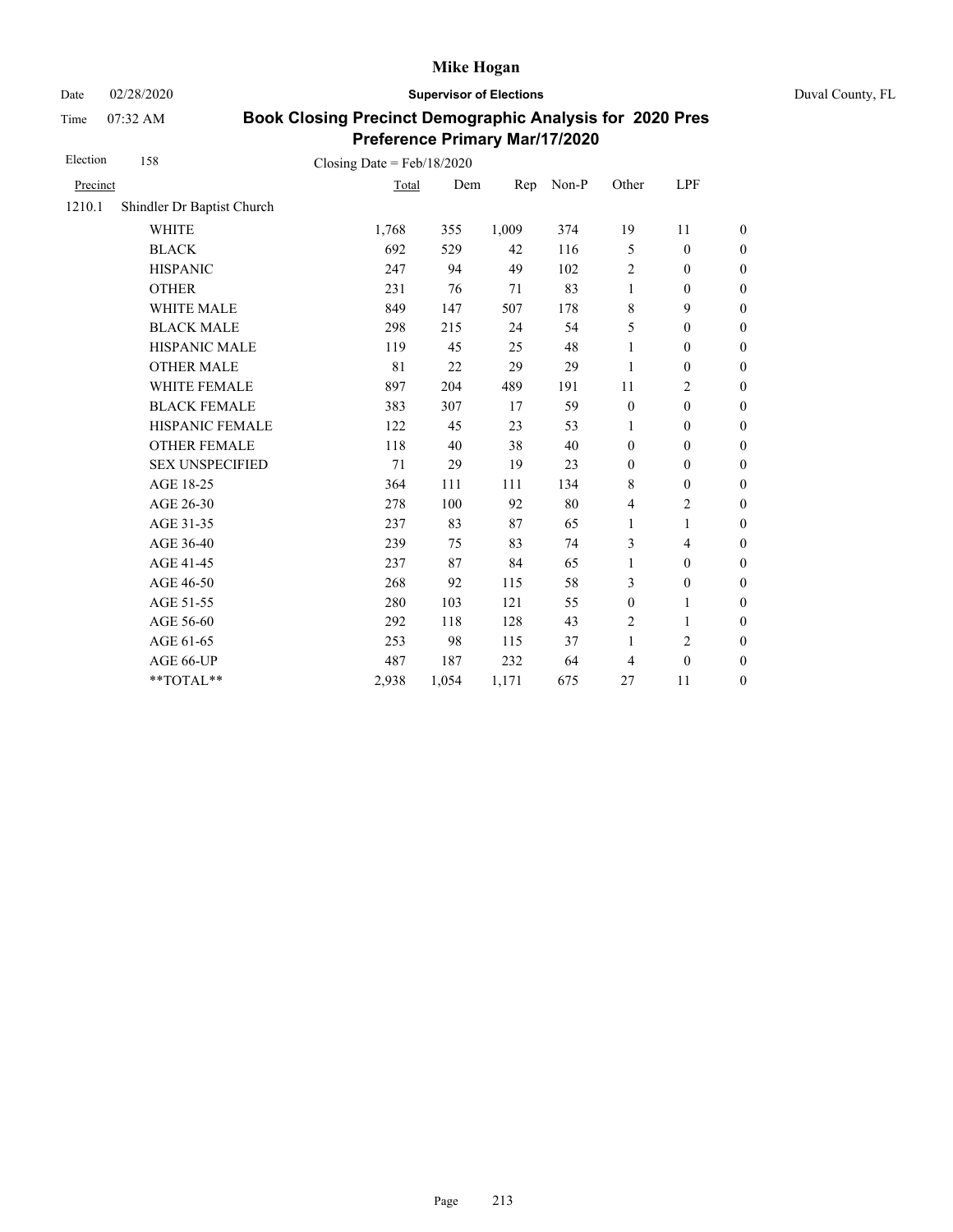Date 02/28/2020 **Supervisor of Elections** Duval County, FL

Time 07:32 AM

| Election | 158                         | Closing Date = $Feb/18/2020$ |     |                |                |                  |                  |                  |
|----------|-----------------------------|------------------------------|-----|----------------|----------------|------------------|------------------|------------------|
| Precinct |                             | Total                        | Dem | Rep            | Non-P          | Other            | LPF              |                  |
| 1211.1   | Christian Family Fellowship |                              |     |                |                |                  |                  |                  |
|          | <b>WHITE</b>                | 354                          | 52  | 242            | 57             | 3                | $\mathbf{0}$     | $\overline{0}$   |
|          | <b>BLACK</b>                | 193                          | 151 | 13             | 26             | 3                | $\mathbf{0}$     | $\overline{0}$   |
|          | <b>HISPANIC</b>             | 56                           | 21  | 20             | 13             | 2                | $\boldsymbol{0}$ | $\boldsymbol{0}$ |
|          | <b>OTHER</b>                | 61                           | 20  | 25             | 14             | $\overline{c}$   | $\mathbf{0}$     | $\overline{0}$   |
|          | <b>WHITE MALE</b>           | 173                          | 18  | 122            | 33             | $\mathbf{0}$     | $\mathbf{0}$     | $\boldsymbol{0}$ |
|          | <b>BLACK MALE</b>           | 87                           | 66  | 10             | 11             | $\boldsymbol{0}$ | $\boldsymbol{0}$ | $\boldsymbol{0}$ |
|          | HISPANIC MALE               | 29                           | 10  | 12             | 7              | $\boldsymbol{0}$ | $\boldsymbol{0}$ | $\overline{0}$   |
|          | <b>OTHER MALE</b>           | 24                           | 5   | 11             | 7              | 1                | $\boldsymbol{0}$ | $\boldsymbol{0}$ |
|          | <b>WHITE FEMALE</b>         | 180                          | 34  | 119            | 24             | 3                | $\boldsymbol{0}$ | $\boldsymbol{0}$ |
|          | <b>BLACK FEMALE</b>         | 104                          | 84  | $\overline{2}$ | 15             | 3                | $\boldsymbol{0}$ | $\boldsymbol{0}$ |
|          | HISPANIC FEMALE             | 27                           | 11  | 8              | 6              | 2                | $\boldsymbol{0}$ | $\boldsymbol{0}$ |
|          | <b>OTHER FEMALE</b>         | 31                           | 13  | 12             | 5              | $\mathbf{1}$     | $\boldsymbol{0}$ | $\boldsymbol{0}$ |
|          | <b>SEX UNSPECIFIED</b>      | 9                            | 3   | $\overline{4}$ | $\overline{2}$ | $\mathbf{0}$     | $\mathbf{0}$     | $\boldsymbol{0}$ |
|          | AGE 18-25                   | 67                           | 24  | 28             | 13             | 2                | $\boldsymbol{0}$ | $\boldsymbol{0}$ |
|          | AGE 26-30                   | 45                           | 20  | 13             | 10             | 2                | $\mathbf{0}$     | $\boldsymbol{0}$ |
|          | AGE 31-35                   | 41                           | 15  | 12             | 14             | $\mathbf{0}$     | $\mathbf{0}$     | $\boldsymbol{0}$ |
|          | AGE 36-40                   | 34                           | 13  | 9              | 11             | 1                | $\mathbf{0}$     | $\boldsymbol{0}$ |
|          | AGE 41-45                   | 64                           | 23  | 28             | 11             | $\overline{c}$   | $\mathbf{0}$     | $\overline{0}$   |
|          | AGE 46-50                   | 58                           | 25  | 25             | 8              | $\boldsymbol{0}$ | $\boldsymbol{0}$ | $\boldsymbol{0}$ |
|          | AGE 51-55                   | 65                           | 28  | 34             | $\overline{2}$ | 1                | $\mathbf{0}$     | $\boldsymbol{0}$ |
|          | AGE 56-60                   | 78                           | 27  | 40             | 11             | $\boldsymbol{0}$ | $\boldsymbol{0}$ | $\overline{0}$   |
|          | AGE 61-65                   | 58                           | 25  | 28             | 5              | $\mathbf{0}$     | $\mathbf{0}$     | $\boldsymbol{0}$ |
|          | AGE 66-UP                   | 154                          | 44  | 83             | 25             | $\overline{c}$   | $\boldsymbol{0}$ | $\boldsymbol{0}$ |
|          | **TOTAL**                   | 664                          | 244 | 300            | 110            | 10               | $\boldsymbol{0}$ | $\boldsymbol{0}$ |
|          |                             |                              |     |                |                |                  |                  |                  |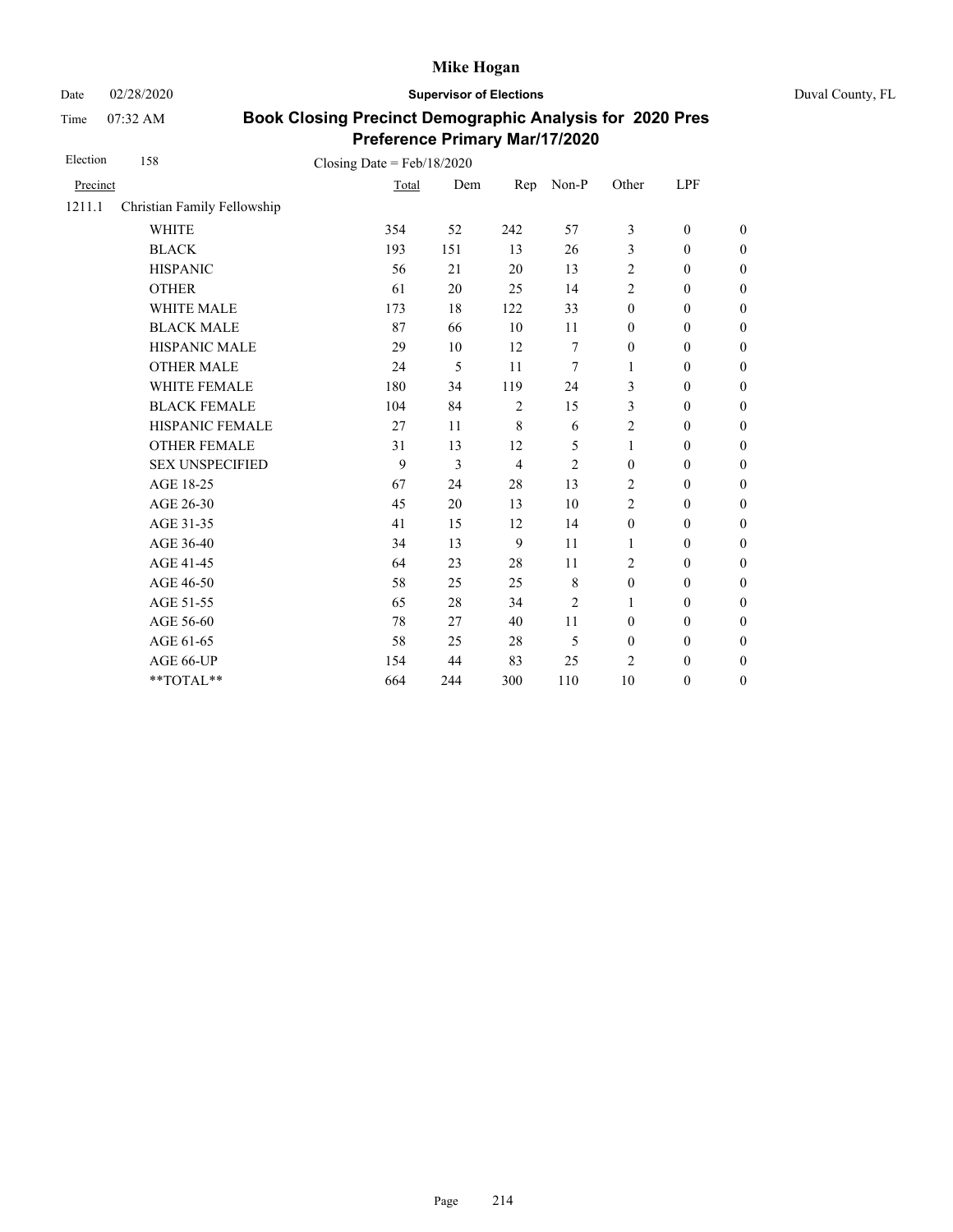Date 02/28/2020 **Supervisor of Elections** Duval County, FL

Time 07:32 AM

| Election | 158                         | Closing Date = $Feb/18/2020$ |       |       |       |                |                  |                  |
|----------|-----------------------------|------------------------------|-------|-------|-------|----------------|------------------|------------------|
| Precinct |                             | Total                        | Dem   | Rep   | Non-P | Other          | LPF              |                  |
| 1211.2   | Christian Family Fellowship |                              |       |       |       |                |                  |                  |
|          | <b>WHITE</b>                | 1,820                        | 311   | 1,070 | 404   | 27             | 8                | $\boldsymbol{0}$ |
|          | <b>BLACK</b>                | 1,481                        | 1,114 | 63    | 294   | 9              | 1                | $\boldsymbol{0}$ |
|          | <b>HISPANIC</b>             | 358                          | 121   | 90    | 140   | 7              | $\boldsymbol{0}$ | $\mathbf{0}$     |
|          | <b>OTHER</b>                | 433                          | 127   | 115   | 188   | $\overline{2}$ | 1                | $\mathbf{0}$     |
|          | <b>WHITE MALE</b>           | 897                          | 114   | 542   | 222   | 14             | 5                | $\boldsymbol{0}$ |
|          | <b>BLACK MALE</b>           | 645                          | 451   | 33    | 154   | 7              | $\boldsymbol{0}$ | $\boldsymbol{0}$ |
|          | <b>HISPANIC MALE</b>        | 167                          | 50    | 47    | 67    | $\mathfrak{Z}$ | $\mathbf{0}$     | $\overline{0}$   |
|          | <b>OTHER MALE</b>           | 170                          | 47    | 45    | 76    | 1              | 1                | $\boldsymbol{0}$ |
|          | WHITE FEMALE                | 910                          | 196   | 520   | 178   | 13             | 3                | $\boldsymbol{0}$ |
|          | <b>BLACK FEMALE</b>         | 813                          | 648   | 29    | 133   | $\overline{2}$ | 1                | $\boldsymbol{0}$ |
|          | HISPANIC FEMALE             | 185                          | 70    | 41    | 70    | $\overline{4}$ | $\boldsymbol{0}$ | $\boldsymbol{0}$ |
|          | <b>OTHER FEMALE</b>         | 216                          | 65    | 60    | 90    | $\mathbf{1}$   | $\mathbf{0}$     | $\boldsymbol{0}$ |
|          | <b>SEX UNSPECIFIED</b>      | 88                           | 32    | 21    | 35    | $\mathbf{0}$   | $\mathbf{0}$     | $\boldsymbol{0}$ |
|          | AGE 18-25                   | 484                          | 168   | 123   | 185   | 6              | $\overline{2}$   | $\mathbf{0}$     |
|          | AGE 26-30                   | 414                          | 156   | 106   | 144   | $\,$ 8 $\,$    | $\boldsymbol{0}$ | $\mathbf{0}$     |
|          | AGE 31-35                   | 388                          | 152   | 101   | 129   | 3              | 3                | $\boldsymbol{0}$ |
|          | AGE 36-40                   | 418                          | 183   | 110   | 117   | 5              | 3                | $\boldsymbol{0}$ |
|          | AGE 41-45                   | 396                          | 156   | 114   | 118   | 7              | $\mathbf{1}$     | $\overline{0}$   |
|          | AGE 46-50                   | 442                          | 210   | 152   | 75    | $\overline{4}$ | 1                | $\boldsymbol{0}$ |
|          | AGE 51-55                   | 404                          | 174   | 145   | 82    | 3              | $\mathbf{0}$     | $\boldsymbol{0}$ |
|          | AGE 56-60                   | 383                          | 173   | 136   | 71    | 3              | $\mathbf{0}$     | $\overline{0}$   |
|          | AGE 61-65                   | 292                          | 121   | 130   | 39    | 2              | $\boldsymbol{0}$ | $\boldsymbol{0}$ |
|          | AGE 66-UP                   | 470                          | 180   | 221   | 65    | $\overline{4}$ | $\theta$         | $\boldsymbol{0}$ |
|          | **TOTAL**                   | 4,092                        | 1,673 | 1,338 | 1,026 | 45             | 10               | $\boldsymbol{0}$ |
|          |                             |                              |       |       |       |                |                  |                  |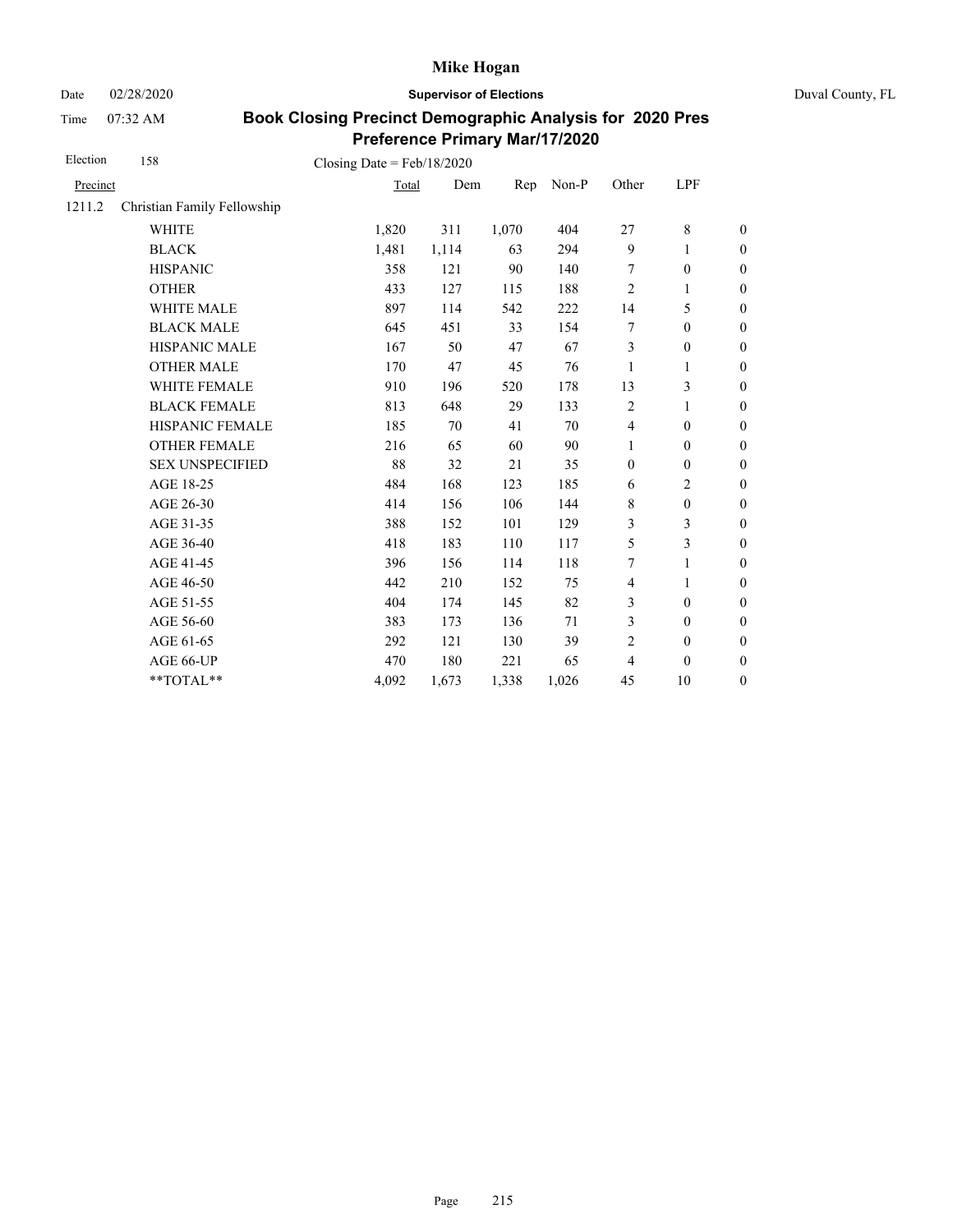Date 02/28/2020 **Supervisor of Elections** Duval County, FL

Time 07:32 AM

| Election | 158                    | Closing Date = $Feb/18/2020$ |       |     |       |                  |                  |                  |
|----------|------------------------|------------------------------|-------|-----|-------|------------------|------------------|------------------|
| Precinct |                        | Total                        | Dem   | Rep | Non-P | Other            | LPF              |                  |
| 1212.1   | West Regional Library  |                              |       |     |       |                  |                  |                  |
|          | <b>WHITE</b>           | 1,265                        | 199   | 797 | 249   | 17               | 3                | $\boldsymbol{0}$ |
|          | <b>BLACK</b>           | 1,078                        | 841   | 49  | 173   | 15               | $\mathbf{0}$     | $\boldsymbol{0}$ |
|          | <b>HISPANIC</b>        | 179                          | 69    | 45  | 64    | 1                | $\boldsymbol{0}$ | $\boldsymbol{0}$ |
|          | <b>OTHER</b>           | 225                          | 74    | 55  | 94    | $\overline{2}$   | $\boldsymbol{0}$ | $\boldsymbol{0}$ |
|          | WHITE MALE             | 582                          | 78    | 376 | 121   | 6                | 1                | $\boldsymbol{0}$ |
|          | <b>BLACK MALE</b>      | 471                          | 348   | 26  | 89    | $\,8\,$          | $\mathbf{0}$     | $\boldsymbol{0}$ |
|          | <b>HISPANIC MALE</b>   | 85                           | 26    | 30  | 28    | 1                | $\boldsymbol{0}$ | $\boldsymbol{0}$ |
|          | <b>OTHER MALE</b>      | 76                           | 27    | 20  | 29    | $\mathbf{0}$     | $\overline{0}$   | $\boldsymbol{0}$ |
|          | <b>WHITE FEMALE</b>    | 670                          | 120   | 414 | 123   | 11               | 2                | $\boldsymbol{0}$ |
|          | <b>BLACK FEMALE</b>    | 587                          | 477   | 23  | 80    | 7                | $\mathbf{0}$     | $\overline{0}$   |
|          | <b>HISPANIC FEMALE</b> | 91                           | 42    | 14  | 35    | $\boldsymbol{0}$ | $\boldsymbol{0}$ | $\boldsymbol{0}$ |
|          | <b>OTHER FEMALE</b>    | 112                          | 38    | 34  | 38    | 2                | $\mathbf{0}$     | $\boldsymbol{0}$ |
|          | <b>SEX UNSPECIFIED</b> | 73                           | 27    | 9   | 37    | $\boldsymbol{0}$ | $\mathbf{0}$     | $\boldsymbol{0}$ |
|          | AGE 18-25              | 319                          | 128   | 89  | 93    | 9                | $\boldsymbol{0}$ | $\boldsymbol{0}$ |
|          | AGE 26-30              | 231                          | 97    | 60  | 71    | 3                | $\mathbf{0}$     | $\boldsymbol{0}$ |
|          | AGE 31-35              | 314                          | 143   | 85  | 85    | 1                | $\boldsymbol{0}$ | $\boldsymbol{0}$ |
|          | AGE 36-40              | 302                          | 124   | 102 | 71    | $\overline{4}$   | 1                | $\boldsymbol{0}$ |
|          | AGE 41-45              | 307                          | 151   | 95  | 56    | $\overline{4}$   | $\mathbf{1}$     | $\boldsymbol{0}$ |
|          | AGE 46-50              | 277                          | 124   | 91  | 52    | 9                | 1                | $\boldsymbol{0}$ |
|          | AGE 51-55              | 273                          | 125   | 96  | 51    | $\mathbf{1}$     | $\mathbf{0}$     | $\boldsymbol{0}$ |
|          | AGE 56-60              | 196                          | 86    | 86  | 24    | $\boldsymbol{0}$ | $\mathbf{0}$     | $\overline{0}$   |
|          | AGE 61-65              | 162                          | 64    | 71  | 26    | $\mathbf{1}$     | $\mathbf{0}$     | $\boldsymbol{0}$ |
|          | AGE 66-UP              | 365                          | 140   | 171 | 51    | 3                | $\boldsymbol{0}$ | $\boldsymbol{0}$ |
|          | **TOTAL**              | 2,747                        | 1,183 | 946 | 580   | 35               | 3                | $\boldsymbol{0}$ |
|          |                        |                              |       |     |       |                  |                  |                  |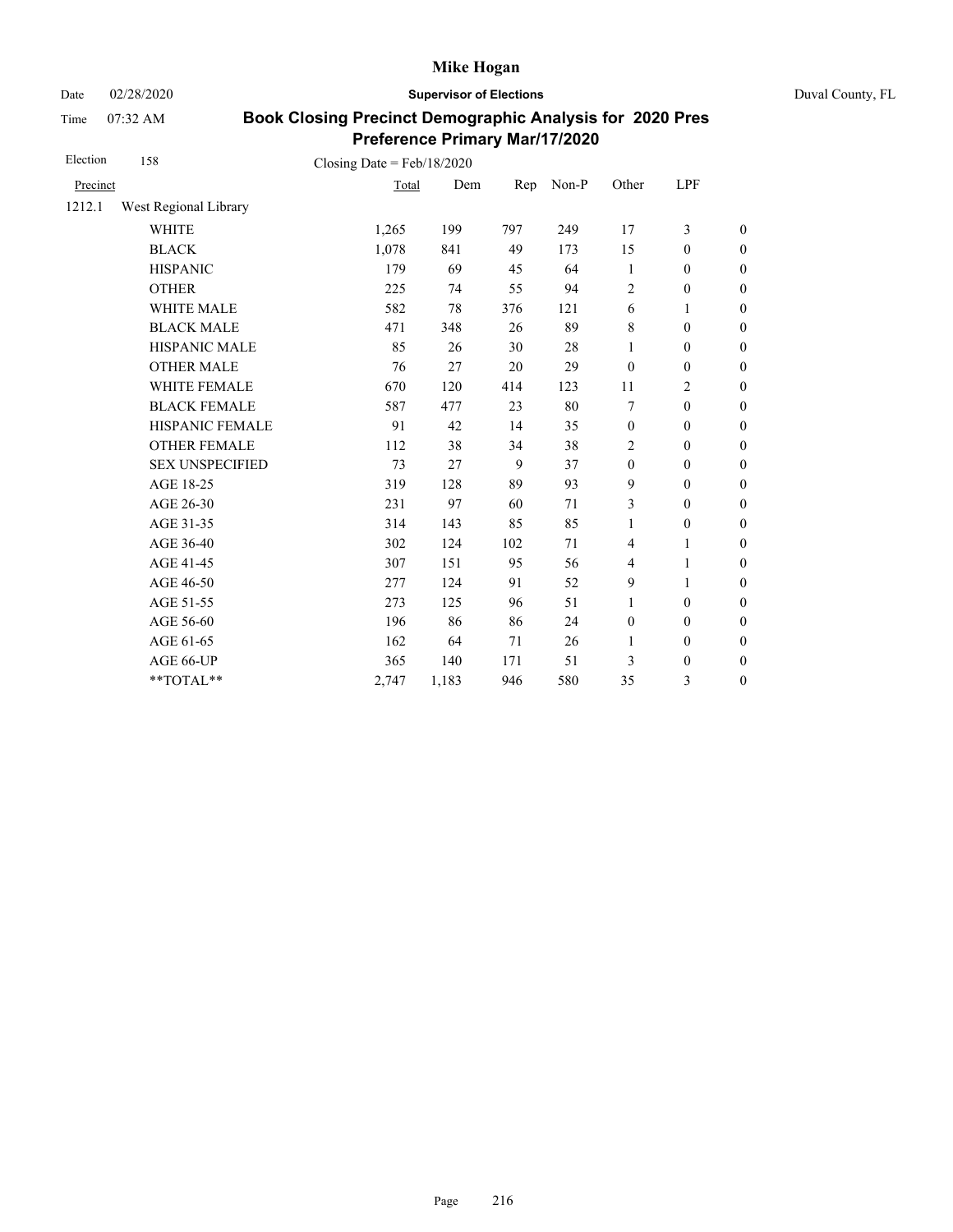Date 02/28/2020 **Supervisor of Elections** Duval County, FL

Time 07:32 AM

| Election | 158                    | Closing Date = $Feb/18/2020$ |       |       |       |                |                  |                  |
|----------|------------------------|------------------------------|-------|-------|-------|----------------|------------------|------------------|
| Precinct |                        | Total                        | Dem   | Rep   | Non-P | Other          | LPF              |                  |
| 1212.2   | West Regional Library  |                              |       |       |       |                |                  |                  |
|          | <b>WHITE</b>           | 1,522                        | 271   | 956   | 276   | 13             | 6                | $\boldsymbol{0}$ |
|          | <b>BLACK</b>           | 1,519                        | 1,255 | 47    | 211   | 6              | $\mathbf{0}$     | $\boldsymbol{0}$ |
|          | <b>HISPANIC</b>        | 190                          | 78    | 33    | 77    | 2              | $\boldsymbol{0}$ | $\boldsymbol{0}$ |
|          | <b>OTHER</b>           | 272                          | 96    | 67    | 107   | $\overline{c}$ | $\boldsymbol{0}$ | $\boldsymbol{0}$ |
|          | WHITE MALE             | 704                          | 113   | 460   | 118   | 8              | 5                | $\boldsymbol{0}$ |
|          | <b>BLACK MALE</b>      | 675                          | 534   | 25    | 111   | 5              | $\mathbf{0}$     | $\boldsymbol{0}$ |
|          | <b>HISPANIC MALE</b>   | 84                           | 36    | 17    | 30    | 1              | $\boldsymbol{0}$ | $\boldsymbol{0}$ |
|          | <b>OTHER MALE</b>      | 105                          | 36    | 28    | 39    | 2              | $\boldsymbol{0}$ | $\boldsymbol{0}$ |
|          | <b>WHITE FEMALE</b>    | 800                          | 156   | 483   | 155   | 5              | $\mathbf{1}$     | $\boldsymbol{0}$ |
|          | <b>BLACK FEMALE</b>    | 814                          | 699   | 20    | 94    | 1              | $\mathbf{0}$     | $\boldsymbol{0}$ |
|          | HISPANIC FEMALE        | 97                           | 38    | 14    | 44    | 1              | $\boldsymbol{0}$ | $\boldsymbol{0}$ |
|          | <b>OTHER FEMALE</b>    | 129                          | 53    | 32    | 44    | $\mathbf{0}$   | $\mathbf{0}$     | $\boldsymbol{0}$ |
|          | <b>SEX UNSPECIFIED</b> | 95                           | 35    | 24    | 36    | $\mathbf{0}$   | $\mathbf{0}$     | $\boldsymbol{0}$ |
|          | AGE 18-25              | 440                          | 205   | 81    | 151   | 2              | 1                | $\boldsymbol{0}$ |
|          | AGE 26-30              | 280                          | 135   | 59    | 79    | 6              | 1                | $\boldsymbol{0}$ |
|          | AGE 31-35              | 300                          | 139   | 94    | 62    | 4              | 1                | $\boldsymbol{0}$ |
|          | AGE 36-40              | 348                          | 171   | 103   | 71    | 3              | $\mathbf{0}$     | $\boldsymbol{0}$ |
|          | AGE 41-45              | 319                          | 157   | 95    | 66    | 1              | $\boldsymbol{0}$ | $\boldsymbol{0}$ |
|          | AGE 46-50              | 390                          | 210   | 114   | 63    | 2              | 1                | $\boldsymbol{0}$ |
|          | AGE 51-55              | 350                          | 197   | 101   | 49    | 3              | $\theta$         | $\boldsymbol{0}$ |
|          | AGE 56-60              | 354                          | 174   | 135   | 43    | 1              | 1                | $\boldsymbol{0}$ |
|          | AGE 61-65              | 261                          | 134   | 96    | 30    | $\mathbf{0}$   | $\mathbf{1}$     | $\boldsymbol{0}$ |
|          | AGE 66-UP              | 460                          | 178   | 225   | 56    | 1              | $\boldsymbol{0}$ | $\boldsymbol{0}$ |
|          | **TOTAL**              | 3,503                        | 1,700 | 1,103 | 671   | 23             | 6                | $\boldsymbol{0}$ |
|          |                        |                              |       |       |       |                |                  |                  |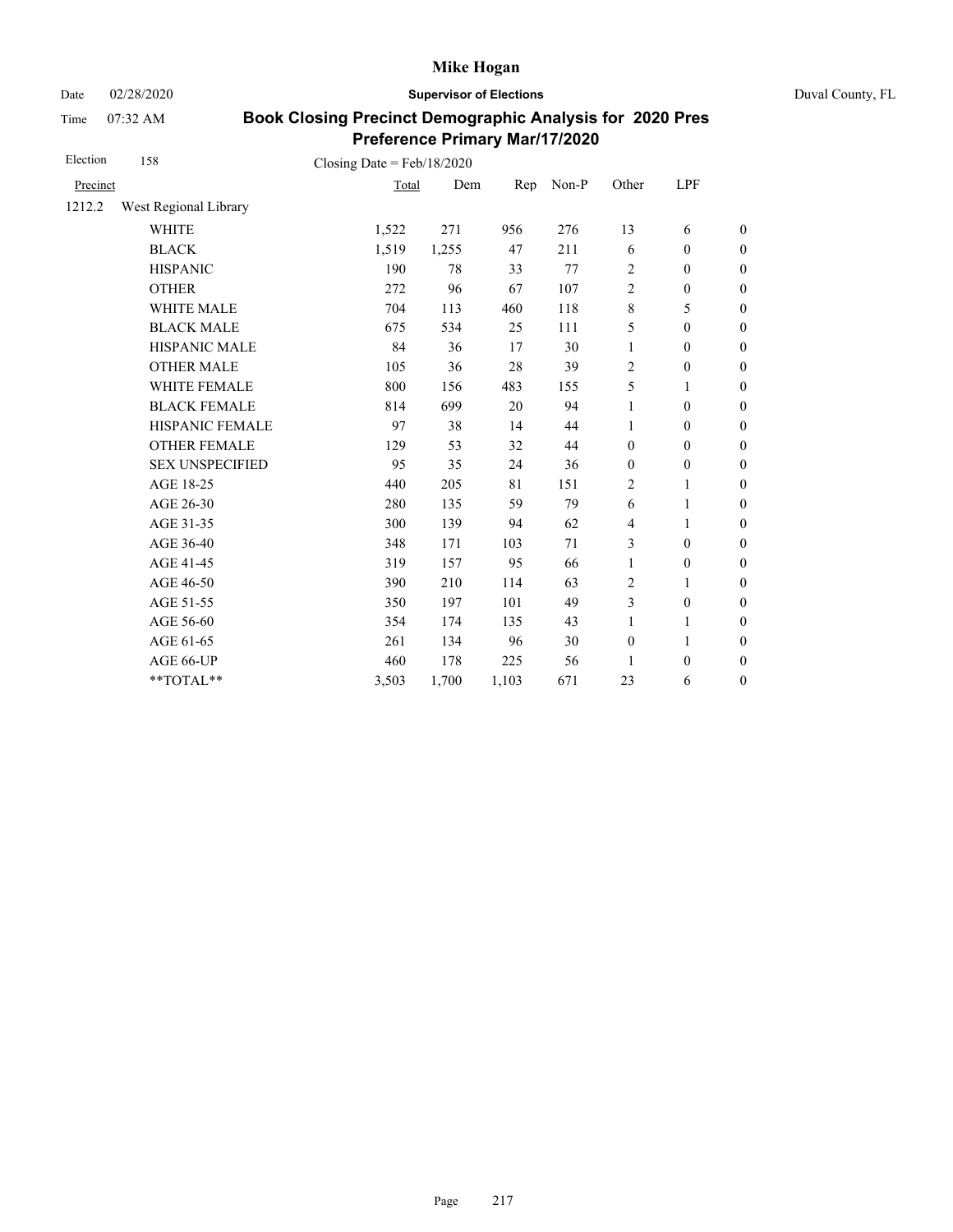Date 02/28/2020 **Supervisor of Elections** Duval County, FL

Time 07:32 AM

| Election | 158                     | Closing Date = $Feb/18/2020$ |       |       |       |                  |                          |                  |
|----------|-------------------------|------------------------------|-------|-------|-------|------------------|--------------------------|------------------|
| Precinct |                         | Total                        | Dem   | Rep   | Non-P | Other            | LPF                      |                  |
| 1213.1   | New Hope Baptist Temple |                              |       |       |       |                  |                          |                  |
|          | <b>WHITE</b>            | 2,505                        | 513   | 1,413 | 547   | 23               | 9                        | $\boldsymbol{0}$ |
|          | <b>BLACK</b>            | 1,755                        | 1,377 | 68    | 300   | 9                | 1                        | $\boldsymbol{0}$ |
|          | <b>HISPANIC</b>         | 379                          | 150   | 46    | 176   | 7                | $\boldsymbol{0}$         | $\boldsymbol{0}$ |
|          | <b>OTHER</b>            | 341                          | 117   | 85    | 136   | 3                | $\mathbf{0}$             | $\overline{0}$   |
|          | <b>WHITE MALE</b>       | 1,163                        | 188   | 704   | 254   | 12               | 5                        | $\boldsymbol{0}$ |
|          | <b>BLACK MALE</b>       | 654                          | 477   | 34    | 138   | $\overline{4}$   | 1                        | $\boldsymbol{0}$ |
|          | <b>HISPANIC MALE</b>    | 188                          | 65    | 25    | 95    | 3                | $\boldsymbol{0}$         | $\overline{0}$   |
|          | <b>OTHER MALE</b>       | 127                          | 44    | 36    | 45    | $\overline{2}$   | $\mathbf{0}$             | $\boldsymbol{0}$ |
|          | WHITE FEMALE            | 1,298                        | 312   | 685   | 287   | 10               | $\overline{\mathcal{L}}$ | $\boldsymbol{0}$ |
|          | <b>BLACK FEMALE</b>     | 1,073                        | 878   | 34    | 156   | 5                | $\boldsymbol{0}$         | $\boldsymbol{0}$ |
|          | HISPANIC FEMALE         | 181                          | 80    | 21    | 76    | $\overline{4}$   | $\boldsymbol{0}$         | $\boldsymbol{0}$ |
|          | <b>OTHER FEMALE</b>     | 154                          | 57    | 43    | 54    | $\boldsymbol{0}$ | $\mathbf{0}$             | $\boldsymbol{0}$ |
|          | <b>SEX UNSPECIFIED</b>  | 142                          | 56    | 30    | 54    | $\overline{2}$   | $\boldsymbol{0}$         | $\boldsymbol{0}$ |
|          | AGE 18-25               | 601                          | 242   | 134   | 219   | 6                | $\boldsymbol{0}$         | $\boldsymbol{0}$ |
|          | AGE 26-30               | 540                          | 224   | 126   | 181   | 8                | 1                        | $\overline{0}$   |
|          | AGE 31-35               | 479                          | 227   | 106   | 141   | 4                | 1                        | $\boldsymbol{0}$ |
|          | AGE 36-40               | 421                          | 204   | 92    | 122   | 3                | $\mathbf{0}$             | $\boldsymbol{0}$ |
|          | AGE 41-45               | 411                          | 191   | 101   | 113   | 3                | 3                        | $\overline{0}$   |
|          | AGE 46-50               | 403                          | 182   | 136   | 79    | $\overline{4}$   | $\overline{c}$           | $\boldsymbol{0}$ |
|          | AGE 51-55               | 480                          | 220   | 157   | 97    | 5                | $\mathbf{1}$             | $\boldsymbol{0}$ |
|          | AGE 56-60               | 439                          | 186   | 179   | 71    | 3                | $\mathbf{0}$             | $\boldsymbol{0}$ |
|          | AGE 61-65               | 422                          | 179   | 194   | 47    | $\boldsymbol{0}$ | $\overline{c}$           | $\overline{0}$   |
|          | AGE 66-UP               | 781                          | 301   | 387   | 87    | 6                | $\mathbf{0}$             | $\overline{0}$   |
|          | **TOTAL**               | 4,980                        | 2,157 | 1,612 | 1,159 | 42               | 10                       | $\boldsymbol{0}$ |
|          |                         |                              |       |       |       |                  |                          |                  |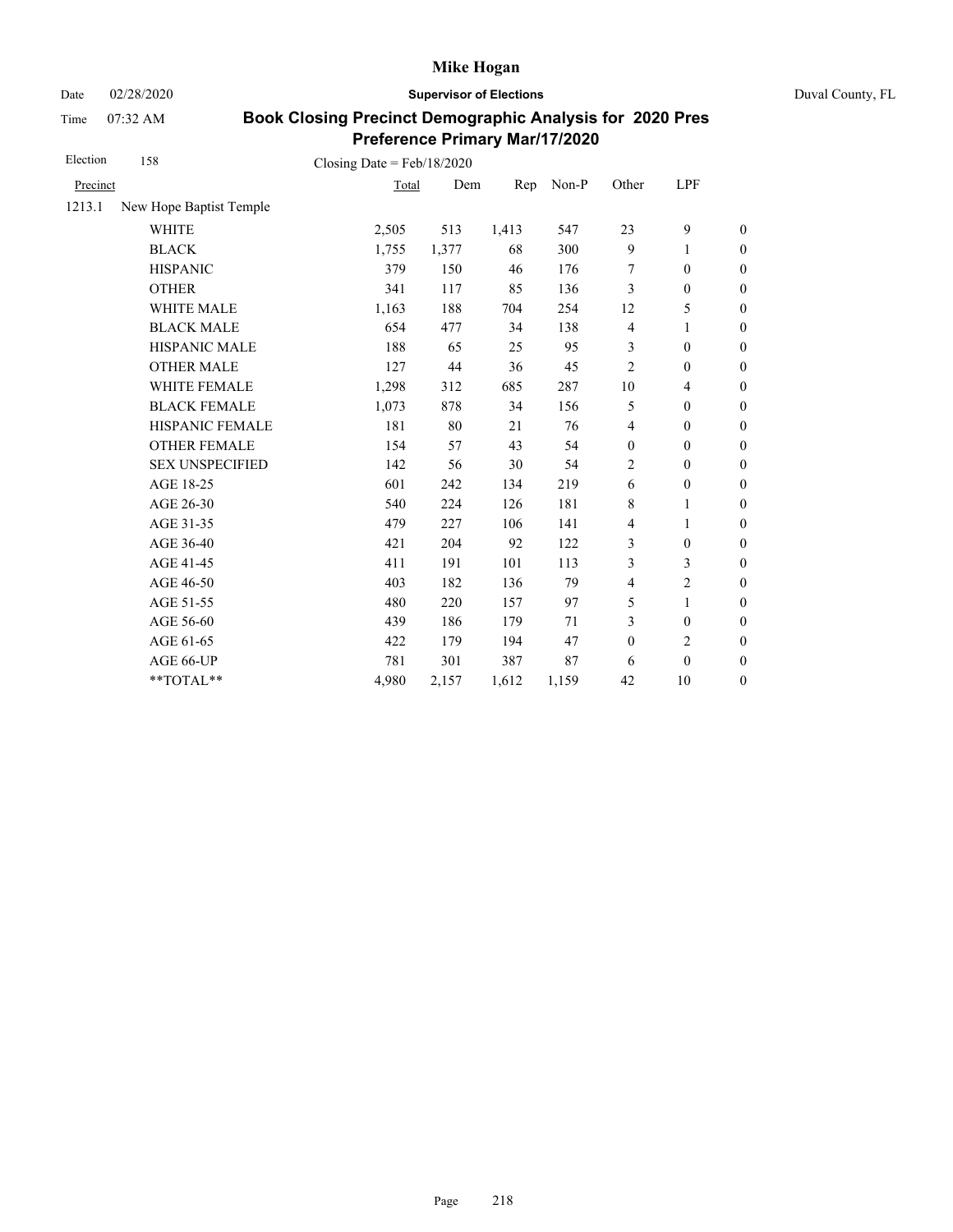Date 02/28/2020 **Supervisor of Elections** Duval County, FL

Time 07:32 AM

| Election | 158                          | Closing Date = $Feb/18/2020$ |     |                |                |                  |                  |                  |
|----------|------------------------------|------------------------------|-----|----------------|----------------|------------------|------------------|------------------|
| Precinct |                              | Total                        | Dem | Rep            | Non-P          | Other            | LPF              |                  |
| 1301.1   | Bennie Furlong Senior Center |                              |     |                |                |                  |                  |                  |
|          | <b>WHITE</b>                 | 3,015                        | 764 | 1,634          | 574            | 29               | 14               | $\boldsymbol{0}$ |
|          | <b>BLACK</b>                 | 32                           | 24  | $\overline{4}$ | $\overline{4}$ | $\mathbf{0}$     | $\boldsymbol{0}$ | $\boldsymbol{0}$ |
|          | <b>HISPANIC</b>              | 60                           | 20  | 21             | 19             | $\mathbf{0}$     | $\mathbf{0}$     | $\boldsymbol{0}$ |
|          | <b>OTHER</b>                 | 137                          | 44  | 39             | 51             | $\overline{2}$   | 1                | $\overline{0}$   |
|          | <b>WHITE MALE</b>            | 1,465                        | 317 | 825            | 303            | 11               | 9                | $\boldsymbol{0}$ |
|          | <b>BLACK MALE</b>            | 17                           | 12  | $\overline{c}$ | 3              | $\boldsymbol{0}$ | $\boldsymbol{0}$ | $\boldsymbol{0}$ |
|          | HISPANIC MALE                | 27                           | 6   | 12             | 9              | $\mathbf{0}$     | $\boldsymbol{0}$ | $\boldsymbol{0}$ |
|          | <b>OTHER MALE</b>            | 49                           | 14  | 17             | 17             | $\mathbf{0}$     | 1                | $\boldsymbol{0}$ |
|          | WHITE FEMALE                 | 1,519                        | 440 | 792            | 265            | 17               | 5                | $\boldsymbol{0}$ |
|          | <b>BLACK FEMALE</b>          | 14                           | 11  | 2              | 1              | $\mathbf{0}$     | $\boldsymbol{0}$ | $\boldsymbol{0}$ |
|          | HISPANIC FEMALE              | 32                           | 14  | 9              | 9              | $\boldsymbol{0}$ | $\mathbf{0}$     | $\overline{0}$   |
|          | <b>OTHER FEMALE</b>          | 66                           | 24  | 18             | 22             | $\overline{2}$   | $\mathbf{0}$     | $\overline{0}$   |
|          | <b>SEX UNSPECIFIED</b>       | 55                           | 14  | 21             | 19             | $\mathbf{1}$     | $\boldsymbol{0}$ | $\boldsymbol{0}$ |
|          | AGE 18-25                    | 257                          | 59  | 123            | 68             | 6                | $\mathbf{1}$     | $\boldsymbol{0}$ |
|          | AGE 26-30                    | 249                          | 53  | 115            | 70             | 5                | 6                | $\boldsymbol{0}$ |
|          | AGE 31-35                    | 258                          | 50  | 121            | 83             | $\overline{2}$   | $\overline{c}$   | $\boldsymbol{0}$ |
|          | AGE 36-40                    | 223                          | 67  | 95             | 61             | $\boldsymbol{0}$ | $\boldsymbol{0}$ | $\boldsymbol{0}$ |
|          | AGE 41-45                    | 219                          | 61  | 102            | 51             | 3                | $\overline{c}$   | $\boldsymbol{0}$ |
|          | AGE 46-50                    | 277                          | 64  | 146            | 64             | 3                | $\boldsymbol{0}$ | $\boldsymbol{0}$ |
|          | AGE 51-55                    | 273                          | 55  | 167            | 48             | $\mathbf{1}$     | $\overline{c}$   | $\boldsymbol{0}$ |
|          | AGE 56-60                    | 346                          | 90  | 199            | 52             | 3                | $\overline{c}$   | $\boldsymbol{0}$ |
|          | AGE 61-65                    | 370                          | 96  | 228            | 43             | 3                | $\boldsymbol{0}$ | $\boldsymbol{0}$ |
|          | AGE 66-UP                    | 771                          | 257 | 402            | 107            | 5                | $\mathbf{0}$     | $\overline{0}$   |
|          | **TOTAL**                    | 3,244                        | 852 | 1,698          | 648            | 31               | 15               | $\overline{0}$   |
|          |                              |                              |     |                |                |                  |                  |                  |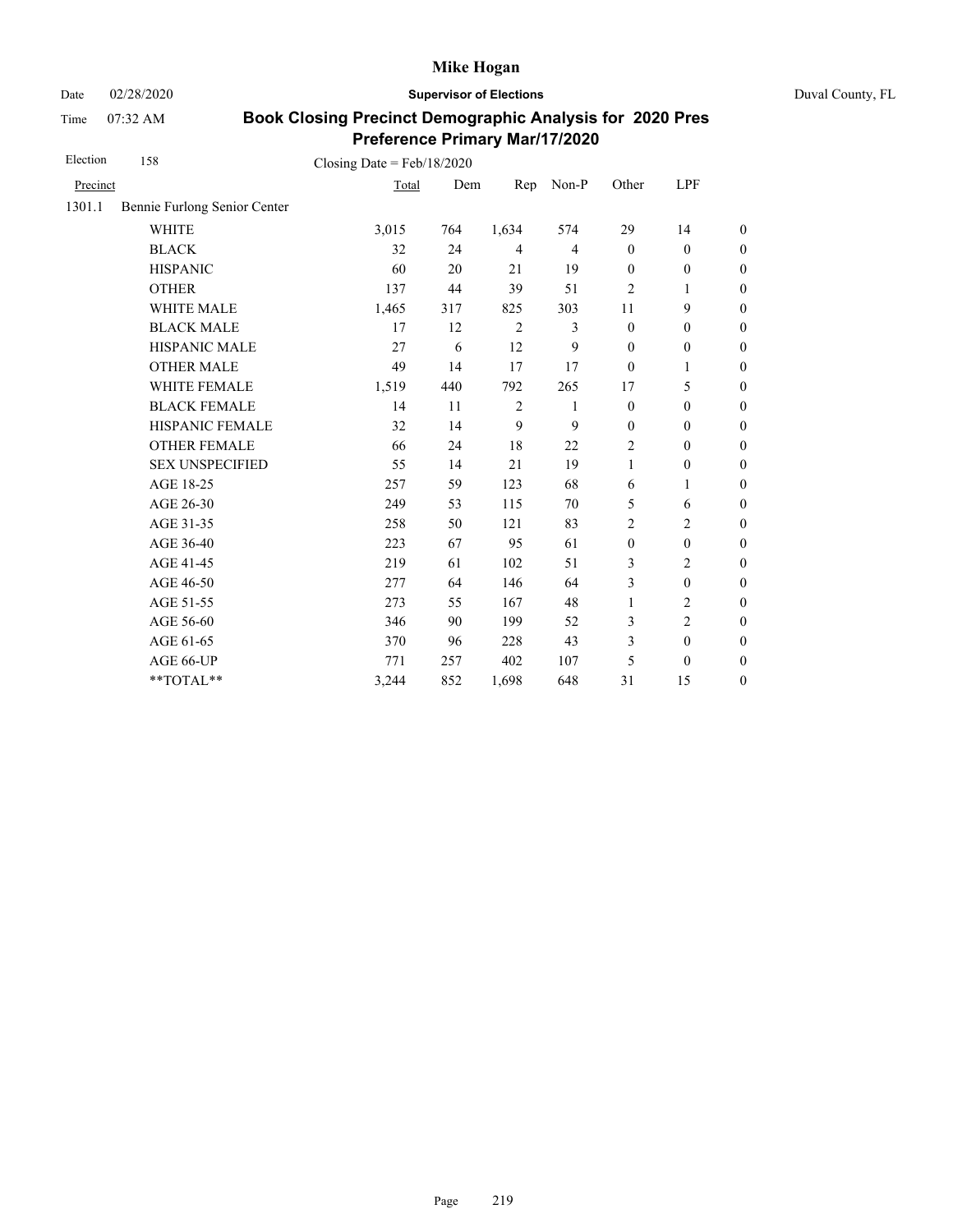Date 02/28/2020 **Supervisor of Elections** Duval County, FL

Time 07:32 AM

| Election | 158                       | Closing Date = $Feb/18/2020$ |     |                |                |                  |                  |                  |
|----------|---------------------------|------------------------------|-----|----------------|----------------|------------------|------------------|------------------|
| Precinct |                           | Total                        | Dem | Rep            | Non-P          | Other            | LPF              |                  |
| 1302.1   | Bethlehem Lutheran Church |                              |     |                |                |                  |                  |                  |
|          | <b>WHITE</b>              | 2,902                        | 678 | 1,623          | 557            | 23               | 21               | $\boldsymbol{0}$ |
|          | <b>BLACK</b>              | 22                           | 13  | $\overline{4}$ | $\overline{4}$ | 1                | $\boldsymbol{0}$ | $\boldsymbol{0}$ |
|          | <b>HISPANIC</b>           | 57                           | 16  | 25             | 14             | 1                | 1                | $\boldsymbol{0}$ |
|          | <b>OTHER</b>              | 161                          | 45  | 63             | 51             | $\overline{2}$   | $\boldsymbol{0}$ | $\overline{0}$   |
|          | WHITE MALE                | 1,442                        | 272 | 836            | 307            | 11               | 16               | $\boldsymbol{0}$ |
|          | <b>BLACK MALE</b>         | 14                           | 8   | 2              | 3              | $\mathbf{1}$     | $\boldsymbol{0}$ | $\boldsymbol{0}$ |
|          | <b>HISPANIC MALE</b>      | 21                           | 8   | 6              | 6              | $\mathbf{0}$     | $\mathbf{1}$     | $\overline{0}$   |
|          | <b>OTHER MALE</b>         | 66                           | 20  | 25             | 20             | 1                | $\boldsymbol{0}$ | $\boldsymbol{0}$ |
|          | WHITE FEMALE              | 1,428                        | 402 | 768            | 241            | 12               | 5                | $\boldsymbol{0}$ |
|          | <b>BLACK FEMALE</b>       | 7                            | 5   | $\mathbf{1}$   | 1              | $\boldsymbol{0}$ | $\boldsymbol{0}$ | $\boldsymbol{0}$ |
|          | HISPANIC FEMALE           | 36                           | 8   | 19             | 8              | 1                | $\boldsymbol{0}$ | $\overline{0}$   |
|          | <b>OTHER FEMALE</b>       | 56                           | 18  | 25             | 13             | $\mathbf{0}$     | $\mathbf{0}$     | $\overline{0}$   |
|          | <b>SEX UNSPECIFIED</b>    | 72                           | 11  | 33             | 27             | 1                | $\boldsymbol{0}$ | $\boldsymbol{0}$ |
|          | AGE 18-25                 | 265                          | 53  | 137            | 68             | $\overline{4}$   | 3                | $\boldsymbol{0}$ |
|          | AGE 26-30                 | 297                          | 58  | 158            | 76             | $\overline{4}$   | $\mathbf{1}$     | $\boldsymbol{0}$ |
|          | AGE 31-35                 | 332                          | 76  | 157            | 89             | 5                | 5                | $\boldsymbol{0}$ |
|          | AGE 36-40                 | 308                          | 68  | 154            | 83             | 1                | $\overline{c}$   | $\boldsymbol{0}$ |
|          | AGE 41-45                 | 269                          | 57  | 135            | 74             | $\mathbf{1}$     | $\overline{c}$   | $\boldsymbol{0}$ |
|          | AGE 46-50                 | 251                          | 60  | 133            | 54             | 2                | $\overline{c}$   | $\boldsymbol{0}$ |
|          | AGE 51-55                 | 235                          | 45  | 149            | 36             | 3                | $\overline{c}$   | $\boldsymbol{0}$ |
|          | AGE 56-60                 | 322                          | 76  | 203            | 40             | 3                | $\boldsymbol{0}$ | $\overline{0}$   |
|          | AGE 61-65                 | 287                          | 81  | 158            | 45             | $\mathbf{0}$     | 3                | $\boldsymbol{0}$ |
|          | AGE 66-UP                 | 576                          | 178 | 331            | 61             | 4                | $\overline{c}$   | $\boldsymbol{0}$ |
|          | **TOTAL**                 | 3,142                        | 752 | 1,715          | 626            | 27               | 22               | $\boldsymbol{0}$ |
|          |                           |                              |     |                |                |                  |                  |                  |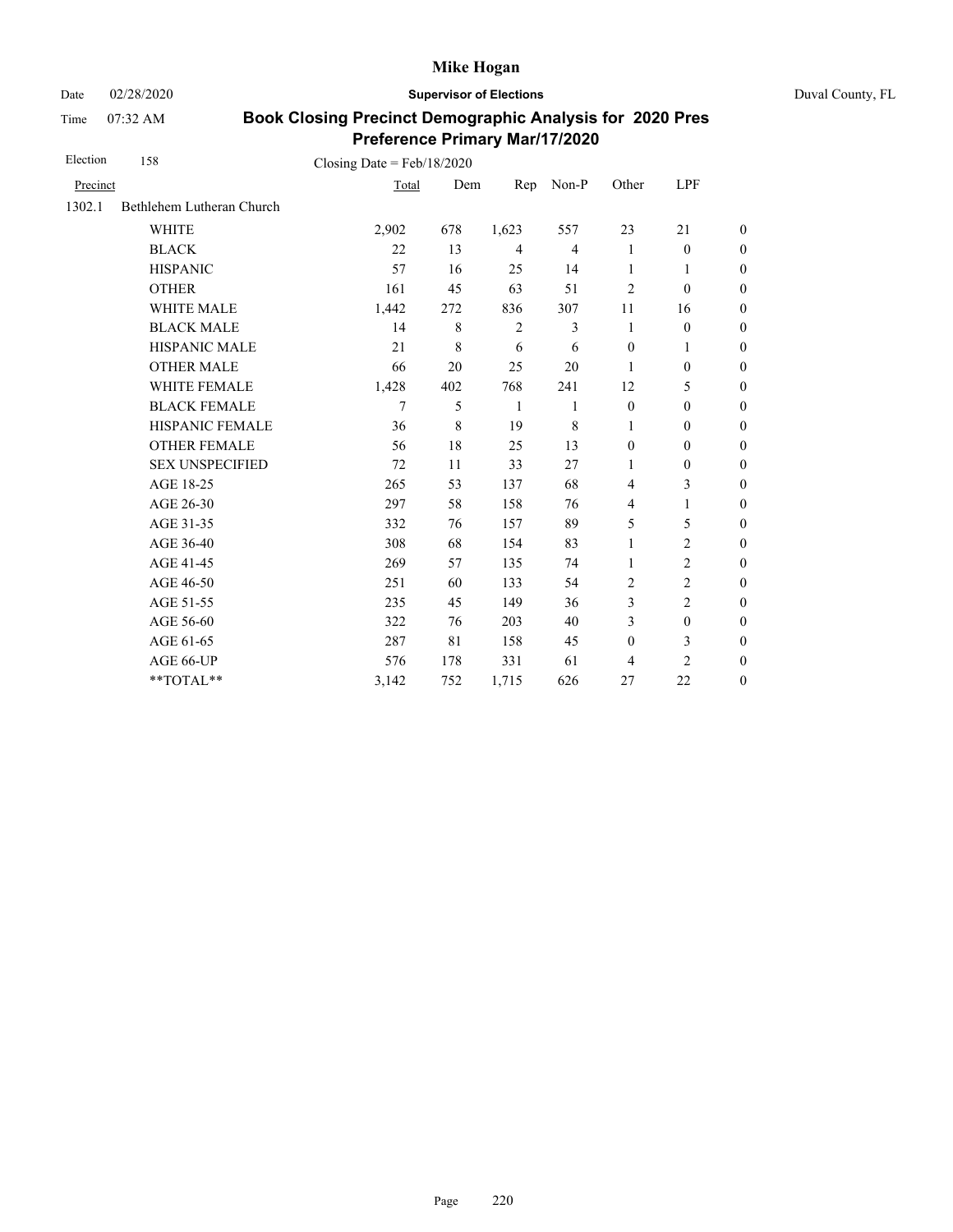Date 02/28/2020 **Supervisor of Elections** Duval County, FL

Time 07:32 AM

| Election | 158                      | Closing Date = $Feb/18/2020$ |                |       |       |                  |                  |                  |
|----------|--------------------------|------------------------------|----------------|-------|-------|------------------|------------------|------------------|
| Precinct |                          | Total                        | Dem            | Rep   | Non-P | Other            | LPF              |                  |
| 1303.1   | American Legion Post 129 |                              |                |       |       |                  |                  |                  |
|          | <b>WHITE</b>             | 2,477                        | 577            | 1,320 | 552   | 21               | $\overline{7}$   | $\boldsymbol{0}$ |
|          | <b>BLACK</b>             | 112                          | 83             | 6     | 21    | 2                | $\mathbf{0}$     | $\boldsymbol{0}$ |
|          | <b>HISPANIC</b>          | 78                           | 23             | 31    | 24    | $\boldsymbol{0}$ | $\boldsymbol{0}$ | $\boldsymbol{0}$ |
|          | <b>OTHER</b>             | 130                          | 25             | 55    | 49    | 1                | $\boldsymbol{0}$ | $\overline{0}$   |
|          | WHITE MALE               | 1,196                        | 239            | 660   | 279   | 12               | 6                | $\boldsymbol{0}$ |
|          | <b>BLACK MALE</b>        | 47                           | 30             | 3     | 13    | 1                | $\boldsymbol{0}$ | $\boldsymbol{0}$ |
|          | <b>HISPANIC MALE</b>     | 31                           | 3              | 15    | 13    | $\boldsymbol{0}$ | $\boldsymbol{0}$ | $\overline{0}$   |
|          | <b>OTHER MALE</b>        | 37                           | $\overline{7}$ | 19    | 10    | $\mathbf{1}$     | $\boldsymbol{0}$ | $\boldsymbol{0}$ |
|          | WHITE FEMALE             | 1,267                        | 337            | 652   | 268   | 9                | 1                | $\boldsymbol{0}$ |
|          | <b>BLACK FEMALE</b>      | 63                           | 51             | 3     | 8     | 1                | $\boldsymbol{0}$ | $\boldsymbol{0}$ |
|          | HISPANIC FEMALE          | 46                           | 20             | 15    | 11    | $\boldsymbol{0}$ | $\boldsymbol{0}$ | $\boldsymbol{0}$ |
|          | <b>OTHER FEMALE</b>      | 60                           | 14             | 28    | 18    | $\mathbf{0}$     | $\mathbf{0}$     | $\overline{0}$   |
|          | <b>SEX UNSPECIFIED</b>   | 50                           | 7              | 17    | 26    | $\boldsymbol{0}$ | $\boldsymbol{0}$ | $\boldsymbol{0}$ |
|          | AGE 18-25                | 245                          | 63             | 92    | 82    | 6                | $\overline{c}$   | $\boldsymbol{0}$ |
|          | AGE 26-30                | 327                          | 64             | 166   | 94    | 3                | $\boldsymbol{0}$ | $\boldsymbol{0}$ |
|          | AGE 31-35                | 271                          | 69             | 117   | 84    | $\mathbf{1}$     | $\mathbf{0}$     | $\boldsymbol{0}$ |
|          | AGE 36-40                | 253                          | 58             | 123   | 68    | $\overline{2}$   | $\overline{c}$   | $\boldsymbol{0}$ |
|          | AGE 41-45                | 181                          | 39             | 82    | 58    | $\mathbf{1}$     | $\mathbf{1}$     | $\boldsymbol{0}$ |
|          | AGE 46-50                | 205                          | 44             | 111   | 46    | 3                | 1                | $\boldsymbol{0}$ |
|          | AGE 51-55                | 215                          | 50             | 120   | 43    | $\overline{2}$   | $\boldsymbol{0}$ | $\boldsymbol{0}$ |
|          | AGE 56-60                | 251                          | 66             | 136   | 46    | $\mathfrak{Z}$   | $\boldsymbol{0}$ | $\overline{0}$   |
|          | AGE 61-65                | 253                          | 75             | 138   | 37    | 3                | $\boldsymbol{0}$ | $\boldsymbol{0}$ |
|          | AGE 66-UP                | 596                          | 180            | 327   | 88    | $\boldsymbol{0}$ | 1                | $\boldsymbol{0}$ |
|          | **TOTAL**                | 2,797                        | 708            | 1,412 | 646   | 24               | 7                | $\boldsymbol{0}$ |
|          |                          |                              |                |       |       |                  |                  |                  |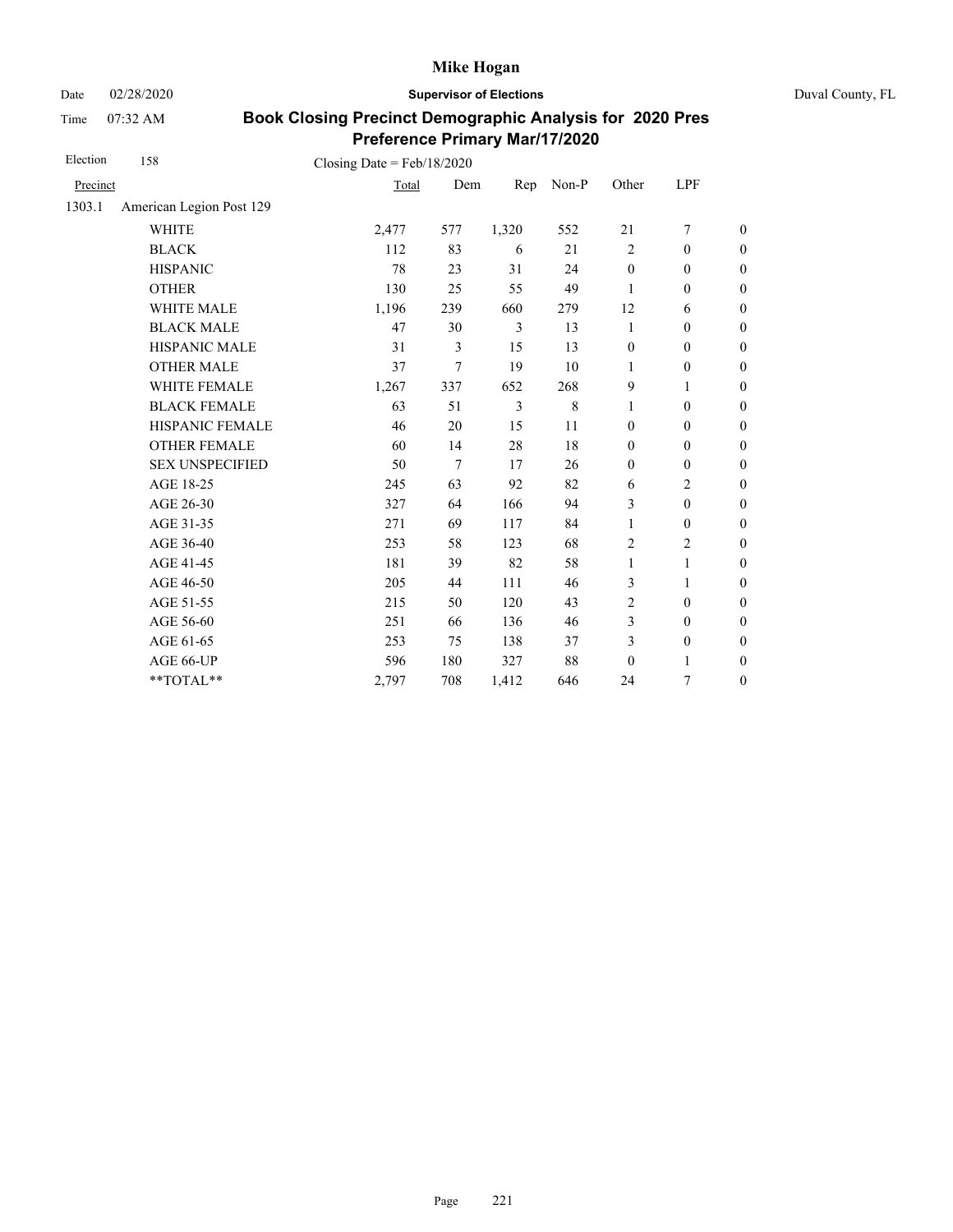Date 02/28/2020 **Supervisor of Elections** Duval County, FL

Time 07:32 AM

| Election | 158                          | Closing Date = $Feb/18/2020$ |     |        |       |                  |                          |                  |
|----------|------------------------------|------------------------------|-----|--------|-------|------------------|--------------------------|------------------|
| Precinct |                              | Total                        | Dem | Rep    | Non-P | Other            | LPF                      |                  |
| 1304.1   | Jacksonville Beach City Hall |                              |     |        |       |                  |                          |                  |
|          | <b>WHITE</b>                 | 2,692                        | 715 | 1,245  | 674   | 39               | 19                       | $\boldsymbol{0}$ |
|          | <b>BLACK</b>                 | 231                          | 179 | 12     | 39    | $\boldsymbol{0}$ | 1                        | $\boldsymbol{0}$ |
|          | <b>HISPANIC</b>              | 109                          | 39  | 34     | 33    | $\overline{2}$   | $\mathbf{1}$             | $\boldsymbol{0}$ |
|          | <b>OTHER</b>                 | 195                          | 57  | 51     | 85    | $\mathbf{1}$     | $\mathbf{1}$             | $\overline{0}$   |
|          | WHITE MALE                   | 1,317                        | 290 | 624    | 367   | 21               | 15                       | $\boldsymbol{0}$ |
|          | <b>BLACK MALE</b>            | 88                           | 61  | 5      | 21    | $\mathbf{0}$     | 1                        | $\boldsymbol{0}$ |
|          | <b>HISPANIC MALE</b>         | 53                           | 16  | 22     | 14    | $\mathbf{0}$     | $\mathbf{1}$             | $\overline{0}$   |
|          | <b>OTHER MALE</b>            | 75                           | 20  | 22     | 31    | 1                | 1                        | $\boldsymbol{0}$ |
|          | WHITE FEMALE                 | 1,354                        | 419 | 609    | 304   | 18               | $\overline{4}$           | $\boldsymbol{0}$ |
|          | <b>BLACK FEMALE</b>          | 139                          | 114 | $\tau$ | 18    | $\mathbf{0}$     | $\mathbf{0}$             | $\boldsymbol{0}$ |
|          | HISPANIC FEMALE              | 52                           | 20  | 11     | 19    | $\overline{2}$   | $\boldsymbol{0}$         | $\boldsymbol{0}$ |
|          | <b>OTHER FEMALE</b>          | 91                           | 31  | 24     | 36    | $\boldsymbol{0}$ | $\boldsymbol{0}$         | $\boldsymbol{0}$ |
|          | <b>SEX UNSPECIFIED</b>       | 58                           | 19  | 18     | 21    | $\boldsymbol{0}$ | $\boldsymbol{0}$         | $\boldsymbol{0}$ |
|          | AGE 18-25                    | 325                          | 97  | 116    | 104   | 5                | 3                        | $\boldsymbol{0}$ |
|          | AGE 26-30                    | 473                          | 141 | 176    | 143   | 9                | $\overline{\mathcal{L}}$ | $\overline{0}$   |
|          | AGE 31-35                    | 359                          | 103 | 122    | 124   | 5                | 5                        | $\boldsymbol{0}$ |
|          | AGE 36-40                    | 315                          | 85  | 112    | 111   | $\overline{4}$   | 3                        | $\boldsymbol{0}$ |
|          | AGE 41-45                    | 220                          | 59  | 83     | 71    | 7                | $\boldsymbol{0}$         | $\boldsymbol{0}$ |
|          | AGE 46-50                    | 234                          | 69  | 108    | 55    | $\boldsymbol{0}$ | $\overline{c}$           | $\boldsymbol{0}$ |
|          | AGE 51-55                    | 223                          | 58  | 111    | 50    | $\overline{c}$   | $\overline{c}$           | $\boldsymbol{0}$ |
|          | AGE 56-60                    | 252                          | 75  | 124    | 49    | $\mathfrak{Z}$   | $\mathbf{1}$             | $\boldsymbol{0}$ |
|          | AGE 61-65                    | 198                          | 78  | 89     | 30    | $\boldsymbol{0}$ | $\mathbf{1}$             | $\boldsymbol{0}$ |
|          | AGE 66-UP                    | 628                          | 225 | 301    | 94    | 7                | 1                        | $\boldsymbol{0}$ |
|          | **TOTAL**                    | 3,227                        | 990 | 1,342  | 831   | 42               | 22                       | $\boldsymbol{0}$ |
|          |                              |                              |     |        |       |                  |                          |                  |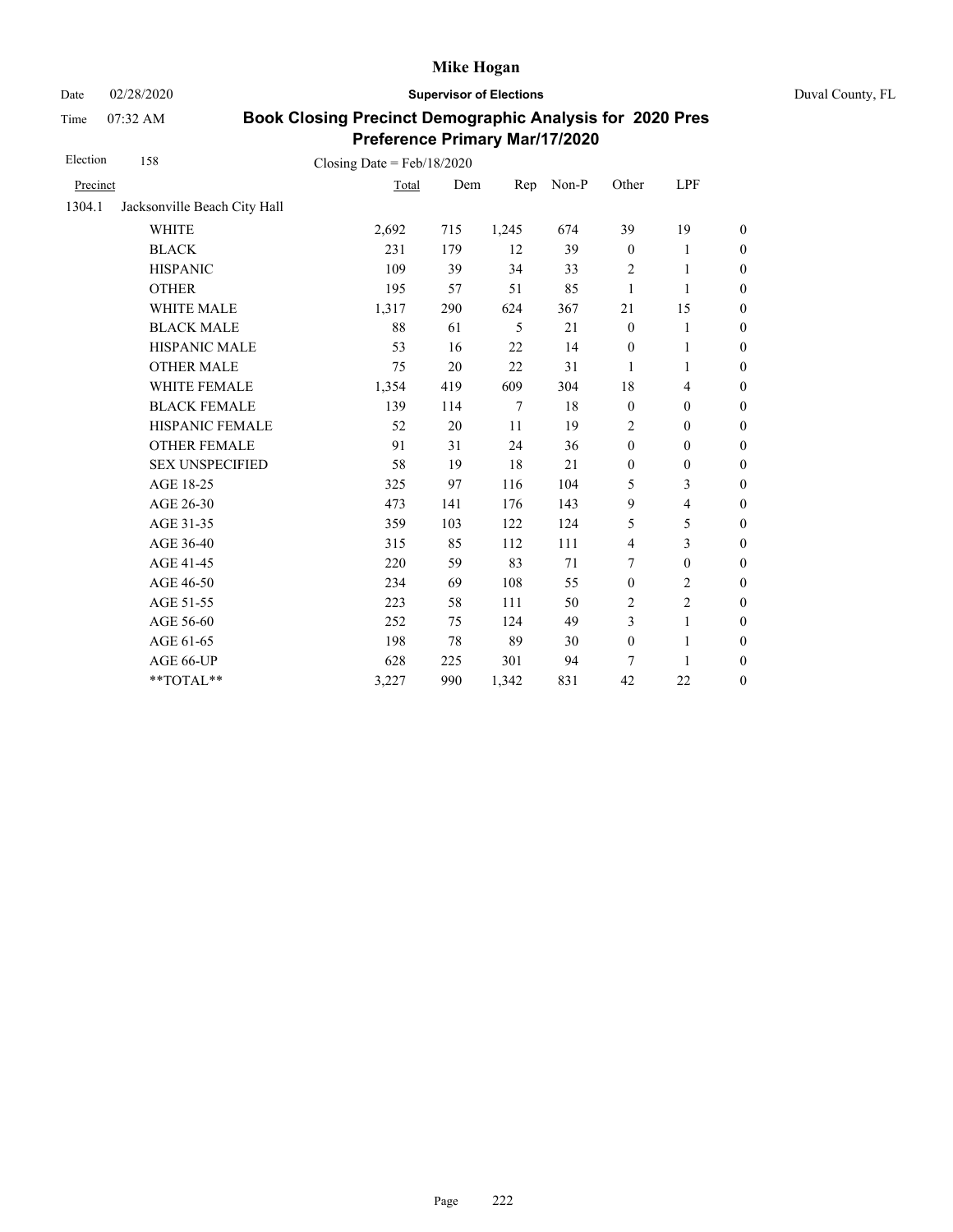Date 02/28/2020 **Supervisor of Elections** Duval County, FL

Time 07:32 AM

| Election | 158                      | Closing Date = $Feb/18/2020$ |             |              |                |                  |                  |                  |
|----------|--------------------------|------------------------------|-------------|--------------|----------------|------------------|------------------|------------------|
| Precinct |                          | Total                        | Dem         | Rep          | Non-P          | Other            | LPF              |                  |
| 1305.1   | Beaches Regional Library |                              |             |              |                |                  |                  |                  |
|          | <b>WHITE</b>             | 2,640                        | 695         | 1,360        | 546            | 25               | 14               | $\boldsymbol{0}$ |
|          | <b>BLACK</b>             | 30                           | 17          | 2            | 8              | 3                | $\boldsymbol{0}$ | $\boldsymbol{0}$ |
|          | <b>HISPANIC</b>          | 60                           | 22          | 20           | 17             | 1                | $\boldsymbol{0}$ | $\boldsymbol{0}$ |
|          | <b>OTHER</b>             | 115                          | 34          | 42           | 39             | $\boldsymbol{0}$ | $\boldsymbol{0}$ | $\boldsymbol{0}$ |
|          | WHITE MALE               | 1,250                        | 263         | 686          | 278            | 11               | 12               | $\boldsymbol{0}$ |
|          | <b>BLACK MALE</b>        | 16                           | $\,$ 8 $\,$ | $\sqrt{2}$   | $\overline{4}$ | $\sqrt{2}$       | $\boldsymbol{0}$ | $\boldsymbol{0}$ |
|          | HISPANIC MALE            | 21                           | 6           | $\,8\,$      | 6              | $\mathbf{1}$     | $\boldsymbol{0}$ | $\boldsymbol{0}$ |
|          | <b>OTHER MALE</b>        | 38                           | 10          | 16           | 12             | $\mathbf{0}$     | $\boldsymbol{0}$ | $\boldsymbol{0}$ |
|          | WHITE FEMALE             | 1,361                        | 424         | 665          | 256            | 14               | $\overline{c}$   | $\boldsymbol{0}$ |
|          | <b>BLACK FEMALE</b>      | 14                           | 9           | $\mathbf{0}$ | $\overline{4}$ | 1                | $\mathbf{0}$     | $\overline{0}$   |
|          | HISPANIC FEMALE          | 37                           | 15          | 11           | 11             | $\boldsymbol{0}$ | $\boldsymbol{0}$ | $\boldsymbol{0}$ |
|          | <b>OTHER FEMALE</b>      | 46                           | 16          | 17           | 13             | $\mathbf{0}$     | $\mathbf{0}$     | $\boldsymbol{0}$ |
|          | <b>SEX UNSPECIFIED</b>   | 62                           | 17          | 19           | 26             | $\theta$         | $\boldsymbol{0}$ | $\boldsymbol{0}$ |
|          | AGE 18-25                | 258                          | 60          | 101          | 86             | $10\,$           | 1                | $\overline{0}$   |
|          | AGE 26-30                | 263                          | 75          | 102          | 82             | 3                | 1                | $\boldsymbol{0}$ |
|          | AGE 31-35                | 264                          | 58          | 114          | 88             | $\overline{2}$   | $\overline{c}$   | $\boldsymbol{0}$ |
|          | AGE 36-40                | 221                          | 51          | 102          | 65             | $\mathbf{1}$     | $\overline{c}$   | $\boldsymbol{0}$ |
|          | AGE 41-45                | 188                          | 61          | 80           | 42             | $\overline{2}$   | 3                | $\overline{0}$   |
|          | AGE 46-50                | 239                          | 51          | 126          | 55             | $\overline{4}$   | 3                | $\boldsymbol{0}$ |
|          | AGE 51-55                | 234                          | 57          | 135          | 39             | $\overline{2}$   | $\mathbf{1}$     | $\boldsymbol{0}$ |
|          | AGE 56-60                | 279                          | 71          | 168          | 38             | $\overline{2}$   | $\boldsymbol{0}$ | $\overline{0}$   |
|          | AGE 61-65                | 297                          | 79          | 163          | 52             | $\overline{2}$   | $\mathbf{1}$     | $\boldsymbol{0}$ |
|          | AGE 66-UP                | 601                          | 205         | 332          | 63             | 1                | $\boldsymbol{0}$ | $\overline{0}$   |
|          | **TOTAL**                | 2,845                        | 768         | 1,424        | 610            | 29               | 14               | $\boldsymbol{0}$ |
|          |                          |                              |             |              |                |                  |                  |                  |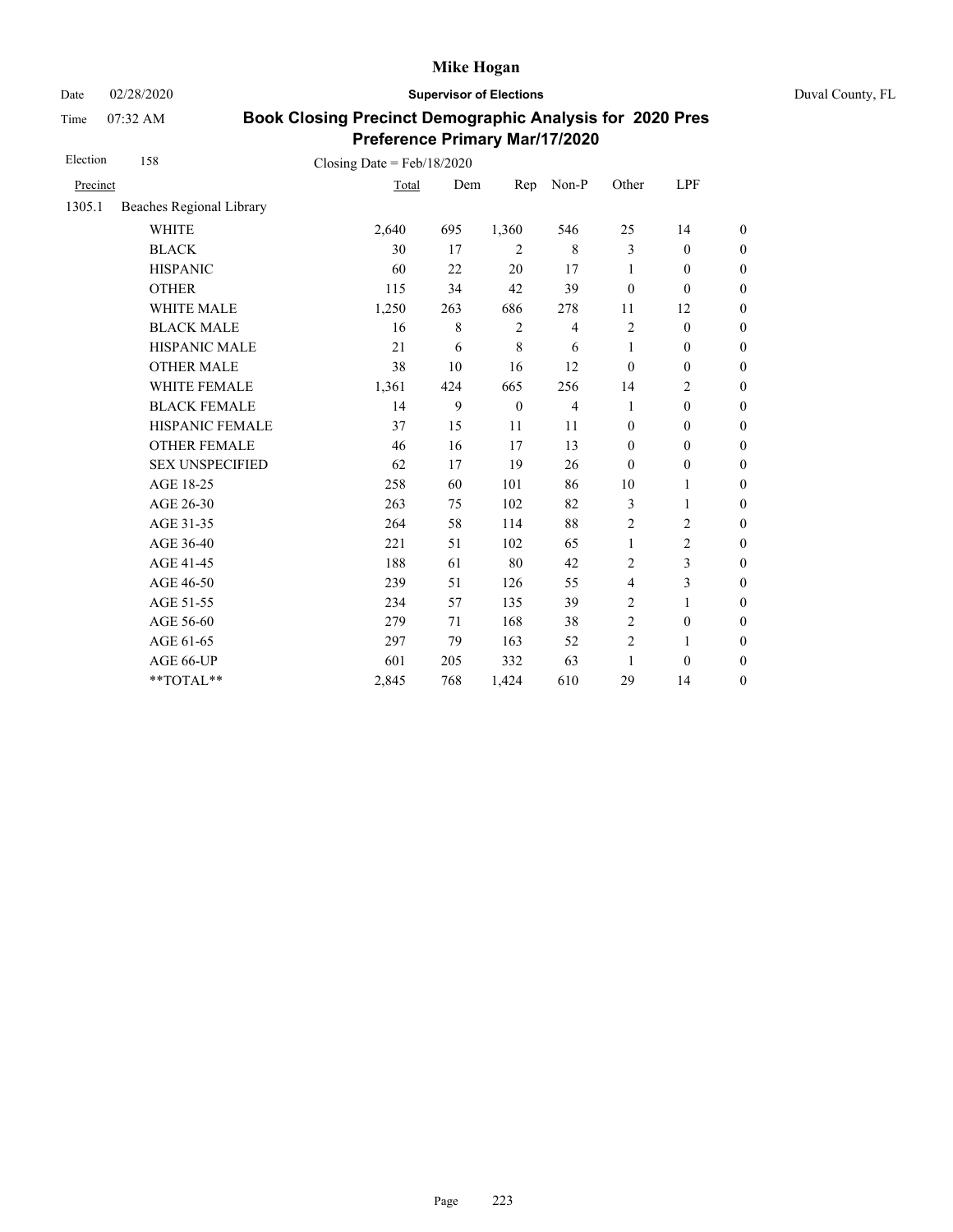Date 02/28/2020 **Supervisor of Elections** Duval County, FL

Time 07:32 AM

| Election | 158                      | Closing Date = $Feb/18/2020$ |     |                |                |                  |                          |                  |
|----------|--------------------------|------------------------------|-----|----------------|----------------|------------------|--------------------------|------------------|
| Precinct |                          | Total                        | Dem | Rep            | Non-P          | Other            | LPF                      |                  |
| 1306.1   | Atlantic Beach City Hall |                              |     |                |                |                  |                          |                  |
|          | <b>WHITE</b>             | 2,240                        | 695 | 1,019          | 498            | 20               | 8                        | $\boldsymbol{0}$ |
|          | <b>BLACK</b>             | 88                           | 70  | $\overline{4}$ | 14             | $\mathbf{0}$     | $\boldsymbol{0}$         | $\boldsymbol{0}$ |
|          | <b>HISPANIC</b>          | 48                           | 21  | 13             | 14             | $\boldsymbol{0}$ | $\boldsymbol{0}$         | $\boldsymbol{0}$ |
|          | <b>OTHER</b>             | 145                          | 43  | 46             | 52             | $\theta$         | $\overline{\mathcal{L}}$ | $\boldsymbol{0}$ |
|          | WHITE MALE               | 1,062                        | 269 | 522            | 253            | 12               | 6                        | $\boldsymbol{0}$ |
|          | <b>BLACK MALE</b>        | 45                           | 33  | $\overline{2}$ | 10             | $\boldsymbol{0}$ | $\boldsymbol{0}$         | $\boldsymbol{0}$ |
|          | HISPANIC MALE            | 25                           | 10  | 9              | 6              | $\boldsymbol{0}$ | $\boldsymbol{0}$         | $\overline{0}$   |
|          | <b>OTHER MALE</b>        | 48                           | 10  | 16             | 21             | $\boldsymbol{0}$ | 1                        | $\boldsymbol{0}$ |
|          | WHITE FEMALE             | 1,152                        | 420 | 486            | 236            | 8                | $\overline{c}$           | $\boldsymbol{0}$ |
|          | <b>BLACK FEMALE</b>      | 43                           | 37  | $\overline{2}$ | $\overline{4}$ | $\mathbf{0}$     | $\mathbf{0}$             | $\overline{0}$   |
|          | HISPANIC FEMALE          | 22                           | 11  | $\overline{4}$ | 7              | $\boldsymbol{0}$ | $\boldsymbol{0}$         | $\boldsymbol{0}$ |
|          | <b>OTHER FEMALE</b>      | 70                           | 28  | 23             | 17             | $\mathbf{0}$     | $\overline{2}$           | $\boldsymbol{0}$ |
|          | <b>SEX UNSPECIFIED</b>   | 54                           | 11  | 18             | 24             | $\boldsymbol{0}$ | $\mathbf{1}$             | $\boldsymbol{0}$ |
|          | AGE 18-25                | 218                          | 75  | 79             | 60             | 3                | $\mathbf{1}$             | $\overline{0}$   |
|          | AGE 26-30                | 220                          | 67  | 81             | 66             | 5                | 1                        | $\overline{0}$   |
|          | AGE 31-35                | 215                          | 70  | 70             | 67             | 6                | 2                        | $\boldsymbol{0}$ |
|          | AGE 36-40                | 207                          | 68  | 70             | 67             | $\mathbf{0}$     | $\overline{c}$           | $\boldsymbol{0}$ |
|          | AGE 41-45                | 182                          | 52  | 71             | 55             | 3                | $\mathbf{1}$             | $\overline{0}$   |
|          | AGE 46-50                | 204                          | 56  | 95             | 51             | $\mathbf{1}$     | 1                        | $\boldsymbol{0}$ |
|          | AGE 51-55                | 185                          | 49  | 97             | 38             | $\mathbf{0}$     | $\mathbf{1}$             | $\boldsymbol{0}$ |
|          | AGE 56-60                | 245                          | 72  | 134            | 39             | $\mathbf{0}$     | $\boldsymbol{0}$         | $\overline{0}$   |
|          | AGE 61-65                | 252                          | 97  | 108            | 45             | 1                | 1                        | $\boldsymbol{0}$ |
|          | AGE 66-UP                | 592                          | 222 | 277            | 90             | 1                | $\overline{2}$           | $\overline{0}$   |
|          | **TOTAL**                | 2,521                        | 829 | 1,082          | 578            | 20               | 12                       | $\boldsymbol{0}$ |
|          |                          |                              |     |                |                |                  |                          |                  |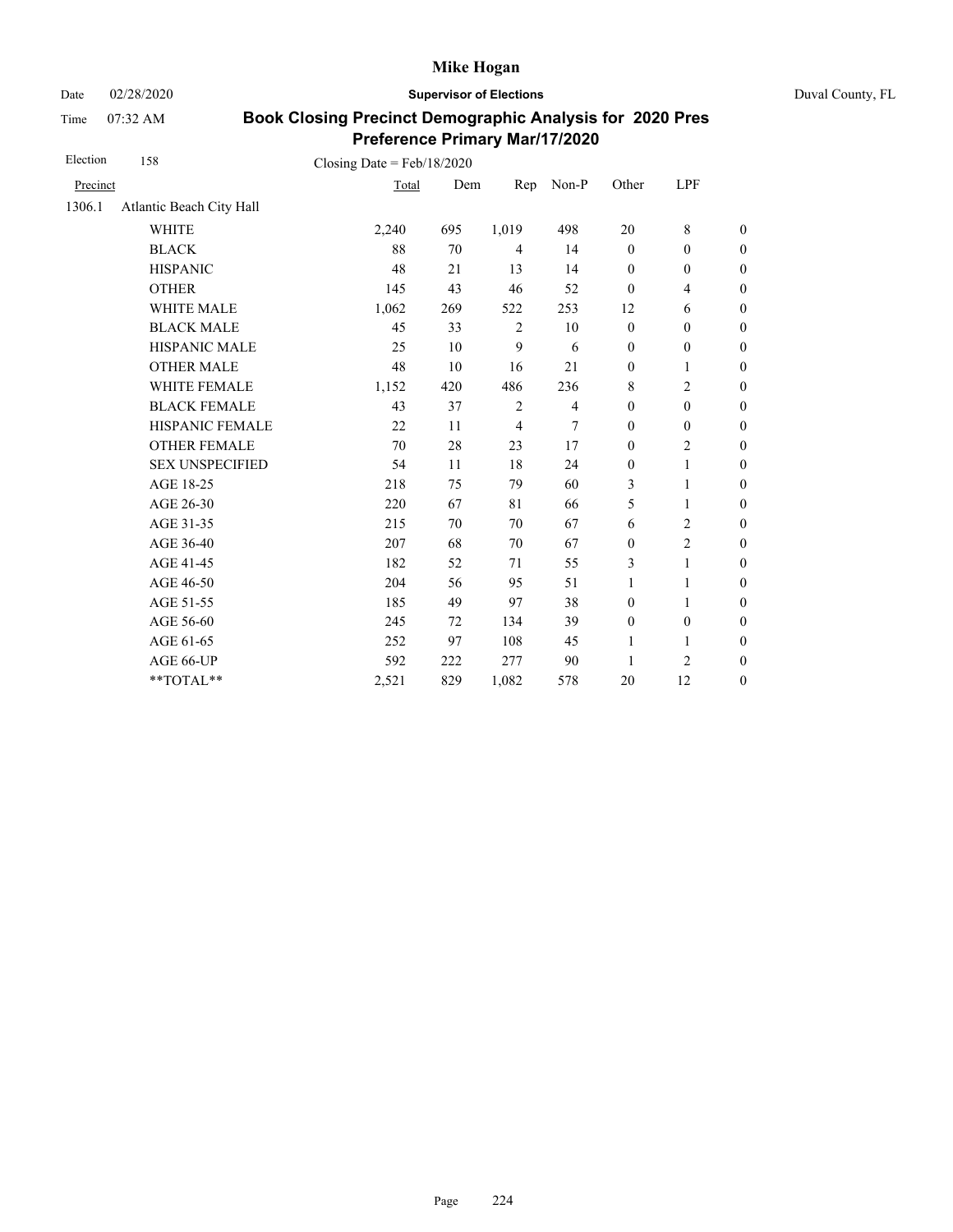Date 02/28/2020 **Supervisor of Elections** Duval County, FL

Time 07:32 AM

| Election | 158                         | Closing Date = $Feb/18/2020$ |     |                |                |              |                  |                  |
|----------|-----------------------------|------------------------------|-----|----------------|----------------|--------------|------------------|------------------|
| Precinct |                             | Total                        | Dem | Rep            | Non-P          | Other        | LPF              |                  |
| 1307.1   | Adele Grage Cultural Center |                              |     |                |                |              |                  |                  |
|          | <b>WHITE</b>                | 3,074                        | 830 | 1,653          | 554            | 23           | 14               | $\boldsymbol{0}$ |
|          | <b>BLACK</b>                | 17                           | 12  | 3              | $\overline{2}$ | $\mathbf{0}$ | $\mathbf{0}$     | $\boldsymbol{0}$ |
|          | <b>HISPANIC</b>             | 51                           | 14  | 27             | 10             | $\mathbf{0}$ | $\mathbf{0}$     | $\overline{0}$   |
|          | <b>OTHER</b>                | 129                          | 39  | 44             | 46             | $\mathbf{0}$ | $\mathbf{0}$     | $\boldsymbol{0}$ |
|          | WHITE MALE                  | 1,415                        | 310 | 795            | 287            | 13           | 10               | $\boldsymbol{0}$ |
|          | <b>BLACK MALE</b>           | 10                           | 7   | -1             | $\overline{c}$ | $\mathbf{0}$ | $\mathbf{0}$     | $\boldsymbol{0}$ |
|          | <b>HISPANIC MALE</b>        | 23                           | 6   | 11             | 6              | $\mathbf{0}$ | $\mathbf{0}$     | $\overline{0}$   |
|          | <b>OTHER MALE</b>           | 55                           | 13  | 25             | 17             | $\mathbf{0}$ | $\mathbf{0}$     | $\boldsymbol{0}$ |
|          | WHITE FEMALE                | 1,635                        | 511 | 847            | 263            | 10           | $\overline{4}$   | $\boldsymbol{0}$ |
|          | <b>BLACK FEMALE</b>         | 7                            | 5   | $\overline{c}$ | $\mathbf{0}$   | $\mathbf{0}$ | $\mathbf{0}$     | $\overline{0}$   |
|          | HISPANIC FEMALE             | 26                           | 8   | 14             | 4              | $\mathbf{0}$ | $\boldsymbol{0}$ | $\boldsymbol{0}$ |
|          | <b>OTHER FEMALE</b>         | 52                           | 19  | 17             | 16             | $\mathbf{0}$ | $\mathbf{0}$     | $\boldsymbol{0}$ |
|          | <b>SEX UNSPECIFIED</b>      | 48                           | 16  | 15             | 17             | $\mathbf{0}$ | $\mathbf{0}$     | $\boldsymbol{0}$ |
|          | AGE 18-25                   | 224                          | 67  | 99             | 52             | 5            | 1                | $\boldsymbol{0}$ |
|          | AGE 26-30                   | 138                          | 38  | 58             | 39             | 1            | $\overline{c}$   | $\boldsymbol{0}$ |
|          | AGE 31-35                   | 124                          | 30  | 45             | 46             | 1            | $\overline{c}$   | $\boldsymbol{0}$ |
|          | AGE 36-40                   | 180                          | 39  | 80             | 60             | $\mathbf{0}$ | 1                | $\boldsymbol{0}$ |
|          | AGE 41-45                   | 134                          | 44  | 58             | 32             | $\mathbf{0}$ | $\mathbf{0}$     | $\overline{0}$   |
|          | AGE 46-50                   | 177                          | 36  | 83             | 53             | 1            | $\overline{4}$   | $\boldsymbol{0}$ |
|          | AGE 51-55                   | 277                          | 65  | 163            | 44             | 3            | $\overline{c}$   | $\boldsymbol{0}$ |
|          | AGE 56-60                   | 310                          | 70  | 189            | 48             | $\mathbf{1}$ | $\overline{2}$   | $\overline{0}$   |
|          | AGE 61-65                   | 346                          | 115 | 177            | 52             | 2            | $\mathbf{0}$     | $\boldsymbol{0}$ |
|          | AGE 66-UP                   | 1,360                        | 391 | 774            | 186            | 9            | $\mathbf{0}$     | $\boldsymbol{0}$ |
|          | **TOTAL**                   | 3,271                        | 895 | 1,727          | 612            | 23           | 14               | $\overline{0}$   |
|          |                             |                              |     |                |                |              |                  |                  |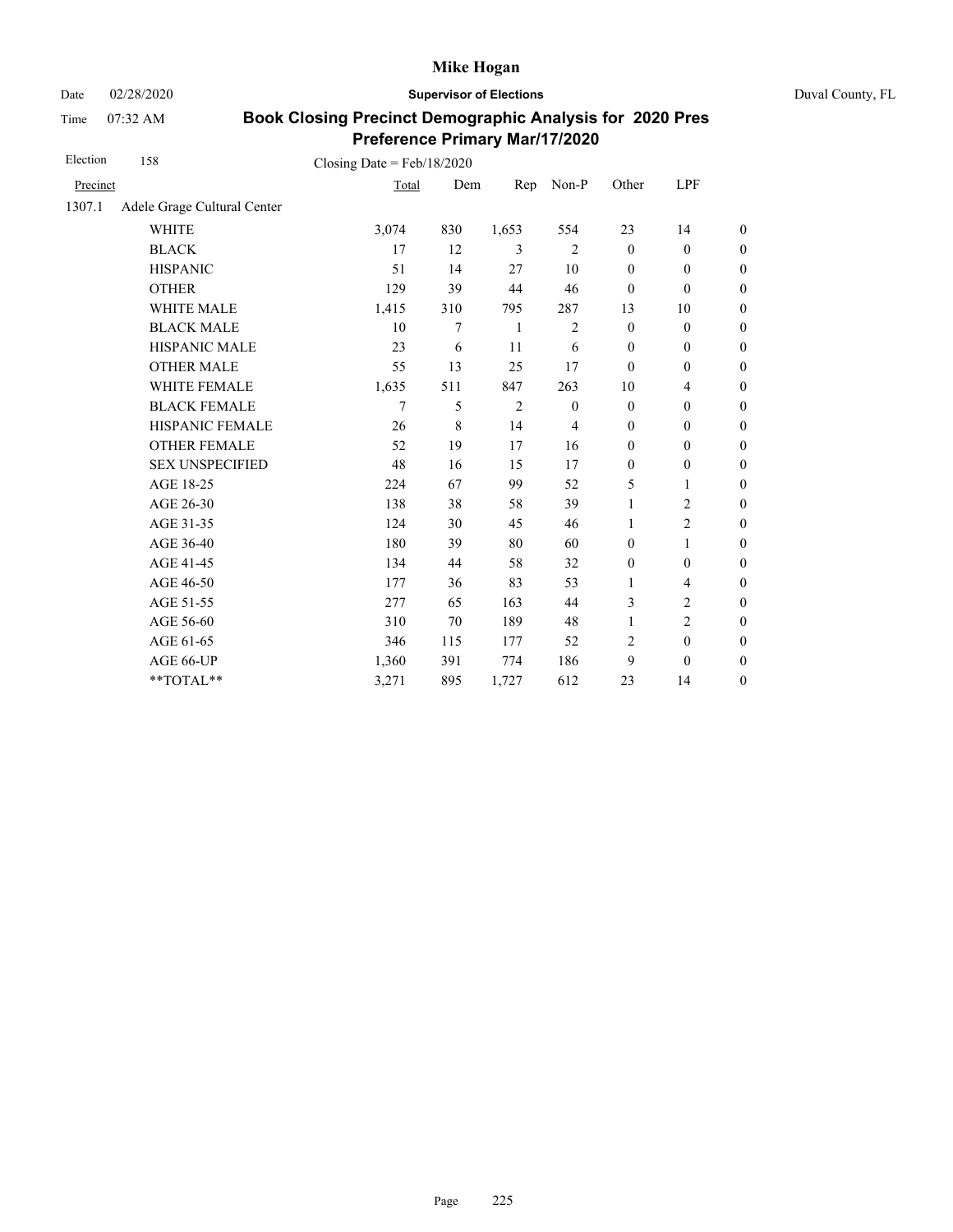Date 02/28/2020 **Supervisor of Elections** Duval County, FL

Time 07:32 AM

| Election | 158                           | Closing Date = $Feb/18/2020$ |     |       |       |                  |                          |                  |
|----------|-------------------------------|------------------------------|-----|-------|-------|------------------|--------------------------|------------------|
| Precinct |                               | Total                        | Dem | Rep   | Non-P | Other            | LPF                      |                  |
| 1308.1   | Community Presbyterian Church |                              |     |       |       |                  |                          |                  |
|          | <b>WHITE</b>                  | 2,164                        | 614 | 1,074 | 457   | 6                | 13                       | $\boldsymbol{0}$ |
|          | <b>BLACK</b>                  | 368                          | 296 | 16    | 53    | $\overline{2}$   | 1                        | $\boldsymbol{0}$ |
|          | <b>HISPANIC</b>               | 66                           | 29  | 15    | 22    | $\boldsymbol{0}$ | $\boldsymbol{0}$         | $\boldsymbol{0}$ |
|          | <b>OTHER</b>                  | 132                          | 43  | 39    | 48    | 1                | $\mathbf{1}$             | $\overline{0}$   |
|          | WHITE MALE                    | 1,024                        | 242 | 533   | 240   | 1                | 8                        | $\boldsymbol{0}$ |
|          | <b>BLACK MALE</b>             | 154                          | 111 | 11    | 30    | $\overline{2}$   | $\mathbf{0}$             | $\boldsymbol{0}$ |
|          | <b>HISPANIC MALE</b>          | 25                           | 9   | 6     | 10    | $\mathbf{0}$     | $\mathbf{0}$             | $\overline{0}$   |
|          | <b>OTHER MALE</b>             | 41                           | 11  | 15    | 14    | 1                | $\boldsymbol{0}$         | $\overline{0}$   |
|          | WHITE FEMALE                  | 1,122                        | 367 | 535   | 210   | 5                | 5                        | $\overline{0}$   |
|          | <b>BLACK FEMALE</b>           | 207                          | 178 | 5     | 23    | $\mathbf{0}$     | 1                        | $\overline{0}$   |
|          | HISPANIC FEMALE               | 41                           | 20  | 9     | 12    | $\boldsymbol{0}$ | $\boldsymbol{0}$         | $\boldsymbol{0}$ |
|          | <b>OTHER FEMALE</b>           | 56                           | 22  | 16    | 18    | $\boldsymbol{0}$ | $\boldsymbol{0}$         | $\boldsymbol{0}$ |
|          | <b>SEX UNSPECIFIED</b>        | 59                           | 22  | 14    | 22    | $\mathbf{0}$     | 1                        | $\boldsymbol{0}$ |
|          | AGE 18-25                     | 277                          | 90  | 96    | 87    | 3                | $\mathbf{1}$             | $\overline{0}$   |
|          | AGE 26-30                     | 181                          | 61  | 61    | 57    | 1                | $\mathbf{1}$             | $\overline{0}$   |
|          | AGE 31-35                     | 217                          | 83  | 62    | 70    | 1                | 1                        | $\boldsymbol{0}$ |
|          | AGE 36-40                     | 214                          | 61  | 84    | 65    | $\mathbf{0}$     | $\overline{4}$           | $\boldsymbol{0}$ |
|          | AGE 41-45                     | 185                          | 63  | 67    | 51    | $\boldsymbol{0}$ | $\overline{\mathcal{L}}$ | $\overline{0}$   |
|          | AGE 46-50                     | 240                          | 78  | 103   | 58    | $\boldsymbol{0}$ | 1                        | $\boldsymbol{0}$ |
|          | AGE 51-55                     | 229                          | 81  | 108   | 38    | 1                | 1                        | $\boldsymbol{0}$ |
|          | AGE 56-60                     | 297                          | 92  | 149   | 53    | 1                | $\overline{c}$           | $\boldsymbol{0}$ |
|          | AGE 61-65                     | 258                          | 100 | 126   | 32    | $\boldsymbol{0}$ | $\boldsymbol{0}$         | $\boldsymbol{0}$ |
|          | AGE 66-UP                     | 631                          | 273 | 287   | 69    | 2                | $\mathbf{0}$             | $\boldsymbol{0}$ |
|          | **TOTAL**                     | 2,730                        | 982 | 1,144 | 580   | 9                | 15                       | $\boldsymbol{0}$ |
|          |                               |                              |     |       |       |                  |                          |                  |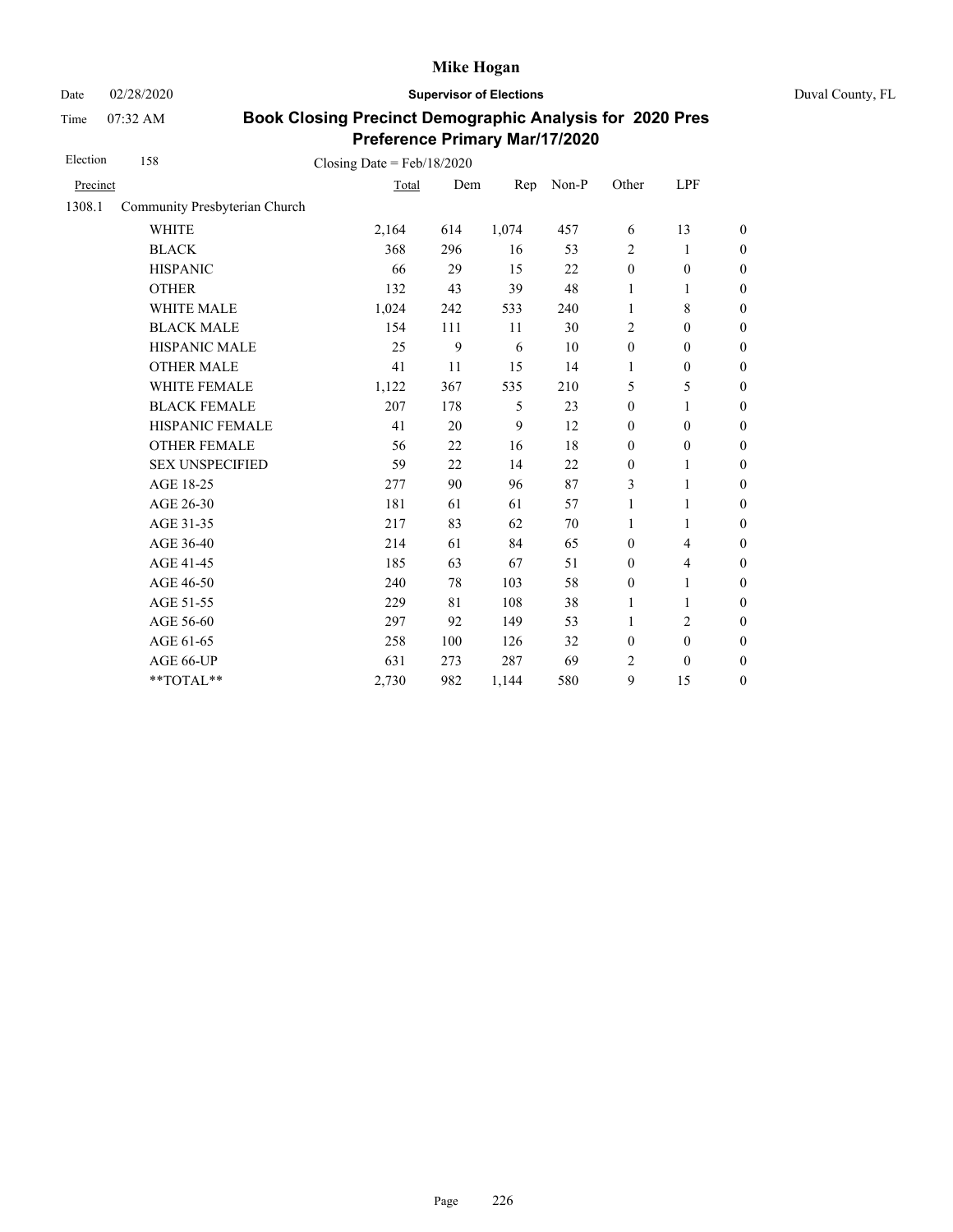Date 02/28/2020 **Supervisor of Elections** Duval County, FL

Time 07:32 AM

| Election | 158                            | Closing Date = $Feb/18/2020$ |     |                |                |                  |                          |                  |
|----------|--------------------------------|------------------------------|-----|----------------|----------------|------------------|--------------------------|------------------|
| Precinct |                                | Total                        | Dem | Rep            | Non-P          | Other            | LPF                      |                  |
| 1309.1   | Christ United Methodist Church |                              |     |                |                |                  |                          |                  |
|          | <b>WHITE</b>                   | 2,728                        | 684 | 1,444          | 567            | 22               | 11                       | $\overline{0}$   |
|          | <b>BLACK</b>                   | 33                           | 17  | 6              | 9              | $\mathbf{1}$     | $\mathbf{0}$             | $\boldsymbol{0}$ |
|          | <b>HISPANIC</b>                | 60                           | 19  | 19             | 19             | $\overline{c}$   | 1                        | $\boldsymbol{0}$ |
|          | <b>OTHER</b>                   | 147                          | 40  | 39             | 62             | $\mathfrak{Z}$   | 3                        | $\overline{0}$   |
|          | WHITE MALE                     | 1,305                        | 247 | 732            | 305            | 13               | 8                        | $\boldsymbol{0}$ |
|          | <b>BLACK MALE</b>              | 18                           | 10  | $\overline{2}$ | 5              | 1                | $\mathbf{0}$             | $\overline{0}$   |
|          | HISPANIC MALE                  | 31                           | 7   | 11             | 11             | $\overline{2}$   | $\boldsymbol{0}$         | $\boldsymbol{0}$ |
|          | <b>OTHER MALE</b>              | 52                           | 11  | 17             | 21             | $\mathbf{1}$     | $\overline{c}$           | $\boldsymbol{0}$ |
|          | <b>WHITE FEMALE</b>            | 1,381                        | 430 | 691            | 248            | 9                | 3                        | $\boldsymbol{0}$ |
|          | <b>BLACK FEMALE</b>            | 15                           | 7   | $\overline{4}$ | $\overline{4}$ | $\mathbf{0}$     | $\mathbf{0}$             | $\overline{0}$   |
|          | HISPANIC FEMALE                | 29                           | 12  | $\,8\,$        | 8              | $\boldsymbol{0}$ | 1                        | $\boldsymbol{0}$ |
|          | <b>OTHER FEMALE</b>            | 67                           | 24  | 18             | 23             | 1                | 1                        | $\boldsymbol{0}$ |
|          | <b>SEX UNSPECIFIED</b>         | 69                           | 12  | 25             | 31             | $\mathbf{1}$     | $\mathbf{0}$             | $\boldsymbol{0}$ |
|          | AGE 18-25                      | 266                          | 54  | 112            | 93             | 5                | $\overline{c}$           | $\boldsymbol{0}$ |
|          | AGE 26-30                      | 251                          | 53  | 108            | 85             | 5                | $\boldsymbol{0}$         | $\boldsymbol{0}$ |
|          | AGE 31-35                      | 270                          | 72  | 117            | 78             | $\overline{2}$   | 1                        | $\boldsymbol{0}$ |
|          | AGE 36-40                      | 321                          | 81  | 142            | 92             | 3                | 3                        | $\boldsymbol{0}$ |
|          | AGE 41-45                      | 248                          | 65  | 107            | 72             | $\overline{2}$   | $\overline{c}$           | $\overline{0}$   |
|          | AGE 46-50                      | 253                          | 54  | 124            | 70             | 1                | $\overline{\mathcal{L}}$ | $\boldsymbol{0}$ |
|          | AGE 51-55                      | 225                          | 53  | 135            | 34             | 3                | $\mathbf{0}$             | $\overline{0}$   |
|          | AGE 56-60                      | 256                          | 54  | 152            | 47             | $\overline{2}$   | 1                        | $\overline{0}$   |
|          | AGE 61-65                      | 280                          | 68  | 172            | 39             | 1                | $\mathbf{0}$             | $\boldsymbol{0}$ |
|          | AGE 66-UP                      | 595                          | 205 | 338            | 46             | 4                | $\overline{2}$           | $\boldsymbol{0}$ |
|          | **TOTAL**                      | 2,968                        | 760 | 1,508          | 657            | 28               | 15                       | $\overline{0}$   |
|          |                                |                              |     |                |                |                  |                          |                  |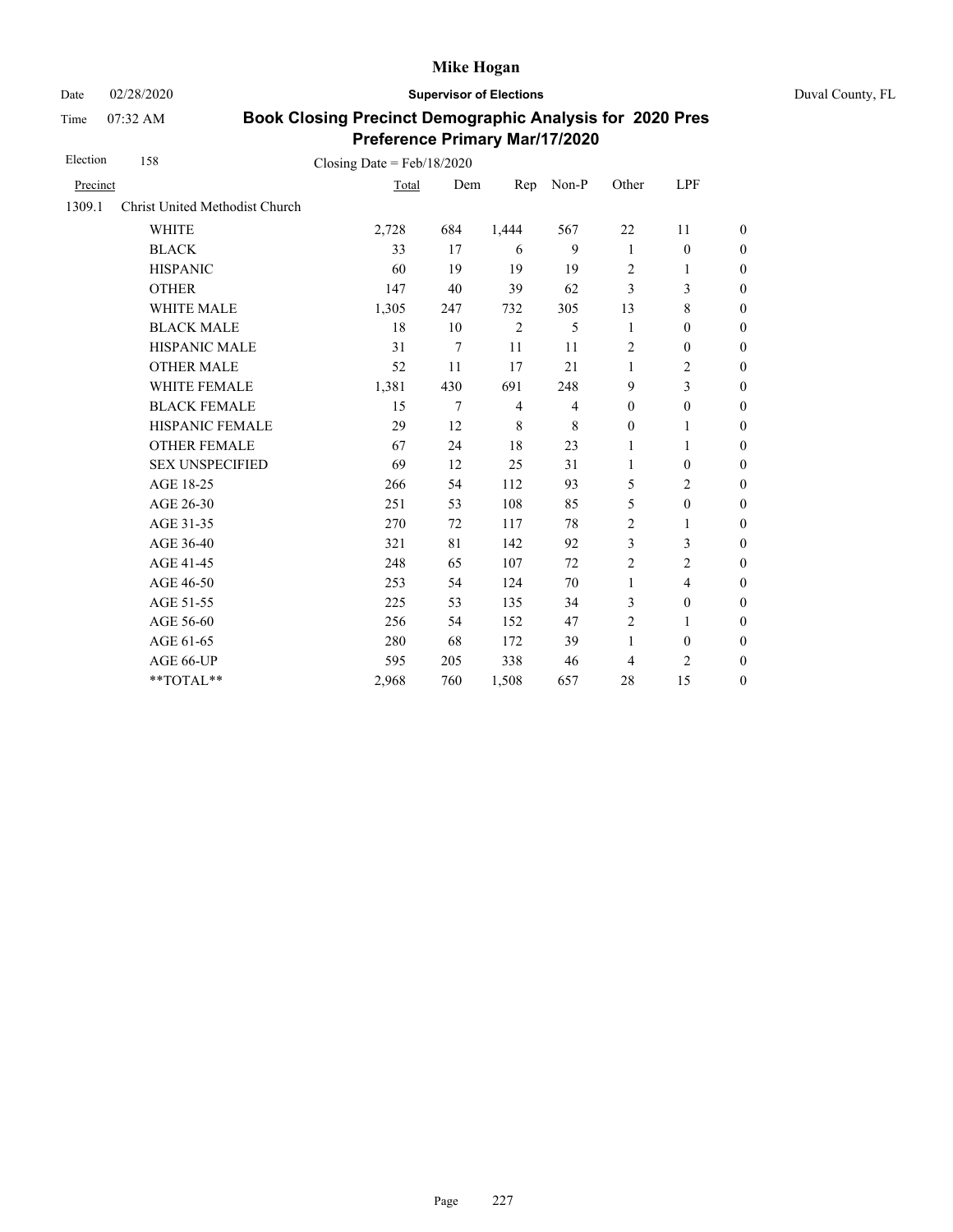Date 02/28/2020 **Supervisor of Elections** Duval County, FL

Time 07:32 AM

| Election | 158                                 | Closing Date = $Feb/18/2020$ |     |                |                |                  |                  |                  |
|----------|-------------------------------------|------------------------------|-----|----------------|----------------|------------------|------------------|------------------|
| Precinct |                                     | Total                        | Dem | Rep            | Non-P          | Other            | LPF              |                  |
| 1310.1   | First Christian Church of the Beach |                              |     |                |                |                  |                  |                  |
|          | <b>WHITE</b>                        | 2,887                        | 731 | 1,443          | 672            | 32               | 9                | $\theta$         |
|          | <b>BLACK</b>                        | 40                           | 25  | $\overline{4}$ | 11             | $\mathbf{0}$     | $\mathbf{0}$     | $\boldsymbol{0}$ |
|          | <b>HISPANIC</b>                     | 79                           | 26  | 30             | 23             | $\boldsymbol{0}$ | $\boldsymbol{0}$ | $\boldsymbol{0}$ |
|          | <b>OTHER</b>                        | 146                          | 36  | 46             | 61             | 1                | $\overline{c}$   | $\boldsymbol{0}$ |
|          | WHITE MALE                          | 1,403                        | 319 | 695            | 367            | 14               | $\,8\,$          | $\boldsymbol{0}$ |
|          | <b>BLACK MALE</b>                   | 22                           | 11  | 3              | 8              | $\mathbf{0}$     | $\boldsymbol{0}$ | $\boldsymbol{0}$ |
|          | <b>HISPANIC MALE</b>                | 39                           | 10  | 19             | 10             | $\boldsymbol{0}$ | $\boldsymbol{0}$ | $\overline{0}$   |
|          | <b>OTHER MALE</b>                   | 55                           | 12  | 18             | 23             | 1                | 1                | $\overline{0}$   |
|          | WHITE FEMALE                        | 1,458                        | 407 | 735            | 297            | 18               | 1                | 0                |
|          | <b>BLACK FEMALE</b>                 | 16                           | 13  | 1              | $\overline{2}$ | $\mathbf{0}$     | $\mathbf{0}$     | $\overline{0}$   |
|          | HISPANIC FEMALE                     | 40                           | 16  | 11             | 13             | $\boldsymbol{0}$ | $\boldsymbol{0}$ | $\boldsymbol{0}$ |
|          | <b>OTHER FEMALE</b>                 | 62                           | 19  | 24             | 19             | $\boldsymbol{0}$ | $\boldsymbol{0}$ | $\boldsymbol{0}$ |
|          | <b>SEX UNSPECIFIED</b>              | 57                           | 11  | 17             | 28             | $\theta$         | 1                | $\boldsymbol{0}$ |
|          | AGE 18-25                           | 277                          | 66  | 99             | 100            | 10               | $\overline{c}$   | $\overline{0}$   |
|          | AGE 26-30                           | 355                          | 88  | 141            | 120            | $\overline{4}$   | $\overline{c}$   | $\boldsymbol{0}$ |
|          | AGE 31-35                           | 342                          | 90  | 142            | 103            | 3                | $\overline{4}$   | $\overline{0}$   |
|          | AGE 36-40                           | 272                          | 78  | 109            | 79             | 5                | 1                | $\overline{0}$   |
|          | AGE 41-45                           | 211                          | 54  | 96             | 56             | $\overline{4}$   | 1                | $\boldsymbol{0}$ |
|          | AGE 46-50                           | 237                          | 63  | 114            | 60             | $\boldsymbol{0}$ | $\boldsymbol{0}$ | $\boldsymbol{0}$ |
|          | AGE 51-55                           | 291                          | 67  | 168            | 53             | 3                | $\boldsymbol{0}$ | 0                |
|          | AGE 56-60                           | 302                          | 68  | 172            | 60             | $\mathbf{1}$     | $\mathbf{1}$     | $\overline{0}$   |
|          | AGE 61-65                           | 252                          | 68  | 128            | 56             | $\mathbf{0}$     | $\mathbf{0}$     | $\boldsymbol{0}$ |
|          | AGE 66-UP                           | 613                          | 176 | 354            | 80             | 3                | $\boldsymbol{0}$ | $\boldsymbol{0}$ |
|          | **TOTAL**                           | 3,152                        | 818 | 1,523          | 767            | 33               | 11               | $\overline{0}$   |
|          |                                     |                              |     |                |                |                  |                  |                  |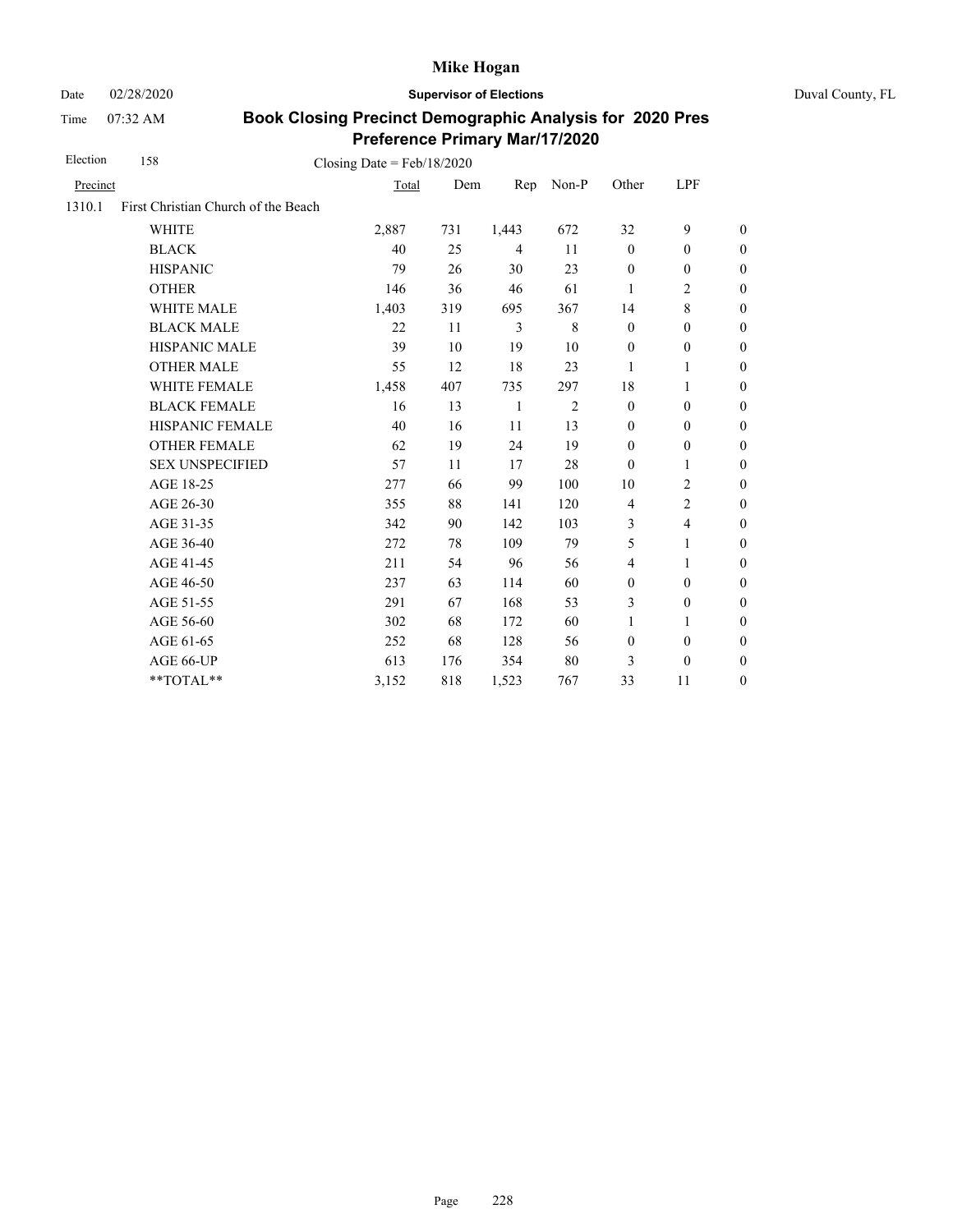Date 02/28/2020 **Supervisor of Elections** Duval County, FL

Time 07:32 AM

| Election | 158                    | Closing Date = $Feb/18/2020$ |     |                |                |                  |                  |                  |
|----------|------------------------|------------------------------|-----|----------------|----------------|------------------|------------------|------------------|
| Precinct |                        | Total                        | Dem | Rep            | Non-P          | Other            | LPF              |                  |
| 1311.1   | Hampton Inn            |                              |     |                |                |                  |                  |                  |
|          | <b>WHITE</b>           | 3,312                        | 750 | 1,803          | 701            | 36               | 22               | $\boldsymbol{0}$ |
|          | <b>BLACK</b>           | 69                           | 49  | 6              | 13             | $\boldsymbol{0}$ | 1                | $\boldsymbol{0}$ |
|          | <b>HISPANIC</b>        | 82                           | 33  | 26             | 22             | 1                | $\boldsymbol{0}$ | $\boldsymbol{0}$ |
|          | <b>OTHER</b>           | 198                          | 58  | 80             | 58             | 1                | $\mathbf{1}$     | $\boldsymbol{0}$ |
|          | WHITE MALE             | 1,510                        | 262 | 871            | 348            | 18               | 11               | $\boldsymbol{0}$ |
|          | <b>BLACK MALE</b>      | 43                           | 29  | $\overline{4}$ | 10             | $\boldsymbol{0}$ | $\boldsymbol{0}$ | $\boldsymbol{0}$ |
|          | HISPANIC MALE          | 26                           | 10  | 9              | 7              | $\boldsymbol{0}$ | $\boldsymbol{0}$ | $\overline{0}$   |
|          | <b>OTHER MALE</b>      | 77                           | 23  | 35             | 17             | 1                | 1                | $\boldsymbol{0}$ |
|          | WHITE FEMALE           | 1,772                        | 481 | 919            | 343            | 18               | 11               | $\boldsymbol{0}$ |
|          | <b>BLACK FEMALE</b>    | 26                           | 20  | 2              | $\overline{3}$ | $\mathbf{0}$     | 1                | $\overline{0}$   |
|          | HISPANIC FEMALE        | 55                           | 23  | 16             | 15             | 1                | $\boldsymbol{0}$ | $\boldsymbol{0}$ |
|          | <b>OTHER FEMALE</b>    | 94                           | 30  | 38             | 26             | $\mathbf{0}$     | $\mathbf{0}$     | $\overline{0}$   |
|          | <b>SEX UNSPECIFIED</b> | 58                           | 12  | 21             | 25             | $\boldsymbol{0}$ | $\boldsymbol{0}$ | $\boldsymbol{0}$ |
|          | AGE 18-25              | 306                          | 58  | 138            | 101            | 6                | 3                | $\overline{0}$   |
|          | AGE 26-30              | 304                          | 75  | 138            | 85             | 3                | 3                | $\boldsymbol{0}$ |
|          | AGE 31-35              | 345                          | 69  | 156            | 110            | $\overline{4}$   | 6                | $\boldsymbol{0}$ |
|          | AGE 36-40              | 332                          | 84  | 144            | 99             | $\sqrt{2}$       | 3                | $\boldsymbol{0}$ |
|          | AGE 41-45              | 264                          | 63  | 130            | 65             | 3                | 3                | $\overline{0}$   |
|          | AGE 46-50              | 310                          | 52  | 181            | 68             | $\overline{4}$   | 5                | $\boldsymbol{0}$ |
|          | AGE 51-55              | 333                          | 61  | 212            | 58             | $\overline{2}$   | $\boldsymbol{0}$ | $\boldsymbol{0}$ |
|          | AGE 56-60              | 327                          | 74  | 194            | 53             | 5                | 1                | $\overline{0}$   |
|          | AGE 61-65              | 334                          | 113 | 177            | 41             | 3                | $\boldsymbol{0}$ | $\overline{0}$   |
|          | AGE 66-UP              | 804                          | 241 | 443            | 114            | 6                | $\mathbf{0}$     | $\boldsymbol{0}$ |
|          | **TOTAL**              | 3,661                        | 890 | 1,915          | 794            | 38               | 24               | $\boldsymbol{0}$ |
|          |                        |                              |     |                |                |                  |                  |                  |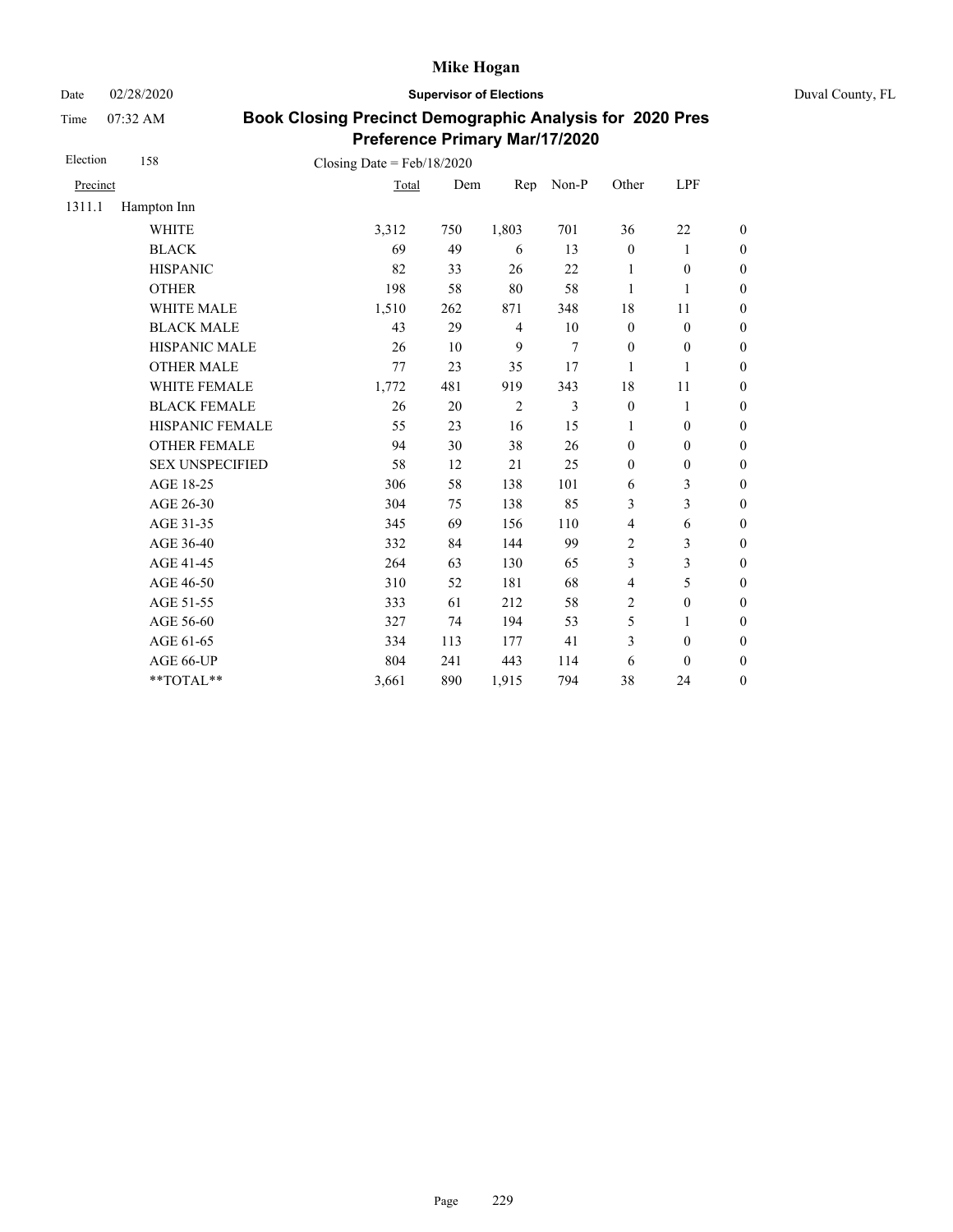Date 02/28/2020 **Supervisor of Elections** Duval County, FL

Time 07:32 AM

| Election | 158                        | Closing Date = $Feb/18/2020$ |     |                |       |                  |                  |                  |
|----------|----------------------------|------------------------------|-----|----------------|-------|------------------|------------------|------------------|
| Precinct |                            | Total                        | Dem | Rep            | Non-P | Other            | LPF              |                  |
| 1312.1   | Oceanside Church of Christ |                              |     |                |       |                  |                  |                  |
|          | <b>WHITE</b>               | 1,908                        | 502 | 815            | 562   | 20               | 9                | $\boldsymbol{0}$ |
|          | <b>BLACK</b>               | 336                          | 244 | 16             | 75    | 1                | $\mathbf{0}$     | $\boldsymbol{0}$ |
|          | <b>HISPANIC</b>            | 134                          | 58  | 32             | 44    | $\theta$         | $\boldsymbol{0}$ | $\boldsymbol{0}$ |
|          | <b>OTHER</b>               | 183                          | 54  | 51             | 76    | 1                | $\mathbf{1}$     | $\boldsymbol{0}$ |
|          | <b>WHITE MALE</b>          | 931                          | 185 | 432            | 301   | 6                | 7                | $\boldsymbol{0}$ |
|          | <b>BLACK MALE</b>          | 143                          | 96  | 11             | 36    | $\mathbf{0}$     | $\mathbf{0}$     | $\boldsymbol{0}$ |
|          | <b>HISPANIC MALE</b>       | 62                           | 21  | 19             | 22    | $\mathbf{0}$     | $\mathbf{0}$     | $\mathbf{0}$     |
|          | <b>OTHER MALE</b>          | 59                           | 16  | 14             | 29    | $\mathbf{0}$     | $\boldsymbol{0}$ | $\boldsymbol{0}$ |
|          | <b>WHITE FEMALE</b>        | 960                          | 312 | 375            | 257   | 14               | $\overline{2}$   | $\boldsymbol{0}$ |
|          | <b>BLACK FEMALE</b>        | 186                          | 146 | $\overline{4}$ | 35    | 1                | $\mathbf{0}$     | $\mathbf{0}$     |
|          | HISPANIC FEMALE            | 71                           | 36  | 13             | 22    | $\boldsymbol{0}$ | $\boldsymbol{0}$ | $\boldsymbol{0}$ |
|          | <b>OTHER FEMALE</b>        | 94                           | 29  | 31             | 32    | 1                | 1                | $\boldsymbol{0}$ |
|          | <b>SEX UNSPECIFIED</b>     | 55                           | 17  | 15             | 23    | $\theta$         | $\mathbf{0}$     | $\boldsymbol{0}$ |
|          | AGE 18-25                  | 310                          | 85  | 93             | 125   | $\mathfrak{Z}$   | 4                | $\boldsymbol{0}$ |
|          | AGE 26-30                  | 317                          | 96  | 102            | 113   | 3                | 3                | $\boldsymbol{0}$ |
|          | AGE 31-35                  | 301                          | 104 | 84             | 107   | 6                | $\boldsymbol{0}$ | $\boldsymbol{0}$ |
|          | AGE 36-40                  | 266                          | 92  | 70             | 98    | 4                | $\overline{2}$   | $\boldsymbol{0}$ |
|          | AGE 41-45                  | 196                          | 68  | 64             | 63    | 1                | $\boldsymbol{0}$ | $\boldsymbol{0}$ |
|          | AGE 46-50                  | 228                          | 69  | 92             | 64    | 2                | 1                | $\boldsymbol{0}$ |
|          | AGE 51-55                  | 222                          | 64  | 103            | 55    | $\mathbf{0}$     | $\mathbf{0}$     | $\boldsymbol{0}$ |
|          | AGE 56-60                  | 219                          | 65  | 107            | 47    | $\mathbf{0}$     | $\mathbf{0}$     | $\mathbf{0}$     |
|          | AGE 61-65                  | 201                          | 90  | 78             | 31    | 2                | $\mathbf{0}$     | $\boldsymbol{0}$ |
|          | AGE 66-UP                  | 301                          | 125 | 121            | 54    | 1                | $\mathbf{0}$     | $\boldsymbol{0}$ |
|          | **TOTAL**                  | 2,561                        | 858 | 914            | 757   | 22               | 10               | $\boldsymbol{0}$ |
|          |                            |                              |     |                |       |                  |                  |                  |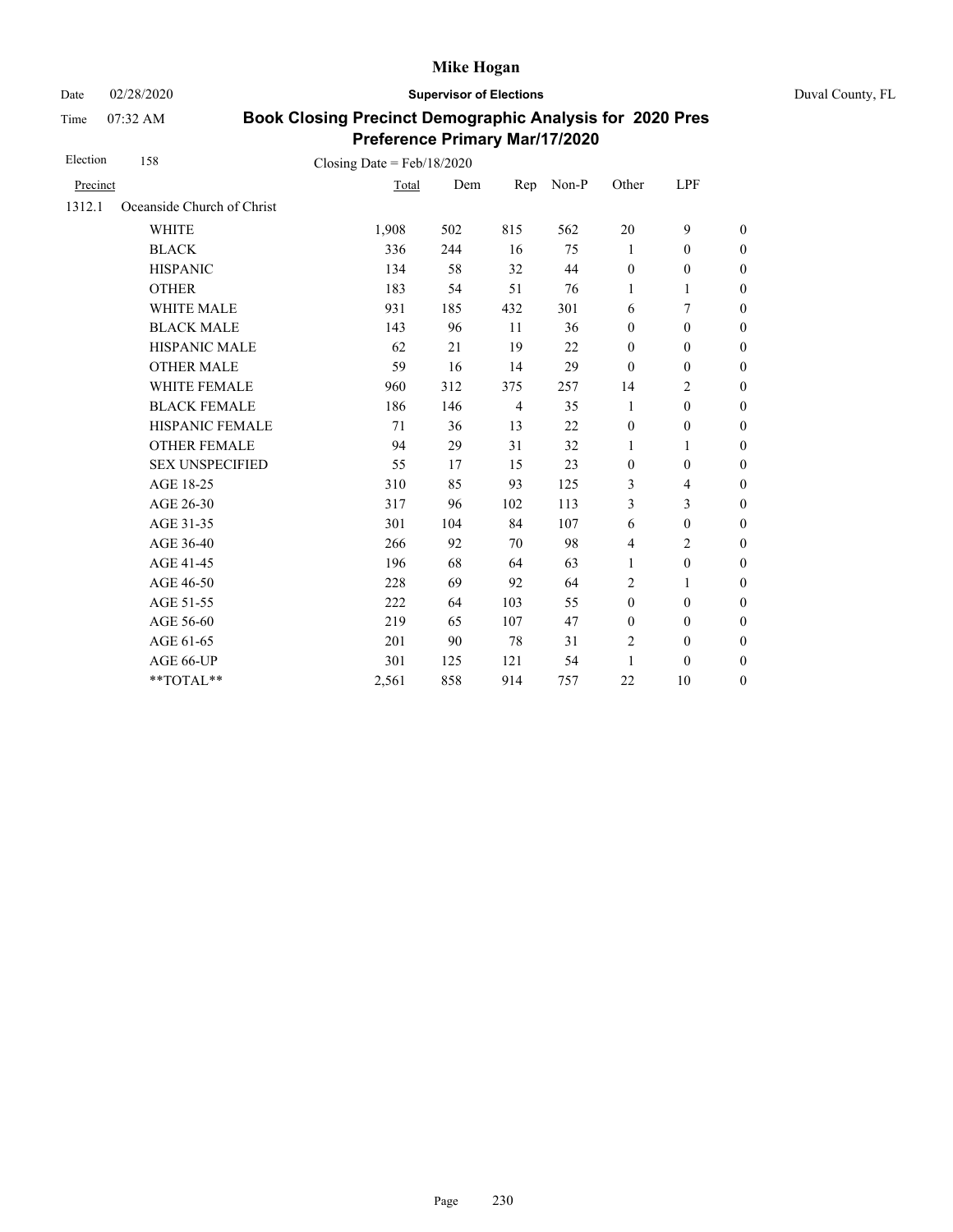Date 02/28/2020 **Supervisor of Elections** Duval County, FL

Time 07:32 AM

| Election | 158                    | Closing Date = $Feb/18/2020$ |     |       |       |                  |                          |                  |
|----------|------------------------|------------------------------|-----|-------|-------|------------------|--------------------------|------------------|
| Precinct |                        | Total                        | Dem | Rep   | Non-P | Other            | LPF                      |                  |
| 1313.1   | Rivertown Church       |                              |     |       |       |                  |                          |                  |
|          | <b>WHITE</b>           | 2,739                        | 507 | 1,620 | 577   | 23               | 12                       | $\boldsymbol{0}$ |
|          | <b>BLACK</b>           | 187                          | 138 | 6     | 43    | $\mathbf{0}$     | $\boldsymbol{0}$         | $\boldsymbol{0}$ |
|          | <b>HISPANIC</b>        | 133                          | 58  | 38    | 35    | 1                | 1                        | $\boldsymbol{0}$ |
|          | <b>OTHER</b>           | 241                          | 52  | 84    | 102   | 3                | $\mathbf{0}$             | $\boldsymbol{0}$ |
|          | <b>WHITE MALE</b>      | 1,316                        | 187 | 808   | 307   | 10               | $\overline{\mathcal{L}}$ | $\boldsymbol{0}$ |
|          | <b>BLACK MALE</b>      | 69                           | 49  | 3     | 17    | $\mathbf{0}$     | $\boldsymbol{0}$         | $\boldsymbol{0}$ |
|          | <b>HISPANIC MALE</b>   | 67                           | 26  | 19    | 20    | $\mathbf{1}$     | $\mathbf{1}$             | $\overline{0}$   |
|          | <b>OTHER MALE</b>      | 85                           | 17  | 26    | 42    | $\mathbf{0}$     | $\mathbf{0}$             | $\boldsymbol{0}$ |
|          | WHITE FEMALE           | 1,396                        | 317 | 795   | 263   | 13               | 8                        | $\boldsymbol{0}$ |
|          | <b>BLACK FEMALE</b>    | 118                          | 89  | 3     | 26    | $\mathbf{0}$     | $\mathbf{0}$             | $\boldsymbol{0}$ |
|          | <b>HISPANIC FEMALE</b> | 63                           | 30  | 18    | 15    | $\boldsymbol{0}$ | $\boldsymbol{0}$         | $\boldsymbol{0}$ |
|          | <b>OTHER FEMALE</b>    | 116                          | 28  | 51    | 35    | 2                | $\mathbf{0}$             | $\boldsymbol{0}$ |
|          | <b>SEX UNSPECIFIED</b> | 70                           | 12  | 25    | 32    | 1                | $\mathbf{0}$             | $\boldsymbol{0}$ |
|          | AGE 18-25              | 318                          | 87  | 106   | 121   | $\overline{4}$   | $\boldsymbol{0}$         | $\boldsymbol{0}$ |
|          | AGE 26-30              | 285                          | 88  | 110   | 82    | 4                | 1                        | $\boldsymbol{0}$ |
|          | AGE 31-35              | 306                          | 77  | 132   | 84    | 5                | 8                        | $\boldsymbol{0}$ |
|          | AGE 36-40              | 265                          | 55  | 117   | 91    | $\overline{2}$   | $\mathbf{0}$             | $\boldsymbol{0}$ |
|          | AGE 41-45              | 239                          | 69  | 111   | 56    | $\overline{2}$   | 1                        | $\overline{0}$   |
|          | AGE 46-50              | 230                          | 49  | 124   | 53    | 3                | 1                        | $\boldsymbol{0}$ |
|          | AGE 51-55              | 248                          | 47  | 140   | 58    | 3                | $\mathbf{0}$             | $\boldsymbol{0}$ |
|          | AGE 56-60              | 322                          | 53  | 216   | 51    | 1                | 1                        | $\overline{0}$   |
|          | AGE 61-65              | 281                          | 47  | 172   | 60    | $\mathbf{1}$     | 1                        | $\boldsymbol{0}$ |
|          | AGE 66-UP              | 805                          | 183 | 519   | 101   | $\overline{2}$   | $\mathbf{0}$             | $\boldsymbol{0}$ |
|          | **TOTAL**              | 3,300                        | 755 | 1,748 | 757   | 27               | 13                       | $\overline{0}$   |
|          |                        |                              |     |       |       |                  |                          |                  |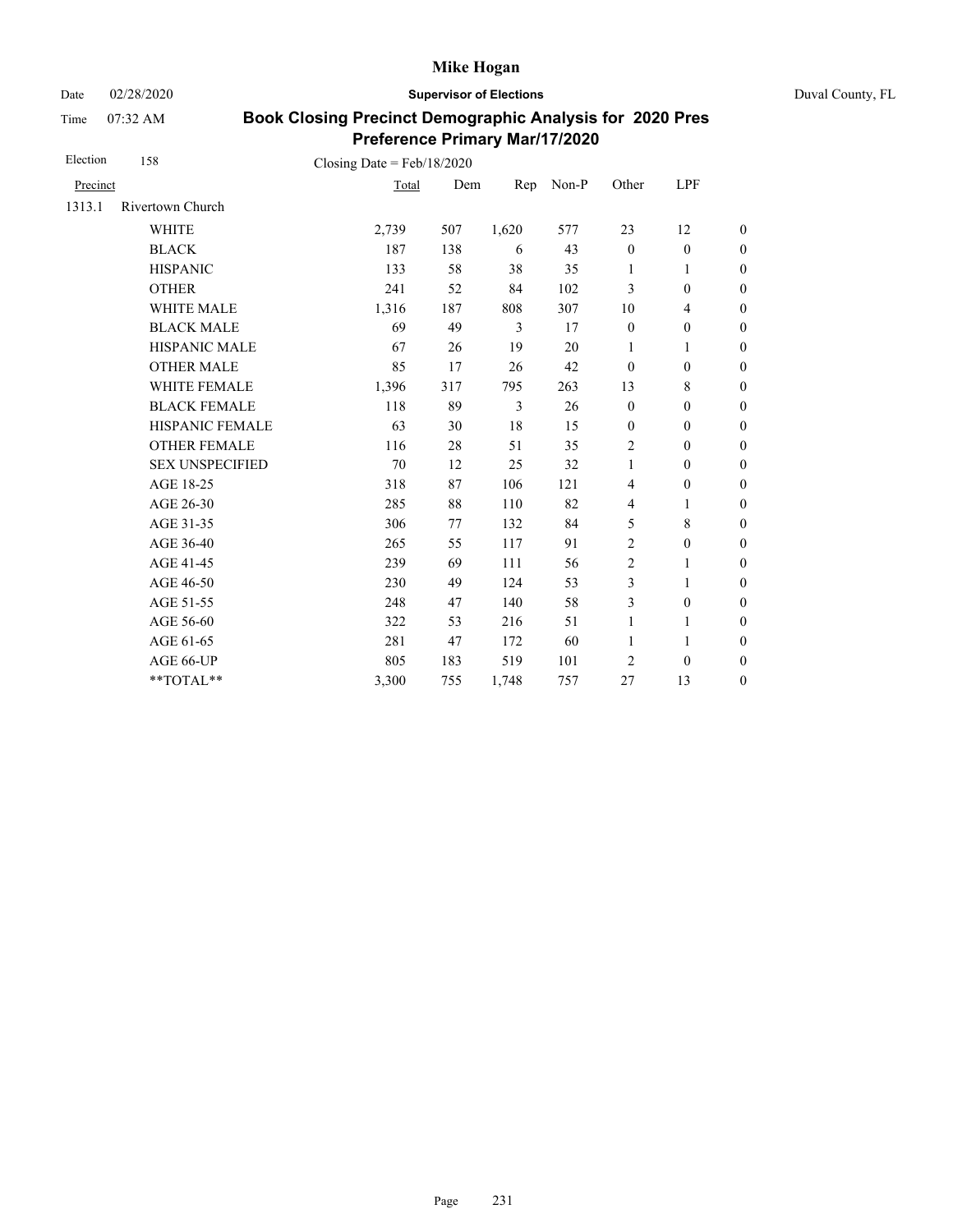Date 02/28/2020 **Supervisor of Elections** Duval County, FL

Time 07:32 AM

| Election | 158                    | Closing Date = $Feb/18/2020$ |                |                |              |                  |                  |                  |
|----------|------------------------|------------------------------|----------------|----------------|--------------|------------------|------------------|------------------|
| Precinct |                        | Total                        | Dem            | Rep            | Non-P        | Other            | LPF              |                  |
| 1313.2   | Rivertown Church       |                              |                |                |              |                  |                  |                  |
|          | <b>WHITE</b>           | 943                          | 119            | 669            | 150          | $\overline{4}$   | 1                | $\boldsymbol{0}$ |
|          | <b>BLACK</b>           | $\theta$                     | $\theta$       | $\mathbf{0}$   | $\mathbf{0}$ | $\mathbf{0}$     | $\mathbf{0}$     | $\boldsymbol{0}$ |
|          | <b>HISPANIC</b>        | 15                           | 4              | 5              | 6            | $\boldsymbol{0}$ | $\boldsymbol{0}$ | $\overline{0}$   |
|          | <b>OTHER</b>           | 45                           | 5              | 24             | 15           | 1                | $\mathbf{0}$     | $\overline{0}$   |
|          | WHITE MALE             | 483                          | 45             | 354            | 84           | $\boldsymbol{0}$ | $\boldsymbol{0}$ | $\boldsymbol{0}$ |
|          | <b>BLACK MALE</b>      | $\theta$                     | $\mathbf{0}$   | $\mathbf{0}$   | $\mathbf{0}$ | $\mathbf{0}$     | $\boldsymbol{0}$ | $\boldsymbol{0}$ |
|          | <b>HISPANIC MALE</b>   | 5                            | $\mathbf{0}$   | $\overline{3}$ | 2            | $\boldsymbol{0}$ | $\boldsymbol{0}$ | $\overline{0}$   |
|          | <b>OTHER MALE</b>      | 14                           | 1              | $\tau$         | 6            | $\boldsymbol{0}$ | $\boldsymbol{0}$ | $\boldsymbol{0}$ |
|          | <b>WHITE FEMALE</b>    | 456                          | 74             | 311            | 66           | 4                | 1                | $\boldsymbol{0}$ |
|          | <b>BLACK FEMALE</b>    | $\theta$                     | $\mathbf{0}$   | $\mathbf{0}$   | $\mathbf{0}$ | $\mathbf{0}$     | $\mathbf{0}$     | $\overline{0}$   |
|          | HISPANIC FEMALE        | 9                            | 4              | $\overline{c}$ | 3            | $\boldsymbol{0}$ | $\boldsymbol{0}$ | $\boldsymbol{0}$ |
|          | <b>OTHER FEMALE</b>    | 22                           | $\overline{4}$ | 11             | 6            | 1                | $\mathbf{0}$     | $\boldsymbol{0}$ |
|          | <b>SEX UNSPECIFIED</b> | 14                           | $\theta$       | 10             | 4            | $\mathbf{0}$     | $\boldsymbol{0}$ | $\boldsymbol{0}$ |
|          | AGE 18-25              | 85                           | 10             | 55             | 20           | $\mathbf{0}$     | $\mathbf{0}$     | $\overline{0}$   |
|          | AGE 26-30              | 48                           | $\overline{2}$ | 35             | 11           | $\mathbf{0}$     | $\mathbf{0}$     | $\overline{0}$   |
|          | AGE 31-35              | 57                           | 8              | 31             | 18           | $\mathbf{0}$     | $\boldsymbol{0}$ | $\boldsymbol{0}$ |
|          | AGE 36-40              | 94                           | 8              | 60             | 23           | $\overline{c}$   | 1                | $\boldsymbol{0}$ |
|          | AGE 41-45              | 107                          | 10             | 73             | 23           | $\mathbf{1}$     | $\mathbf{0}$     | $\overline{0}$   |
|          | AGE 46-50              | 111                          | 13             | 75             | 22           | $\mathbf{1}$     | $\mathbf{0}$     | $\overline{0}$   |
|          | AGE 51-55              | 94                           | 13             | 65             | 16           | $\mathbf{0}$     | $\mathbf{0}$     | $\overline{0}$   |
|          | AGE 56-60              | 124                          | 11             | 96             | 17           | $\mathbf{0}$     | $\mathbf{0}$     | $\overline{0}$   |
|          | AGE 61-65              | 72                           | $\,$ 8 $\,$    | 57             | 7            | $\boldsymbol{0}$ | $\mathbf{0}$     | $\overline{0}$   |
|          | AGE 66-UP              | 211                          | 45             | 151            | 14           | $\mathbf{1}$     | $\boldsymbol{0}$ | $\overline{0}$   |
|          | **TOTAL**              | 1,003                        | 128            | 698            | 171          | 5                | 1                | $\boldsymbol{0}$ |
|          |                        |                              |                |                |              |                  |                  |                  |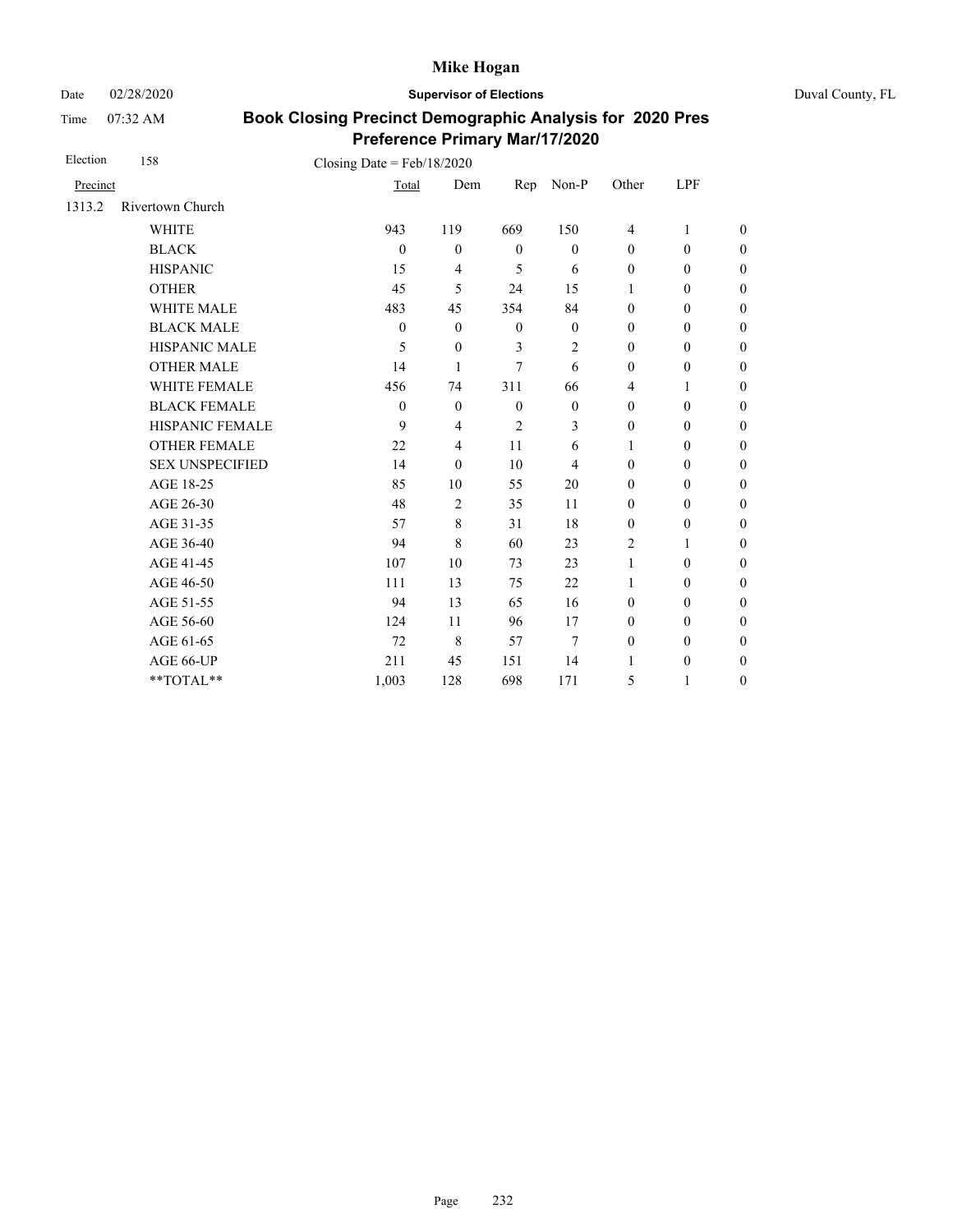Date 02/28/2020 **Supervisor of Elections** Duval County, FL

Time 07:32 AM

| Election | 158                      | Closing Date = $Feb/18/2020$ |     |     |       |                  |                  |                  |
|----------|--------------------------|------------------------------|-----|-----|-------|------------------|------------------|------------------|
| Precinct |                          | Total                        | Dem | Rep | Non-P | Other            | LPF              |                  |
| 1314.1   | Mayport Community Center |                              |     |     |       |                  |                  |                  |
|          | <b>WHITE</b>             | 727                          | 123 | 385 | 203   | $\,8\,$          | $\,8\,$          | $\overline{0}$   |
|          | <b>BLACK</b>             | 166                          | 114 | 6   | 41    | 5                | $\mathbf{0}$     | $\overline{0}$   |
|          | <b>HISPANIC</b>          | 68                           | 16  | 25  | 27    | $\boldsymbol{0}$ | $\boldsymbol{0}$ | $\boldsymbol{0}$ |
|          | <b>OTHER</b>             | 100                          | 28  | 33  | 37    | $\overline{2}$   | $\mathbf{0}$     | $\overline{0}$   |
|          | <b>WHITE MALE</b>        | 382                          | 51  | 219 | 104   | $\overline{4}$   | $\overline{4}$   | $\boldsymbol{0}$ |
|          | <b>BLACK MALE</b>        | 74                           | 46  | 3   | 22    | 3                | $\boldsymbol{0}$ | $\boldsymbol{0}$ |
|          | HISPANIC MALE            | 34                           | 8   | 14  | 12    | $\boldsymbol{0}$ | $\boldsymbol{0}$ | $\overline{0}$   |
|          | <b>OTHER MALE</b>        | 39                           | 10  | 15  | 12    | 2                | $\boldsymbol{0}$ | $\boldsymbol{0}$ |
|          | WHITE FEMALE             | 334                          | 72  | 158 | 96    | $\overline{4}$   | $\overline{4}$   | $\boldsymbol{0}$ |
|          | <b>BLACK FEMALE</b>      | 89                           | 66  | 3   | 18    | $\overline{c}$   | $\boldsymbol{0}$ | $\boldsymbol{0}$ |
|          | HISPANIC FEMALE          | 34                           | 8   | 11  | 15    | $\boldsymbol{0}$ | $\boldsymbol{0}$ | $\boldsymbol{0}$ |
|          | <b>OTHER FEMALE</b>      | 47                           | 14  | 15  | 18    | $\boldsymbol{0}$ | $\boldsymbol{0}$ | $\boldsymbol{0}$ |
|          | <b>SEX UNSPECIFIED</b>   | 28                           | 6   | 11  | 11    | $\mathbf{0}$     | $\mathbf{0}$     | $\boldsymbol{0}$ |
|          | AGE 18-25                | 141                          | 39  | 47  | 53    | $\overline{2}$   | $\boldsymbol{0}$ | $\boldsymbol{0}$ |
|          | AGE 26-30                | 102                          | 28  | 29  | 42    | $\mathbf{1}$     | $\overline{2}$   | $\boldsymbol{0}$ |
|          | AGE 31-35                | 140                          | 45  | 49  | 41    | 3                | $\overline{2}$   | $\boldsymbol{0}$ |
|          | AGE 36-40                | 176                          | 39  | 78  | 55    | 1                | $\mathfrak{Z}$   | $\overline{0}$   |
|          | AGE 41-45                | 120                          | 27  | 57  | 33    | $\overline{2}$   | $\mathbf{1}$     | $\overline{0}$   |
|          | AGE 46-50                | 119                          | 29  | 64  | 24    | 2                | $\mathbf{0}$     | $\boldsymbol{0}$ |
|          | AGE 51-55                | 68                           | 16  | 35  | 15    | $\overline{2}$   | $\mathbf{0}$     | $\boldsymbol{0}$ |
|          | AGE 56-60                | 69                           | 21  | 29  | 18    | $\mathbf{1}$     | $\boldsymbol{0}$ | $\overline{0}$   |
|          | AGE 61-65                | 43                           | 12  | 20  | 11    | $\mathbf{0}$     | $\mathbf{0}$     | $\boldsymbol{0}$ |
|          | AGE 66-UP                | 81                           | 25  | 41  | 14    | 1                | $\boldsymbol{0}$ | $\boldsymbol{0}$ |
|          | **TOTAL**                | 1,061                        | 281 | 449 | 308   | 15               | $\,$ 8 $\,$      | $\boldsymbol{0}$ |
|          |                          |                              |     |     |       |                  |                  |                  |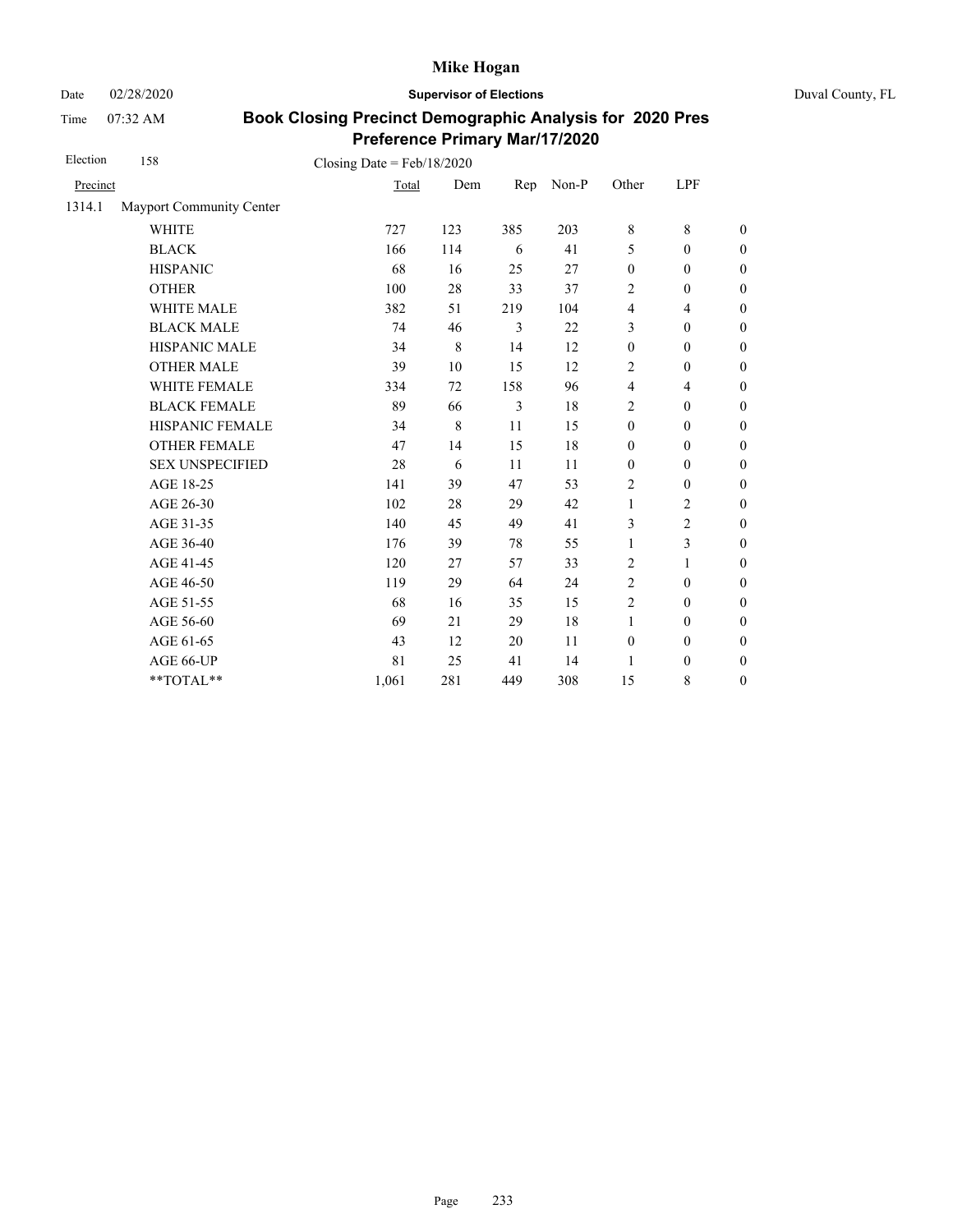Date 02/28/2020 **Supervisor of Elections** Duval County, FL

Time 07:32 AM

| Election | 158                        | Closing Date = $Feb/18/2020$ |       |       |       |                  |                          |                  |
|----------|----------------------------|------------------------------|-------|-------|-------|------------------|--------------------------|------------------|
| Precinct |                            | Total                        | Dem   | Rep   | Non-P | Other            | LPF                      |                  |
| 1315.1   | USO Center of Jacksonville |                              |       |       |       |                  |                          |                  |
|          | <b>WHITE</b>               | 4,192                        | 1,046 | 1,905 | 1,178 | 43               | 20                       | $\boldsymbol{0}$ |
|          | <b>BLACK</b>               | 765                          | 539   | 53    | 162   | $\,$ 8 $\,$      | 3                        | $\boldsymbol{0}$ |
|          | <b>HISPANIC</b>            | 402                          | 144   | 98    | 154   | 5                | 1                        | $\boldsymbol{0}$ |
|          | <b>OTHER</b>               | 501                          | 136   | 146   | 213   | $\overline{c}$   | $\overline{\mathcal{L}}$ | $\overline{0}$   |
|          | WHITE MALE                 | 1,998                        | 395   | 991   | 573   | 25               | 14                       | $\boldsymbol{0}$ |
|          | <b>BLACK MALE</b>          | 341                          | 216   | 32    | 87    | $\overline{4}$   | $\overline{c}$           | $\boldsymbol{0}$ |
|          | <b>HISPANIC MALE</b>       | 190                          | 53    | 53    | 80    | $\overline{4}$   | $\boldsymbol{0}$         | $\overline{0}$   |
|          | <b>OTHER MALE</b>          | 185                          | 45    | 68    | 70    | $\mathbf{0}$     | 2                        | $\boldsymbol{0}$ |
|          | WHITE FEMALE               | 2,153                        | 639   | 902   | 588   | 18               | 6                        | $\boldsymbol{0}$ |
|          | <b>BLACK FEMALE</b>        | 408                          | 310   | 21    | 73    | $\overline{4}$   | $\boldsymbol{0}$         | $\boldsymbol{0}$ |
|          | HISPANIC FEMALE            | 201                          | 85    | 44    | 70    | 1                | $\mathbf{1}$             | $\boldsymbol{0}$ |
|          | <b>OTHER FEMALE</b>        | 228                          | 64    | 66    | 94    | 2                | 2                        | $\overline{0}$   |
|          | <b>SEX UNSPECIFIED</b>     | 156                          | 58    | 25    | 72    | $\mathbf{0}$     | 1                        | $\boldsymbol{0}$ |
|          | AGE 18-25                  | 681                          | 195   | 194   | 274   | 12               | 6                        | $\boldsymbol{0}$ |
|          | AGE 26-30                  | 678                          | 200   | 205   | 253   | 13               | 7                        | $\boldsymbol{0}$ |
|          | AGE 31-35                  | 593                          | 205   | 173   | 200   | 9                | 6                        | $\boldsymbol{0}$ |
|          | AGE 36-40                  | 591                          | 196   | 181   | 207   | $\overline{4}$   | 3                        | $\boldsymbol{0}$ |
|          | AGE 41-45                  | 440                          | 117   | 173   | 149   | $\boldsymbol{0}$ | $\mathbf{1}$             | $\overline{0}$   |
|          | AGE 46-50                  | 524                          | 180   | 179   | 155   | 8                | 2                        | $\boldsymbol{0}$ |
|          | AGE 51-55                  | 454                          | 134   | 213   | 106   | $\mathbf{1}$     | $\boldsymbol{0}$         | $\boldsymbol{0}$ |
|          | AGE 56-60                  | 495                          | 148   | 220   | 123   | $\overline{c}$   | $\overline{c}$           | $\overline{0}$   |
|          | AGE 61-65                  | 457                          | 166   | 207   | 78    | 5                | $\mathbf{1}$             | $\overline{0}$   |
|          | AGE 66-UP                  | 946                          | 324   | 456   | 162   | 4                | $\mathbf{0}$             | $\boldsymbol{0}$ |
|          | **TOTAL**                  | 5,860                        | 1,865 | 2,202 | 1,707 | 58               | 28                       | $\boldsymbol{0}$ |
|          |                            |                              |       |       |       |                  |                          |                  |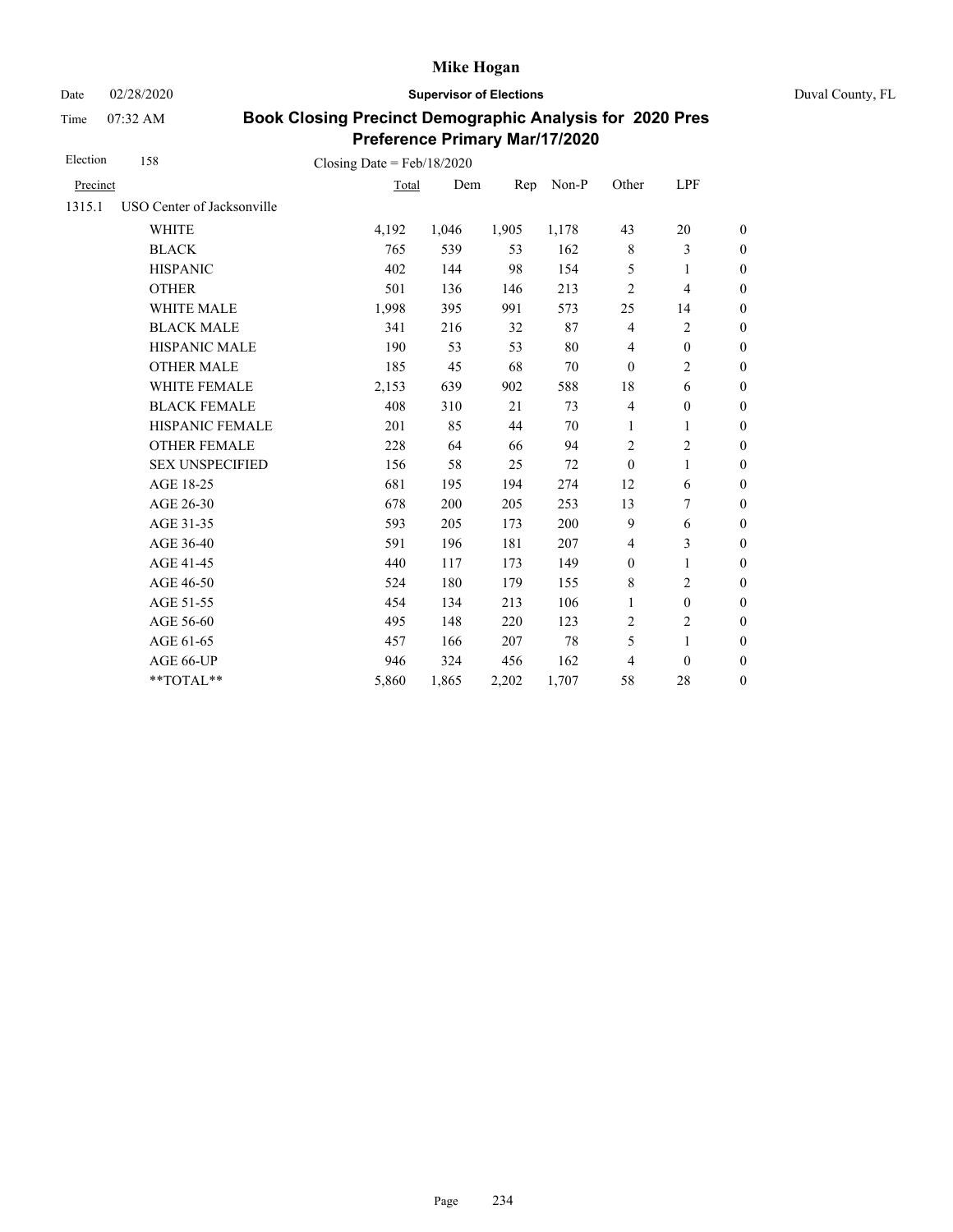Date 02/28/2020 **Supervisor of Elections** Duval County, FL

Time 07:32 AM

| Election | 158                    | Closing Date = $Feb/18/2020$ |       |     |       |                         |                  |                  |
|----------|------------------------|------------------------------|-------|-----|-------|-------------------------|------------------|------------------|
| Precinct |                        | Total                        | Dem   | Rep | Non-P | Other                   | LPF              |                  |
| 1401.1   | Church at Argyle       |                              |       |     |       |                         |                  |                  |
|          | <b>WHITE</b>           | 1,540                        | 339   | 808 | 360   | 25                      | 8                | $\boldsymbol{0}$ |
|          | <b>BLACK</b>           | 799                          | 605   | 42  | 145   | 7                       | $\boldsymbol{0}$ | $\boldsymbol{0}$ |
|          | <b>HISPANIC</b>        | 250                          | 114   | 43  | 87    | $\overline{\mathbf{4}}$ | $\overline{c}$   | $\boldsymbol{0}$ |
|          | <b>OTHER</b>           | 289                          | 91    | 84  | 111   | $\overline{c}$          | $\mathbf{1}$     | $\boldsymbol{0}$ |
|          | <b>WHITE MALE</b>      | 704                          | 121   | 383 | 185   | 10                      | 5                | $\boldsymbol{0}$ |
|          | <b>BLACK MALE</b>      | 309                          | 211   | 24  | 69    | 5                       | $\boldsymbol{0}$ | 0                |
|          | <b>HISPANIC MALE</b>   | 109                          | 52    | 19  | 35    | $\overline{2}$          | 1                | $\overline{0}$   |
|          | <b>OTHER MALE</b>      | 107                          | 21    | 42  | 41    | $\overline{2}$          | 1                | $\boldsymbol{0}$ |
|          | WHITE FEMALE           | 825                          | 217   | 419 | 173   | 15                      | 1                | $\boldsymbol{0}$ |
|          | <b>BLACK FEMALE</b>    | 478                          | 385   | 17  | 74    | $\overline{2}$          | $\boldsymbol{0}$ | $\boldsymbol{0}$ |
|          | HISPANIC FEMALE        | 136                          | 59    | 24  | 51    | $\overline{2}$          | $\boldsymbol{0}$ | $\overline{0}$   |
|          | <b>OTHER FEMALE</b>    | 152                          | 63    | 39  | 50    | $\mathbf{0}$            | $\boldsymbol{0}$ | $\boldsymbol{0}$ |
|          | <b>SEX UNSPECIFIED</b> | 58                           | 20    | 10  | 25    | $\mathbf{0}$            | 3                | $\boldsymbol{0}$ |
|          | AGE 18-25              | 310                          | 108   | 78  | 115   | 9                       | $\boldsymbol{0}$ | $\boldsymbol{0}$ |
|          | AGE 26-30              | 323                          | 147   | 70  | 99    | 5                       | $\mathbf{2}$     | $\overline{0}$   |
|          | AGE 31-35              | 318                          | 141   | 83  | 89    | $\overline{2}$          | 3                | $\boldsymbol{0}$ |
|          | AGE 36-40              | 278                          | 107   | 76  | 82    | $\,$ 8 $\,$             | 5                | $\boldsymbol{0}$ |
|          | AGE 41-45              | 227                          | 90    | 59  | 71    | 6                       | 1                | $\overline{0}$   |
|          | AGE 46-50              | 225                          | 87    | 87  | 51    | $\boldsymbol{0}$        | $\boldsymbol{0}$ | $\boldsymbol{0}$ |
|          | AGE 51-55              | 229                          | 91    | 90  | 48    | $\boldsymbol{0}$        | $\boldsymbol{0}$ | $\boldsymbol{0}$ |
|          | AGE 56-60              | 248                          | 100   | 104 | 42    | $\overline{c}$          | $\mathbf{0}$     | $\boldsymbol{0}$ |
|          | AGE 61-65              | 240                          | 80    | 115 | 42    | 3                       | $\boldsymbol{0}$ | $\boldsymbol{0}$ |
|          | AGE 66-UP              | 480                          | 198   | 215 | 64    | 3                       | $\boldsymbol{0}$ | $\overline{0}$   |
|          | **TOTAL**              | 2,878                        | 1,149 | 977 | 703   | 38                      | 11               | $\boldsymbol{0}$ |
|          |                        |                              |       |     |       |                         |                  |                  |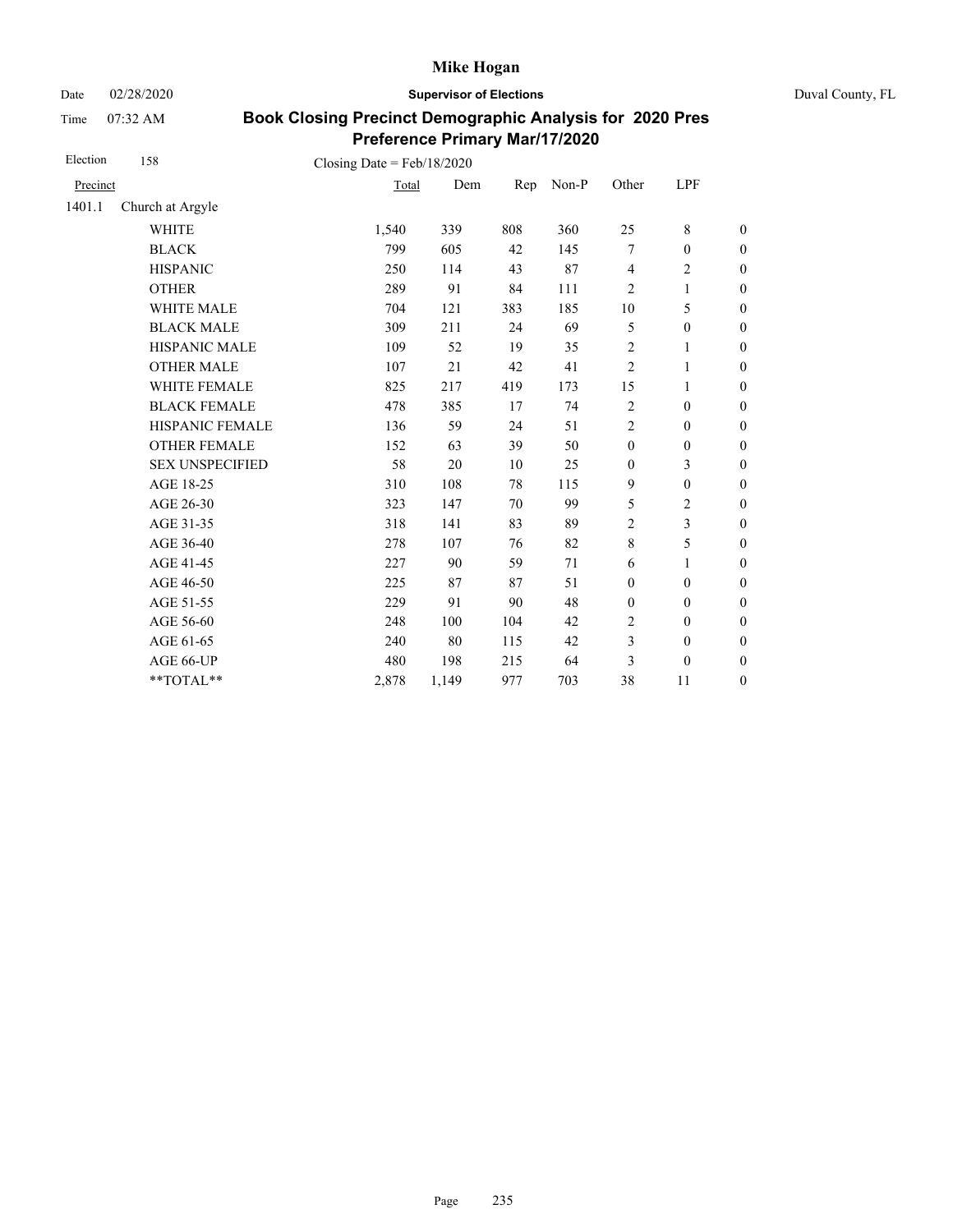Date 02/28/2020 **Supervisor of Elections** Duval County, FL

Time 07:32 AM

| Election | 158                          | Closing Date = $Feb/18/2020$ |       |       |       |                  |                  |                  |
|----------|------------------------------|------------------------------|-------|-------|-------|------------------|------------------|------------------|
| Precinct |                              | Total                        | Dem   | Rep   | Non-P | Other            | LPF              |                  |
| 1402.1   | Kirkwood Presbyterian Church |                              |       |       |       |                  |                  |                  |
|          | <b>WHITE</b>                 | 1,523                        | 283   | 926   | 291   | 16               | 7                | $\boldsymbol{0}$ |
|          | <b>BLACK</b>                 | 757                          | 578   | 51    | 124   | $\overline{4}$   | $\boldsymbol{0}$ | $\boldsymbol{0}$ |
|          | <b>HISPANIC</b>              | 247                          | 88    | 76    | 81    | 1                | 1                | $\overline{0}$   |
|          | <b>OTHER</b>                 | 378                          | 95    | 145   | 133   | 5                | $\mathbf{0}$     | $\boldsymbol{0}$ |
|          | WHITE MALE                   | 728                          | 108   | 462   | 145   | $\,8\,$          | 5                | $\boldsymbol{0}$ |
|          | <b>BLACK MALE</b>            | 327                          | 237   | 25    | 64    | 1                | $\boldsymbol{0}$ | $\boldsymbol{0}$ |
|          | HISPANIC MALE                | 121                          | 38    | 46    | 35    | $\mathbf{1}$     | $\mathbf{1}$     | $\overline{0}$   |
|          | <b>OTHER MALE</b>            | 156                          | 40    | 62    | 51    | 3                | $\boldsymbol{0}$ | $\boldsymbol{0}$ |
|          | WHITE FEMALE                 | 782                          | 175   | 455   | 142   | $\,8\,$          | 2                | $\boldsymbol{0}$ |
|          | <b>BLACK FEMALE</b>          | 418                          | 331   | 26    | 58    | 3                | $\mathbf{0}$     | $\overline{0}$   |
|          | HISPANIC FEMALE              | 126                          | 50    | 30    | 46    | $\boldsymbol{0}$ | $\boldsymbol{0}$ | $\boldsymbol{0}$ |
|          | <b>OTHER FEMALE</b>          | 184                          | 48    | 74    | 60    | 2                | $\overline{0}$   | $\mathbf{0}$     |
|          | <b>SEX UNSPECIFIED</b>       | 63                           | 17    | 18    | 28    | $\boldsymbol{0}$ | $\mathbf{0}$     | $\boldsymbol{0}$ |
|          | AGE 18-25                    | 271                          | 86    | 78    | 102   | 5                | $\boldsymbol{0}$ | $\overline{0}$   |
|          | AGE 26-30                    | 259                          | 88    | 90    | 77    | $\overline{2}$   | $\overline{2}$   | $\mathbf{0}$     |
|          | AGE 31-35                    | 250                          | 93    | 83    | 72    | $\overline{2}$   | $\mathbf{0}$     | $\boldsymbol{0}$ |
|          | AGE 36-40                    | 215                          | 94    | 54    | 59    | 5                | 3                | $\boldsymbol{0}$ |
|          | AGE 41-45                    | 250                          | 95    | 83    | 67    | $\overline{4}$   | $\mathbf{1}$     | $\overline{0}$   |
|          | AGE 46-50                    | 238                          | 82    | 110   | 44    | $\overline{2}$   | $\mathbf{0}$     | $\boldsymbol{0}$ |
|          | AGE 51-55                    | 284                          | 99    | 130   | 54    | $\boldsymbol{0}$ | 1                | $\boldsymbol{0}$ |
|          | AGE 56-60                    | 309                          | 116   | 143   | 48    | $\overline{c}$   | $\mathbf{0}$     | $\mathbf{0}$     |
|          | AGE 61-65                    | 269                          | 83    | 148   | 36    | $\sqrt{2}$       | $\boldsymbol{0}$ | $\boldsymbol{0}$ |
|          | AGE 66-UP                    | 560                          | 208   | 279   | 70    | $\overline{2}$   | 1                | $\boldsymbol{0}$ |
|          | **TOTAL**                    | 2,905                        | 1,044 | 1,198 | 629   | 26               | 8                | $\boldsymbol{0}$ |
|          |                              |                              |       |       |       |                  |                  |                  |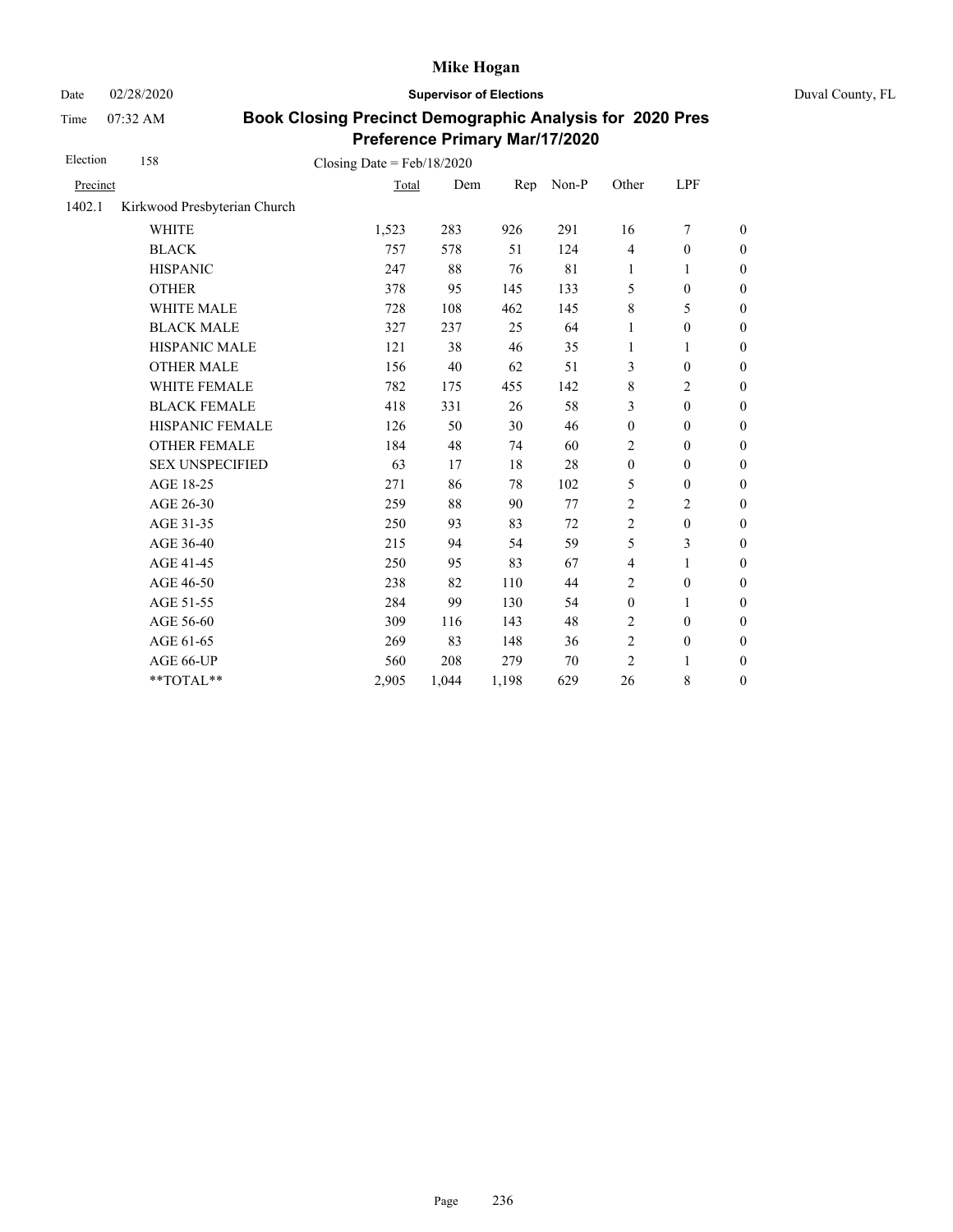Date 02/28/2020 **Supervisor of Elections** Duval County, FL

Time 07:32 AM

| Election | 158                                                         | Closing Date = $Feb/18/2020$ |       |       |       |                  |                          |                  |
|----------|-------------------------------------------------------------|------------------------------|-------|-------|-------|------------------|--------------------------|------------------|
| Precinct |                                                             | Total                        | Dem   | Rep   | Non-P | Other            | LPF                      |                  |
| 1403.1   | Argyle Branch Library                                       |                              |       |       |       |                  |                          |                  |
|          | <b>WHITE</b>                                                | 1,477                        | 286   | 845   | 319   | 23               | $\overline{\mathcal{L}}$ | $\boldsymbol{0}$ |
|          | <b>BLACK</b>                                                | 741                          | 584   | 30    | 122   | 5                | $\boldsymbol{0}$         | $\boldsymbol{0}$ |
|          | <b>HISPANIC</b>                                             | 293                          | 111   | 77    | 104   | 1                | $\boldsymbol{0}$         | $\boldsymbol{0}$ |
|          | <b>OTHER</b>                                                | 309                          | 90    | 115   | 102   | $\overline{c}$   | $\boldsymbol{0}$         | $\boldsymbol{0}$ |
|          | WHITE MALE                                                  | 698                          | 113   | 418   | 150   | 13               | $\overline{\mathcal{L}}$ | $\boldsymbol{0}$ |
|          | <b>BLACK MALE</b>                                           | 315                          | 232   | 17    | 63    | 3                | $\boldsymbol{0}$         | $\boldsymbol{0}$ |
|          | HISPANIC MALE                                               | 138                          | 50    | 39    | 49    | $\boldsymbol{0}$ | $\boldsymbol{0}$         | $\overline{0}$   |
|          | <b>OTHER MALE</b>                                           | 120                          | 28    | 50    | 41    | 1                | $\boldsymbol{0}$         | $\boldsymbol{0}$ |
|          | WHITE FEMALE                                                | 765                          | 171   | 419   | 166   | 9                | $\boldsymbol{0}$         | $\boldsymbol{0}$ |
|          | <b>BLACK FEMALE</b>                                         | 410                          | 342   | 12    | 54    | $\overline{c}$   | $\mathbf{0}$             | $\overline{0}$   |
|          | HISPANIC FEMALE                                             | 148                          | 58    | 36    | 53    | $\mathbf{1}$     | $\boldsymbol{0}$         | $\boldsymbol{0}$ |
|          | <b>OTHER FEMALE</b>                                         | 155                          | 47    | 62    | 45    | 1                | $\mathbf{0}$             | $\boldsymbol{0}$ |
|          | <b>SEX UNSPECIFIED</b>                                      | 71                           | 30    | 14    | 26    | 1                | $\boldsymbol{0}$         | $\boldsymbol{0}$ |
|          | AGE 18-25                                                   | 311                          | 128   | 74    | 103   | 6                | $\boldsymbol{0}$         | $\overline{0}$   |
|          | AGE 26-30                                                   | 276                          | 92    | 95    | 87    | $\overline{2}$   | $\mathbf{0}$             | $\overline{0}$   |
|          | AGE 31-35                                                   | 287                          | 98    | 109   | 78    | $\overline{c}$   | $\mathbf{0}$             | $\boldsymbol{0}$ |
|          | AGE 36-40                                                   | 299                          | 120   | 77    | 95    | 5                | $\overline{c}$           | $\boldsymbol{0}$ |
|          | AGE 41-45                                                   | 264                          | 99    | 90    | 72    | 3                | $\boldsymbol{0}$         | $\overline{0}$   |
|          | AGE 46-50                                                   | 251                          | 98    | 102   | 46    | $\overline{4}$   | 1                        | $\boldsymbol{0}$ |
|          | AGE 51-55                                                   | 225                          | 89    | 88    | 46    | $\overline{c}$   | $\boldsymbol{0}$         | $\boldsymbol{0}$ |
|          | AGE 56-60                                                   | 254                          | 94    | 127   | 31    | $\mathbf{1}$     | 1                        | $\overline{0}$   |
|          | AGE 61-65                                                   | 231                          | 98    | 97    | 33    | 3                | $\boldsymbol{0}$         | $\overline{0}$   |
|          | AGE 66-UP                                                   | 422                          | 155   | 208   | 56    | 3                | $\boldsymbol{0}$         | $\boldsymbol{0}$ |
|          | $\mathrm{*}\mathrm{*} \mathrm{TOTAL} \mathrm{*} \mathrm{*}$ | 2,820                        | 1,071 | 1,067 | 647   | 31               | 4                        | $\boldsymbol{0}$ |
|          |                                                             |                              |       |       |       |                  |                          |                  |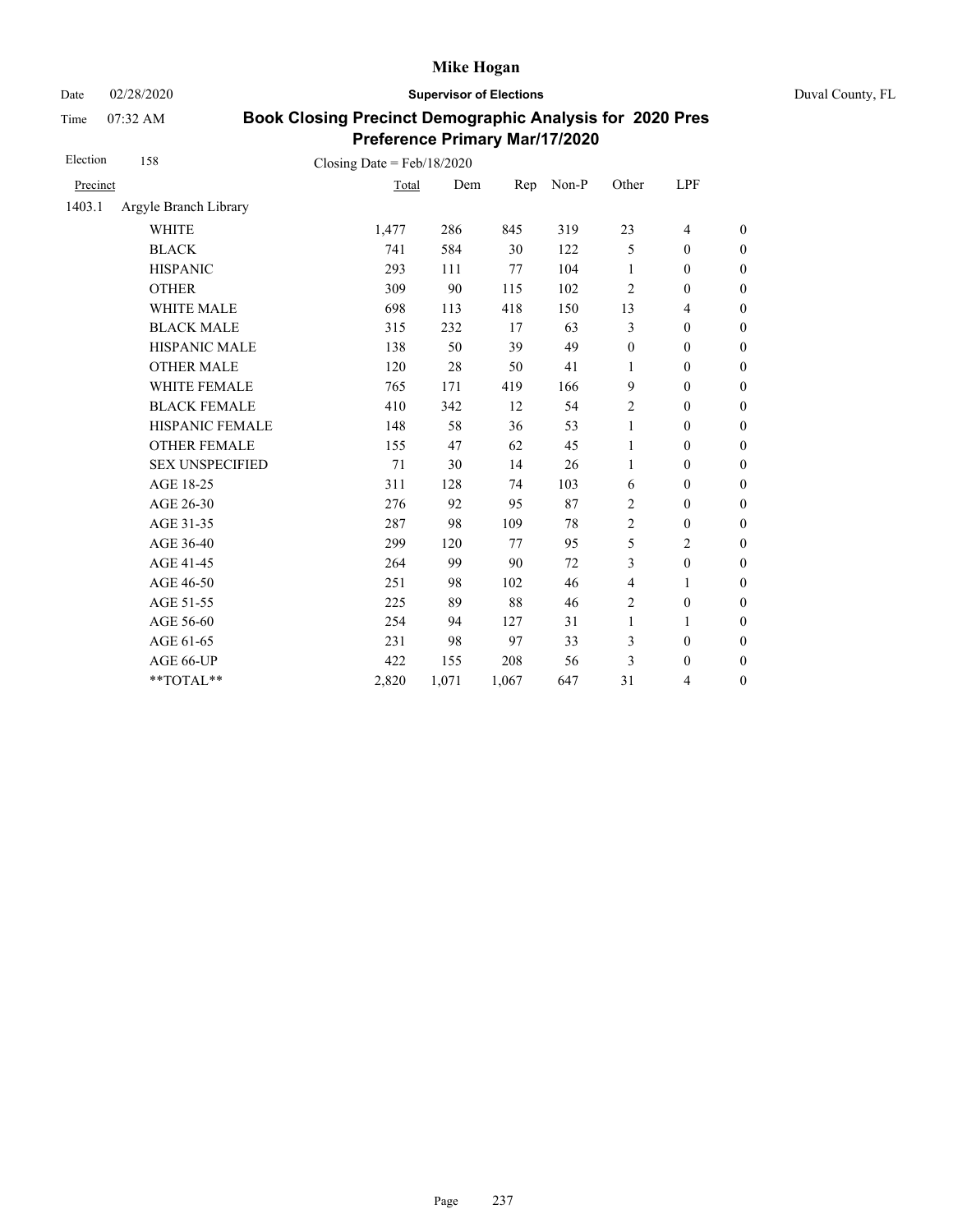Date 02/28/2020 **Supervisor of Elections** Duval County, FL

Time 07:32 AM

| Election | 158                      | Closing Date = $Feb/18/2020$ |       |                |       |                |                         |                  |
|----------|--------------------------|------------------------------|-------|----------------|-------|----------------|-------------------------|------------------|
| Precinct |                          | Total                        | Dem   | Rep            | Non-P | Other          | LPF                     |                  |
| 1404.2   | Grace Church of Avondale |                              |       |                |       |                |                         |                  |
|          | <b>WHITE</b>             | 3,907                        | 1,600 | 1,561          | 678   | 38             | 30                      | $\boldsymbol{0}$ |
|          | <b>BLACK</b>             | 85                           | 61    | $\tau$         | 17    | $\mathbf{0}$   | $\boldsymbol{0}$        | $\boldsymbol{0}$ |
|          | <b>HISPANIC</b>          | 130                          | 66    | 21             | 40    | $\overline{2}$ | 1                       | $\boldsymbol{0}$ |
|          | <b>OTHER</b>             | 211                          | 87    | 45             | 77    | $\mathbf{1}$   | 1                       | $\overline{0}$   |
|          | <b>WHITE MALE</b>        | 1,815                        | 660   | 761            | 359   | 16             | 19                      | $\boldsymbol{0}$ |
|          | <b>BLACK MALE</b>        | 43                           | 30    | 3              | 10    | $\mathbf{0}$   | $\mathbf{0}$            | $\boldsymbol{0}$ |
|          | <b>HISPANIC MALE</b>     | 58                           | 29    | 11             | 16    | $\mathbf{1}$   | 1                       | $\overline{0}$   |
|          | <b>OTHER MALE</b>        | 89                           | 39    | 18             | 32    | $\mathbf{0}$   | $\boldsymbol{0}$        | $\boldsymbol{0}$ |
|          | WHITE FEMALE             | 2,067                        | 931   | 793            | 310   | 22             | 11                      | $\boldsymbol{0}$ |
|          | <b>BLACK FEMALE</b>      | 41                           | 31    | $\overline{4}$ | 6     | $\mathbf{0}$   | $\mathbf{0}$            | $\overline{0}$   |
|          | HISPANIC FEMALE          | 70                           | 36    | 10             | 23    | 1              | $\boldsymbol{0}$        | $\boldsymbol{0}$ |
|          | <b>OTHER FEMALE</b>      | 84                           | 38    | 18             | 27    | 1              | $\boldsymbol{0}$        | $\boldsymbol{0}$ |
|          | <b>SEX UNSPECIFIED</b>   | 66                           | 20    | 16             | 29    | $\mathbf{0}$   | 1                       | $\boldsymbol{0}$ |
|          | AGE 18-25                | 314                          | 128   | 96             | 84    | $\overline{4}$ | $\overline{c}$          | $\boldsymbol{0}$ |
|          | AGE 26-30                | 458                          | 189   | 153            | 105   | 7              | $\overline{\mathbf{4}}$ | $\boldsymbol{0}$ |
|          | AGE 31-35                | 515                          | 207   | 174            | 123   | 9              | $\overline{c}$          | $\boldsymbol{0}$ |
|          | AGE 36-40                | 488                          | 217   | 132            | 126   | 3              | 10                      | $\boldsymbol{0}$ |
|          | AGE 41-45                | 345                          | 142   | 114            | 80    | $\overline{4}$ | 5                       | $\overline{0}$   |
|          | AGE 46-50                | 364                          | 141   | 142            | 77    | 1              | 3                       | $\boldsymbol{0}$ |
|          | AGE 51-55                | 366                          | 144   | 154            | 64    | $\overline{4}$ | $\mathbf{0}$            | $\boldsymbol{0}$ |
|          | AGE 56-60                | 367                          | 145   | 167            | 48    | 5              | $\overline{c}$          | $\overline{0}$   |
|          | AGE 61-65                | 325                          | 155   | 131            | 35    | $\mathbf{1}$   | 3                       | $\boldsymbol{0}$ |
|          | AGE 66-UP                | 790                          | 346   | 371            | 69    | 3              | 1                       | $\overline{0}$   |
|          | **TOTAL**                | 4,333                        | 1,814 | 1,634          | 812   | 41             | 32                      | $\overline{0}$   |
|          |                          |                              |       |                |       |                |                         |                  |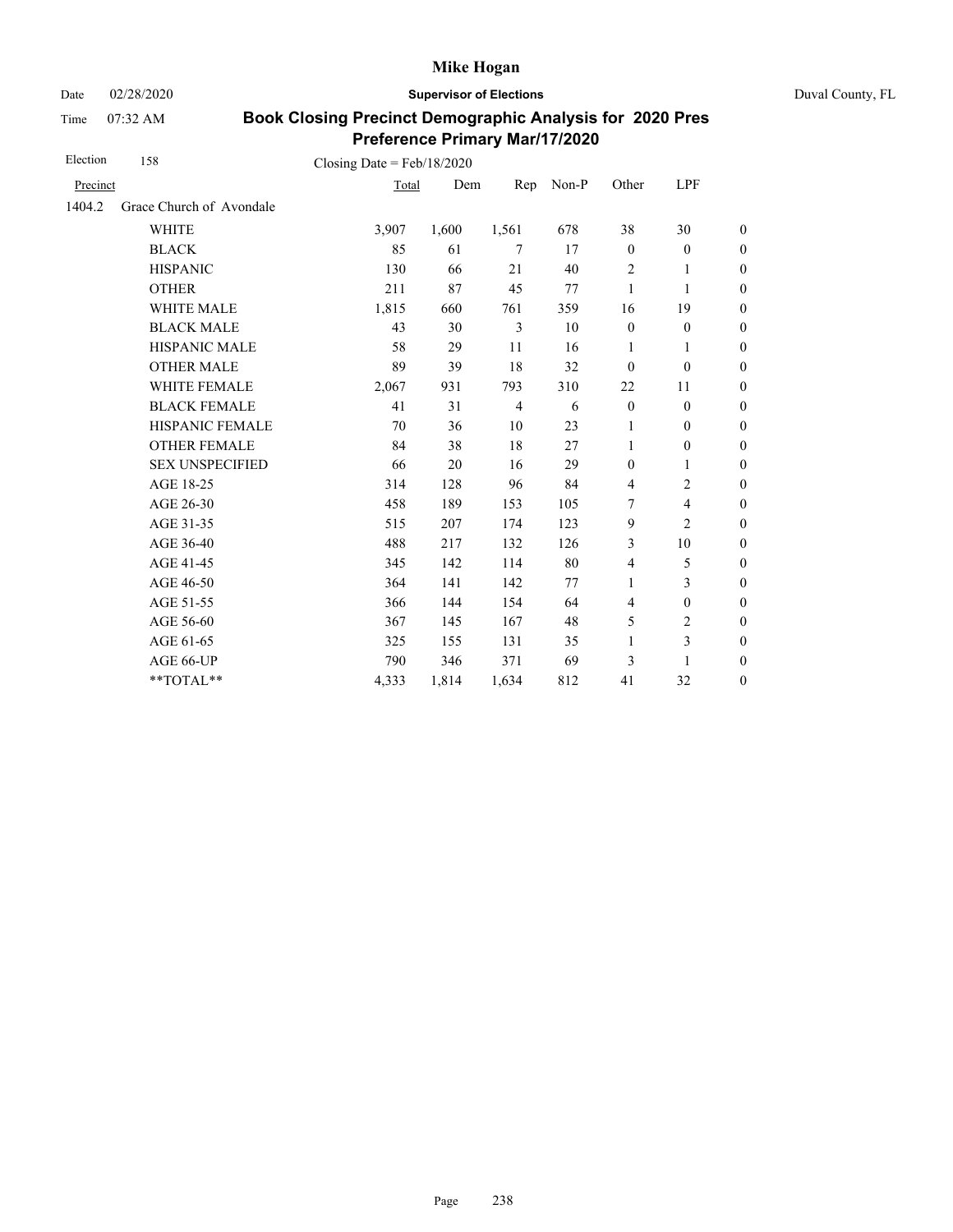Date 02/28/2020 **Supervisor of Elections** Duval County, FL

Time 07:32 AM

| Election | 158                        | Closing Date = $Feb/18/2020$ |     |                |       |                  |                          |                  |
|----------|----------------------------|------------------------------|-----|----------------|-------|------------------|--------------------------|------------------|
| Precinct |                            | Total                        | Dem | Rep            | Non-P | Other            | LPF                      |                  |
| 1405.1   | Murray Hill Baptist Church |                              |     |                |       |                  |                          |                  |
|          | <b>WHITE</b>               | 1,672                        | 697 | 618            | 336   | 9                | 12                       | $\theta$         |
|          | <b>BLACK</b>               | 160                          | 127 | $\tau$         | 26    | $\mathbf{0}$     | $\mathbf{0}$             | $\overline{0}$   |
|          | <b>HISPANIC</b>            | 78                           | 44  | 16             | 18    | $\boldsymbol{0}$ | $\boldsymbol{0}$         | $\boldsymbol{0}$ |
|          | <b>OTHER</b>               | 105                          | 41  | 25             | 35    | $\overline{c}$   | $\overline{c}$           | $\boldsymbol{0}$ |
|          | WHITE MALE                 | 771                          | 288 | 296            | 178   | 2                | $\overline{7}$           | $\boldsymbol{0}$ |
|          | <b>BLACK MALE</b>          | 65                           | 47  | 3              | 15    | $\boldsymbol{0}$ | $\boldsymbol{0}$         | $\boldsymbol{0}$ |
|          | <b>HISPANIC MALE</b>       | 33                           | 16  | 8              | 9     | $\boldsymbol{0}$ | $\boldsymbol{0}$         | $\overline{0}$   |
|          | <b>OTHER MALE</b>          | 45                           | 15  | 10             | 18    | 1                | 1                        | $\boldsymbol{0}$ |
|          | WHITE FEMALE               | 889                          | 408 | 315            | 155   | 7                | $\overline{4}$           | $\overline{0}$   |
|          | <b>BLACK FEMALE</b>        | 92                           | 77  | $\overline{4}$ | 11    | $\mathbf{0}$     | $\mathbf{0}$             | $\overline{0}$   |
|          | HISPANIC FEMALE            | 40                           | 26  | $\tau$         | 7     | $\boldsymbol{0}$ | $\boldsymbol{0}$         | $\boldsymbol{0}$ |
|          | <b>OTHER FEMALE</b>        | 39                           | 20  | 10             | 8     | 1                | $\boldsymbol{0}$         | $\boldsymbol{0}$ |
|          | <b>SEX UNSPECIFIED</b>     | 41                           | 12  | 13             | 14    | $\mathbf{0}$     | $\mathbf{2}$             | $\boldsymbol{0}$ |
|          | AGE 18-25                  | 131                          | 45  | 28             | 54    | 3                | $\mathbf{1}$             | $\boldsymbol{0}$ |
|          | AGE 26-30                  | 230                          | 113 | 57             | 56    | $\boldsymbol{0}$ | $\overline{\mathcal{L}}$ | $\boldsymbol{0}$ |
|          | AGE 31-35                  | 272                          | 142 | 69             | 55    | 2                | $\overline{4}$           | $\overline{0}$   |
|          | AGE 36-40                  | 205                          | 101 | 51             | 52    | $\mathbf{1}$     | $\mathbf{0}$             | $\overline{0}$   |
|          | AGE 41-45                  | 157                          | 83  | 35             | 37    | $\mathbf{1}$     | 1                        | $\boldsymbol{0}$ |
|          | AGE 46-50                  | 135                          | 48  | 49             | 35    | 1                | $\overline{c}$           | $\boldsymbol{0}$ |
|          | AGE 51-55                  | 138                          | 51  | 59             | 27    | $\mathbf{0}$     | 1                        | $\boldsymbol{0}$ |
|          | AGE 56-60                  | 133                          | 56  | 55             | 22    | $\boldsymbol{0}$ | $\boldsymbol{0}$         | $\overline{0}$   |
|          | AGE 61-65                  | 159                          | 61  | 71             | 26    | 1                | $\boldsymbol{0}$         | $\boldsymbol{0}$ |
|          | AGE 66-UP                  | 455                          | 209 | 192            | 51    | $\overline{c}$   | 1                        | $\boldsymbol{0}$ |
|          | **TOTAL**                  | 2,015                        | 909 | 666            | 415   | 11               | 14                       | $\boldsymbol{0}$ |
|          |                            |                              |     |                |       |                  |                          |                  |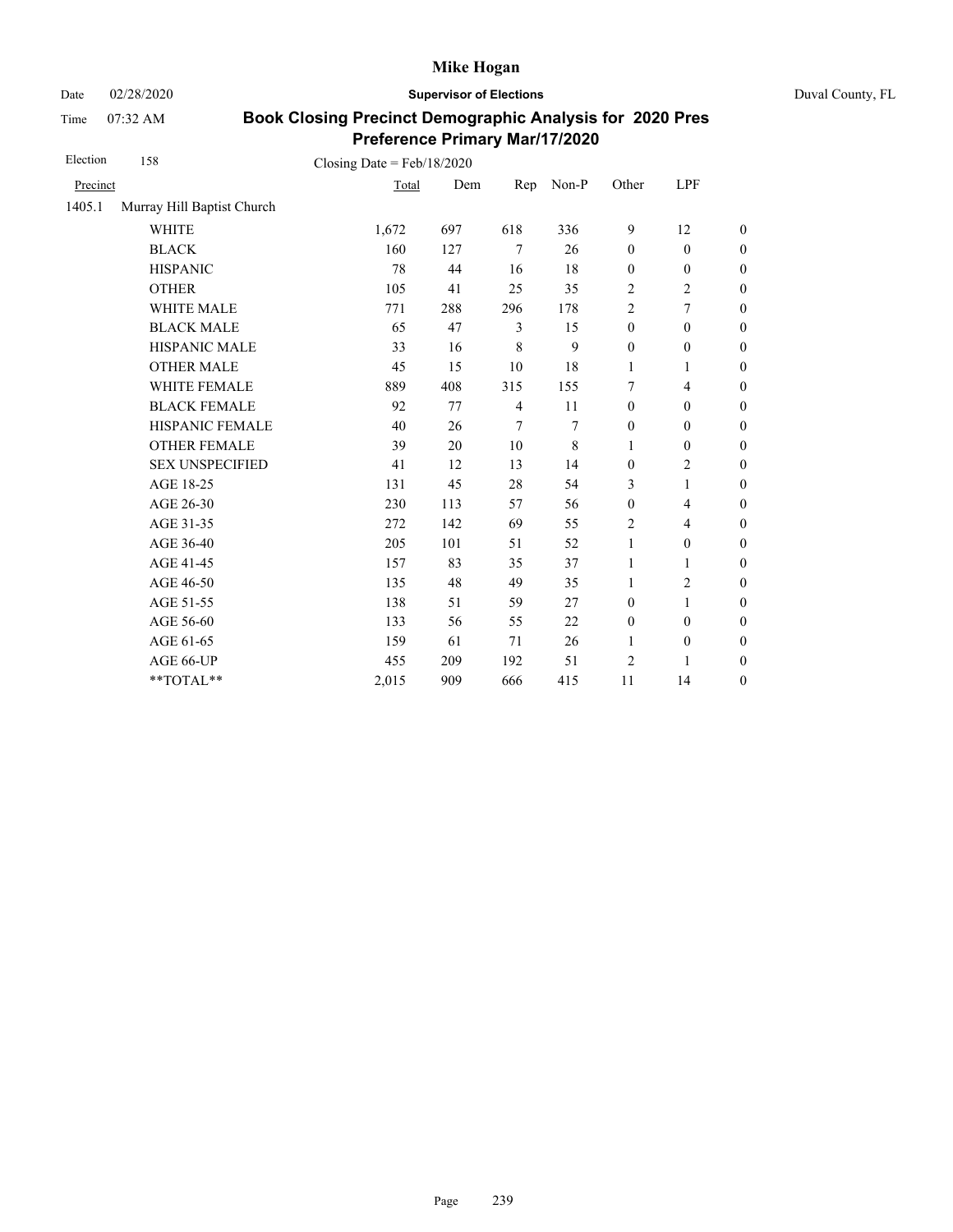Date 02/28/2020 **Supervisor of Elections** Duval County, FL

Time 07:32 AM

| Election | 158                        | Closing Date = $Feb/18/2020$ |     |                  |                         |                  |                  |                  |
|----------|----------------------------|------------------------------|-----|------------------|-------------------------|------------------|------------------|------------------|
| Precinct |                            | Total                        | Dem | Rep              | Non-P                   | Other            | LPF              |                  |
| 1405.2   | Murray Hill Baptist Church |                              |     |                  |                         |                  |                  |                  |
|          | <b>WHITE</b>               | 152                          | 74  | 51               | 23                      | 3                | $\mathbf{1}$     | $\theta$         |
|          | <b>BLACK</b>               | 31                           | 23  | $\mathbf{0}$     | $\,$ 8 $\,$             | $\theta$         | $\mathbf{0}$     | $\boldsymbol{0}$ |
|          | <b>HISPANIC</b>            | 24                           | 15  | 6                | 2                       | $\boldsymbol{0}$ | 1                | $\boldsymbol{0}$ |
|          | <b>OTHER</b>               | 19                           | 8   | 3                | 8                       | $\mathbf{0}$     | $\mathbf{0}$     | $\overline{0}$   |
|          | <b>WHITE MALE</b>          | 65                           | 33  | 21               | 8                       | 2                | 1                | $\overline{0}$   |
|          | <b>BLACK MALE</b>          | 13                           | 9   | $\boldsymbol{0}$ | $\overline{\mathbf{4}}$ | $\boldsymbol{0}$ | $\boldsymbol{0}$ | $\boldsymbol{0}$ |
|          | HISPANIC MALE              | 11                           | 6   | $\overline{4}$   | 1                       | $\boldsymbol{0}$ | $\boldsymbol{0}$ | $\overline{0}$   |
|          | <b>OTHER MALE</b>          | 12                           | 5   | 2                | 5                       | $\boldsymbol{0}$ | $\boldsymbol{0}$ | $\boldsymbol{0}$ |
|          | <b>WHITE FEMALE</b>        | 81                           | 37  | 29               | 14                      | 1                | $\boldsymbol{0}$ | $\boldsymbol{0}$ |
|          | <b>BLACK FEMALE</b>        | 18                           | 14  | $\boldsymbol{0}$ | $\overline{\mathbf{4}}$ | $\boldsymbol{0}$ | $\boldsymbol{0}$ | $\boldsymbol{0}$ |
|          | HISPANIC FEMALE            | 12                           | 8   | $\overline{c}$   | 1                       | $\boldsymbol{0}$ | 1                | $\boldsymbol{0}$ |
|          | <b>OTHER FEMALE</b>        | $\overline{4}$               | 3   | 1                | $\mathbf{0}$            | $\theta$         | $\mathbf{0}$     | $\boldsymbol{0}$ |
|          | <b>SEX UNSPECIFIED</b>     | 10                           | 5   | 1                | $\overline{4}$          | $\theta$         | $\mathbf{0}$     | $\boldsymbol{0}$ |
|          | AGE 18-25                  | 24                           | 13  | $\overline{c}$   | 7                       | $\overline{c}$   | $\boldsymbol{0}$ | $\overline{0}$   |
|          | AGE 26-30                  | 31                           | 22  | $\overline{4}$   | 5                       | $\boldsymbol{0}$ | $\mathbf{0}$     | $\overline{0}$   |
|          | AGE 31-35                  | 24                           | 11  | 6                | 5                       | 1                | 1                | $\boldsymbol{0}$ |
|          | AGE 36-40                  | 31                           | 15  | 8                | 8                       | $\theta$         | $\mathbf{0}$     | $\boldsymbol{0}$ |
|          | AGE 41-45                  | 18                           | 9   | 5                | $\overline{4}$          | $\theta$         | $\mathbf{0}$     | $\overline{0}$   |
|          | AGE 46-50                  | 16                           | 8   | 5                | $\overline{c}$          | $\mathbf{0}$     | 1                | $\boldsymbol{0}$ |
|          | AGE 51-55                  | 17                           | 9   | $\overline{4}$   | $\overline{4}$          | $\theta$         | $\mathbf{0}$     | $\overline{0}$   |
|          | AGE 56-60                  | 14                           | 7   | $\overline{4}$   | 3                       | $\boldsymbol{0}$ | $\boldsymbol{0}$ | $\overline{0}$   |
|          | AGE 61-65                  | 16                           | 9   | 6                | 1                       | $\mathbf{0}$     | $\mathbf{0}$     | $\boldsymbol{0}$ |
|          | AGE 66-UP                  | 35                           | 17  | 16               | $\overline{c}$          | $\boldsymbol{0}$ | $\boldsymbol{0}$ | $\boldsymbol{0}$ |
|          | **TOTAL**                  | 226                          | 120 | 60               | 41                      | 3                | $\overline{2}$   | $\boldsymbol{0}$ |
|          |                            |                              |     |                  |                         |                  |                  |                  |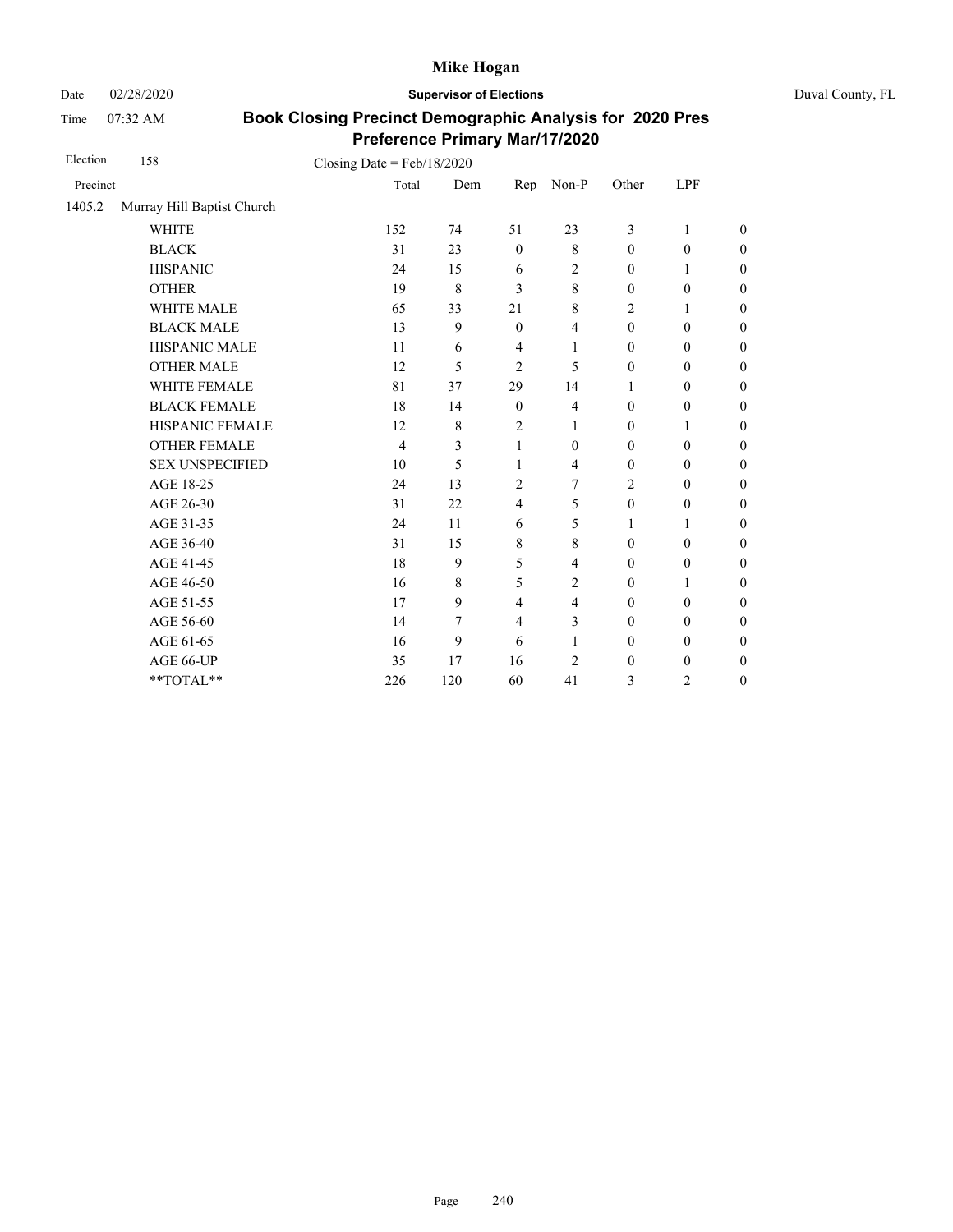Date 02/28/2020 **Supervisor of Elections** Duval County, FL

Time 07:32 AM

| Election | 158                    | Closing Date = $Feb/18/2020$ |     |     |       |                  |                          |                  |
|----------|------------------------|------------------------------|-----|-----|-------|------------------|--------------------------|------------------|
| Precinct |                        | Total                        | Dem | Rep | Non-P | Other            | LPF                      |                  |
| 1406.1   | Hillcrest Baptist      |                              |     |     |       |                  |                          |                  |
|          | <b>WHITE</b>           | 1,056                        | 213 | 608 | 223   | 6                | 6                        | $\boldsymbol{0}$ |
|          | <b>BLACK</b>           | 352                          | 279 | 16  | 52    | 3                | $\overline{c}$           | $\boldsymbol{0}$ |
|          | <b>HISPANIC</b>        | 132                          | 56  | 33  | 41    | 1                | $\mathbf{1}$             | $\boldsymbol{0}$ |
|          | <b>OTHER</b>           | 161                          | 28  | 54  | 74    | 3                | $\overline{c}$           | $\boldsymbol{0}$ |
|          | WHITE MALE             | 478                          | 79  | 295 | 101   | 3                | $\boldsymbol{0}$         | $\boldsymbol{0}$ |
|          | <b>BLACK MALE</b>      | 150                          | 111 | 10  | 25    | $\sqrt{2}$       | $\mathbf{2}$             | $\boldsymbol{0}$ |
|          | <b>HISPANIC MALE</b>   | 51                           | 18  | 16  | 16    | $\boldsymbol{0}$ | $\,1$                    | $\overline{0}$   |
|          | <b>OTHER MALE</b>      | 67                           | 12  | 26  | 27    | 1                | 1                        | $\boldsymbol{0}$ |
|          | WHITE FEMALE           | 567                          | 131 | 307 | 122   | 3                | $\overline{\mathcal{L}}$ | $\boldsymbol{0}$ |
|          | <b>BLACK FEMALE</b>    | 199                          | 167 | 6   | 25    | $\mathbf{1}$     | $\boldsymbol{0}$         | $\boldsymbol{0}$ |
|          | HISPANIC FEMALE        | 77                           | 34  | 17  | 25    | $\mathbf{1}$     | $\boldsymbol{0}$         | $\boldsymbol{0}$ |
|          | <b>OTHER FEMALE</b>    | 77                           | 14  | 25  | 35    | 2                | 1                        | $\boldsymbol{0}$ |
|          | <b>SEX UNSPECIFIED</b> | 35                           | 10  | 9   | 14    | $\mathbf{0}$     | $\overline{c}$           | $\boldsymbol{0}$ |
|          | AGE 18-25              | 146                          | 53  | 43  | 48    | 1                | $\mathbf{1}$             | $\boldsymbol{0}$ |
|          | AGE 26-30              | 145                          | 40  | 53  | 47    | $\mathbf{1}$     | $\overline{\mathcal{L}}$ | $\boldsymbol{0}$ |
|          | AGE 31-35              | 165                          | 61  | 53  | 47    | $\overline{2}$   | $\overline{c}$           | $\boldsymbol{0}$ |
|          | AGE 36-40              | 153                          | 50  | 47  | 52    | $\sqrt{2}$       | $\overline{c}$           | $\boldsymbol{0}$ |
|          | AGE 41-45              | 115                          | 38  | 40  | 35    | $\overline{2}$   | $\boldsymbol{0}$         | $\overline{0}$   |
|          | AGE 46-50              | 137                          | 40  | 64  | 30    | 3                | $\boldsymbol{0}$         | $\boldsymbol{0}$ |
|          | AGE 51-55              | 166                          | 55  | 79  | 32    | $\boldsymbol{0}$ | $\boldsymbol{0}$         | $\boldsymbol{0}$ |
|          | AGE 56-60              | 171                          | 59  | 81  | 28    | 1                | $\overline{c}$           | $\overline{0}$   |
|          | AGE 61-65              | 166                          | 64  | 79  | 23    | $\boldsymbol{0}$ | $\boldsymbol{0}$         | $\boldsymbol{0}$ |
|          | AGE 66-UP              | 336                          | 116 | 172 | 47    | 1                | $\boldsymbol{0}$         | $\boldsymbol{0}$ |
|          | $**TOTAL**$            | 1,701                        | 576 | 711 | 390   | 13               | 11                       | $\boldsymbol{0}$ |
|          |                        |                              |     |     |       |                  |                          |                  |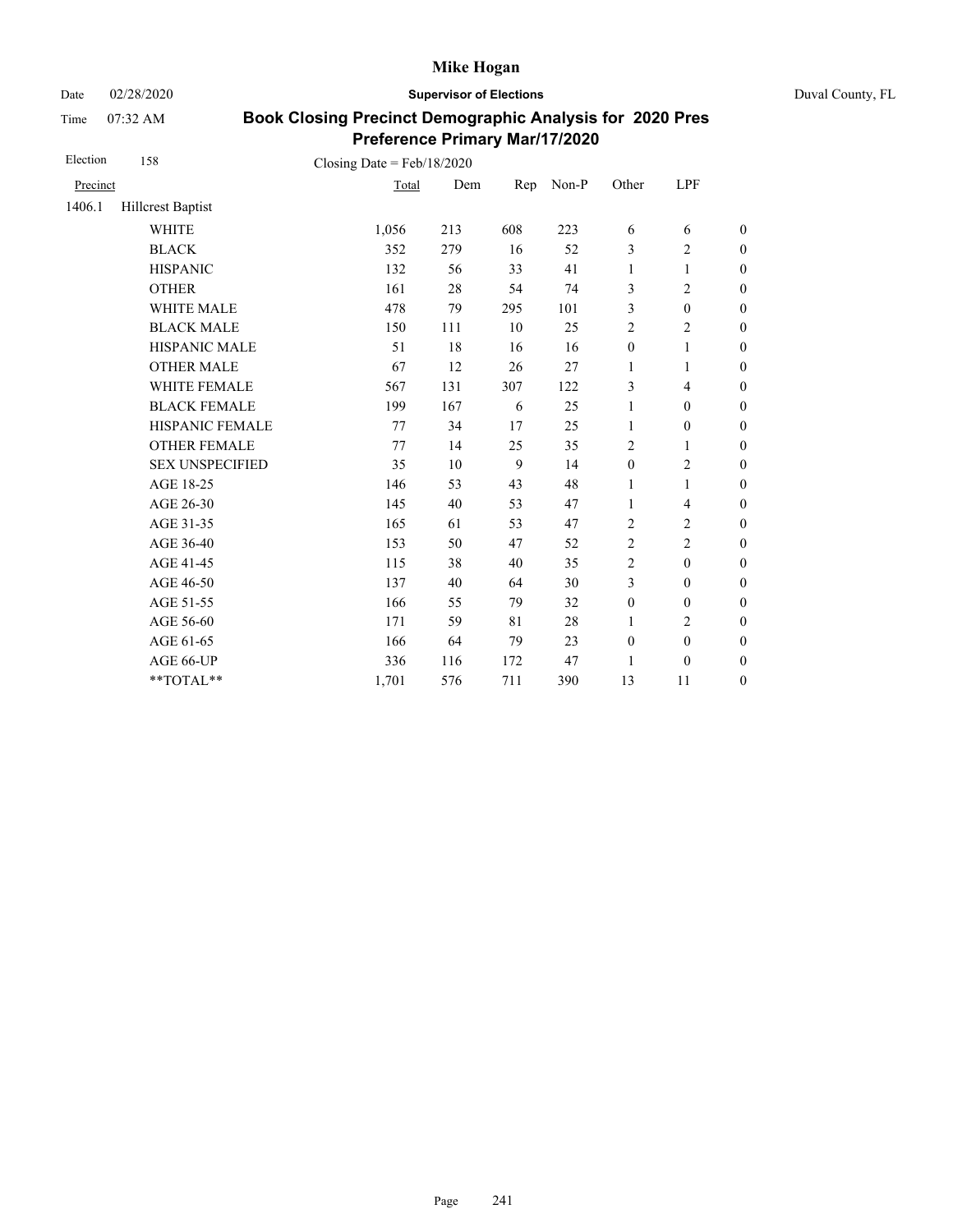Date 02/28/2020 **Supervisor of Elections** Duval County, FL

Time 07:32 AM

| Election | 158                                 | Closing Date = $Feb/18/2020$ |     |                |                |                  |                  |                  |
|----------|-------------------------------------|------------------------------|-----|----------------|----------------|------------------|------------------|------------------|
| Precinct |                                     | Total                        | Dem | Rep            | Non-P          | Other            | <b>LPF</b>       |                  |
| 1407.1   | Jacksonville Association of Fire Fi |                              |     |                |                |                  |                  |                  |
|          | <b>WHITE</b>                        | 1,087                        | 509 | 274            | 268            | 21               | 15               | $\boldsymbol{0}$ |
|          | <b>BLACK</b>                        | 246                          | 189 | 13             | 42             | $\overline{2}$   | $\boldsymbol{0}$ | $\boldsymbol{0}$ |
|          | <b>HISPANIC</b>                     | 55                           | 34  | 9              | 12             | $\mathbf{0}$     | $\mathbf{0}$     | $\boldsymbol{0}$ |
|          | <b>OTHER</b>                        | 130                          | 56  | 18             | 55             | 1                | $\boldsymbol{0}$ | $\overline{0}$   |
|          | WHITE MALE                          | 551                          | 226 | 147            | 157            | 14               | $\tau$           | $\boldsymbol{0}$ |
|          | <b>BLACK MALE</b>                   | 109                          | 76  | 6              | 27             | $\mathbf{0}$     | $\mathbf{0}$     | $\boldsymbol{0}$ |
|          | <b>HISPANIC MALE</b>                | 17                           | 10  | $\overline{2}$ | 5              | $\mathbf{0}$     | $\mathbf{0}$     | $\overline{0}$   |
|          | <b>OTHER MALE</b>                   | 53                           | 23  | 10             | 19             | $\mathbf{1}$     | $\boldsymbol{0}$ | $\overline{0}$   |
|          | WHITE FEMALE                        | 520                          | 274 | 125            | 106            | 7                | 8                | $\overline{0}$   |
|          | <b>BLACK FEMALE</b>                 | 135                          | 113 | 6              | 14             | $\overline{2}$   | $\mathbf{0}$     | $\overline{0}$   |
|          | HISPANIC FEMALE                     | 37                           | 23  | $\overline{7}$ | $\overline{7}$ | $\boldsymbol{0}$ | $\boldsymbol{0}$ | $\boldsymbol{0}$ |
|          | <b>OTHER FEMALE</b>                 | 49                           | 23  | 6              | 20             | $\mathbf{0}$     | $\mathbf{0}$     | $\boldsymbol{0}$ |
|          | <b>SEX UNSPECIFIED</b>              | 47                           | 20  | 5              | 22             | $\mathbf{0}$     | $\mathbf{0}$     | $\boldsymbol{0}$ |
|          | AGE 18-25                           | 151                          | 87  | 10             | 49             | 3                | $\mathbf{2}$     | $\boldsymbol{0}$ |
|          | AGE 26-30                           | 281                          | 138 | 61             | 72             | 7                | $\mathfrak{Z}$   | $\overline{0}$   |
|          | AGE 31-35                           | 258                          | 136 | 45             | 70             | 5                | $\overline{2}$   | $\boldsymbol{0}$ |
|          | AGE 36-40                           | 171                          | 69  | 28             | 68             | 3                | 3                | $\boldsymbol{0}$ |
|          | AGE 41-45                           | 116                          | 55  | 23             | 34             | 1                | 3                | $\overline{0}$   |
|          | AGE 46-50                           | 126                          | 69  | 36             | 19             | 1                | 1                | $\boldsymbol{0}$ |
|          | AGE 51-55                           | 83                           | 44  | 21             | 16             | $\mathbf{1}$     | 1                | $\boldsymbol{0}$ |
|          | AGE 56-60                           | 82                           | 43  | 21             | 18             | $\mathbf{0}$     | $\mathbf{0}$     | $\overline{0}$   |
|          | AGE 61-65                           | 78                           | 51  | 19             | 8              | $\boldsymbol{0}$ | $\boldsymbol{0}$ | $\boldsymbol{0}$ |
|          | AGE 66-UP                           | 172                          | 96  | 50             | 23             | 3                | $\mathbf{0}$     | $\overline{0}$   |
|          | $**TOTAL**$                         | 1,518                        | 788 | 314            | 377            | 24               | 15               | $\boldsymbol{0}$ |
|          |                                     |                              |     |                |                |                  |                  |                  |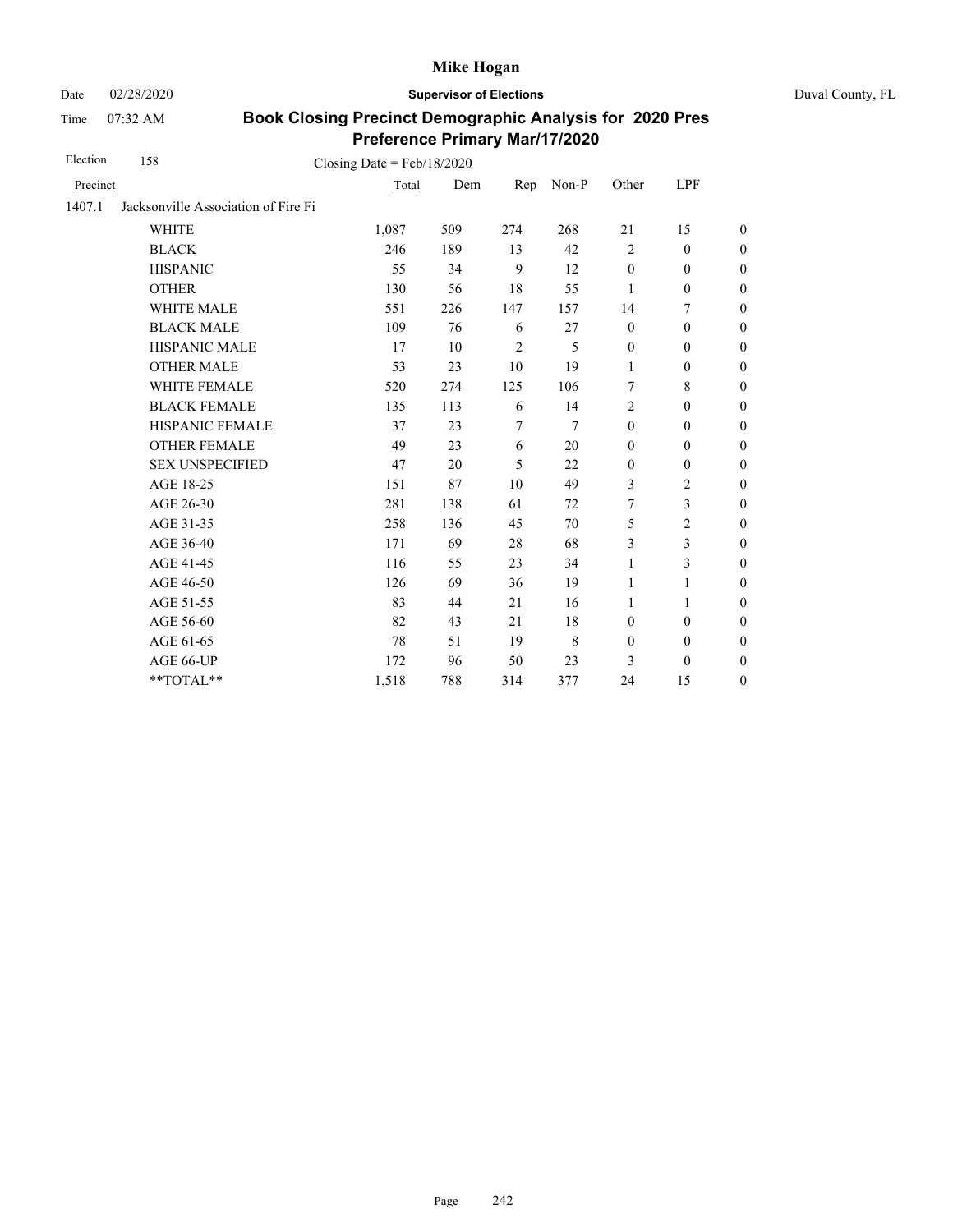Date 02/28/2020 **Supervisor of Elections** Duval County, FL

Time 07:32 AM

| Election | 158                           | Closing Date = $Feb/18/2020$ |       |             |       |                  |                  |                  |
|----------|-------------------------------|------------------------------|-------|-------------|-------|------------------|------------------|------------------|
| Precinct |                               | Total                        | Dem   | Rep         | Non-P | Other            | LPF              |                  |
| 1408.1   | St. Johns Presbyterian Church |                              |       |             |       |                  |                  |                  |
|          | <b>WHITE</b>                  | 2,988                        | 928   | 1,484       | 532   | 27               | 17               | $\boldsymbol{0}$ |
|          | <b>BLACK</b>                  | 189                          | 132   | 18          | 38    | 1                | $\boldsymbol{0}$ | $\boldsymbol{0}$ |
|          | <b>HISPANIC</b>               | 102                          | 47    | 22          | 32    | 1                | $\mathbf{0}$     | $\boldsymbol{0}$ |
|          | <b>OTHER</b>                  | 173                          | 44    | 55          | 68    | 5                | $\mathbf{1}$     | $\overline{0}$   |
|          | WHITE MALE                    | 1,402                        | 371   | 736         | 269   | 13               | 13               | $\boldsymbol{0}$ |
|          | <b>BLACK MALE</b>             | 83                           | 51    | 10          | 21    | 1                | $\mathbf{0}$     | $\boldsymbol{0}$ |
|          | <b>HISPANIC MALE</b>          | 50                           | 23    | 13          | 14    | $\boldsymbol{0}$ | $\boldsymbol{0}$ | $\overline{0}$   |
|          | <b>OTHER MALE</b>             | 78                           | 22    | 28          | 26    | 1                | 1                | $\boldsymbol{0}$ |
|          | WHITE FEMALE                  | 1,551                        | 548   | 730         | 255   | 14               | 4                | $\boldsymbol{0}$ |
|          | <b>BLACK FEMALE</b>           | 105                          | 80    | 8           | 17    | $\mathbf{0}$     | $\mathbf{0}$     | $\boldsymbol{0}$ |
|          | HISPANIC FEMALE               | 50                           | 24    | $\,$ 8 $\,$ | 17    | 1                | $\boldsymbol{0}$ | $\boldsymbol{0}$ |
|          | <b>OTHER FEMALE</b>           | 60                           | 14    | 22          | 21    | 3                | $\mathbf{0}$     | $\boldsymbol{0}$ |
|          | <b>SEX UNSPECIFIED</b>        | 73                           | 18    | 24          | 30    | 1                | $\boldsymbol{0}$ | $\boldsymbol{0}$ |
|          | AGE 18-25                     | 251                          | 78    | 85          | 83    | $\overline{4}$   | 1                | $\boldsymbol{0}$ |
|          | AGE 26-30                     | 318                          | 114   | 116         | 74    | 11               | 3                | $\overline{0}$   |
|          | AGE 31-35                     | 355                          | 121   | 127         | 100   | $\overline{4}$   | 3                | $\boldsymbol{0}$ |
|          | AGE 36-40                     | 297                          | 104   | 106         | 79    | 6                | $\overline{c}$   | $\boldsymbol{0}$ |
|          | AGE 41-45                     | 265                          | 88    | 103         | 69    | $\overline{c}$   | 3                | $\boldsymbol{0}$ |
|          | AGE 46-50                     | 248                          | 67    | 131         | 47    | $\mathbf{1}$     | 2                | $\boldsymbol{0}$ |
|          | AGE 51-55                     | 269                          | 79    | 141         | 47    | $\mathbf{1}$     | 1                | $\boldsymbol{0}$ |
|          | AGE 56-60                     | 302                          | 103   | 154         | 43    | $\overline{c}$   | $\boldsymbol{0}$ | $\boldsymbol{0}$ |
|          | AGE 61-65                     | 348                          | 112   | 188         | 46    | $\mathbf{1}$     | 1                | $\boldsymbol{0}$ |
|          | AGE 66-UP                     | 796                          | 283   | 427         | 82    | 2                | $\overline{c}$   | $\boldsymbol{0}$ |
|          | **TOTAL**                     | 3,452                        | 1,151 | 1,579       | 670   | 34               | 18               | $\boldsymbol{0}$ |
|          |                               |                              |       |             |       |                  |                  |                  |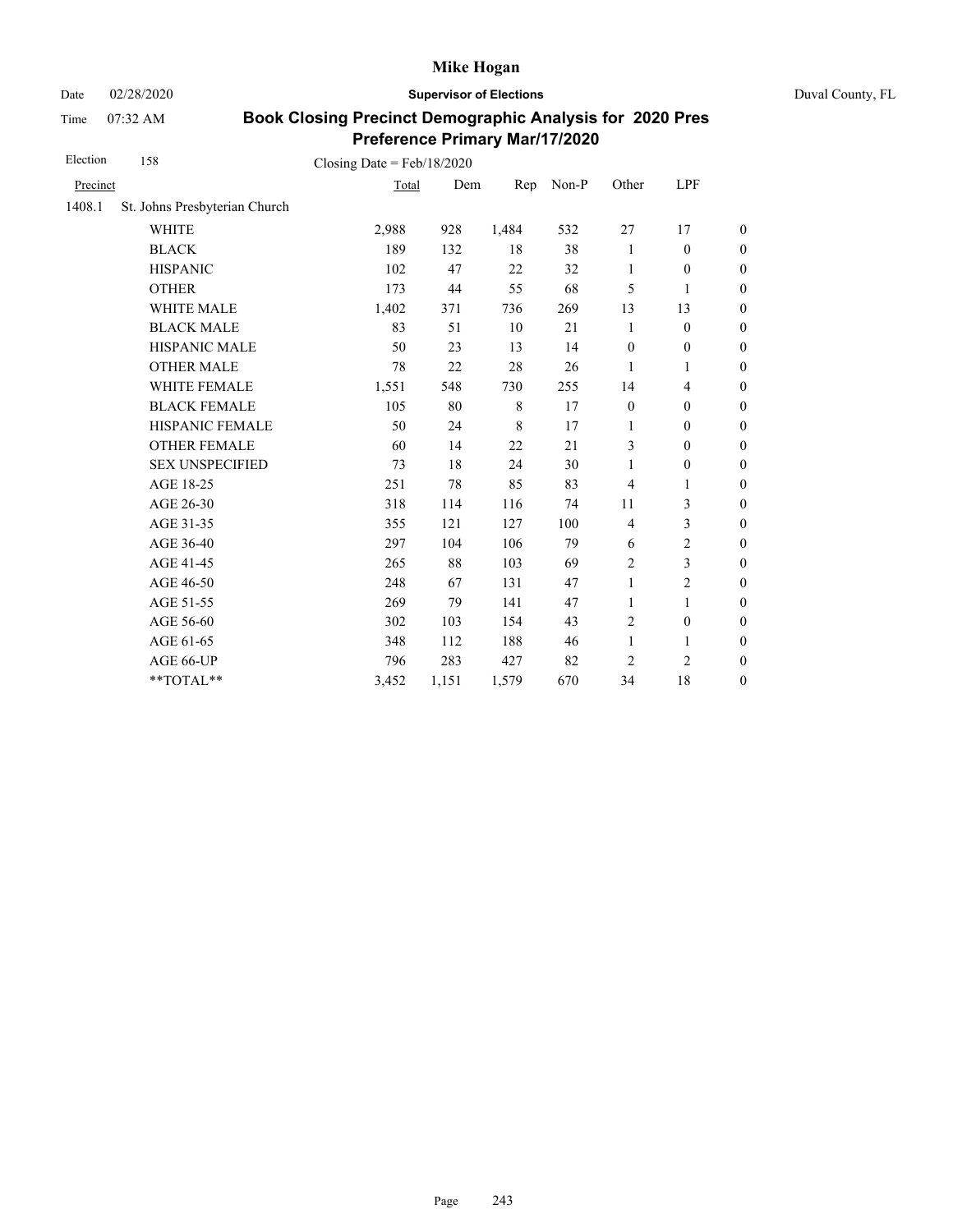Date 02/28/2020 **Supervisor of Elections** Duval County, FL

Time 07:32 AM

| Election | 158                         | Closing Date = $Feb/18/2020$ |                |                |                |                  |                  |                  |
|----------|-----------------------------|------------------------------|----------------|----------------|----------------|------------------|------------------|------------------|
| Precinct |                             | Total                        | Dem            | Rep            | Non-P          | Other            | LPF              |                  |
| 1409.1   | St. Peters Episcopal Church |                              |                |                |                |                  |                  |                  |
|          | <b>WHITE</b>                | 308                          | 49             | 160            | 91             | 7                | 1                | $\mathbf{0}$     |
|          | <b>BLACK</b>                | 122                          | 78             | 9              | 33             | $\overline{c}$   | $\mathbf{0}$     | $\theta$         |
|          | <b>HISPANIC</b>             | 65                           | 19             | 13             | 31             | $\overline{2}$   | $\boldsymbol{0}$ | $\boldsymbol{0}$ |
|          | <b>OTHER</b>                | 53                           | 9              | 14             | 29             | $\mathbf{1}$     | $\mathbf{0}$     | $\theta$         |
|          | <b>WHITE MALE</b>           | 156                          | 26             | 79             | 47             | 3                | 1                | $\boldsymbol{0}$ |
|          | <b>BLACK MALE</b>           | 52                           | 26             | $\overline{7}$ | 18             | 1                | $\boldsymbol{0}$ | $\boldsymbol{0}$ |
|          | HISPANIC MALE               | 41                           | 10             | $\,8\,$        | 21             | $\overline{c}$   | $\boldsymbol{0}$ | $\mathbf{0}$     |
|          | <b>OTHER MALE</b>           | 26                           | $\overline{4}$ | 8              | 14             | $\boldsymbol{0}$ | $\boldsymbol{0}$ | $\boldsymbol{0}$ |
|          | WHITE FEMALE                | 146                          | 22             | 76             | 44             | 4                | $\mathbf{0}$     | $\boldsymbol{0}$ |
|          | <b>BLACK FEMALE</b>         | 70                           | 52             | $\overline{2}$ | 15             | 1                | $\boldsymbol{0}$ | $\mathbf{0}$     |
|          | HISPANIC FEMALE             | 23                           | 9              | $\overline{4}$ | 10             | $\mathbf{0}$     | $\boldsymbol{0}$ | $\mathbf{0}$     |
|          | <b>OTHER FEMALE</b>         | 16                           | 3              | 3              | 10             | $\boldsymbol{0}$ | $\mathbf{0}$     | $\boldsymbol{0}$ |
|          | <b>SEX UNSPECIFIED</b>      | 18                           | 3              | 9              | 5              | 1                | $\mathbf{0}$     | $\mathbf{0}$     |
|          | AGE 18-25                   | 134                          | 31             | 43             | 56             | $\overline{4}$   | $\boldsymbol{0}$ | $\mathbf{0}$     |
|          | AGE 26-30                   | 121                          | 34             | 35             | 48             | $\overline{4}$   | $\mathbf{0}$     | $\boldsymbol{0}$ |
|          | AGE 31-35                   | 87                           | 29             | 26             | 30             | $\mathbf{1}$     | 1                | $\boldsymbol{0}$ |
|          | AGE 36-40                   | 71                           | 23             | 23             | 24             | 1                | $\mathbf{0}$     | $\boldsymbol{0}$ |
|          | AGE 41-45                   | 48                           | 11             | 25             | 12             | $\mathbf{0}$     | $\mathbf{0}$     | $\theta$         |
|          | AGE 46-50                   | 41                           | 10             | 23             | 6              | 2                | $\mathbf{0}$     | $\boldsymbol{0}$ |
|          | AGE 51-55                   | 22                           | 7              | 11             | $\overline{4}$ | $\mathbf{0}$     | $\mathbf{0}$     | $\boldsymbol{0}$ |
|          | AGE 56-60                   | 11                           | 3              | 7              | 1              | $\boldsymbol{0}$ | $\boldsymbol{0}$ | $\boldsymbol{0}$ |
|          | AGE 61-65                   | 6                            | 3              | 1              | $\mathfrak{2}$ | $\mathbf{0}$     | $\mathbf{0}$     | $\boldsymbol{0}$ |
|          | AGE 66-UP                   | 7                            | $\overline{4}$ | $\overline{2}$ | 1              | $\theta$         | $\boldsymbol{0}$ | $\boldsymbol{0}$ |
|          | **TOTAL**                   | 548                          | 155            | 196            | 184            | 12               | 1                | $\boldsymbol{0}$ |
|          |                             |                              |                |                |                |                  |                  |                  |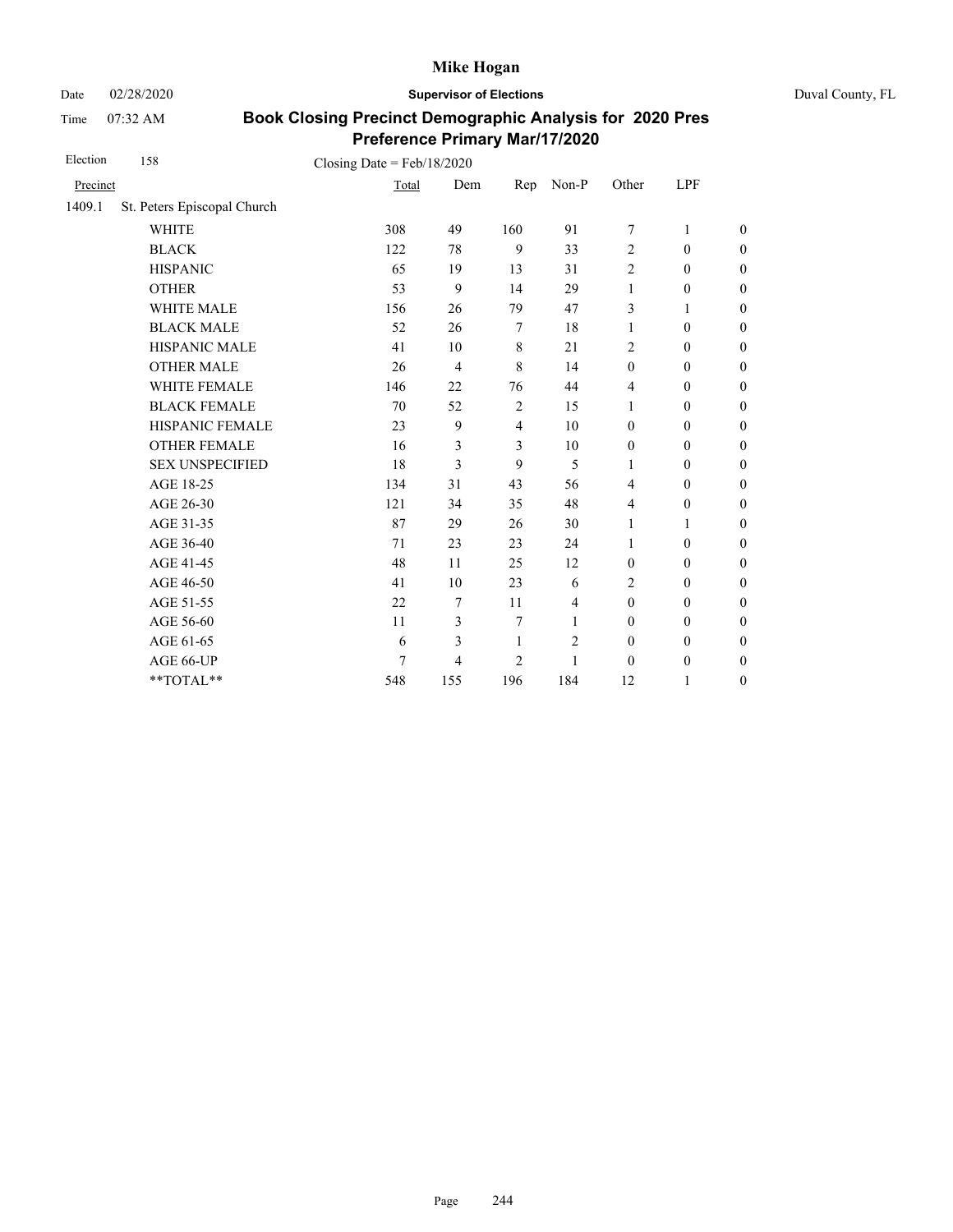Date 02/28/2020 **Supervisor of Elections** Duval County, FL

Time 07:32 AM

| Election | 158                         | Closing Date = $Feb/18/2020$ |       |       |       |                |                  |                  |
|----------|-----------------------------|------------------------------|-------|-------|-------|----------------|------------------|------------------|
| Precinct |                             | Total                        | Dem   | Rep   | Non-P | Other          | LPF              |                  |
| 1409.2   | St. Peters Episcopal Church |                              |       |       |       |                |                  |                  |
|          | <b>WHITE</b>                | 2,855                        | 662   | 1,558 | 592   | 33             | 10               | $\boldsymbol{0}$ |
|          | <b>BLACK</b>                | 1,129                        | 850   | 46    | 227   | 5              | 1                | $\boldsymbol{0}$ |
|          | <b>HISPANIC</b>             | 344                          | 153   | 72    | 114   | $\overline{4}$ | 1                | $\boldsymbol{0}$ |
|          | <b>OTHER</b>                | 405                          | 104   | 115   | 178   | $\,8\,$        | $\boldsymbol{0}$ | $\mathbf{0}$     |
|          | WHITE MALE                  | 1,367                        | 261   | 790   | 294   | 16             | 6                | $\boldsymbol{0}$ |
|          | <b>BLACK MALE</b>           | 494                          | 345   | 21    | 125   | 3              | $\mathbf{0}$     | $\boldsymbol{0}$ |
|          | <b>HISPANIC MALE</b>        | 157                          | 56    | 40    | 60    | 1              | $\boldsymbol{0}$ | $\overline{0}$   |
|          | <b>OTHER MALE</b>           | 153                          | 41    | 51    | 58    | 3              | $\overline{0}$   | $\boldsymbol{0}$ |
|          | WHITE FEMALE                | 1,453                        | 395   | 748   | 290   | 16             | 4                | $\boldsymbol{0}$ |
|          | <b>BLACK FEMALE</b>         | 612                          | 491   | 23    | 95    | $\overline{c}$ | 1                | $\overline{0}$   |
|          | HISPANIC FEMALE             | 179                          | 91    | 31    | 53    | 3              | 1                | $\boldsymbol{0}$ |
|          | <b>OTHER FEMALE</b>         | 195                          | 51    | 58    | 81    | 5              | $\boldsymbol{0}$ | $\boldsymbol{0}$ |
|          | <b>SEX UNSPECIFIED</b>      | 123                          | 38    | 29    | 55    | 1              | $\mathbf{0}$     | $\boldsymbol{0}$ |
|          | AGE 18-25                   | 493                          | 184   | 99    | 195   | 14             | 1                | $\overline{0}$   |
|          | AGE 26-30                   | 390                          | 139   | 121   | 127   | 3              | $\mathbf{0}$     | $\boldsymbol{0}$ |
|          | AGE 31-35                   | 395                          | 148   | 111   | 128   | 5              | 3                | $\boldsymbol{0}$ |
|          | AGE 36-40                   | 383                          | 159   | 114   | 100   | 7              | 3                | $\overline{0}$   |
|          | AGE 41-45                   | 349                          | 125   | 122   | 99    | 3              | $\boldsymbol{0}$ | $\boldsymbol{0}$ |
|          | AGE 46-50                   | 386                          | 139   | 139   | 104   | $\overline{4}$ | $\boldsymbol{0}$ | $\boldsymbol{0}$ |
|          | AGE 51-55                   | 398                          | 157   | 146   | 91    | 3              | 1                | $\boldsymbol{0}$ |
|          | AGE 56-60                   | 516                          | 216   | 213   | 84    | $\mathbf{1}$   | $\overline{2}$   | $\overline{0}$   |
|          | AGE 61-65                   | 449                          | 154   | 227   | 63    | $\overline{4}$ | 1                | $\boldsymbol{0}$ |
|          | AGE 66-UP                   | 972                          | 348   | 499   | 118   | 6              | 1                | $\boldsymbol{0}$ |
|          | **TOTAL**                   | 4,733                        | 1,769 | 1,791 | 1,111 | 50             | 12               | $\boldsymbol{0}$ |
|          |                             |                              |       |       |       |                |                  |                  |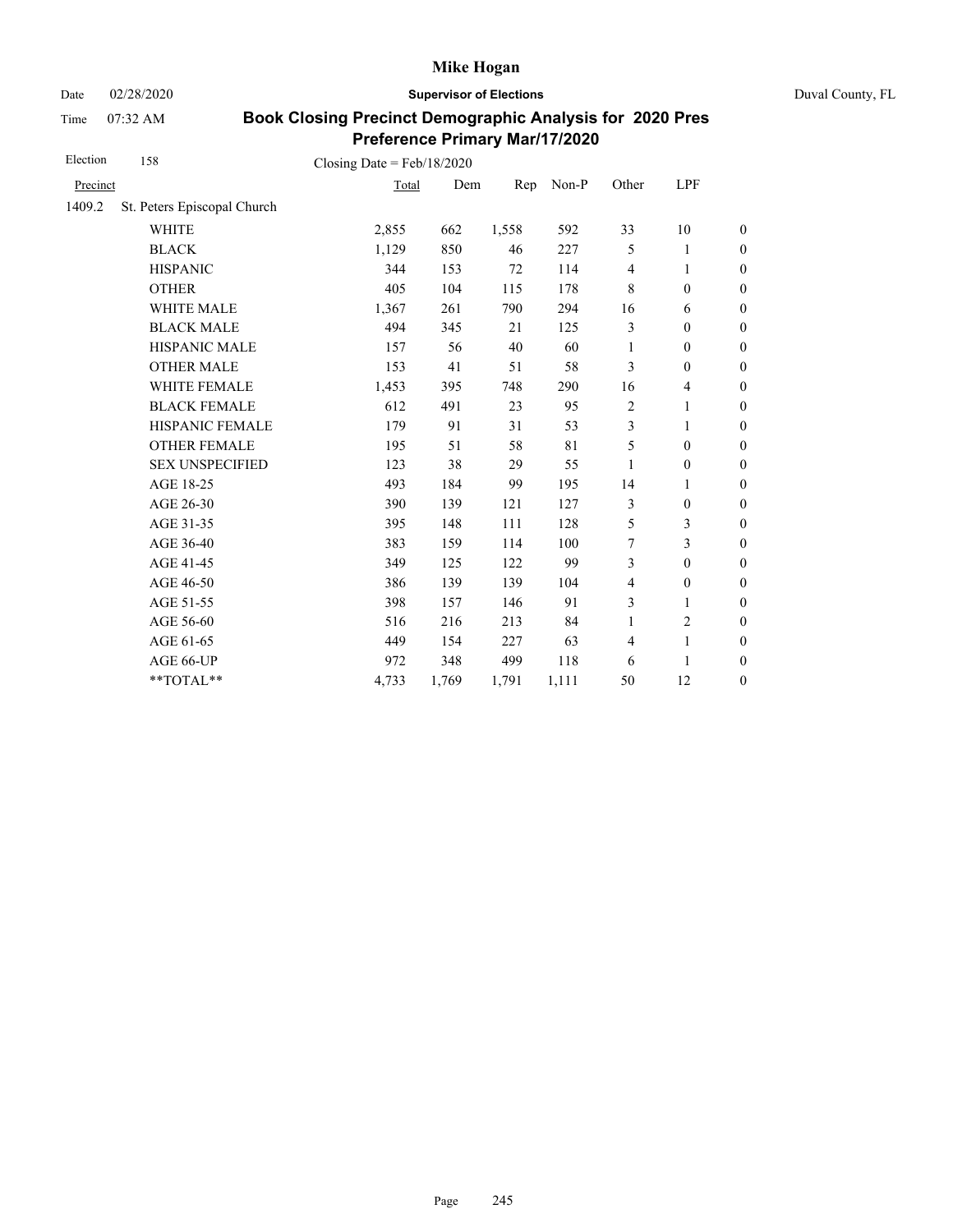Date 02/28/2020 **Supervisor of Elections** Duval County, FL

Time 07:32 AM

| Election | 158                    | Closing Date = $Feb/18/2020$ |                |                |            |                  |                  |                  |
|----------|------------------------|------------------------------|----------------|----------------|------------|------------------|------------------|------------------|
| Precinct |                        | Total                        | Dem            | Rep            | Non-P      | Other            | LPF              |                  |
| 1410.1   | <b>Fleet Reserve</b>   |                              |                |                |            |                  |                  |                  |
|          | <b>WHITE</b>           | 166                          | 19             | 90             | 51         | $\overline{4}$   | 2                | $\theta$         |
|          | <b>BLACK</b>           | 16                           | $\,8\,$        | $\overline{2}$ | 5          | 1                | $\mathbf{0}$     | $\boldsymbol{0}$ |
|          | <b>HISPANIC</b>        | 26                           | 8              | 6              | 12         | $\mathbf{0}$     | $\boldsymbol{0}$ | $\boldsymbol{0}$ |
|          | <b>OTHER</b>           | 10                           | $\overline{4}$ | $\overline{2}$ | 4          | $\boldsymbol{0}$ | $\boldsymbol{0}$ | $\overline{0}$   |
|          | WHITE MALE             | 85                           | 6              | 45             | 31         | 2                | 1                | $\boldsymbol{0}$ |
|          | <b>BLACK MALE</b>      | 5                            | 1              | 1              | 3          | $\mathbf{0}$     | $\boldsymbol{0}$ | $\boldsymbol{0}$ |
|          | <b>HISPANIC MALE</b>   | 15                           | 5              | 1              | 9          | $\mathbf{0}$     | $\boldsymbol{0}$ | $\overline{0}$   |
|          | <b>OTHER MALE</b>      | 3                            | 1              | $\mathbf{1}$   | 1          | $\mathbf{0}$     | $\boldsymbol{0}$ | $\boldsymbol{0}$ |
|          | <b>WHITE FEMALE</b>    | 81                           | 13             | 45             | 20         | 2                | 1                | $\boldsymbol{0}$ |
|          | <b>BLACK FEMALE</b>    | 10                           | 6              | 1              | $\sqrt{2}$ | $\mathbf{1}$     | $\mathbf{0}$     | $\boldsymbol{0}$ |
|          | HISPANIC FEMALE        | 11                           | 3              | 5              | 3          | $\mathbf{0}$     | $\boldsymbol{0}$ | $\boldsymbol{0}$ |
|          | <b>OTHER FEMALE</b>    | 5                            | $\overline{2}$ | 1              | 2          | $\mathbf{0}$     | $\mathbf{0}$     | $\overline{0}$   |
|          | <b>SEX UNSPECIFIED</b> | 3                            | $\overline{2}$ | $\theta$       | 1          | $\mathbf{0}$     | $\boldsymbol{0}$ | $\boldsymbol{0}$ |
|          | AGE 18-25              | 20                           | 3              | $\tau$         | 7          | $\overline{c}$   | $\mathbf{1}$     | $\boldsymbol{0}$ |
|          | AGE 26-30              | 31                           | 3              | 15             | 11         | $\mathbf{1}$     | 1                | $\overline{0}$   |
|          | AGE 31-35              | 18                           | $\overline{3}$ | $\tau$         | 7          | 1                | $\boldsymbol{0}$ | $\boldsymbol{0}$ |
|          | AGE 36-40              | 19                           | 5              | $\overline{4}$ | 10         | $\mathbf{0}$     | $\mathbf{0}$     | $\boldsymbol{0}$ |
|          | AGE 41-45              | 18                           | 5              | 6              | 7          | $\mathbf{0}$     | $\mathbf{0}$     | $\overline{0}$   |
|          | AGE 46-50              | 19                           | $\overline{4}$ | 9              | 6          | $\boldsymbol{0}$ | $\mathbf{0}$     | $\boldsymbol{0}$ |
|          | AGE 51-55              | 25                           | 3              | 16             | 5          | 1                | $\mathbf{0}$     | $\boldsymbol{0}$ |
|          | AGE 56-60              | 13                           | $\overline{4}$ | 5              | 4          | $\mathbf{0}$     | $\mathbf{0}$     | $\overline{0}$   |
|          | AGE 61-65              | 20                           | 3              | 10             | 7          | $\boldsymbol{0}$ | $\boldsymbol{0}$ | $\boldsymbol{0}$ |
|          | AGE 66-UP              | 35                           | 6              | 21             | 8          | $\boldsymbol{0}$ | $\boldsymbol{0}$ | $\overline{0}$   |
|          | **TOTAL**              | 218                          | 39             | 100            | 72         | 5                | 2                | $\boldsymbol{0}$ |
|          |                        |                              |                |                |            |                  |                  |                  |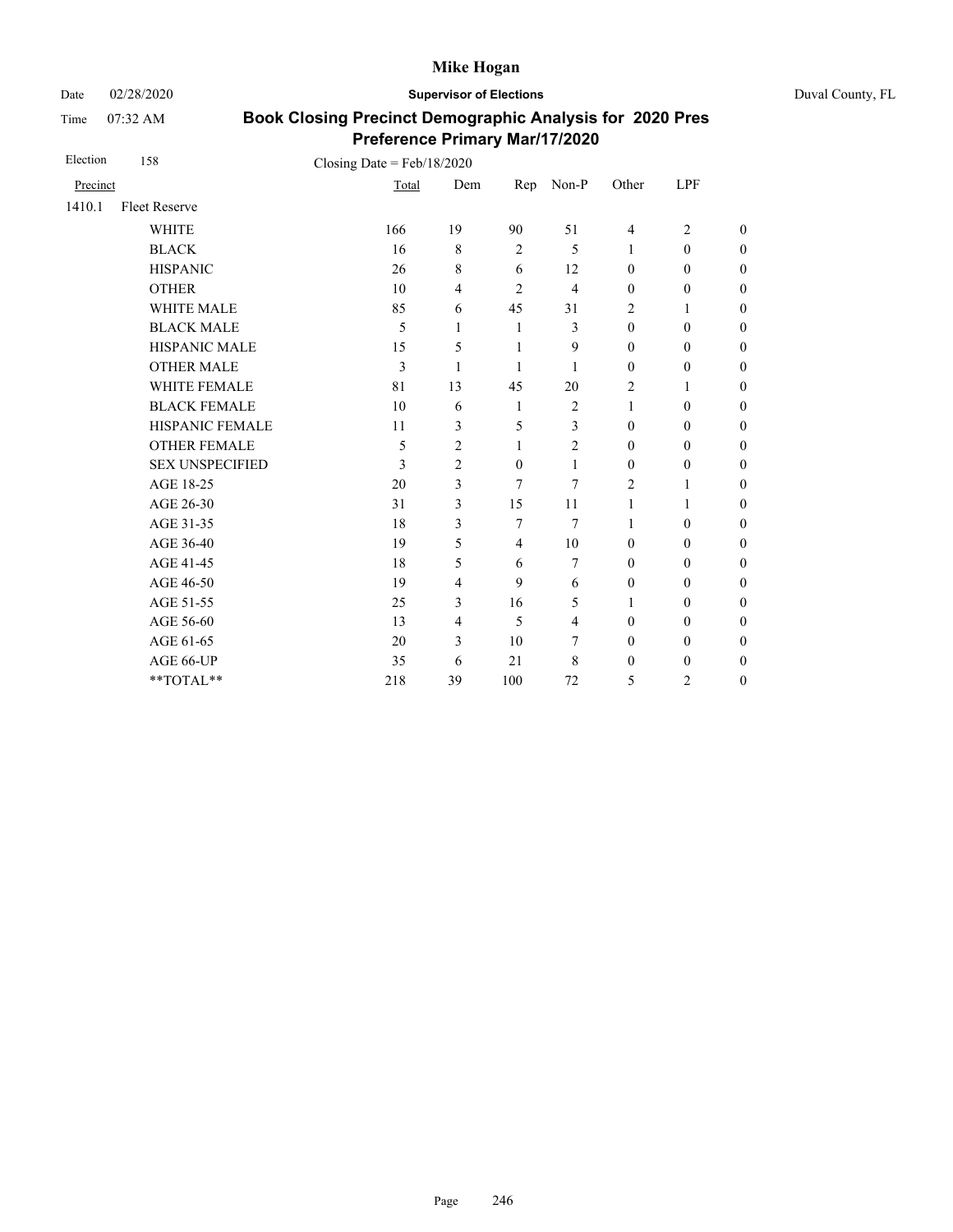Date 02/28/2020 **Supervisor of Elections** Duval County, FL

Time 07:32 AM

| Election | 158                    | Closing Date = $Feb/18/2020$ |                  |              |                  |                  |                  |                  |
|----------|------------------------|------------------------------|------------------|--------------|------------------|------------------|------------------|------------------|
| Precinct |                        | Total                        | Dem              | Rep          | Non-P            | Other            | LPF              |                  |
| 1410.2   | <b>Fleet Reserve</b>   |                              |                  |              |                  |                  |                  |                  |
|          | <b>WHITE</b>           | 5                            | $\overline{2}$   | 3            | $\overline{0}$   | $\boldsymbol{0}$ | $\boldsymbol{0}$ | $\overline{0}$   |
|          | <b>BLACK</b>           | $\theta$                     | $\mathbf{0}$     | $\theta$     | $\boldsymbol{0}$ | $\mathbf{0}$     | $\boldsymbol{0}$ | $\boldsymbol{0}$ |
|          | <b>HISPANIC</b>        | $\mathbf{0}$                 | $\theta$         | $\theta$     | $\boldsymbol{0}$ | $\mathbf{0}$     | $\boldsymbol{0}$ | $\boldsymbol{0}$ |
|          | <b>OTHER</b>           | $\mathbf{0}$                 | $\theta$         | $\theta$     | $\boldsymbol{0}$ | 0                | $\boldsymbol{0}$ | $\overline{0}$   |
|          | <b>WHITE MALE</b>      | 2                            | $\mathbf{0}$     | 2            | $\mathbf{0}$     | $\mathbf{0}$     | $\mathbf{0}$     | $\overline{0}$   |
|          | <b>BLACK MALE</b>      | $\mathbf{0}$                 | 0                | $\theta$     | $\mathbf{0}$     | $\boldsymbol{0}$ | $\boldsymbol{0}$ | $\boldsymbol{0}$ |
|          | HISPANIC MALE          | $\mathbf{0}$                 | $\theta$         | $\theta$     | $\mathbf{0}$     | $\mathbf{0}$     | $\mathbf{0}$     | $\overline{0}$   |
|          | <b>OTHER MALE</b>      | $\mathbf{0}$                 | $\mathbf{0}$     | $\mathbf{0}$ | $\mathbf{0}$     | 0                | $\mathbf{0}$     | $\boldsymbol{0}$ |
|          | <b>WHITE FEMALE</b>    | 3                            | 2                | 1            | $\mathbf{0}$     | $\boldsymbol{0}$ | $\theta$         | $\overline{0}$   |
|          | <b>BLACK FEMALE</b>    | $\theta$                     | $\theta$         | $\theta$     | $\mathbf{0}$     | $\mathbf{0}$     | $\mathbf{0}$     | $\overline{0}$   |
|          | HISPANIC FEMALE        | $\mathbf{0}$                 | $\boldsymbol{0}$ | $\theta$     | $\mathbf{0}$     | $\mathbf{0}$     | $\theta$         | $\overline{0}$   |
|          | <b>OTHER FEMALE</b>    | $\theta$                     | $\theta$         | $\theta$     | $\mathbf{0}$     | $\boldsymbol{0}$ | $\theta$         | $\overline{0}$   |
|          | <b>SEX UNSPECIFIED</b> | $\theta$                     | $\theta$         | $\mathbf{0}$ | $\mathbf{0}$     | $\mathbf{0}$     | $\mathbf{0}$     | $\boldsymbol{0}$ |
|          | AGE 18-25              | $\theta$                     | $\theta$         | $\mathbf{0}$ | $\mathbf{0}$     | $\mathbf{0}$     | $\mathbf{0}$     | $\overline{0}$   |
|          | AGE 26-30              | $\theta$                     | $\theta$         | $\theta$     | $\mathbf{0}$     | $\mathbf{0}$     | $\mathbf{0}$     | $\overline{0}$   |
|          | AGE 31-35              | $\theta$                     | $\theta$         | $\theta$     | $\mathbf{0}$     | $\mathbf{0}$     | $\mathbf{0}$     | $\boldsymbol{0}$ |
|          | AGE 36-40              | $\Omega$                     | $\Omega$         | $\Omega$     | $\mathbf{0}$     | $\mathbf{0}$     | $\theta$         | 0                |
|          | AGE 41-45              |                              | $\theta$         | 1            | $\mathbf{0}$     | $\mathbf{0}$     | $\mathbf{0}$     | $\overline{0}$   |
|          | AGE 46-50              | $\Omega$                     | $\boldsymbol{0}$ | $\theta$     | $\mathbf{0}$     | 0                | $\boldsymbol{0}$ | $\boldsymbol{0}$ |
|          | AGE 51-55              | $\Omega$                     | $\theta$         | $\theta$     | $\mathbf{0}$     | $\mathbf{0}$     | $\mathbf{0}$     | $\boldsymbol{0}$ |
|          | AGE 56-60              |                              | $\theta$         | 1            | $\mathbf{0}$     | $\mathbf{0}$     | $\theta$         | $\boldsymbol{0}$ |
|          | AGE 61-65              |                              | 1                | $\mathbf{0}$ | $\boldsymbol{0}$ | $\boldsymbol{0}$ | $\boldsymbol{0}$ | $\boldsymbol{0}$ |
|          | AGE 66-UP              | 2                            | 1                | 1            | $\boldsymbol{0}$ | $\boldsymbol{0}$ | $\mathbf{0}$     | $\boldsymbol{0}$ |
|          | **TOTAL**              | 5                            | $\overline{c}$   | 3            | $\boldsymbol{0}$ | $\boldsymbol{0}$ | $\boldsymbol{0}$ | $\boldsymbol{0}$ |
|          |                        |                              |                  |              |                  |                  |                  |                  |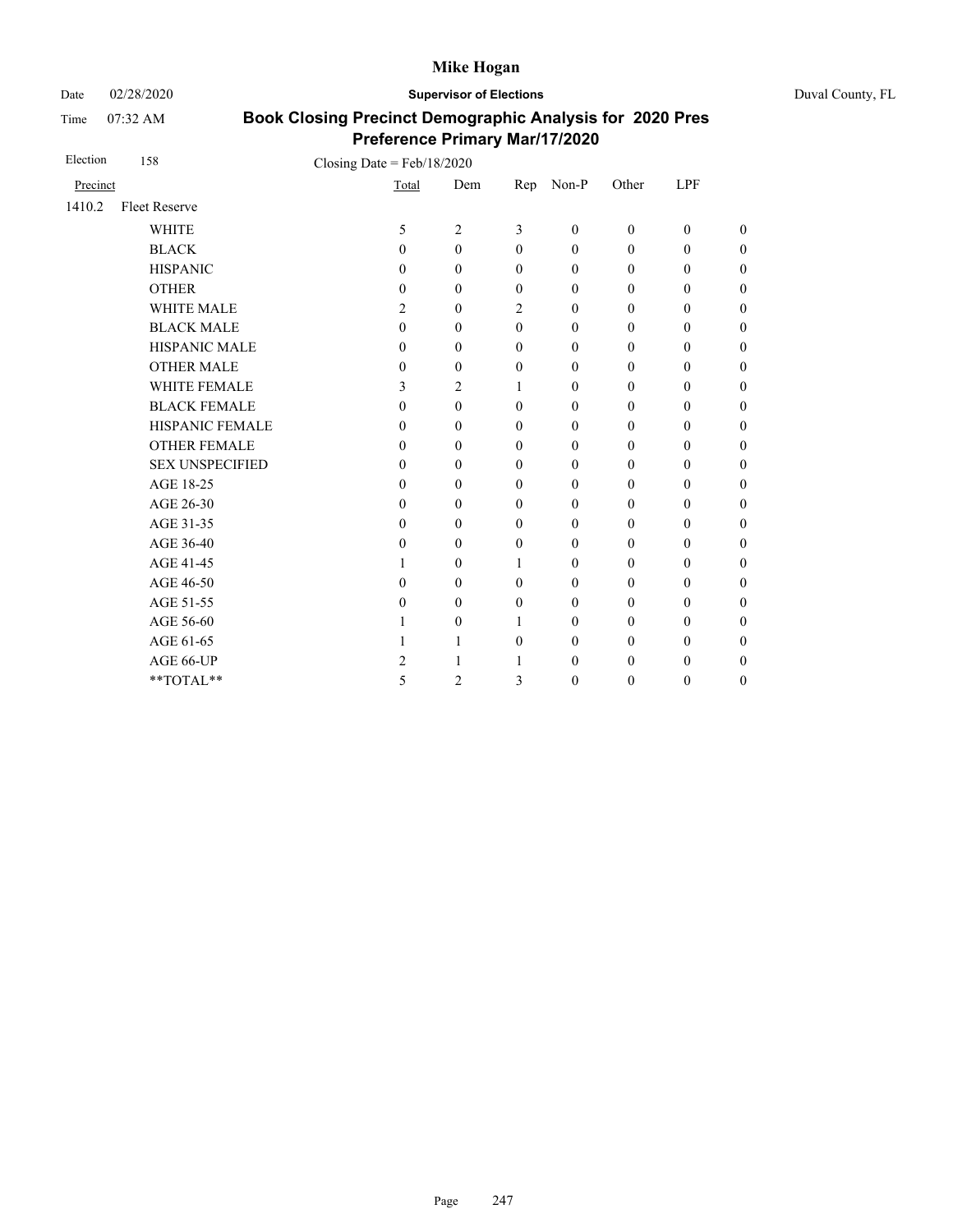Date 02/28/2020 **Supervisor of Elections** Duval County, FL

Time 07:32 AM

| Election | 158                    | Closing Date = $Feb/18/2020$ |       |       |       |                         |                          |                  |
|----------|------------------------|------------------------------|-------|-------|-------|-------------------------|--------------------------|------------------|
| Precinct |                        | Total                        | Dem   | Rep   | Non-P | Other                   | LPF                      |                  |
| 1410.3   | <b>Fleet Reserve</b>   |                              |       |       |       |                         |                          |                  |
|          | <b>WHITE</b>           | 2,413                        | 520   | 1,312 | 542   | 29                      | 10                       | $\boldsymbol{0}$ |
|          | <b>BLACK</b>           | 1,534                        | 1,192 | 63    | 268   | 10                      | 1                        | $\boldsymbol{0}$ |
|          | <b>HISPANIC</b>        | 356                          | 151   | 63    | 138   | $\overline{2}$          | $\overline{c}$           | $\boldsymbol{0}$ |
|          | <b>OTHER</b>           | 484                          | 150   | 123   | 207   | $\overline{2}$          | $\overline{c}$           | $\overline{0}$   |
|          | WHITE MALE             | 1,067                        | 170   | 630   | 249   | 12                      | 6                        | $\boldsymbol{0}$ |
|          | <b>BLACK MALE</b>      | 584                          | 415   | 37    | 127   | 5                       | $\boldsymbol{0}$         | $\boldsymbol{0}$ |
|          | <b>HISPANIC MALE</b>   | 154                          | 59    | 32    | 63    | $\boldsymbol{0}$        | $\boldsymbol{0}$         | $\boldsymbol{0}$ |
|          | <b>OTHER MALE</b>      | 178                          | 49    | 49    | 78    | 1                       | 1                        | $\boldsymbol{0}$ |
|          | WHITE FEMALE           | 1,313                        | 340   | 669   | 284   | 16                      | $\overline{\mathcal{L}}$ | $\boldsymbol{0}$ |
|          | <b>BLACK FEMALE</b>    | 924                          | 757   | 24    | 137   | 5                       | 1                        | $\boldsymbol{0}$ |
|          | HISPANIC FEMALE        | 194                          | 91    | 26    | 73    | $\overline{2}$          | $\overline{c}$           | $\boldsymbol{0}$ |
|          | <b>OTHER FEMALE</b>    | 238                          | 87    | 60    | 90    | $\mathbf{0}$            | $\mathbf{1}$             | $\boldsymbol{0}$ |
|          | <b>SEX UNSPECIFIED</b> | 135                          | 45    | 34    | 54    | $\overline{2}$          | $\boldsymbol{0}$         | $\boldsymbol{0}$ |
|          | AGE 18-25              | 550                          | 245   | 93    | 200   | $\,8\,$                 | $\overline{\mathcal{L}}$ | $\boldsymbol{0}$ |
|          | AGE 26-30              | 471                          | 211   | 101   | 156   | $\mathbf{1}$            | $\overline{c}$           | $\overline{0}$   |
|          | AGE 31-35              | 460                          | 190   | 120   | 142   | 5                       | 3                        | $\boldsymbol{0}$ |
|          | AGE 36-40              | 441                          | 196   | 95    | 143   | $\overline{4}$          | 3                        | $\boldsymbol{0}$ |
|          | AGE 41-45              | 353                          | 140   | 116   | 92    | 5                       | $\boldsymbol{0}$         | $\boldsymbol{0}$ |
|          | AGE 46-50              | 396                          | 159   | 154   | 80    | 3                       | $\boldsymbol{0}$         | $\boldsymbol{0}$ |
|          | AGE 51-55              | 438                          | 178   | 155   | 99    | 6                       | $\boldsymbol{0}$         | $\boldsymbol{0}$ |
|          | AGE 56-60              | 429                          | 180   | 169   | 75    | 3                       | $\mathbf{2}$             | $\boldsymbol{0}$ |
|          | AGE 61-65              | 401                          | 186   | 160   | 50    | $\overline{\mathbf{4}}$ | $\mathbf{1}$             | $\boldsymbol{0}$ |
|          | AGE 66-UP              | 841                          | 324   | 397   | 116   | 4                       | $\boldsymbol{0}$         | $\boldsymbol{0}$ |
|          | **TOTAL**              | 4,787                        | 2,013 | 1,561 | 1,155 | 43                      | 15                       | $\boldsymbol{0}$ |
|          |                        |                              |       |       |       |                         |                          |                  |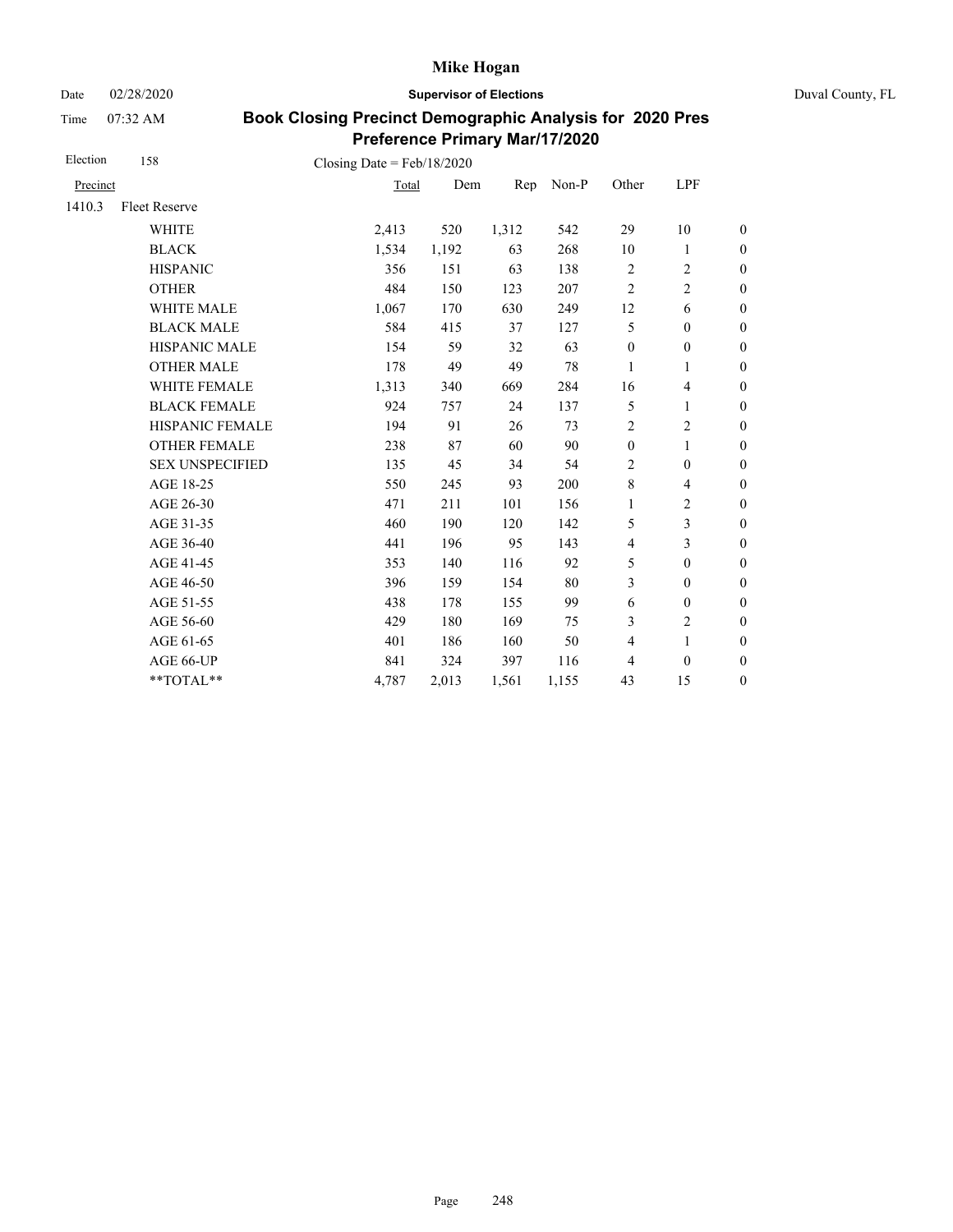Date 02/28/2020 **Supervisor of Elections** Duval County, FL

Time 07:32 AM

| Election | 158                            | Closing Date = $Feb/18/2020$ |     |              |       |                  |                  |                  |
|----------|--------------------------------|------------------------------|-----|--------------|-------|------------------|------------------|------------------|
| Precinct |                                | Total                        | Dem | Rep          | Non-P | Other            | LPF              |                  |
| 1411.1   | Ortega United Methodist Church |                              |     |              |       |                  |                  |                  |
|          | <b>WHITE</b>                   | 3,112                        | 672 | 2,061        | 350   | 22               | 7                | $\boldsymbol{0}$ |
|          | <b>BLACK</b>                   | 101                          | 77  | 2            | 21    | 1                | $\mathbf{0}$     | $\boldsymbol{0}$ |
|          | <b>HISPANIC</b>                | 67                           | 19  | 37           | 11    | $\mathbf{0}$     | $\theta$         | $\boldsymbol{0}$ |
|          | <b>OTHER</b>                   | 120                          | 33  | 42           | 40    | $\overline{4}$   | 1                | $\overline{0}$   |
|          | WHITE MALE                     | 1,427                        | 256 | 978          | 177   | 12               | $\overline{4}$   | $\boldsymbol{0}$ |
|          | <b>BLACK MALE</b>              | 47                           | 31  | 2            | 13    | 1                | $\mathbf{0}$     | $\boldsymbol{0}$ |
|          | <b>HISPANIC MALE</b>           | 32                           | 10  | 16           | 6     | $\mathbf{0}$     | $\mathbf{0}$     | $\mathbf{0}$     |
|          | <b>OTHER MALE</b>              | 50                           | 13  | 20           | 15    | $\overline{c}$   | $\boldsymbol{0}$ | $\boldsymbol{0}$ |
|          | WHITE FEMALE                   | 1,655                        | 412 | 1,061        | 169   | 10               | 3                | $\boldsymbol{0}$ |
|          | <b>BLACK FEMALE</b>            | 51                           | 44  | $\mathbf{0}$ | 7     | $\mathbf{0}$     | $\boldsymbol{0}$ | $\boldsymbol{0}$ |
|          | HISPANIC FEMALE                | 34                           | 9   | 20           | 5     | $\boldsymbol{0}$ | $\boldsymbol{0}$ | $\boldsymbol{0}$ |
|          | <b>OTHER FEMALE</b>            | 45                           | 16  | 17           | 9     | 2                | 1                | $\boldsymbol{0}$ |
|          | <b>SEX UNSPECIFIED</b>         | 59                           | 10  | 28           | 21    | $\mathbf{0}$     | $\mathbf{0}$     | $\boldsymbol{0}$ |
|          | AGE 18-25                      | 331                          | 71  | 188          | 67    | $\overline{4}$   | 1                | $\boldsymbol{0}$ |
|          | AGE 26-30                      | 265                          | 51  | 158          | 50    | 5                | 1                | $\boldsymbol{0}$ |
|          | AGE 31-35                      | 299                          | 67  | 171          | 57    | 1                | 3                | $\boldsymbol{0}$ |
|          | AGE 36-40                      | 229                          | 50  | 118          | 59    | $\overline{c}$   | $\boldsymbol{0}$ | $\boldsymbol{0}$ |
|          | AGE 41-45                      | 205                          | 48  | 116          | 36    | $\overline{4}$   | 1                | $\overline{0}$   |
|          | AGE 46-50                      | 269                          | 66  | 164          | 37    | 1                | 1                | $\boldsymbol{0}$ |
|          | AGE 51-55                      | 293                          | 61  | 201          | 30    | $\boldsymbol{0}$ | 1                | $\boldsymbol{0}$ |
|          | AGE 56-60                      | 288                          | 61  | 212          | 14    | 1                | $\boldsymbol{0}$ | $\boldsymbol{0}$ |
|          | AGE 61-65                      | 302                          | 84  | 192          | 24    | $\overline{2}$   | $\boldsymbol{0}$ | $\boldsymbol{0}$ |
|          | AGE 66-UP                      | 915                          | 241 | 622          | 45    | 7                | $\boldsymbol{0}$ | $\boldsymbol{0}$ |
|          | **TOTAL**                      | 3,400                        | 801 | 2,142        | 422   | 27               | 8                | $\boldsymbol{0}$ |
|          |                                |                              |     |              |       |                  |                  |                  |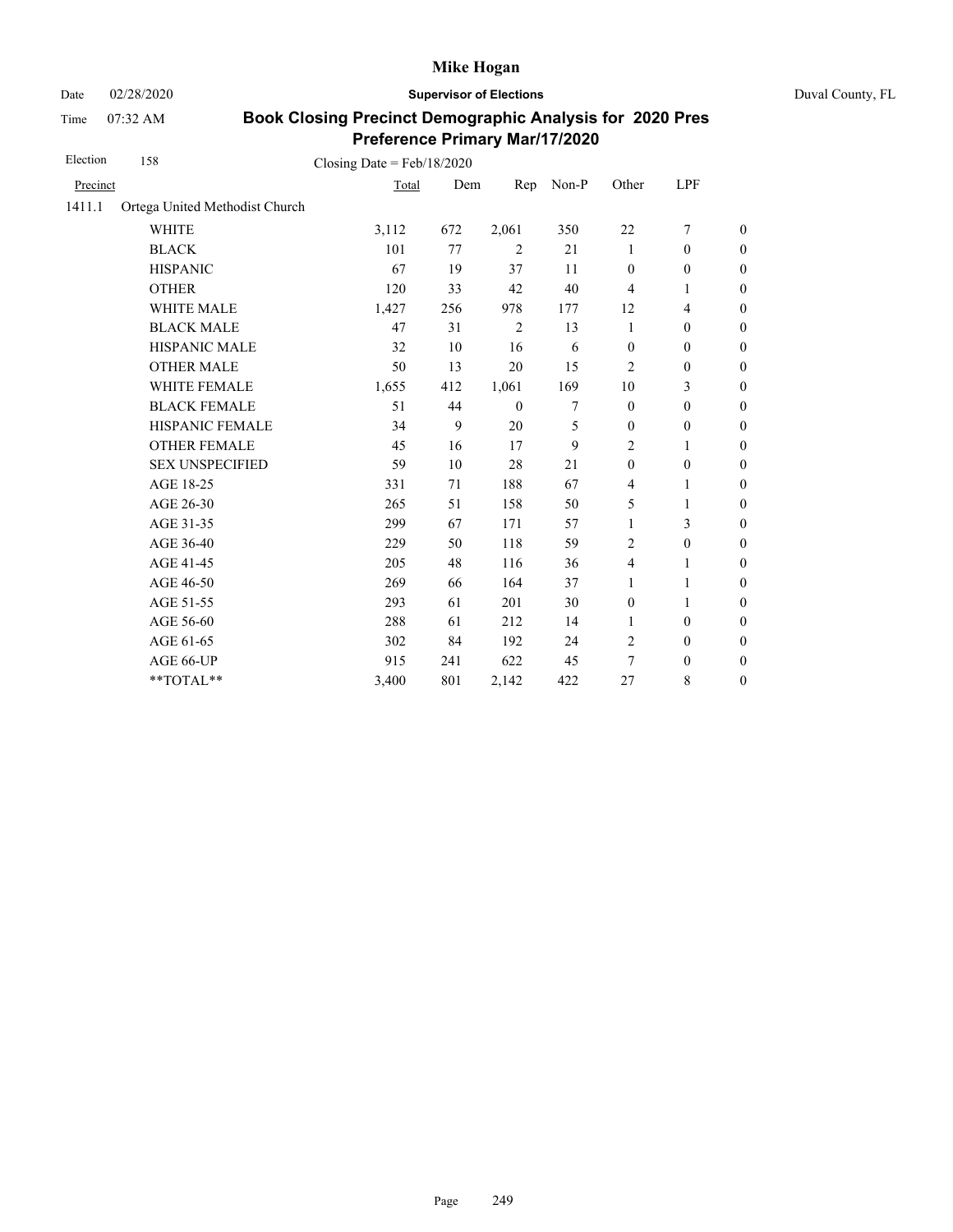Date 02/28/2020 **Supervisor of Elections** Duval County, FL

Time 07:32 AM

| Election | 158                            | Closing Date = $Feb/18/2020$ |                |       |                |                  |                          |                  |
|----------|--------------------------------|------------------------------|----------------|-------|----------------|------------------|--------------------------|------------------|
| Precinct |                                | Total                        | Dem            | Rep   | Non-P          | Other            | LPF                      |                  |
| 1411.2   | Ortega United Methodist Church |                              |                |       |                |                  |                          |                  |
|          | <b>WHITE</b>                   | 1,964                        | 342            | 1,367 | 233            | 11               | 11                       | $\overline{0}$   |
|          | <b>BLACK</b>                   | 21                           | 15             | 2     | $\overline{4}$ | $\mathbf{0}$     | $\mathbf{0}$             | $\overline{0}$   |
|          | <b>HISPANIC</b>                | 32                           | 12             | 13    | 6              | 1                | $\boldsymbol{0}$         | $\boldsymbol{0}$ |
|          | <b>OTHER</b>                   | 66                           | 16             | 29    | 20             | $\mathbf{1}$     | $\boldsymbol{0}$         | $\boldsymbol{0}$ |
|          | WHITE MALE                     | 942                          | 139            | 666   | 128            | 5                | $\overline{\mathcal{L}}$ | $\boldsymbol{0}$ |
|          | <b>BLACK MALE</b>              | 8                            | 5              | 1     | $\overline{c}$ | $\boldsymbol{0}$ | $\boldsymbol{0}$         | $\boldsymbol{0}$ |
|          | <b>HISPANIC MALE</b>           | 15                           | 6              | 6     | 2              | 1                | $\boldsymbol{0}$         | $\overline{0}$   |
|          | <b>OTHER MALE</b>              | 23                           | 5              | 11    | 6              | 1                | $\mathbf{0}$             | $\boldsymbol{0}$ |
|          | <b>WHITE FEMALE</b>            | 1,001                        | 201            | 687   | 101            | 6                | 6                        | $\overline{0}$   |
|          | <b>BLACK FEMALE</b>            | 13                           | 10             | 1     | $\overline{2}$ | $\mathbf{0}$     | $\mathbf{0}$             | $\overline{0}$   |
|          | HISPANIC FEMALE                | 17                           | 6              | 7     | $\overline{4}$ | $\boldsymbol{0}$ | $\boldsymbol{0}$         | $\boldsymbol{0}$ |
|          | <b>OTHER FEMALE</b>            | 30                           | 9              | 14    | 7              | $\boldsymbol{0}$ | $\boldsymbol{0}$         | $\boldsymbol{0}$ |
|          | <b>SEX UNSPECIFIED</b>         | 34                           | $\overline{4}$ | 18    | 11             | $\mathbf{0}$     | 1                        | $\boldsymbol{0}$ |
|          | AGE 18-25                      | 199                          | 24             | 128   | 43             | $\overline{2}$   | $\overline{c}$           | $\overline{0}$   |
|          | AGE 26-30                      | 131                          | 26             | 83    | 22             | $\mathbf{0}$     | $\mathbf{0}$             | $\boldsymbol{0}$ |
|          | AGE 31-35                      | 209                          | 43             | 125   | 36             | 3                | $\overline{2}$           | $\boldsymbol{0}$ |
|          | AGE 36-40                      | 181                          | 39             | 103   | 34             | 3                | $\overline{c}$           | $\overline{0}$   |
|          | AGE 41-45                      | 170                          | 33             | 103   | 31             | $\mathbf{1}$     | $\overline{c}$           | $\boldsymbol{0}$ |
|          | AGE 46-50                      | 172                          | 24             | 109   | 38             | 1                | $\boldsymbol{0}$         | $\boldsymbol{0}$ |
|          | AGE 51-55                      | 152                          | 26             | 105   | 16             | 2                | 3                        | $\boldsymbol{0}$ |
|          | AGE 56-60                      | 173                          | 31             | 129   | 13             | $\mathbf{0}$     | $\boldsymbol{0}$         | $\overline{0}$   |
|          | AGE 61-65                      | 211                          | 46             | 158   | 7              | $\boldsymbol{0}$ | $\mathbf{0}$             | $\boldsymbol{0}$ |
|          | AGE 66-UP                      | 485                          | 93             | 368   | 23             | 1                | $\boldsymbol{0}$         | $\boldsymbol{0}$ |
|          | **TOTAL**                      | 2,083                        | 385            | 1,411 | 263            | 13               | 11                       | $\boldsymbol{0}$ |
|          |                                |                              |                |       |                |                  |                          |                  |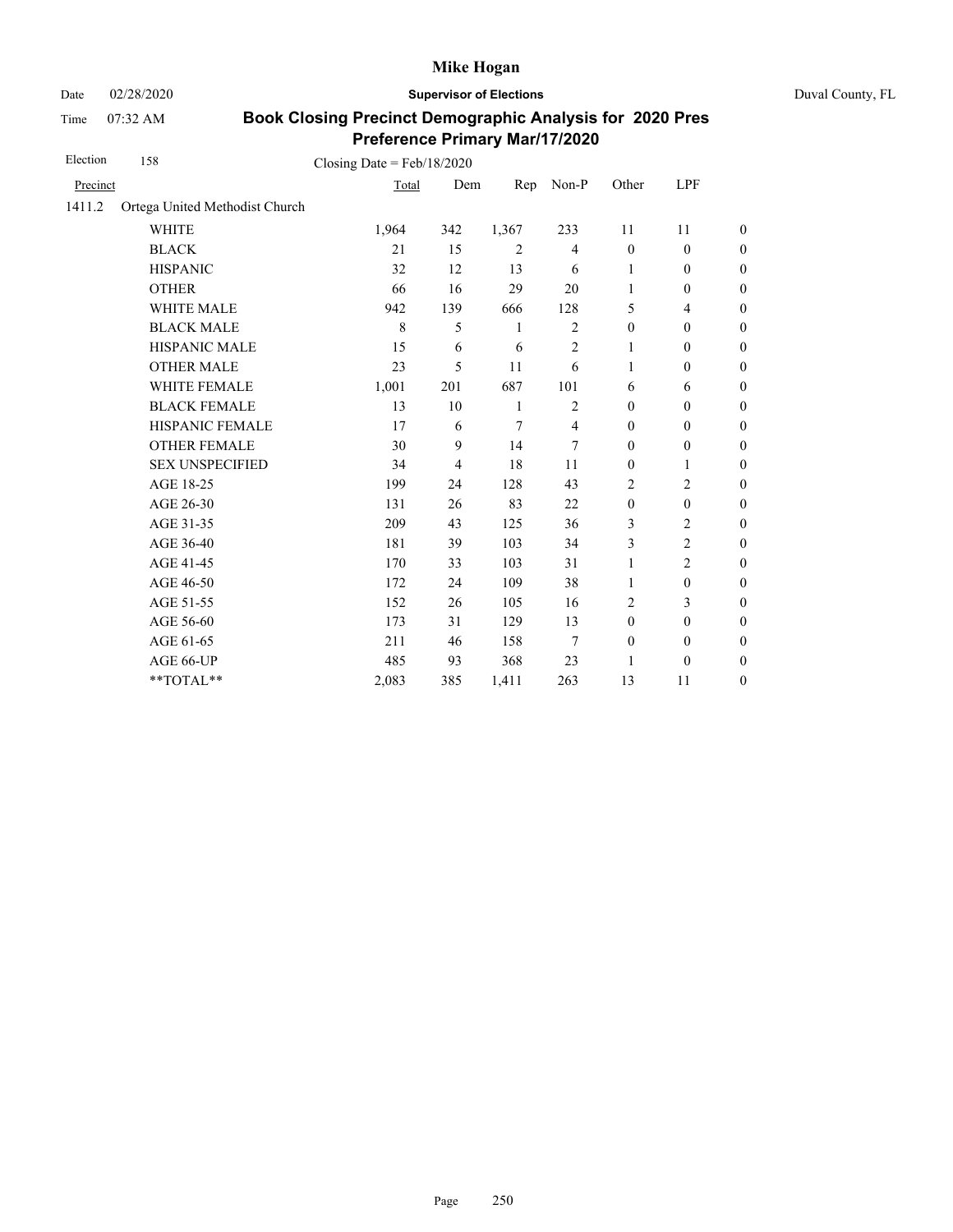Date 02/28/2020 **Supervisor of Elections** Duval County, FL

Time 07:32 AM

| Election | 158                                | Closing Date = $Feb/18/2020$ |                |                |                |                  |                          |                  |
|----------|------------------------------------|------------------------------|----------------|----------------|----------------|------------------|--------------------------|------------------|
| Precinct |                                    | Total                        | Dem            | Rep            | Non-P          | Other            | LPF                      |                  |
| 1412.1   | Saint Catherine's Episcopal Church |                              |                |                |                |                  |                          |                  |
|          | <b>WHITE</b>                       | 569                          | 191            | 254            | 113            | $\overline{4}$   | $\overline{7}$           | $\theta$         |
|          | <b>BLACK</b>                       | 44                           | 34             | 1              | 9              | $\mathbf{0}$     | $\mathbf{0}$             | $\boldsymbol{0}$ |
|          | <b>HISPANIC</b>                    | 27                           | 12             | $\overline{4}$ | 9              | $\overline{c}$   | $\boldsymbol{0}$         | $\boldsymbol{0}$ |
|          | <b>OTHER</b>                       | 42                           | 15             | 12             | 14             | $\boldsymbol{0}$ | 1                        | $\overline{0}$   |
|          | WHITE MALE                         | 260                          | 87             | 116            | 48             | 4                | 5                        | $\boldsymbol{0}$ |
|          | <b>BLACK MALE</b>                  | 13                           | 9              | $\mathbf{0}$   | $\overline{4}$ | $\mathbf{0}$     | $\mathbf{0}$             | $\boldsymbol{0}$ |
|          | <b>HISPANIC MALE</b>               | 12                           | 5              | $\overline{c}$ | 5              | $\mathbf{0}$     | $\mathbf{0}$             | $\overline{0}$   |
|          | <b>OTHER MALE</b>                  | 15                           | $\overline{2}$ | 5              | 7              | $\boldsymbol{0}$ | 1                        | $\boldsymbol{0}$ |
|          | <b>WHITE FEMALE</b>                | 306                          | 101            | 138            | 65             | $\boldsymbol{0}$ | $\overline{c}$           | $\boldsymbol{0}$ |
|          | <b>BLACK FEMALE</b>                | 31                           | 25             | $\mathbf{1}$   | 5              | $\mathbf{0}$     | $\mathbf{0}$             | $\boldsymbol{0}$ |
|          | HISPANIC FEMALE                    | 15                           | 7              | $\overline{2}$ | 4              | $\overline{2}$   | $\mathbf{0}$             | $\overline{0}$   |
|          | <b>OTHER FEMALE</b>                | 19                           | 9              | 6              | 4              | $\boldsymbol{0}$ | $\boldsymbol{0}$         | $\boldsymbol{0}$ |
|          | <b>SEX UNSPECIFIED</b>             | 11                           | 7              | 1              | 3              | $\mathbf{0}$     | $\boldsymbol{0}$         | $\boldsymbol{0}$ |
|          | AGE 18-25                          | 43                           | 14             | 12             | 16             | 1                | $\boldsymbol{0}$         | $\boldsymbol{0}$ |
|          | AGE 26-30                          | 60                           | 22             | 17             | 13             | $\overline{4}$   | $\overline{\mathcal{L}}$ | $\overline{0}$   |
|          | AGE 31-35                          | 72                           | 26             | 25             | 19             | $\boldsymbol{0}$ | $\overline{c}$           | $\boldsymbol{0}$ |
|          | AGE 36-40                          | 82                           | 34             | 22             | 25             | 1                | $\boldsymbol{0}$         | $\boldsymbol{0}$ |
|          | AGE 41-45                          | 58                           | 16             | 24             | 17             | $\mathbf{0}$     | $\mathbf{1}$             | $\overline{0}$   |
|          | AGE 46-50                          | 60                           | 18             | 29             | 13             | $\mathbf{0}$     | $\mathbf{0}$             | $\overline{0}$   |
|          | AGE 51-55                          | 43                           | 16             | 17             | 10             | $\mathbf{0}$     | $\mathbf{0}$             | $\overline{0}$   |
|          | AGE 56-60                          | 56                           | 20             | 24             | 11             | $\boldsymbol{0}$ | $\mathbf{1}$             | $\overline{0}$   |
|          | AGE 61-65                          | 61                           | 23             | 32             | 6              | $\mathbf{0}$     | $\mathbf{0}$             | $\boldsymbol{0}$ |
|          | AGE 66-UP                          | 146                          | 62             | 69             | 15             | $\mathbf{0}$     | $\mathbf{0}$             | $\overline{0}$   |
|          | **TOTAL**                          | 682                          | 252            | 271            | 145            | 6                | 8                        | $\boldsymbol{0}$ |
|          |                                    |                              |                |                |                |                  |                          |                  |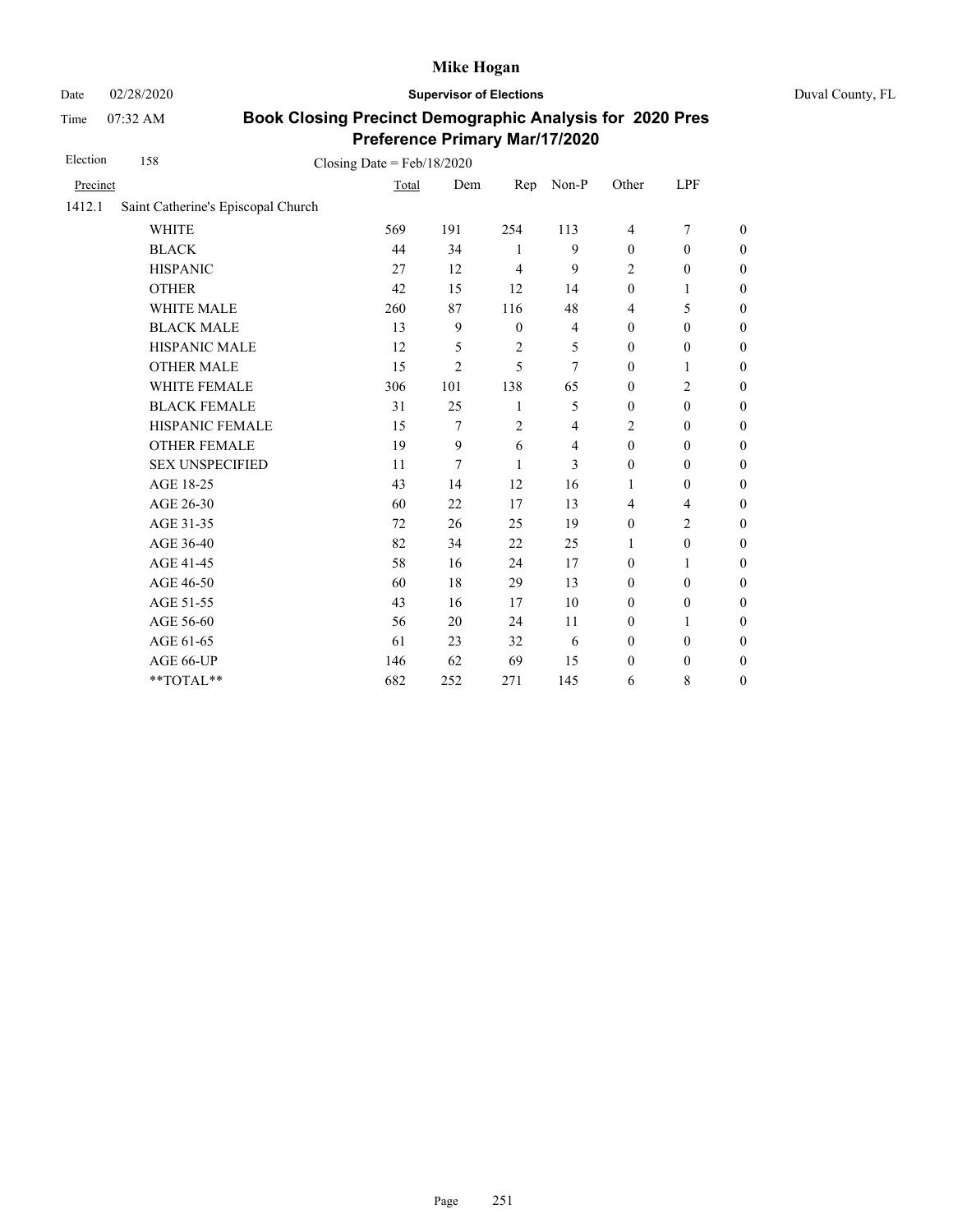Date 02/28/2020 **Supervisor of Elections** Duval County, FL

Time 07:32 AM

| Election | 158                                | Closing Date = $Feb/18/2020$ |     |                |                |                  |                  |                  |
|----------|------------------------------------|------------------------------|-----|----------------|----------------|------------------|------------------|------------------|
| Precinct |                                    | Total                        | Dem | Rep            | Non-P          | Other            | LPF              |                  |
| 1412.2   | Saint Catherine's Episcopal Church |                              |     |                |                |                  |                  |                  |
|          | <b>WHITE</b>                       | 355                          | 103 | 188            | 62             | 1                | 1                | $\theta$         |
|          | <b>BLACK</b>                       | 101                          | 83  | $\overline{2}$ | 15             | 1                | $\mathbf{0}$     | $\boldsymbol{0}$ |
|          | <b>HISPANIC</b>                    | 21                           | 11  | 5              | 5              | $\mathbf{0}$     | $\boldsymbol{0}$ | $\overline{0}$   |
|          | <b>OTHER</b>                       | 37                           | 8   | 9              | 18             | 1                | 1                | $\overline{0}$   |
|          | <b>WHITE MALE</b>                  | 163                          | 43  | 94             | 25             | $\mathbf{0}$     | 1                | $\boldsymbol{0}$ |
|          | <b>BLACK MALE</b>                  | 36                           | 30  | 1              | $\overline{4}$ | 1                | $\mathbf{0}$     | $\boldsymbol{0}$ |
|          | HISPANIC MALE                      | 12                           | 6   | $\overline{4}$ | $\overline{c}$ | $\boldsymbol{0}$ | $\boldsymbol{0}$ | $\overline{0}$   |
|          | <b>OTHER MALE</b>                  | 12                           | 1   | 3              | 6              | 1                | 1                | $\boldsymbol{0}$ |
|          | <b>WHITE FEMALE</b>                | 189                          | 59  | 92             | 37             | 1                | $\mathbf{0}$     | $\boldsymbol{0}$ |
|          | <b>BLACK FEMALE</b>                | 61                           | 52  | 1              | 8              | $\mathbf{0}$     | $\mathbf{0}$     | $\overline{0}$   |
|          | HISPANIC FEMALE                    | 9                            | 5   | 1              | 3              | $\boldsymbol{0}$ | $\boldsymbol{0}$ | $\boldsymbol{0}$ |
|          | <b>OTHER FEMALE</b>                | 19                           | 5   | 6              | 8              | $\boldsymbol{0}$ | $\boldsymbol{0}$ | $\boldsymbol{0}$ |
|          | <b>SEX UNSPECIFIED</b>             | 13                           | 4   | $\overline{2}$ | 7              | $\mathbf{0}$     | $\boldsymbol{0}$ | $\boldsymbol{0}$ |
|          | AGE 18-25                          | 57                           | 22  | 15             | 20             | $\boldsymbol{0}$ | $\boldsymbol{0}$ | $\boldsymbol{0}$ |
|          | AGE 26-30                          | 37                           | 14  | 13             | 8              | $\overline{2}$   | $\boldsymbol{0}$ | $\boldsymbol{0}$ |
|          | AGE 31-35                          | 62                           | 26  | 15             | 18             | $\mathbf{1}$     | $\overline{c}$   | $\boldsymbol{0}$ |
|          | AGE 36-40                          | 49                           | 12  | 20             | 17             | $\mathbf{0}$     | $\boldsymbol{0}$ | $\boldsymbol{0}$ |
|          | AGE 41-45                          | 24                           | 11  | 9              | 4              | $\mathbf{0}$     | $\mathbf{0}$     | $\overline{0}$   |
|          | AGE 46-50                          | 34                           | 19  | 9              | 6              | $\boldsymbol{0}$ | $\boldsymbol{0}$ | $\boldsymbol{0}$ |
|          | AGE 51-55                          | 41                           | 15  | 19             | 7              | $\mathbf{0}$     | $\mathbf{0}$     | $\boldsymbol{0}$ |
|          | AGE 56-60                          | 54                           | 21  | 22             | 11             | $\mathbf{0}$     | $\mathbf{0}$     | $\overline{0}$   |
|          | AGE 61-65                          | 57                           | 23  | 29             | 5              | $\mathbf{0}$     | $\boldsymbol{0}$ | $\overline{0}$   |
|          | AGE 66-UP                          | 99                           | 42  | 53             | 4              | $\boldsymbol{0}$ | $\mathbf{0}$     | $\overline{0}$   |
|          | **TOTAL**                          | 514                          | 205 | 204            | 100            | 3                | $\overline{c}$   | $\overline{0}$   |
|          |                                    |                              |     |                |                |                  |                  |                  |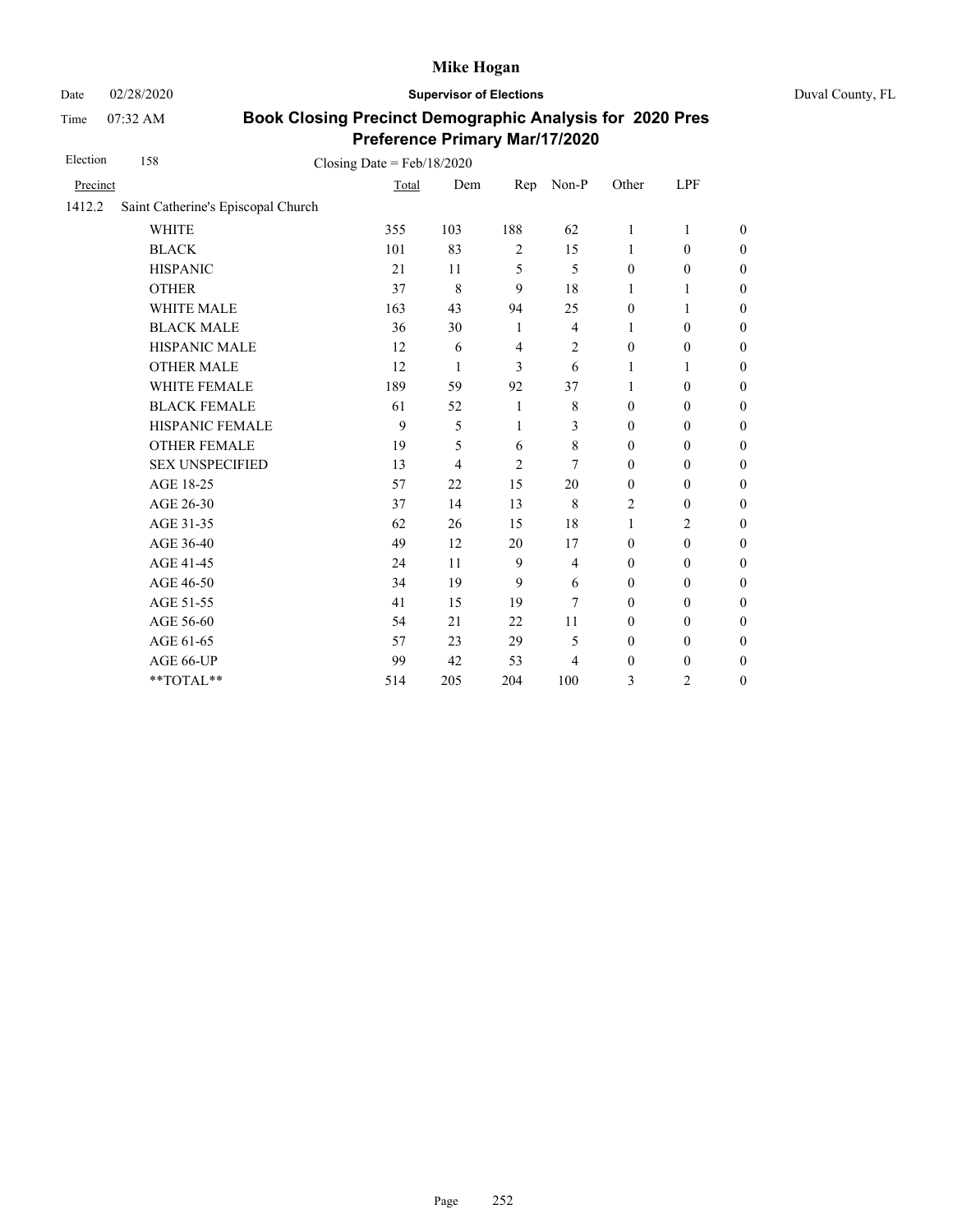Date 02/28/2020 **Supervisor of Elections** Duval County, FL

Time 07:32 AM

| Election | 158                                | Closing Date = $Feb/18/2020$ |     |        |       |                  |                  |                  |
|----------|------------------------------------|------------------------------|-----|--------|-------|------------------|------------------|------------------|
| Precinct |                                    | Total                        | Dem | Rep    | Non-P | Other            | LPF              |                  |
| 1412.3   | Saint Catherine's Episcopal Church |                              |     |        |       |                  |                  |                  |
|          | <b>WHITE</b>                       | 948                          | 284 | 426    | 217   | 16               | 5                | $\boldsymbol{0}$ |
|          | <b>BLACK</b>                       | 413                          | 337 | 13     | 59    | $\overline{4}$   | $\boldsymbol{0}$ | $\boldsymbol{0}$ |
|          | <b>HISPANIC</b>                    | 98                           | 35  | 22     | 38    | 3                | $\mathbf{0}$     | $\boldsymbol{0}$ |
|          | <b>OTHER</b>                       | 106                          | 27  | 27     | 52    | $\boldsymbol{0}$ | $\boldsymbol{0}$ | $\overline{0}$   |
|          | WHITE MALE                         | 435                          | 113 | 211    | 101   | 6                | 4                | $\mathbf{0}$     |
|          | <b>BLACK MALE</b>                  | 138                          | 105 | 6      | 25    | 2                | $\mathbf{0}$     | $\boldsymbol{0}$ |
|          | <b>HISPANIC MALE</b>               | 41                           | 15  | 13     | 11    | $\overline{2}$   | $\mathbf{0}$     | $\overline{0}$   |
|          | <b>OTHER MALE</b>                  | 31                           | 10  | 7      | 14    | $\mathbf{0}$     | $\boldsymbol{0}$ | $\boldsymbol{0}$ |
|          | WHITE FEMALE                       | 494                          | 168 | 205    | 110   | 10               | 1                | $\boldsymbol{0}$ |
|          | <b>BLACK FEMALE</b>                | 268                          | 226 | $\tau$ | 33    | $\overline{c}$   | $\mathbf{0}$     | $\boldsymbol{0}$ |
|          | HISPANIC FEMALE                    | 55                           | 20  | 9      | 25    | 1                | $\boldsymbol{0}$ | $\mathbf{0}$     |
|          | <b>OTHER FEMALE</b>                | 47                           | 13  | 11     | 23    | $\boldsymbol{0}$ | $\mathbf{0}$     | $\boldsymbol{0}$ |
|          | <b>SEX UNSPECIFIED</b>             | 56                           | 13  | 19     | 24    | $\boldsymbol{0}$ | $\mathbf{0}$     | $\boldsymbol{0}$ |
|          | AGE 18-25                          | 165                          | 71  | 30     | 59    | 5                | $\boldsymbol{0}$ | $\mathbf{0}$     |
|          | AGE 26-30                          | 207                          | 102 | 38     | 63    | 3                | 1                | $\overline{0}$   |
|          | AGE 31-35                          | 164                          | 74  | 37     | 47    | 5                | 1                | $\boldsymbol{0}$ |
|          | AGE 36-40                          | 138                          | 64  | 36     | 36    | $\mathbf{1}$     | 1                | $\boldsymbol{0}$ |
|          | AGE 41-45                          | 110                          | 38  | 40     | 29    | 3                | $\boldsymbol{0}$ | $\boldsymbol{0}$ |
|          | AGE 46-50                          | 117                          | 57  | 37     | 21    | 1                | 1                | $\boldsymbol{0}$ |
|          | AGE 51-55                          | 139                          | 65  | 52     | 21    | $\mathbf{1}$     | $\boldsymbol{0}$ | $\boldsymbol{0}$ |
|          | AGE 56-60                          | 164                          | 58  | 67     | 34    | $\overline{4}$   | 1                | $\boldsymbol{0}$ |
|          | AGE 61-65                          | 118                          | 57  | 46     | 15    | $\boldsymbol{0}$ | $\boldsymbol{0}$ | $\boldsymbol{0}$ |
|          | AGE 66-UP                          | 243                          | 97  | 105    | 41    | $\mathbf{0}$     | $\boldsymbol{0}$ | $\boldsymbol{0}$ |
|          | **TOTAL**                          | 1,565                        | 683 | 488    | 366   | 23               | 5                | $\boldsymbol{0}$ |
|          |                                    |                              |     |        |       |                  |                  |                  |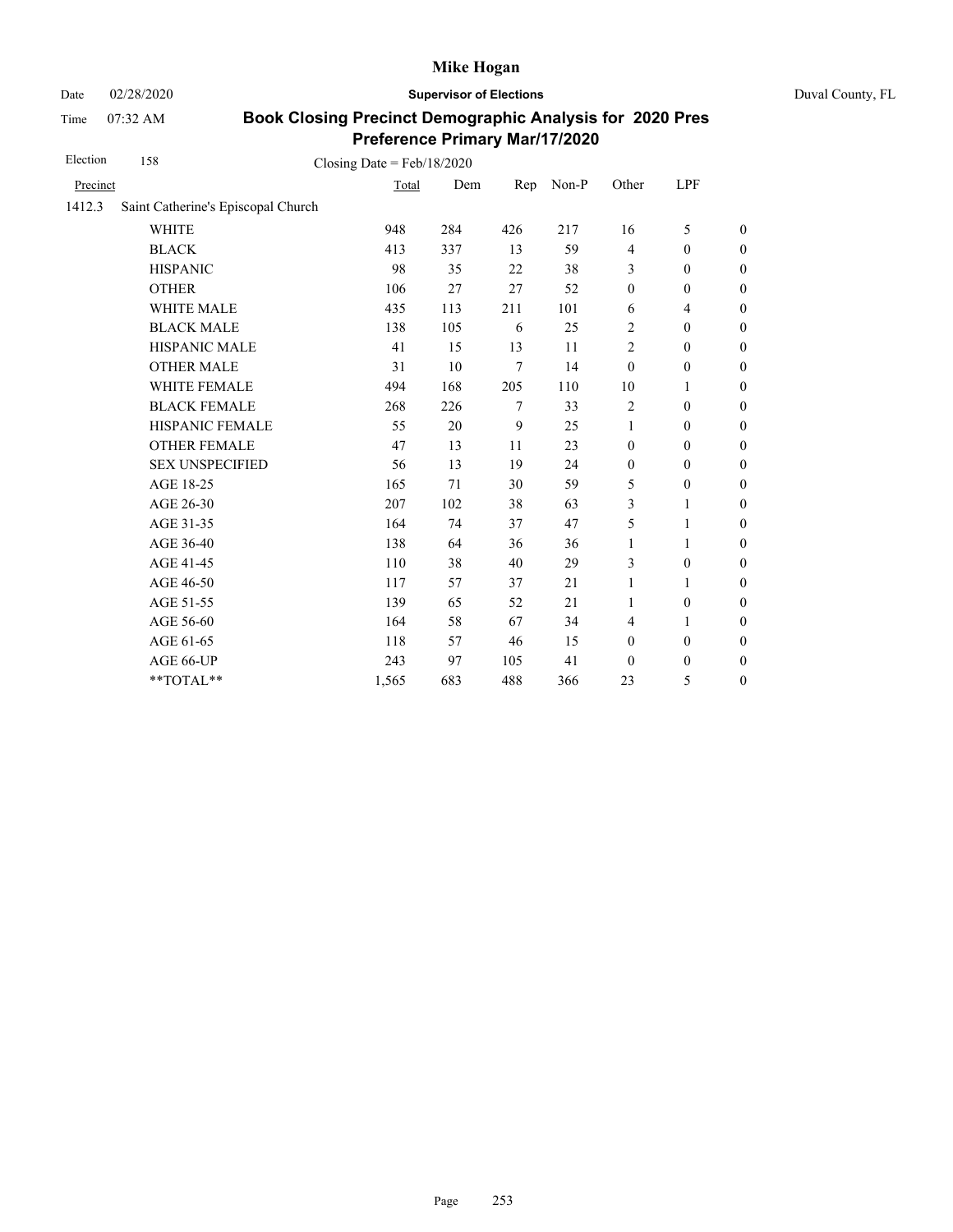Date 02/28/2020 **Supervisor of Elections** Duval County, FL

Time 07:32 AM

| Election | 158                            | Closing Date = $Feb/18/2020$ |       |                |       |                  |                          |                  |
|----------|--------------------------------|------------------------------|-------|----------------|-------|------------------|--------------------------|------------------|
| Precinct |                                | Total                        | Dem   | Rep            | Non-P | Other            | LPF                      |                  |
| 1413.1   | Trinity Lutheran Church - ELCA |                              |       |                |       |                  |                          |                  |
|          | <b>WHITE</b>                   | 3,173                        | 1,381 | 1,119          | 602   | 51               | 20                       | $\boldsymbol{0}$ |
|          | <b>BLACK</b>                   | 219                          | 161   | 11             | 46    | $\mathbf{1}$     | $\boldsymbol{0}$         | $\boldsymbol{0}$ |
|          | <b>HISPANIC</b>                | 123                          | 62    | 25             | 34    | $\overline{2}$   | $\boldsymbol{0}$         | $\boldsymbol{0}$ |
|          | <b>OTHER</b>                   | 225                          | 103   | 42             | 71    | 6                | 3                        | $\boldsymbol{0}$ |
|          | WHITE MALE                     | 1,502                        | 571   | 569            | 315   | 30               | 17                       | $\boldsymbol{0}$ |
|          | <b>BLACK MALE</b>              | 100                          | 72    | 5              | 23    | $\boldsymbol{0}$ | $\boldsymbol{0}$         | $\boldsymbol{0}$ |
|          | <b>HISPANIC MALE</b>           | 57                           | 29    | 12             | 15    | 1                | $\boldsymbol{0}$         | $\overline{0}$   |
|          | <b>OTHER MALE</b>              | 84                           | 35    | 20             | 24    | 3                | 2                        | $\boldsymbol{0}$ |
|          | WHITE FEMALE                   | 1,631                        | 796   | 531            | 281   | 20               | 3                        | $\boldsymbol{0}$ |
|          | <b>BLACK FEMALE</b>            | 116                          | 88    | $\overline{4}$ | 23    | 1                | $\boldsymbol{0}$         | $\boldsymbol{0}$ |
|          | HISPANIC FEMALE                | 61                           | 31    | 12             | 17    | 1                | $\boldsymbol{0}$         | $\boldsymbol{0}$ |
|          | <b>OTHER FEMALE</b>            | 95                           | 48    | 17             | 27    | 2                | 1                        | $\boldsymbol{0}$ |
|          | <b>SEX UNSPECIFIED</b>         | 94                           | 37    | 27             | 28    | $\overline{2}$   | $\boldsymbol{0}$         | $\boldsymbol{0}$ |
|          | AGE 18-25                      | 275                          | 130   | 61             | 74    | $\,8\,$          | $\overline{c}$           | $\boldsymbol{0}$ |
|          | AGE 26-30                      | 519                          | 249   | 124            | 134   | 10               | $\overline{c}$           | $\boldsymbol{0}$ |
|          | AGE 31-35                      | 616                          | 294   | 144            | 156   | 16               | 6                        | $\boldsymbol{0}$ |
|          | AGE 36-40                      | 388                          | 180   | 108            | 89    | 6                | 5                        | $\boldsymbol{0}$ |
|          | AGE 41-45                      | 266                          | 123   | 68             | 64    | 7                | $\overline{\mathcal{L}}$ | $\overline{0}$   |
|          | AGE 46-50                      | 252                          | 109   | 92             | 48    | $\overline{c}$   | 1                        | $\boldsymbol{0}$ |
|          | AGE 51-55                      | 231                          | 87    | 94             | 47    | $\overline{2}$   | 1                        | $\boldsymbol{0}$ |
|          | AGE 56-60                      | 250                          | 108   | 105            | 33    | $\overline{4}$   | $\boldsymbol{0}$         | $\boldsymbol{0}$ |
|          | AGE 61-65                      | 274                          | 137   | 93             | 40    | $\overline{2}$   | $\overline{c}$           | $\overline{0}$   |
|          | AGE 66-UP                      | 668                          | 289   | 308            | 68    | 3                | $\mathbf{0}$             | $\boldsymbol{0}$ |
|          | **TOTAL**                      | 3,740                        | 1,707 | 1,197          | 753   | 60               | 23                       | $\boldsymbol{0}$ |
|          |                                |                              |       |                |       |                  |                          |                  |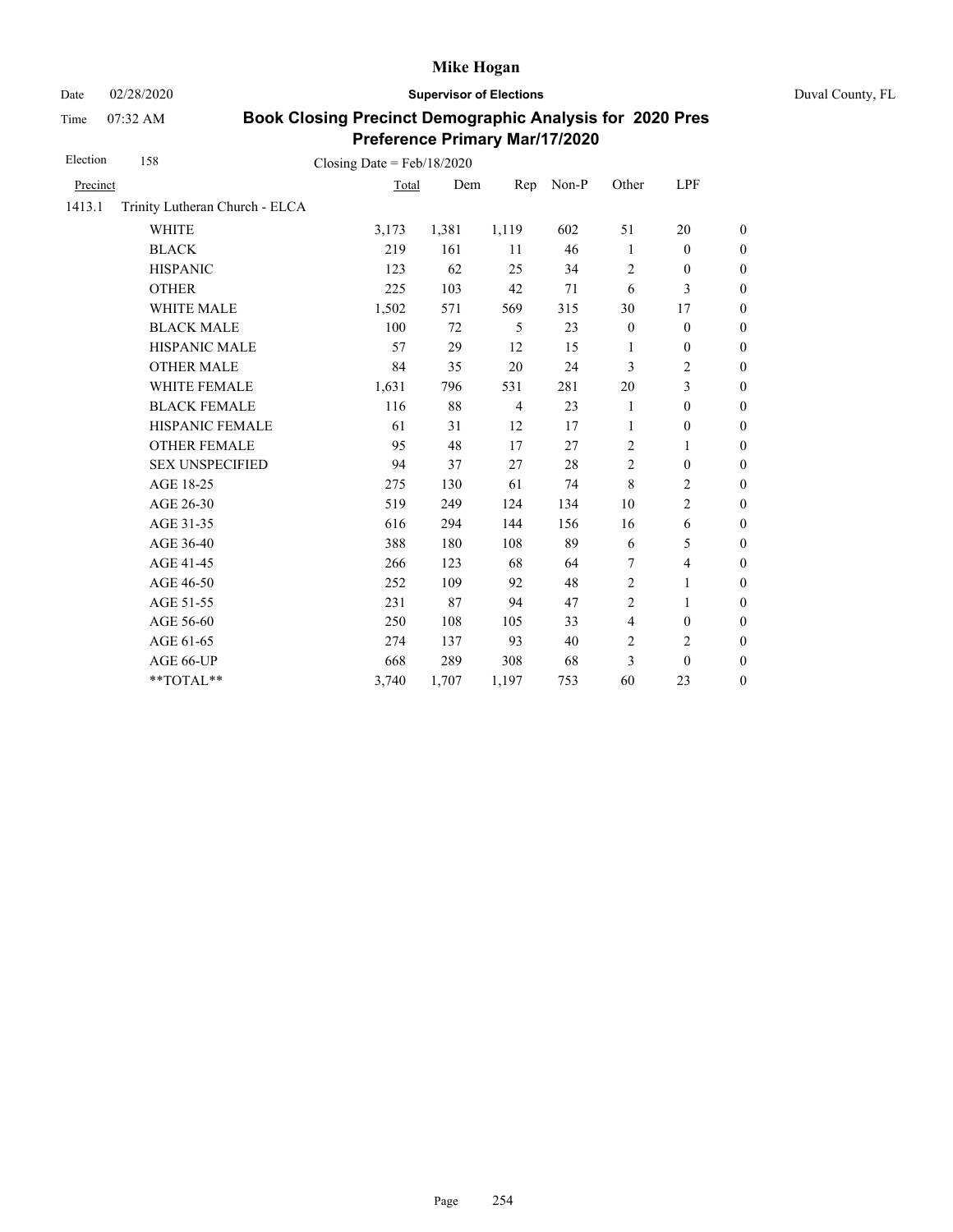Date 02/28/2020 **Supervisor of Elections** Duval County, FL

Time 07:32 AM

| Election | 158                            | Closing Date = $Feb/18/2020$ |                |                |                  |                  |                  |                  |
|----------|--------------------------------|------------------------------|----------------|----------------|------------------|------------------|------------------|------------------|
| Precinct |                                | Total                        |                | Dem<br>Rep     | Non-P            | Other            | LPF              |                  |
| 1413.2   | Trinity Lutheran Church - ELCA |                              |                |                |                  |                  |                  |                  |
|          | <b>WHITE</b>                   | 74                           | 32             | 13             | 28               | 1                | $\mathbf{0}$     | $\overline{0}$   |
|          | <b>BLACK</b>                   | 17                           | 9              | 1              | 7                | $\mathbf{0}$     | $\mathbf{0}$     | $\overline{0}$   |
|          | <b>HISPANIC</b>                | 3                            | $\overline{c}$ | $\mathbf{0}$   | 1                | $\mathbf{0}$     | $\mathbf{0}$     | $\boldsymbol{0}$ |
|          | <b>OTHER</b>                   | 13                           | 6              | 1              | 6                | $\mathbf{0}$     | $\mathbf{0}$     | $\overline{0}$   |
|          | <b>WHITE MALE</b>              | 31                           | 9              | 8              | 14               | $\mathbf{0}$     | $\mathbf{0}$     | $\boldsymbol{0}$ |
|          | <b>BLACK MALE</b>              | 7                            | 4              | 1              | $\overline{c}$   | $\mathbf{0}$     | $\boldsymbol{0}$ | $\boldsymbol{0}$ |
|          | HISPANIC MALE                  | 1                            | 1              | $\mathbf{0}$   | $\boldsymbol{0}$ | $\boldsymbol{0}$ | $\boldsymbol{0}$ | $\overline{0}$   |
|          | <b>OTHER MALE</b>              | 3                            | 1              | $\mathbf{0}$   | $\overline{c}$   | $\mathbf{0}$     | $\mathbf{0}$     | $\boldsymbol{0}$ |
|          | <b>WHITE FEMALE</b>            | 42                           | 23             | 5              | 13               | 1                | $\theta$         | $\boldsymbol{0}$ |
|          | <b>BLACK FEMALE</b>            | 10                           | 5              | $\mathbf{0}$   | 5                | $\mathbf{0}$     | $\mathbf{0}$     | $\overline{0}$   |
|          | HISPANIC FEMALE                | $\overline{c}$               | 1              | $\mathbf{0}$   | 1                | $\boldsymbol{0}$ | $\boldsymbol{0}$ | $\boldsymbol{0}$ |
|          | <b>OTHER FEMALE</b>            | 9                            | 4              | 1              | 4                | $\mathbf{0}$     | $\mathbf{0}$     | $\boldsymbol{0}$ |
|          | <b>SEX UNSPECIFIED</b>         | $\overline{c}$               | 1              | $\mathbf{0}$   | 1                | $\mathbf{0}$     | $\mathbf{0}$     | $\boldsymbol{0}$ |
|          | AGE 18-25                      | 23                           | 13             | $\mathbf{0}$   | 10               | $\mathbf{0}$     | $\mathbf{0}$     | $\overline{0}$   |
|          | AGE 26-30                      | 27                           | 13             | 4              | 10               | $\boldsymbol{0}$ | $\mathbf{0}$     | $\boldsymbol{0}$ |
|          | AGE 31-35                      | 12                           | 3              | 3              | 5                | 1                | $\mathbf{0}$     | $\boldsymbol{0}$ |
|          | AGE 36-40                      | 14                           | 6              | 1              | 7                | $\mathbf{0}$     | $\mathbf{0}$     | $\overline{0}$   |
|          | AGE 41-45                      | 8                            | 4              | 2              | 2                | $\mathbf{0}$     | $\mathbf{0}$     | $\overline{0}$   |
|          | AGE 46-50                      | 6                            | 1              | 2              | 3                | $\boldsymbol{0}$ | $\boldsymbol{0}$ | $\boldsymbol{0}$ |
|          | AGE 51-55                      | $\overline{4}$               | 3              | $\mathbf{0}$   | 1                | $\mathbf{0}$     | $\mathbf{0}$     | $\boldsymbol{0}$ |
|          | AGE 56-60                      | 7                            | $\overline{4}$ | $\mathbf{0}$   | 3                | $\mathbf{0}$     | $\mathbf{0}$     | $\overline{0}$   |
|          | AGE 61-65                      | $\overline{4}$               | 1              | $\overline{2}$ | 1                | $\mathbf{0}$     | $\mathbf{0}$     | $\theta$         |
|          | AGE 66-UP                      | $\overline{2}$               | 1              | 1              | $\Omega$         | $\boldsymbol{0}$ | $\boldsymbol{0}$ | $\boldsymbol{0}$ |
|          | **TOTAL**                      | 107                          | 49             | 15             | 42               | 1                | $\boldsymbol{0}$ | $\boldsymbol{0}$ |
|          |                                |                              |                |                |                  |                  |                  |                  |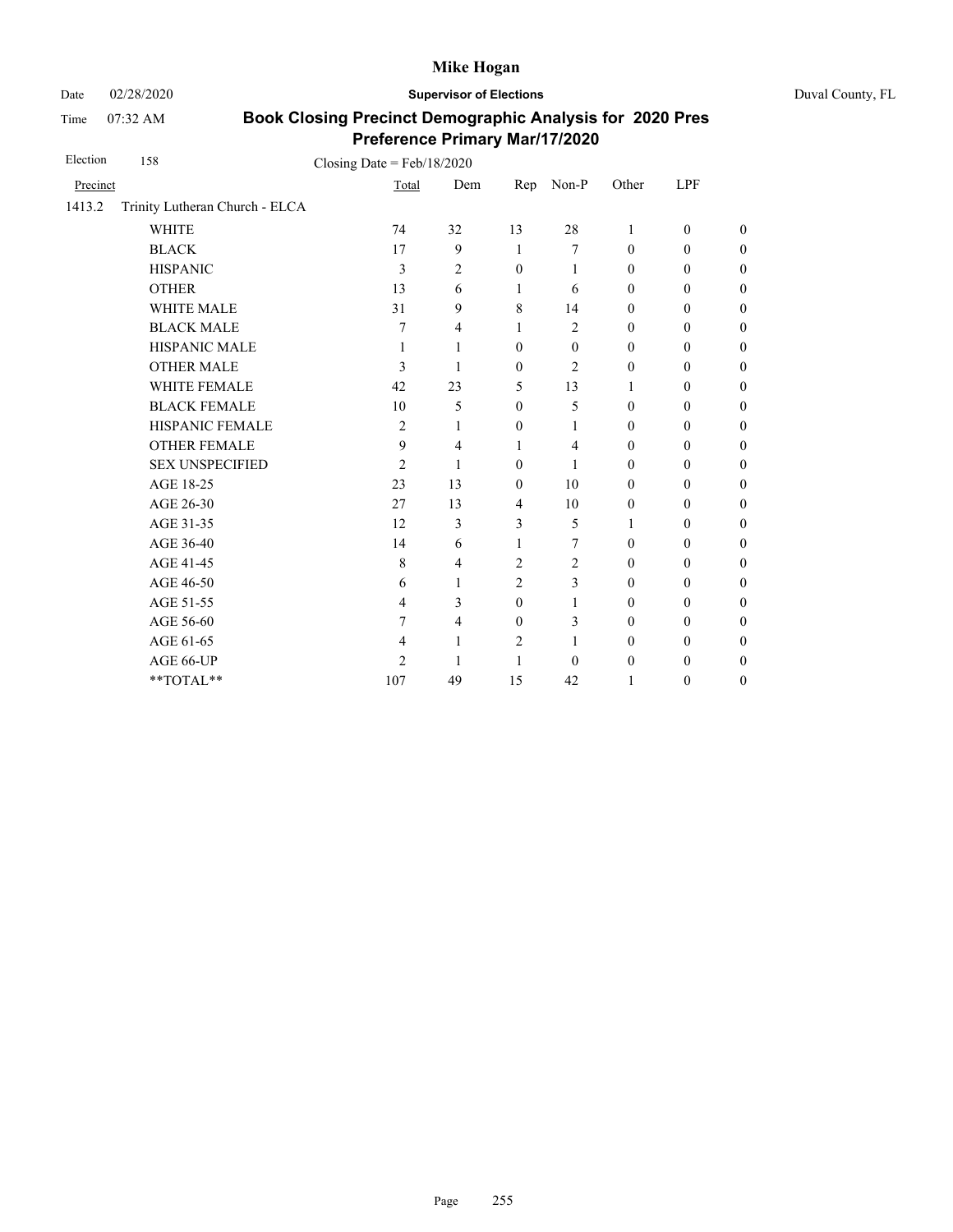Date 02/28/2020 **Supervisor of Elections** Duval County, FL

Time 07:32 AM

| Election | 158                                 | Closing Date = $Feb/18/2020$ |     |                |       |                  |                  |                  |
|----------|-------------------------------------|------------------------------|-----|----------------|-------|------------------|------------------|------------------|
| Precinct |                                     | Total                        | Dem | Rep            | Non-P | Other            | LPF              |                  |
| 1415.1   | Riverside Park United Methodist Chu |                              |     |                |       |                  |                  |                  |
|          | <b>WHITE</b>                        | 1,818                        | 756 | 682            | 339   | 31               | 10               | $\boldsymbol{0}$ |
|          | <b>BLACK</b>                        | 101                          | 79  | $\overline{4}$ | 17    | 1                | $\mathbf{0}$     | $\boldsymbol{0}$ |
|          | <b>HISPANIC</b>                     | 64                           | 35  | 13             | 15    | 1                | $\boldsymbol{0}$ | $\boldsymbol{0}$ |
|          | <b>OTHER</b>                        | 143                          | 64  | 31             | 46    | 1                | 1                | $\boldsymbol{0}$ |
|          | <b>WHITE MALE</b>                   | 804                          | 317 | 300            | 169   | 13               | 5                | $\boldsymbol{0}$ |
|          | <b>BLACK MALE</b>                   | 47                           | 35  | 1              | 10    | 1                | $\boldsymbol{0}$ | $\boldsymbol{0}$ |
|          | <b>HISPANIC MALE</b>                | 28                           | 16  | 6              | 5     | 1                | $\boldsymbol{0}$ | $\overline{0}$   |
|          | <b>OTHER MALE</b>                   | 60                           | 28  | 12             | 18    | 1                | 1                | $\boldsymbol{0}$ |
|          | <b>WHITE FEMALE</b>                 | 1,001                        | 431 | 381            | 166   | 18               | 5                | $\boldsymbol{0}$ |
|          | <b>BLACK FEMALE</b>                 | 52                           | 42  | 3              | 7     | $\mathbf{0}$     | $\mathbf{0}$     | $\boldsymbol{0}$ |
|          | HISPANIC FEMALE                     | 34                           | 18  | 7              | 9     | $\mathbf{0}$     | $\mathbf{0}$     | $\overline{0}$   |
|          | <b>OTHER FEMALE</b>                 | 64                           | 29  | 17             | 18    | $\mathbf{0}$     | $\mathbf{0}$     | $\boldsymbol{0}$ |
|          | <b>SEX UNSPECIFIED</b>              | 36                           | 18  | 3              | 15    | $\mathbf{0}$     | $\mathbf{0}$     | $\boldsymbol{0}$ |
|          | AGE 18-25                           | 152                          | 79  | 25             | 39    | $\,8\,$          | 1                | $\boldsymbol{0}$ |
|          | AGE 26-30                           | 273                          | 128 | 73             | 66    | 5                | $\mathbf{1}$     | $\overline{0}$   |
|          | AGE 31-35                           | 229                          | 115 | 47             | 62    | $\overline{c}$   | 3                | $\boldsymbol{0}$ |
|          | AGE 36-40                           | 160                          | 80  | 34             | 41    | $\mathbf{1}$     | 4                | $\boldsymbol{0}$ |
|          | AGE 41-45                           | 93                           | 36  | 23             | 31    | $\overline{c}$   | 1                | $\theta$         |
|          | AGE 46-50                           | 97                           | 42  | 31             | 24    | $\boldsymbol{0}$ | $\mathbf{0}$     | $\mathbf{0}$     |
|          | AGE 51-55                           | 122                          | 60  | 33             | 24    | 5                | $\mathbf{0}$     | $\boldsymbol{0}$ |
|          | AGE 56-60                           | 142                          | 46  | 65             | 28    | 3                | $\mathbf{0}$     | $\boldsymbol{0}$ |
|          | AGE 61-65                           | 151                          | 70  | 60             | 21    | $\boldsymbol{0}$ | $\boldsymbol{0}$ | $\boldsymbol{0}$ |
|          | AGE 66-UP                           | 707                          | 278 | 339            | 81    | 8                | 1                | $\theta$         |
|          | **TOTAL**                           | 2,126                        | 934 | 730            | 417   | 34               | 11               | $\boldsymbol{0}$ |
|          |                                     |                              |     |                |       |                  |                  |                  |